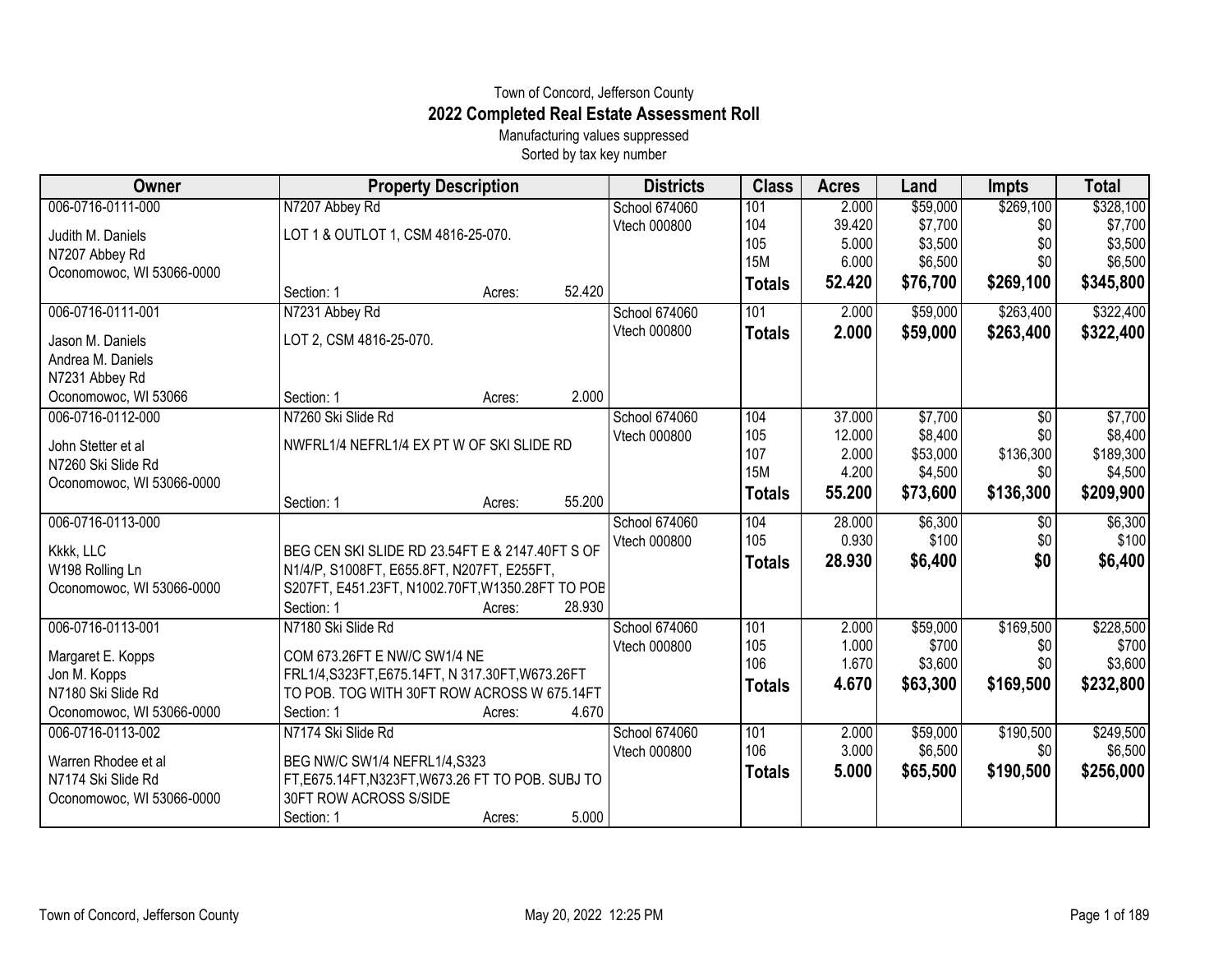| <b>Owner</b>                       | <b>Property Description</b>                      |        |        | <b>Districts</b>     | <b>Class</b>  | <b>Acres</b>    | Land               | <b>Impts</b>           | <b>Total</b>       |
|------------------------------------|--------------------------------------------------|--------|--------|----------------------|---------------|-----------------|--------------------|------------------------|--------------------|
| 006-0716-0113-004                  | W246 Allen Rd                                    |        |        | School 674060        | 101           | 1.220           | \$39,500           | \$203,000              | \$242,500          |
| Bliss, Jackie                      | CSM 152-1-194                                    |        |        | Vtech 000800         | <b>Totals</b> | 1.220           | \$39,500           | \$203,000              | \$242,500          |
| Jacquelynn C. Bjorklund            |                                                  |        |        |                      |               |                 |                    |                        |                    |
| W246 Allen Rd                      |                                                  |        |        |                      |               |                 |                    |                        |                    |
| Oconomowoc, WI 53066-0000          | Section: 1                                       | Acres: | 1.220  |                      |               |                 |                    |                        |                    |
| 006-0716-0114-000                  | W128 Allen Rd                                    |        |        | School 674060        | 101           | 2.992           | \$71,400           | \$121,700              | \$193,100          |
|                                    | LOT 1, CSM 2958-12-54.                           |        |        | <b>Vtech 000800</b>  | <b>Totals</b> | 2.992           | \$71,400           | \$121,700              | \$193,100          |
| Guy D. Derge<br>Terri L. Derge     |                                                  |        |        |                      |               |                 |                    |                        |                    |
| W128 Allen Rd                      |                                                  |        |        |                      |               |                 |                    |                        |                    |
| Oconomowoc, WI 53066-0000          | Section: 1                                       | Acres: | 2.992  |                      |               |                 |                    |                        |                    |
| 006-0716-0114-001                  | W194 Allen Rd                                    |        |        | School 674060        | 101           | 1.000           | \$34,000           | \$173,500              | \$207,500          |
|                                    |                                                  |        |        | Vtech 000800         | <b>Totals</b> | 1.000           | \$34,000           | \$173,500              | \$207,500          |
| Edwin Koloske                      | BEG 1361.70FT E OF C/S, E212.                    |        |        |                      |               |                 |                    |                        |                    |
| Katherine Koloske<br>W194 Allen Rd | 95FT, N207FT, W211.30FT, S207FT TO POB           |        |        |                      |               |                 |                    |                        |                    |
| Oconomowoc, WI 53066-0000          | Section: 1                                       | Acres: | 1.000  |                      |               |                 |                    |                        |                    |
| 006-0716-0114-002                  |                                                  |        |        | <b>School 674060</b> | 104           | 35.000          | \$6,600            | \$0                    | \$6,600            |
|                                    |                                                  |        |        | Vtech 000800         | 105           | 1.668           | \$1,200            | \$0                    | \$1,200            |
| Michael J. Daniels                 | LOT 2, CSM 3221-14-24, DOC 951151.               |        |        |                      | <b>Totals</b> | 36.668          | \$7,800            | \$0                    | \$7,800            |
| Mark Daniels                       |                                                  |        |        |                      |               |                 |                    |                        |                    |
| 1122 Glacier pass                  |                                                  |        |        |                      |               |                 |                    |                        |                    |
| Slinger, WI 53086-0000             | Section: 1                                       | Acres: | 36.668 |                      |               |                 |                    |                        |                    |
| 006-0716-0121-000                  |                                                  |        |        | School 674060        | 104<br>105    | 26.500<br>5.440 | \$5,900<br>\$3,800 | $\overline{50}$<br>\$0 | \$5,900<br>\$3,800 |
| Daniel E. Berg                     | COM N1/4/C, N89DG03'E55.20FT, S1DG02'W825.06FT   |        |        | Vtech 000800         |               | 31.940          |                    | \$0                    |                    |
| Michelle L. Berg                   | TO POB, S2DG 18'W1000.65FT, S89DG20'W997. 29FT,  |        |        |                      | <b>Totals</b> |                 | \$9,700            |                        | \$9,700            |
| W1098 W River Dr                   | N0DG21'W1818.7FT,N89DG                           |        |        |                      |               |                 |                    |                        |                    |
| Oconomowoc, WI 53066-0000          | Section: 1                                       | Acres: | 31.940 |                      |               |                 |                    |                        |                    |
| 006-0716-0121-001                  | N7273 Ski Slide Rd                               |        |        | School 674060        | 101           | 4.900           | \$86,700           | \$180,100              | \$266,800          |
| Frederick F. Schmitter             | COM N1/4/C, N89DGE55.2FT TO C/L CTH S, S ON C/L  |        |        | Vtech 000800         | <b>Totals</b> | 4.900           | \$86,700           | \$180,100              | \$266,800          |
| Dawn M. Schmitter                  | 300FT TO POB, S525FT, N88DG57'W425FT,            |        |        |                      |               |                 |                    |                        |                    |
| N7273 Ski Slide Rd                 | N1DG02'E563.70FT, S51DG29'E 83.11FT,             |        |        |                      |               |                 |                    |                        |                    |
| Oconomowoc, WI 53066-0000          | Section: 1                                       | Acres: | 4.900  |                      |               |                 |                    |                        |                    |
| 006-0716-0121-002                  | N7299 Ski Slide Rd                               |        |        | School 674060        | 101           | 2.000           | \$59,000           | \$233,200              | \$292,200          |
| <b>Stanley M Sawvell Trust</b>     | BEG N1/4/C, N89DGE55.20FT TO C/L SKI SLIDE RD, S |        |        | Vtech 000800         | 105           | 1.000           | \$700              | \$0                    | \$700              |
| Anne R Sawvell Trust               | ON C/L 300FT, S77DG50'W238.38FT, N               |        |        |                      | 106           | 0.950           | \$2,000            | \$0                    | \$2,000            |
| N7299 Ski Slide Rd                 | 70DG35'W133.67FT, N51DG29'W 470.95FT,            |        |        |                      | <b>Totals</b> | 3.950           | \$61,700           | \$233,200              | \$294,900          |
| Oconomowoc, WI 53066-0000          | Section: 1                                       | Acres: | 3.950  |                      |               |                 |                    |                        |                    |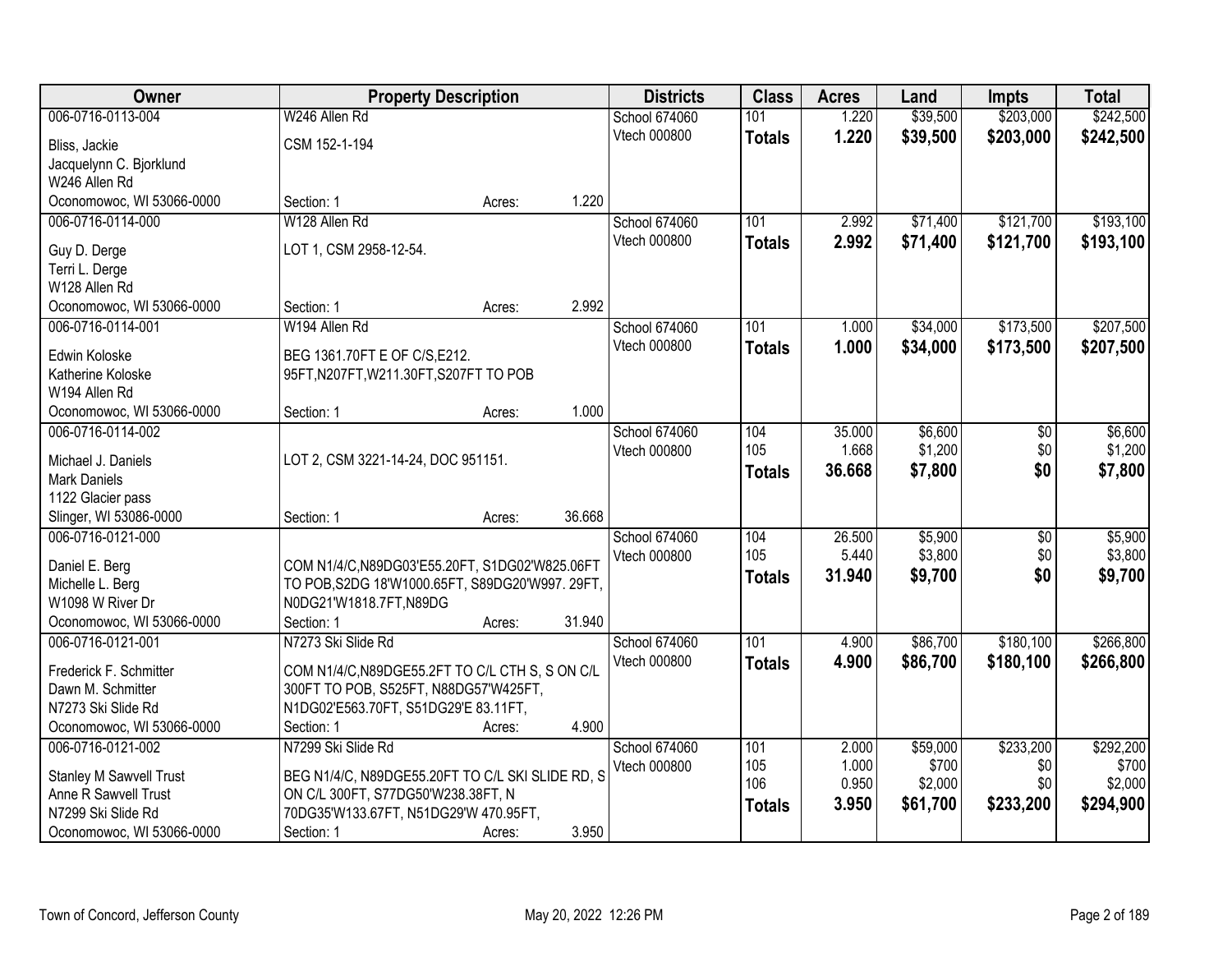| <b>Owner</b>                                  |                                                             | <b>Property Description</b> |        | <b>Districts</b>     | <b>Class</b>  | <b>Acres</b> | Land     | <b>Impts</b> | <b>Total</b> |
|-----------------------------------------------|-------------------------------------------------------------|-----------------------------|--------|----------------------|---------------|--------------|----------|--------------|--------------|
| 006-0716-0121-004                             | N7249 Ski Slide Rd                                          |                             |        | School 674060        | 101           | 2.000        | \$59,000 | \$160,400    | \$219,400    |
| Michael J. Leslie                             | LOT 1, CSM 4053-19-301.                                     |                             |        | Vtech 000800         | <b>Totals</b> | 2.000        | \$59,000 | \$160,400    | \$219,400    |
| N7249 Ski Slide Rd                            |                                                             |                             |        |                      |               |              |          |              |              |
| Oconomowoc, WI 53066-0000                     |                                                             |                             |        |                      |               |              |          |              |              |
|                                               | Section: 1                                                  | Acres:                      | 2.000  |                      |               |              |          |              |              |
| 006-0716-0122-000                             | W340 Allen Rd                                               |                             |        | <b>School 674060</b> | 104           | 23.000       | \$5,200  | \$0          | \$5,200      |
| Wg Rhodee Excavating, Inc                     | LOT 2, CSM 3927-19-27, DOC 1033835. ALSO COM                |                             |        | Vtech 000800         | 105           | 15.730       | \$9,500  | \$0          | \$9,500      |
| N7174 Ski Slide Rd                            | CENTER SEC N90DGW 663.35FT, N00DG45'E                       |                             |        |                      | 107           | 2.956        | \$46,900 | \$146,400    | \$193,300    |
| Oconomowoc, WI 53066-0000                     | 1331.91FT, N89DG52'W 133.49 FT TO POB,                      |                             |        |                      | <b>15M</b>    | 18.000       | \$19,400 | \$0          | \$19,400     |
|                                               | Section: 1                                                  | Acres:                      | 59.686 |                      | <b>Totals</b> | 59.686       | \$81,000 | \$146,400    | \$227,400    |
| 006-0716-0122-001                             | W342 Allen Rd                                               |                             |        | School 674060        | 101           | 2.000        | \$44,300 | \$164,600    | \$208,900    |
|                                               | LOT 1, CSM 3927-19-27, DOC 1033835.                         |                             |        | Vtech 000800         | 104           | 3.000        | \$600    | \$0          | \$600        |
| Rhodde Excavating, Inc.<br>N7174 Ski Slide Rd |                                                             |                             |        |                      | 105           | 14.007       | \$9,800  | \$0          | \$9,800      |
| Oconomowoc, WI 53066-0000                     |                                                             |                             |        |                      | 106           | 16.000       | \$34,400 | \$0          | \$34,400     |
|                                               | Section: 1                                                  | Acres:                      | 35.007 |                      | <b>Totals</b> | 35.007       | \$89,100 | \$164,600    | \$253,700    |
| 006-0716-0123-000                             | W346 Allen Rd                                               |                             |        | School 674060        | 101           | 4.000        | \$79,500 | \$260,900    | \$340,400    |
|                                               |                                                             |                             |        | Vtech 000800         | 104           | 5.540        | \$1,000  | \$0          | \$1,000      |
| Richard A. Winger<br>Kimberly A. Winger       | BEG 1475.79FT E OF W1/4/P,E<br>66.21FT, N25DG30'W1475.30FT, |                             |        |                      | 105           | 4.000        | \$2,800  | \$0          | \$2,800      |
| W346 Allen Rd                                 | N165FT, W918.29FT, S679.81FT,                               |                             |        |                      | <b>15M</b>    | 4.000        | \$4,300  | \$0          | \$4,300      |
| Oconomowoc, WI 53066-0000                     | Section: 1                                                  | Acres:                      | 17.540 |                      | <b>Totals</b> | 17.540       | \$87,600 | \$260,900    | \$348,500    |
| 006-0716-0123-001                             | W352 Allen Rd                                               |                             |        | <b>School 674060</b> | 101           | 3.662        | \$76,800 | \$138,100    | \$214,900    |
|                                               |                                                             |                             |        | Vtech 000800         | 104           | 8.498        | \$1,600  | \$0          | \$1,600      |
| <b>Emily Milner</b>                           | LOT 1 & N330.54FT OF LOT 2 CSM 2035-6-327, DOC              |                             |        |                      | <b>Totals</b> | 12.160       | \$78,400 | \$138,100    | \$216,500    |
| <b>Chad Milner</b>                            | 832728.                                                     |                             |        |                      |               |              |          |              |              |
| W352 Allen Rd                                 |                                                             |                             |        |                      |               |              |          |              |              |
| Oconomowoc, WI 53066-0000                     | Section: 1                                                  | Acres:                      | 12.160 |                      |               |              |          |              |              |
| 006-0716-0123-002                             | W356 Allen Rd                                               |                             |        | School 674060        | 101           | 1.600        | \$49,000 | \$219,500    | \$268,500    |
| John C. Reich                                 | LOT 2, CSM 2035-6-327. EX N330.54FT.                        |                             |        | Vtech 000800         | 104<br>105    | 8.328        | \$1,900  | \$0          | \$1,900      |
| Mary K. Reich                                 |                                                             |                             |        |                      |               | 2.232        | \$1,600  | \$0          | \$1,600      |
| W356 Allen Rd                                 |                                                             |                             |        |                      | <b>Totals</b> | 12.160       | \$52,500 | \$219,500    | \$272,000    |
| Oconomowoc, WI 53066-0000                     | Section: 1                                                  | Acres:                      | 12.160 |                      |               |              |          |              |              |
| 006-0716-0124-000                             | N7121 Ski Slide Rd                                          |                             |        | School 674060        | 101           | 3.000        | \$71,500 | \$205,600    | \$277,100    |
| Glenn Kania                                   | COM N1/4/P, S89DG56'E 23.54FT S2DG47'W1824.40FT             |                             |        | Vtech 000800         | 104           | 12.000       | \$2,700  | \$0          | \$2,700      |
| Sherry A. Saager                              | TO POB, S 1DG01'W1331FT, W663.35FT, N                       |                             |        |                      | 105           | 5.380        | \$3,800  | \$0          | \$3,800      |
| N7121 Ski Slide Rd                            | 1331.85FT, S89DG55'E670.23FT TO POB.                        |                             |        |                      | <b>Totals</b> | 20.380       | \$78,000 | \$205,600    | \$283,600    |
| Oconomowoc, WI 53066-0000                     | Section: 1                                                  | Acres:                      | 20.380 |                      |               |              |          |              |              |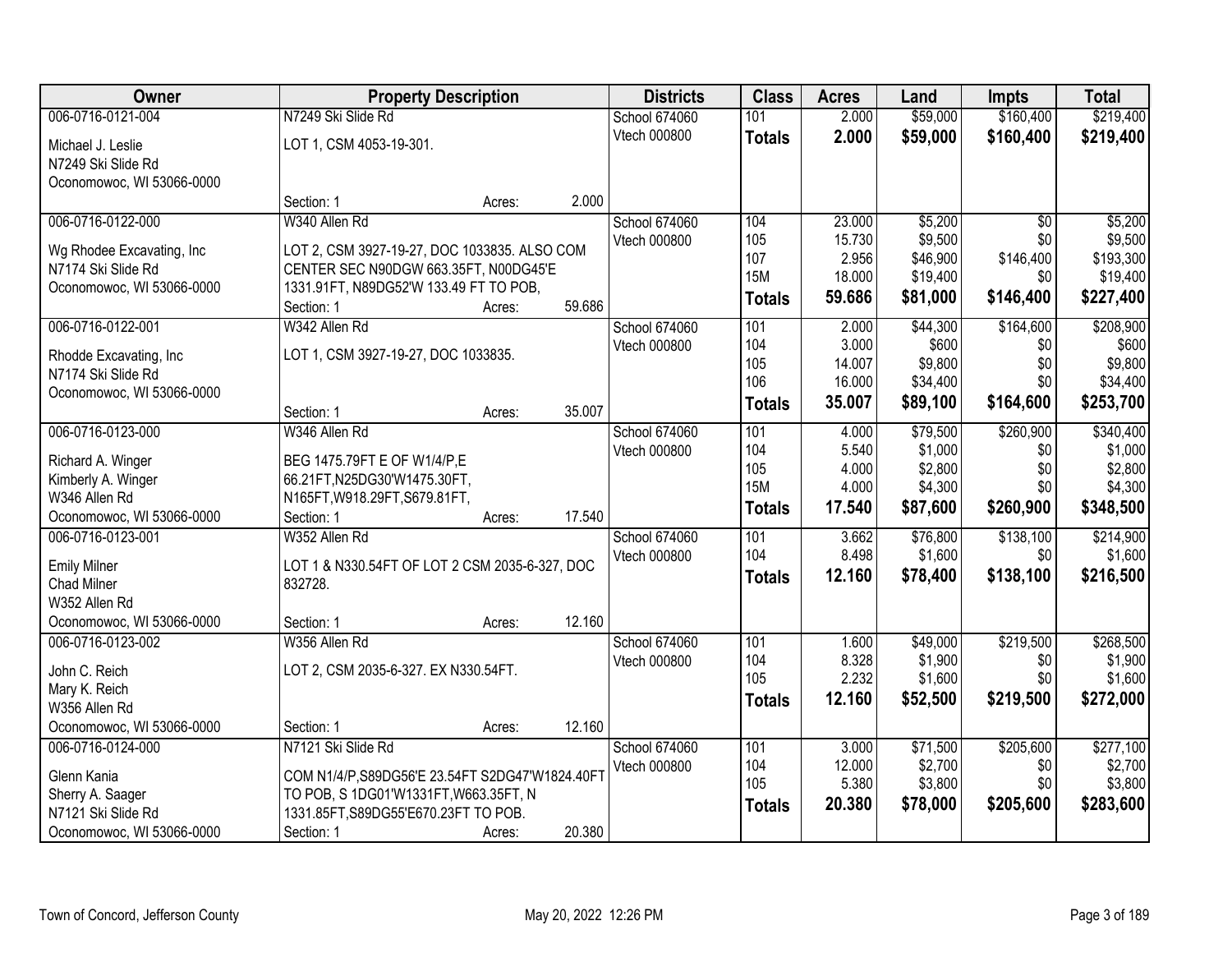| Owner                      |                                                  | <b>Property Description</b> |        | <b>Districts</b> | <b>Class</b>  | <b>Acres</b> | Land     | <b>Impts</b>    | <b>Total</b> |
|----------------------------|--------------------------------------------------|-----------------------------|--------|------------------|---------------|--------------|----------|-----------------|--------------|
| 006-0716-0131-000          |                                                  |                             |        | School 674060    | 104           | 36.120       | \$6,900  | $\overline{50}$ | \$6,900      |
| David Wegner               | NE1/4 SW1/4, EX BEG 198FT W OF NE/C, S132FT,     |                             |        | Vtech 000800     | 105           | 3.002        | \$900    | \$0             | \$900        |
| Sharon F. Wegner           | W198FT, N22FT, W110FT, N110FT, E308 FT TO POB.   |                             |        |                  | <b>Totals</b> | 39.122       | \$7,800  | \$0             | \$7,800      |
| N6872 Elm Dr               |                                                  |                             |        |                  |               |              |          |                 |              |
| Oconomowoc, WI 53066-0000  | Section: 1                                       | Acres:                      | 39.122 |                  |               |              |          |                 |              |
| 006-0716-0131-001          | W309 Allen Rd                                    |                             |        | School 674060    | 101           | 0.878        | \$30,000 | \$135,300       | \$165,300    |
| Paul Underwood             | BEG 198FT W OF NE/C SW1/4, S 132FT, W198FT,      |                             |        | Vtech 000800     | <b>Totals</b> | 0.878        | \$30,000 | \$135,300       | \$165,300    |
| W309 Allen Rd              | N22FT, W110FT, N110FT, E308FT TO POB.            |                             |        |                  |               |              |          |                 |              |
| Oconomowoc, WI 53066-0000  |                                                  |                             |        |                  |               |              |          |                 |              |
|                            | Section: 1                                       | Acres:                      | 0.878  |                  |               |              |          |                 |              |
| 006-0716-0132-000          | W364 Allen Rd                                    |                             |        | School 674060    | 101           | 1.690        | \$51,300 | \$164,200       | \$215,500    |
| David A. Kroll             | LOT 1, CSM 3574-16-153.                          |                             |        | Vtech 000800     | 104           | 32.510       | \$7,100  | \$0             | \$7,100      |
| Carol T. Kroll             |                                                  |                             |        |                  | 105           | 2.000        | \$800    | \$0             | \$800        |
| PO Box 182                 |                                                  |                             |        |                  | <b>Totals</b> | 36.200       | \$59,200 | \$164,200       | \$223,400    |
| Ixonia, WI 53036-0182      | Section: 1                                       | Acres:                      | 36.200 |                  |               |              |          |                 |              |
| 006-0716-0132-001          | W404 Allen Rd                                    |                             |        | School 674060    | 104           | 1.000        | \$200    | $\sqrt{6}$      | \$200        |
| Florence Kroll D. Le et al | LOT 1, CSM 4948-26-059.                          |                             |        | Vtech 000800     | 107           | 0.830        | \$24,900 | \$98,100        | \$123,000    |
| W408 Allen Rd              |                                                  |                             |        |                  | <b>Totals</b> | 1.830        | \$25,100 | \$98,100        | \$123,200    |
| Oconomowoc, WI 53066-0000  |                                                  |                             |        |                  |               |              |          |                 |              |
|                            | Section: 1                                       | Acres:                      | 1.830  |                  |               |              |          |                 |              |
| 006-0716-0133-000          | W408 Allen Rd                                    |                             |        | School 674060    | 104           | 38.300       | \$8,600  | $\overline{50}$ | \$8,600      |
| Florence Kroll D. Le et al | W1/2 SW1/4. EX CSM 3574-16-153. EX CSM           |                             |        | Vtech 000800     | 105           | 1.500        | \$200    | \$0             | \$200        |
| W408 Allen Rd              | 4948-26-059.                                     |                             |        |                  | 107           | 2.170        | \$54,700 | \$150,500       | \$205,200    |
| Oconomowoc, WI 53066-0000  |                                                  |                             |        |                  | <b>Totals</b> | 41.970       | \$63,500 | \$150,500       | \$214,000    |
|                            | Section: 1                                       | Acres:                      | 41.970 |                  |               |              |          |                 |              |
| 006-0716-0134-000          | W435 Allen Rd                                    |                             |        | School 674060    | 104           | 36.000       | \$6,900  | $\overline{30}$ | \$6,900      |
| David Wegner               | SE1/4 SW1/4                                      |                             |        | Vtech 000800     | 105           | 2.000        | \$800    | \$0             | \$800        |
| Sharon F. Wegner           |                                                  |                             |        |                  | 107           | 2.000        | \$53,000 | \$177,800       | \$230,800    |
| N6872 Elm Dr               |                                                  |                             |        |                  | <b>Totals</b> | 40.000       | \$60,700 | \$177,800       | \$238,500    |
| Oconomowoc, WI 53066-0000  | Section: 1                                       | Acres:                      | 40.000 |                  |               |              |          |                 |              |
| 006-0716-0141-000          | N7055 Morgan Rd                                  |                             |        | School 674060    | 101           | 2.500        | \$65,300 | \$130,000       | \$195,300    |
| Douglas L. Lunde           | LOT 1, CSM 2993-12-115. EX COM E1/4/C, N89DG32'W |                             |        | Vtech 000800     | 104           | 26.434       | \$5,900  | \$0             | \$5,900      |
| N7055 Morgan Rd            | 728.45 FT TO POB, N89DG32'W 15FT, S00DG17'E      |                             |        |                  | 105           | 7.000        | \$5,000  | \$0             | \$5,000      |
| Oconomowoc, WI 53066-0000  | 1760FT, S89DG32'E 15FT, N00DG17'W 1760FT TO      |                             |        |                  | <b>Totals</b> | 35.934       | \$76,200 | \$130,000       | \$206,200    |
|                            | Section: 1                                       | Acres:                      | 35.934 |                  |               |              |          |                 |              |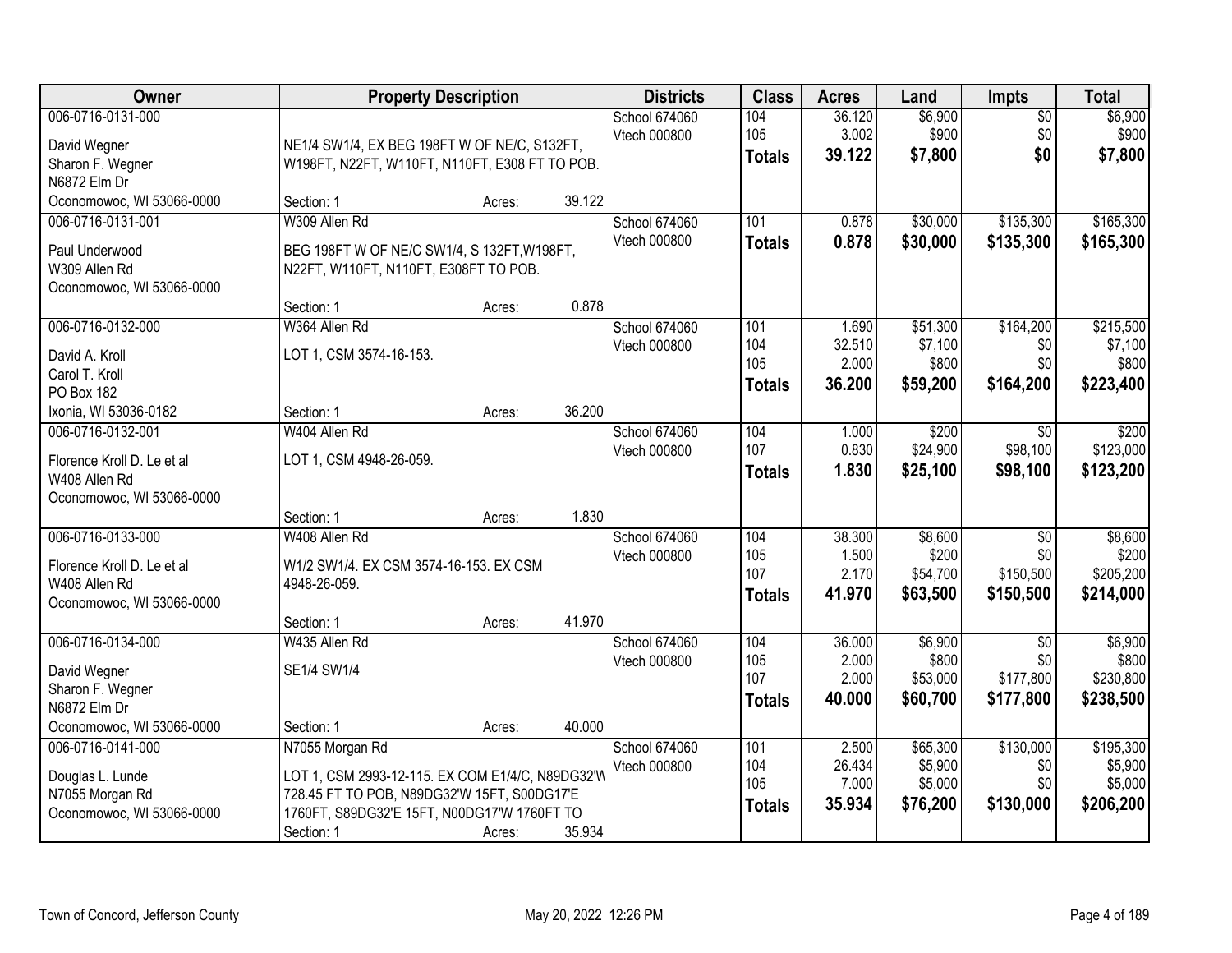| <b>Owner</b>              | <b>Property Description</b>          |        |        | <b>Districts</b>              | <b>Class</b>  | <b>Acres</b>    | Land                 | <b>Impts</b>     | <b>Total</b>          |
|---------------------------|--------------------------------------|--------|--------|-------------------------------|---------------|-----------------|----------------------|------------------|-----------------------|
| 006-0716-0141-001         | W155 Allen Rd                        |        |        | School 674060                 | 101           | 2.100           | \$60,300             | \$258,900        | \$319,200             |
| Gilbert J Wendt Trust     | LOT 2, CSM 5131-27-214, DOC 1235150. |        |        | Vtech 000800                  | 104           | 24.726          | \$4,900              | \$0              | \$4,900               |
| Joline M Wendt Trust      |                                      |        |        |                               | <b>Totals</b> | 26.826          | \$65,200             | \$258,900        | \$324,100             |
| W155 Allen Rd             |                                      |        |        |                               |               |                 |                      |                  |                       |
| Oconomowoc, WI 53066-0000 | Section: 1                           | Acres: | 26.826 |                               |               |                 |                      |                  |                       |
| 006-0716-0141-002         | N7053 Morgan Rd                      |        |        | School 674060                 | 101           | 1.000           | \$34,000             | \$98,100         | \$132,100             |
| Douglas L. Lunde          | LOT 1, CSM 2994-12-118.              |        |        | Vtech 000800                  | <b>Totals</b> | 1.000           | \$34,000             | \$98,100         | \$132,100             |
| Kathleen M. Lunde         |                                      |        |        |                               |               |                 |                      |                  |                       |
| N7055 Morgan Rd           |                                      |        |        |                               |               |                 |                      |                  |                       |
| Oconomowoc, WI 53066-0000 | Section: 1                           | Acres: | 1.000  |                               |               |                 |                      |                  |                       |
| 006-0716-0141-003         | W159 Allen Rd                        |        |        | School 674060                 | 101           | 1.114           | \$36,900             | \$227,400        | \$264,300             |
| Jeffery Andrae            | LOT 1, CSM 5131-27-214, DOC 1235150. |        |        | Vtech 000800                  | <b>Totals</b> | 1.114           | \$36,900             | \$227,400        | \$264,300             |
| Jaime Wendt L. Andrae     |                                      |        |        |                               |               |                 |                      |                  |                       |
| W159 Allen Rd             |                                      |        |        |                               |               |                 |                      |                  |                       |
| Oconomowoc, WI 53066-0000 | Section: 1                           | Acres: | 1.114  |                               |               |                 |                      |                  |                       |
| 006-0716-0142-000         | W269 Allen Rd                        |        |        | School 674060                 | 101           | 4.000<br>16.000 | \$79,500             | \$407,200        | \$486,700             |
| Victor S. Soderstrom      | LOT 2, CSM 2421-8-292, DOC 866977.   |        |        | Vtech 000800                  | 104<br>105    | 22.423          | \$3,600<br>\$31,900  | \$0<br>\$0       | \$3,600<br>\$31,900   |
| Percylla J. Soderstrom    |                                      |        |        |                               | <b>Totals</b> | 42.423          | \$115,000            | \$407,200        | \$522,200             |
| W269 Allen Rd             |                                      |        |        |                               |               |                 |                      |                  |                       |
| Oconomowoc, WI 53066-0000 | Section: 1                           | Acres: | 42.423 |                               |               |                 |                      |                  |                       |
| 006-0716-0142-001         | W211 Allen Rd                        |        |        | School 674060                 | 101           | 1.388           | \$43,800             | \$161,800        | \$205,600             |
| Mark D Dimpfl Trust       | LOT 1, CSM 2345-8-165.               |        |        | Vtech 000800                  | <b>Totals</b> | 1.388           | \$43,800             | \$161,800        | \$205,600             |
| W211 Allen Rd             |                                      |        |        |                               |               |                 |                      |                  |                       |
| Oconomowoc, WI 53066-0000 |                                      |        |        |                               |               |                 |                      |                  |                       |
|                           | Section: 1                           | Acres: | 1.388  |                               |               |                 |                      |                  |                       |
| 006-0716-0142-002         | W245 Allen Rd                        |        |        | School 674060<br>Vtech 000800 | 101           | 3.000           | \$71,500             | \$202,300        | \$273,800             |
| Jay G. Schwartz           | LOT 1, CSM 2421-8-292.               |        |        |                               | <b>Totals</b> | 3.000           | \$71,500             | \$202,300        | \$273,800             |
| Sally L. Schwartz         |                                      |        |        |                               |               |                 |                      |                  |                       |
| W245 Allen Rd             |                                      |        |        |                               |               |                 |                      |                  |                       |
| Oconomowoc, WI 53066-0000 | Section: 1                           | Acres: | 3.000  |                               |               |                 |                      |                  |                       |
| 006-0716-0143-000         | W205 Allen Rd                        |        |        | School 674060<br>Vtech 000800 | 101<br>105    | 2.000<br>28.335 | \$59,000<br>\$63,800 | \$383,100<br>\$0 | \$442,100<br>\$63,800 |
| Calvin R Schmidt Trust    | PRT LOT 3, CSM 2421-8-292. IN SEC 1. |        |        |                               | <b>Totals</b> | 30.335          | \$122,800            | \$383,100        | \$505,900             |
| Suzanne C Schmidt Trust   |                                      |        |        |                               |               |                 |                      |                  |                       |
| W205 Allen Rd             |                                      |        |        |                               |               |                 |                      |                  |                       |
| Oconomowoc, WI 53066-0000 | Section: 1                           | Acres: | 30.335 |                               |               |                 |                      |                  |                       |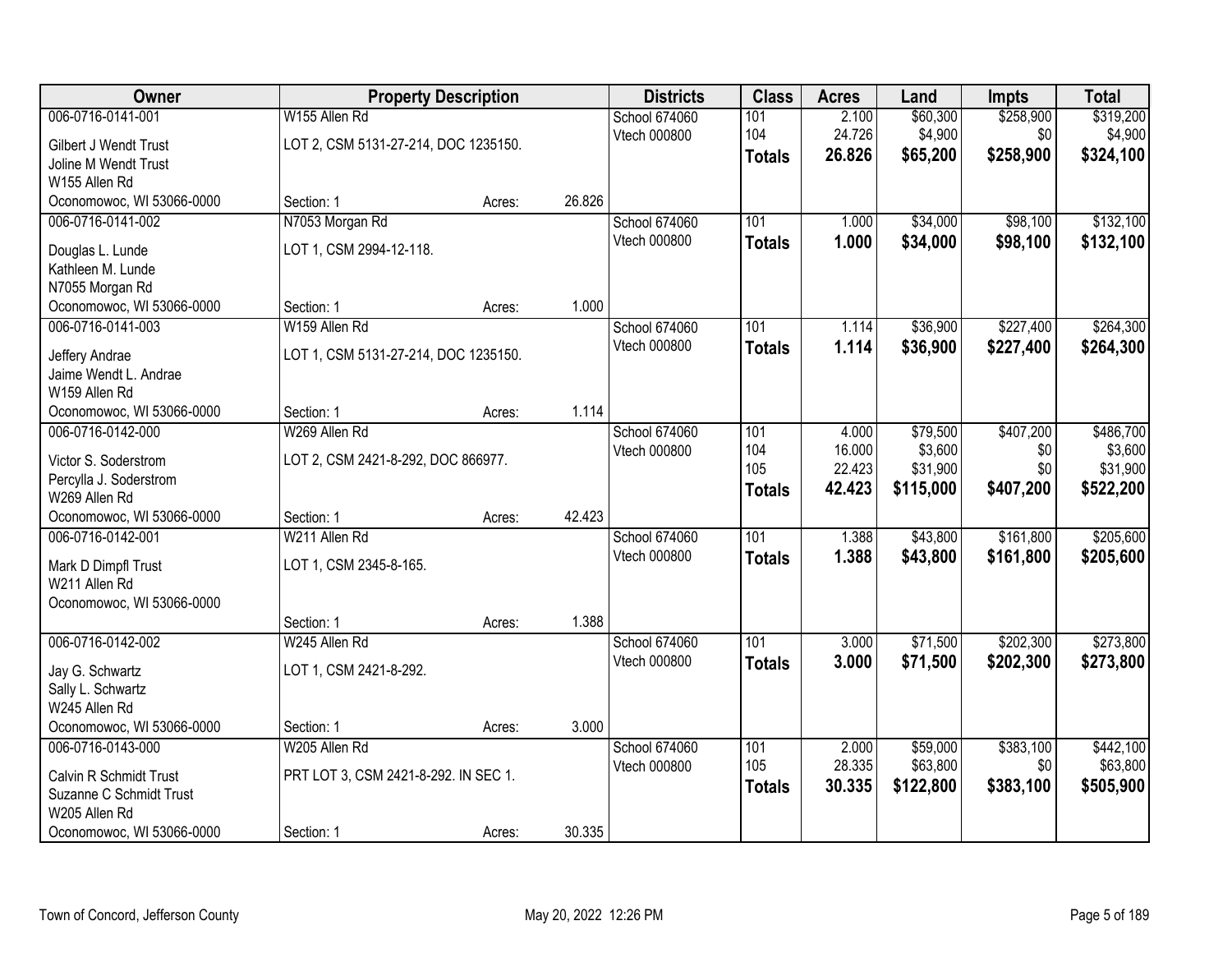| Owner                                                                                              | <b>Property Description</b>                |                                          |        | <b>Districts</b>              | <b>Class</b>         | <b>Acres</b>     | Land                 | <b>Impts</b>           | <b>Total</b>           |
|----------------------------------------------------------------------------------------------------|--------------------------------------------|------------------------------------------|--------|-------------------------------|----------------------|------------------|----------------------|------------------------|------------------------|
| 006-0716-0144-001<br>Aspen-Cinerella Playland<br>N6111 Grey Fox Tr<br>Sullivan, WI 53178-0000      |                                            | SE1/4 SE1/4 LYG S&E OF OCONOMOWOC RIVER. |        | School 674060<br>Vtech 000800 | 105<br><b>Totals</b> | 3.700<br>3.700   | \$5,100<br>\$5,100   | $\overline{50}$<br>\$0 | \$5,100<br>\$5,100     |
|                                                                                                    | Section: 1                                 | Acres:                                   | 3.700  |                               |                      |                  |                      |                        |                        |
| 006-0716-0144-002<br>Terry A. Andrus<br>Catherine L. Andrus<br>N6955 Morgan Rd                     | N6955 Morgan Rd<br>LOT 1, CSM 4530-23-066. |                                          |        | School 674060<br>Vtech 000800 | 101<br><b>Totals</b> | 1.432<br>1.432   | \$67,300<br>\$67,300 | \$369,100<br>\$369,100 | \$436,400<br>\$436,400 |
| Oconomowoc, WI 53066-0000                                                                          | Section: 1                                 | Acres:                                   | 1.432  |                               |                      |                  |                      |                        |                        |
| 006-0716-0211-000<br>Rock Bend Farms Partnership<br>N7302 County Rd F<br>Oconomowoc, WI 53066-0000 | NEFRL1/4 NEFRL1/4                          |                                          |        | School 674060<br>Vtech 000800 | 105<br><b>Totals</b> | 55.880<br>55.880 | \$39,100<br>\$39,100 | \$0<br>\$0             | \$39,100<br>\$39,100   |
|                                                                                                    | Section: 2                                 | Acres:                                   | 55.880 |                               |                      |                  |                      |                        |                        |
| 006-0716-0212-000<br>Rock Bend Farms Partnership<br>N7302 County Rd F<br>Oconomowoc, WI 53066-0000 | NWFRL1/4 NEFRL1/4                          |                                          |        | School 674060<br>Vtech 000800 | 105<br><b>Totals</b> | 55.840<br>55.840 | \$24,300<br>\$24,300 | $\overline{50}$<br>\$0 | \$24,300<br>\$24,300   |
|                                                                                                    | Section: 2                                 | Acres:                                   | 55.840 |                               |                      |                  |                      |                        |                        |
| 006-0716-0213-000<br>Rock Bend Farms Partnership<br>N7302 County Rd F<br>Oconomowoc, WI 53066-0000 | SW1/4 NEFRL1/4                             |                                          | 40.000 | School 674060<br>Vtech 000800 | 105<br><b>Totals</b> | 40.000<br>40.000 | \$28,000<br>\$28,000 | $\overline{50}$<br>\$0 | \$28,000<br>\$28,000   |
| 006-0716-0214-000                                                                                  | Section: 2                                 | Acres:                                   |        | School 674060                 | 104                  | 10.000           | \$1,400              | $\overline{50}$        | \$1,400                |
| Florence Kroll D. Le et al<br>W408 Allen Rd<br>Oconomowoc, WI 53066-0000                           | SE1/4 NEFRL1/4.                            |                                          |        | Vtech 000800                  | 105<br><b>Totals</b> | 30.000<br>40.000 | \$21,000<br>\$22,400 | \$0<br>\$0             | \$21,000<br>\$22,400   |
|                                                                                                    | Section: 2                                 | Acres:                                   | 40.000 |                               |                      |                  |                      |                        |                        |
| 006-0716-0221-000<br>Rock Bend Farms Partnership<br>N7302 County Rd F<br>Oconomowoc, WI 53066-0000 | NEFRL1/4 NWFRL1/4                          |                                          |        | School 674060<br>Vtech 000800 | 105<br><b>Totals</b> | 55.800<br>55.800 | \$39,100<br>\$39,100 | $\overline{50}$<br>\$0 | \$39,100<br>\$39,100   |
|                                                                                                    | Section: 2                                 | Acres:                                   | 55.800 |                               |                      |                  |                      |                        |                        |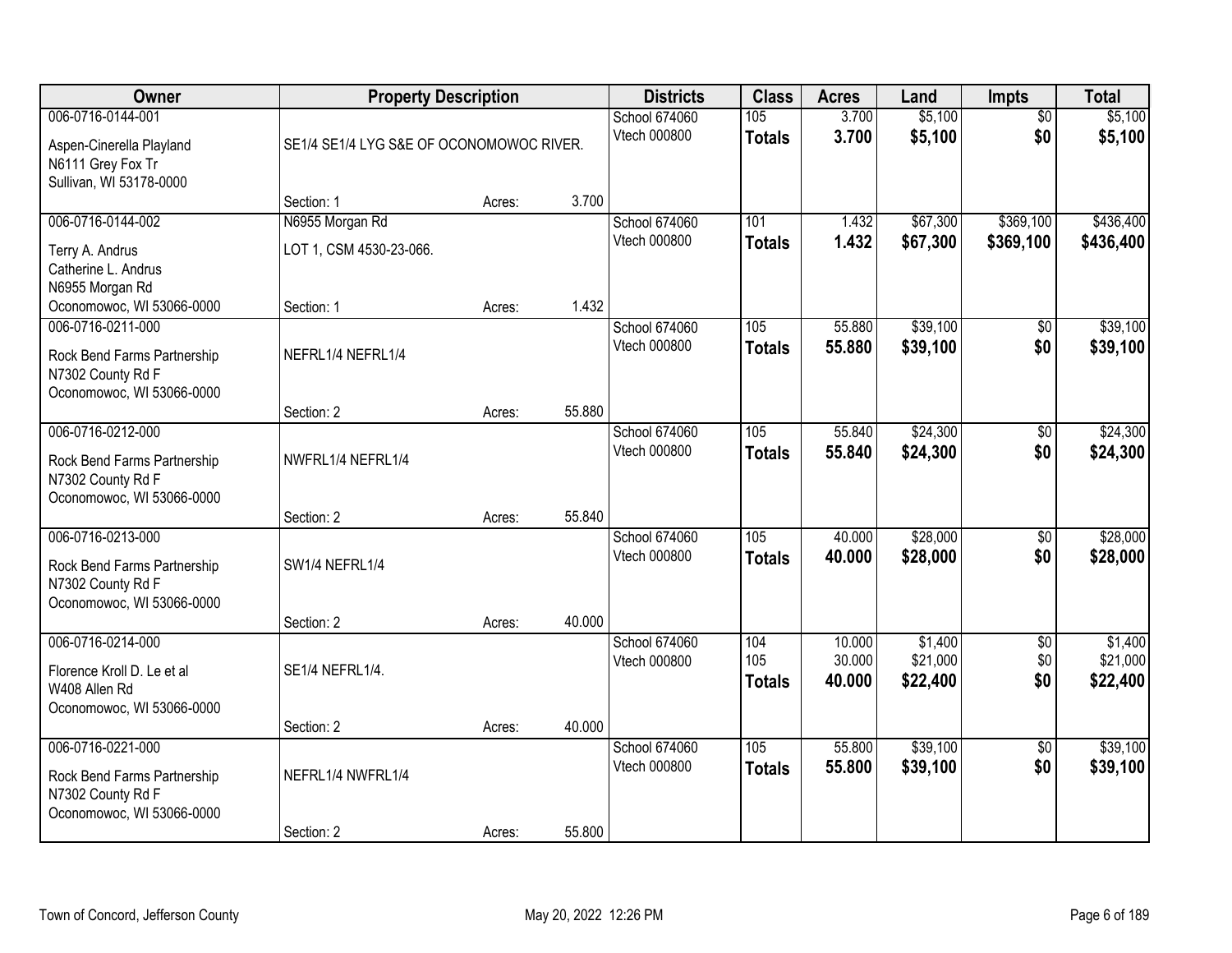| <b>Owner</b>                                                                                                                                    | <b>Property Description</b>                                                                                                           |                  |                  | <b>Districts</b>              | <b>Class</b>                | <b>Acres</b>               | Land                            | <b>Impts</b>             | <b>Total</b>                    |
|-------------------------------------------------------------------------------------------------------------------------------------------------|---------------------------------------------------------------------------------------------------------------------------------------|------------------|------------------|-------------------------------|-----------------------------|----------------------------|---------------------------------|--------------------------|---------------------------------|
| 006-0716-0222-000<br>Rock Bend Farms Partnership<br>N7302 County Rd F<br>Oconomowoc, WI 53066-0000                                              | BEG NE/C NWFRL1/4 NWFRL1/4, W TO NW/S/C, S<br>APPROX 420FT, SE TO PT 725.50FT W OF SE/C SD<br>1/4 1/4, E725.50FT, N-POB<br>Section: 2 | Acres:           | 48.700           | School 674060<br>Vtech 000800 | 105<br><b>Totals</b>        | 48.700<br>48.700           | \$34,100<br>\$34,100            | $\overline{50}$<br>\$0   | \$34,100<br>\$34,100            |
| 006-0716-0222-001<br>Mary Bankert A. Le<br>S Bankert, P Hanke L Multhauf<br>A Ernest, M Marks<br>N7254 County Rd F<br>Oconomowoc, WI 53066-0000 | BEG APPROX 420FT S OF NW/S/C S TO SW/C<br>NWFRL1/4 NWFRL1/4 E601FT, NW TO POB<br>Section: 2                                           | Acres:           | 7.060            | School 674060<br>Vtech 000800 | 104<br>105<br><b>Totals</b> | 3.560<br>3.500<br>7.060    | \$700<br>\$2,500<br>\$3,200     | $\sqrt{6}$<br>\$0<br>\$0 | \$700<br>\$2,500<br>\$3,200     |
| 006-0716-0223-000<br>Chris-Lee Farms, LLC<br>N7015 County Rd F<br>Oconomowoc, WI 53066-0000                                                     | SW1/4 NWFRL1/4 FILE 58 #793287                                                                                                        |                  |                  | School 674060<br>Vtech 000800 | 104<br>105<br><b>Totals</b> | 18.000<br>22.000<br>40.000 | \$3,000<br>\$15,400<br>\$18,400 | \$0<br>\$0<br>\$0        | \$3,000<br>\$15,400<br>\$18,400 |
| 006-0716-0224-000<br>Rock Bend Farms Partnership<br>N7302 County Rd F<br>Oconomowoc, WI 53066-0000                                              | Section: 2<br>SE1/4 NWFRL1/4                                                                                                          | Acres:           | 40.000           | School 674060<br>Vtech 000800 | 105<br><b>Totals</b>        | 40.000<br>40.000           | \$28,000<br>\$28,000            | \$0<br>\$0               | \$28,000<br>\$28,000            |
| 006-0716-0231-000<br>Mary-Beth Esser<br>W750 Allen Rd<br>Oconomowoc, WI 53066-0000                                                              | Section: 2<br><b>NE1/4 SW1/4</b>                                                                                                      | Acres:           | 40.000           | School 674060<br>Vtech 000800 | 104<br>105<br><b>Totals</b> | 24.000<br>16.000<br>40.000 | \$4,400<br>\$11,200<br>\$15,600 | \$0<br>\$0<br>\$0        | \$4,400<br>\$11,200<br>\$15,600 |
| 006-0716-0232-000<br>Carrie Jacobs<br>1808 Sunrise Ct<br>Burnsville, MN 55306-0000                                                              | Section: 2<br>NW1/4 SW1/4. EX .843A IN STH 135 IN DOCS 814565 &<br>838909.<br>Section: 2                                              | Acres:<br>Acres: | 40.000<br>39.157 | School 674060<br>Vtech 000800 | 104<br>105<br><b>Totals</b> | 31.160<br>7.997<br>39.157  | \$5,500<br>\$5,600<br>\$11,100  | $\sqrt{6}$<br>\$0<br>\$0 | \$5,500<br>\$5,600<br>\$11,100  |
| 006-0716-0233-000<br>Mike Schmitz<br>Cynthia Schmitz<br>W870 Allen Rd<br>Oconomowoc, WI 53066-0000                                              | W870 Allen Rd<br>LOT 1, CSM 3400-15-103.<br>Section: 2                                                                                | Acres:           | 2.600            | School 674060<br>Vtech 000800 | 101<br><b>Totals</b>        | 2.600<br>2.600             | \$66,500<br>\$66,500            | \$213,000<br>\$213,000   | \$279,500<br>\$279,500          |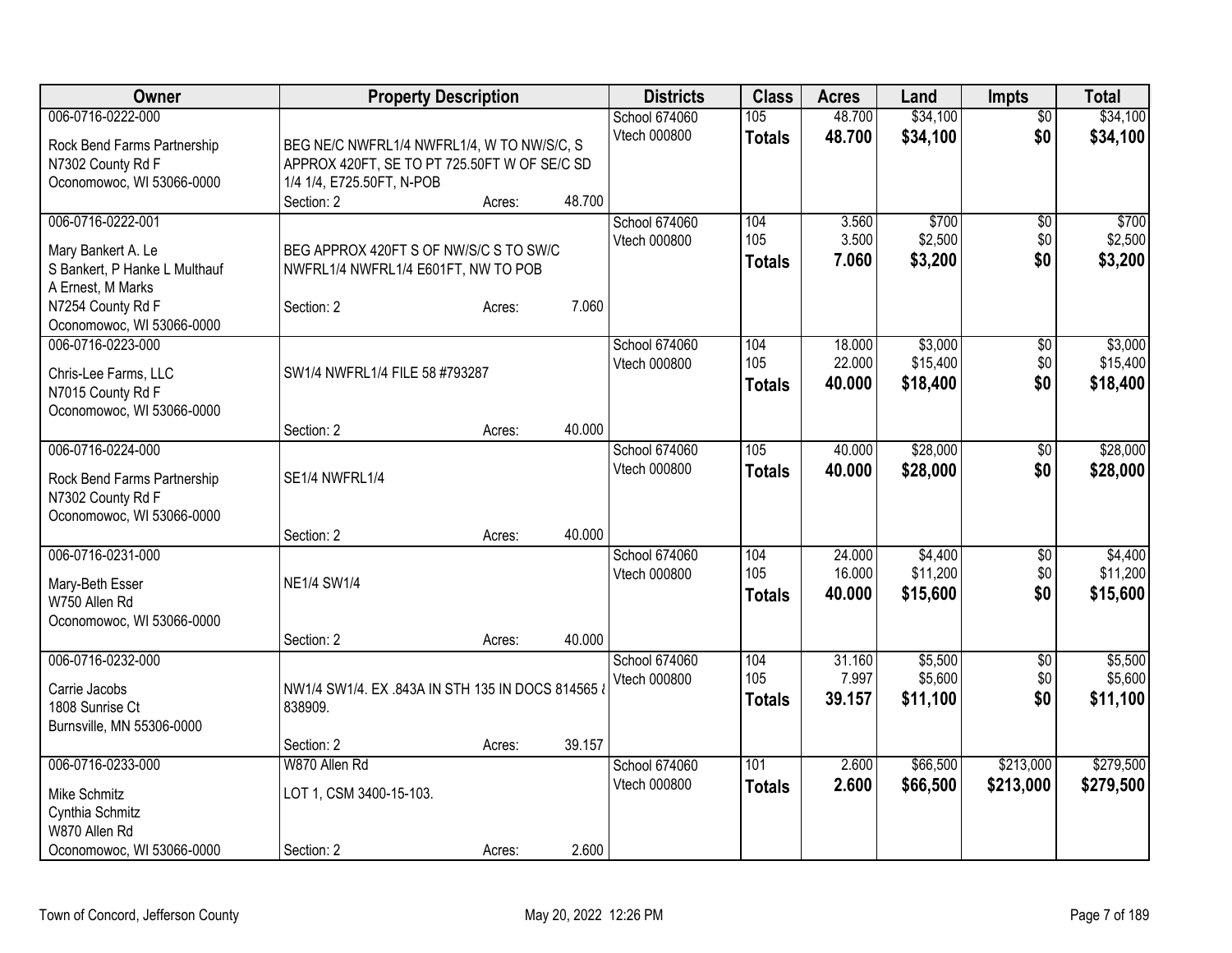| Owner                                                                                                            |                                                                                                   | <b>Property Description</b> |                  | <b>Districts</b>              | <b>Class</b>                              | <b>Acres</b>                        | Land                                       | <b>Impts</b>                                     | <b>Total</b>                                 |
|------------------------------------------------------------------------------------------------------------------|---------------------------------------------------------------------------------------------------|-----------------------------|------------------|-------------------------------|-------------------------------------------|-------------------------------------|--------------------------------------------|--------------------------------------------------|----------------------------------------------|
| 006-0716-0233-001<br>Carrie Jacobs<br>1808 Sunrise Ct                                                            | SW1/4 SW1/4. EX 2.447A IN STH 135 (NOW CTH F) IN<br>DOC 814565 & 838909. EX CSM 3400 -15-103, DOC |                             |                  | School 674060<br>Vtech 000800 | 104<br><b>Totals</b>                      | 34.953<br>34.953                    | \$7,900<br>\$7,900                         | $\overline{50}$<br>\$0                           | \$7,900<br>\$7,900                           |
| Burnsville, MN 55306-0000                                                                                        | 968757.<br>Section: 2                                                                             | Acres:                      | 34.953           |                               |                                           |                                     |                                            |                                                  |                                              |
| 006-0716-0234-000<br>Mary-Beth Esser<br>W750 Allen Rd<br>Oconomowoc, WI 53066-0000                               | W750 Allen Rd<br>SE1/4 SW1/4                                                                      |                             |                  | School 674060<br>Vtech 000800 | 104<br>105<br>107<br><b>Totals</b>        | 37.000<br>1.000<br>2.000<br>40.000  | \$6,900<br>\$100<br>\$53,000<br>\$60,000   | $\overline{50}$<br>\$0<br>\$687,900<br>\$687,900 | \$6,900<br>\$100<br>\$740,900<br>\$747,900   |
| 006-0716-0241-000<br>Florence Kroll D. Le et al<br>W408 Allen Rd<br>Oconomowoc, WI 53066-0000                    | Section: 2<br>NE1/4 SE1/4.                                                                        | Acres:                      | 40.000           | School 674060<br>Vtech 000800 | 104<br>105<br><b>15M</b><br><b>Totals</b> | 17.000<br>15.000<br>8.000<br>40.000 | \$3,500<br>\$10,500<br>\$8,600<br>\$22,600 | \$0<br>\$0<br>\$0<br>\$0                         | \$3,500<br>\$10,500<br>\$8,600<br>\$22,600   |
| 006-0716-0242-000<br>Mary-Beth Esser<br>W750 Allen Rd<br>Oconomowoc, WI 53066-0000                               | Section: 2<br>NW1/4 SE1/4                                                                         | Acres:                      | 40.000           | School 674060<br>Vtech 000800 | 104<br>105<br><b>Totals</b>               | 13.000<br>27.000<br>40.000          | \$1,800<br>\$18,900<br>\$20,700            | $\sqrt[6]{3}$<br>\$0<br>\$0                      | \$1,800<br>\$18,900<br>\$20,700              |
| 006-0716-0243-000<br>James E Schuck Trust<br>Deanne L Schuck Trust<br>W678 Allen Rd<br>Oconomowoc, WI 53066-0000 | Section: 2<br>W678 Allen Rd<br>SW1/4 SE1/4<br>Section: 2                                          | Acres:<br>Acres:            | 40.000<br>40.000 | School 674060<br>Vtech 000800 | 101<br>104<br>105<br><b>Totals</b>        | 1.500<br>26.940<br>11.560<br>40.000 | \$46,500<br>\$6,100<br>\$7,500<br>\$60,100 | \$107,500<br>\$0<br>\$0<br>\$107,500             | \$154,000<br>\$6,100<br>\$7,500<br>\$167,600 |
| 006-0716-0244-000<br>Florence Kroll D. Le et al<br>W408 Allen Rd<br>Oconomowoc, WI 53066-0000                    | SE1/4 SE1/4. EX CSM 2776-10-293.<br>Section: 2                                                    | Acres:                      | 32.950           | School 674060<br>Vtech 000800 | 104<br>105<br><b>Totals</b>               | 16.950<br>16.000<br>32.950          | \$3,000<br>\$11,200<br>\$14,200            | \$0<br>\$0<br>\$0                                | \$3,000<br>\$11,200<br>\$14,200              |
| 006-0716-0244-001<br>Schuyler A. Henry<br>Jillian M. Van Thiel<br>W518 Allen Rd<br>Oconomowoc, WI 53066-0000     | W518 Allen Rd<br>LOT 1, CSM 5161-27-285, DOC 1243110.<br>Section: 2                               | Acres:                      | 2.050            | School 674060<br>Vtech 000800 | 101<br><b>Totals</b>                      | 2.050<br>2.050                      | \$59,600<br>\$59,600                       | \$214,700<br>\$214,700                           | \$274,300<br>\$274,300                       |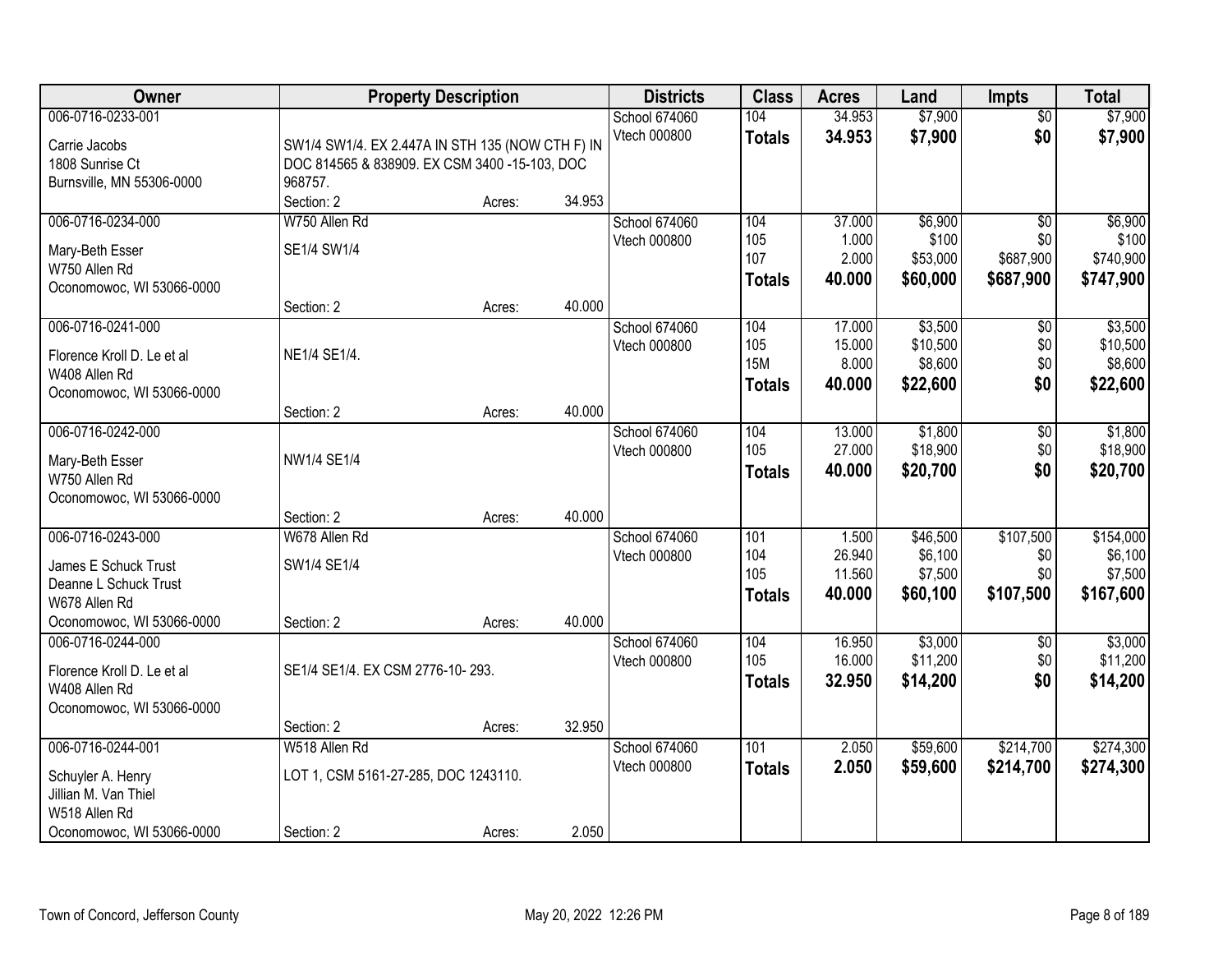| Owner                                          | <b>Property Description</b>                                           | <b>Districts</b> | <b>Class</b>  | <b>Acres</b> | Land     | <b>Impts</b>    | <b>Total</b> |
|------------------------------------------------|-----------------------------------------------------------------------|------------------|---------------|--------------|----------|-----------------|--------------|
| 006-0716-0244-002                              | W562 Allen Rd                                                         | School 674060    | 105           | 5.000        | \$3,500  | $\overline{50}$ | \$3,500      |
| Brian C. Zastrow                               | OUTLOT 1, CSM 5161-27-285, DOC 1243110.                               | Vtech 000800     | <b>Totals</b> | 5.000        | \$3,500  | \$0             | \$3,500      |
| 1005 N Dousman Rd                              |                                                                       |                  |               |              |          |                 |              |
| Oconomowoc, WI 53066                           |                                                                       |                  |               |              |          |                 |              |
|                                                | 5.000<br>Section: 2<br>Acres:                                         |                  |               |              |          |                 |              |
| 006-0716-0311-000                              | N7254 County Rd F                                                     | School 674060    | 104           | 38.350       | \$7,500  | $\overline{50}$ | \$7,500      |
| Mary Bankert A. Le                             | NEFRL1/4 NEFRL1/4. EX 1A IN NE/C. EX N8.25FT. EX                      | Vtech 000800     | 105           | 11.000       | \$7,700  | \$0             | \$7,700      |
| S Bankert, P Hanke L Multhauf                  | 1.51A IN STH 135 IN DOC 815296 & 838909. EX CSM                       |                  | 107           | 2.500        | \$58,000 | \$113,700       | \$171,700    |
| A Ernest, M Marks                              | 3003-12-139, DOC 932032.                                              |                  | <b>Totals</b> | 51,850       | \$73,200 | \$113,700       | \$186,900    |
| N7254 County Rd F                              | 51.850<br>Section: 3<br>Acres:                                        |                  |               |              |          |                 |              |
| Oconomowoc, WI 53066-0000                      |                                                                       |                  |               |              |          |                 |              |
| 006-0716-0311-001                              |                                                                       | School 674060    | 105           | 1.204        | \$800    | $\sqrt{50}$     | \$800        |
|                                                |                                                                       | Vtech 000800     | <b>Totals</b> | 1.204        | \$800    | \$0             | \$800        |
| Rock Bend Farms Partnership                    | BEG NE/S/C, W1320FT, S 8.25FT E TO PT 240.50FT E                      |                  |               |              |          |                 |              |
| N7302 County Rd F<br>Oconomowoc, WI 53066-0000 | OF NE/S/C SE TO PT ON E/S/L APPROX 420 FT S OF<br>NE/S/C, N TO POB.   |                  |               |              |          |                 |              |
|                                                | 1.204<br>Section: 3<br>Acres:                                         |                  |               |              |          |                 |              |
| 006-0716-0311-002                              | N7298 County Rd F                                                     | School 674060    | 101           | 2.365        | \$57,200 | \$259,900       | \$317,100    |
|                                                |                                                                       | Vtech 000800     | <b>Totals</b> | 2.365        | \$57,200 | \$259,900       | \$317,100    |
| Louis White                                    | LOT 1, CSM 3003-12-139, DOC 932032.                                   |                  |               |              |          |                 |              |
| Ellen White                                    |                                                                       |                  |               |              |          |                 |              |
| N7298 County Rd F                              |                                                                       |                  |               |              |          |                 |              |
| Oconomowoc, WI 53066-0000                      | 2.365<br>Section: 3<br>Acres:                                         |                  |               |              |          |                 |              |
| 006-0716-0312-000                              | N7263 County Rd F                                                     | School 674060    | 104           | 45.245       | \$9,600  | $\overline{30}$ | \$9,600      |
| Franklin D. Le                                 | NWFRL1/4 NEFRL1/4, EX 412.50 FT N&S BY 330FT                          | Vtech 000800     | 107           | 2.000        | \$53,000 | \$223,500       | \$276,500    |
| Carol S. Le                                    | E&W IN NW/C, EX 1A COM 855FT S OF NE/C OF SD                          |                  | <b>Totals</b> | 47.245       | \$62,600 | \$223,500       | \$286,100    |
| N7263 County Rd F                              | 1/4 1/4. EX 3.29A IN STH 135 IN 675-978/713-868. EX                   |                  |               |              |          |                 |              |
| Oconomowoc, WI 53066-0000                      | 47.245<br>Section: 3<br>Acres:                                        |                  |               |              |          |                 |              |
| 006-0716-0312-001                              | N7257 County Rd F                                                     | School 674060    | 101           | 0.860        | \$29,200 | \$136,100       | \$165,300    |
| Thomas A. Roberts                              | COM N1/4/C, N88DG56'E 1331. 35FT, S855FT TO                           | Vtech 000800     | <b>Totals</b> | 0.860        | \$29,200 | \$136,100       | \$165,300    |
| Stacie D. Roberts                              | POB, S155.60 FT, W280FT, N155.60FT, E280 FT TO                        |                  |               |              |          |                 |              |
| N7257 County Rd F                              | POB. EX .14A IN STH 135 IN DOCS 816560 & 838909.                      |                  |               |              |          |                 |              |
| Oconomowoc, WI 53066-0000                      | 0.860<br>Section: 3<br>Acres:                                         |                  |               |              |          |                 |              |
| 006-0716-0312-002                              | W1095 North Side Dr                                                   | School 674060    | 101           | 1.500        | \$46,500 | \$50,700        | \$97,200     |
|                                                |                                                                       | Vtech 000800     | 105           | 1.620        | \$1,200  | \$0             | \$1,200      |
| Shirley A. Bankert<br>W1095 N Side Dr          | BEG AT NW/C NEFRL1/4, S412.50 FT, E330FT,<br>N412.50FT, W330FT TO POB |                  | <b>Totals</b> | 3.120        | \$47,700 | \$50,700        | \$98,400     |
| Oconomowoc, WI 53066-0000                      |                                                                       |                  |               |              |          |                 |              |
|                                                | 3.120<br>Section: 3<br>Acres:                                         |                  |               |              |          |                 |              |
|                                                |                                                                       |                  |               |              |          |                 |              |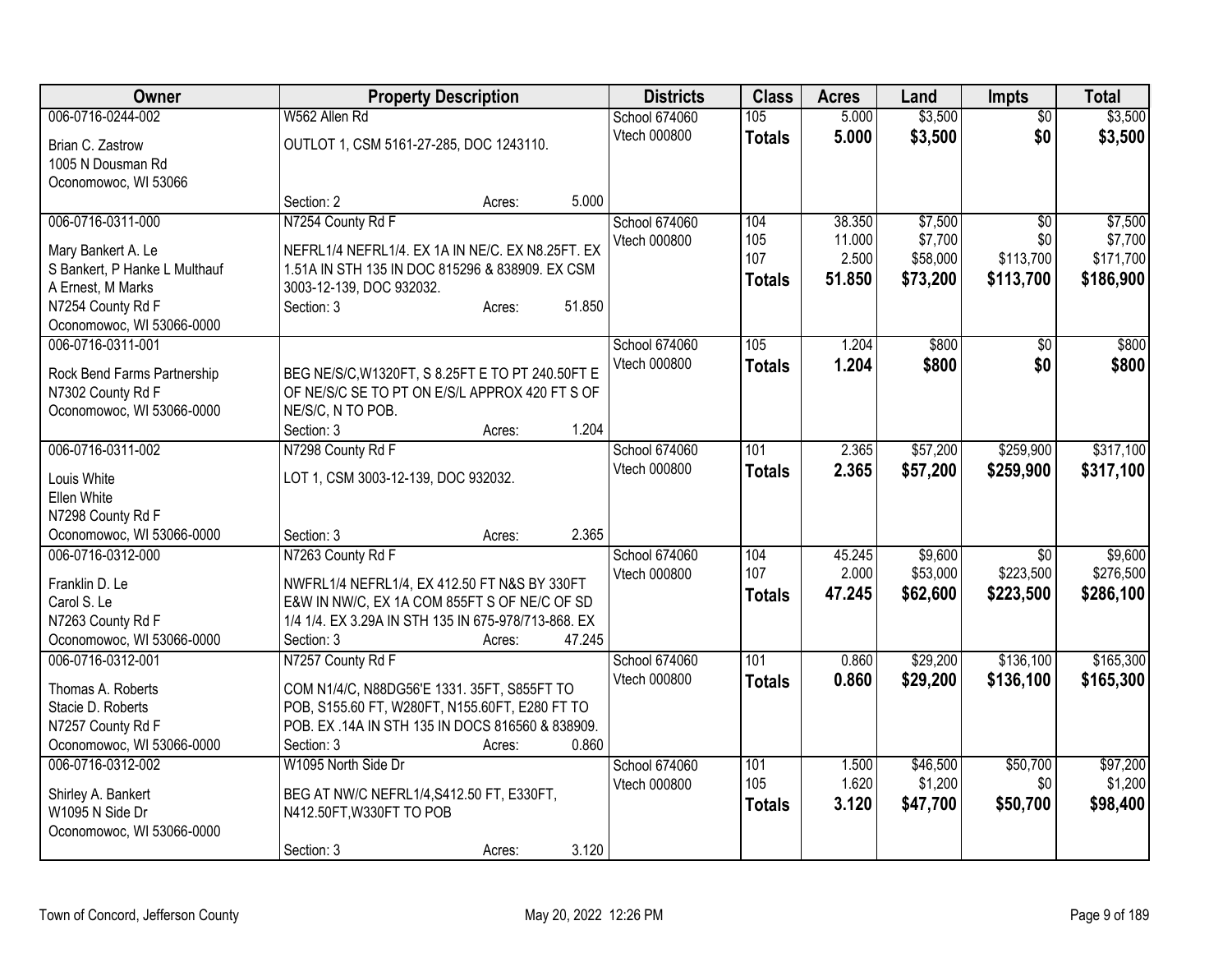| Owner                                                                                                              | <b>Property Description</b>                                                                                                                       |        |        | <b>Districts</b>              | <b>Class</b>                              | <b>Acres</b>                        | Land                                       | <b>Impts</b>                         | <b>Total</b>                               |
|--------------------------------------------------------------------------------------------------------------------|---------------------------------------------------------------------------------------------------------------------------------------------------|--------|--------|-------------------------------|-------------------------------------------|-------------------------------------|--------------------------------------------|--------------------------------------|--------------------------------------------|
| 006-0716-0313-000                                                                                                  | SW1/4 NEFRL1/4. EX 1.68A IN STH 135 IN<br>675-978/713-868.                                                                                        |        |        | School 674060<br>Vtech 000800 | 104<br><b>Totals</b>                      | 38.320<br>38.320                    | \$6,700<br>\$6,700                         | $\overline{50}$<br>\$0               | \$6,700<br>\$6,700                         |
|                                                                                                                    | Section: 3                                                                                                                                        | Acres: | 38.320 |                               |                                           |                                     |                                            |                                      |                                            |
| 006-0716-0314-000<br>Melinda Senn S. Bublitz<br><b>Matthew Bublitz</b><br>N7120 County Rd F                        | N7120 County Rd F<br>LOT 1, CSM 3665-17-32.                                                                                                       |        |        | School 674060<br>Vtech 000800 | 101<br><b>Totals</b>                      | 2.544<br>2.544                      | \$65,800<br>\$65,800                       | \$149,900<br>\$149,900               | \$215,700<br>\$215,700                     |
| Oconomowoc, WI 53066-0000<br>006-0716-0314-001                                                                     | Section: 3<br>County Rd F                                                                                                                         | Acres: | 2.544  | School 674060                 | 304                                       | 0.960                               | \$0                                        | \$0                                  | $\overline{30}$                            |
| Norwegian Lutheran Church<br>Cth F<br>Oconomowoc, WI 53066-0000                                                    | BEG 627FT N OF SW/C SE1/4 NE FRL1/4, N231FT,<br>E181.50FT, S 231FT, W181.50FT TO POB                                                              |        |        | Vtech 000800                  | <b>Totals</b>                             | 0.960                               | \$0                                        | \$0                                  | \$0                                        |
|                                                                                                                    | Section: 3                                                                                                                                        | Acres: | 0.960  |                               |                                           |                                     |                                            |                                      |                                            |
| 006-0716-0314-002<br>Chris-Lee Farms, LLC<br>N7015 County Rd F<br>Oconomowoc, WI 53066-0000                        | SE1/4 NEFRL1/4, EX 231FT N&S BY 181.50FT E&W,<br>COM 627FT N OF SW/C. EX 3.83A IN STH 135 IN<br>672-560/713-868. EX CSM 3665-17-32.<br>Section: 3 | Acres: | 32.666 | School 674060<br>Vtech 000800 | 104<br><b>Totals</b>                      | 32.666<br>32.666                    | \$6,200<br>\$6,200                         | $\sqrt[6]{3}$<br>\$0                 | \$6,200<br>\$6,200                         |
| 006-0716-0321-000<br>John A Braatz Trust<br>Nancy C Braatz Trust<br>N7513 County Rd F<br>Oconomowoc, WI 53036-9038 | N 45A OF E1/2 NWFRL1/4, EX 379.5FT BY 462FT IN<br>NW/C<br>Section: 3                                                                              | Acres: | 41.330 | School 674060<br>Vtech 000800 | 104<br>105<br><b>Totals</b>               | 26.580<br>14.750<br>41.330          | \$4,800<br>\$9,900<br>\$14,700             | $\overline{50}$<br>\$0<br>\$0        | \$4,800<br>\$9,900<br>\$14,700             |
| 006-0716-0321-001<br>Curt R. Crandall<br>Jasmine A. Crandall<br>W1189 N Side Dr<br>Oconomowoc, WI 53066-0000       | W1189 North Side Dr<br>BEG NW/C OF E1/2 NWFRL1/4, S 379.5FT, E462FT,<br>N379.5FT, W 462FT TO POB<br>Section: 3                                    | Acres: | 4.000  | School 674060<br>Vtech 000800 | 101<br>104<br><b>Totals</b>               | 1.000<br>3.000<br>4.000             | \$34,000<br>\$700<br>\$34,700              | \$130,500<br>\$0<br>\$130,500        | \$164,500<br>\$700<br>\$165,200            |
| 006-0716-0322-000<br>Morris J. Gennerman<br>N7214 Woody Lane Dr<br>Oconomowoc, WI 53066                            | E47.5A OF CSM 1547-5-62, DOC 777817.<br>Section: 3                                                                                                | Acres: | 47.050 | School 674060<br>Vtech 000800 | 104<br>105<br><b>15M</b><br><b>Totals</b> | 17.000<br>26.050<br>4.000<br>47.050 | \$2,700<br>\$18,200<br>\$4,300<br>\$25,200 | $\overline{50}$<br>\$0<br>\$0<br>\$0 | \$2,700<br>\$18,200<br>\$4,300<br>\$25,200 |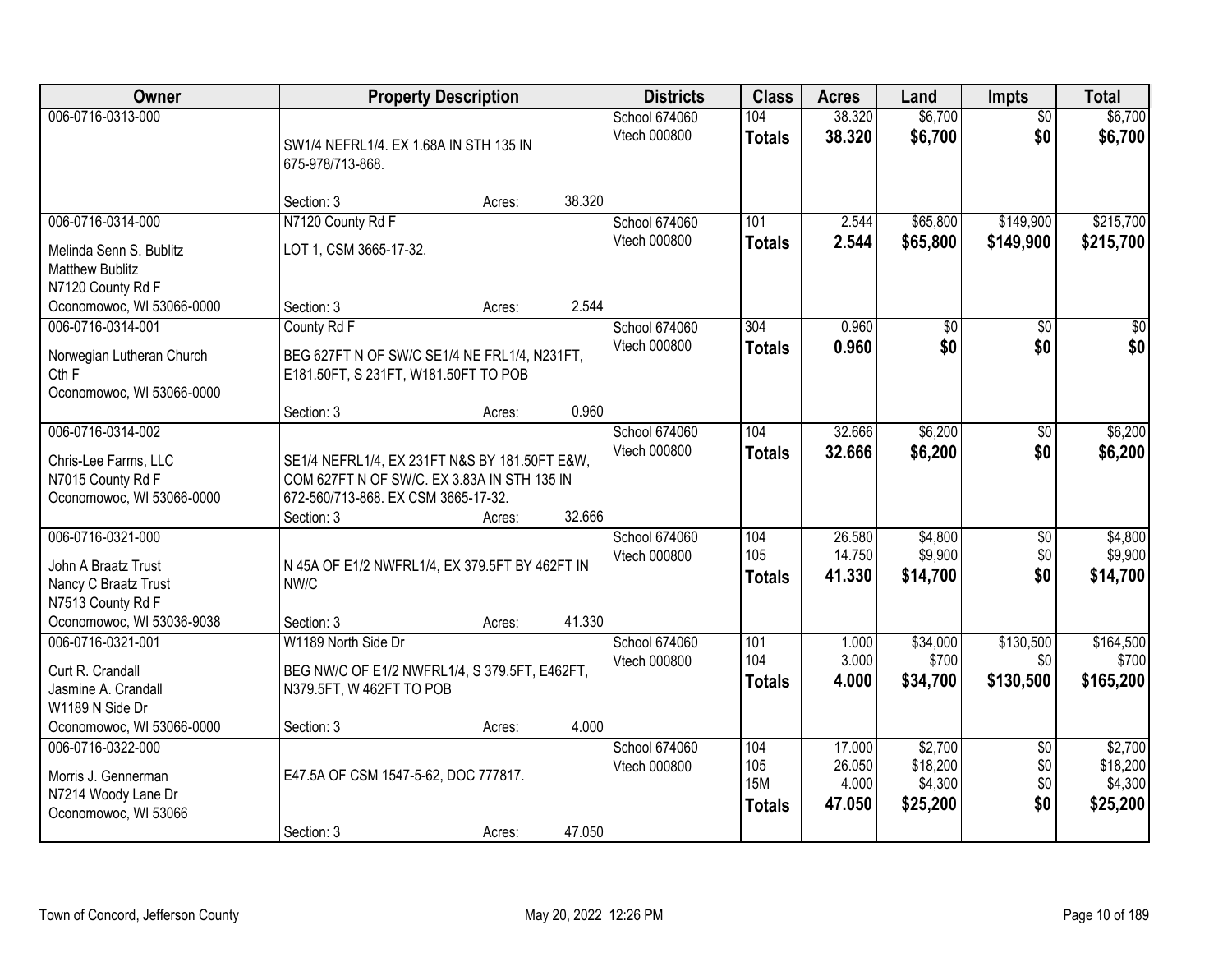| Owner                                                                                                            | <b>Property Description</b>                                                                                                                                          |        |        | <b>Districts</b>                     | <b>Class</b>                       | <b>Acres</b>                       | Land                                       | <b>Impts</b>                            | <b>Total</b>                                 |
|------------------------------------------------------------------------------------------------------------------|----------------------------------------------------------------------------------------------------------------------------------------------------------------------|--------|--------|--------------------------------------|------------------------------------|------------------------------------|--------------------------------------------|-----------------------------------------|----------------------------------------------|
| 006-0716-0323-000<br><b>Berg Trust</b><br>W1368 N Side Dr<br>Oconomowoc, WI 53066-0000                           | S1/2 W1/2 NWFRL1/4, EX BEG NE/C, W ON N/L<br>660FT, S24.75FT E660FT, N24.75FT TO POB                                                                                 |        |        | School 674060<br>Vtech 000800        | 104<br>105<br><b>Totals</b>        | 37.170<br>10.000<br>47.170         | \$6,200<br>\$7,000<br>\$13,200             | $\sqrt{$0}$<br>\$0<br>\$0               | \$6,200<br>\$7,000<br>\$13,200               |
|                                                                                                                  | Section: 3                                                                                                                                                           | Acres: | 47.170 |                                      |                                    |                                    |                                            |                                         |                                              |
| 006-0716-0324-000                                                                                                | S50A OF E1/2 NWFRL1/4                                                                                                                                                |        |        | <b>School 674060</b><br>Vtech 000800 | 104<br>105<br><b>Totals</b>        | 34.000<br>16.000<br>50.000         | \$7,100<br>\$11,200<br>\$18,300            | \$0<br>\$0<br>\$0                       | \$7,100<br>\$11,200<br>\$18,300              |
|                                                                                                                  | Section: 3                                                                                                                                                           | Acres: | 50.000 |                                      |                                    |                                    |                                            |                                         |                                              |
| 006-0716-0331-000<br>David P Flood Trust<br>Nancy R Flood Trust<br>W1294 W River Dr                              | NE1/4 SW1/4.                                                                                                                                                         |        |        | <b>School 674060</b><br>Vtech 000800 | 104<br>105<br><b>Totals</b>        | 30.000<br>10.000<br>40.000         | \$5,300<br>\$7,000<br>\$12,300             | $\overline{50}$<br>\$0<br>\$0           | \$5,300<br>\$7,000<br>\$12,300               |
| Oconomowoc, WI 53066-0000                                                                                        | Section: 3                                                                                                                                                           | Acres: | 40.000 |                                      |                                    |                                    |                                            |                                         |                                              |
| 006-0716-0332-000<br>David P Flood Trust<br>Nancy R Flood Trust<br>W1294 W River Dr                              | W1294 W River Dr<br>NW1/4 SW1/4.                                                                                                                                     |        |        | School 674060<br>Vtech 000800        | 104<br>105<br>107<br><b>Totals</b> | 29.300<br>7.700<br>3.000<br>40.000 | \$5,300<br>\$5,400<br>\$63,000<br>\$73,700 | \$0<br>\$0<br>\$335,700<br>\$335,700    | \$5,300<br>\$5,400<br>\$398,700<br>\$409,400 |
| Oconomowoc, WI 53066-0000                                                                                        | Section: 3                                                                                                                                                           | Acres: | 40.000 |                                      |                                    |                                    |                                            |                                         |                                              |
| 006-0716-0333-000<br>David P Flood Trust<br>Nancy R Flood Trust<br>W1294 W River Dr<br>Oconomowoc, WI 53066-0000 | SW1/4 SW1/4.<br>Section: 3                                                                                                                                           | Acres: | 40.000 | School 674060<br>Vtech 000800        | 104<br>105<br><b>Totals</b>        | 38.500<br>1.500<br>40.000          | \$7,200<br>\$200<br>\$7,400                | \$0<br>\$0<br>\$0                       | \$7,200<br>\$200<br>\$7,400                  |
| 006-0716-0334-000<br>David P Flood Trust<br>Nancy R Flood Trust<br>W1294 W River Dr                              | SE1/4 SW1/4.                                                                                                                                                         |        |        | School 674060<br>Vtech 000800        | 104<br><b>Totals</b>               | 40.000<br>40.000                   | \$7,700<br>\$7,700                         | $\overline{50}$<br>\$0                  | \$7,700<br>\$7,700                           |
| Oconomowoc, WI 53066-0000                                                                                        | Section: 3                                                                                                                                                           | Acres: | 40.000 |                                      |                                    |                                    |                                            |                                         |                                              |
| 006-0716-0341-000<br>Chris-Lee Farms, LLC<br>N7015 County Rd F<br>Oconomowoc, WI 53066-0000                      | N6871 County Rd F<br>NE1/4 SEFRL1/4. EX 3.70A IN CTH F IN<br>672-583/713-868/723-906. EX COM E1/4/C, S00<br>DG23'W 947.28FT, N89DG36'W 50.69FT TO POB,<br>Section: 3 | Acres: | 33.330 | School 674060<br>Vtech 000800        | 104<br>107<br><b>Totals</b>        | 31.330<br>2.000<br>33.330          | \$6,200<br>\$53,000<br>\$59,200            | $\overline{30}$<br>\$32,300<br>\$32,300 | \$6,200<br>\$85,300<br>\$91,500              |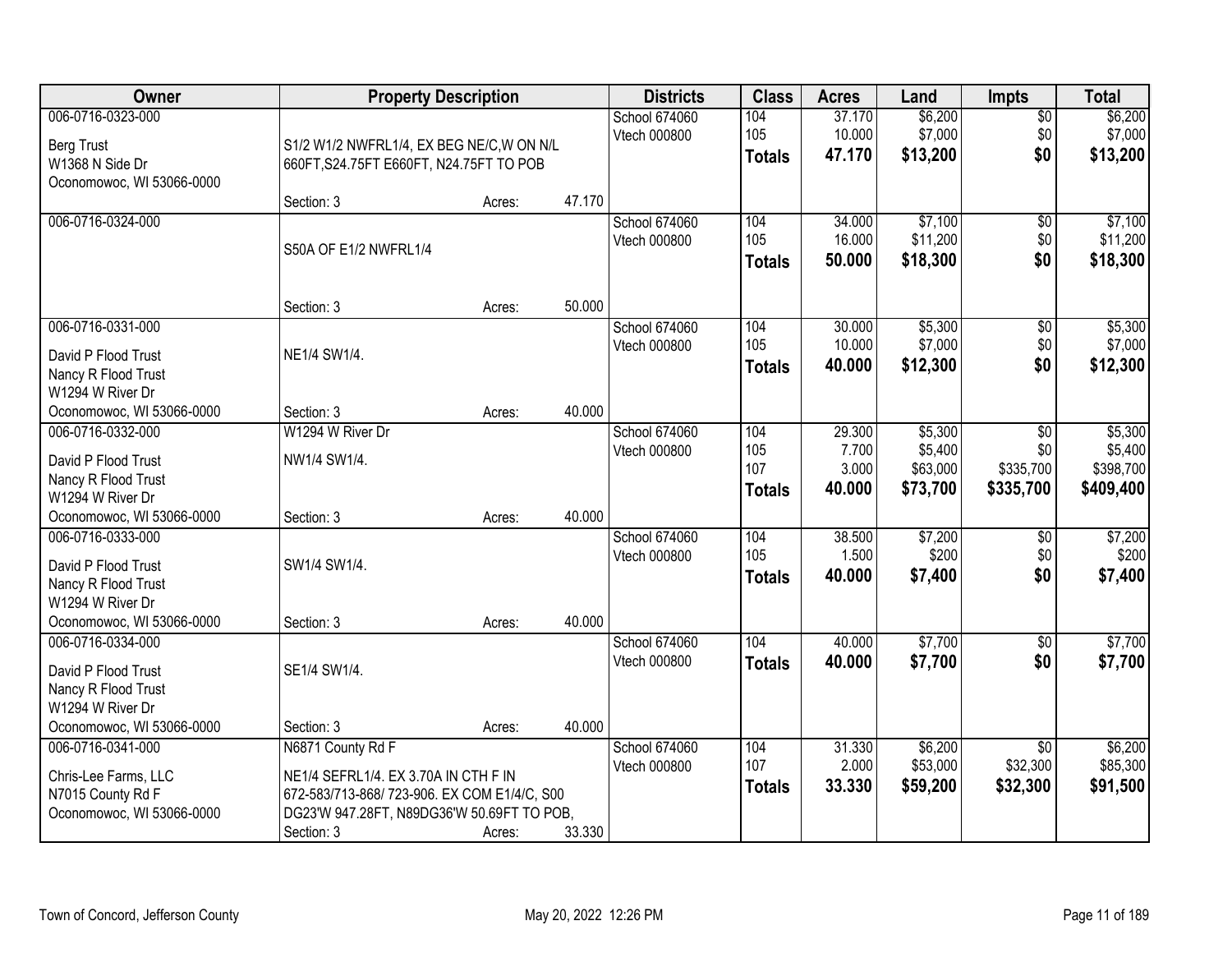| Owner                                          | <b>Property Description</b>                                             | <b>Districts</b>              | <b>Class</b>     | <b>Acres</b>    | Land                | Impts            | <b>Total</b>         |
|------------------------------------------------|-------------------------------------------------------------------------|-------------------------------|------------------|-----------------|---------------------|------------------|----------------------|
| 006-0716-0341-001                              | N7015 County Rd F                                                       | <b>School 674060</b>          | 101              | 1.235           | \$39,900            | \$178,600        | \$218,500            |
| Barry L. Christian                             | COM E1/4/C, S0DG23'W 947.28FT, N89DG36'W                                | Vtech 000800                  | <b>Totals</b>    | 1.235           | \$39,900            | \$178,600        | \$218,500            |
| Holly B. Christian                             | 50.69FT TO POB, N89DG36'W 248.10FT, S0DG17'W                            |                               |                  |                 |                     |                  |                      |
| N7015 County Rd F                              | 216.65FT, S89DG36'E 248.48FT, N0DG17'E 216.65FT                         |                               |                  |                 |                     |                  |                      |
| Oconomowoc, WI 53066-0000                      | 1.235<br>Section: 3<br>Acres:                                           |                               |                  |                 |                     |                  |                      |
| 006-0716-0341-002                              | N7027 County Rd F                                                       | School 674060                 | 101              | 2.000           | \$59,000            | \$246,100        | \$305,100            |
|                                                |                                                                         | Vtech 000800                  | <b>Totals</b>    | 2.000           | \$59,000            | \$246,100        | \$305,100            |
| <b>Brian L Christian Trust</b>                 | LOT 1, CSM 4108-20-98, DOC 1057263.                                     |                               |                  |                 |                     |                  |                      |
| Karla S Christian Trust                        |                                                                         |                               |                  |                 |                     |                  |                      |
| N7027 County Rd F                              | 2.000<br>Section: 3                                                     |                               |                  |                 |                     |                  |                      |
| Oconomowoc, WI 53066-0000<br>006-0716-0342-000 | Acres:                                                                  |                               | 104              |                 |                     |                  |                      |
|                                                | N7149 County Rd F                                                       | School 674060<br>Vtech 000800 | 107              | 37.735<br>2.000 | \$6,900<br>\$53,000 | \$0<br>\$124,400 | \$6,900<br>\$177,400 |
| Daniel E. Berg                                 | NW1/4 SEFRL1/4. ALSO COM E1/4/C, N89DG11'W                              |                               |                  | 39.735          | \$59,900            | \$124,400        |                      |
| W1098 W River Dr                               | 1329.48FT TO POB, S00DG06'W 363.17FT, S85DG53'V                         |                               | <b>Totals</b>    |                 |                     |                  | \$184,300            |
| Oconomowoc, WI 53066-0000                      | 25.08FT, N00DG14'W 380.66FT, S88DG33'E 27.23FT,                         |                               |                  |                 |                     |                  |                      |
|                                                | Section: 3<br>39.735<br>Acres:                                          |                               |                  |                 |                     |                  |                      |
| 006-0716-0343-000                              |                                                                         | School 674060                 | 104              | 25.449          | \$4,500             | \$0              | \$4,500              |
| Daniel E. Berg                                 | GOVT LOT 2 TOG/W 32FT ESMT ALG E/L N1/2 W1/2                            | Vtech 000800                  | 105              | 10.000          | \$7,000             | \$0              | \$7,000              |
| W1098 W River Dr                               | SE1/4. ALSO COM E1/4/C, N89DG11'W 1329.48FT TO                          |                               | <b>Totals</b>    | 35.449          | \$11,500            | \$0              | \$11,500             |
| Oconomowoc, WI 53066-0000                      | POB, S00DG06'W 363.17FT, S85DG53'W 25.08FT,                             |                               |                  |                 |                     |                  |                      |
|                                                | 35.449<br>Section: 3<br>Acres:                                          |                               |                  |                 |                     |                  |                      |
| 006-0716-0344-000                              |                                                                         | School 674060                 | 104              | 22.000          | \$3,000             | $\overline{50}$  | \$3,000              |
|                                                |                                                                         | Vtech 000800                  | 105              | 7.351           | \$5,200             | \$0              | \$5,200              |
| Chris-Lee Farms, LLC                           | GOVT LOT 1, EX 165FT E&W BY 132FT N&S, COM                              |                               | <b>Totals</b>    | 29.351          | \$8,200             | \$0              | \$8,200              |
| N7015 County Rd F                              | 1436FT S OF E1/4/P. EX .9A IN CTH F IN                                  |                               |                  |                 |                     |                  |                      |
| Oconomowoc, WI 53066-0000                      | 672-583/713-868/723-906. ALSO PT FOL ADJ TO GOV<br>29.351<br>Section: 3 |                               |                  |                 |                     |                  |                      |
| 006-0716-0344-001                              | Acres:<br>N6987 County Rd F                                             | School 674060                 | $\overline{101}$ | 0.500           | \$17,000            | \$120,900        | \$137,900            |
|                                                |                                                                         | Vtech 000800                  |                  | 0.500           |                     |                  |                      |
| Chris-Lee Farms, LLC                           | BEG 1436FT S OF E1/4/P, W165                                            |                               | <b>Totals</b>    |                 | \$17,000            | \$120,900        | \$137,900            |
| N7015 County Rd F                              | FT, S132FT, E165FT, N132FT - POB FILE 58 #793287                        |                               |                  |                 |                     |                  |                      |
| Oconomowoc, WI 53066-0000                      |                                                                         |                               |                  |                 |                     |                  |                      |
|                                                | 0.500<br>Section: 3<br>Acres:                                           |                               |                  |                 |                     |                  |                      |
| 006-0716-0411-000                              | N7214 Woody Lane Dr                                                     | School 286125                 | 104              | 40.225          | \$7,800             | $\overline{50}$  | \$7,800              |
| Morris J. Gennerman                            | W47.255A OF CSM 1547-5-62, DOC 777817.                                  | Vtech 000400                  | 105              | 5.030           | \$2,300             | \$0              | \$2,300              |
| N7214 Woody Lane Dr                            |                                                                         |                               | 107              | 2.000           | \$53,000            | \$179,500        | \$232,500            |
| Oconomowoc, WI 53066                           |                                                                         |                               | <b>Totals</b>    | 47.255          | \$63,100            | \$179,500        | \$242,600            |
|                                                | 47.255<br>Section: 4<br>Acres:                                          |                               |                  |                 |                     |                  |                      |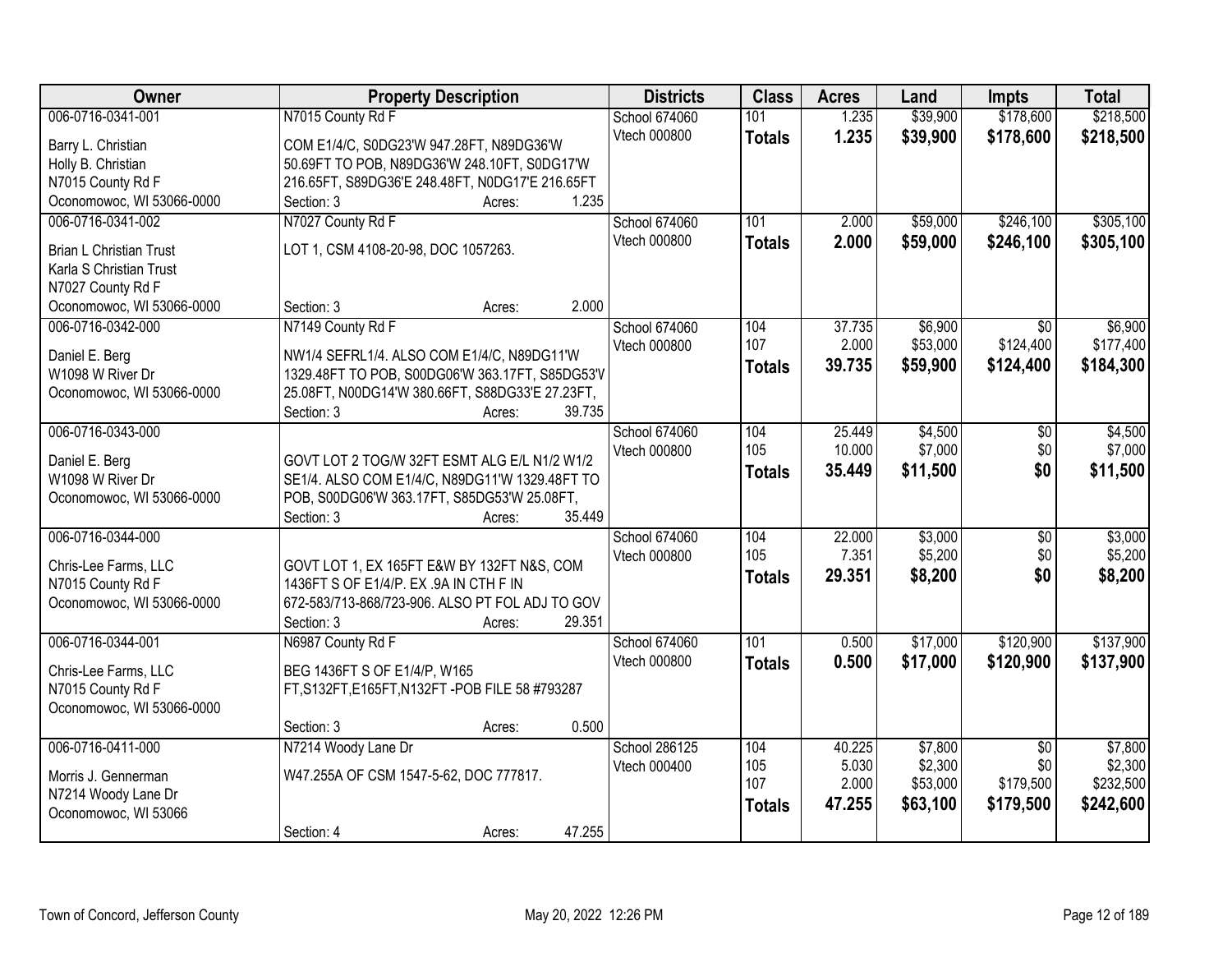| Owner                     |                                                | <b>Property Description</b> |        | <b>Districts</b>              | <b>Class</b>  | <b>Acres</b>    | Land              | <b>Impts</b>           | <b>Total</b>       |
|---------------------------|------------------------------------------------|-----------------------------|--------|-------------------------------|---------------|-----------------|-------------------|------------------------|--------------------|
| 006-0716-0412-000         | N7253 Woody Lane Dr                            |                             |        | <b>School 286125</b>          | 105           | 1.258           | \$200             | $\overline{50}$        | \$200              |
| <b>Blakeman Trust</b>     | LOT 1, CSM 5910-34-108, DOC 1401090.           |                             |        | Vtech 000400                  | 107           | 2.000           | \$53,000          | \$58,900               | \$111,900          |
| 39605 Sunset Dr           |                                                |                             |        |                               | <b>Totals</b> | 3.258           | \$53,200          | \$58,900               | \$112,100          |
| Oconomowoc, WI 53066-0000 |                                                |                             |        |                               |               |                 |                   |                        |                    |
|                           | Section: 4                                     | Acres:                      | 3.258  |                               |               |                 |                   |                        |                    |
| 006-0716-0412-001         | Woody Lane Dr                                  |                             |        | School 286125                 | 104           | 43.000          | \$7,700           | \$0                    | \$7,700            |
| David A. Staude           | NW1/4 NE1/4. EX CSM 5910-34-108, DOC 1401090.  |                             |        | Vtech 000400                  | 105           | 0.682           | \$100             | \$0                    | \$100              |
| W3112 Ranch Rd            |                                                |                             |        |                               | <b>Totals</b> | 43.682          | \$7,800           | \$0                    | \$7,800            |
| Watertown, WI 53094-0000  |                                                |                             |        |                               |               |                 |                   |                        |                    |
|                           | Section: 4                                     | Acres:                      | 43.682 |                               |               |                 |                   |                        |                    |
| 006-0716-0413-000         |                                                |                             |        | School 286125                 | 104           | 45.940          | \$8,500           | $\overline{50}$        | \$8,500            |
| <b>Berg Trust</b>         | S1/2 W1/2 NEFRL1/4                             |                             |        | Vtech 000400                  | 105           | 1.000           | \$500             | \$0                    | \$500              |
| W1368 N Side Dr           |                                                |                             |        |                               | <b>Totals</b> | 46.940          | \$9,000           | \$0                    | \$9,000            |
| Oconomowoc, WI 53066-0000 |                                                |                             |        |                               |               |                 |                   |                        |                    |
|                           | Section: 4                                     | Acres:                      | 46.940 |                               |               |                 |                   |                        |                    |
| 006-0716-0414-000         | N7198 Woody Lane Dr                            |                             |        | School 286125                 | 104           | 44.080          | \$8,900           | \$0                    | \$8,900            |
| <b>Berg Trust</b>         | S1/2 E1/2 NEFRL1/4. ALSO BEG NW/C OF ABOVE,E   |                             |        | Vtech 000400                  | 105<br>107    | 2.000<br>1.500  | \$200<br>\$41,500 | \$0<br>\$74,700        | \$200<br>\$116,200 |
| W1368 N Side Dr           | ON N/L 660FT N24.75FT, W660FT, S24.75FT TO POB |                             |        |                               | <b>Totals</b> | 47.580          | \$50,600          | \$74,700               | \$125,300          |
| Oconomowoc, WI 53066-0000 |                                                |                             |        |                               |               |                 |                   |                        |                    |
|                           | Section: 4                                     | Acres:                      | 47.580 |                               |               |                 |                   |                        |                    |
| 006-0716-0421-000         | W1555 North Side Dr                            |                             |        | School 286125                 | 101<br>104    | 2.000<br>4.830  | \$59,000<br>\$700 | \$373,800<br>\$0       | \$432,800<br>\$700 |
| Rickey A. Abendroth       | LOT 2, CSM 5640-31-253, DOC 1358817.           |                             |        | Vtech 000400                  | 105           | 2.500           | \$900             | \$0                    | \$900              |
| Rebecca Abendroth         |                                                |                             |        |                               | <b>Totals</b> | 9.330           | \$60,600          | \$373,800              | \$434,400          |
| N363 Hubbleton Rd         |                                                |                             |        |                               |               |                 |                   |                        |                    |
| Waterloo, WI 53594-0000   | Section: 4                                     | Acres:                      | 9.330  |                               |               |                 |                   |                        |                    |
| 006-0716-0421-001         |                                                |                             |        | School 286125<br>Vtech 000400 | 104<br>105    | 12.470<br>0.390 | \$2,300<br>\$100  | $\sqrt{6}$<br>\$0      | \$2,300<br>\$100   |
| Dennis J Loppnow Trust    | LOT 1, CSM 5640-31-253, DOC 1358817.           |                             |        |                               | <b>Totals</b> | 12.860          | \$2,400           | \$0                    | \$2,400            |
| Patti K Loppnow Trust     |                                                |                             |        |                               |               |                 |                   |                        |                    |
| W1555 Northside Dr        |                                                |                             |        |                               |               |                 |                   |                        |                    |
| Oconomowoc, WI 53066-0000 | Section: 4                                     | Acres:                      | 12.860 |                               |               |                 |                   |                        |                    |
| 006-0716-0421-002         |                                                |                             |        | School 286125<br>Vtech 000400 | 104<br>105    | 21.970<br>1.110 | \$4,200<br>\$300  | $\overline{30}$<br>\$0 | \$4,200<br>\$300   |
| David A. Staude           | LOT 3, CSM 5640-31-253, DOC 1358817.           |                             |        |                               | <b>Totals</b> | 23.080          | \$4,500           | \$0                    | \$4,500            |
| W3112 Ranch Rd            |                                                |                             |        |                               |               |                 |                   |                        |                    |
| Watertown, WI 53094-0000  |                                                |                             |        |                               |               |                 |                   |                        |                    |
|                           | Section: 4                                     | Acres:                      | 23.080 |                               |               |                 |                   |                        |                    |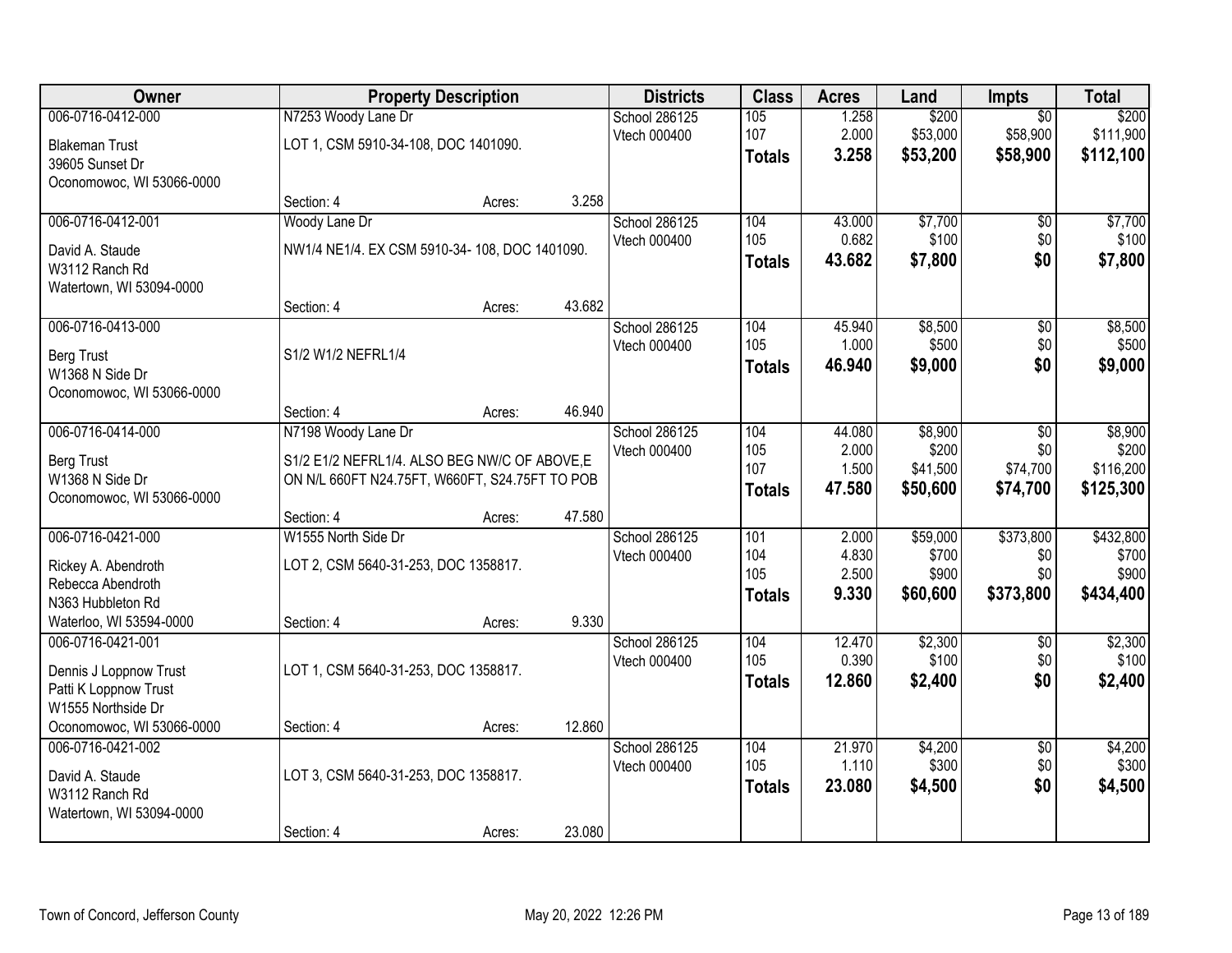| Owner                                          | <b>Property Description</b>                    |        |        | <b>Districts</b>     | <b>Class</b>     | <b>Acres</b> | Land     | <b>Impts</b>    | <b>Total</b> |
|------------------------------------------------|------------------------------------------------|--------|--------|----------------------|------------------|--------------|----------|-----------------|--------------|
| 006-0716-0422-000                              | W1671 Pleasant Ridge Rd                        |        |        | School 286125        | 101              | 2.000        | \$59,000 | \$656,800       | \$715,800    |
| Carrie Kaczmarek                               | NWFRL1/4 NWFRL1/4 LYG SWLY OF OCONOMOWOC       |        |        | Vtech 000400         | 104              | 1.801        | \$300    | \$0             | \$300        |
| <b>Curt Kaczmarek</b>                          | RIVER. EX CSM 301-2-36, DOC 704525. EX CSM     |        |        |                      | 105              | 3.989        | \$2,800  | \$0             | \$2,800      |
| W1671 Pleasant Ridge Rd                        | 858-3-287, DOC 736717. EX CSM 4848-25-139, DOC |        |        |                      | <b>Totals</b>    | 7.790        | \$62,100 | \$656,800       | \$718,900    |
| Oconomowoc, WI 53066-0000                      | Section: 4                                     | Acres: | 7.790  |                      |                  |              |          |                 |              |
| 006-0716-0422-001                              | W1699 North Side Dr                            |        |        | <b>School 286125</b> | 101              | 2.000        | \$59,000 | \$180,400       | \$239,400    |
|                                                |                                                |        |        | Vtech 000400         | 105              | 1.910        | \$1,400  | \$0             | \$1,400      |
| Dean R Eppler Trust                            | LOT 1, CSM 858-3-287                           |        |        |                      | 106              | 2.000        | \$4,300  | \$0             | \$4,300      |
| Ruth Ann L Eppler Trust                        |                                                |        |        |                      | <b>Totals</b>    | 5.910        | \$64,700 | \$180,400       | \$245,100    |
| W1699 N Side Dr                                |                                                |        | 5.910  |                      |                  |              |          |                 |              |
| Oconomowoc, WI 53066-0000                      | Section: 4                                     | Acres: |        |                      |                  |              |          |                 |              |
| 006-0716-0422-002                              | W1696 Pleasant Ridge Rd                        |        |        | School 286125        | 101              | 2.200        | \$61,500 | \$239,100       | \$300,600    |
| Albert H Heine Trust                           | LOT 2, CSM 858-3-287, DOC 1405916.             |        |        | Vtech 000400         | <b>Totals</b>    | 2.200        | \$61,500 | \$239,100       | \$300,600    |
| Sandra J Heine Trust                           |                                                |        |        |                      |                  |              |          |                 |              |
| 8989 Bridgeport Bay Cir                        |                                                |        |        |                      |                  |              |          |                 |              |
| Mount Dora, FL 32757-0000                      | Section: 4                                     | Acres: | 2.200  |                      |                  |              |          |                 |              |
| 006-0716-0422-003                              | W1688 Pleasant Ridge Rd                        |        |        | School 286125        | 101              | 2.540        | \$65,800 | \$154,900       | \$220,700    |
|                                                | CSM 301-2-36                                   |        |        | Vtech 000400         | <b>Totals</b>    | 2.540        | \$65,800 | \$154,900       | \$220,700    |
| Wesley J. Bingenheimer<br>Judy L. Bingenheimer |                                                |        |        |                      |                  |              |          |                 |              |
| W1688 Pleasant Ridge Rd                        |                                                |        |        |                      |                  |              |          |                 |              |
| Oconomowoc, WI 53066-0000                      | Section: 4                                     | Acres: | 2.540  |                      |                  |              |          |                 |              |
| 006-0716-0422-004                              | Pleasant Ridge Rd                              |        |        | School 286125        | 105              | 30.350       | \$21,300 | $\overline{50}$ | \$21,300     |
|                                                |                                                |        |        | Vtech 000400         | <b>Totals</b>    | 30.350       | \$21,300 | \$0             | \$21,300     |
| Dennis J Loppnow Trust                         | NW1/4 NW1/4 LYG NELY OF OCONOMOWOC RIVER.      |        |        |                      |                  |              |          |                 |              |
| Patti K Loppnow Trust                          |                                                |        |        |                      |                  |              |          |                 |              |
| W1555 Northside Dr                             |                                                |        |        |                      |                  |              |          |                 |              |
| Oconomowoc, WI 53066-0000                      | Section: 4                                     | Acres: | 30.350 |                      |                  |              |          |                 |              |
| 006-0716-0422-005                              | W1697 Pleasant Ridge Rd                        |        |        | School 286125        | $\overline{101}$ | 1.010        | \$34,300 | \$260,200       | \$294,500    |
| Tyler J. Grycowski                             | LOT 1, CSM 4848-25-139, DOC 1186064. ALSO      |        |        | Vtech 000400         | <b>Totals</b>    | 1.010        | \$34,300 | \$260,200       | \$294,500    |
| Samantha Grycowski                             | AFFIDAVIT IN DOC 1318290.                      |        |        |                      |                  |              |          |                 |              |
| W1697 Pleasant Ridge Rd                        |                                                |        |        |                      |                  |              |          |                 |              |
| Oconomowoc, WI 53066-0000                      | Section: 4                                     | Acres: | 1.010  |                      |                  |              |          |                 |              |
| 006-0716-0422-006                              |                                                |        |        | School 286125        | 104              | 1.010        | \$100    | $\overline{50}$ | \$100        |
|                                                |                                                |        |        | Vtech 000400         | <b>Totals</b>    | 1.010        | \$100    | \$0             | \$100        |
| Warpig Properties, LLC                         | LOT 2, CSM 4848-25-139, DOC 1186064. ALSO      |        |        |                      |                  |              |          |                 |              |
| W1671 Pleasant Ridge Rd                        | AFFIDAVIT IN DOC 1318290. SUBJ TO ESMT IN DOC  |        |        |                      |                  |              |          |                 |              |
| Oconomowoc, WI 53066-0000                      | 1189916. ALSO ESMT IN DOC 1380797.             |        |        |                      |                  |              |          |                 |              |
|                                                | Section: 4                                     | Acres: | 1.010  |                      |                  |              |          |                 |              |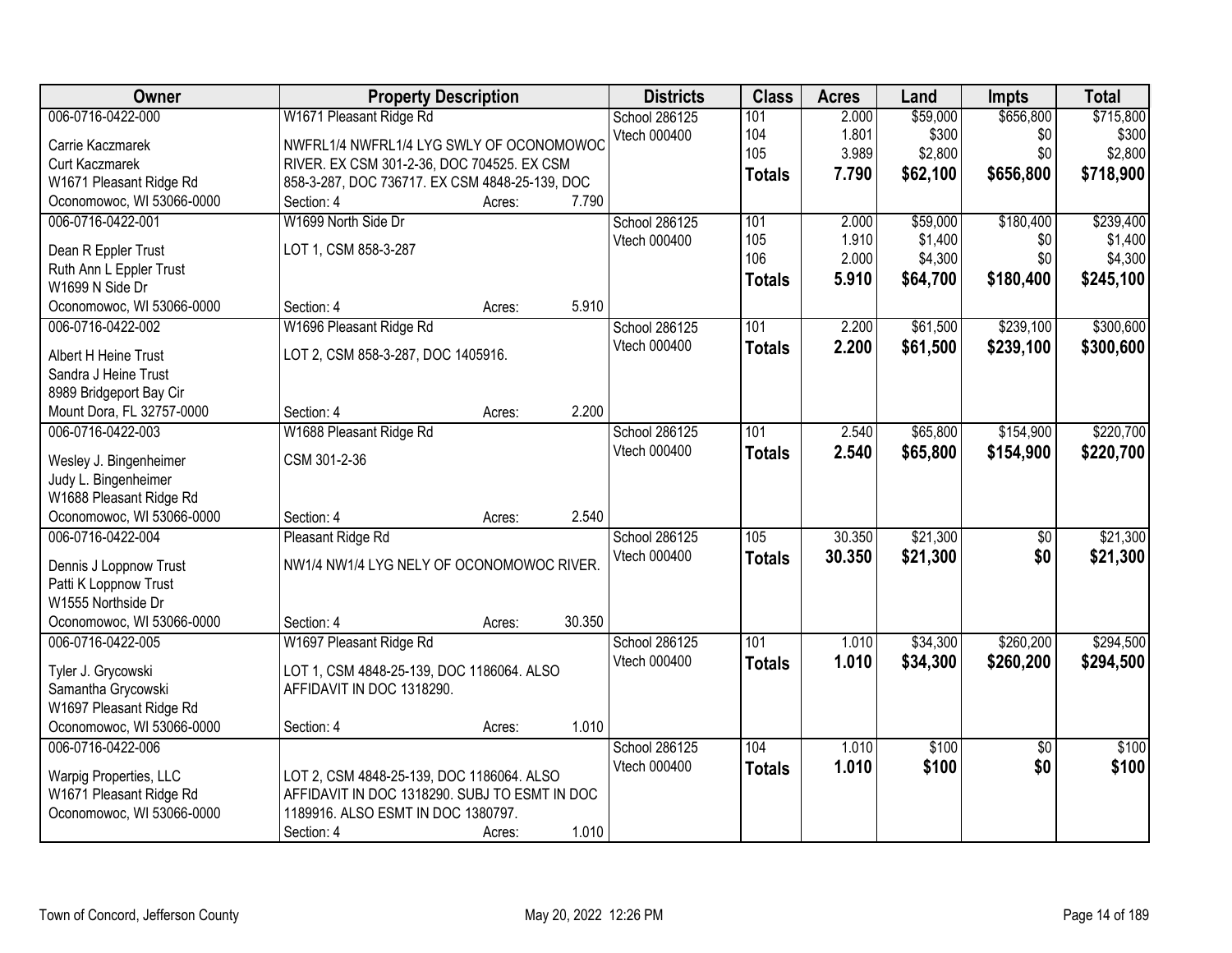| Owner                                             |                                                                          | <b>Property Description</b> |        | <b>Districts</b>              | <b>Class</b>  | <b>Acres</b>     | Land               | <b>Impts</b>       | <b>Total</b>       |
|---------------------------------------------------|--------------------------------------------------------------------------|-----------------------------|--------|-------------------------------|---------------|------------------|--------------------|--------------------|--------------------|
| 006-0716-0423-000                                 |                                                                          |                             |        | School 286125<br>Vtech 000400 | 104<br>105    | 30.000<br>12.000 | \$5,800<br>\$5,200 | $\sqrt{$0}$<br>\$0 | \$5,800<br>\$5,200 |
| Warpig Properties, LLC<br>W1671 Pleasant Ridge Rd | SW1/4 NWFRL1/4, EX PT E OF OCON RIV 39A, SE1/4<br>NWFRL1/4 S&W OF RIV 3A |                             |        |                               | <b>Totals</b> | 42.000           | \$11,000           | \$0                | \$11,000           |
| Oconomowoc, WI 53066-0000                         |                                                                          |                             |        |                               |               |                  |                    |                    |                    |
|                                                   | Section: 4                                                               | Acres:                      | 42.000 |                               |               |                  |                    |                    |                    |
| 006-0716-0424-000                                 |                                                                          |                             |        | School 286125                 | 104           | 11.000           | \$2,500            | $\overline{50}$    | \$2,500            |
| John Simon Trust                                  | E1/2 NWFRL1/4, EX N 46A. EX PT W OF                                      |                             |        | Vtech 000400                  | 105           | 33.280           | \$23,300           | \$0                | \$23,300           |
| Allie Simon Trust                                 | OCONOMOWOC RIV. ALSO THAT PT SW1/4 NW1/4                                 |                             |        |                               | <b>Totals</b> | 44.280           | \$25,800           | \$0                | \$25,800           |
| N7018 County Rd E                                 | LYG SE OF RIVER.                                                         |                             |        |                               |               |                  |                    |                    |                    |
| Oconomowoc, WI 53066-0000                         | Section: 4                                                               | Acres:                      | 44.280 |                               |               |                  |                    |                    |                    |
| 006-0716-0431-000                                 |                                                                          |                             |        | School 286125                 | 104           | 29.000           | \$5,900            | \$0                | \$5,900            |
| John Simon Trust                                  | <b>NE1/4 SW1/4</b>                                                       |                             |        | Vtech 000400                  | 105           | 11.000           | \$7,700            | \$0                | \$7,700            |
| Allie Simon Trust                                 |                                                                          |                             |        |                               | <b>Totals</b> | 40.000           | \$13,600           | \$0                | \$13,600           |
| N7018 County Rd E                                 |                                                                          |                             |        |                               |               |                  |                    |                    |                    |
| Oconomowoc, WI 53066-0000                         | Section: 4                                                               | Acres:                      | 40.000 |                               |               |                  |                    |                    |                    |
| 006-0716-0432-000                                 | N7018 County Rd E                                                        |                             |        | School 286125                 | 104           | 21.500           | \$4,800            | \$0                | \$4,800            |
| John Simon Trust                                  | NW1/4 SW1/4, EX BEG CEN AT SW1/4, N317.25FT, SW                          |                             |        | Vtech 000400                  | 105           | 9.000            | \$6,300            | \$0                | \$6,300            |
| Allie Simon Trust                                 | TO S/L, S115.5FT TO 1/8/P, E TO POB                                      |                             |        |                               | 107           | 2.000            | \$53,000           | \$289,400          | \$342,400          |
| N7018 County Rd E                                 |                                                                          |                             |        |                               | <b>Totals</b> | 32.500           | \$64,100           | \$289,400          | \$353,500          |
| Oconomowoc, WI 53066-0000                         | Section: 4                                                               | Acres:                      | 32.500 |                               |               |                  |                    |                    |                    |
| 006-0716-0433-000                                 | N6966 County Rd E                                                        |                             |        | School 286125                 | 104           | 39.000           | \$8,800            | $\overline{50}$    | \$8,800            |
| Grant W. Oestreich                                | SW1/4 SW1/4. ALSO BEG SW/C NW1/4                                         |                             |        | Vtech 000400                  | 105           | 6.437            | \$3,100            | \$0                | \$3,100            |
| Jean M. Oestreich                                 | SW1/4,E1320FT,N371.25 FT, SW 1336.5FT, S115.50FT                         |                             |        |                               | 107           | 2.000            | \$53,000           | \$18,000           | \$71,000           |
| W7044 County Rd B                                 | TO POB. EX PRT LOT 1, CSM 2465-9-33.                                     |                             |        |                               | <b>Totals</b> | 47.437           | \$64,900           | \$18,000           | \$82,900           |
| Lake Mills, WI 53551-0000                         | Section: 4                                                               | Acres:                      | 47.437 |                               |               |                  |                    |                    |                    |
| 006-0716-0434-000                                 | <b>River Dr</b>                                                          |                             |        | School 286125                 | 104           | 13.750           | \$2,600            | $\sqrt{$0}$        | \$2,600            |
|                                                   |                                                                          |                             |        | Vtech 000400                  | 105           | 25.250           | \$17,000           | \$0                | \$17,000           |
| Ronald G. Wolters<br>Beverly J. Wolters           | SE1/4 SW1/4, EX PT SE OF W RIVER DR.                                     |                             |        |                               | <b>Totals</b> | 39.000           | \$19,600           | \$0                | \$19,600           |
| 764 Byron Dr                                      |                                                                          |                             |        |                               |               |                  |                    |                    |                    |
| Oconomowoc, WI 53066-0000                         | Section: 4                                                               | Acres:                      | 39.000 |                               |               |                  |                    |                    |                    |
| 006-0716-0441-000                                 |                                                                          |                             |        | School 286125                 | 104           | 34.000           | \$5,200            | $\overline{50}$    | \$5,200            |
|                                                   |                                                                          |                             |        | Vtech 000400                  | 105           | 6.000            | \$3,600            | \$0                | \$3,600            |
| David P Flood Trust                               | NE1/4 SE1/4.                                                             |                             |        |                               | <b>Totals</b> | 40.000           | \$8,800            | \$0                | \$8,800            |
| Nancy R Flood Trust<br>W1294 W River Dr           |                                                                          |                             |        |                               |               |                  |                    |                    |                    |
| Oconomowoc, WI 53066-0000                         | Section: 4                                                               | Acres:                      | 40.000 |                               |               |                  |                    |                    |                    |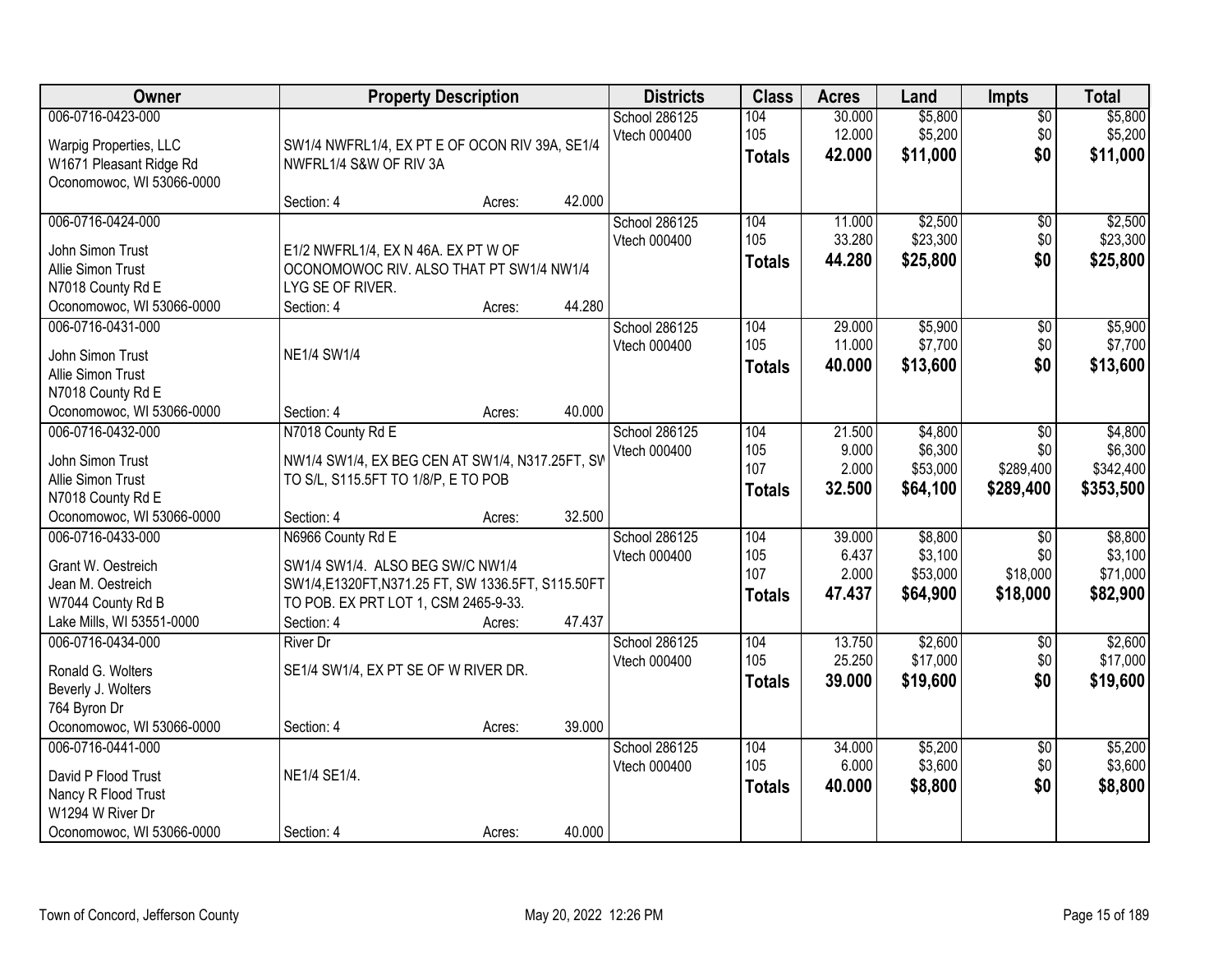| Owner                              | <b>Property Description</b>                      |        |        | <b>Districts</b> | <b>Class</b>  | <b>Acres</b> | Land     | <b>Impts</b>    | <b>Total</b> |
|------------------------------------|--------------------------------------------------|--------|--------|------------------|---------------|--------------|----------|-----------------|--------------|
| 006-0716-0442-000                  |                                                  |        |        | School 286125    | 104           | 31.000       | \$6,200  | $\overline{50}$ | \$6,200      |
| Ronald G. Wolters                  | NW1/4 SE1/4.                                     |        |        | Vtech 000400     | 105           | 0.500        | \$100    | \$0             | \$100        |
| Beverly J. Wolters                 |                                                  |        |        |                  | <b>15M</b>    | 8.500        | \$9,200  | \$0             | \$9,200      |
| 764 Byron Dr                       |                                                  |        |        |                  | <b>Totals</b> | 40.000       | \$15,500 | \$0             | \$15,500     |
| Oconomowoc, WI 53066-0000          | Section: 4                                       | Acres: | 40.000 |                  |               |              |          |                 |              |
| 006-0716-0443-000                  | W1420 W River Dr                                 |        |        | School 286125    | 104           | 21.248       | \$4,000  | $\overline{30}$ | \$4,000      |
|                                    |                                                  |        |        | Vtech 000400     | 105           | 15.460       | \$9,600  | \$0             | \$9,600      |
| Ronald G. Wolters                  | SW1/4 SE1/4, EX PCL SWLY OF OCON RIV & S OF W    |        |        |                  | 107           | 2.000        | \$53,000 | \$168,100       | \$221,100    |
| Beverly J. Wolters<br>764 Byron Dr | RIVER DR.                                        |        |        |                  | <b>Totals</b> | 38.708       | \$66,600 | \$168,100       | \$234,700    |
| Oconomowoc, WI 53066-0000          | Section: 4                                       | Acres: | 38.708 |                  |               |              |          |                 |              |
| 006-0716-0443-001                  | W1521 W River Dr                                 |        |        | School 286125    | 101           | 2.292        | \$62,700 | \$122,000       | \$184,700    |
|                                    |                                                  |        |        | Vtech 000400     |               | 2.292        | \$62,700 |                 | \$184,700    |
| Ida M. Soto                        | BEG INTR S/S/L & S/L W RIVER DR, NELY 480FT TO   |        |        |                  | <b>Totals</b> |              |          | \$122,000       |              |
| W1521 W River Dr                   | E/L OCON RIV, SLY ALG RIV TO S/S/L, W TO POB     |        |        |                  |               |              |          |                 |              |
| Oconomowoc, WI 53066-0000          |                                                  |        |        |                  |               |              |          |                 |              |
|                                    | Section: 4                                       | Acres: | 2.292  |                  |               |              |          |                 |              |
| 006-0716-0444-000                  |                                                  |        |        | School 286125    | 104           | 28.000       | \$5,100  | \$0             | \$5,100      |
| David P Flood Trust                | SE1/4 SE1/4.                                     |        |        | Vtech 000400     | 105           | 12.000       | \$7,200  | \$0             | \$7,200      |
| Nancy R Flood Trust                |                                                  |        |        |                  | <b>Totals</b> | 40.000       | \$12,300 | \$0             | \$12,300     |
| W1294 W River Dr                   |                                                  |        |        |                  |               |              |          |                 |              |
| Oconomowoc, WI 53066-0000          | Section: 4                                       | Acres: | 40.000 |                  |               |              |          |                 |              |
| 006-0716-0511-000                  | N7240 County Rd E                                |        |        | School 286125    | 101           | 3.000        | \$71,500 | \$247,000       | \$318,500    |
|                                    |                                                  |        |        | Vtech 000400     | 105           | 2.000        | \$1,400  | \$0             | \$1,400      |
| Scott L. Leubner<br>Heidi L. Vigil | LOT 1, CSM 2747-10-254, DOC 904989.              |        |        |                  | <b>Totals</b> | 5.000        | \$72,900 | \$247,000       | \$319,900    |
| N7240 County Rd E                  |                                                  |        |        |                  |               |              |          |                 |              |
| Oconomowoc, WI 53066-0000          | Section: 5                                       | Acres: | 5.000  |                  |               |              |          |                 |              |
| 006-0716-0511-001                  | W1742 Pleasant Ridge Rd                          |        |        | School 286125    | 101           | 2.250        | \$62,100 | \$125,700       | \$187,800    |
|                                    |                                                  |        |        | Vtech 000400     | 104           | 2.750        | \$600    | \$0             | \$600        |
| Robert F. Keast                    | BEG E/L 1748.60FT N OF SE/C NE1/4, N297.45FT,    |        |        |                  | <b>Totals</b> | 5.000        | \$62,700 | \$125,700       | \$188,400    |
| Beth E. Keast                      | S86DG45'W 751.49FT TO C/L CTH E, SLY ON SD RD    |        |        |                  |               |              |          |                 |              |
| W1742 Pleasant Ridge Rd            | TO C/L PLEASANT RIDGE RD, NELY ON SD C/L TO      |        |        |                  |               |              |          |                 |              |
| Oconomowoc, WI 53066-0000          | Section: 5                                       | Acres: | 5.000  |                  |               |              |          |                 |              |
| 006-0716-0511-002                  |                                                  |        |        | School 286125    | 101           | 0.290        | \$9,900  | \$4,000         | \$13,900     |
| Robert F. Keast                    | BEG E/L 1124.70FT N OF SE/C NE1/4, N623.90FT TO  |        |        | Vtech 000400     | 104           | 9.000        | \$2,000  | \$0             | \$2,000      |
| Beth E. Keast                      | C/L PLEASANT RIDGE RD, SWLY ON SD C/L TO C/L     |        |        |                  | <b>Totals</b> | 9.290        | \$11,900 | \$4,000         | \$15,900     |
| W1742 Pleasant Ridge Rd            | CTH E, SLY ON SD C/L 573.39FT, E731.43FT TO POB. |        |        |                  |               |              |          |                 |              |
| Oconomowoc, WI 53066-0000          | Section: 5                                       | Acres: | 9.290  |                  |               |              |          |                 |              |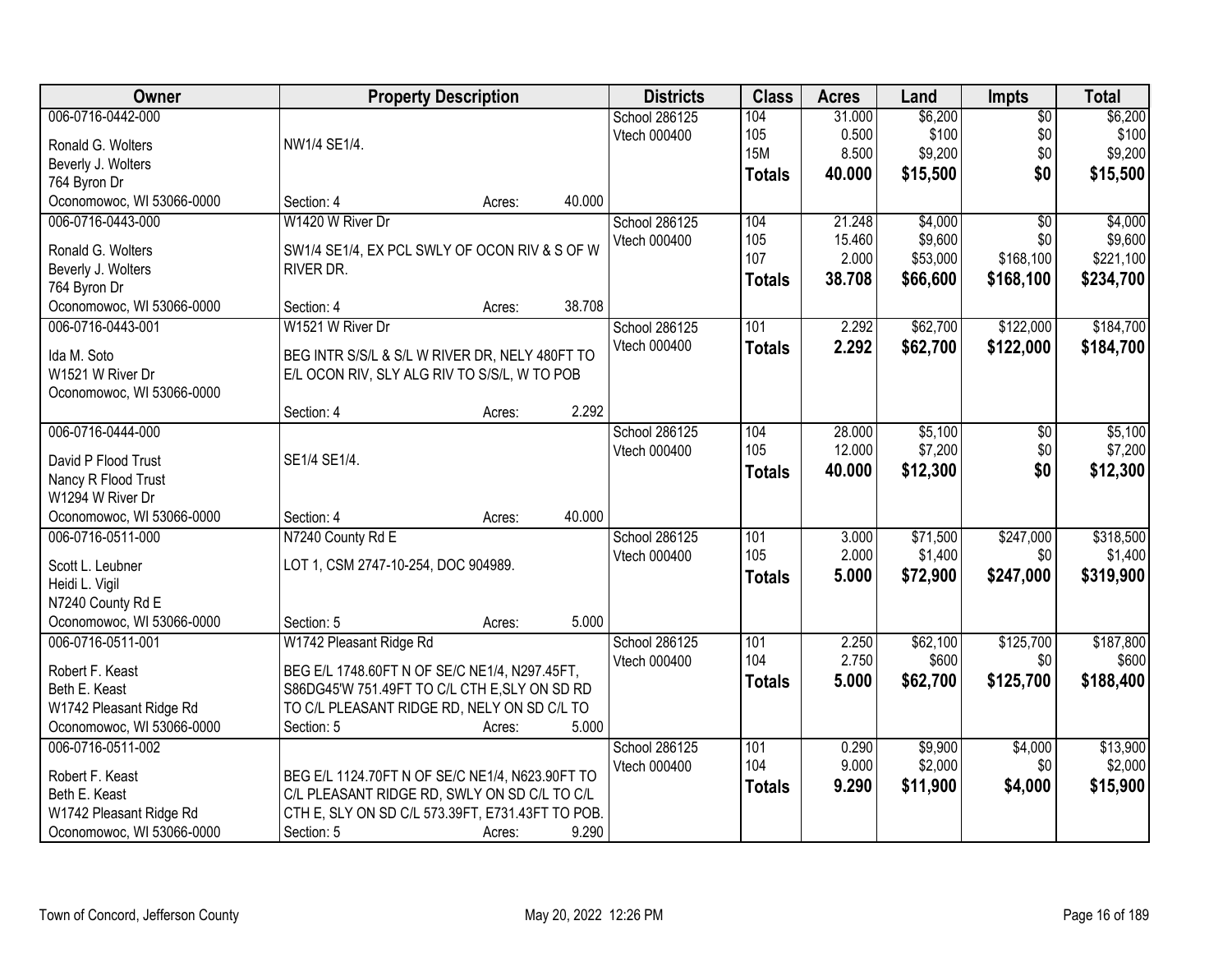| Owner                     |                                                 | <b>Property Description</b> |        | <b>Districts</b> | <b>Class</b>  | <b>Acres</b> | Land     | <b>Impts</b>    | <b>Total</b> |
|---------------------------|-------------------------------------------------|-----------------------------|--------|------------------|---------------|--------------|----------|-----------------|--------------|
| 006-0716-0511-003         | N7245 County Rd E                               |                             |        | School 286125    | 101           | 3.000        | \$64,400 | \$197,200       | \$261,600    |
| Jeffrey E. Holmes         | NEFRL1/4 NEFRL1/4 LYING W OF CTH E ROW EX S     |                             |        | Vtech 000400     | 104           | 8.500        | \$1,600  | \$0             | \$1,600      |
| Jacqueline J. Holmes      | 150FT.                                          |                             |        |                  | 105           | 1.000        | \$700    | \$0             | \$700        |
| N7245 County Rd E         |                                                 |                             |        |                  | <b>Totals</b> | 12.500       | \$66,700 | \$197,200       | \$263,900    |
| Oconomowoc, WI 53066-0000 | Section: 5                                      | Acres:                      | 12.500 |                  |               |              |          |                 |              |
| 006-0716-0511-004         | North Side Dr                                   |                             |        | School 286125    | 101           | 9.635        | \$18,600 | $\overline{50}$ | \$18,600     |
| Gregory A. Buxa           | LOT 1, CSM 5157-27-296, DOC 1242514.            |                             |        | Vtech 000400     | <b>Totals</b> | 9.635        | \$18,600 | \$0             | \$18,600     |
| Linda R. Buxa             |                                                 |                             |        |                  |               |              |          |                 |              |
| W1743 N Side Dr           |                                                 |                             |        |                  |               |              |          |                 |              |
| Oconomowoc, WI 53066-0000 | Section: 5                                      | Acres:                      | 9.635  |                  |               |              |          |                 |              |
| 006-0716-0511-005         | W1725 North Side Dr                             |                             |        | School 286125    | 101           | 2.500        | \$65,300 | \$142,700       | \$208,000    |
| Dennis J. Zingale         | LOT 2, CSM 2747-10-254.                         |                             |        | Vtech 000400     | 105           | 2.500        | \$1,800  | \$0             | \$1,800      |
| W1725 N Side Dr           |                                                 |                             |        |                  | <b>Totals</b> | 5.000        | \$67,100 | \$142,700       | \$209,800    |
| Oconomowoc, WI 53066-0000 |                                                 |                             |        |                  |               |              |          |                 |              |
|                           | Section: 5                                      | Acres:                      | 5.000  |                  |               |              |          |                 |              |
| 006-0716-0511-006         | W1743 North Side Dr                             |                             |        | School 286125    | 101           | 2.059        | \$59,700 | \$242,400       | \$302,100    |
| Gregory A. Buxa           | LOT 2, CSM 5157-27-296, DOC 1242514.            |                             |        | Vtech 000400     | <b>Totals</b> | 2.059        | \$59,700 | \$242,400       | \$302,100    |
| Linda R. Buxa             |                                                 |                             |        |                  |               |              |          |                 |              |
| W1743 N Side Dr           |                                                 |                             |        |                  |               |              |          |                 |              |
| Oconomowoc, WI 53066-0000 | Section: 5                                      | Acres:                      | 2.059  |                  |               |              |          |                 |              |
| 006-0716-0512-000         | N7297 County Rd E                               |                             |        | School 286125    | 104           | 46.500       | \$8,700  | $\overline{60}$ | \$8,700      |
| Duane Pitterle            | NWFRL1/4 NEFRL1/4, EX .64A IN CTH E IN 628-977. |                             |        | Vtech 000400     | 105           | 0.740        | \$100    | \$0             | \$100        |
| Juanita Pitterle          |                                                 |                             |        |                  | 107           | 2.000        | \$47,700 | \$108,000       | \$155,700    |
| N7297 County Rd E         |                                                 |                             |        |                  | <b>Totals</b> | 49.240       | \$56,500 | \$108,000       | \$164,500    |
| Watertown, WI 53094-0000  | Section: 5                                      | Acres:                      | 49.240 |                  |               |              |          |                 |              |
| 006-0716-0513-000         | County Rd E                                     |                             |        | School 286125    | 104           | 40.000       | \$4,300  | $\overline{50}$ | \$4,300      |
| Duane Pitterle            | SW1/4 NEFRL1/4 RESERVING 25FT TRI SE/C FOR      |                             |        | Vtech 000400     | <b>Totals</b> | 40.000       | \$4,300  | \$0             | \$4,300      |
| Juanita Pitterle          | <b>ROW</b>                                      |                             |        |                  |               |              |          |                 |              |
| N7297 County Rd E         |                                                 |                             |        |                  |               |              |          |                 |              |
| Watertown, WI 53094-0000  | Section: 5                                      | Acres:                      | 40.000 |                  |               |              |          |                 |              |
| 006-0716-0514-000         | N7110 County Rd E                               |                             |        | School 286125    | 101           | 2.000        | \$59,000 | \$157,700       | \$216,700    |
| Karen L. Polhemus         | SE1/4 NEFRL1/4 LYG E OF CTH E, EX N 4A.         |                             |        | Vtech 000400     | 105           | 15.921       | \$10,700 | \$0             | \$10,700     |
| N7110 County Rd E         |                                                 |                             |        |                  | <b>Totals</b> | 17.921       | \$69,700 | \$157,700       | \$227,400    |
| Oconomowoc, WI 53066-0000 |                                                 |                             |        |                  |               |              |          |                 |              |
|                           | Section: 5                                      | Acres:                      | 17.921 |                  |               |              |          |                 |              |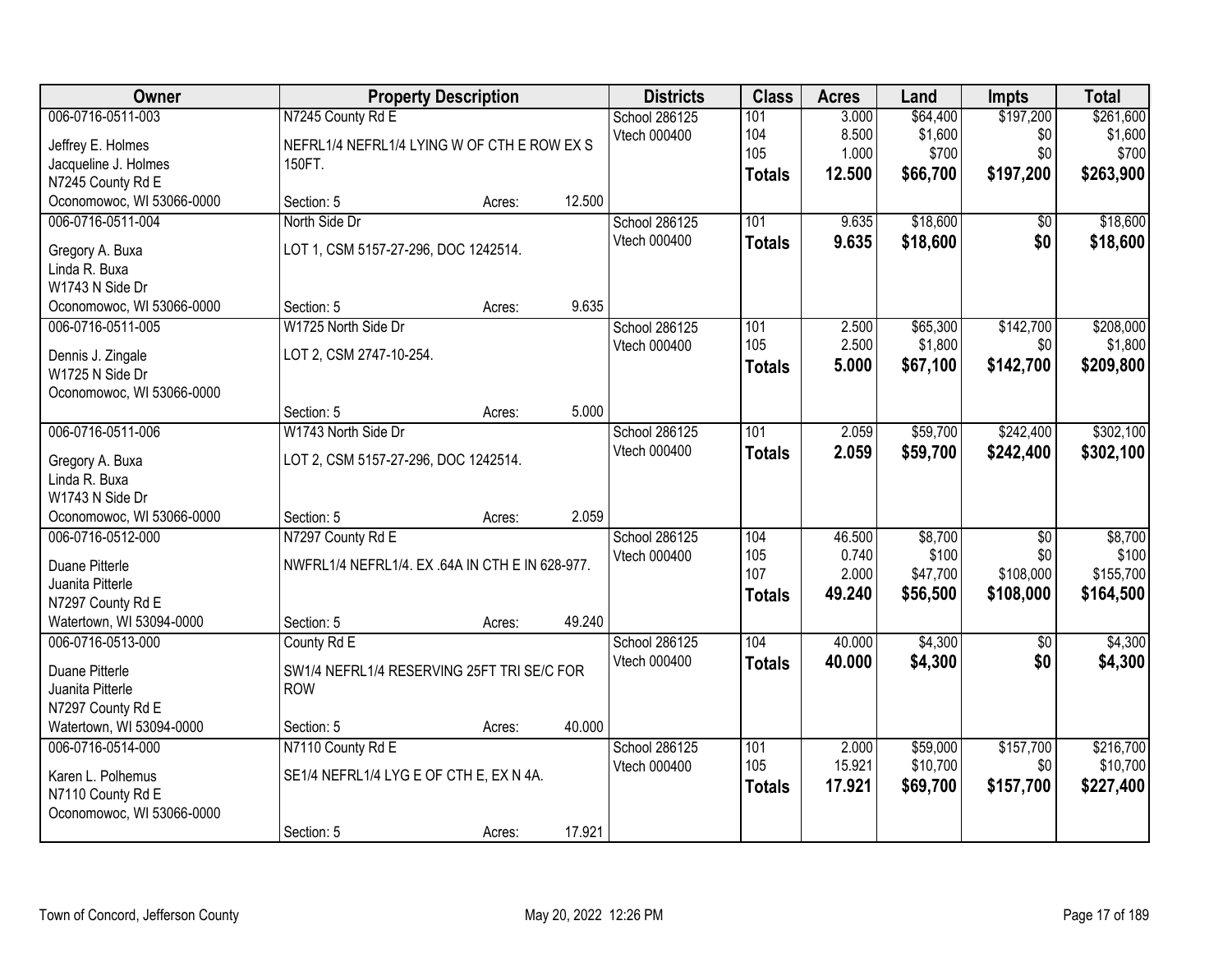| Owner                                 | <b>Property Description</b>                                                 |        |        | <b>Districts</b>              | <b>Class</b>  | <b>Acres</b>   | Land              | <b>Impts</b>     | <b>Total</b>       |
|---------------------------------------|-----------------------------------------------------------------------------|--------|--------|-------------------------------|---------------|----------------|-------------------|------------------|--------------------|
| 006-0716-0514-001                     |                                                                             |        |        | School 286125                 | 104           | 20.000         | \$3,800           | $\overline{50}$  | \$3,800            |
| John Simon Trust                      | COM E1/4/C, S89DG21'W519.5FT TO POB,                                        |        |        | Vtech 000400                  | <b>Totals</b> | 20.000         | \$3,800           | \$0              | \$3,800            |
| Allie Simon Trust                     | S89DG21'W775.44FT, N 1470.02FT,                                             |        |        |                               |               |                |                   |                  |                    |
| N7018 County Rd E                     | N89DG21'E558.75FT TO C/L CTH E, SLY ALG SD C/L                              |        |        |                               |               |                |                   |                  |                    |
| Oconomowoc, WI 53066-0000             | Section: 5                                                                  | Acres: | 20.000 |                               |               |                |                   |                  |                    |
| 006-0716-0521-000                     | N7252 Hillside Dr                                                           |        |        | School 286125                 | 101           | 2.645          | \$67,100          | \$116,600        | \$183,700          |
| Robert Hill                           | LOT 1, CSM 6036-35-132, DOC 1417726.                                        |        |        | Vtech 000400                  | <b>Totals</b> | 2.645          | \$67,100          | \$116,600        | \$183,700          |
| Pamela Hill                           |                                                                             |        |        |                               |               |                |                   |                  |                    |
| N7252 Hillside Dr                     |                                                                             |        |        |                               |               |                |                   |                  |                    |
| Watertown, WI 53094-0000              | Section: 5                                                                  | Acres: | 2.645  |                               |               |                |                   |                  |                    |
| 006-0716-0521-001                     | <b>Hillside Dr</b>                                                          |        |        | School 286125                 | 105           | 3.376          | \$2,400           | $\overline{50}$  | \$2,400            |
|                                       |                                                                             |        |        | Vtech 000400                  | <b>15M</b>    | 6.560          | \$7,100           | \$0              | \$7,100            |
| Jason Flegner<br>Emogene Flegner      | LOT 2, CSM 6036-35-132, DOC 1417726. SUBJ TO<br>SOLAR LEASE IN DOC 1405140. |        |        |                               | <b>Totals</b> | 9.936          | \$9,500           | \$0              | \$9,500            |
| N64 W28295 Ruby Cir                   |                                                                             |        |        |                               |               |                |                   |                  |                    |
| Hartland, WI 53029-0000               | Section: 5                                                                  | Acres: | 9.936  |                               |               |                |                   |                  |                    |
| 006-0716-0521-002                     | <b>Hillside Dr</b>                                                          |        |        | School 286125                 | 104           | 34.629         | \$6,600           | \$0              | \$6,600            |
|                                       |                                                                             |        |        | Vtech 000400                  | 105           | 2.000          | \$800             | \$0              | \$800              |
| John W. Winkelman                     | NEFRL1/4 NWFRL1/4. EX CSM 6036-35-132, DOC                                  |        |        |                               | <b>Totals</b> | 36.629         | \$7,400           | \$0              | \$7,400            |
| Dee A. Winkelman<br>N7348 County Rd P | 1417726. SUBJ TO SOLAR LEASE IN DOC 1405140.                                |        |        |                               |               |                |                   |                  |                    |
| Watertown, WI 53094-0000              | Section: 5                                                                  | Acres: | 36.629 |                               |               |                |                   |                  |                    |
| 006-0716-0522-000                     | N7253 Hillside Dr                                                           |        |        | School 286125                 | 101           | 1.650          | \$50,300          | \$109,500        | \$159,800          |
|                                       |                                                                             |        |        | Vtech 000400                  | 104           | 23.350         | \$5,300           | \$0              | \$5,300            |
| Susan L. Duffy                        | N40A NWFRL1/4 NWFRL1/4                                                      |        |        |                               | 105           | 4.000          | \$2,200           | \$0              | \$2,200            |
| 1302 Heritage Ct                      |                                                                             |        |        |                               | <b>15M</b>    | 11.000         | \$11,900          | \$0              | \$11,900           |
| Watertown, WI 53098                   |                                                                             |        |        |                               | <b>Totals</b> | 40.000         | \$69,700          | \$109,500        | \$179,200          |
|                                       | Section: 5                                                                  | Acres: | 40.000 |                               |               |                |                   |                  |                    |
| 006-0716-0523-000                     | N7119 Hillside Dr                                                           |        |        | School 286125<br>Vtech 000400 | 101<br>104    | 2.850<br>0.202 | \$69,600<br>\$100 | \$296,800<br>\$0 | \$366,400<br>\$100 |
| Jonathan Spiegelhoff                  | LOT 2, CSM 5588-31-109, DOC 1348903.                                        |        |        |                               | 105           | 2.376          | \$1,700           | \$0              | \$1,700            |
| Meredith Spiegelhoff                  |                                                                             |        |        |                               | <b>Totals</b> | 5.428          | \$71,400          | \$296,800        | \$368,200          |
| N7119 Hillside Dr                     |                                                                             |        |        |                               |               |                |                   |                  |                    |
| Watertown, WI 53094-0000              | Section: 5                                                                  | Acres: | 5.428  |                               |               |                |                   |                  |                    |
| 006-0716-0523-001                     | <b>Hillside Dr</b>                                                          |        |        | School 286125                 | 105           | 1.619          | \$1,200           | $\overline{30}$  | \$1,200            |
| Brian D. Statz                        | LOT 1, CSM 5588-31-109, DOC 1348903. SUBJ TO                                |        |        | Vtech 000400                  | <b>Totals</b> | 1.619          | \$1,200           | \$0              | \$1,200            |
| Jennifer L. Statz                     | SOLAR LEASE & ESMT IN DOC 1406670.                                          |        |        |                               |               |                |                   |                  |                    |
| W3450 Market Rd                       |                                                                             |        |        |                               |               |                |                   |                  |                    |
| Helenville, WI 53137-0000             | Section: 5                                                                  | Acres: | 1.619  |                               |               |                |                   |                  |                    |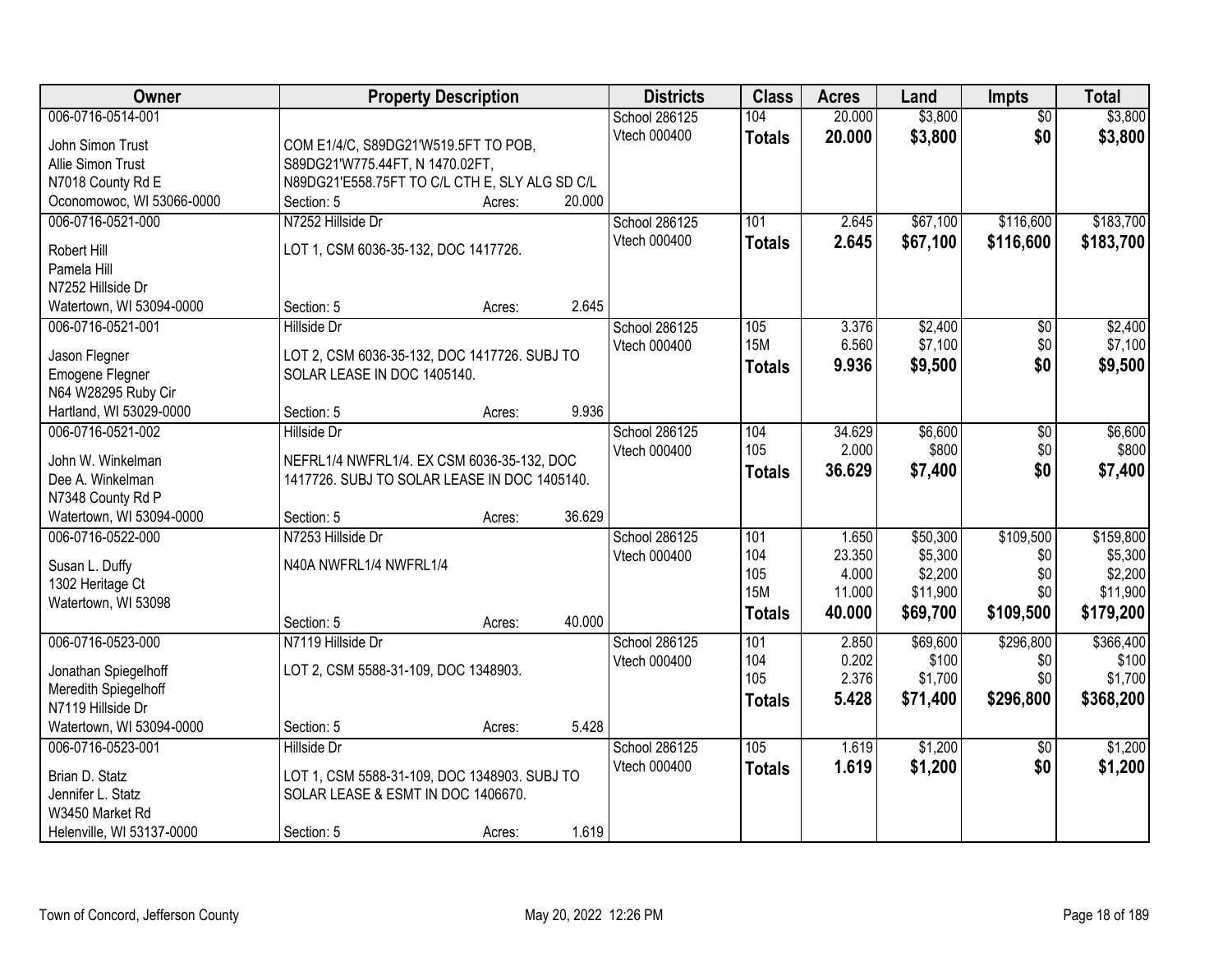| Owner                                       | <b>Property Description</b>                     |        |        | <b>Districts</b> | <b>Class</b>  | <b>Acres</b> | Land     | <b>Impts</b>    | <b>Total</b> |
|---------------------------------------------|-------------------------------------------------|--------|--------|------------------|---------------|--------------|----------|-----------------|--------------|
| 006-0716-0523-002                           | <b>Hillside Dr</b>                              |        |        | School 286125    | 104           | 35.141       | \$7,700  | $\overline{50}$ | \$7,700      |
| Brian D. Statz                              | SW1/4 NWFRL1/4. ALSO S 8.54A NWFRL1/4           |        |        | Vtech 000400     | 105           | 6.352        | \$3,800  | \$0             | \$3,800      |
| Jennifer L. Statz                           | NWFRL1/4. EX CSM 5588-31-109, DOC 1348903. SUBJ |        |        |                  | <b>Totals</b> | 41.493       | \$11,500 | \$0             | \$11,500     |
| W3450 Market Rd                             | TO SOLAR LEASE & ESMT IN DOC 1406670.           |        |        |                  |               |              |          |                 |              |
| Helenville, WI 53137-0000                   | Section: 5                                      | Acres: | 41.493 |                  |               |              |          |                 |              |
| 006-0716-0524-000                           |                                                 |        |        | School 286125    | 104           | 38.266       | \$7,000  | $\overline{50}$ | \$7,000      |
|                                             | SE1/4 NWFRL1/4. EX 125FT N&S BY 174.24FT E&W IN |        |        | Vtech 000400     | <b>Totals</b> | 38.266       | \$7,000  | \$0             | \$7,000      |
| Garojul, LLC<br>638 Windsor Ter             | SW/C. EX CSM 548-2-356                          |        |        |                  |               |              |          |                 |              |
| Jefferson, WI 53549-0000                    |                                                 |        |        |                  |               |              |          |                 |              |
|                                             | Section: 5                                      | Acres: | 38.266 |                  |               |              |          |                 |              |
| 006-0716-0524-001                           | N7157 Hillside Dr                               |        |        | School 286125    | 101           | 0.617        | \$30,900 | \$111,100       | \$142,000    |
|                                             |                                                 |        |        | Vtech 000400     | 104           | 0.617        | \$100    | \$0             | \$100        |
| Craig A. Schwefel                           | LOT 1, CSM 548-2-356                            |        |        |                  | <b>Totals</b> | 1.234        | \$31,000 | \$111,100       | \$142,100    |
| Stacy L. Schwefel                           |                                                 |        |        |                  |               |              |          |                 |              |
| N7157 Hillside Dr                           |                                                 |        |        |                  |               |              |          |                 |              |
| Watertown, WI 53094-0000                    | Section: 5                                      | Acres: | 1.234  |                  |               |              |          |                 |              |
| 006-0716-0524-002                           | N7153 Hillside Dr                               |        |        | School 286125    | 101           | 0.500        | \$23,800 | \$205,300       | \$229,100    |
| Cheryl D. Joseph                            | BEG SW/C SE1/4 NWFRL1/4, N 125FT, E174.24FT,    |        |        | Vtech 000400     | <b>Totals</b> | 0.500        | \$23,800 | \$205,300       | \$229,100    |
| Ricky L. Tietz                              | S125FT, W 174.24FT TO POB                       |        |        |                  |               |              |          |                 |              |
| N7153 Hillside Dr                           |                                                 |        |        |                  |               |              |          |                 |              |
| Watertown, WI 53094-0000                    | Section: 5                                      | Acres: | 0.500  |                  |               |              |          |                 |              |
| 006-0716-0531-000                           | N7149 Hillside Dr                               |        |        | School 286125    | 102           | 0.100        | \$3,000  | $\overline{30}$ | \$3,000      |
| Garojul, LLC                                | <b>NE1/4 SW1/4</b>                              |        |        | Vtech 000400     | 104           | 37.000       | \$7,100  | \$0             | \$7,100      |
| 638 Windsor Ter                             |                                                 |        |        |                  | 105           | 1.000        | \$100    | \$0             | \$100        |
| Jefferson, WI 53549-0000                    |                                                 |        |        |                  | 107           | 1.900        | \$50,700 | \$139,700       | \$190,400    |
|                                             | Section: 5                                      | Acres: | 40.000 |                  | <b>Totals</b> | 40.000       | \$60,900 | \$139,700       | \$200,600    |
| 006-0716-0532-000                           |                                                 |        |        | School 286125    | 104           | 31.000       | \$5,600  | $\overline{50}$ | \$5,600      |
|                                             |                                                 |        |        | Vtech 000400     | 105           | 9.000        | \$5,100  | \$0             | \$5,100      |
| Wareham Properties IIS, LLC                 | NW1/4 SW1/4. SUBJ TO SOLAR LEASE & ESMT IN      |        |        |                  | <b>Totals</b> | 40.000       | \$10,700 | \$0             | \$10,700     |
| c/o Stephan C. Wareham<br>N7096 County Rd P | DOC 1407596.                                    |        |        |                  |               |              |          |                 |              |
| Watertown, WI 53094-0000                    | Section: 5                                      | Acres: | 40.000 |                  |               |              |          |                 |              |
| 006-0716-0533-000                           | N6980 Hillside Dr                               |        |        | School 286125    | 101           | 3.615        | \$76,400 | \$151,300       | \$227,700    |
|                                             |                                                 |        |        | Vtech 000400     |               |              |          |                 |              |
| Daniel D. Christian                         | LOT 1, CSM 3081-13-29.                          |        |        |                  | <b>Totals</b> | 3.615        | \$76,400 | \$151,300       | \$227,700    |
| N6980 Hillside Dr                           |                                                 |        |        |                  |               |              |          |                 |              |
| Watertown, WI 53094-0000                    |                                                 |        |        |                  |               |              |          |                 |              |
|                                             | Section: 5                                      | Acres: | 3.615  |                  |               |              |          |                 |              |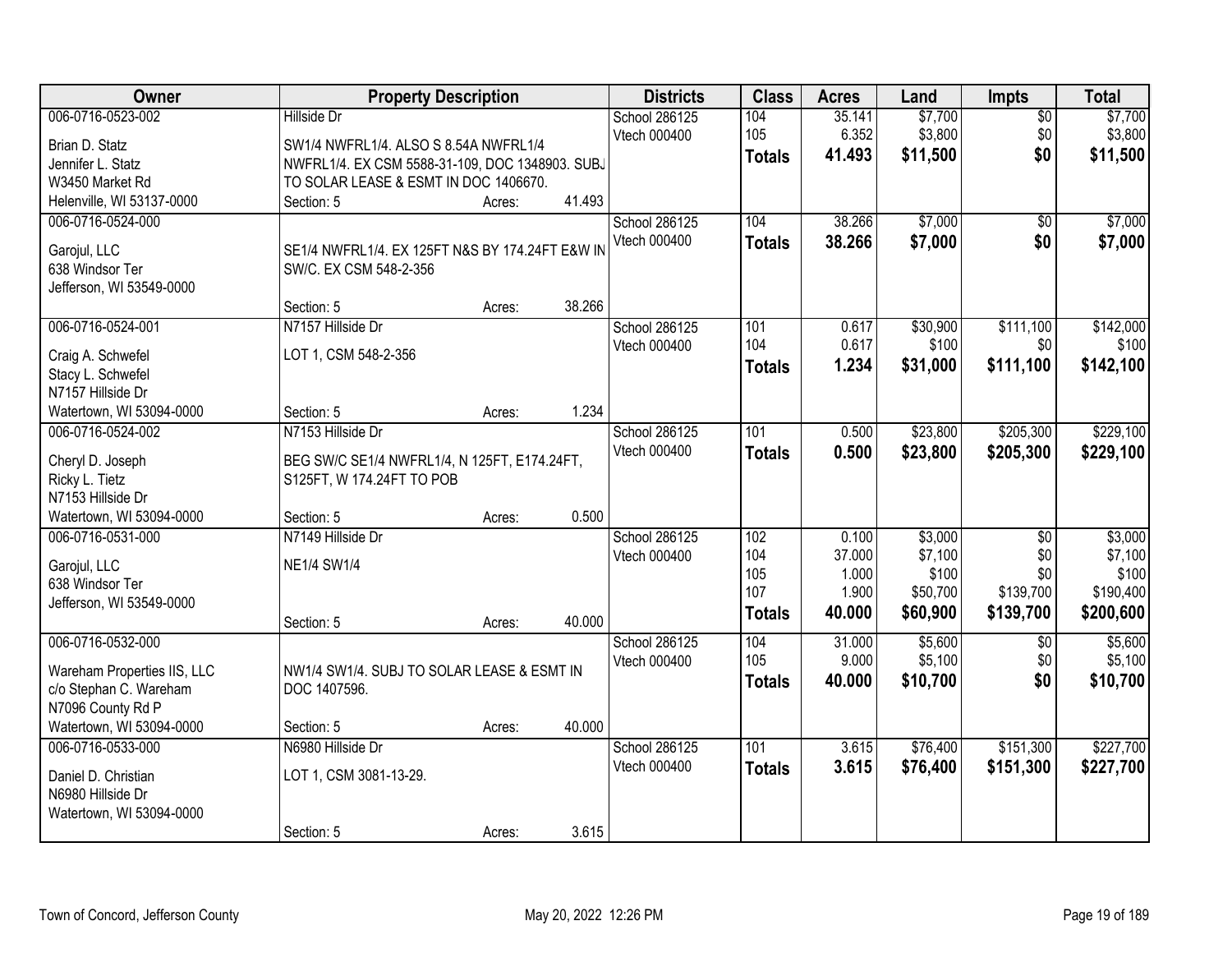| Owner                                   | <b>Property Description</b>                   |        |        | <b>Districts</b> | <b>Class</b>  | <b>Acres</b> | Land     | <b>Impts</b>    | <b>Total</b> |
|-----------------------------------------|-----------------------------------------------|--------|--------|------------------|---------------|--------------|----------|-----------------|--------------|
| 006-0716-0533-001                       |                                               |        |        | School 286125    | 104           | 6.000        | \$1,100  | \$0             | \$1,100      |
| John W. Winkelman                       | BEG SW/S/C, E660FT, N396FT, W660FT, S TO POB. |        |        | Vtech 000400     | <b>Totals</b> | 6.000        | \$1,100  | \$0             | \$1,100      |
| Dee A. Winkelman                        | SUBJ TO SOLAR LEASE & ESMT IN DOC 1405139.    |        |        |                  |               |              |          |                 |              |
| N7348 County Rd P                       |                                               |        |        |                  |               |              |          |                 |              |
| Watertown, WI 53094-0000                | Section: 5                                    | Acres: | 6.000  |                  |               |              |          |                 |              |
| 006-0716-0533-002                       | N6932 Hillside Dr                             |        |        | School 286125    | 101           | 3.000        | \$71,500 | \$252,100       | \$323,600    |
| Scott E. Mckinster                      | LOT 2, CSM 3081-13-29.                        |        |        | Vtech 000400     | 104           | 27.000       | \$6,100  | \$0             | \$6,100      |
| Michelle L. Cheever                     |                                               |        |        |                  | 105           | 0.558        | \$100    | \$0             | \$100        |
| N6932 Hillside Dr                       |                                               |        |        |                  | <b>Totals</b> | 30.558       | \$77,700 | \$252,100       | \$329,800    |
| Watertown, WI 53094-0000                | Section: 5                                    | Acres: | 30.558 |                  |               |              |          |                 |              |
| 006-0716-0534-000                       |                                               |        |        | School 286125    | 104           | 13.000       | \$2,500  | \$0             | \$2,500      |
|                                         |                                               |        |        | Vtech 000400     | <b>15M</b>    | 7.000        | \$7,600  | \$0             | \$7,600      |
| Grant W. Oestreich<br>Jean M. Oestreich | E1/2 SE1/4 SW1/4                              |        |        |                  | <b>Totals</b> | 20.000       | \$10,100 | \$0             | \$10,100     |
| W7044 County Rd B                       |                                               |        |        |                  |               |              |          |                 |              |
| Lake Mills, WI 53551-0000               | Section: 5                                    | Acres: | 20.000 |                  |               |              |          |                 |              |
| 006-0716-0534-001                       | Hillside Dr                                   |        |        | School 286125    | 104           | 18.000       | \$3,400  | $\sqrt[6]{3}$   | \$3,400      |
|                                         |                                               |        |        | Vtech 000400     | 105           | 2.000        | \$1,400  | \$0             | \$1,400      |
| Garojul, LLC                            | W1/2 SE1/4 SW1/4                              |        |        |                  | <b>Totals</b> | 20.000       | \$4,800  | \$0             | \$4,800      |
| 638 Windsor Ter                         |                                               |        |        |                  |               |              |          |                 |              |
| Jefferson, WI 53549-0000                | Section: 5                                    | Acres: | 20.000 |                  |               |              |          |                 |              |
| 006-0716-0541-000                       |                                               |        |        | School 286125    | 104           | 7.000        | \$1,300  | $\overline{50}$ | \$1,300      |
|                                         |                                               |        |        | Vtech 000400     | 105           | 12.000       | \$8,400  | \$0             | \$8,400      |
| John Simon Trust                        | NE1/4 SE1/4 LYG W OF CTH E, EX S464FT         |        |        |                  | <b>Totals</b> | 19.000       | \$9,700  | \$0             | \$9,700      |
| Allie Simon Trust                       |                                               |        |        |                  |               |              |          |                 |              |
| N7018 County Rd E                       |                                               |        |        |                  |               |              |          |                 |              |
| Oconomowoc, WI 53066-0000               | Section: 5                                    | Acres: | 19.000 |                  |               |              |          |                 |              |
| 006-0716-0541-001                       |                                               |        |        | School 286125    | 104           | 8.500        | \$1,900  | $\overline{50}$ | \$1,900      |
| John Simon Trust                        | THAT PT OF NE1/4 SE1/4 LYG E OF CTH E         |        |        | Vtech 000400     | <b>Totals</b> | 8.500        | \$1,900  | \$0             | \$1,900      |
| Allie Simon Trust                       |                                               |        |        |                  |               |              |          |                 |              |
| N7018 County Rd E                       |                                               |        |        |                  |               |              |          |                 |              |
| Oconomowoc, WI 53066-0000               | Section: 5                                    | Acres: | 8.500  |                  |               |              |          |                 |              |
| 006-0716-0542-000                       |                                               |        |        | School 286125    | 105           | 25.940       | \$18,200 | $\overline{60}$ | \$18,200     |
| John Simon Trust                        | NW1/4 SE1/4, EX S464.74FT                     |        |        | Vtech 000400     | <b>Totals</b> | 25.940       | \$18,200 | \$0             | \$18,200     |
| Allie Simon Trust                       |                                               |        |        |                  |               |              |          |                 |              |
| N7018 County Rd E                       |                                               |        |        |                  |               |              |          |                 |              |
| Oconomowoc, WI 53066-0000               | Section: 5                                    | Acres: | 25.940 |                  |               |              |          |                 |              |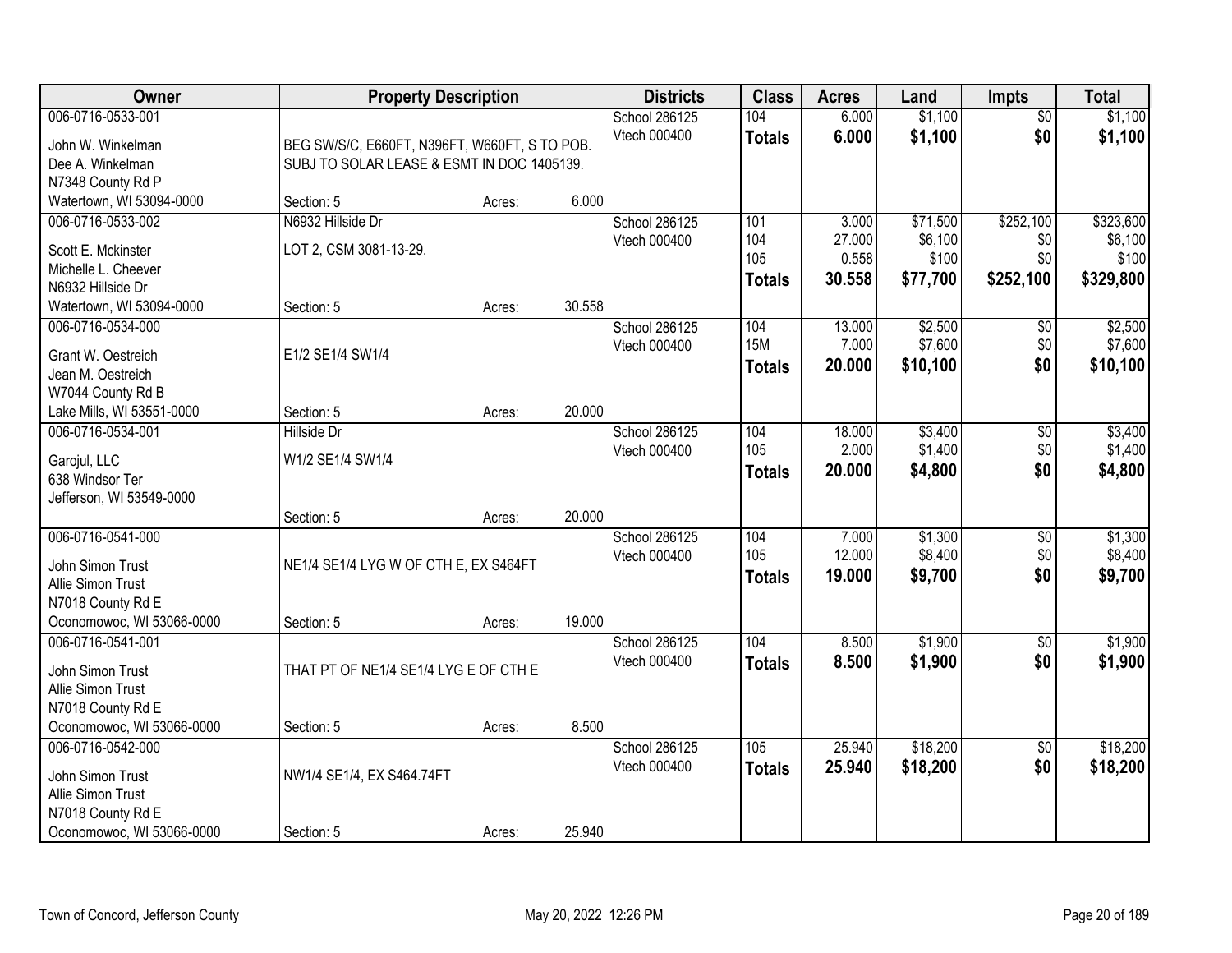| Owner                     | <b>Property Description</b>                   |        |        | <b>Districts</b> | <b>Class</b>  | <b>Acres</b> | Land     | Impts           | <b>Total</b> |
|---------------------------|-----------------------------------------------|--------|--------|------------------|---------------|--------------|----------|-----------------|--------------|
| 006-0716-0542-001         | N7025 County Rd E                             |        |        | School 286125    | 101           | 2.200        | \$55,400 | \$234,000       | \$289,400    |
| Timothy P. Brack          | PCL 1, CSM 1070-3-604, DOC 747305. EX CSM     |        |        | Vtech 000400     | 104           | 4.000        | \$800    | \$0             | \$800        |
| Rebecca J. Brack          | 2465-9-033, DOC 872159.                       |        |        |                  | 105           | 20.403       | \$14,300 | \$0             | \$14,300     |
| N7025 County Rd E         |                                               |        |        |                  | <b>Totals</b> | 26.603       | \$70,500 | \$234,000       | \$304,500    |
| Oconomowoc, WI 53066-0000 | Section: 5                                    | Acres: | 26.603 |                  |               |              |          |                 |              |
| 006-0716-0543-000         |                                               |        |        | School 286125    | 104           | 12.500       | \$2,400  | $\overline{50}$ | \$2,400      |
|                           |                                               |        |        | Vtech 000400     | 105           | 26.000       | \$18,200 | \$0             | \$18,200     |
| Grant W. Oestreich        | SW1/4 SE1/4                                   |        |        |                  | <b>15M</b>    | 1.500        | \$1,600  | \$0             | \$1,600      |
| Jean M. Oestreich         |                                               |        |        |                  | <b>Totals</b> | 40.000       | \$22,200 | \$0             | \$22,200     |
| W7044 County Rd B         |                                               |        |        |                  |               |              |          |                 |              |
| Lake Mills, WI 53551-0000 | Section: 5                                    | Acres: | 40.000 |                  |               |              |          |                 |              |
| 006-0716-0544-000         |                                               |        |        | School 286125    | 104           | 22.070       | \$5,000  | $\overline{50}$ | \$5,000      |
| Grant W. Oestreich        | SE1/4 SE1/4, EX CSM 2465-9-33                 |        |        | Vtech 000400     | 105           | 17.000       | \$11,900 | \$0             | \$11,900     |
| Jean M. Oestreich         |                                               |        |        |                  | Totals        | 39.070       | \$16,900 | \$0             | \$16,900     |
| W7044 County Rd B         |                                               |        |        |                  |               |              |          |                 |              |
| Lake Mills, WI 53551-0000 | Section: 5                                    | Acres: | 39.070 |                  |               |              |          |                 |              |
| 006-0716-0544-001         | N6991 County Rd E                             |        |        | School 286125    | 101           | 1.124        | \$37,100 | \$96,400        | \$133,500    |
|                           |                                               |        |        | Vtech 000400     | <b>Totals</b> | 1.124        | \$37,100 | \$96,400        | \$133,500    |
| Joseph K. Colgan          | LOT 1, CSM 2465-9-33, DOC 872159.             |        |        |                  |               |              |          |                 |              |
| Debra K. Colgan           |                                               |        |        |                  |               |              |          |                 |              |
| N6991 County Rd E         |                                               |        |        |                  |               |              |          |                 |              |
| Oconomowoc, WI 53066-0000 | Section: 5                                    | Acres: | 1.124  |                  |               |              |          |                 |              |
| 006-0716-0611-000         | W2117 North Side Dr                           |        |        | School 286125    | 104           | 1.000        | \$200    | $\overline{50}$ | \$200        |
| Theodore J. Mueller       | LOT 1, CSM 4713-24-156.                       |        |        | Vtech 000400     | 107           | 2.000        | \$53,000 | \$136,700       | \$189,700    |
| Rebecca J. Mueller        |                                               |        |        |                  | <b>Totals</b> | 3.000        | \$53,200 | \$136,700       | \$189,900    |
| W2117 N Side Dr           |                                               |        |        |                  |               |              |          |                 |              |
| Watertown, WI 53094-0000  | Section: 6                                    | Acres: | 3.000  |                  |               |              |          |                 |              |
| 006-0716-0611-001         |                                               |        |        | School 286125    | 104           | 27.623       | \$5,800  | $\overline{50}$ | \$5,800      |
|                           |                                               |        |        | Vtech 000400     | 105           | 5.000        | \$3,500  | \$0             | \$3,500      |
| Dennis Brown              | NEFRL1/4 NEFRL1/4. EX CSM 4713-24-156, EX CSM |        |        |                  | 107           | 0.250        | \$3,000  | \$23,600        | \$26,600     |
| Kristen N. Brown          | 4835-25-108. ALSO ESMT DOC 1272105.           |        |        |                  | <b>Totals</b> | 32.873       | \$12,300 | \$23,600        | \$35,900     |
| W2125 N Side Dr           |                                               |        |        |                  |               |              |          |                 |              |
| Watertown, WI 53094-0000  | Section: 6                                    | Acres: | 32.873 |                  |               |              |          |                 |              |
| 006-0716-0611-002         | W2125 North Side Dr                           |        |        | School 286125    | 101           | 1.500        | \$46,500 | \$300,000       | \$346,500    |
| Dennis Brown              | LOT 1 & OUTLOT 1, CSM 4835-25-108. ALSO ESMT  |        |        | Vtech 000400     | 104           | 5.000        | \$1,000  | \$0             | \$1,000      |
| Kristen N. Brown          | 1272105.                                      |        |        |                  | 105           | 7.267        | \$5,100  | \$0             | \$5,100      |
| W2125 N Side Dr           |                                               |        |        |                  | <b>Totals</b> | 13.767       | \$52,600 | \$300,000       | \$352,600    |
| Watertown, WI 53094-0000  | Section: 6                                    | Acres: | 13.767 |                  |               |              |          |                 |              |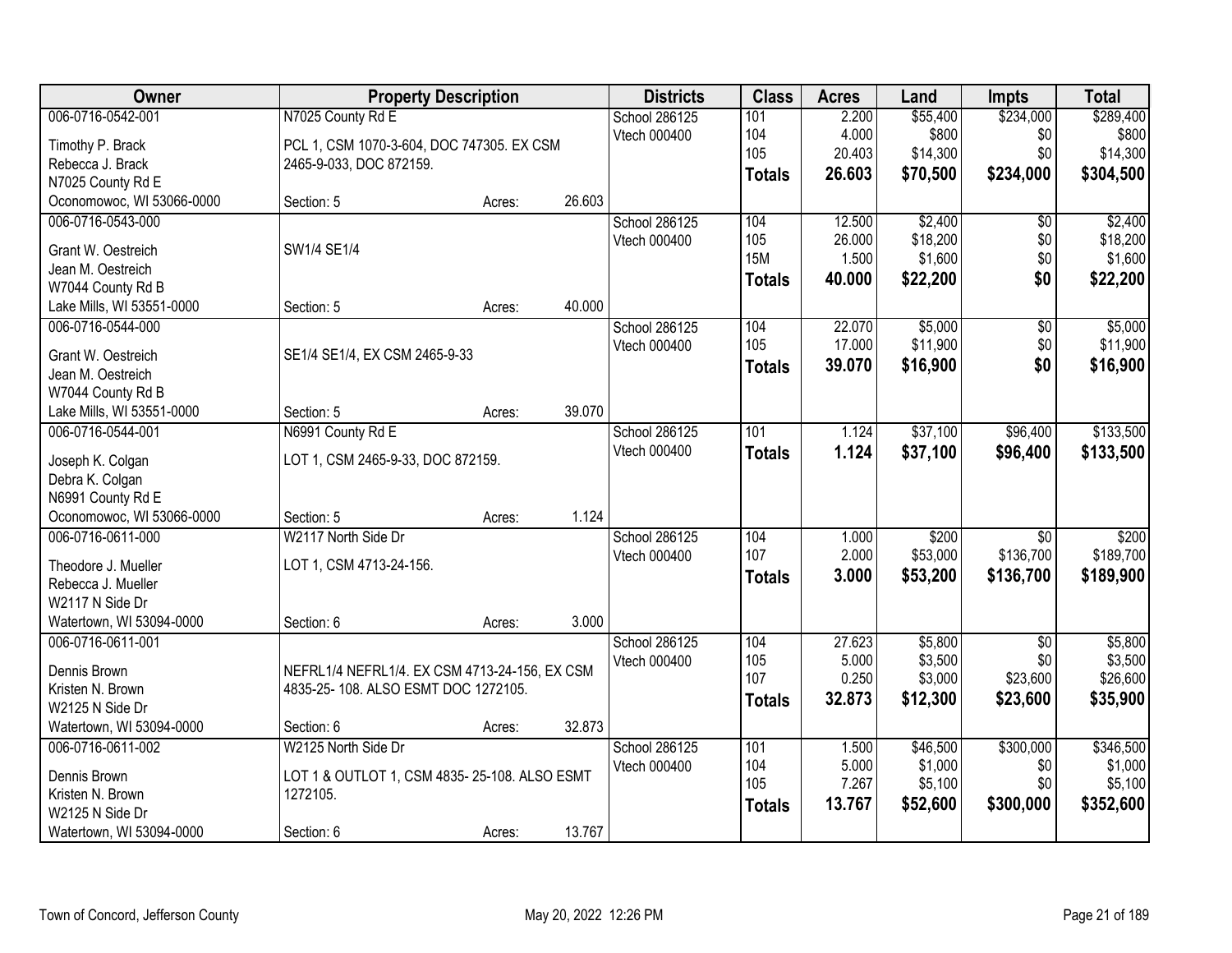| Owner                                                                                                                       | <b>Property Description</b>                                                                                                                                                                      | <b>Districts</b>              | <b>Class</b>                | <b>Acres</b>              | Land                           | <b>Impts</b>                  | <b>Total</b>                   |
|-----------------------------------------------------------------------------------------------------------------------------|--------------------------------------------------------------------------------------------------------------------------------------------------------------------------------------------------|-------------------------------|-----------------------------|---------------------------|--------------------------------|-------------------------------|--------------------------------|
| 006-0716-0612-000<br>Mindemann Trust<br>W1551 County Rd B<br>Sullivan, WI 53178-0000                                        | NWFRL1/4 NEFRL1/4. EX W10A. SUBJ TO SOLAR<br>LEASE & ESMT IN DOC 1401898.                                                                                                                        | School 286125<br>Vtech 000400 | 104<br>105<br><b>Totals</b> | 35.720<br>6.000<br>41.720 | \$7,200<br>\$4,200<br>\$11,400 | $\overline{50}$<br>\$0<br>\$0 | \$7,200<br>\$4,200<br>\$11,400 |
|                                                                                                                             | 41.720<br>Section: 6<br>Acres:                                                                                                                                                                   |                               |                             |                           |                                |                               |                                |
| 006-0716-0612-001<br>Randall G Berg Trust<br>Deborah A Berg Trust<br>N7061 Ceasar Rd<br>Watertown, WI 53094-0000            | North Side Dr<br>10A OFF W/SIDE OF NWFRL1/4 NEFRL1/4, EX PT IN<br>CSM 3815-18-084, DOC 1017900. EX PT IN CSM<br>4306-21-198, DOC 1092453. SUBJ TO SOLAR LEASE &<br>7.112<br>Section: 6<br>Acres: | School 286125<br>Vtech 000400 | 104<br>105<br><b>Totals</b> | 6.120<br>0.992<br>7.112   | \$1,200<br>\$700<br>\$1,900    | $\overline{50}$<br>\$0<br>\$0 | \$1,200<br>\$700<br>\$1,900    |
| 006-0716-0612-002<br>Katherine E Thomas Trust<br>Paul J Thomas Trust<br>W2289 N Side Dr<br>Watertown, WI 53094-0000         | W2289 North Side Dr<br>LOT 1, CSM 3815-18-84, DOC 1017900.<br>1.118<br>Section: 6<br>Acres:                                                                                                      | School 286125<br>Vtech 000400 | 101<br><b>Totals</b>        | 1.118<br>1.118            | \$37,000<br>\$37,000           | \$264,500<br>\$264,500        | \$301,500<br>\$301,500         |
| 006-0716-0612-003<br>Katherine E Thomas Trust<br>Paul J Thomas Trust<br>W2289 N Side Dr<br>Watertown, WI 53094-0000         | OUTLOT 1, CSM 4306-21-198, DOC 1092453.<br>2.000<br>Section: 6<br>Acres:                                                                                                                         | School 286125<br>Vtech 000400 | 106<br><b>Totals</b>        | 2.000<br>2.000            | \$4,300<br>\$4,300             | $\sqrt[6]{}$<br>\$0           | \$4,300<br>\$4,300             |
| 006-0716-0613-000<br>Richard Sheehan<br>N7101 Hillside Dr<br>Watertown, WI 53094-0000                                       | N7101 Hillside Dr<br>LOTS 1,1A & 1B, CSM 3209-13-283, DOC 949943.<br>ALSO ESMT IN 949942. SUBJ TO ESMT IN DOC<br>950456.<br>3.000<br>Section: 6<br>Acres:                                        | School 286125<br>Vtech 000400 | 101<br><b>Totals</b>        | 3.000<br>3.000            | \$71,500<br>\$71,500           | \$138,400<br>\$138,400        | \$209,900<br>\$209,900         |
| 006-0716-0613-001<br>Mindemann Trust<br>W1551 County Rd B<br>Sullivan, WI 53178-0000                                        | Hillside Dr<br>SW1/4 NEFRL1/4. EX CSM 3209-13-283, DOC 949943.<br>ALSO ESMT IN DOC 950456. SUBJ TO SOLAR LEASE<br>& ESMT IN DOC 1401898.<br>37.765<br>Section: 6<br>Acres:                       | School 286125<br>Vtech 000400 | 104<br>105<br><b>Totals</b> | 35.000<br>2.765<br>37.765 | \$6,800<br>\$2,000<br>\$8,800  | $\sqrt{$0}$<br>\$0<br>\$0     | \$6,800<br>\$2,000<br>\$8,800  |
| 006-0716-0614-000<br>Wareham Properties IIS, LLC<br>c/o Stephan C. Wareham<br>N7096 County Rd P<br>Watertown, WI 53094-0000 | SE1/4 NEFRL1/4. EX BEG E1/4/C, S87DG11'W<br>1333.34FT, N0DG35'E 25.04FT, N87DG11'E<br>1333.31FT, S0DG35'E 25.04FT TO POB. ALSO ESMT IN<br>39.235<br>Section: 6<br>Acres:                         | School 286125<br>Vtech 000400 | 104<br>105<br><b>Totals</b> | 37.078<br>2.157<br>39.235 | \$7,600<br>\$1,500<br>\$9,100  | $\overline{50}$<br>\$0<br>\$0 | \$7,600<br>\$1,500<br>\$9,100  |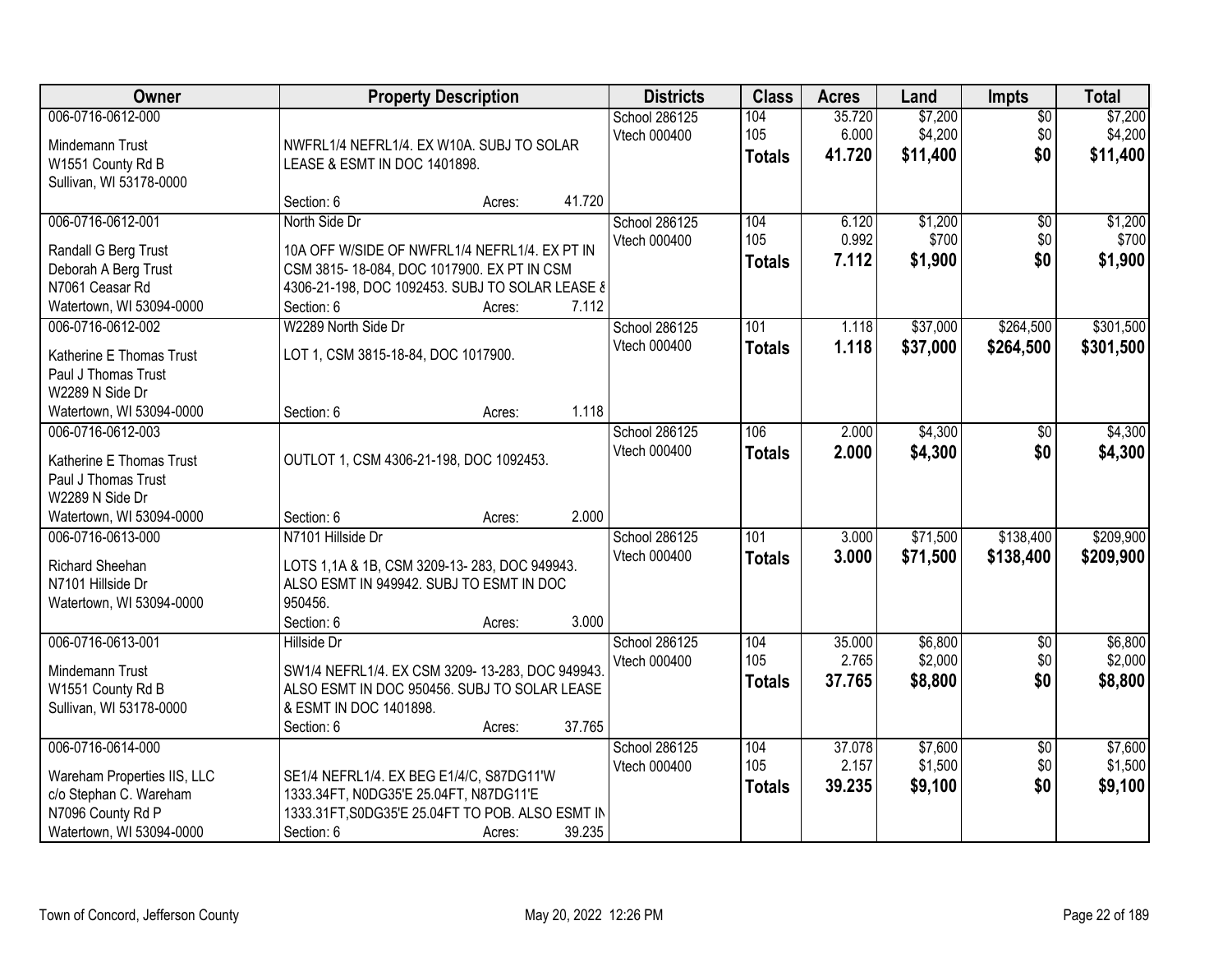| Owner                                                                                                            | <b>Property Description</b>                                                                                                                                                                           | <b>Districts</b>              | <b>Class</b>                              | <b>Acres</b>                       | Land                                        | <b>Impts</b>                              | <b>Total</b>                                  |
|------------------------------------------------------------------------------------------------------------------|-------------------------------------------------------------------------------------------------------------------------------------------------------------------------------------------------------|-------------------------------|-------------------------------------------|------------------------------------|---------------------------------------------|-------------------------------------------|-----------------------------------------------|
| 006-0716-0621-000<br>Gary A. Fohey<br>Susan J. Fohey<br>W2355 N Side Dr                                          | W2355 North Side Dr<br>LOT 1 & OUTLOT 1, CSM 4339-21-276, DOC 1100021.                                                                                                                                | School 286125<br>Vtech 000400 | 101<br>106<br><b>Totals</b>               | 1.000<br>12.688<br>13.688          | \$34,000<br>\$27,300<br>\$61,300            | \$177,200<br>\$0<br>\$177,200             | \$211,200<br>\$27,300<br>\$238,500            |
| Watertown, WI 53094-0000                                                                                         | Section: 6<br>13.688<br>Acres:                                                                                                                                                                        |                               |                                           |                                    |                                             |                                           |                                               |
| 006-0716-0621-001<br>Jonathan C. Burgess<br>Naomi M. Burgess<br>W2363 N Side Dr<br>Watertown, WI 53094-0000      | W2363 North Side Dr<br>LOT 1, CSM 2750-10-258, DOC 904998. OUTLOT 2,<br>CSM 4339-21-276, DOC 1100021.<br>1.440<br>Section: 6<br>Acres:                                                                | School 286125<br>Vtech 000400 | 101<br><b>Totals</b>                      | 1.440<br>1.440                     | \$45,000<br>\$45,000                        | \$186,400<br>\$186,400                    | \$231,400<br>\$231,400                        |
| 006-0716-0621-002<br>Mark Warren Hubbard<br>Kimberly Dawn Hubbard<br>W2397 N Side Dr<br>Watertown, WI 53094-0000 | W2397 North Side Dr<br>LOT 1, CSM 3633-16-276, DOC 992850. ALSO DRWY<br>ESMT IN DOC 1391759.<br>1.107<br>Section: 6<br>Acres:                                                                         | School 286125<br>Vtech 000400 | 101<br><b>Totals</b>                      | 1.107<br>1.107                     | \$36,700<br>\$36,700                        | \$126,800<br>\$126,800                    | \$163,500<br>\$163,500                        |
| 006-0716-0621-003<br>Thomas L. Williams<br>Sally J. Williams<br>W2403 N Side Dr<br>Watertown, WI 53094           | W2403 North Side Dr<br>LOT 2 & OL1, CSM 3633-16-276 ALSO COM NW/C,<br>S89DG51'E 845.99FT TO POB, S89DG51'E .21FT,<br>S00DG41'E 459.74FT, S89DG51'E 148.52FT, N00DG06<br>Section: 6<br>3.000<br>Acres: | School 286125<br>Vtech 000400 | 101<br><b>Totals</b>                      | 3.000<br>3.000                     | \$71,500<br>\$71,500                        | \$165,700<br>\$165,700                    | \$237,200<br>\$237,200                        |
| 006-0716-0621-004<br>Randall G Berg Trust<br>Deborah A Berg Trust<br>N7061 Ceasar Rd<br>Watertown, WI 53094-0000 | NEFRL1/4 NWFRL1/4 LYG SLY & ELY OF CSM<br>4339-21-277, DOC 1100021. ALSO DRWY ESMT OVER<br>LOT 2, CSM 3633-16-276, DOC 992850. SUBJ TO<br>Section: 6<br>34.883<br>Acres:                              | School 286125<br>Vtech 000400 | 104<br>105<br><b>15M</b><br><b>Totals</b> | 32.064<br>0.819<br>2.000<br>34.883 | \$5,300<br>\$100<br>\$2,200<br>\$7,600      | $\overline{50}$<br>\$0<br>\$0<br>\$0      | \$5,300<br>\$100<br>\$2,200<br>\$7,600        |
| 006-0716-0622-000<br>William A. Hombsch<br>Jamie L. Hombsch<br>N7288 County Rd P<br>Watertown, WI 53094-0000     | N7288 County Rd P<br>N20A W1/2 NWFRL1/4. EX THAT PT OF FOLLOWING<br>LYG WITHIN N20A W1/2 NWFRL1/4: COM NW/S/C,<br>S89DG51'E 845.99FT TO POB, S89DG51'E 27.5FT,<br>19.376<br>Section: 6<br>Acres:      | School 282730<br>Vtech 000400 | 101<br>104<br>106<br><b>Totals</b>        | 1.500<br>8.000<br>9.876<br>19.376  | \$46,500<br>\$1,800<br>\$21,200<br>\$69,500 | \$220,800<br>\$0<br>\$0<br>\$220,800      | \$267,300<br>\$1,800<br>\$21,200<br>\$290,300 |
| 006-0716-0623-000<br>James M. Ritchie<br>Tonia E. Ritchie<br>N7112 County Rd P<br>Watertown, WI 53094-0000       | N7112 County Rd P<br>LOT 1, CSM 5155-27-272, DOC 1242108.<br>3.184<br>Section: 6<br>Acres:                                                                                                            | School 282730<br>Vtech 000400 | 104<br>107<br><b>Totals</b>               | 1.434<br>1.750<br>3.184            | \$300<br>\$45,800<br>\$46,100               | $\overline{30}$<br>\$291,900<br>\$291,900 | \$300<br>\$337,700<br>\$338,000               |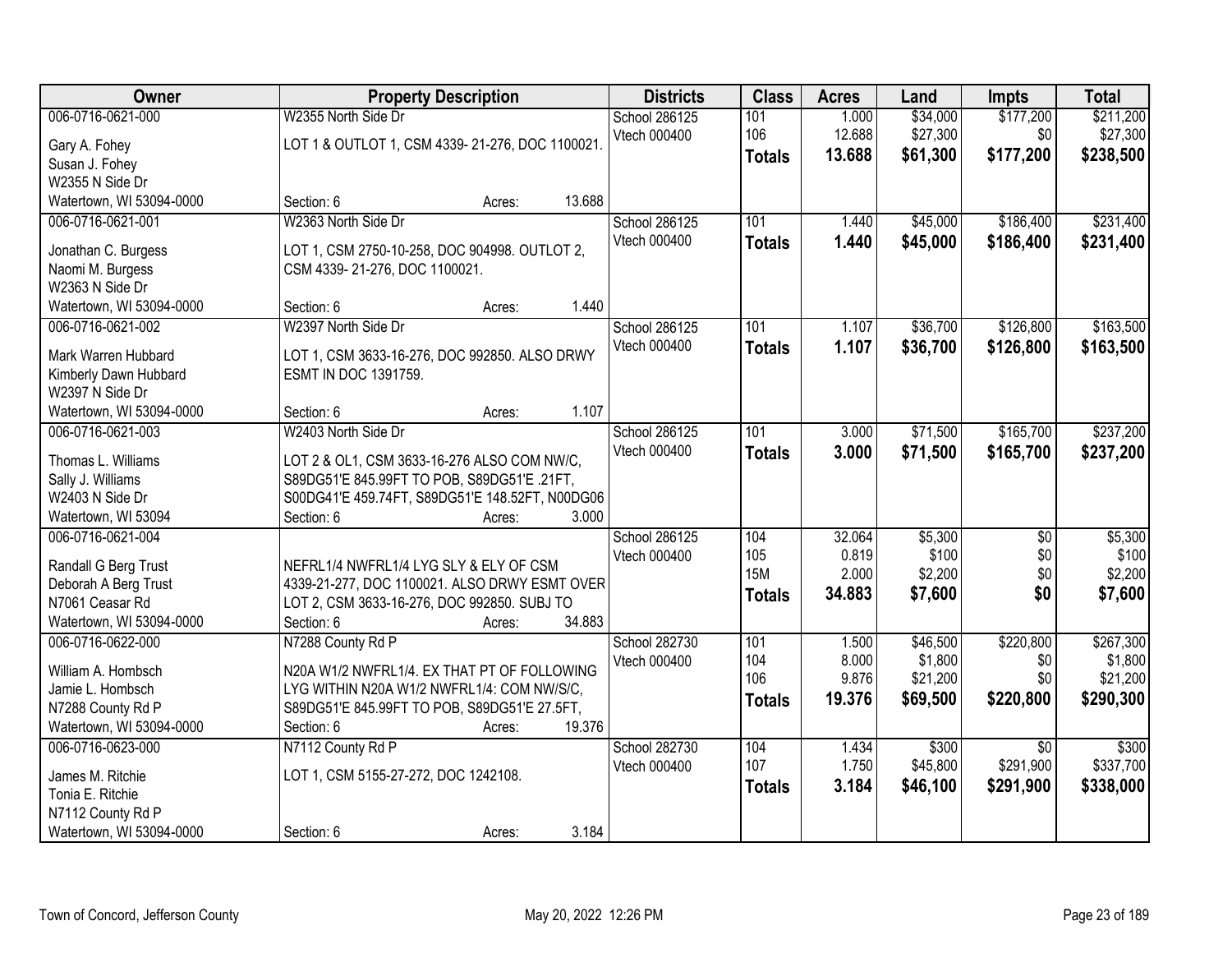| <b>Owner</b>                                                                                                                | <b>Property Description</b>                                                                                                                                                      | <b>Districts</b>              | <b>Class</b>                       | <b>Acres</b>                       | Land                                       | <b>Impts</b>                                 | <b>Total</b>                                 |
|-----------------------------------------------------------------------------------------------------------------------------|----------------------------------------------------------------------------------------------------------------------------------------------------------------------------------|-------------------------------|------------------------------------|------------------------------------|--------------------------------------------|----------------------------------------------|----------------------------------------------|
| 006-0716-0623-001<br>Anfang Properties,, LLC<br>N4589 Pioneer Rd<br>Sullivan, WI 53178                                      | S43.16A OF W1/2 NWFRL1/4. EX LD LYG N OF SD L &<br>ALSO LD LYG S OF SD L: COM NW/S/C, S00DG48'W<br>994.10FT TO POB, S89DG23'E 841.21FT. EX CSM<br>34.176<br>Section: 6<br>Acres: | School 282730<br>Vtech 000400 | 104<br>105<br><b>Totals</b>        | 33.926<br>0.250<br>34.176          | \$7,100<br>\$300<br>\$7,400                | \$0<br>\$0<br>\$0                            | \$7,100<br>\$300<br>\$7,400                  |
| 006-0716-0623-002<br>Anfang Properties,, LLC<br>N4589 Pioneer Rd<br>Sullivan, WI 53178                                      | LOT 1, CSM 5156-27-274, DOC 1242109. SUBJ TO<br>SOLAR LEASE & ESMT IN DOC 1399077.<br>3.227<br>Section: 6<br>Acres:                                                              | School 282730<br>Vtech 000400 | 104<br><b>Totals</b>               | 3.227<br>3.227                     | \$600<br>\$600                             | \$0<br>\$0                                   | \$600<br>\$600                               |
| 006-0716-0623-003<br>Anfang Properties,, LLC<br>N4589 Pioneer Rd<br>Sullivan, WI 53178                                      | LOT 2, CSM 5156-27-274, DOC 1242109. SUBJ TO<br>SOLAR LEASE & ESMT IN DOC 1399077.<br>2.189<br>Section: 6<br>Acres:                                                              | School 282730<br>Vtech 000400 | 104<br><b>Totals</b>               | 2.189<br>2.189                     | \$400<br>\$400                             | \$0<br>\$0                                   | \$400<br>\$400                               |
| 006-0716-0624-000<br>Anfang Properties,, LLC<br>N4589 Pioneer Rd<br>Sullivan, WI 53178                                      | SE1/4 NWFRL1/4. SUBJ TO SOLAR LEASE & ESMT IN<br>DOC 1399077.<br>40.000<br>Section: 6<br>Acres:                                                                                  | School 282730<br>Vtech 000400 | 104<br><b>Totals</b>               | 40.000<br>40.000                   | \$8,700<br>\$8,700                         | $\sqrt[6]{}$<br>\$0                          | \$8,700<br>\$8,700                           |
| 006-0716-0631-000<br>Wareham Properties IIS, LLC<br>c/o Stephan C. Wareham<br>N7096 County Rd P<br>Watertown, WI 53094-0000 | N50A OF E1/2 SWFRL1/4. EX CSM 5860-33-314, DOC<br>1394441.<br>28.337<br>Section: 6<br>Acres:                                                                                     | School 282730<br>Vtech 000400 | 104<br>105<br><b>Totals</b>        | 24.300<br>4.037<br>28.337          | \$4,900<br>\$2,900<br>\$7,800              | $\overline{50}$<br>\$0<br>\$0                | \$4,900<br>\$2,900<br>\$7,800                |
| 006-0716-0632-000<br>Wareham Properties IIS, LLC<br>c/o Stephan C. Wareham<br>N7096 County Rd P<br>Watertown, WI 53094-0000 | N7004 County Rd P<br>LOT 1, CSM 5860-33-314, DOC 1394441.<br>35.646<br>Section: 6<br>Acres:                                                                                      | School 282730<br>Vtech 000400 | 104<br>105<br>107<br><b>Totals</b> | 23.146<br>7.500<br>5.000<br>35.646 | \$4,000<br>\$5,000<br>\$83,000<br>\$92,000 | $\sqrt{$0}$<br>\$0<br>\$181,400<br>\$181,400 | \$4,000<br>\$5,000<br>\$264,400<br>\$273,400 |
| 006-0716-0632-001<br>Wareham Properties IIS, LLC<br>c/o Stephan C. Wareham<br>N7096 County Rd P<br>Watertown, WI 53094-0000 | N7004 County Rd P<br>LOT 2, CSM 5858-33-314, DOC 1394441.<br>2.440<br>Section: 6<br>Acres:                                                                                       | School 282730<br>Vtech 000400 | 101<br>104<br><b>Totals</b>        | 1.300<br>1.140<br>2.440            | \$41,500<br>\$200<br>\$41,700              | \$114,100<br>\$0<br>\$114,100                | \$155,600<br>\$200<br>\$155,800              |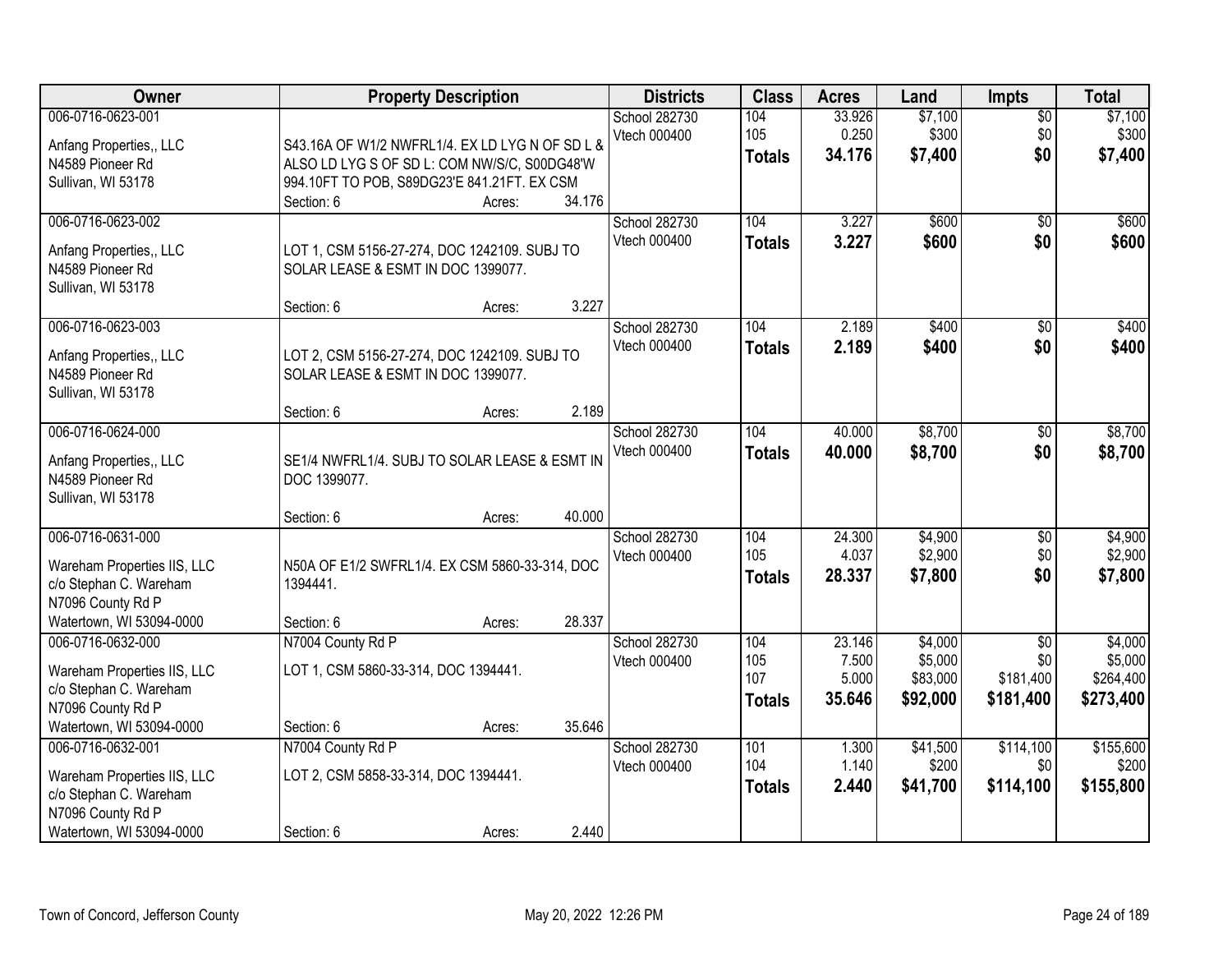| Owner                                                                      | <b>Property Description</b>                                    |                  | <b>Districts</b>              | <b>Class</b>         | <b>Acres</b>              | Land                          | <b>Impts</b>              | <b>Total</b>                  |
|----------------------------------------------------------------------------|----------------------------------------------------------------|------------------|-------------------------------|----------------------|---------------------------|-------------------------------|---------------------------|-------------------------------|
| 006-0716-0632-002<br>Wareham Properties IIS, LLC                           | County Rd P<br>W1/2 SWFRL1/4. EX CSM 5858-33-309, DOC 1394355. |                  | School 282730<br>Vtech 000400 | 104<br>105           | 23.169<br>7.000<br>30.169 | \$4,400<br>\$4,900<br>\$9,300 | $\sqrt{$0}$<br>\$0<br>\$0 | \$4,400<br>\$4,900<br>\$9,300 |
| c/o Stephan C. Wareham<br>N7096 County Rd P                                | EX CSM 5860-33-314, DOC 1394441.                               |                  |                               | <b>Totals</b>        |                           |                               |                           |                               |
| Watertown, WI 53094-0000                                                   | Section: 6                                                     | 30.169<br>Acres: |                               |                      |                           |                               |                           |                               |
| 006-0716-0633-000<br>Wareham Properties IIS, LLC                           | County Rd P<br>LOT 3, CSM 5858-33-309, DOC 1394355.            |                  | School 282730<br>Vtech 000400 | 104<br><b>Totals</b> | 2.507<br>2.507            | \$500<br>\$500                | \$0<br>\$0                | \$500<br>\$500                |
| c/o Stephan C. Wareham<br>N7096 County Rd P<br>Watertown, WI 53094-0000    | Section: 6                                                     | 2.507<br>Acres:  |                               |                      |                           |                               |                           |                               |
| 006-0716-0633-001                                                          | County Rd P                                                    |                  | School 282730                 | 104                  | 2.151                     | \$400                         | \$0                       | \$400                         |
| Wareham Properties IIS, LLC<br>c/o Stephan C. Wareham<br>N7096 County Rd P | LOT 4, CSM 5858-33-309, DOC 1394355.                           |                  | Vtech 000400                  | <b>Totals</b>        | 2.151                     | \$400                         | \$0                       | \$400                         |
| Watertown, WI 53094-0000                                                   | Section: 6                                                     | 2.151<br>Acres:  |                               |                      |                           |                               |                           |                               |
| 006-0716-0634-000                                                          | W2422 Ranch Rd                                                 |                  | School 282730                 | 104                  | 27.250                    | \$6,100                       | $\sqrt[6]{3}$             | \$6,100                       |
|                                                                            |                                                                |                  | Vtech 000400                  | 105                  | 0.750                     | \$100                         | \$0                       | \$100                         |
| Anthony C Mueller Trust                                                    | S30A OF E1/2 SWFRL1/4                                          |                  |                               | 107                  | 2.000                     | \$53,000                      | \$195,000                 | \$248,000                     |
| Dorothy A Mueller Trust<br>W2422 Ranch Rd                                  |                                                                |                  |                               | <b>Totals</b>        | 30.000                    | \$59,200                      | \$195,000                 | \$254,200                     |
| Watertown, WI 53094-0000                                                   | Section: 6                                                     | 30.000<br>Acres: |                               |                      |                           |                               |                           |                               |
| 006-0716-0641-000                                                          |                                                                |                  | School 286125                 | 104                  | 32.000                    | \$5,300                       | \$0                       | \$5,300                       |
| Anthony C Mueller Trust                                                    | NE1/4 SE1/4. EX 7.36A IN NE/C. SUBJ TO SOLAR                   |                  | Vtech 000400                  | 105                  | 0.640                     | \$100                         | \$0                       | \$100                         |
| Dorothy A Mueller Trust                                                    | LEASE & ESMT IN DOC 1402285.                                   |                  |                               | <b>Totals</b>        | 32.640                    | \$5,400                       | \$0                       | \$5,400                       |
| W2422 Ranch Rd                                                             |                                                                |                  |                               |                      |                           |                               |                           |                               |
| Watertown, WI 53094-0000                                                   | Section: 6                                                     | 32.640<br>Acres: |                               |                      |                           |                               |                           |                               |
| 006-0716-0641-001                                                          | N7087 Hillside Dr                                              |                  | School 286125                 | 101                  | 1.800                     | \$54,000                      | \$249,900                 | \$303,900                     |
| Dominic A. Baker                                                           | BEG E1/4/C, S500FT, S86DG35' W642.25FT, N500FT,                |                  | Vtech 000400                  | 104                  | 5.560                     | \$500                         | \$0                       | \$500                         |
| Morgan R. Strauss                                                          | N86DG35'E 642.25FT TO POB. SUBJ TO ROW                         |                  |                               | <b>Totals</b>        | 7.360                     | \$54,500                      | \$249,900                 | \$304,400                     |
| N7087 Hillside Dr                                                          |                                                                |                  |                               |                      |                           |                               |                           |                               |
| Watertown, WI 53094-0000                                                   | Section: 6                                                     | 7.360<br>Acres:  |                               |                      |                           |                               |                           |                               |
| 006-0716-0642-000                                                          |                                                                |                  | School 282730                 | 104                  | 40.000                    | \$8,700                       | $\overline{50}$           | \$8,700                       |
| Anthony C Mueller Trust                                                    | NW1/4 SE1/4. SUBJ TO SOLAR LEASE & ESMT IN                     |                  | Vtech 000400                  | <b>Totals</b>        | 40.000                    | \$8,700                       | \$0                       | \$8,700                       |
| Dorothy A Mueller Trust                                                    | DOC 1402285.                                                   |                  |                               |                      |                           |                               |                           |                               |
| W2422 Ranch Rd                                                             |                                                                |                  |                               |                      |                           |                               |                           |                               |
| Watertown, WI 53094-0000                                                   | Section: 6                                                     | 40.000<br>Acres: |                               |                      |                           |                               |                           |                               |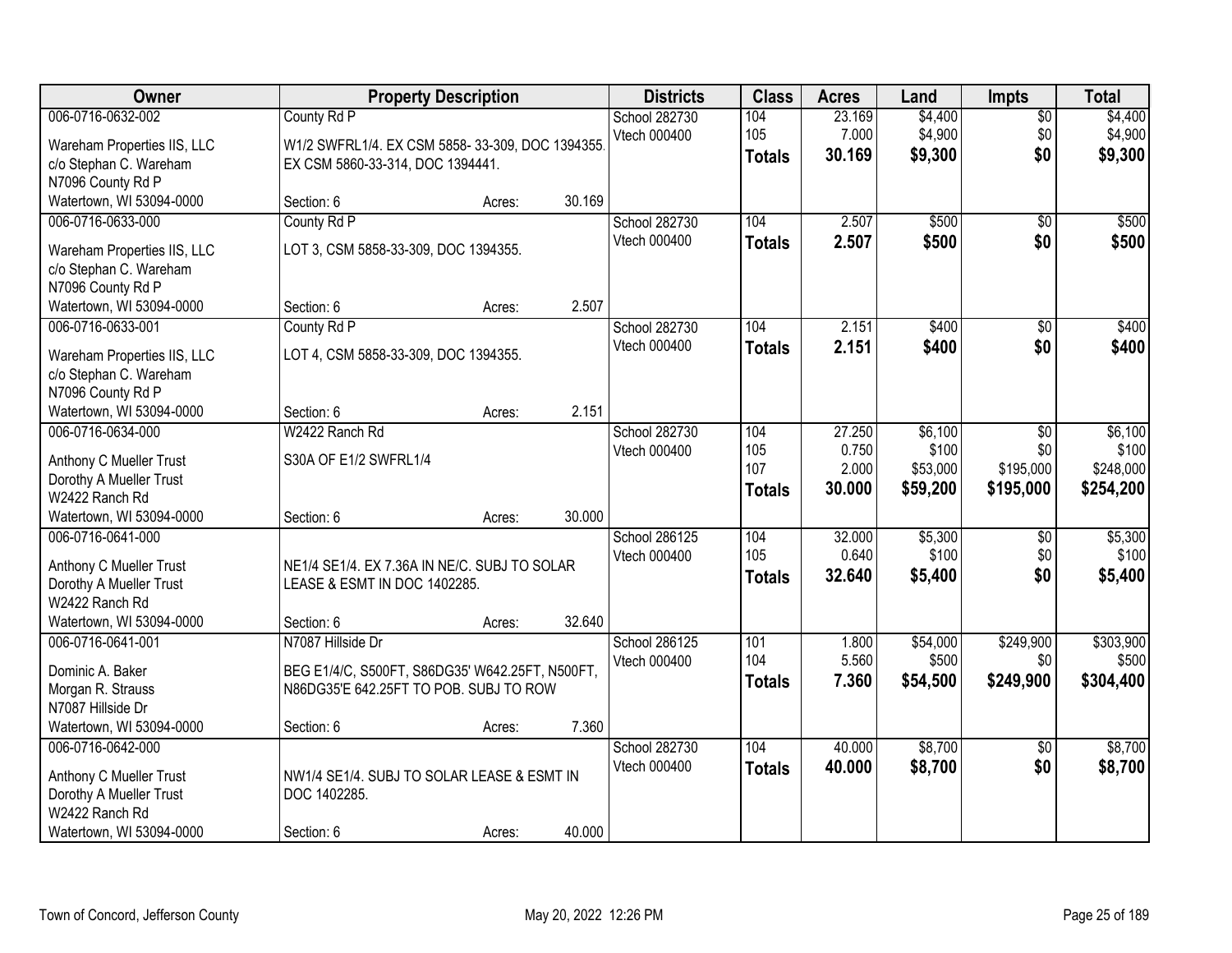| Owner                                     |                                                            | <b>Property Description</b> |        | <b>Districts</b> | <b>Class</b>  | <b>Acres</b> | Land     | <b>Impts</b>    | <b>Total</b> |
|-------------------------------------------|------------------------------------------------------------|-----------------------------|--------|------------------|---------------|--------------|----------|-----------------|--------------|
| 006-0716-0643-000                         | Ranch Rd                                                   |                             |        | School 282730    | 104           | 14.250       | \$2,500  | $\sqrt{$0}$     | \$2,500      |
| Anthony C Mueller Trust                   | 20A IN SE/C SW1/4 SE1/4                                    |                             |        | Vtech 000400     | 105           | 0.750        | \$100    | \$0             | \$100        |
| Dorothy A Mueller Trust                   |                                                            |                             |        |                  | <b>15M</b>    | 5.000        | \$5,400  | \$0             | \$5,400      |
| W2422 Ranch Rd                            |                                                            |                             |        |                  | <b>Totals</b> | 20.000       | \$8,000  | \$0             | \$8,000      |
| Watertown, WI 53094-0000                  | Section: 6                                                 | Acres:                      | 20.000 |                  |               |              |          |                 |              |
| 006-0716-0643-001                         |                                                            |                             |        | School 282730    | 104           | 11.500       | \$2,200  | $\overline{50}$ | \$2,200      |
|                                           |                                                            |                             |        | Vtech 000400     | 105           | 0.500        | \$100    | \$0             | \$100        |
| Anthony C Mueller Trust                   | N10A SW1/4 SE1/4 & W10A OF S30A OF SW1/4 SE1/4             |                             |        |                  | <b>15M</b>    | 8.000        | \$8,600  | \$0             | \$8,600      |
| Dorothy A Mueller Trust                   |                                                            |                             |        |                  | <b>Totals</b> | 20.000       | \$10,900 | \$0             | \$10,900     |
| W2422 Ranch Rd                            |                                                            |                             |        |                  |               |              |          |                 |              |
| Watertown, WI 53094-0000                  | Section: 6                                                 | Acres:                      | 20.000 |                  |               |              |          |                 |              |
| 006-0716-0644-000                         |                                                            |                             |        | School 286125    | 104           | 16.000       | \$2,800  | \$0             | \$2,800      |
| Anthony C Mueller Trust                   | SE1/4 SE1/4. SUBJ TO SOLAR LEASE & ESMT IN DOC             |                             |        | Vtech 000400     | 105           | 24.000       | \$15,600 | \$0             | \$15,600     |
| Dorothy A Mueller Trust                   | 1402285.                                                   |                             |        |                  | <b>Totals</b> | 40.000       | \$18,400 | \$0             | \$18,400     |
| W2422 Ranch Rd                            |                                                            |                             |        |                  |               |              |          |                 |              |
| Watertown, WI 53094-0000                  | Section: 6                                                 | Acres:                      | 40.000 |                  |               |              |          |                 |              |
| 006-0716-0711-000                         | N6825 Hillside Dr                                          |                             |        | School 286125    | 104           | 22.000       | \$3,900  | \$0             | \$3,900      |
|                                           |                                                            |                             |        | Vtech 000400     | 105           | 18.000       | \$10,900 | \$0             | \$10,900     |
| Anthony C Mueller Trust                   | NE1/4 NE1/4. SUBJ TO SOLAR LEASE & ESMT IN DOC<br>1402285. |                             |        |                  | <b>Totals</b> | 40.000       | \$14,800 | \$0             | \$14,800     |
| Dorothy A Mueller Trust<br>W2422 Ranch Rd |                                                            |                             |        |                  |               |              |          |                 |              |
| Watertown, WI 53094-0000                  | Section: 7                                                 |                             | 40.000 |                  |               |              |          |                 |              |
| 006-0716-0712-000                         | N6830 N Island View Rd                                     | Acres:                      |        |                  | 101           | 2.000        | \$59,000 | \$68,300        | \$127,300    |
|                                           |                                                            |                             |        | School 282730    | 102           | 22.000       | \$37,000 | \$31,100        | \$68,100     |
| John L Bender Trust                       | NW1/4 NE1/4                                                |                             |        | Vtech 000400     | 104           | 16.000       | \$2,200  | \$0             | \$2,200      |
| Arlene V Bender Trust                     |                                                            |                             |        |                  |               | 40.000       | \$98,200 | \$99,400        |              |
| W977 Concord Center Dr                    |                                                            |                             |        |                  | <b>Totals</b> |              |          |                 | \$197,600    |
| Sullivan, WI 53178-0000                   | Section: 7                                                 | Acres:                      | 40.000 |                  |               |              |          |                 |              |
| 006-0716-0713-000                         | N6798 N Island View Rd                                     |                             |        | School 282730    | 104           | 5.851        | \$1,100  | $\overline{50}$ | \$1,100      |
| Andrew J Hansen Trust                     | LOT 1, CSM 2585-9-237, DOC 885267.                         |                             |        | Vtech 000400     | 105           | 4.229        | \$3,000  | \$0             | \$3,000      |
| Joanne Hansen Trust                       |                                                            |                             |        |                  | 107           | 1.000        | \$30,000 | \$131,300       | \$161,300    |
| N6798 N Island View Rd                    |                                                            |                             |        |                  | Totals        | 11.080       | \$34,100 | \$131,300       | \$165,400    |
| Watertown, WI 53094-0000                  | Section: 7                                                 | Acres:                      | 11.080 |                  |               |              |          |                 |              |
| 006-0716-0713-001                         | N6766 N Island View Rd                                     |                             |        | School 282730    | 101           | 1.160        | \$38,000 | \$99,700        | \$137,700    |
|                                           |                                                            |                             |        | Vtech 000400     | <b>Totals</b> | 1.160        | \$38,000 | \$99,700        | \$137,700    |
| Dennis R. Otto                            | LOT 1, CSM 625-2-461                                       |                             |        |                  |               |              |          |                 |              |
| Mae J. Otto                               |                                                            |                             |        |                  |               |              |          |                 |              |
| N6766 N Island View Rd                    |                                                            |                             |        |                  |               |              |          |                 |              |
| Watertown, WI 53094-0000                  | Section: 7                                                 | Acres:                      | 1.160  |                  |               |              |          |                 |              |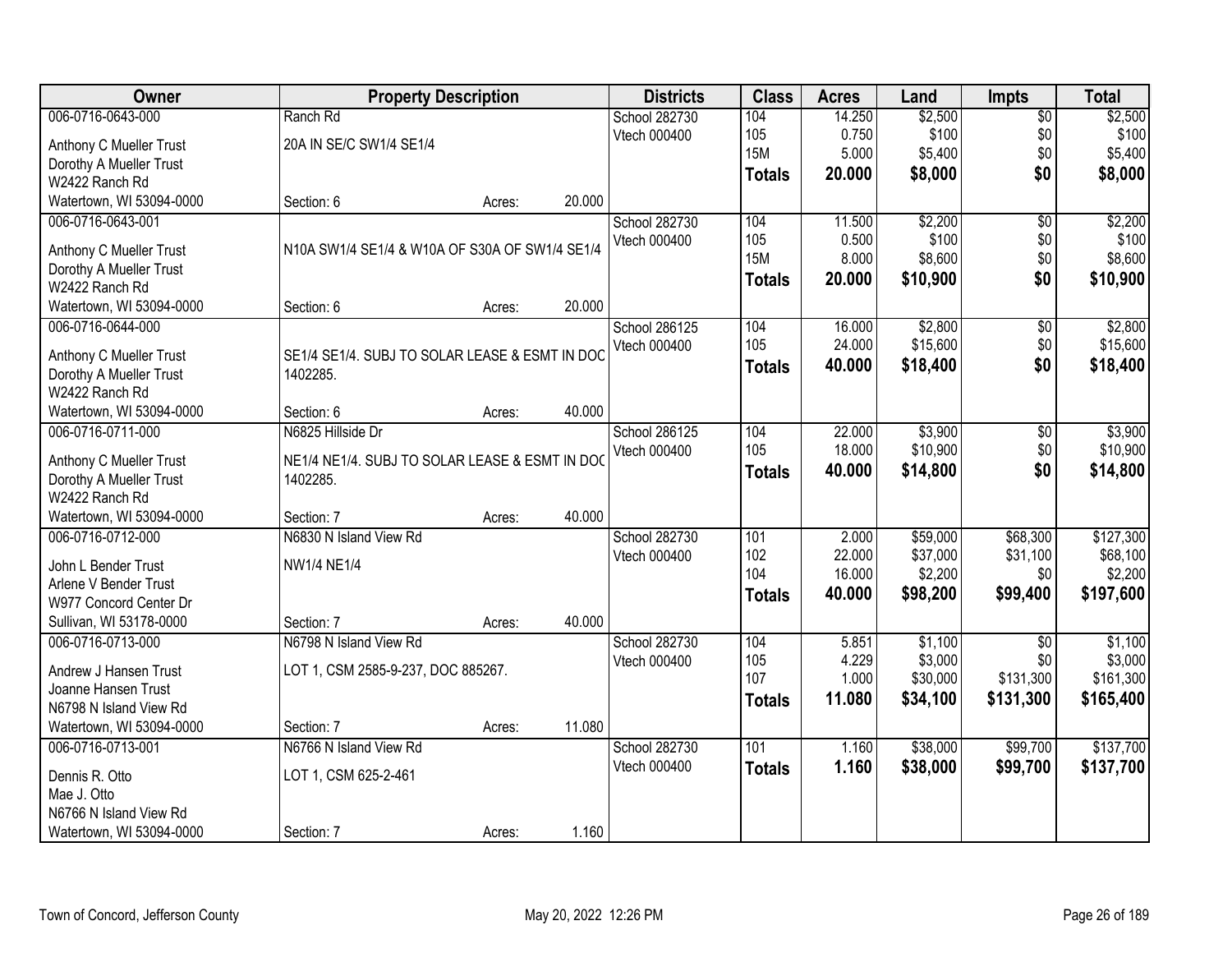| Owner                       | <b>Property Description</b>                        |        |        | <b>Districts</b> | <b>Class</b>  | <b>Acres</b>     | Land               | <b>Impts</b> | <b>Total</b>       |
|-----------------------------|----------------------------------------------------|--------|--------|------------------|---------------|------------------|--------------------|--------------|--------------------|
| 006-0716-0713-002           | N6748 N Island View Rd                             |        |        | School 282730    | 101           | 2.500            | \$65,300           | \$104,400    | \$169,700          |
| Gary E. Gratz               | LOT 2, CSM 625-2-461                               |        |        | Vtech 000400     | 104           | 2.830            | \$600              | \$0          | \$600              |
| Margaret A. Gratz           |                                                    |        |        |                  | <b>Totals</b> | 5.330            | \$65,900           | \$104,400    | \$170,300          |
| N6748 N Island View Rd      |                                                    |        |        |                  |               |                  |                    |              |                    |
| Watertown, WI 53094-0000    | Section: 7                                         | Acres: | 5.330  |                  |               |                  |                    |              |                    |
| 006-0716-0713-003           | N6712 N Island View Rd                             |        |        | School 282730    | 101           | 2.170            | \$61,100           | \$99,400     | \$160,500          |
| Chad F. Garcia              | LOT 3, CSM 625-2-461                               |        |        | Vtech 000400     | <b>Totals</b> | 2.170            | \$61,100           | \$99,400     | \$160,500          |
| Rhonnie Garcia              |                                                    |        |        |                  |               |                  |                    |              |                    |
| N6712 N Island View Rd      |                                                    |        |        |                  |               |                  |                    |              |                    |
| Watertown, WI 53094-0000    | Section: 7                                         | Acres: | 2.170  |                  |               |                  |                    |              |                    |
| 006-0716-0713-004           | N6774 N Island View Rd                             |        |        | School 282730    | 101           | 2.227            | \$61,800           | \$217,600    | \$279,400          |
| Darin J. Gilbert            | LOT 2, CSM 2585-9-237.                             |        |        | Vtech 000400     | 105           | 15.543           | \$10,900           | \$0          | \$10,900           |
| Nicki T. Gilbert            |                                                    |        |        |                  | <b>Totals</b> | 17.770           | \$72,700           | \$217,600    | \$290,300          |
| N6774 N Island View Rd      |                                                    |        |        |                  |               |                  |                    |              |                    |
| Watertown, WI 53094-0000    | Section: 7                                         | Acres: | 17.770 |                  |               |                  |                    |              |                    |
| 006-0716-0714-000           | N6735 Hillside Dr                                  |        |        | School 286125    | 101           | 1.000            | \$34,000           | \$383,500    | \$417,500          |
| Highland Ridge Estates, LLC | SE1/4 NE1/4, EX LD IN I-94 IN DOCS 358777 & 616033 |        |        | Vtech 000400     | 102           | 3.000            | \$71,500           | \$0          | \$71,500           |
| N6735 Hillside Dr           | EX CSM 6173-36-129, DOC 1445641                    |        |        |                  | 104           | 22.711           | \$3,900            | \$0          | \$3,900            |
| Watertown, WI 53094         |                                                    |        |        |                  | 105           | 3.000            | \$2,100            | \$0          | \$2,100            |
|                             | Section: 7                                         | Acres: | 35.261 |                  | <b>15M</b>    | 5.550            | \$6,000            | \$0          | \$6,000            |
|                             |                                                    |        |        |                  | <b>Totals</b> | 35.261           | \$117,500          | \$383,500    | \$501,000          |
| 006-0716-0714-001           | N6797 Hillside Dr                                  |        |        | School 286125    | 101           | 2.009            | \$59,100           | \$78,000     | \$137,100          |
| Anthony C. Mcclintock       | LOT 1, CSM 6173-36-129, DOC 1445641.               |        |        | Vtech 000400     | <b>Totals</b> | 2.009            | \$59,100           | \$78,000     | \$137,100          |
| Sarah J. Mcclintock         |                                                    |        |        |                  |               |                  |                    |              |                    |
| N6735 Hillside Dr           |                                                    |        |        |                  |               |                  |                    |              |                    |
| Watertown, WI 53094-0000    | Section: 7                                         | Acres: | 2.009  |                  |               |                  |                    |              |                    |
| 006-0716-0721-000           | W2403 Ranch Rd                                     |        |        | School 282730    | 101           | 2.300            | \$62,800           | \$79,500     | \$142,300          |
| Allan E. Stuehler           | W3/4 NE1/4 NW1/4                                   |        |        | Vtech 000400     | 104<br>105    | 10.700<br>11.000 | \$2,000<br>\$7,700 | \$0<br>\$0   | \$2,000<br>\$7,700 |
| Lynette Stuehler            |                                                    |        |        |                  | 106           | 6.000            | \$12,900           | \$0          | \$12,900           |
| W2403 Ranch Rd              |                                                    |        |        |                  | Totals        | 30.000           | \$85,400           | \$79,500     | \$164,900          |
| Watertown, WI 53094-0000    | Section: 7                                         | Acres: | 30.000 |                  |               |                  |                    |              |                    |
| 006-0716-0721-001           | N6811 N Island View Rd                             |        |        | School 282730    | 101           | 1.520            | \$47,000           | \$194,600    | \$241,600          |
| Kenneth B. Blake Jr         | LOT 3, CSM 582-2-402                               |        |        | Vtech 000400     | <b>Totals</b> | 1.520            | \$47,000           | \$194,600    | \$241,600          |
| Tina M. Blake               |                                                    |        |        |                  |               |                  |                    |              |                    |
| N6811 N Island View Rd      |                                                    |        |        |                  |               |                  |                    |              |                    |
| Watertown, WI 53094-0000    | Section: 7                                         | Acres: | 1.520  |                  |               |                  |                    |              |                    |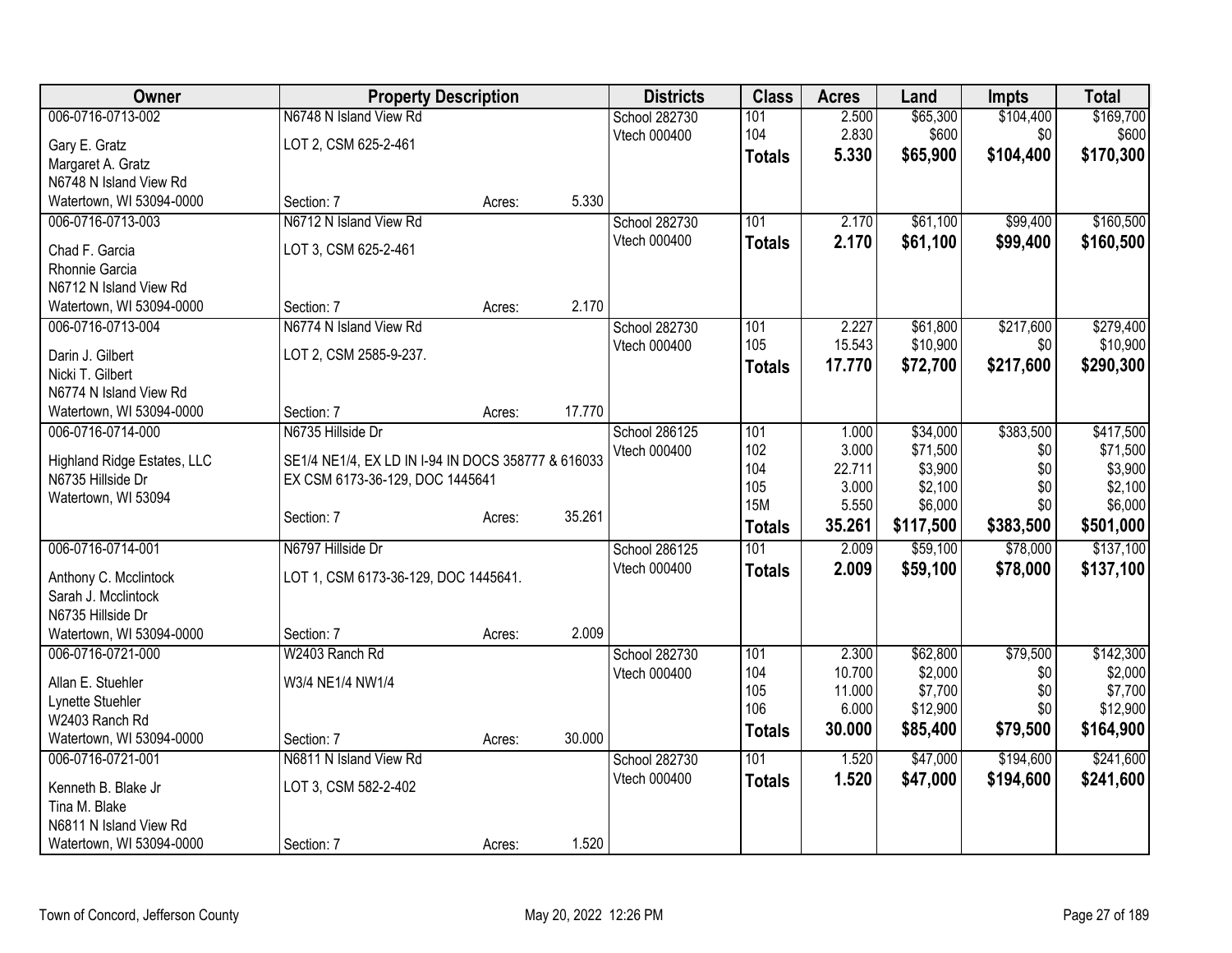| Owner                                 |                                                | <b>Property Description</b> |        | <b>Districts</b> | <b>Class</b>  | <b>Acres</b> | Land     | <b>Impts</b> | <b>Total</b> |
|---------------------------------------|------------------------------------------------|-----------------------------|--------|------------------|---------------|--------------|----------|--------------|--------------|
| 006-0716-0721-002                     | N6827 N Island View Rd                         |                             |        | School 282730    | 101           | 3.000        | \$71,500 | \$229,600    | \$301,100    |
| Anne M. Klawes                        | LOT 2, CSM 582-2-402.                          |                             |        | Vtech 000400     | 105           | 2.010        | \$1,400  | \$0          | \$1,400      |
| Jonathan H. Kluewer                   |                                                |                             |        |                  | <b>Totals</b> | 5.010        | \$72,900 | \$229,600    | \$302,500    |
| N6827 N Island View Rd                |                                                |                             |        |                  |               |              |          |              |              |
| Watertown, WI 53094-0000              | Section: 7                                     | Acres:                      | 5.010  |                  |               |              |          |              |              |
| 006-0716-0721-003                     | N6895 N Island View Rd                         |                             |        | School 282730    | 101           | 1.720        | \$52,000 | \$111,700    | \$163,700    |
| Elizabeth M. Kumitsch                 | LOT 1, CSM 582-2-402, DOC 720539.              |                             |        | Vtech 000400     | 105           | 1.540        | \$1,100  | \$0          | \$1,100      |
| N6895 N Island View Rd                |                                                |                             |        |                  | <b>Totals</b> | 3.260        | \$53,100 | \$111,700    | \$164,800    |
| Watertown, WI 53094-0000              |                                                |                             |        |                  |               |              |          |              |              |
|                                       | Section: 7                                     | Acres:                      | 3.260  |                  |               |              |          |              |              |
| 006-0716-0721-004                     |                                                |                             |        | School 282730    | 104           | 0.227        | \$100    | \$0          | \$100        |
| Wilbert Schumacher                    | E10A OF NE1/4 NW1/4. EX CSM 582-2-402, DOC     |                             |        | Vtech 000400     | <b>Totals</b> | 0.227        | \$100    | \$0          | \$100        |
| 1105 N Water St                       | 720539.                                        |                             |        |                  |               |              |          |              |              |
| Watertown, WI 53098-0000              |                                                |                             |        |                  |               |              |          |              |              |
|                                       | Section: 7                                     | Acres:                      | 0.227  |                  |               |              |          |              |              |
| 006-0716-0722-000                     | W2469 Ranch Rd                                 |                             |        | School 282730    | 104           | 8.000        | \$1,800  | $\sqrt{6}$   | \$1,800      |
| David J. Janquart                     | BEG NE/C W1/2 NWFRL1/4, S825FT, W528FT,        |                             |        | Vtech 000400     | 107           | 2.000        | \$53,000 | \$148,200    | \$201,200    |
| Heather R. Janquart                   | N825FT, E528FT TO POB                          |                             |        |                  | <b>Totals</b> | 10.000       | \$54,800 | \$148,200    | \$203,000    |
| W2469 Ranch Rd                        |                                                |                             |        |                  |               |              |          |              |              |
| Watertown, WI 53094-0000              | Section: 7                                     | Acres:                      | 10.000 |                  |               |              |          |              |              |
| 006-0716-0722-001                     | N6766 County Rd P                              |                             |        | School 282730    | 101           | 1.100        | \$36,500 | \$171,700    | \$208,200    |
| Duane S. Waldoch                      | LOT 1, CSM 297-2-30. EX PRT IN TWN OF          |                             |        | Vtech 000400     | 105           | 9.000        | \$6,300  | \$0          | \$6,300      |
| Barbara A. Waldoch                    | FARMINGTON EX PT CSM 4630-23-293. ALSO JGMT    |                             |        |                  | 106           | 6.429        | \$6,900  | \$0          | \$6,900      |
| N6766 County Rd P                     | IN DOC 1212589.                                |                             |        |                  | <b>Totals</b> | 16.529       | \$49,700 | \$171,700    | \$221,400    |
| Watertown, WI 53094-0000              | Section: 7                                     | Acres:                      | 16.529 |                  |               |              |          |              |              |
| 006-0716-0723-000                     | N6792 County Rd P                              |                             |        | School 282730    | 105           | 8.855        | \$6,200  | \$0          | \$6,200      |
| D&K Wetzel Trust                      | OUTLOT 1, CSM 5290-28-289, DOC 1277695. ALSO   |                             |        | Vtech 000400     | <b>Totals</b> | 8.855        | \$6,200  | \$0          | \$6,200      |
| N6750 County Rd P                     | JGMT IN DOC 1212589.                           |                             |        |                  |               |              |          |              |              |
| Watertown, WI 53094-0000              |                                                |                             |        |                  |               |              |          |              |              |
|                                       | Section: 7                                     | Acres:                      | 8.855  |                  |               |              |          |              |              |
| 006-0716-0723-002                     | N6750 County Rd P                              |                             |        | School 282730    | 101           | 2.060        | \$59,800 | \$145,000    | \$204,800    |
|                                       | LOT 1, CSM 5290-28-289, DOC 1277695. ALSO 66FT |                             |        | Vtech 000400     | <b>Totals</b> | 2.060        | \$59,800 | \$145,000    | \$204,800    |
| D&K Wetzel Trust<br>N6750 County Rd P | ROW. ALSO JDGMT IN DOC 1212589.                |                             |        |                  |               |              |          |              |              |
| Watertown, WI 53094-0000              |                                                |                             |        |                  |               |              |          |              |              |
|                                       | Section: 7                                     | Acres:                      | 2.060  |                  |               |              |          |              |              |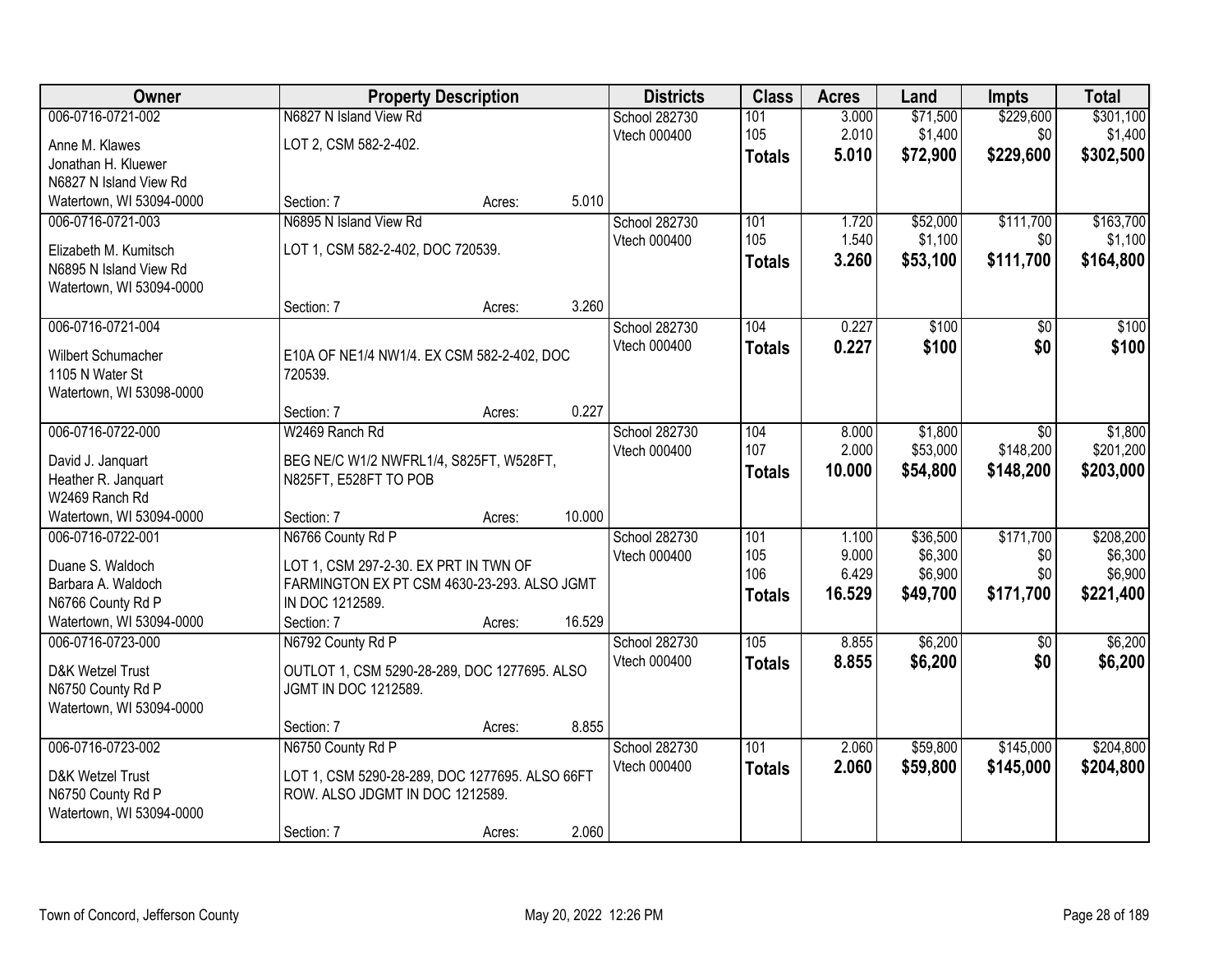| Owner                                                                                                     | <b>Property Description</b>                                                                                                                                                     |                  |        | <b>Districts</b>                     | <b>Class</b>                       | <b>Acres</b>                        | Land                                       | <b>Impts</b>                                 | <b>Total</b>                               |
|-----------------------------------------------------------------------------------------------------------|---------------------------------------------------------------------------------------------------------------------------------------------------------------------------------|------------------|--------|--------------------------------------|------------------------------------|-------------------------------------|--------------------------------------------|----------------------------------------------|--------------------------------------------|
| 006-0716-0723-003<br>Kenneth W. Kowalski<br>N6742 County Rd P<br>Watertown, WI 53094-0000                 | N6742 County Rd P<br>LOT 2, CSM 662-3-13. ALSO COM NW/S/C S00DG55'W<br>1877.90 FT, N71DG19'W 88.45FT, S11DG 07'W<br>86.46FT, S50DG20'E 210.49FT TO POB, S01DG10'W<br>Section: 7 | Acres:           | 5.383  | School 282730<br>Vtech 000400        | 101<br>105<br>106<br><b>Totals</b> | 2.083<br>1.000<br>2.300<br>5.383    | \$60,000<br>\$700<br>\$4,900<br>\$65,600   | \$145,200<br>\$0<br>\$0<br>\$145,200         | \$205,200<br>\$700<br>\$4,900<br>\$210,800 |
| 006-0716-0723-004<br>Paul Fischer<br>Mackenzie Fischer<br>N6748 County Rd P<br>Watertown, WI 53094-0000   | N6748 County Rd P<br>LOT 2, CSM 4561-23-142. EX COM NW/S/C<br>S00DG55'W 1877.90 FT, N71DG19'W 88.45FT, S11DG<br>07'W 86.46FT, S50DG20'E 210. 49FT TO POB,<br>Section: 7         | Acres:           | 1.649  | <b>School 282730</b><br>Vtech 000400 | 101<br><b>Totals</b>               | 1.649<br>1.649                      | \$38,600<br>\$38,600                       | \$100,600<br>\$100,600                       | \$139,200<br>\$139,200                     |
| 006-0716-0723-005<br>Robyn M. Boyd<br>N6790 County Rd P<br>Watertown, WI 53094-0000                       | N6790 County Rd P<br>LOT 1, CSM 4630-23-293. EX PT IN FARMINGTON.<br>ALSO JGMT IN DOC 1212589.<br>Section: 7                                                                    | Acres:           | 0.941  | School 282730<br>Vtech 000400        | 101<br><b>Totals</b>               | 0.941<br>0.941                      | \$47,100<br>\$47,100                       | \$142,500<br>\$142,500                       | \$189,600<br>\$189,600                     |
| 006-0716-0723-006<br>D&K Wetzel Trust<br>N6750 County Rd P<br>Watertown, WI 53094-0000                    | PART OF CSM 5290-28-289, DOC 1277695, LYG ELY<br>OF CSM 4561 -23-142.                                                                                                           |                  | 2.338  | School 282730<br>Vtech 000400        | 106<br><b>Totals</b>               | 2.338<br>2.338                      | \$5,000<br>\$5,000                         | \$0<br>\$0                                   | \$5,000<br>\$5,000                         |
| 006-0716-0723-007<br><b>Warren Altwies</b><br><b>Unknown Address</b>                                      | Section: 7<br>SW1/4 NW1/4 LYG N OF I-94 ROW & S OF CSM<br>662-3-013, DOC 724749.<br>Section: 7                                                                                  | Acres:<br>Acres: | 0.119  | School 282730<br>Vtech 000400        | $\overline{105}$<br><b>Totals</b>  | 0.119<br>0.119                      | \$100<br>\$100                             | $\overline{50}$<br>\$0                       | \$100<br>\$100                             |
| 006-0716-0724-000<br><b>Violet Corliss Trust</b><br>110B E Sutton Pl<br>Waukesha, WI 53188-0000           | SE1/4 NW1/4. EX LD IN I-94<br>Section: 7                                                                                                                                        | Acres:           | 38.500 | School 282730<br>Vtech 000400        | 104<br>105<br>107<br><b>Totals</b> | 23.500<br>14.000<br>1.000<br>38.500 | \$5,300<br>\$9,200<br>\$15,000<br>\$29,500 | $\overline{50}$<br>\$0<br>\$4,000<br>\$4,000 | \$5,300<br>\$9,200<br>\$19,000<br>\$33,500 |
| 006-0716-0731-000<br>Jonathan Gaulke<br>Abby Gaulke<br>N6637 S Island View Rd<br>Watertown, WI 53094-0000 | N6637 S Island View Rd<br>LOT 1, CSM 5823-33-143, DOC 1388620.<br>Section: 7                                                                                                    | Acres:           | 1.220  | School 282730<br>Vtech 000400        | 101<br><b>Totals</b>               | 1.220<br>1.220                      | \$39,500<br>\$39,500                       | \$143,900<br>\$143,900                       | \$183,400<br>\$183,400                     |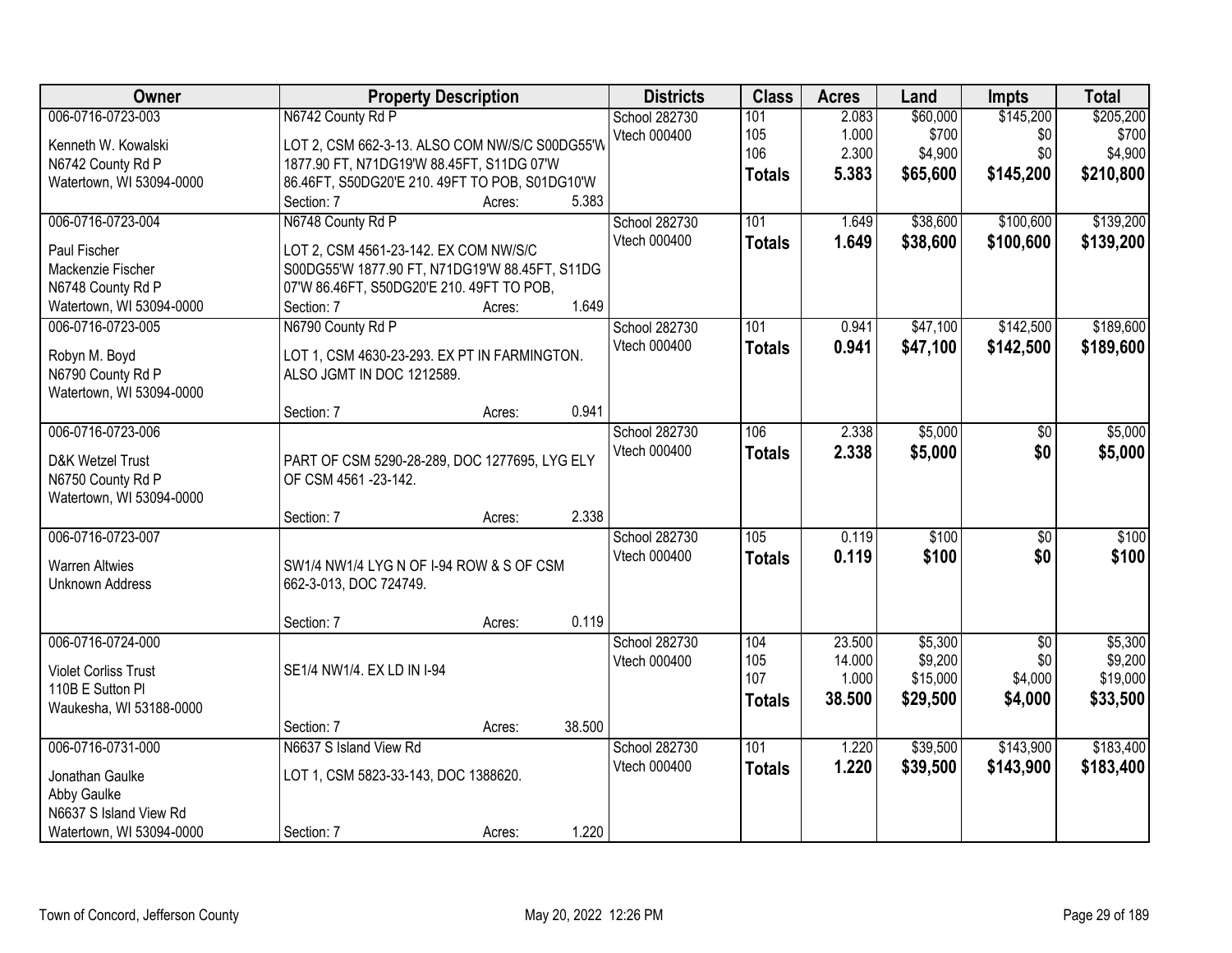| Owner                                              |                                                                | <b>Property Description</b> |        | <b>Districts</b> | <b>Class</b>  | <b>Acres</b> | Land     | <b>Impts</b>    | <b>Total</b> |
|----------------------------------------------------|----------------------------------------------------------------|-----------------------------|--------|------------------|---------------|--------------|----------|-----------------|--------------|
| 006-0716-0731-001                                  | N6605 S Island View Rd                                         |                             |        | School 282730    | 101           | 3.000        | \$71,500 | \$113,400       | \$184,900    |
| Christopher K. Murfield                            | BEG INTRS S/L NE1/4 SW1/4 & S ISLAND VIEW                      |                             |        | Vtech 000400     | <b>Totals</b> | 3.000        | \$71,500 | \$113,400       | \$184,900    |
| Anna M. Murfield                                   | RD, N200FT, W 653.5FT, S200FT, E653.5FT - POB                  |                             |        |                  |               |              |          |                 |              |
| N6605 S Island View Rd                             |                                                                |                             |        |                  |               |              |          |                 |              |
| Watertown, WI 53094-0000                           | Section: 7                                                     | Acres:                      | 3.000  |                  |               |              |          |                 |              |
| 006-0716-0731-002                                  | N6645 S Island View Rd                                         |                             |        | School 282730    | 101           | 1.280        | \$41,000 | \$6,900         | \$47,900     |
| Kevin L. Emrath                                    | NE1/4 SW1/4. EX LD IN I-94. EX BEG INTRS S/L NE1/4             |                             |        | Vtech 000400     | 104           | 21.750       | \$4,500  | \$0             | \$4,500      |
| Rhonda M. Emrath                                   | SW1/4 & S ISLAND VIEW RD, N200FT, W653.5FT,                    |                             |        |                  | 105           | 6.419        | \$3,800  | \$0             | \$3,800      |
| N6297 County Rd P                                  | S200FT, E653.5FT TO POB. ALSO VAC STH 30 IN                    |                             |        |                  | <b>Totals</b> | 29.449       | \$49,300 | \$6,900         | \$56,200     |
| Helenville, WI 53137-9619                          | Section: 7                                                     | Acres:                      | 29.449 |                  |               |              |          |                 |              |
| 006-0716-0732-000                                  | N6674 County Rd P                                              |                             |        | School 282730    | 101           | 2.360        | \$63,500 | \$178,000       | \$241,500    |
|                                                    |                                                                |                             |        | Vtech 000400     | 106           | 2.300        | \$4,900  | \$0             | \$4,900      |
| Curtis D. Grendahl<br>Susan H. Grendahl            | N547.63FT OF W1/2 SWFRL1/4, EX 5.34A IN I-94.<br>ALSO 20FT ROW |                             |        |                  | <b>Totals</b> | 4.660        | \$68,400 | \$178,000       | \$246,400    |
| N6674 County Rd P                                  |                                                                |                             |        |                  |               |              |          |                 |              |
| Watertown, WI 53094-0000                           | Section: 7                                                     | Acres:                      | 4.660  |                  |               |              |          |                 |              |
| 006-0716-0733-000                                  |                                                                |                             |        | School 282730    | 104           | 40.000       | \$6,900  | \$0             | \$6,900      |
|                                                    |                                                                |                             |        | Vtech 000400     | <b>15M</b>    | 2.000        | \$2,200  | \$0             | \$2,200      |
| William P. Hying                                   | S2092.37FT OF W1/2 SWFRL1/4                                    |                             |        |                  | <b>Totals</b> | 42.000       | \$9,100  | \$0             | \$9,100      |
| Patricia A. Hying                                  |                                                                |                             |        |                  |               |              |          |                 |              |
| N6531 S Island View Rd<br>Watertown, WI 53094-0000 |                                                                |                             | 42.000 |                  |               |              |          |                 |              |
| 006-0716-0734-000                                  | Section: 7                                                     | Acres:                      |        | School 282730    | 104           | 35.000       | \$6,200  | $\overline{30}$ | \$6,200      |
|                                                    |                                                                |                             |        | Vtech 000400     | 105           | 2.173        | \$200    | \$0             | \$200        |
| William P. Hying                                   | SE1/4 SW1/4.EX CSM 2454-9-16                                   |                             |        |                  | <b>Totals</b> | 37.173       | \$6,400  | \$0             | \$6,400      |
| Patricia A. Hying                                  |                                                                |                             |        |                  |               |              |          |                 |              |
| N6531 S Island View Rd                             |                                                                |                             |        |                  |               |              |          |                 |              |
| Watertown, WI 53094-0000                           | Section: 7                                                     | Acres:                      | 37.173 |                  |               |              |          |                 |              |
| 006-0716-0734-001                                  | N6531 S Island View Rd                                         |                             |        | School 282730    | 107           | 2.827        | \$61,300 | \$106,700       | \$168,000    |
| William P. Hying                                   | LOT 1, CSM 2454-9-16.                                          |                             |        | Vtech 000400     | <b>Totals</b> | 2.827        | \$61,300 | \$106,700       | \$168,000    |
| Patricia A. Hying                                  |                                                                |                             |        |                  |               |              |          |                 |              |
| N6531 S Island View Rd                             |                                                                |                             |        |                  |               |              |          |                 |              |
| Watertown, WI 53094-0000                           | Section: 7                                                     | Acres:                      | 2.827  |                  |               |              |          |                 |              |
| 006-0716-0741-000                                  | N6667 Hillside Dr                                              |                             |        | School 282730    | 101           | 2.380        | \$57,400 | \$124,100       | \$181,500    |
| Patricia a Hoffman Trust                           | NE1/4 SE1/4, EX 7.3A IN I-94                                   |                             |        | Vtech 000400     | 104           | 20.320       | \$4,400  | \$0             | \$4,400      |
| N6667 Hillside Dr                                  |                                                                |                             |        |                  | 105           | 10.000       | \$7,000  | \$0             | \$7,000      |
| Watertown, WI 53094-0000                           |                                                                |                             |        |                  | <b>Totals</b> | 32.700       | \$68,800 | \$124,100       | \$192,900    |
|                                                    | Section: 7                                                     | Acres:                      | 32.700 |                  |               |              |          |                 |              |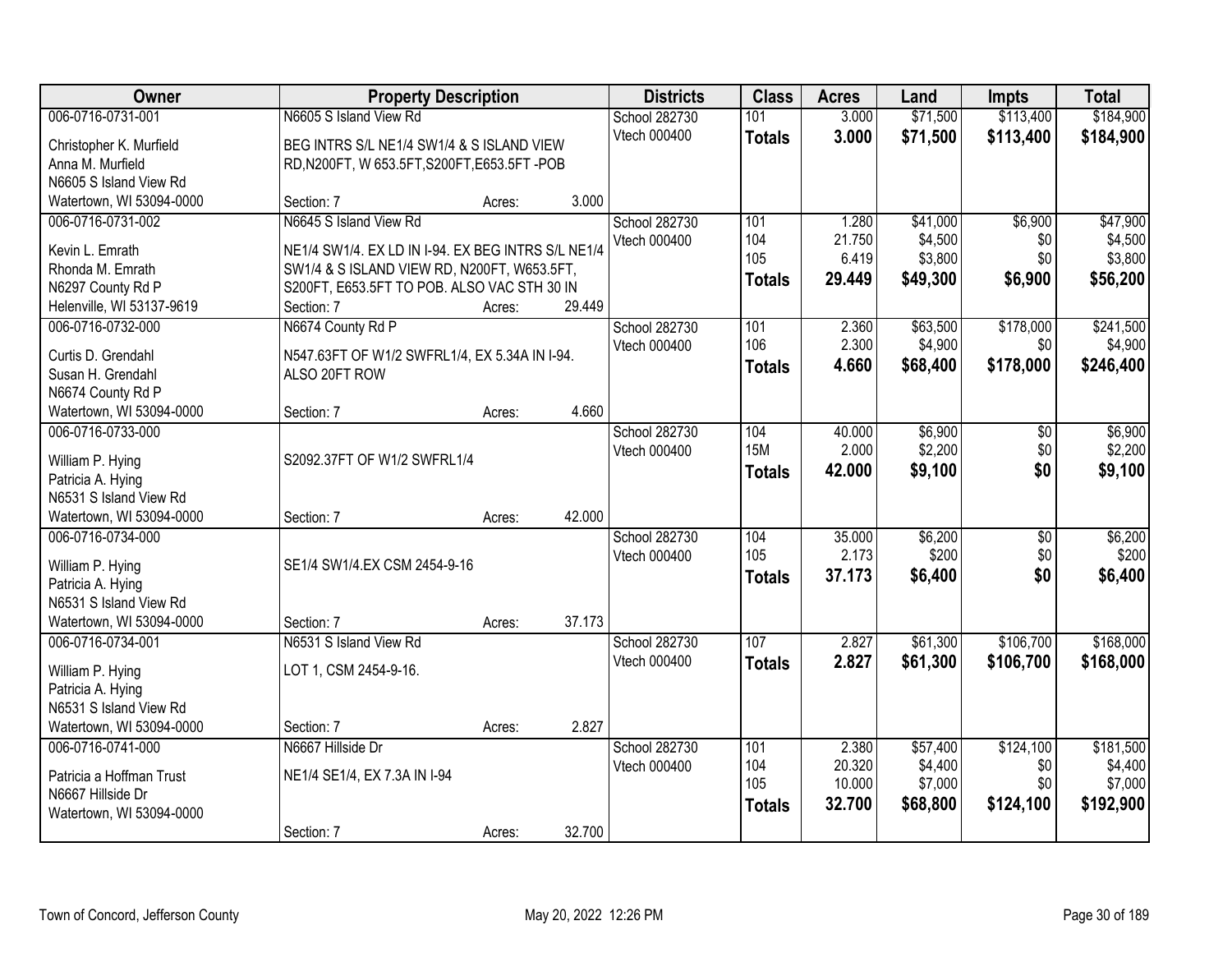| Owner                                       |                                                  | <b>Property Description</b> |        | <b>Districts</b>              | <b>Class</b>  | <b>Acres</b>    | Land                | <b>Impts</b>     | <b>Total</b>         |
|---------------------------------------------|--------------------------------------------------|-----------------------------|--------|-------------------------------|---------------|-----------------|---------------------|------------------|----------------------|
| 006-0716-0742-000                           | N6656 S Island View Rd                           |                             |        | School 282730                 | 102           | 1.000           | \$34,000            | $\overline{$0}$  | \$34,000             |
| Kevin L. Emrath                             | NW1/4 SE1/4, EX LD IN I-94. ALSO ESMT IN DOC     |                             |        | Vtech 000400                  | 104           | 5.000           | \$700               | \$0              | \$700                |
| Rhonda M. Emrath                            | 1335420.                                         |                             |        |                               | 105           | 27.330          | \$19,200            | \$0              | \$19,200             |
| N6297 County Rd P                           |                                                  |                             |        |                               | <b>Totals</b> | 33.330          | \$53,900            | \$0              | \$53,900             |
| Helenville, WI 53137-9619                   | Section: 7                                       | Acres:                      | 33.330 |                               |               |                 |                     |                  |                      |
| 006-0716-0743-000                           |                                                  |                             |        | School 282730                 | 104           | 33.000          | \$4,600             | \$0              | \$4,600              |
|                                             | SW1/4 SE1/4                                      |                             |        | Vtech 000400                  | 105           | 7.000           | \$4,900             | \$0              | \$4,900              |
| William P. Hying                            |                                                  |                             |        |                               | <b>Totals</b> | 40.000          | \$9,500             | \$0              | \$9,500              |
| Patricia A. Hying<br>N6531 S Island View Rd |                                                  |                             |        |                               |               |                 |                     |                  |                      |
| Watertown, WI 53094-0000                    | Section: 7                                       | Acres:                      | 40.000 |                               |               |                 |                     |                  |                      |
| 006-0716-0744-000                           |                                                  |                             |        | School 282730                 | 104           | 17.000          | \$2,400             | $\sqrt[6]{3}$    | \$2,400              |
|                                             |                                                  |                             |        | Vtech 000400                  | 105           | 23.000          | \$15,500            | \$0              | \$15,500             |
| Patricia a Hoffman Trust                    | SE1/4 SE1/4                                      |                             |        |                               | <b>Totals</b> | 40.000          | \$17,900            | \$0              | \$17,900             |
| N6667 Hillside Dr                           |                                                  |                             |        |                               |               |                 |                     |                  |                      |
| Watertown, WI 53094-0000                    |                                                  |                             |        |                               |               |                 |                     |                  |                      |
|                                             | Section: 7                                       | Acres:                      | 40.000 |                               |               |                 |                     |                  |                      |
| 006-0716-0811-000                           | N6887 County Rd E                                |                             |        | School 286125<br>Vtech 000400 | 101<br>104    | 2.000<br>31.730 | \$53,100<br>\$5,400 | \$340,700<br>\$0 | \$393,800<br>\$5,400 |
| Terry P Decicco Trust                       | <b>NE1/4 NE1/4</b>                               |                             |        |                               | 105           | 6.000           | \$4,200             | \$0              | \$4,200              |
| N6887 County Rd E                           |                                                  |                             |        |                               | <b>Totals</b> | 39.730          | \$62,700            | \$340,700        | \$403,400            |
| Oconomowoc, WI 53066-0000                   |                                                  |                             |        |                               |               |                 |                     |                  |                      |
|                                             | Section: 8                                       | Acres:                      | 39.730 |                               |               |                 |                     |                  |                      |
| 006-0716-0812-000                           |                                                  |                             |        | School 286125                 | 104           | 33.938          | \$6,000             | \$0              | \$6,000              |
| Terry P Decicco Trust                       | <b>NW1/4 NE1/4</b>                               |                             |        | Vtech 000400                  | 105           | 5.700           | \$4,000             | \$0              | \$4,000              |
| N6887 County Rd E                           |                                                  |                             |        |                               | <b>Totals</b> | 39.638          | \$10,000            | \$0              | \$10,000             |
| Oconomowoc, WI 53066-0000                   |                                                  |                             |        |                               |               |                 |                     |                  |                      |
|                                             | Section: 8                                       | Acres:                      | 39.638 |                               |               |                 |                     |                  |                      |
| 006-0716-0813-000                           |                                                  |                             |        | School 286125                 | 104           | 36.200          | \$8,000             | $\overline{$0}$  | \$8,000              |
| Dow Didion Custodi A. Ira                   | SW1/4 NE1/4. SE1/4 NE1/4. EX CSM 5170-27-311, DO |                             |        | Vtech 000400                  | 105           | 5.000           | \$3,500             | \$0              | \$3,500              |
| PO Box 26                                   | 1245266. EX 2.8A IN I-94.                        |                             |        |                               | <b>Totals</b> | 41.200          | \$11,500            | \$0              | \$11,500             |
| Fort Atkinson, WI 53538-0000                |                                                  |                             |        |                               |               |                 |                     |                  |                      |
|                                             | Section: 8                                       | Acres:                      | 41.200 |                               |               |                 |                     |                  |                      |
| 006-0716-0814-000                           | W1783 W Amaranth Rd                              |                             |        | School 286125                 | 104           | 32.800          | \$7,400             | $\overline{50}$  | \$7,400              |
| Dow A. Didion                               | LOT 1, CSM 5170-27-311, DOC 1245266.             |                             |        | Vtech 000400                  | 105           | 1.200           | \$900               | \$0              | \$900                |
| Cynthia S. Didion                           |                                                  |                             |        |                               | 107           | 2.000           | \$53,000            | \$509,500        | \$562,500            |
| W1783 W Amaranth Rd                         |                                                  |                             |        |                               | <b>Totals</b> | 36.000          | \$61,300            | \$509,500        | \$570,800            |
| Oconomowoc, WI 53066-0000                   | Section: 8                                       | Acres:                      | 36.000 |                               |               |                 |                     |                  |                      |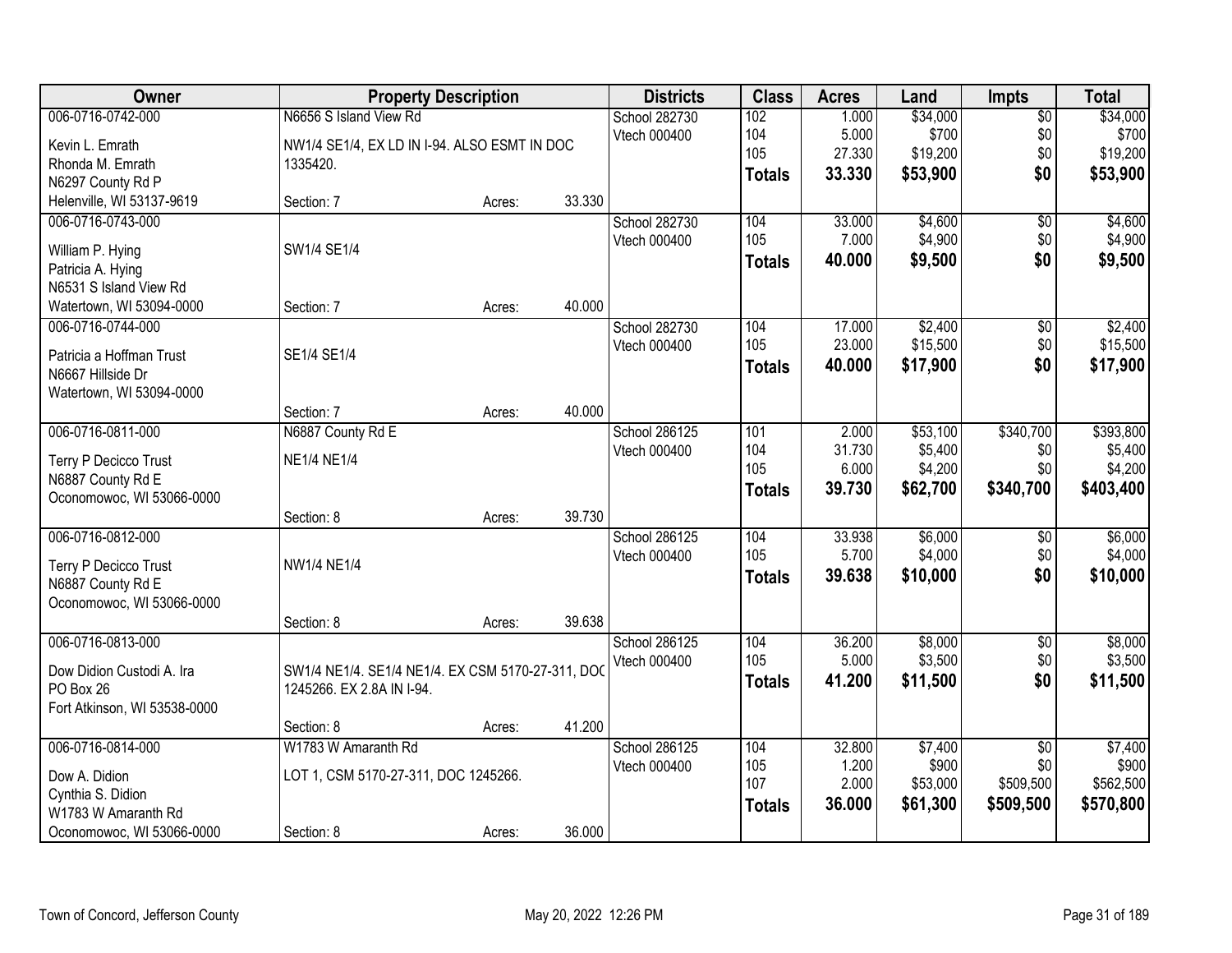| 006-0716-0821-000<br>\$4,900<br>School 286125<br>104<br>21.968<br>$\overline{50}$<br>\$12,600<br>105<br>18.000<br>\$0<br>\$12,600<br>Vtech 000400<br><b>NE1/4 NW1/4</b><br>Terry P Decicco Trust<br>\$0<br>39.968<br>\$17,500<br><b>Totals</b><br>N6887 County Rd E<br>Oconomowoc, WI 53066-0000<br>39.968<br>Section: 8<br>Acres:<br>006-0716-0822-000<br>\$3,400<br>County Rd E<br>School 286125<br>104<br>18.086<br>$\overline{50}$<br>105<br>0.245<br>\$100<br>\$0<br>Vtech 000400<br>NW1/4 NW1/4. EX CSM 5601-31-142, DOC 1350749.<br>John W. Winkelman<br>\$0<br>18.331<br>\$3,500<br><b>Totals</b><br>ALSO DRAIN ESMT IN DOC 1368889. SUBJ TO SOLAF<br>Dee A. Winkelman<br>N7348 County Rd P<br>LEASE & ESMT IN DOC 1405139.<br>18.331<br>Watertown, WI 53094-0000<br>Section: 8<br>Acres:<br>\$240,300<br>006-0716-0822-001<br>N6826 Hillside Dr<br>School 286125<br>101<br>1.864<br>\$49,500<br>Vtech 000400<br>\$49,500<br>\$240,300<br>1.864<br><b>Totals</b><br>LOT 1, CSM 5601-31-142, DOC 13507490<br><b>William Gerfin</b><br>Barbara Gerfin<br>N6826 Hillside Dr<br>1.864<br>Section: 8<br>Watertown, WI 53094-0000<br>Acres:<br>\$200<br>006-0716-0822-002<br>County Rd E<br>School 286125<br>104<br>0.900<br>\$200<br>\$0<br>0.905<br>\$800<br>\$0<br>\$800<br>Vtech 000400<br>105<br>William Gerfin<br>LOT 2, CSM 5601-31-142, DOC 1350749. SUBJ TO<br>106<br>\$0<br>18.000<br>\$36,800<br>Barbara Gerfin<br>DRAIN ESMT IN DOC 1368889.<br>\$0<br>19.805<br>\$37,800<br>\$37,800<br><b>Totals</b><br>N6826 Hillside Dr<br>19.805<br>Watertown, WI 53094-0000<br>Section: 8<br>Acres:<br>\$59,000<br>006-0716-0823-000<br>N6704 Hillside Dr<br>101<br>2.000<br>\$244,400<br>School 286125<br>105<br>36.000<br>\$25,200<br>\$0<br>Vtech 000400<br>SW1/4 NW1/4, EX 2A IN I-94<br>Steven A. Hoffmann<br>\$244,400<br>\$328,600<br>38.000<br>\$84,200<br><b>Totals</b><br>Margaret Hoffmann<br>N6704 Hillside Dr<br>Watertown, WI 53094-0000<br>38.000<br>Section: 8<br>Acres:<br>\$1,600<br>006-0716-0824-000<br>School 286125<br>104<br>7.000<br>$\overline{50}$<br>105<br>32.000<br>\$22,400<br>\$0<br>Vtech 000400<br>SE1/4 NW1/4, EX 1A IN I-94<br>Dow Didion Custodi A. Ira<br>\$0<br>39,000<br>\$24,000<br>\$24,000<br><b>Totals</b><br>PO Box 26<br>Fort Atkinson, WI 53538-0000<br>39.000<br>Section: 8<br>Acres:<br>006-0716-0831-000<br>101<br>\$47,300<br>\$111,800<br>N6613 Highmound Rd<br>School 286125<br>1.531<br>Vtech 000400<br>1.531<br>\$47,300<br>\$111,800<br>\$159,100<br><b>Totals</b><br>LOT 1, CSM 3199-13-260, DOC 949539.<br>Eric H. Hartman<br>N6613 Highmound Rd<br>Sullivan, WI 53178-0000 | Owner |            | <b>Property Description</b> |       | <b>Districts</b> | <b>Class</b> | <b>Acres</b> | Land | <b>Impts</b> | <b>Total</b> |
|------------------------------------------------------------------------------------------------------------------------------------------------------------------------------------------------------------------------------------------------------------------------------------------------------------------------------------------------------------------------------------------------------------------------------------------------------------------------------------------------------------------------------------------------------------------------------------------------------------------------------------------------------------------------------------------------------------------------------------------------------------------------------------------------------------------------------------------------------------------------------------------------------------------------------------------------------------------------------------------------------------------------------------------------------------------------------------------------------------------------------------------------------------------------------------------------------------------------------------------------------------------------------------------------------------------------------------------------------------------------------------------------------------------------------------------------------------------------------------------------------------------------------------------------------------------------------------------------------------------------------------------------------------------------------------------------------------------------------------------------------------------------------------------------------------------------------------------------------------------------------------------------------------------------------------------------------------------------------------------------------------------------------------------------------------------------------------------------------------------------------------------------------------------------------------------------------------------------------------------------------------------------------------------------------------------------------------------------------------------------------------------------------------------------------------------------------------------------------------------------------------------------------------------------------------------------------------------------------------------------------------------|-------|------------|-----------------------------|-------|------------------|--------------|--------------|------|--------------|--------------|
| \$17,500                                                                                                                                                                                                                                                                                                                                                                                                                                                                                                                                                                                                                                                                                                                                                                                                                                                                                                                                                                                                                                                                                                                                                                                                                                                                                                                                                                                                                                                                                                                                                                                                                                                                                                                                                                                                                                                                                                                                                                                                                                                                                                                                                                                                                                                                                                                                                                                                                                                                                                                                                                                                                                 |       |            |                             |       |                  |              |              |      |              | \$4,900      |
| \$100<br>\$3,500                                                                                                                                                                                                                                                                                                                                                                                                                                                                                                                                                                                                                                                                                                                                                                                                                                                                                                                                                                                                                                                                                                                                                                                                                                                                                                                                                                                                                                                                                                                                                                                                                                                                                                                                                                                                                                                                                                                                                                                                                                                                                                                                                                                                                                                                                                                                                                                                                                                                                                                                                                                                                         |       |            |                             |       |                  |              |              |      |              |              |
|                                                                                                                                                                                                                                                                                                                                                                                                                                                                                                                                                                                                                                                                                                                                                                                                                                                                                                                                                                                                                                                                                                                                                                                                                                                                                                                                                                                                                                                                                                                                                                                                                                                                                                                                                                                                                                                                                                                                                                                                                                                                                                                                                                                                                                                                                                                                                                                                                                                                                                                                                                                                                                          |       |            |                             |       |                  |              |              |      |              |              |
|                                                                                                                                                                                                                                                                                                                                                                                                                                                                                                                                                                                                                                                                                                                                                                                                                                                                                                                                                                                                                                                                                                                                                                                                                                                                                                                                                                                                                                                                                                                                                                                                                                                                                                                                                                                                                                                                                                                                                                                                                                                                                                                                                                                                                                                                                                                                                                                                                                                                                                                                                                                                                                          |       |            |                             |       |                  |              |              |      |              |              |
|                                                                                                                                                                                                                                                                                                                                                                                                                                                                                                                                                                                                                                                                                                                                                                                                                                                                                                                                                                                                                                                                                                                                                                                                                                                                                                                                                                                                                                                                                                                                                                                                                                                                                                                                                                                                                                                                                                                                                                                                                                                                                                                                                                                                                                                                                                                                                                                                                                                                                                                                                                                                                                          |       |            |                             |       |                  |              |              |      |              |              |
|                                                                                                                                                                                                                                                                                                                                                                                                                                                                                                                                                                                                                                                                                                                                                                                                                                                                                                                                                                                                                                                                                                                                                                                                                                                                                                                                                                                                                                                                                                                                                                                                                                                                                                                                                                                                                                                                                                                                                                                                                                                                                                                                                                                                                                                                                                                                                                                                                                                                                                                                                                                                                                          |       |            |                             |       |                  |              |              |      |              | \$3,400      |
|                                                                                                                                                                                                                                                                                                                                                                                                                                                                                                                                                                                                                                                                                                                                                                                                                                                                                                                                                                                                                                                                                                                                                                                                                                                                                                                                                                                                                                                                                                                                                                                                                                                                                                                                                                                                                                                                                                                                                                                                                                                                                                                                                                                                                                                                                                                                                                                                                                                                                                                                                                                                                                          |       |            |                             |       |                  |              |              |      |              |              |
|                                                                                                                                                                                                                                                                                                                                                                                                                                                                                                                                                                                                                                                                                                                                                                                                                                                                                                                                                                                                                                                                                                                                                                                                                                                                                                                                                                                                                                                                                                                                                                                                                                                                                                                                                                                                                                                                                                                                                                                                                                                                                                                                                                                                                                                                                                                                                                                                                                                                                                                                                                                                                                          |       |            |                             |       |                  |              |              |      |              |              |
|                                                                                                                                                                                                                                                                                                                                                                                                                                                                                                                                                                                                                                                                                                                                                                                                                                                                                                                                                                                                                                                                                                                                                                                                                                                                                                                                                                                                                                                                                                                                                                                                                                                                                                                                                                                                                                                                                                                                                                                                                                                                                                                                                                                                                                                                                                                                                                                                                                                                                                                                                                                                                                          |       |            |                             |       |                  |              |              |      |              |              |
|                                                                                                                                                                                                                                                                                                                                                                                                                                                                                                                                                                                                                                                                                                                                                                                                                                                                                                                                                                                                                                                                                                                                                                                                                                                                                                                                                                                                                                                                                                                                                                                                                                                                                                                                                                                                                                                                                                                                                                                                                                                                                                                                                                                                                                                                                                                                                                                                                                                                                                                                                                                                                                          |       |            |                             |       |                  |              |              |      |              |              |
| \$289,800<br>\$36,800<br>\$303,400<br>\$25,200<br>\$1,600<br>\$22,400<br>\$159,100                                                                                                                                                                                                                                                                                                                                                                                                                                                                                                                                                                                                                                                                                                                                                                                                                                                                                                                                                                                                                                                                                                                                                                                                                                                                                                                                                                                                                                                                                                                                                                                                                                                                                                                                                                                                                                                                                                                                                                                                                                                                                                                                                                                                                                                                                                                                                                                                                                                                                                                                                       |       |            |                             |       |                  |              |              |      |              | \$289,800    |
|                                                                                                                                                                                                                                                                                                                                                                                                                                                                                                                                                                                                                                                                                                                                                                                                                                                                                                                                                                                                                                                                                                                                                                                                                                                                                                                                                                                                                                                                                                                                                                                                                                                                                                                                                                                                                                                                                                                                                                                                                                                                                                                                                                                                                                                                                                                                                                                                                                                                                                                                                                                                                                          |       |            |                             |       |                  |              |              |      |              |              |
|                                                                                                                                                                                                                                                                                                                                                                                                                                                                                                                                                                                                                                                                                                                                                                                                                                                                                                                                                                                                                                                                                                                                                                                                                                                                                                                                                                                                                                                                                                                                                                                                                                                                                                                                                                                                                                                                                                                                                                                                                                                                                                                                                                                                                                                                                                                                                                                                                                                                                                                                                                                                                                          |       |            |                             |       |                  |              |              |      |              |              |
|                                                                                                                                                                                                                                                                                                                                                                                                                                                                                                                                                                                                                                                                                                                                                                                                                                                                                                                                                                                                                                                                                                                                                                                                                                                                                                                                                                                                                                                                                                                                                                                                                                                                                                                                                                                                                                                                                                                                                                                                                                                                                                                                                                                                                                                                                                                                                                                                                                                                                                                                                                                                                                          |       |            |                             |       |                  |              |              |      |              |              |
|                                                                                                                                                                                                                                                                                                                                                                                                                                                                                                                                                                                                                                                                                                                                                                                                                                                                                                                                                                                                                                                                                                                                                                                                                                                                                                                                                                                                                                                                                                                                                                                                                                                                                                                                                                                                                                                                                                                                                                                                                                                                                                                                                                                                                                                                                                                                                                                                                                                                                                                                                                                                                                          |       |            |                             |       |                  |              |              |      |              |              |
|                                                                                                                                                                                                                                                                                                                                                                                                                                                                                                                                                                                                                                                                                                                                                                                                                                                                                                                                                                                                                                                                                                                                                                                                                                                                                                                                                                                                                                                                                                                                                                                                                                                                                                                                                                                                                                                                                                                                                                                                                                                                                                                                                                                                                                                                                                                                                                                                                                                                                                                                                                                                                                          |       |            |                             |       |                  |              |              |      |              |              |
|                                                                                                                                                                                                                                                                                                                                                                                                                                                                                                                                                                                                                                                                                                                                                                                                                                                                                                                                                                                                                                                                                                                                                                                                                                                                                                                                                                                                                                                                                                                                                                                                                                                                                                                                                                                                                                                                                                                                                                                                                                                                                                                                                                                                                                                                                                                                                                                                                                                                                                                                                                                                                                          |       |            |                             |       |                  |              |              |      |              |              |
|                                                                                                                                                                                                                                                                                                                                                                                                                                                                                                                                                                                                                                                                                                                                                                                                                                                                                                                                                                                                                                                                                                                                                                                                                                                                                                                                                                                                                                                                                                                                                                                                                                                                                                                                                                                                                                                                                                                                                                                                                                                                                                                                                                                                                                                                                                                                                                                                                                                                                                                                                                                                                                          |       |            |                             |       |                  |              |              |      |              |              |
|                                                                                                                                                                                                                                                                                                                                                                                                                                                                                                                                                                                                                                                                                                                                                                                                                                                                                                                                                                                                                                                                                                                                                                                                                                                                                                                                                                                                                                                                                                                                                                                                                                                                                                                                                                                                                                                                                                                                                                                                                                                                                                                                                                                                                                                                                                                                                                                                                                                                                                                                                                                                                                          |       |            |                             |       |                  |              |              |      |              |              |
|                                                                                                                                                                                                                                                                                                                                                                                                                                                                                                                                                                                                                                                                                                                                                                                                                                                                                                                                                                                                                                                                                                                                                                                                                                                                                                                                                                                                                                                                                                                                                                                                                                                                                                                                                                                                                                                                                                                                                                                                                                                                                                                                                                                                                                                                                                                                                                                                                                                                                                                                                                                                                                          |       |            |                             |       |                  |              |              |      |              |              |
|                                                                                                                                                                                                                                                                                                                                                                                                                                                                                                                                                                                                                                                                                                                                                                                                                                                                                                                                                                                                                                                                                                                                                                                                                                                                                                                                                                                                                                                                                                                                                                                                                                                                                                                                                                                                                                                                                                                                                                                                                                                                                                                                                                                                                                                                                                                                                                                                                                                                                                                                                                                                                                          |       |            |                             |       |                  |              |              |      |              |              |
|                                                                                                                                                                                                                                                                                                                                                                                                                                                                                                                                                                                                                                                                                                                                                                                                                                                                                                                                                                                                                                                                                                                                                                                                                                                                                                                                                                                                                                                                                                                                                                                                                                                                                                                                                                                                                                                                                                                                                                                                                                                                                                                                                                                                                                                                                                                                                                                                                                                                                                                                                                                                                                          |       |            |                             |       |                  |              |              |      |              |              |
|                                                                                                                                                                                                                                                                                                                                                                                                                                                                                                                                                                                                                                                                                                                                                                                                                                                                                                                                                                                                                                                                                                                                                                                                                                                                                                                                                                                                                                                                                                                                                                                                                                                                                                                                                                                                                                                                                                                                                                                                                                                                                                                                                                                                                                                                                                                                                                                                                                                                                                                                                                                                                                          |       |            |                             |       |                  |              |              |      |              |              |
|                                                                                                                                                                                                                                                                                                                                                                                                                                                                                                                                                                                                                                                                                                                                                                                                                                                                                                                                                                                                                                                                                                                                                                                                                                                                                                                                                                                                                                                                                                                                                                                                                                                                                                                                                                                                                                                                                                                                                                                                                                                                                                                                                                                                                                                                                                                                                                                                                                                                                                                                                                                                                                          |       |            |                             |       |                  |              |              |      |              |              |
|                                                                                                                                                                                                                                                                                                                                                                                                                                                                                                                                                                                                                                                                                                                                                                                                                                                                                                                                                                                                                                                                                                                                                                                                                                                                                                                                                                                                                                                                                                                                                                                                                                                                                                                                                                                                                                                                                                                                                                                                                                                                                                                                                                                                                                                                                                                                                                                                                                                                                                                                                                                                                                          |       |            |                             |       |                  |              |              |      |              |              |
|                                                                                                                                                                                                                                                                                                                                                                                                                                                                                                                                                                                                                                                                                                                                                                                                                                                                                                                                                                                                                                                                                                                                                                                                                                                                                                                                                                                                                                                                                                                                                                                                                                                                                                                                                                                                                                                                                                                                                                                                                                                                                                                                                                                                                                                                                                                                                                                                                                                                                                                                                                                                                                          |       |            |                             |       |                  |              |              |      |              |              |
|                                                                                                                                                                                                                                                                                                                                                                                                                                                                                                                                                                                                                                                                                                                                                                                                                                                                                                                                                                                                                                                                                                                                                                                                                                                                                                                                                                                                                                                                                                                                                                                                                                                                                                                                                                                                                                                                                                                                                                                                                                                                                                                                                                                                                                                                                                                                                                                                                                                                                                                                                                                                                                          |       |            |                             |       |                  |              |              |      |              |              |
|                                                                                                                                                                                                                                                                                                                                                                                                                                                                                                                                                                                                                                                                                                                                                                                                                                                                                                                                                                                                                                                                                                                                                                                                                                                                                                                                                                                                                                                                                                                                                                                                                                                                                                                                                                                                                                                                                                                                                                                                                                                                                                                                                                                                                                                                                                                                                                                                                                                                                                                                                                                                                                          |       |            |                             |       |                  |              |              |      |              |              |
|                                                                                                                                                                                                                                                                                                                                                                                                                                                                                                                                                                                                                                                                                                                                                                                                                                                                                                                                                                                                                                                                                                                                                                                                                                                                                                                                                                                                                                                                                                                                                                                                                                                                                                                                                                                                                                                                                                                                                                                                                                                                                                                                                                                                                                                                                                                                                                                                                                                                                                                                                                                                                                          |       |            |                             |       |                  |              |              |      |              |              |
|                                                                                                                                                                                                                                                                                                                                                                                                                                                                                                                                                                                                                                                                                                                                                                                                                                                                                                                                                                                                                                                                                                                                                                                                                                                                                                                                                                                                                                                                                                                                                                                                                                                                                                                                                                                                                                                                                                                                                                                                                                                                                                                                                                                                                                                                                                                                                                                                                                                                                                                                                                                                                                          |       |            |                             |       |                  |              |              |      |              |              |
|                                                                                                                                                                                                                                                                                                                                                                                                                                                                                                                                                                                                                                                                                                                                                                                                                                                                                                                                                                                                                                                                                                                                                                                                                                                                                                                                                                                                                                                                                                                                                                                                                                                                                                                                                                                                                                                                                                                                                                                                                                                                                                                                                                                                                                                                                                                                                                                                                                                                                                                                                                                                                                          |       |            |                             |       |                  |              |              |      |              |              |
|                                                                                                                                                                                                                                                                                                                                                                                                                                                                                                                                                                                                                                                                                                                                                                                                                                                                                                                                                                                                                                                                                                                                                                                                                                                                                                                                                                                                                                                                                                                                                                                                                                                                                                                                                                                                                                                                                                                                                                                                                                                                                                                                                                                                                                                                                                                                                                                                                                                                                                                                                                                                                                          |       |            |                             |       |                  |              |              |      |              |              |
|                                                                                                                                                                                                                                                                                                                                                                                                                                                                                                                                                                                                                                                                                                                                                                                                                                                                                                                                                                                                                                                                                                                                                                                                                                                                                                                                                                                                                                                                                                                                                                                                                                                                                                                                                                                                                                                                                                                                                                                                                                                                                                                                                                                                                                                                                                                                                                                                                                                                                                                                                                                                                                          |       |            |                             |       |                  |              |              |      |              |              |
|                                                                                                                                                                                                                                                                                                                                                                                                                                                                                                                                                                                                                                                                                                                                                                                                                                                                                                                                                                                                                                                                                                                                                                                                                                                                                                                                                                                                                                                                                                                                                                                                                                                                                                                                                                                                                                                                                                                                                                                                                                                                                                                                                                                                                                                                                                                                                                                                                                                                                                                                                                                                                                          |       |            |                             |       |                  |              |              |      |              |              |
|                                                                                                                                                                                                                                                                                                                                                                                                                                                                                                                                                                                                                                                                                                                                                                                                                                                                                                                                                                                                                                                                                                                                                                                                                                                                                                                                                                                                                                                                                                                                                                                                                                                                                                                                                                                                                                                                                                                                                                                                                                                                                                                                                                                                                                                                                                                                                                                                                                                                                                                                                                                                                                          |       | Section: 8 | Acres:                      | 1.531 |                  |              |              |      |              |              |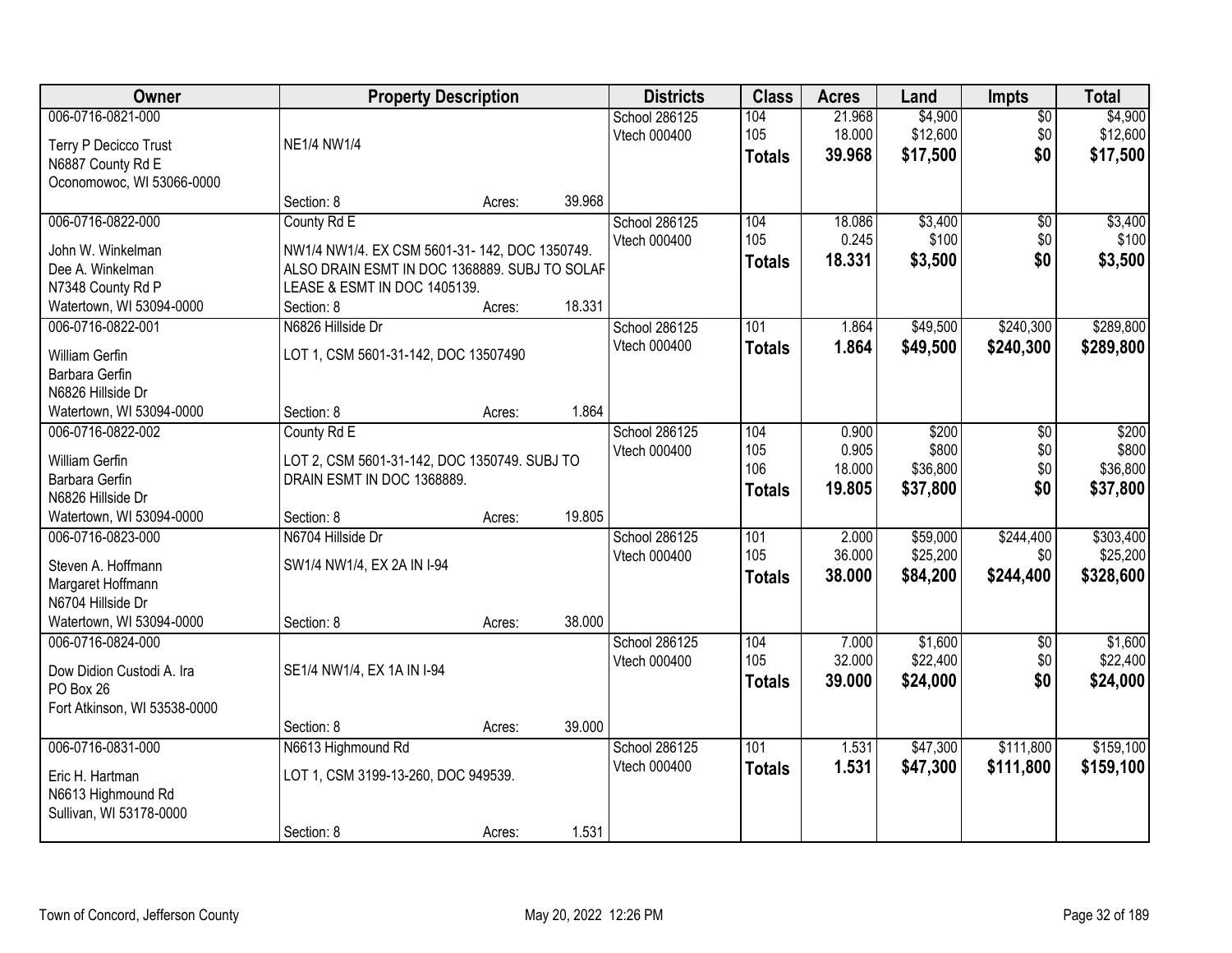| Owner                      |                                                    | <b>Property Description</b> |        | <b>Districts</b> | <b>Class</b>  | <b>Acres</b> | Land     | Impts           | <b>Total</b> |
|----------------------------|----------------------------------------------------|-----------------------------|--------|------------------|---------------|--------------|----------|-----------------|--------------|
| 006-0716-0831-001          | N6635 Highmound Rd                                 |                             |        | School 286125    | 101           | 2.000        | \$59,000 | \$238,800       | \$297,800    |
| David C. Murack            | NE1/4 SW1/4, EX 4.58A IN I-94. EX CSM 3199-13-260. |                             |        | Vtech 000400     | 104           | 13.969       | \$3,100  | \$0             | \$3,100      |
| Lea A. Murack              |                                                    |                             |        |                  | 105           | 18.000       | \$12,600 | \$0             | \$12,600     |
| N6635 Highmound Rd         |                                                    |                             |        |                  | <b>Totals</b> | 33.969       | \$74,700 | \$238,800       | \$313,500    |
| Sullivan, WI 53178-0000    | Section: 8                                         | Acres:                      | 33.969 |                  |               |              |          |                 |              |
| 006-0716-0832-000          | W2056 Church Dr                                    |                             |        | School 282730    | 101           | 1.500        | \$46,500 | \$239,600       | \$286,100    |
|                            |                                                    |                             |        | Vtech 000400     | 104           | 23.279       | \$5,200  | \$0             | \$5,200      |
| Tammy J. Ott               | NW1/4 SW1/4, EX LD IN I-94 IN VOL 337-550 + EX     |                             |        |                  | 105           | 5.000        | \$3,500  | \$0             | \$3,500      |
| Keith J. Ott               | 330FT E+W BY 132FT N+S IN SW/C. EX CSM             |                             |        |                  | <b>Totals</b> | 29.779       | \$55,200 | \$239,600       | \$294,800    |
| W2056 Church Dr            | 3742-17-198. EX COM SE/C CSM 3742-17-198, N22DG    |                             |        |                  |               |              |          |                 |              |
| Watertown, WI 53094-0000   | Section: 8                                         | Acres:                      | 29.779 |                  |               |              |          |                 |              |
| 006-0716-0832-001          | W2094 Church Dr                                    |                             |        | School 286125    | 304           | 1.000        | \$0      | $\overline{50}$ | \$0          |
| St Stephen Lutheran Church | BEG SW/C NW1/4 SW1/4, N132FT E330FT, S132FT, W     |                             |        | Vtech 000400     | <b>Totals</b> | 1.000        | \$0      | \$0             | \$0          |
| W2094 Church Dr            | TO POB. SUBJ TO SHARED WELL AGREE IN DOC           |                             |        |                  |               |              |          |                 |              |
| Watertown, WI 53094-0000   | 1412435.                                           |                             |        |                  |               |              |          |                 |              |
|                            | Section: 8                                         | Acres:                      | 1.000  |                  |               |              |          |                 |              |
| 006-0716-0832-002          | W2054 Church Dr                                    |                             |        | School 282730    | 101           | 1.000        | \$34,000 | \$123,800       | \$157,800    |
|                            |                                                    |                             |        | Vtech 000400     | 104           | 0.621        | \$100    | \$0             | \$100        |
| Tammy J. Ott               | LOT 1, CSM 3742-17-198. ALSO COM SE/C SD CSM,      |                             |        |                  | <b>Totals</b> | 1.621        | \$34,100 | \$123,800       | \$157,900    |
| Keith J. Ott               | N22DG30'E 25FT, N00DG02'W 246.65FT, N89DG57'E      |                             |        |                  |               |              |          |                 |              |
| W2054 Church Dr            | 100FT, S00DG02'E 268.19FT, S89DG40'W 109.59FT      |                             |        |                  |               |              |          |                 |              |
| Watertown, WI 53094-0000   | Section: 8                                         | Acres:                      | 1.621  |                  |               |              |          |                 |              |
| 006-0716-0833-000          | W2027 Church Dr                                    |                             |        | School 282730    | 105           | 0.486        | \$100    | $\overline{50}$ | \$100        |
| Delores A. Lillge          | LOT 1, CSM 5669-32-031, DOC 1363549.               |                             |        | Vtech 000400     | 107           | 2.000        | \$53,000 | \$86,800        | \$139,800    |
| W2027 Church Dr            |                                                    |                             |        |                  | <b>Totals</b> | 2.486        | \$53,100 | \$86,800        | \$139,900    |
| Watertown, WI 53094-0000   |                                                    |                             |        |                  |               |              |          |                 |              |
|                            | Section: 8                                         | Acres:                      | 2.486  |                  |               |              |          |                 |              |
| 006-0716-0833-001          | W2091 Church Dr                                    |                             |        | School 286125    | 101           | 1.000        | \$34,000 | \$111,800       | \$145,800    |
|                            |                                                    |                             |        | Vtech 000400     | <b>Totals</b> | 1.000        | \$34,000 | \$111,800       | \$145,800    |
| Cody J. Greene             | BEG 24.75FT S OF NW/C SW1/4 SW1/4, E165FT,         |                             |        |                  |               |              |          |                 |              |
| W2091 Church Dr            | S264FT, W165 FT, N TO POB. ALSO SHARED WELL        |                             |        |                  |               |              |          |                 |              |
| Watertown, WI 53094-0000   | AGREE IN DOC 1412435. ALSO SEPTIC ESMT IN DOC      |                             |        |                  |               |              |          |                 |              |
|                            | Section: 8                                         | Acres:                      | 1.000  |                  |               |              |          |                 |              |
| 006-0716-0833-002          | N6548 Hillside Dr                                  |                             |        | School 282730    | 101           | 1.000        | \$34,000 | \$134,000       | \$168,000    |
| Neil L. Lindemann          | LOT 1, CSM 499-2-292                               |                             |        | Vtech 000400     | <b>Totals</b> | 1.000        | \$34,000 | \$134,000       | \$168,000    |
| N6548 Hillside Dr          |                                                    |                             |        |                  |               |              |          |                 |              |
| Watertown, WI 53094-0000   |                                                    |                             |        |                  |               |              |          |                 |              |
|                            | Section: 8                                         | Acres:                      | 1.000  |                  |               |              |          |                 |              |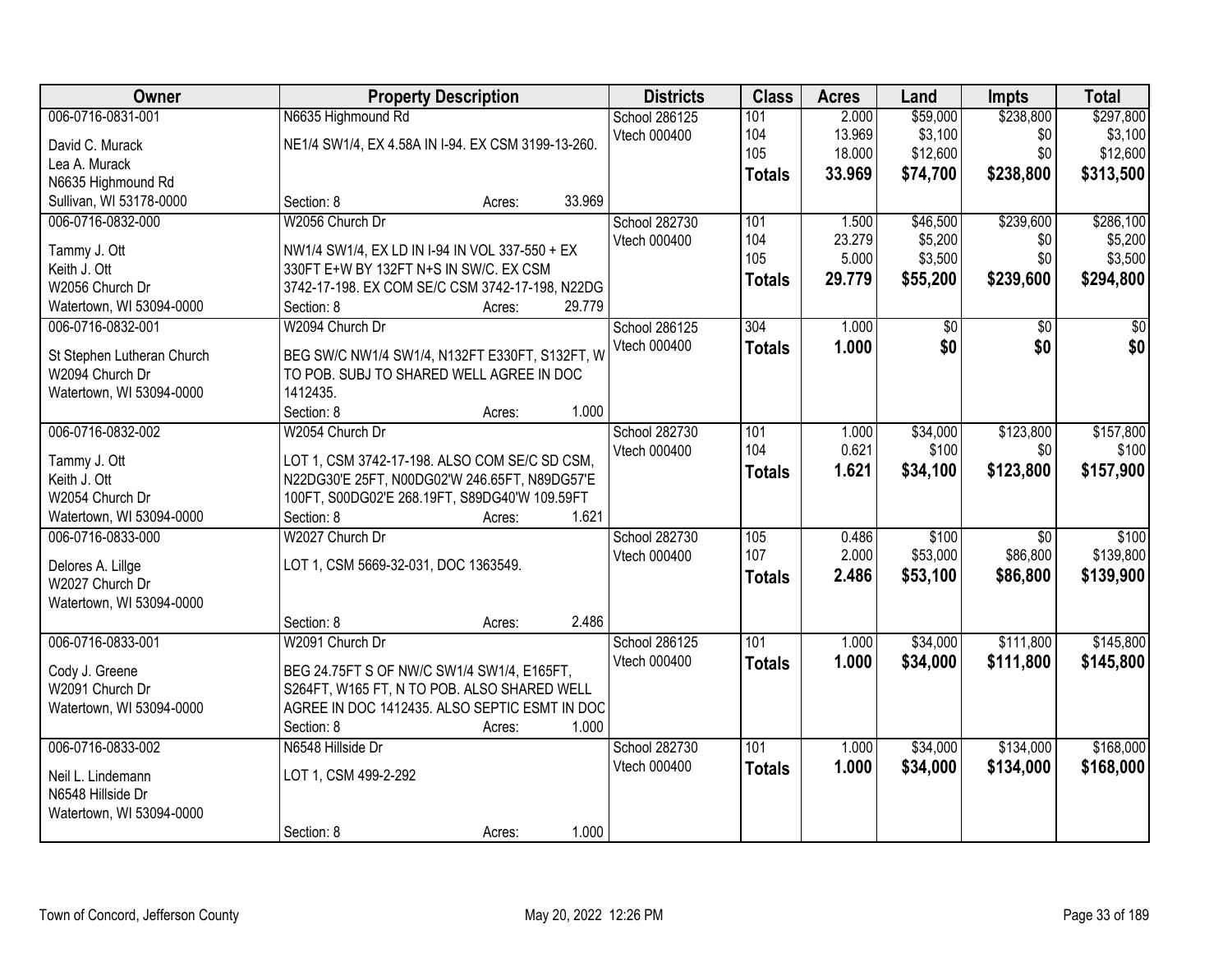| Owner                                         | <b>Property Description</b>                                    |        |        | <b>Districts</b> | <b>Class</b>  | <b>Acres</b>     | Land               | <b>Impts</b>      | <b>Total</b>       |
|-----------------------------------------------|----------------------------------------------------------------|--------|--------|------------------|---------------|------------------|--------------------|-------------------|--------------------|
| 006-0716-0833-003                             |                                                                |        |        | School 282730    | 104           | 2.030            | \$500              | $\overline{50}$   | \$500              |
| Tammy J. Ott                                  | COM W1/4/C, S00DG22'W 1305.33FT, S89DG57'E                     |        |        | Vtech 000400     | <b>Totals</b> | 2.030            | \$500              | \$0               | \$500              |
| W2056 Church Dr                               | 826.83 FT TO POB, S89DG57'E 496.72 FT S00DG19'W                |        |        |                  |               |                  |                    |                   |                    |
| Watertown, WI 53094-0000                      | 355.75FT, N54DG15'W 609.49FT TO POB.                           |        |        |                  |               |                  |                    |                   |                    |
|                                               | Section: 8                                                     | Acres: | 2.030  |                  |               |                  |                    |                   |                    |
| 006-0716-0833-004                             | Church Dr                                                      |        |        | School 282730    | 104           | 29.120           | \$6,500            | $\sqrt{6}$        | \$6,500            |
|                                               |                                                                |        |        | Vtech 000400     | 105           | 4.364            | \$2,500            | \$0               | \$2,500            |
| Theodore J. Mueller                           | SW1/4 SW1/4, EX 1A IN NW/C & EX CSM 499-2-292,                 |        |        |                  | <b>Totals</b> | 33.484           | \$9,000            | \$0               | \$9,000            |
| Rebecca J. Mueller                            | DOC 718007 EX COM W1/4/C, S00DG22'W 1305.33FT,                 |        |        |                  |               |                  |                    |                   |                    |
| W2027 Church Dr<br>Watertown, WI 53094-0000   | S89DG57'E 826.83 FT TO POB, S89DG57'E 496.72 FT,<br>Section: 8 |        | 33.484 |                  |               |                  |                    |                   |                    |
| 006-0716-0834-000                             | W1926 Church Dr                                                | Acres: |        | School 282730    | 104           | 15.000           | \$2,900            | \$0               | \$2,900            |
|                                               |                                                                |        |        | Vtech 000400     | 105           | 5.000            | \$2,700            | \$0               | \$2,700            |
| <b>Randal Buske</b>                           | SE1/4 SW1/4 N OF CHURCH DR                                     |        |        |                  |               | 20.000           | \$5,600            | \$0               | \$5,600            |
| <b>Mathew Buske</b>                           |                                                                |        |        |                  | <b>Totals</b> |                  |                    |                   |                    |
| Inga Buske                                    |                                                                |        |        |                  |               |                  |                    |                   |                    |
| 632 Dean St                                   | Section: 8                                                     | Acres: | 20.000 |                  |               |                  |                    |                   |                    |
| Edgerton, WI 53534-0000                       |                                                                |        |        |                  |               |                  |                    |                   |                    |
| 006-0716-0834-001                             | Church Dr                                                      |        |        | School 282730    | 104           | 15.850           | \$3,300            | \$0               | \$3,300            |
| Theodore J. Mueller                           | SE1/4 SW1/4 S OF CHURCH DR EX CSM 4574-23-172.                 |        |        | Vtech 000400     | 105           | 2.150            | \$1,500            | \$0               | \$1,500            |
| Rebecca J. Mueller                            | DOC 1151166                                                    |        |        |                  | <b>Totals</b> | 18.000           | \$4,800            | \$0               | \$4,800            |
| W2027 Church Dr                               |                                                                |        |        |                  |               |                  |                    |                   |                    |
| Watertown, WI 53094-0000                      | Section: 8                                                     | Acres: | 18.000 |                  |               |                  |                    |                   |                    |
| 006-0716-0834-002                             | N6503 Highmound Rd                                             |        |        | School 282730    | 101           | 2.000            | \$59,000           | \$260,600         | \$319,600          |
|                                               |                                                                |        |        | Vtech 000400     | <b>Totals</b> | 2.000            | \$59,000           | \$260,600         | \$319,600          |
| <b>Bradley Seidl</b>                          | LOT 1, CSM 4574-23-172.                                        |        |        |                  |               |                  |                    |                   |                    |
| Kathryn Seidl                                 |                                                                |        |        |                  |               |                  |                    |                   |                    |
| N6503 Highmound Rd<br>Sullivan, WI 53178-0000 | Section: 8                                                     |        | 2.000  |                  |               |                  |                    |                   |                    |
|                                               |                                                                | Acres: |        |                  |               |                  |                    |                   |                    |
| 006-0716-0841-000                             |                                                                |        |        | School 282730    | 104<br>105    | 23.500<br>11.000 | \$3,800<br>\$7,700 | $\sqrt{6}$<br>\$0 | \$3,800<br>\$7,700 |
| Randal Buske                                  | NE1/4 SE1/4, EX 5.5A IN I-94                                   |        |        | Vtech 000400     |               |                  |                    |                   |                    |
| <b>Mathew Buske</b>                           |                                                                |        |        |                  | <b>Totals</b> | 34.500           | \$11,500           | \$0               | \$11,500           |
| Inga Buske                                    |                                                                |        |        |                  |               |                  |                    |                   |                    |
| 632 Dean St                                   | Section: 8                                                     | Acres: | 34.500 |                  |               |                  |                    |                   |                    |
| Edgerton, WI 53534-0000                       |                                                                |        |        |                  |               |                  |                    |                   |                    |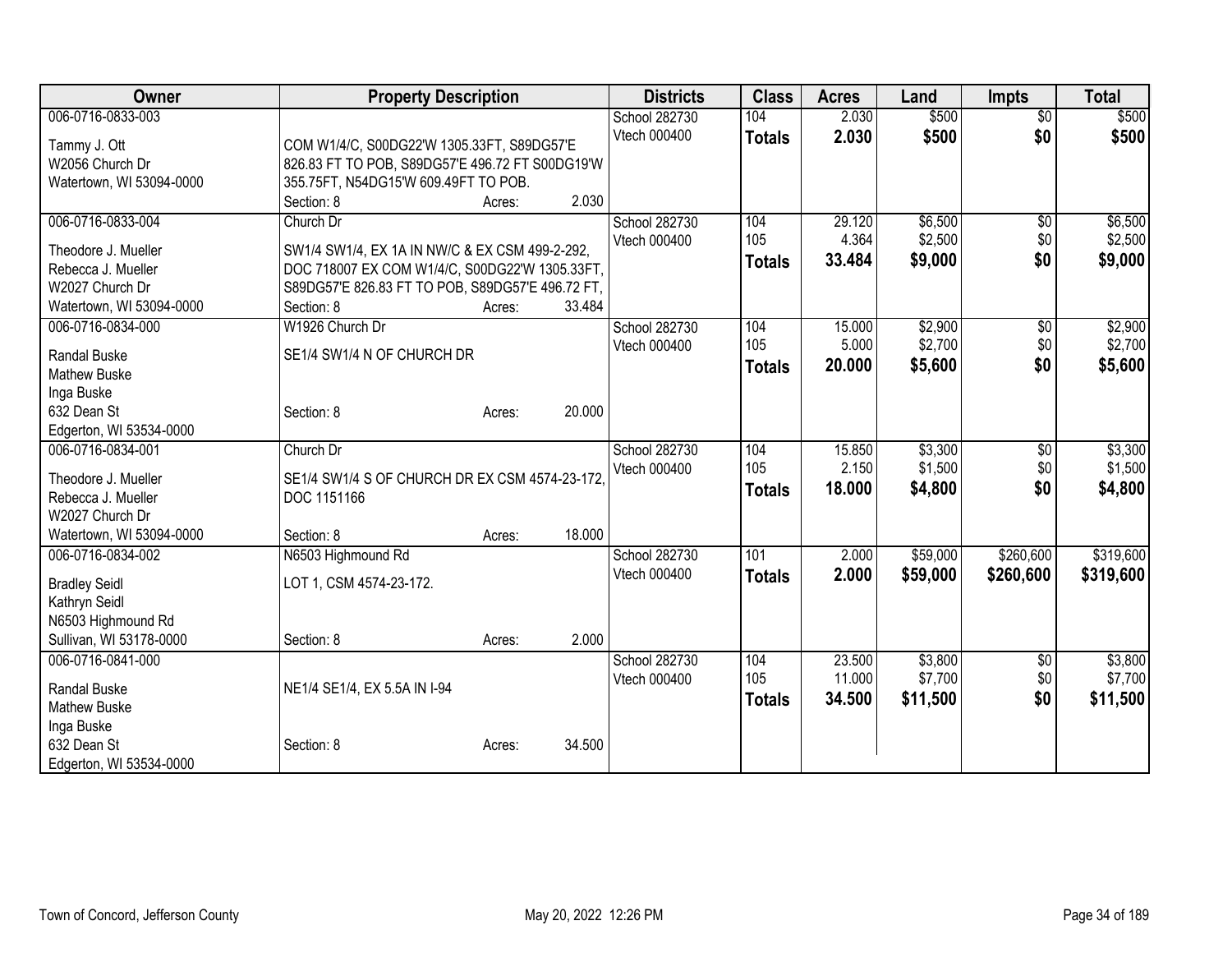| Owner                        | <b>Property Description</b>                   |        |        | <b>Districts</b> | <b>Class</b>  | <b>Acres</b> | Land     | <b>Impts</b>    | <b>Total</b> |
|------------------------------|-----------------------------------------------|--------|--------|------------------|---------------|--------------|----------|-----------------|--------------|
| 006-0716-0842-000            | N6602 Highmound Rd                            |        |        | School 282730    | 104           | 30.100       | \$6,200  | $\overline{60}$ | \$6,200      |
| <b>Randal Buske</b>          | NW1/4 SE1/4, EX 5.2A IN I-94                  |        |        | Vtech 000400     | 105           | 4.700        | \$2,900  | \$0             | \$2,900      |
| <b>Mathew Buske</b>          |                                               |        |        |                  | <b>Totals</b> | 34.800       | \$9,100  | \$0             | \$9,100      |
| Inga Buske                   |                                               |        |        |                  |               |              |          |                 |              |
| 632 Dean St                  | Section: 8                                    | Acres: | 34.800 |                  |               |              |          |                 |              |
| Edgerton, WI 53534-0000      |                                               |        |        |                  |               |              |          |                 |              |
| 006-0716-0843-000            | N6580 Highmound Rd                            |        |        | School 282730    | 104           | 37.000       | \$7,400  | \$0             | \$7,400      |
| Dalton M. Kramer             | SW1/4 SE1/4                                   |        |        | Vtech 000400     | 105           | 1.000        | \$100    | \$0             | \$100        |
| N6580 Highmound Rd           |                                               |        |        |                  | 107           | 2.000        | \$53,000 | \$145,900       | \$198,900    |
| Sullivan, WI 53178-0000      |                                               |        |        |                  | <b>Totals</b> | 40.000       | \$60,500 | \$145,900       | \$206,400    |
|                              | Section: 8                                    | Acres: | 40.000 |                  |               |              |          |                 |              |
| 006-0716-0844-000            |                                               |        |        | School 282730    | 104           | 29.000       | \$6,400  | \$0             | \$6,400      |
|                              |                                               |        |        | Vtech 000400     | 105           | 11.000       | \$7,700  | \$0             | \$7,700      |
| Dalton M. Kramer             | SE1/4 SE1/4                                   |        |        |                  | <b>Totals</b> | 40.000       | \$14,100 | \$0             | \$14,100     |
| N6580 Highmound Rd           |                                               |        |        |                  |               |              |          |                 |              |
| Sullivan, WI 53178-0000      | Section: 8                                    | Acres: | 40.000 |                  |               |              |          |                 |              |
| 006-0716-0911-000            |                                               |        |        | School 286125    | 104           | 40.000       | \$2,800  | $\sqrt[6]{30}$  | \$2,800      |
|                              |                                               |        |        | Vtech 000400     | <b>Totals</b> | 40.000       | \$2,800  | \$0             | \$2,800      |
| Ernest Bankert Trust (Le)    | <b>NE1/4 NE1/4</b>                            |        |        |                  |               |              |          |                 |              |
| Karen Bankert Trust          |                                               |        |        |                  |               |              |          |                 |              |
| W1360 Home View Rd           |                                               |        |        |                  |               |              |          |                 |              |
| Oconomowoc, WI 53066-0000    | Section: 9                                    | Acres: | 40.000 |                  |               |              |          |                 |              |
| 006-0716-0912-000            |                                               |        |        | School 286125    | 104           | 19.000       | \$1,400  | $\sqrt[6]{3}$   | \$1,400      |
| Ernest Bankert Trust (Le)    | E1/2 NW1/4 NE1/4                              |        |        | Vtech 000400     | 105           | 1.000        | \$700    | \$0             | \$700        |
| Karen Bankert Trust          |                                               |        |        |                  | <b>Totals</b> | 20.000       | \$2,100  | \$0             | \$2,100      |
| W1360 Home View Rd           |                                               |        |        |                  |               |              |          |                 |              |
| Oconomowoc, WI 53066-0000    | Section: 9                                    | Acres: | 20.000 |                  |               |              |          |                 |              |
| 006-0716-0912-001            |                                               |        |        | School 286125    | 105           | 5.000        | \$3,500  | \$0             | \$3,500      |
| <b>Scott D Bankert Trust</b> | W1/2 NW1/4 NE1/4 N&E OF OCONOMOWOC RIV        |        |        | Vtech 000400     | <b>Totals</b> | 5.000        | \$3,500  | \$0             | \$3,500      |
| N5789 Hickory Hill Dr        |                                               |        |        |                  |               |              |          |                 |              |
| Sullivan, WI 53178-0000      |                                               |        |        |                  |               |              |          |                 |              |
|                              | Section: 9                                    | Acres: | 5.000  |                  |               |              |          |                 |              |
| 006-0716-0913-000            |                                               |        |        | School 286125    | 104           | 17.000       | \$3,200  | $\overline{50}$ | \$3,200      |
|                              |                                               |        |        | Vtech 000400     | 105           | 8.000        | \$3,500  | \$0             | \$3,500      |
| Ernest Bankert Trust (Le)    | E1/2 SW1/4 NE1/4. ALSO BEG SE/C W1/2 SW1/4    |        |        |                  | <b>Totals</b> | 25.000       | \$6,700  | \$0             | \$6,700      |
| Karen Bankert Trust          | NE1/4, N759FT W132FT, SW 816.75FT TO 1/4/L, E |        |        |                  |               |              |          |                 |              |
| W1360 Home View Rd           | 470.25FT.                                     |        |        |                  |               |              |          |                 |              |
| Oconomowoc, WI 53066-0000    | Section: 9                                    | Acres: | 25.000 |                  |               |              |          |                 |              |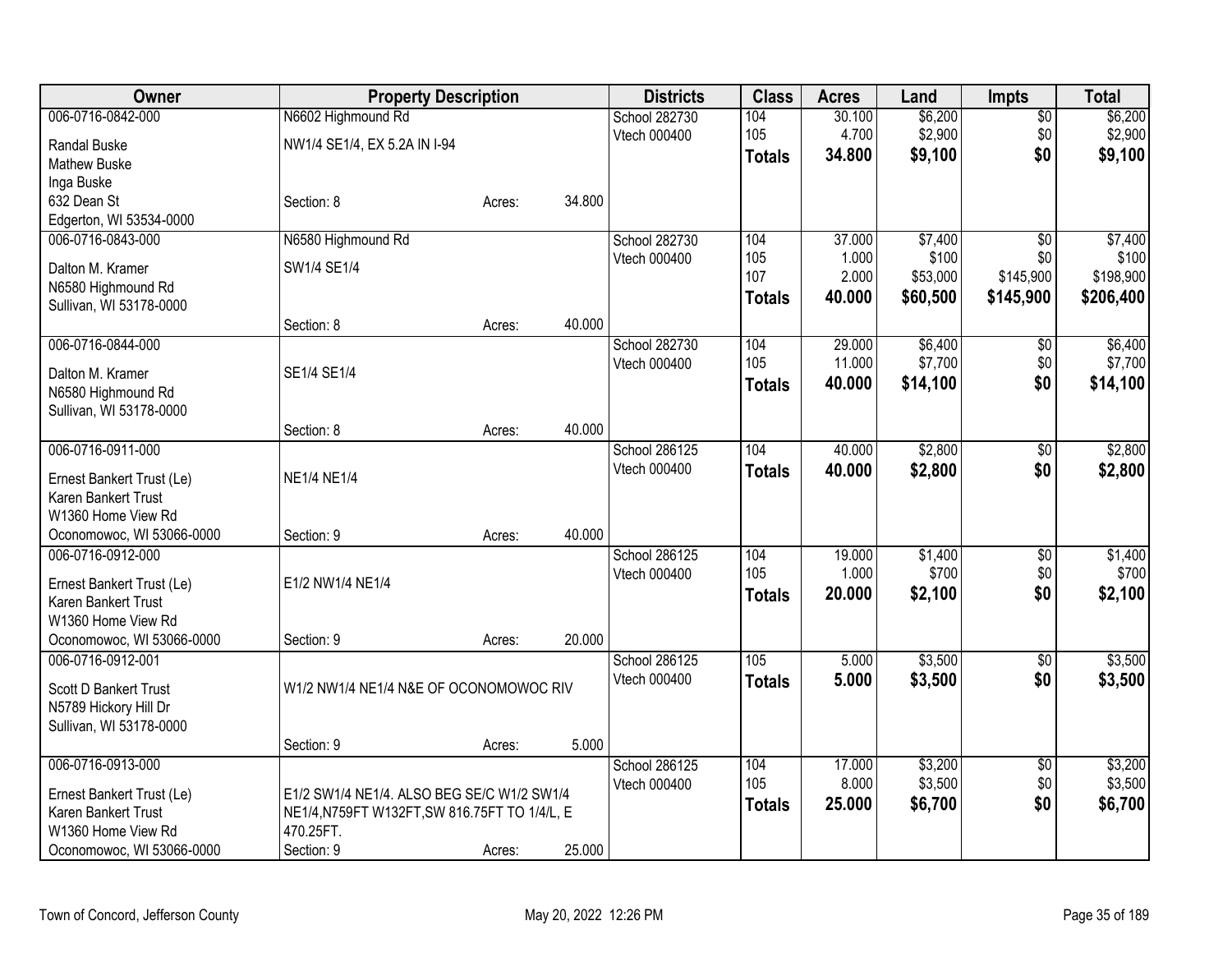| Owner                                            | <b>Property Description</b>                       | <b>Districts</b> | <b>Class</b>     | <b>Acres</b> | Land     | <b>Impts</b>    | <b>Total</b> |
|--------------------------------------------------|---------------------------------------------------|------------------|------------------|--------------|----------|-----------------|--------------|
| 006-0716-0913-001                                |                                                   | School 286125    | 104              | 14.100       | \$2,000  | $\overline{50}$ | \$2,000      |
| Mindemann Trust                                  | BEG 1214.77FT S00DG22'W OF N1/4/C, N71DG45'E      | Vtech 000400     | 105              | 3.000        | \$2,100  | \$0             | \$2,100      |
| W1551 County Rd B                                | TO RIV, SELY ON RIV TO E/L W1/2 W1/2 NE1/4, S TO  |                  | <b>Totals</b>    | 17.100       | \$4,100  | \$0             | \$4,100      |
| Sullivan, WI 53178-0000                          | PT 759FT N OF SE /C OF W1/2 W1/2 NE1/4, W 132 FT, |                  |                  |              |          |                 |              |
|                                                  | 17.100<br>Section: 9<br>Acres:                    |                  |                  |              |          |                 |              |
| 006-0716-0914-000                                | W1360 Home View Rd                                | School 286125    | 104              | 37.000       | \$6,800  | $\overline{30}$ | \$6,800      |
|                                                  |                                                   | Vtech 000400     | 105              | 1.000        | \$700    | \$0             | \$700        |
| Ernest Bankert Trust (Le)                        | SE1/4 NE1/4. EX CSM 5478-30-131, DOC 1327762.     |                  | 107              | 1.000        | \$30,000 | \$208,100       | \$238,100    |
| <b>Karen Bankert Trust</b><br>W1360 Home View Rd |                                                   |                  | <b>Totals</b>    | 39.000       | \$37,500 | \$208,100       | \$245,600    |
| Oconomowoc, WI 53066-0000                        | 39.000<br>Section: 9                              |                  |                  |              |          |                 |              |
| 006-0716-0914-001                                | Acres:<br>W1356 Home View Rd                      | School 286125    | 104              | 0.500        | \$100    | $\overline{30}$ | \$100        |
|                                                  |                                                   | Vtech 000400     | 107              | 0.500        | \$15,000 | \$82,000        | \$97,000     |
| Christopher S. Bankert                           | LOT 1, CSM 5478-30-131, DOC 1327762.              |                  |                  | 1.000        | \$15,100 | \$82,000        |              |
| <b>Cindy Bankert</b>                             |                                                   |                  | <b>Totals</b>    |              |          |                 | \$97,100     |
| W1356 Home View Rd                               |                                                   |                  |                  |              |          |                 |              |
| Oconomowoc, WI 53066-0000                        | 1.000<br>Section: 9<br>Acres:                     |                  |                  |              |          |                 |              |
| 006-0716-0921-000                                | N6808 County Rd E                                 | School 286125    | 101              | 2.250        | \$62,100 | \$241,500       | \$303,600    |
| Jeffrey S. Henke                                 | BEG N1/4/C, N89DG48'W 1316. 73FT, S00DG17'W       | Vtech 000400     | 104              | 30.750       | \$5,500  | \$0             | \$5,500      |
| Jane A. Henke                                    | 1149.28FT, S76DG45'W 281.65FT, S21DG30' E         |                  | 105              | 21.000       | \$14,700 | \$0             | \$14,700     |
| N6808 County Rd E                                | 366.24FT, N78DG50'E 559FT, S21DG30'E 67.81FT,     |                  | <b>Totals</b>    | 54.000       | \$82,300 | \$241,500       | \$323,800    |
| Oconomowoc, WI 53066-0000                        | Section: 9<br>54.000<br>Acres:                    |                  |                  |              |          |                 |              |
| 006-0716-0922-000                                | N6828 County Rd E                                 | School 286125    | 104              | 29.477       | \$6,600  | $\overline{50}$ | \$6,600      |
|                                                  |                                                   | Vtech 000400     | 105              | 1.000        | \$700    | \$0             | \$700        |
| Hhl Zastrow Homestead, LLC                       | NW1/4 NW1/4, EX 3.75A IN NW/C W OF CTH E & EX     |                  | 107              | 2.000        | \$53,000 | \$178,000       | \$231,000    |
| N6828 County Rd E                                | BEG ON E/L W1/2 NW1/4 1163.25FT S OF N S/L, W TO  |                  | <b>Totals</b>    | 32.477       | \$60,300 | \$178,000       | \$238,300    |
| Oconomowoc, WI 53066-0000                        | PT 167.8FT E OF C/L CTH E, N13DG45'W150.10FT, S   |                  |                  |              |          |                 |              |
|                                                  | 32.477<br>Section: 9<br>Acres:                    |                  |                  |              |          |                 |              |
| 006-0716-0922-001                                | N6901 County Rd E                                 | School 286125    | $\overline{101}$ | 2.738        | \$61,400 | \$185,100       | \$246,500    |
| N6901 Road E, LLC                                | LOT 1, CSM 3225-14-34, DOC 951297.                | Vtech 000400     | <b>Totals</b>    | 2.738        | \$61,400 | \$185,100       | \$246,500    |
| N6887 County Rd E                                |                                                   |                  |                  |              |          |                 |              |
| Oconomowoc, WI 53066-0000                        |                                                   |                  |                  |              |          |                 |              |
|                                                  | 2.738<br>Section: 9<br>Acres:                     |                  |                  |              |          |                 |              |
| 006-0716-0922-002                                | N6816 County Rd E                                 | School 286125    | 101              | 0.923        | \$31,400 | \$121,000       | \$152,400    |
|                                                  |                                                   | Vtech 000400     | <b>Totals</b>    | 0.923        | \$31,400 | \$121,000       | \$152,400    |
| James Herbert Zastrow                            | BEG C/L CTH E 1154.80FT S OF N/S/L,               |                  |                  |              |          |                 |              |
| Mary Catherine E Zastrow                         | S21DG50'E151.51FT, N 76DG15'E167.80FT,            |                  |                  |              |          |                 |              |
| N6816 County Rd E                                | N13DG45'W 150.10FT, S76DG15'W189.20FT TO POB.     |                  |                  |              |          |                 |              |
| Oconomowoc, WI 53066-0000                        | 0.923<br>Section: 9<br>Acres:                     |                  |                  |              |          |                 |              |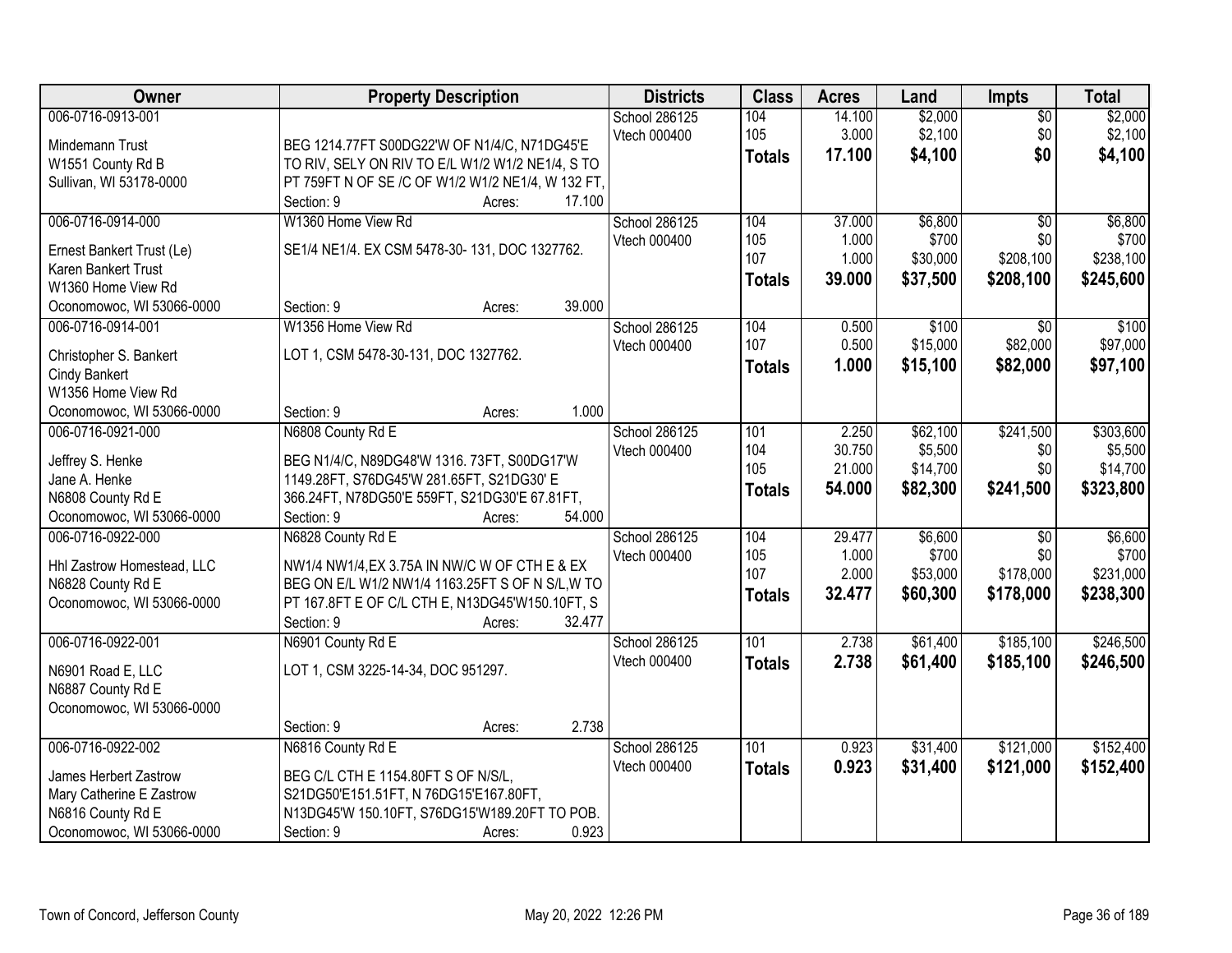| Owner                                                                                                                                                            | <b>Property Description</b>                                                                                                                                                         |                  |                | <b>Districts</b>                                               | <b>Class</b>                                        | <b>Acres</b>                                | Land                                                  | <b>Impts</b>                                            | <b>Total</b>                                            |
|------------------------------------------------------------------------------------------------------------------------------------------------------------------|-------------------------------------------------------------------------------------------------------------------------------------------------------------------------------------|------------------|----------------|----------------------------------------------------------------|-----------------------------------------------------|---------------------------------------------|-------------------------------------------------------|---------------------------------------------------------|---------------------------------------------------------|
| 006-0716-0922-003<br>Terry P Decicco Trust<br>N6887 County Rd E<br>Oconomowoc, WI 53066-0000                                                                     | BEG NW/S/C, S340FT, E643.5FT TO C/L CTH E, NW<br>ON SD HWY TO N/S/L, W544.50FT TO POB. EX CSM<br>3225-14-34, DOC 951297.                                                            |                  |                | School 286125<br>Vtech 000400                                  | 101<br><b>Totals</b>                                | 1.154<br>1.154                              | \$10,000<br>\$10,000                                  | $\overline{50}$<br>\$0                                  | \$10,000<br>\$10,000                                    |
| 006-0716-0922-004<br>Brian F. Neumann<br>Rebecca K. Neumann<br>N6830 County Rd E<br>Oconomowoc, WI 53066-0000<br>006-0716-0923-000<br>Hhl Zastrow Homestead, LLC | Section: 9<br>N6830 County Rd E<br>LOT 1, CSM 4572-23-166.<br>Section: 9<br>SW1/4 NW1/4 W OF CTH E. SE 1/4 NW1/4 SWLY OF                                                            | Acres:<br>Acres: | 1.154<br>1.050 | School 286125<br>Vtech 000400<br>School 286125<br>Vtech 000400 | 101<br><b>Totals</b><br>104<br>105<br><b>Totals</b> | 1.050<br>1.050<br>28.101<br>4.250<br>32.351 | \$52,000<br>\$52,000<br>\$5,500<br>\$2,200<br>\$7,700 | \$199,600<br>\$199,600<br>$\overline{50}$<br>\$0<br>\$0 | \$251,600<br>\$251,600<br>\$5,500<br>\$2,200<br>\$7,700 |
| N6828 County Rd E<br>Oconomowoc, WI 53066-0000<br>006-0716-0923-001<br>David R. Zastrow                                                                          | CTH E. EX LD IN I-94. EX LOT 1, CSM 5223-28-120,<br>DOC 1263364.<br>Section: 9<br>W1678 W Amaranth Rd<br>LOT 1, CSM 5223-28-120, DOC 1263364.                                       | Acres:           | 32.351         | School 286125<br>Vtech 000400                                  | 101<br><b>Totals</b>                                | 1.499<br>1.499                              | \$46,500<br>\$46,500                                  | \$161,900<br>\$161,900                                  | \$208,400<br>\$208,400                                  |
| W1678 W Amaranth Rd<br>Oconomowoc, WI 53066-0000<br>006-0716-0924-000                                                                                            | Section: 9                                                                                                                                                                          | Acres:           | 1.499          | School 286125<br>Vtech 000400                                  | 104<br><b>Totals</b>                                | 28.300<br>28,300                            | \$5,400<br>\$5,400                                    | \$0<br>\$0                                              | \$5,400<br>\$5,400                                      |
| Mindemann Trust<br>W1551 County Rd B<br>Sullivan, WI 53178-0000<br>006-0716-0924-001                                                                             | BEG SW/C CSM 1989-6-254, N68 DG29'E 549.92FT,<br>N21DG30'W 159.33FT, N71DG45'E TO E/L OF NW1/4,<br>S TO N/L TOWN RD, WLY ON RD & NWLY ON E/L CTH<br>Section: 9<br>N6772 County Rd E | Acres:           | 28.300         | School 286125                                                  | 101                                                 | 1.000                                       | \$34,000                                              | \$83,400                                                | \$117,400                                               |
| Paul Zastrow<br>N6772 County Rd E<br>Oconomowoc, WI 53066-0000                                                                                                   | LOT 1, CSM 1989-6-254. ALSO & SUBJ TO ESMT IN<br>695-17.<br>Section: 9                                                                                                              | Acres:           | 1.000          | Vtech 000400                                                   | <b>Totals</b>                                       | 1.000                                       | \$34,000                                              | \$83,400                                                | \$117,400                                               |
| 006-0716-0924-002<br>Secretary of Housing & Urban Dev<br>2000 N Classen Blvd Ste 110e<br>Oklahoma City, OK 73106-0000                                            | N6776 County Rd E<br>LOT 2, CSM 1989-6-254, DOC 825941. ALSO & SUBJ<br>TO ESMT IN 695-17.<br>Section: 9                                                                             | Acres:           | 2.500          | School 286125<br>Vtech 000400                                  | 301<br><b>Totals</b>                                | 2.500<br>2.500                              | $\overline{50}$<br>\$0                                | $\overline{30}$<br>\$0                                  | $\overline{50}$<br>\$0                                  |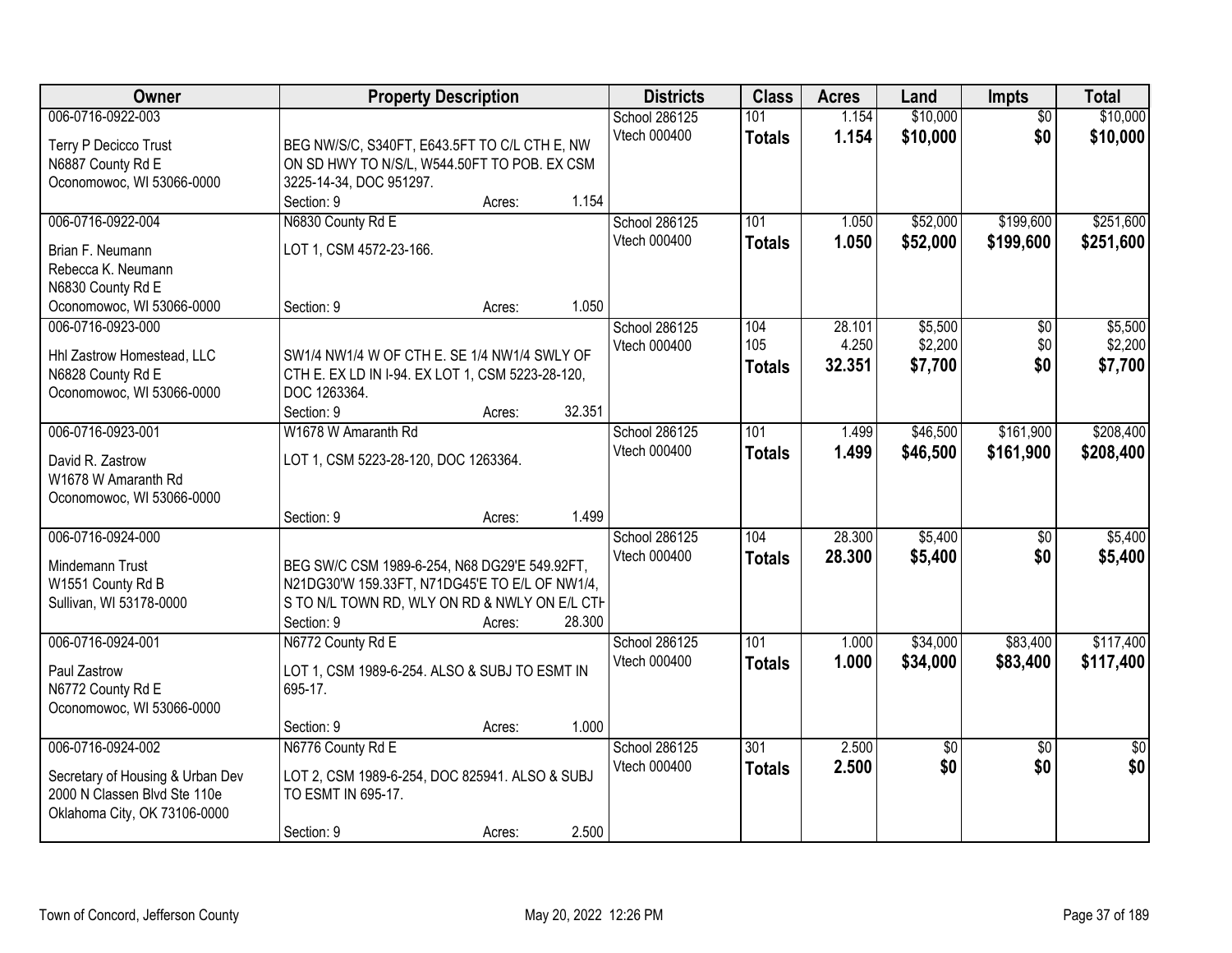| Owner                                          |                                                 | <b>Property Description</b> |        | <b>Districts</b> | <b>Class</b>  | <b>Acres</b> | Land     | <b>Impts</b>    | <b>Total</b> |
|------------------------------------------------|-------------------------------------------------|-----------------------------|--------|------------------|---------------|--------------|----------|-----------------|--------------|
| 006-0716-0931-000                              | N6675 County Rd E                               |                             |        | School 286125    | 104           | 19.209       | \$4,300  | $\overline{50}$ | \$4,300      |
| <b>Christine M Kane Trust</b>                  | LOT 1, CSM 5605-31-154, DOC 1351975.            |                             |        | Vtech 000400     | 107           | 0.400        | \$12,000 | \$2,100         | \$14,100     |
| 865 Longwood Dr                                |                                                 |                             |        |                  | <b>Totals</b> | 19.609       | \$16,300 | \$2,100         | \$18,400     |
| Oregon, WI 53575-0000                          |                                                 |                             |        |                  |               |              |          |                 |              |
|                                                | Section: 9                                      | Acres:                      | 19.609 |                  |               |              |          |                 |              |
| 006-0716-0931-001                              | N6638 County Rd E                               |                             |        | School 286125    | 104           | 12.984       | \$2,600  | $\overline{50}$ | \$2,600      |
| John A. Kane                                   | LOT 2, CSM 5605-31-154, DOC 1351975.            |                             |        | Vtech 000400     | 105           | 1.000        | \$700    | \$0             | \$700        |
| 309 W Johnson St Apt 642                       |                                                 |                             |        |                  | 107           | 4.000        | \$73,000 | \$47,500        | \$120,500    |
| Madison, WI 53703-0000                         |                                                 |                             |        |                  | <b>Totals</b> | 17.984       | \$76,300 | \$47,500        | \$123,800    |
|                                                | Section: 9                                      | Acres:                      | 17.984 |                  |               |              |          |                 |              |
| 006-0716-0932-000                              | W1646 Oikoi Ln                                  |                             |        | School 286125    | 104           | 31.200       | \$6,100  | \$0             | \$6,100      |
| John W Dahm Trust                              | NW1/4 SW1/4, EX LD IN I-94                      |                             |        | Vtech 000400     | 105           | 4.380        | \$2,800  | \$0             | \$2,800      |
| Janet A Dahm Trust                             |                                                 |                             |        |                  | 107           | 2.000        | \$53,000 | \$150,800       | \$203,800    |
| 1194 Dorchester Dr                             |                                                 |                             |        |                  | <b>Totals</b> | 37.580       | \$61,900 | \$150,800       | \$212,700    |
| Oconomowoc, WI 53066-0000                      | Section: 9                                      | Acres:                      | 37.580 |                  |               |              |          |                 |              |
| 006-0716-0933-000                              |                                                 |                             |        | School 286125    | 104           | 31.800       | \$5,400  | $\sqrt[6]{3}$   | \$5,400      |
| John W Dahm Trust                              | SW1/4 SW1/4                                     |                             |        | Vtech 000400     | 105           | 8.200        | \$5,800  | \$0             | \$5,800      |
| Janet A Dahm Trust                             |                                                 |                             |        |                  | <b>Totals</b> | 40.000       | \$11,200 | \$0             | \$11,200     |
| 1194 Dorchester Dr                             |                                                 |                             |        |                  |               |              |          |                 |              |
| Oconomowoc, WI 53066-0000                      | Section: 9                                      | Acres:                      | 40.000 |                  |               |              |          |                 |              |
| 006-0716-0934-000                              |                                                 |                             |        | School 286125    | 104           | 26.153       | \$4,700  | \$0             | \$4,700      |
|                                                |                                                 |                             |        | Vtech 000400     | <b>Totals</b> | 26.153       | \$4,700  | \$0             | \$4,700      |
| Ronald W Brandt Trust                          | PT OF S 31A E1/2 SW1/4 W OF CTH E, EX CSM       |                             |        |                  |               |              |          |                 |              |
| Patricia J Brandt Trust<br>N6427 County Rd E   | 350-2-110                                       |                             |        |                  |               |              |          |                 |              |
| Oconomowoc, WI 53066-0000                      | Section: 9                                      | Acres:                      | 26.153 |                  |               |              |          |                 |              |
| 006-0716-0934-002                              |                                                 |                             |        | School 286125    | 104           | 4.400        | \$1,000  | $\sqrt{6}$      | \$1,000      |
|                                                |                                                 |                             |        | Vtech 000400     | <b>Totals</b> | 4.400        | \$1,000  | \$0             | \$1,000      |
| Ronald W Brandt Trust                          | BEG SW/C NW1/4 SE1/4, S297FT W375FT TO CTH      |                             |        |                  |               |              |          |                 |              |
| Patricia J Brandt Trust                        | E, SE ON HGY TO PT 496.34FT N OF S/S/L, N74DG   |                             |        |                  |               |              |          |                 |              |
| N6427 County Rd E                              | E295.50FT, NW 371FT TO PT 33 FT E OF 1/4/L,     |                             |        |                  |               |              |          |                 |              |
| Oconomowoc, WI 53066-0000<br>006-0716-0934-003 | Section: 9                                      | Acres:                      | 4.400  | School 286125    | 101           |              | \$45,200 | \$120,000       | \$165,200    |
|                                                | N6523 County Rd E                               |                             |        | Vtech 000400     |               | 1.447        |          |                 |              |
| David A. Nichter                               | PT OF LOT 1, CSM 350-2-110, DOC 711682 LYG W OF |                             |        |                  | <b>Totals</b> | 1.447        | \$45,200 | \$120,000       | \$165,200    |
| Peggy Bartelt                                  | CTHE.                                           |                             |        |                  |               |              |          |                 |              |
| N6523 County Rd E                              |                                                 |                             |        |                  |               |              |          |                 |              |
| Oconomowoc, WI 53066-0000                      | Section: 9                                      | Acres:                      | 1.447  |                  |               |              |          |                 |              |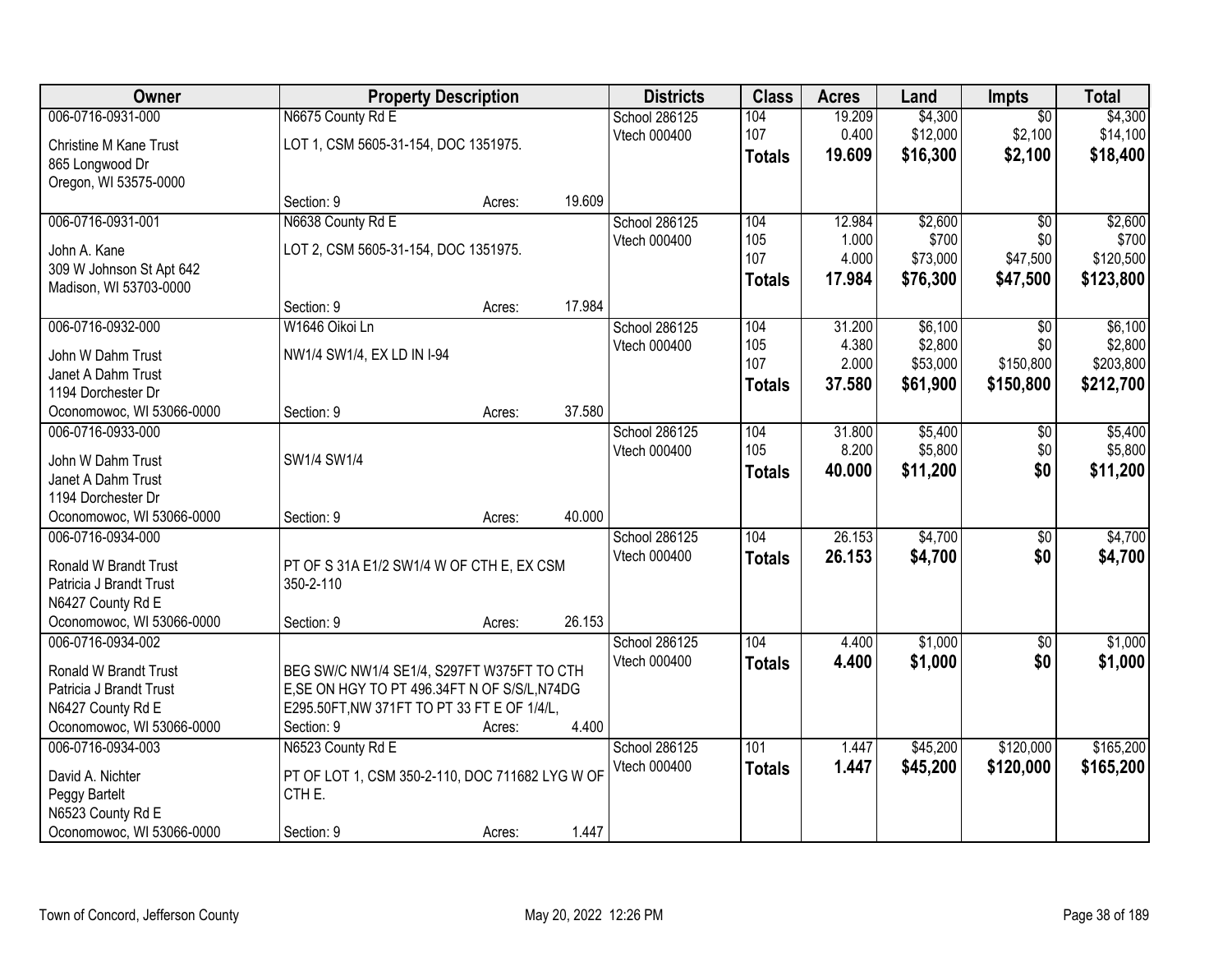| Owner                                        | <b>Property Description</b>                                                                  |        |        | <b>Districts</b>              | <b>Class</b>  | <b>Acres</b> | Land     | <b>Impts</b>    | <b>Total</b> |
|----------------------------------------------|----------------------------------------------------------------------------------------------|--------|--------|-------------------------------|---------------|--------------|----------|-----------------|--------------|
| 006-0716-0941-000                            |                                                                                              |        |        | School 286125                 | 105           | 22.580       | \$15,800 | $\overline{50}$ | \$15,800     |
| David O Stendel Trust                        | NE1/4 SE1/4, EX N10A. ALSO EX LD IN I-94.                                                    |        |        | Vtech 000400                  | <b>Totals</b> | 22.580       | \$15,800 | \$0             | \$15,800     |
| Beverly L Stendel Trust                      |                                                                                              |        |        |                               |               |              |          |                 |              |
| N6342 County Rd E                            |                                                                                              |        |        |                               |               |              |          |                 |              |
| Oconomowoc, WI 53066-0000                    | Section: 9                                                                                   | Acres: | 22.580 |                               |               |              |          |                 |              |
| 006-0716-0941-001                            |                                                                                              |        |        | School 286125                 | 104           | 8.000        | \$1,500  | \$0             | \$1,500      |
| Ernest Bankert Trust (Le)                    | N10A NE1/4 SE1/4                                                                             |        |        | Vtech 000400                  | 105           | 2.000        | \$1,400  | \$0             | \$1,400      |
| Karen Bankert Trust                          |                                                                                              |        |        |                               | <b>Totals</b> | 10.000       | \$2,900  | \$0             | \$2,900      |
| W1360 Home View Rd                           |                                                                                              |        |        |                               |               |              |          |                 |              |
| Oconomowoc, WI 53066-0000                    | Section: 9                                                                                   | Acres: | 10.000 |                               |               |              |          |                 |              |
| 006-0716-0942-000                            |                                                                                              |        |        | School 286125                 | 104           | 32.060       | \$6,500  | \$0             | \$6,500      |
| Ronald W Brandt Trust                        | NW1/4 SE1/4, EX 7.94A IN I-94                                                                |        |        | Vtech 000400                  | <b>Totals</b> | 32.060       | \$6,500  | \$0             | \$6,500      |
| Patricia J Brandt Trust                      |                                                                                              |        |        |                               |               |              |          |                 |              |
| N6427 County Rd E                            |                                                                                              |        |        |                               |               |              |          |                 |              |
| Oconomowoc, WI 53066-0000                    | Section: 9                                                                                   | Acres: | 32.060 |                               |               |              |          |                 |              |
| 006-0716-0943-000                            |                                                                                              |        |        | School 286125                 | 104           | 32.280       | \$7,000  | \$0             | \$7,000      |
|                                              |                                                                                              |        |        | Vtech 000400                  | <b>Totals</b> | 32.280       | \$7,000  | \$0             | \$7,000      |
| Ronald W Brandt Trust                        | BEG ON CTH E 26.10FT E OF S 1/4/C, E460FT,<br>N67DGE TO PT 346FT N OF SE/C SW1/4 SE1/4, N TO |        |        |                               |               |              |          |                 |              |
| Patricia J Brandt Trust<br>N6427 County Rd E | NE/C SD 1/4 1/4, W TO PT 33FT E OF NW/C SD 1/4 1/4                                           |        |        |                               |               |              |          |                 |              |
| Oconomowoc, WI 53066-0000                    | Section: 9                                                                                   | Acres: | 32.280 |                               |               |              |          |                 |              |
| 006-0716-0943-001                            | N6548 County Rd E                                                                            |        |        | School 286125                 | 101           | 1.000        | \$34,000 | \$244,000       | \$278,000    |
|                                              |                                                                                              |        |        | Vtech 000400                  | <b>Totals</b> | 1.000        | \$34,000 | \$244,000       | \$278,000    |
| John L. Denk Jr                              | BEG 348.81FT N20DGW OF S1/4/                                                                 |        |        |                               |               |              |          |                 |              |
| N6548 County Rd E                            | P,N73DG45'E296.01FT,N20DGW 147.84FT,                                                         |        |        |                               |               |              |          |                 |              |
| Oconomowoc, WI 53066-0000                    | S73DG45'W TO CTH E SE ON HGY TO POB.                                                         |        | 1.000  |                               |               |              |          |                 |              |
| 006-0716-0943-002                            | Section: 9<br>N6508 County Rd E                                                              | Acres: |        | School 286125                 | 101           | 2.783        | \$68,800 | \$71,300        | \$140,100    |
|                                              |                                                                                              |        |        | Vtech 000400                  | <b>Totals</b> | 2.783        | \$68,800 | \$71,300        | \$140,100    |
| Christopher Jay Gorecki                      | THAT PT OF LOT 1, CSM 350-2-110, DOC 711682                                                  |        |        |                               |               |              |          |                 |              |
| Patricia Lynn Gorecki                        | LYG E OF CTH E.                                                                              |        |        |                               |               |              |          |                 |              |
| Jade N Gorecki                               |                                                                                              |        |        |                               |               |              |          |                 |              |
| N6508 County Rd E                            | Section: 9                                                                                   | Acres: | 2.783  |                               |               |              |          |                 |              |
| Oconomowoc, WI 53066-0000                    |                                                                                              |        |        |                               | 104           |              |          |                 |              |
| 006-0716-0943-003                            |                                                                                              |        |        | School 286125<br>Vtech 000400 |               | 3.250        | \$600    | $\overline{50}$ | \$600        |
| Ronald W Brandt Trust                        | BEG SE/C W1/2 SE1/4, N353.10 FT, SW ABT 900FT TO                                             |        |        |                               | <b>Totals</b> | 3.250        | \$600    | \$0             | \$600        |
| Patricia J Brandt Trust                      | S/S/L, E 818FT TO POB                                                                        |        |        |                               |               |              |          |                 |              |
| N6427 County Rd E                            |                                                                                              |        |        |                               |               |              |          |                 |              |
| Oconomowoc, WI 53066-0000                    | Section: 9                                                                                   | Acres: | 3.250  |                               |               |              |          |                 |              |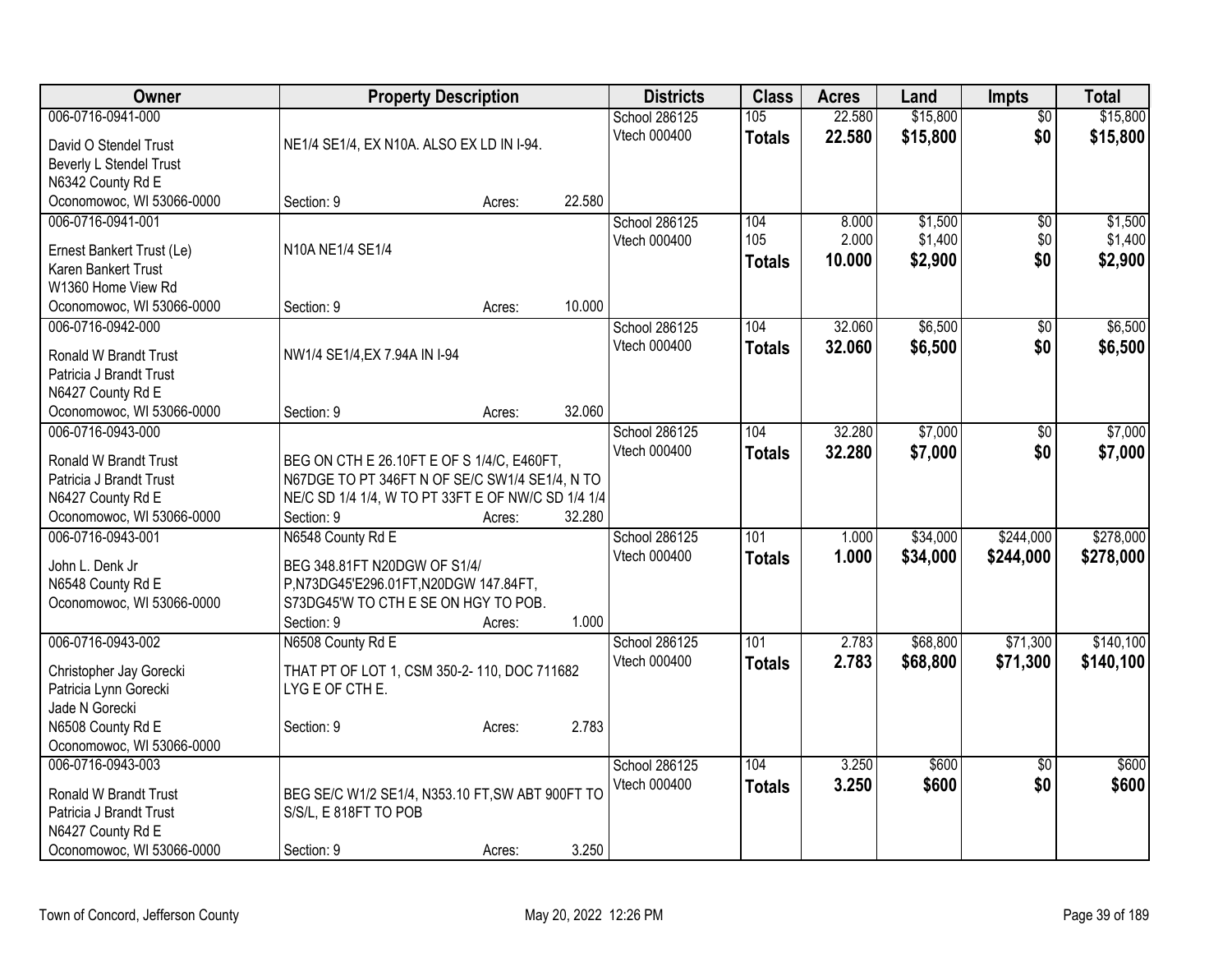| Owner                     | <b>Property Description</b>                      |        |        | <b>Districts</b> | <b>Class</b>      | <b>Acres</b>    | Land                | <b>Impts</b>    | <b>Total</b>        |
|---------------------------|--------------------------------------------------|--------|--------|------------------|-------------------|-----------------|---------------------|-----------------|---------------------|
| 006-0716-0944-000         |                                                  |        |        | School 286125    | 104               | 31.700          | \$5,400             | $\sqrt{$0}$     | \$5,400             |
| David O Stendel Trust     | SE1/4 SE1/4, EX LD IN I-94                       |        |        | Vtech 000400     | <b>15M</b>        | 7.420           | \$8,000             | \$0             | \$8,000             |
| Beverly L Stendel Trust   |                                                  |        |        |                  | <b>Totals</b>     | 39.120          | \$13,400            | \$0             | \$13,400            |
| N6342 County Rd E         |                                                  |        |        |                  |                   |                 |                     |                 |                     |
| Oconomowoc, WI 53066-0000 | Section: 9                                       | Acres: | 39.120 |                  |                   |                 |                     |                 |                     |
| 006-0716-1011-000         | N6899 County Rd F                                |        |        | School 674060    | 101               | 0.250           | \$21,700            | \$118,200       | \$139,900           |
| Christopher J. Multhauf   | GOVT LOT 3                                       |        |        | Vtech 000800     | <b>Totals</b>     | 0.250           | \$21,700            | \$118,200       | \$139,900           |
| Linda M. Multhauf         |                                                  |        |        |                  |                   |                 |                     |                 |                     |
| N6899 County Rd F         |                                                  |        |        |                  |                   |                 |                     |                 |                     |
| Oconomowoc, WI 53066-0000 | Section: 10                                      | Acres: | 0.250  |                  |                   |                 |                     |                 |                     |
| 006-0716-1012-000         | W1098 W River Dr                                 |        |        | School 674060    | 101               | 2.600           | \$66,500            | \$231,500       | \$298,000           |
| Daniel E. Berg            | LOT 1, CSM 2232-7-297.                           |        |        | Vtech 000800     | 104               | 4.900           | \$800               | \$0             | \$800               |
| W1098 W River Dr          |                                                  |        |        |                  | 105<br><b>15M</b> | 5.000<br>22.500 | \$3,500<br>\$24,200 | \$0<br>\$0      | \$3,500<br>\$24,200 |
| Oconomowoc, WI 53066-0000 |                                                  |        |        |                  |                   | 35.000          | \$95,000            | \$231,500       | \$326,500           |
|                           | Section: 10                                      | Acres: | 35.000 |                  | <b>Totals</b>     |                 |                     |                 |                     |
| 006-0716-1013-000         |                                                  |        |        | School 674060    | 104               | 42.500          | \$7,100             | $\sqrt[6]{3}$   | \$7,100             |
| Randall G Berg Trust      | SW1/4 NE1/4 & NW1/4 NE1/4 EX CSM 2232-7-297      |        |        | Vtech 000800     | 105               | 6.200           | \$3,400             | \$0             | \$3,400             |
| Deborah A Berg Trust      |                                                  |        |        |                  | <b>Totals</b>     | 48.700          | \$10,500            | \$0             | \$10,500            |
| N7061 Ceasar Rd           |                                                  |        |        |                  |                   |                 |                     |                 |                     |
| Watertown, WI 53094-0000  | Section: 10                                      | Acres: | 48.700 |                  |                   |                 |                     |                 |                     |
| 006-0716-1014-000         |                                                  |        |        | School 674060    | 104               | 30.020          | \$4,700             | $\overline{50}$ | \$4,700             |
| Randall G Berg Trust      | PT OF GOVT LOT 1 & NE1/4 SE1/4 LYG W OF CSM      |        |        | Vtech 000800     | 105               | 3.800           | \$2,700             | \$0             | \$2,700             |
| Deborah A Berg Trust      | 2214-7-257, DOC & CSM 1673-5-264, S OF CSM       |        |        |                  | <b>Totals</b>     | 33.820          | \$7,400             | \$0             | \$7,400             |
| N7061 Ceasar Rd           | 2232-7-297, N OF CTH F & WEST RIVER RD IN        |        |        |                  |                   |                 |                     |                 |                     |
| Watertown, WI 53094-0000  | Section: 10                                      | Acres: | 33.820 |                  |                   |                 |                     |                 |                     |
| 006-0716-1014-001         | N6701 E River Rd                                 |        |        | School 674060    | 101               | 0.620           | \$24,200            | \$103,400       | \$127,600           |
| Scott D. Naylor           | BEG N/L OF RD ON E S/L, N 338FT, W80FT, S TO N/L |        |        | Vtech 000800     | <b>Totals</b>     | 0.620           | \$24,200            | \$103,400       | \$127,600           |
| N6701 E River Rd          | RD, E TO POB.                                    |        |        |                  |                   |                 |                     |                 |                     |
| Oconomowoc, WI 53066-0000 |                                                  |        |        |                  |                   |                 |                     |                 |                     |
|                           | Section: 10                                      | Acres: | 0.620  |                  |                   |                 |                     |                 |                     |
| 006-0716-1014-002         | N6712 County Rd F                                |        |        | School 674060    | 101               | 1.500           | \$23,300            | \$175,000       | \$198,300           |
| Anthony J. Tomaz III      | LOT 1 & OL 1, CSM 1673-5-264 EX 1.64A IN STH 135 |        |        | Vtech 000800     | 105               | 3.600           | \$2,500             | \$0             | \$2,500             |
| Janet E. Tomaz            | IN 673-925/713-868.ALSO LAND BETW S/L LOT 1 EXT  |        |        |                  | <b>Totals</b>     | 5.100           | \$25,800            | \$175,000       | \$200,800           |
| N6712 County Rd F         | TO E/S/L & N/L OL 1                              |        |        |                  |                   |                 |                     |                 |                     |
| Oconomowoc, WI 53066-0000 | Section: 10                                      | Acres: | 5.100  |                  |                   |                 |                     |                 |                     |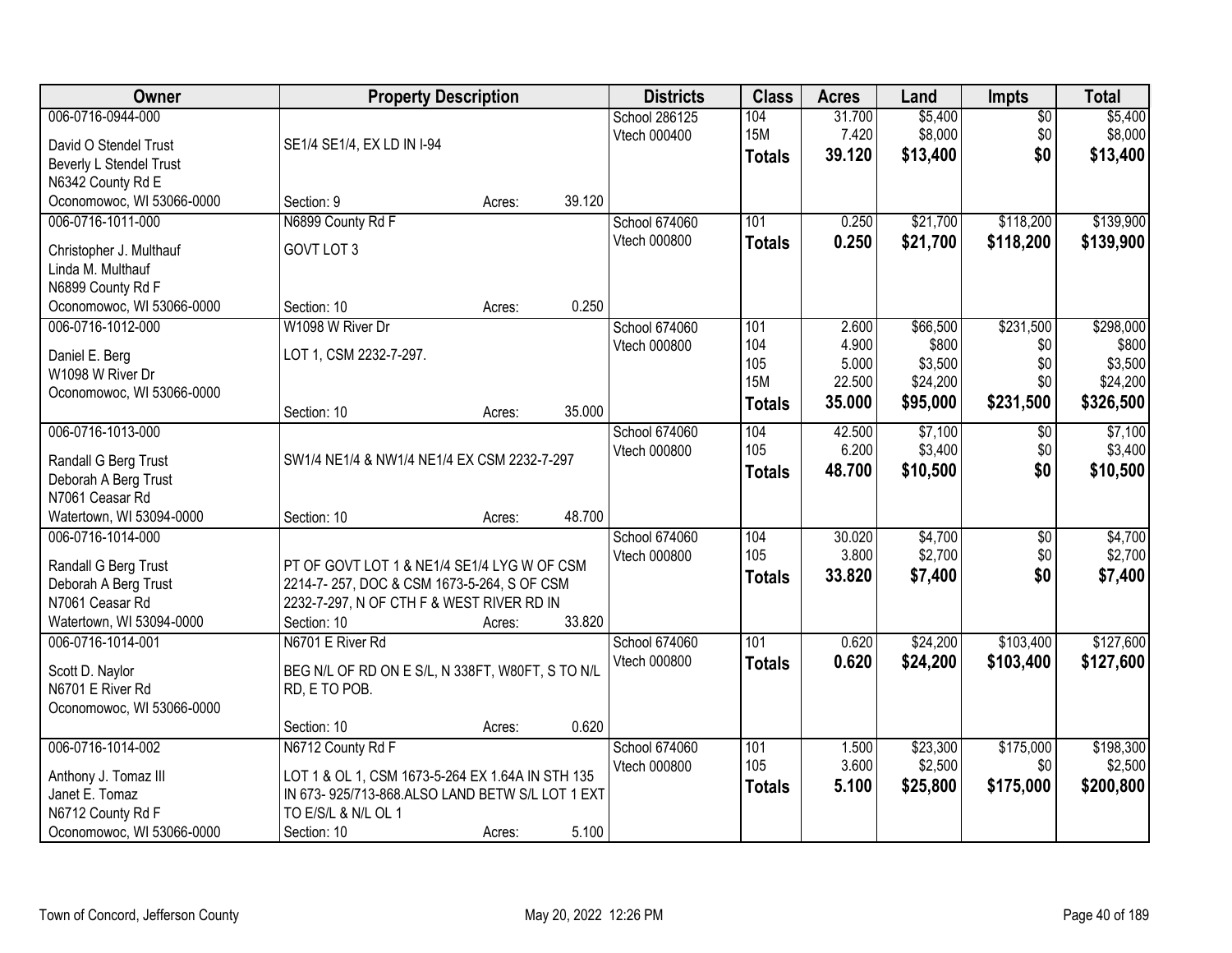| Owner                          |                                                | <b>Property Description</b> |        | <b>Districts</b> | <b>Class</b>  | <b>Acres</b> | Land     | <b>Impts</b>    | <b>Total</b> |
|--------------------------------|------------------------------------------------|-----------------------------|--------|------------------|---------------|--------------|----------|-----------------|--------------|
| 006-0716-1014-003              | N6658 County Rd F                              |                             |        | School 674060    | 101           | 1.550        | \$47,800 | \$241,900       | \$289,700    |
| Thomas J. Morgan               | LOT 1, CSM 2561-9-200, DOC 882361.             |                             |        | Vtech 000800     | <b>Totals</b> | 1.550        | \$47,800 | \$241,900       | \$289,700    |
| N6658 County Rd F              |                                                |                             |        |                  |               |              |          |                 |              |
| Oconomowoc, WI 53066-0000      |                                                |                             |        |                  |               |              |          |                 |              |
|                                | Section: 10                                    | Acres:                      | 1.550  |                  |               |              |          |                 |              |
| 006-0716-1014-004              | N6807 County Rd F                              |                             |        | School 674060    | 101           | 2.000        | \$59,000 | \$178,800       | \$237,800    |
| Dale E. Berger                 | LOT 1, CSM 2214-7-257, DOC 848668.             |                             |        | Vtech 000800     | 105           | 9.500        | \$6,700  | \$0             | \$6,700      |
| N6807 County Rd F              |                                                |                             |        |                  | <b>Totals</b> | 11.500       | \$65,700 | \$178,800       | \$244,500    |
| Oconomowoc, WI 53066-0000      |                                                |                             |        |                  |               |              |          |                 |              |
|                                | Section: 10                                    | Acres:                      | 11.500 |                  |               |              |          |                 |              |
| 006-0716-1014-005              | N6678 County Rd F                              |                             |        | School 674060    | 101           | 1.400        | \$44,000 | \$241,100       | \$285,100    |
| Kerry Marti                    | LOT 2, CSM 2561-9-200.                         |                             |        | Vtech 000800     | <b>Totals</b> | 1.400        | \$44,000 | \$241,100       | \$285,100    |
| Jessica Marti                  |                                                |                             |        |                  |               |              |          |                 |              |
| N6678 County Rd F              |                                                |                             |        |                  |               |              |          |                 |              |
| Oconomowoc, WI 53066-0000      | Section: 10                                    | Acres:                      | 1.400  |                  |               |              |          |                 |              |
| 006-0716-1021-000              |                                                |                             |        | School 674060    | 104           | 28.750       | \$5,000  | \$0             | \$5,000      |
| David P Flood Trust            | BEG NE/C NW1/4, S1173.35FT, W591.24FT TO C/L W |                             |        | Vtech 000800     | 105           | 1.250        | \$200    | \$0             | \$200        |
| Nancy R Flood Trust            | RIVER DR, N ON SD C/L TO N/S/L, E 1708.68FT TO |                             |        |                  | <b>Totals</b> | 30.000       | \$5,200  | \$0             | \$5,200      |
| W1294 W River Dr               | POB                                            |                             |        |                  |               |              |          |                 |              |
| Oconomowoc, WI 53066-0000      | Section: 10                                    | Acres:                      | 30.000 |                  |               |              |          |                 |              |
| 006-0716-1022-000              | W1207 W River Dr                               |                             |        | School 674060    | 101           | 2.998        | \$71,500 | \$206,500       | \$278,000    |
| <b>Darrell Christian Trust</b> | LOT 1, CSM 4544-23-102, DOC 1146320. ALSO DRWY |                             |        | Vtech 000800     | <b>Totals</b> | 2.998        | \$71,500 | \$206,500       | \$278,000    |
| Cheryl Christian Trust         | ESMT IN DOC 1221836.                           |                             |        |                  |               |              |          |                 |              |
| 39743 Delafield Rd             |                                                |                             |        |                  |               |              |          |                 |              |
| Oconomowoc, WI 53066-0000      | Section: 10                                    | Acres:                      | 2.998  |                  |               |              |          |                 |              |
| 006-0716-1022-001              | W1263 W River Dr                               |                             |        | School 674060    | 101           | 1.169        | \$38,200 | \$83,200        | \$121,400    |
| Charles E. Allen               | CSM 172-1-220                                  |                             |        | Vtech 000800     | <b>Totals</b> | 1.169        | \$38,200 | \$83,200        | \$121,400    |
| Joan M. Allen                  |                                                |                             |        |                  |               |              |          |                 |              |
| W1263 W River Dr               |                                                |                             |        |                  |               |              |          |                 |              |
| Oconomowoc, WI 53066-0000      | Section: 10                                    | Acres:                      | 1.169  |                  |               |              |          |                 |              |
| 006-0716-1022-002              |                                                |                             |        | School 674060    | 104           | 32.494       | \$5,900  | $\overline{50}$ | \$5,900      |
| Daniel E. Berg                 | NW1/4 NW1/4 SW OF RIVER DR, ALSO PT NE1/4      |                             |        | Vtech 000800     | 105           | 10.380       | \$6,600  | \$0             | \$6,600      |
| W1098 W River Dr               | NW1/4 SW OF RIVER DR. EX CSM 172-1-220 EX CSM  |                             |        |                  | <b>Totals</b> | 42.874       | \$12,500 | \$0             | \$12,500     |
| Oconomowoc, WI 53066-0000      | 4544-23-102. EX CSM 4705-24-136.               |                             |        |                  |               |              |          |                 |              |
|                                | Section: 10                                    | Acres:                      | 42.874 |                  |               |              |          |                 |              |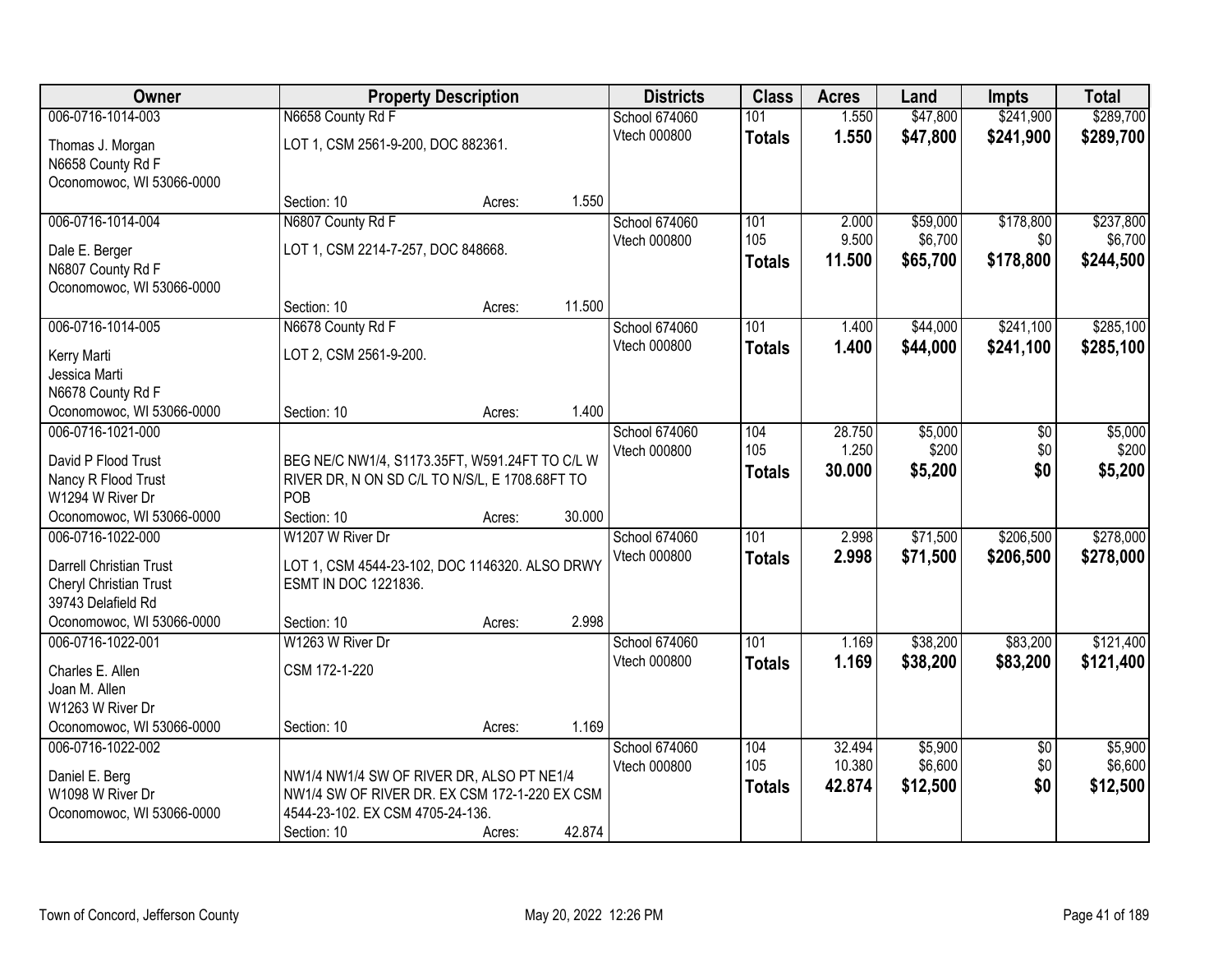| Owner                                                                                                                                     | <b>Property Description</b>                                                                                                                                         |                  | <b>Districts</b>                                | <b>Class</b>                | <b>Acres</b>               | Land                            | <b>Impts</b>                  | <b>Total</b>                    |
|-------------------------------------------------------------------------------------------------------------------------------------------|---------------------------------------------------------------------------------------------------------------------------------------------------------------------|------------------|-------------------------------------------------|-----------------------------|----------------------------|---------------------------------|-------------------------------|---------------------------------|
| 006-0716-1022-003                                                                                                                         | W1205 W River Dr                                                                                                                                                    |                  | School 674060<br>Vtech 000800                   | 101<br><b>Totals</b>        | 2.000<br>2.000             | \$59,000<br>\$59,000            | \$296,200<br>\$296,200        | \$355,200<br>\$355,200          |
| Dennis R. Leverenz<br>Kathryn M. Dobratz-Levere<br>W1205 W River Dr                                                                       | LOT 2, CSM 4705-24-136. ALSO DRWY ESMT IN DOC<br>1221836.                                                                                                           |                  |                                                 |                             |                            |                                 |                               |                                 |
| Oconomowoc, WI 53066-0000                                                                                                                 | Section: 10                                                                                                                                                         | Acres:           | 2.000                                           |                             |                            |                                 |                               |                                 |
| 006-0716-1023-000<br>Daniel E. Berg<br>W1098 W River Dr<br>Oconomowoc, WI 53066-0000                                                      | SW1/4 NW1/4. EX PT IN THE FOL: COM C/S,<br>N89DG46'W 1169.14FT TO POB, N89DG46'W<br>204.48FT, N01DG23;W 66.03FT, S89DG46'E 309.85FT,<br>Section: 10                 | Acres:           | School 674060<br>Vtech 000800<br>39.370         | 104<br>105<br>Totals        | 20.000<br>19.370<br>39.370 | \$2,800<br>\$13,600<br>\$16,400 | $\overline{50}$<br>\$0<br>\$0 | \$2,800<br>\$13,600<br>\$16,400 |
| 006-0716-1024-000<br>Daniel E. Berg<br>W1098 W River Dr<br>Oconomowoc, WI 53066-0000                                                      | THAT PT SE1/4 NW1/4 SW OF W RIVER DR EX CSM<br>1178-4-54 ALSO COM C/S, N89DG46'W 1169.14FT,<br>N57DG41'E 122.77 FT TO POB, N57DG41'E 802.33 FT,<br>Section: 10      | Acres:           | School 674060<br>Vtech 000800<br>25.248         | 104<br>105<br><b>Totals</b> | 17.455<br>7.793<br>25.248  | \$2,900<br>\$5,100<br>\$8,000   | \$0<br>\$0<br>\$0             | \$2,900<br>\$5,100<br>\$8,000   |
| 006-0716-1024-001<br>Aron Uttech<br>Tricia L. Uttech<br>W1204 W River Dr                                                                  | W1204 W River Dr<br>LOT 1, CSM 954-3-422                                                                                                                            |                  | School 674060<br>Vtech 000800                   | 101<br><b>Totals</b>        | 5.043<br>5.043             | \$87,800<br>\$87,800            | \$363,000<br>\$363,000        | \$450,800<br>\$450,800          |
| Oconomowoc, WI 53066-0000<br>006-0716-1024-002<br>Julio Castillo<br>Jennifer M. Castillo<br>W1199 W River Dr<br>Oconomowoc, WI 53066-0000 | Section: 10<br>W1199 W River Dr<br>LOT 1, CSM 4443-22-192.<br>Section: 10                                                                                           | Acres:<br>Acres: | 5.043<br>School 674060<br>Vtech 000800<br>3.000 | 101<br><b>Totals</b>        | 3.000<br>3.000             | \$71,500<br>\$71,500            | \$193,500<br>\$193,500        | \$265,000<br>\$265,000          |
| 006-0716-1024-003<br>Daniel G. Berg<br>Gerald E. Berg<br>W1098 W River Dr<br>Oconomowoc, WI 53066-0000                                    | LOT 1, CSM 1178-4-54. EX LOT 1, CSM 4443-22-192.<br>ALSO COM C/S, N89DG46'W 1169.14FT, N57DG41'E<br>925.10 FT TO POB, N55DG29'E 391.54 FT, S23DG41'E<br>Section: 10 | Acres:           | School 674060<br>Vtech 000800<br>6.685          | 101<br>105<br><b>Totals</b> | 1.000<br>5.685<br>6.685    | \$8,000<br>\$4,000<br>\$12,000  | $\sqrt{6}$<br>\$0<br>\$0      | \$8,000<br>\$4,000<br>\$12,000  |
| 006-0716-1024-004<br>Matthew J. Paulus<br>Beth A. Paulus<br>W1203 W River Dr<br>Oconomowoc, WI 53066-0000                                 | W1203 W River Dr<br>LOT 3, CSM 4706-24-139.<br>Section: 10                                                                                                          | Acres:           | School 674060<br>Vtech 000800<br>1.000          | 101<br><b>Totals</b>        | 1.000<br>1.000             | \$34,000<br>\$34,000            | \$202,200<br>\$202,200        | \$236,200<br>\$236,200          |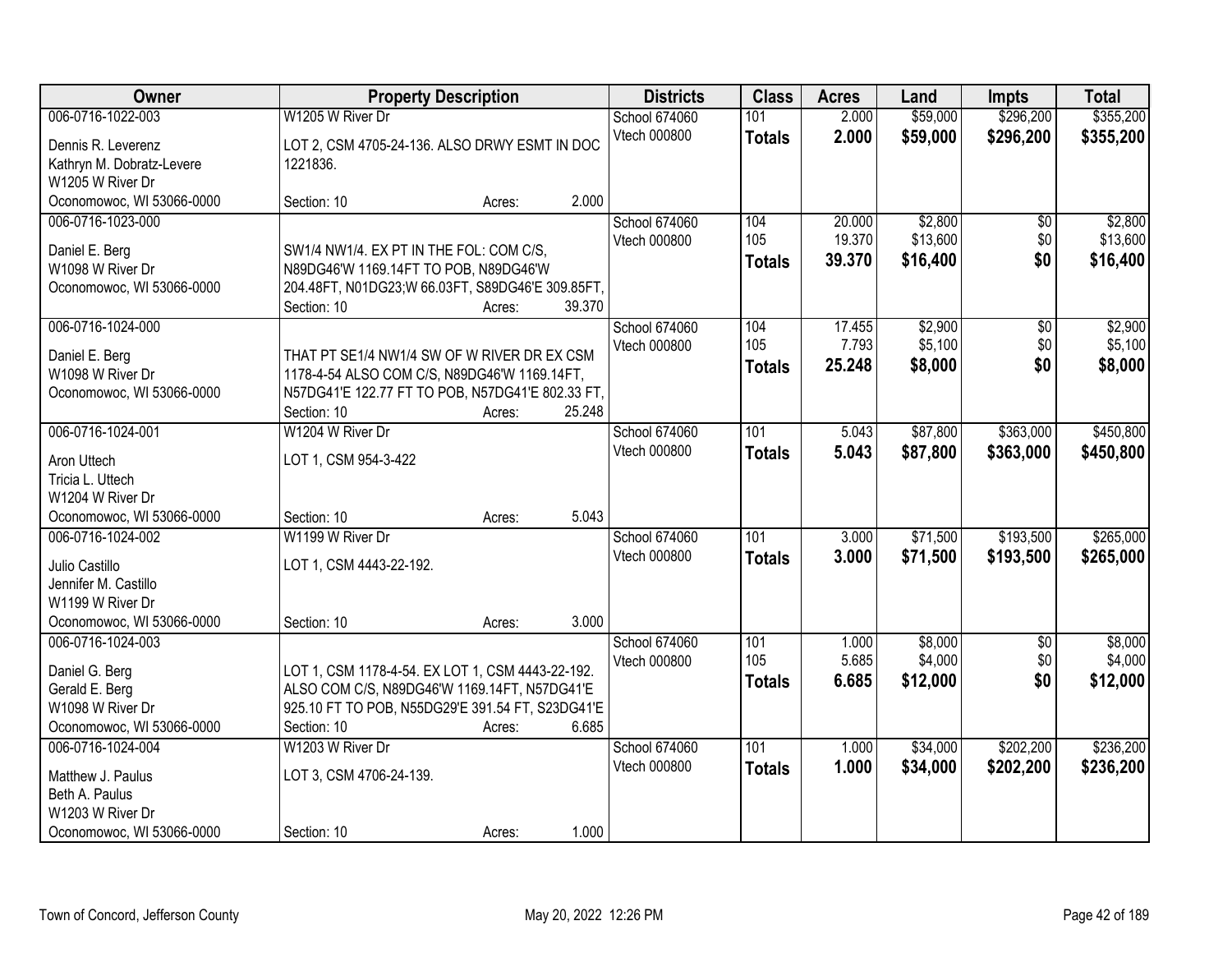| Owner                     |                                                 | <b>Property Description</b> |        | <b>Districts</b>     | <b>Class</b>  | <b>Acres</b> | Land     | <b>Impts</b>    | <b>Total</b> |
|---------------------------|-------------------------------------------------|-----------------------------|--------|----------------------|---------------|--------------|----------|-----------------|--------------|
| 006-0716-1031-000         |                                                 |                             |        | <b>School 674060</b> | 105           | 40.000       | \$28,000 | $\overline{50}$ | \$28,000     |
| Windrift Acres, LLC       | <b>NE1/4 SW1/4</b>                              |                             |        | Vtech 000800         | <b>Totals</b> | 40.000       | \$28,000 | \$0             | \$28,000     |
| 4636 Lake Club Cir        |                                                 |                             |        |                      |               |              |          |                 |              |
| Oconomowoc, WI 53066-0000 |                                                 |                             |        |                      |               |              |          |                 |              |
|                           | Section: 10                                     | Acres:                      | 40.000 |                      |               |              |          |                 |              |
| 006-0716-1032-000         |                                                 |                             |        | School 286125        | 105           | 29.794       | \$20,900 | \$0             | \$20,900     |
| Daniel E. Berg            | NW1/4 SW1/4. EX PT LYG NELY OF RIVER. ALSO      |                             |        | Vtech 000400         | <b>Totals</b> | 29.794       | \$20,900 | \$0             | \$20,900     |
| W1098 W River Rd          | 33FT ESMT AGRMNT IN 763-614.                    |                             |        |                      |               |              |          |                 |              |
| Oconomowoc, WI 53066-0000 |                                                 |                             |        |                      |               |              |          |                 |              |
|                           | Section: 10                                     | Acres:                      | 29.794 |                      |               |              |          |                 |              |
| 006-0716-1032-001         |                                                 |                             |        | School 286125        | 105           | 9.592        | \$6,700  | \$0             | \$6,700      |
| Daniel E. Berg            | NW1/4 SW1/4 LYG NELY OF RIV. ALSO 33FT ESMT     |                             |        | Vtech 000400         | <b>Totals</b> | 9.592        | \$6,700  | \$0             | \$6,700      |
| W1098 W River Rd          | AGRMNT IN 763-614.                              |                             |        |                      |               |              |          |                 |              |
| Oconomowoc, WI 53066-0000 |                                                 |                             |        |                      |               |              |          |                 |              |
|                           | Section: 10                                     | Acres:                      | 9.592  |                      |               |              |          |                 |              |
| 006-0716-1033-000         | N6489 County Rd F                               |                             |        | School 286125        | 104           | 9.913        | \$1,900  | \$0             | \$1,900      |
| Daniel E. Berg            | SW1/4 SW1/4 LYG NELY OF I-94 ALSO 33FT ESMNT    |                             |        | Vtech 000400         | 105           | 6.887        | \$4,800  | \$0             | \$4,800      |
| W1098 W River Rd          | IN 763-614. ALSO 33FT ESMT DOC 1057442.         |                             |        |                      | <b>Totals</b> | 16.800       | \$6,700  | \$0             | \$6,700      |
| Oconomowoc, WI 53066-0000 |                                                 |                             |        |                      |               |              |          |                 |              |
|                           | Section: 10                                     | Acres:                      | 16.800 |                      |               |              |          |                 |              |
| 006-0716-1033-001         |                                                 |                             |        | School 286125        | 104           | 12.600       | \$2,300  | \$0             | \$2,300      |
| M Janowak & Milos Trust   | SW1/4 SW1/4 LYG SWLY OF I-94                    |                             |        | Vtech 000400         | <b>Totals</b> | 12.600       | \$2,300  | \$0             | \$2,300      |
| Martinelli Trust          |                                                 |                             |        |                      |               |              |          |                 |              |
| 888 Thackeray Tr          |                                                 |                             |        |                      |               |              |          |                 |              |
| Oconomowoc, WI 53066-0000 | Section: 10                                     | Acres:                      | 12.600 |                      |               |              |          |                 |              |
| 006-0716-1034-000         |                                                 |                             |        | School 674060        | 105           | 29.870       | \$20,900 | \$0             | \$20,900     |
| Windrift Acres, LLC       | SE1/4 SW1/4, EX .13A IN I-94 SUBJ TO ESMT DOC   |                             |        | Vtech 000800         | 106           | 10.000       | \$21,500 | \$0             | \$21,500     |
| 4636 Lake Club Cir        | 1057442.                                        |                             |        |                      | <b>Totals</b> | 39.870       | \$42,400 | \$0             | \$42,400     |
| Oconomowoc, WI 53066-0000 |                                                 |                             |        |                      |               |              |          |                 |              |
|                           | Section: 10                                     | Acres:                      | 39.870 |                      |               |              |          |                 |              |
| 006-0716-1041-000         |                                                 |                             |        | School 674060        | 105           | 24.941       | \$17,500 | $\overline{30}$ | \$17,500     |
| Windrift Acres, LLC       | PT OF NE1/4 SE1/4 S OF RIVER EX COM SW/C,       |                             |        | Vtech 000800         | <b>Totals</b> | 24.941       | \$17,500 | \$0             | \$17,500     |
| 4636 Lake Club Cir        | N00DG02'E 10.01 FT TO POB, N00DG02'E 504.31 FT, |                             |        |                      |               |              |          |                 |              |
| Oconomowoc, WI 53066-0000 | N60DG47'E 304.54FT, S02DG28'W 663.34FT,         |                             |        |                      |               |              |          |                 |              |
|                           | Section: 10                                     | Acres:                      | 24.941 |                      |               |              |          |                 |              |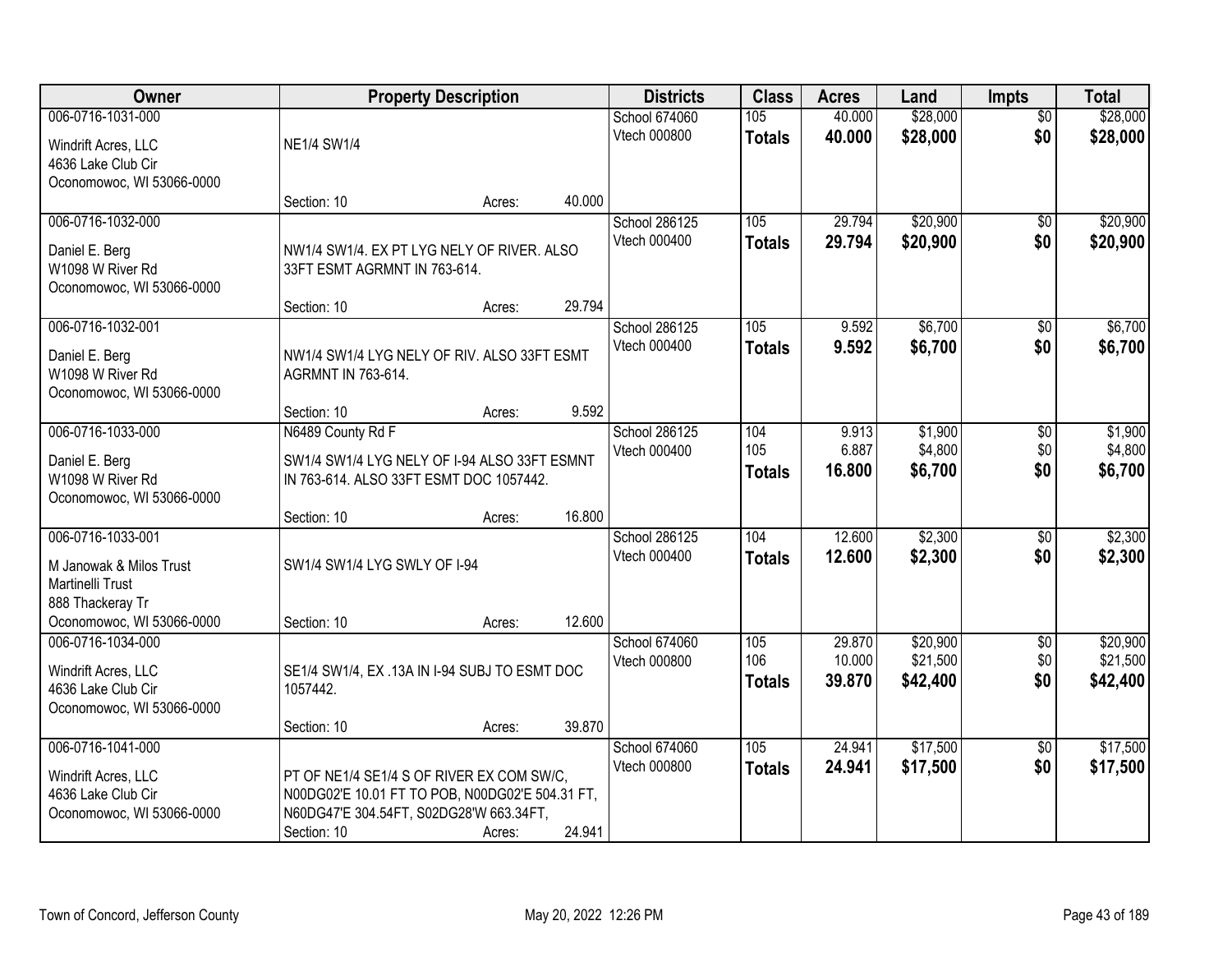| Owner                                          | <b>Property Description</b>                               | <b>Districts</b> | <b>Class</b>  | <b>Acres</b> | Land     | <b>Impts</b>    | <b>Total</b> |
|------------------------------------------------|-----------------------------------------------------------|------------------|---------------|--------------|----------|-----------------|--------------|
| 006-0716-1041-001                              |                                                           | School 674060    | 105           | 3.520        | \$2,500  | $\overline{50}$ | \$2,500      |
| Tom Morgan                                     | PT OF NE1/4 SE1/4 S OF STH 135,N OF                       | Vtech 000800     | <b>Totals</b> | 3.520        | \$2,500  | \$0             | \$2,500      |
| N6658 County Rd F                              | OCONOMOWOC R & W OF PT ON C/L SD HWY                      |                  |               |              |          |                 |              |
| Oconomowoc, WI 53066-0000                      | 641.6FT E OF W/L. EX .24A IN STH 135 IN                   |                  |               |              |          |                 |              |
|                                                | 3.520<br>Section: 10<br>Acres:                            |                  |               |              |          |                 |              |
| 006-0716-1042-000                              |                                                           | School 674060    | 105           | 24.330       | \$17,100 | \$0             | \$17,100     |
|                                                |                                                           | Vtech 000800     | <b>Totals</b> | 24.330       | \$17,100 | \$0             | \$17,100     |
| Michael A. Harrison                            | NW1/4 SE1/4, EX PT SE OF OLD HGY 90. EX BEG               |                  |               |              |          |                 |              |
| Amanda M. Harrison                             | 834.82FT E & 371.13FT SE OF S/CEN, SE 236.40FT,           |                  |               |              |          |                 |              |
| N67 W35263 County Rd K                         | S50.25FT, SWLY 628.81FT, NW 251.6FT, NELY 598FT<br>24.330 |                  |               |              |          |                 |              |
| Oconomowoc, WI 53066-0000                      | Section: 10<br>Acres:                                     |                  |               |              |          |                 |              |
| 006-0716-1042-001                              | W1008 Shady Ln                                            | School 674060    | 101           | 0.880        | \$29,900 | \$133,800       | \$163,700    |
| Nicholas David Schuett                         | COM S/C, E834.82FT, S58DG47'E 371.13FT,                   | Vtech 000800     | <b>Totals</b> | 0.880        | \$29,900 | \$133,800       | \$163,700    |
| <b>Tianah Mari Schuett</b>                     | S39DG02'W144.70FT, S67DG52'W234.80FT TO A POB             |                  |               |              |          |                 |              |
| W1008 Shady Ln                                 | S67DG52'W208.50FT, S41DG15'E 251.60FT,                    |                  |               |              |          |                 |              |
| Oconomowoc, WI 53066-0000                      | 0.880<br>Section: 10<br>Acres:                            |                  |               |              |          |                 |              |
| 006-0716-1042-002                              | W1026 Shady Ln                                            | School 674060    | 101           | 0.840        | \$28,600 | \$73,100        | \$101,700    |
|                                                |                                                           | Vtech 000800     | <b>Totals</b> | 0.840        | \$28,600 | \$73,100        | \$101,700    |
| Russell R. Sell                                | COM S/C, E834.82FT, S58DG47' E371.13FT,                   |                  |               |              |          |                 |              |
| James S. Sell                                  | S39DG02'W144.70FT TO POB, S67DG52'W234.80FT,              |                  |               |              |          |                 |              |
| W1026 Shady Ln                                 | S34DG33'E169.30FT, N67DG03'E 208.85FT,<br>0.840           |                  |               |              |          |                 |              |
| Oconomowoc, WI 53066-0000<br>006-0716-1042-003 | Section: 10<br>Acres:                                     |                  | 101           | 0.520        | \$22,100 |                 | \$22,100     |
|                                                |                                                           | School 674060    |               |              |          | $\overline{50}$ |              |
| Lois M. Fugate                                 | BEG 834.82FT E & S58DG47'E 371.13FT OF S/CEN,             | Vtech 000800     | <b>Totals</b> | 0.520        | \$22,100 | \$0             | \$22,100     |
| David W. Fugate                                | SE 184FT, S67DGW231.57FT, N25DGW81.30FT                   |                  |               |              |          |                 |              |
| W1032 Shady Ln                                 | N39DGE144.70FT TO POB                                     |                  |               |              |          |                 |              |
| Oconomowoc, WI 53066-0000                      | 0.520<br>Section: 10<br>Acres:                            |                  |               |              |          |                 |              |
| 006-0716-1042-004                              | W1032 Shady Ln                                            | School 674060    | 101           | 0.409        | \$13,900 | \$80,800        | \$94,700     |
| David W. Fugate                                | BEG 834.82FT E & S58DG47'E ON STH 135 555.13FT            | Vtech 000800     | <b>Totals</b> | 0.409        | \$13,900 | \$80,800        | \$94,700     |
| W1032 Shady Ln                                 | OF S/C, SE 52.40FT, S50.25FT, S69DG03'                    |                  |               |              |          |                 |              |
| Oconomowoc, WI 53066-0000                      | W241.96FT, N25DG45'W81.58FT, N67DG05'E231.57FT            |                  |               |              |          |                 |              |
|                                                | Section: 10<br>0.409<br>Acres:                            |                  |               |              |          |                 |              |
| 006-0716-1042-005                              |                                                           | School 674060    | 101           | 0.880        | \$29,900 | \$8,100         | \$38,000     |
|                                                |                                                           | Vtech 000800     |               | 0.880        |          |                 |              |
| Nicholas David Schuett                         | THAT PT NW1/4 SE1/4 BND ON N BY CEN OF OLD                |                  | <b>Totals</b> |              | \$29,900 | \$8,100         | \$38,000     |
| <b>Tianah Mari Schuett</b>                     | HGY 90, ON E BY NEW STH 135 & ON S&W BY OCON              |                  |               |              |          |                 |              |
| W1008 Shady Ln                                 | RIVER. EX .62A IN STH 135 IN 672-595 &                    |                  |               |              |          |                 |              |
| Oconomowoc, WI 53066-0000                      | 0.880<br>Section: 10<br>Acres:                            |                  |               |              |          |                 |              |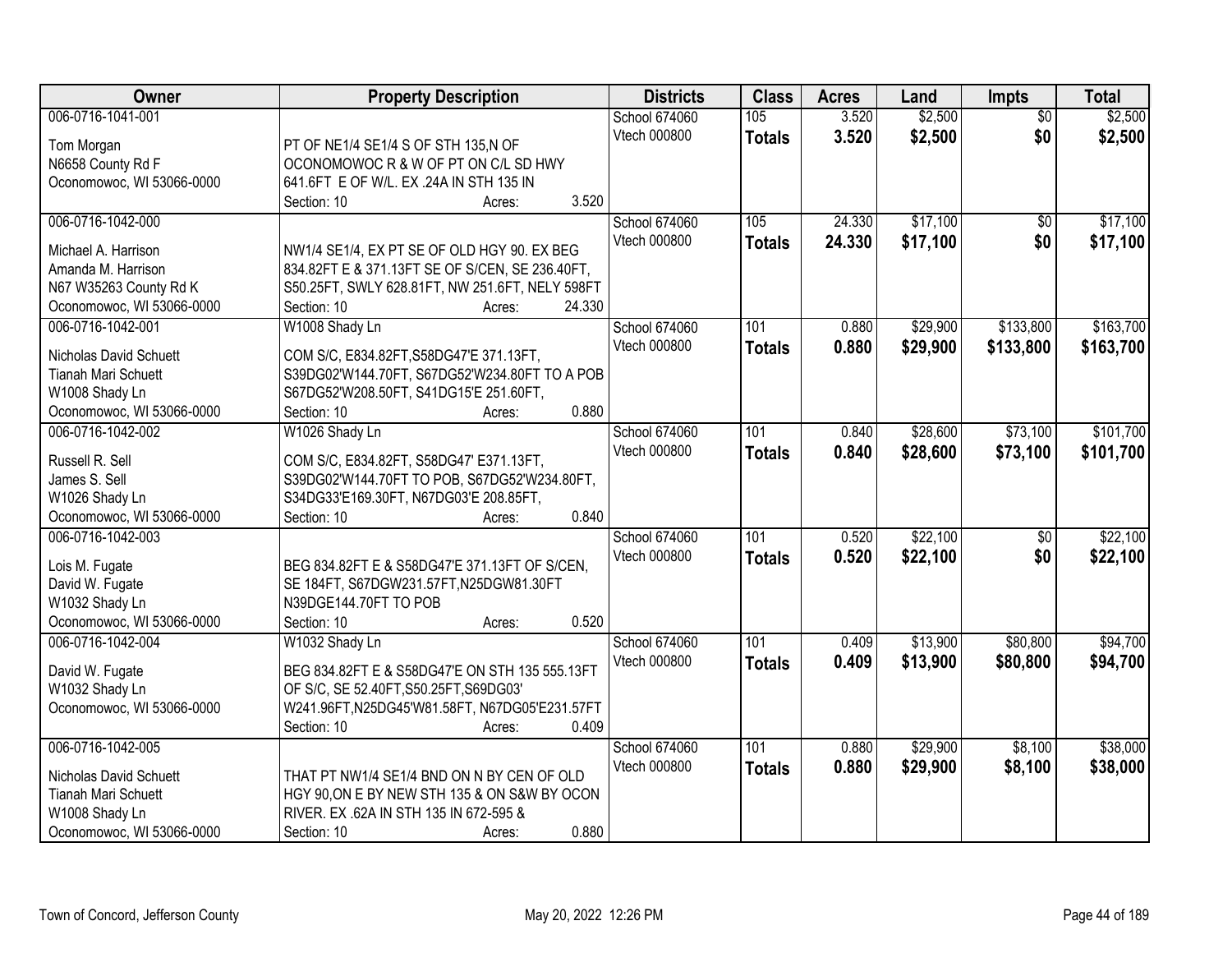| Owner                                     | <b>Property Description</b>                                                                   | <b>Districts</b> | <b>Class</b>  | <b>Acres</b> | Land     | Impts            | <b>Total</b> |
|-------------------------------------------|-----------------------------------------------------------------------------------------------|------------------|---------------|--------------|----------|------------------|--------------|
| 006-0716-1042-006                         | N6592 County Rd F                                                                             | School 674060    | 101           | 2.000        | \$59,000 | \$145,000        | \$204,000    |
| Douglas Watson                            | COM E1/4/C, S00DGW 1322.37FT N87DG38'W                                                        | Vtech 000800     | 105           | 7.392        | \$5,200  | \$0              | \$5,200      |
| Jessica Watson                            | 1087.80FT, N02DG28 'E 10FT TO POB, N87DG38'W                                                  |                  | <b>Totals</b> | 9.392        | \$64,200 | \$145,000        | \$209,200    |
| N6592 County Rd F                         | 616.68FT, S21DG54'W 10.61FT, N87DG38'W 161FT,                                                 |                  |               |              |          |                  |              |
| Oconomowoc, WI 53066-0000                 | 9.392<br>Section: 10<br>Acres:                                                                |                  |               |              |          |                  |              |
| 006-0716-1043-000                         | N6546 County Rd F                                                                             | School 674060    | 104           | 12.910       | \$2,900  | $\overline{30}$  | \$2,900      |
|                                           | SW1/4 SE1/4. EX LD BTW OLD & NEW STH 135. ALSO                                                | Vtech 000800     | 105           | 19.746       | \$13,800 | \$0              | \$13,800     |
| Windrift Acres, LLC<br>4636 Lake Club Cir | S10FT OF NW1/4 SE1/4 E OF STH 135. EX 3.09A IN                                                |                  | 107           | 2.000        | \$53,000 | \$266,800        | \$319,800    |
| Oconomowoc, WI 53066-0000                 | STH 135 IN 673-927/713-868.                                                                   |                  | <b>15M</b>    | 2.000        | \$2,200  | \$0              | \$2,200      |
|                                           | 36.656<br>Section: 10<br>Acres:                                                               |                  | <b>Totals</b> | 36.656       | \$71,900 | \$266,800        | \$338,700    |
| 006-0716-1043-001                         |                                                                                               | School 674060    | 104           | 0.130        | \$100    | $\overline{50}$  | \$100        |
|                                           |                                                                                               | Vtech 000800     | <b>Totals</b> | 0.130        | \$100    | \$0              | \$100        |
| David W. Fugate<br>W1032 Shady Ln         | PT OF SW1/4 SE1/4 NW OF STH 135 & NE OF OLD<br>STH 90. EX .20A IN STH 135 IN 673-927/713-868. |                  |               |              |          |                  |              |
| Oconomowoc, WI 53066-0000                 |                                                                                               |                  |               |              |          |                  |              |
|                                           | 0.130<br>Section: 10<br>Acres:                                                                |                  |               |              |          |                  |              |
| 006-0716-1044-000                         |                                                                                               | School 674060    | 104           | 31.000       | \$6,400  | \$0              | \$6,400      |
|                                           |                                                                                               | Vtech 000800     | <b>15M</b>    | 9.000        | \$9,700  | \$0              | \$9,700      |
| Windrift Acres, LLC                       | SE1/4 SE1/4.                                                                                  |                  | <b>Totals</b> | 40.000       | \$16,100 | \$0              | \$16,100     |
| 4636 Lake Club Cir                        |                                                                                               |                  |               |              |          |                  |              |
| Oconomowoc, WI 53066-0000                 | 40.000                                                                                        |                  |               |              |          |                  |              |
| 006-0716-1111-000                         | Section: 10<br>Acres:<br>W507 Allen Rd                                                        |                  | 101           | 2.000        | \$59,000 |                  | \$189,800    |
|                                           |                                                                                               | School 674060    | 106           | 3.000        | \$6,500  | \$130,800<br>\$0 | \$6,500      |
| <b>Trent Alan Heinzel</b>                 | BEG NE S/C, W290FT, S750FT, E290FT, N750FT TO                                                 | Vtech 000800     |               | 5.000        | \$65,500 | \$130,800        | \$196,300    |
| W507 Allen Rd                             | POB.                                                                                          |                  | <b>Totals</b> |              |          |                  |              |
| Oconomowoc, WI 53066-0000                 |                                                                                               |                  |               |              |          |                  |              |
|                                           | 5.000<br>Section: 11<br>Acres:                                                                |                  |               |              |          |                  |              |
| 006-0716-1111-001                         | W583 Allen Rd                                                                                 | School 674060    | 101           | 2.000        | \$59,000 | \$223,900        | \$282,900    |
| Carole Hoffmeister A. Le                  | N750FT NE1/4 NE1/4. EX E290 FT. EX CSM                                                        | Vtech 000800     | 105           | 6.000        | \$4,200  | \$0              | \$4,200      |
| <b>Richard L Szentes Trust</b>            | 6023-35-094, DOC 1415422.                                                                     |                  | 106           | 4.727        | \$10,200 | \$0              | \$10,200     |
| W348 N6045 California Ave                 |                                                                                               |                  | <b>Totals</b> | 12.727       | \$73,400 | \$223,900        | \$297,300    |
| Oconomowoc, WI 53066-0000                 | 12.727<br>Section: 11<br>Acres:                                                               |                  |               |              |          |                  |              |
| 006-0716-1111-002                         |                                                                                               | School 674060    | 104           | 14.536       | \$2,600  | $\overline{50}$  | \$2,600      |
| Milene Wegner                             | NE1/4 NE1/4, EX N750FT EX CSM 4222-21-27.                                                     | Vtech 000800     | 105           | 0.737        | \$100    | \$0              | \$100        |
| W435 Allen Rd                             |                                                                                               |                  | <b>Totals</b> | 15.273       | \$2,700  | \$0              | \$2,700      |
| Oconomowoc, WI 53066                      |                                                                                               |                  |               |              |          |                  |              |
|                                           | 15.273<br>Section: 11<br>Acres:                                                               |                  |               |              |          |                  |              |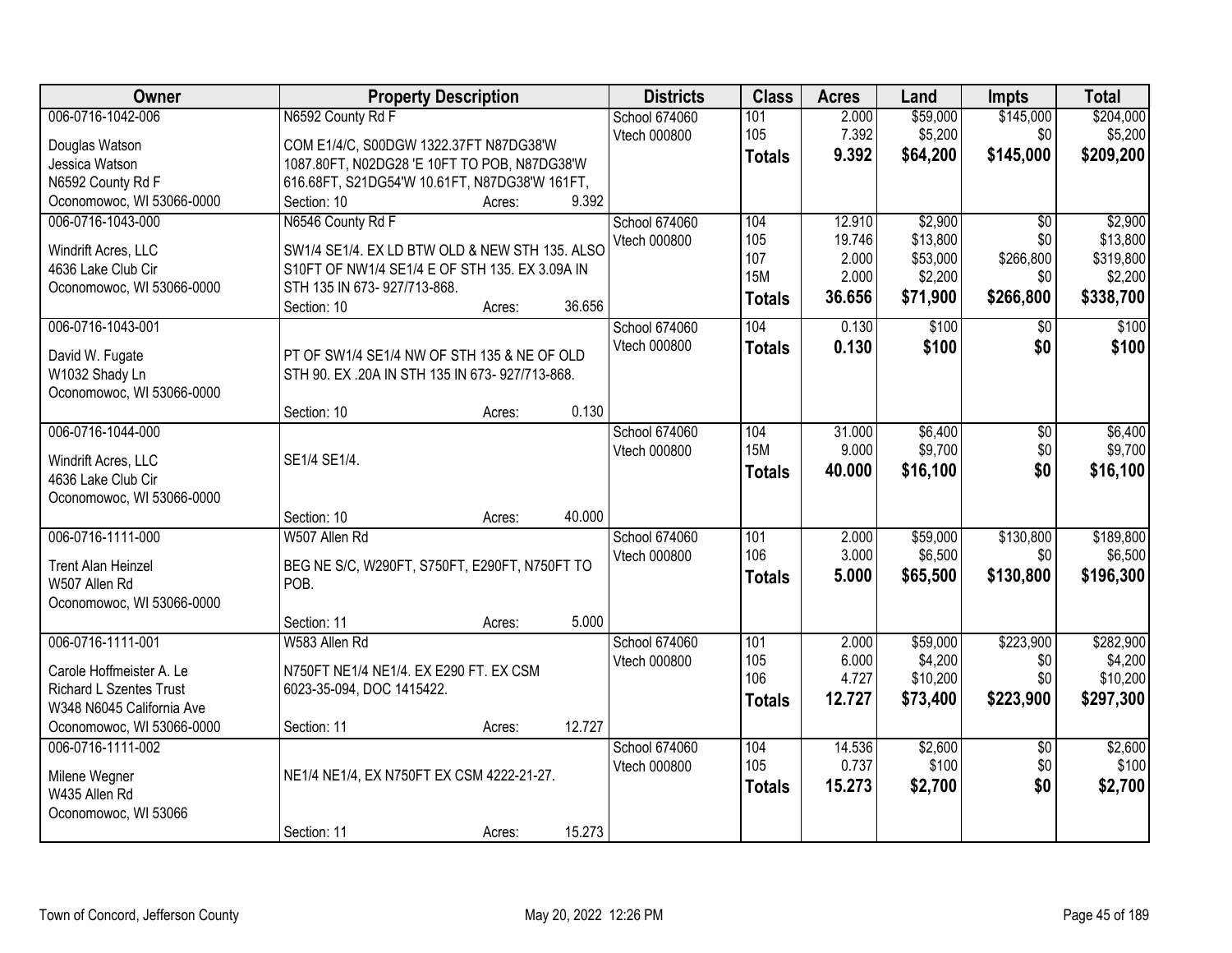| Owner                                      |                                               | <b>Property Description</b> |        | <b>Districts</b>     | <b>Class</b>     | <b>Acres</b> | Land      | <b>Impts</b>    | <b>Total</b> |
|--------------------------------------------|-----------------------------------------------|-----------------------------|--------|----------------------|------------------|--------------|-----------|-----------------|--------------|
| 006-0716-1111-003                          | N6825 Elm Dr                                  |                             |        | <b>School 674060</b> | 101              | 2.000        | \$59,000  | \$241,500       | \$300,500    |
| Jacqueline Dondlinger                      | LOT 1, CSM 4222-21-27, DOC 1079878.           |                             |        | Vtech 000800         | <b>Totals</b>    | 2.000        | \$59,000  | \$241,500       | \$300,500    |
| Robert Dondlinger                          |                                               |                             |        |                      |                  |              |           |                 |              |
| N6825 Elm Dr                               |                                               |                             |        |                      |                  |              |           |                 |              |
| Oconomowoc, WI 53066-0000                  | Section: 11                                   | Acres:                      | 2.000  |                      |                  |              |           |                 |              |
| 006-0716-1111-004                          | Allen Rd                                      |                             |        | School 674060        | 105              | 2.000        | \$1,400   | \$0             | \$1,400      |
|                                            |                                               |                             |        | Vtech 000800         | 106              | 3.000        | \$6,500   | \$0             | \$6,500      |
| <b>Trent Heinzel</b>                       | OUTLOT 1, CSM 6023-35-094, DOC 1415422.       |                             |        |                      | <b>Totals</b>    | 5.000        | \$7,900   | \$0             | \$7,900      |
| W507 Allen Rd<br>Oconomowoc, WI 53066-0000 |                                               |                             |        |                      |                  |              |           |                 |              |
|                                            | Section: 11                                   | Acres:                      | 5.000  |                      |                  |              |           |                 |              |
| 006-0716-1112-000                          | Allen Rd                                      |                             |        | School 674060        | 104              | 23.000       | \$4,700   | \$0             | \$4,700      |
|                                            |                                               |                             |        | Vtech 000800         | 105              | 7.000        | \$3,700   | \$0             | \$3,700      |
| Mary-Beth Esser                            | COM N1/4/C, S89DG59'E 1327. 79FT, S00DG33'W   |                             |        |                      | <b>15M</b>       | 5.000        | \$4,100   | \$0             | \$4,100      |
| W750 Allen Rd                              | 1147.85FT, N89DG59'W 1328.79FT, N00DG36 'E    |                             |        |                      | <b>Totals</b>    | 35.000       | \$12,500  | \$0             | \$12,500     |
| Oconomowoc, WI 53066-0000                  | 1147.85FT TO POB.                             |                             |        |                      |                  |              |           |                 |              |
|                                            | Section: 11                                   | Acres:                      | 35.000 |                      |                  |              |           |                 |              |
| 006-0716-1113-000                          | W698 E River Rd                               |                             |        | School 674060        | 101              | 5.660        | \$92,800  | \$122,800       | \$215,600    |
| Kevin H. Hildebrandt                       | COM N1/4/C, S00DG36'W 1147. 86FT TO POB,      |                             |        | Vtech 000800         | 104              | 29.191       | \$6,300   | \$0             | \$6,300      |
| W698 E River Rd                            | S89DG59'E 1328. 79FT, S00DG33'W 1394.39FT,    |                             |        |                      | 105              | 4.188        | \$3,000   | \$0             | \$3,000      |
| Oconomowoc, WI 53066-0000                  | N81DG42'W 313.42FT, N02DG24' E 175.49FT,      |                             |        |                      | <b>Totals</b>    | 39.039       | \$102,100 | \$122,800       | \$224,900    |
|                                            | Section: 11                                   | Acres:                      | 39.039 |                      |                  |              |           |                 |              |
| 006-0716-1113-001                          | W650 E River Rd                               |                             |        | School 674060        | 101              | 3.806        | \$77,900  | \$136,200       | \$214,100    |
|                                            |                                               |                             |        | Vtech 000800         | 105              | 2.534        | \$1,800   | \$0             | \$1,800      |
| Nick J Niehausen Trust                     | LOT 1 CSM 2236-7-305                          |                             |        |                      | <b>Totals</b>    | 6.340        | \$79,700  | \$136,200       | \$215,900    |
| Karen S Niehausen Trust<br>W650 E River Rd |                                               |                             |        |                      |                  |              |           |                 |              |
| Oconomowoc, WI 53066-0000                  | Section: 11                                   | Acres:                      | 6.340  |                      |                  |              |           |                 |              |
| 006-0716-1114-000                          | W578 E River Rd                               |                             |        | School 674060        | $\overline{101}$ | 1.165        | \$38,100  | \$101,100       | \$139,200    |
|                                            |                                               |                             |        | Vtech 000800         | <b>Totals</b>    | 1.165        | \$38,100  | \$101,100       | \$139,200    |
| Samuel Gromacki                            | LOT 1, CSM 5250-28-191, DOC 1270481.          |                             |        |                      |                  |              |           |                 |              |
| W578 E River Rd                            |                                               |                             |        |                      |                  |              |           |                 |              |
| Oconomowoc, WI 53066-0000                  |                                               |                             |        |                      |                  |              |           |                 |              |
|                                            | Section: 11                                   | Acres:                      | 1.165  |                      |                  |              |           |                 |              |
| 006-0716-1114-001                          | W566 E River Dr                               |                             |        | School 674060        | 104              | 35.500       | \$6,500   | $\overline{50}$ | \$6,500      |
| Milene Wegner                              | SE1/4 NE1/4. EX CSM 5250-28-191, DOC 1270481. |                             |        | Vtech 000800         | 105              | 2.500        | \$300     | \$0             | \$300        |
| W435 Allen Rd                              |                                               |                             |        |                      | 107              | 0.835        | \$20,800  | \$6,700         | \$27,500     |
| Oconomowoc, WI 53066                       |                                               |                             |        |                      | <b>Totals</b>    | 38.835       | \$27,600  | \$6,700         | \$34,300     |
|                                            | Section: 11                                   | Acres:                      | 38.835 |                      |                  |              |           |                 |              |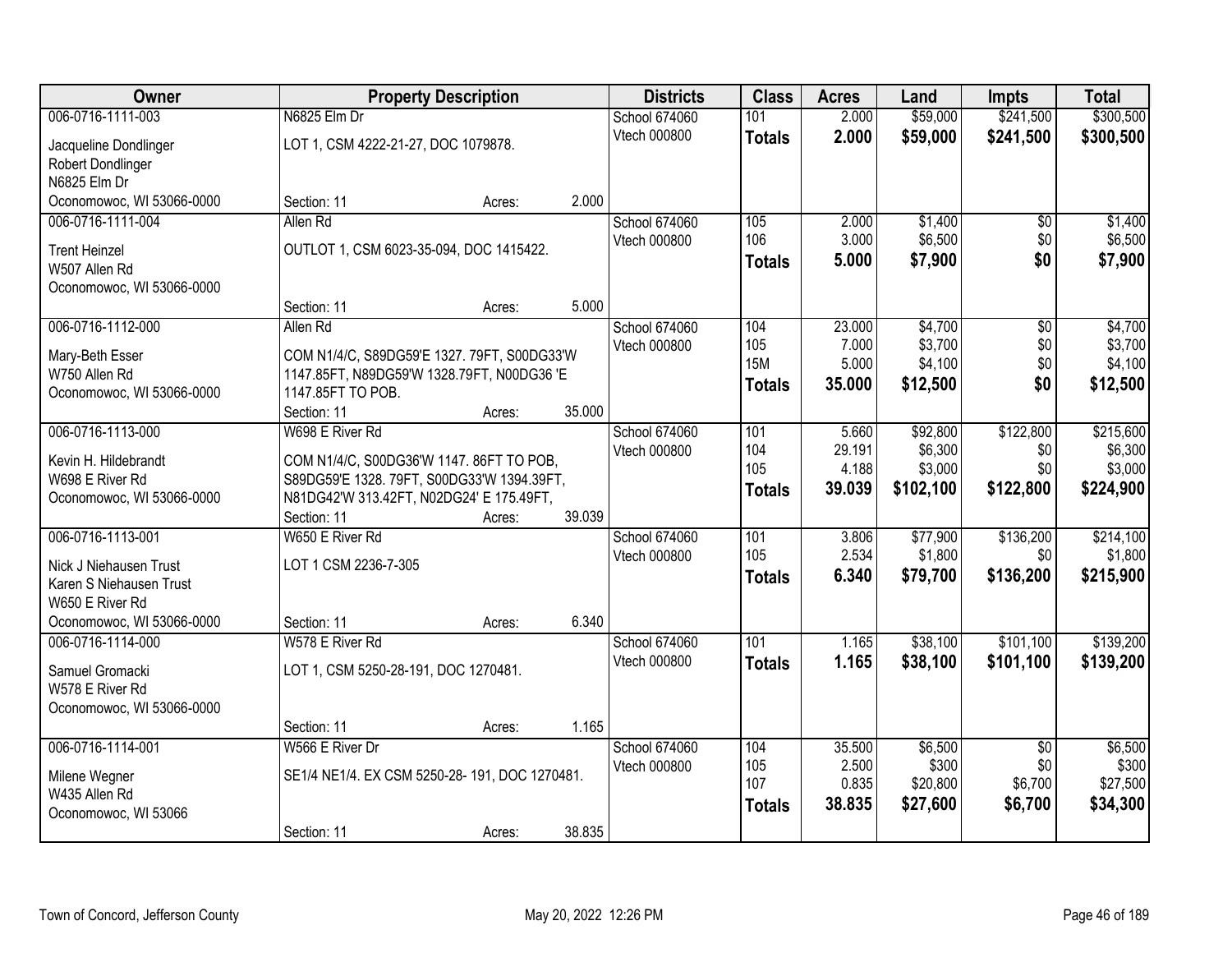| Owner                                        |                                                                               | <b>Property Description</b> |        | <b>Districts</b> | <b>Class</b>  | <b>Acres</b> | Land     | Impts           | <b>Total</b> |
|----------------------------------------------|-------------------------------------------------------------------------------|-----------------------------|--------|------------------|---------------|--------------|----------|-----------------|--------------|
| 006-0716-1121-000                            |                                                                               |                             |        | School 674060    | 104           | 31.000       | \$5,400  | $\overline{50}$ | \$5,400      |
| Mary-Beth Esser                              | <b>NE1/4 NW1/4</b>                                                            |                             |        | Vtech 000800     | 105           | 9.000        | \$5,700  | \$0             | \$5,700      |
| W750 Allen Rd                                |                                                                               |                             |        |                  | <b>Totals</b> | 40.000       | \$11,100 | \$0             | \$11,100     |
| Oconomowoc, WI 53066-0000                    |                                                                               |                             |        |                  |               |              |          |                 |              |
|                                              | Section: 11                                                                   | Acres:                      | 40.000 |                  |               |              |          |                 |              |
| 006-0716-1122-000                            |                                                                               |                             |        | School 674060    | 104           | 23.490       | \$4,500  | $\overline{50}$ | \$4,500      |
| Deer Run Properties, LLC                     | GOVT LOT 1, EX CSM 627-2-463 EX 3.847A IN CTH F                               |                             |        | Vtech 000800     | 105           | 4.000        | \$2,800  | \$0             | \$2,800      |
| W750 Allen Rd                                | IN 672-591/713-868/744-920. EX CSM 5333-29-086,                               |                             |        |                  | <b>Totals</b> | 27.490       | \$7,300  | \$0             | \$7,300      |
| Oconomowoc, WI 53066-0000                    | DOC 1292161.                                                                  |                             |        |                  |               |              |          |                 |              |
|                                              | Section: 11                                                                   | Acres:                      | 27.490 |                  |               |              |          |                 |              |
| 006-0716-1122-001                            | N6814 County Rd F                                                             |                             |        | School 674060    | 101           | 1.803        | \$48,700 | \$203,300       | \$252,000    |
| Larry Staude                                 | LOT 1, CSM 5333-29-086, DOC 1292161.                                          |                             |        | Vtech 000800     | <b>Totals</b> | 1.803        | \$48,700 | \$203,300       | \$252,000    |
| Joy A. Staude                                |                                                                               |                             |        |                  |               |              |          |                 |              |
| N6814 County Rd F                            |                                                                               |                             |        |                  |               |              |          |                 |              |
| Oconomowoc, WI 53066-0000                    | Section: 11                                                                   | Acres:                      | 1.803  |                  |               |              |          |                 |              |
| 006-0716-1122-002                            | N6881 County Rd F                                                             |                             |        | School 674060    | 303           | 0.812        | \$0      | \$0             | \$0          |
|                                              | NW1/4 NW1/4 LYG W CTH F & NELY SPENCE LAKE.                                   |                             |        | Vtech 000800     | <b>Totals</b> | 0.812        | \$0      | \$0             | \$0          |
| Jefferson County<br>Joy Park                 |                                                                               |                             |        |                  |               |              |          |                 |              |
| 311 S Center Ave                             |                                                                               |                             |        |                  |               |              |          |                 |              |
| Jefferson, WI 53549-0000                     | Section: 11                                                                   | Acres:                      | 0.812  |                  |               |              |          |                 |              |
| 006-0716-1123-000                            | N6798 County Rd F                                                             |                             |        | School 674060    | 104           | 31.000       | \$5,100  | $\overline{50}$ | \$5,100      |
|                                              |                                                                               |                             |        | Vtech 000800     | 105           | 4.192        | \$2,200  | \$0             | \$2,200      |
| Deer Run Properties, LLC<br>W750 Allen Rd    | SW1/4 NWFRL1/4, EX CSM 627-2-463. EX 2.128A IN<br>STH 135 IN 672-591/713-868. |                             |        |                  | 107           | 2.000        | \$53,000 | \$132,500       | \$185,500    |
| Oconomowoc, WI 53066-0000                    |                                                                               |                             |        |                  | <b>Totals</b> | 37.192       | \$60,300 | \$132,500       | \$192,800    |
|                                              | Section: 11                                                                   | Acres:                      | 37.192 |                  |               |              |          |                 |              |
| 006-0716-1124-000                            | W730 E River Dr                                                               |                             |        | School 674060    | 101           | 2.999        | \$71,500 | \$122,900       | \$194,400    |
|                                              |                                                                               |                             |        | Vtech 000800     | <b>Totals</b> | 2.999        | \$71,500 | \$122,900       | \$194,400    |
| Cathy J. Bader                               | LOT 1, CSM 3749-17-218, DOC 1007692.                                          |                             |        |                  |               |              |          |                 |              |
| W730 E River Rd<br>Oconomowoc, WI 53066-0000 |                                                                               |                             |        |                  |               |              |          |                 |              |
|                                              | Section: 11                                                                   | Acres:                      | 2.999  |                  |               |              |          |                 |              |
| 006-0716-1124-001                            |                                                                               |                             |        | School 674060    | 104           | 29.001       | \$5,100  | $\overline{50}$ | \$5,100      |
|                                              |                                                                               |                             |        | Vtech 000800     | 105           | 8.000        | \$4,400  | \$0             | \$4,400      |
| Mary-Beth Esser                              | SE1/4 NW1/4 EX CSM 3749-17-218.                                               |                             |        |                  | <b>Totals</b> | 37.001       | \$9,500  | \$0             | \$9,500      |
| W750 Allen Rd                                |                                                                               |                             |        |                  |               |              |          |                 |              |
| Oconomowoc, WI 53066-0000                    | Section: 11                                                                   | Acres:                      | 37.001 |                  |               |              |          |                 |              |
|                                              |                                                                               |                             |        |                  |               |              |          |                 |              |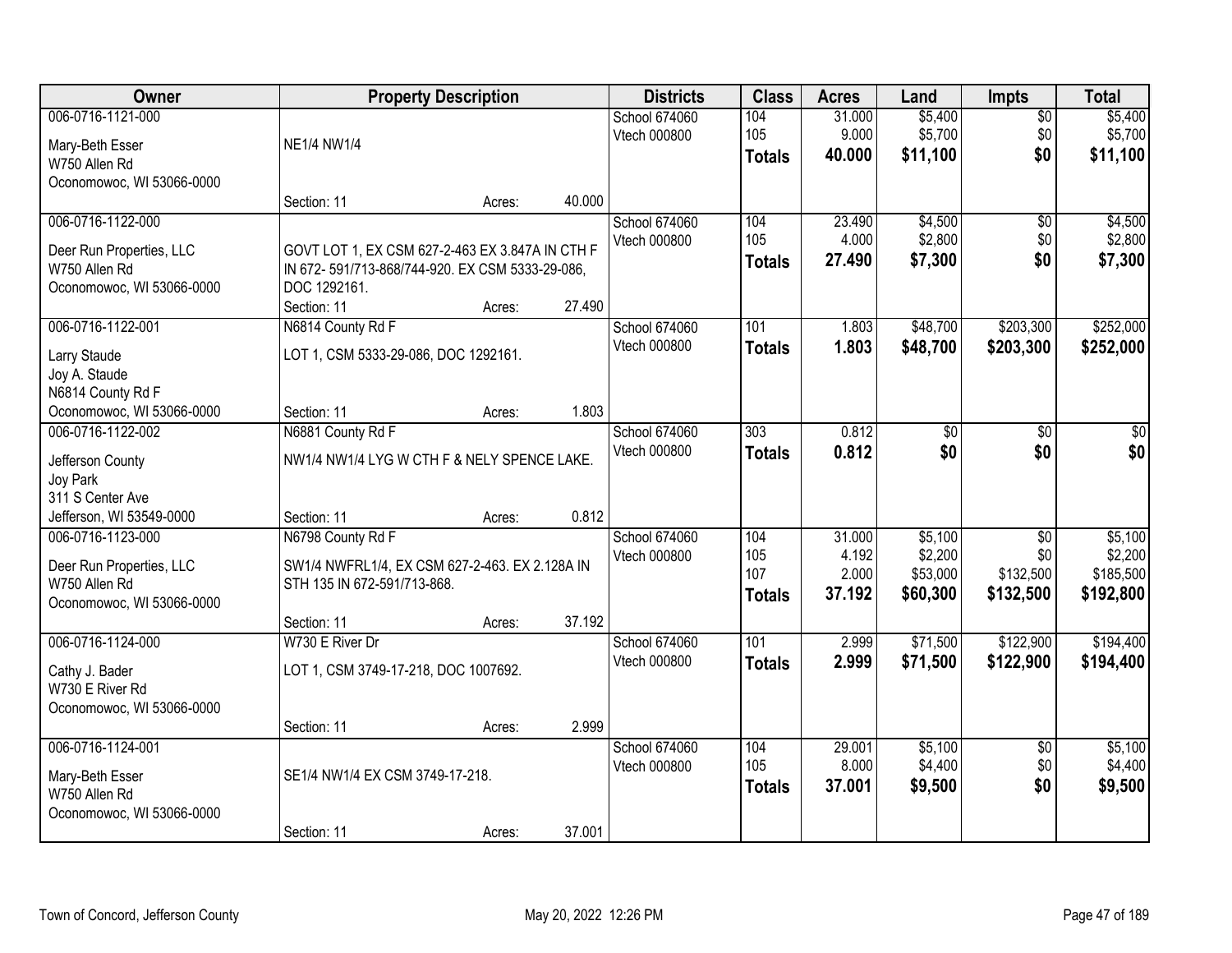| Owner                                                                                              | <b>Property Description</b>                                                                                                                                     |                  | <b>Districts</b>              | <b>Class</b>                              | <b>Acres</b>                        | Land                                        | <b>Impts</b>                         | <b>Total</b>                                  |
|----------------------------------------------------------------------------------------------------|-----------------------------------------------------------------------------------------------------------------------------------------------------------------|------------------|-------------------------------|-------------------------------------------|-------------------------------------|---------------------------------------------|--------------------------------------|-----------------------------------------------|
| 006-0716-1131-000<br>Susan D Senn Trust<br>W750 County Rd B<br>Oconomowoc, WI 53066-0000           | <b>NE1/4 SW1/4</b>                                                                                                                                              |                  | School 286125<br>Vtech 000400 | 104<br>105<br><b>Totals</b>               | 21.000<br>19.000<br>40,000          | \$3,800<br>\$13,300<br>\$17,100             | \$0<br>\$0<br>\$0                    | \$3,800<br>\$13,300<br>\$17,100               |
|                                                                                                    | Section: 11                                                                                                                                                     | 40.000<br>Acres: |                               |                                           |                                     |                                             |                                      |                                               |
| 006-0716-1132-000<br>Concord Land Partners, LLC<br>W349 N5293 Lacy's Ln<br>Okauchee, WI 53069-0000 | NW1/4 SW1/4, EX PT N OF EAST RIVER DR. EX CSM<br>5103-24-146 DOC 1227744.<br>Section: 11                                                                        | 29.869<br>Acres: | School 286125<br>Vtech 000400 | 104<br>105<br><b>15M</b><br><b>Totals</b> | 7.000<br>4.869<br>18.000<br>29.869  | \$1,300<br>\$3,400<br>\$19,400<br>\$24,100  | $\overline{50}$<br>\$0<br>\$0<br>\$0 | \$1,300<br>\$3,400<br>\$19,400<br>\$24,100    |
| 006-0716-1132-001                                                                                  |                                                                                                                                                                 |                  | School 674060                 | 101                                       | 0.620                               | \$1,000                                     | \$0                                  | \$1,000                                       |
| Scott D. Naylor<br>N6701 E River Rd<br>Oconomowoc, WI 53066-0000                                   | THAT PT NW1/4 SW1/4 N OF EAST RIVER DR                                                                                                                          |                  | Vtech 000800                  | <b>Totals</b>                             | 0.620                               | \$1,000                                     | \$0                                  | \$1,000                                       |
|                                                                                                    | Section: 11                                                                                                                                                     | 0.620<br>Acres:  |                               |                                           |                                     |                                             |                                      |                                               |
| 006-0716-1132-002<br>Ralph H Christian Trust<br>Ruth Ann Christian Trust<br>N5990 County Rd F      | OUTLOT 1, CSM 5103-27-146, DOC 1227744.                                                                                                                         |                  | School 286125<br>Vtech 000400 | 105<br>106<br><b>Totals</b>               | 2.963<br>6.168<br>9.131             | \$2,100<br>\$13,300<br>\$15,400             | $\sqrt[6]{3}$<br>\$0<br>\$0          | \$2,100<br>\$13,300<br>\$15,400               |
| Sullivan, WI 53178-0000                                                                            | Section: 11                                                                                                                                                     | 9.131<br>Acres:  |                               |                                           |                                     |                                             |                                      |                                               |
| 006-0716-1133-000<br>Concord Land Partners, LLC<br>W349 N5293 Lacy's Ln<br>Okauchee, WI 53069-0000 | SW1/4 SW1/4.                                                                                                                                                    | 40.000           | School 286125<br>Vtech 000400 | 104<br>105<br><b>15M</b><br><b>Totals</b> | 30.000<br>9.000<br>1.000<br>40.000  | \$5,500<br>\$6,300<br>\$1,100<br>\$12,900   | $\overline{50}$<br>\$0<br>\$0<br>\$0 | \$5,500<br>\$6,300<br>\$1,100<br>\$12,900     |
| 006-0716-1134-000                                                                                  | Section: 11<br>W750 County Rd B                                                                                                                                 | Acres:           | School 286125                 | 104                                       | 7.271                               | \$1,600                                     | $\overline{50}$                      | \$1,600                                       |
| Susan D Senn Trust<br>W750 County Rd B<br>Oconomowoc, WI 53066-0000                                | SE1/4 SW1/4. EX CSM 2456-09-20, DOC 871089.<br>Section: 11                                                                                                      | 38.800<br>Acres: | Vtech 000400                  | 105<br>107<br><b>15M</b><br><b>Totals</b> | 13.981<br>4.000<br>13.548<br>38.800 | \$9,800<br>\$73,000<br>\$14,600<br>\$99,000 | \$0<br>\$560,000<br>\$0<br>\$560,000 | \$9,800<br>\$633,000<br>\$14,600<br>\$659,000 |
| 006-0716-1141-000<br>Lori Laylan<br>N6718 N Farmington Ln<br>Watertown, WI 53094-0000              | NE1/4 SE1/4, EX BEG CEN ELM DR, (E/S/L), APPROX<br>547FT S OF S BNK OF OCON RIV, W318FT, N TO C/L<br>SD RIV, ELY ALG CEN RIV TO CEN ELM DR, S TO<br>Section: 11 | 35.500<br>Acres: | School 286125<br>Vtech 000400 | 104<br>105<br><b>Totals</b>               | 35.000<br>0.500<br>35.500           | \$5,700<br>\$100<br>\$5,800                 | $\overline{50}$<br>\$0<br>\$0        | \$5,700<br>\$100<br>\$5,800                   |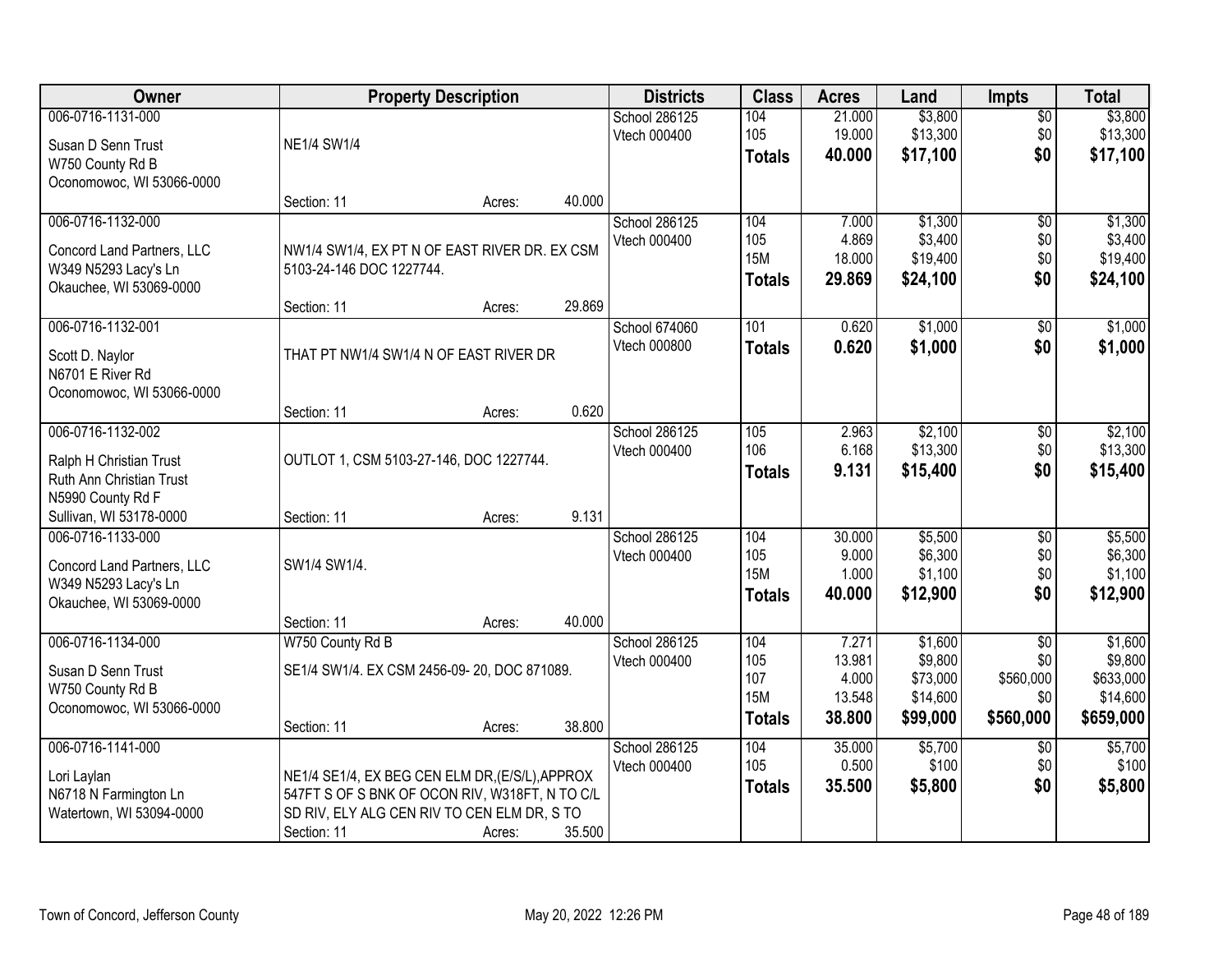| Owner                                        | <b>Property Description</b>                     |        |        | <b>Districts</b>     | <b>Class</b>  | <b>Acres</b> | Land     | <b>Impts</b> | <b>Total</b> |
|----------------------------------------------|-------------------------------------------------|--------|--------|----------------------|---------------|--------------|----------|--------------|--------------|
| 006-0716-1141-001                            | N6625 Elm Dr                                    |        |        | School 286125        | 101           | 4.500        | \$83,500 | \$189,000    | \$272,500    |
| John Lorbiecki                               | BEG CEN ELM DRIVE, (E/S/L), APPROX 547FT S OF S |        |        | Vtech 000400         | <b>Totals</b> | 4.500        | \$83,500 | \$189,000    | \$272,500    |
| Alexandra Lorbiecki                          | BNK OF OCON RIV, W318FT, N TO C/L SD RIV, ELY   |        |        |                      |               |              |          |              |              |
| N6625 Elm Dr                                 | ALG CEN RIV TO CEN ELM DRIVE, S TO POB          |        |        |                      |               |              |          |              |              |
| Oconomowoc, WI 53066-0000                    | Section: 11                                     | Acres: | 4.500  |                      |               |              |          |              |              |
| 006-0716-1142-000                            |                                                 |        |        | <b>School 674060</b> | 104           | 25.000       | \$3,900  | \$0          | \$3,900      |
| Marc D. Johns                                | NW1/4 SE1/4                                     |        |        | Vtech 000800         | 105           | 15.000       | \$10,500 | \$0          | \$10,500     |
| W647 County Rd B                             |                                                 |        |        |                      | <b>Totals</b> | 40.000       | \$14,400 | \$0          | \$14,400     |
| Oconomowoc, WI 53066-0000                    |                                                 |        |        |                      |               |              |          |              |              |
|                                              | Section: 11                                     | Acres: | 40.000 |                      |               |              |          |              |              |
| 006-0716-1143-000                            |                                                 |        |        | School 674060        | 104           | 40.000       | \$8,700  | \$0          | \$8,700      |
| Marc D. Johns                                | SW1/4 SE1/4                                     |        |        | Vtech 000800         | <b>Totals</b> | 40.000       | \$8,700  | \$0          | \$8,700      |
| W647 County Rd B                             |                                                 |        |        |                      |               |              |          |              |              |
| Oconomowoc, WI 53066-0000                    |                                                 |        |        |                      |               |              |          |              |              |
|                                              | Section: 11                                     | Acres: | 40.000 |                      |               |              |          |              |              |
| 006-0716-1144-000                            |                                                 |        |        | School 286125        | 104           | 38.000       | \$7,200  | \$0          | \$7,200      |
|                                              |                                                 |        |        | Vtech 000400         | 105           | 1.000        | \$100    | \$0          | \$100        |
| Lori Laylan<br>N6718 N Farmington Ln         | SE1/4 SE1/4. EX CSM 66-1-88, DOC 697948.        |        |        |                      | <b>Totals</b> | 39.000       | \$7,300  | \$0          | \$7,300      |
| Watertown, WI 53094-0000                     |                                                 |        |        |                      |               |              |          |              |              |
|                                              | Section: 11                                     | Acres: | 39.000 |                      |               |              |          |              |              |
| 006-0716-1144-001                            | N6501 Elm Dr                                    |        |        | School 674060        | 101           | 0.640        | \$25,000 | \$154,100    | \$179,100    |
|                                              |                                                 |        |        | Vtech 000800         | <b>Totals</b> | 0.640        | \$25,000 | \$154,100    | \$179,100    |
| Daniel J. Antonneau                          | PCL A, CSM 66-1-88                              |        |        |                      |               |              |          |              |              |
| Julie A. Antonneau<br>N6501 Elm Dr           |                                                 |        |        |                      |               |              |          |              |              |
| Oconomowoc, WI 53066-0000                    | Section: 11                                     | Acres: | 0.640  |                      |               |              |          |              |              |
| 006-0716-1211-000                            |                                                 |        |        | School 674060        | 104           | 15.400       | \$3,500  | $\sqrt{6}$   | \$3,500      |
|                                              |                                                 |        |        | Vtech 000800         | 105           | 15.000       | \$10,200 | \$0          | \$10,200     |
| Sgrt Morgan, LLC                             | THAT PT NE1/4 NE1/4 & NW1/4 NE1/4 LYG S&E OF    |        |        |                      | <b>Totals</b> | 30.400       | \$13,700 | \$0          | \$13,700     |
| N51 W34861 Wisocnsin Ave                     | <b>OCON RIV</b>                                 |        |        |                      |               |              |          |              |              |
| <b>Unit 2117</b>                             |                                                 |        | 30.400 |                      |               |              |          |              |              |
| Okauchee, WI 53069-0000<br>006-0716-1211-001 | Section: 12<br>N6955 Morgan Rd                  | Acres: |        | School 674060        | 101           | 1.400        | \$10,000 | \$3,100      | \$13,100     |
|                                              |                                                 |        |        | Vtech 000800         | 105           | 32.268       | \$34,400 | \$0          | \$34,400     |
| Terry A. Andrus                              | LOT 1, CSM 2571-9-214 EX CSM 4530-23-066.       |        |        |                      | <b>Totals</b> | 33.668       | \$44,400 | \$3,100      | \$47,500     |
| Catherine L. Andrus                          |                                                 |        |        |                      |               |              |          |              |              |
| N6955 Morgan Rd                              |                                                 |        |        |                      |               |              |          |              |              |
| Oconomowoc, WI 53066-0000                    | Section: 12                                     | Acres: | 33.668 |                      |               |              |          |              |              |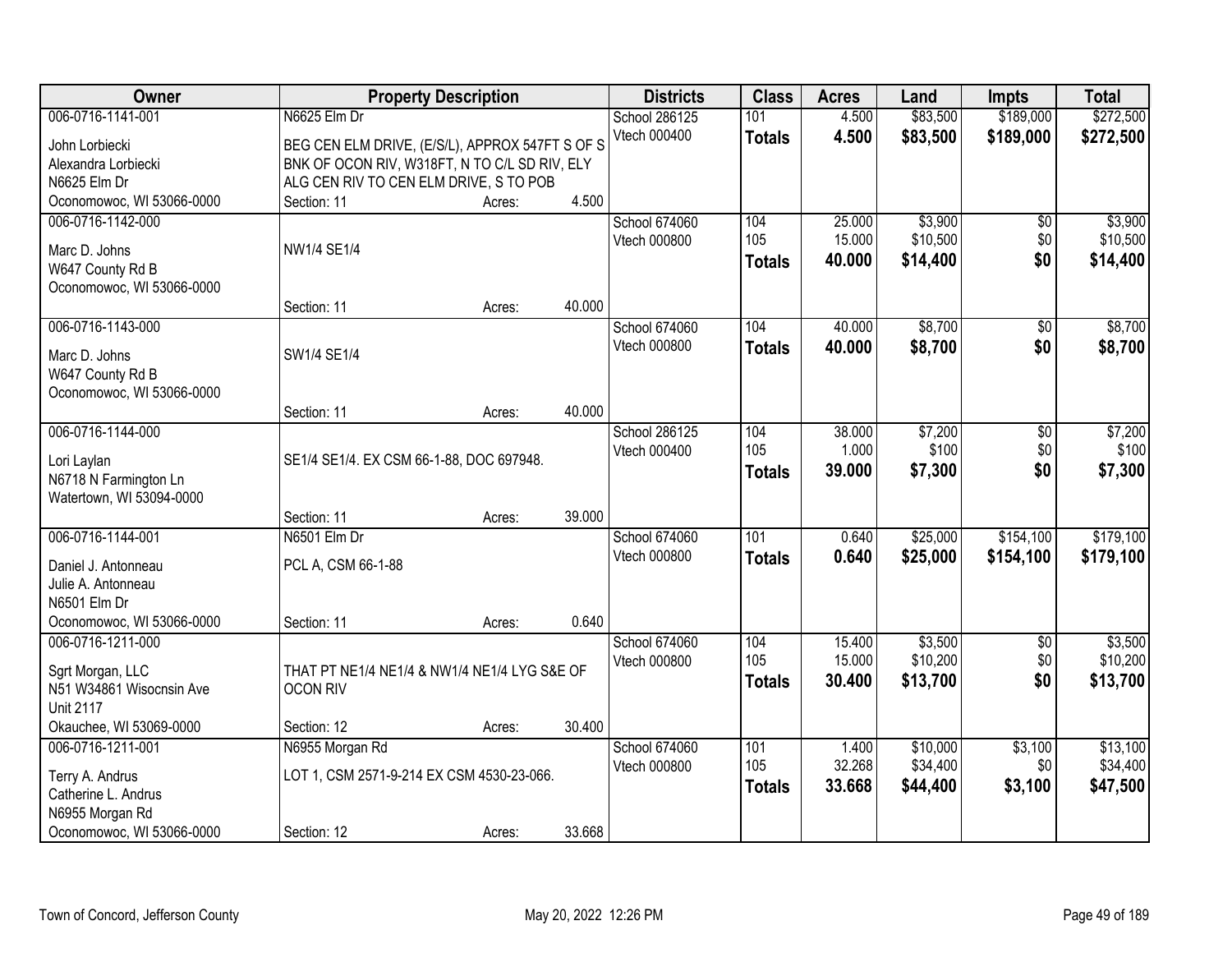| Owner                                          | <b>Property Description</b>                    |        |        | <b>Districts</b> | <b>Class</b>     | <b>Acres</b>     | Land               | <b>Impts</b>           | <b>Total</b>       |
|------------------------------------------------|------------------------------------------------|--------|--------|------------------|------------------|------------------|--------------------|------------------------|--------------------|
| 006-0716-1212-000                              |                                                |        |        | School 674060    | 104              | 6.750            | \$900              | $\overline{50}$        | \$900              |
| Barbara J. Donaldson                           | LOT 1, CSM 2992-12-112.                        |        |        | Vtech 000800     | 105              | 28.250           | \$45,600           | \$0                    | \$45,600           |
| 627 E Newhall Ave                              |                                                |        |        |                  | <b>Totals</b>    | 35.000           | \$46,500           | \$0                    | \$46,500           |
| Waukesha, WI 53186-0000                        |                                                |        |        |                  |                  |                  |                    |                        |                    |
|                                                | Section: 12                                    | Acres: | 35.000 |                  |                  |                  |                    |                        |                    |
| 006-0716-1212-001                              |                                                |        |        | School 674060    | 105              | 5.000            | \$11,300           | \$0                    | \$11,300           |
| Calvin R Schmidt Trust                         | PRT LOT 3, CSM 2421-8-292 IN SEC 12.           |        |        | Vtech 000800     | <b>Totals</b>    | 5.000            | \$11,300           | \$0                    | \$11,300           |
| Suzanne C Schmidt Trust                        |                                                |        |        |                  |                  |                  |                    |                        |                    |
| W205 Allen Rd                                  |                                                |        |        |                  |                  |                  |                    |                        |                    |
| Oconomowoc, WI 53066-0000                      | Section: 12                                    | Acres: | 0.000  |                  |                  |                  |                    |                        |                    |
| 006-0716-1213-000                              | None                                           |        |        | School 674060    | 101              | 0.250            | \$8,500            | \$0                    | \$8,500            |
|                                                |                                                |        |        | Vtech 000800     | 105              | 15.750           | \$11,100           | \$0                    | \$11,100           |
| Sgrt Morgan, LLC                               | THAT PT SW1/4 NE1/4 LYG S OF OCON RIV          |        |        |                  | 106              | 13.600           | \$29,200           | \$0                    | \$29,200           |
| N51 W34861 Wisocnsin Ave                       |                                                |        |        |                  | <b>Totals</b>    | 29.600           | \$48,800           | \$0                    | \$48,800           |
| <b>Unit 2117</b>                               |                                                |        |        |                  |                  |                  |                    |                        |                    |
| Okauchee, WI 53069-0000                        | Section: 12                                    | Acres: | 29.600 |                  |                  |                  |                    |                        |                    |
| 006-0716-1214-000                              |                                                |        |        | School 674060    | 104              | 21.504           | \$4,600            | \$0                    | \$4,600            |
| Sgrt Morgan, LLC                               | SE1/4 NE1/4, EX CSM 1330-4-304. EX CSM         |        |        | Vtech 000800     | 105              | 3.006            | \$1,600            | \$0                    | \$1,600            |
| N51 W34861 Wisocnsin Ave                       | 1410-4-438. EX COM NE/S/C, S1934.50FT TO POB,  |        |        |                  | <b>15M</b>       | 10.000           | \$10,800           | \$0                    | \$10,800           |
| <b>Unit 2117</b>                               | W330FT, N110FT, E107FT, N180FT, S70DG23'W      |        |        |                  | <b>Totals</b>    | 34.510           | \$17,000           | \$0                    | \$17,000           |
| Okauchee, WI 53069-0000                        | Section: 12                                    | Acres: | 34.510 |                  |                  |                  |                    |                        |                    |
| 006-0716-1214-001                              | N6747 Morgan Rd                                |        |        | School 674060    | $\overline{101}$ | 1.312            | \$41,800           | \$206,800              | \$248,600          |
| Scott Michael Houk                             | LOT 1, CSM 1410-4-438.                         |        |        | Vtech 000800     | <b>Totals</b>    | 1.312            | \$41,800           | \$206,800              | \$248,600          |
| N6747 Morgan Rd                                |                                                |        |        |                  |                  |                  |                    |                        |                    |
| Oconomowoc, WI 53066-0000                      |                                                |        |        |                  |                  |                  |                    |                        |                    |
|                                                | Section: 12                                    | Acres: | 1.312  |                  |                  |                  |                    |                        |                    |
| 006-0716-1214-002                              | N6779 Morgan Rd                                |        |        | School 674060    | 101              | 3.758            | \$77,600           | \$202,400              | \$280,000          |
|                                                |                                                |        |        | Vtech 000800     | <b>Totals</b>    | 3.758            | \$77,600           | \$202,400              | \$280,000          |
| James C. Juneau                                | LOT 1, CSM 1330 4-304. ALSO COM NE/S/C,        |        |        |                  |                  |                  |                    |                        |                    |
| Carol J. Juneau                                | S1934.50FT TO POB, W330FT, N110FT, E107FT,     |        |        |                  |                  |                  |                    |                        |                    |
| N6779 Morgan Rd                                | N180FT, S70DG23'W 117.90FT, S47DG08'W 53.68FT, |        | 3.758  |                  |                  |                  |                    |                        |                    |
| Oconomowoc, WI 53066-0000<br>006-0716-1221-000 | Section: 12<br>W449 Allen Rd                   | Acres: |        |                  |                  |                  |                    |                        |                    |
|                                                |                                                |        |        | School 674060    | 104<br>105       | 28.500<br>10.000 | \$5,000<br>\$7,000 | $\overline{50}$<br>\$0 | \$5,000<br>\$7,000 |
| David Wegner                                   | NE1/4 NW1/4, EX N132FT OF W165FT               |        |        | Vtech 000800     | 107              | 1.000            | \$24,000           | \$900                  | \$24,900           |
| Sharon F. Wegner                               |                                                |        |        |                  | <b>Totals</b>    | 39.500           | \$36,000           | \$900                  | \$36,900           |
| N6872 Elm Dr                                   |                                                |        |        |                  |                  |                  |                    |                        |                    |
| Oconomowoc, WI 53066-0000                      | Section: 12                                    | Acres: | 39.500 |                  |                  |                  |                    |                        |                    |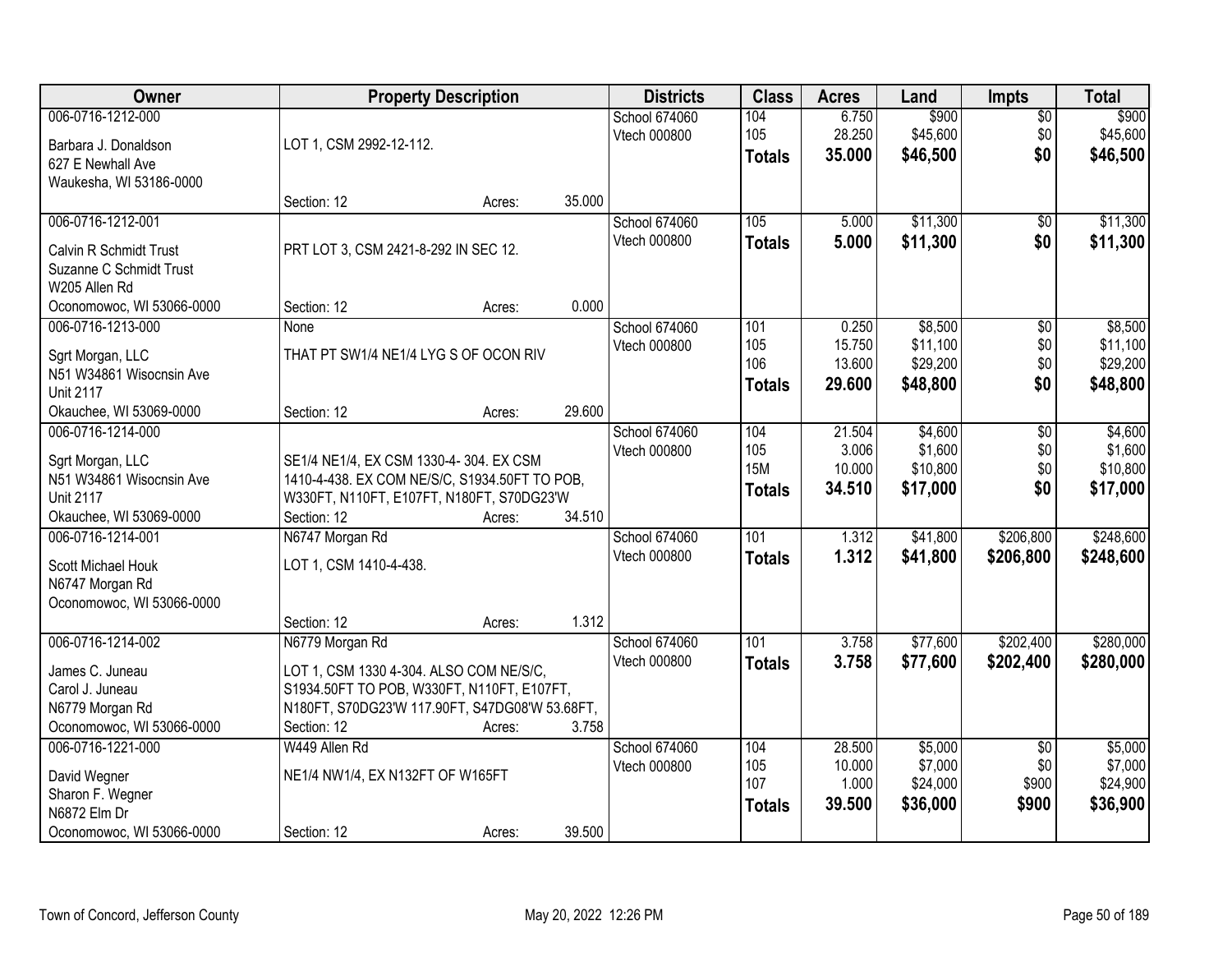| Owner                                          | <b>Property Description</b>            |        |        | <b>Districts</b>     | <b>Class</b>  | <b>Acres</b> | Land     | <b>Impts</b>    | <b>Total</b> |
|------------------------------------------------|----------------------------------------|--------|--------|----------------------|---------------|--------------|----------|-----------------|--------------|
| 006-0716-1221-001                              |                                        |        |        | School 674060        | 105           | 0.500        | \$600    | $\overline{50}$ | \$600        |
| David Wegner                                   | N132FT OF W165FT NE1/4 NW1/4           |        |        | Vtech 000800         | <b>Totals</b> | 0.500        | \$600    | \$0             | \$600        |
| Sharon F. Wegner                               |                                        |        |        |                      |               |              |          |                 |              |
| N6872 Elm Dr                                   |                                        |        |        |                      |               |              |          |                 |              |
| Oconomowoc, WI 53066-0000                      | Section: 12                            | Acres: | 0.500  |                      |               |              |          |                 |              |
| 006-0716-1222-000                              |                                        |        |        | <b>School 674060</b> | 104           | 28.856       | \$5,600  | $\overline{50}$ | \$5,600      |
| David Wegner                                   | NW1/4 NW1/4, EX CSM 2820-11-76, EX CSM |        |        | Vtech 000800         | 105           | 0.500        | \$100    | \$0             | \$100        |
| Sharon F. Wegner                               | 5137-27-234, DOC 1236845.              |        |        |                      | <b>Totals</b> | 29.356       | \$5,700  | \$0             | \$5,700      |
| N6872 Elm Dr                                   |                                        |        |        |                      |               |              |          |                 |              |
| Oconomowoc, WI 53066-0000                      | Section: 12                            | Acres: | 29.356 |                      |               |              |          |                 |              |
| 006-0716-1222-001                              | W483 Allen Rd                          |        |        | School 674060        | 101           | 2.500        | \$65,300 | \$248,500       | \$313,800    |
| Jeffrey C. Lunde                               | LOT 1, CSM 2820-11-76.                 |        |        | Vtech 000800         | 106           | 4.642        | \$10,000 | \$0             | \$10,000     |
| Elizabeth Y. Sasaki                            |                                        |        |        |                      | <b>Totals</b> | 7.142        | \$75,300 | \$248,500       | \$323,800    |
| W483 Allen Rd                                  |                                        |        |        |                      |               |              |          |                 |              |
| Oconomowoc, WI 53066-0000                      | Section: 12                            | Acres: | 7.142  |                      |               |              |          |                 |              |
| 006-0716-1222-002                              |                                        |        |        | School 674060        | 104           | 1.502        | \$300    | $\sqrt[6]{}$    | \$300        |
|                                                |                                        |        |        | Vtech 000800         | <b>Totals</b> | 1.502        | \$300    | \$0             | \$300        |
| David Wegner                                   | LOT 1, CSM 5137-27-234, DOC 1236845.   |        |        |                      |               |              |          |                 |              |
| Sharon F. Wegner<br>N6872 Elm Dr               |                                        |        |        |                      |               |              |          |                 |              |
| Oconomowoc, WI 53066-0000                      | Section: 12                            | Acres: | 1.502  |                      |               |              |          |                 |              |
| 006-0716-1222-003                              | N6872 Elm Dr                           |        |        | School 674060        | 107           | 2.000        | \$53,000 | \$259,400       | \$312,400    |
|                                                |                                        |        |        | Vtech 000800         | <b>Totals</b> | 2.000        | \$53,000 | \$259,400       | \$312,400    |
| David Wegner                                   | LOT 2, CSM 5137-27-234, DOC 1236845.   |        |        |                      |               |              |          |                 |              |
| Sharon F. Wegner                               |                                        |        |        |                      |               |              |          |                 |              |
| N6872 Elm Dr                                   |                                        |        | 2.000  |                      |               |              |          |                 |              |
| Oconomowoc, WI 53066-0000<br>006-0716-1223-000 | Section: 12                            | Acres: |        | School 674060        | 104           | 35.700       | \$7,200  | $\overline{50}$ | \$7,200      |
|                                                |                                        |        |        | Vtech 000800         | 105           | 2.014        | \$1,000  | \$0             | \$1,000      |
| David Wegner                                   | SW1/4 NW1/4, EX CSM 717-3-89           |        |        |                      | <b>Totals</b> | 37.714       | \$8,200  | \$0             | \$8,200      |
| Sharon F. Wegner                               |                                        |        |        |                      |               |              |          |                 |              |
| N6872 Elm Dr                                   |                                        |        |        |                      |               |              |          |                 |              |
| Oconomowoc, WI 53066-0000                      | Section: 12                            | Acres: | 37.714 |                      |               |              |          |                 |              |
| 006-0716-1223-001                              | N6758 Elm Dr                           |        |        | School 674060        | 101           | 2.286        | \$62,600 | \$181,200       | \$243,800    |
| Ismael R Soto Trust                            | CSM 717-3-89                           |        |        | Vtech 000800         | <b>Totals</b> | 2.286        | \$62,600 | \$181,200       | \$243,800    |
| Karen C Soto Trust                             |                                        |        |        |                      |               |              |          |                 |              |
| N6758 Elm Dr                                   |                                        |        |        |                      |               |              |          |                 |              |
| Oconomowoc, WI 53066-0000                      | Section: 12                            | Acres: | 2.286  |                      |               |              |          |                 |              |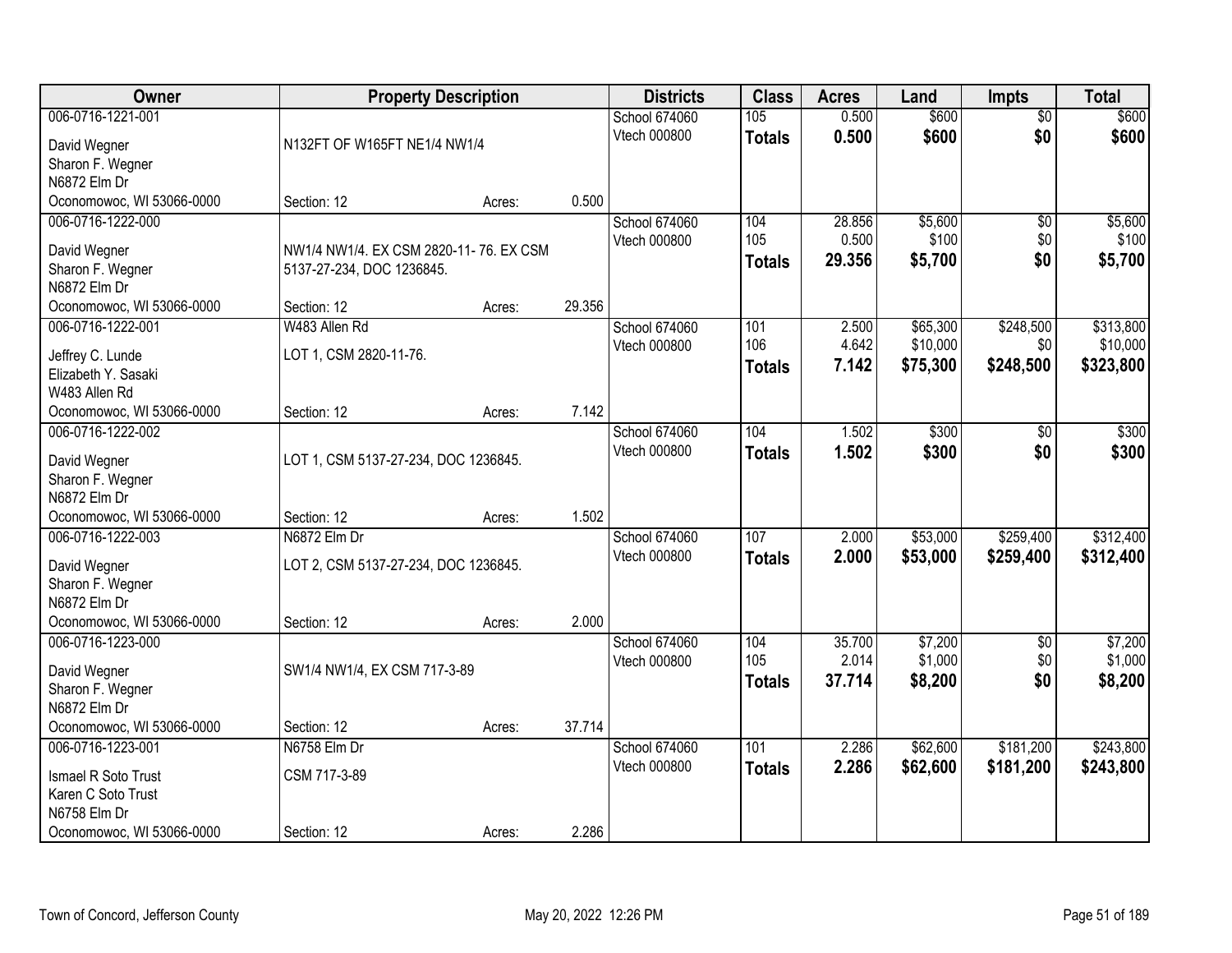| Owner                                         | <b>Property Description</b>                             | <b>Districts</b> | <b>Class</b>  | <b>Acres</b>     | Land                 | <b>Impts</b>    | <b>Total</b>         |
|-----------------------------------------------|---------------------------------------------------------|------------------|---------------|------------------|----------------------|-----------------|----------------------|
| 006-0716-1224-000                             |                                                         | School 674060    | 104           | 13.602           | \$3,100              | $\sqrt{$0}$     | \$3,100              |
| David Wegner                                  | SE1/4 NW1/4, EX 4A LYG S&E OF OCON RIV                  | Vtech 000800     | 105           | 22.398           | \$15,700             | \$0             | \$15,700             |
| Sharon F. Wegner                              |                                                         |                  | <b>Totals</b> | 36.000           | \$18,800             | \$0             | \$18,800             |
| N6872 Elm Dr                                  |                                                         |                  |               |                  |                      |                 |                      |
| Oconomowoc, WI 53066-0000                     | 36.000<br>Section: 12<br>Acres:                         |                  |               |                  |                      |                 |                      |
| 006-0716-1224-001                             |                                                         | School 674060    | 105           | 4.000            | \$2,800              | $\overline{50}$ | \$2,800              |
|                                               | THAT PT SE1/4 NW1/4 LYG S&E OF OCON RIV                 | Vtech 000800     | <b>Totals</b> | 4.000            | \$2,800              | \$0             | \$2,800              |
| Sgrt Morgan, LLC<br>N51 W34861 Wisocnsin Ave  |                                                         |                  |               |                  |                      |                 |                      |
| <b>Unit 2117</b>                              |                                                         |                  |               |                  |                      |                 |                      |
| Okauchee, WI 53069-0000                       | 4.000<br>Section: 12<br>Acres:                          |                  |               |                  |                      |                 |                      |
| 006-0716-1231-000                             |                                                         | School 674060    | 105           | 34.000           | \$23,800             | \$0             | \$23,800             |
|                                               |                                                         | Vtech 000800     | 106           | 6.000            | \$12,900             | \$0             | \$12,900             |
| Ruth M Slocum Trust                           | <b>NE1/4 SW1/4</b>                                      |                  | <b>Totals</b> | 40.000           | \$36,700             | \$0             | \$36,700             |
| c/o Cassandra Bourne                          |                                                         |                  |               |                  |                      |                 |                      |
| 2675 N Terrace Ave                            |                                                         |                  |               |                  |                      |                 |                      |
| Milwaukee, WI 53211-0000                      | 40.000<br>Section: 12<br>Acres:                         |                  |               |                  |                      |                 |                      |
| 006-0716-1232-000                             | N6604 Elm Dr                                            | School 674060    | 101           | 4.000            | \$79,500             | \$248,800       | \$328,300            |
| Randall R. Mesker                             | NW1/4 SW1/4, EX BEG 653FT E OF SW/C, N170FT TO          | Vtech 000800     | 104<br>105    | 4.700            | \$1,100              | \$0             | \$1,100              |
| Jodi R. Mesker                                | OCON RIV, SE ON RIV 260FT, E150FT, S130 FT TO           |                  | 106           | 20.300<br>10.000 | \$14,200<br>\$21,500 | \$0<br>\$0      | \$14,200<br>\$21,500 |
| N6604 Elm Dr                                  | 1/8/L, W371.67FT TO POB                                 |                  |               |                  |                      |                 |                      |
| Oconomowoc, WI 53066-0000                     | 39.000<br>Section: 12<br>Acres:                         |                  | <b>Totals</b> | 39.000           | \$116,300            | \$248,800       | \$365,100            |
| 006-0716-1233-000                             |                                                         | School 674060    | 104           | 32.500           | \$7,000              | $\overline{50}$ | \$7,000              |
| <b>Ruth M Slocum Trust</b>                    | SW1/4 SW1/4, EX BEG 1014.68FT E OF                      | Vtech 000800     | 105           | 3.900            | \$2,500              | \$0             | \$2,500              |
| c/o Cassandra Bourne                          | SW/S/C, N9DGE709.22FT, E TO 1/8/L, S TO S/S/L, W ON     |                  | <b>Totals</b> | 36.400           | \$9,500              | \$0             | \$9,500              |
| 2675 N Terrace Ave                            | SD L 642.86FT, S11DG44'W33.70FT, W TO POB. ALSO         |                  |               |                  |                      |                 |                      |
| Milwaukee, WI 53211-0000                      | Section: 12<br>36.400<br>Acres:                         |                  |               |                  |                      |                 |                      |
| 006-0716-1234-000                             |                                                         | School 674060    | 105           | 34.400           | \$16,400             | $\sqrt{6}$      | \$16,400             |
|                                               |                                                         | Vtech 000800     | <b>Totals</b> | 34.400           | \$16,400             | \$0             | \$16,400             |
| Ruth M Slocum Trust                           | SE1/4 SW1/4, EX THAT PT OF THE FOLLOWING LYG            |                  |               |                  |                      |                 |                      |
| c/o Cassandra Bourne                          | IN SD 1/4 1/4, BEG 1014.68FT E & 33FT N OF SW/S/C,      |                  |               |                  |                      |                 |                      |
| 2675 N Terrace Ave                            | E688.60FT, N 667FT, W574.60FT, S9DGW676. 22FT<br>34.400 |                  |               |                  |                      |                 |                      |
| Milwaukee, WI 53211-0000<br>006-0716-1234-001 | Section: 12<br>Acres:<br>W440 County Rd B               | School 674060    | 101           | 10.100           | \$124,100            | \$415,600       | \$539,700            |
|                                               |                                                         | Vtech 000800     |               |                  |                      |                 |                      |
| James C. Bell                                 | BEG 1014.68FT E OF SW/S/C, E                            |                  | <b>Totals</b> | 10.100           | \$124,100            | \$415,600       | \$539,700            |
| Jessica Furlong-Bell                          | 688.60FT, N700FT, W574.60FT, S9DG15'W709.22FT TO        |                  |               |                  |                      |                 |                      |
| W440 County Rd B                              | POB. EX S33FT                                           |                  |               |                  |                      |                 |                      |
| Oconomowoc, WI 53066-0000                     | 10.100<br>Section: 12<br>Acres:                         |                  |               |                  |                      |                 |                      |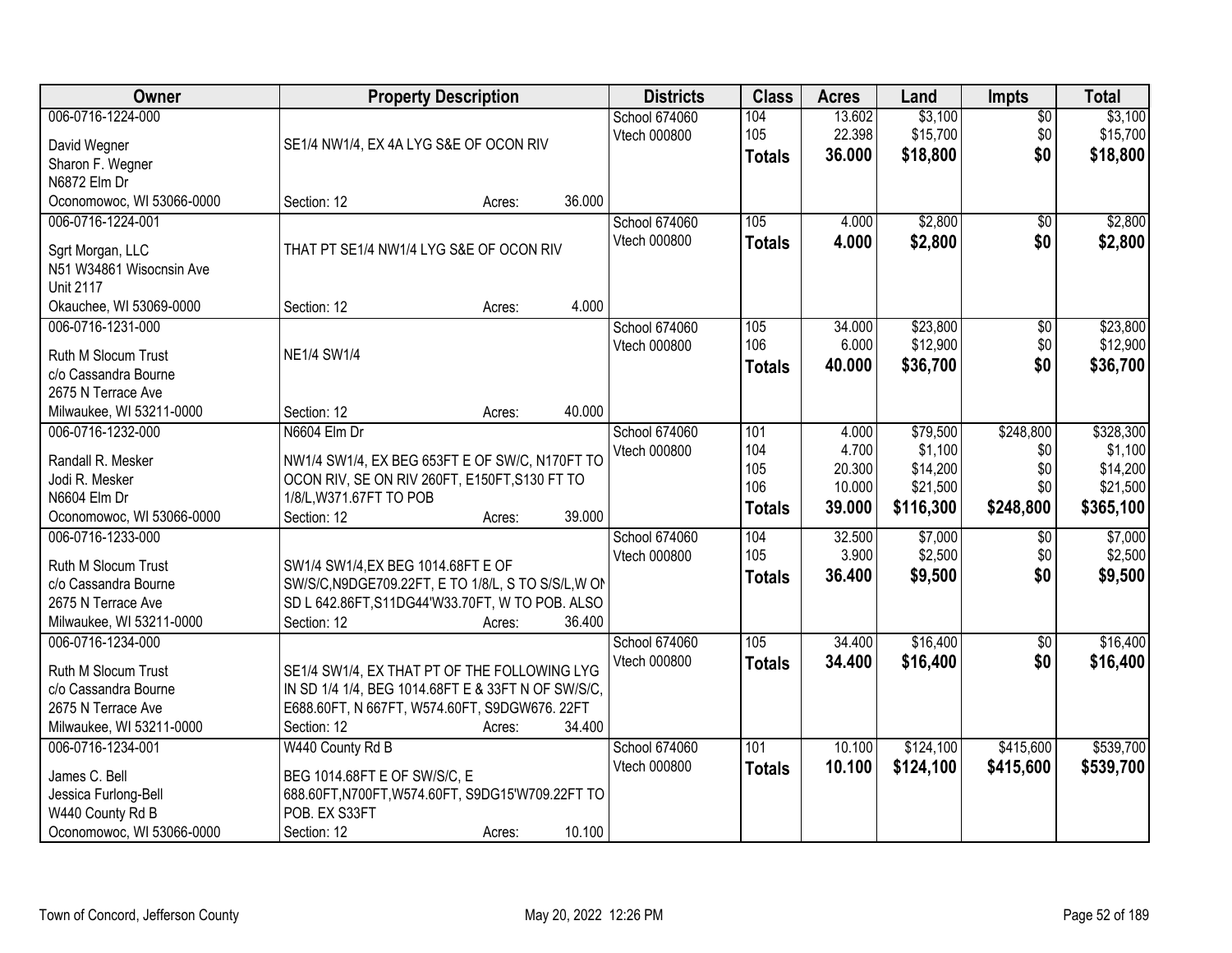| Owner                             | <b>Property Description</b>                     |        |        | <b>Districts</b> | <b>Class</b>      | <b>Acres</b> | Land     | <b>Impts</b>    | <b>Total</b> |
|-----------------------------------|-------------------------------------------------|--------|--------|------------------|-------------------|--------------|----------|-----------------|--------------|
| 006-0716-1241-000                 | N6677 Morgan Rd                                 |        |        | School 674060    | 101               | 2.500        | \$65,300 | \$166,000       | \$231,300    |
| Robert T. Kwiatowski              | NE1/4 SE1/4, EX 2.311A IN NE/C & EX 1A IN SE/C  |        |        | Vtech 000800     | 104               | 20.484       | \$4,200  | \$0             | \$4,200      |
| N6677 Morgan Rd                   |                                                 |        |        |                  | 105               | 14.500       | \$9,900  | \$0             | \$9,900      |
| Oconomowoc, WI 53066-0000         |                                                 |        |        |                  | <b>Totals</b>     | 37.484       | \$79,400 | \$166,000       | \$245,400    |
|                                   | Section: 12                                     | Acres: | 37.484 |                  |                   |              |          |                 |              |
| 006-0716-1241-001                 | N6611 Morgan Rd                                 |        |        | School 674060    | 101               | 1.000        | \$34,000 | \$98,300        | \$132,300    |
| Frank M. Hazi                     | BEG 67FT N OF SE/C NE1/4 SE 1/4, N208.7FT,      |        |        | Vtech 000800     | <b>Totals</b>     | 1.000        | \$34,000 | \$98,300        | \$132,300    |
| Mary J. Hazi                      | W208.7FT, S 208.7FT, E208.7FT TO POB            |        |        |                  |                   |              |          |                 |              |
| N6611 Morgan Rd                   |                                                 |        |        |                  |                   |              |          |                 |              |
| Oconomowoc, WI 53066-0000         | Section: 12                                     | Acres: | 1.000  |                  |                   |              |          |                 |              |
| 006-0716-1241-002                 | N6681 Morgan Rd                                 |        |        | School 674060    | 101               | 1.000        | \$34,000 | \$104,600       | \$138,600    |
|                                   | COM E1/4/P, S185FT, S89DG37'W 33FT TO           |        |        | Vtech 000800     | <b>Totals</b>     | 1.000        | \$34,000 | \$104,600       | \$138,600    |
| George Garneau<br>Carissa Garneau | POB, S89DG37'W235.5FT S185FT, N89DG37'E235.5FT, |        |        |                  |                   |              |          |                 |              |
| N6681 Morgan Rd                   | N 185FT TO POB                                  |        |        |                  |                   |              |          |                 |              |
| Oconomowoc, WI 53066-0000         | Section: 12                                     | Acres: | 1.000  |                  |                   |              |          |                 |              |
| 006-0716-1241-003                 | N6693 Morgan Rd                                 |        |        | School 674060    | 101               | 1.311        | \$41,800 | \$149,000       | \$190,800    |
|                                   |                                                 |        |        | Vtech 000800     | <b>Totals</b>     | 1.311        | \$41,800 | \$149,000       | \$190,800    |
| Lloyd A. Bartlett IV              | COM E1/4/C, S185FT, S89DG37'W 33FT TO           |        |        |                  |                   |              |          |                 |              |
| Danielle Bartlett                 | POB, S89DG37'W235.5FT N38DG32'W235.28FT,        |        |        |                  |                   |              |          |                 |              |
| N6693 Morgan Rd                   | N89DG37'E 382.10FT, S185FT TO POB.              |        |        |                  |                   |              |          |                 |              |
| Oconomowoc, WI 53066-0000         | Section: 12                                     | Acres: | 1.311  |                  |                   |              |          |                 |              |
| 006-0716-1242-000                 |                                                 |        |        | School 674060    | 104               | 29.000       | \$4,500  | $\overline{50}$ | \$4,500      |
| <b>Black Hat Properties, LLC</b>  | NW1/4 SE1/4                                     |        |        | Vtech 000800     | 105<br><b>15M</b> | 4.000        | \$2,800  | \$0             | \$2,800      |
| 2515 Nagawicka Rd                 |                                                 |        |        |                  |                   | 7.000        | \$7,600  | \$0<br>\$0      | \$7,600      |
| Hartland, WI 53029-0000           |                                                 |        |        |                  | <b>Totals</b>     | 40.000       | \$14,900 |                 | \$14,900     |
|                                   | Section: 12                                     | Acres: | 40.000 |                  |                   |              |          |                 |              |
| 006-0716-1243-000                 | W202 County Rd B                                |        |        | School 674060    | 104               | 3.000        | \$400    | $\overline{50}$ | \$400        |
| <b>Black Hat Properties, LLC</b>  | SW1/4 SE1/4                                     |        |        | Vtech 000800     | 105               | 36.500       | \$25,600 | \$0             | \$25,600     |
| 2515 Nagawicka Rd                 |                                                 |        |        |                  | 107               | 0.500        | \$15,000 | \$98,900        | \$113,900    |
| Hartland, WI 53029-0000           |                                                 |        |        |                  | <b>Totals</b>     | 40.000       | \$41,000 | \$98,900        | \$139,900    |
|                                   | Section: 12                                     | Acres: | 40.000 |                  |                   |              |          |                 |              |
| 006-0716-1244-000                 | County Rd B                                     |        |        | School 674060    | 104               | 20.444       | \$4,000  | $\overline{30}$ | \$4,000      |
| <b>Black Hat Properties, LLC</b>  | SE1/4 SE1/4. EX CSM 2809-11-59. EX PT IN CSM    |        |        | Vtech 000800     | <b>Totals</b>     | 20.444       | \$4,000  | \$0             | \$4,000      |
| 2515 Nagawicka Rd                 | 5425-30-009 DOC 1312323. EX CSM 5514-30-225,    |        |        |                  |                   |              |          |                 |              |
| Hartland, WI 53029-0000           | DOC 1336038.                                    |        |        |                  |                   |              |          |                 |              |
|                                   | Section: 12                                     | Acres: | 20.444 |                  |                   |              |          |                 |              |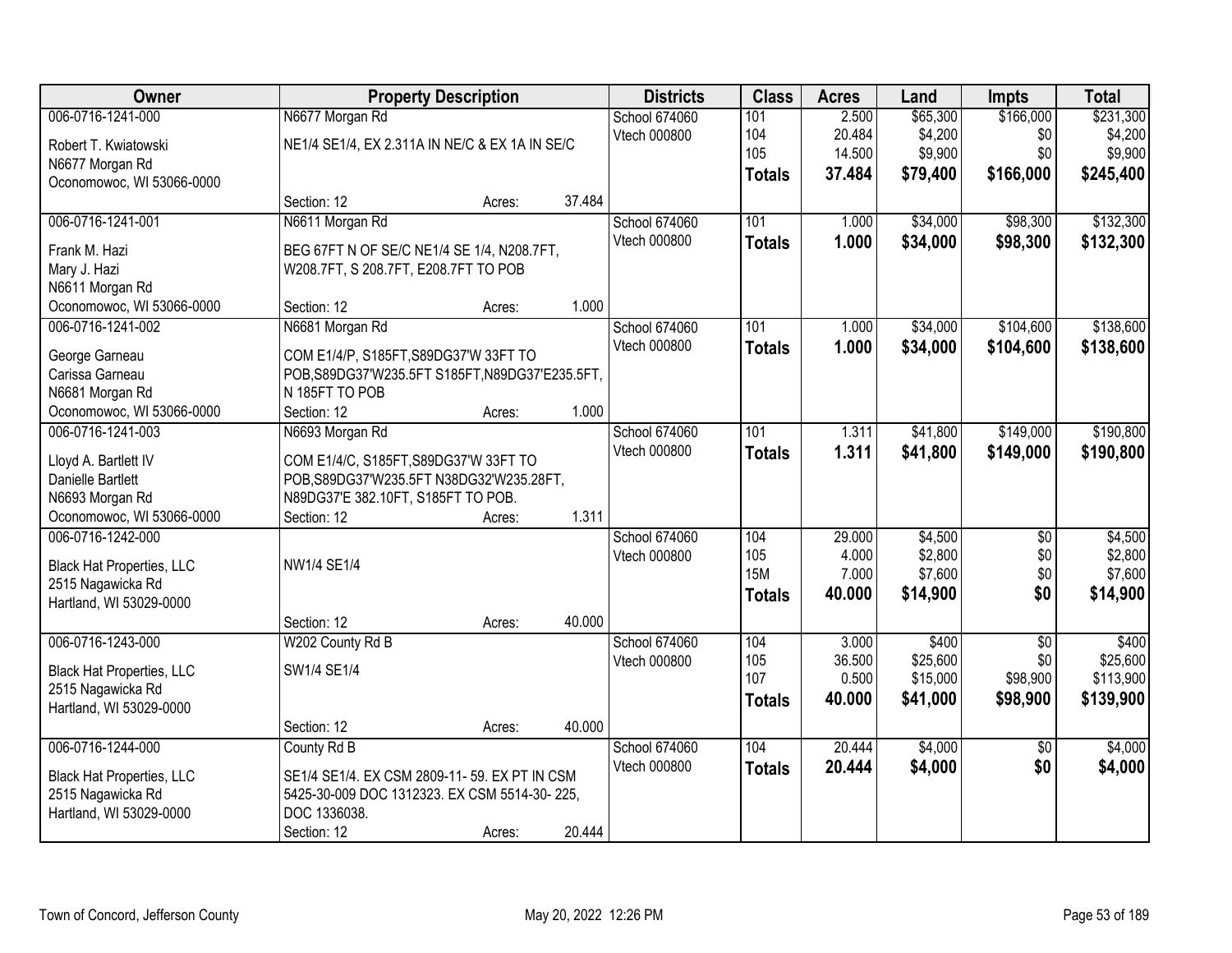| <b>Owner</b>                     | <b>Property Description</b>                      | <b>Districts</b> | <b>Class</b>  | <b>Acres</b>  | Land            | <b>Impts</b>       | <b>Total</b> |                    |
|----------------------------------|--------------------------------------------------|------------------|---------------|---------------|-----------------|--------------------|--------------|--------------------|
| 006-0716-1244-001                | N6597 Morgan Rd                                  |                  | School 674060 | 101           | 2.000           | \$59,000           | \$140,600    | \$199,600          |
| Derrike D. Retzlaff              | LOT 1, CSM 2809-11-59, DOC 912214.               |                  | Vtech 000800  | <b>Totals</b> | 2.000           | \$59,000           | \$140,600    | \$199,600          |
| Jenna M. Retzlaff                |                                                  |                  |               |               |                 |                    |              |                    |
| N6597 Morgan Rd                  |                                                  |                  |               |               |                 |                    |              |                    |
| Oconomowoc, WI 53066-0000        | Section: 12                                      | Acres:           | 2.000         |               |                 |                    |              |                    |
| 006-0716-1311-000                | W147 County Rd B                                 |                  | School 674060 | 101           | 2.000           | \$59,000           | \$123,200    | \$182,200          |
| Joshua D. Spiegelhoff            | LOT 1, CSM 5425-30-009, DOC 1312323.             |                  | Vtech 000800  | 104           | 1.000           | \$200              | \$0          | \$200              |
| Stephanie Spiegelhoff            |                                                  |                  |               | Totals        | 3.000           | \$59,200           | \$123,200    | \$182,400          |
| W147 County Rd B                 |                                                  |                  |               |               |                 |                    |              |                    |
| Oconomowoc, WI 53066-0000        | Section: 13                                      | Acres:           | 3.000         |               |                 |                    |              |                    |
| 006-0716-1311-001                | County Rd B                                      |                  | School 674060 | 104           | 27.074          | \$5,700            | \$0          | \$5,700            |
| <b>Black Hat Properties, LLC</b> | E1/2 NE1/4 LYG ELY OF CSM 5515-30-227, DOC       |                  | Vtech 000800  | 105           | 5.566           | \$3,300            | \$0          | \$3,300            |
| 2515 Nagawicka Rd                | 1336040. EX PT IN CSM 5425-30-009, DOC 1312323.  |                  |               | <b>Totals</b> | 32.640          | \$9,000            | \$0          | \$9,000            |
| Hartland, WI 53029-0000          |                                                  |                  |               |               |                 |                    |              |                    |
|                                  | Section: 13                                      | Acres:           | 32.640        |               |                 |                    |              |                    |
| 006-0716-1311-002                |                                                  |                  | School 674060 | 104           | 1.021           | \$300              | \$0          | \$300              |
| <b>Black Hat Properties, LLC</b> | LOT 1, CSM 5514-30-225, DOC 1336038.             |                  | Vtech 000800  | 105           | 17.000          | \$11,900           | \$0          | \$11,900           |
| 2515 Nagawicka Rd                |                                                  |                  |               | <b>Totals</b> | 18.021          | \$12,200           | \$0          | \$12,200           |
| Hartland, WI 53029-0000          |                                                  |                  |               |               |                 |                    |              |                    |
|                                  | Section: 13                                      | 18.021<br>Acres: |               |               |                 |                    |              |                    |
| 006-0716-1311-003                | W197 County Rd B                                 |                  | School 674060 | 101           | 1.000           | \$34,000           | \$266,100    | \$300,100          |
| Nicholas J. Fix                  | LOT 1, CSM 5515-30-227, DOC 1336040. ALSO COM    |                  | Vtech 000800  | 105           | 5.740           | \$4,000            | \$0          | \$4,000            |
| Amy M. Fix                       | NE/S/C, S89DG39'W 1348.50FT, S00DG13 'W 546.06F1 |                  |               | <b>Totals</b> | 6.740           | \$38,000           | \$266,100    | \$304,100          |
| W197 County Rd B                 | TO POB, S00DG13' W 780.30FT, N81DG20'E 596.67    |                  |               |               |                 |                    |              |                    |
| Oconomowoc, WI 53066-0000        | Section: 13                                      | Acres:           | 6.740         |               |                 |                    |              |                    |
| 006-0716-1312-000                | W251 County Rd B                                 |                  | School 674060 | 101           | 1.000           | \$34,000           | \$139,900    | \$173,900          |
| John Tokarski Trust              | NW1/4 NE1/4 LYG S OF CTH B 508-425. EX CSM       |                  | Vtech 000800  | 104<br>105    | 18.000<br>3.680 | \$3,800<br>\$2,600 | \$0<br>\$0   | \$3,800<br>\$2,600 |
| Connie M Tokarski Trust          | 4093-20-62.                                      |                  |               | <b>Totals</b> | 22,680          | \$40,400           | \$139,900    | \$180,300          |
| W248 County Rd B                 |                                                  |                  |               |               |                 |                    |              |                    |
| Oconomowoc, WI 53066-0000        | Section: 13                                      | Acres:           | 22.680        |               |                 |                    |              |                    |
| 006-0716-1312-001                | W202 County Rd B                                 |                  | School 674060 | 101           | 1.500           | \$46,500           | \$103,500    | \$150,000          |
| <b>Black Hat Properties, LLC</b> | BEG NE/C NW1/4 NE1/4, S214.5 FT TO CTH B, SWLY   |                  | Vtech 000800  | <b>Totals</b> | 1.500           | \$46,500           | \$103,500    | \$150,000          |
| 2515 Nagawicka Rd                | ON HGY 264 FT, N313.5FT, E264FT TO POB           |                  |               |               |                 |                    |              |                    |
| Hartland, WI 53029-0000          |                                                  |                  |               |               |                 |                    |              |                    |
|                                  | Section: 13                                      | Acres:           | 1.500         |               |                 |                    |              |                    |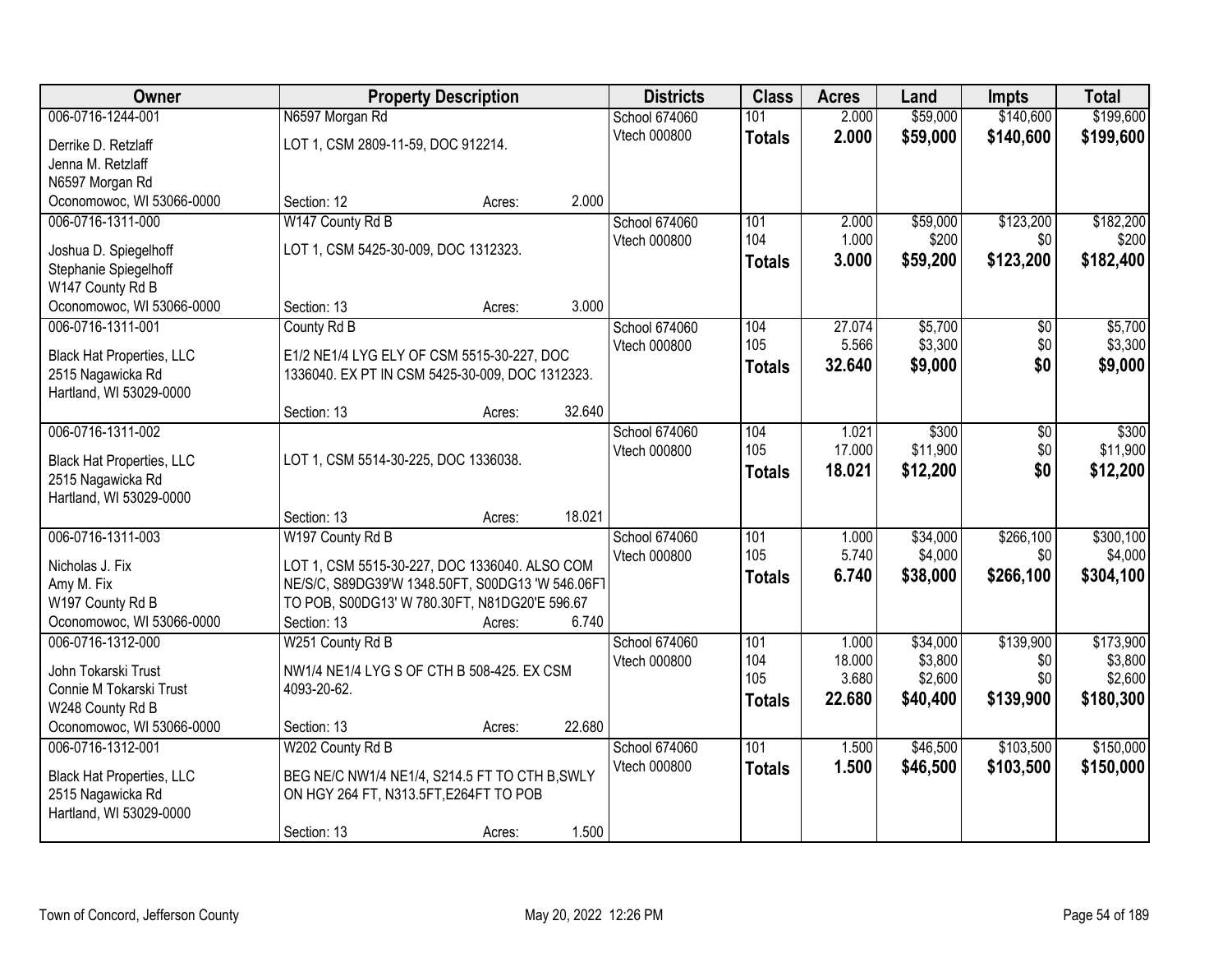| Owner                                                                                                                | <b>Property Description</b>                                                                                                                                                      | <b>Districts</b>                     | <b>Class</b>                              | <b>Acres</b>                       | Land                                     | <b>Impts</b>                         | <b>Total</b>                             |
|----------------------------------------------------------------------------------------------------------------------|----------------------------------------------------------------------------------------------------------------------------------------------------------------------------------|--------------------------------------|-------------------------------------------|------------------------------------|------------------------------------------|--------------------------------------|------------------------------------------|
| 006-0716-1312-002<br>John Tokarski Trust<br>Connie M Tokarski Trust<br>W248 County Rd B                              | THAT PT OF NW1/4 NE1/4 LYG N OF CTH B EX 1.50A<br>IN NE/C. ALSO EX LOT 1, CSM 2381-8-222.                                                                                        | School 674060<br>Vtech 000800        | 104<br>105<br><b>Totals</b>               | 10.000<br>0.980<br>10.980          | \$1,900<br>\$100<br>\$2,000              | $\overline{50}$<br>\$0<br>\$0        | \$1,900<br>\$100<br>\$2,000              |
| Oconomowoc, WI 53066-0000                                                                                            | 10.980<br>Section: 13<br>Acres:                                                                                                                                                  |                                      |                                           |                                    |                                          |                                      |                                          |
| 006-0716-1312-003<br>John Tokarski Trust<br>Connie M Tokarski Trust<br>W248 County Rd B<br>Oconomowoc, WI 53066-0000 | W248 County Rd B<br>LOT 1, CSM 2381-8-222, DOC 863119.<br>1.020<br>Section: 13<br>Acres:                                                                                         | School 674060<br><b>Vtech 000800</b> | 101<br><b>Totals</b>                      | 1.020<br>1.020                     | \$34,500<br>\$34,500                     | \$140,800<br>\$140,800               | \$175,300<br>\$175,300                   |
| 006-0716-1312-004<br>Jacob M. Gaylord<br>W215 County Rd B<br>Oconomowoc, WI 53066-0000                               | W215 County Rd B<br>LOT 1, CSM 4093-20-62, DOC 1055543.<br>1.000<br>Section: 13<br>Acres:                                                                                        | School 674060<br>Vtech 000800        | 101<br><b>Totals</b>                      | 1.000<br>1.000                     | \$32,300<br>\$32,300                     | \$275,200<br>\$275,200               | \$307,500<br>\$307,500                   |
| 006-0716-1313-000<br>John Tokarski Trust<br>Connie M Tokarski Trust<br>W248 County Rd B<br>Oconomowoc, WI 53066-0000 | SW1/4 NE1/4.EX 7.74A IN I-94<br>32.260<br>Section: 13<br>Acres:                                                                                                                  | School 674060<br>Vtech 000800        | 104<br><b>Totals</b>                      | 32.260<br>32.260                   | \$7,300<br>\$7,300                       | $\sqrt[6]{}$<br>\$0                  | \$7,300<br>\$7,300                       |
| 006-0716-1314-000<br><b>Black Hat Properties, LLC</b><br>2515 Nagawicka Rd<br>Hartland, WI 53029-0000                | OUTLOT 1, CSM 5515-30-227, DOC 1336040. ALSO<br>COM NE/S/C S89DG39'W 1348.50FT, S00DG13 'W<br>546.06FT TO POB, S00DG13' W 780.30FT, N81DG20'E<br>20.798<br>Section: 13<br>Acres: | School 674060<br>Vtech 000800        | 104<br>105<br><b>15M</b><br><b>Totals</b> | 0.600<br>1.829<br>18.369<br>20.798 | \$100<br>\$1,300<br>\$19,800<br>\$21,200 | $\overline{50}$<br>\$0<br>\$0<br>\$0 | \$100<br>\$1,300<br>\$19,800<br>\$21,200 |
| 006-0716-1314-001<br><b>Black Hat Properties, LLC</b><br>2515 Nagawicka Rd<br>Hartland, WI 53029-0000                | S15A SE1/4 NE1/4, EX LD IN HGY I-94<br>7.000<br>Section: 13<br>Acres:                                                                                                            | School 674060<br>Vtech 000800        | 105<br>106<br><b>Totals</b>               | 4.000<br>3.000<br>7.000            | \$2,800<br>\$6,500<br>\$9,300            | $\overline{50}$<br>\$0<br>\$0        | \$2,800<br>\$6,500<br>\$9,300            |
| 006-0716-1314-002<br><b>Black Hat Properties, LLC</b><br>2515 Nagawicka Rd<br>Hartland, WI 53029-0000                | LOT 2, CSM 5515-30-227, DOC 1336040.<br>1.000<br>Section: 13<br>Acres:                                                                                                           | School 674060<br>Vtech 000800        | 104<br><b>Totals</b>                      | 1.000<br>1.000                     | \$100<br>\$100                           | $\overline{30}$<br>\$0               | \$100<br>\$100                           |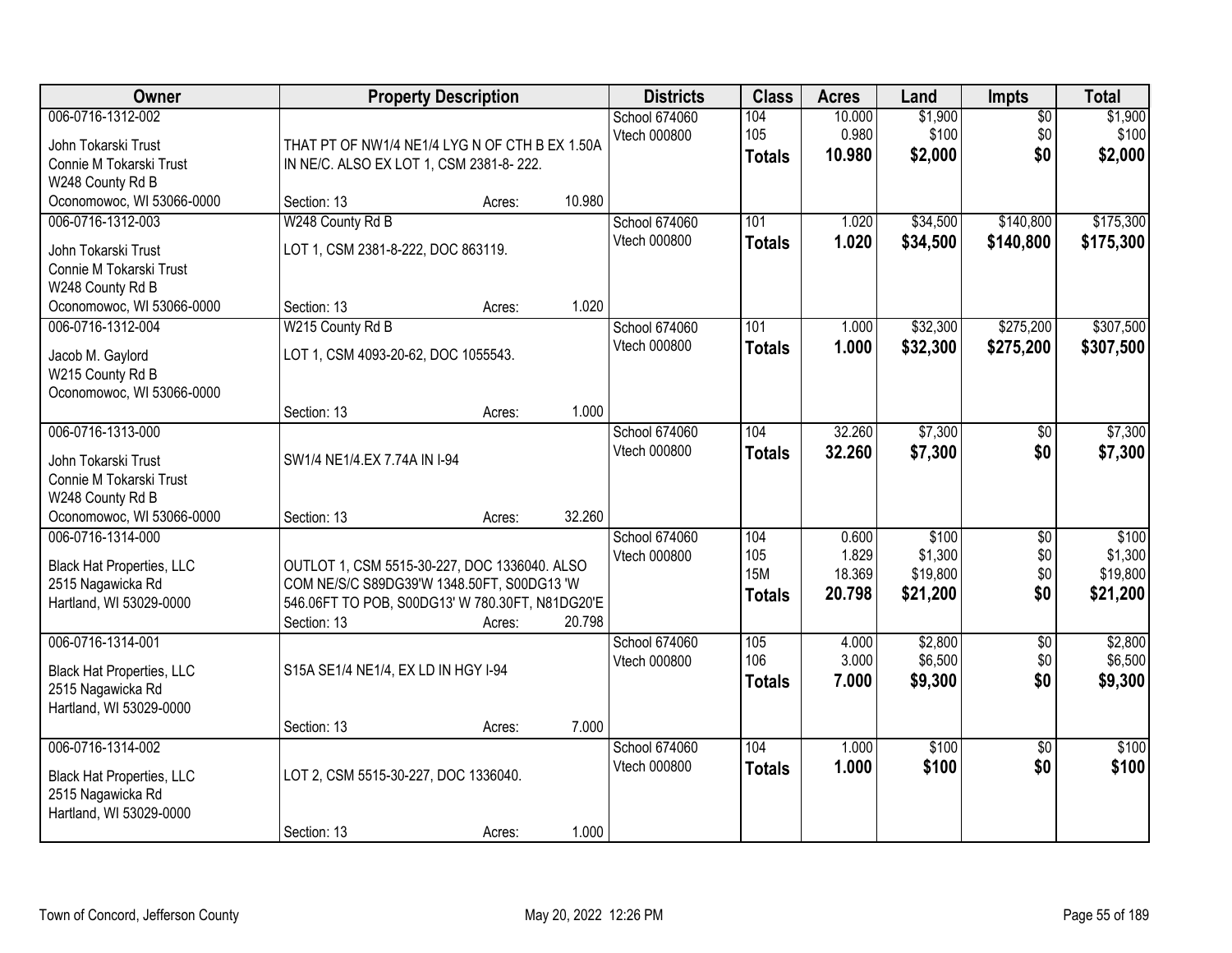| Owner                           |                                                  | <b>Property Description</b> |        |                      | <b>Class</b>  | <b>Acres</b> | Land     | <b>Impts</b>    | <b>Total</b> |
|---------------------------------|--------------------------------------------------|-----------------------------|--------|----------------------|---------------|--------------|----------|-----------------|--------------|
| 006-0716-1321-000               | W337 County Rd B                                 |                             |        | <b>School 674060</b> | 101           | 1.830        | \$54,800 | \$87,500        | \$142,300    |
| Steven N. Garbelman             | LOT 1, CSM 4180-20-250.                          |                             |        | Vtech 000800         | <b>Totals</b> | 1.830        | \$54,800 | \$87,500        | \$142,300    |
| W337 County Rd B                |                                                  |                             |        |                      |               |              |          |                 |              |
| Oconomowoc, WI 53066-0000       |                                                  |                             |        |                      |               |              |          |                 |              |
|                                 | Section: 13                                      | Acres:                      | 1.830  |                      |               |              |          |                 |              |
| 006-0716-1321-001               | W393 County Rd B                                 |                             |        | <b>School 674060</b> | 101           | 1.006        | \$34,200 | \$162,700       | \$196,900    |
|                                 |                                                  |                             |        | Vtech 000800         | <b>Totals</b> | 1.006        | \$34,200 | \$162,700       | \$196,900    |
| <b>Francis Fait</b><br>Ann Fait | BEG INTR CTH B & WILLOW GLEN                     |                             |        |                      |               |              |          |                 |              |
| W393 County Rd B                | RD, S243FT, E241.7FT, N243FT, W 241.7FT TO POB   |                             |        |                      |               |              |          |                 |              |
| Oconomowoc, WI 53066-0000       | Section: 13                                      | Acres:                      | 1.006  |                      |               |              |          |                 |              |
| 006-0716-1321-002               | W365 County Rd B                                 |                             |        | School 674060        | 101           | 1.855        | \$55,400 | \$141,900       | \$197,300    |
|                                 |                                                  |                             |        | Vtech 000800         |               |              |          |                 |              |
| Louis R. Garbelman              | CSM 93-1-121                                     |                             |        |                      | <b>Totals</b> | 1.855        | \$55,400 | \$141,900       | \$197,300    |
| Joan Garbelman                  |                                                  |                             |        |                      |               |              |          |                 |              |
| W365 County Rd B                |                                                  |                             |        |                      |               |              |          |                 |              |
| Oconomowoc, WI 53066-0000       | Section: 13                                      | Acres:                      | 1.855  |                      |               |              |          |                 |              |
| 006-0716-1321-003               | W301 County Rd B                                 |                             |        | School 674060        | 101           | 1.804        | \$54,100 | \$109,800       | \$163,900    |
| Loppnow Trust                   | BEG 2681.50FT W & 1377.10FT N OF                 |                             |        | Vtech 000800         | <b>Totals</b> | 1.804        | \$54,100 | \$109,800       | \$163,900    |
| W301 County Rd B                | E1/4/P, N456.48FT TO C/L CTH B, SW ON HGY        |                             |        |                      |               |              |          |                 |              |
| Oconomowoc, WI 53066-0000       | 208.95FT, S395.97FT, E200FT TO POB. EX 0.196A IN |                             |        |                      |               |              |          |                 |              |
|                                 | Section: 13                                      | Acres:                      | 1.804  |                      |               |              |          |                 |              |
| 006-0716-1321-004               | W346 County Rd B                                 |                             |        | School 674060        | 101           | 1.714        | \$51,900 | \$190,000       | \$241,900    |
|                                 |                                                  |                             |        | <b>Vtech 000800</b>  | <b>Totals</b> | 1.714        | \$51,900 | \$190,000       | \$241,900    |
| Steven M. Sulla                 | LOT 1, CSM 3323-14-239.                          |                             |        |                      |               |              |          |                 |              |
| Stephanie D. Sulla              |                                                  |                             |        |                      |               |              |          |                 |              |
| W346 County Rd B                |                                                  |                             |        |                      |               |              |          |                 |              |
| Oconomowoc, WI 53066-0000       | Section: 13                                      | Acres:                      | 1.714  |                      |               |              |          |                 |              |
| 006-0716-1321-005               | County Rd B                                      |                             |        | School 674060        | 104           | 19.040       | \$3,600  | $\overline{50}$ | \$3,600      |
| Louis Garbelman et al           | NE1/4 NW1/4, EX 28.75FT ROW OFF W/SIDE FROM      |                             |        | Vtech 000800         | 105           | 7.000        | \$4,900  | \$0             | \$4,900      |
| 5312 Congress Ave #2            | N/L TO CTH B EX BEG 2681.50FT W & 1377.10 FT N   |                             |        |                      | 106           | 2.259        | \$4,900  | \$0             | \$4,900      |
| Madison, WI 53718-0000          | OF E1/4/P, N456.48FT TO CEN OF HGY, SW ON HGY    |                             |        |                      | <b>Totals</b> | 28.299       | \$13,400 | \$0             | \$13,400     |
|                                 | Section: 13                                      | Acres:                      | 28.299 |                      |               |              |          |                 |              |
| 006-0716-1322-000               | W452 County Rd B                                 |                             |        | School 674060        | 104           | 8.765        | \$2,000  | $\overline{50}$ | \$2,000      |
|                                 |                                                  |                             |        | Vtech 000800         | 105           | 7.350        | \$4,800  | \$0             | \$4,800      |
| Ruth M Slocum Trust             | NW1/4 NW1/4 N OF CTH B & W 28.88FT OF NE1/4      |                             |        |                      | 107           | 3.000        | \$63,000 | \$280,700       | \$343,700    |
| c/o Cassandra Bourne            | NW1/4 N OF SD HGY. EX BEG 1014.68FT E OF         |                             |        |                      | <b>Totals</b> | 19.115       | \$69,800 | \$280,700       | \$350,500    |
| 2675 N Terrace Ave              | NW/S/C,E40FT,S11DG44'W712                        |                             | 19.115 |                      |               |              |          |                 |              |
| Milwaukee, WI 53211-0000        | Section: 13                                      | Acres:                      |        |                      |               |              |          |                 |              |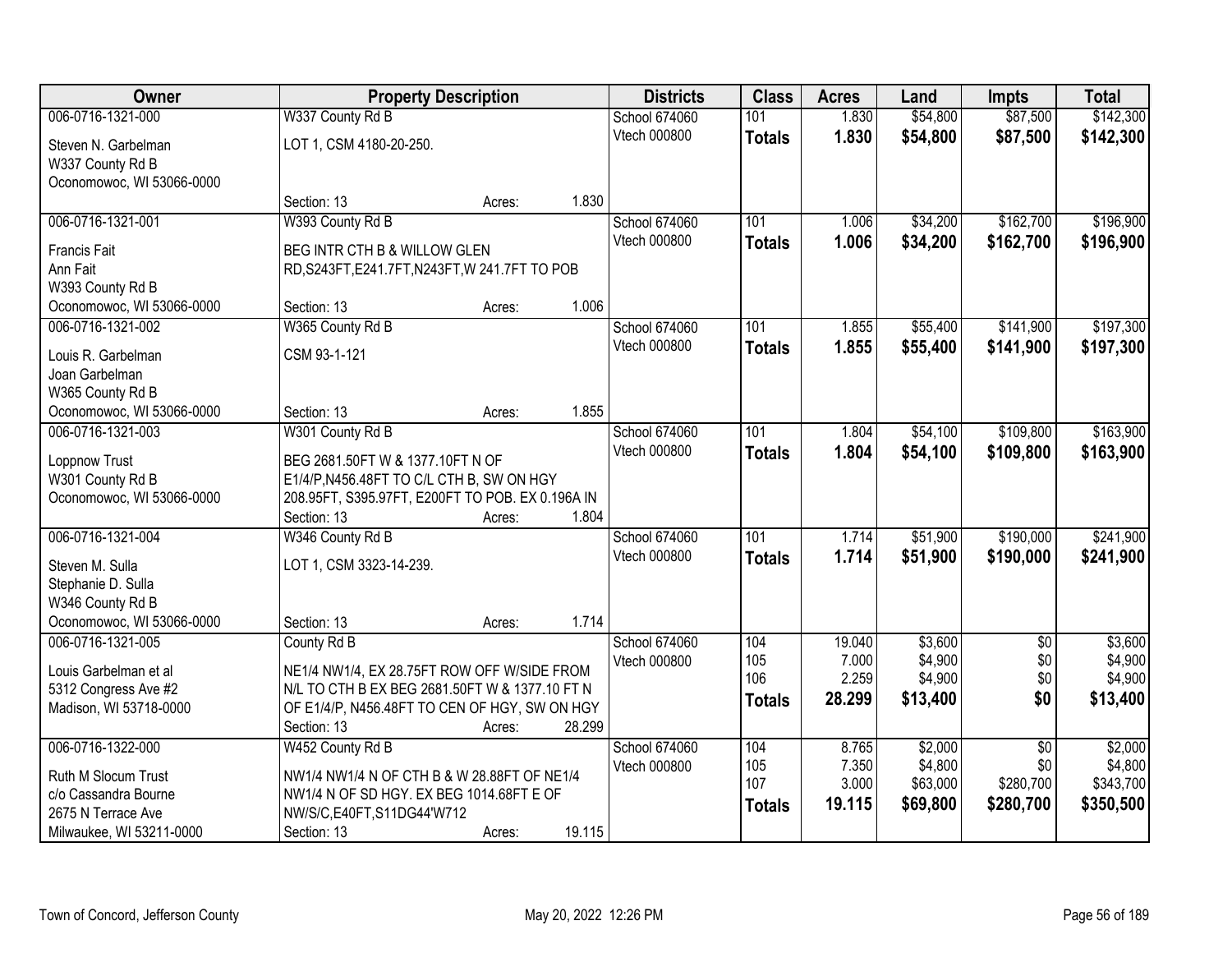| Owner                                           | <b>Property Description</b>                     |        | <b>Districts</b>     | <b>Class</b>  | <b>Acres</b> | Land     | <b>Impts</b>    | <b>Total</b> |
|-------------------------------------------------|-------------------------------------------------|--------|----------------------|---------------|--------------|----------|-----------------|--------------|
| 006-0716-1322-001                               |                                                 |        | <b>School 674060</b> | 105           | 0.620        | \$500    | $\overline{50}$ | \$500        |
| James C. Bell                                   | BEG 1014.68FT E NW/S/C, N9DG 15'E 33.43FT,      |        | Vtech 000800         | <b>Totals</b> | 0.620        | \$500    | \$0             | \$500        |
| Jessica Furlong-Bell                            | E45.74FT, S11 DG44W 33.70FT, S11DG44'W 712 FT,  |        |                      |               |              |          |                 |              |
| W440 County Rd B                                | N61DG16'W 41.83FT, N11DG 44'E691.46FT, W3.41FT  |        |                      |               |              |          |                 |              |
| Oconomowoc, WI 53066-0000                       | Section: 13                                     | Acres: | 0.620                |               |              |          |                 |              |
| 006-0716-1322-002                               | N6409 Willow Glen Rd                            |        | School 674060        | 101           | 2.360        | \$63,500 | \$130,900       | \$194,400    |
| Robert W. Hackbarth Jr                          | LOT 1, CSM 729-3-105                            |        | Vtech 000800         | 105           | 2.640        | \$1,900  | \$0             | \$1,900      |
| N6409 Willow Glen Rd                            |                                                 |        |                      | Totals        | 5.000        | \$65,400 | \$130,900       | \$196,300    |
| Oconomowoc, WI 53066-0000                       |                                                 |        |                      |               |              |          |                 |              |
|                                                 | Section: 13                                     | Acres: | 5.000                |               |              |          |                 |              |
| 006-0716-1323-000                               |                                                 |        | School 674060        | 105           | 28.810       | \$20,200 | $\sqrt[6]{3}$   | \$20,200     |
| Robert W. Hackbarth                             | E 40A W1/2 NW1/4 S OF CTH B, EX 4.89A OFF S/END |        | Vtech 000800         | <b>Totals</b> | 28.810       | \$20,200 | \$0             | \$20,200     |
| 38124 Park St                                   | IN HGY I-94, EX CSM 729-3-105                   |        |                      |               |              |          |                 |              |
| Oconomowoc, WI 53066-0000                       |                                                 |        |                      |               |              |          |                 |              |
|                                                 | Section: 13                                     | Acres: | 28.810               |               |              |          |                 |              |
| 006-0716-1323-001                               |                                                 |        | School 674060        | 104           | 5.000        | \$1,000  | \$0             | \$1,000      |
|                                                 |                                                 |        | Vtech 000800         | 105           | 5.954        | \$4,200  | \$0             | \$4,200      |
| Raymond J Rausch Trust                          | W 20A W1/2 NW1/4 S OF CTH B, EX 1.22A OF S/END  |        |                      | <b>15M</b>    | 7.000        | \$7,600  | \$0             | \$7,600      |
| Holly J Rausch Trust<br>1300 N Prospect Apt 207 | <b>FOR I-94</b>                                 |        |                      | <b>Totals</b> | 17.954       | \$12,800 | \$0             | \$12,800     |
| Milwaukee, WI 53202-0000                        | Section: 13                                     | Acres: | 17.954               |               |              |          |                 |              |
| 006-0716-1324-000                               | <b>Willow Glen Rd</b>                           |        | School 674060        | 104           | 26.484       | \$5,700  | \$0             | \$5,700      |
|                                                 |                                                 |        | Vtech 000800         | 105           | 1.000        | \$700    | \$0             | \$700        |
| A Fait Schauer et al                            | SE1/4 NW1/4, EX BEG 867.4FT N & 33FT E OF SW/C  |        |                      | <b>15M</b>    | 3.356        | \$3,600  | \$0             | \$3,600      |
| 5312 Congress Ave #2                            | SE1/4 NW1/4 N200FT, E275FT, S200FT, W275FT TO   |        |                      | <b>Totals</b> | 30.840       | \$10,000 | \$0             | \$10,000     |
| Madison, WI 53718-0000                          | POB. EX 6.54A IN I-94 EX CSM 5989-35-003, DOC   |        |                      |               |              |          |                 |              |
|                                                 | Section: 13                                     | Acres: | 30.840               |               |              |          |                 |              |
| 006-0716-1324-001                               | N6368 Willow Glen Rd                            |        | School 674060        | 101           | 1.260        | \$40,500 | \$133,300       | \$173,800    |
| Lyle H. Garbelman                               | COM 867.4FT N & 33FT E OF SW C SE1/4            |        | Vtech 000800         | <b>Totals</b> | 1.260        | \$40,500 | \$133,300       | \$173,800    |
| Darlene Garbelman                               | NW1/4, N200FT, E275FT S200FT, W275FT TO POB     |        |                      |               |              |          |                 |              |
| N6368 Willow Glen Rd                            |                                                 |        |                      |               |              |          |                 |              |
| Oconomowoc, WI 53066-0000                       | Section: 13                                     | Acres: | 1.260                |               |              |          |                 |              |
| 006-0716-1324-002                               | W315 County Rd B                                |        | School 674060        | 104           | 2.320        | \$500    | $\overline{30}$ | \$500        |
| Lindsay S. Garbelman                            | LOT 1, CSM 5989-35-003, DOC 1410075.            |        | Vtech 000800         | <b>Totals</b> | 2.320        | \$500    | \$0             | \$500        |
| Kory R. Garbelman                               |                                                 |        |                      |               |              |          |                 |              |
| 533 Yellow Trail Pl                             |                                                 |        |                      |               |              |          |                 |              |
| Chuluota, FL 32766-0000                         | Section: 13                                     | Acres: | 2.320                |               |              |          |                 |              |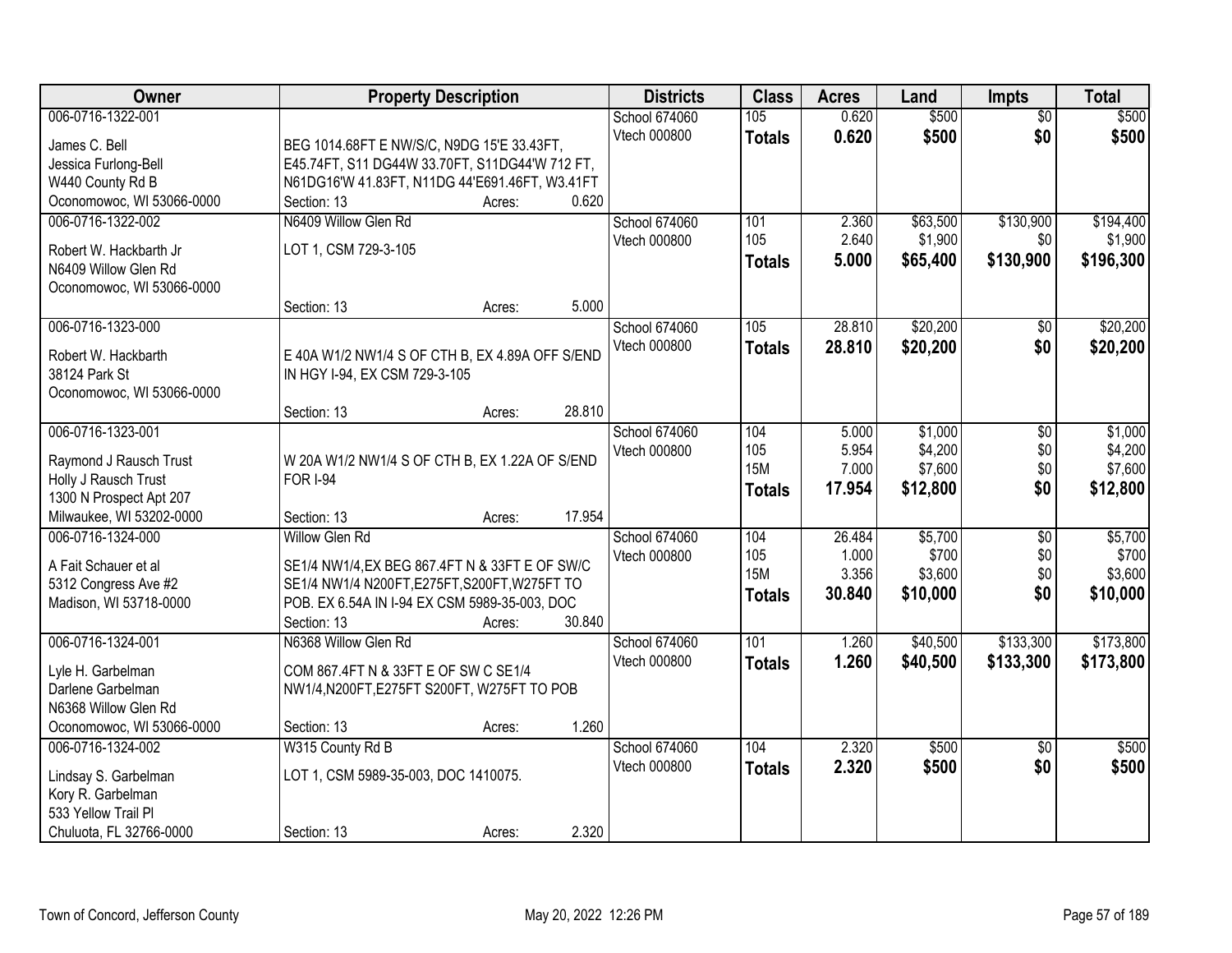| Owner                     | <b>Property Description</b>                  |        | <b>Districts</b> | <b>Class</b>  | <b>Acres</b>  | Land  | <b>Impts</b> | <b>Total</b> |           |
|---------------------------|----------------------------------------------|--------|------------------|---------------|---------------|-------|--------------|--------------|-----------|
| 006-0716-1331-000         | W332 Delafield Rd                            |        |                  | School 674060 | 102           | 3.017 | \$50,100     | \$223,300    | \$273,400 |
| Sharon A Peot Trust       | LOT 1, CSM 2555-9-186, DOC 881699.           |        |                  | Vtech 000800  | 104           | 4.368 | \$1,000      | \$0          | \$1,000   |
| Robert H Peot Sr Trust    |                                              |        |                  |               | <b>Totals</b> | 7.385 | \$51,100     | \$223,300    | \$274,400 |
| W701 Froelich Rd          |                                              |        |                  |               |               |       |              |              |           |
| Sullivan, WI 53178-9609   | Section: 13                                  | Acres: | 7.385            |               |               |       |              |              |           |
| 006-0716-1331-001         |                                              |        |                  | School 674060 | 101           | 1.020 | \$34,500     | \$0          | \$34,500  |
|                           |                                              |        |                  | Vtech 000800  | <b>Totals</b> | 1.020 | \$34,500     | \$0          | \$34,500  |
| James E. Huggett          | LOT 1, CSM 2331-8-142.                       |        |                  |               |               |       |              |              |           |
| Rosalie J. Huggett        |                                              |        |                  |               |               |       |              |              |           |
| N6220 Willow Glen Rd      |                                              |        | 1.020            |               |               |       |              |              |           |
| Oconomowoc, WI 53066-0000 | Section: 13                                  | Acres: |                  |               |               |       |              |              |           |
| 006-0716-1331-002         | N6220 Willow Glen Rd                         |        |                  | School 674060 | 101           | 1.019 | \$34,500     | \$108,500    | \$143,000 |
| James E. Huggett          | BEG 1492.80FT N OF SW/C E1/2                 |        |                  | Vtech 000800  | <b>Totals</b> | 1.019 | \$34,500     | \$108,500    | \$143,000 |
| Rosalie J. Huggett        | SW1/4,N121.22FT,E273.67FT,S                  |        |                  |               |               |       |              |              |           |
| N6220 Willow Glen Rd      | 197.14FT, N74DG30'W284FT-POB                 |        |                  |               |               |       |              |              |           |
| Oconomowoc, WI 53066-0000 | Section: 13                                  | Acres: | 1.019            |               |               |       |              |              |           |
| 006-0716-1331-003         | W392 Concord Center Dr                       |        |                  | School 674060 | 101           | 1.240 | \$40,000     | \$162,800    | \$202,800 |
| Diana J. Radtke           | BEG 1286.40FT N SW/C E1/2 SW                 |        |                  | Vtech 000800  | <b>Totals</b> | 1.240 | \$40,000     | \$162,800    | \$202,800 |
| Robert Ozelie             | 1/4, N206.40FT, S74DG30'E284FT               |        |                  |               |               |       |              |              |           |
| W392 Concord Center Dr    | S29DG30'W252.10FT, N59DG20'W 173.80FT TO POB |        |                  |               |               |       |              |              |           |
| Oconomowoc, WI 53066-0000 | Section: 13                                  | Acres: | 1.240            |               |               |       |              |              |           |
| 006-0716-1331-004         | W367 Delafield Rd                            |        |                  | School 674060 | 101           | 2.550 | \$65,900     | \$242,200    | \$308,100 |
|                           |                                              |        |                  | Vtech 000800  |               | 2.550 | \$65,900     | \$242,200    | \$308,100 |
| Robert J. Mcwilliams      | LOT 2, CSM 1181-4-59                         |        |                  |               | <b>Totals</b> |       |              |              |           |
| Laura L. Mcwilliams       |                                              |        |                  |               |               |       |              |              |           |
| W367 Delafield Rd         |                                              |        |                  |               |               |       |              |              |           |
| Oconomowoc, WI 53066-0000 | Section: 13                                  | Acres: | 2.550            |               |               |       |              |              |           |
| 006-0716-1331-005         | W331 Delafield Rd                            |        |                  | School 674060 | 101           | 2.250 | \$62,100     | \$200,500    | \$262,600 |
| William E. Konetzke       | COM C/L CONCORD CENTER DRIVE 635.32FT S OF   |        |                  | Vtech 000800  | 105           | 2.660 | \$1,900      | \$0          | \$1,900   |
| Lori M. Konetzke          | INTR SD RD & WILLOW GLEN RD, N36DG49'E252.   |        |                  |               | <b>Totals</b> | 4.910 | \$64,000     | \$200,500    | \$264,500 |
| 1038 N West Shore Dr      | 10FT TO POB, N14DG09'E898.18 FT TO SLY/L     |        |                  |               |               |       |              |              |           |
| Oconomowoc, WI 53066-0000 | Section: 13                                  | Acres: | 4.910            |               |               |       |              |              |           |
| 006-0716-1331-006         | N6236 Willow Glen Rd                         |        |                  | School 674060 | 101           | 2.798 | \$69,000     | \$149,800    | \$218,800 |
|                           |                                              |        |                  | Vtech 000800  | <b>Totals</b> | 2.798 | \$69,000     | \$149,800    | \$218,800 |
| Jeffrey J. Riederer       | LOT 2, CSM 2331-8-142, DOC 859270.           |        |                  |               |               |       |              |              |           |
| Kathryn L. Riederer       |                                              |        |                  |               |               |       |              |              |           |
| N6236 Willow Glen Rd      |                                              |        |                  |               |               |       |              |              |           |
| Oconomowoc, WI 53066-0000 | Section: 13                                  | Acres: | 2.798            |               |               |       |              |              |           |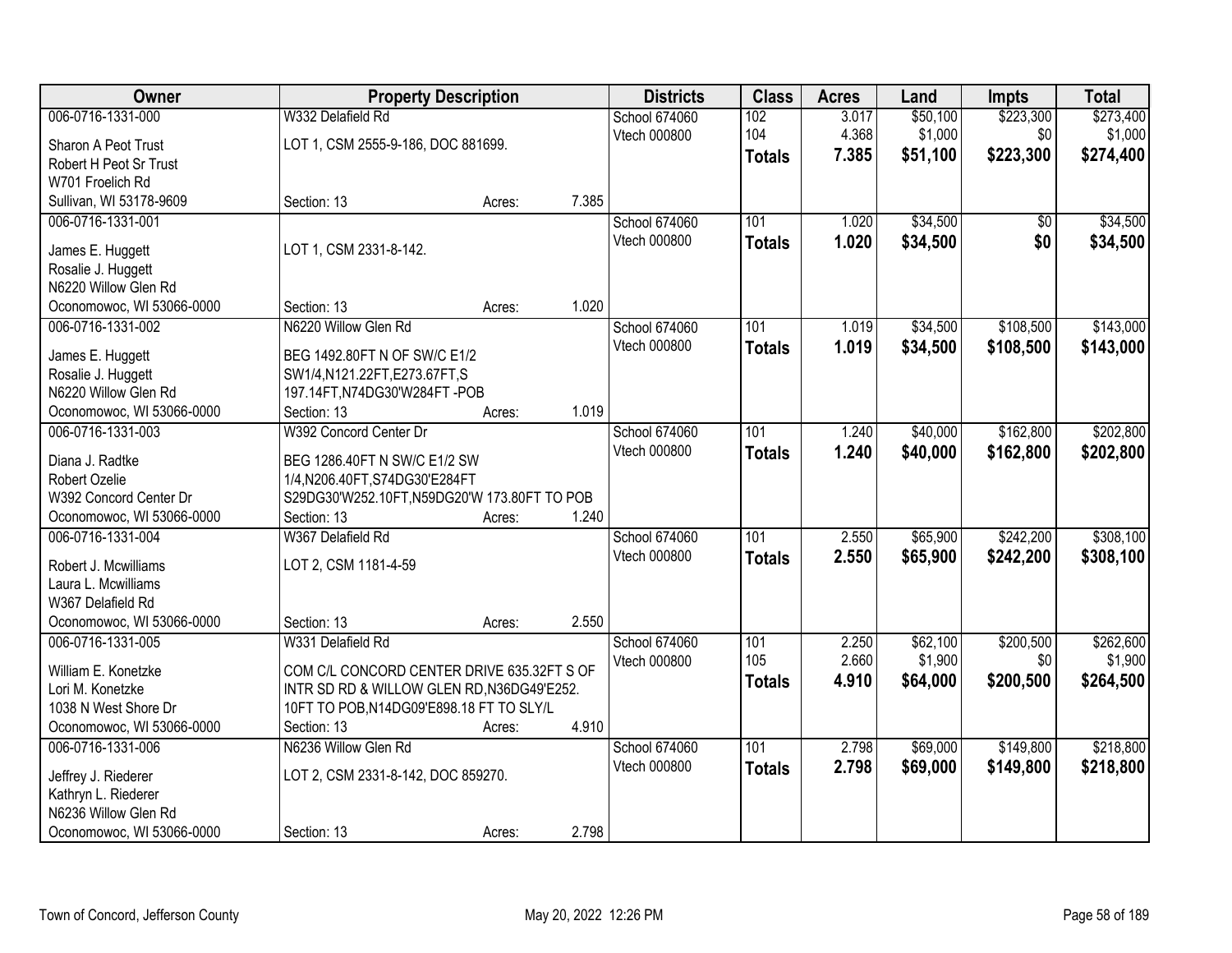| Owner                             | <b>Property Description</b>                      |        | <b>Districts</b> | <b>Class</b>         | <b>Acres</b>  | Land   | <b>Impts</b> | <b>Total</b>    |           |
|-----------------------------------|--------------------------------------------------|--------|------------------|----------------------|---------------|--------|--------------|-----------------|-----------|
| 006-0716-1331-007                 | W324 Delafield Rd                                |        |                  | <b>School 674060</b> | 102           | 4.096  | \$56,200     | \$117,300       | \$173,500 |
| Western Land Limited, LLC         | LOT 2, CSM 2555-9-186, DOC 881699.               |        |                  | Vtech 000800         | <b>Totals</b> | 4.096  | \$56,200     | \$117,300       | \$173,500 |
| W324 Delafield Rd                 |                                                  |        |                  |                      |               |        |              |                 |           |
| Oconomowoc, WI 53066              |                                                  |        |                  |                      |               |        |              |                 |           |
|                                   | Section: 13                                      | Acres: | 4.096            |                      |               |        |              |                 |           |
| 006-0716-1331-008                 | W357 Delafield Rd                                |        |                  | School 674060        | 101           | 2.680  | \$67,500     | \$333,100       | \$400,600 |
| Dale Manlick                      | LOT 3, CSM 1181-4-59, DOC 753889.                |        |                  | Vtech 000800         | <b>Totals</b> | 2.680  | \$67,500     | \$333,100       | \$400,600 |
| <b>Carrie Manlick</b>             |                                                  |        |                  |                      |               |        |              |                 |           |
| W357 Delafield Rd                 |                                                  |        |                  |                      |               |        |              |                 |           |
| Oconomowoc, WI 53066-0000         | Section: 13                                      | Acres: | 2.680            |                      |               |        |              |                 |           |
| 006-0716-1332-000                 | W486 Concord Center Dr                           |        |                  | <b>School 286125</b> | 101           | 1.275  | \$40,900     | \$208,200       | \$249,100 |
| Lucas Groose                      | LOT 1, 6133-36-004, DOC 1437236.                 |        |                  | Vtech 000400         | <b>Totals</b> | 1.275  | \$40,900     | \$208,200       | \$249,100 |
| <b>Harley Groose</b>              |                                                  |        |                  |                      |               |        |              |                 |           |
| W486 Concord Center Dr            |                                                  |        |                  |                      |               |        |              |                 |           |
| Sullivan, WI 53178-0000           | Section: 13                                      | Acres: | 1.275            |                      |               |        |              |                 |           |
| 006-0716-1332-001                 | W404 Concord Center Dr                           |        |                  | School 674060        | 101           | 2.000  | \$59,000     | \$62,300        | \$121,300 |
| Robert D. Pulsipher               | LOT 1, CSM 983-3-472                             |        |                  | Vtech 000800         | 105           | 1.100  | \$800        | \$0             | \$800     |
| Mary A. Osterman                  |                                                  |        |                  |                      | <b>Totals</b> | 3.100  | \$59,800     | \$62,300        | \$122,100 |
| W404 Concord Center Dr            |                                                  |        |                  |                      |               |        |              |                 |           |
| Sullivan, WI 53178-0000           | Section: 13                                      | Acres: | 3.100            |                      |               |        |              |                 |           |
| 006-0716-1332-002                 | Concord Center Dr                                |        |                  | School 286125        | 104           | 27.445 | \$4,600      | $\overline{50}$ | \$4,600   |
| Mark D Groose Trust               | W1/2 SW1/4 N OF CONCORD CEN DRIVE. EX LD IN      |        |                  | Vtech 000400         | 105           | 0.725  | \$100        | \$0             | \$100     |
| Lisa S Groose Trust               | SD DR & DEL- AFIELD RD, IN 207-411 & 355-121. EX |        |                  |                      | <b>Totals</b> | 28.170 | \$4,700      | \$0             | \$4,700   |
| W675 Concord Center Dr            | CSM 983-3-472, DOC 743088. EX CSM 6133-36-004,   |        |                  |                      |               |        |              |                 |           |
| Sullivan, WI 53178-0000           | Section: 13                                      | Acres: | 28.170           |                      |               |        |              |                 |           |
| 006-0716-1333-000                 | <b>Willow Glen Rd</b>                            |        |                  | School 286125        | 104           | 21.835 | \$4,900      | $\sqrt{$0}$     | \$4,900   |
| Concord Wisconsin Properties, LLC | SW1/4 SW1/4 LYG S OF CONCORD CENTER DRIVE.       |        |                  | Vtech 000400         | 105           | 8.610  | \$6,100      | \$0             | \$6,100   |
| N5915 Willow Glen Rd              | EX CSM 1719-5-343. EX CSM 5254-28-201, DOC       |        |                  |                      | <b>Totals</b> | 30.445 | \$11,000     | \$0             | \$11,000  |
| Sullivan, WI 53178-0000           | 1271372.                                         |        |                  |                      |               |        |              |                 |           |
|                                   | Section: 13                                      | Acres: | 30.445           |                      |               |        |              |                 |           |
| 006-0716-1333-001                 | W481 Concord Center Dr                           |        |                  | <b>School 286125</b> | 101           | 2.007  | \$59,100     | \$133,700       | \$192,800 |
| Nathan C. Peal                    | LOT 1, CSM 1719-5-343, DOC 794117.               |        |                  | Vtech 000400         | <b>Totals</b> | 2.007  | \$59,100     | \$133,700       | \$192,800 |
| Bridgette T. Peal                 |                                                  |        |                  |                      |               |        |              |                 |           |
| W481 Concord Center Dr            |                                                  |        |                  |                      |               |        |              |                 |           |
| Sullivan, WI 53178-0000           | Section: 13                                      | Acres: | 2.007            |                      |               |        |              |                 |           |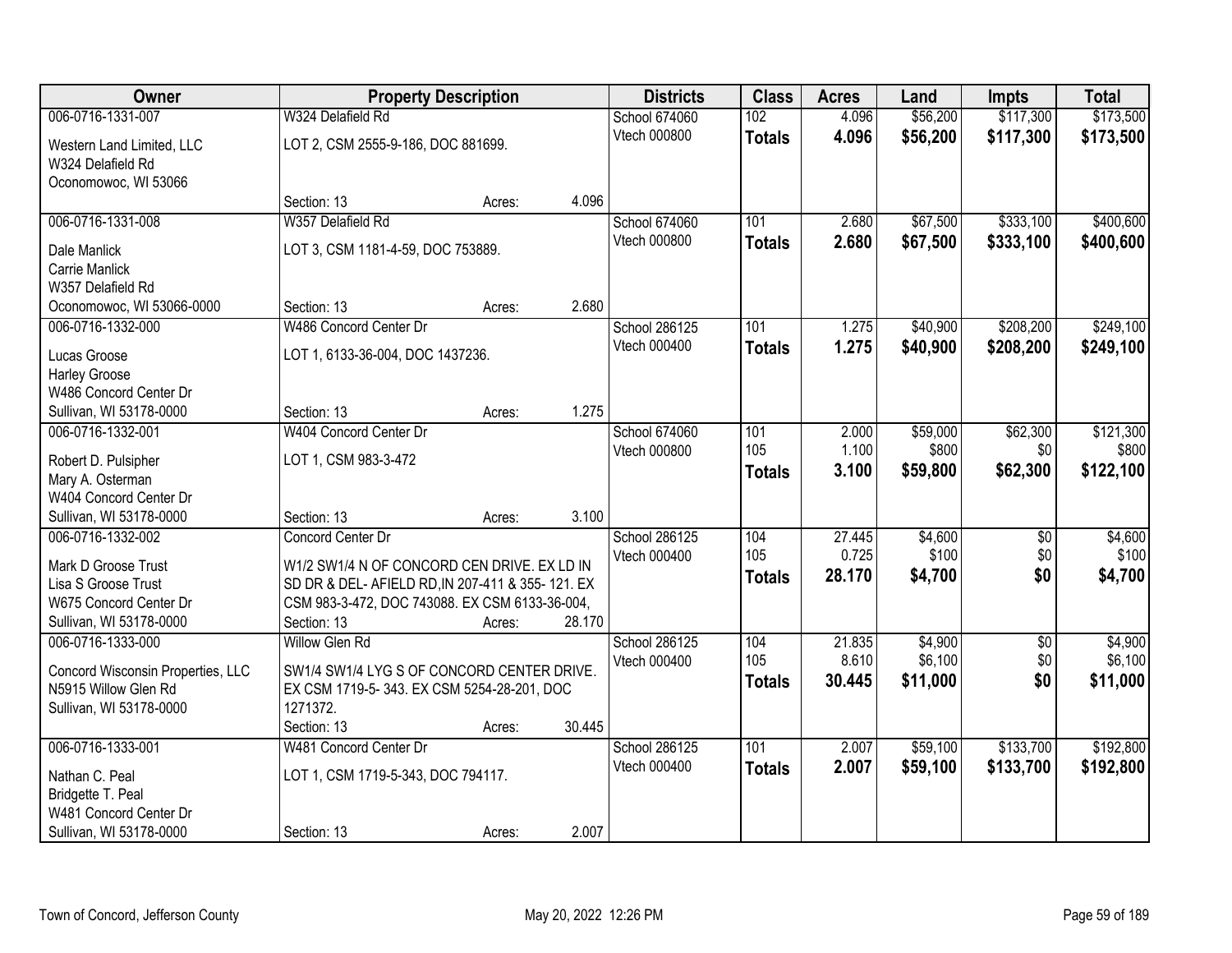| Owner                                        | <b>Property Description</b>                    | <b>Districts</b> | <b>Class</b>                  | <b>Acres</b>  | Land           | <b>Impts</b>     | <b>Total</b>           |                  |
|----------------------------------------------|------------------------------------------------|------------------|-------------------------------|---------------|----------------|------------------|------------------------|------------------|
| 006-0716-1333-002                            |                                                |                  | School 286125                 | 104           | 1.136          | \$300            | $\overline{50}$        | \$300            |
| Concord Wisconsin Properties, LLC            | LOT 1, CSM 5254-28-201, DOC 1271372.           |                  | Vtech 000400                  | <b>Totals</b> | 1.136          | \$300            | \$0                    | \$300            |
| N5915 Willow Glen Rd                         |                                                |                  |                               |               |                |                  |                        |                  |
| Sullivan, WI 53178-0000                      |                                                |                  |                               |               |                |                  |                        |                  |
|                                              | Section: 13                                    | Acres:           | 1.136                         |               |                |                  |                        |                  |
| 006-0716-1333-003                            |                                                |                  | School 286125                 | 104           | 0.500          | \$100            | \$0                    | \$100            |
| Concord Wisconsin Properties, LLC            | OUTLOT 1, CSM 5254-28-201, DOC 1271372.        |                  | Vtech 000400                  | 105           | 5.637<br>6.137 | \$0<br>\$100     | \$0<br>\$0             | \$0<br>\$100     |
| N5915 Willow Glen Rd                         |                                                |                  |                               | <b>Totals</b> |                |                  |                        |                  |
| Sullivan, WI 53178-0000                      |                                                |                  |                               |               |                |                  |                        |                  |
|                                              | Section: 13                                    | Acres:           | 6.137                         |               |                |                  |                        |                  |
| 006-0716-1334-000                            | W346 Concord Center Dr                         |                  | School 674060                 | 101           | 2.000          | \$59,000         | \$291,300              | \$350,300        |
| Jeffrey R. Leverenz                          | LOT 3, CSM 5735-32-204, DOC 1374257.           |                  | Vtech 000800                  | <b>Totals</b> | 2.000          | \$59,000         | \$291,300              | \$350,300        |
| Sandra L. Leverenz                           |                                                |                  |                               |               |                |                  |                        |                  |
| W346 Concord Center Dr                       |                                                |                  |                               |               |                |                  |                        |                  |
| Oconomowoc, WI 53066-0000                    | Section: 13                                    | Acres:           | 2.000                         |               |                |                  |                        |                  |
| 006-0716-1334-001                            | W370 Concord Center Dr                         |                  | School 674060                 | 101           | 1.460          | \$45,500         | \$122,000              | \$167,500        |
| Ryan Petterson                               | COM SW/C E1/2 SW1/4,N ON C/L WILLOW GLEN RD    |                  | Vtech 000800                  | <b>Totals</b> | 1.460          | \$45,500         | \$122,000              | \$167,500        |
| Sara Petterson                               | 1286.40FT TO CEN CONCORD CENTER DR, SELY       |                  |                               |               |                |                  |                        |                  |
| <b>Tyce Petterson</b>                        | ON SD RD 383.22FT TO POB. SELY                 |                  |                               |               |                |                  |                        |                  |
| W273 N2420 Arlington Ct                      | Section: 13                                    | Acres:           | 1.460                         |               |                |                  |                        |                  |
| Pewaukee, WI 53072-0000<br>006-0716-1334-002 | W384 Concord Center Dr                         |                  |                               | 101           |                |                  |                        | \$196,000        |
|                                              |                                                |                  | School 674060<br>Vtech 000800 |               | 1.460          | \$45,500         | \$150,500              |                  |
| Peter H. Chrzanowski                         | BEG C/L CONCORD CENTER DRIVE 173.8FT SELY      |                  |                               | <b>Totals</b> | 1.460          | \$45,500         | \$150,500              | \$196,000        |
| W384 Concord Center Dr                       | OF INT WILLOW GLEN RD & CONCORD CENTER DR.     |                  |                               |               |                |                  |                        |                  |
| Oconomowoc, WI 53066                         | S52DG08'E 209.42FT, N36DG49'                   |                  |                               |               |                |                  |                        |                  |
|                                              | Section: 13                                    | Acres:           | 1.460                         |               |                |                  |                        |                  |
| 006-0716-1334-003                            | W385 Concord Center Dr                         |                  | School 674060<br>Vtech 000800 | 101           | 0.884          | \$48,000         | \$196,100              | \$244,100        |
| Louis H. Burmeister                          | COM INT S/S/L & C/L WILLOW GLEN RD, N1089FT TO |                  |                               | <b>Totals</b> | 0.884          | \$48,000         | \$196,100              | \$244,100        |
| Joan Champion Trust                          | POB, N197.40FT, S59DG20'E 173.80 FT, S52DG08'E |                  |                               |               |                |                  |                        |                  |
| W385 Concord Center Dr                       | 51.31FT, S200 FT, N57DG08'W 226.20FT TO POB.   |                  |                               |               |                |                  |                        |                  |
| Oconomowoc, WI 53066-0000                    | Section: 13                                    | Acres:           | 0.884                         |               |                |                  |                        |                  |
| 006-0716-1334-004                            |                                                |                  | School 674060<br>Vtech 000800 | 104<br>105    | 1.640<br>3.500 | \$400<br>\$7,900 | $\overline{50}$<br>\$0 | \$400<br>\$7,900 |
| Concord Wisconsin Properties, LLC            | BEG 1320FT E OF SW/S/C, N1089                  |                  |                               | <b>Totals</b> | 5.140          | \$8,300          | \$0                    | \$8,300          |
| N5915 Willow Glen Rd                         | FT, S57DG08'E226.20FT, S3DG36'                 |                  |                               |               |                |                  |                        |                  |
| Sullivan, WI 53178-0000                      | E962.90FT, S88DG48'W250.70FT TO POB.           |                  |                               |               |                |                  |                        |                  |
|                                              | Section: 13                                    | Acres:           | 5.140                         |               |                |                  |                        |                  |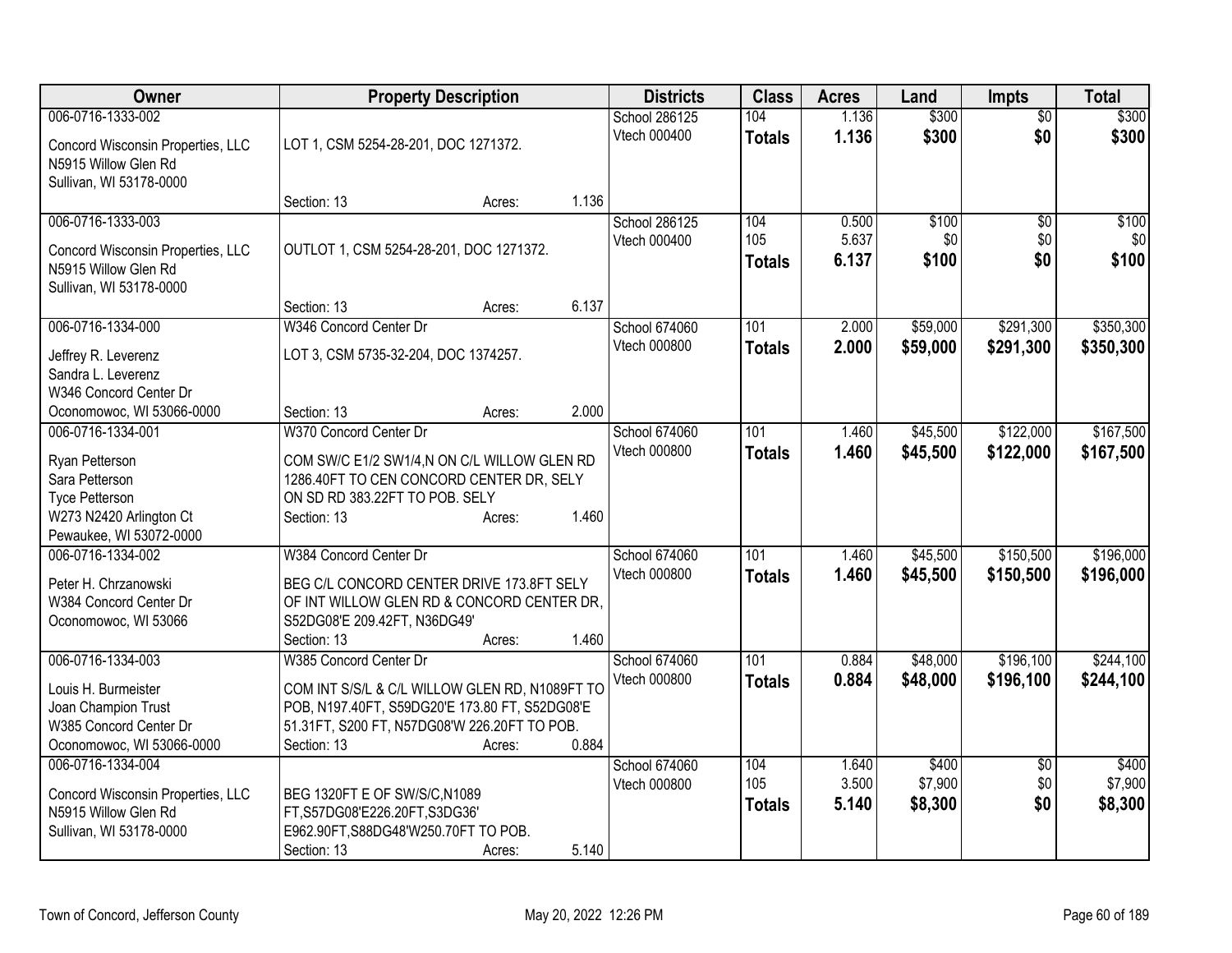| Owner                             | <b>Property Description</b>                      | <b>Districts</b> | <b>Class</b>     | <b>Acres</b> | Land     | <b>Impts</b>    | <b>Total</b> |
|-----------------------------------|--------------------------------------------------|------------------|------------------|--------------|----------|-----------------|--------------|
| 006-0716-1334-005                 | Concord Center Dr                                | School 674060    | 104              | 8.000        | \$1,800  | $\overline{50}$ | \$1,800      |
| Concord Wisconsin Properties, LLC | BEG 1570.70FT E OF SW/S/C, E 1074.30FT, N34FT TO | Vtech 000800     | 105              | 4.315        | \$8,700  | \$0             | \$8,700      |
| N5915 Willow Glen Rd              | C/L CONCORD CENTER DR, NWLY ON SD C/L            |                  | 107              | 1.000        | \$30,000 | \$4,000         | \$34,000     |
| Sullivan, WI 53178-0000           | 1585.46FT, S200FT, S3DG36'E 962.90FT TO POB. EX  |                  | <b>Totals</b>    | 13.315       | \$40,500 | \$4,000         | \$44,500     |
|                                   | 13.315<br>Section: 13<br>Acres:                  |                  |                  |              |          |                 |              |
| 006-0716-1334-006                 | Concord Center Dr                                | School 674060    | 104              | 8.022        | \$1,800  | \$0             | \$1,800      |
| Jeffrey R. Leverenz               | BEG C/L CONCORD CENTER DRIVE 635.32FT SELY       | Vtech 000800     | 105              | 12.000       | \$8,400  | \$0             | \$8,400      |
| Sandra L. Leverenz                | OF INTR SD RD & WILLOW GLEN RD, N36DG49'E        |                  | <b>Totals</b>    | 20.022       | \$10,200 | \$0             | \$10,200     |
| W346 Concord Center Dr            | 252.10FT, N14DG09'E 898.18FT TO S/L OF           |                  |                  |              |          |                 |              |
| Oconomowoc, WI 53066-0000         | 20.022<br>Section: 13<br>Acres:                  |                  |                  |              |          |                 |              |
| 006-0716-1334-007                 | Concord Center Dr                                | School 674060    | 104              | 1.000        | \$200    | $\sqrt[6]{}$    | \$200        |
|                                   |                                                  | Vtech 000800     | 105              | 0.685        | \$1,600  | \$0             | \$1,600      |
| Jeffrey John Riederer             | LOT 1, CSM 6204-36-219, DOC 1450037.             |                  | <b>Totals</b>    | 1.685        | \$1,800  | \$0             | \$1,800      |
| Kathryn Lyn Riederer              |                                                  |                  |                  |              |          |                 |              |
| N6236 Willow Glen Rd              |                                                  |                  |                  |              |          |                 |              |
| Oconomowoc, WI 53066-0000         | 1.685<br>Section: 13<br>Acres:                   |                  |                  |              |          |                 |              |
| 006-0716-1341-000                 | N6217 Morgan Rd                                  | School 674060    | 102              | 1.000        | \$34,000 | \$0             | \$34,000     |
| Cynthia L. Kunkel                 | NE1/4 SE1/4. EX CSM 2665-10-108, DOC 894557.     | Vtech 000800     | 104              | 32.250       | \$6,300  | \$0             | \$6,300      |
| 39904 Delafield Rd                | SUBJ TO ESMT IN 995-41. SUBJ TO ESMT IN DOC      |                  | 105<br>107       | 4.750        | \$2,900  | \$0             | \$2,900      |
| Oconomowoc, WI 53066-0000         | 1352571.                                         |                  |                  | 1.000        | \$30,000 | \$3,700         | \$33,700     |
|                                   | Section: 13<br>39.000<br>Acres:                  |                  | <b>Totals</b>    | 39.000       | \$73,200 | \$3,700         | \$76,900     |
| 006-0716-1341-001                 | N6203 Morgan Rd                                  | School 674060    | $\overline{101}$ | 1.000        | \$34,000 | \$125,700       | \$159,700    |
| Russell C. Mathisen               | LOT 1, CSM 2665-10-108, DOC 894557.              | Vtech 000800     | <b>Totals</b>    | 1.000        | \$34,000 | \$125,700       | \$159,700    |
| N6203 Morgan Rd                   |                                                  |                  |                  |              |          |                 |              |
| Oconomowoc, WI 53066-0000         |                                                  |                  |                  |              |          |                 |              |
|                                   | 1.000<br>Section: 13<br>Acres:                   |                  |                  |              |          |                 |              |
| 006-0716-1342-000                 |                                                  | School 674060    | 104              | 28.141       | \$5,800  | $\overline{$0}$ | \$5,800      |
|                                   |                                                  | Vtech 000800     | <b>15M</b>       | 7.000        | \$7,600  | \$0             | \$7,600      |
| Cynthia L. Kunkel                 | NW1/4 SE1/4, EX LD IN TWN RD SUBJ TO ESMT IN     |                  | <b>Totals</b>    | 35.141       | \$13,400 | \$0             | \$13,400     |
| 39904 Delafield Rd                | DOC 1352571.                                     |                  |                  |              |          |                 |              |
| Oconomowoc, WI 53066-0000         |                                                  |                  |                  |              |          |                 |              |
|                                   | 35.141<br>Section: 13<br>Acres:                  |                  |                  |              |          |                 |              |
| 006-0716-1343-000                 | W158 Concord Center Dr                           | School 674060    | 104              | 37.068       | \$7,200  | $\overline{60}$ | \$7,200      |
| Saddle Wish Farm, LLC             | S1/2 SE1/4 LYG SWLY OF TWN RD. EX LD IN          | Vtech 000800     | 105              | 7.560        | \$5,300  | \$0             | \$5,300      |
| W346 Concord Center Dr            | CEMETERY. EX COM SE/S/C, W749.38FT TO POB        |                  | <b>Totals</b>    | 44.628       | \$12,500 | \$0             | \$12,500     |
| Oconomowoc, WI 53066-0000         | W219FT, N198.91FT, E219FT, S198.91FT TO POB. EX  |                  |                  |              |          |                 |              |
|                                   | 44.628<br>Section: 13<br>Acres:                  |                  |                  |              |          |                 |              |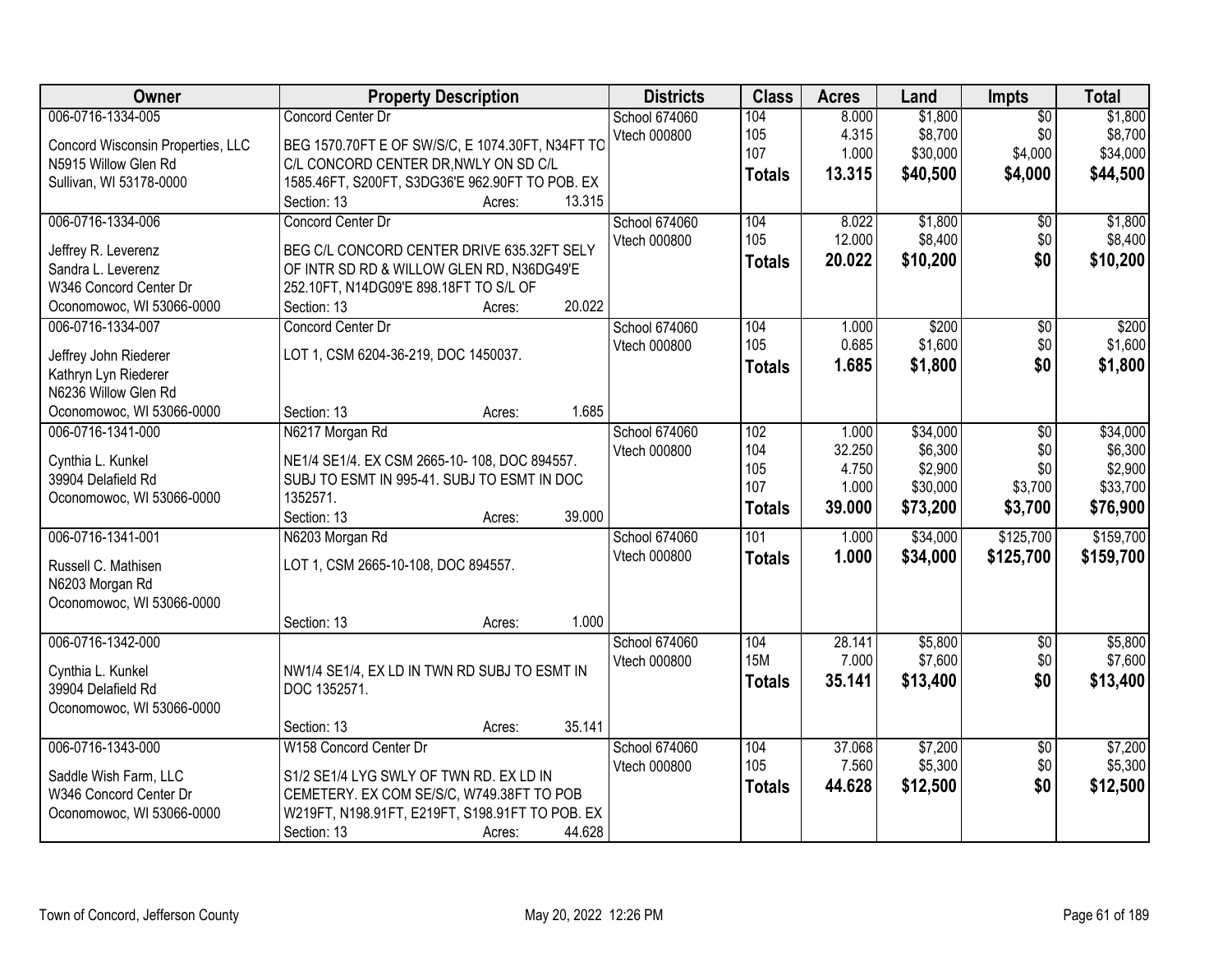| <b>Owner</b>              |                                                | <b>Property Description</b> |        | <b>Districts</b>    | <b>Class</b>  | <b>Acres</b> | Land            | <b>Impts</b>    | <b>Total</b>    |
|---------------------------|------------------------------------------------|-----------------------------|--------|---------------------|---------------|--------------|-----------------|-----------------|-----------------|
| 006-0716-1343-001         | Concord Center Dr                              |                             |        | School 674060       | 104           | 1.500        | \$300           | $\overline{60}$ | \$300           |
| Saddle Wish Farm, LLC     | LOT 2, CSM 5739-32-221, DOC 1374729.           |                             |        | Vtech 000800        | 105           | 0.500        | \$100           | \$0             | \$100           |
| W346 Concord Center Dr    |                                                |                             |        |                     | <b>Totals</b> | 2.000        | \$400           | \$0             | \$400           |
| Oconomowoc, WI 53066-0000 |                                                |                             |        |                     |               |              |                 |                 |                 |
|                           | Section: 13                                    | Acres:                      | 2.000  |                     |               |              |                 |                 |                 |
| 006-0716-1344-000         | Concord Center Dr                              |                             |        | School 674060       | 104           | 15.062       | \$3,400         | $\overline{50}$ | \$3,400         |
| Jacob E. Kummrow          | S1/2 SE1/4 LYG NELY OF TOWN RD. EX CSM         |                             |        | Vtech 000800        | <b>Totals</b> | 15.062       | \$3,400         | \$0             | \$3,400         |
| Paula F. Kummrow          | 5838-33-187, DOC 1392189.                      |                             |        |                     |               |              |                 |                 |                 |
| N6197 Morgan Rd           |                                                |                             |        |                     |               |              |                 |                 |                 |
| Oconomowoc, WI 53066-0000 | Section: 13                                    | Acres:                      | 15.062 |                     |               |              |                 |                 |                 |
| 006-0716-1344-001         |                                                |                             |        | School 674060       | 304           | 0.400        | $\overline{50}$ | $\overline{50}$ | $\overline{30}$ |
| Cemetery Lot              | 0.4A IN SE/C SE1/4 SE1/4                       |                             |        | Vtech 000800        | <b>Totals</b> | 0.400        | \$0             | \$0             | \$0             |
| W1185 Concord Center Dr   |                                                |                             |        |                     |               |              |                 |                 |                 |
| Sullivan, WI 53178-0000   |                                                |                             |        |                     |               |              |                 |                 |                 |
|                           | Section: 13                                    | Acres:                      | 0.400  |                     |               |              |                 |                 |                 |
| 006-0716-1344-002         | W158 Concord Center Dr                         |                             |        | School 674060       | 105           | 1.580        | \$900           | $\overline{50}$ | \$900           |
| D Thomas Landscaping, LLC | LOT 1, CSM 5736-32-210, DOC 1374259.           |                             |        | Vtech 000800        | 107           | 2.000        | \$34,000        | \$154,300       | \$188,300       |
| W304 S8120 Oak Ridge Dr   |                                                |                             |        |                     | <b>Totals</b> | 3.580        | \$34,900        | \$154,300       | \$189,200       |
| Mukwanago, WI 53149-0000  |                                                |                             |        |                     |               |              |                 |                 |                 |
|                           | Section: 13                                    | Acres:                      | 3.580  |                     |               |              |                 |                 |                 |
| 006-0716-1344-003         | N6197 Morgan Rd                                |                             |        | School 674060       | 101           | 1.160        | \$38,000        | \$306,500       | \$344,500       |
| Jacob E. Kummrow          | LOT 1, CSM 5838-33-187, DOC 1392189.           |                             |        | <b>Vtech 000800</b> | <b>Totals</b> | 1.160        | \$38,000        | \$306,500       | \$344,500       |
| Paula F. Kummrow          |                                                |                             |        |                     |               |              |                 |                 |                 |
| N6197 Morgan Rd           |                                                |                             |        |                     |               |              |                 |                 |                 |
| Oconomowoc, WI 53066-0000 | Section: 13                                    | Acres:                      | 1.160  |                     |               |              |                 |                 |                 |
| 006-0716-1411-000         | W525 County Rd B                               |                             |        | School 674060       | 101           | 3.000        | \$71,500        | \$226,700       | \$298,200       |
| Lee A. Davis              | LOT 1, CSM 5278-28-259, DOC 1275441.           |                             |        | Vtech 000800        | <b>Totals</b> | 3.000        | \$71,500        | \$226,700       | \$298,200       |
| Elizabeth A. Davis        |                                                |                             |        |                     |               |              |                 |                 |                 |
| W525 County Rd B          |                                                |                             |        |                     |               |              |                 |                 |                 |
| Oconomowoc, WI 53066-0000 | Section: 14                                    | Acres:                      | 3.000  |                     |               |              |                 |                 |                 |
| 006-0716-1411-001         |                                                |                             |        | School 286125       | 104           | 3.410        | \$800           | $\overline{30}$ | \$800           |
| Lori Laylan               | THAT PT NE1/4 NE1/4 N OF CTH B. INCLUDING      |                             |        | Vtech 000400        | <b>Totals</b> | 3.410        | \$800           | \$0             | \$800           |
| N6718 N Farmington Ln     | OUTLOT 1, CSM 5929-34-158. EX CSM 66-1-088 DOC |                             |        |                     |               |              |                 |                 |                 |
| Watertown, WI 53094-0000  | 697948. EX CSM 144-1-185 DOC 702518. EX CSM    |                             |        |                     |               |              |                 |                 |                 |
|                           | Section: 14                                    | Acres:                      | 3.410  |                     |               |              |                 |                 |                 |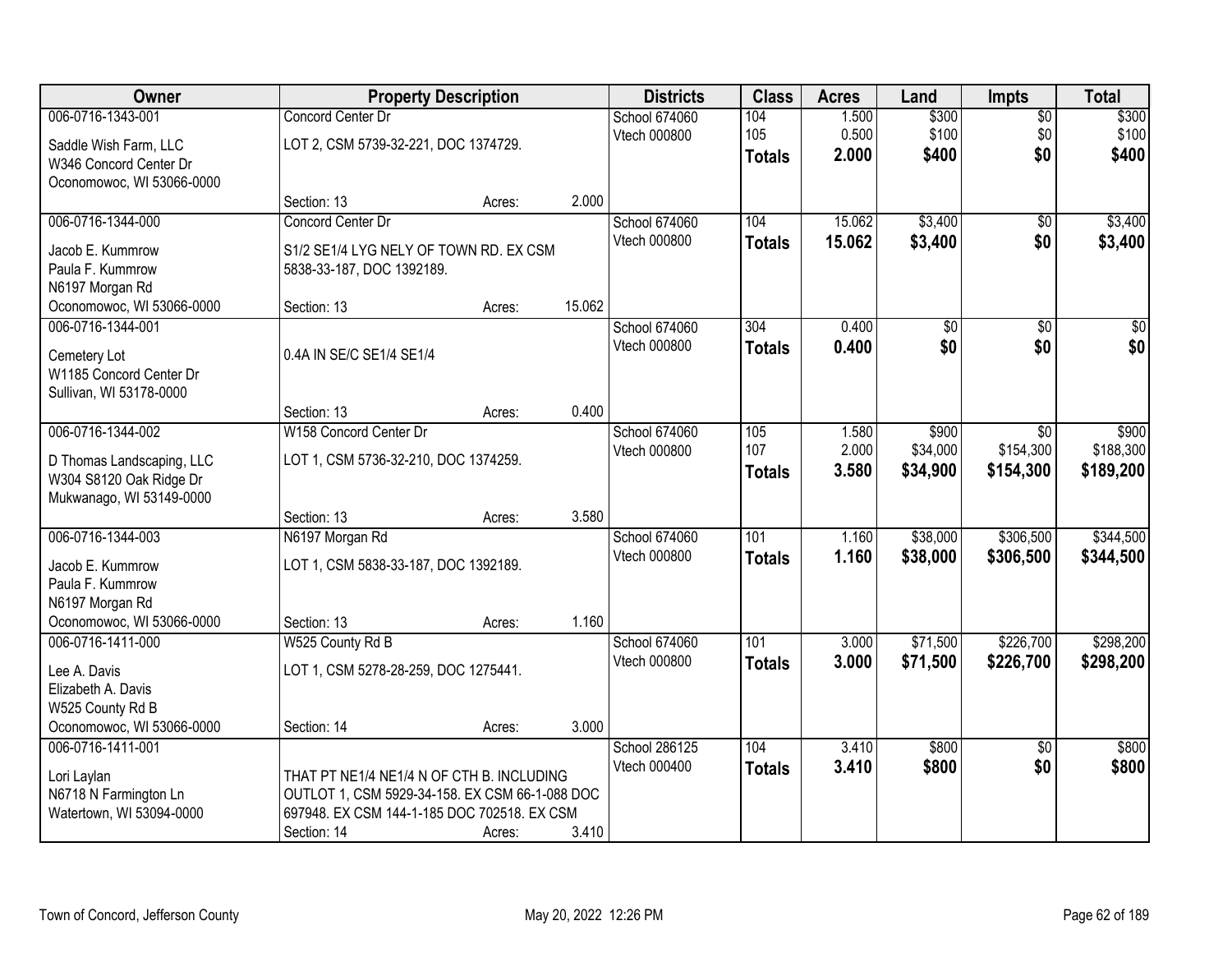| Owner                     |                                                 | <b>Property Description</b> |        | <b>Districts</b>     | <b>Class</b>  | <b>Acres</b> | Land     | Impts     | <b>Total</b> |
|---------------------------|-------------------------------------------------|-----------------------------|--------|----------------------|---------------|--------------|----------|-----------|--------------|
| 006-0716-1411-002         | W594 County Rd B                                |                             |        | <b>School 286125</b> | 102           | 1.102        | \$36,600 | \$26,200  | \$62,800     |
| Lars G. Anderson          | LOT 1, CSM 5929-34-158, DOC 1403561.            |                             |        | Vtech 000400         | <b>Totals</b> | 1.102        | \$36,600 | \$26,200  | \$62,800     |
| Joan R. Anderson          |                                                 |                             |        |                      |               |              |          |           |              |
| 2961 N Silver Cedar B 32  |                                                 |                             |        |                      |               |              |          |           |              |
| Oconomowoc, WI 53066-0000 | Section: 14                                     | Acres:                      | 1.102  |                      |               |              |          |           |              |
| 006-0716-1411-003         | W568 County Rd B                                |                             |        | School 286125        | 107           | 2.000        | \$53,000 | \$360,600 | \$413,600    |
| Michael J. Laylan         | LOT 1, CSM 5911-34-110, DOC 1401316.            |                             |        | Vtech 000400         | <b>Totals</b> | 2.000        | \$53,000 | \$360,600 | \$413,600    |
| Lori L. Laylan            |                                                 |                             |        |                      |               |              |          |           |              |
| 2710 Prairie Garden Tr    |                                                 |                             |        |                      |               |              |          |           |              |
| Green Bay, WI 54313-0000  | Section: 14                                     | Acres:                      | 2.000  |                      |               |              |          |           |              |
| 006-0716-1411-005         | W532 County Rd B                                |                             |        | School 674060        | 101           | 1.572        | \$48,300 | \$301,600 | \$349,900    |
| Jeffery S. Gaal           | LOT 2, CSM 5911-34-110, DOC 1401316.            |                             |        | Vtech 000800         | 104           | 1.566        | \$400    | \$0       | \$400        |
| Jennifer L. Gaal          |                                                 |                             |        |                      | <b>Totals</b> | 3.138        | \$48,700 | \$301,600 | \$350,300    |
| W532 County Rd B          |                                                 |                             |        |                      |               |              |          |           |              |
| Oconomowoc, WI 53066-0000 | Section: 14                                     | Acres:                      | 3.138  |                      |               |              |          |           |              |
| 006-0716-1411-006         | N6493 Elm Dr                                    |                             |        | <b>School 286125</b> | 101           | 1.000        | \$35,700 | \$149,200 | \$184,900    |
| Clayton Chase             | CSM 144-1-185, DOC 702518.                      |                             |        | Vtech 000400         | <b>Totals</b> | 1.000        | \$35,700 | \$149,200 | \$184,900    |
| S23 W35529 Parry Rd       |                                                 |                             |        |                      |               |              |          |           |              |
| Oconomowoc, WI 53066-9262 |                                                 |                             |        |                      |               |              |          |           |              |
|                           | Section: 14                                     | Acres:                      | 1.000  |                      |               |              |          |           |              |
| 006-0716-1411-007         | N6497 Elm Dr                                    |                             |        | School 674060        | 101           | 0.660        | \$25,800 | \$157,400 | \$183,200    |
| Peter C. Bierwith         | PCL B, CSM 66-1-88                              |                             |        | Vtech 000800         | <b>Totals</b> | 0.660        | \$25,800 | \$157,400 | \$183,200    |
| Barbara J. Bierwith       |                                                 |                             |        |                      |               |              |          |           |              |
| N6497 Elm Dr              |                                                 |                             |        |                      |               |              |          |           |              |
| Oconomowoc, WI 53066-0000 | Section: 14                                     | Acres:                      | 0.660  |                      |               |              |          |           |              |
| 006-0716-1411-008         | N6487 Elm Dr                                    |                             |        | School 286125        | 101           | 0.607        | \$23,700 | \$9,100   | \$32,800     |
| Steven S. Sawvell         | LOT 1, CSM 1971-6-223.                          |                             |        | Vtech 000400         | <b>Totals</b> | 0.607        | \$23,700 | \$9,100   | \$32,800     |
| N3222 Valley Rd           |                                                 |                             |        |                      |               |              |          |           |              |
| Oconomowoc, WI 53066-0000 |                                                 |                             |        |                      |               |              |          |           |              |
|                           | Section: 14                                     | Acres:                      | 0.607  |                      |               |              |          |           |              |
| 006-0716-1411-009         | County Rd B                                     |                             |        | School 674060        | 101           | 0.250        | \$8,500  | \$12,300  | \$20,800     |
| Raymond J Rausch Trust    | NE1/4 NE1/4 S OF CTH B. EX CSM 5278-28-259, DOC |                             |        | Vtech 000800         | 104           | 15.909       | \$3,600  | \$0       | \$3,600      |
| Holly J Rausch Trust      | 1275441 EX CSM 5470-30-115, DOC 1326034.        |                             |        |                      | 105           | 4.000        | \$2,800  | \$0       | \$2,800      |
| 1300 N Prospect Apt 207   |                                                 |                             |        |                      | <b>Totals</b> | 20.159       | \$14,900 | \$12,300  | \$27,200     |
| Milwaukee, WI 53202-0000  | Section: 14                                     | Acres:                      | 20.159 |                      |               |              |          |           |              |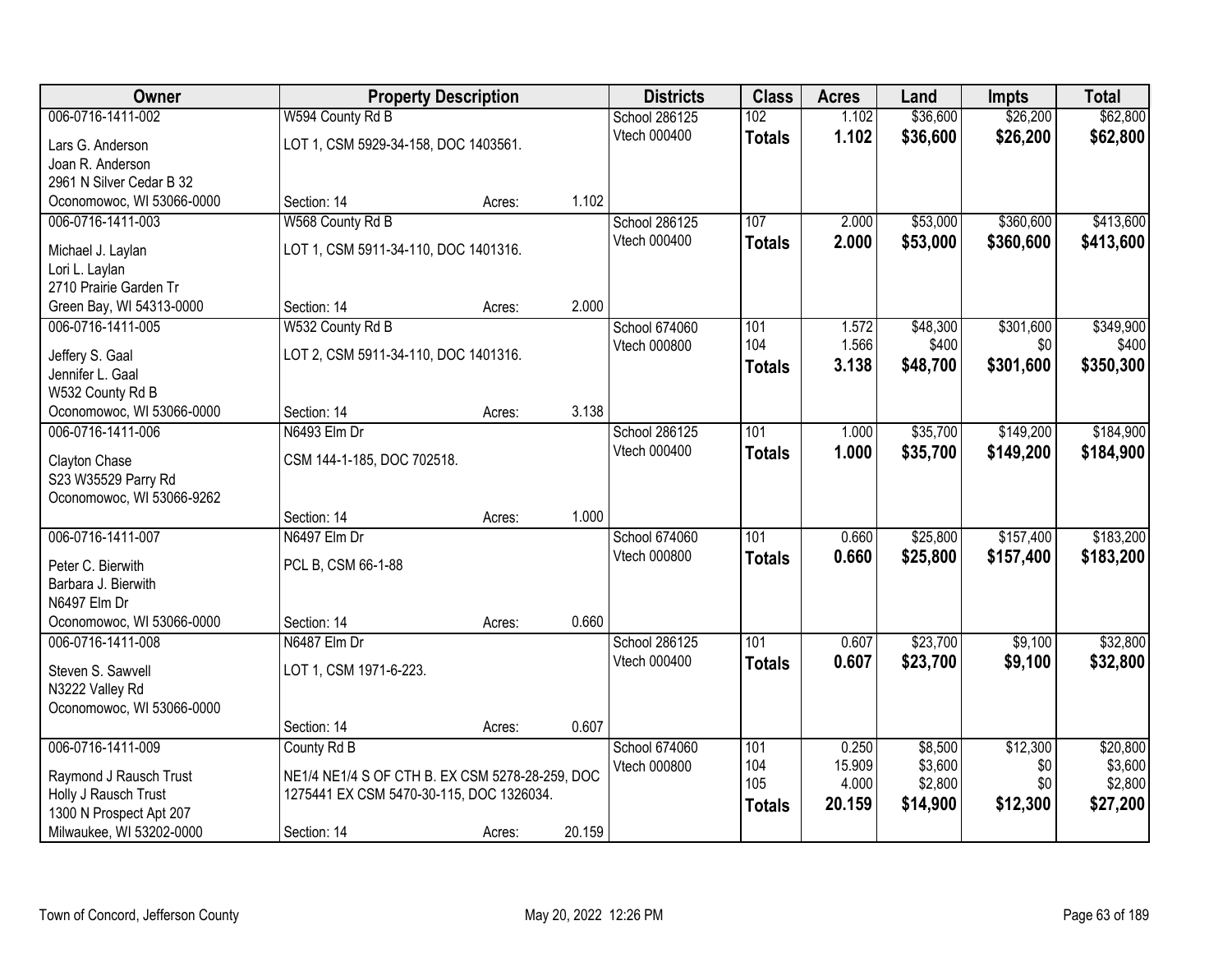| Owner                     |                                               | <b>Property Description</b> |        | <b>Districts</b> | <b>Class</b>  | <b>Acres</b> | Land     | <b>Impts</b>    | <b>Total</b> |
|---------------------------|-----------------------------------------------|-----------------------------|--------|------------------|---------------|--------------|----------|-----------------|--------------|
| 006-0716-1411-010         | County Rd B                                   |                             |        | School 674060    | 104           | 1.000        | \$200    | $\overline{50}$ | \$200        |
| Rausch Trust              | LOT 1, CSM 5470-30-115, DOC 1326034.          |                             |        | Vtech 000800     | <b>Totals</b> | 1.000        | \$200    | \$0             | \$200        |
| Raymond J J. Holly        |                                               |                             |        |                  |               |              |          |                 |              |
| 1300 N Prospect Apt 207   |                                               |                             |        |                  |               |              |          |                 |              |
| Milwaukee, WI 53202-3045  | Section: 14                                   | Acres:                      | 1.000  |                  |               |              |          |                 |              |
| 006-0716-1411-011         | County Rd B                                   |                             |        | School 674060    | 104           | 1.000        | \$200    | $\overline{50}$ | \$200        |
| Rausch Trust              | LOT 2, CSM 5470-30-115, DOC 1326034.          |                             |        | Vtech 000800     | <b>Totals</b> | 1.000        | \$200    | \$0             | \$200        |
| Raymond J J. Holly        |                                               |                             |        |                  |               |              |          |                 |              |
| 1300 N Prospect Apt 207   |                                               |                             |        |                  |               |              |          |                 |              |
| Milwaukee, WI 53202-3045  | Section: 14                                   | Acres:                      | 1.000  |                  |               |              |          |                 |              |
| 006-0716-1412-000         | W647 County Rd B                              |                             |        | School 674060    | 104           | 35.460       | \$6,200  | \$0             | \$6,200      |
| Marc D. Johns             | NW1/4 NE1/4, EX 2.54A IN CTH B IN 508-421.    |                             |        | Vtech 000800     | 107           | 2.000        | \$53,000 | \$145,100       | \$198,100    |
| W647 County Rd B          | CORRECT IN DOC 1260266.                       |                             |        |                  | <b>Totals</b> | 37.460       | \$59,200 | \$145,100       | \$204,300    |
| Oconomowoc, WI 53066-0000 |                                               |                             |        |                  |               |              |          |                 |              |
|                           | Section: 14                                   | Acres:                      | 37.460 |                  |               |              |          |                 |              |
| 006-0716-1413-000         |                                               |                             |        | School 674060    | 104           | 36.810       | \$5,400  | \$0             | \$5,400      |
| Marc D. Johns             | SW1/4 NE1/4, EX S 3.19A IN HGY I-94           |                             |        | Vtech 000800     | <b>Totals</b> | 36,810       | \$5,400  | \$0             | \$5,400      |
| W647 County Rd B          |                                               |                             |        |                  |               |              |          |                 |              |
| Oconomowoc, WI 53066-0000 |                                               |                             |        |                  |               |              |          |                 |              |
|                           | Section: 14                                   | Acres:                      | 36.810 |                  |               |              |          |                 |              |
| 006-0716-1414-000         |                                               |                             |        | School 674060    | 104           | 17.100       | \$3,800  | \$0             | \$3,800      |
| Holly J Rausch Trust      | SE1/4 NE1/4, EX 1.9A OFF S END FOR HGY I-94   |                             |        | Vtech 000800     | <b>15M</b>    | 21.000       | \$22,600 | \$0             | \$22,600     |
| Raymond J Rausch Trust    |                                               |                             |        |                  | <b>Totals</b> | 38.100       | \$26,400 | \$0             | \$26,400     |
| 1300 N Prospect Apt 207   |                                               |                             |        |                  |               |              |          |                 |              |
| Milwaukee, WI 53202-0000  | Section: 14                                   | Acres:                      | 38.100 |                  |               |              |          |                 |              |
| 006-0716-1421-000         |                                               |                             |        | School 286125    | 104           | 11.590       | \$1,600  | $\overline{50}$ | \$1,600      |
| Susan D Senn Trust        | NE1/4 NW1/4 N OF CTH B. EX CSM 2456-9-20, DOC |                             |        | Vtech 000400     | 105           | 5.000        | \$3,500  | \$0             | \$3,500      |
| W750 County Rd B          | 871089.                                       |                             |        |                  | <b>Totals</b> | 16,590       | \$5,100  | \$0             | \$5,100      |
| Oconomowoc, WI 53066-0000 |                                               |                             |        |                  |               |              |          |                 |              |
|                           | Section: 14                                   | Acres:                      | 16.590 |                  |               |              |          |                 |              |
| 006-0716-1421-001         | W771 County Rd B                              |                             |        | School 286125    | 104           | 0.202        | \$100    | $\overline{30}$ | \$100        |
| Jeremy Dehnert            | LOT 1, CSM 5663-32-011, DOC 1363251.          |                             |        | Vtech 000400     | 107           | 2.000        | \$53,000 | \$148,100       | \$201,100    |
| W771 County Rd B          |                                               |                             |        |                  | <b>Totals</b> | 2.202        | \$53,100 | \$148,100       | \$201,200    |
| Oconomowoc, WI 53066-0000 |                                               |                             |        |                  |               |              |          |                 |              |
|                           | Section: 14                                   | Acres:                      | 2.202  |                  |               |              |          |                 |              |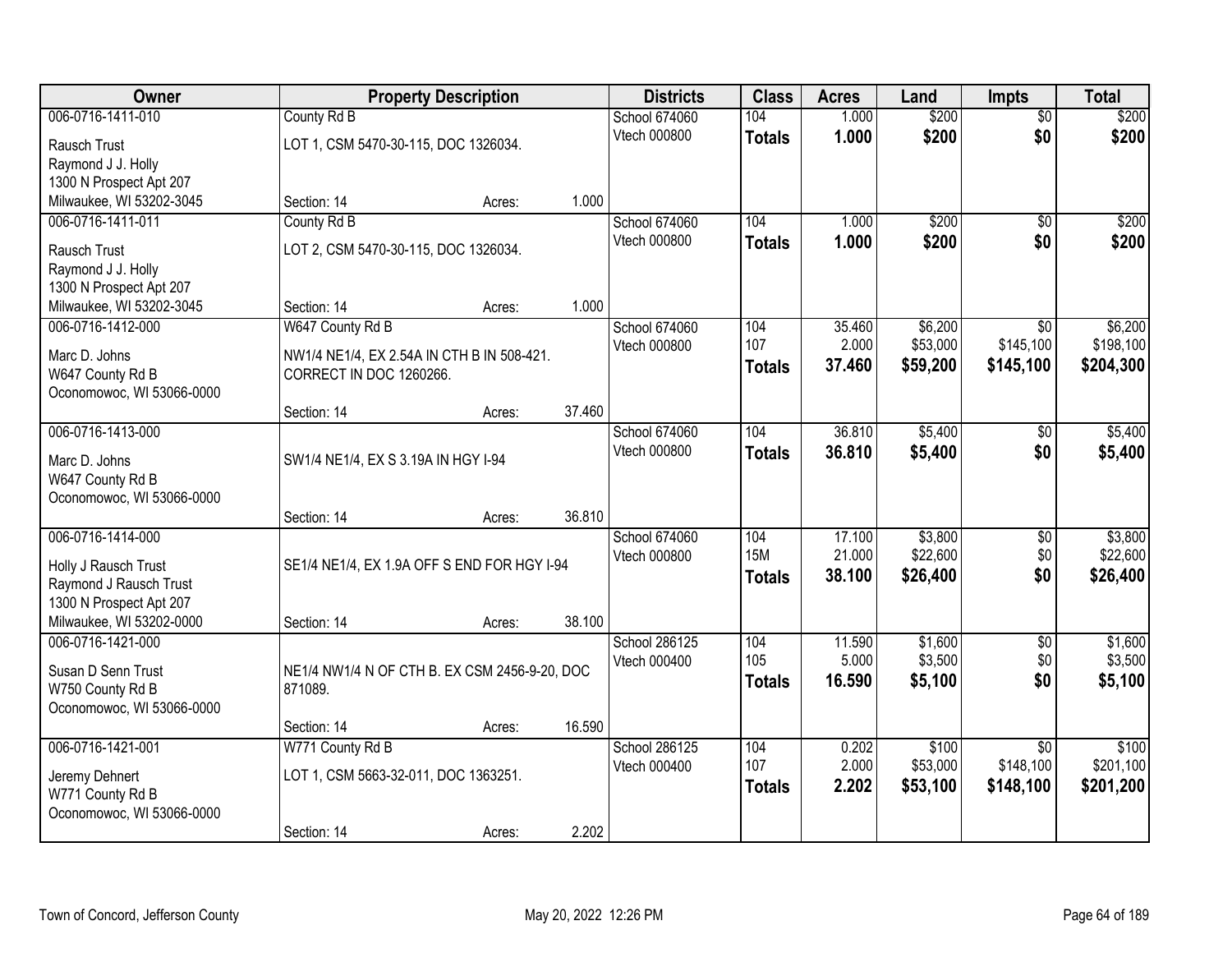| Owner                      |                                         | <b>Property Description</b>                      | <b>Districts</b>    | <b>Class</b>  | <b>Acres</b>    | Land     | <b>Impts</b>    | <b>Total</b> |
|----------------------------|-----------------------------------------|--------------------------------------------------|---------------------|---------------|-----------------|----------|-----------------|--------------|
| 006-0716-1421-002          | W742 County Rd B                        |                                                  | School 286125       | 101           | 3.000           | \$71,500 | \$91,100        | \$162,600    |
| Susan D Senn Trust         | LOT 1, CSM 2456-9-20, DOC 871089.       |                                                  | Vtech 000400        | <b>Totals</b> | 3.000           | \$71,500 | \$91,100        | \$162,600    |
| W750 County Rd B           |                                         |                                                  |                     |               |                 |          |                 |              |
| Oconomowoc, WI 53066-0000  |                                         |                                                  |                     |               |                 |          |                 |              |
|                            | Section: 14                             | 3.000<br>Acres:                                  |                     |               |                 |          |                 |              |
| 006-0716-1421-003          | W715 County Rd B                        |                                                  | School 286125       | 101           | 0.500           | \$17,000 | \$165,300       | \$182,300    |
| Thomas B. Dehnert          | LOT 2, CSM 5663-32-011, DOC 1363251.    |                                                  | Vtech 000400        | 104           | 0.500           | \$100    | \$0             | \$100        |
| Dawn M. Dehnert            |                                         |                                                  |                     | <b>Totals</b> | 1.000           | \$17,100 | \$165,300       | \$182,400    |
| W715 County Rd B           |                                         |                                                  |                     |               |                 |          |                 |              |
| Oconomowoc, WI 53066-0000  | Section: 14                             | 1.000<br>Acres:                                  |                     |               |                 |          |                 |              |
| 006-0716-1421-004          | County Rd B                             |                                                  | School 286125       | 104           | 1.000           | \$200    | \$0             | \$200        |
| Thomas B. Dehnert          | LOT 3, CSM 5663-32-011, DOC 1363251.    |                                                  | Vtech 000400        | <b>Totals</b> | 1.000           | \$200    | \$0             | \$200        |
| Dawn M. Dehnert            |                                         |                                                  |                     |               |                 |          |                 |              |
| W715 County Rd B           |                                         |                                                  |                     |               |                 |          |                 |              |
| Oconomowoc, WI 53066-0000  | Section: 14                             | 1.000<br>Acres:                                  |                     |               |                 |          |                 |              |
| 006-0716-1421-005          | County Rd B                             |                                                  | School 286125       | 104           | 8.530           | \$1,600  | \$0             | \$1,600      |
| Jeremy Dehnert             | OUTLOT 1, CSM 5663-32-011, DOC 1363251. |                                                  | <b>Vtech 000400</b> | 105           | 6.840           | \$4,800  | \$0             | \$4,800      |
| W771 County Rd B           |                                         |                                                  |                     | <b>Totals</b> | 15.370          | \$6,400  | \$0             | \$6,400      |
| Oconomowoc, WI 53066-0000  |                                         |                                                  |                     |               |                 |          |                 |              |
|                            | Section: 14                             | 15.370<br>Acres:                                 |                     |               |                 |          |                 |              |
| 006-0716-1422-000          | W896 County Rd B                        |                                                  | School 286125       | 104           | 31.643          | \$5,800  | $\overline{30}$ | \$5,800      |
| Concord Land Partners, LLC |                                         | W1/2 NW1/4 LYG N OF CTH B. EX BEG CEN CTH B      | Vtech 000400        | 105           | 5.900           | \$4,200  | \$0             | \$4,200      |
| W349 N5293 Lacy's Ln       |                                         | 1825.70FT S & 589.20FT NELY OF NW/S/C, NE ON SD  |                     | 107           | 2.000           | \$53,000 | \$214,900       | \$267,900    |
| Okauchee, WI 53069-0000    | HGY 208.70FT, N30DG41'W                 |                                                  |                     | <b>Totals</b> | 39.543          | \$63,000 | \$214,900       | \$277,900    |
|                            | Section: 14                             | 39.543<br>Acres:                                 |                     |               |                 |          |                 |              |
| 006-0716-1423-000          | W909 County Rd B                        |                                                  | School 286125       | 101           | 2.000           | \$59,000 | \$89,600        | \$148,600    |
| David C. Meyer et al       |                                         | W1/2 NW1/4 N OF I-94 & SE OF CTH B. EX BEG C/L   | Vtech 000400        | 104<br>105    | 16.150          | \$3,600  | \$0             | \$3,600      |
| PO Box 37                  |                                         | SD HGY 1161.32FT ELY W/S/L, N61DG11' E171.23FT   |                     |               | 8.400<br>26.550 | \$5,900  | \$0             | \$5,900      |
| Sullivan, WI 53178-0000    |                                         | S290.4FT, S61DG11' W171.23FT, N290.40FT TO POB   |                     | <b>Totals</b> |                 | \$68,500 | \$89,600        | \$158,100    |
|                            | Section: 14                             | 26.550<br>Acres:                                 |                     |               |                 |          |                 |              |
| 006-0716-1423-001          | W821 County Rd B                        |                                                  | School 286125       | 101           | 0.820           | \$32,100 | \$150,900       | \$183,000    |
| Paul W. Buettner           | BEG C/L CTH B 1161.32FT, N59DG19'E OF   |                                                  | Vtech 000400        | <b>Totals</b> | 0.820           | \$32,100 | \$150,900       | \$183,000    |
| W821 County Rd B           |                                         | W/S/L, N61DG11'E 171.23FT, S290.40FT, S61DG11'W  |                     |               |                 |          |                 |              |
| Oconomowoc, WI 53066-0000  |                                         | 171.23FT, N290.40FT TO POB.EX 0.198A IN CTH B IN |                     |               |                 |          |                 |              |
|                            | Section: 14                             | 0.820<br>Acres:                                  |                     |               |                 |          |                 |              |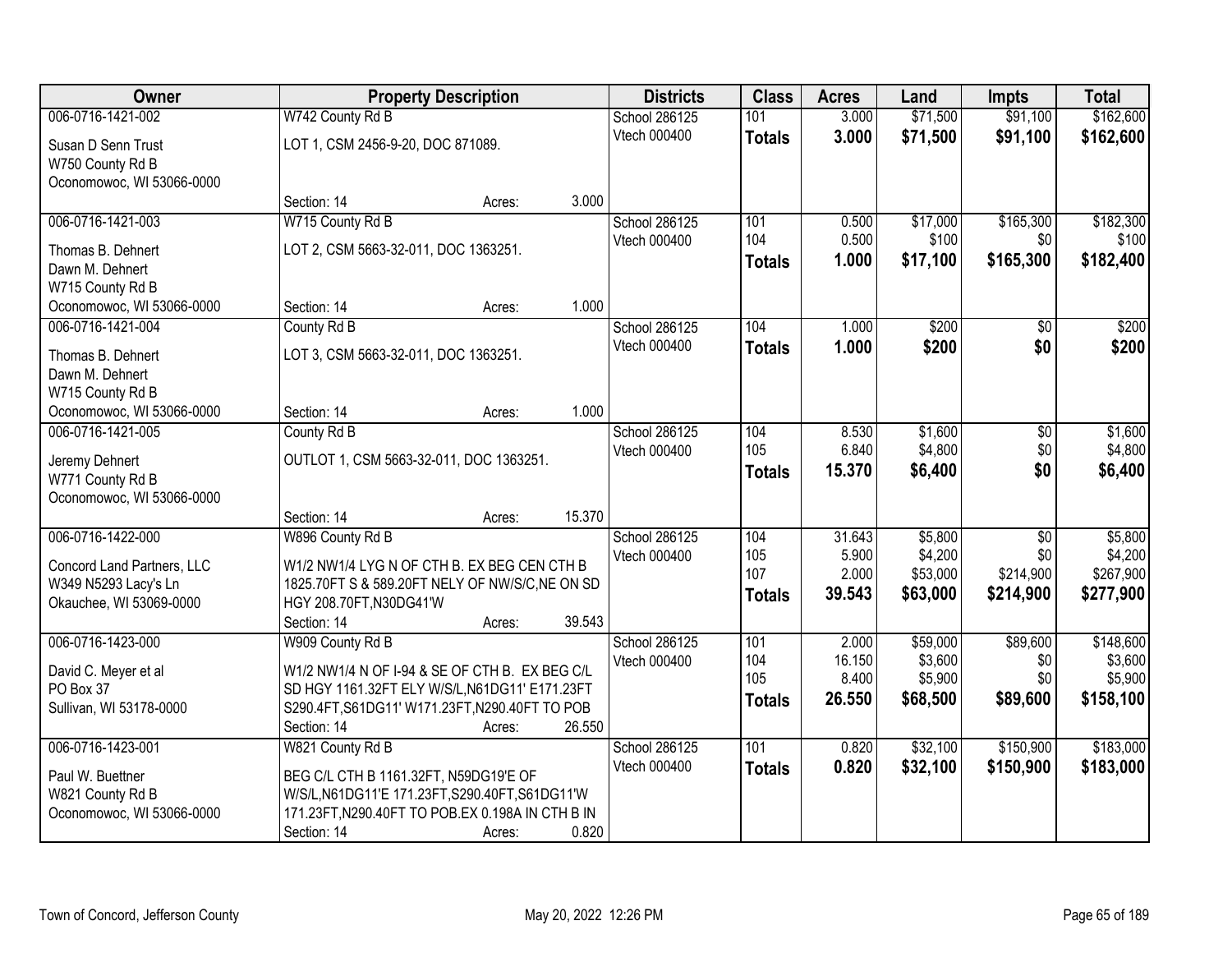| Owner                                             | <b>Property Description</b>                                      | <b>Districts</b> | <b>Class</b>  | <b>Acres</b>   | Land               | <b>Impts</b>    | <b>Total</b>       |
|---------------------------------------------------|------------------------------------------------------------------|------------------|---------------|----------------|--------------------|-----------------|--------------------|
| 006-0716-1423-002                                 |                                                                  | School 286125    | 104           | 0.143          | \$100              | $\overline{50}$ | \$100              |
| Concord Land Partners, LLC                        | BEG CEN CTH B 1825.70FT S & 589.20FT NELY OF                     | Vtech 000400     | <b>15M</b>    | 0.589          | \$700              | \$0             | \$700              |
| W349 N5293 Lacy's Ln                              | NW/S/C, NE ON SD HGY 208.70FT, N30DG41'W                         |                  | <b>Totals</b> | 0.732          | \$800              | \$0             | \$800              |
| Okauchee, WI 53069-0000                           | 208.70FT, S59DG19'W208.70FT, S30DG41'E208.70FT                   |                  |               |                |                    |                 |                    |
|                                                   | 0.732<br>Section: 14<br>Acres:                                   |                  |               |                |                    |                 |                    |
| 006-0716-1423-003                                 | W805 County Rd B                                                 | School 286125    | 101           | 1.001          | \$34,000           | \$196,200       | \$230,200          |
| Cody Schultz                                      | LOT 1, CSM 1518-5-15, DOC 776737.                                | Vtech 000400     | <b>Totals</b> | 1.001          | \$34,000           | \$196,200       | \$230,200          |
| W805 County Rd B                                  |                                                                  |                  |               |                |                    |                 |                    |
| Oconomowoc, WI 53066-0000                         |                                                                  |                  |               |                |                    |                 |                    |
|                                                   | 1.001<br>Section: 14<br>Acres:                                   |                  |               |                |                    |                 |                    |
| 006-0716-1424-000                                 | County Rd B                                                      | School 286125    | 101           | 1.000          | \$34,000           | $\overline{50}$ | \$34,000           |
| Thomas B. Dehnert                                 | SE1/4 NW1/4, EX 3.1A IN I-94 ALSO NE1/4 NW1/4 S OF               | Vtech 000400     | 104           | 30.038         | \$6,700            | \$0             | \$6,700            |
| Dawn M. Dehnert                                   | CTH B. EX .412A IN CTH B IN 508-423 EX CSM                       |                  | 105           | 5.878          | \$4,100            | \$0             | \$4,100            |
| W715 County Rd B                                  | 5663-32-011, DOC 1363251.                                        |                  | <b>Totals</b> | 36.916         | \$44,800           | \$0             | \$44,800           |
| Oconomowoc, WI 53066-0000                         | 36.916<br>Section: 14<br>Acres:                                  |                  |               |                |                    |                 |                    |
| 006-0716-1431-000                                 | W752 Concord Center Dr                                           | School 286125    | 101           | 0.750          | \$25,500           | \$92,600        | \$118,100          |
|                                                   |                                                                  | Vtech 000400     | 104           | 0.594          | \$100              | \$0             | \$100              |
| <b>Troy Benkert</b><br>Khristina Benkert          | LOT 1, CSM 6132-36-001, DOC 1437235.                             |                  | <b>Totals</b> | 1.344          | \$25,600           | \$92,600        | \$118,200          |
| W752 Concord Center Dr                            |                                                                  |                  |               |                |                    |                 |                    |
| Sullivan, WI 53178-0000                           | 1.344<br>Section: 14<br>Acres:                                   |                  |               |                |                    |                 |                    |
| 006-0716-1431-001                                 | Concord Center Dr                                                | School 286125    | 104           | 32.006         | \$6,600            | $\overline{30}$ | \$6,600            |
|                                                   |                                                                  | Vtech 000400     | 105           | 9.066          | \$5,200            | \$0             | \$5,200            |
| Mark D Groose Trust                               | GOVT LOT 2, EX 3.78A IN I-94 NW1/4 SE1/4 LYG SLY                 |                  | <b>Totals</b> | 41.072         | \$11,800           | \$0             | \$11,800           |
| Lisa S Groose Trust                               | CONCORD CENTER DR. ALSO COM S1/4/C,                              |                  |               |                |                    |                 |                    |
| W675 Concord Center Dr<br>Sullivan, WI 53178-0000 | S88DG53'W 46.14FT, N00DG14'E 1516.26FT,<br>41.072<br>Section: 14 |                  |               |                |                    |                 |                    |
| 006-0716-1432-000                                 | Acres:<br>W891 Concord Center Dr                                 | School 286125    | 101           | 2.000          | \$59,000           | \$152,600       | \$211,600          |
|                                                   |                                                                  | Vtech 000400     | 104           | 3.200          | \$600              | \$0             | \$600              |
| Alan C. Brown                                     | NW1/4 SW1/4, EX LD IN I-94 EX CSM 1540-5-48.                     |                  | 105           | 11.086         | \$7,800            | \$0             | \$7,800            |
| Mary A. Brown                                     |                                                                  |                  | 106           | 8.000          | \$17,200           | \$0             | \$17,200           |
| W891 Concord Center Dr                            |                                                                  |                  | <b>Totals</b> | 24.286         | \$84,600           | \$152,600       | \$237,200          |
| Sullivan, WI 53178-0000                           | 24.286<br>Section: 14<br>Acres:                                  |                  |               |                |                    |                 |                    |
| 006-0716-1432-001                                 | W895 Concord Center Dr                                           | School 286125    | 101           | 2.000          | \$59,000           | \$202,000       | \$261,000          |
| James Brown                                       | LOT 1, CSM 1540-5-48, DOC 777538.                                | Vtech 000400     | 104<br>105    | 6.000<br>6.214 | \$1,100<br>\$4,400 | \$0<br>\$0      | \$1,100<br>\$4,400 |
| W895 Concord Center Dr                            |                                                                  |                  |               | 14.214         | \$64,500           | \$202,000       | \$266,500          |
| Sullivan, WI 53178-0000                           |                                                                  |                  | <b>Totals</b> |                |                    |                 |                    |
|                                                   | 14.214<br>Section: 14<br>Acres:                                  |                  |               |                |                    |                 |                    |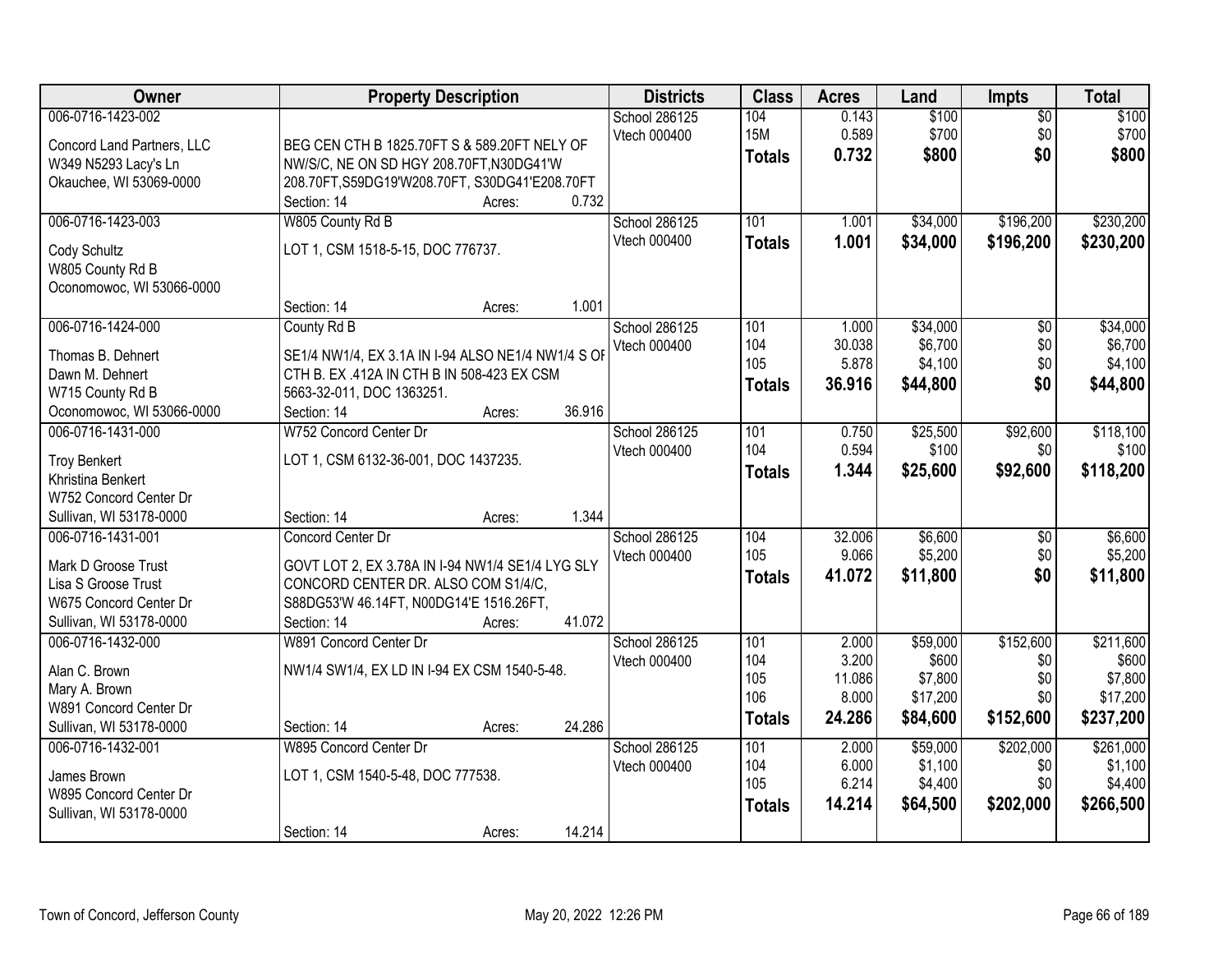| Owner                                |                                                    | <b>Property Description</b> |        | <b>Districts</b> | <b>Class</b>  | <b>Acres</b> | Land     | <b>Impts</b>    | <b>Total</b> |
|--------------------------------------|----------------------------------------------------|-----------------------------|--------|------------------|---------------|--------------|----------|-----------------|--------------|
| 006-0716-1433-000                    |                                                    |                             |        | School 286125    | 105           | 31.500       | \$27,600 | $\overline{50}$ | \$27,600     |
| Alan C. Brown                        | GOVT LOT 3                                         |                             |        | Vtech 000400     | <b>Totals</b> | 31.500       | \$27,600 | \$0             | \$27,600     |
| Mary A. Brown                        |                                                    |                             |        |                  |               |              |          |                 |              |
| W891 Concord Center Dr               |                                                    |                             |        |                  |               |              |          |                 |              |
| Sullivan, WI 53178-0000              | Section: 14                                        | Acres:                      | 31.500 |                  |               |              |          |                 |              |
| 006-0716-1441-000                    |                                                    |                             |        | School 286125    | 104           | 34.760       | \$6,500  | $\overline{50}$ | \$6,500      |
|                                      |                                                    |                             |        | Vtech 000400     | 105           | 1.000        | \$700    | \$0             | \$700        |
| Mark D Groose Trust                  | NE1/4 SE1/4, EX LD IN I-94                         |                             |        |                  | <b>Totals</b> | 35.760       | \$7,200  | \$0             | \$7,200      |
| Lisa S Groose Trust                  |                                                    |                             |        |                  |               |              |          |                 |              |
| W675 Concord Center Dr               |                                                    |                             |        |                  |               |              |          |                 |              |
| Sullivan, WI 53178-0000              | Section: 14                                        | Acres:                      | 35.760 |                  |               |              |          |                 |              |
| 006-0716-1442-000                    | W650 Concord Center Dr                             |                             |        | School 286125    | 104           | 33.310       | \$6,100  | \$0             | \$6,100      |
| Mark D Groose Trust                  | NW1/4 SE1/4 LYG NLY CONCORD CENTER DR. EX          |                             |        | Vtech 000400     | 105           | 3.000        | \$6,800  | \$0             | \$6,800      |
| Lisa S Groose Trust                  | 2.26A IN I-94 & EX BEG 942.6FT S OF S/C, S206.95FT |                             |        |                  | 107           | 0.100        | \$3,000  | \$1,000         | \$4,000      |
| W675 Concord Center Dr               | TO CONCORD CEN DR, SE ON SD DR 70FT, N29DGE        |                             |        |                  | <b>Totals</b> | 36.410       | \$15,900 | \$1,000         | \$16,900     |
| Sullivan, WI 53178-0000              | Section: 14                                        | Acres:                      | 36.410 |                  |               |              |          |                 |              |
| 006-0716-1442-001                    | W698 Concord Center Dr                             |                             |        | School 286125    | 101           | 0.562        | \$19,100 | \$127,100       | \$146,200    |
|                                      |                                                    |                             |        |                  |               |              |          |                 |              |
| Dean K. Loppnow                      | BEG 942.6FT S OF S/C, S206.95 FT TO CONCORD        |                             |        | Vtech 000400     | <b>Totals</b> | 0.562        | \$19,100 | \$127,100       | \$146,200    |
| Brenda J. Loppnow                    | CENTER DR, SE ON SD DR 70FT, N29DGE181FT,          |                             |        |                  |               |              |          |                 |              |
| W698 Concord Center Dr               | NW170.33FT TO POB. ALSO COM S1/4/C, N00DG55'W      |                             |        |                  |               |              |          |                 |              |
| Sullivan, WI 53178-0000              | Section: 14                                        | Acres:                      | 0.562  |                  |               |              |          |                 |              |
| 006-0716-1443-000                    | W689 Concord Center Dr                             |                             |        | School 286125    | 104           | 24.005       | \$4,700  | $\overline{50}$ | \$4,700      |
|                                      |                                                    |                             |        | Vtech 000400     | 105           | 4.595        | \$2,600  | \$0             | \$2,600      |
| Mark D Groose Trust                  | GOVT LOT 1, EX 5A IN SE/C S OF CONCORD             |                             |        |                  | 107           | 2.000        | \$53,000 | \$105,800       | \$158,800    |
| Lisa S Groose Trust                  | CENTER DRIVE EX CSM 2307-8-101. EX CSM             |                             |        |                  | <b>Totals</b> | 30.600       | \$60,300 | \$105,800       | \$166,100    |
| W675 Concord Center Dr               | 5048-27-015, DOC 1218070. NW1/4 SE1/4 LYG SWLY     |                             |        |                  |               |              |          |                 |              |
| Sullivan, WI 53178-0000              | Section: 14                                        | Acres:                      | 30.600 |                  |               |              |          |                 |              |
| 006-0716-1443-001                    | W607 Concord Center Dr                             |                             |        | School 286125    | 101           | 2.000        | \$59,000 | \$115,600       | \$174,600    |
| Concord Wisconsin Properties, LLC    | BEG SE/C SW1/4 SE1/4, W239FT N TO CONCORD          |                             |        | Vtech 000400     | 105           | 3.000        | \$2,100  | \$0             | \$2,100      |
| N5915 Willow Glen Rd                 | CENTER DR, E ON SD DR 239FT, S TO POB              |                             |        |                  | <b>Totals</b> | 5.000        | \$61,100 | \$115,600       | \$176,700    |
| Sullivan, WI 53178-0000              |                                                    |                             |        |                  |               |              |          |                 |              |
|                                      | Section: 14                                        | Acres:                      | 5.000  |                  |               |              |          |                 |              |
| 006-0716-1443-002                    | W606 Concord Center Dr                             |                             |        | School 286125    | 101           | 1.001        | \$34,000 | \$169,400       | \$203,400    |
|                                      | LOT 1, CSM 2307-8-101.                             |                             |        | Vtech 000400     | <b>Totals</b> | 1.001        | \$34,000 | \$169,400       | \$203,400    |
| Jeffrey D. Groose<br>Karla S. Ransom |                                                    |                             |        |                  |               |              |          |                 |              |
| W606 Concord Center Dr               |                                                    |                             |        |                  |               |              |          |                 |              |
| Sullivan, WI 53178-0000              | Section: 14                                        |                             | 1.001  |                  |               |              |          |                 |              |
|                                      |                                                    | Acres:                      |        |                  |               |              |          |                 |              |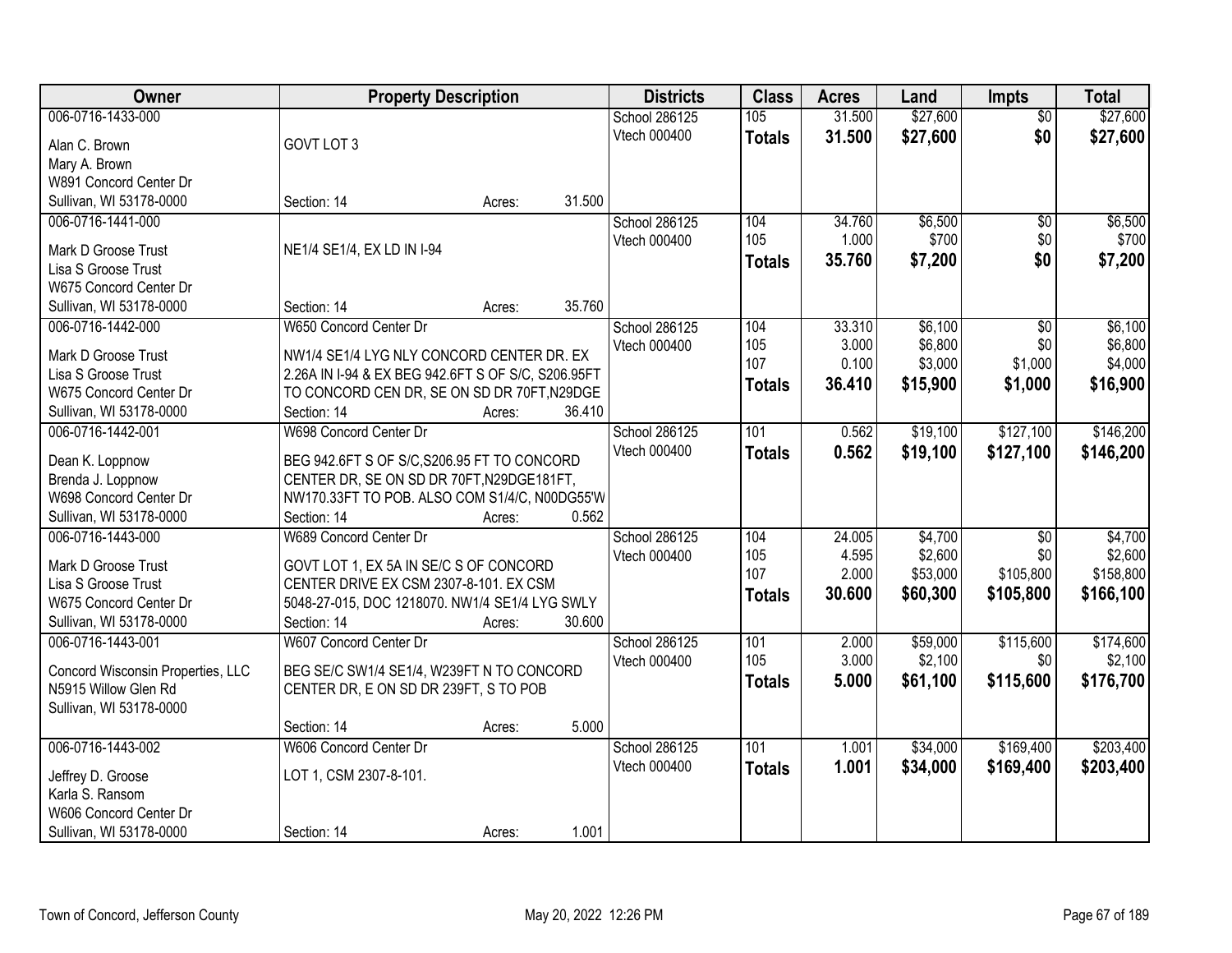| Owner                                         |                                                  | <b>Property Description</b> |        | <b>Districts</b> | <b>Class</b>  | <b>Acres</b> | Land     | <b>Impts</b>    | <b>Total</b> |
|-----------------------------------------------|--------------------------------------------------|-----------------------------|--------|------------------|---------------|--------------|----------|-----------------|--------------|
| 006-0716-1443-003                             | W675 Concord Center Dr                           |                             |        | School 286125    | 107           | 1.343        | \$37,900 | \$302,500       | \$340,400    |
| Mark D Groose Trust                           | LOT 1, CSM 5048-27-015, DOC 1218070.             |                             |        | Vtech 000400     | <b>Totals</b> | 1.343        | \$37,900 | \$302,500       | \$340,400    |
| Lisa S Groose Trust                           |                                                  |                             |        |                  |               |              |          |                 |              |
| W675 Concord Center Dr                        |                                                  |                             |        |                  |               |              |          |                 |              |
| Sullivan, WI 53178-0000                       | Section: 14                                      | Acres:                      | 1.343  |                  |               |              |          |                 |              |
| 006-0716-1444-000                             | W542 Concord Center Dr                           |                             |        | School 286125    | 104           | 37.000       | \$6,800  | $\overline{50}$ | \$6,800      |
|                                               |                                                  |                             |        | Vtech 000400     | 105           | 2.000        | \$200    | \$0             | \$200        |
| Mark D Groose Trust                           | SE1/4 SE1/4                                      |                             |        |                  | 107           | 1.000        | \$30,000 | \$68,200        | \$98,200     |
| Lisa S Groose Trust<br>W675 Concord Center Dr |                                                  |                             |        |                  | <b>Totals</b> | 40.000       | \$37,000 | \$68,200        | \$105,200    |
| Sullivan, WI 53178-0000                       | Section: 14                                      | Acres:                      | 40.000 |                  |               |              |          |                 |              |
| 006-0716-1511-000                             |                                                  |                             |        | School 286125    | 104           | 40.000       | \$8,300  |                 | \$8,300      |
|                                               |                                                  |                             |        | Vtech 000400     |               |              |          | \$0<br>\$0      |              |
| Concord Land Partners, LLC                    | <b>NE1/4 NE1/4</b>                               |                             |        |                  | <b>Totals</b> | 40.000       | \$8,300  |                 | \$8,300      |
| PO Box 41                                     |                                                  |                             |        |                  |               |              |          |                 |              |
| Okauchee, WI 53069-0000                       |                                                  |                             |        |                  |               |              |          |                 |              |
|                                               | Section: 15                                      | Acres:                      | 40.000 |                  |               |              |          |                 |              |
| 006-0716-1512-000                             | W1014 County Rd B                                |                             |        | School 286125    | 102           | 0.571        | \$19,400 | \$0             | \$19,400     |
| Concord Land Partners, LLC                    | THAT PT NW1/4 NE1/4 LYG E OF I-94 & THAT PT      |                             |        | Vtech 000400     | 104           | 19.900       | \$3,300  | \$0             | \$3,300      |
| PO Box 41                                     | SW1/4 NE1/4 LYG E OF I-94                        |                             |        |                  | 105           | 12.255       | \$8,300  | \$0             | \$8,300      |
| Okauchee, WI 53069-0000                       |                                                  |                             |        |                  | 107           | 2.000        | \$53,000 | \$187,900       | \$240,900    |
|                                               | Section: 15                                      | Acres:                      | 34.726 |                  | <b>Totals</b> | 34.726       | \$84,000 | \$187,900       | \$271,900    |
| 006-0716-1513-000                             |                                                  |                             |        | School 286125    | 104           | 5.838        | \$800    | \$0             | \$800        |
|                                               |                                                  |                             |        | Vtech 000400     | 105           | 6.750        | \$4,800  | \$0             | \$4,800      |
| Nancy J Metzger Trust                         | THAT PT SW1/4 NE1/4 LYG SLY OF I-94. EX S10A.    |                             |        |                  | <b>Totals</b> | 12.588       | \$5,600  | \$0             | \$5,600      |
| W1048 Concord Center Dr                       |                                                  |                             |        |                  |               |              |          |                 |              |
| Sullivan, WI 53178-0000                       | Section: 15                                      | Acres:                      | 12.588 |                  |               |              |          |                 |              |
| 006-0716-1513-001                             |                                                  |                             |        | School 286125    | 104           | 3.516        | \$500    | $\overline{$0}$ | \$500        |
|                                               |                                                  |                             |        | Vtech 000400     | 105           | 1.382        | \$1,000  | \$0             | \$1,000      |
| Nancy J Metzger Trust                         | BEG S/C, N265.38FT, E953.23FT S331.20FT, W TO    |                             |        |                  |               | 4.898        | \$1,500  | \$0             | \$1,500      |
| W1048 Concord Center Dr                       | POB EX PT IN CSM 3332-14-259.                    |                             |        |                  | <b>Totals</b> |              |          |                 |              |
| Sullivan, WI 53178-0000                       |                                                  |                             |        |                  |               |              |          |                 |              |
|                                               | Section: 15                                      | Acres:                      | 4.898  |                  |               |              |          |                 |              |
| 006-0716-1513-002                             |                                                  |                             |        | School 286125    | 104           | 1.100        | \$200    | $\overline{60}$ | \$200        |
| Nancy J Metzger Trust                         | BEG N&S1/4/L 265.38FT N OF C/S,E953.23FT,        |                             |        | Vtech 000400     | 105           | 3.251        | \$2,300  | \$0             | \$2,300      |
| W1048 Concord Center Dr                       | S265.20FT, S20DG10'E660.14FT, N46DG20'E          |                             |        |                  | <b>Totals</b> | 4.351        | \$2,500  | \$0             | \$2,500      |
| Sullivan, WI 53178-0000                       | 71.86FT, N20DG10'W604.66FT TO 1/4/L, E ALG 1/4/L |                             |        |                  |               |              |          |                 |              |
|                                               | Section: 15                                      | Acres:                      | 4.351  |                  |               |              |          |                 |              |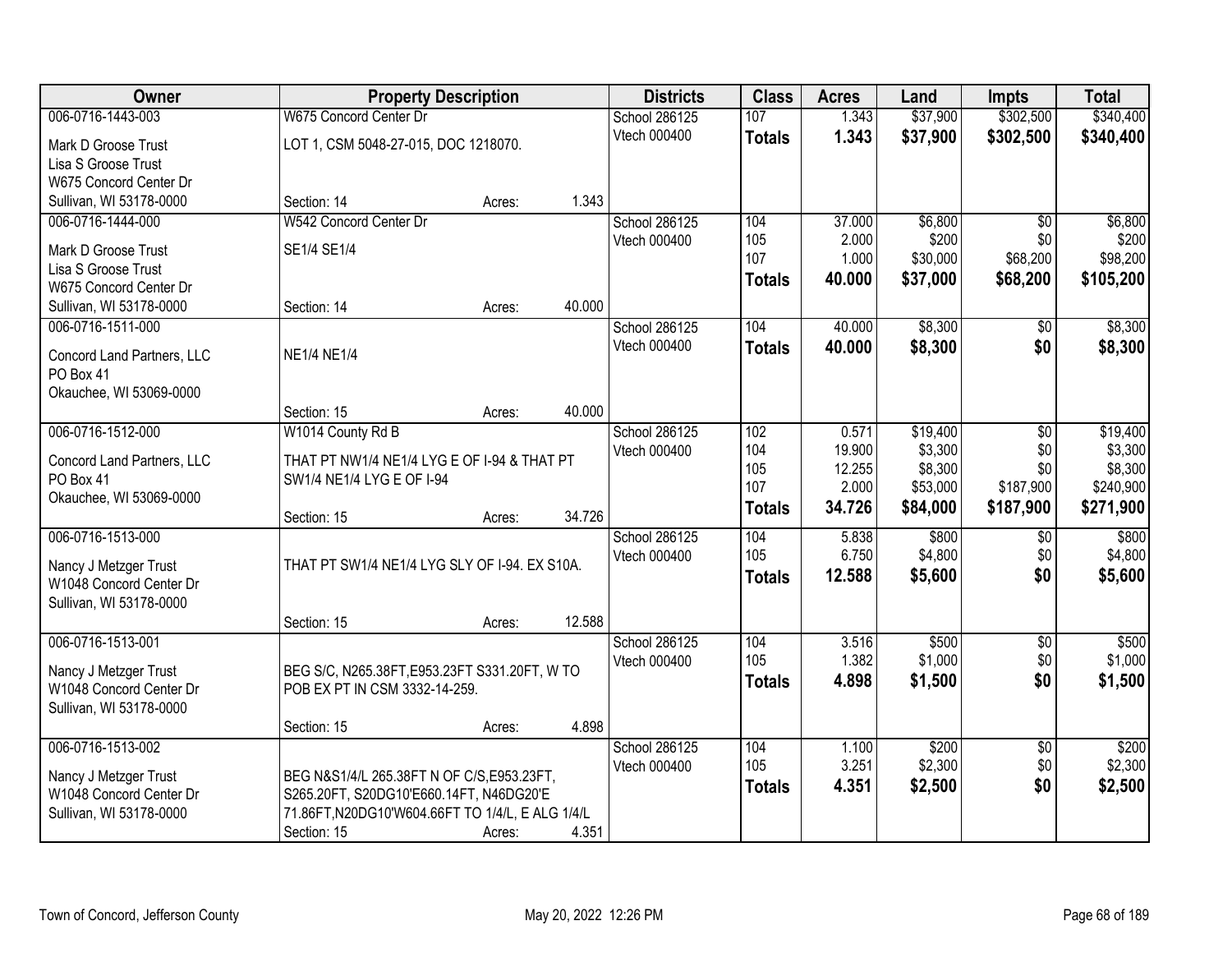| Owner                                         | <b>Property Description</b>                     | <b>Districts</b> | <b>Class</b>  | <b>Acres</b>    | Land               | Impts                  | <b>Total</b>       |
|-----------------------------------------------|-------------------------------------------------|------------------|---------------|-----------------|--------------------|------------------------|--------------------|
| 006-0716-1514-000                             |                                                 | School 286125    | 104<br>105    | 11.000<br>1.608 | \$1,500<br>\$1,200 | $\overline{50}$<br>\$0 | \$1,500<br>\$1,200 |
| Concord Land Partners, LLC                    | SE1/4 NE1/4 LYG NLY OF I-94. EX BEG 1750.20FT S | Vtech 000400     |               |                 |                    | \$0                    |                    |
| W349 N5293 Lacy's Ln                          | OF NE/S/C S61DG30'W 208.70FT, SWLY 242 FT,      |                  | <b>Totals</b> | 12.608          | \$2,700            |                        | \$2,700            |
| Okauchee, WI 53069-0000                       | N10DG54'W208.70FT, N70DG 18'E178.15FT,          |                  |               |                 |                    |                        |                    |
|                                               | 12.608<br>Section: 15<br>Acres:                 |                  |               |                 |                    |                        |                    |
| 006-0716-1514-001                             | W908 County Rd B                                | School 286125    | 101           | 1.000           | \$34,000           | \$218,300              | \$252,300          |
| Stephen F. Boldt                              | BEG 1750.20FT S OF NE/S/C                       | Vtech 000400     | <b>Totals</b> | 1.000           | \$34,000           | \$218,300              | \$252,300          |
| Sheila D. Boldt                               | S61DG30'W208.70FT,N28DG30'W                     |                  |               |                 |                    |                        |                    |
| W908 County Rd B                              | 208.70FT, N61DG30'E208.70FT, S28DG30'E208.70FT  |                  |               |                 |                    |                        |                    |
| Oconomowoc, WI 53066-0000                     | 1.000<br>Section: 15<br>Acres:                  |                  |               |                 |                    |                        |                    |
| 006-0716-1514-002                             | W926 County Rd B                                | School 286125    | 101           | 1.000           | \$30,600           | \$109,200              | \$139,800          |
|                                               |                                                 | Vtech 000400     | <b>Totals</b> | 1.000           | \$30,600           | \$109,200              | \$139,800          |
| Dominic D. Flower                             | BEG 1750.20FT S & S61DG30'W 208.70FT OF         |                  |               |                 |                    |                        |                    |
| W926 County Rd B                              | NE/S/C,S70DG18' W242FT,N10DG54'W208.70FT,       |                  |               |                 |                    |                        |                    |
| Oconomowoc, WI 53066-0000                     | N70DG18'E178.15FT, S28DG30'E 208.70FT TO POB    |                  |               |                 |                    |                        |                    |
|                                               | Section: 15<br>1.000<br>Acres:                  |                  |               |                 |                    |                        |                    |
| 006-0716-1514-003                             | W945 County Rd B                                | School 286125    | 101           | 1.512           | \$35,100           | \$158,700              | \$193,800          |
| Jose Alejandro Camer Lopez                    | BEG N/L OF I-94 266.70FT N & N77DGW 228.90FT OF | Vtech 000400     | <b>Totals</b> | 1.512           | \$35,100           | \$158,700              | \$193,800          |
| 505 Meadow View Ln                            | E1/4/P, N77DGW TO INTR OF I-94 & CTH B, NE ON   |                  |               |                 |                    |                        |                    |
| Johnson Creek, WI 53038-0000                  | HGY TO PT 143.76FT S54DG13'W OF E/S/L,          |                  |               |                 |                    |                        |                    |
|                                               | 1.512<br>Section: 15<br>Acres:                  |                  |               |                 |                    |                        |                    |
| 006-0716-1514-004                             | W941 County Rd B                                | School 286125    | 101           | 1.865           | \$50,100           | \$102,600              | \$152,700          |
|                                               |                                                 | Vtech 000400     | <b>Totals</b> | 1.865           | \$50,100           | \$102,600              | \$152,700          |
| Daniel A. Hansen                              | BEG N/L OF 1-94 266.70FT N OF E1/4/C,           |                  |               |                 |                    |                        |                    |
| Bonnie S. Hansen                              | N77DGW228.90FT, N14DG22'E428.73FT TO CTH B,     |                  |               |                 |                    |                        |                    |
| W941 County Rd B                              | N54DG13'E144.30FT, S550.86FT TO POB. ALSO ROW   |                  |               |                 |                    |                        |                    |
| Oconomowoc, WI 53066-0000                     | 1.865<br>Section: 15<br>Acres:                  |                  |               |                 |                    |                        |                    |
| 006-0716-1514-005                             |                                                 | School 286125    | 105           | 4.102           | \$2,900            | $\overline{50}$        | \$2,900            |
| Ralph H Christian Trust                       | SE1/4 NE1/4 LGY S OF I-94.                      | Vtech 000400     | <b>Totals</b> | 4.102           | \$2,900            | \$0                    | \$2,900            |
| Ruth Ann Christian Trust                      |                                                 |                  |               |                 |                    |                        |                    |
| N5990 County Rd F                             |                                                 |                  |               |                 |                    |                        |                    |
| Sullivan, WI 53178-0000                       | 4.102<br>Section: 15<br>Acres:                  |                  |               |                 |                    |                        |                    |
| 006-0716-1521-000                             | N6485 County Rd F                               | School 286125    | 102           | 1.208           | \$240,000          | \$270,500              | \$510,500          |
|                                               | LOT 1, CSM 1653-5-233.                          | Vtech 000400     | <b>Totals</b> | 1.208           | \$240,000          | \$270,500              | \$510,500          |
| MI Herro, LLC<br>MI Herro Limited Partnership |                                                 |                  |               |                 |                    |                        |                    |
| 156 E Wisconsin                               |                                                 |                  |               |                 |                    |                        |                    |
|                                               |                                                 |                  |               |                 |                    |                        |                    |
| Oconomowoc, WI 53066-0000                     | 1.208<br>Section: 15<br>Acres:                  |                  |               |                 |                    |                        |                    |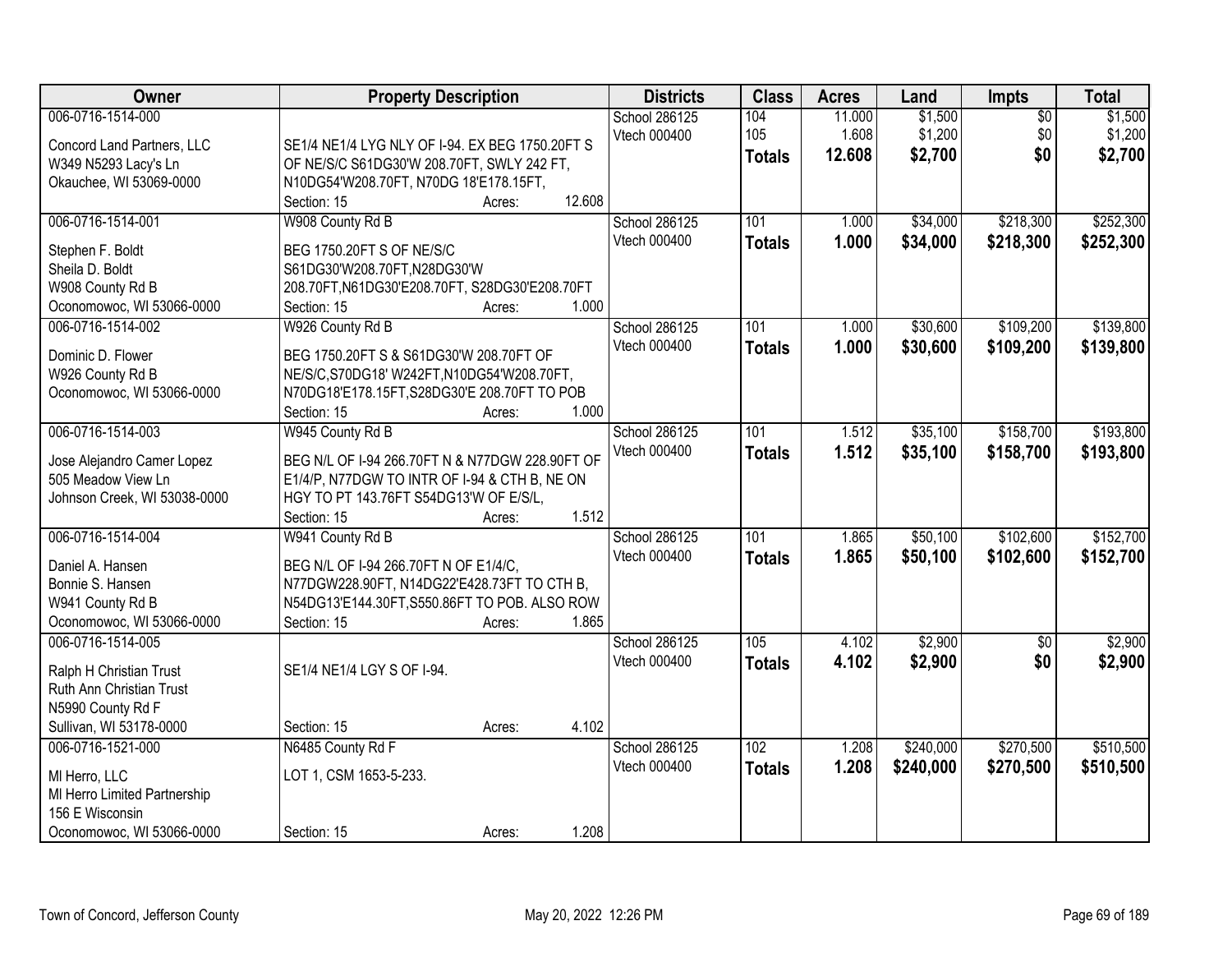| Owner                                        | <b>Property Description</b>                     |        |        | <b>Districts</b> | <b>Class</b>     | <b>Acres</b> | Land            | Impts           | <b>Total</b> |
|----------------------------------------------|-------------------------------------------------|--------|--------|------------------|------------------|--------------|-----------------|-----------------|--------------|
| 006-0716-1521-001                            | N6496 County Shop Rd                            |        |        | School 286125    | 303              | 6.258        | $\overline{60}$ | $\overline{50}$ | \$0          |
| Jefferson County                             | 5.6A IN NE1/4 NW1/4 LYG W&S OF NWLY             |        |        | Vtech 000400     | <b>Totals</b>    | 6.258        | \$0             | \$0             | \$0          |
| Hwy Dept Salt Shed                           | <b>INTERCHANGE I-94</b>                         |        |        |                  |                  |              |                 |                 |              |
| 311 S Center Ave                             |                                                 |        |        |                  |                  |              |                 |                 |              |
| Jefferson, WI 53549-0000                     | Section: 15                                     | Acres: | 6.258  |                  |                  |              |                 |                 |              |
| 006-0716-1521-002                            |                                                 |        |        | School 286125    | 102              | 9.581        | \$105,400       | \$4,200         | \$109,600    |
| Michael L Herro Trust                        | LOT 2, CSM 1653-5-233. SUBJ TO 33FT ESMNT       |        |        | Vtech 000400     | <b>Totals</b>    | 9.581        | \$105,400       | \$4,200         | \$109,600    |
| Kim V Herro Trust                            | 763-614.                                        |        |        |                  |                  |              |                 |                 |              |
| 156 E Wisconsin Ave                          |                                                 |        |        |                  |                  |              |                 |                 |              |
| Oconomowoc, WI 53066-0000                    | Section: 15                                     | Acres: | 9.581  |                  |                  |              |                 |                 |              |
| 006-0716-1522-000                            |                                                 |        |        | School 286125    | 104              | 32.313       | \$5,200         | $\overline{50}$ | \$5,200      |
|                                              |                                                 |        |        | Vtech 000400     | 105              | 7.057        | \$4,500         | \$0             | \$4,500      |
| Mc Janowak & Milos Trust<br>Martinelli Trust | NW1/4 NW1/4, EX LD IN I-94                      |        |        |                  | <b>Totals</b>    | 39.370       | \$9,700         | \$0             | \$9,700      |
| 888 Thackeray Tr                             |                                                 |        |        |                  |                  |              |                 |                 |              |
| Oconomowoc, WI 53066-0000                    | Section: 15                                     | Acres: | 39.370 |                  |                  |              |                 |                 |              |
| 006-0716-1523-000                            |                                                 |        |        | School 286125    | 104              | 3.896        | \$900           | \$0             | \$900        |
|                                              |                                                 |        |        | Vtech 000400     | 105              | 26.291       | \$53,000        | \$0             | \$53,000     |
| Mc Janowak & Milos Trust                     | SW1/4 NW1/4, EX CSM 1485-4-558                  |        |        |                  | <b>Totals</b>    | 30.187       | \$53,900        | \$0             | \$53,900     |
| Martinelli Trust                             |                                                 |        |        |                  |                  |              |                 |                 |              |
| 888 Thackeray Tr                             |                                                 |        |        |                  |                  |              |                 |                 |              |
| Oconomowoc, WI 53066-0000                    | Section: 15                                     | Acres: | 30.187 |                  |                  |              |                 |                 |              |
| 006-0716-1523-001                            | N6331 County Rd F                               |        |        | School 286125    | 102              | 4.421        | \$200,000       | \$225,000       | \$425,000    |
| Ecj Investments, LLC                         | LOT 2, CSM 3453-15-203. ALSO DRVWY AGREMT IN    |        |        | Vtech 000400     | 104              | 2.579        | \$400           | \$0             | \$400        |
| S19 W37620 Pasteur Ct                        | 994-12. ALSO PKG LOT ESMT IN 994-14.            |        |        |                  | <b>Totals</b>    | 7.000        | \$200,400       | \$225,000       | \$425,400    |
| Dousman, WI 53118-0000                       |                                                 |        |        |                  |                  |              |                 |                 |              |
|                                              | Section: 15                                     | Acres: | 7.000  |                  |                  |              |                 |                 |              |
| 006-0716-1523-002                            | N6333 County Rd F                               |        |        | School 286125    | $\overline{102}$ | 0.990        | \$45,000        | \$168,400       | \$213,400    |
| Bo-Cloe, LLC                                 | LOT 1, CSM 3453-15-203. ALSO DRVWY AGREMT IN    |        |        | Vtech 000400     | <b>Totals</b>    | 0.990        | \$45,000        | \$168,400       | \$213,400    |
| c/o James Shuda                              | 994-12. SUBJ TO PKG LOT ESMT IN 994-14.         |        |        |                  |                  |              |                 |                 |              |
| N6333 County Rd F                            |                                                 |        |        |                  |                  |              |                 |                 |              |
| Oconomowoc, WI 53066-0000                    | Section: 15                                     | Acres: | 0.990  |                  |                  |              |                 |                 |              |
| 006-0716-1524-000                            |                                                 |        |        | School 286125    | 104              | 18.898       | \$4,300         | $\overline{50}$ | \$4,300      |
|                                              |                                                 |        |        | Vtech 000400     | 105              | 4.402        | \$3,100         | \$0             | \$3,100      |
| Nancy J Metzger Trust                        | BEG ON 1/16TH/L 331FT N OF SW/C SE1/4 NW1/4, N  |        |        |                  | <b>Totals</b>    | 23,300       | \$7,400         | \$0             | \$7,400      |
| W1048 Concord Center Dr                      | TO SLY/L STH 135, NLY & SLY ALG S/L OF SD HGY & |        |        |                  |                  |              |                 |                 |              |
| Sullivan, WI 53178-0000                      | I-94 TO N&S1/4/L, S TO PT 265.38FT N OF CEN/S,  |        |        |                  |                  |              |                 |                 |              |
|                                              | Section: 15                                     | Acres: | 23.300 |                  |                  |              |                 |                 |              |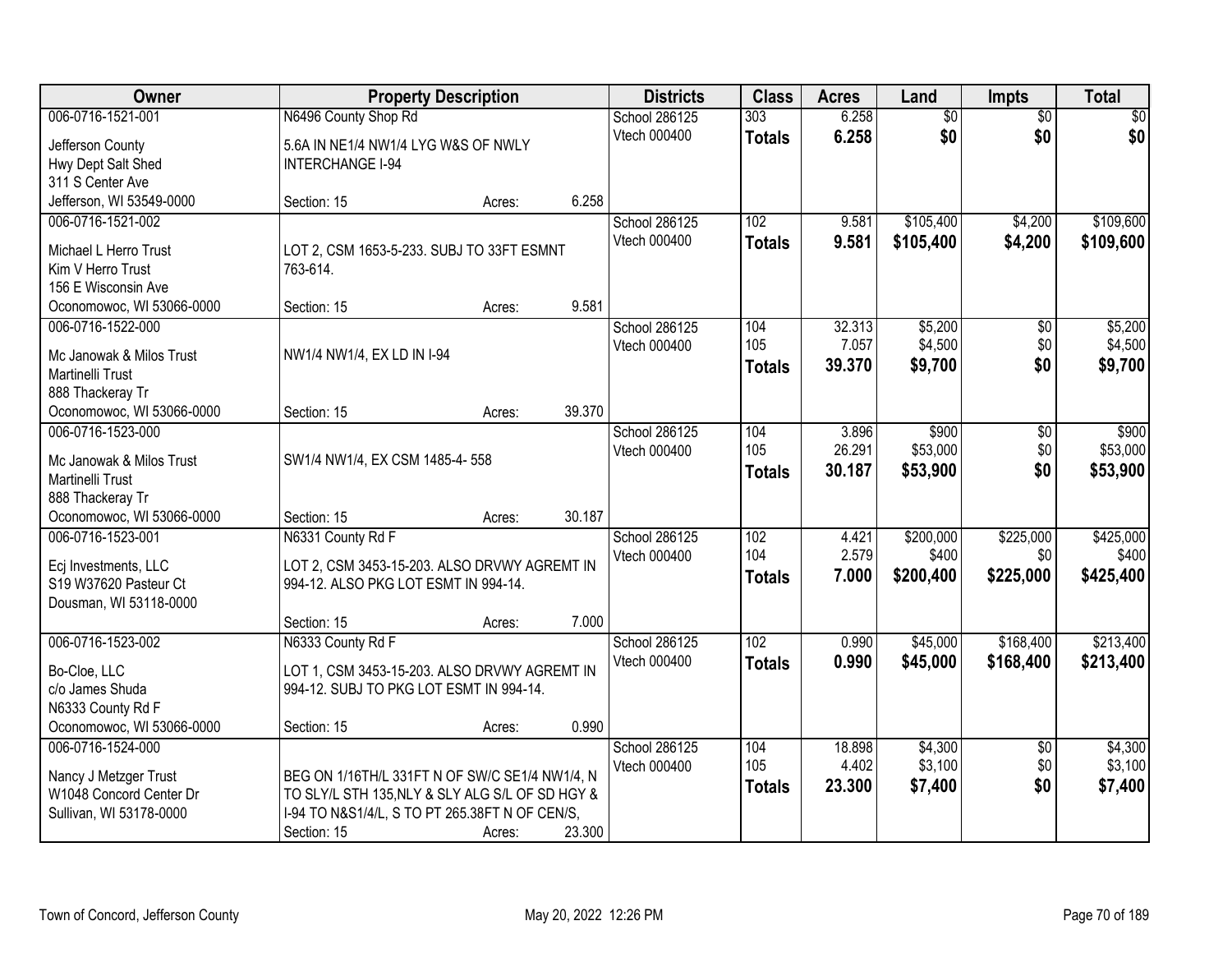| Owner                                                                                                      | <b>Property Description</b>                                                                                                                                                   | <b>Districts</b>              | <b>Class</b>         | <b>Acres</b>    | Land                 | <b>Impts</b>           | <b>Total</b>           |
|------------------------------------------------------------------------------------------------------------|-------------------------------------------------------------------------------------------------------------------------------------------------------------------------------|-------------------------------|----------------------|-----------------|----------------------|------------------------|------------------------|
| 006-0716-1524-001<br>Nancy J Metzger Trust<br>W1048 Concord Center Dr<br>Sullivan, WI 53178-0000           | BEG ON E&W1/4/L 413.70FT E OF SW/C SE1/4 NW1/4.<br>N331FT, E830.03FT, S66FT, E66FT, S 265.38FT, W TO<br>POB EX PT IN CSM 3332-14-259.                                         | School 286125<br>Vtech 000400 | 104<br><b>Totals</b> | 4.950<br>4.950  | \$900<br>\$900       | $\overline{50}$<br>\$0 | \$900<br>\$900         |
|                                                                                                            | 4.950<br>Section: 15<br>Acres:                                                                                                                                                |                               |                      |                 |                      |                        |                        |
| 006-0716-1531-000<br>Erick Frommgen<br>Lori Frommgen<br>W1082 Concord Center Dr<br>Sullivan, WI 53178-0000 | W1082 Concord Center Dr<br>LOT 1, CSM 4549-23-112.<br>1.832<br>Section: 15<br>Acres:                                                                                          | School 286125<br>Vtech 000400 | 101<br><b>Totals</b> | 1.832<br>1.832  | \$54,800<br>\$54,800 | \$229,400<br>\$229,400 | \$284,200<br>\$284,200 |
| 006-0716-1531-001                                                                                          | W1170 Concord Center Dr                                                                                                                                                       | School 286125                 | 304                  | 11.210          | $\overline{50}$      | \$0                    | $\overline{30}$        |
| Town of Concord<br>Dahnert Park<br>W1185 Concord Center Dr<br>Sullivan, WI 53178-0000                      | BEG W/L OF E1/2 SW1/4 210FT N OF CONCORD<br>CENTER DR, N913 FT, E413.70FT, S1440.40FT, NW<br>ON RD TO PT 210FT E OF POB, N TO PT E OF POB,<br>11.210<br>Section: 15<br>Acres: | Vtech 000400                  | <b>Totals</b>        | 11.210          | \$0                  | \$0                    | \$0                    |
| 006-0716-1531-002<br>Town of Concord<br>W1185 Concord Center Dr<br>Sullivan, WI 53178-0000                 | BEG ON CONCORD CEN DR ON W/L OF E1/2<br>SW1/4, N210FT, E210FT, S TO RD, N50DGW TO POB                                                                                         | School 286125<br>Vtech 000400 | 304<br><b>Totals</b> | 1.000<br>1.000  | \$0<br>\$0           | $\sqrt[6]{}$<br>\$0    | $\sqrt{50}$<br>\$0     |
| 006-0716-1531-003                                                                                          | 1.000<br>Section: 15<br>Acres:                                                                                                                                                | School 286125                 | 104                  | 25.700          | \$5,700              | \$0                    | \$5,700                |
| Nancy J Metzger Trust<br>W1048 Concord Center Dr<br>Sullivan, WI 53178-0000                                | LOT 1, CSM 3332-14-259. EX CSM 4549-23-112.<br>33.168<br>Section: 15<br>Acres:                                                                                                | Vtech 000400                  | 105<br><b>Totals</b> | 7.468<br>33.168 | \$4,900<br>\$10,600  | \$0<br>\$0             | \$4,900<br>\$10,600    |
| 006-0716-1532-000                                                                                          |                                                                                                                                                                               | School 286125                 | 105                  | 7.000           | \$14,200             | \$0                    | \$14,200               |
| <b>Bruce Land Corp</b><br>PO Box 229<br>Watertown, WI 53094-0000                                           | BEG NE/C NW1/4 SW1/4, S395.96<br>FT,N70DG15'W306.24FT,N88DG15<br>W209.88FT, S84DG13'W64.14FT,<br>7.000<br>Section: 15<br>Acres:                                               | Vtech 000400                  | <b>Totals</b>        | 7.000           | \$14,200             | \$0                    | \$14,200               |
| 006-0716-1532-001                                                                                          | W1185 Concord Center Dr                                                                                                                                                       | School 286125                 | 304                  | 1.424           | $\overline{50}$      | $\overline{30}$        | $\overline{30}$        |
| Town of Concord<br>Town Shop<br>W1185 Concord Center Dr<br>Sullivan, WI 53178-0000                         | BEG ON CONCORD CEN DR N&S1/4 L SW1/4, SE ON<br>RD 138.50FT, S42DG24'W159.50FT TO 1/4/L,<br>S82.10FT, N51DG10'W165FT,<br>1.424<br>Section: 15<br>Acres:                        | Vtech 000400                  | <b>Totals</b>        | 1.424           | \$0                  | \$0                    | \$0                    |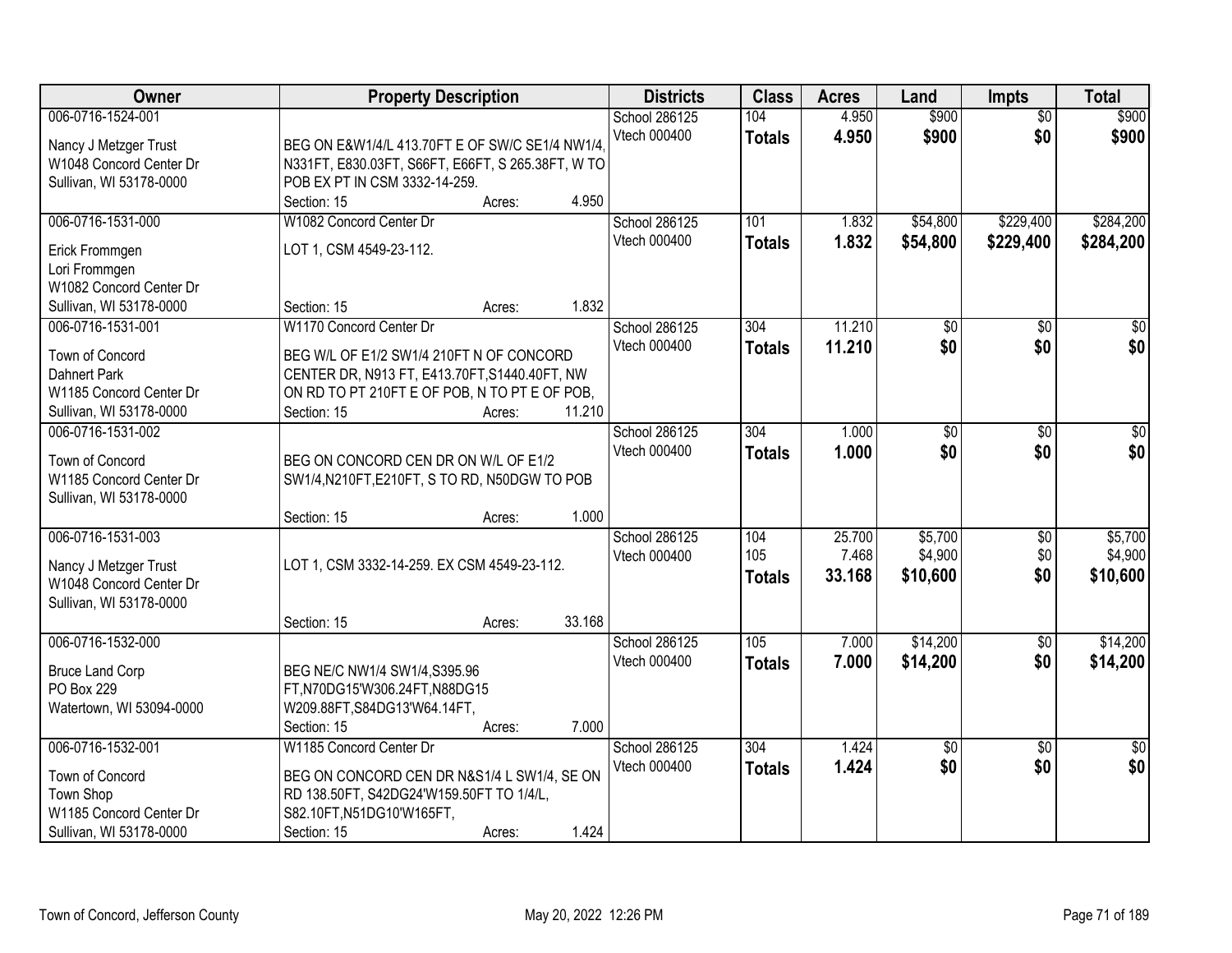| Owner                    | <b>Property Description</b>                           | <b>Districts</b> | <b>Class</b>     | <b>Acres</b> | Land     | <b>Impts</b> | <b>Total</b> |
|--------------------------|-------------------------------------------------------|------------------|------------------|--------------|----------|--------------|--------------|
| 006-0716-1532-002        | W1209 Concord Center Dr                               | School 286125    | 101              | 1.000        | \$34,000 | \$102,500    | \$136,500    |
| Janice L. Kriewaldt      | BEG ON CONCORD CEN DR 90.75 FT W OF N&S1/4/L          | Vtech 000400     | <b>Totals</b>    | 1.000        | \$34,000 | \$102,500    | \$136,500    |
| W1209 Concord Center Dr  | OF SW1/4, SW ON W/L SCHOOL LOT 165FT,                 |                  |                  |              |          |              |              |
| Sullivan, WI 53178-0000  | NW132FT, N242FT TO HGY, SE283.50FT TO POB             |                  |                  |              |          |              |              |
|                          | 1.000<br>Section: 15<br>Acres:                        |                  |                  |              |          |              |              |
| 006-0716-1532-003        | W1198 Concord Center Dr                               | School 286125    | 101              | 0.500        | \$17,000 | \$47,400     | \$64,400     |
|                          |                                                       | Vtech 000400     | <b>Totals</b>    | 0.500        | \$17,000 | \$47,400     | \$64,400     |
| Matthew J. Harris        | BEG ON CONCORD CEN DR ON N&S 1/4/L                    |                  |                  |              |          |              |              |
| Keara M. Harris          | SW1/4,N198.20FT, N60DG43'W70.88FT,SW149.50FT,         |                  |                  |              |          |              |              |
| W1204 Concord Center Dr  | SE ON RD 174.75FT TO POB                              |                  |                  |              |          |              |              |
| Sullivan, WI 53178-0000  | 0.500<br>Section: 15<br>Acres:                        |                  |                  |              |          |              |              |
| 006-0716-1532-004        | W1220 Concord Center Dr                               | School 286125    | 101              | 1.324        | \$42,100 | \$116,800    | \$158,900    |
| Stephen M. Turley        | LOT 2, CSM 4438-22-183.                               | Vtech 000400     | <b>Totals</b>    | 1.324        | \$42,100 | \$116,800    | \$158,900    |
| Marian M. Speerless      |                                                       |                  |                  |              |          |              |              |
| W1220 Concord Center Dr  |                                                       |                  |                  |              |          |              |              |
| Sullivan, WI 53178-0000  | 1.324<br>Section: 15<br>Acres:                        |                  |                  |              |          |              |              |
| 006-0716-1532-005        | W1232 Concord Center Dr                               | School 286125    | 101              | 0.800        | \$27,200 | \$133,700    | \$160,900    |
|                          |                                                       | Vtech 000400     | <b>Totals</b>    | 0.800        | \$27,200 | \$133,700    | \$160,900    |
| Nicholas D. Rouse        | BEG ON CONCORD CENTER DR 513.48FT W OF E/L            |                  |                  |              |          |              |              |
| W1232 Concord Center Dr  | NW1/4 SW 1/4, N30DG30'E 240.90FT, N88DG15'W           |                  |                  |              |          |              |              |
| Sullivan, WI 53178-0000  | 209.88FT, S17DGW 153.12FT, S66DGE TO POB              |                  |                  |              |          |              |              |
|                          | 0.800<br>Section: 15<br>Acres:                        |                  |                  |              |          |              |              |
| 006-0716-1532-006        | W1240 Concord Center Dr                               | School 286125    | $\overline{102}$ | 0.208        | \$12,000 | \$112,400    | \$124,400    |
| The Concord Inn, LLC     | COM S1/4/C, N87DG58'W 1335.32FT, N0DG29'E             | Vtech 000400     | <b>Totals</b>    | 0.208        | \$12,000 | \$112,400    | \$124,400    |
| N7497 County Rd E        | 1843.57FT N51DG25'W 326.29FT, N60DG42'W               |                  |                  |              |          |              |              |
| Watertown, WI 53094-0000 | 348.95FT TO POB, NWLY OF C/L CONCORD CENTER           |                  |                  |              |          |              |              |
|                          | 0.208<br>Section: 15<br>Acres:                        |                  |                  |              |          |              |              |
| 006-0716-1532-007        | W1246 Concord Center Dr                               | School 286125    | 101              | 0.290        | \$14,800 | \$91,700     | \$106,500    |
|                          |                                                       | Vtech 000400     |                  |              |          |              |              |
| Samuel J. Schumacher     | BEG 516.97FT S59DG47'E & 181.5FT S77DG37'E OF         |                  | <b>Totals</b>    | 0.290        | \$14,800 | \$91,700     | \$106,500    |
| W1246 Concord Center Dr  | W1/4/P, S77DG37'E111FT, S18DG39'W144. 10FT, NW        |                  |                  |              |          |              |              |
| Sullivan, WI 53178-0000  | 95.5FT, N12DGE TO POB                                 |                  |                  |              |          |              |              |
|                          | 0.290<br>Section: 15<br>Acres:                        |                  |                  |              |          |              |              |
| 006-0716-1532-008        | W1250 Concord Center Dr                               | School 286125    | 101              | 0.413        | \$22,500 | \$78,700     | \$101,200    |
|                          |                                                       | Vtech 000400     | <b>Totals</b>    | 0.413        | \$22,500 | \$78,700     | \$101,200    |
| Andrew J. Kreuziger      | BEG NE/C OF LD IN 174-495, E PAR TO CONCORD           |                  |                  |              |          |              |              |
| W1250 Concord Center Dr  | CENTER DR, 165FT, SE TO RD, W ON RD 165FT N TO<br>POB |                  |                  |              |          |              |              |
| Sullivan, WI 53178-0000  |                                                       |                  |                  |              |          |              |              |
|                          | 0.413<br>Section: 15<br>Acres:                        |                  |                  |              |          |              |              |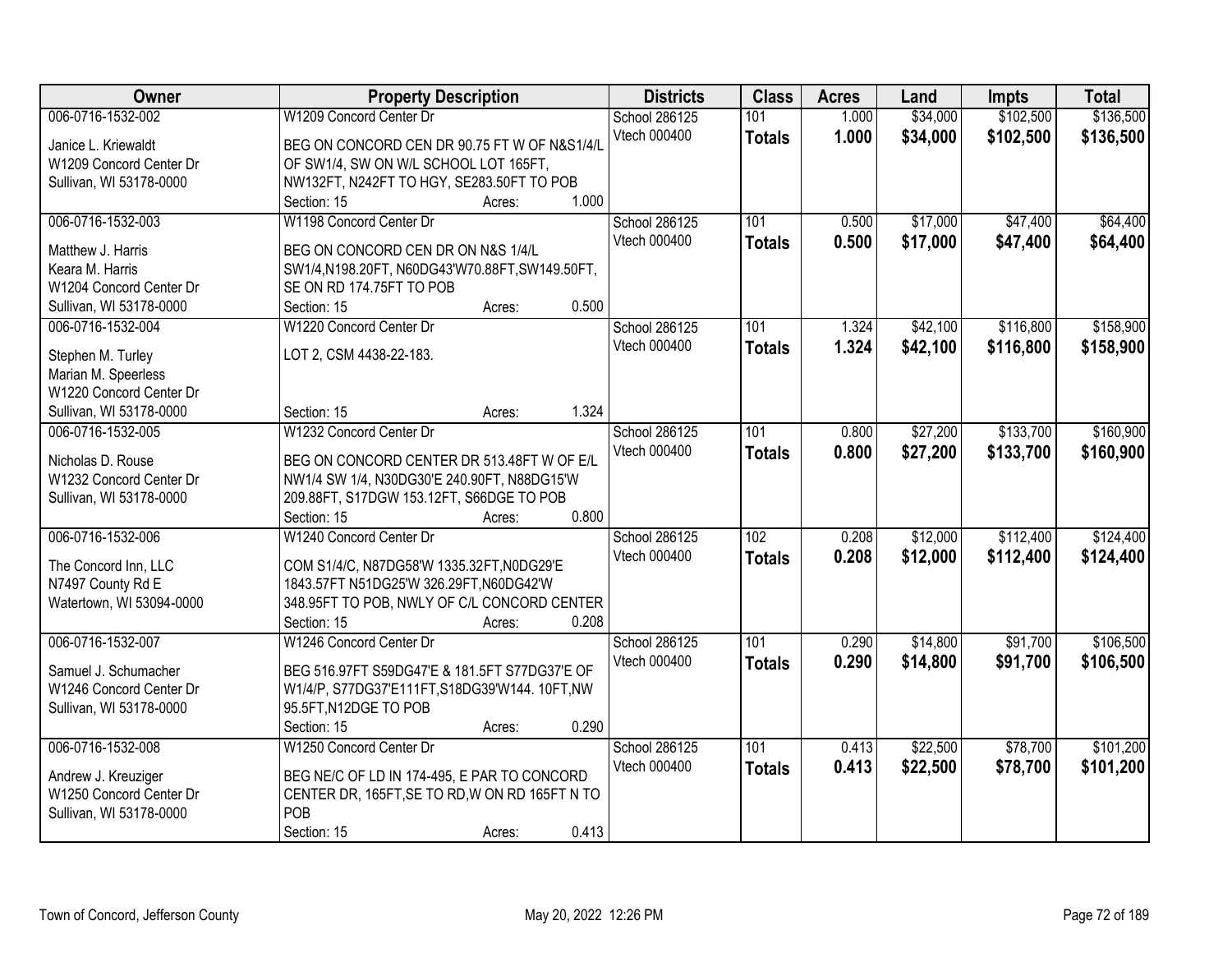| Owner                                        | <b>Property Description</b>                     | <b>Districts</b>     | <b>Class</b>     | <b>Acres</b> | Land     | <b>Impts</b> | <b>Total</b> |
|----------------------------------------------|-------------------------------------------------|----------------------|------------------|--------------|----------|--------------|--------------|
| 006-0716-1532-009                            | W1266 Concord Center Dr                         | <b>School 286125</b> | 101              | 0.520        | \$24,400 | \$120,000    | \$144,400    |
| Glendasue Toenneson                          | BEG ON CONCORD CENTER DR AT A PT 83.82FT        | Vtech 000400         | <b>Totals</b>    | 0.520        | \$24,400 | \$120,000    | \$144,400    |
| Jason J. Toenneson                           | N50DG30'W OF NW/C TWN HALL, N78DGW14.32FT,      |                      |                  |              |          |              |              |
| W1266 Concord Center Dr                      | N16DG30'E148.50FT,S71DGE150. 38FT,S11DG30'W     |                      |                  |              |          |              |              |
| Sullivan, WI 53178-0000                      | 0.520<br>Section: 15<br>Acres:                  |                      |                  |              |          |              |              |
| 006-0716-1532-010                            | W1271 Concord Center Dr                         | School 286125        | 101              | 0.701        | \$23,800 | \$122,400    | \$146,200    |
|                                              |                                                 | Vtech 000400         | 102              | 0.150        | \$11,000 | \$25,000     | \$36,000     |
| <b>Terry Wicklund</b>                        | BEG SW/C TWN HALL, N7DGW 99.10FT, S76DGW ON     |                      | <b>Totals</b>    | 0.851        | \$34,800 | \$147,400    | \$182,200    |
| Linda Wicklund                               | RD 164.70FT, S7DGE 84.50FT, N83DGE 160.80FT TO  |                      |                  |              |          |              |              |
| W1271 Concord Center Dr                      | POB. ALSO BEG CEN OF HWY 290.40FT E OF W/S/L,   |                      |                  |              |          |              |              |
| Sullivan, WI 53178-0000                      | 0.851<br>Section: 15<br>Acres:                  |                      |                  |              |          |              |              |
| 006-0716-1532-012                            | N6234 Concord Center Dr                         | School 286125        | 101              | 0.500        | \$15,000 | \$0          | \$15,000     |
| New Vision, LLC                              | COM 1049.10FT N OF SW/S/C, N4DG54'W ALG C/L     | Vtech 000400         | 105              | 4.500        | \$10,200 | \$0          | \$10,200     |
| N6232 County Rd F                            | STH 135 729.18FT TO POB, N88DG36'E 546FT,       |                      | <b>Totals</b>    | 5.000        | \$25,200 | \$0          | \$25,200     |
| Sullivan, WI 53178                           | N10DG50'W 420.78FT TO SE/C TOWN HALL            |                      |                  |              |          |              |              |
|                                              | 5.000<br>Section: 15<br>Acres:                  |                      |                  |              |          |              |              |
| 006-0716-1532-013                            | N6232 County Rd F                               | School 286125        | 101              | 3.164        | \$72,800 | \$338,000    | \$410,800    |
|                                              |                                                 | Vtech 000400         | 105              | 5.190        | \$11,700 | \$0          | \$11,700     |
| Terrance G Jacobosky Trust                   | LOT 4, CSM 3569-16-138, DOC 986161. EX BEG SE/C |                      |                  | 8.354        | \$84,500 | \$338,000    | \$422,500    |
| Brenda M Jacobosky Trust                     | SD LOT, N37DG31'E 70FT, N52DG28'W 102.48FT,     |                      | <b>Totals</b>    |              |          |              |              |
| N6232 County Rd F                            | S17DG35'W 127.26FT N87DG29'E 77.18FT TO POB.    |                      |                  |              |          |              |              |
| Sullivan, WI 53178-0000                      | 8.354<br>Section: 15<br>Acres:                  |                      |                  |              |          |              |              |
| 006-0716-1532-014                            | N6208 County Rd F                               | School 286125        | 101              | 2.503        | \$65,300 | \$253,500    | \$318,800    |
| Juanita Nicholson M. Trus                    | LOT 3, CSM 3569-16-138, DOC 986161.             | Vtech 000400         | 105              | 1.700        | \$1,200  | \$0          | \$1,200      |
| Duane M Nicholson Trust                      |                                                 |                      | <b>Totals</b>    | 4.203        | \$66,500 | \$253,500    | \$320,000    |
|                                              |                                                 |                      |                  |              |          |              |              |
| N6208 County Rd F<br>Sullivan, WI 53178-0000 | 4.203<br>Section: 15                            |                      |                  |              |          |              |              |
| 006-0716-1532-015                            | Acres:                                          |                      | $\overline{101}$ |              |          |              |              |
|                                              | N6196 County Rd F                               | School 286125        |                  | 3.290        | \$80,900 | \$309,200    | \$390,100    |
| Richard A. Dama                              | LOT 1, CSM 6049-35-165, DOC 1420408.            | Vtech 000400         | <b>Totals</b>    | 3.290        | \$80,900 | \$309,200    | \$390,100    |
| Christine M. Dama                            |                                                 |                      |                  |              |          |              |              |
| N6196 County Rd F                            |                                                 |                      |                  |              |          |              |              |
| Sullivan, WI 53178-0000                      | 3.290<br>Section: 15<br>Acres:                  |                      |                  |              |          |              |              |
| 006-0716-1532-016                            | W1204 Concord Center Dr                         | School 286125        | 101              | 1.000        | \$78,200 | \$233,900    | \$312,100    |
|                                              |                                                 | Vtech 000400         | <b>Totals</b>    | 1.000        | \$78,200 | \$233,900    | \$312,100    |
| Matt J. Harris                               | LOT 1, CSM 4438-22-183.                         |                      |                  |              |          |              |              |
| Keara M. Harris                              |                                                 |                      |                  |              |          |              |              |
| W1204 Concord Center Dr                      |                                                 |                      |                  |              |          |              |              |
| Sullivan, WI 53178-0000                      | 1.000<br>Section: 15<br>Acres:                  |                      |                  |              |          |              |              |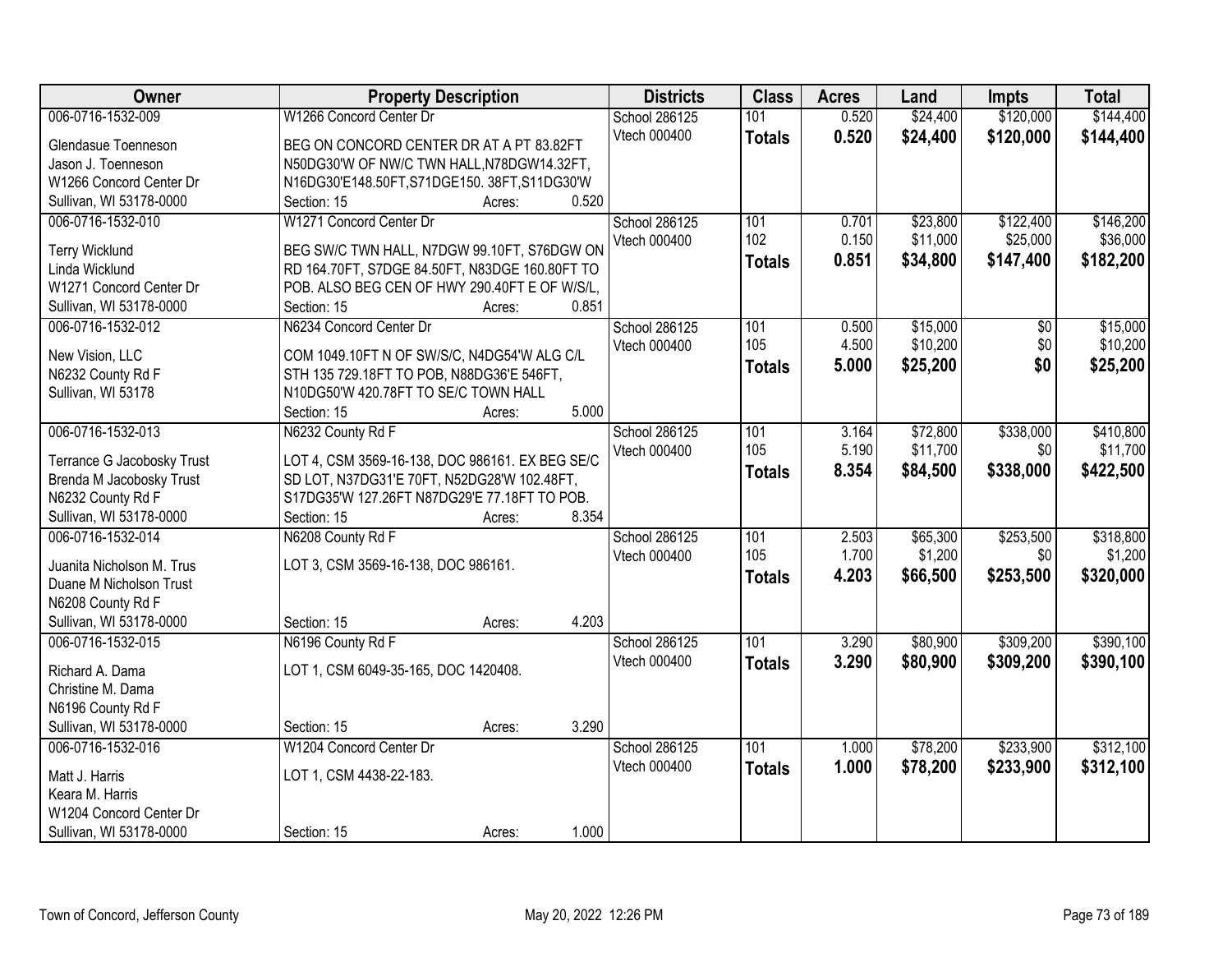| Owner                                   | <b>Property Description</b>                     | <b>Districts</b> | <b>Class</b>  | <b>Acres</b> | Land     | <b>Impts</b>    | <b>Total</b> |
|-----------------------------------------|-------------------------------------------------|------------------|---------------|--------------|----------|-----------------|--------------|
| 006-0716-1533-000                       | N6190 County Rd F                               | School 286125    | 101           | 3.470        | \$75,300 | \$210,600       | \$285,900    |
| Daniel J. Malone                        | LOT 1, CSM 3569-16-138, DOC 986161. EX BEG NE/C | Vtech 000400     | 104           | 4.702        | \$700    | \$0             | \$700        |
| Diane L. Malone                         | SD CSM N52DG28'W 177.51FT, S87DG29' W 77.18FT,  |                  | <b>15M</b>    | 3.650        | \$3,900  | \$0             | \$3,900      |
| N6190 County Rd F                       | S52DG28'E 275.48 FT, N00DG32'W 63.05FT TO POB   |                  | <b>Totals</b> | 11.822       | \$79,900 | \$210,600       | \$290,500    |
| Sullivan, WI 53178-0000                 | 11.822<br>Section: 15<br>Acres:                 |                  |               |              |          |                 |              |
| 006-0716-1533-001                       |                                                 | School 286125    | 104           | 9.700        | \$500    | $\overline{30}$ | \$500        |
| Randal S. Babe                          | BEG 660FT N OF SW/C, N330FT,                    | Vtech 000400     | <b>Totals</b> | 9.700        | \$500    | \$0             | \$500        |
| Jane A. Babe                            | N89DG03'E1320FT, S330FT, S89DG 03'W1320FT TO    |                  |               |              |          |                 |              |
| N6144 County Rd F                       | POB. EX 0.37A IN STH 135 IN 378-080 & 381-      |                  |               |              |          |                 |              |
| Sullivan, WI 53178-0000                 | 9.700<br>Section: 15<br>Acres:                  |                  |               |              |          |                 |              |
| 006-0716-1533-002                       | N6144 County Rd F                               | School 286125    | 104           | 12.000       | \$1,600  | \$0             | \$1,600      |
|                                         |                                                 | Vtech 000400     | 107           | 3.000        | \$50,400 | \$195,500       | \$245,900    |
| Randal R. Babe                          | BEG SW/C N660FT, E1320FT, S 660FT, W1320FT TO   |                  | <b>15M</b>    | 3.900        | \$4,200  | \$0             | \$4,200      |
| Jane A. Babe                            | POB. EX 1.1A IN STH 135 IN 397-162/ 713-868.    |                  | <b>Totals</b> | 18.900       | \$56,200 | \$195,500       | \$251,700    |
| N6144 County Rd F                       |                                                 |                  |               |              |          |                 |              |
| Sullivan, WI 53178-0000                 | 18.900<br>Section: 15<br>Acres:                 |                  |               |              |          |                 |              |
| 006-0716-1533-003                       |                                                 | School 286125    | 106           | 1.000        | \$2,200  | \$0             | \$2,200      |
| Daniel J. Malone                        | LOT 1, CSM 4978-26-146, DOC 1206545.            | Vtech 000400     | <b>Totals</b> | 1.000        | \$2,200  | \$0             | \$2,200      |
| Diane L. Malone                         |                                                 |                  |               |              |          |                 |              |
| N6190 County Rd F                       |                                                 |                  |               |              |          |                 |              |
| Sullivan, WI 53178-0000                 | 1.000<br>Section: 15<br>Acres:                  |                  |               |              |          |                 |              |
| 006-0716-1534-000                       | W1167 Concord Center Dr                         | School 286125    | 101           | 3.185        | \$73,000 | \$278,000       | \$351,000    |
| Tony A. Metzger                         | COM S1/4/P, N87DG57'W1335.50 FT TO POB,         | Vtech 000400     | 104           | 2.400        | \$500    | \$0             | \$500        |
| Nicole L. Metzger                       | N0DG40'E1657.42FT N41DG58'E142.92FT,S51DG17'E   |                  | 105           | 7.290        | \$16,400 | \$0             | \$16,400     |
| W1167 Concord Center Dr                 | 375.50FT, S72DGE296FT, S89DG 58'E50FT,          |                  | <b>15M</b>    | 3.600        | \$3,900  | \$0             | \$3,900      |
| Sullivan, WI 53178-0000                 | 16.475<br>Section: 15<br>Acres:                 |                  | <b>Totals</b> | 16.475       | \$93,800 | \$278,000       | \$371,800    |
| 006-0716-1534-001                       |                                                 | School 286125    | 101           | 1.000        | \$34,000 | $\overline{50}$ | \$34,000     |
|                                         |                                                 | Vtech 000400     | 105           | 3.140        | \$2,200  | \$0             | \$2,200      |
| Eric R. Wiesneth                        | OUTLOT 1, CSM 959-3-431                         |                  | <b>Totals</b> | 4.140        | \$36,200 | \$0             | \$36,200     |
| Tricia M. Wiesneth<br>N6170 Grey Fox Tr |                                                 |                  |               |              |          |                 |              |
| Sullivan, WI 53178-0000                 | 4.140                                           |                  |               |              |          |                 |              |
| 006-0716-1534-002                       | Section: 15<br>Acres:<br>N6111 Grey Fox Trl     | School 286125    | 101           | 2.000        | \$59,000 | \$211,400       | \$270,400    |
|                                         |                                                 | Vtech 000400     | 105           | 1.978        | \$1,400  | \$0             | \$1,400      |
| David C. Gust                           | LOT 1, CSM 4873-25-195, DOC 1192725.            |                  |               | 3.978        |          | \$211,400       | \$271,800    |
| N6111 Grey Fox Tr                       |                                                 |                  | <b>Totals</b> |              | \$60,400 |                 |              |
| Sullivan, WI 53178-0000                 |                                                 |                  |               |              |          |                 |              |
|                                         | 3.978<br>Section: 15<br>Acres:                  |                  |               |              |          |                 |              |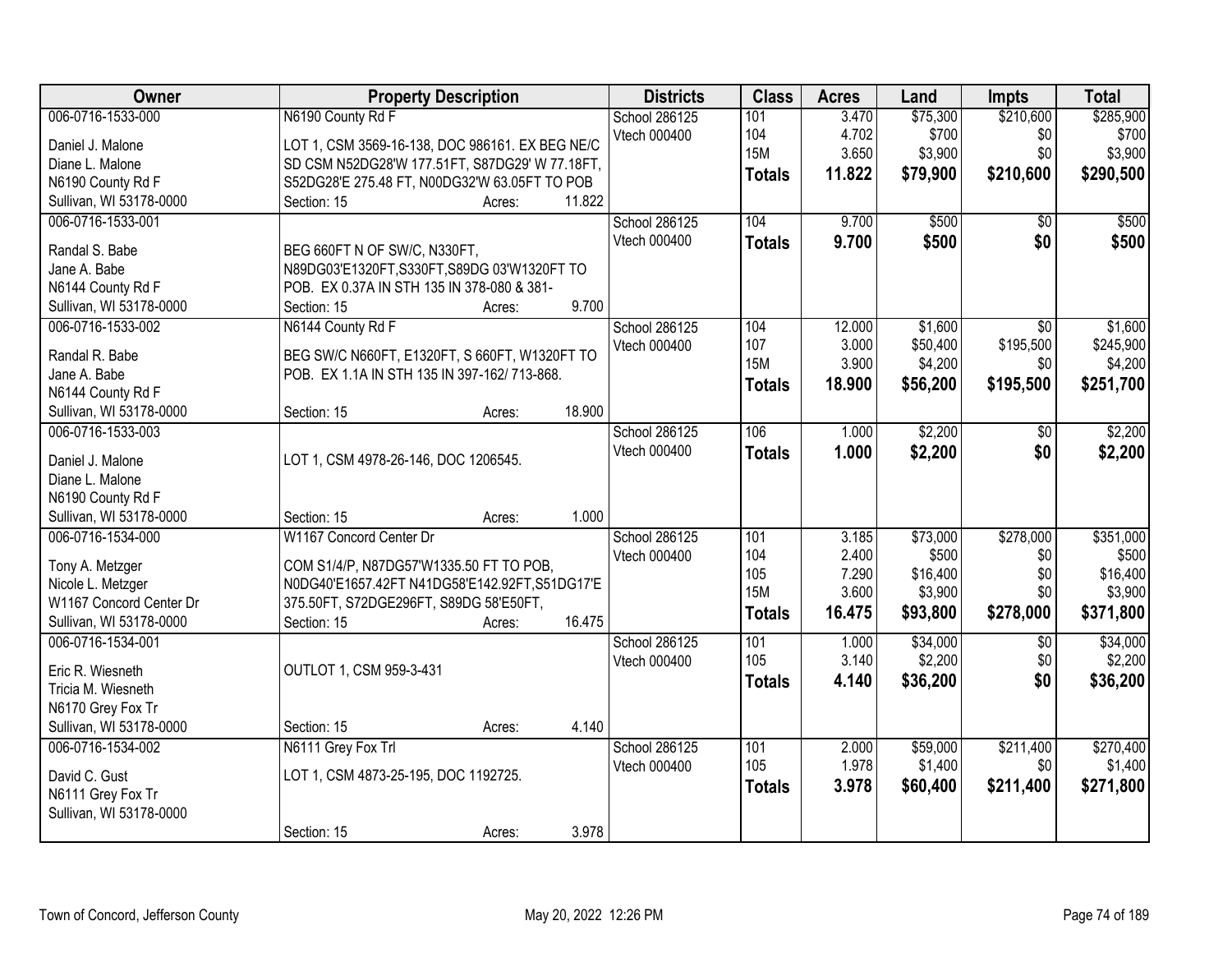| Owner                                  | <b>Property Description</b>                      |        | <b>Districts</b> | <b>Class</b>  | <b>Acres</b>    | Land                 | <b>Impts</b> | <b>Total</b> |
|----------------------------------------|--------------------------------------------------|--------|------------------|---------------|-----------------|----------------------|--------------|--------------|
| 006-0716-1534-003                      | N6122 Grey Fox Trl                               |        | School 286125    | 101           | 2.000           | \$59,000             | \$184,000    | \$243,000    |
| John L. Walsh                          | LOT 4, CSM 959-3-431, DOC 742288.                |        | Vtech 000400     | 106           | 3.230           | \$6,900              | \$0          | \$6,900      |
| Mary M. Walsh                          |                                                  |        |                  | <b>Totals</b> | 5.230           | \$65,900             | \$184,000    | \$249,900    |
| N6122 Grey Fox Tr                      |                                                  |        |                  |               |                 |                      |              |              |
| Sullivan, WI 53178-0000                | Section: 15                                      | Acres: | 5.230            |               |                 |                      |              |              |
| 006-0716-1534-004                      | N6160 Grey Fox Trl                               |        | School 286125    | 101           | 2.500           | \$65,300             | \$303,500    | \$368,800    |
| Eric M. Hase                           | LOT 3, CSM 959-3-431                             |        | Vtech 000400     | 106           | 2.630           | \$5,700              | \$0          | \$5,700      |
| Michelle M. Hase                       |                                                  |        |                  | <b>Totals</b> | 5.130           | \$71,000             | \$303,500    | \$374,500    |
| N6160 Grey Fox Tr                      |                                                  |        |                  |               |                 |                      |              |              |
| Sullivan, WI 53178-0000                | Section: 15                                      | Acres: | 5.130            |               |                 |                      |              |              |
| 006-0716-1534-005                      | N6170 Grey Fox Trl                               |        | School 286125    | 101           | 2.400           | \$64,000             | \$322,500    | \$386,500    |
|                                        |                                                  |        | Vtech 000400     | 106           | 1.230           | \$2,600              | \$0          | \$2,600      |
| Eric R. Wiesneth<br>Tricia M. Wiesneth | LOT 2, CSM 959-3-431                             |        |                  | <b>Totals</b> | 3.630           | \$66,600             | \$322,500    | \$389,100    |
| N6170 Grey Fox Tr                      |                                                  |        |                  |               |                 |                      |              |              |
| Sullivan, WI 53178-0000                | Section: 15                                      | Acres: | 3.630            |               |                 |                      |              |              |
| 006-0716-1534-006                      | W1149 Concord Center Dr                          |        | School 286125    | 101           | 2.935           | \$70,700             | \$225,000    | \$295,700    |
|                                        |                                                  |        | Vtech 000400     | <b>Totals</b> | 2.935           | \$70,700             | \$225,000    | \$295,700    |
| John Kamuchey                          | LOT 1, CSM 4351-22-001.                          |        |                  |               |                 |                      |              |              |
| Vicki Kamuchey                         |                                                  |        |                  |               |                 |                      |              |              |
| W1149 Concord Center Dr                |                                                  |        |                  |               |                 |                      |              |              |
| Sullivan, WI 53178-0000                | Section: 15                                      | Acres: | 2.935            |               |                 |                      |              |              |
| 006-0716-1541-000                      | W985 Concord Center Dr                           |        | School 286125    | 102<br>105    | 2.000<br>19.146 | \$35,400<br>\$40,700 | \$100,200    | \$135,600    |
| John E. Bender                         | LOT 1, CSM 2073-7-22, DOC 836134. EX COM E1/4/C, |        | Vtech 000400     |               | 21.146          |                      | \$0          | \$40,700     |
| Patricia J. Bender                     | N87DG DG54'W 243.89FT TO POB, N87 DG54'W         |        |                  | <b>Totals</b> |                 | \$76,100             | \$100,200    | \$176,300    |
| W977 Concord Center Dr                 | 555.18FT, S50DG55'W 109.52FT, S36DG58'E 186.54FT |        |                  |               |                 |                      |              |              |
| Sullivan, WI 53178-0000                | Section: 15                                      | Acres: | 21.146           |               |                 |                      |              |              |
| 006-0716-1541-001                      | W977 Concord Center Dr                           |        | School 286125    | 101           | 2.160           | \$61,000             | \$143,800    | \$204,800    |
| John E. Bender                         | BEG 873.05FT W & 49.55FT SW OF                   |        | Vtech 000400     | 105           | 5.438           | \$3,800              | \$0          | \$3,800      |
| Patricia J. Bender                     | E1/4/C,S45DG18'W271.65FT,                        |        |                  | <b>Totals</b> | 7.598           | \$64,800             | \$143,800    | \$208,600    |
| W977 Concord Center Dr                 | S53DG18'E434.50FT,N53DG27'E                      |        |                  |               |                 |                      |              |              |
| Sullivan, WI 53178-0000                | Section: 15                                      | Acres: | 7.598            |               |                 |                      |              |              |
| 006-0716-1541-002                      | W976 Concord Center Dr                           |        | School 286125    | 102           | 1.420           | \$44,500             | \$15,800     | \$60,300     |
| John L Bender Trust                    | BEG 873.05FT W OF E1/4/P, N88DGW 457.45FT,       |        | Vtech 000400     | 105           | 1.000           | \$700                | \$0          | \$700        |
| Arlene V Bender Trust                  | S0DG09'E 462.66FT, N45DG17'E ALG C/L CONCORD     |        |                  | <b>Totals</b> | 2.420           | \$45,200             | \$15,800     | \$61,000     |
| W977 Concord Center Dr                 | CENTER DR TO POB                                 |        |                  |               |                 |                      |              |              |
| Sullivan, WI 53178-0000                | Section: 15                                      | Acres: | 2.420            |               |                 |                      |              |              |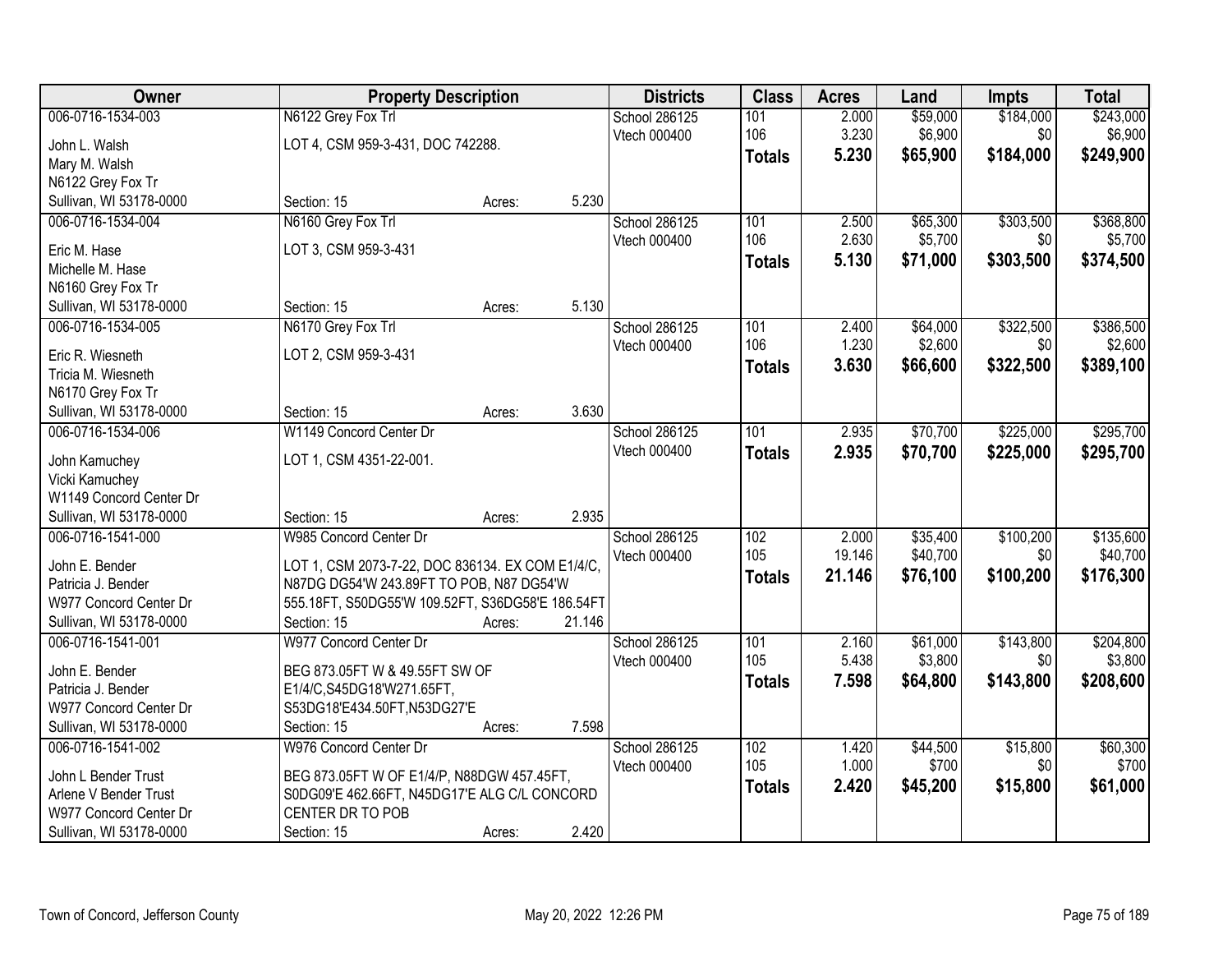| 006-0716-1542-000<br>W1048 Concord Center Dr<br>\$1,600<br>\$1,600<br>School 286125<br>104<br>9.817<br>$\overline{50}$<br>\$100<br>\$0<br>\$100<br>105<br>0.500<br>Vtech 000400<br>NW1/4 SE1/4 N OF CONCORD CEN DRIVE. EX 2.64A<br>Nancy J Metzger Trust<br>\$183,800<br>107<br>2.000<br>\$53,000<br>\$236,800<br>W1048 Concord Center Dr<br>IN NE/C & EX 1.25A IN SW/C EX PT IN CSM<br>12.317<br>\$54,700<br>\$183,800<br>\$238,500<br><b>Totals</b><br>3321-14-259.<br>Sullivan, WI 53178-0000<br>12.317<br>Section: 15<br>Acres:<br>006-0716-1542-001<br>W1110 Concord Center Dr<br>School 286125<br>304<br>3.098<br>$\overline{60}$<br>$\overline{50}$<br>\$0<br>\$0<br>Vtech 000400<br>3.098<br>\$0<br><b>Totals</b><br>BEG INTR C/L CONCORD CENTER DR & N&S1/4/L,<br>Concord Methodist Episcopal<br>R 1<br>N78DGE207.5FT N288.75FT, S78DGW75.5FT,<br>Sullivan, WI 53178-0000<br>W350.61FT, S325.75FT TO C/L SD RD,<br>3.098<br>Section: 15<br>Acres: |
|------------------------------------------------------------------------------------------------------------------------------------------------------------------------------------------------------------------------------------------------------------------------------------------------------------------------------------------------------------------------------------------------------------------------------------------------------------------------------------------------------------------------------------------------------------------------------------------------------------------------------------------------------------------------------------------------------------------------------------------------------------------------------------------------------------------------------------------------------------------------------------------------------------------------------------------------------------|
|                                                                                                                                                                                                                                                                                                                                                                                                                                                                                                                                                                                                                                                                                                                                                                                                                                                                                                                                                            |
|                                                                                                                                                                                                                                                                                                                                                                                                                                                                                                                                                                                                                                                                                                                                                                                                                                                                                                                                                            |
|                                                                                                                                                                                                                                                                                                                                                                                                                                                                                                                                                                                                                                                                                                                                                                                                                                                                                                                                                            |
|                                                                                                                                                                                                                                                                                                                                                                                                                                                                                                                                                                                                                                                                                                                                                                                                                                                                                                                                                            |
|                                                                                                                                                                                                                                                                                                                                                                                                                                                                                                                                                                                                                                                                                                                                                                                                                                                                                                                                                            |
| \$0                                                                                                                                                                                                                                                                                                                                                                                                                                                                                                                                                                                                                                                                                                                                                                                                                                                                                                                                                        |
|                                                                                                                                                                                                                                                                                                                                                                                                                                                                                                                                                                                                                                                                                                                                                                                                                                                                                                                                                            |
|                                                                                                                                                                                                                                                                                                                                                                                                                                                                                                                                                                                                                                                                                                                                                                                                                                                                                                                                                            |
|                                                                                                                                                                                                                                                                                                                                                                                                                                                                                                                                                                                                                                                                                                                                                                                                                                                                                                                                                            |
|                                                                                                                                                                                                                                                                                                                                                                                                                                                                                                                                                                                                                                                                                                                                                                                                                                                                                                                                                            |
| 006-0716-1542-002<br>W1075 Concord Center Dr<br>\$35,700<br>\$206,300<br>\$242,000<br>School 286125<br>101<br>1.069                                                                                                                                                                                                                                                                                                                                                                                                                                                                                                                                                                                                                                                                                                                                                                                                                                        |
| Vtech 000400<br>\$35,700<br>\$206,300<br>1.069<br>\$242,000<br><b>Totals</b>                                                                                                                                                                                                                                                                                                                                                                                                                                                                                                                                                                                                                                                                                                                                                                                                                                                                               |
| Joel T. Parker<br>COM S1/4/C, N998FT, E250FT, N289.14FT TO                                                                                                                                                                                                                                                                                                                                                                                                                                                                                                                                                                                                                                                                                                                                                                                                                                                                                                 |
| POB, N229.04FT TO S/L CONCORD CENTER DR,<br>Donna M. Ferguson                                                                                                                                                                                                                                                                                                                                                                                                                                                                                                                                                                                                                                                                                                                                                                                                                                                                                              |
| W1075 Concord Center Dr<br>N77DG20'E 193.44FT, S260.90 FT, S86DG50'W                                                                                                                                                                                                                                                                                                                                                                                                                                                                                                                                                                                                                                                                                                                                                                                                                                                                                       |
| 1.069<br>Sullivan, WI 53178-0000<br>Section: 15<br>Acres:                                                                                                                                                                                                                                                                                                                                                                                                                                                                                                                                                                                                                                                                                                                                                                                                                                                                                                  |
| \$205,700<br>006-0716-1542-003<br>N6213 Country View Ln<br>School 286125<br>101<br>\$34,700<br>\$171,000<br>1.028                                                                                                                                                                                                                                                                                                                                                                                                                                                                                                                                                                                                                                                                                                                                                                                                                                          |
| 1.028<br>Vtech 000400<br>\$34,700<br>\$171,000<br>\$205,700<br><b>Totals</b><br>COM S1/4/C, N998FT, E250FT, N289.14FT, N86DG50'E<br>Scott Z. Zingsheim                                                                                                                                                                                                                                                                                                                                                                                                                                                                                                                                                                                                                                                                                                                                                                                                     |
| Jennifer Zingsheim<br>191.24FT TO POB, N0DG29'W 260FT, N77DG20'E                                                                                                                                                                                                                                                                                                                                                                                                                                                                                                                                                                                                                                                                                                                                                                                                                                                                                           |
| N6213 Country View Ln<br>160FT, S3DG10'E 287.02FT, S86DG50'W 170FT TO                                                                                                                                                                                                                                                                                                                                                                                                                                                                                                                                                                                                                                                                                                                                                                                                                                                                                      |
| Sullivan, WI 53178-0000<br>1.028<br>Section: 15<br>Acres:                                                                                                                                                                                                                                                                                                                                                                                                                                                                                                                                                                                                                                                                                                                                                                                                                                                                                                  |
| \$227,100<br>006-0716-1542-004<br>$\overline{101}$<br>3.000<br>\$71,500<br>\$298,600<br>N6210 Country View Ln<br>School 286125                                                                                                                                                                                                                                                                                                                                                                                                                                                                                                                                                                                                                                                                                                                                                                                                                             |
| 104<br>7.360<br>\$1,700<br>\$0<br>\$1,700<br>Vtech 000400<br>NW1/4 SE1/4 S OF CONCORD CENTER DR & E OF                                                                                                                                                                                                                                                                                                                                                                                                                                                                                                                                                                                                                                                                                                                                                                                                                                                     |
| James M. Seip<br>\$227,100<br>10.360<br>\$73,200<br>\$300,300<br><b>Totals</b><br>Deborah M. Seip<br>COUNTRY VIEW LN. EX E24.75FT                                                                                                                                                                                                                                                                                                                                                                                                                                                                                                                                                                                                                                                                                                                                                                                                                          |
| N6210 Country View Ln                                                                                                                                                                                                                                                                                                                                                                                                                                                                                                                                                                                                                                                                                                                                                                                                                                                                                                                                      |
| 10.360<br>Sullivan, WI 53178-0000<br>Section: 15<br>Acres:                                                                                                                                                                                                                                                                                                                                                                                                                                                                                                                                                                                                                                                                                                                                                                                                                                                                                                 |
| 006-0716-1542-005<br>$\overline{101}$<br>2.640<br>\$67,000<br>\$97,500<br>\$164,500<br>W1008 Concord Center Dr<br>School 286125                                                                                                                                                                                                                                                                                                                                                                                                                                                                                                                                                                                                                                                                                                                                                                                                                            |
| Vtech 000400<br>2.640<br>\$67,000<br>\$97,500<br>\$164,500                                                                                                                                                                                                                                                                                                                                                                                                                                                                                                                                                                                                                                                                                                                                                                                                                                                                                                 |
| <b>Totals</b><br>Sharon B. Pugh<br>BEG NE/C W1/2 SE1/4, W286FT, S21DG27'E 593.30FT                                                                                                                                                                                                                                                                                                                                                                                                                                                                                                                                                                                                                                                                                                                                                                                                                                                                         |
| Anthony P. Pugh<br>N43DG14' E 125FT, N02DG03'W 461.40FT TO POB.                                                                                                                                                                                                                                                                                                                                                                                                                                                                                                                                                                                                                                                                                                                                                                                                                                                                                            |
| W1048 Concord Center Dr                                                                                                                                                                                                                                                                                                                                                                                                                                                                                                                                                                                                                                                                                                                                                                                                                                                                                                                                    |
| Sullivan, WI 53178-0000<br>2.281<br>Section: 15<br>Acres:                                                                                                                                                                                                                                                                                                                                                                                                                                                                                                                                                                                                                                                                                                                                                                                                                                                                                                  |
| 006-0716-1543-000<br>School 286125<br>10.865<br>\$2,400<br>\$2,400<br>104<br>$\overline{50}$                                                                                                                                                                                                                                                                                                                                                                                                                                                                                                                                                                                                                                                                                                                                                                                                                                                               |
| \$1,100<br>1.600<br>\$1,100<br>\$0<br>105<br>Vtech 000400<br>Deborah M. Seip<br>SW1/4 SE1/4, EX 6.035A ON S/L COM 459FT E OF                                                                                                                                                                                                                                                                                                                                                                                                                                                                                                                                                                                                                                                                                                                                                                                                                               |
| \$0<br>12.465<br>\$3,500<br>\$3,500<br><b>Totals</b><br>James M. Seip<br>S1/4/P. EX BEG 998FT N OF S1/4/P.                                                                                                                                                                                                                                                                                                                                                                                                                                                                                                                                                                                                                                                                                                                                                                                                                                                 |
| N6210 Country View Ln<br>E250FT, S285.73FT, NE173FT, N320FT, NE 220FT,                                                                                                                                                                                                                                                                                                                                                                                                                                                                                                                                                                                                                                                                                                                                                                                                                                                                                     |
| Sullivan, WI 53178-0000<br>12.465<br>Section: 15<br>Acres:                                                                                                                                                                                                                                                                                                                                                                                                                                                                                                                                                                                                                                                                                                                                                                                                                                                                                                 |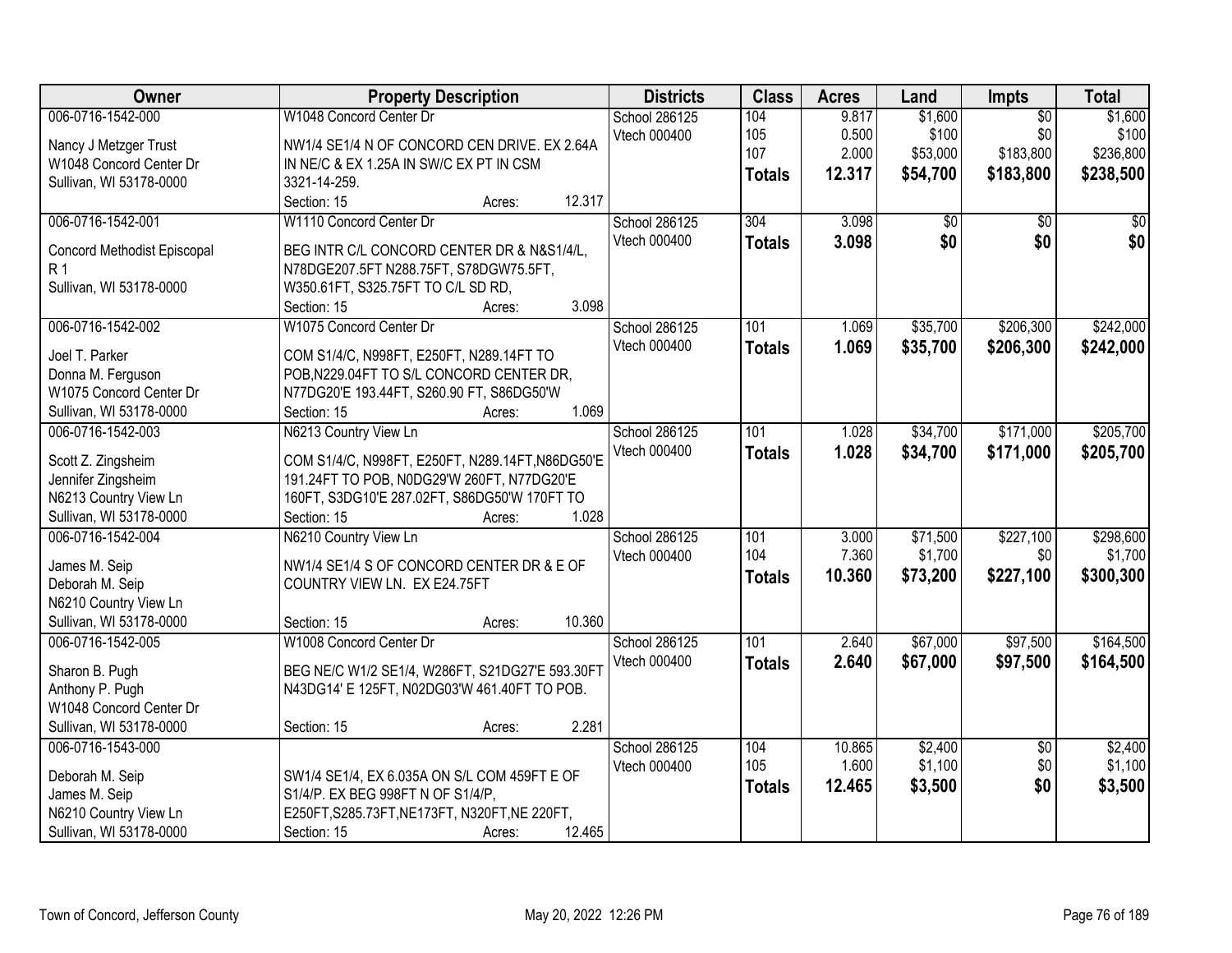| Owner                   | <b>Property Description</b>                      | <b>Districts</b> | <b>Class</b>  | <b>Acres</b> | Land            | <b>Impts</b> | <b>Total</b>    |
|-------------------------|--------------------------------------------------|------------------|---------------|--------------|-----------------|--------------|-----------------|
| 006-0716-1543-001       | N6197 Country View Ln                            | School 286125    | 101           | 1.071        | \$35,800        | \$216,400    | \$252,200       |
| Michael W. Barriere     | COM S1/4/P, N998FT, E250FT, N160.95FT TO POB,    | Vtech 000400     | <b>Totals</b> | 1.071        | \$35,800        | \$216,400    | \$252,200       |
| Vicki L. Barriere       | N128.19FT, N86DG50'E361.24FT, S3DG10'E           |                  |               |              |                 |              |                 |
| N6197 Country View Ln   | 128FT, S86DG50'W368.33FT-POB                     |                  |               |              |                 |              |                 |
| Sullivan, WI 53178-0000 | 1.071<br>Section: 15<br>Acres:                   |                  |               |              |                 |              |                 |
| 006-0716-1543-002       | N6185 Country View Ln                            | School 286125    | 101           | 1.075        | \$35,900        | \$183,700    | \$219,600       |
|                         |                                                  | Vtech 000400     | <b>Totals</b> | 1.075        | \$35,900        | \$183,700    | \$219,600       |
| Anthony J. Endres       | COM S1/4/P, N998FT, E250FT, N34.76FT TO POB,     |                  |               |              |                 |              |                 |
| N6185 Country View Ln   | N126.19FT, N86DG50'E368.33FT TO W/L ROW          |                  |               |              |                 |              |                 |
| Sullivan, WI 53178-0000 | S3DG10'E126FT, S86DG50'W 375.29FT TO POB         |                  |               |              |                 |              |                 |
|                         | 1.075<br>Section: 15<br>Acres:                   |                  |               |              |                 |              |                 |
| 006-0716-1543-003       | W1095 Concord Center Dr                          | School 286125    | 304           | 5.250        | $\overline{50}$ | \$0          | $\overline{30}$ |
| Town of Concord         | BEG 993.77FT N OF S1/4/P, E 250FT, N549.55FT TO  | Vtech 000400     | <b>Totals</b> | 5.250        | \$0             | \$0          | \$0             |
| <b>Community Center</b> | CONCORD CENTER DR, SWLY ON RD 455.94 FT,         |                  |               |              |                 |              |                 |
| W1185 Concord Center Dr | S486.04FT, E200FT TO POB                         |                  |               |              |                 |              |                 |
| Sullivan, WI 53178-0000 | 5.250<br>Section: 15<br>Acres:                   |                  |               |              |                 |              |                 |
| 006-0716-1543-004       | N6163 Willow Cir                                 | School 286125    | 101           | 1.208        | \$39,200        | \$176,000    | \$215,200       |
|                         |                                                  | Vtech 000400     | <b>Totals</b> | 1.208        | \$39,200        | \$176,000    | \$215,200       |
| Diego Silva Leon        | COM S1/4/P, N998FT, E250FT TO                    |                  |               |              |                 |              |                 |
| Rose I. Simon-Silva     | POB, N34.76FT, N86DG50'E155.29                   |                  |               |              |                 |              |                 |
| N6163 Willow Cir        | FT, S3DG10'E320FT, S86DG50'W 173FT, N285.73FT TO |                  |               |              |                 |              |                 |
| Sullivan, WI 53178-0000 | 1.208<br>Section: 15<br>Acres:                   |                  |               |              |                 |              |                 |
| 006-0716-1543-005       | N6125 Country View Ln                            | School 286125    | 101           | 3.000        | \$71,500        | \$121,400    | \$192,900       |
| Corey L. Krzyston       | BEG 459FT E OF S1/4/P, N2DG08                    | Vtech 000400     | 105           | 3.930        | \$2,800         | \$0          | \$2,800         |
| N6125 Country View Ln   | E100FT, N42DG17'E363.20FT, N                     |                  | <b>Totals</b> | 6.930        | \$74,300        | \$121,400    | \$195,700       |
| Sullivan, WI 53178-0000 | 85DG14'E629.35FT,S0DG09'E279                     |                  |               |              |                 |              |                 |
|                         | 6.930<br>Section: 15<br>Acres:                   |                  |               |              |                 |              |                 |
| 006-0716-1543-006       |                                                  | School 286125    | 304           | 3.067        | $\sqrt{$0}$     | \$0          | $\sqrt{50}$     |
|                         |                                                  | Vtech 000400     | <b>Totals</b> | 3.067        | \$0             | \$0          | \$0             |
| Town of Concord         | BEG 459FT E & 100.10FT, N2DG 08'E OF S1/4/P,     |                  |               |              |                 |              |                 |
| Country View Ln         | N42DG17'E397 .55FT, N3DG10'W1274.18FT TO C/L     |                  |               |              |                 |              |                 |
| W1185 Concord Center Dr | CONCORD CENTER DR, S62DG                         |                  |               |              |                 |              |                 |
| Sullivan, WI 53178-0000 | 3.067<br>Section: 15<br>Acres:                   |                  |               |              |                 |              |                 |
| 006-0716-1543-007       | N6181 Country View Ln                            | School 286125    | 101           | 1.615        | \$49,400        | \$149,600    | \$199,000       |
| <b>Richard Mitchell</b> | COM E1/4/C, N87DG54'W 2124. 97FT, S03DG09'E      | Vtech 000400     | <b>Totals</b> | 1.615        | \$49,400        | \$149,600    | \$199,000       |
| N6181 Country View Ln   | 1580.77FT TO POB, S03DG09'E 319.78FT, S86        |                  |               |              |                 |              |                 |
| Sullivan, WI 53178-0000 | DG48'W 219.43FT, N03DG19'W 320.29FT, N86DG56'E   |                  |               |              |                 |              |                 |
|                         | 1.615<br>Section: 15<br>Acres:                   |                  |               |              |                 |              |                 |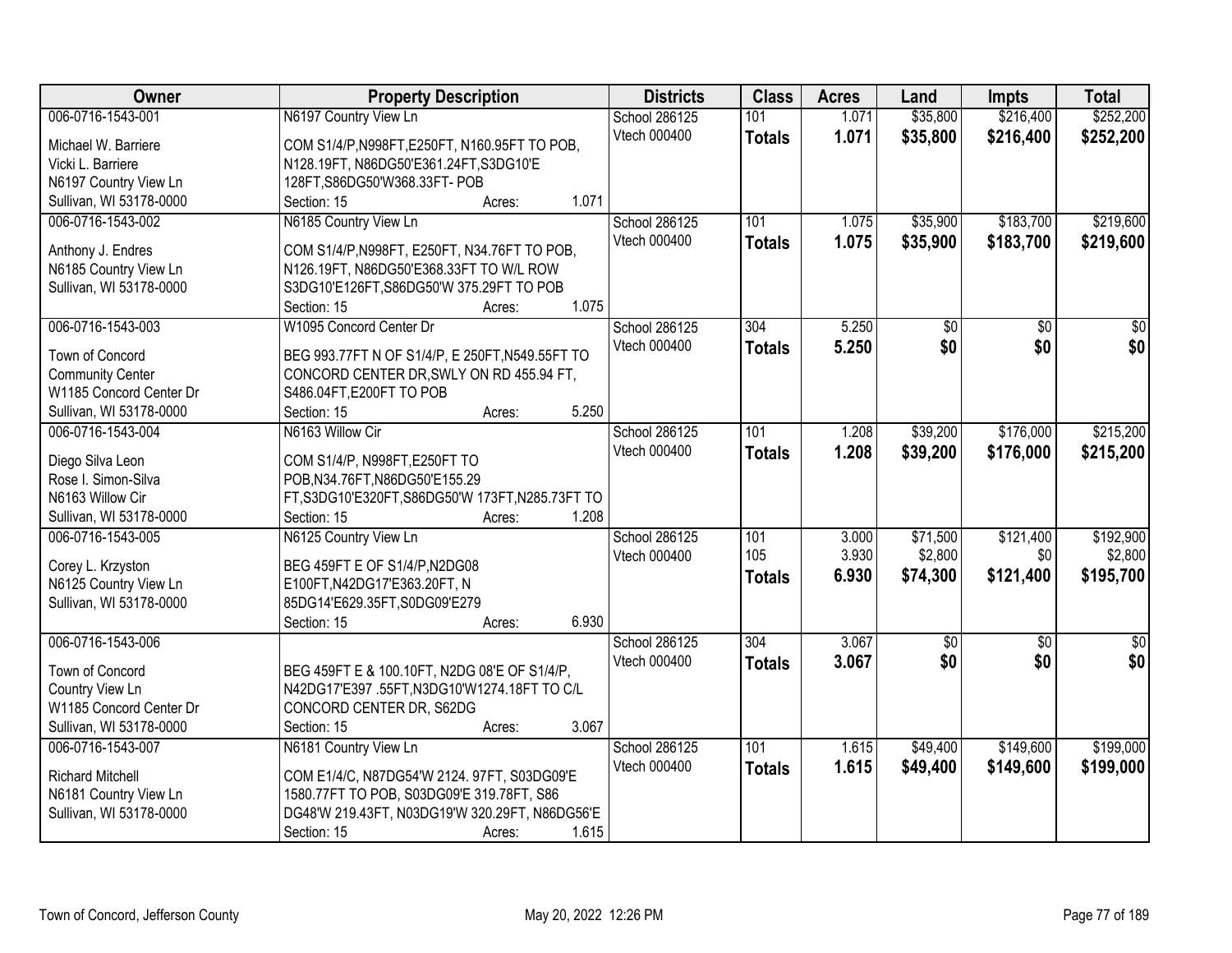| Owner                                                | <b>Property Description</b>                     |        |        | <b>Districts</b> | <b>Class</b>  | <b>Acres</b>    | Land                 | <b>Impts</b>    | <b>Total</b>         |
|------------------------------------------------------|-------------------------------------------------|--------|--------|------------------|---------------|-----------------|----------------------|-----------------|----------------------|
| 006-0716-1543-008                                    | <b>Country View Ln</b>                          |        |        | School 286125    | 101           | 2.449           | \$45,600             | \$5,400         | \$51,000             |
| Greg Roben                                           | OUTLOT 1, COUNTRYVIEW ESTATE                    |        |        | Vtech 000400     | <b>Totals</b> | 2.449           | \$45,600             | \$5,400         | \$51,000             |
| Monica Roben                                         |                                                 |        |        |                  |               |                 |                      |                 |                      |
| N6121 Country View Ln                                |                                                 |        |        |                  |               |                 |                      |                 |                      |
| Sullivan, WI 53178-0000                              | Section: 15                                     | Acres: | 2.449  |                  |               |                 |                      |                 |                      |
| 006-0716-1543-009                                    | N6157 Willow Cir                                |        |        | School 286125    | 101           | 1.580           | \$48,500             | \$206,600       | \$255,100            |
| Sally B. Zuehlke                                     | LOT 1, COUNTRYVIEW ESTATES                      |        |        | Vtech 000400     | <b>Totals</b> | 1.580           | \$48,500             | \$206,600       | \$255,100            |
| Jason Youngbauer                                     |                                                 |        |        |                  |               |                 |                      |                 |                      |
| N6157 Willow Cir                                     |                                                 |        |        |                  |               |                 |                      |                 |                      |
| Sullivan, WI 53178-0000                              | Section: 15                                     | Acres: | 1.580  |                  |               |                 |                      |                 |                      |
| 006-0716-1543-010                                    | N6135 Willow Cir                                |        |        | School 286125    | 101           | 1.503           | \$46,600             | \$225,100       | \$271,700            |
|                                                      |                                                 |        |        | Vtech 000400     | <b>Totals</b> | 1.503           | \$46,600             | \$225,100       | \$271,700            |
| Kenneth L Christian Trust<br>Alice L Christian Trust | LOT 2, COUNTRYVIEW ESTATES                      |        |        |                  |               |                 |                      |                 |                      |
| N6135 Willow Cir                                     |                                                 |        |        |                  |               |                 |                      |                 |                      |
| Sullivan, WI 53178-0000                              | Section: 15                                     | Acres: | 1.503  |                  |               |                 |                      |                 |                      |
| 006-0716-1543-011                                    | N6119 Willow Cir                                |        |        | School 286125    | 101           | 1.513           | \$46,800             | \$226,000       | \$272,800            |
|                                                      |                                                 |        |        | Vtech 000400     | <b>Totals</b> | 1.513           | \$46,800             | \$226,000       | \$272,800            |
| Dustin B. Kenyon                                     | LOT 3, COUNTRYVIEW ESTATES                      |        |        |                  |               |                 |                      |                 |                      |
| N6119 Willow Cir                                     |                                                 |        |        |                  |               |                 |                      |                 |                      |
| Sullivan, WI 53178-0000                              | Section: 15                                     | Acres: | 1.513  |                  |               |                 |                      |                 |                      |
| 006-0716-1543-012                                    | N6121 Country View Ln                           |        |        | School 286125    | 101           | 1.607           | \$49,200             | \$300,200       | \$349,400            |
|                                                      |                                                 |        |        | Vtech 000400     | <b>Totals</b> | 1.607           | \$49,200             | \$300,200       | \$349,400            |
| Greg Roben                                           | LOT 7, COUNTRYVIEW ESTATES                      |        |        |                  |               |                 |                      |                 |                      |
| Monica Roben                                         |                                                 |        |        |                  |               |                 |                      |                 |                      |
| N6121 Country View Ln                                |                                                 |        |        |                  |               |                 |                      |                 |                      |
| Sullivan, WI 53178-0000                              | Section: 15                                     | Acres: | 1.607  |                  |               |                 |                      |                 |                      |
| 006-0716-1544-000                                    | Concord Center Dr                               |        |        | School 286125    | 102<br>105    | 1.000<br>45.002 | \$17,000<br>\$31,500 | \$2,700<br>\$0  | \$19,700<br>\$31,500 |
| Alan C. Brown                                        | E1/2 SE1/4 LYG S & E OF CSM 2073-7-22. EX LD IN |        |        | Vtech 000400     |               |                 |                      |                 |                      |
| Mary A. Brown                                        | I-94 IN NE/C. EX PT IN CSM 3912-18-296.         |        |        |                  | <b>Totals</b> | 46.002          | \$48,500             | \$2,700         | \$51,200             |
| W891 Concord Center Dr                               |                                                 |        |        |                  |               |                 |                      |                 |                      |
| Sullivan, WI 53178-0000                              | Section: 15                                     | Acres: | 46.002 |                  |               |                 |                      |                 |                      |
| 006-0716-1611-000                                    |                                                 |        |        | School 286125    | 104           | 40.000          | \$7,500              | $\overline{50}$ | \$7,500              |
| David O Stendel Trust                                | <b>NE1/4 NE1/4</b>                              |        |        | Vtech 000400     | <b>Totals</b> | 40.000          | \$7,500              | \$0             | \$7,500              |
| Beverly L Stendel Trust                              |                                                 |        |        |                  |               |                 |                      |                 |                      |
| N6342 County Rd E                                    |                                                 |        |        |                  |               |                 |                      |                 |                      |
| Oconomowoc, WI 53066-0000                            | Section: 16                                     | Acres: | 40.000 |                  |               |                 |                      |                 |                      |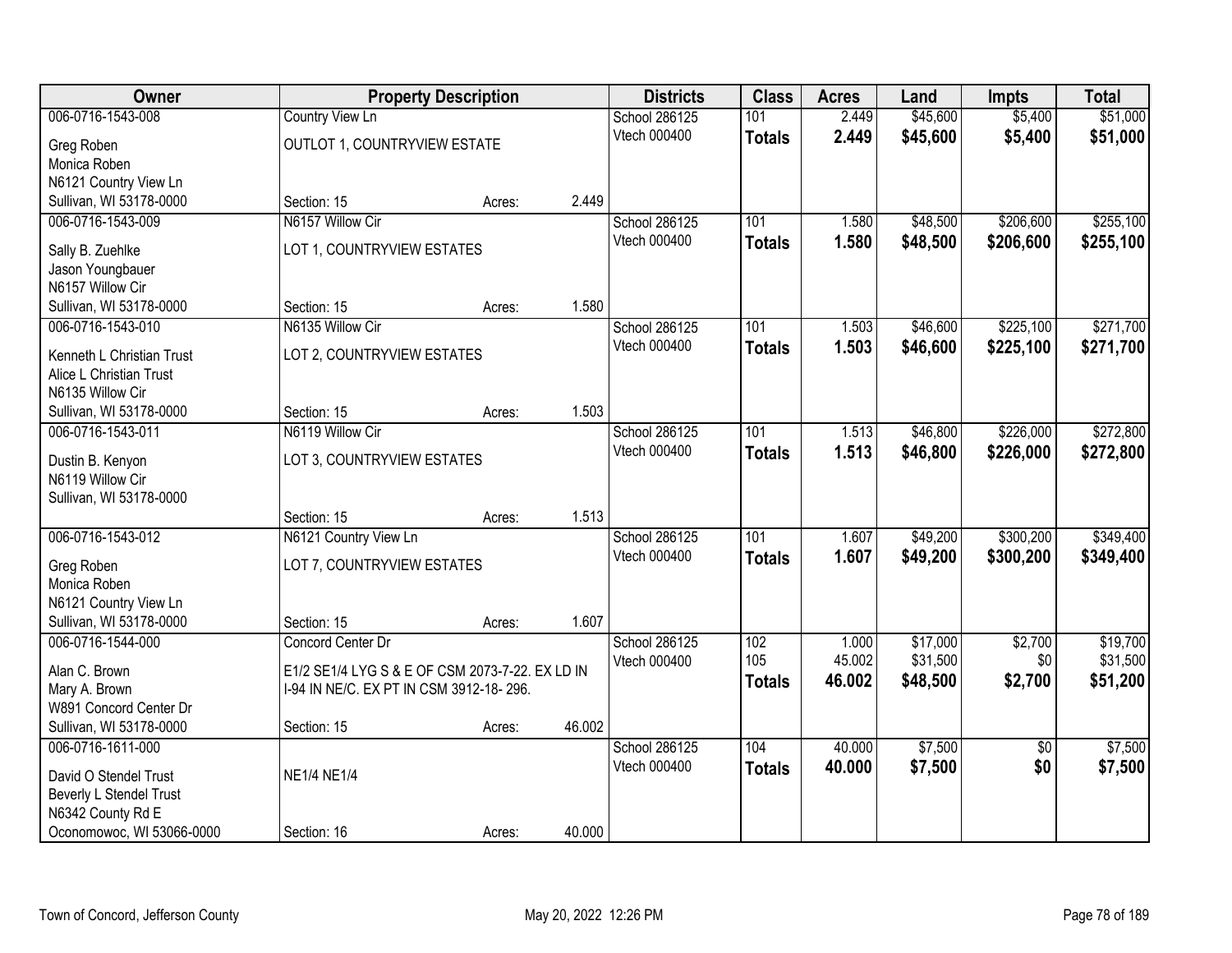| Owner                          | <b>Property Description</b>                      |        |       | <b>Districts</b>     | <b>Class</b>  | <b>Acres</b> | Land     | Impts           | <b>Total</b>    |
|--------------------------------|--------------------------------------------------|--------|-------|----------------------|---------------|--------------|----------|-----------------|-----------------|
| 006-0716-1612-000              |                                                  |        |       | <b>School 286125</b> | 104           | 8.503        | \$1,900  | $\overline{50}$ | \$1,900         |
| David O Stendel Trust          | BEG NE/C NW1/4 NE1/4, S36DG20'W 817.7FT,         |        |       | Vtech 000400         | <b>Totals</b> | 8.503        | \$1,900  | \$0             | \$1,900         |
| Beverly L Stendel Trust        | S47DG30'E 116FT, S44DG03'E 191.2FT TO C/L CTH E, |        |       |                      |               |              |          |                 |                 |
| N6342 County Rd E              | SELY ON SD C/L TO 1/16/L, N TO POB. EX 1ST ADD   |        |       |                      |               |              |          |                 |                 |
| Oconomowoc, WI 53066-0000      | Section: 16                                      | Acres: | 8.503 |                      |               |              |          |                 |                 |
| 006-0716-1612-001              |                                                  |        |       | <b>School 286125</b> | 304           | 1.117        | \$0      | $\overline{50}$ | $\overline{50}$ |
|                                |                                                  |        |       | Vtech 000400         | <b>Totals</b> | 1.117        | \$0      | \$0             | \$0             |
| Town of Concord                | BEG NE/C NW1/4 NE1/4, S36DG 20'W817.7FT TO       |        |       |                      |               |              |          |                 |                 |
| <b>Concord Center Cemetery</b> | POB, N47DG30'W 19FT, S50DG28'E183FT TO C/L CTH   |        |       |                      |               |              |          |                 |                 |
| W1185 Concord Center Dr        | E, SLY ON SD C/L 154FT,                          |        |       |                      |               |              |          |                 |                 |
| Sullivan, WI 53178-0000        | Section: 16                                      | Acres: | 1.117 |                      |               |              |          |                 |                 |
| 006-0716-1612-002              | N6462 County Rd E                                |        |       | School 286125        | 101           | 1.000        | \$34,000 | \$84,600        | \$118,600       |
| Darrel Lamp                    | BEG CTH E 636.70FT S40DGE OF                     |        |       | Vtech 000400         | 104           | 3.000        | \$700    | \$0             | \$700           |
| Shawn Lamp                     | N1/4/P,N56DGE566.38FT,S40DGE                     |        |       |                      | <b>Totals</b> | 4.000        | \$34,700 | \$84,600        | \$119,300       |
| N6462 County Rd E              | 264FT, S37DGW289.74FT, S54DGW                    |        |       |                      |               |              |          |                 |                 |
| Oconomowoc, WI 53066-0000      | Section: 16                                      | Acres: | 4.000 |                      |               |              |          |                 |                 |
| 006-0716-1612-003              |                                                  |        |       | School 286125        | 104           | 7.000        | \$1,500  | \$0             | \$1,500         |
|                                |                                                  |        |       | Vtech 000400         | <b>Totals</b> | 7.000        | \$1,500  | \$0             | \$1,500         |
| Ronald W Brandt Trust          | BEG ON CTH E 214.50FT S40DGE N1/4/P, N68DGE      |        |       |                      |               |              |          |                 |                 |
| Patricia J Brandt Trust        | 418FT TO N/S/L, E800FT, S32DGW 442.20FT,         |        |       |                      |               |              |          |                 |                 |
| N6427 County Rd E              | N40DGW 264FT, S56DGW 556.38 FT TO HGY, NW ON     |        |       |                      |               |              |          |                 |                 |
| Oconomowoc, WI 53066-0000      | Section: 16                                      | Acres: | 7.000 |                      |               |              |          |                 |                 |
| 006-0716-1612-004              |                                                  |        |       | School 286125        | 104           | 0.657        | \$100    | $\overline{50}$ | \$100           |
| Ronald W Brandt Trust          | BEG C/L CTH E 26.10FT S88DG 08'E OF S1/4/C,      |        |       | Vtech 000400         | <b>Totals</b> | 0.657        | \$100    | \$0             | \$100           |
| Patricia J Brandt Trust        | S214.50FT, N68DG33'E TO N/S/L, W TO POB EX CSM   |        |       |                      |               |              |          |                 |                 |
| N6427 County Rd E              | 350-2-110                                        |        |       |                      |               |              |          |                 |                 |
| Oconomowoc, WI 53066-0000      | Section: 16                                      | Acres: | 0.657 |                      |               |              |          |                 |                 |
| 006-0716-1612-005              | N6471 County Rd E                                |        |       | School 286125        | 101           | 0.500        | \$25,500 | \$123,600       | \$149,100       |
|                                |                                                  |        |       | Vtech 000400         | <b>Totals</b> | 0.500        | \$25,500 | \$123,600       | \$149,100       |
| Randi L. Surfus                | BEG CTH E690FT SE OF NW/C NW1/4 NE1/4, SW        |        |       |                      |               |              |          |                 |                 |
| N6471 County Rd E              | 264FT, SE 82 .5FT, NE 264FT, NW ON HGY 82.50FT   |        |       |                      |               |              |          |                 |                 |
| Oconomowoc, WI 53066-0000      | TO POB                                           |        |       |                      |               |              |          |                 |                 |
|                                | Section: 16                                      | Acres: | 0.500 |                      |               |              |          |                 |                 |
| 006-0716-1612-006              | N6465 County Rd E                                |        |       | School 286125        | 101           | 1.250        | \$40,300 | \$139,300       | \$179,600       |
| Van Oschmann                   | LOT 1, CSM 522-2-325                             |        |       | Vtech 000400         | <b>Totals</b> | 1.250        | \$40,300 | \$139,300       | \$179,600       |
| Donna Oschmann                 |                                                  |        |       |                      |               |              |          |                 |                 |
| N6465 County Rd E              |                                                  |        |       |                      |               |              |          |                 |                 |
| Oconomowoc, WI 53066-0000      | Section: 16                                      | Acres: | 1.250 |                      |               |              |          |                 |                 |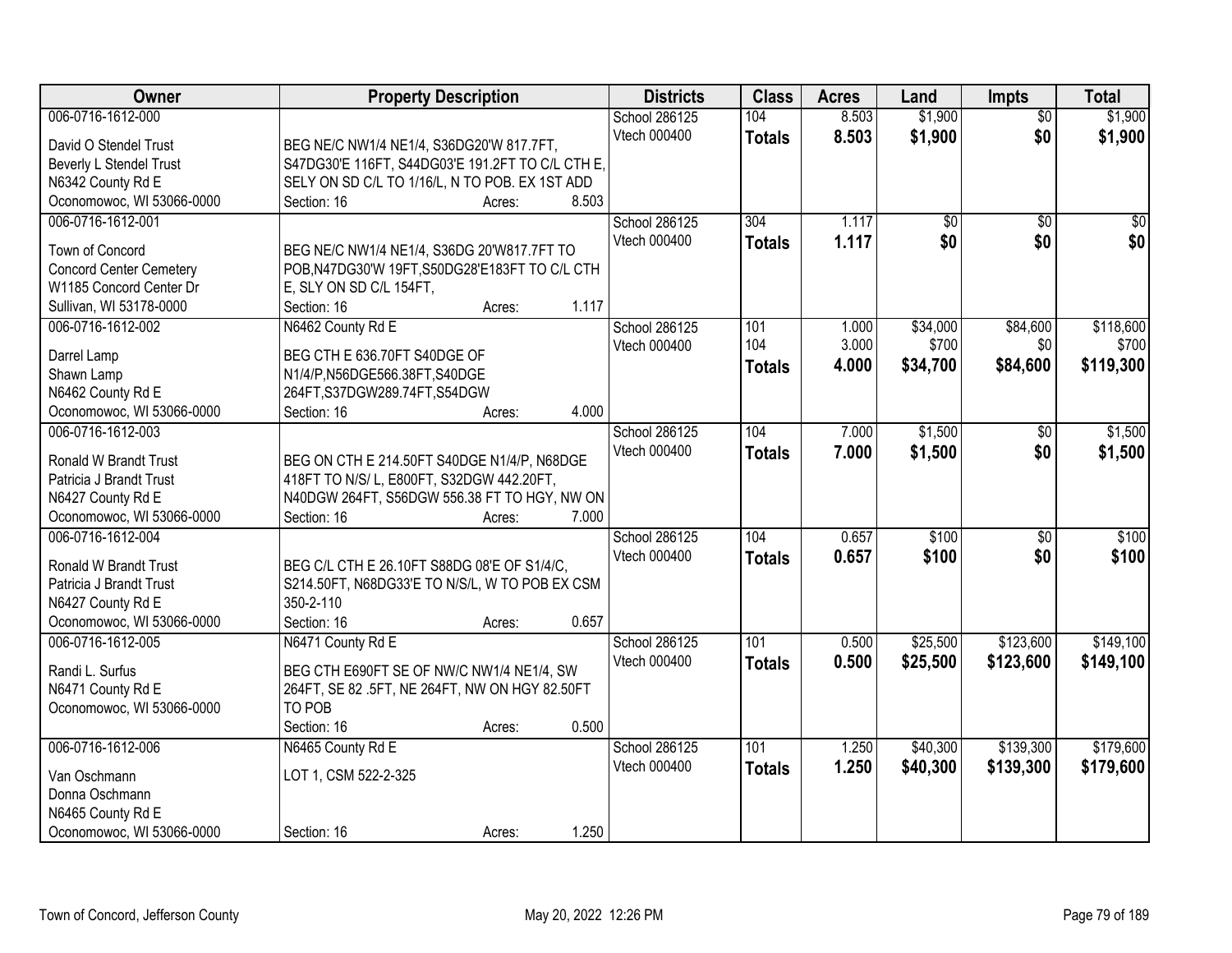| Owner                                                   | <b>Property Description</b>                                                 | <b>Districts</b>     | <b>Class</b>  | <b>Acres</b> | Land     | <b>Impts</b>    | <b>Total</b> |
|---------------------------------------------------------|-----------------------------------------------------------------------------|----------------------|---------------|--------------|----------|-----------------|--------------|
| 006-0716-1612-007                                       | N6451 County Rd E                                                           | <b>School 286125</b> | 101           | 2.000        | \$59,000 | \$304,400       | \$363,400    |
| Charlotte L. Bouche                                     | BEG PT IN CTH E 709.50FT NW OF SE/C NW1/4                                   | Vtech 000400         | 105           | 2.750        | \$6,200  | \$0             | \$6,200      |
| Michael J. Bouche                                       | NE1/4, N40DG20 W330FT, S45DGW731.28FT TO 1/4/L                              |                      | <b>Totals</b> | 4.750        | \$65,200 | \$304,400       | \$369,600    |
| N6451 County Rd E                                       | S ON 1/4/L 245.52FT, E ON 1/8/L 242.22FT, N45DGE                            |                      |               |              |          |                 |              |
| Oconomowoc, WI 53066-0000                               | 4.750<br>Section: 16<br>Acres:                                              |                      |               |              |          |                 |              |
| 006-0716-1612-008                                       | N6427 County Rd E                                                           | <b>School 286125</b> | 104           | 4.000        | \$600    | $\overline{50}$ | \$600        |
|                                                         |                                                                             | Vtech 000400         | 107           | 2.000        | \$53,000 | \$103,700       | \$156,700    |
| <b>Ronald W Brandt Trust</b><br>Patricia J Brandt Trust | BEG CEN CTH E IN SE/C NW1/4                                                 |                      | <b>Totals</b> | 6.000        | \$53,600 | \$103,700       | \$157,300    |
|                                                         | NE1/4,N45DGW709.50FT,S45DGW 696.60FT TO 1/8/L,<br>E ON SD/L 929.27FT TO POB |                      |               |              |          |                 |              |
| N6427 County Rd E<br>Oconomowoc, WI 53066-0000          | 6.000<br>Section: 16<br>Acres:                                              |                      |               |              |          |                 |              |
| 006-0716-1612-009                                       |                                                                             | School 286125        | 104           | 3.770        | \$700    | $\overline{50}$ | \$700        |
|                                                         |                                                                             | Vtech 000400         |               |              |          |                 |              |
| Ronald W Brandt Trust                                   | BEG N1/4/P, S1091.64FT, NW450.78FT, N40DGW                                  |                      | <b>Totals</b> | 3.770        | \$700    | \$0             | \$700        |
| Patricia J Brandt Trust                                 | 82.50FT, NW264FT TO CTH E, NW TO POB. EX PT OF                              |                      |               |              |          |                 |              |
| N6427 County Rd E                                       | CSM 1526-5-27.                                                              |                      |               |              |          |                 |              |
| Oconomowoc, WI 53066-0000                               | 3.770<br>Section: 16<br>Acres:                                              |                      |               |              |          |                 |              |
| 006-0716-1613-000                                       |                                                                             | School 286125        | 104           | 39.969       | \$8,200  | \$0             | \$8,200      |
| <b>Ronald W Brandt Trust</b>                            | SW1/4 NE1/4. ALSO OUTLOT 2, CSM 4556-23-128. EX                             | Vtech 000400         | <b>Totals</b> | 39.969       | \$8,200  | \$0             | \$8,200      |
| Patricia J Brandt Trust                                 | OUTLOT 3 CSM 4556-23-128.                                                   |                      |               |              |          |                 |              |
| N6427 County Rd E                                       |                                                                             |                      |               |              |          |                 |              |
| Oconomowoc, WI 53066-0000                               | 39.969<br>Section: 16<br>Acres:                                             |                      |               |              |          |                 |              |
| 006-0716-1614-000                                       | N6342 County Rd E                                                           | School 286125        | 104           | 26.890       | \$4,600  | $\overline{50}$ | \$4,600      |
|                                                         |                                                                             | Vtech 000400         | 107           | 2.000        | \$53,000 | \$138,800       | \$191,800    |
| David O Stendel Trust                                   | COM E1/4/C, W470FT TO POB, N46                                              |                      | <b>Totals</b> | 28.890       | \$57,600 | \$138,800       | \$196,400    |
| Beverly L Stendel Trust                                 | DGW770FT,N44DGE70FT,N46DG12'                                                |                      |               |              |          |                 |              |
| N6342 County Rd E                                       | E180FT, N44DGE250FT TO C/L CTH E, SELY ON SD/L                              |                      |               |              |          |                 |              |
| Oconomowoc, WI 53066-0000                               | 28.890<br>Section: 16<br>Acres:                                             |                      |               |              |          |                 |              |
| 006-0716-1614-001                                       | N6367 County Rd E                                                           | School 286125        | 101           | 1.440        | \$45,000 | \$138,000       | \$183,000    |
| Roxanne Butler                                          | COM NE/C SE1/4 NE1/4 S2201FT                                                | Vtech 000400         | <b>Totals</b> | 1.440        | \$45,000 | \$138,000       | \$183,000    |
| <b>Torry Butler</b>                                     | S89DG12'W469.83FT,N46DG12'W 443.50FT TO                                     |                      |               |              |          |                 |              |
| N6367 County Rd E                                       | POB, N46DG12'W180 FT, S43DG14'W250FT, S46DG12'E                             |                      |               |              |          |                 |              |
| Oconomowoc, WI 53066-0000                               | 1.440<br>Section: 16<br>Acres:                                              |                      |               |              |          |                 |              |
| 006-0716-1614-002                                       | N6355 County Rd E                                                           | School 286125        | 101           | 1.000        | \$34,000 | \$198,700       | \$232,700    |
|                                                         |                                                                             | Vtech 000400         | <b>Totals</b> | 1.000        | \$34,000 | \$198,700       | \$232,700    |
| Jerry L. Komar                                          | COM E1/4/P, W ABT 470FT, N46DGW609.41FT TO                                  |                      |               |              |          |                 |              |
| Kelly A. Komar<br>N6355 County Rd E                     | POB, N46DGW 132FT, N44DGE 330FT, S46DGE<br>132FT, S44DGW 330FT TO POB       |                      |               |              |          |                 |              |
|                                                         | 1.000                                                                       |                      |               |              |          |                 |              |
| Oconomowoc, WI 53066-0000                               | Section: 16<br>Acres:                                                       |                      |               |              |          |                 |              |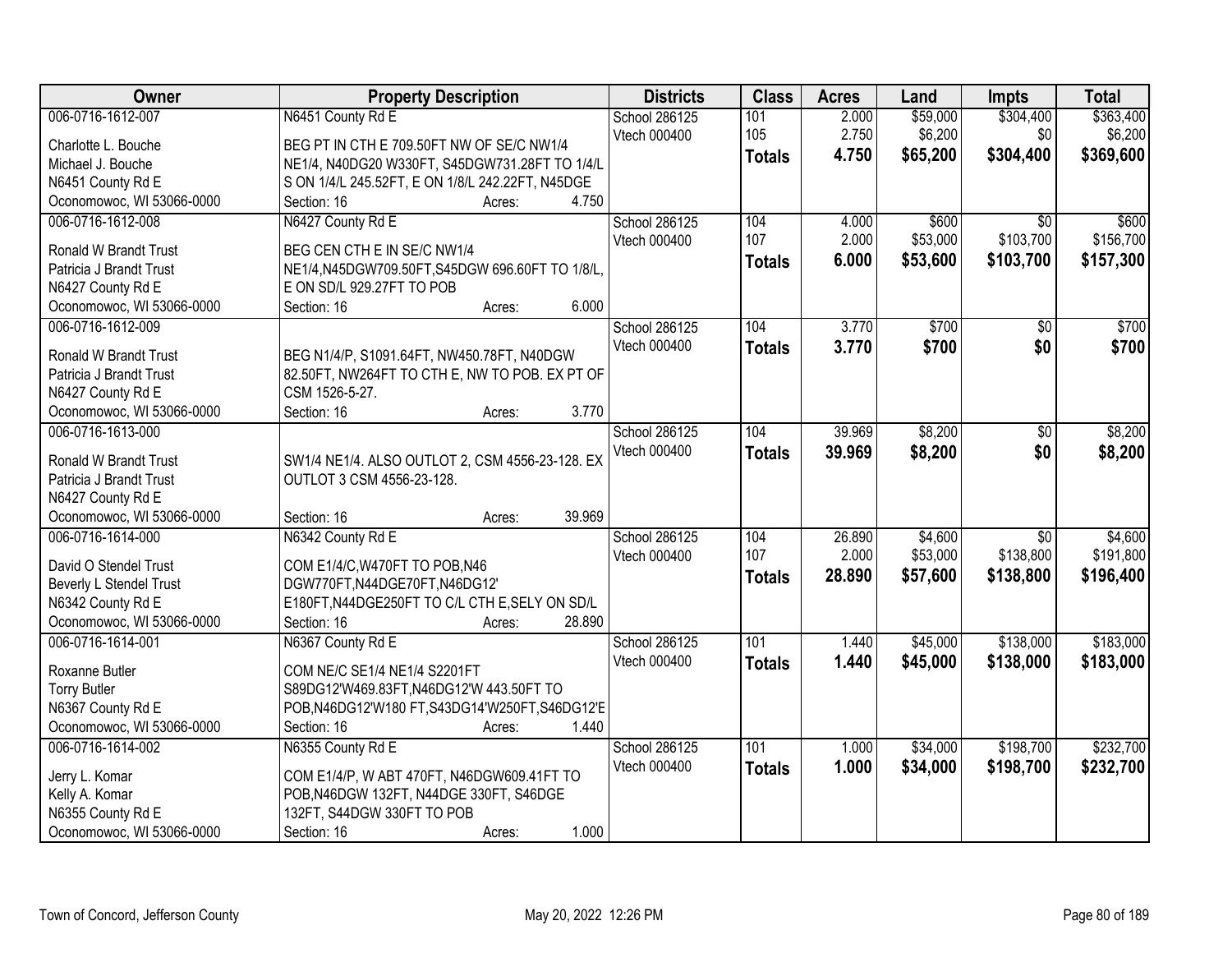| Owner                       | <b>Property Description</b>                    | <b>Districts</b> | <b>Class</b>     | <b>Acres</b> | Land     | <b>Impts</b>    | <b>Total</b> |
|-----------------------------|------------------------------------------------|------------------|------------------|--------------|----------|-----------------|--------------|
| 006-0716-1614-003           | N6345 County Rd E                              | School 286125    | 101              | 1.840        | \$55,000 | \$89,700        | \$144,700    |
| Ralph J. Poweleit           | COM E1/4/P, W479.02FT, N46DGW 365.87FT TO POB, | Vtech 000400     | <b>Totals</b>    | 1.840        | \$55,000 | \$89,700        | \$144,700    |
| N6345 County Rd E           | N46DGW 243. 54FT, N44DGE 330FT, S46DGE         |                  |                  |              |          |                 |              |
| Oconomowoc, WI 53066-0000   | 243.54FT, S44DGW 330FT - POB                   |                  |                  |              |          |                 |              |
|                             | 1.840<br>Section: 16<br>Acres:                 |                  |                  |              |          |                 |              |
| 006-0716-1614-004           |                                                | School 286125    | 101              | 0.370        | \$12,600 | \$6,600         | \$19,200     |
|                             |                                                | Vtech 000400     | <b>Totals</b>    | 0.370        | \$12,600 | \$6,600         | \$19,200     |
| Christine A. Bruhn-Poweleit | COM E1/4/P, W479.02FT, N45DGW 316.43FT TO      |                  |                  |              |          |                 |              |
| Ralph J. Poweleit           | POB, N45DGW 49.44 FT, NELY 330FT, S45DGE 49.44 |                  |                  |              |          |                 |              |
| N6345 County Rd E           | FT, SWLY 330FT TO POB.<br>0.370                |                  |                  |              |          |                 |              |
| Oconomowoc, WI 53066-0000   | Section: 16<br>Acres:                          |                  |                  |              |          |                 |              |
| 006-0716-1614-005           | N6335 County Rd E                              | School 286125    | 101              | 0.550        | \$18,700 | \$73,500        | \$92,200     |
| Gustav W. Callies           | COM E1/4/P, W456.89FT, N45DGW 245.43FT TO POB, | Vtech 000400     | <b>Totals</b>    | 0.550        | \$18,700 | \$73,500        | \$92,200     |
| N6335 County Rd E           | N45DGW 71FT NELY 330FT, S45DGE71FT, SWLY       |                  |                  |              |          |                 |              |
| Oconomowoc, WI 53066-0000   | 330FT TO POB                                   |                  |                  |              |          |                 |              |
|                             | 0.550<br>Section: 16<br>Acres:                 |                  |                  |              |          |                 |              |
| 006-0716-1614-006           | N6323 County Rd E                              | School 286125    | 101              | 1.482        | \$46,100 | \$82,900        | \$129,000    |
|                             |                                                | Vtech 000400     | <b>Totals</b>    | 1.482        | \$46,100 | \$82,900        | \$129,000    |
| Julie M. Odgers             | COM E1/4/C, N89DG15'W456.89FT TO               |                  |                  |              |          |                 |              |
| N6323 County Rd E           | POB, N89DG15'W22.13FT,                         |                  |                  |              |          |                 |              |
| Oconomowoc, WI 53066-0000   | N45DG42'W245.43FT,N45DG06'E<br>1.482           |                  |                  |              |          |                 |              |
| 006-0716-1614-007           | Section: 16<br>Acres:                          |                  | $\overline{101}$ |              |          |                 | \$43,900     |
|                             |                                                | School 286125    |                  | 1.980        | \$43,900 | $\overline{50}$ |              |
| Ralph J. Poweleit           | COM E1/4/C, N89DG15'W456.89FT TO               | Vtech 000400     | <b>Totals</b>    | 1.980        | \$43,900 | \$0             | \$43,900     |
| N6345 County Rd E           | POB, N13DG35'E116.72FT,                        |                  |                  |              |          |                 |              |
| Oconomowoc, WI 53066-0000   | N17DG51'E72.25FT, N48DG17'E 150.03FT, SELY TO  |                  |                  |              |          |                 |              |
|                             | Section: 16<br>1.980<br>Acres:                 |                  |                  |              |          |                 |              |
| 006-0716-1614-008           | N6312 County Rd E                              | School 286125    | 101              | 1.690        | \$64,100 | $\overline{60}$ | \$64,100     |
| Phillip G. Kmiec            | COM INTR CTH E & STH 135, N43 DG34'W150FT TO   | Vtech 000400     | <b>Totals</b>    | 1.690        | \$64,100 | \$0             | \$64,100     |
| N23 W28804 Louis Ave        | POB, N43DG34' W208.9FT, N38DG17'E257.65FT      |                  |                  |              |          |                 |              |
| Pewaukee, WI 53072-0000     | S49DG52'E308.50FT SWLY 189.                    |                  |                  |              |          |                 |              |
|                             | 1.690<br>Section: 16<br>Acres:                 |                  |                  |              |          |                 |              |
| 006-0716-1614-009           | N6334 County Rd E                              | School 286125    | 101              | 0.870        | \$29,600 | \$60,400        | \$90,000     |
|                             |                                                | Vtech 000400     |                  | 0.870        | \$29,600 | \$60,400        | \$90,000     |
| <b>Matthew Bennett</b>      | BEG C/L CTH E 358.90FT NWLY OF INTR SD CTH &   |                  | <b>Totals</b>    |              |          |                 |              |
| N6334 County Rd E           | STH 135, N45DG37'W296FT, S89DG24'E 370.95FT,   |                  |                  |              |          |                 |              |
| Oconomowoc, WI 53066-0000   | S38DG17'W257.65FT TO POB.                      |                  |                  |              |          |                 |              |
|                             | 0.870<br>Section: 16<br>Acres:                 |                  |                  |              |          |                 |              |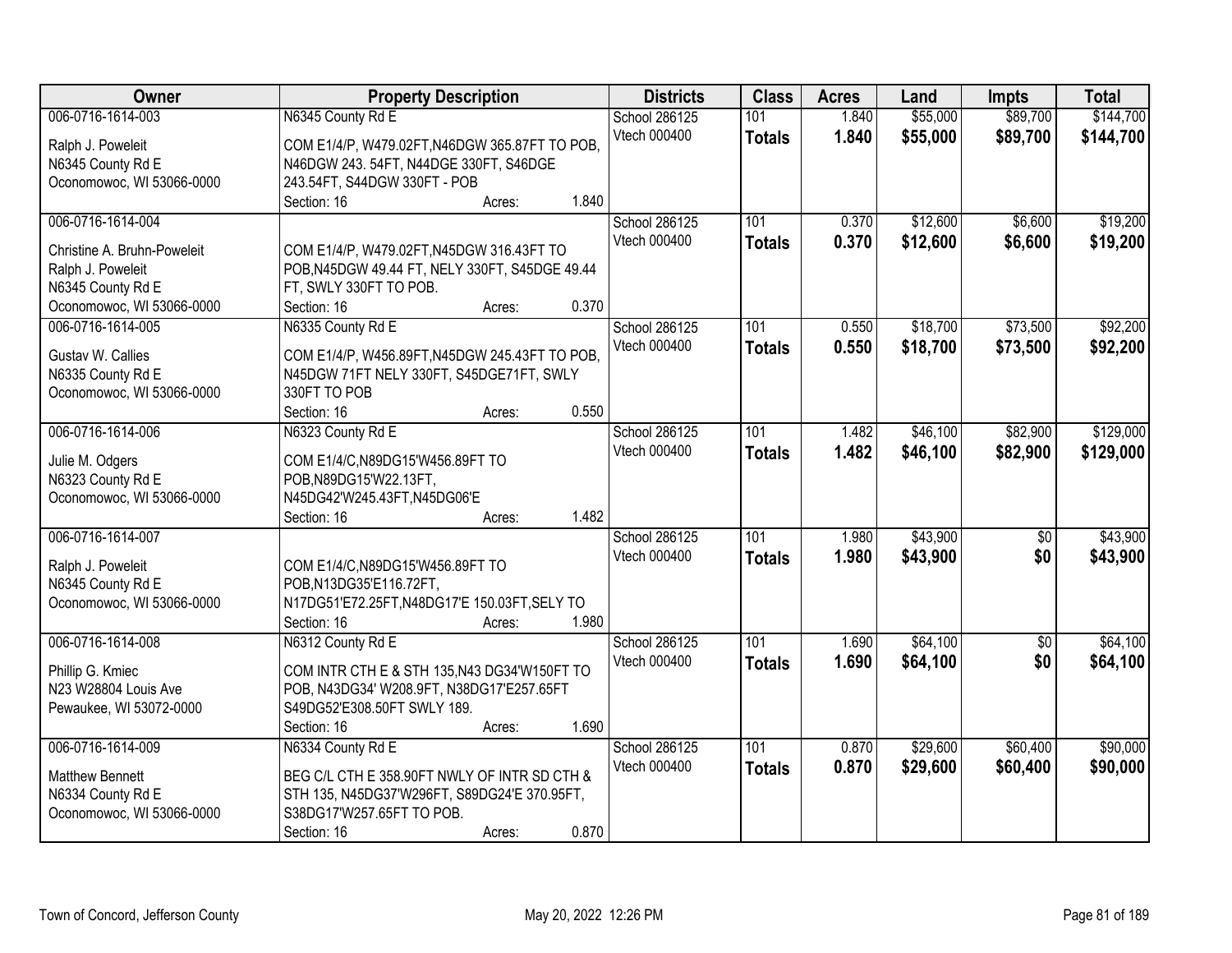| Owner                                         |                                      | <b>Property Description</b> |        | <b>Districts</b> | <b>Class</b>  | <b>Acres</b> | Land     | <b>Impts</b>    | <b>Total</b> |
|-----------------------------------------------|--------------------------------------|-----------------------------|--------|------------------|---------------|--------------|----------|-----------------|--------------|
| 006-0716-1614-010                             |                                      |                             |        | School 286125    | 101           | 1.810        | \$28,800 | $\overline{50}$ | \$28,800     |
| Ryan K J. Vanselow                            | LOT 1 CSM 4946-26-054, DOC 1201650.  |                             |        | Vtech 000400     | <b>Totals</b> | 1.810        | \$28,800 | \$0             | \$28,800     |
| Lindsay Lee Vanselow                          |                                      |                             |        |                  |               |              |          |                 |              |
| N6395 County Rd E                             |                                      |                             |        |                  |               |              |          |                 |              |
| Oconomowoc, WI 53066-0000                     | Section: 16                          | Acres:                      | 1.810  |                  |               |              |          |                 |              |
| 006-0716-1614-011                             | N6395 County Rd E                    |                             |        | School 286125    | 101           | 4.000        | \$79,500 | \$332,800       | \$412,300    |
| Ryan K J. Vanselow                            | LOT 2, CSM 4946-26-054, DOC 1201650. |                             |        | Vtech 000400     | 105           | 4.220        | \$3,000  | \$0             | \$3,000      |
| Lindsay Lee Vanselow                          |                                      |                             |        |                  | <b>Totals</b> | 8.220        | \$82,500 | \$332,800       | \$415,300    |
| N6395 County Rd E                             |                                      |                             |        |                  |               |              |          |                 |              |
| Oconomowoc, WI 53066-0000                     | Section: 16                          | Acres:                      | 8.220  |                  |               |              |          |                 |              |
| 006-0716-1621-000                             |                                      |                             |        | School 286125    | 104           | 33.770       | \$6,100  | \$0             | \$6,100      |
| Ronald W Brandt Trust                         | NE1/4 NW1/4 EX PT OF CSM 1526-5-27.  |                             |        | Vtech 000400     | <b>15M</b>    | 3.000        | \$3,200  | \$0             | \$3,200      |
| Patricia J Brandt Trust                       |                                      |                             |        |                  | <b>Totals</b> | 36.770       | \$9,300  | \$0             | \$9,300      |
| N6427 County Rd E                             |                                      |                             |        |                  |               |              |          |                 |              |
| Oconomowoc, WI 53066-0000                     | Section: 16                          | Acres:                      | 36.770 |                  |               |              |          |                 |              |
| 006-0716-1621-001                             | N6505 County Rd E                    |                             |        | School 286125    | 101           | 2.000        | \$59,000 | \$161,300       | \$220,300    |
|                                               |                                      |                             |        | Vtech 000400     | 104           | 3.000        | \$600    | \$0             | \$600        |
| James E. Stamper<br>Catherine A. Stamper      | LOT 1, CSM 1526-5-27.                |                             |        |                  | <b>Totals</b> | 5.000        | \$59,600 | \$161,300       | \$220,900    |
| N6505 County Rd E                             |                                      |                             |        |                  |               |              |          |                 |              |
| Oconomowoc, WI 53066-0000                     | Section: 16                          | Acres:                      | 5.000  |                  |               |              |          |                 |              |
| 006-0716-1622-000                             |                                      |                             |        | School 282730    | 104           | 3.000        | \$400    | \$0             | \$400        |
| John W Dahm Trust                             | NW1/4 NW1/4                          |                             |        | Vtech 000400     | 105           | 37.000       | \$25,900 | \$0             | \$25,900     |
| Janet A Dahm Trust                            |                                      |                             |        |                  | <b>Totals</b> | 40.000       | \$26,300 | \$0             | \$26,300     |
| 1194 Dorchester Dr                            |                                      |                             |        |                  |               |              |          |                 |              |
| Oconomowoc, WI 53066-0000                     | Section: 16                          | Acres:                      | 40.000 |                  |               |              |          |                 |              |
| 006-0716-1623-000                             |                                      |                             |        | School 282730    | 104           | 14.000       | \$2,500  | $\sqrt{6}$      | \$2,500      |
|                                               |                                      |                             |        | Vtech 000400     | 105           | 26.000       | \$18,200 | \$0             | \$18,200     |
| Randall L Wegner Trust<br>Lori M Wegner Trust | SW1/4 NW1/4                          |                             |        |                  | <b>Totals</b> | 40,000       | \$20,700 | \$0             | \$20,700     |
| W1630 County Rd B                             |                                      |                             |        |                  |               |              |          |                 |              |
| Sullivan, WI 53178-0000                       | Section: 16                          | Acres:                      | 40.000 |                  |               |              |          |                 |              |
| 006-0716-1624-000                             |                                      |                             |        | School 282730    | 104           | 10.000       | \$1,900  | $\overline{60}$ | \$1,900      |
|                                               |                                      |                             |        | Vtech 000400     | 105           | 10.000       | \$7,000  | \$0             | \$7,000      |
| Randall L Wegner Trust                        | N1/2 SE1/4 NW1/4                     |                             |        |                  | <b>Totals</b> | 20.000       | \$8,900  | \$0             | \$8,900      |
| Lori M Wegner Trust<br>W1630 County Rd B      |                                      |                             |        |                  |               |              |          |                 |              |
| Sullivan, WI 53178-0000                       | Section: 16                          | Acres:                      | 20.000 |                  |               |              |          |                 |              |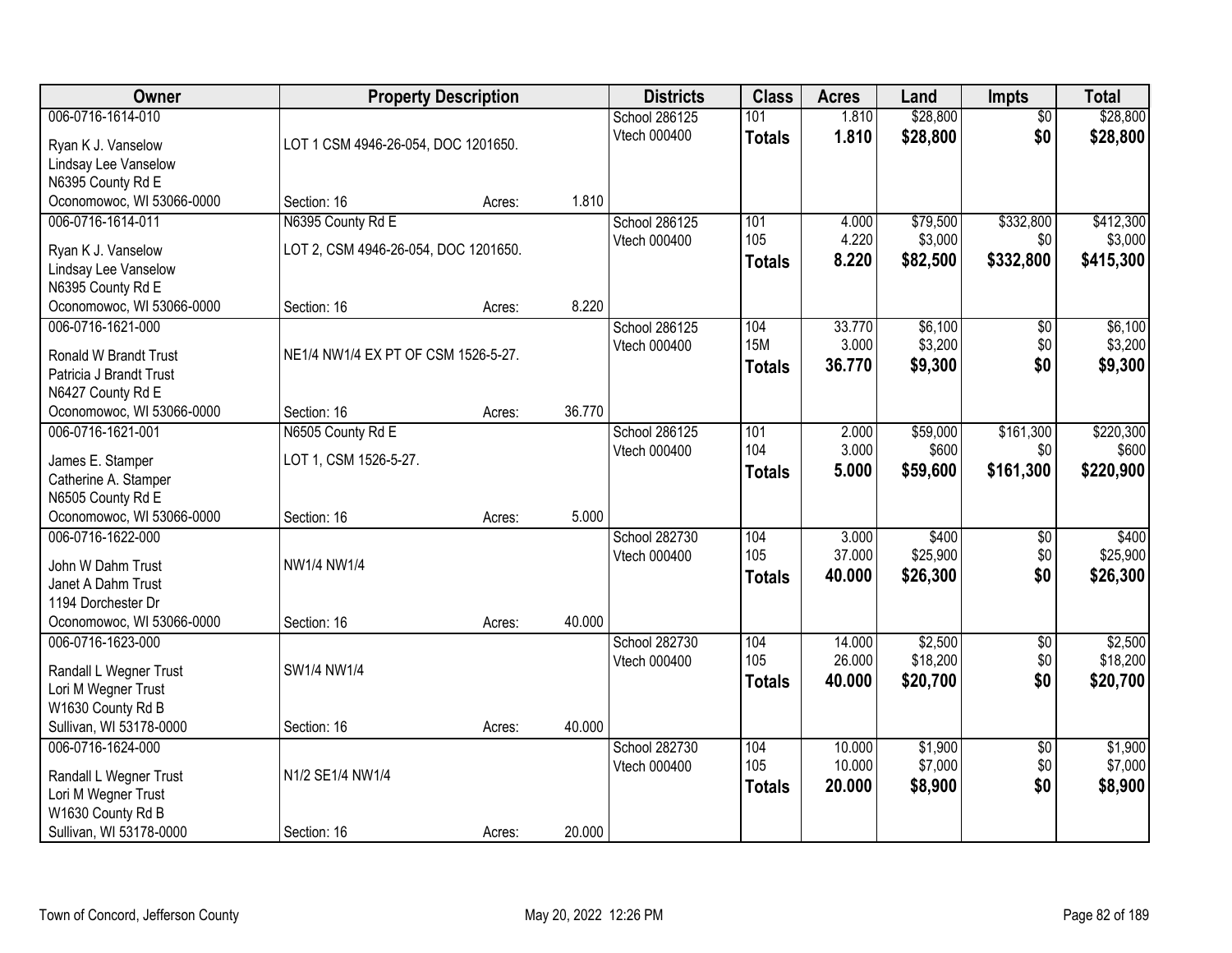| Owner                                                                                                              | <b>Property Description</b>                                                                                                                                                                                   | <b>Districts</b>              | <b>Class</b>                | <b>Acres</b>              | Land                            | <b>Impts</b>                         | <b>Total</b>                      |
|--------------------------------------------------------------------------------------------------------------------|---------------------------------------------------------------------------------------------------------------------------------------------------------------------------------------------------------------|-------------------------------|-----------------------------|---------------------------|---------------------------------|--------------------------------------|-----------------------------------|
| 006-0716-1624-001<br>Mindemann Trust<br>W1551 County Rd B<br>Sullivan, WI 53178-0000                               | S1/2 SE1/4 NW1/4. ALSO ESMT IN DOC 1322088 &<br>1322089.                                                                                                                                                      | School 282730<br>Vtech 000400 | 104<br><b>Totals</b>        | 20.000<br>20.000          | \$3,800<br>\$3,800              | $\overline{50}$<br>\$0               | \$3,800<br>\$3,800                |
|                                                                                                                    | 20.000<br>Section: 16<br>Acres:                                                                                                                                                                               |                               |                             |                           |                                 |                                      |                                   |
| 006-0716-1631-000<br>Jacob R. Kelchner<br>Kimberly A. Kelchner<br>W1536 County Rd B<br>Sullivan, WI 53178-0000     | W1536 County Rd B<br>LOT 1, CSM 5458-30-087, DOC 1321208. ALSO DRWY<br>ESMT IN DOC 1322088 & 1322089.<br>3.000<br>Section: 16<br>Acres:                                                                       | School 282730<br>Vtech 000400 | 101<br>104<br><b>Totals</b> | 2.300<br>0.700<br>3.000   | \$62,800<br>\$200<br>\$63,000   | \$188,000<br>\$0<br>\$188,000        | \$250,800<br>\$200<br>\$251,000   |
| 006-0716-1631-001<br>Mindemann Trust<br>W1551 County Rd B<br>Sullivan, WI 53178-0000                               | County Rd B<br>NE1/4 SW1/4 N OF HGY. EX 1.35A IN CTH B IN<br>380-078. EX CSM 5458-30-087, DOC 1321208. ALSO<br>DRWY ESMT IN DOC 1322088 & 1322089.<br>26.150<br>Section: 16<br>Acres:                         | School 282730<br>Vtech 000400 | 104<br><b>Totals</b>        | 26.150<br>26.150          | \$5,600<br>\$5,600              | $\sqrt[6]{3}$<br>\$0                 | \$5,600<br>\$5,600                |
| 006-0716-1632-000<br>Randall L Wegner Trust<br>Lori M Wegner Trust<br>W1630 County Rd B<br>Sullivan, WI 53178-0000 | W1630 County Rd B<br>BEG NE/C NW1/4 SW1/4, S1056FT TO CEN OF CTH B,<br>W1111.44FT, N1056FT, E ON N/L 1111.44FT TO POB.<br>EX 1.52A IN CTH B IN DOC 650554. EX CSM 6203-36-<br>23.695<br>Section: 16<br>Acres: | School 282730<br>Vtech 000400 | 104<br>107<br><b>Totals</b> | 21.695<br>2.000<br>23.695 | \$3,800<br>\$53,000<br>\$56,800 | $\sqrt{6}$<br>\$134,700<br>\$134,700 | \$3,800<br>\$187,700<br>\$191,500 |
| 006-0716-1632-001<br>Thomas L. Herden<br>W1726 County Rd B<br>Sullivan, WI 53178-0000                              | County Rd B<br>W208FT OF NW1/4 SW1/4 N OF CTH B.<br>4.040<br>Section: 16<br>Acres:                                                                                                                            | School 282730<br>Vtech 000400 | 104<br><b>Totals</b>        | 4.040<br>4.040            | \$600<br>\$600                  | $\overline{50}$<br>\$0               | \$600<br>\$600                    |
| 006-0716-1632-002<br>Randall L Wegner Trust<br>Lori M Wegner Trust<br>W1630 County Rd B<br>Sullivan, WI 53178-0000 | W1636 County Rd B<br>LOT 1, CSM 6203-36-216, DOC 1450035.<br>1.000<br>Section: 16<br>Acres:                                                                                                                   | School 282730<br>Vtech 000400 | 104<br><b>Totals</b>        | 1.000<br>1.000            | \$200<br>\$200                  | $\overline{30}$<br>\$0               | \$200<br>\$200                    |
| 006-0716-1632-003<br>Brandon D. Butler<br>Molly M. Butler<br>W1630 County Rd B<br>Sullivan, WI 53178-0000          | W1634 County Rd B<br>LOT 2, CSM 6203-36-216, DOC 1450035.<br>1.285<br>Section: 16<br>Acres:                                                                                                                   | School 282730<br>Vtech 000400 | 101<br><b>Totals</b>        | 1.285<br>1.285            | \$41,100<br>\$41,100            | \$71,300<br>\$71,300                 | \$112,400<br>\$112,400            |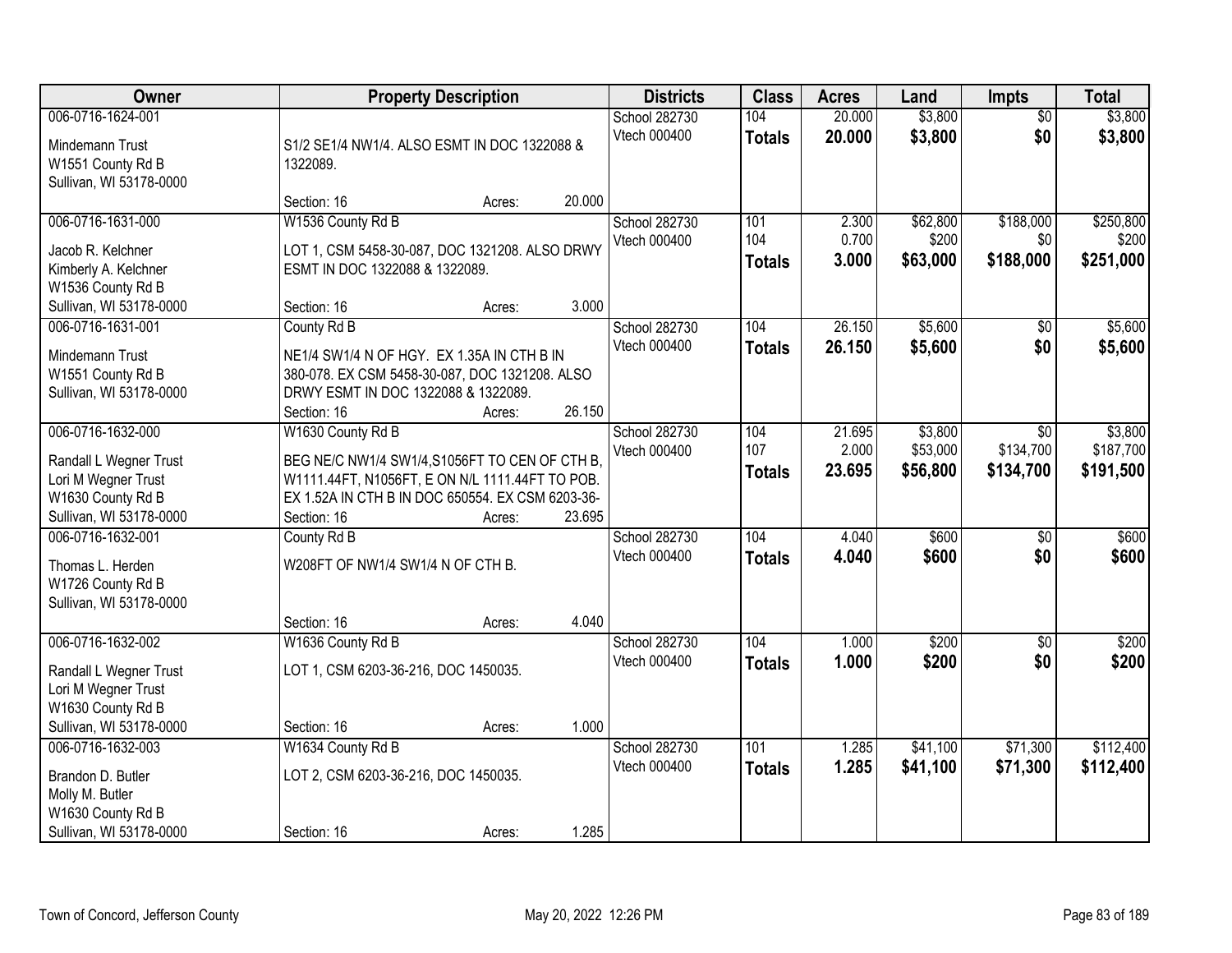| Owner                    |                                             | <b>Property Description</b> |        | <b>Districts</b>              | <b>Class</b>  | <b>Acres</b> | Land     | <b>Impts</b>    | <b>Total</b> |
|--------------------------|---------------------------------------------|-----------------------------|--------|-------------------------------|---------------|--------------|----------|-----------------|--------------|
| 006-0716-1633-000        | W1627 County Rd B                           |                             |        | School 282730                 | 101           | 2.881        | \$70,000 | \$145,500       | \$215,500    |
| Labaron C. Crouse        | LOT 1, CSM 331-2-79                         |                             |        | Vtech 000400                  | 104           | 8.429        | \$1,600  | \$0             | \$1,600      |
| Ardyce K. Crouse         |                                             |                             |        |                               | 105           | 4.600        | \$3,200  | \$0             | \$3,200      |
| W1627 County Rd B        |                                             |                             |        |                               | <b>Totals</b> | 15.910       | \$74,800 | \$145,500       | \$220,300    |
| Sullivan, WI 53178-0000  | Section: 16                                 | Acres:                      | 15.910 |                               |               |              |          |                 |              |
| 006-0716-1633-001        | N6160 Pioneer Dr                            |                             |        | School 282730                 | 101           | 2.000        | \$59,000 | \$127,100       | \$186,100    |
|                          |                                             |                             |        | Vtech 000400                  | 104           | 4.820        | \$300    | \$0             | \$300        |
| Margaret Sophia Bojko    | LOT 1, CSM 366-2-131, DOC 712203.           |                             |        |                               | <b>Totals</b> | 6.820        | \$59,300 | \$127,100       | \$186,400    |
| N6160 Pioneer Dr         |                                             |                             |        |                               |               |              |          |                 |              |
| Sullivan, WI 53178-0000  | Section: 16                                 |                             | 6.820  |                               |               |              |          |                 |              |
|                          |                                             | Acres:                      |        |                               |               |              |          | \$192,400       |              |
| 006-0716-1633-002        | N6137 Colonial Dr                           |                             |        | School 282730<br>Vtech 000400 | 101           | 2.200        | \$61,500 |                 | \$253,900    |
| John C. Foss             | LOT 1, CSM 2240-7-312                       |                             |        |                               | <b>Totals</b> | 2.200        | \$61,500 | \$192,400       | \$253,900    |
| Candee K. Foss           |                                             |                             |        |                               |               |              |          |                 |              |
| N6137 Colonial Dr        |                                             |                             |        |                               |               |              |          |                 |              |
| Sullivan, WI 53178-0000  | Section: 16                                 | Acres:                      | 2.200  |                               |               |              |          |                 |              |
| 006-0716-1633-003        |                                             |                             |        | School 282730                 | 304           | 1.280        | \$0      | \$0             | \$0          |
| Town of Concord          | 75FT TWN RD AS SHOWN ON CSM 291-2-021       |                             |        | Vtech 000400                  | <b>Totals</b> | 1.280        | \$0      | \$0             | \$0          |
| Colonial Dr              |                                             |                             |        |                               |               |              |          |                 |              |
| W1185 Concord Center Dr  |                                             |                             |        |                               |               |              |          |                 |              |
| Sullivan, WI 53178-0000  | Section: 16                                 | Acres:                      | 1.280  |                               |               |              |          |                 |              |
| 006-0716-1633-004        | N6110 Colonial Dr                           |                             |        | School 282730                 | 101           | 2.456        | \$64,700 | \$192,600       | \$257,300    |
|                          |                                             |                             |        | Vtech 000400                  | 105           | 4.419        | \$3,100  | \$0             | \$3,100      |
| Roger W. Salick          | LOT 1, CSM 367-2-133                        |                             |        |                               | <b>Totals</b> | 6.875        | \$67,800 | \$192,600       | \$260,400    |
| Virginia E. Salick       |                                             |                             |        |                               |               |              |          |                 |              |
| N6110 Colonial Dr        |                                             |                             |        |                               |               |              |          |                 |              |
| Sullivan, WI 53178-0000  | Section: 16                                 | Acres:                      | 6.875  |                               |               |              |          |                 |              |
| 006-0716-1633-005        |                                             |                             |        | School 282730                 | 104           | 8.000        | \$1,500  | $\overline{50}$ | \$1,500      |
| Nathan Yaun              | W1/2 SW1/4 S OF CTH B & W OF PIONEER RD. EX |                             |        | Vtech 000400                  | 105           | 0.866        | \$100    | \$0             | \$100        |
| Angela Yaun              | CSM 2147-7-153, DOC 842552.                 |                             |        |                               | <b>Totals</b> | 8.866        | \$1,600  | \$0             | \$1,600      |
| 912 Franklin St          |                                             |                             |        |                               |               |              |          |                 |              |
| Watertown, WI 53094-0000 | Section: 16                                 | Acres:                      | 8.866  |                               |               |              |          |                 |              |
| 006-0716-1633-006        | N6185 Pioneer Dr                            |                             |        | School 282730                 | 101           | 1.334        | \$42,400 | \$167,800       | \$210,200    |
| Gary K. Haimerl          | LOT 1, CSM 2147-7-153.                      |                             |        | Vtech 000400                  | 104           | 1.800        | \$400    | \$0             | \$400        |
| Cheryl A. Haimerl        |                                             |                             |        |                               | <b>Totals</b> | 3.134        | \$42,800 | \$167,800       | \$210,600    |
| N6185 Pioneer Dr         |                                             |                             |        |                               |               |              |          |                 |              |
| Sullivan, WI 53178-0000  | Section: 16                                 | Acres:                      | 3.134  |                               |               |              |          |                 |              |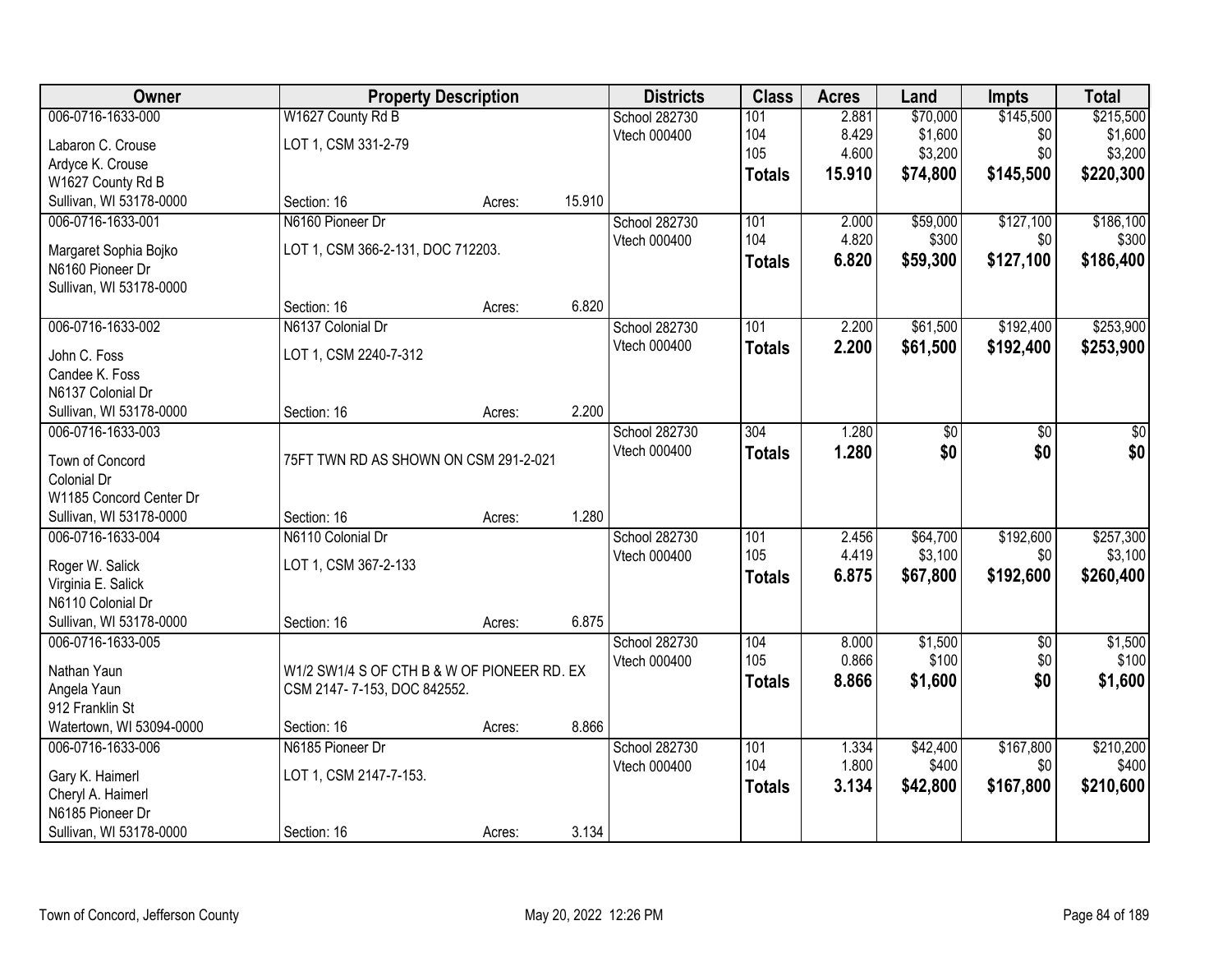| Owner                          | <b>Property Description</b>                       |        |        | <b>Districts</b> | <b>Class</b>  | <b>Acres</b>   | Land           | <b>Impts</b>     | <b>Total</b>   |
|--------------------------------|---------------------------------------------------|--------|--------|------------------|---------------|----------------|----------------|------------------|----------------|
| 006-0716-1633-007              | N6107 Colonial Dr                                 |        |        | School 282730    | 101           | 3.240          | \$73,400       | \$282,900        | \$356,300      |
| Tim J. Schleicher              | LOT 2, CSM 2240-7-312.                            |        |        | Vtech 000400     | <b>Totals</b> | 3.240          | \$73,400       | \$282,900        | \$356,300      |
| Diane M. Schleicher            |                                                   |        |        |                  |               |                |                |                  |                |
| N6107 Colonial Dr              |                                                   |        |        |                  |               |                |                |                  |                |
| Sullivan, WI 53178-0000        | Section: 16                                       | Acres: | 3.240  |                  |               |                |                |                  |                |
| 006-0716-1634-000              |                                                   |        |        | School 282730    | 104           | 43.897         | \$6,700        | $\overline{50}$  | \$6,700        |
|                                |                                                   |        |        | Vtech 000400     | 107           | 2.000          | \$53,000       | \$118,800        | \$171,800      |
| Mindemann Trust                | E1/2 SW1/4 LYG S OF CTH B. EX 1.48A IN HGY IN     |        |        |                  | <b>Totals</b> | 45.897         | \$59,700       | \$118,800        | \$178,500      |
| W1551 County Rd B              | 382-237. EX CSM 2343-8-162.                       |        |        |                  |               |                |                |                  |                |
| Sullivan, WI 53178-0000        |                                                   |        | 45.897 |                  |               |                |                |                  |                |
| 006-0716-1634-001              | Section: 16                                       | Acres: |        |                  | 104           |                | \$200          |                  | \$200          |
|                                | W1551 County Rd B                                 |        |        | School 282730    | 107           | 1.000<br>1.123 | \$32,800       | \$0<br>\$249,800 | \$282,600      |
| Mindemann Trust                | LOT 1, CSM 2343-8-163.                            |        |        | Vtech 000400     |               | 2.123          | \$33,000       |                  |                |
| W1551 County Rd B              |                                                   |        |        |                  | <b>Totals</b> |                |                | \$249,800        | \$282,800      |
| Sullivan, WI 53178-0000        |                                                   |        |        |                  |               |                |                |                  |                |
|                                | Section: 16                                       | Acres: | 2.123  |                  |               |                |                |                  |                |
| 006-0716-1641-000              | W1290 Concord Center Dr                           |        |        | School 286125    | 101           | 3.702          | \$54,900       | \$0              | \$54,900       |
| Mindemann Trust                | BEG 108.50FT S OF E1/4/P, W162FT,                 |        |        | Vtech 000400     | <b>Totals</b> | 3.702          | \$54,900       | \$0              | \$54,900       |
| W1551 County Rd B              | N108.50FT, W175.08FT, S534.11FT TO HGY, NE TO     |        |        |                  |               |                |                |                  |                |
| Sullivan, WI 53178-0000        | S/L, N TO POB. 1.6A LYG E OF STH 135. EX LD IN SD |        |        |                  |               |                |                |                  |                |
|                                | Section: 16                                       | Acres: | 3.702  |                  |               |                |                |                  |                |
| 006-0716-1641-001              | W1336 County Rd B                                 |        |        | School 286125    | 104           | 0.424          | \$100          | $\overline{50}$  | \$100          |
|                                |                                                   |        |        | Vtech 000400     | 105           | 2.116          | \$1,500        | \$0              | \$1,500        |
| Robert A. Muchka               | LOT 1, CSM 5571-31-061, DOC 1346154.              |        |        |                  | 107           | 0.927          | \$27,800       | \$100,600        | \$128,400      |
| Catherine M. Muchka            |                                                   |        |        |                  | <b>Totals</b> | 3.467          | \$29,400       | \$100,600        | \$130,000      |
| 400 N Summit Moors Dr          |                                                   |        |        |                  |               |                |                |                  |                |
| Oconomowoc, WI 53066-0000      | Section: 16                                       | Acres: | 3.467  |                  |               |                |                |                  |                |
| 006-0716-1641-002              | W1342 County Rd B                                 |        |        | School 286125    | 101           | 0.497          | \$16,900       | \$120,100        | \$137,000      |
| Jeffrey A. Rafel               | LOT 2, CSM 5571-31-061, DOC 1346154.              |        |        | Vtech 000400     | 104<br>105    | 1.800<br>0.720 | \$400<br>\$600 | \$0<br>\$0       | \$400<br>\$600 |
| Jayne E. Rafel                 |                                                   |        |        |                  |               |                |                |                  |                |
| W1342 County Rd B              |                                                   |        |        |                  | <b>Totals</b> | 3.017          | \$17,900       | \$120,100        | \$138,000      |
| Sullivan, WI 53178-0000        | Section: 16                                       | Acres: | 3.017  |                  |               |                |                |                  |                |
| 006-0716-1641-003              | W1380 County Rd B                                 |        |        | School 286125    | 102           | 4.893          | \$86,600       | \$359,000        | \$445,600      |
| The Boat House of Lake Country | LOT 3, CSM 5571-31-061, DOC 1346154.              |        |        | Vtech 000400     | 105           | 1.110          | \$700          | \$0              | \$700          |
| N7536 Sterlingworth Dr         |                                                   |        |        |                  | <b>Totals</b> | 6.003          | \$87,300       | \$359,000        | \$446,300      |
| Elkhorn, WI 53121-0000         |                                                   |        |        |                  |               |                |                |                  |                |
|                                | Section: 16                                       | Acres: | 6.003  |                  |               |                |                |                  |                |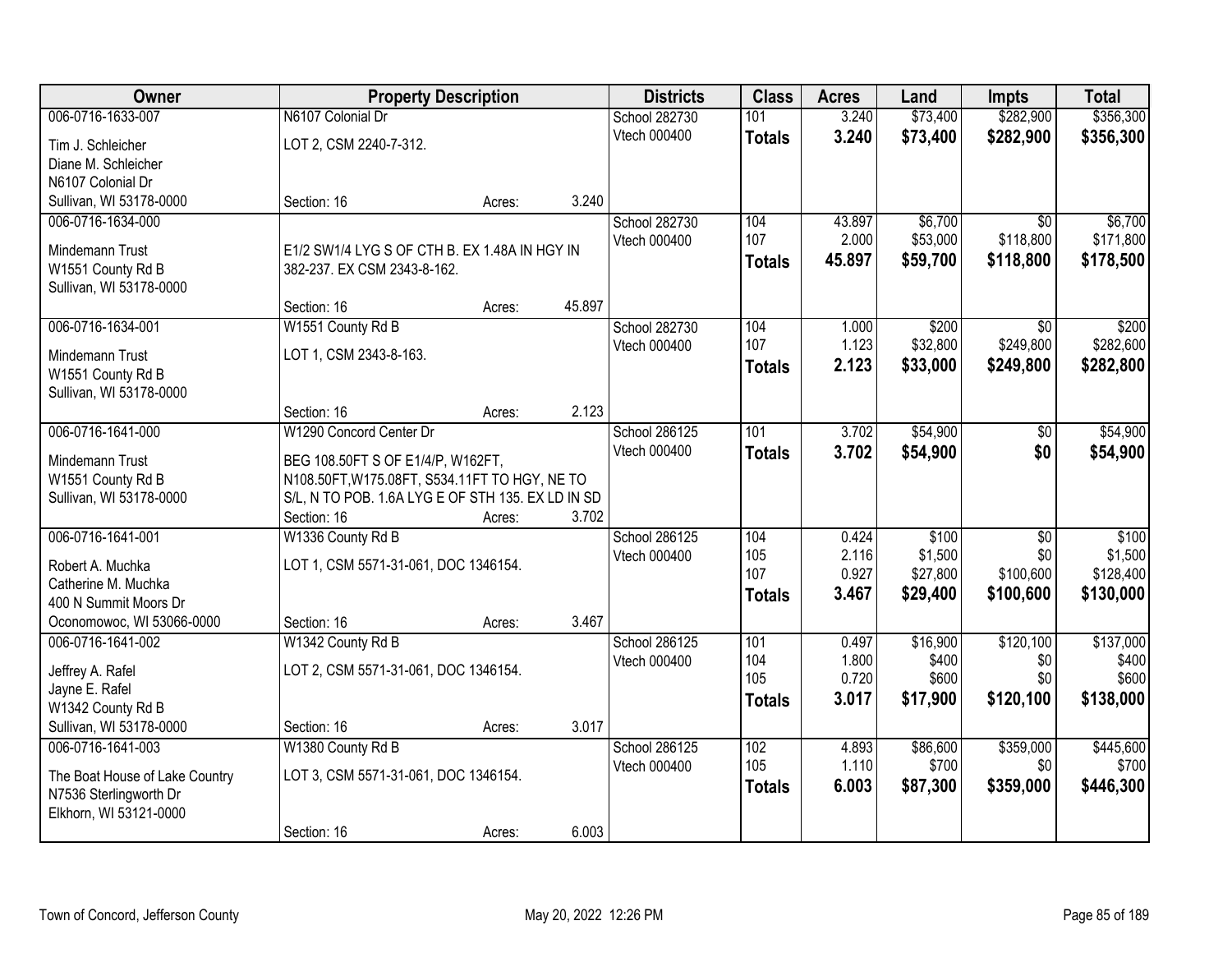| Owner                     | <b>Property Description</b>                        | <b>Districts</b>    | <b>Class</b>  | <b>Acres</b> | Land     | <b>Impts</b>    | <b>Total</b> |
|---------------------------|----------------------------------------------------|---------------------|---------------|--------------|----------|-----------------|--------------|
| 006-0716-1641-004         | N6211 County Rd F                                  | School 286125       | 101           | 2.500        | \$65,300 | \$232,700       | \$298,000    |
| Jason Klaus               | BEG INTR W/L STH 135 & S/L NE1/4 SE1/4, W ON SD    | Vtech 000400        | 105           | 5.670        | \$4,000  | \$0             | \$4,000      |
| Katherine Klaus           | S/L 1118.57FT, N608.21FT, N81DG19'                 |                     | 106           | 5.000        | \$10,800 | \$0             | \$10,800     |
| N6211 County Rd F         | E384.71FT, S190FT, N85DG02'E 666.18FT, SLY 464FT   |                     | <b>Totals</b> | 13.170       | \$80,100 | \$232,700       | \$312,800    |
| Sullivan, WI 53178-0000   | 13.170<br>Section: 16<br>Acres:                    |                     |               |              |          |                 |              |
| 006-0716-1641-005         | W1363 County Rd B                                  | School 286125       | 101           | 1.060        | \$35,500 | \$154,800       | \$190,300    |
|                           |                                                    | Vtech 000400        | <b>Totals</b> | 1.060        | \$35,500 | \$154,800       | \$190,300    |
| Robert Gartzke            | COM C/L CTH B 483.30FT WLY OF INTR STH 135 &       |                     |               |              |          |                 |              |
| Karen Gartzke             | SD CTH B, S50.58FT TO POB, S205FT, S85 DG02'W      |                     |               |              |          |                 |              |
| W1363 County Rd B         | 236.47FT, N0DG59'E 190 FT, N81DG19'E 235FT TO      |                     |               |              |          |                 |              |
| Sullivan, WI 53178-0000   | 1.060<br>Section: 16<br>Acres:                     |                     |               |              |          |                 |              |
| 006-0716-1641-006         | W1341 County Rd B                                  | School 286125       | 101           | 1.148        | \$37,700 | \$129,200       | \$166,900    |
| Peter H. Asp              | BEG ON W/L STH 135 464FT N OF INTR W/L SD HGY      | Vtech 000400        | 102           | 1.000        | \$34,000 | \$22,000        | \$56,000     |
| Jean L. Stager            | & S/L NE 1/4 SE1/4, S85DG02'W429.17FT, N205FT, ELY |                     | <b>Totals</b> | 2.148        | \$71,700 | \$151,200       | \$222,900    |
| W1341 County Rd B         | ON S/L CTH B & SLY ON W/L STH 135 TO POB.          |                     |               |              |          |                 |              |
| Sullivan, WI 53178-0000   | 2.148<br>Section: 16<br>Acres:                     |                     |               |              |          |                 |              |
| 006-0716-1641-007         |                                                    | School 286125       | 105           | 0.726        | \$500    | \$0             | \$500        |
|                           |                                                    | Vtech 000400        | <b>Totals</b> | 0.726        | \$500    | \$0             | \$500        |
| New Vision, LLC           | COM STH 135 1314.28FT N OF SE/S/C,                 |                     |               |              |          |                 |              |
| N6232 County Rd F         | N4DG54'W464FT TO POB S88DG13'W83.55FT, NLY &       |                     |               |              |          |                 |              |
| Sullivan, WI 53178        | NELY ALG E/L STH 135 TO C/L CTH B                  |                     |               |              |          |                 |              |
|                           | 0.726<br>Section: 16<br>Acres:                     |                     |               |              |          |                 |              |
| 006-0716-1642-000         | W1432 County Rd B                                  | School 286125       | 101           | 2.995        | \$71,400 | \$110,700       | \$182,100    |
| Donald P. Brunson         | NW1/4 SE1/4 LYG N OF CTH B                         | <b>Vtech 000400</b> | 104           | 21.005       | \$4,300  | \$0             | \$4,300      |
| Nancy L. Brunson          |                                                    |                     | <b>Totals</b> | 24.000       | \$75,700 | \$110,700       | \$186,400    |
| W1432 County Rd B         |                                                    |                     |               |              |          |                 |              |
| Sullivan, WI 53178-0000   | 24.000<br>Section: 16<br>Acres:                    |                     |               |              |          |                 |              |
| 006-0716-1643-000         | W1489 County Rd B                                  | School 286125       | 104           | 38.250       | \$7,300  | $\overline{50}$ | \$7,300      |
|                           |                                                    | Vtech 000400        | 105           | 14.000       | \$9,800  | \$0             | \$9,800      |
| Mindemann Trust           | W1/2 SE1/4 LYG S OF CTH B                          |                     | 107           | 1.400        | \$39,200 | \$140,000       | \$179,200    |
| W1551 County Rd B         |                                                    |                     | <b>Totals</b> | 53.650       | \$56,300 | \$140,000       | \$196,300    |
| Sullivan, WI 53178-0000   |                                                    |                     |               |              |          |                 |              |
|                           | 53.650<br>Section: 16<br>Acres:                    |                     |               |              |          |                 |              |
| 006-0716-1644-000         | N6189 County Rd F                                  | School 286125       | 101           | 3.640        | \$76,600 | \$393,900       | \$470,500    |
| Hickory Wood Ranch, LLC   | BEG SE/S/C, N ON E/L 1049.1FT N4DG54'W265.18FT,    | Vtech 000400        | 104           | 12.000       | \$700    | \$0             | \$700        |
| 308 Maple Ter             | S88DG13'W 83.55FT, N4DG54'W9FT, W1214 FT,          |                     | 105           | 21.310       | \$14,900 | \$0             | \$14,900     |
| Oconomowoc, WI 53066-0000 | S1320FT, E1320FT TO POB. EX 3.05A IN HGY IN        |                     | <b>Totals</b> | 36.950       | \$92,200 | \$393,900       | \$486,100    |
|                           | 36.950<br>Section: 16<br>Acres:                    |                     |               |              |          |                 |              |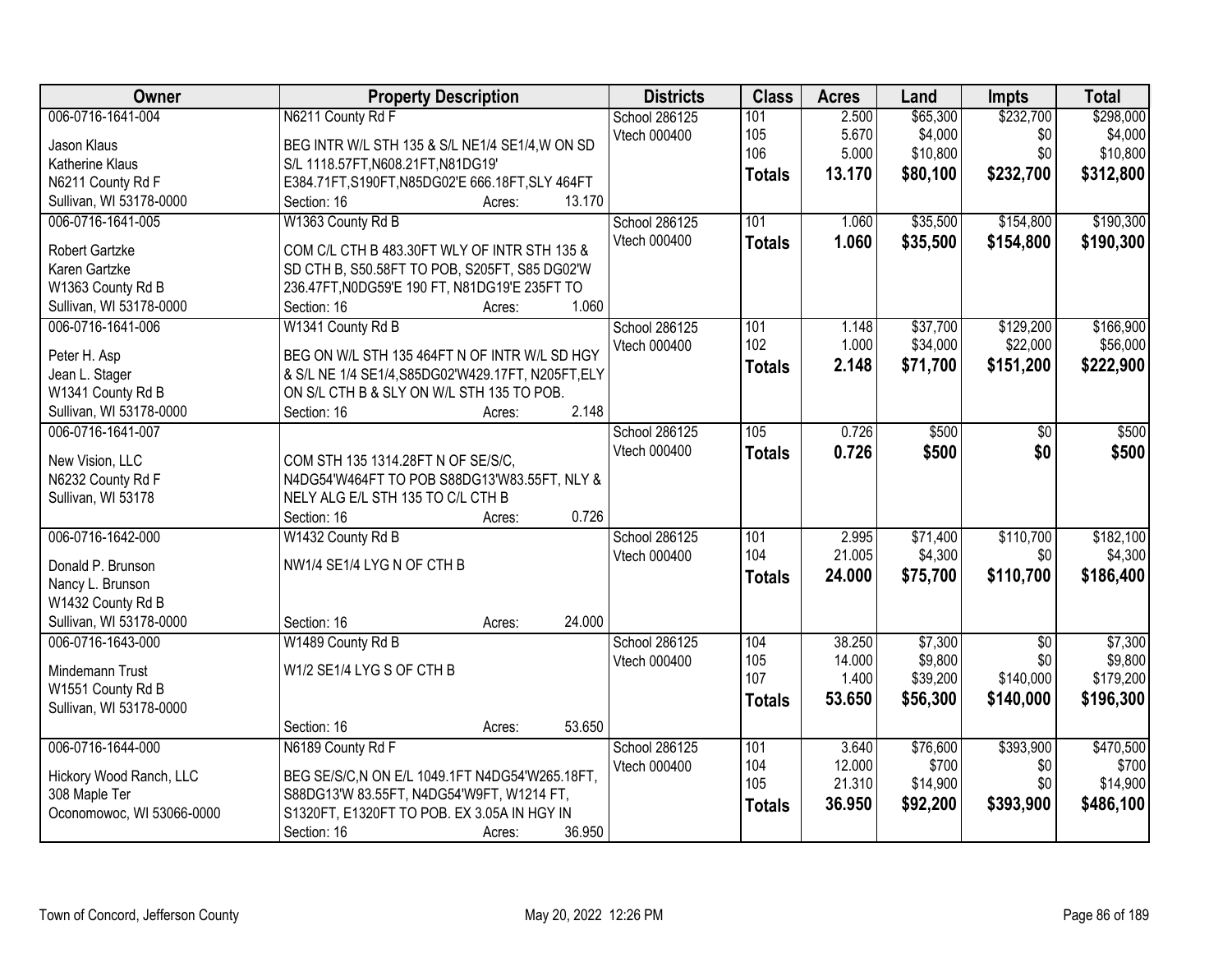| Owner                                        | <b>Property Description</b>                      |        |        | <b>Districts</b>              | <b>Class</b>  | <b>Acres</b>     | Land                   | <b>Impts</b>    | <b>Total</b>         |
|----------------------------------------------|--------------------------------------------------|--------|--------|-------------------------------|---------------|------------------|------------------------|-----------------|----------------------|
| 006-0716-1711-000                            |                                                  |        |        | School 282730                 | 104           | 24.000           | \$4,600                | $\overline{50}$ | \$4,600              |
| Mindemann Trust                              | NE1/4 NE1/4 & N5A SE1/4 OF NE1/4                 |        |        | Vtech 000400                  | 105           | 21.000<br>45.000 | \$14,700<br>\$19,300   | \$0<br>\$0      | \$14,700<br>\$19,300 |
| W1551 County Rd B                            |                                                  |        |        |                               | <b>Totals</b> |                  |                        |                 |                      |
| Sullivan, WI 53178-0000                      | Section: 17                                      | Acres: | 45.000 |                               |               |                  |                        |                 |                      |
| 006-0716-1712-000                            |                                                  |        |        | School 282730                 | 104           | 39.300           | \$7,700                | $\overline{50}$ | \$7,700              |
|                                              |                                                  |        |        | Vtech 000400                  | 105           | 1.700            | \$600                  | \$0             | \$600                |
| <b>Mindemann Trust</b>                       | NW1/4 NE1/4 & N 5A SW1/4 OF NE1/4. EX 1A IN SW/C |        |        |                               | <b>Totals</b> | 41.000           | \$8,300                | \$0             | \$8,300              |
| W1551 County Rd B<br>Sullivan, WI 53178-0000 | EX CSM 2649-10-88.                               |        |        |                               |               |                  |                        |                 |                      |
|                                              | Section: 17                                      | Acres: | 41.000 |                               |               |                  |                        |                 |                      |
| 006-0716-1712-001                            | N6424 Highmound Rd                               |        |        | School 282730                 | 101           | 3.000            | \$71,500               | \$162,100       | \$233,600            |
| Jerome J. Koehler II                         | LOT 1, CSM 2649-10-88, DOC 892896.               |        |        | Vtech 000400                  | <b>Totals</b> | 3.000            | \$71,500               | \$162,100       | \$233,600            |
| N6424 Highmound Rd                           |                                                  |        |        |                               |               |                  |                        |                 |                      |
| Sullivan, WI 53178-0000                      |                                                  |        |        |                               |               |                  |                        |                 |                      |
|                                              | Section: 17                                      | Acres: | 3.000  |                               |               |                  |                        |                 |                      |
| 006-0716-1713-000                            | N6352 Highmound Rd                               |        |        | School 282730                 | 104           | 1.245            | \$200                  | \$0             | \$200                |
| Vera Dockstader Trust                        | LOT 1, CSM 4853-25-152.                          |        |        | Vtech 000400                  | 107           | 2.000            | \$53,000               | \$199,900       | \$252,900            |
| N6352 Highmound Rd                           |                                                  |        |        |                               | <b>Totals</b> | 3.245            | \$53,200               | \$199,900       | \$253,100            |
| Sullivan, WI 53178-0000                      |                                                  |        |        |                               |               |                  |                        |                 |                      |
| 006-0716-1713-001                            | Section: 17                                      | Acres: | 3.245  |                               | 304           | 1.670            |                        | $\overline{50}$ |                      |
|                                              | N6386 Highmound Rd                               |        |        | School 282730<br>Vtech 000400 | <b>Totals</b> | 1.670            | $\overline{50}$<br>\$0 | \$0             | \$0<br>\$0           |
| Evangelical Lutheran Church                  | BEG 997.67FT N OF CEN/P,                         |        |        |                               |               |                  |                        |                 |                      |
| W1185 Concord Center Dr                      | N441.33FT,E165FT,S441.33FT, W TO POB             |        |        |                               |               |                  |                        |                 |                      |
| Sullivan, WI 53178-0000                      | Section: 17                                      | Acres: | 1.670  |                               |               |                  |                        |                 |                      |
| 006-0716-1713-002                            |                                                  |        |        | School 282730                 | 104           | 7.693            | \$1,200                | $\overline{60}$ | \$1,200              |
|                                              | LOT 1, CSM 4213-21-8.                            |        |        | Vtech 000400                  | <b>Totals</b> | 7.693            | \$1,200                | \$0             | \$1,200              |
| Vera Dockstader Trust<br>N6352 Highmound Rd  |                                                  |        |        |                               |               |                  |                        |                 |                      |
| Sullivan, WI 53178-0000                      |                                                  |        |        |                               |               |                  |                        |                 |                      |
|                                              | Section: 17                                      | Acres: | 7.693  |                               |               |                  |                        |                 |                      |
| 006-0716-1713-003                            |                                                  |        |        | School 282730                 | 104           | 23.609           | \$5,000                | $\overline{30}$ | \$5,000              |
| Vera Dockstader Trust                        | S35A SW1/4 NE1/4. EX 177.33 FT N&S BY 166FT E&W  |        |        | Vtech 000400                  | 105           | 0.833            | \$100                  | \$0             | \$100                |
| N6352 Highmound Rd                           | IN NW/C EX PT CSM 4213-21-8. EX CSM 4853-25-152. |        |        |                               | <b>Totals</b> | 24.442           | \$5,100                | \$0             | \$5,100              |
| Sullivan, WI 53178-0000                      | EX CSM 5100-27-140, DOC 1227660.                 |        |        |                               |               |                  |                        |                 |                      |
|                                              | Section: 17                                      | Acres: | 24.442 |                               |               |                  |                        |                 |                      |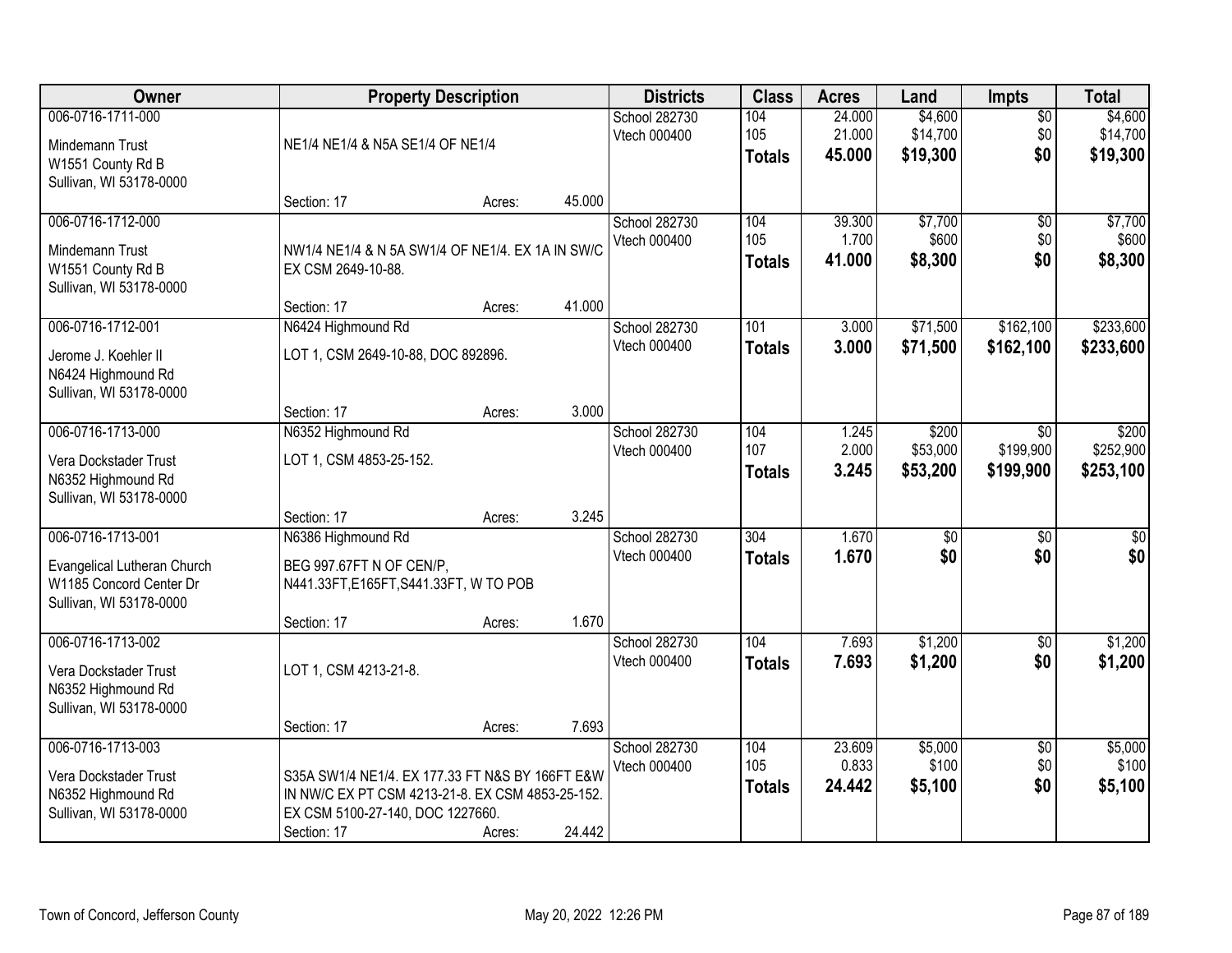| Owner                                       |                                                 | <b>Property Description</b> |        | <b>Districts</b> | <b>Class</b>  | <b>Acres</b> | Land     | <b>Impts</b>    | <b>Total</b> |
|---------------------------------------------|-------------------------------------------------|-----------------------------|--------|------------------|---------------|--------------|----------|-----------------|--------------|
| 006-0716-1713-004                           |                                                 |                             |        | School 282730    | 104           | 1.131        | \$300    | $\overline{50}$ | \$300        |
| Vera Dockstader Trust<br>N6352 Highmound Rd | LOT 1, CSM 5100-27-140, DOC 1227660.            |                             |        | Vtech 000400     | <b>Totals</b> | 1.131        | \$300    | \$0             | \$300        |
| Sullivan, WI 53178-0000                     |                                                 |                             |        |                  |               |              |          |                 |              |
|                                             | Section: 17                                     | Acres:                      | 1.131  |                  |               |              |          |                 |              |
| 006-0716-1714-000                           |                                                 |                             |        | School 282730    | 104           | 14.092       | \$2,000  | \$0             | \$2,000      |
| Vera Dockstader Trust                       | S35A SE1/4 NE1/4 EX PT CSM 4213-21-8.           |                             |        | Vtech 000400     | 105           | 18.000       | \$12,600 | \$0             | \$12,600     |
| N6352 Highmound Rd                          |                                                 |                             |        |                  | <b>Totals</b> | 32.092       | \$14,600 | \$0             | \$14,600     |
| Sullivan, WI 53178-0000                     |                                                 |                             |        |                  |               |              |          |                 |              |
|                                             | Section: 17                                     | Acres:                      | 32.092 |                  |               |              |          |                 |              |
| 006-0716-1721-000                           |                                                 |                             |        | School 282730    | 104           | 12.994       | \$2,600  | \$0             | \$2,600      |
| John R. Schlieper                           | NE1/4 NW1/4. EX CSM 4072-20-13. EX PT IN CSM    |                             |        | Vtech 000400     | 105           | 6.857        | \$4,400  | \$0             | \$4,400      |
| Carol A. Schlieper                          | 4790-25-016. ALSO AFFIDAVIT 1194146.            |                             |        |                  | <b>Totals</b> | 19.851       | \$7,000  | \$0             | \$7,000      |
| N6325 Highmound Rd                          |                                                 |                             |        |                  |               |              |          |                 |              |
| Sullivan, WI 53178-0000                     | Section: 17                                     | Acres:                      | 19.851 |                  |               |              |          |                 |              |
| 006-0716-1721-001                           |                                                 |                             |        | School 282730    | 104           | 1.003        | \$200    | $\frac{1}{20}$  | \$200        |
| John R. Schlieper Jr                        | LOT 1, CSM 4072-20-13.                          |                             |        | Vtech 000400     | <b>Totals</b> | 1.003        | \$200    | \$0             | \$200        |
| Linda M. Schlieper                          |                                                 |                             |        |                  |               |              |          |                 |              |
| 528 Rivermoor Dr                            |                                                 |                             |        |                  |               |              |          |                 |              |
| Waterford, WI 53185-0000                    | Section: 17                                     | Acres:                      | 1.003  |                  |               |              |          |                 |              |
| 006-0716-1721-002                           | N6469 Highmound Rd                              |                             |        | School 282730    | 101           | 1.003        | \$34,100 | \$372,700       | \$406,800    |
| William Schlieper C. Trus                   | LOT 2, CSM 4072-20-13.                          |                             |        | Vtech 000400     | <b>Totals</b> | 1.003        | \$34,100 | \$372,700       | \$406,800    |
| Josie Lee Schlieper Trus                    |                                                 |                             |        |                  |               |              |          |                 |              |
| N6469 Highmound Rd                          |                                                 |                             |        |                  |               |              |          |                 |              |
| Sullivan, WI 53178-0000                     | Section: 17                                     | Acres:                      | 1.003  |                  |               |              |          |                 |              |
| 006-0716-1721-003                           |                                                 |                             |        | School 282730    | 104           | 11.370       | \$2,200  | $\overline{50}$ | \$2,200      |
| William C. Schlieper                        | LOT 1, CSM 4790-25-016. ALSO AFFIDAVIT 1194146. |                             |        | Vtech 000400     | 105           | 25.000       | \$17,500 | \$0             | \$17,500     |
| Josie Lee Schlieper Trst                    |                                                 |                             |        |                  | 107           | 1.000        | \$30,000 | \$66,500        | \$96,500     |
| N6469 Highmound Rd                          |                                                 |                             |        |                  | <b>Totals</b> | 37,370       | \$49,700 | \$66,500        | \$116,200    |
| Sullivan, WI 53178-0000                     | Section: 17                                     | Acres:                      | 37.370 |                  |               |              |          |                 |              |
| 006-0716-1722-000                           |                                                 |                             |        | School 282730    | 105           | 20.585       | \$14,300 | $\overline{30}$ | \$14,300     |
| John R. Schlieper                           | NW1/4 NW1/4. EX PT IN CSM 4790-25-016. ALSO     |                             |        | Vtech 000400     | <b>Totals</b> | 20.585       | \$14,300 | \$0             | \$14,300     |
| Carol A. Schlieper                          | AFFIDAVIT IN 1194146.                           |                             |        |                  |               |              |          |                 |              |
| N6325 Highmound Rd                          |                                                 |                             |        |                  |               |              |          |                 |              |
| Sullivan, WI 53178-0000                     | Section: 17                                     | Acres:                      | 20.585 |                  |               |              |          |                 |              |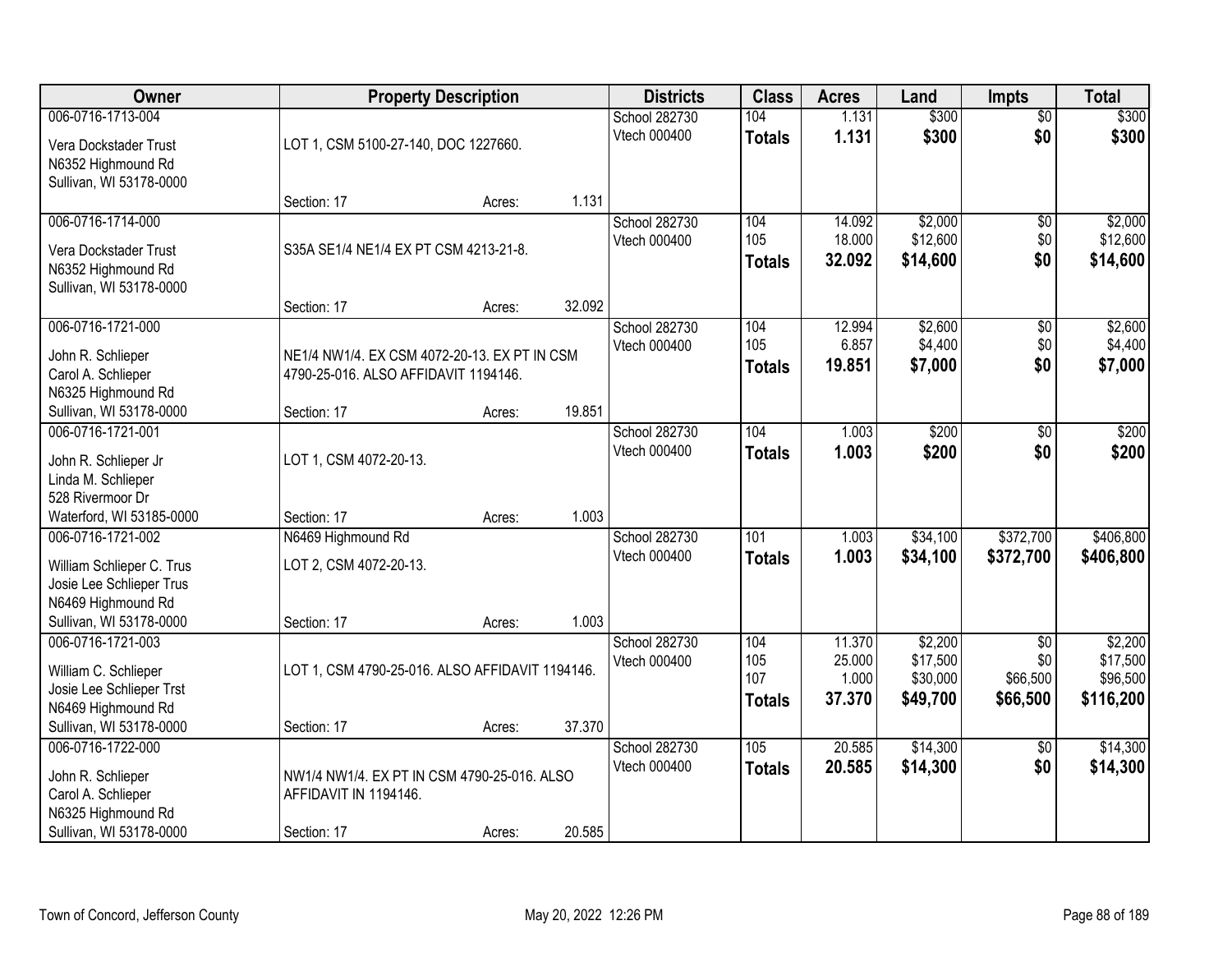| Owner                                                                                                         | <b>Property Description</b>                                                                                                                                                                                 | <b>Districts</b>              | <b>Class</b>                              | <b>Acres</b>                                | Land                                                   | <b>Impts</b>                                     | <b>Total</b>                                             |
|---------------------------------------------------------------------------------------------------------------|-------------------------------------------------------------------------------------------------------------------------------------------------------------------------------------------------------------|-------------------------------|-------------------------------------------|---------------------------------------------|--------------------------------------------------------|--------------------------------------------------|----------------------------------------------------------|
| 006-0716-1723-000<br>Steven L. Lemminger<br>N6089 Colonial Dr<br>Sullivan, WI 53178-0000                      | SW1/4 NW1/4 LYG NELY OF CTH B, EX W660FT, ALSO<br>NW1/4 SW1/4 LYG NELY OF SD HGY.                                                                                                                           | School 282730<br>Vtech 000400 | 105<br><b>Totals</b>                      | 17.500<br>17.500                            | \$4,900<br>\$4,900                                     | $\overline{50}$<br>\$0                           | \$4,900<br>\$4,900                                       |
|                                                                                                               | 17.500<br>Section: 17<br>Acres:                                                                                                                                                                             |                               |                                           |                                             |                                                        |                                                  |                                                          |
| 006-0716-1723-001<br>Nina P. Barnes<br>W2076 County Rd B<br>Sullivan, WI 53178-0000                           | W2076 County Rd B<br>BEG 925FT N OF W1/4/P, N TO NW/C SW1/4 NW1/4,<br>E660FT, S690FT TO CEN OF CTH B, NWLY ALG CEN<br>OF SD HGY TO POB. EX ROW IN DOC 655808. EX<br>7.280<br>Section: 17<br>Acres:          | School 282730<br>Vtech 000400 | 101<br>104<br><b>Totals</b>               | 1.400<br>5.880<br>7.280                     | \$44,000<br>\$300<br>\$44,300                          | \$104,900<br>\$0<br>\$104,900                    | \$148,900<br>\$300<br>\$149,200                          |
| 006-0716-1723-002<br>Heidi J. Haugen<br>W2007 County Rd B<br>Sullivan, WI 53178-0000                          | SW1/4 NW1/4 LYG SE OF CTH B<br>15.300<br>Section: 17<br>Acres:                                                                                                                                              | School 282730<br>Vtech 000400 | 104<br>105<br><b>Totals</b>               | 9.170<br>6.130<br>15.300                    | \$1,900<br>\$4,200<br>\$6,100                          | $\sqrt[6]{}$<br>\$0<br>\$0                       | \$1,900<br>\$4,200<br>\$6,100                            |
| 006-0716-1724-000<br>John R. Schlieper<br>Carol A. Schlieper<br>N6325 Highmound Rd<br>Sullivan, WI 53178-0000 | N6325 Highmound Rd<br>SE1/4 NW1/4.<br>Section: 17<br>40.000<br>Acres:                                                                                                                                       | School 282730<br>Vtech 000400 | 102<br>104<br>105<br>107<br><b>Totals</b> | 1.000<br>32.250<br>5.750<br>1.000<br>40.000 | \$34,000<br>\$6,300<br>\$3,600<br>\$30,000<br>\$73,900 | \$56,800<br>\$0<br>\$0<br>\$215,800<br>\$272,600 | \$90,800<br>\$6,300<br>\$3,600<br>\$245,800<br>\$346,500 |
| 006-0716-1731-000<br>Tamie J. Roberts<br>W1928 County Rd B<br>Sullivan, WI 53178-0000                         | W1928 County Rd B<br>NE1/4 SW1/4 LYG N OF CTH B. EX BEG 794.5FT S &<br>33FT W OF S/C, W103.5FT, S148.9FT, SE 38.62FT,<br>NE75.74FT, N128.5FT TO POB. EX 2.51A IN HGY. EX<br>16.757<br>Section: 17<br>Acres: | School 282730<br>Vtech 000400 | 101<br>104<br>105<br><b>Totals</b>        | 2.000<br>14.027<br>0.730<br>16.757          | \$59,000<br>\$2,400<br>\$100<br>\$61,500               | \$210,900<br>\$0<br>\$0<br>\$210,900             | \$269,900<br>\$2,400<br>\$100<br>\$272,400               |
| 006-0716-1731-001<br>Daniel L. Wildes<br>Judy K. Wildes<br>N6231 Highmound Rd<br>Sullivan, WI 53178-0000      | N6231 Highmound Rd<br>COM S/C, S794.5FT, W33FT TO<br>POB, W103.5FT, S148.9FT, S68DG 48'E38.62FT,<br>N63DGE75.74FT, N128.5FT TO POB.ALSO COM S/C<br>Section: 17<br>1.182<br>Acres:                           | School 282730<br>Vtech 000400 | 101<br><b>Totals</b>                      | 1.182<br>1.182                              | \$38,600<br>\$38,600                                   | \$237,600<br>\$237,600                           | \$276,200<br>\$276,200                                   |
| 006-0716-1731-002<br>Dennis J. Hoeft<br>Vicki Zimmermann<br>W1935 County Rd B<br>Sullivan, WI 53178-0000      | NE1/4 SW1/4 S OF CTH B. EX CSM 4387-22-077, DOC<br>1112674<br>18.138<br>Section: 17<br>Acres:                                                                                                               | School 282730<br>Vtech 000400 | 104<br>105<br><b>Totals</b>               | 13.638<br>4.500<br>18.138                   | \$2,600<br>\$3,200<br>\$5,800                          | $\overline{60}$<br>\$0<br>\$0                    | \$2,600<br>\$3,200<br>\$5,800                            |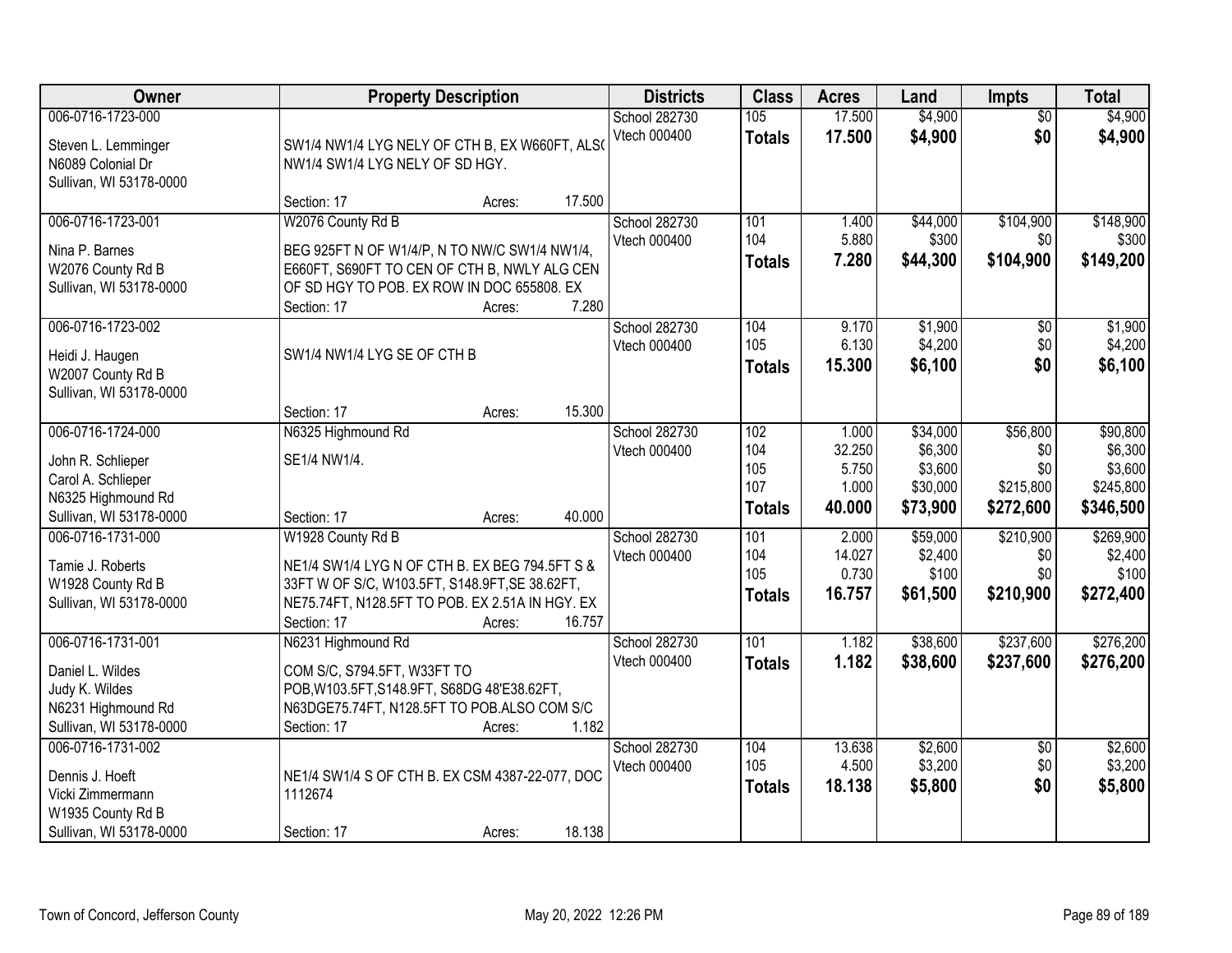| Owner                                     |                                                                                                  | <b>Property Description</b> |        | <b>Districts</b> | <b>Class</b>  | <b>Acres</b> | Land            | <b>Impts</b>    | <b>Total</b>    |
|-------------------------------------------|--------------------------------------------------------------------------------------------------|-----------------------------|--------|------------------|---------------|--------------|-----------------|-----------------|-----------------|
| 006-0716-1731-003                         | W1935 County Rd B                                                                                |                             |        | School 282730    | 101           | 1.000        | \$34,000        | \$221,600       | \$255,600       |
| Dennis J. Hoeft                           | LOT 1, CSM 4387-22-077, DOC 1112674.                                                             |                             |        | Vtech 000400     | <b>Totals</b> | 1.000        | \$34,000        | \$221,600       | \$255,600       |
| Vicki Zimmermann                          |                                                                                                  |                             |        |                  |               |              |                 |                 |                 |
| W1935 County Rd B                         |                                                                                                  |                             |        |                  |               |              |                 |                 |                 |
| Sullivan, WI 53178-0000                   | Section: 17                                                                                      | Acres:                      | 1.000  |                  |               |              |                 |                 |                 |
| 006-0716-1732-000                         | W2007 County Rd B                                                                                |                             |        | School 282730    | 101           | 2.750        | \$68,400        | \$483,100       | \$551,500       |
| Heidi J. Haugen                           | NW1/4 SW1/4 LYG SWLY OF CTH B. EX LOT 1, CSM                                                     |                             |        | Vtech 000400     | 104           | 7.000        | \$1,600         | \$0             | \$1,600         |
| W2007 County Rd B                         | 2441-8-324.                                                                                      |                             |        |                  | 105           | 26.110       | \$18,300        | \$0             | \$18,300        |
| Sullivan, WI 53178-0000                   |                                                                                                  |                             |        |                  | <b>Totals</b> | 35.860       | \$88,300        | \$483,100       | \$571,400       |
|                                           | Section: 17                                                                                      | Acres:                      | 35.860 |                  |               |              |                 |                 |                 |
| 006-0716-1732-001                         |                                                                                                  |                             |        | School 282730    | 101           | 1.840        | \$55,000        | \$0             | \$55,000        |
| Umamahesari Kedharnath                    | LOT 1, CSM 2441-8-324, DOC 869796.                                                               |                             |        | Vtech 000400     | <b>Totals</b> | 1.840        | \$55,000        | \$0             | \$55,000        |
| 156 S Moraine View Pkwy #201              |                                                                                                  |                             |        |                  |               |              |                 |                 |                 |
| Whitewater, WI 53190-0000                 |                                                                                                  |                             |        |                  |               |              |                 |                 |                 |
|                                           | Section: 17                                                                                      | Acres:                      | 1.840  |                  |               |              |                 |                 |                 |
| 006-0716-1733-000                         |                                                                                                  |                             |        | School 282730    | 104           | 10.140       | \$1,800         | \$0             | \$1,800         |
| Keith A. Rahn                             | SW1/4 SW1/4                                                                                      |                             |        | Vtech 000400     | 105           | 23.860       | \$25,100        | \$0             | \$25,100        |
| N6080 Hillside Rd                         |                                                                                                  |                             |        |                  | 107           | 1.000        | \$30,000        | \$37,100        | \$67,100        |
| Sullivan, WI 53178-0000                   |                                                                                                  |                             |        |                  | <b>15M</b>    | 5.000        | \$5,400         | \$0             | \$5,400         |
|                                           | Section: 17                                                                                      | Acres:                      | 40.000 |                  | <b>Totals</b> | 40.000       | \$62,300        | \$37,100        | \$99,400        |
| 006-0716-1734-000                         |                                                                                                  |                             |        | School 282730    | 104           | 12.000       | \$2,700         | $\overline{50}$ | \$2,700         |
| Dennis J. Hoeft                           | SE1/4 SW1/4                                                                                      |                             |        | Vtech 000400     | 105           | 28.000       | \$19,600        | \$0             | \$19,600        |
| Vicki Zimmermann                          |                                                                                                  |                             |        |                  | <b>Totals</b> | 40.000       | \$22,300        | \$0             | \$22,300        |
| W1935 County Rd B                         |                                                                                                  |                             |        |                  |               |              |                 |                 |                 |
| Sullivan, WI 53178-0000                   | Section: 17                                                                                      | Acres:                      | 40.000 |                  |               |              |                 |                 |                 |
| 006-0716-1741-000                         | W1726 County Rd B                                                                                |                             |        | School 282730    | 104           | 8.454        | \$1,700         | $\overline{50}$ | \$1,700         |
|                                           |                                                                                                  |                             |        | Vtech 000400     | 105           | 18.800       | \$13,200        | \$0             | \$13,200        |
| Thomas L. Herden<br>W1726 County Rd B     | NE1/4 SE1/4 LYG N OF CTH B. EX BEG CEN OF CTH<br>B ON W/L, N148.5FT, E132FT, S148.5FT, W TO POB. |                             |        |                  | 107           | 2.000        | \$53,000        | \$138,100       | \$191,100       |
| Sullivan, WI 53178-0000                   | EX 2.7A IN CTH B IN DOC 661129.                                                                  |                             |        |                  | Totals        | 29.254       | \$67,900        | \$138,100       | \$206,000       |
|                                           | Section: 17                                                                                      | Acres:                      | 29.254 |                  |               |              |                 |                 |                 |
| 006-0716-1741-001                         |                                                                                                  |                             |        | School 282730    | 304           | 0.224        | $\overline{50}$ | $\overline{50}$ | $\overline{30}$ |
|                                           |                                                                                                  |                             |        | Vtech 000400     | <b>Totals</b> | 0.224        | \$0             | \$0             | \$0             |
| <b>Thayer Cemetery</b><br>RT <sub>1</sub> | BEG ON CTH B ON W/L OF E1/2 SE1/4, N148FT,<br>E66FT, S148FT TO HGY, W TO POB. SUBJ TO BURIAL     |                             |        |                  |               |              |                 |                 |                 |
| Sullivan, WI 53178-0000                   | SITE IN 984-11.                                                                                  |                             |        |                  |               |              |                 |                 |                 |
|                                           | Section: 17                                                                                      | Acres:                      | 0.224  |                  |               |              |                 |                 |                 |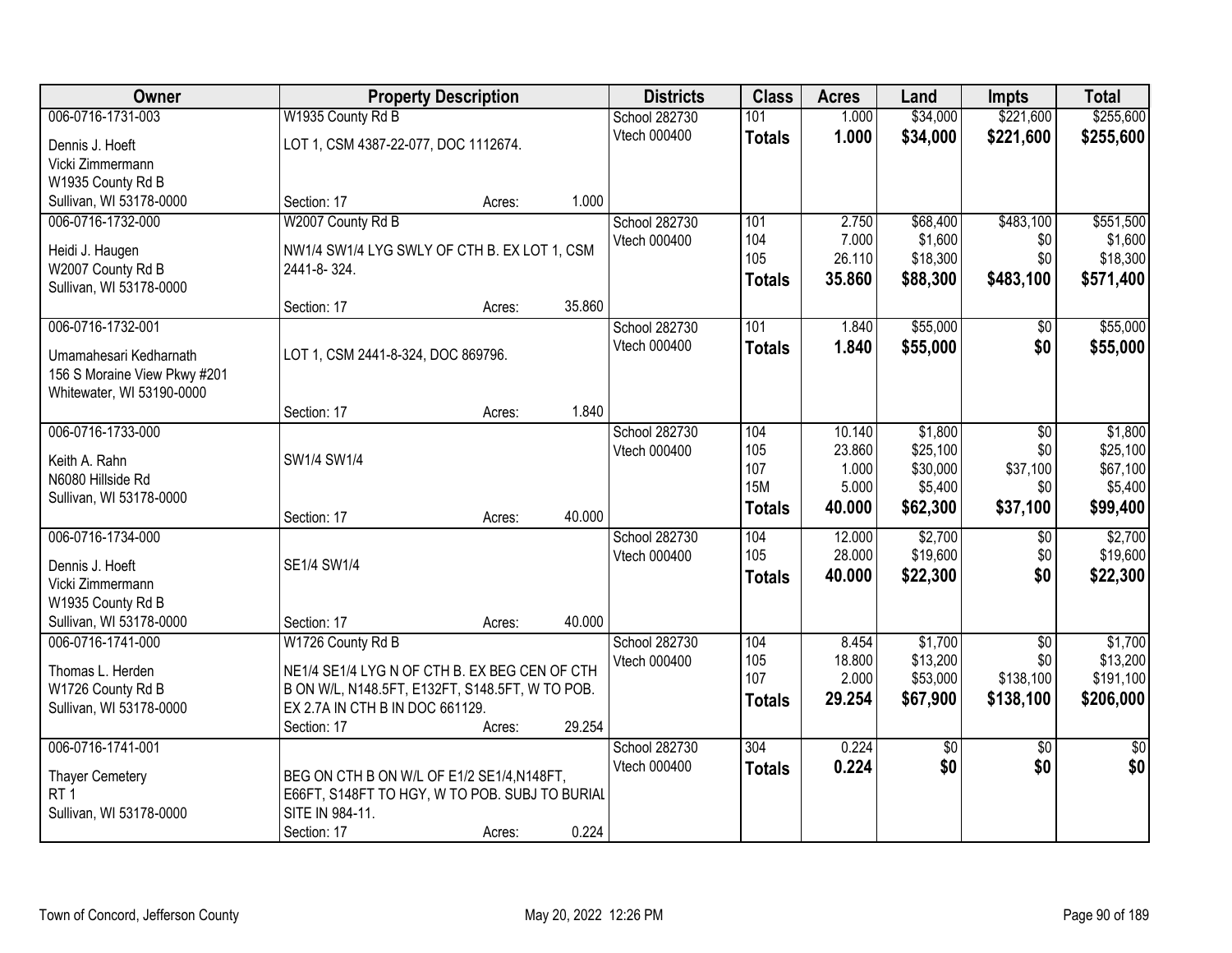| Owner                            |                                                 | <b>Property Description</b> |        | <b>Districts</b> | <b>Class</b>     | <b>Acres</b> | Land     | <b>Impts</b>    | <b>Total</b> |
|----------------------------------|-------------------------------------------------|-----------------------------|--------|------------------|------------------|--------------|----------|-----------------|--------------|
| 006-0716-1742-000                | W1850 County Rd B                               |                             |        | School 282730    | 107              | 2.000        | \$53,000 | \$118,000       | \$171,000    |
| Paul Durand                      | LOT 1, CSM 4126-20-141.                         |                             |        | Vtech 000400     | <b>Totals</b>    | 2.000        | \$53,000 | \$118,000       | \$171,000    |
| Rachel L. Mikulich               |                                                 |                             |        |                  |                  |              |          |                 |              |
| W1850 County Rd B                |                                                 |                             |        |                  |                  |              |          |                 |              |
| Sullivan, WI 53178-0000          | Section: 17                                     | Acres:                      | 2.000  |                  |                  |              |          |                 |              |
| 006-0716-1742-001                |                                                 |                             |        | School 282730    | 104              | 27.414       | \$5,800  | \$0             | \$5,800      |
| Daniel Christian                 | NW1/4 SE1/4 LYG N OF CTH B. EX CSM 4126-20-141, |                             |        | Vtech 000400     | <b>Totals</b>    | 27.414       | \$5,800  | \$0             | \$5,800      |
| N6718 N Farmington Ln            | DOC 1054233.                                    |                             |        |                  |                  |              |          |                 |              |
| Watertown, WI 53094-0000         |                                                 |                             |        |                  |                  |              |          |                 |              |
|                                  | Section: 17                                     | Acres:                      | 27.414 |                  |                  |              |          |                 |              |
| 006-0716-1743-000                | County Rd B                                     |                             |        | School 282730    | 104              | 41.621       | \$8,300  | $\overline{50}$ | \$8,300      |
| Zember Trust                     | SW1/4 SE1/4. ALSO NW1/4 SE1/4 LYG S OF CTH B. E |                             |        | Vtech 000400     | 107              | 1.000        | \$27,000 | \$4,800         | \$31,800     |
| W1819 County Rd B                | .50A FOR CEM IN NE/C & ROW. EX PT CSM           |                             |        |                  | <b>15M</b>       | 4.000        | \$4,300  | \$0             | \$4,300      |
| Sullivan, WI 53178-0000          | 4092-20-60, DOC 1055426.                        |                             |        |                  | <b>Totals</b>    | 46.621       | \$39,600 | \$4,800         | \$44,400     |
|                                  | Section: 17                                     | Acres:                      | 46.621 |                  |                  |              |          |                 |              |
| 006-0716-1743-001                |                                                 |                             |        | School 282730    | 304              | 0.500        | \$0      | $\sqrt[6]{3}$   | $\sqrt{50}$  |
| Webster-Holcomb Cemetery         | A PCL IN W1/2 SE1/4. ALSO 16.5FT BY 330FT ROW   |                             |        | Vtech 000400     | <b>Totals</b>    | 0.500        | \$0      | \$0             | \$0          |
| W1185 Concord Center Dr          | ALG E/L                                         |                             |        |                  |                  |              |          |                 |              |
| Sullivan, WI 53178-0000          |                                                 |                             |        |                  |                  |              |          |                 |              |
|                                  | Section: 17                                     | Acres:                      | 0.500  |                  |                  |              |          |                 |              |
| 006-0716-1743-002                | W1819 County Rd B                               |                             |        | School 282730    | $\overline{101}$ | 2.500        | \$65,300 | \$236,200       | \$301,500    |
| Zember Trust                     | LOT 1, CSM 4092-20-60.                          |                             |        | Vtech 000400     | <b>Totals</b>    | 2.500        | \$65,300 | \$236,200       | \$301,500    |
| W1819 County Rd B                |                                                 |                             |        |                  |                  |              |          |                 |              |
| Sullivan, WI 53178-0000          |                                                 |                             |        |                  |                  |              |          |                 |              |
|                                  | Section: 17                                     | Acres:                      | 2.500  |                  |                  |              |          |                 |              |
| 006-0716-1744-000                |                                                 |                             |        | School 282730    | 104              | 27.596       | \$5,200  | $\overline{50}$ | \$5,200      |
| Nathan Yaun                      | SE1/4 SE1/4. NE1/4 SE1/4 LYG S OF CTH B.        |                             |        | Vtech 000400     | 105              | 10.000       | \$7,000  | \$0             | \$7,000      |
| Angela Yaun                      |                                                 |                             |        |                  | <b>15M</b>       | 10.000       | \$10,800 | \$0             | \$10,800     |
| 912 Franklin St                  |                                                 |                             |        |                  | <b>Totals</b>    | 47.596       | \$23,000 | \$0             | \$23,000     |
| Watertown, WI 53094-0000         | Section: 17                                     | Acres:                      | 47.596 |                  |                  |              |          |                 |              |
| 006-0716-1811-000                | W2140 County Rd B                               |                             |        | School 282730    | 101              | 2.964        | \$71,100 | \$193,500       | \$264,600    |
|                                  | COM NE/S/C, S87DG44'W33FT TO C/L HILLSIDE DR &  |                             |        | Vtech 000400     | 104              | 35.340       | \$6,200  | \$0             | \$6,200      |
| Gregory Alt<br>W2140 County Rd B | POB, S0DG 03'W1477.10FT, S5DG19'E70FT,          |                             |        |                  | 105              | 8.500        | \$6,000  | \$0             | \$6,000      |
| Watertown, WI 53094-0000         | S46DG23'W119.95FT TO PT ON ON NLY ROW/L CTH     |                             |        |                  | <b>Totals</b>    | 46.804       | \$83,300 | \$193,500       | \$276,800    |
|                                  | Section: 18                                     | Acres:                      | 46.804 |                  |                  |              |          |                 |              |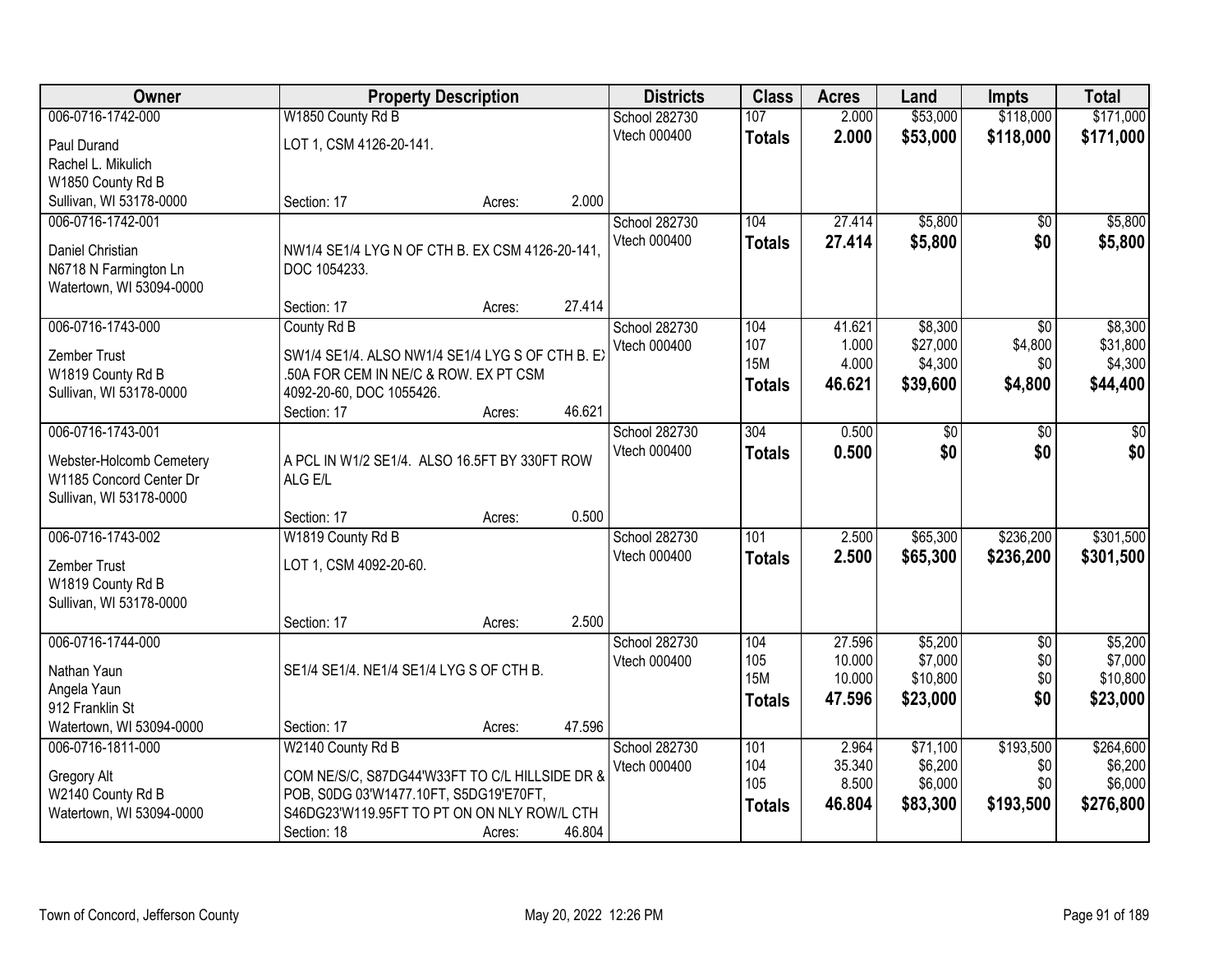| Owner                     |                                                 | <b>Property Description</b> |        | <b>Districts</b> | <b>Class</b>  | <b>Acres</b>    | Land                | <b>Impts</b> | <b>Total</b>        |
|---------------------------|-------------------------------------------------|-----------------------------|--------|------------------|---------------|-----------------|---------------------|--------------|---------------------|
| 006-0716-1811-001         | W2192 County Rd B                               |                             |        | School 282730    | 101           | 3.996           | \$63,600            | \$360,200    | \$423,800           |
| Steven J Alt and Ad Alt   | LOT 1 & OUTLOT 1, CSM 4718-24-166, DOC 1167637  |                             |        | Vtech 000400     | <b>Totals</b> | 3.996           | \$63,600            | \$360,200    | \$423,800           |
| W2192 County Rd B         |                                                 |                             |        |                  |               |                 |                     |              |                     |
| Watertown, WI 53094       |                                                 |                             |        |                  |               |                 |                     |              |                     |
|                           | Section: 18                                     | Acres:                      | 3.996  |                  |               |                 |                     |              |                     |
| 006-0716-1812-000         | N6416 S Island View Rd                          |                             |        | School 282730    | 101           | 2.250           | \$62,100            | \$247,000    | \$309,100           |
| Gloria D Rekowski Trust   | LOT 1, CSM 1299-4-248                           |                             |        | Vtech 000400     | 105<br>106    | 2.000<br>28.813 | \$1,400<br>\$61,900 | \$0<br>\$0   | \$1,400<br>\$61,900 |
| Edward D M Rekowski Trust |                                                 |                             |        |                  | <b>Totals</b> | 33.063          | \$125,400           | \$247,000    | \$372,400           |
| N6416 S Island View Rd    |                                                 |                             |        |                  |               |                 |                     |              |                     |
| Watertown, WI 53094-0000  | Section: 18                                     | Acres:                      | 33.063 |                  |               |                 |                     |              |                     |
| 006-0716-1813-000         | W2218 County Rd B                               |                             |        | School 282730    | 101           | 2.000           | \$59,000            | \$148,700    | \$207,700           |
| Thomas J. Mahlberg        | LOT 2, CSM 1299-4-248                           |                             |        | Vtech 000400     | 105<br>106    | 3.019<br>2.000  | \$6,800             | \$0<br>\$0   | \$6,800<br>\$4,300  |
| Diana L. Mahlberg         |                                                 |                             |        |                  |               | 7.019           | \$4,300<br>\$70,100 | \$148,700    | \$218,800           |
| W2218 County Rd B         |                                                 |                             |        |                  | <b>Totals</b> |                 |                     |              |                     |
| Watertown, WI 53094-0000  | Section: 18                                     | Acres:                      | 7.019  |                  |               |                 |                     |              |                     |
| 006-0716-1813-001         | W2228 County Rd B                               |                             |        | School 282730    | 101           | 1.808           | \$54,200            | \$127,900    | \$182,100           |
| Bradley J. Wehr           | CSM 566-2-379.                                  |                             |        | Vtech 000400     | 104           | 2.000           | \$100               | \$0          | \$100               |
| Laura M. Wehr             |                                                 |                             |        |                  | <b>Totals</b> | 3.808           | \$54,300            | \$127,900    | \$182,200           |
| W2228 County Rd B         |                                                 |                             |        |                  |               |                 |                     |              |                     |
| Watertown, WI 53094-0000  | Section: 18                                     | Acres:                      | 3.808  |                  |               |                 |                     |              |                     |
| 006-0716-1813-002         | W2264 County Rd B                               |                             |        | School 282730    | 101           | 2.000           | \$59,000            | \$128,600    | \$187,600           |
| Heather C. Drake          | LOT 3, CSM 4693-24-111, DOC 1164497. ALSO LEASE |                             |        | Vtech 000400     | <b>Totals</b> | 2.000           | \$59,000            | \$128,600    | \$187,600           |
| W2264 County Rd B         | IN DOC 1241024. SUBJ TO ESMT IN DOC 1435211.    |                             |        |                  |               |                 |                     |              |                     |
| Watertown, WI 53094-0000  |                                                 |                             |        |                  |               |                 |                     |              |                     |
|                           | Section: 18                                     | Acres:                      | 2.000  |                  |               |                 |                     |              |                     |
| 006-0716-1813-003         | N6376 S Island View Rd                          |                             |        | School 282730    | 101           | 2.000           | \$59,000            | \$157,900    | \$216,900           |
| Terrance R. Savatski      | BEG 1421FT S OF N1/4/P.                         |                             |        | Vtech 000400     | <b>Totals</b> | 2.000           | \$59,000            | \$157,900    | \$216,900           |
| Charlotte L. Savatski     | S232.50FT, S41DG15'E229.04FT, S83DGE67.63FT,    |                             |        |                  |               |                 |                     |              |                     |
| N6376 S Island View Rd    | N412.91FT, W218.17FT TO POB.                    |                             |        |                  |               |                 |                     |              |                     |
| Watertown, WI 53094-0000  | Section: 18                                     | Acres:                      | 2.000  |                  |               |                 |                     |              |                     |
| 006-0716-1813-004         | W2276 County Rd B                               |                             |        | School 282730    | 101           | 1.001           | \$34,000            | \$111,800    | \$145,800           |
| <b>Brian Zamzow</b>       | LOT 1, CSM 1073-3-610, DOC 747466.              |                             |        | Vtech 000400     | <b>Totals</b> | 1.001           | \$34,000            | \$111,800    | \$145,800           |
| W2276 County Rd B         |                                                 |                             |        |                  |               |                 |                     |              |                     |
| Watertown, WI 53094-0000  |                                                 |                             |        |                  |               |                 |                     |              |                     |
|                           | Section: 18                                     | Acres:                      | 1.001  |                  |               |                 |                     |              |                     |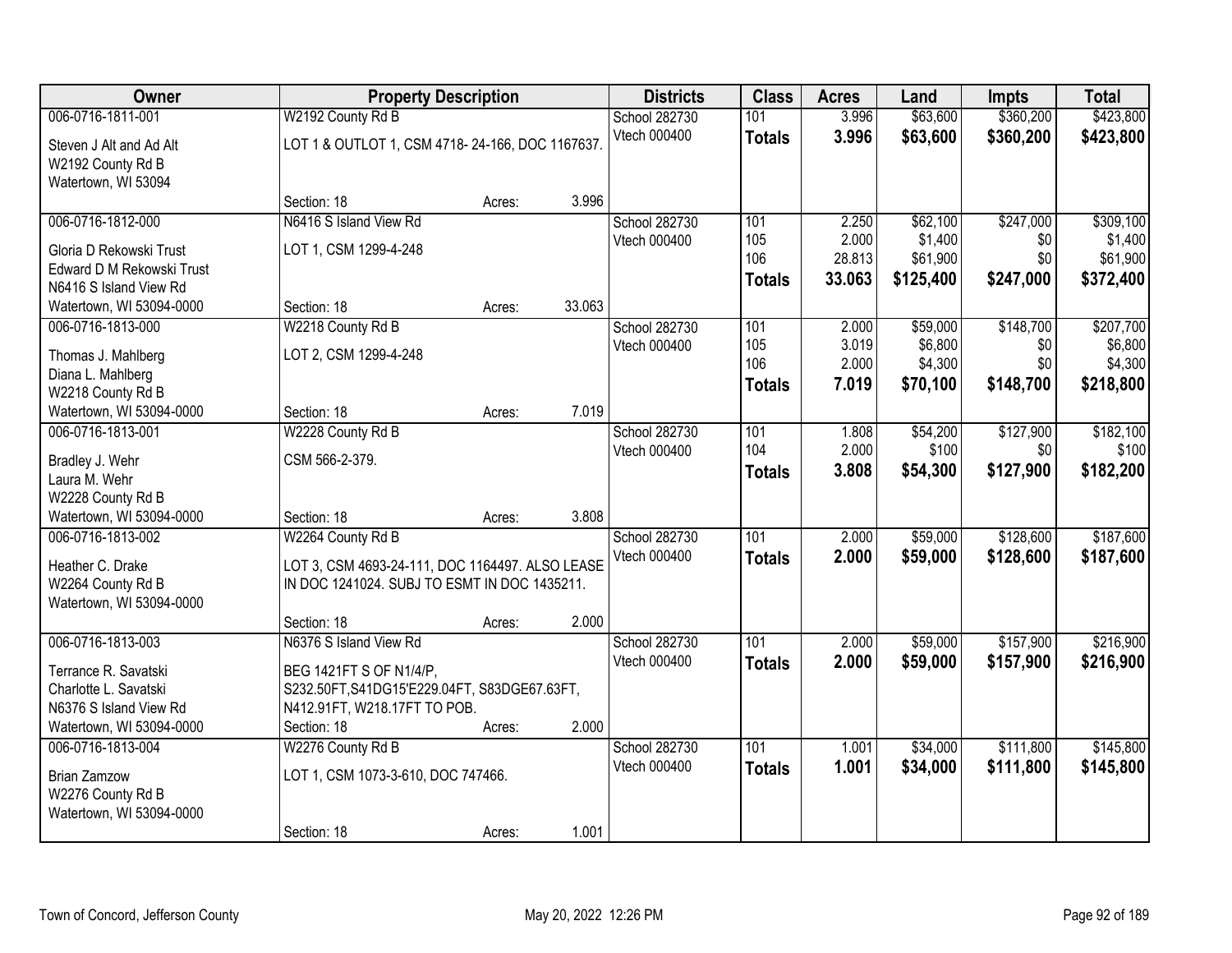| Owner                                         |                                                 | <b>Property Description</b> |        | <b>Districts</b> | <b>Class</b>  | <b>Acres</b> | Land     | <b>Impts</b>    | <b>Total</b> |
|-----------------------------------------------|-------------------------------------------------|-----------------------------|--------|------------------|---------------|--------------|----------|-----------------|--------------|
| 006-0716-1813-005                             | W2245 County Rd B                               |                             |        | School 282730    | 101           | 1.200        | \$39,000 | \$134,300       | \$173,300    |
| James S. Gesell                               | SW1/4 NE1/4 S OF CTH B. EX CSM 5279-28-262, DOC |                             |        | Vtech 000400     | 104           | 14.600       | \$3,200  | \$0             | \$3,200      |
| Melody A. Gesell                              | 1275496                                         |                             |        |                  | <b>Totals</b> | 15.800       | \$42,200 | \$134,300       | \$176,500    |
| W2245 County Rd B                             |                                                 |                             |        |                  |               |              |          |                 |              |
| Watertown, WI 53094-0000                      | Section: 18                                     | Acres:                      | 15.800 |                  |               |              |          |                 |              |
| 006-0716-1813-006                             | W2270 County Rd B                               |                             |        | School 282730    | 101           | 1.600        | \$19,400 | $\overline{50}$ | \$19,400     |
| J&J Bertram Holdings, LLC                     | LOT 2, CSM 4693-24-111, DOC 1164497. ALSO ESMT  |                             |        | Vtech 000400     | 102           | 0.500        | \$25,000 | \$0             | \$25,000     |
| N2186 Torke Rd                                | IN DOC 1435211.                                 |                             |        |                  | 105           | 5.180        | \$11,700 | \$0             | \$11,700     |
| Adell, WI 53001-0000                          |                                                 |                             |        |                  | <b>Totals</b> | 7.280        | \$56,100 | \$0             | \$56,100     |
|                                               | Section: 18                                     | Acres:                      | 7.280  |                  |               |              |          |                 |              |
| 006-0716-1813-007                             | N6412 S Island View Rd                          |                             |        | School 282730    | 101           | 1.000        | \$34,000 | \$214,300       | \$248,300    |
| James R. Foltz                                | LOT 1, CSM 4693-24-111.                         |                             |        | Vtech 000400     | <b>Totals</b> | 1.000        | \$34,000 | \$214,300       | \$248,300    |
| Nancy J. Foltz                                |                                                 |                             |        |                  |               |              |          |                 |              |
| N6412 S Island View Rd                        |                                                 |                             |        |                  |               |              |          |                 |              |
| Watertown, WI 53094-0000                      | Section: 18                                     | Acres:                      | 1.000  |                  |               |              |          |                 |              |
| 006-0716-1813-008                             | W2293 County Rd B                               |                             |        | School 282730    | 101           | 2.000        | \$59,000 | \$300,400       | \$359,400    |
|                                               |                                                 |                             |        | Vtech 000400     | <b>Totals</b> | 2.000        | \$59,000 | \$300,400       | \$359,400    |
| Christopher D. Heinecke<br>Kacie M. Hartling  | LOT 1, CSM 5279-28-262, DOC 1275496.            |                             |        |                  |               |              |          |                 |              |
| W2293 County Rd B                             |                                                 |                             |        |                  |               |              |          |                 |              |
| Watertown, WI 53094-0000                      | Section: 18                                     | Acres:                      | 2.000  |                  |               |              |          |                 |              |
| 006-0716-1814-000                             | N6324 Sunset Rd                                 |                             |        | School 282730    | 101           | 2.000        | \$59,000 | \$173,800       | \$232,800    |
|                                               |                                                 |                             |        | Vtech 000400     | 104           | 6.130        | \$1,300  | \$0             | \$1,300      |
| Patrick L. Rowe                               | SE1/4 NE1/4 S OF CTH B. EX BEG INTR S/ROW/L CTH |                             |        |                  | 105           | 2.000        | \$1,400  | \$0             | \$1,400      |
| Lisa J. Rowe<br>N6324 Sunset Rd               | B & WLY ROW/L PEACEFUL LA, SE224.49FT           |                             |        |                  | <b>Totals</b> | 10.130       | \$61,700 | \$173,800       | \$235,500    |
| Watertown, WI 53094-9525                      | SW23.67FT, SE70.24FT, NE24.22<br>Section: 18    | Acres:                      | 10.130 |                  |               |              |          |                 |              |
| 006-0716-1814-001                             |                                                 |                             |        | School 282730    | 101           | 0.250        | \$100    | $\overline{50}$ | \$100        |
|                                               |                                                 |                             |        | Vtech 000400     | <b>Totals</b> | 0.250        | \$100    | \$0             | \$100        |
| Steven J. Alt                                 | 1/4A IN NE/C SE1/4 NE1/4 CLEAR OF BOTH RDS.     |                             |        |                  |               |              |          |                 |              |
| Adeline L. Alt                                |                                                 |                             |        |                  |               |              |          |                 |              |
| W2192 County Rd B                             |                                                 |                             |        |                  |               |              |          |                 |              |
| Watertown, WI 53094-0000<br>006-0716-1814-002 | Section: 18<br>N6315 Peaceful Ln                | Acres:                      | 0.250  | School 282730    | 101           | 1.000        | \$34,000 | \$117,600       | \$151,600    |
|                                               |                                                 |                             |        | Vtech 000400     |               | 1.000        | \$34,000 |                 |              |
| Steven J. Holverson                           | COM INTR REF/L CTH B & C/L PEACEFUL             |                             |        |                  | <b>Totals</b> |              |          | \$117,600       | \$151,600    |
| Kristie L. Holverson                          | LA, S53DG49'E312.06 FT, N56DG11'E253.20FT TO    |                             |        |                  |               |              |          |                 |              |
| N6315 Peaceful Ln                             | POB, N56DG11'E233.65FT, S11DG03'E               |                             |        |                  |               |              |          |                 |              |
| Watertown, WI 53094-0000                      | Section: 18                                     | Acres:                      | 1.000  |                  |               |              |          |                 |              |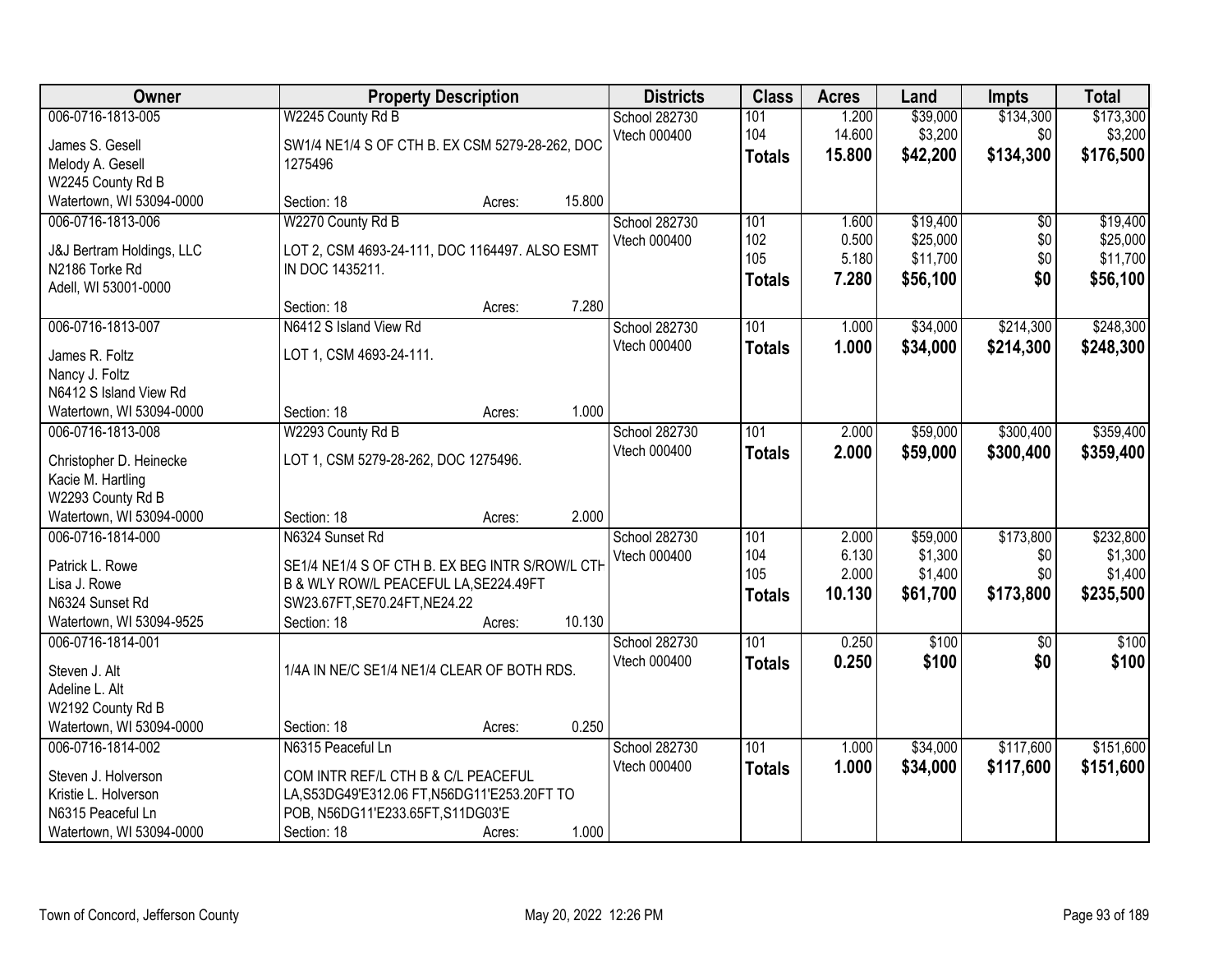| <b>Owner</b>             | <b>Property Description</b>                  |        |        | <b>Districts</b>     | <b>Class</b>  | <b>Acres</b> | Land     | <b>Impts</b>    | <b>Total</b> |
|--------------------------|----------------------------------------------|--------|--------|----------------------|---------------|--------------|----------|-----------------|--------------|
| 006-0716-1814-003        | N6333 Peaceful Ln                            |        |        | School 282730        | 101           | 2.400        | \$64,000 | \$101,000       | \$165,000    |
| Justin Longley           | BEG INTR S ROW/L CTH B & WLY ROW/L PEACEFUL  |        |        | Vtech 000400         | 105           | 1.900        | \$1,400  | \$0             | \$1,400      |
| Rachel M. Longley        | LN, S53DG49'E 224.49FT, S56DG11'W23.67FT,    |        |        |                      | <b>Totals</b> | 4.300        | \$65,400 | \$101,000       | \$166,400    |
| N6333 Peaceful Ln        | S53DG49'E70.24FT,N56DG11'E                   |        |        |                      |               |              |          |                 |              |
| Watertown, WI 53094-0000 | Section: 18                                  | Acres: | 4.300  |                      |               |              |          |                 |              |
| 006-0716-1814-004        | N6334 Sunset Rd                              |        |        | <b>School 282730</b> | 101           | 1.100        | \$36,500 | \$80,900        | \$117,400    |
|                          |                                              |        |        | Vtech 000400         | <b>Totals</b> | 1.100        | \$36,500 | \$80,900        | \$117,400    |
| Dean M. Buchert          | BEG C/L SUNSET RD 150FT S OF INTR CTH B & SD |        |        |                      |               |              |          |                 |              |
| N6334 Sunset Rd          | RD, S ON SD C/L 186.30FT, S83DG48'E165FT,    |        |        |                      |               |              |          |                 |              |
| Watertown, WI 53094-0000 | N0DG02'W358.74FT,S69DG03'W                   |        |        |                      |               |              |          |                 |              |
|                          | Section: 18                                  | Acres: | 1.100  |                      |               |              |          |                 |              |
| 006-0716-1814-005        | N6363 Hillside Dr                            |        |        | School 282730        | 101           | 2.120        | \$60,500 | \$207,600       | \$268,100    |
| Joanne Johnson           | LOT 1, CSM 1250-4-172                        |        |        | Vtech 000400         | 105           | 4.000        | \$9,000  | \$0             | \$9,000      |
| Christopher Johnson      |                                              |        |        |                      | <b>Totals</b> | 6.120        | \$69,500 | \$207,600       | \$277,100    |
| N6363 Hillside Dr        |                                              |        |        |                      |               |              |          |                 |              |
| Sullivan, WI 53178-0000  | Section: 18                                  | Acres: | 6.120  |                      |               |              |          |                 |              |
| 006-0716-1814-006        | N6327 Peaceful Ln                            |        |        | School 282730        | 101           | 3.050        | \$71,900 | \$171,100       | \$243,000    |
|                          |                                              |        |        | Vtech 000400         | <b>Totals</b> | 3.050        | \$71,900 | \$171,100       | \$243,000    |
| David S. Raiser          | LOT 1, CSM 1893-6-111.                       |        |        |                      |               |              |          |                 |              |
| Kelli A. Raiser          |                                              |        |        |                      |               |              |          |                 |              |
| N6327 Peaceful Ln        |                                              |        |        |                      |               |              |          |                 |              |
| Watertown, WI 53094-0000 | Section: 18                                  | Acres: | 3.050  |                      |               |              |          |                 |              |
| 006-0716-1821-000        | W2356 County Rd B                            |        |        | School 282730        | 104           | 1.000        | \$200    | $\overline{30}$ | \$200        |
| Benjamin W. Jasper       | LOT 1, CSM 5352-29-128, DOC 1295219.         |        |        | Vtech 000400         | 107           | 2.000        | \$53,000 | \$78,700        | \$131,700    |
| Carolyn S. Jasper        |                                              |        |        |                      | <b>Totals</b> | 3.000        | \$53,200 | \$78,700        | \$131,900    |
| W2356 County Rd B        |                                              |        |        |                      |               |              |          |                 |              |
| Watertown, WI 53094-0000 | Section: 18                                  | Acres: | 3.000  |                      |               |              |          |                 |              |
| 006-0716-1821-001        | County Rd B                                  |        |        | <b>School 282730</b> | 104           | 28.050       | \$4,800  | $\overline{50}$ | \$4,800      |
|                          |                                              |        |        | Vtech 000400         | 105           | 1.319        | \$100    | \$0             | \$100        |
| Benjamin W. Jasper       | BEG N1/4/P, S1655.75FT, S47DG                |        |        |                      | <b>15M</b>    | 0.750        | \$800    | \$0             | \$800        |
| Carolyn S. Jasper        | 40'W164.48FT, N83DG42'W488.43                |        |        |                      | <b>Totals</b> | 30.119       | \$5,700  | \$0             | \$5,700      |
| W2356 County Rd B        | FT,S6DG17'W15FT,N83DG42'W                    |        |        |                      |               |              |          |                 |              |
| Watertown, WI 53094-0000 | Section: 18                                  | Acres: | 30.119 |                      |               |              |          |                 |              |
| 006-0716-1821-002        | N6473 S Island View Rd                       |        |        | School 282730        | 101           | 3.000        | \$71,500 | \$165,800       | \$237,300    |
| Benjamin J. Thompson     | LOT 1, CSM 5417-29-296, DOC 1310066.         |        |        | Vtech 000400         | <b>Totals</b> | 3.000        | \$71,500 | \$165,800       | \$237,300    |
| N6473 S Island View Rd   |                                              |        |        |                      |               |              |          |                 |              |
| Watertown, WI 53094-0000 |                                              |        |        |                      |               |              |          |                 |              |
|                          | Section: 18                                  | Acres: | 3.000  |                      |               |              |          |                 |              |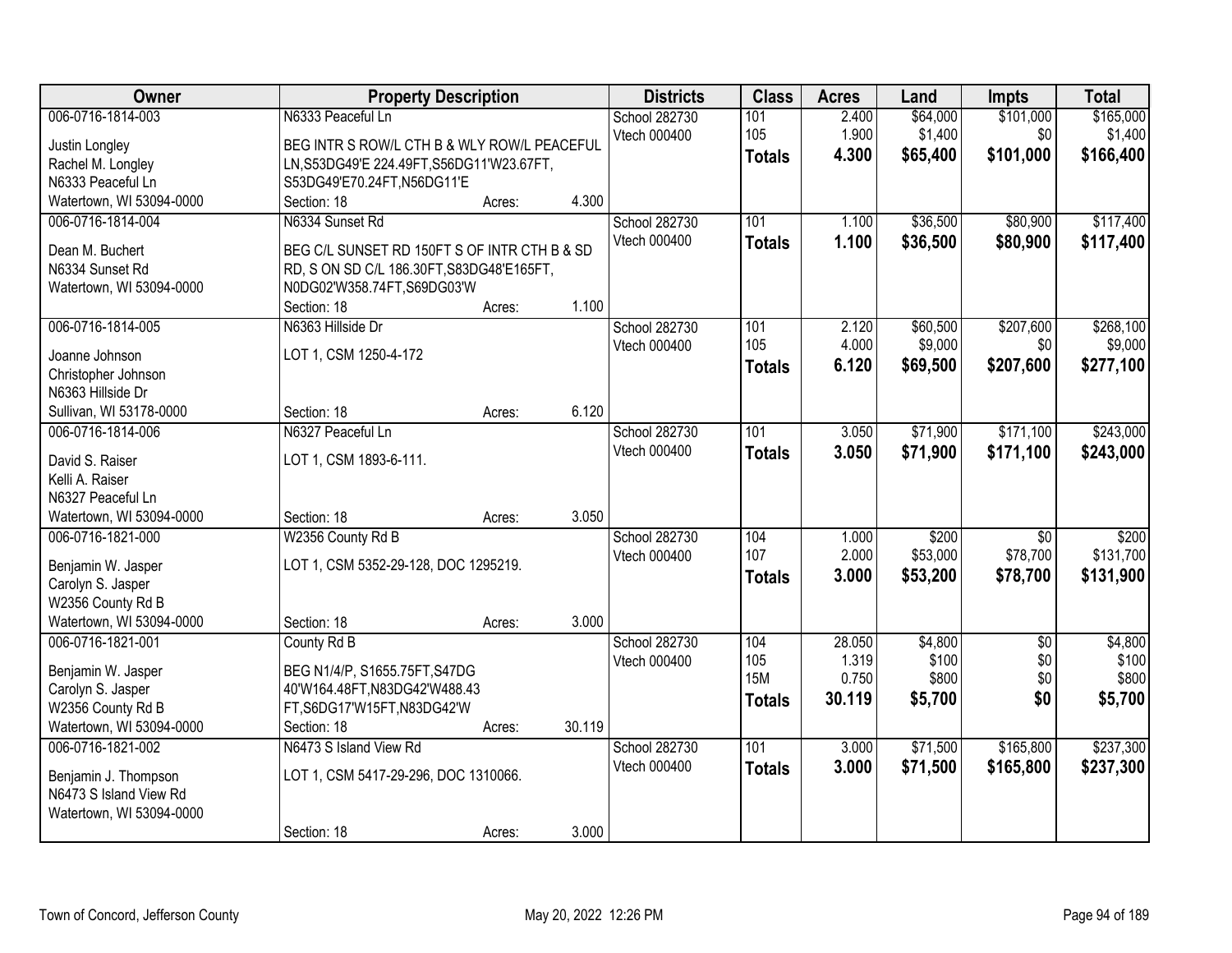| Owner                     |                                               | <b>Property Description</b> |        | <b>Districts</b>     | <b>Class</b>     | <b>Acres</b> | Land     | <b>Impts</b>    | <b>Total</b> |
|---------------------------|-----------------------------------------------|-----------------------------|--------|----------------------|------------------|--------------|----------|-----------------|--------------|
| 006-0716-1821-003         | S Island View Rd                              |                             |        | <b>School 282730</b> | 101              | 3.000        | \$71,500 | \$237,400       | \$308,900    |
| Paul M. Trujillo          | LOT 2, CSM 5417-29-296, DOC 1310066.          |                             |        | Vtech 000400         | <b>Totals</b>    | 3.000        | \$71,500 | \$237,400       | \$308,900    |
| Michelle Trujillo         |                                               |                             |        |                      |                  |              |          |                 |              |
| N6465 S Island View Rd    |                                               |                             |        |                      |                  |              |          |                 |              |
| Watertown, WI 53094-0000  | Section: 18                                   | Acres:                      | 3.000  |                      |                  |              |          |                 |              |
| 006-0716-1821-004         | S Island View Rd                              |                             |        | School 282730        | 106              | 3.200        | \$6,900  | \$0             | \$6,900      |
| Benjamin W. Jasper        | OUTLOT 1, CSM 5417-29-296, DOC 1310066.       |                             |        | Vtech 000400         | <b>Totals</b>    | 3.200        | \$6,900  | \$0             | \$6,900      |
| Carolyn S. Jasper         |                                               |                             |        |                      |                  |              |          |                 |              |
| W2356 County Rd B         |                                               |                             |        |                      |                  |              |          |                 |              |
| Watertown, WI 53094-0000  | Section: 18                                   | Acres:                      | 3.200  |                      |                  |              |          |                 |              |
| 006-0716-1822-000         | County Rd B                                   |                             |        | School 282730        | 104              | 25.000       | \$5,600  | $\overline{50}$ | \$5,600      |
| Kevin L. Emrath           | COM N1/4/P, W1093.06FT TO POB S TO N/L CTH B, |                             |        | Vtech 000400         | <b>15M</b>       | 13.000       | \$9,800  | \$0             | \$9,800      |
| Rhonda M. Emrath          | NWLY ON SD N/L TO PT 115.5FT E OF W/S/L       |                             |        |                      | <b>Totals</b>    | 38.000       | \$15,400 | \$0             | \$15,400     |
| N6297 County Rd P         | N148.5FT, W115.5FT, N TO NW S/C, E TO POB     |                             |        |                      |                  |              |          |                 |              |
| Helenville, WI 53137-9619 | Section: 18                                   | Acres:                      | 38.000 |                      |                  |              |          |                 |              |
| 006-0716-1823-000         | W2409 County Rd B                             |                             |        | School 282730        | 101              | 1.500        | \$46,500 | \$115,100       | \$161,600    |
| Henry J. Degrandt Jr      | LOT 1, CSM 521-2-324                          |                             |        | Vtech 000400         | 104              | 4.200        | \$900    | \$0             | \$900        |
| Dianne M. Degrandt        |                                               |                             |        |                      | 105              | 6.173        | \$4,300  | \$0             | \$4,300      |
| W2409 County Rd B         |                                               |                             |        |                      | <b>Totals</b>    | 11.873       | \$51,700 | \$115,100       | \$166,800    |
| Watertown, WI 53094-0000  | Section: 18                                   | Acres:                      | 11.873 |                      |                  |              |          |                 |              |
| 006-0716-1823-001         |                                               |                             |        | School 282730        | $\overline{304}$ | 0.400        | \$0      | $\overline{50}$ | \$0          |
| German Methodist Cemetery | BEG ON TWN/L NW/C SW1/4 NW1/4, E115.5FT,      |                             |        | Vtech 000400         | <b>Totals</b>    | 0.400        | \$0      | \$0             | \$0          |
| RT <sub>5</sub>           | S148.5FT, W115.5FT, N148.5FT TO POB           |                             |        |                      |                  |              |          |                 |              |
| Watertown, WI 53094-0000  |                                               |                             |        |                      |                  |              |          |                 |              |
|                           | Section: 18                                   | Acres:                      | 0.400  |                      |                  |              |          |                 |              |
| 006-0716-1823-002         | N6372 Stonewood Dr                            |                             |        | <b>School 282730</b> | 101              | 2.000        | \$59,000 | \$246,500       | \$305,500    |
| Steven D. Sheehan et al   | LOT 5, STONEWOOD                              |                             |        | Vtech 000400         | 105              | 1.035        | \$700    | \$0             | \$700        |
| N6372 Stonewood Dr        |                                               |                             |        |                      | <b>Totals</b>    | 3.035        | \$59,700 | \$246,500       | \$306,200    |
| Watertown, WI 53094-0000  |                                               |                             |        |                      |                  |              |          |                 |              |
|                           | Section: 18                                   | Acres:                      | 3.035  |                      |                  |              |          |                 |              |
| 006-0716-1823-003         | N6356 Stonewood Dr                            |                             |        | <b>School 282730</b> | 101              | 1.700        | \$51,500 | \$183,600       | \$235,100    |
| Thomas G. Rooker          | LOT 6, STONEWOOD                              |                             |        | Vtech 000400         | 106              | 1.335        | \$2,900  | \$0             | \$2,900      |
| Hazel A. Rooker           |                                               |                             |        |                      | <b>Totals</b>    | 3.035        | \$54,400 | \$183,600       | \$238,000    |
| N6356 Stonewood Dr        |                                               |                             |        |                      |                  |              |          |                 |              |
| Watertown, WI 53094-0000  | Section: 18                                   | Acres:                      | 3.035  |                      |                  |              |          |                 |              |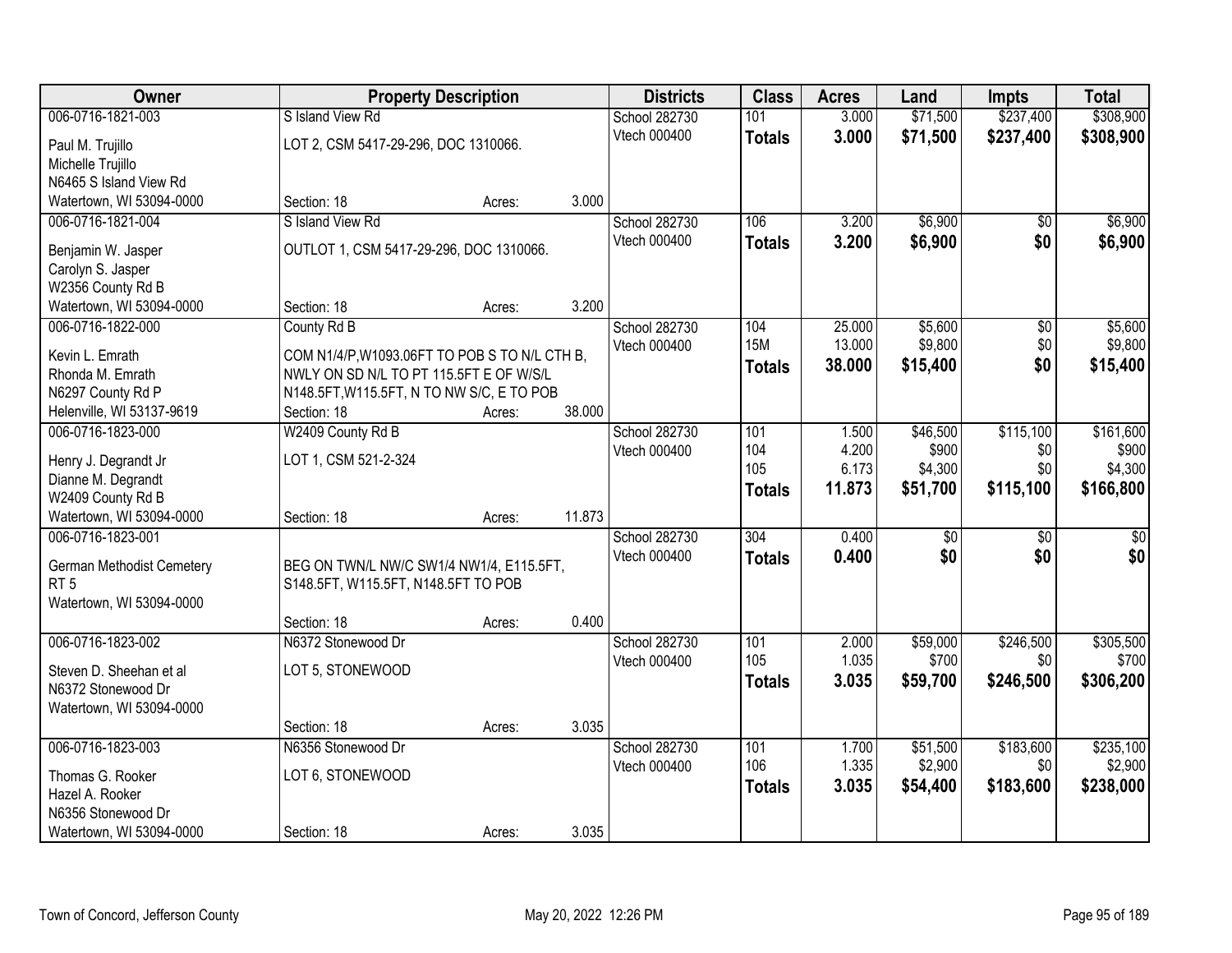| Owner                                          |                                                | <b>Property Description</b> |        | <b>Districts</b> | <b>Class</b>  | <b>Acres</b> | Land     | <b>Impts</b>    | <b>Total</b>     |
|------------------------------------------------|------------------------------------------------|-----------------------------|--------|------------------|---------------|--------------|----------|-----------------|------------------|
| 006-0716-1823-004                              | N6330 Stonewood Dr                             |                             |        | School 282730    | 101           | 2.000        | \$59,000 | \$164,000       | \$223,000        |
| Daniel C. Randall                              | LOTS 7 & 8, STONEWOOD                          |                             |        | Vtech 000400     | 106           | 3.098        | \$6,700  | \$0             | \$6,700          |
| Debra L. Randall                               |                                                |                             |        |                  | <b>Totals</b> | 5.098        | \$65,700 | \$164,000       | \$229,700        |
| N6330 Stonewood Dr                             |                                                |                             |        |                  |               |              |          |                 |                  |
| Watertown, WI 53094-0000                       | Section: 18                                    | Acres:                      | 5.098  |                  |               |              |          |                 |                  |
| 006-0716-1823-006                              | N6304 Stonewood Dr                             |                             |        | School 282730    | 101           | 1.549        | \$47,700 | \$146,000       | \$193,700        |
|                                                |                                                |                             |        | Vtech 000400     | 106           | 1.000        | \$2,200  | \$0             | \$2,200          |
| Joyce R. Wichman                               | LOT 9, STONEWOOD                               |                             |        |                  | <b>Totals</b> | 2.549        | \$49,900 | \$146,000       | \$195,900        |
| N6304 Stonewood Dr<br>Watertown, WI 53094-0000 |                                                |                             |        |                  |               |              |          |                 |                  |
|                                                | Section: 18                                    | Acres:                      | 2.549  |                  |               |              |          |                 |                  |
| 006-0716-1823-007                              |                                                |                             |        | School 282730    | 304           | 3.152        | \$0      | $\sqrt[6]{}$    | $\overline{\$0}$ |
|                                                |                                                |                             |        | Vtech 000400     |               | 3.152        | \$0      | \$0             | \$0              |
| Town of Concord                                | STONEWOOD DR                                   |                             |        |                  | <b>Totals</b> |              |          |                 |                  |
| Stonewood Dr                                   |                                                |                             |        |                  |               |              |          |                 |                  |
| W1185 Concord Center Dr                        |                                                |                             |        |                  |               |              |          |                 |                  |
| Sullivan, WI 53178-0000                        | Section: 18                                    | Acres:                      | 3.152  |                  |               |              |          |                 |                  |
| 006-0716-1824-000                              |                                                |                             |        | School 282730    | 104           | 18.988       | \$3,400  | $\sqrt[6]{3}$   | \$3,400          |
| Benjamin W. Jasper                             | BEG 1966.63FT S OF N1/4/P,                     |                             |        | Vtech 000400     | <b>Totals</b> | 18.988       | \$3,400  | \$0             | \$3,400          |
| Carolyn S. Jasper                              | S736.79FT, S86DG09'W1114.40FT N937.30FT TO S/L |                             |        |                  |               |              |          |                 |                  |
| W2356 County Rd B                              | CTH B, E ON SD/L TO POB. EX LOT 2, CSM         |                             |        |                  |               |              |          |                 |                  |
| Watertown, WI 53094-0000                       | Section: 18                                    | Acres:                      | 18.988 |                  |               |              |          |                 |                  |
| 006-0716-1824-001                              | W2371 County Rd B                              |                             |        | School 282730    | 101           | 2.000        | \$59,000 | \$265,100       | \$324,100        |
|                                                |                                                |                             |        | Vtech 000400     | <b>Totals</b> | 2.000        | \$59,000 | \$265,100       | \$324,100        |
| Carl A. Tetzlaff                               | LOT 2, CSM 5352-29-128, DOC 1295219.           |                             |        |                  |               |              |          |                 |                  |
| Melissa J. Tetzlaff<br>W2371 County Rd B       |                                                |                             |        |                  |               |              |          |                 |                  |
| Watertown, WI 53094-0000                       | Section: 18                                    | Acres:                      | 2.000  |                  |               |              |          |                 |                  |
| 006-0716-1831-000                              |                                                |                             |        | School 282730    | 104           | 17.000       | \$3,700  | $\overline{50}$ | \$3,700          |
|                                                |                                                |                             |        | Vtech 000400     | 105           | 11.000       | \$7,700  | \$0             | \$7,700          |
| Bruce Spende et al                             | NE1/4 SW1/4. EX PT IN CSM 2096-7-59.           |                             |        |                  | <b>15M</b>    | 7.639        | \$8,200  | \$0             | \$8,200          |
| 1829 W Shore Dr                                |                                                |                             |        |                  | <b>Totals</b> | 35.639       | \$19,600 | \$0             | \$19,600         |
| Delafield, WI 53018-0000                       |                                                |                             |        |                  |               |              |          |                 |                  |
|                                                | Section: 18                                    | Acres:                      | 35.639 |                  |               |              |          |                 |                  |
| 006-0716-1832-000                              | N6288 Stonewood Dr                             |                             |        | School 282730    | 101           | 2.000        | \$59,000 | \$178,400       | \$237,400        |
| Daniel R. Supple                               | LOT 3, CSM 568-2-382                           |                             |        | Vtech 000400     | 104           | 2.000        | \$500    | \$0             | \$500            |
| Mary Supple                                    |                                                |                             |        |                  | 105           | 2.000        | \$1,400  | \$0             | \$1,400          |
| N6288 Stonewood Dr                             |                                                |                             |        |                  | 106           | 1.000        | \$2,200  | \$0             | \$2,200          |
| Watertown, WI 53094-0000                       | Section: 18                                    | Acres:                      | 7.000  |                  | <b>Totals</b> | 7.000        | \$63,100 | \$178,400       | \$241,500        |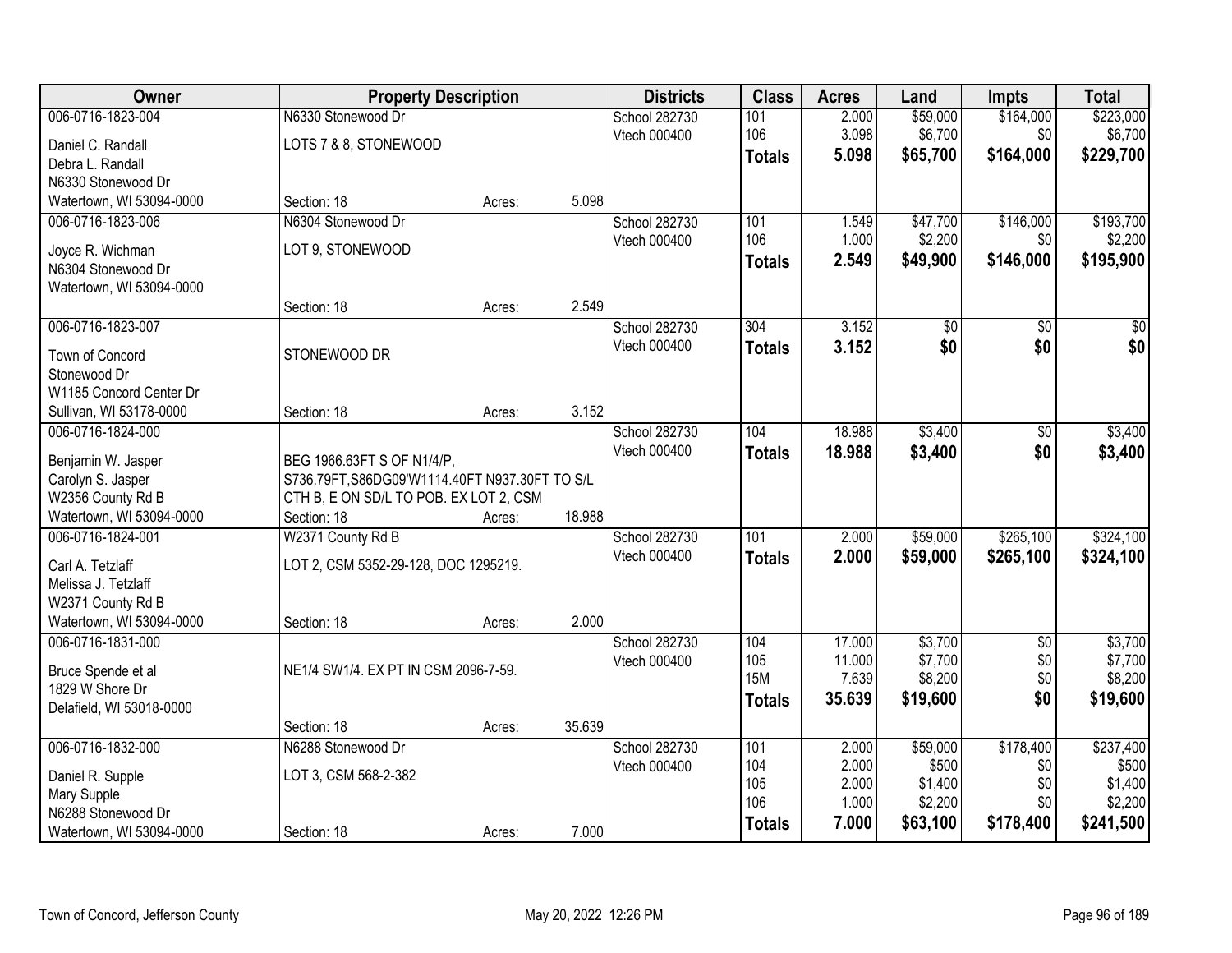| Owner                                       | <b>Property Description</b>              |        |        | <b>Districts</b>     | <b>Class</b>     | <b>Acres</b>   | Land      | <b>Impts</b>     | <b>Total</b> |
|---------------------------------------------|------------------------------------------|--------|--------|----------------------|------------------|----------------|-----------|------------------|--------------|
| 006-0716-1832-001                           | N6264 Stonewood Dr                       |        |        | <b>School 282730</b> | 101              | 2.000          | \$59,000  | \$184,500        | \$243,500    |
| John Le et al                               | LOT 4, CSM 568-2-382                     |        |        | Vtech 000400         | 104              | 2.000          | \$500     | \$0              | \$500        |
| N6264 Stonewood Dr                          |                                          |        |        |                      | 105              | 2.000          | \$1,400   | \$0              | \$1,400      |
| Watertown, WI 53094-0000                    |                                          |        |        |                      | 106              | 1.000          | \$2,200   | \$0              | \$2,200      |
|                                             | Section: 18                              | Acres: | 7.000  |                      | <b>Totals</b>    | 7.000          | \$63,100  | \$184,500        | \$247,600    |
| 006-0716-1832-002                           |                                          |        |        | School 282730        | 101              | 2.000          | \$59,000  | \$0              | \$59,000     |
| Janis M. Paradowski-Masek                   | LOT 3, CSM 520-2-322                     |        |        | Vtech 000400         | 105              | 3.106          | \$2,200   | \$0              | \$2,200      |
| 8153 Idsen Ave                              |                                          |        |        |                      | <b>Totals</b>    | 5.106          | \$61,200  | \$0              | \$61,200     |
| Cottage Grove, MN 55016-0000                |                                          |        |        |                      |                  |                |           |                  |              |
|                                             | Section: 18                              | Acres: | 5.106  |                      |                  |                |           |                  |              |
| 006-0716-1833-000                           | N6240 Stonewood Dr                       |        |        | School 282730        | 101              | 2.000          | \$59,000  | \$125,900        | \$184,900    |
|                                             | LOT 1, CSM 520-2-322, DOC 718707.        |        |        | Vtech 000400         | 105              | 30.434         | \$43,700  | \$0              | \$43,700     |
| Kimberly A. Miller<br>N6240 Stonewood Dr    |                                          |        |        |                      | 106              | 4.000          | \$8,600   | \$0              | \$8,600      |
| Watertown, WI 53094                         |                                          |        |        |                      | <b>Totals</b>    | 36.434         | \$111,300 | \$125,900        | \$237,200    |
|                                             | Section: 18                              | Acres: | 36.434 |                      |                  |                |           |                  |              |
| 006-0716-1834-000                           |                                          |        |        | <b>School 282730</b> | $\overline{302}$ | 31.420         | \$0       | \$0              | \$0          |
|                                             |                                          |        |        | Vtech 000400         | <b>Totals</b>    | 31.420         | \$0       | \$0              | \$0          |
| <b>Dept Natural Resources</b>               | SE1/4 SW1/4. EX E283FT                   |        |        |                      |                  |                |           |                  |              |
| State Of Wisconsin                          |                                          |        |        |                      |                  |                |           |                  |              |
| PO Box 7921                                 |                                          |        | 31.420 |                      |                  |                |           |                  |              |
| Madison, WI 53707-0000<br>006-0716-1841-000 | Section: 18<br>N6253 Hillside Dr         | Acres: |        |                      |                  |                | \$38,700  |                  | \$199,500    |
|                                             |                                          |        |        | School 282730        | 101<br>106       | 1.186<br>2.000 | \$4,300   | \$160,800<br>\$0 | \$4,300      |
| Marc J. Stern                               | LOT 2, CSM 3954-19-84, DOC 1036589.      |        |        | Vtech 000400         |                  | 3.186          |           | \$160,800        |              |
| Andrea K. Stern                             |                                          |        |        |                      | <b>Totals</b>    |                | \$43,000  |                  | \$203,800    |
| N6253 Hillside Dr                           |                                          |        |        |                      |                  |                |           |                  |              |
| Sullivan, WI 53178-0000                     | Section: 18                              | Acres: | 3.186  |                      |                  |                |           |                  |              |
| 006-0716-1841-001                           | N6294 Sunset Rd                          |        |        | School 282730        | $\overline{101}$ | 2.000          | \$59,000  | \$200,100        | \$259,100    |
| Roy Mcdaniels                               | LOT 2, CSM 556-2-366, DOC 719645.        |        |        | Vtech 000400         | 105              | 2.760          | \$2,000   | \$0              | \$2,000      |
| Carrie Mcdaniels                            |                                          |        |        |                      | 106              | 1.000          | \$2,200   | \$0              | \$2,200      |
| N6294 Sunset Rd                             |                                          |        |        |                      | <b>Totals</b>    | 5.760          | \$63,200  | \$200,100        | \$263,300    |
| Watertown, WI 53094-0000                    | Section: 18                              | Acres: | 5.760  |                      |                  |                |           |                  |              |
| 006-0716-1841-002                           | Sunset Rd                                |        |        | School 282730        | 101              | 2.001          | \$59,000  | $\overline{50}$  | \$59,000     |
| Steven Ellingson                            | LOT 3, CSM 556-2-366, DOC 719645. EX CSM |        |        | Vtech 000400         | 105              | 2.330          | \$1,700   | \$0              | \$1,700      |
| Diane Ellingson                             | 6160-36-086, DOC 1443659.                |        |        |                      | <b>Totals</b>    | 4.331          | \$60,700  | \$0              | \$60,700     |
| 18765 Lechateau Dr                          |                                          |        |        |                      |                  |                |           |                  |              |
| Brookfield, WI 53045-0000                   | Section: 18                              | Acres: | 4.331  |                      |                  |                |           |                  |              |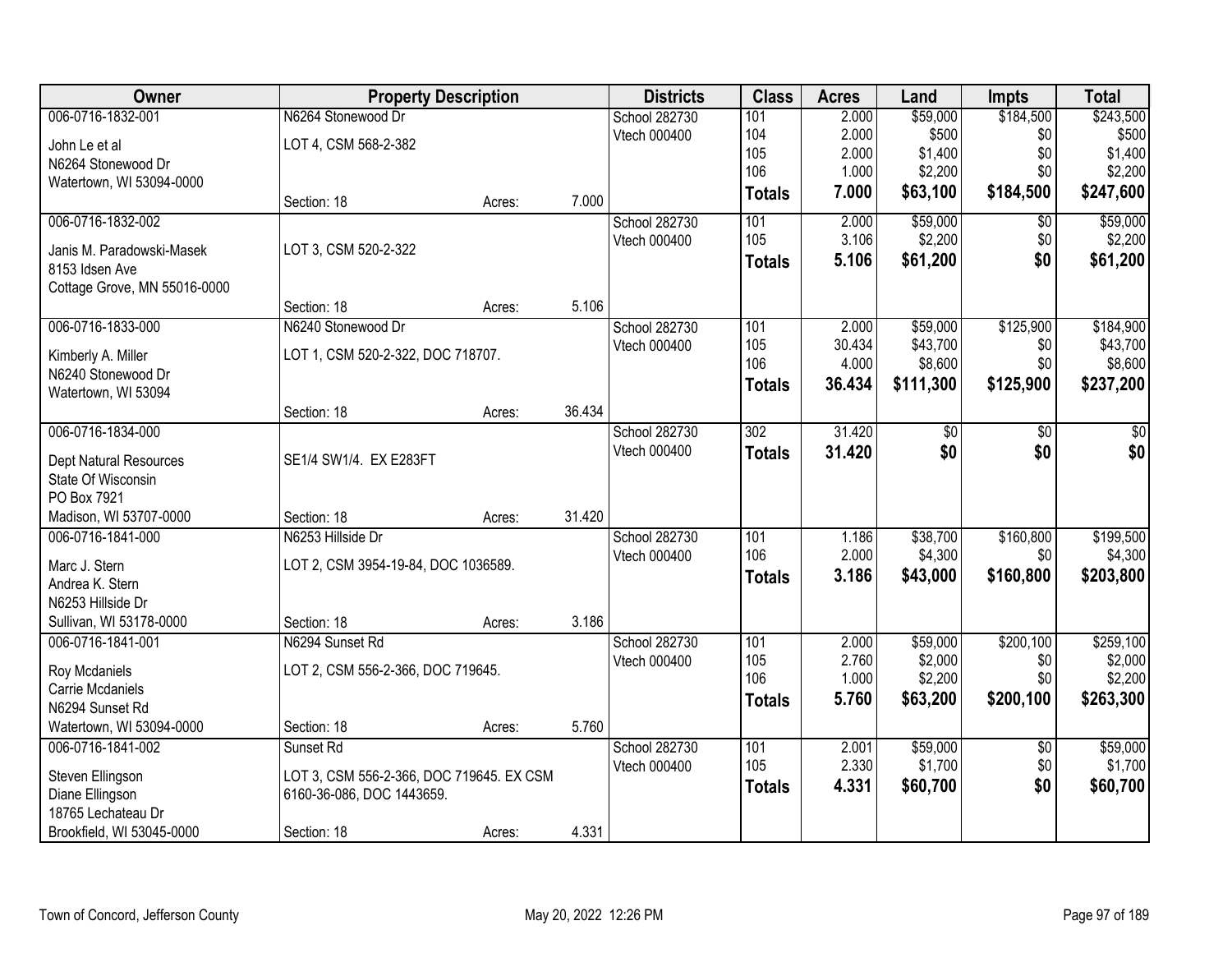| Owner                                         |                                                                                  | <b>Property Description</b> |        | <b>Districts</b> | <b>Class</b>  | <b>Acres</b> | Land     | <b>Impts</b>    | <b>Total</b> |
|-----------------------------------------------|----------------------------------------------------------------------------------|-----------------------------|--------|------------------|---------------|--------------|----------|-----------------|--------------|
| 006-0716-1841-003                             |                                                                                  |                             |        | School 282730    | 104           | 17.540       | \$3,800  | $\sqrt{$0}$     | \$3,800      |
| Richard J. Warren                             | S1/2 NE1/4 SE1/4. EX CSM 5069-27-069, DOC                                        |                             |        | Vtech 000400     | 105           | 0.460        | \$300    | \$0             | \$300        |
| Robin K. Warren                               | 1221768.                                                                         |                             |        |                  | <b>Totals</b> | 18.000       | \$4,100  | \$0             | \$4,100      |
| N6197 Hillside Dr                             |                                                                                  |                             |        |                  |               |              |          |                 |              |
| Sullivan, WI 53178-0000                       | Section: 18                                                                      | Acres:                      | 18.000 |                  |               |              |          |                 |              |
| 006-0716-1841-004                             | N6257 Hillside Dr                                                                |                             |        | School 282730    | 101           | 2.065        | \$59,800 | \$217,200       | \$277,000    |
| Robert J. Przybyliski Jr                      | LOT 1, CSM 3954-19-84.                                                           |                             |        | Vtech 000400     | 106           | 1.658        | \$3,600  | \$0             | \$3,600      |
| Dawn M. Przybylski                            |                                                                                  |                             |        |                  | <b>Totals</b> | 3.723        | \$63,400 | \$217,200       | \$280,600    |
| N6257 Hillside Dr                             |                                                                                  |                             |        |                  |               |              |          |                 |              |
| Sullivan, WI 53178-0000                       | Section: 18                                                                      | Acres:                      | 3.723  |                  |               |              |          |                 |              |
| 006-0716-1841-006                             | N6232 Sunset Rd                                                                  |                             |        | School 282730    | 101           | 1.000        | \$34,000 | \$200,200       | \$234,200    |
| Christopher J. Weisnicht                      | LOTS 1 & 2, CSM 5069-27-069, DOC 1221768.                                        |                             |        | Vtech 000400     | 104           | 0.530        | \$100    | \$0             | \$100        |
| Rebecca M. Weisnicht                          |                                                                                  |                             |        |                  | 105           | 0.470        | \$100    | \$0             | \$100        |
| N6232 Sunset Rd                               |                                                                                  |                             |        |                  | <b>Totals</b> | 2.000        | \$34,200 | \$200,200       | \$234,400    |
| Watertown, WI 53094-0000                      | Section: 18                                                                      | Acres:                      | 2.000  |                  |               |              |          |                 |              |
| 006-0716-1841-007                             | N6252 Sunset Rd                                                                  |                             |        | School 282730    | 101           | 1.499        | \$46,500 | $\sqrt[6]{3}$   | \$46,500     |
| Steven Ellingson                              | LOT 1, CSM 6160-36-086, DOC 1443659.                                             |                             |        | Vtech 000400     | <b>Totals</b> | 1.499        | \$46,500 | \$0             | \$46,500     |
| Diane Ellingson                               |                                                                                  |                             |        |                  |               |              |          |                 |              |
| 18765 Lechateau Dr                            |                                                                                  |                             |        |                  |               |              |          |                 |              |
| Brookfield, WI 53045-0000                     | Section: 18                                                                      | Acres:                      | 1.499  |                  |               |              |          |                 |              |
| 006-0716-1842-000                             | N6291 Sunset Rd                                                                  |                             |        | School 282730    | 104           | 35.500       | \$6,600  | \$0             | \$6,600      |
|                                               |                                                                                  |                             |        | Vtech 000400     | 105           | 0.651        | \$100    | \$0             | \$100        |
| Bruce Spende et al<br>1829 W Shore Dr         | NW1/4 SE1/4. ALSO ROW OFF W SIDE W1/2 NE1/4 TO<br>CTH B. EX PT IN CSM 2096-7-59. |                             |        |                  | 107           | 1.500        | \$41,500 | \$4,500         | \$46,000     |
| Delafield, WI 53018-0000                      |                                                                                  |                             |        |                  | <b>Totals</b> | 37.651       | \$48,200 | \$4,500         | \$52,700     |
|                                               | Section: 18                                                                      | Acres:                      | 37.651 |                  |               |              |          |                 |              |
| 006-0716-1842-001                             | N6203 Sunset Rd                                                                  |                             |        | School 282730    | 101           | 8.530        | \$94,400 | \$207,200       | \$301,600    |
| Martin C. Purpi                               | LOT 1, CSM 2096-7-59, DOC 838285.                                                |                             |        | Vtech 000400     | <b>Totals</b> | 8.530        | \$94,400 | \$207,200       | \$301,600    |
| Susan L. Purpi                                |                                                                                  |                             |        |                  |               |              |          |                 |              |
| N6203 Sunset Rd                               |                                                                                  |                             |        |                  |               |              |          |                 |              |
| Watertown, WI 53094-0000                      | Section: 18                                                                      | Acres:                      | 8.530  |                  |               |              |          |                 |              |
| 006-0716-1843-000                             | N6193 Sunset Rd                                                                  |                             |        | School 282730    | 104           | 39.550       | \$8,900  | $\overline{60}$ | \$8,900      |
|                                               |                                                                                  |                             |        | Vtech 000400     | 105           | 7.000        | \$7,600  | \$0             | \$7,600      |
| Frederick C Zamzow Trust<br>Joan Zamzow Trust | E 283FT SE1/4 SW1/4. SW1/4 SE1/4 RES 33FT SQ IN<br>NE/C & ROW FROM NE/C TO CTH B |                             |        |                  | 107           | 2.000        | \$53,000 | \$127,500       | \$180,500    |
| N6193 Sunset Rd                               |                                                                                  |                             |        |                  | <b>Totals</b> | 48.550       | \$69,500 | \$127,500       | \$197,000    |
| Watertown, WI 53094-0000                      | Section: 18                                                                      | Acres:                      | 48.550 |                  |               |              |          |                 |              |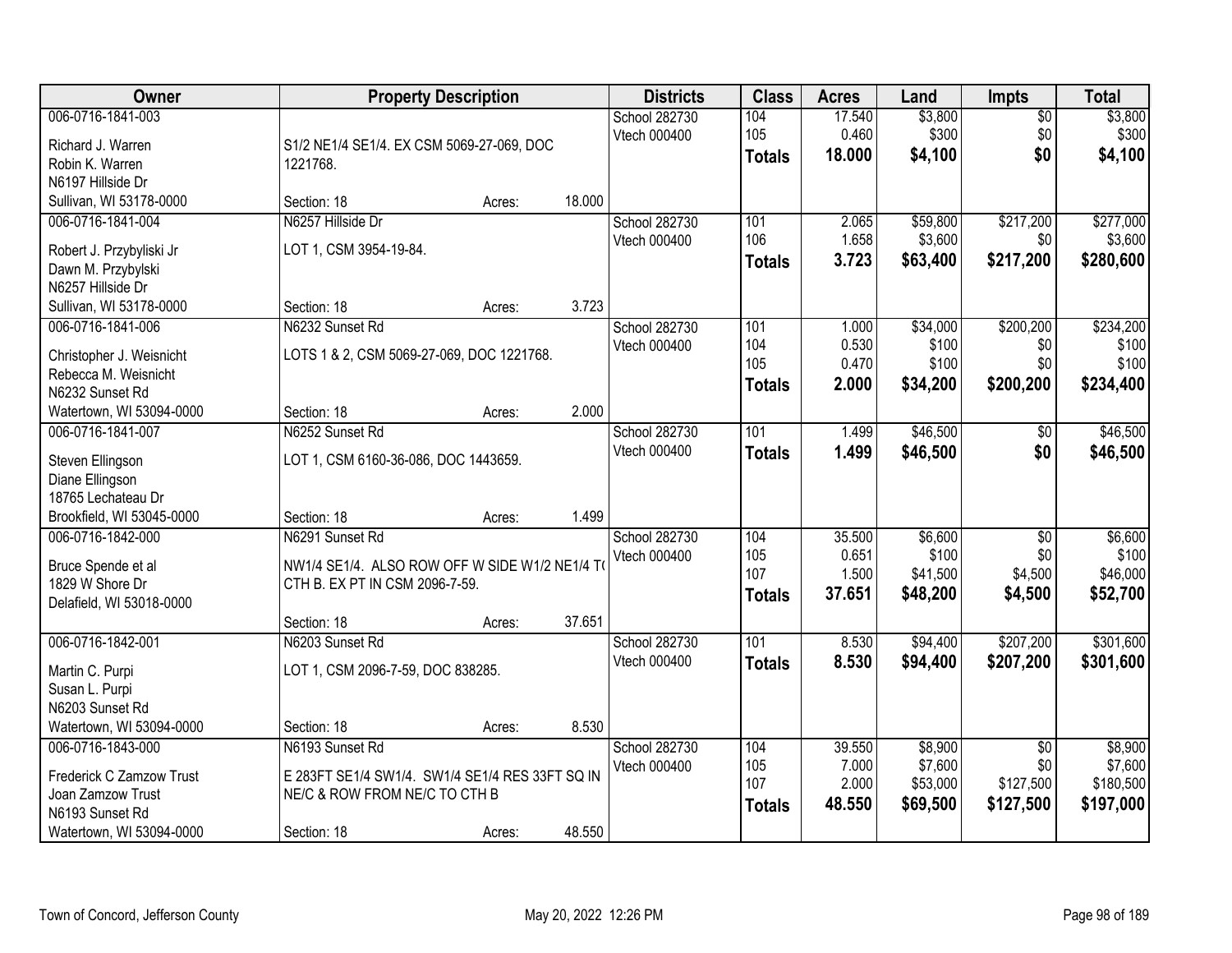| Owner                                  | <b>Property Description</b>                      | <b>Districts</b>     | <b>Class</b>  | <b>Acres</b> | Land     | Impts           | <b>Total</b> |
|----------------------------------------|--------------------------------------------------|----------------------|---------------|--------------|----------|-----------------|--------------|
| 006-0716-1844-000                      | N6197 Hillside Dr                                | School 282730        | 104           | 20.500       | \$4,600  | $\overline{30}$ | \$4,600      |
| Richard J. Warren                      | SE1/4 SE1/4. ALSO BEG NE/C SW1/4 SE1/4, W33FT,   | Vtech 000400         | 105           | 17.525       | \$11,800 | \$0             | \$11,800     |
| Robin K. Warren                        | S33FT E33FT, N TO POB. ALSO ROW 33FT WIDE EXT    |                      | 107           | 2.000        | \$53,000 | \$190,000       | \$243,000    |
| N6197 Hillside Dr                      | FROM NE/C OF SW1/4 SE1/4, N TO CTH B             |                      | <b>Totals</b> | 40.025       | \$69,400 | \$190,000       | \$259,400    |
| Sullivan, WI 53178-0000                | 40.025<br>Section: 18<br>Acres:                  |                      |               |              |          |                 |              |
| 006-0716-1911-001                      | N6031 Hillside Dr                                | <b>School 282730</b> | 101           | 2.500        | \$65,300 | \$102,400       | \$167,700    |
|                                        |                                                  | Vtech 000400         | 104           | 3.270        | \$600    | \$0             | \$600        |
| Kenneth R. Jaeck                       | BEG NE/C, S86DG14'W236.34FT, S1056.93FT,         |                      | <b>Totals</b> | 5.770        | \$65,900 | \$102,400       | \$168,300    |
| Carol A. Jaeck                         | S88DG53'E236FT, N1075FT TO POB                   |                      |               |              |          |                 |              |
| N6031 Hillside Dr                      |                                                  |                      |               |              |          |                 |              |
| Sullivan, WI 53178-0000                | 5.770<br>Section: 19<br>Acres:                   |                      |               |              |          |                 |              |
| 006-0716-1911-002                      | N6007 Hillside Dr                                | School 282730        | 101           | 2.038        | \$53,800 | \$333,000       | \$386,800    |
| Timothy A. Wilbanks                    | LOT 3, CSM 5719-32-160, DOC 1371723.             | Vtech 000400         | <b>Totals</b> | 2.038        | \$53,800 | \$333,000       | \$386,800    |
| Sarah Wilbanks                         |                                                  |                      |               |              |          |                 |              |
| PO Box 117                             |                                                  |                      |               |              |          |                 |              |
| Sullivan, WI 53178-0000                | 2.038<br>Section: 19<br>Acres:                   |                      |               |              |          |                 |              |
| 006-0716-1911-003                      | N6011 Hillside Dr                                | School 282730        | 101           | 2.038        | \$59,500 | \$230,000       | \$289,500    |
|                                        |                                                  | Vtech 000400         | <b>Totals</b> | 2.038        | \$59,500 | \$230,000       | \$289,500    |
| Joel M. Kleefisch                      | LOT 4, CSM 5719-32-160, DOC 1371723.             |                      |               |              |          |                 |              |
| Rebecca Kleefisch<br>N6011 Hillside Dr |                                                  |                      |               |              |          |                 |              |
| Sullivan, WI 53178-0000                | 2.038<br>Section: 19<br>Acres:                   |                      |               |              |          |                 |              |
| 006-0716-1911-004                      | Hillside Dr                                      | School 282730        | 104           | 36.479       | \$6,400  | $\overline{30}$ | \$6,400      |
|                                        |                                                  | Vtech 000400         | 105           | 2.955        | \$2,100  | \$0             | \$2,100      |
| Joel M. Kleefisch                      | S1/2 NE1/4. EX CSM 3158-13-178, DOC 945298. ALSC |                      | <b>15M</b>    | 8.000        | \$8,600  | \$0             | \$8,600      |
| Rebecca Kleefisch                      | NE1/4 NE1/4. EX BEG NE/S/C, W236. 34FT,          |                      |               | 47.434       | \$17,100 | \$0             | \$17,100     |
| N6011 Hillside Dr                      | S1056.93FT, E236FT, N1075FT TO POB. ALSO NW/14   |                      | <b>Totals</b> |              |          |                 |              |
| Sullivan, WI 53178-0000                | Section: 19<br>47.434<br>Acres:                  |                      |               |              |          |                 |              |
| 006-0716-1912-001                      |                                                  | School 282730        | 104           | 5.000        | \$1,100  | $\sqrt{6}$      | \$1,100      |
| Frederick C Zamzow Trust               | N5A OF NW1/4 NE1/4                               | Vtech 000400         | <b>Totals</b> | 5.000        | \$1,100  | \$0             | \$1,100      |
| Joan Zamzow Trust                      |                                                  |                      |               |              |          |                 |              |
| N6193 Sunset Dr                        |                                                  |                      |               |              |          |                 |              |
| Watertown, WI 53094-0000               | 5.000<br>Section: 19<br>Acres:                   |                      |               |              |          |                 |              |
| 006-0716-1913-000                      | N5873 Hillside Dr                                | School 282730        | 105           | 49.419       | \$34,600 | $\overline{50}$ | \$34,600     |
|                                        |                                                  | Vtech 000400         | <b>Totals</b> | 49.419       | \$34,600 | \$0             | \$34,600     |
| Nicklaus L. Manzke                     | COM SE/C NE1/4, S85DG46'W 725.20FT TO POB,       |                      |               |              |          |                 |              |
| Tracey L. Manzke                       | S85DG46'W 1939.70FT, N00DG19'W 1159.03 FT,       |                      |               |              |          |                 |              |
| N5873 Hillside Dr                      | N86DG01'E 1764.75FT, S12DG03'E 750.79FT,         |                      |               |              |          |                 |              |
| Sullivan, WI 53178-0000                | 49.419<br>Section: 19<br>Acres:                  |                      |               |              |          |                 |              |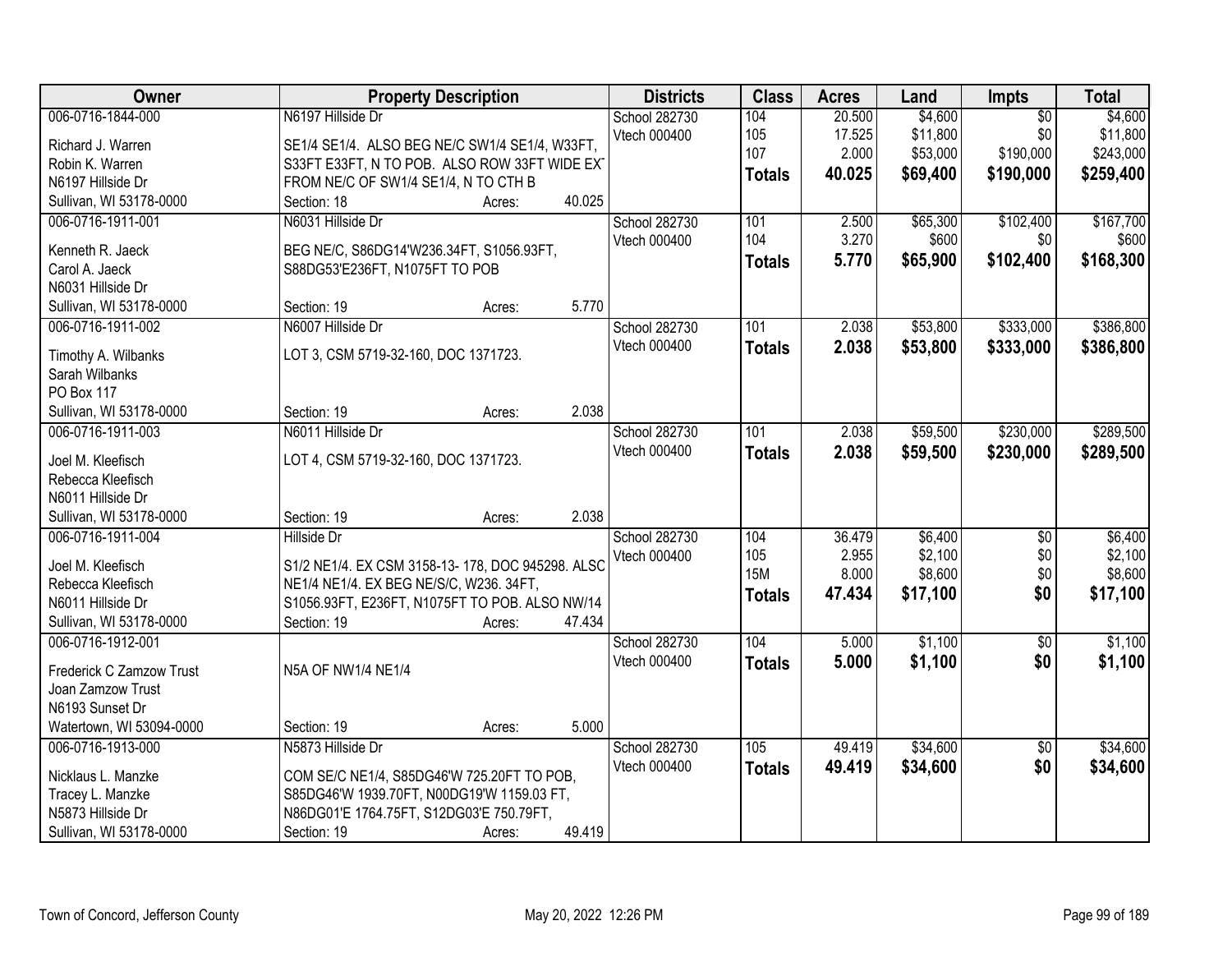| 006-0716-1914-000<br>N5983 Hillside Dr<br>2.945<br>\$400<br>School 282730<br>104<br>$\overline{50}$<br>0.500<br>\$100<br>\$0<br>Vtech 000400<br>105<br>LOT 1, CSM 5719-32-160, DOC 1371723.<br>Darryl Prince | \$400           |
|--------------------------------------------------------------------------------------------------------------------------------------------------------------------------------------------------------------|-----------------|
|                                                                                                                                                                                                              |                 |
|                                                                                                                                                                                                              | \$100           |
| 107<br>\$53,000<br>\$224,300<br>2.000<br>N5983 Hillside Dr                                                                                                                                                   | \$277,300       |
| \$53,500<br>\$224,300<br>5.445<br><b>Totals</b><br>Sullivan, WI 53178-0000                                                                                                                                   | \$277,800       |
| 5.445<br>Section: 19<br>Acres:                                                                                                                                                                               |                 |
| 006-0716-1914-001<br>N5901 Hillside Dr<br>School 282730<br>101<br>2.000<br>\$53,000<br>\$207,000                                                                                                             | \$260,000       |
| 104<br>\$600<br>Vtech 000400<br>4.411<br>\$0<br>Gordon G. Pierce<br>LOT 1, CSM 3158-13-178. EX COM SE/C NE1/4,                                                                                               | \$600           |
| 6.411<br>\$207,000<br>\$53,600<br><b>Totals</b><br>Patricia R. Pierce<br>S85DG46'W 725.20FT TO POB, S85DG46'W 1939.70FT                                                                                      | \$260,600       |
| N5901 Hillside Dr<br>N00DG19'W 1159.03 FT, N86DG01'E 1764.75FT,                                                                                                                                              |                 |
| 6.411<br>Sullivan, WI 53178-0000<br>Section: 19<br>Acres:                                                                                                                                                    |                 |
| 006-0716-1914-002<br>School 282730<br>104<br>7.500<br>\$1,400<br>Hillside Dr<br>\$0                                                                                                                          | \$1,400         |
| 105<br>27.695<br>\$19,400<br>\$0<br>Vtech 000400                                                                                                                                                             | \$19,400        |
| LOT 2, CSM 5719-32-160, DOC 1371723.<br>Timothy A. Wilbanks<br>107<br>\$35,800<br>\$58,700<br>1.250                                                                                                          | \$94,500        |
| Sarah Wilbanks<br>36.445<br>\$56,600<br>\$58,700<br><b>Totals</b><br><b>PO Box 117</b>                                                                                                                       | \$115,300       |
| 36.445<br>Sullivan, WI 53178-0000<br>Section: 19<br>Acres:                                                                                                                                                   |                 |
| 302<br>40.000<br>006-0716-1921-000<br>School 282730<br>\$0<br>$\frac{1}{6}$                                                                                                                                  | \$0             |
| Vtech 000400<br>\$0<br>\$0<br>40.000<br><b>Totals</b>                                                                                                                                                        | \$0             |
| NE1/4 NWFRL1/4<br>Dept Natural Resources                                                                                                                                                                     |                 |
| State Of Wisconsin                                                                                                                                                                                           |                 |
| PO Box 7921                                                                                                                                                                                                  |                 |
| Madison, WI 53707-0000<br>40.000<br>Section: 19<br>Acres:                                                                                                                                                    |                 |
| 28.900<br>\$20,200<br>006-0716-1922-000<br>105<br>$\overline{50}$<br>School 282730                                                                                                                           | \$20,200        |
| Vtech 000400<br>28.900<br>\$20,200<br>\$0<br><b>Totals</b><br>NWFRL1/4 NWFRL1/4<br><b>Becker Trust</b>                                                                                                       | \$20,200        |
| N5061 County Rd P                                                                                                                                                                                            |                 |
| Helenville, WI 53137-0000                                                                                                                                                                                    |                 |
| 28.900<br>Section: 19<br>Acres:                                                                                                                                                                              |                 |
| 006-0716-1923-000<br>302<br>28.900<br>School 282702<br>$\sqrt{6}$<br>$\sqrt{6}$                                                                                                                              | $\sqrt{30}$     |
| \$0<br>\$0<br>Vtech 000400<br>28.900<br><b>Totals</b><br>SWFRL1/4 NWFRL1/4<br>Dept Natural Resources                                                                                                         | \$0             |
| State Of Wisconsin                                                                                                                                                                                           |                 |
| PO Box 7921                                                                                                                                                                                                  |                 |
| Madison, WI 53707-0000<br>28.900<br>Section: 19<br>Acres:                                                                                                                                                    |                 |
| 006-0716-1924-000<br>40.000<br>School 282702<br>302<br>$\sqrt{6}$<br>$\overline{30}$                                                                                                                         | $\overline{50}$ |
| \$0<br>\$0<br>40.000<br>Vtech 000400<br><b>Totals</b><br>SE1/4 NWFRL1/4<br><b>Dept Natural Resources</b>                                                                                                     | \$0             |
| State Of Wisconsin                                                                                                                                                                                           |                 |
| PO Box 7921                                                                                                                                                                                                  |                 |
| 40.000<br>Madison, WI 53707-0000<br>Section: 19<br>Acres:                                                                                                                                                    |                 |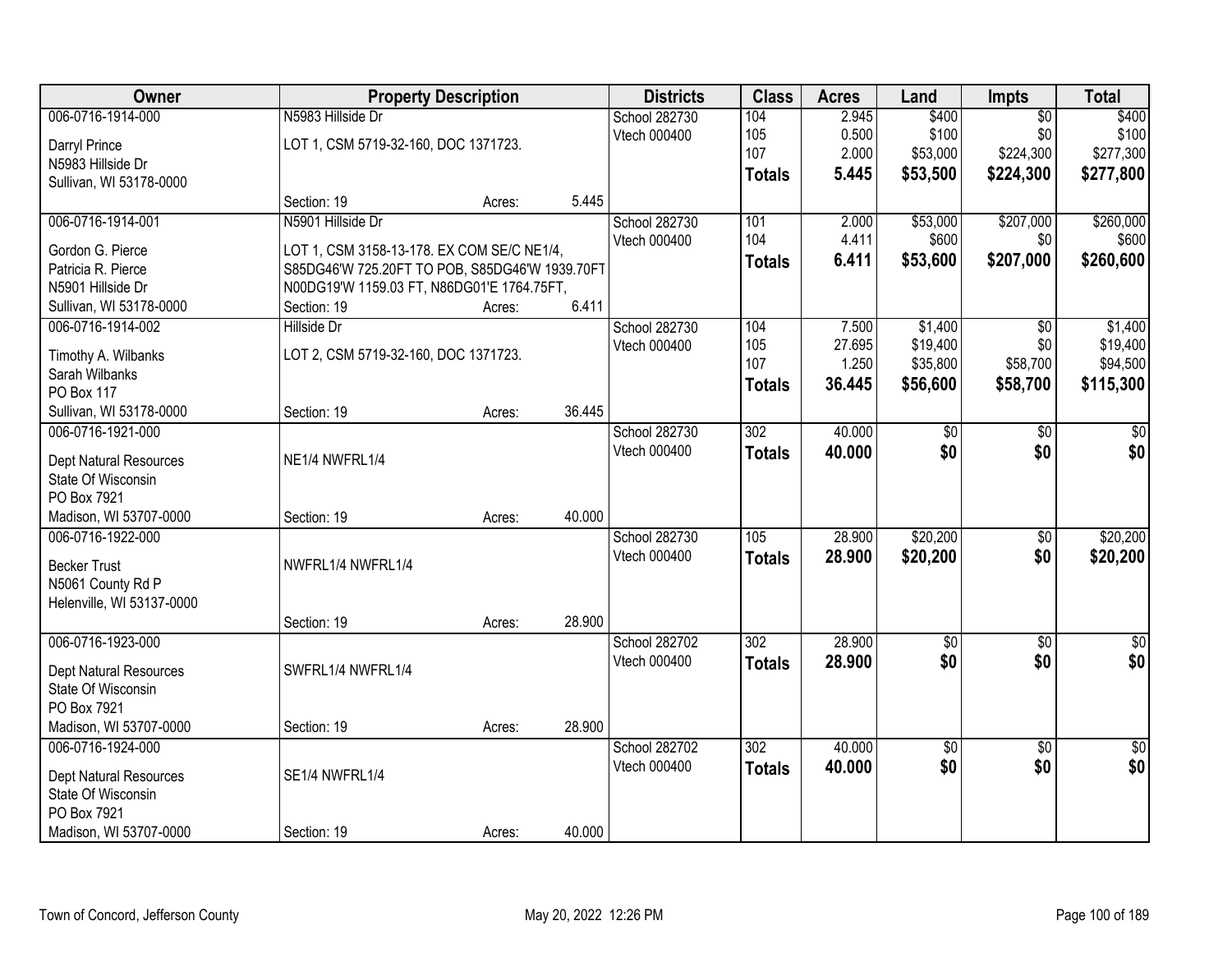| Owner                     | <b>Property Description</b>            |        |        | <b>Districts</b>     | <b>Class</b>  | <b>Acres</b> | Land     | <b>Impts</b>    | <b>Total</b> |
|---------------------------|----------------------------------------|--------|--------|----------------------|---------------|--------------|----------|-----------------|--------------|
| 006-0716-1931-000         |                                        |        |        | <b>School 282702</b> | 104           | 18.000       | \$2,500  | $\overline{50}$ | \$2,500      |
| Linda R. Lorier           | NE1/4 SWFRL1/4                         |        |        | Vtech 000400         | 105           | 22.000       | \$15,400 | \$0             | \$15,400     |
| Robert G. Lorier          |                                        |        |        |                      | <b>Totals</b> | 40.000       | \$17,900 | \$0             | \$17,900     |
| W273 N875 Robby Ln        |                                        |        |        |                      |               |              |          |                 |              |
| Waukesha, WI 53186-0000   | Section: 19                            | Acres: | 40.000 |                      |               |              |          |                 |              |
| 006-0716-1932-000         |                                        |        |        | School 282702        | 105           | 29.460       | \$20,600 | \$0             | \$20,600     |
| Linda R. Lorier           | NWFRL1/4 SWFRL1/4                      |        |        | Vtech 000400         | <b>Totals</b> | 29.460       | \$20,600 | \$0             | \$20,600     |
| Robert G. Lorier          |                                        |        |        |                      |               |              |          |                 |              |
| W273 N875 Robby Ln        |                                        |        |        |                      |               |              |          |                 |              |
| Waukesha, WI 53186-0000   | Section: 19                            | Acres: | 29.460 |                      |               |              |          |                 |              |
| 006-0716-1933-000         |                                        |        |        | School 282702        | 104           | 3.000        | \$400    | $\overline{50}$ | \$400        |
|                           |                                        |        |        | Vtech 000400         | 105           | 19.460       | \$13,600 | \$0             | \$13,600     |
| Linda R. Lorier           | SWFRL1/4 SWFRL1/4                      |        |        |                      | <b>15M</b>    | 7.000        | \$7,600  | \$0             | \$7,600      |
| Robert G. Lorier          |                                        |        |        |                      | <b>Totals</b> | 29.460       | \$21,600 | \$0             | \$21,600     |
| W273 N875 Robby Ln        |                                        |        |        |                      |               |              |          |                 |              |
| Waukesha, WI 53186-0000   | Section: 19                            | Acres: | 29.460 |                      |               |              |          |                 |              |
| 006-0716-1934-000         |                                        |        |        | School 282702        | 104           | 11.000       | \$1,500  | \$0             | \$1,500      |
| Linda R. Lorier           | SE1/4 SWFRL1/4                         |        |        | Vtech 000400         | 105           | 29.000       | \$20,300 | \$0             | \$20,300     |
| Robert G. Lorier          |                                        |        |        |                      | <b>Totals</b> | 40.000       | \$21,800 | \$0             | \$21,800     |
| W273 N875 Robby Ln        |                                        |        |        |                      |               |              |          |                 |              |
| Waukesha, WI 53186-0000   | Section: 19                            | Acres: | 40.000 |                      |               |              |          |                 |              |
| 006-0716-1941-000         | N5821 Hillside Dr                      |        |        | School 282730        | 104           | 17.500       | \$2,400  | $\overline{30}$ | \$2,400      |
| Randall L Arndorfer Trust | N1/2 SE1/4 EX CSM 2841-11- 109. EX CSM |        |        | Vtech 000400         | 105           | 15.500       | \$12,200 | \$0             | \$12,200     |
| N5821 Hillside Dr         | 2986-12-103.                           |        |        |                      | 107           | 2.000        | \$53,000 | \$215,800       | \$268,800    |
| Sullivan, WI 53178-0000   |                                        |        |        |                      | <b>Totals</b> | 35.000       | \$67,600 | \$215,800       | \$283,400    |
|                           | Section: 19                            | Acres: | 35.000 |                      |               |              |          |                 |              |
| 006-0716-1941-001         | N5865 Hillside Dr                      |        |        | School 282730        | 101           | 2.000        | \$59,000 | \$197,500       | \$256,500    |
| James Heuter              | LOT 1, CSM 2986-12-103.                |        |        | Vtech 000400         | 105           | 3.000        | \$2,100  | \$0             | \$2,100      |
| N5865 Hillside Dr         |                                        |        |        |                      | <b>Totals</b> | 5.000        | \$61,100 | \$197,500       | \$258,600    |
| Sullivan, WI 53178        |                                        |        |        |                      |               |              |          |                 |              |
|                           | Section: 19                            | Acres: | 5.000  |                      |               |              |          |                 |              |
| 006-0716-1941-002         | N5817 Hillside Dr                      |        |        | School 282730        | 101           | 2.500        | \$65,300 | \$262,000       | \$327,300    |
|                           |                                        |        |        | Vtech 000400         | 104           | 2.500        | \$500    | \$0             | \$500        |
| William J. Vetrano        | LOT 2, CSM 2986-12-103.                |        |        |                      | <b>Totals</b> | 5.000        | \$65,800 | \$262,000       | \$327,800    |
| Laverne B. Vetrano        |                                        |        |        |                      |               |              |          |                 |              |
| N5817 Hillside Dr         |                                        |        |        |                      |               |              |          |                 |              |
| Sullivan, WI 53178-0000   | Section: 19                            | Acres: | 5.000  |                      |               |              |          |                 |              |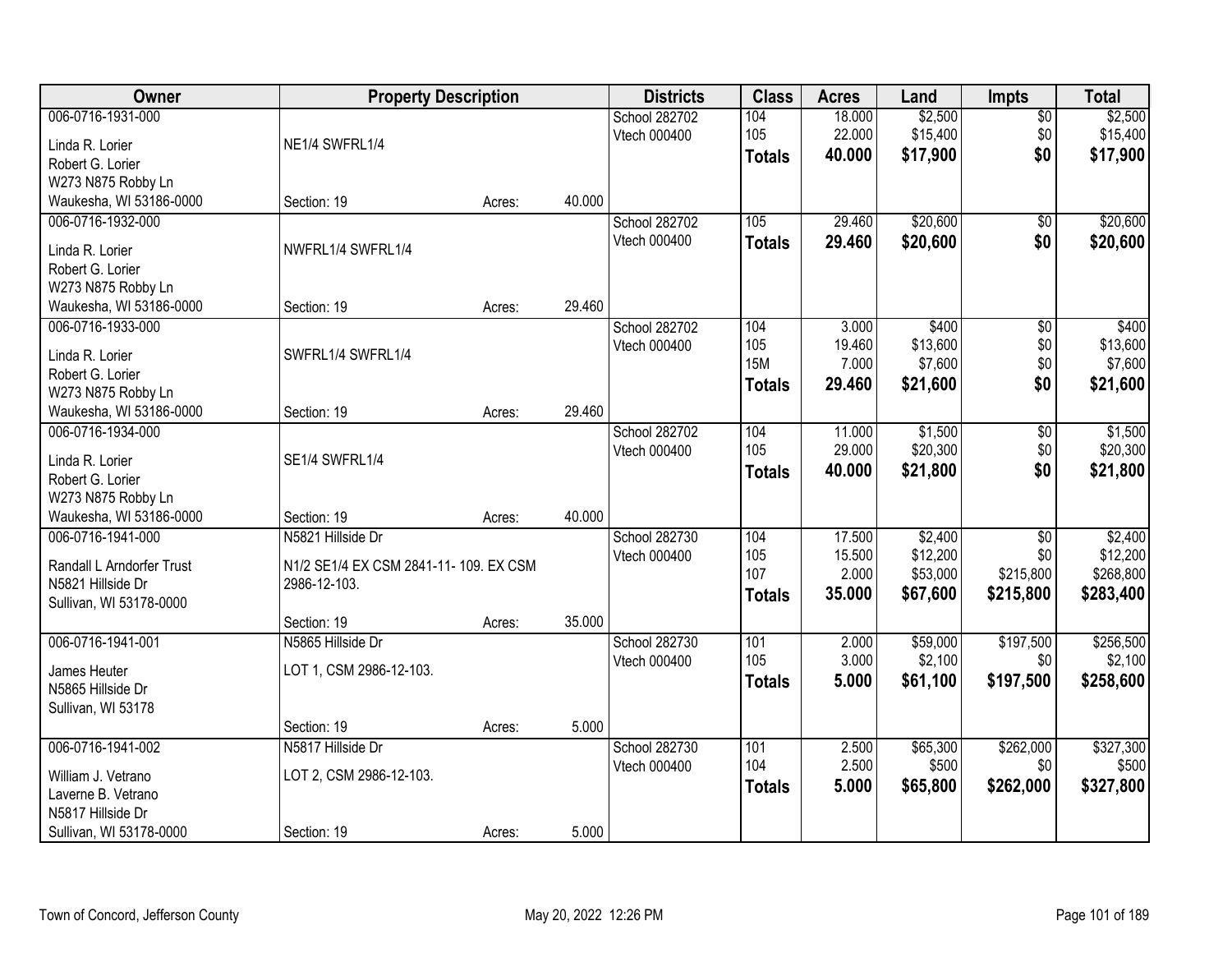| Owner                                        | <b>Property Description</b>                                                              |        |        | <b>Districts</b> | <b>Class</b>  | <b>Acres</b> | Land     | <b>Impts</b>    | <b>Total</b> |
|----------------------------------------------|------------------------------------------------------------------------------------------|--------|--------|------------------|---------------|--------------|----------|-----------------|--------------|
| 006-0716-1942-000                            | N5873 Hillside Dr                                                                        |        |        | School 282730    | 101           | 2.000        | \$59,000 | \$269,100       | \$328,100    |
| Nicklaus L. Manzke                           | LOT 1, CSM 2841-11-109.                                                                  |        |        | Vtech 000400     | 104           | 32.500       | \$7,300  | \$0             | \$7,300      |
| Tracey L. Manzke                             |                                                                                          |        |        |                  | 105           | 0.500        | \$100    | \$0             | \$100        |
| N5873 Hillside Dr                            |                                                                                          |        |        |                  | <b>Totals</b> | 35.000       | \$66,400 | \$269,100       | \$335,500    |
| Sullivan, WI 53178-0000                      | Section: 19                                                                              | Acres: | 35.000 |                  |               |              |          |                 |              |
| 006-0716-1943-000                            |                                                                                          |        |        | School 282730    | 106           | 41.000       | \$88,200 | \$0             | \$88,200     |
| Windrift Acres, LLC                          | SW1/4 SE1/4.                                                                             |        |        | Vtech 000400     | <b>Totals</b> | 41.000       | \$88,200 | \$0             | \$88,200     |
| 4636 Lake Club Cir                           |                                                                                          |        |        |                  |               |              |          |                 |              |
| Oconomowoc, WI 53066-0000                    |                                                                                          |        |        |                  |               |              |          |                 |              |
|                                              | Section: 19                                                                              | Acres: | 41.000 |                  |               |              |          |                 |              |
| 006-0716-1944-000                            |                                                                                          |        |        | School 282730    | 105           | 2.399        | \$1,700  | \$0             | \$1,700      |
|                                              |                                                                                          |        |        | Vtech 000400     | 106           | 35.000       | \$75,300 | \$0             | \$75,300     |
| Windrift Acres, LLC<br>4636 Lake Club Cir    | SE1/4 SE1/4. EX CSM 2778-11-3, DOC 909117. EX<br>COM SE/S/C N1303.50FT TO POB, S86DG06'W |        |        |                  | <b>Totals</b> | 37.399       | \$77,000 | \$0             | \$77,000     |
| Oconomowoc, WI 53066-0000                    | 293.08FT, N15FT, ELY 293.08 FT, S15FT TO POB.                                            |        |        |                  |               |              |          |                 |              |
|                                              | Section: 19                                                                              | Acres: | 37.399 |                  |               |              |          |                 |              |
| 006-0716-1944-001                            | N5779 Hillside Dr                                                                        |        |        | School 282730    | 101           | 2.601        | \$66,500 | \$116,600       | \$183,100    |
|                                              |                                                                                          |        |        | Vtech 000400     | <b>Totals</b> | 2.601        | \$66,500 | \$116,600       | \$183,100    |
| John E. Dittmann                             | LOT 1, CSM 2778-11-3. ALSO 15FT EXT OF SD LOT                                            |        |        |                  |               |              |          |                 |              |
| Sharlene M. Dittmann                         | TO N.                                                                                    |        |        |                  |               |              |          |                 |              |
| N5779 Hillside Dr<br>Sullivan, WI 53178-0000 |                                                                                          |        | 2.601  |                  |               |              |          |                 |              |
| 006-0716-2011-000                            | Section: 19                                                                              | Acres: |        | School 286125    | 104           | 30.000       | \$6,500  | $\overline{50}$ | \$6,500      |
|                                              |                                                                                          |        |        | Vtech 000400     | 105           | 1.854        | \$200    | \$0             | \$200        |
| Steven S. Wappler                            | NE1/4 NE1/4 LYG W OF PIONEER DRIVE.                                                      |        |        |                  | <b>Totals</b> | 31.854       | \$6,700  | \$0             | \$6,700      |
| Mary R. Wappler                              |                                                                                          |        |        |                  |               |              |          |                 |              |
| N5977 Pioneer Rd                             |                                                                                          |        |        |                  |               |              |          |                 |              |
| Sullivan, WI 53178                           | Section: 20                                                                              | Acres: | 31.854 |                  |               |              |          |                 |              |
| 006-0716-2011-001                            | N6092 Pioneer Dr                                                                         |        |        | School 286125    | 101           | 2.000        | \$59,000 | \$144,600       | \$203,600    |
| Camron Phippen                               | LOT 1, CSM 564-2-377, DOC 719914.                                                        |        |        | Vtech 000400     | 106           | 2.150        | \$4,600  | \$0             | \$4,600      |
| N6092 Pioneer Dr                             |                                                                                          |        |        |                  | <b>Totals</b> | 4.150        | \$63,600 | \$144,600       | \$208,200    |
| Sullivan, WI 53178-0000                      |                                                                                          |        |        |                  |               |              |          |                 |              |
|                                              | Section: 20                                                                              | Acres: | 4.150  |                  |               |              |          |                 |              |
| 006-0716-2011-002                            | N6056 Pioneer Dr                                                                         |        |        | School 286125    | 101           | 2.000        | \$59,000 | \$256,300       | \$315,300    |
| Donald Swain                                 | LOT 2, CSM 564-2-377, DOC 719914.                                                        |        |        | Vtech 000400     | 106           | 2.000        | \$4,300  | \$0             | \$4,300      |
| Joy Swain                                    |                                                                                          |        |        |                  | <b>Totals</b> | 4.000        | \$63,300 | \$256,300       | \$319,600    |
| N6056 Pioneer Dr                             |                                                                                          |        |        |                  |               |              |          |                 |              |
| Sullivan, WI 53178-0000                      | Section: 20                                                                              | Acres: | 4.000  |                  |               |              |          |                 |              |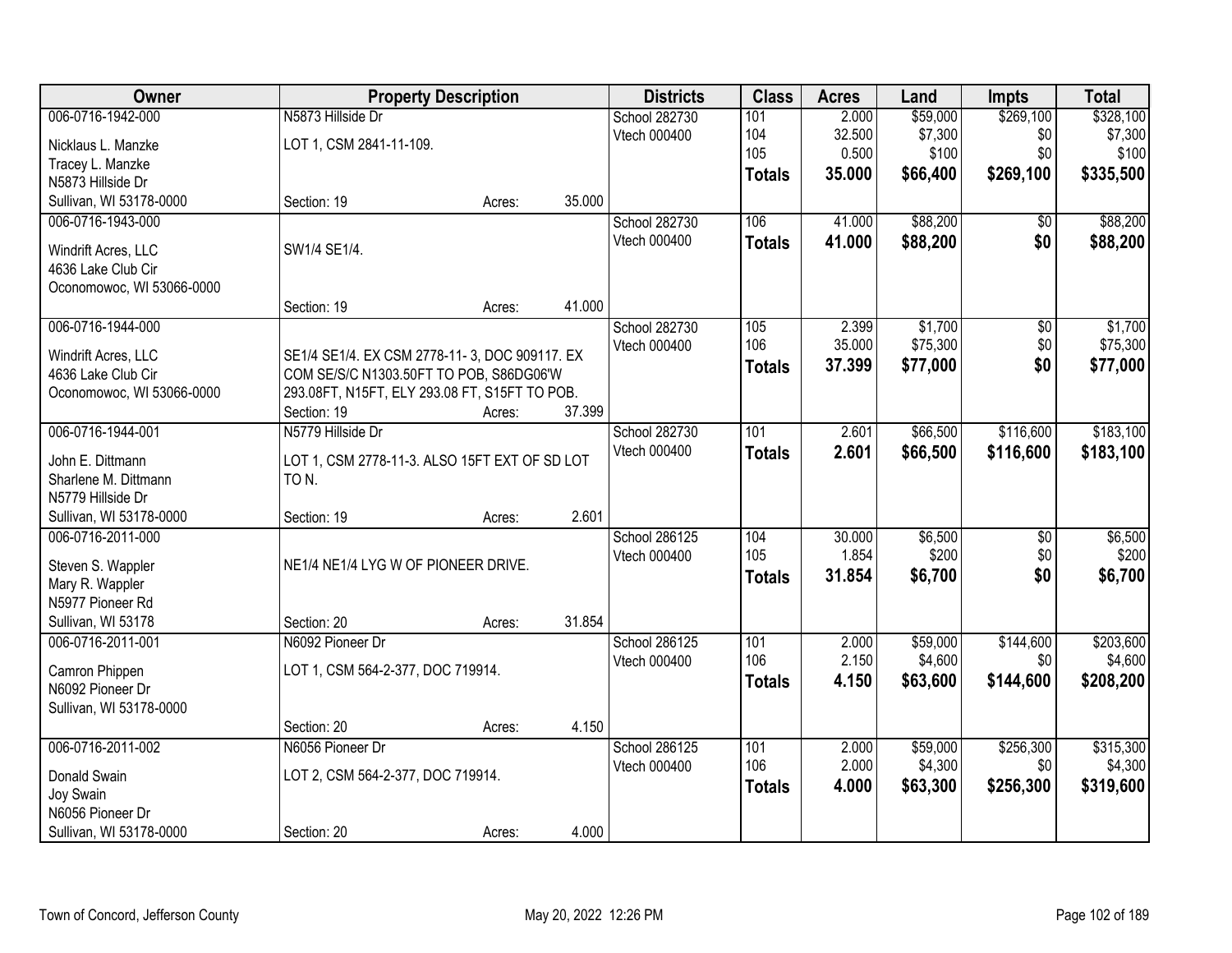| Owner                                    | <b>Property Description</b>                    |        |        | <b>Districts</b>              | <b>Class</b>     | <b>Acres</b>   | Land              | <b>Impts</b>    | <b>Total</b>       |
|------------------------------------------|------------------------------------------------|--------|--------|-------------------------------|------------------|----------------|-------------------|-----------------|--------------------|
| 006-0716-2012-000                        |                                                |        |        | School 282730                 | 104              | 3.200          | \$600             | $\overline{50}$ | \$600              |
| Zember Trust                             | <b>NW1/4 NE1/4</b>                             |        |        | Vtech 000400                  | 105              | 36.800         | \$25,800          | \$0             | \$25,800           |
| W1819 County Rd B                        |                                                |        |        |                               | <b>Totals</b>    | 40.000         | \$26,400          | \$0             | \$26,400           |
| Sullivan, WI 53178-0000                  |                                                |        |        |                               |                  |                |                   |                 |                    |
|                                          | Section: 20                                    | Acres: | 40.000 |                               |                  |                |                   |                 |                    |
| 006-0716-2013-000                        | N5903 Pioneer Dr                               |        |        | School 282730                 | 104              | 20.500         | \$4,200           | \$0             | \$4,200            |
|                                          | SW1/4 NE1/4                                    |        |        | Vtech 000400                  | 105              | 19.500         | \$13,100          | \$0             | \$13,100           |
| Howard Webb(Le et al<br>N5879 Pioneer Dr |                                                |        |        |                               | <b>Totals</b>    | 40.000         | \$17,300          | \$0             | \$17,300           |
| Sullivan, WI 53178-0000                  |                                                |        |        |                               |                  |                |                   |                 |                    |
|                                          | Section: 20                                    | Acres: | 40.000 |                               |                  |                |                   |                 |                    |
| 006-0716-2014-000                        | N5977 Pioneer Dr                               |        |        | School 286125                 | 104              | 17.000         | \$3,000           | \$0             | \$3,000            |
|                                          |                                                |        |        | Vtech 000400                  | 105              | 1.000          | \$100             | \$0             | \$100              |
| Steven S. Wappler                        | N1/2 SE1/4 NE1/4                               |        |        |                               | 107              | 2.000          | \$50,400          | \$178,400       | \$228,800          |
| Mary R. Wappler                          |                                                |        |        |                               | <b>Totals</b>    | 20,000         | \$53,500          | \$178,400       | \$231,900          |
| N5977 Pioneer Rd                         |                                                |        | 20.000 |                               |                  |                |                   |                 |                    |
| Sullivan, WI 53178                       | Section: 20                                    | Acres: |        |                               |                  |                |                   |                 |                    |
| 006-0716-2014-001                        | W1737 Ridge View Ln                            |        |        | School 282730<br>Vtech 000400 | 101<br>104       | 2.000<br>3.160 | \$59,000<br>\$600 | \$467,300       | \$526,300<br>\$600 |
| <b>Mark Siewert</b>                      | LOT 1, CSM 3328-14-249.                        |        |        |                               | 105              | 2.900          | \$2,100           | \$0<br>\$0      | \$2,100            |
| Jilayne D. Siewert                       |                                                |        |        |                               |                  | 8.060          |                   | \$467,300       |                    |
| W1737 Ridge View Ln                      |                                                |        |        |                               | <b>Totals</b>    |                | \$61,700          |                 | \$529,000          |
| Sullivan, WI 53178-0000                  | Section: 20                                    | Acres: | 8.060  |                               |                  |                |                   |                 |                    |
| 006-0716-2014-002                        |                                                |        |        | School 282730                 | $\overline{101}$ | 4.023          | \$31,900          | \$0             | \$31,900           |
| Steven S. Wappler                        | COM E1/4/C, N89DG37'W 1307.47FT TO POB,        |        |        | Vtech 000400                  | <b>Totals</b>    | 4.023          | \$31,900          | \$0             | \$31,900           |
| Mary R. Wappler                          | N89DG37'W 1.86FT, N0DG12'E 662.18FT, S89DG38'E |        |        |                               |                  |                |                   |                 |                    |
| N5977 Pioneer Rd                         | 511.75FT, S25DG18'W 67FT, SWLY 148.76FT ALG    |        |        |                               |                  |                |                   |                 |                    |
| Sullivan, WI 53178                       | Section: 20                                    | Acres: | 4.023  |                               |                  |                |                   |                 |                    |
| 006-0716-2014-003                        | W1730 Ridge View Ln                            |        |        | School 282730                 | $\overline{101}$ | 4.740          | \$85,400          | \$186,500       | \$271,900          |
| Keven J. Schepp                          | LOT 1, CSM 3416-15-136.                        |        |        | Vtech 000400                  | <b>Totals</b>    | 4.740          | \$85,400          | \$186,500       | \$271,900          |
| Nadia Czajkowski M. Schepp               |                                                |        |        |                               |                  |                |                   |                 |                    |
| W1730 Ridge View Ln                      |                                                |        |        |                               |                  |                |                   |                 |                    |
| Sullivan, WI 53178-0000                  | Section: 20                                    | Acres: | 4.740  |                               |                  |                |                   |                 |                    |
| 006-0716-2021-000                        |                                                |        |        | School 282730                 | 105              | 40.000         | \$37,500          | $\overline{50}$ | \$37,500           |
|                                          |                                                |        |        | Vtech 000400                  | <b>Totals</b>    | 40.000         | \$37,500          | \$0             | \$37,500           |
| Zember Trust                             | <b>NE1/4 NW1/4</b>                             |        |        |                               |                  |                |                   |                 |                    |
| W1819 County Rd B                        |                                                |        |        |                               |                  |                |                   |                 |                    |
| Sullivan, WI 53178-0000                  |                                                |        |        |                               |                  |                |                   |                 |                    |
|                                          | Section: 20                                    | Acres: | 40.000 |                               |                  |                |                   |                 |                    |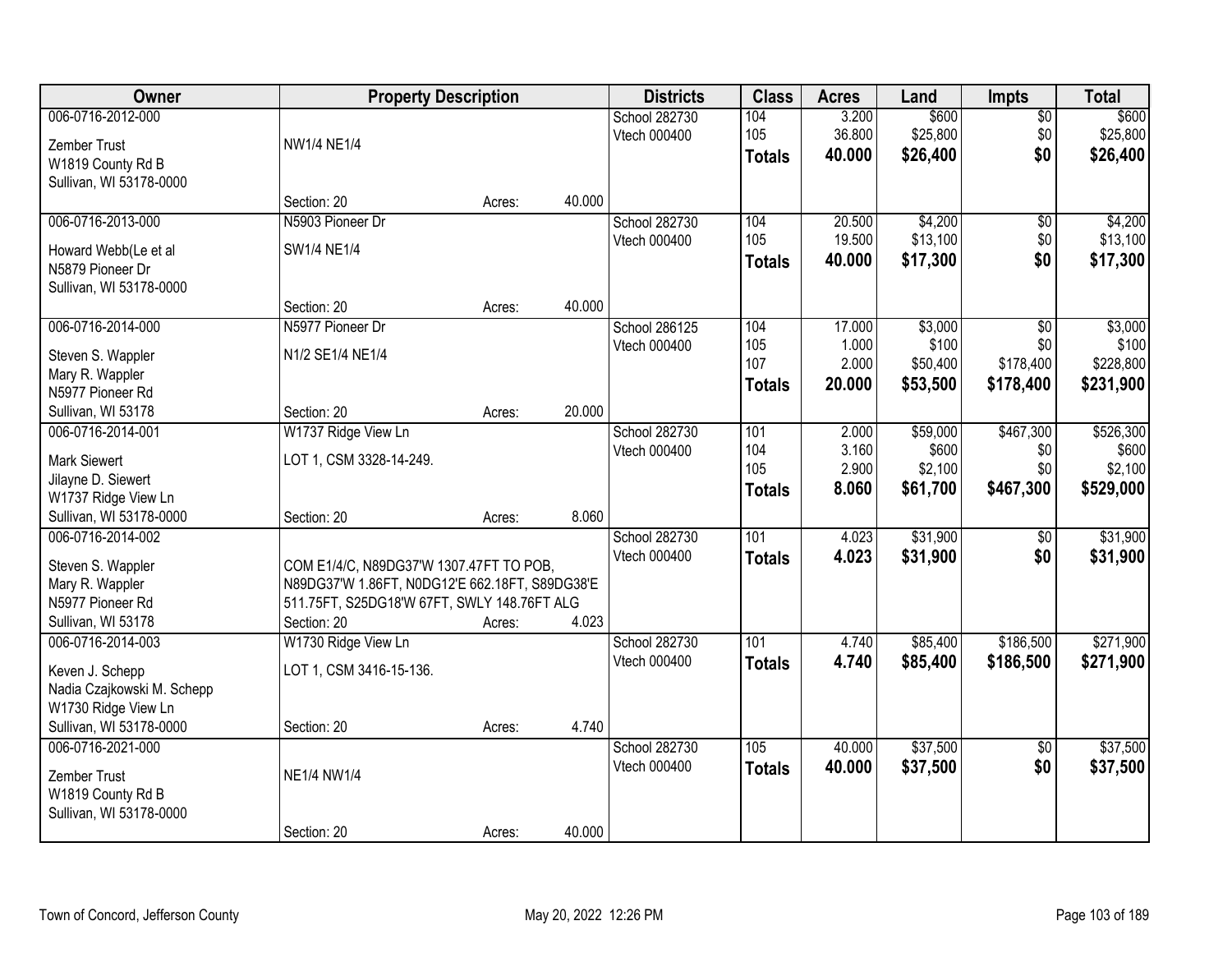| <b>Owner</b>                             | <b>Property Description</b>                     |        |        | <b>Districts</b> | <b>Class</b>     | <b>Acres</b> | Land      | Impts           | <b>Total</b> |
|------------------------------------------|-------------------------------------------------|--------|--------|------------------|------------------|--------------|-----------|-----------------|--------------|
| 006-0716-2022-000                        | N6080 Hillside Dr                               |        |        | School 282730    | 104              | 37.000       | \$5,100   | $\overline{50}$ | \$5,100      |
| Keith A. Rahn                            | NW1/4 NW1/4                                     |        |        | Vtech 000400     | 105              | 1.000        | \$100     | \$0             | \$100        |
| N6080 Hillside Dr                        |                                                 |        |        |                  | 107              | 2.000        | \$53,000  | \$383,500       | \$436,500    |
| Sullivan, WI 53178-0000                  |                                                 |        |        |                  | <b>Totals</b>    | 40.000       | \$58,200  | \$383,500       | \$441,700    |
|                                          | Section: 20                                     | Acres: | 40.000 |                  |                  |              |           |                 |              |
| 006-0716-2023-000                        | N5934 Hillside Dr                               |        |        | School 282730    | 101              | 2.500        | \$65,300  | \$368,000       | \$433,300    |
| Kelvin J. Jacques                        | SW1/4 NW1/4                                     |        |        | Vtech 000400     | 104              | 28.100       | \$5,300   | \$0             | \$5,300      |
| Stacy J. Jacques                         |                                                 |        |        |                  | 105              | 9.400        | \$6,600   | \$0             | \$6,600      |
| N5934 Hillside Dr                        |                                                 |        |        |                  | <b>Totals</b>    | 40.000       | \$77,200  | \$368,000       | \$445,200    |
| Sullivan, WI 53178-0000                  | Section: 20                                     | Acres: | 40.000 |                  |                  |              |           |                 |              |
| 006-0716-2024-000                        | N5874 Hillside Dr                               |        |        | School 282730    | 101              | 5.000        | \$87,500  | \$525,200       | \$612,700    |
| Jeremy Marsh                             | SE1/4 NW1/4                                     |        |        | Vtech 000400     | 104              | 23.000       | \$3,500   | \$0             | \$3,500      |
| N5874 Hillside Dr                        |                                                 |        |        |                  | 105              | 7.783        | \$5,400   | \$0             | \$5,400      |
| Sullivan, WI 53178-0000                  |                                                 |        |        |                  | <b>15M</b>       | 4.000        | \$4,300   | \$0             | \$4,300      |
|                                          | Section: 20                                     | Acres: | 39.783 |                  | <b>Totals</b>    | 39.783       | \$100,700 | \$525,200       | \$625,900    |
| 006-0716-2031-000                        |                                                 |        |        | School 282730    | 104              | 12.634       | \$2,400   | \$0             | \$2,400      |
|                                          |                                                 |        |        | Vtech 000400     | 105              | 17.366       | \$11,000  | \$0             | \$11,000     |
| Howard Webb(Le et al<br>N5879 Pioneer Dr | NE1/4 SW1/4. EX NW1/4 NE1/4 SW1/4               |        |        |                  | <b>Totals</b>    | 30.000       | \$13,400  | \$0             | \$13,400     |
| Sullivan, WI 53178-0000                  |                                                 |        |        |                  |                  |              |           |                 |              |
|                                          | Section: 20                                     | Acres: | 30.000 |                  |                  |              |           |                 |              |
| 006-0716-2031-001                        |                                                 |        |        | School 282730    | 104              | 3.000        | \$700     | $\overline{50}$ | \$700        |
|                                          |                                                 |        |        | Vtech 000400     | 105              | 6.945        | \$4,400   | \$0             | \$4,400      |
| Jeremy Marsh                             | NW1/4 NE1/4 SW1/4                               |        |        |                  | <b>Totals</b>    | 9.945        | \$5,100   | \$0             | \$5,100      |
| N5874 Hillside Dr                        |                                                 |        |        |                  |                  |              |           |                 |              |
| Sullivan, WI 53178-0000                  |                                                 |        | 9.945  |                  |                  |              |           |                 |              |
| 006-0716-2032-000                        | Section: 20<br>N5862 Hillside Dr                | Acres: |        | School 282730    | $\overline{101}$ | 3.000        | \$71,500  | \$145,900       | \$217,400    |
|                                          |                                                 |        |        | Vtech 000400     | <b>Totals</b>    | 3.000        | \$71,500  | \$145,900       | \$217,400    |
| Amanda Mcnutt                            | LOT 1, CSM 3278-14-147.                         |        |        |                  |                  |              |           |                 |              |
| <b>Martin Mcnutt</b>                     |                                                 |        |        |                  |                  |              |           |                 |              |
| N5862 Hillside Dr                        |                                                 |        |        |                  |                  |              |           |                 |              |
| Sullivan, WI 53178-0000                  | Section: 20                                     | Acres: | 3.000  |                  |                  |              |           |                 |              |
| 006-0716-2032-001                        |                                                 |        |        | School 282730    | 104              | 16.844       | \$3,500   | $\overline{50}$ | \$3,500      |
| Jeremy Marsh                             | NW1/4 SW1/4. EX CSM 3278-14-147, DOC 957489. EX |        |        | Vtech 000400     | 105              | 12.750       | \$8,500   | \$0             | \$8,500      |
| N5874 Hillside Dr                        | CSM 4350 -21-303, DOC 1102339. EX CSM           |        |        |                  | <b>Totals</b>    | 29.594       | \$12,000  | \$0             | \$12,000     |
| Sullivan, WI 53178-0000                  | 5842-33-197, DOC 1392746. EX CSM 5894-34-065,   |        |        |                  |                  |              |           |                 |              |
|                                          | Section: 20                                     | Acres: | 29.594 |                  |                  |              |           |                 |              |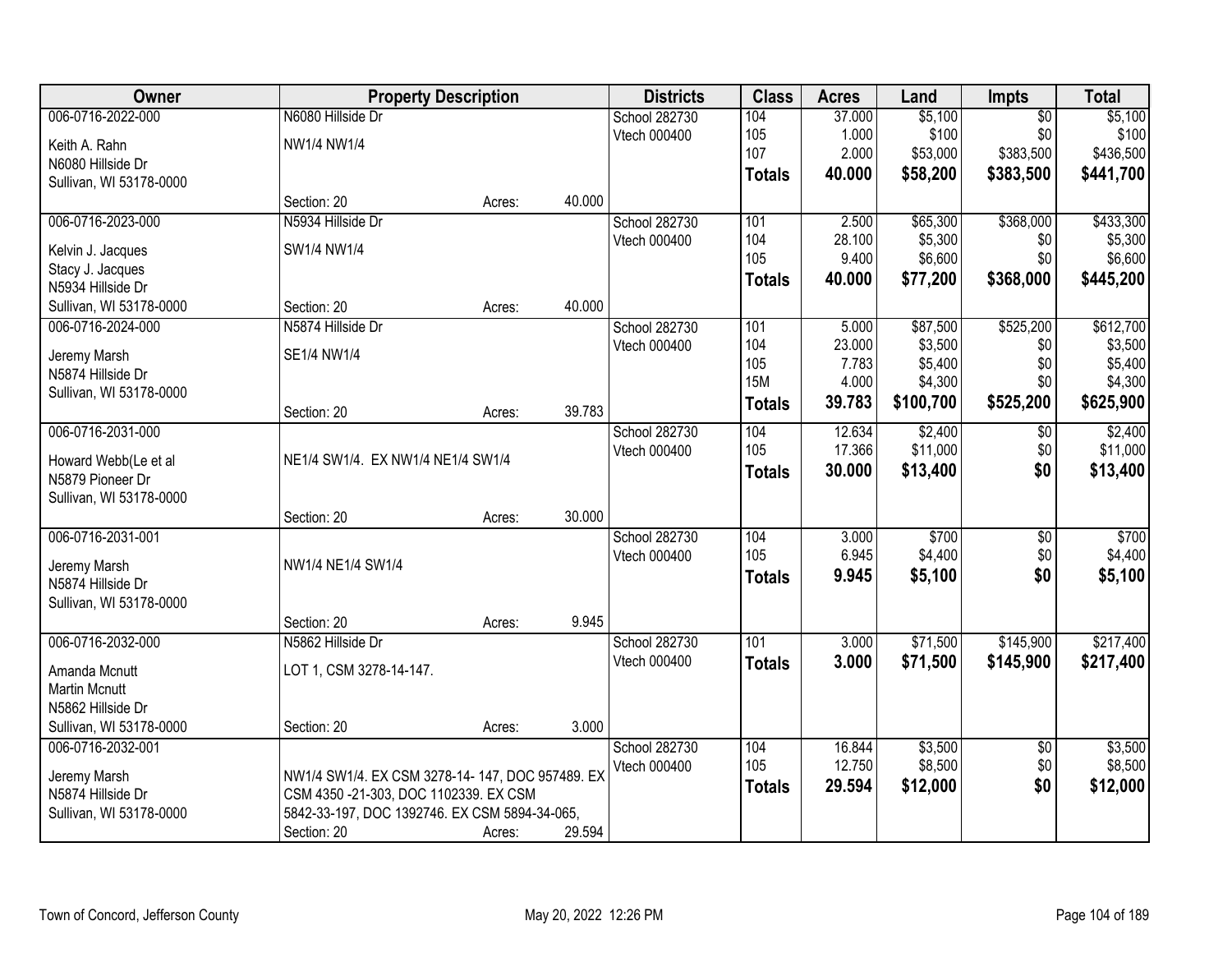| Owner                                                                                                                            |                                                                                 | <b>Property Description</b> |        | <b>Districts</b>              | <b>Class</b>                                     | <b>Acres</b>                                | Land                                                  | <b>Impts</b>                                | <b>Total</b>                                            |
|----------------------------------------------------------------------------------------------------------------------------------|---------------------------------------------------------------------------------|-----------------------------|--------|-------------------------------|--------------------------------------------------|---------------------------------------------|-------------------------------------------------------|---------------------------------------------|---------------------------------------------------------|
| 006-0716-2032-002                                                                                                                | N5814 Hillside Dr                                                               |                             |        | School 282730                 | 101                                              | 1.000                                       | \$40,800                                              | \$247,500                                   | \$288,300                                               |
| Steven P. Diderrich<br>Joni F. Diderrich<br>N5814 Hillside Dr                                                                    | LOT 1, CSM 4350-21-303. ALSO AFFIDAVIT DOC<br>1106390.                          |                             |        | Vtech 000400                  | <b>Totals</b>                                    | 1.000                                       | \$40,800                                              | \$247,500                                   | \$288,300                                               |
| Sullivan, WI 53178-0000                                                                                                          | Section: 20                                                                     | Acres:                      | 1.000  |                               |                                                  |                                             |                                                       |                                             |                                                         |
| 006-0716-2032-003<br>Jeremy Marsh<br>N5874 Hillside Dr<br>Sullivan, WI 53178-0000                                                | LOT 1, CSM 5842-33-197, DOC 1392746.<br>Section: 20                             | Acres:                      | 3.127  | School 282730<br>Vtech 000400 | 104<br><b>Totals</b>                             | 3.127<br>3.127                              | \$700<br>\$700                                        | $\overline{50}$<br>\$0                      | \$700<br>\$700                                          |
| 006-0716-2032-004                                                                                                                |                                                                                 |                             |        | School 282730                 | 104                                              | 0.903                                       | \$200                                                 | \$0                                         | \$200                                                   |
| Jeremy Marsh<br>N5874 Hillside Dr<br>Sullivan, WI 53178-0000                                                                     | LOT 2, CSM 5842-33-197, DOC 1392746.                                            |                             |        | Vtech 000400                  | <b>15M</b><br><b>Totals</b>                      | 1.194<br>2.097                              | \$1,300<br>\$1,500                                    | \$0<br>\$0                                  | \$1,300<br>\$1,500                                      |
|                                                                                                                                  | Section: 20                                                                     | Acres:                      | 2.097  |                               |                                                  |                                             |                                                       |                                             |                                                         |
| 006-0716-2032-005<br>Jeremy Marsh<br>N5874 Hillside Dr<br>Sullivan, WI 53178-0000                                                | LOT 1, CSM 5894-34-065, DOC 1398671.                                            |                             |        | School 282730<br>Vtech 000400 | 104<br><b>Totals</b>                             | 1.000<br>1.000                              | \$200<br>\$200                                        | $\sqrt[6]{3}$<br>\$0                        | \$200<br>\$200                                          |
|                                                                                                                                  | Section: 20                                                                     | Acres:                      | 1.000  |                               |                                                  |                                             |                                                       |                                             |                                                         |
| 006-0716-2033-000<br>Gary A Pernat Trust<br><b>Christine A Pernat Trust</b><br>N5724 Hillside Dr<br>Sullivan, WI 53178-0000      | N5724 Hillside Dr<br>SW1/4 SW1/4. EX CSM 1751-5-390, DOC 797564.<br>Section: 20 | Acres:                      | 35.581 | School 282730<br>Vtech 000400 | 101<br>104<br>105<br><b>15M</b><br><b>Totals</b> | 2.581<br>23.000<br>7.000<br>3.000<br>35.581 | \$66,300<br>\$4,200<br>\$4,900<br>\$3,300<br>\$78,700 | \$244,900<br>\$0<br>\$0<br>\$0<br>\$244,900 | \$311,200<br>\$4,200<br>\$4,900<br>\$3,300<br>\$323,600 |
| 006-0716-2033-001<br>Kipp A. Roelke<br>Rebecca M. Peirick<br>N5742 Hillside Dr<br>Sullivan, WI 53178-0000                        | N5742 Hillside Dr<br>LOT 1, CSM 1751-5-390.<br>Section: 20                      | Acres:                      | 4.419  | School 282730<br>Vtech 000400 | $\overline{101}$<br><b>Totals</b>                | 4.419<br>4.419                              | \$82,900<br>\$82,900                                  | \$200,900<br>\$200,900                      | \$283,800<br>\$283,800                                  |
| 006-0716-2034-000<br>Eugene H Kramer Trust (Le)<br>Patricia A Kramer Trust (Le)<br>N8271 County Rd E<br>Watertown, WI 53094-0000 | SE1/4 SW1/4.ALSO OL1, CSM 2892-11-199.<br>Section: 20                           | Acres:                      | 42.113 | School 282730<br>Vtech 000400 | 104<br><b>15M</b><br><b>Totals</b>               | 22.113<br>20.000<br>42.113                  | \$4,000<br>\$21,500<br>\$25,500                       | $\overline{60}$<br>\$0<br>\$0               | \$4,000<br>\$21,500<br>\$25,500                         |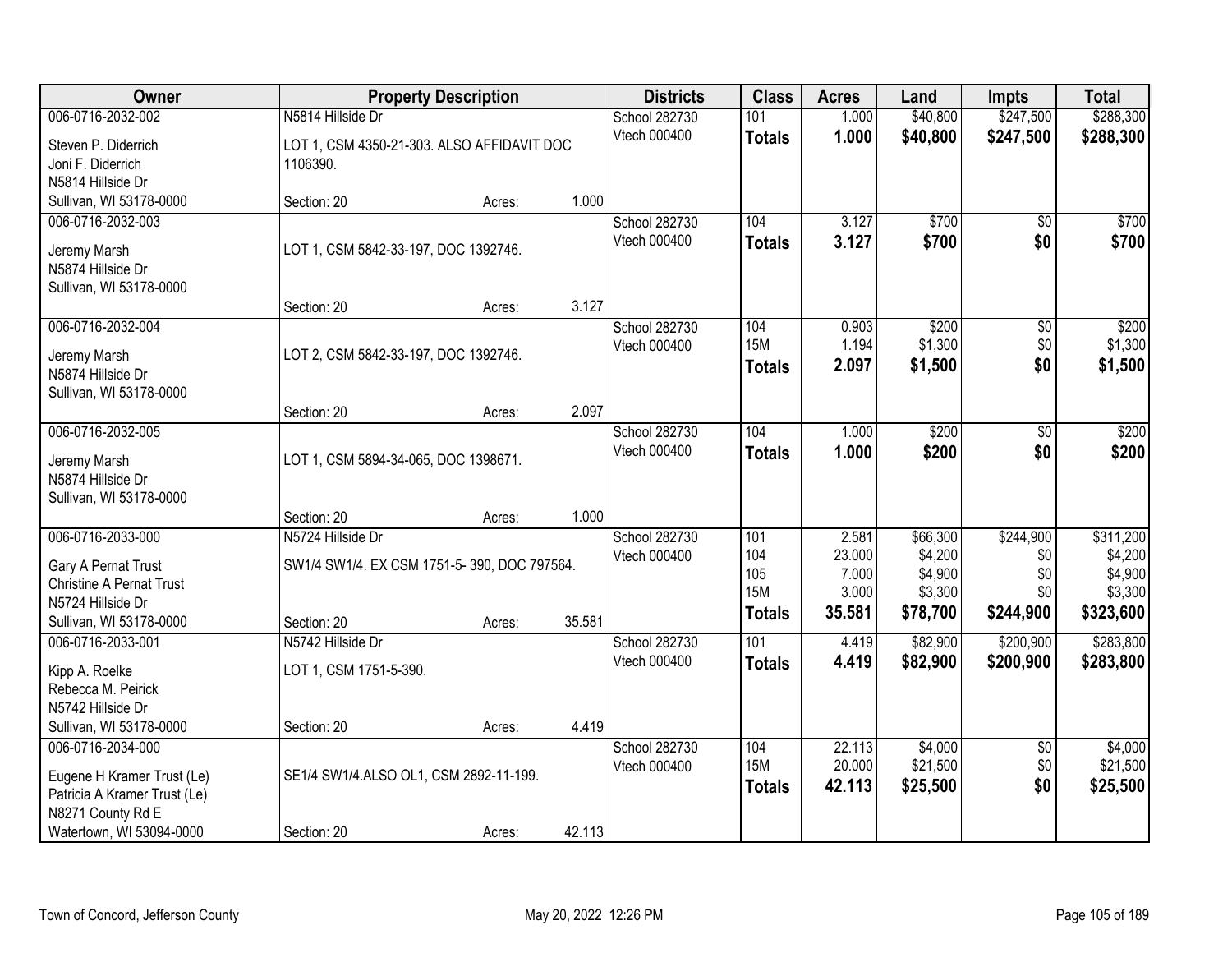| Owner<br><b>Property Description</b><br><b>Districts</b><br><b>Class</b><br><b>Acres</b><br><b>Impts</b><br>Land                                 | <b>Total</b>         |
|--------------------------------------------------------------------------------------------------------------------------------------------------|----------------------|
| \$19,400<br>006-0716-2041-000<br>N5894 Pioneer Dr<br>105<br>10.000<br>School 286125<br>$\overline{50}$                                           | \$19,400             |
| \$19,400<br>\$0<br>Vtech 000400<br>10.000<br><b>Totals</b><br>N10A OF NE1/4 SE1/4<br><b>Mark Siewert</b>                                         | \$19,400             |
| Jilayne D. Siewert                                                                                                                               |                      |
| W1737 Ridge View Ln                                                                                                                              |                      |
| 10.000<br>Sullivan, WI 53178-0000<br>Section: 20<br>Acres:                                                                                       |                      |
| 006-0716-2041-001<br>School 286125<br>104<br>6.000<br>\$800<br>\$0                                                                               | \$800                |
| 105<br>4.000<br>\$2,800<br>\$0<br>Vtech 000400                                                                                                   | \$2,800              |
| S10A N1/2 NE1/4 SE1/4<br><b>Mark Siewert</b><br>\$0<br>\$3,600<br>10.000<br>Totals                                                               | \$3,600              |
| Jilayne D. Siewert                                                                                                                               |                      |
| W1737 Ridge View Ln<br>10.000<br>Section: 20                                                                                                     |                      |
| Sullivan, WI 53178-0000<br>Acres:<br>\$3,200<br>006-0716-2041-002<br>N5816 Pioneer Dr<br>104<br>16.824                                           |                      |
| School 286125<br>$\overline{50}$<br>105<br>0.500<br>\$100                                                                                        | \$3,200              |
| \$0<br>Vtech 000400<br>Derek W. Kramer<br>S1/2 NE1/4 SE1/4. EX CSM 4330-21-254, DOC<br>17.324<br>\$0                                             | \$100                |
| \$3,300<br><b>Totals</b><br>W3382 Sunshine Rd<br>1098284. EX CSM 5643-31-263, DOC 1359029                                                        | \$3,300              |
| Helenville, WI 53137-0000                                                                                                                        |                      |
| 17.324<br>Section: 20<br>Acres:                                                                                                                  |                      |
| 006-0716-2041-003<br>N5806 Pioneer Dr<br>\$46,500<br>\$220,700<br>School 286125<br>101<br>1.500                                                  | \$267,200            |
| 104<br>0.955<br>\$200<br>\$0<br>Vtech 000400<br>LOT 1, CSM 5643-31-263, DOC 1359029.<br>Joseph P. Kelly                                          | \$200                |
| \$220,700<br>2.455<br>\$46,700<br><b>Totals</b><br>Karen A. Kelly                                                                                | \$267,400            |
| N5806 Pioneer Dr                                                                                                                                 |                      |
| 2.455<br>Sullivan, WI 53178-0000<br>Section: 20<br>Acres:                                                                                        |                      |
| \$5,600<br>006-0716-2042-000<br>N5879 Pioneer Dr<br>104<br>34.000<br>School 286125<br>$\overline{50}$                                            | \$5,600              |
| 105<br>3.500<br>\$1,900<br>\$0<br>Vtech 000400                                                                                                   | \$1,900              |
| NW1/4 SE1/4<br>Howard Webb(Le et al<br>107<br>2.500<br>\$58,000<br>\$107,800                                                                     | \$165,800            |
| N5879 Pioneer Dr<br>40.000<br>\$65,500<br>\$107,800<br><b>Totals</b>                                                                             | \$173,300            |
| Sullivan, WI 53178-0000                                                                                                                          |                      |
| 40.000<br>Section: 20<br>Acres:                                                                                                                  |                      |
| 006-0716-2043-000<br>\$7,000<br>N5709 Pioneer Dr<br>School 286125<br>104<br>32.302<br>$\overline{50}$<br>\$2,200                                 | \$7,000              |
| 105<br>4.000<br>\$0<br>Vtech 000400<br>Ryan J. Stern<br>SW1/4 SE1/4. ALSO PT OF NW1/4 NE1/4 SEC 29 N OF<br>107<br>2.000<br>\$53,000<br>\$101,800 | \$2,200<br>\$154,800 |
| CSM 2791-11-29. EX COM N1/4/C SEC 29, S89DG33'E<br>Sarah M. Stern                                                                                |                      |
| 38.302<br>\$62,200<br>\$101,800<br><b>Totals</b><br>N5709 Pioneer Dr<br>597.10FT TO POB, S89DG33'E 255FT, S01DGE                                 | \$164,000            |
| Sullivan, WI 53178-0000<br>38.302<br>Section: 20<br>Acres:                                                                                       |                      |
| School 286125<br>\$5,100<br>006-0716-2044-000<br>104<br>25.500<br>$\overline{30}$                                                                | \$5,100              |
| 6.000<br>\$5,700<br>\$0<br>105<br>Vtech 000400<br>Derek W. Kramer<br>SE1/4 SE1/4 EX BEG C/L TWN RD, 1318.50FT W &                                | \$5,700              |
| 106<br>6.218<br>\$13,400<br>\$0<br>1103.15FT N OF SE/S/C, N247.50FT, E330FT<br>W3382 Sunshine Rd                                                 | \$13,400             |
| \$0<br>37.718<br>\$24,200<br><b>Totals</b><br>S247.50FT, W330FT TO POB. EX CSM 5643-31-263,<br>Helenville, WI 53137-0000                         | \$24,200             |
| 37.718<br>Section: 20<br>Acres:                                                                                                                  |                      |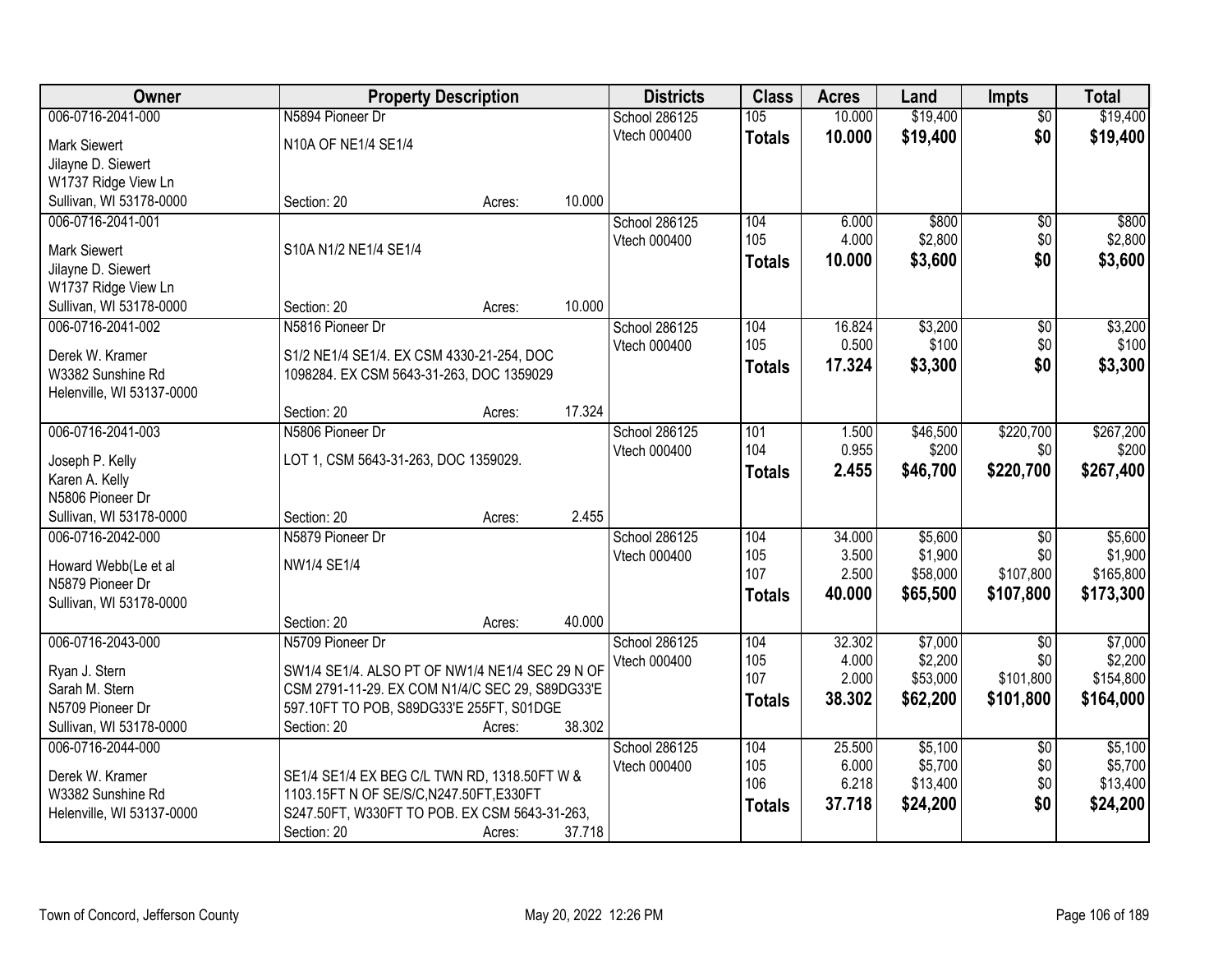| <b>Owner</b>                                  |                                                 | <b>Property Description</b> |        | <b>Districts</b> | <b>Class</b>  | <b>Acres</b> | Land     | <b>Impts</b>    | <b>Total</b> |
|-----------------------------------------------|-------------------------------------------------|-----------------------------|--------|------------------|---------------|--------------|----------|-----------------|--------------|
| 006-0716-2044-001                             | N5794 Pioneer Dr                                |                             |        | School 286125    | 101           | 0.469        | \$15,900 | \$5,000         | \$20,900     |
| Joseph P. Kelly Jr                            | LOT 2, CSM 5643-31-263, DOC 1359029.            |                             |        | Vtech 000400     | 104           | 2.000        | \$400    | \$0             | \$400        |
| Karen A. Kelly                                |                                                 |                             |        |                  | <b>Totals</b> | 2.469        | \$16,300 | \$5,000         | \$21,300     |
| N5806 Pioneer Dr                              |                                                 |                             |        |                  |               |              |          |                 |              |
| Sullivan, WI 53178-0000                       | Section: 20                                     | Acres:                      | 2.469  |                  |               |              |          |                 |              |
| 006-0716-2111-000                             |                                                 |                             |        | School 286125    | 104           | 30.426       | \$6,300  | \$0             | \$6,300      |
| James F Abel Trust                            | NE1/4 NE1/4. EX 1.30A IN CTH F IN 711-974.      |                             |        | Vtech 000400     | 105           | 8.274        | \$5,800  | \$0             | \$5,800      |
| Joanne L Abel Trust                           |                                                 |                             |        |                  | <b>Totals</b> | 38.700       | \$12,100 | \$0             | \$12,100     |
| 1078 Yosemite Rd                              |                                                 |                             |        |                  |               |              |          |                 |              |
| Oconomowoc, WI 53066-0000                     | Section: 21                                     | Acres:                      | 38.700 |                  |               |              |          |                 |              |
| 006-0716-2112-000                             |                                                 |                             |        | School 286125    | 104           | 31.000       | \$7,000  | \$0             | \$7,000      |
|                                               |                                                 |                             |        | Vtech 000400     | 105           | 9.000        | \$6,300  | \$0             | \$6,300      |
| Mindemann Trust                               | <b>NW1/4 NE1/4</b>                              |                             |        |                  | <b>Totals</b> | 40.000       | \$13,300 | \$0             | \$13,300     |
| W1551 County Rd B                             |                                                 |                             |        |                  |               |              |          |                 |              |
| Sullivan, WI 53178-0000                       |                                                 |                             |        |                  |               |              |          |                 |              |
|                                               | Section: 21                                     | Acres:                      | 40.000 |                  |               |              |          |                 |              |
| 006-0716-2113-000                             | N5955 Mill Rd                                   |                             |        | School 286125    | 101           | 2.000        | \$59,000 | \$166,700       | \$225,700    |
| Jack D. Jorgensen                             | SW1/4 NE1/4. EX CSM 4513-23-026.                |                             |        | Vtech 000400     | 104           | 20.000       | \$4,500  | \$0             | \$4,500      |
| Kathryne M. Jorgensen                         |                                                 |                             |        |                  | 105           | 13.000       | \$9,100  | \$0             | \$9,100      |
| N5955 Mill Rd                                 |                                                 |                             |        |                  | <b>Totals</b> | 35.000       | \$72,600 | \$166,700       | \$239,300    |
| Sullivan, WI 53178-0000                       | Section: 21                                     | Acres:                      | 35.000 |                  |               |              |          |                 |              |
| 006-0716-2113-001                             | N5903 Mill Rd                                   |                             |        | School 286125    | 101           | 5.000        | \$87,500 | \$410,100       | \$497,600    |
| Gregory Renz                                  | LOT 1, CSM 4513-23-026, DOC 1141529.            |                             |        | Vtech 000400     | <b>Totals</b> | 5.000        | \$87,500 | \$410,100       | \$497,600    |
| Wendy Renz                                    |                                                 |                             |        |                  |               |              |          |                 |              |
| N5903 Mill Rd                                 |                                                 |                             |        |                  |               |              |          |                 |              |
| Sullivan, WI 53178-0000                       | Section: 21                                     | Acres:                      | 5.000  |                  |               |              |          |                 |              |
| 006-0716-2114-000                             |                                                 |                             |        | School 286125    | 104           | 31.370       | \$6,000  | $\overline{50}$ | \$6,000      |
|                                               |                                                 |                             |        | Vtech 000400     | 105           | 1.620        | \$200    | \$0             | \$200        |
| James F Abel Trust                            | SE1/4 NE1/4. EX 1.13A IN CTH F IN 711-974 EX PT |                             |        |                  | 107           | 0.250        | \$7,500  | \$1,300         | \$8,800      |
| Joanne L Abel Trust                           | SELY OF HICKORY HILL DR & SLY OF CTH F. EX      |                             |        |                  | <b>Totals</b> | 33.240       | \$13,700 | \$1,300         | \$15,000     |
| 1078 Yosemite Rd<br>Oconomowoc, WI 53066-0000 | CSM 3972-19-122.<br>Section: 21                 |                             | 33.240 |                  |               |              |          |                 |              |
| 006-0716-2114-001                             | N5985 County Rd F                               | Acres:                      |        | School 286125    | 101           | 3.000        | \$71,500 | \$163,000       | \$234,500    |
|                                               |                                                 |                             |        | Vtech 000400     |               |              |          |                 |              |
| Daniel Weltzin                                | LOT 1, CSM 3972-19-122, DOC 1040100.            |                             |        |                  | <b>Totals</b> | 3.000        | \$71,500 | \$163,000       | \$234,500    |
| Heidi Weltzin                                 |                                                 |                             |        |                  |               |              |          |                 |              |
| N5985 County Rd F                             |                                                 |                             |        |                  |               |              |          |                 |              |
| Sullivan, WI 53178-0000                       | Section: 21                                     | Acres:                      | 3.000  |                  |               |              |          |                 |              |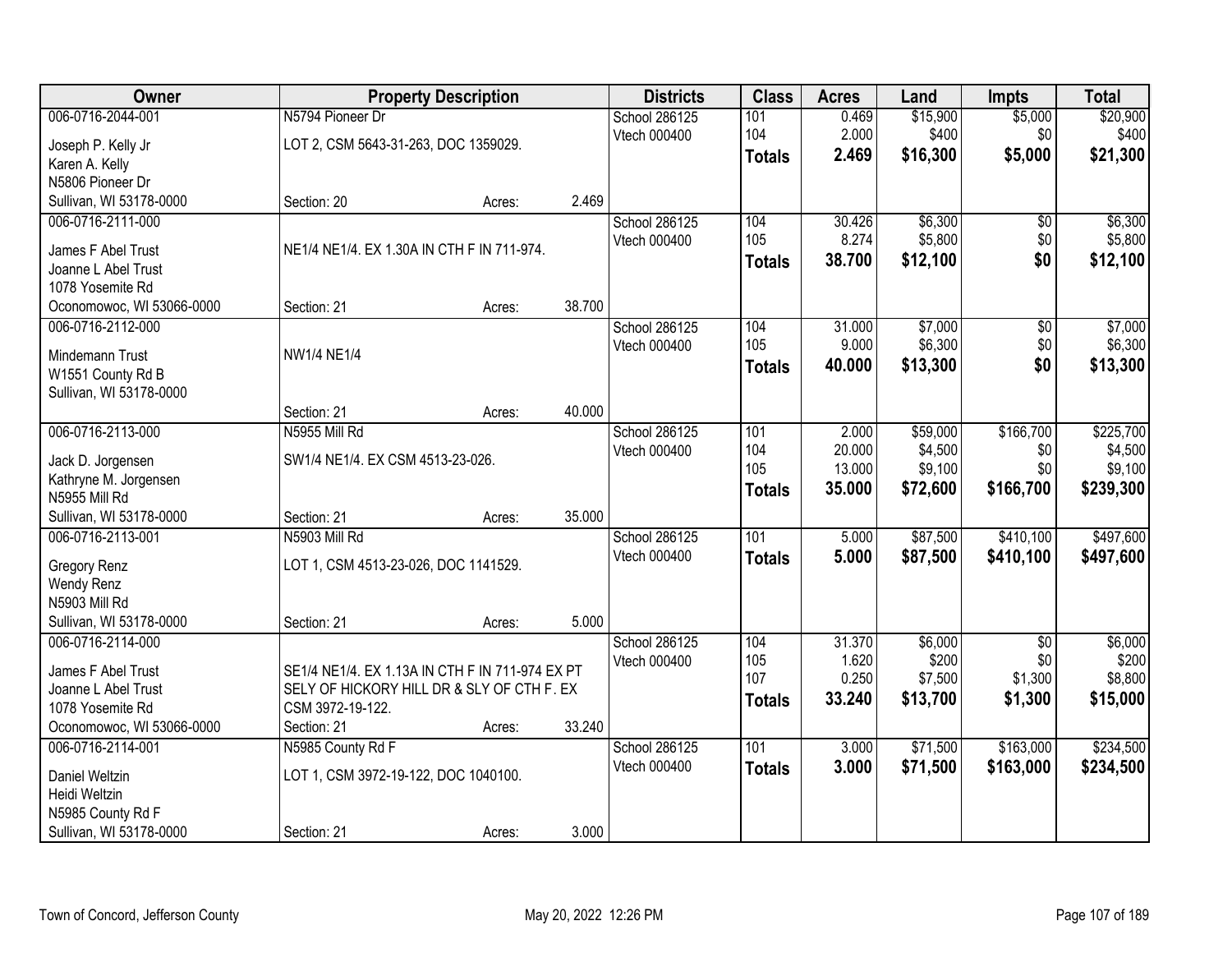| Owner                                            |                                               | <b>Property Description</b> |        |                               | <b>Class</b>  | <b>Acres</b>   | Land                | <b>Impts</b>     | <b>Total</b>         |
|--------------------------------------------------|-----------------------------------------------|-----------------------------|--------|-------------------------------|---------------|----------------|---------------------|------------------|----------------------|
| 006-0716-2114-002                                | N5918 Hickory Hill Dr                         |                             |        | School 286125                 | 101           | 2.092          | \$60,200            | \$220,900        | \$281,100            |
| <b>Couture Trust</b>                             | SE1/4 NE1/4 LYG SELY OF C/L HICKORY HILL DR & |                             |        | Vtech 000400                  | <b>Totals</b> | 2.092          | \$60,200            | \$220,900        | \$281,100            |
| N5918 Hickory Hill Dr<br>Sullivan, WI 53178-0000 | SLY OF CTH F.                                 |                             |        |                               |               |                |                     |                  |                      |
|                                                  | Section: 21                                   | Acres:                      | 2.092  |                               |               |                |                     |                  |                      |
| 006-0716-2121-000                                |                                               |                             |        | School 282730                 | 104           | 35.000         | \$5,900             | \$0              | \$5,900              |
| Mindemann Trust                                  | <b>NE1/4 NW1/4</b>                            |                             |        | Vtech 000400                  | <b>15M</b>    | 5.000          | \$5,400             | \$0              | \$5,400              |
| W1551 County Rd B                                |                                               |                             |        |                               | Totals        | 40.000         | \$11,300            | \$0              | \$11,300             |
| Sullivan, WI 53178-0000                          |                                               |                             |        |                               |               |                |                     |                  |                      |
|                                                  | Section: 21                                   | Acres:                      | 40.000 |                               |               |                |                     |                  |                      |
| 006-0716-2122-000                                |                                               |                             |        | School 282730                 | 101           | 2.000          | \$18,400            | \$5,900          | \$24,300             |
| Roger W. Salick                                  | LOT 1, CSM 338-2-093                          |                             |        | Vtech 000400                  | 105           | 3.320          | \$2,300             | \$0              | \$2,300              |
| Virginia E. Salick                               |                                               |                             |        |                               | <b>Totals</b> | 5.320          | \$20,700            | \$5,900          | \$26,600             |
| N6110 Colonial Dr                                |                                               |                             |        |                               |               |                |                     |                  |                      |
| Sullivan, WI 53178-0000                          | Section: 21                                   | Acres:                      | 5.320  |                               |               |                |                     |                  |                      |
| 006-0716-2122-001                                | N6089 Colonial Dr                             |                             |        | School 282730                 | 101           | 2.200          | \$61,500            | \$181,600        | \$243,100            |
| Catherine Lemminger                              | LOT 1, CSM 333-2-083                          |                             |        | Vtech 000400                  | 105           | 3.120          | \$7,000             | \$0              | \$7,000              |
| Steven L. Lemminger                              |                                               |                             |        |                               | <b>Totals</b> | 5.320          | \$68,500            | \$181,600        | \$250,100            |
| N6089 Colonial Dr                                |                                               |                             |        |                               |               |                |                     |                  |                      |
| Sullivan, WI 53178-0000                          | Section: 21                                   | Acres:                      | 5.320  |                               |               |                |                     |                  |                      |
| 006-0716-2122-002                                | N6069 Colonial Dr                             |                             |        | School 282730                 | 101<br>105    | 2.500          | \$65,300            | \$184,600        | \$249,900            |
| <b>Oliverson Guthrie Trust</b>                   | LOT 1, CSM 334-2-085, DOC 711322.             |                             |        | Vtech 000400                  | 106           | 1.820<br>1.000 | \$4,100<br>\$2,200  | \$0<br>\$0       | \$4,100<br>\$2,200   |
| N6069 Colonial Dr                                |                                               |                             |        |                               | <b>Totals</b> | 5.320          | \$71,600            | \$184,600        | \$256,200            |
| Sullivan, WI 53178-0000                          |                                               |                             |        |                               |               |                |                     |                  |                      |
|                                                  | Section: 21                                   | Acres:                      | 5.320  |                               |               |                |                     |                  |                      |
| 006-0716-2122-003                                |                                               |                             |        | School 282730                 | 101<br>105    | 2.000<br>3.320 | \$59,000<br>\$2,300 | \$0<br>\$0       | \$59,000<br>\$2,300  |
| Mindemann Trust                                  | LOT 1, CSM 339-2-95                           |                             |        | Vtech 000400                  |               | 5.320          | \$61,300            | \$0              | \$61,300             |
| W1551 County Rd B                                |                                               |                             |        |                               | <b>Totals</b> |                |                     |                  |                      |
| Sullivan, WI 53178-0000                          |                                               |                             |        |                               |               |                |                     |                  |                      |
|                                                  | Section: 21                                   | Acres:                      | 5.320  |                               |               |                |                     |                  |                      |
| 006-0716-2122-005                                | N6027 Colonial Dr                             |                             |        | School 282730<br>Vtech 000400 | 101<br>105    | 2.000<br>1.800 | \$59,000<br>\$4,100 | \$223,600<br>\$0 | \$282,600<br>\$4,100 |
| Dustin W. Miller                                 | LOT 1, CSM 335-2-087, DOC 1360449.            |                             |        |                               | 106           | 1.520          | \$3,300             | \$0              | \$3,300              |
| Alissa Ewer                                      |                                               |                             |        |                               | <b>Totals</b> | 5.320          | \$66,400            | \$223,600        | \$290,000            |
| N6027 Colonial Dr                                |                                               |                             |        |                               |               |                |                     |                  |                      |
| Sullivan, WI 53178-0000                          | Section: 21                                   | Acres:                      | 5.320  |                               |               |                |                     |                  |                      |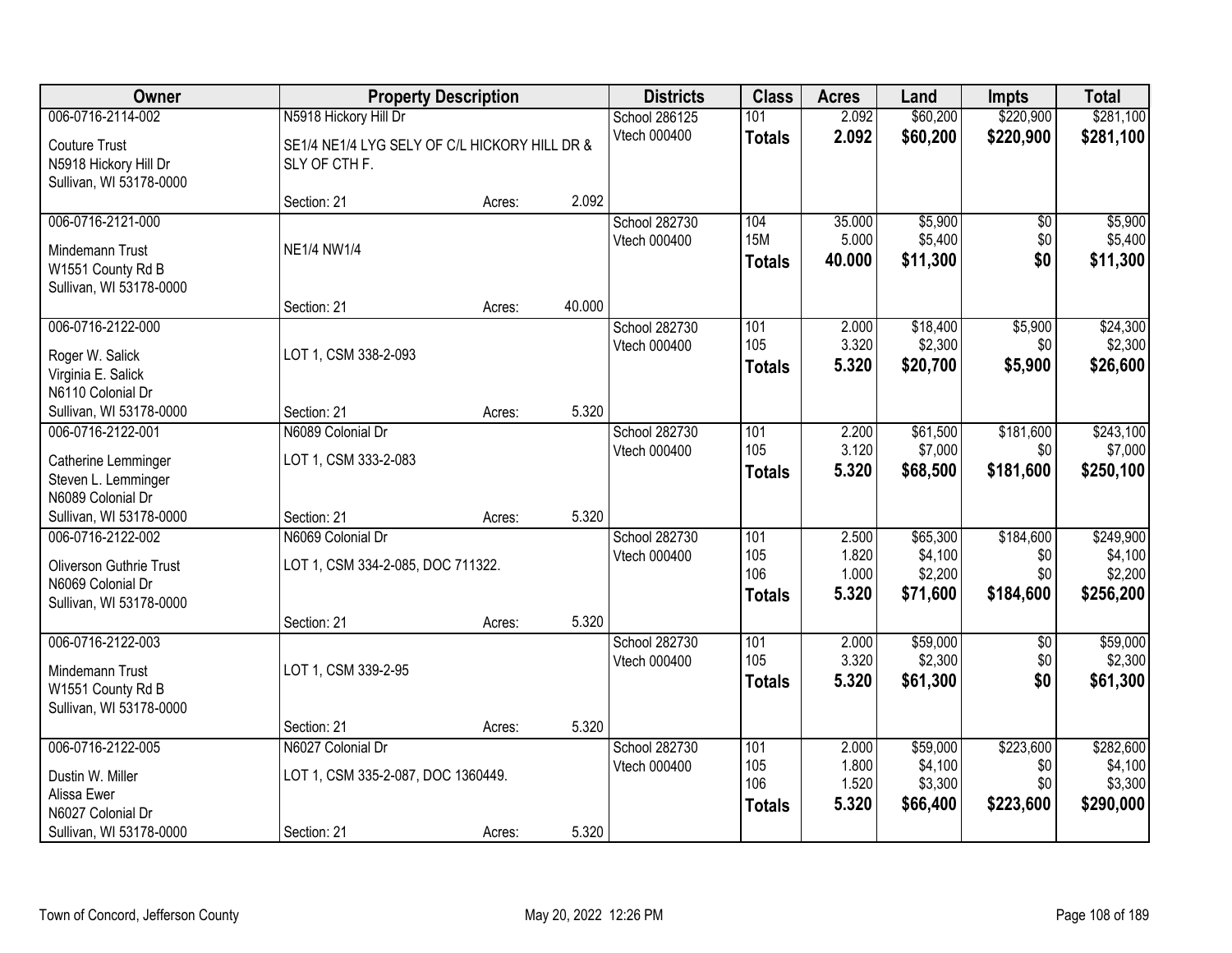| Owner                                  |                                                    | <b>Property Description</b> |        | <b>Districts</b> | <b>Class</b>  | <b>Acres</b> | Land     | <b>Impts</b>    | <b>Total</b> |
|----------------------------------------|----------------------------------------------------|-----------------------------|--------|------------------|---------------|--------------|----------|-----------------|--------------|
| 006-0716-2122-006                      | N6005 Colonial Dr                                  |                             |        | School 282730    | 101           | 2.000        | \$59,000 | \$186,100       | \$245,100    |
| Gwen Stefanski                         | LOT 1, CSM 336-2-089, DOC 711324.                  |                             |        | Vtech 000400     | 105           | 2.000        | \$1,400  | \$0             | \$1,400      |
| Sandra Stefanski                       |                                                    |                             |        |                  | 106           | 1.320        | \$2,800  | \$0             | \$2,800      |
| N6005 Colonial Dr                      |                                                    |                             |        |                  | <b>Totals</b> | 5.320        | \$63,200 | \$186,100       | \$249,300    |
| Sullivan, WI 53178-0000                | Section: 21                                        | Acres:                      | 5.320  |                  |               |              |          |                 |              |
| 006-0716-2122-008                      |                                                    |                             |        | School 282730    | 304           | 3.330        | \$0      | $\overline{50}$ | \$0          |
|                                        |                                                    |                             |        | Vtech 000400     | <b>Totals</b> | 3.330        | \$0      | \$0             | \$0          |
| Town of Concord                        | 75FT TWN RD AS SHOWN ON CSM                        |                             |        |                  |               |              |          |                 |              |
| Colonial Dr<br>W1185 Concord Center Dr | 333-2-83, 334-2-85, 335-2-87, 336-2-89 & 340-2-97. |                             |        |                  |               |              |          |                 |              |
| Sullivan, WI 53178-0000                | Section: 21                                        | Acres:                      | 3.330  |                  |               |              |          |                 |              |
| 006-0716-2123-000                      | N5986 Colonial Dr                                  |                             |        | School 282730    | 101           | 2.000        | \$59,000 | \$112,500       | \$171,500    |
|                                        |                                                    |                             |        | Vtech 000400     | 105           | 17.440       | \$21,300 | \$0             | \$21,300     |
| James R. Mueller                       | LOT 1, CSM 342-2-101. ALSO LOT 1, CSM 340-2-097.   |                             |        |                  |               | 19.440       |          | \$112,500       |              |
| N5986 Colonial Dr                      | ALSO LOT 1, CSM 341-2-099.                         |                             |        |                  | <b>Totals</b> |              | \$80,300 |                 | \$192,800    |
| Sullivan, WI 53178-0000                |                                                    |                             |        |                  |               |              |          |                 |              |
|                                        | Section: 21                                        | Acres:                      | 19.440 |                  |               |              |          |                 |              |
| 006-0716-2123-001                      | N5983 Colonial Dr                                  |                             |        | School 282730    | 101           | 3.000        | \$71,500 | \$231,000       | \$302,500    |
| Barbara A. Kresse                      | LOT 1, CSM 337-2-091, DOC 711325.                  |                             |        | Vtech 000400     | 106           | 5.830        | \$12,500 | \$0             | \$12,500     |
| N5983 Colonial Dr                      |                                                    |                             |        |                  | <b>Totals</b> | 8.830        | \$84,000 | \$231,000       | \$315,000    |
| Sullivan, WI 53178-0000                |                                                    |                             |        |                  |               |              |          |                 |              |
|                                        | Section: 21                                        | Acres:                      | 8.830  |                  |               |              |          |                 |              |
| 006-0716-2123-002                      | W1694 Ridge View Ln                                |                             |        | School 282730    | 101           | 2.370        | \$63,600 | \$293,700       | \$357,300    |
|                                        |                                                    |                             |        | Vtech 000400     | 105           | 4.190        | \$9,500  | \$0             | \$9,500      |
| Eric Paulsen                           | LOT 2, CSM 3416-15-136, DOC 970322.                |                             |        |                  | 106           | 11.000       | \$23,700 | \$0             | \$23,700     |
| Amy Paulsen                            |                                                    |                             |        |                  | <b>Totals</b> | 17.560       | \$96,800 | \$293,700       | \$390,500    |
| W1694 Ridge View Ln                    |                                                    |                             |        |                  |               |              |          |                 |              |
| Sullivan, WI 53178-0000                | Section: 21                                        | Acres:                      | 17.560 |                  |               |              |          |                 |              |
| 006-0716-2124-000                      |                                                    |                             |        | School 282730    | 104           | 19.000       | \$3,600  | $\sqrt{6}$      | \$3,600      |
| Mindemann Trust                        | SE1/4 NW1/4                                        |                             |        | Vtech 000400     | <b>15M</b>    | 21.000       | \$22,600 | \$0             | \$22,600     |
| W1551 County Rd B                      |                                                    |                             |        |                  | <b>Totals</b> | 40.000       | \$26,200 | \$0             | \$26,200     |
| Sullivan, WI 53178-0000                |                                                    |                             |        |                  |               |              |          |                 |              |
|                                        | Section: 21                                        | Acres:                      | 40.000 |                  |               |              |          |                 |              |
| 006-0716-2131-000                      | N5895 Mill Rd                                      |                             |        | School 282730    | 101           | 2.000        | \$59,000 | \$206,300       | \$265,300    |
|                                        |                                                    |                             |        | Vtech 000400     | 105           | 13.370       | \$18,700 | \$0             | \$18,700     |
| Jeffrey O. Rhoads                      | LOT 1, CSM 580-2-400                               |                             |        |                  | 106           | 5.000        | \$10,800 | \$0             | \$10,800     |
| N5895 Mill Rd                          |                                                    |                             |        |                  | <b>Totals</b> | 20.370       | \$88,500 | \$206,300       | \$294,800    |
| Sullivan, WI 53178-0000                |                                                    |                             |        |                  |               |              |          |                 |              |
|                                        | Section: 21                                        | Acres:                      | 20.370 |                  |               |              |          |                 |              |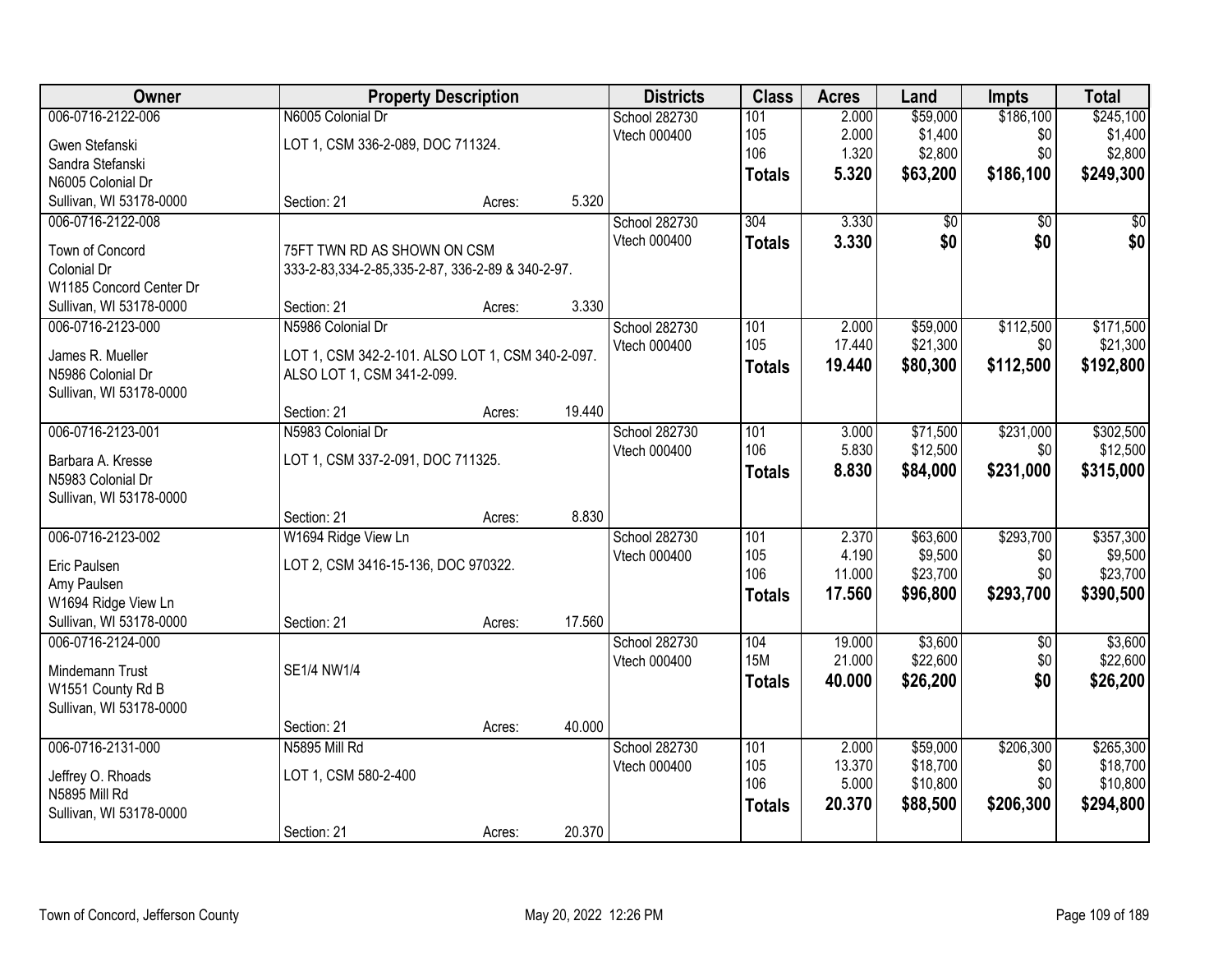| Owner                                            |                                                | <b>Property Description</b> |        | <b>Districts</b> | <b>Class</b>  | <b>Acres</b> | Land     | <b>Impts</b>      | <b>Total</b> |
|--------------------------------------------------|------------------------------------------------|-----------------------------|--------|------------------|---------------|--------------|----------|-------------------|--------------|
| 006-0716-2131-001                                | N5831 Mill Rd                                  |                             |        | School 282730    | 101           | 2.000        | \$59,000 | \$164,700         | \$223,700    |
| <b>Richard Kleinschmidt</b>                      | LOT 2, CSM 580-2-400                           |                             |        | Vtech 000400     | 105           | 8.370        | \$5,900  | \$0               | \$5,900      |
| Donna Kleinschmidt                               |                                                |                             |        |                  | 106           | 10.000       | \$21,500 | \$0               | \$21,500     |
| N5831 Mill Rd                                    |                                                |                             |        |                  | <b>Totals</b> | 20.370       | \$86,400 | \$164,700         | \$251,100    |
| Sullivan, WI 53178-0000                          | Section: 21                                    | Acres:                      | 20.370 |                  |               |              |          |                   |              |
| 006-0716-2132-000                                | W1671 Ridge View Ln                            |                             |        | School 282730    | 101           | 1.940        | \$57,500 | \$265,800         | \$323,300    |
|                                                  |                                                |                             |        | Vtech 000400     | 104           | 5.229        | \$1,000  | \$0               | \$1,000      |
| James M. Romans                                  | NW1/4 SW1/4 ALSO S1/2 SW1/4 NW1/4 EX PT IN CSM |                             |        |                  | 105           | 25.912       | \$18,200 | \$0               | \$18,200     |
| Melissa A. Romans                                | 3328-14-249.                                   |                             |        |                  | <b>15M</b>    | 9.000        | \$9,700  | \$0               | \$9,700      |
| W1671 Ridge View Ln<br>Sullivan, WI 53178-0000   | Section: 21                                    |                             | 42.081 |                  | <b>Totals</b> | 42.081       | \$86,400 | \$265,800         | \$352,200    |
| 006-0716-2133-000                                |                                                | Acres:                      |        | School 282730    | 105           | 40.000       | \$28,000 | $\sqrt[6]{3}$     | \$28,000     |
|                                                  |                                                |                             |        | Vtech 000400     |               |              |          | \$0               |              |
| Oconomowoc Sportsman                             | SW1/4 SW1/4                                    |                             |        |                  | <b>Totals</b> | 40.000       | \$28,000 |                   | \$28,000     |
| Oconomowoc Fish & Gun Club                       |                                                |                             |        |                  |               |              |          |                   |              |
| <b>PO Box 171</b>                                |                                                |                             |        |                  |               |              |          |                   |              |
| Oconomowoc, WI 53066-0000                        | Section: 21                                    | Acres:                      | 40.000 |                  |               |              |          |                   |              |
| 006-0716-2134-000                                | N5799 Mill Rd                                  |                             |        | School 282730    | 102           | 1.000        | \$34,000 | \$104,900         | \$138,900    |
| Oconomowoc Sportsman                             | SE1/4 SW1/4                                    |                             |        | Vtech 000400     | 104           | 4.000        | \$600    | \$0               | \$600        |
| Oconomowoc Fish & Gun Club                       |                                                |                             |        |                  | 105           | 31.000       | \$21,700 | \$0               | \$21,700     |
| PO Box 171                                       |                                                |                             |        |                  | 106           | 4.000        | \$8,600  | \$0               | \$8,600      |
| Oconomowoc, WI 53066-0000                        | Section: 21                                    | Acres:                      | 40.000 |                  | <b>Totals</b> | 40.000       | \$64,900 | \$104,900         | \$169,800    |
| 006-0716-2141-000                                | N5863 Hickory Hill Dr                          |                             |        | School 286125    | 101           | 2.000        | \$59,000 | \$121,100         | \$180,100    |
|                                                  |                                                |                             |        | Vtech 000400     | 104           | 33.000       | \$5,900  | \$0               | \$5,900      |
| William Arbiture                                 | <b>NE1/4 SE1/4</b>                             |                             |        |                  | 105           | 5.000        | \$3,500  | \$0               | \$3,500      |
| Cynthia A. Arbiture                              |                                                |                             |        |                  | <b>Totals</b> | 40.000       | \$68,400 | \$121,100         | \$189,500    |
| N5863 Hickory Hill Dr<br>Sullivan, WI 53178-0000 | Section: 21                                    | Acres:                      | 40.000 |                  |               |              |          |                   |              |
| 006-0716-2142-000                                | N5926 Mill Rd                                  |                             |        | School 286125    | 104           | 29.000       | \$4,900  |                   | \$4,900      |
|                                                  |                                                |                             |        | Vtech 000400     | 105           | 9.000        | \$5,300  | $\sqrt{6}$<br>\$0 | \$5,300      |
| Brian J. Switalski                               | NW1/4 SE1/4                                    |                             |        |                  | 107           | 2.000        | \$53,000 | \$154,000         | \$207,000    |
| Jane S. Switalski                                |                                                |                             |        |                  |               | 40.000       | \$63,200 | \$154,000         | \$217,200    |
| N5926 Mill Rd                                    |                                                |                             |        |                  | <b>Totals</b> |              |          |                   |              |
| Sullivan, WI 53178-0000                          | Section: 21                                    | Acres:                      | 40.000 |                  |               |              |          |                   |              |
| 006-0716-2143-000                                |                                                |                             |        | School 286125    | 104           | 15.000       | \$2,300  | $\overline{60}$   | \$2,300      |
| Brian J. Switalski                               | SW1/4 SE1/4                                    |                             |        | Vtech 000400     | 105           | 13.000       | \$7,900  | \$0               | \$7,900      |
| Jane S. Switalski                                |                                                |                             |        |                  | <b>15M</b>    | 12.000       | \$9,700  | \$0               | \$9,700      |
| N5926 Mill Rd                                    |                                                |                             |        |                  | <b>Totals</b> | 40.000       | \$19,900 | \$0               | \$19,900     |
| Sullivan, WI 53178-0000                          | Section: 21                                    | Acres:                      | 40.000 |                  |               |              |          |                   |              |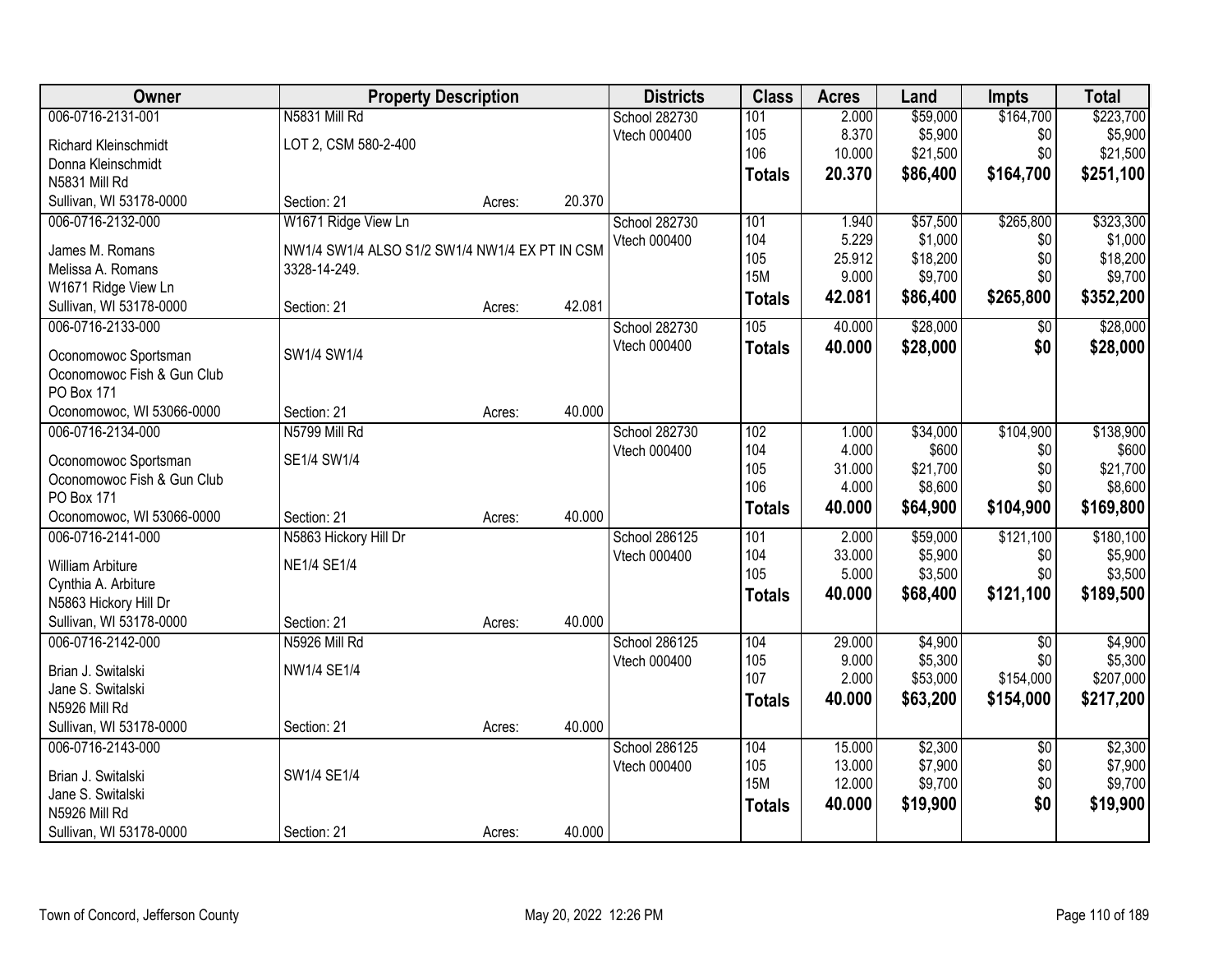| Owner                                                                                                                              | <b>Property Description</b>                                                                                    |                  |                  | <b>Districts</b>                     | <b>Class</b>                | <b>Acres</b>              | Land                            | Impts                         | <b>Total</b>                      |
|------------------------------------------------------------------------------------------------------------------------------------|----------------------------------------------------------------------------------------------------------------|------------------|------------------|--------------------------------------|-----------------------------|---------------------------|---------------------------------|-------------------------------|-----------------------------------|
| 006-0716-2144-000<br>Ernest Bankert Trust (Le)<br>Karen Bankert Trust                                                              | SE1/4 SE1/4, EX 24.75FT OFF EAST SIDE. EX CSM<br>4648-24-19 ALSO AFFIDAVIT DOC 1165931.                        |                  |                  | School 286125<br>Vtech 000400        | 104<br>105<br><b>Totals</b> | 34.250<br>1.250<br>35.500 | \$6,100<br>\$100<br>\$6,200     | $\overline{50}$<br>\$0<br>\$0 | \$6,100<br>\$100<br>\$6,200       |
| W1360 Home View Rd<br>Oconomowoc, WI 53066-0000                                                                                    | Section: 21                                                                                                    | Acres:           | 35.500           |                                      |                             |                           |                                 |                               |                                   |
| 006-0716-2144-001<br>Robert Vallier et al<br>N5680 Hickory Hill Ln<br>Sullivan, WI 53178-0000                                      | E 24.75FT OF SE1/4 SE1/4 (TOWN RD, NO<br>DEDICATION FOUND).                                                    |                  |                  | School 286125<br>Vtech 000400        | 105<br><b>Totals</b>        | 0.750<br>0.750            | \$100<br>\$100                  | $\overline{50}$<br>\$0        | \$100<br>\$100                    |
| 006-0716-2144-002<br><b>Scott D Bankert Trust</b><br>N5789 Hickory Hill Ln<br>Sullivan, WI 53178-0000                              | Section: 21<br>N5789 Hickory Hill Ln<br>LOT 1, CSM 4648-24-019, DOC 1159274. ALSO<br>AFFIDAVIT IN DOC 1165931. | Acres:           | 0.750            | School 286125<br>Vtech 000400        | 101<br><b>Totals</b>        | 2.000<br>2.000            | \$59,000<br>\$59,000            | \$266,800<br>\$266,800        | \$325,800<br>\$325,800            |
| 006-0716-2144-003                                                                                                                  | Section: 21<br>N5777 Hickory Hill Ln                                                                           | Acres:           | 2.000            | School 286125                        | 101                         | 1.750                     | \$52,800                        | \$250,400                     | \$303,200                         |
| Cory L. Bankert<br>N5777 Hickory Hill Ln<br>Sullivan, WI 53178-0000                                                                | LOT 2, CSM 4648-24-019. ALSO AFFIDAVIT IN DOC<br>1165931.                                                      |                  |                  | Vtech 000400                         | <b>Totals</b>               | 1.750                     | \$52,800                        | \$250,400                     | \$303,200                         |
| 006-0716-2211-000<br>Alan C. Brown<br>Mary A. Brown<br>W891 Concord Center Dr                                                      | Section: 21<br>W903 Concord Center Dr<br>E1/2 NE1/4. EX S20FT. EX CSM 3912-18-296.                             | Acres:           | 1.750            | School 286125<br>Vtech 000400        | 105<br><b>Totals</b>        | 62.018<br>62.018          | \$43,400<br>\$43,400            | $\overline{50}$<br>\$0        | \$43,400<br>\$43,400              |
| Sullivan, WI 53178-0000                                                                                                            | Section: 22                                                                                                    | Acres:           | 62.018           |                                      |                             |                           |                                 |                               |                                   |
| 006-0716-2212-000<br>Scott D. Schiefelbein<br>N6077 Country View Ln<br>Sullivan, WI 53173-0000                                     | NW1/4 NE1/4, EX BEG 459FT E<br>N1/4/P,S2DG08'W106.05FT, S88<br>DG01'E345.20FT, N25DG55'W120 FT, W ON S/L TO    |                  |                  | <b>School 286125</b><br>Vtech 000400 | 105<br><b>Totals</b>        | 23.123<br>23.123          | \$16,200<br>\$16,200            | $\overline{50}$<br>\$0        | \$16,200<br>\$16,200              |
| 006-0716-2212-001<br>Harry W and Rose M Turner Revocable<br><b>Trust Dated June</b><br>N6089 Country View Ln<br>Sullivan, WI 53178 | Section: 22<br>N6089 Country View Ln<br>CSM 219-1-276, DOC 706657.<br>Section: 22                              | Acres:<br>Acres: | 23.123<br>10.000 | School 286125<br>Vtech 000400        | 101<br>105<br><b>Totals</b> | 3.000<br>7.000<br>10.000  | \$71,500<br>\$4,900<br>\$76,400 | \$163,500<br>\$0<br>\$163,500 | \$235,000<br>\$4,900<br>\$239,900 |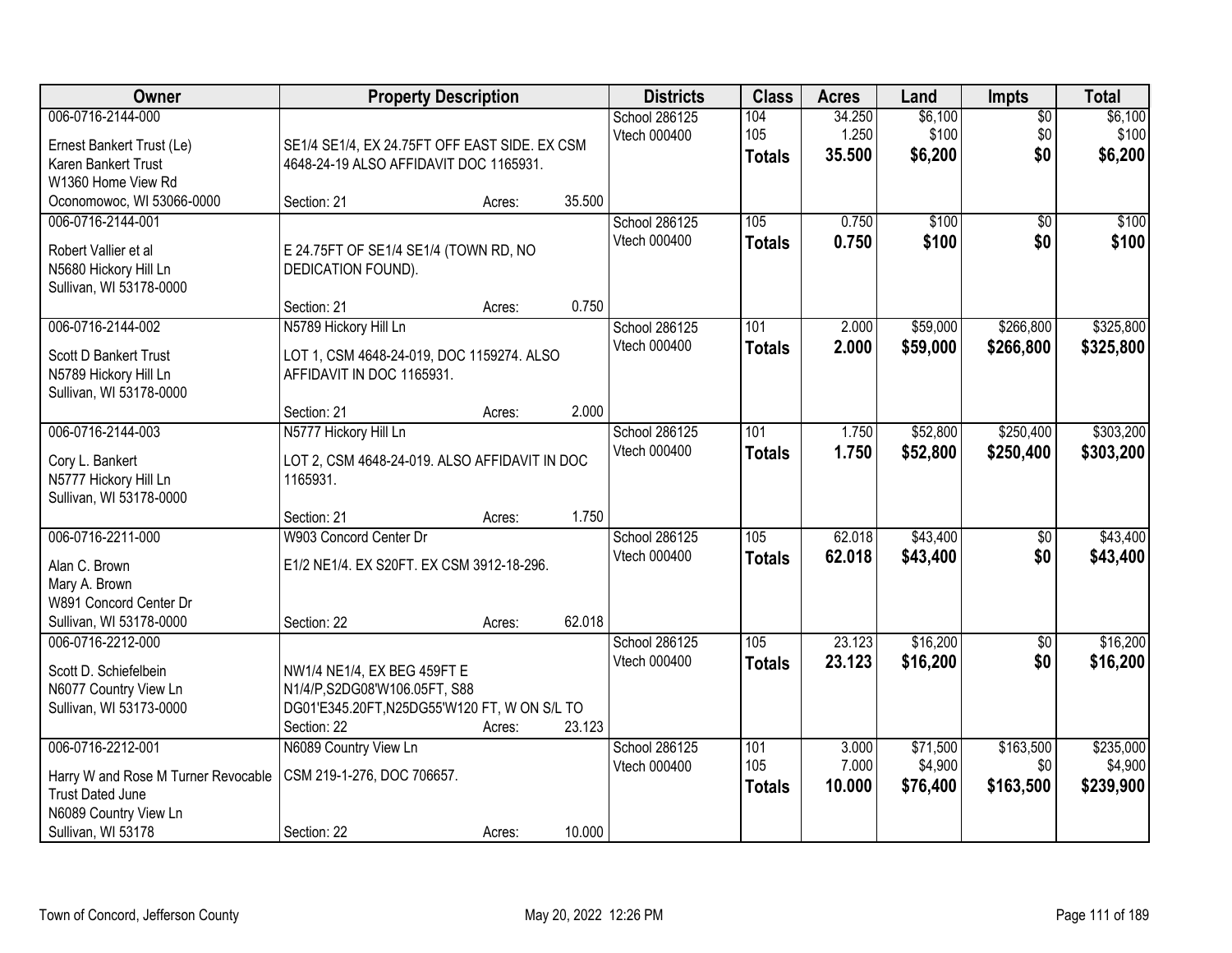| Owner                   |                                           | <b>Property Description</b> |        | <b>Districts</b>              | <b>Class</b>     | <b>Acres</b>    | Land                 | <b>Impts</b>     | <b>Total</b>          |
|-------------------------|-------------------------------------------|-----------------------------|--------|-------------------------------|------------------|-----------------|----------------------|------------------|-----------------------|
| 006-0716-2212-002       | N6115 Willow Cir                          |                             |        | <b>School 286125</b>          | 101              | 1.502           | \$46,600             | \$159,100        | \$205,700             |
| Jerome A. Thrams        | LOT 4, COUNTRYVIEW ESTATES                |                             |        | Vtech 000400                  | <b>Totals</b>    | 1.502           | \$46,600             | \$159,100        | \$205,700             |
| Patricia M. Thrams      |                                           |                             |        |                               |                  |                 |                      |                  |                       |
| N6115 Willow Cir        |                                           |                             |        |                               |                  |                 |                      |                  |                       |
| Sullivan, WI 53178-0000 | Section: 22                               | Acres:                      | 1.502  |                               |                  |                 |                      |                  |                       |
| 006-0716-2212-003       | N6093 Country View Ln                     |                             |        | School 286125                 | 101              | 1.511           | \$46,800             | \$135,200        | \$182,000             |
| David P. Kionka         | LOT 5, COUNTRYVIEW ESTATES                |                             |        | Vtech 000400                  | <b>Totals</b>    | 1.511           | \$46,800             | \$135,200        | \$182,000             |
| Jeane C. Kionka         |                                           |                             |        |                               |                  |                 |                      |                  |                       |
| N6093 Country View Ln   |                                           |                             |        |                               |                  |                 |                      |                  |                       |
| Sullivan, WI 53178-0000 | Section: 22                               | Acres:                      | 1.511  |                               |                  |                 |                      |                  |                       |
| 006-0716-2212-004       | N6077 Country View Ln                     |                             |        | School 286125                 | 101              | 3.086           | \$65,000             | \$94,700         | \$159,700             |
| Scott D. Schiefelbein   | LOT 6, COUNTRYVIEW ESTATES. EX PRT VAC IN |                             |        | Vtech 000400                  | <b>Totals</b>    | 3.086           | \$65,000             | \$94,700         | \$159,700             |
| N6077 Country View Ln   | 758-46.                                   |                             |        |                               |                  |                 |                      |                  |                       |
| Sullivan, WI 53173-0000 |                                           |                             |        |                               |                  |                 |                      |                  |                       |
|                         | Section: 22                               | Acres:                      | 3.086  |                               |                  |                 |                      |                  |                       |
| 006-0716-2213-000       | N6002 Grey Fox Tr                         |                             |        | School 286125                 | 105              | 20.000          | \$14,000             | \$0              | \$14,000              |
| Joyce A. Schiefelbein   | SW1/4 NE1/4 NE OF DIT. ALSO EASMT.        |                             |        | Vtech 000400                  | <b>Totals</b>    | 20.000          | \$14,000             | \$0              | \$14,000              |
| N6077 Country View Ln   |                                           |                             |        |                               |                  |                 |                      |                  |                       |
| Sullivan, WI 53178-0000 |                                           |                             |        |                               |                  |                 |                      |                  |                       |
|                         | Section: 22                               | Acres:                      | 20.000 |                               |                  |                 |                      |                  |                       |
| 006-0716-2213-001       |                                           |                             |        | School 286125                 | $\overline{105}$ | 20.000          | \$14,000             | \$0              | \$14,000              |
| Allen C. Brown          | SW1/4 NE1/4 SW OF DITCH                   |                             |        | Vtech 000400                  | <b>Totals</b>    | 20,000          | \$14,000             | \$0              | \$14,000              |
| Mary A. Brown           |                                           |                             |        |                               |                  |                 |                      |                  |                       |
| W891 Concord Center Dr  |                                           |                             |        |                               |                  |                 |                      |                  |                       |
| Sullivan, WI 53178-0000 | Section: 22                               | Acres:                      | 20.000 |                               |                  |                 |                      |                  |                       |
| 006-0716-2214-000       | W901 Concord Center Dr                    |                             |        | School 286125                 | 101<br>105       | 3.000<br>18.683 | \$57,200<br>\$27,100 | \$174,500<br>\$0 | \$231,700<br>\$27,100 |
| David L. Klotz          | LOT 1, CSM 3912-18-296.                   |                             |        | Vtech 000400                  |                  | 21.683          | \$84,300             | \$174,500        | \$258,800             |
| Carole S. Klotz         |                                           |                             |        |                               | <b>Totals</b>    |                 |                      |                  |                       |
| W901 Concord Center Dr  |                                           |                             |        |                               |                  |                 |                      |                  |                       |
| Sullivan, WI 53178-0000 | Section: 22                               | Acres:                      | 21.683 |                               |                  |                 |                      |                  |                       |
| 006-0716-2221-000       | N6068 Grey Fox Trl                        |                             |        | School 286125<br>Vtech 000400 | 101<br>106       | 2.500<br>2.500  | \$65,300<br>\$5,400  | \$238,900<br>\$0 | \$304,200<br>\$5,400  |
| Dennis R. Moldenhauer   | LOT 3, CSM 960-3-434                      |                             |        |                               | <b>Totals</b>    | 5.000           | \$70,700             | \$238,900        | \$309,600             |
| Gillian E. Moldenhauer  |                                           |                             |        |                               |                  |                 |                      |                  |                       |
| N6068 Grey Fox Tr       |                                           |                             |        |                               |                  |                 |                      |                  |                       |
| Sullivan, WI 53178-0000 | Section: 22                               | Acres:                      | 5.000  |                               |                  |                 |                      |                  |                       |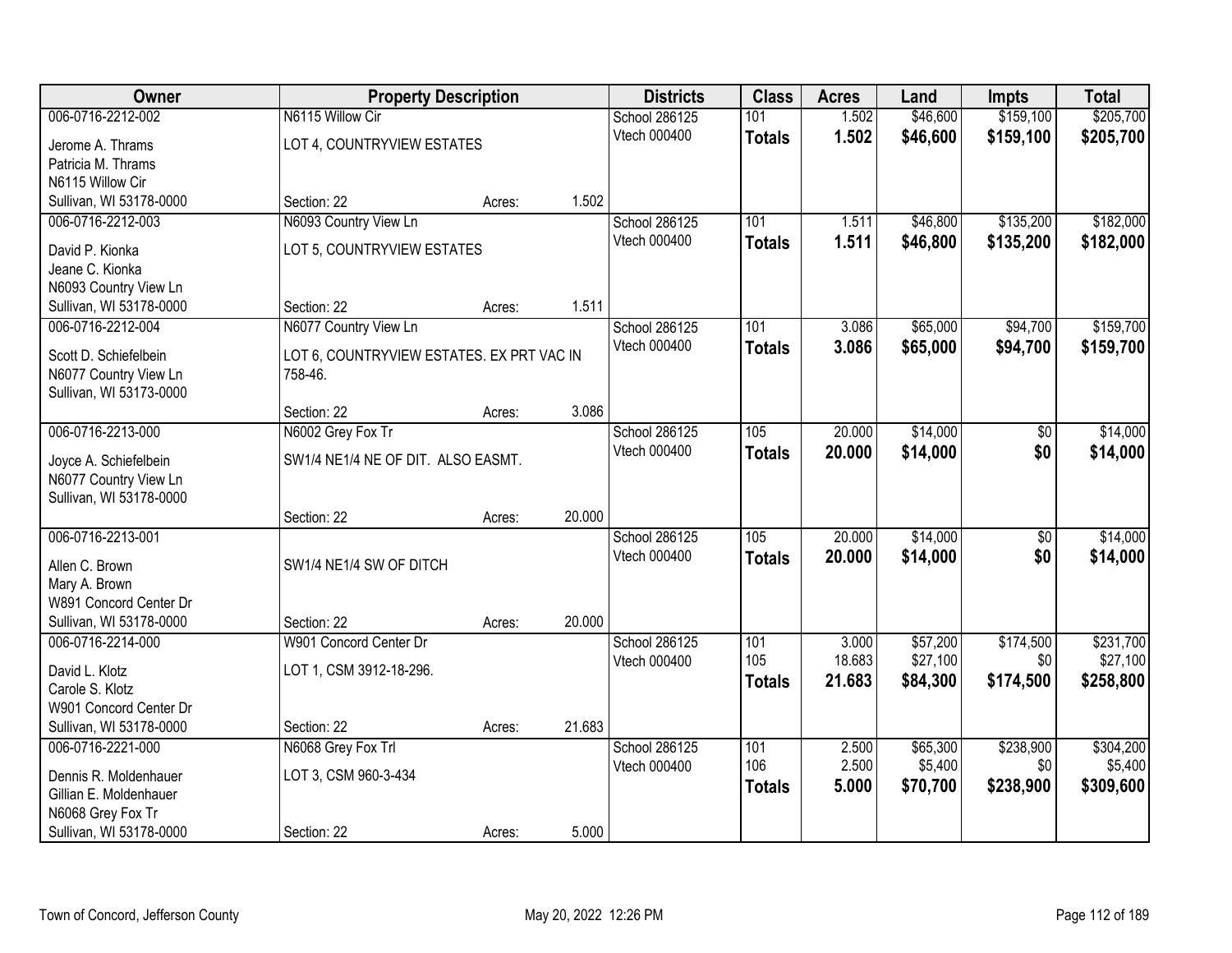| Owner                   |                                                  | <b>Property Description</b> |        | <b>Districts</b> | <b>Class</b>     | <b>Acres</b> | Land     | Impts           | <b>Total</b> |
|-------------------------|--------------------------------------------------|-----------------------------|--------|------------------|------------------|--------------|----------|-----------------|--------------|
| 006-0716-2221-001       | N6075 Grey Fox Trl                               |                             |        | School 286125    | 101              | 2.000        | \$59,000 | \$243,800       | \$302,800    |
| Jay M. Lieblang         | LOT 2, CSM 960-3-434                             |                             |        | Vtech 000400     | 105              | 4.456        | \$3,100  | \$0             | \$3,100      |
| Mary S. Lieblang        |                                                  |                             |        |                  | 106              | 1.500        | \$3,200  | \$0             | \$3,200      |
| N6075 Grey Fox Tr       |                                                  |                             |        |                  | <b>Totals</b>    | 7.956        | \$65,300 | \$243,800       | \$309,100    |
| Sullivan, WI 53178-0000 | Section: 22                                      | Acres:                      | 7.956  |                  |                  |              |          |                 |              |
| 006-0716-2221-002       |                                                  |                             |        | School 286125    | 105              | 2.500        | \$1,800  | $\overline{50}$ | \$1,800      |
|                         |                                                  |                             |        | Vtech 000400     | <b>Totals</b>    | 2.500        | \$1,800  | \$0             | \$1,800      |
| Tony A. Metzger         | BEG NW/C NE1/4 NW1/4, S450FT                     |                             |        |                  |                  |              |          |                 |              |
| Nicole L. Metzger       | N88DG21'E183.03FT, N16DG34'E TO N/S/L, W TO POE  |                             |        |                  |                  |              |          |                 |              |
| W1167 Concord Center Dr |                                                  |                             |        |                  |                  |              |          |                 |              |
| Sullivan, WI 53178-0000 | Section: 22                                      | Acres:                      | 2.500  |                  |                  |              |          |                 |              |
| 006-0716-2221-003       | N6045 Grey Fox Trl                               |                             |        | School 286125    | 101              | 2.000        | \$59,000 | \$164,900       | \$223,900    |
| Geo P. Staffin          | LOT 2, CSM 958-3-428                             |                             |        | Vtech 000400     | 105              | 6.088        | \$4,300  | \$0             | \$4,300      |
| Judith A. Staffin       |                                                  |                             |        |                  | Totals           | 8.088        | \$63,300 | \$164,900       | \$228,200    |
| N6045 Grey Fox Tr       |                                                  |                             |        |                  |                  |              |          |                 |              |
| Sullivan, WI 53178-0000 | Section: 22                                      | Acres:                      | 8.088  |                  |                  |              |          |                 |              |
| 006-0716-2221-004       | N6021 Grey Fox Trl                               |                             |        | School 286125    | 101              | 2.400        | \$64,000 | \$265,900       | \$329,900    |
|                         |                                                  |                             |        | Vtech 000400     | 105              | 3.110        | \$2,200  | \$0             | \$2,200      |
| Carole A. Zehnder       | LOT 3, CSM 958-3-428                             |                             |        |                  | 106              | 1.400        | \$3,000  | \$0             | \$3,000      |
| N6021 Grey Fox Tr       |                                                  |                             |        |                  | <b>Totals</b>    | 6.910        | \$69,200 | \$265,900       | \$335,100    |
| Sullivan, WI 53178-0000 |                                                  |                             |        |                  |                  |              |          |                 |              |
|                         | Section: 22                                      | Acres:                      | 6.910  |                  |                  |              |          |                 |              |
| 006-0716-2221-005       |                                                  |                             |        | School 286125    | $\overline{105}$ | 0.562        | \$400    | $\overline{50}$ | \$400        |
| Joyce A. Schiefelbein   | BEG SE/C LOT 1, CSM 958-3 428, S66FT, W369.29FT, |                             |        | Vtech 000400     | <b>Totals</b>    | 0.562        | \$400    | \$0             | \$400        |
| N6077 Country View Ln   | N66FT, E372.32FT TO POB                          |                             |        |                  |                  |              |          |                 |              |
| Sullivan, WI 53178-0000 |                                                  |                             |        |                  |                  |              |          |                 |              |
|                         | Section: 22                                      | Acres:                      | 0.562  |                  |                  |              |          |                 |              |
| 006-0716-2221-006       | N6032 Grey Fox Trl                               |                             |        | School 286125    | 101              | 2.000        | \$59,000 | \$214,200       | \$273,200    |
|                         |                                                  |                             |        | Vtech 000400     | 106              | 3.018        | \$6,500  | \$0             | \$6,500      |
| Teresa C Fregien Trust  | LOT 1, CSM 958-3-428, DOC 742287.                |                             |        |                  | <b>Totals</b>    | 5.018        | \$65,500 | \$214,200       | \$279,700    |
| N6032 Grey Fox Tr       |                                                  |                             |        |                  |                  |              |          |                 |              |
| Sullivan, WI 53178-0000 |                                                  |                             |        |                  |                  |              |          |                 |              |
|                         | Section: 22                                      | Acres:                      | 5.018  |                  |                  |              |          |                 |              |
| 006-0716-2222-000       | N6092 County Rd F                                |                             |        | School 286125    | 101              | 1.000        | \$34,000 | \$218,300       | \$252,300    |
| William I. Kroll        | CSM 169-1-217, DOC 703785. EX .55A IN CTH F IN   |                             |        | Vtech 000400     | 104              | 7.000        | \$400    | \$0             | \$400        |
| Angie M. Kroll          | DOC 838306. EX CSM 4631-23-296, DOC 1158049.     |                             |        |                  | 105              | 5.775        | \$13,000 | \$0             | \$13,000     |
| N6092 County Rd F       |                                                  |                             |        |                  | <b>Totals</b>    | 13.775       | \$47,400 | \$218,300       | \$265,700    |
| Sullivan, WI 53178-0000 | Section: 22                                      | Acres:                      | 13.775 |                  |                  |              |          |                 |              |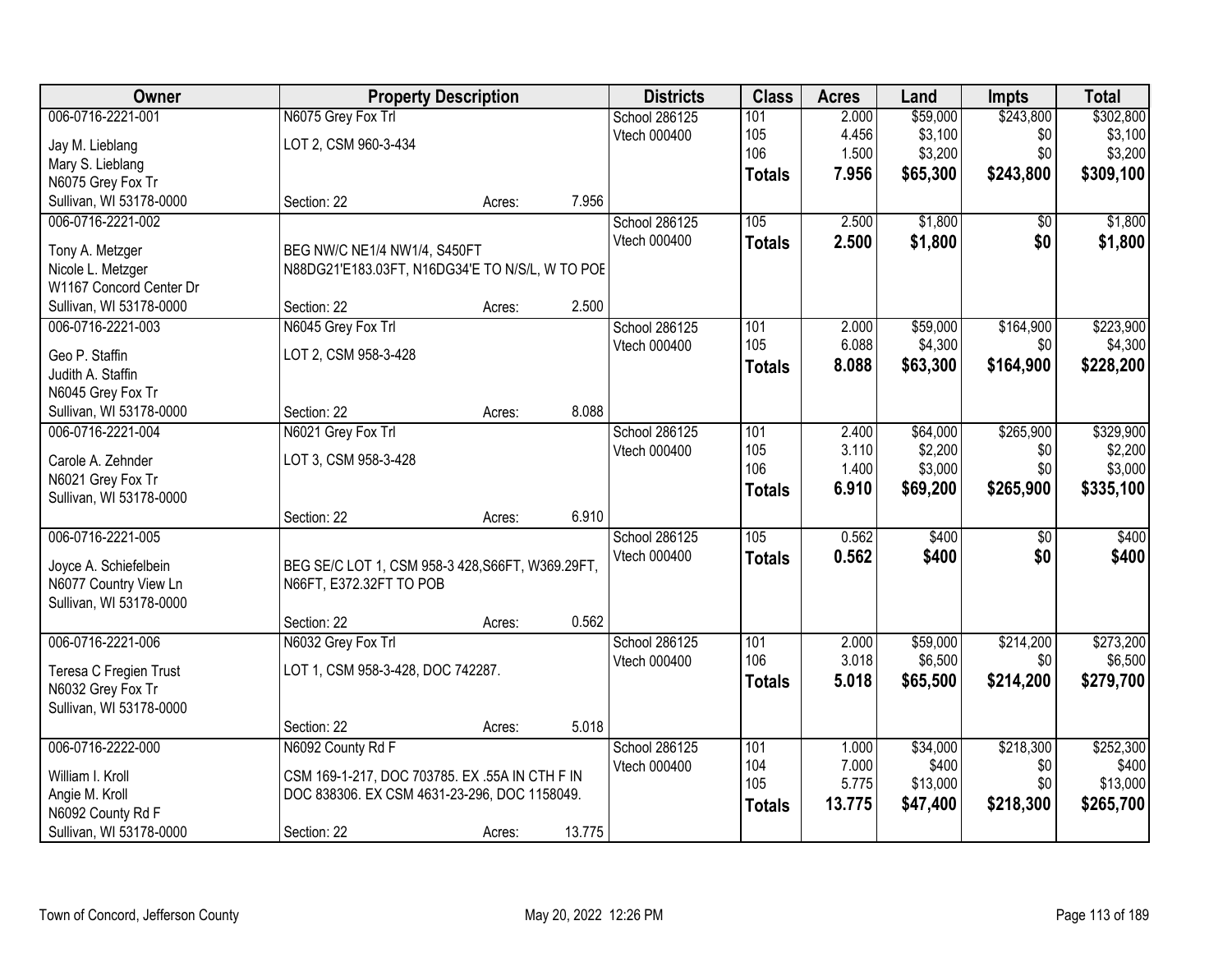| Owner                                     | <b>Property Description</b>                                           | <b>Districts</b> | <b>Class</b>  | <b>Acres</b> | Land     | Impts           | <b>Total</b> |
|-------------------------------------------|-----------------------------------------------------------------------|------------------|---------------|--------------|----------|-----------------|--------------|
| 006-0716-2222-001                         |                                                                       | School 286125    | 104           | 13.949       | \$2,300  | $\overline{50}$ | \$2,300      |
| Keith A. Christian                        | NW1/4 NW1/4, EX CSM 170-1-218 CSM 169-1-217. EX                       | Vtech 000400     | 105           | 2.000        | \$1,400  | \$0             | \$1,400      |
| Laurie A. Christian                       | LOTS 1 & 2 CSM 569-2-383. EX .25A IN CTH F IN                         |                  | <b>Totals</b> | 15.949       | \$3,700  | \$0             | \$3,700      |
| N5990 County Rd F                         | 711-972.                                                              |                  |               |              |          |                 |              |
| Sullivan, WI 53178-0000                   | 15.949<br>Section: 22<br>Acres:                                       |                  |               |              |          |                 |              |
| 006-0716-2222-002                         | N6016 County Rd F                                                     | School 286125    | 101           | 1.279        | \$41,000 | \$223,600       | \$264,600    |
| Patrick J. Smith                          | LOT 2, CSM 569-2-383 EX .16A IN CTH F IN 712-265.                     | Vtech 000400     | <b>Totals</b> | 1.279        | \$41,000 | \$223,600       | \$264,600    |
| Carrie A. Smith                           |                                                                       |                  |               |              |          |                 |              |
| N6016 County Rd F                         |                                                                       |                  |               |              |          |                 |              |
| Sullivan, WI 53178-0000                   | 1.279<br>Section: 22<br>Acres:                                        |                  |               |              |          |                 |              |
| 006-0716-2222-003                         | N6040 County Rd F                                                     | School 286125    | 101           | 1.221        | \$39,500 | \$123,600       | \$163,100    |
|                                           |                                                                       | Vtech 000400     | <b>Totals</b> | 1.221        | \$39,500 | \$123,600       | \$163,100    |
| Robert A. Wagner                          | LOT 1, CSM 569-2-383, DOC 720026. EX .16A IN CTH                      |                  |               |              |          |                 |              |
| Gladys Wagner                             | F IN DOC 843325.                                                      |                  |               |              |          |                 |              |
| N6040 County Rd F                         |                                                                       |                  |               |              |          |                 |              |
| Sullivan, WI 53178-0000                   | 1.221<br>Section: 22<br>Acres:                                        |                  |               |              |          |                 |              |
| 006-0716-2222-004                         | N6048 County Rd F                                                     | School 286125    | 101           | 1.160        | \$56,400 | \$207,700       | \$264,100    |
| Bruce S. Bencriscutto                     | CSM 170-1-218. OUTLOT 1, CSM 664-3-017. EX.12A                        | Vtech 000400     | <b>Totals</b> | 1.160        | \$56,400 | \$207,700       | \$264,100    |
| Patricia D. Bencriscutto                  | IN CTH F IN 714-533.                                                  |                  |               |              |          |                 |              |
| N6048 County Rd F                         |                                                                       |                  |               |              |          |                 |              |
| Sullivan, WI 53178-0000                   | 1.160<br>Section: 22<br>Acres:                                        |                  |               |              |          |                 |              |
| 006-0716-2222-005                         | N6058 County Rd F                                                     | School 286125    | 101           | 2.482        | \$65,000 | \$331,100       | \$396,100    |
| Randall W. Sweet                          | LOT 1 & OUTLOT 1, CSM 4631-23-296, DOC 1158049.                       | Vtech 000400     | 105           | 2.000        | \$1,400  | \$0             | \$1,400      |
| Cynthia S. Sweet                          |                                                                       |                  | <b>Totals</b> | 4.482        | \$66,400 | \$331,100       | \$397,500    |
| N6058 County Rd F                         |                                                                       |                  |               |              |          |                 |              |
| Sullivan, WI 53178-0000                   | 4.482<br>Section: 22<br>Acres:                                        |                  |               |              |          |                 |              |
| 006-0716-2223-000                         | N5990 County Rd F                                                     | School 286125    | 101           | 2.000        | \$59,000 | \$170,100       | \$229,100    |
|                                           |                                                                       | Vtech 000400     | 104           | 28.000       | \$5,300  | \$0             | \$5,300      |
| Keith A. Christian<br>Laurie A. Christian | SW1/4 NW1/4, EX PT LYG W OF STH 135. EX 1.57A IN<br>CTH F IN 711-972. |                  | 105           | 7.000        | \$4,900  | \$0             | \$4,900      |
| N5990 County Rd F                         |                                                                       |                  | <b>Totals</b> | 37,000       | \$69,200 | \$170,100       | \$239,300    |
| Sullivan, WI 53178-0000                   | 37.000<br>Section: 22<br>Acres:                                       |                  |               |              |          |                 |              |
| 006-0716-2223-001                         | N5833 County Rd F                                                     | School 286125    | 101           | 1.500        | \$46,500 | \$239,500       | \$286,000    |
|                                           |                                                                       | Vtech 000400     | 105           | 3.810        | \$2,700  | \$0             | \$2,700      |
| Peter T. Marzo                            | LOT 1, CSM 3286-14-162.                                               |                  | 106           | 3.000        | \$6,500  | \$0             | \$6,500      |
| Cheryl A. Marzo                           |                                                                       |                  | <b>Totals</b> | 8.310        | \$55,700 | \$239,500       | \$295,200    |
| N5833 County Rd F                         |                                                                       |                  |               |              |          |                 |              |
| Sullivan, WI 53178-0000                   | 8.310<br>Section: 22<br>Acres:                                        |                  |               |              |          |                 |              |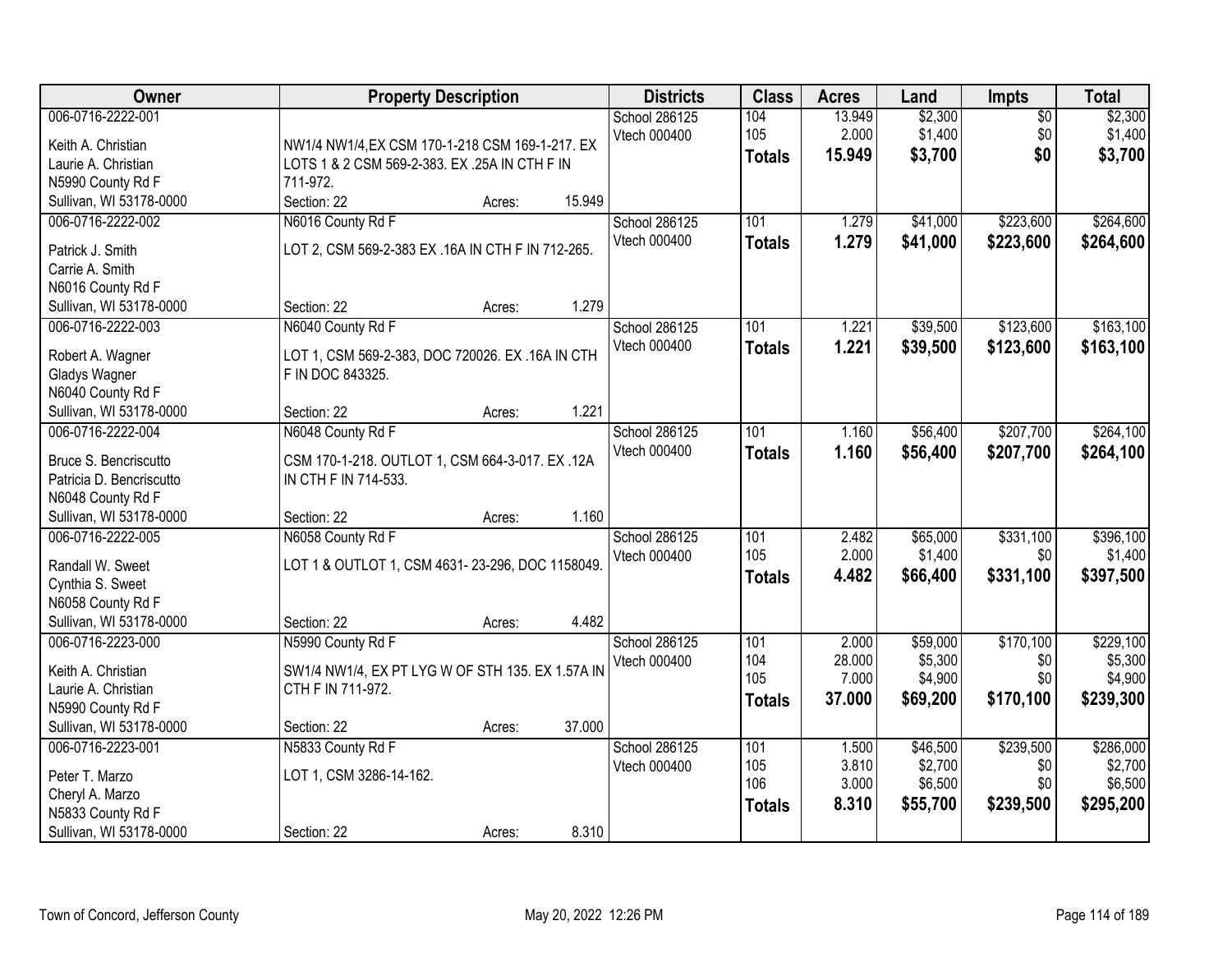| Owner                        |                                                    | <b>Property Description</b> |        | <b>Districts</b> | <b>Class</b>  | <b>Acres</b> | Land     | Impts           | <b>Total</b> |
|------------------------------|----------------------------------------------------|-----------------------------|--------|------------------|---------------|--------------|----------|-----------------|--------------|
| 006-0716-2224-000            | N5988 Grey Fox Trl                                 |                             |        | School 286125    | 101           | 2.450        | \$64,600 | \$228,700       | \$293,300    |
| Jeanne M Peffer Trust        | LOT 4, CSM 981-3-467, DOC 743025.                  |                             |        | Vtech 000400     | 105           | 6.240        | \$4,400  | \$0             | \$4,400      |
| N5988 Grey Fox Tr            |                                                    |                             |        |                  | 106           | 2.000        | \$4,300  | \$0             | \$4,300      |
| Sullivan, WI 53178-0000      |                                                    |                             |        |                  | <b>Totals</b> | 10.690       | \$73,300 | \$228,700       | \$302,000    |
|                              | Section: 22                                        | Acres:                      | 10.690 |                  |               |              |          |                 |              |
| 006-0716-2224-001            | N5989 Grey Fox Trl                                 |                             |        | School 286125    | 101           | 2.400        | \$64,000 | \$286,500       | \$350,500    |
| Kenneth G. Groblewski        | LOT 1, CSM 981-3-467, DOC 743025.                  |                             |        | Vtech 000400     | 105           | 2.337        | \$1,700  | \$0             | \$1,700      |
| Jean A. Groblewski           |                                                    |                             |        |                  | 106           | 1.800        | \$3,900  | \$0             | \$3,900      |
| N5989 Grey Fox Tr            |                                                    |                             |        |                  | <b>Totals</b> | 6.537        | \$69,600 | \$286,500       | \$356,100    |
| Sullivan, WI 53178-0000      | Section: 22                                        | Acres:                      | 6.537  |                  |               |              |          |                 |              |
| 006-0716-2224-002            | N5973 Grey Fox Trl                                 |                             |        | School 286125    | 101           | 2.360        | \$63,500 | \$177,700       | \$241,200    |
|                              |                                                    |                             |        | Vtech 000400     | 105           | 4.060        | \$2,900  | \$0             | \$2,900      |
| Matthew C. Dressel           | LOT 2, CSM 981-3-467                               |                             |        |                  | 106           | 2.500        | \$5,400  | \$0             | \$5,400      |
| Laura A. Dressel             |                                                    |                             |        |                  | <b>Totals</b> | 8.920        | \$71,800 | \$177,700       | \$249,500    |
| N5973 Grey Fox Tr            |                                                    |                             |        |                  |               |              |          |                 |              |
| Sullivan, WI 53178-0000      | Section: 22                                        | Acres:                      | 8.920  |                  |               |              |          |                 |              |
| 006-0716-2224-003            | N5972 Grey Fox Trl                                 |                             |        | School 286125    | 101           | 2.326        | \$63,100 | \$276,300       | \$339,400    |
| Henry C. Steinmiller         | LOT 3, CSM 981-3-467                               |                             |        | Vtech 000400     | 105           | 11.000       | \$7,700  | \$0             | \$7,700      |
| <b>Christine Steinmiller</b> |                                                    |                             |        |                  | 106           | 3.000        | \$6,500  | \$0             | \$6,500      |
| N5972 Grey Fox Tr            |                                                    |                             |        |                  | <b>Totals</b> | 16.326       | \$77,300 | \$276,300       | \$353,600    |
| Sullivan, WI 53178-0000      | Section: 22                                        | Acres:                      | 16.326 |                  |               |              |          |                 |              |
| 006-0716-2232-000            | N5876 County Rd F                                  |                             |        | School 286125    | 101           | 2.100        | \$60,300 | \$197,600       | \$257,900    |
| Ole R. Olson                 | LOT 1 CSM 1395-4-413. EX .48A IN CTH F IN 713-751. |                             |        | Vtech 000400     | 105           | 6.000        | \$4,200  | \$0             | \$4,200      |
| Barbara J. Olson             |                                                    |                             |        |                  | 106           | 7.301        | \$15,700 | \$0             | \$15,700     |
| N5876 County Rd F            |                                                    |                             |        |                  | <b>Totals</b> | 15.401       | \$80,200 | \$197,600       | \$277,800    |
| Sullivan, WI 53178-0000      | Section: 22                                        | Acres:                      | 15.401 |                  |               |              |          |                 |              |
| 006-0716-2232-001            | N5825 County Rd F                                  |                             |        | School 286125    | 101           | 2.440        | \$64,500 | \$142,500       | \$207,000    |
|                              |                                                    |                             |        | Vtech 000400     | 105           | 7.600        | \$5,300  | \$0             | \$5,300      |
| Michael Joseph Schmitz       | LOT 2, CSM 3286-14-162, DOC 957905.                |                             |        |                  | <b>Totals</b> | 10.040       | \$69,800 | \$142,500       | \$212,300    |
| N5825 County Rd F            |                                                    |                             |        |                  |               |              |          |                 |              |
| Sullivan, WI 53178-0000      |                                                    |                             |        |                  |               |              |          |                 |              |
|                              | Section: 22                                        | Acres:                      | 10.040 |                  |               |              |          |                 |              |
| 006-0716-2233-000            | W1246 Lakeview Ln                                  |                             |        | School 286125    | 104           | 24.600       | \$4,700  | $\overline{30}$ | \$4,700      |
| Lbk Farm Trust               | SW1/4 SW1/4 S OF HICKORY HILL DR & SW OF CTH I     |                             |        | Vtech 000400     | 105           | 2.000        | \$1,400  | \$0             | \$1,400      |
| W1219 Lakeview Ln            | IN 711-966                                         |                             |        |                  | 107           | 2.000        | \$53,000 | \$38,000        | \$91,000     |
| Sullivan, WI 53178-0000      |                                                    |                             |        |                  | <b>Totals</b> | 28.600       | \$59,100 | \$38,000        | \$97,100     |
|                              | Section: 22                                        | Acres:                      | 28.600 |                  |               |              |          |                 |              |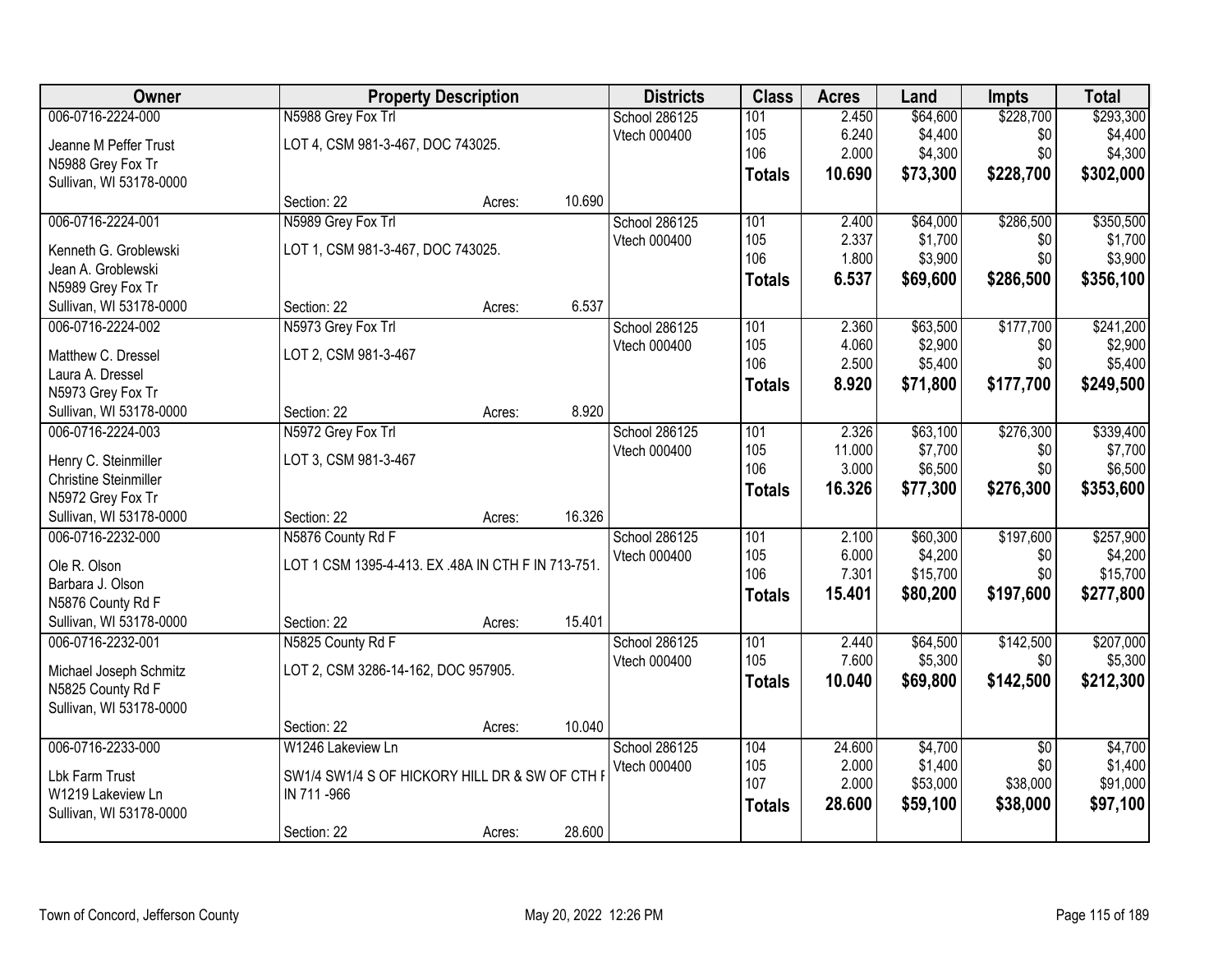| Owner                                        | <b>Property Description</b>                    |        |        | <b>Districts</b> | <b>Class</b>  | <b>Acres</b> | Land     | <b>Impts</b>    | <b>Total</b>    |
|----------------------------------------------|------------------------------------------------|--------|--------|------------------|---------------|--------------|----------|-----------------|-----------------|
| 006-0716-2234-000                            | N5804 County Rd F                              |        |        | School 286125    | 101           | 2.000        | \$70,800 | \$264,500       | \$335,300       |
| Curtis L. Hagen                              | BEG C/L STH 135 913.80FT N S/S/L, N ALG SD C/L |        |        | Vtech 000400     | 105           | 17.610       | \$12,400 | \$0             | \$12,400        |
| Michelle R. Hagen                            | 385.20FT N68DG26'E572.10FT, E TO E/L NW1/4     |        |        |                  | <b>Totals</b> | 19.610       | \$83,200 | \$264,500       | \$347,700       |
| N5804 County Rd F                            | SE1/4, S381.95FT, W TO PT N68DG26'E OF         |        |        |                  |               |              |          |                 |                 |
| Sullivan, WI 53178-0000                      | Section: 22                                    | Acres: | 19.610 |                  |               |              |          |                 |                 |
| 006-0716-2234-001                            | N5768 County Rd F                              |        |        | School 286125    | 101           | 16.801       | \$85,300 | \$368,400       | \$453,700       |
|                                              |                                                |        |        | Vtech 000400     | <b>Totals</b> | 16.801       | \$85,300 | \$368,400       | \$453,700       |
| Troy B. Krzyston                             | LOT 1 & OUTLOT 1, CSM 4348-21-298.             |        |        |                  |               |              |          |                 |                 |
| N5768 County Rd F                            |                                                |        |        |                  |               |              |          |                 |                 |
| Sullivan, WI 53178-0000                      |                                                |        | 16.801 |                  |               |              |          |                 |                 |
|                                              | Section: 22                                    | Acres: |        |                  |               |              |          |                 |                 |
| 006-0716-2234-002                            | County Rd F                                    |        |        | School 286125    | 105           | 14.050       | \$9,900  | $\overline{50}$ | \$9,900         |
| Curtis L. Hagen                              | COM AT S/1/4/P W1175FT TO C/L STH 135,         |        |        | Vtech 000400     | <b>Totals</b> | 14.050       | \$9,900  | \$0             | \$9,900         |
| Michelle R. Hagen                            | N27DG54'W 865FT TO POB N27DG54'W 134FT,        |        |        |                  |               |              |          |                 |                 |
| N5804 County Rd F                            | N68DG26'E 471.52FT, E1737FT S34DGW240.41FT,    |        |        |                  |               |              |          |                 |                 |
| Sullivan, WI 53178-0000                      | Section: 22                                    | Acres: | 14.050 |                  |               |              |          |                 |                 |
| 006-0716-2234-003                            | County Rd F                                    |        |        | School 286125    | 105           | 19.455       | \$13,600 | \$0             | \$13,600        |
|                                              |                                                |        |        | Vtech 000400     | <b>Totals</b> | 19.455       | \$13,600 | \$0             | \$13,600        |
| Gregory J. Harbaugh                          | LOT 2 & OUTLOT 2, CSM 4348-21-298. EX LOT 2,   |        |        |                  |               |              |          |                 |                 |
| Carol Ann Saunders                           | CSM 4788-4788-25-012, DOC 1177335. ALSO        |        |        |                  |               |              |          |                 |                 |
| N5684 County Rd F<br>Sullivan, WI 53178-0000 | AFFIDAVIT IN 1324811.                          |        | 19.455 |                  |               |              |          |                 |                 |
| 006-0716-2234-004                            | Section: 22<br>N5684 County Rd F               | Acres: |        |                  | 101           | 2.000        | \$59,000 | \$454,600       | \$513,600       |
|                                              |                                                |        |        | School 286125    |               |              |          |                 |                 |
| Gregory J. Harbaugh                          | LOT 2, CSM 4788-25-012. ALSO AFFIDAVIT IN DOC  |        |        | Vtech 000400     | <b>Totals</b> | 2.000        | \$59,000 | \$454,600       | \$513,600       |
| Carol Ann Saunders                           | 1324811.                                       |        |        |                  |               |              |          |                 |                 |
| N5684 County Rd F                            |                                                |        |        |                  |               |              |          |                 |                 |
| Sullivan, WI 53178-0000                      | Section: 22                                    | Acres: | 2.000  |                  |               |              |          |                 |                 |
| 006-0716-2241-000                            |                                                |        |        | School 286125    | 105           | 32.806       | \$23,000 | $\overline{50}$ | \$23,000        |
| Alan C. Brown                                | GOVT LOT 1 ALSO S20FT SE1/4 NE1/4.             |        |        | Vtech 000400     | <b>Totals</b> | 32.806       | \$23,000 | \$0             | \$23,000        |
| Mary A. Brown                                |                                                |        |        |                  |               |              |          |                 |                 |
| W891 Concord Center Dr                       |                                                |        |        |                  |               |              |          |                 |                 |
| Sullivan, WI 53178-0000                      | Section: 22                                    | Acres: | 32.806 |                  |               |              |          |                 |                 |
| 006-0716-2242-000                            | N5828 County Rd F                              |        |        | School 286125    | 302           | 77.005       | \$0      | $\overline{50}$ | $\overline{50}$ |
|                                              |                                                |        |        | Vtech 000400     | <b>Totals</b> | 77.005       | \$0      | \$0             | \$0             |
| <b>Dept Natural Resources</b>                | LOT 2, CSM 1395-4-413                          |        |        |                  |               |              |          |                 |                 |
| State Of Wisconsin                           |                                                |        |        |                  |               |              |          |                 |                 |
| PO Box 7921                                  |                                                |        |        |                  |               |              |          |                 |                 |
| Madison, WI 53707-0000                       | Section: 22                                    | Acres: | 77.005 |                  |               |              |          |                 |                 |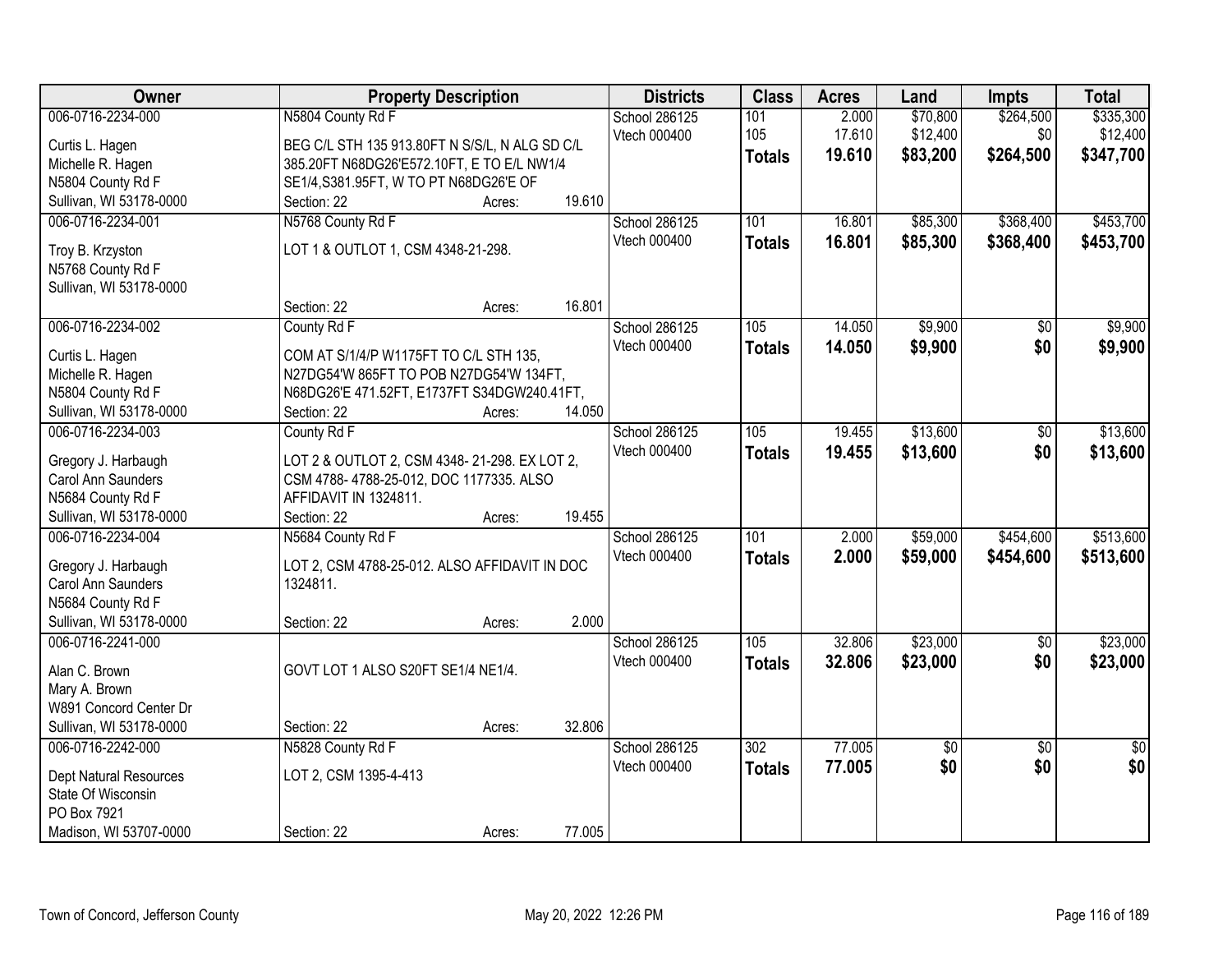| Owner                                                                                                   |                                                                                                                                                                                        | <b>Property Description</b> |        | <b>Districts</b>                     | <b>Class</b>                       | <b>Acres</b>               | Land                            | <b>Impts</b>                              | <b>Total</b>                      |
|---------------------------------------------------------------------------------------------------------|----------------------------------------------------------------------------------------------------------------------------------------------------------------------------------------|-----------------------------|--------|--------------------------------------|------------------------------------|----------------------------|---------------------------------|-------------------------------------------|-----------------------------------|
| 006-0716-2311-000<br>Willow Glen Properties, LLC<br>N5915 Willow Glen Rd<br>Sullivan, WI 53178-0000     | NE1/4 NEFRL1/4                                                                                                                                                                         |                             |        | <b>School 286125</b><br>Vtech 000400 | 104<br><b>15M</b><br><b>Totals</b> | 24.000<br>16.000<br>40.000 | \$4,900<br>\$17,200<br>\$22,100 | $\overline{50}$<br>\$0<br>\$0             | \$4,900<br>\$17,200<br>\$22,100   |
|                                                                                                         | Section: 23                                                                                                                                                                            | Acres:                      | 40.000 |                                      |                                    |                            |                                 |                                           |                                   |
| 006-0716-2312-000<br>Willow Glen Properties, LLC<br>N5915 Willow Glen Rd<br>Sullivan, WI 53178-0000     | E20A OF GOVT LOT 1                                                                                                                                                                     |                             |        | <b>School 286125</b><br>Vtech 000400 | 105<br><b>Totals</b>               | 20.000<br>20.000           | \$14,000<br>\$14,000            | \$0<br>\$0                                | \$14,000<br>\$14,000              |
| 006-0716-2312-001                                                                                       | Section: 23                                                                                                                                                                            | Acres:                      | 20.000 |                                      | 106                                | 17.200                     | \$6,900                         |                                           | \$6,900                           |
| Willow Glen Properties, LLC<br>N5915 Willow Glen Rd<br>Sullivan, WI 53178-0000                          | W17.2A OF GOV LOT 1                                                                                                                                                                    |                             |        | School 286125<br>Vtech 000400        | <b>Totals</b>                      | 17.200                     | \$6,900                         | \$0<br>\$0                                | \$6,900                           |
|                                                                                                         | Section: 23                                                                                                                                                                            | Acres:                      | 17.200 |                                      |                                    |                            |                                 |                                           |                                   |
| 006-0716-2313-000<br>Willow Glen Properties, LLC<br>N5915 Willow Glen Rd<br>Sullivan, WI 53178-0000     | SW1/4 NE1/4. ALSO N5A OF NW1/4 SE1/4. EX S825F<br>OF E660FT.                                                                                                                           |                             |        | School 286125<br>Vtech 000400        | 104<br>105<br><b>Totals</b>        | 10.000<br>22.500<br>32.500 | \$2,300<br>\$15,800<br>\$18,100 | \$0<br>\$0<br>\$0                         | \$2,300<br>\$15,800<br>\$18,100   |
|                                                                                                         | Section: 23                                                                                                                                                                            | Acres:                      | 32.500 |                                      |                                    |                            |                                 |                                           |                                   |
| 006-0716-2314-000<br><b>Richard G Reinders Trust</b><br>N5915 Willow Glen Rd<br>Sullivan, WI 53178-0000 | SE1/4 NE1/4. ALSO N5A OF NE1/4 SE1/4. EX S825FT                                                                                                                                        |                             |        | School 286125<br>Vtech 000400        | 105<br><b>Totals</b>               | 20.000<br>20.000           | \$14,000<br>\$14,000            | $\overline{30}$<br>\$0                    | \$14,000<br>\$14,000              |
|                                                                                                         | Section: 23                                                                                                                                                                            | Acres:                      | 20.000 |                                      |                                    |                            |                                 |                                           |                                   |
| 006-0716-2314-001<br><b>Richard G Reinders Trust</b><br>N5915 Willow Glen Rd<br>Sullivan, WI 53178-0000 | N5915 Willow Glen Rd<br>BEG E1/4/C N 660FT, W1980FT, S825FT, E1980FT,<br>N165FT TO POB. SUBJ TO ROW. ALSO COM E1/4/C,<br>S00DG40'W 163.58FT TO POB, S88DG36'W 1980.03FT<br>Section: 23 | Acres:                      | 39.168 | School 286125<br>Vtech 000400        | 104<br>107<br><b>Totals</b>        | 37.168<br>2.000<br>39.168  | \$6,600<br>\$53,000<br>\$59,600 | $\overline{50}$<br>\$395,400<br>\$395,400 | \$6,600<br>\$448,400<br>\$455,000 |
| 006-0716-2321-000<br>Willow Glen Properties, LLC<br>N5915 Willow Glen Rd<br>Sullivan, WI 53178-0000     | GOVT LOT 2<br>Section: 23                                                                                                                                                              | Acres:                      | 42.100 | School 286125<br>Vtech 000400        | 105<br>106<br><b>Totals</b>        | 39.100<br>3.000<br>42.100  | \$27,400<br>\$6,500<br>\$33,900 | $\overline{50}$<br>\$0<br>\$0             | \$27,400<br>\$6,500<br>\$33,900   |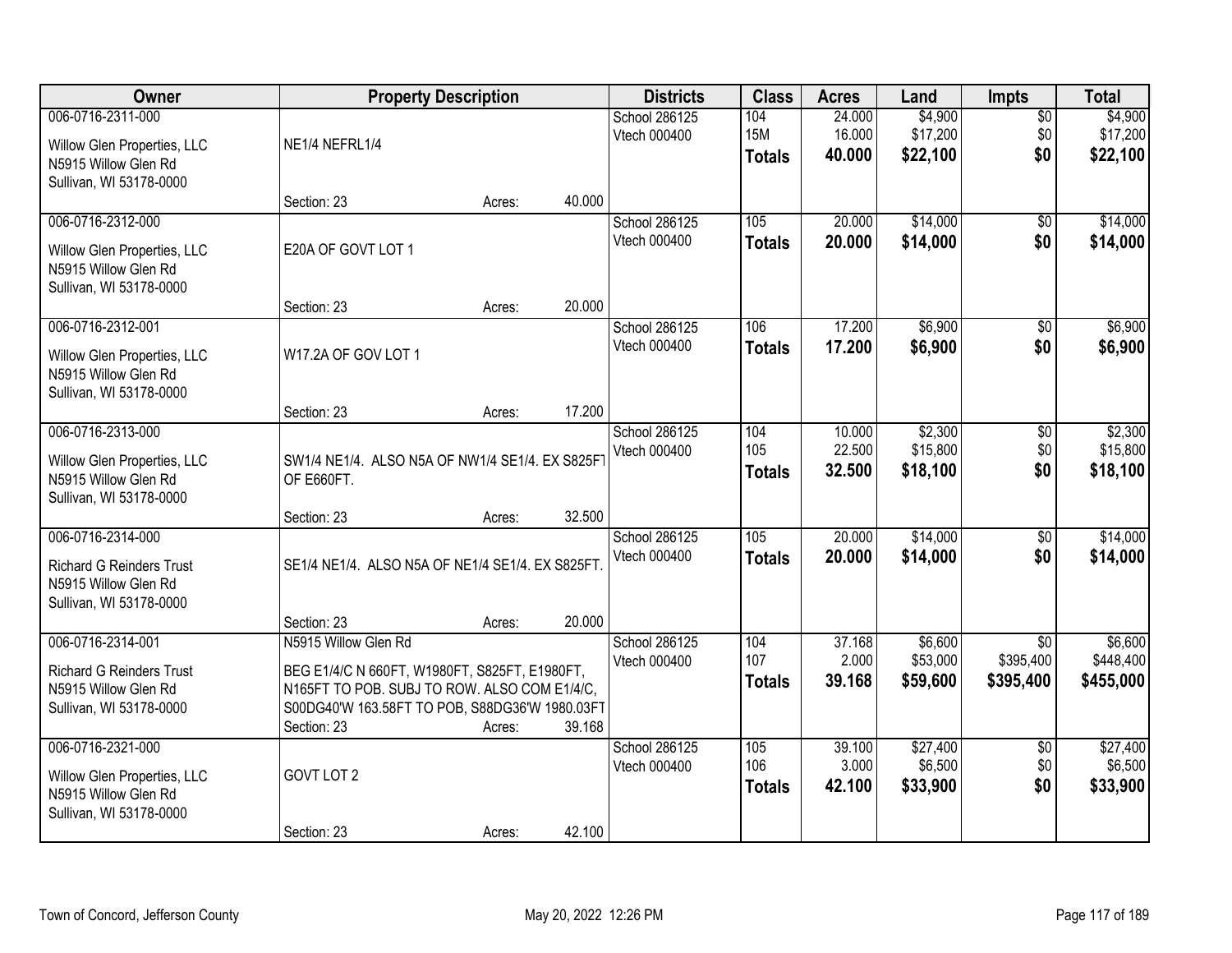| Owner                                               | <b>Property Description</b>                                                           |        |        | <b>Districts</b> | <b>Class</b>  | <b>Acres</b> | Land      | <b>Impts</b>        | <b>Total</b> |
|-----------------------------------------------------|---------------------------------------------------------------------------------------|--------|--------|------------------|---------------|--------------|-----------|---------------------|--------------|
| 006-0716-2322-000                                   |                                                                                       |        |        | School 286125    | 105           | 65.400       | \$45,800  | $\overline{50}$     | \$45,800     |
| Alan C. Brown                                       | GOVT LOT 3                                                                            |        |        | Vtech 000400     | <b>Totals</b> | 65.400       | \$45,800  | \$0                 | \$45,800     |
| Mary A. Brown                                       |                                                                                       |        |        |                  |               |              |           |                     |              |
| W891 Concord Center Dr                              |                                                                                       |        |        |                  |               |              |           |                     |              |
| Sullivan, WI 53178-0000                             | Section: 23                                                                           | Acres: | 65.400 |                  |               |              |           |                     |              |
| 006-0716-2331-000                                   |                                                                                       |        |        | School 286125    | 104           | 20.000       | \$2,800   | \$0                 | \$2,800      |
|                                                     |                                                                                       |        |        | Vtech 000400     | 105           | 44.850       | \$31,400  | \$0                 | \$31,400     |
| Willow Glen Properties, LLC                         | GOVT LOT 4                                                                            |        |        |                  |               | 64.850       |           | \$0                 |              |
| N5915 Willow Glen Rd                                |                                                                                       |        |        |                  | <b>Totals</b> |              | \$34,200  |                     | \$34,200     |
| Sullivan, WI 53178-0000                             |                                                                                       |        |        |                  |               |              |           |                     |              |
|                                                     | Section: 23                                                                           | Acres: | 64.850 |                  |               |              |           |                     |              |
| 006-0716-2334-000                                   |                                                                                       |        |        | School 286125    | 104           | 4.810        | \$900     | $\sqrt[6]{3}$       | \$900        |
|                                                     |                                                                                       |        |        | Vtech 000400     | 105           | 45.330       | \$31,800  | \$0                 | \$31,800     |
| Willow Glen Properties, LLC<br>N5915 Willow Glen Rd | GOVT LOT 5. ALSO COM SW/C, CSM 3842-18-145,<br>N00DG50'E 228.58FT, S52DG48'E 383.26FT |        |        |                  | <b>Totals</b> | 50.140       | \$32,700  | \$0                 | \$32,700     |
|                                                     | N89DG24'W 308.65FT TO POB.                                                            |        |        |                  |               |              |           |                     |              |
| Sullivan, WI 53178-0000                             | Section: 23                                                                           | Acres: | 50.140 |                  |               |              |           |                     |              |
| 006-0716-2341-000                                   | N5833 Willow Glen Rd                                                                  |        |        | School 286125    | 104           | 31.192       | \$7,000   |                     | \$7,000      |
|                                                     |                                                                                       |        |        | Vtech 000400     | 105           | 61.704       | \$41,800  | $\sqrt[6]{}$<br>\$0 | \$41,800     |
| Gerda H Dexheimer Trust                             | LOT 1, CSM 3842-18-145. EX COM E1/4/C, S00DG40'W                                      |        |        |                  | 107           | 2.000        | \$53,000  | \$213,400           | \$266,400    |
| N5833 Willow Glen Rd                                | 163.58 FT TO POB, S88DG36'W 1980.03 FT,                                               |        |        |                  |               |              |           |                     |              |
| Sullivan, WI 53178-0000                             | S00DG22'W 33.02FT, N88DG 36'E 1973.98FT,                                              |        |        |                  | <b>Totals</b> | 94.896       | \$101,800 | \$213,400           | \$315,200    |
|                                                     | Section: 23                                                                           | Acres: | 94.896 |                  |               |              |           |                     |              |
| 006-0716-2344-000                                   | N5762 Willow Glen Rd                                                                  |        |        | School 286125    | 101           | 1.250        | \$40,300  | \$267,800           | \$308,100    |
|                                                     |                                                                                       |        |        | Vtech 000400     | 104           | 10.000       | \$2,300   | \$0                 | \$2,300      |
| Kirk P Dexheimer Trust<br>N5762 Willow Glen Rd      | LOT 2, CSM 3842-18-145, DOC 1051651.                                                  |        |        |                  | 105           | 40.764       | \$27,800  | \$0                 | \$27,800     |
| Sullivan, WI 53178-0000                             |                                                                                       |        |        |                  | <b>Totals</b> | 52.014       | \$70,400  | \$267,800           | \$338,200    |
|                                                     |                                                                                       |        | 52.014 |                  |               |              |           |                     |              |
| 006-0716-2411-000                                   | Section: 23                                                                           | Acres: |        | School 674060    | 104           | 34.250       | \$6,000   |                     | \$6,000      |
|                                                     |                                                                                       |        |        | Vtech 000800     | 105           | 5.750        | \$3,600   | \$0<br>\$0          | \$3,600      |
| Patricia J Emery Trust                              | NE1/4 NE1/4.                                                                          |        |        |                  |               |              |           |                     |              |
| <b>Bernhard E Emery Trust</b>                       |                                                                                       |        |        |                  | <b>Totals</b> | 40.000       | \$9,600   | \$0                 | \$9,600      |
| 201 S Riverheath Apt 210                            |                                                                                       |        |        |                  |               |              |           |                     |              |
| Appleton, WI 54915-8504                             | Section: 24                                                                           | Acres: | 40.000 |                  |               |              |           |                     |              |
| 006-0716-2412-000                                   | W191 Concord Center Dr                                                                |        |        | School 674060    | 104           | 36.164       | \$6,900   | $\overline{50}$     | \$6,900      |
|                                                     | NW1/4 NE1/4, EX BEG N/S/L 2408.62FT W OF                                              |        |        | Vtech 000800     | 105           | 0.750        | \$100     | \$0                 | \$100        |
| Nancy Leverenz I. Le<br>Cnl Farm, LLC               |                                                                                       |        |        |                  | 107           | 2.000        | \$53,000  | \$136,400           | \$189,400    |
| W191 Concord Center Dr                              | NE/S/C, W190FT S249FT, E190FT, N249FT TO POB                                          |        |        |                  | <b>Totals</b> | 38.914       | \$60,000  | \$136,400           | \$196,400    |
|                                                     |                                                                                       |        | 38.914 |                  |               |              |           |                     |              |
| Oconomowoc, WI 53066-0000                           | Section: 24                                                                           | Acres: |        |                  |               |              |           |                     |              |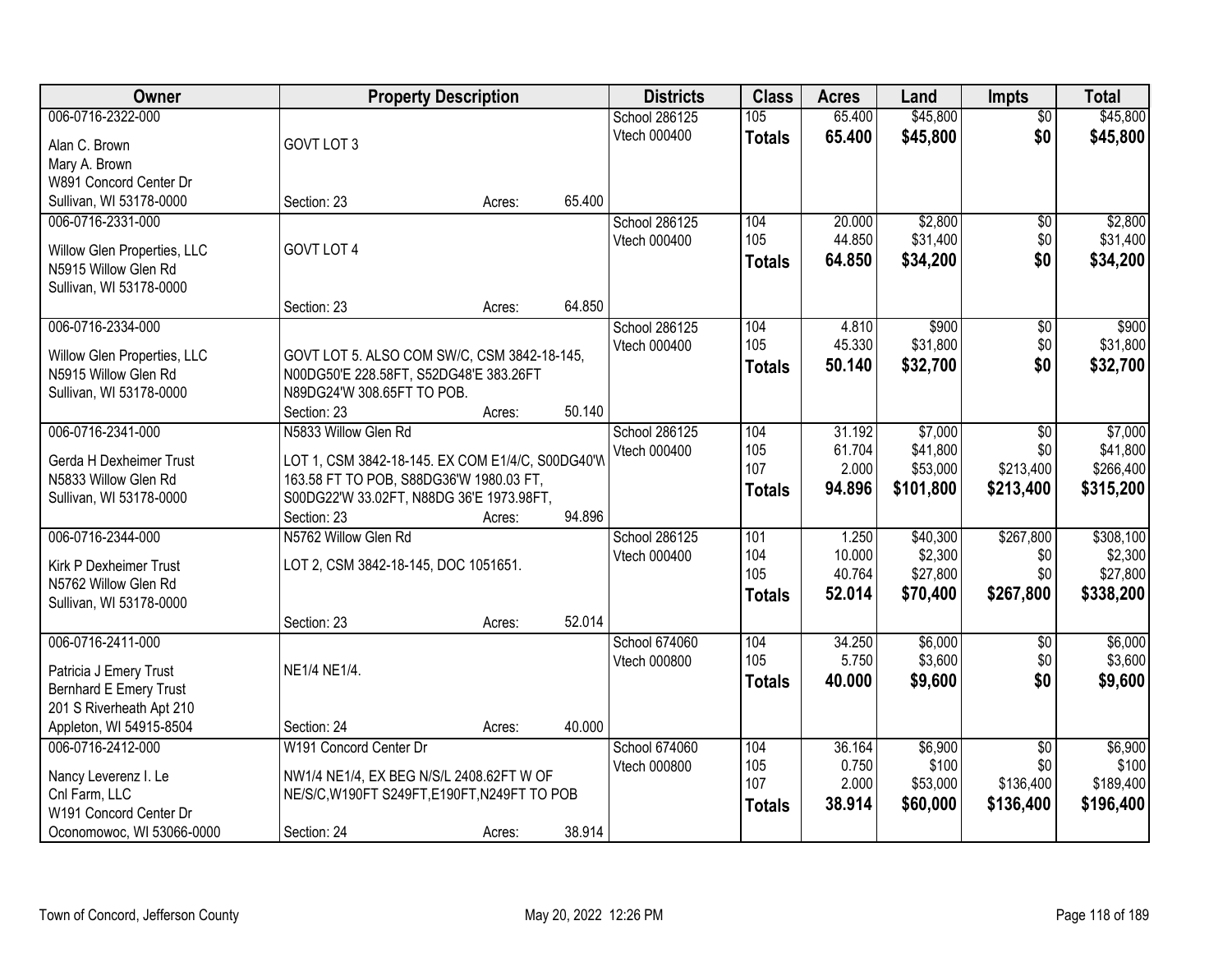| Owner                                          |                                               | <b>Property Description</b> |        | <b>Districts</b>     | <b>Class</b>  | <b>Acres</b> | Land     | <b>Impts</b>    | <b>Total</b> |
|------------------------------------------------|-----------------------------------------------|-----------------------------|--------|----------------------|---------------|--------------|----------|-----------------|--------------|
| 006-0716-2412-001                              | W271 Concord Center Dr                        |                             |        | School 674060        | 101           | 1.086        | \$36,200 | \$210,300       | \$246,500    |
| David Leverenz                                 | BEG N/S/L 2408.62FT W OF NE/ S/C, W190FT,     |                             |        | Vtech 000800         | <b>Totals</b> | 1.086        | \$36,200 | \$210,300       | \$246,500    |
| Janette Leverenz                               | S249FT, E190FT, N249FT TO POB                 |                             |        |                      |               |              |          |                 |              |
| W271 Concord Center Dr                         |                                               |                             |        |                      |               |              |          |                 |              |
| Oconomowoc, WI 53066-0000                      | Section: 24                                   | Acres:                      | 1.086  |                      |               |              |          |                 |              |
| 006-0716-2413-000                              |                                               |                             |        | <b>School 674060</b> | 104           | 40.000       | \$8,600  | $\overline{50}$ | \$8,600      |
|                                                | SW1/4 NE1/4                                   |                             |        | Vtech 000800         | <b>Totals</b> | 40.000       | \$8,600  | \$0             | \$8,600      |
| Nancy Leverenz I. Le                           |                                               |                             |        |                      |               |              |          |                 |              |
| Cnl Farm, LLC<br>W191 Concord Center Dr        |                                               |                             |        |                      |               |              |          |                 |              |
|                                                | Section: 24                                   |                             | 40.000 |                      |               |              |          |                 |              |
| Oconomowoc, WI 53066-0000<br>006-0716-2414-000 |                                               | Acres:                      |        | School 674060        | 104           | 36.990       | \$7,000  |                 | \$7,000      |
|                                                |                                               |                             |        | Vtech 000800         | 105           | 3.010        | \$2,100  | \$0<br>\$0      | \$2,100      |
| Patricia J Emery Trust                         | SE1/4 NE1/4.                                  |                             |        |                      |               | 40.000       | \$9,100  | \$0             |              |
| <b>Bernhard E Emery Trust</b>                  |                                               |                             |        |                      | <b>Totals</b> |              |          |                 | \$9,100      |
| 201 S Riverheath Apt 210                       |                                               |                             |        |                      |               |              |          |                 |              |
| Appleton, WI 54915-8504                        | Section: 24                                   | Acres:                      | 40.000 |                      |               |              |          |                 |              |
| 006-0716-2421-000                              |                                               |                             |        | School 674060        | 104           | 19.500       | \$4,400  | \$0             | \$4,400      |
| Nancy Leverenz I. Le                           | E1/2 NE1/4 NW1/4                              |                             |        | Vtech 000800         | 105           | 0.500        | \$100    | \$0             | \$100        |
| Cnl Farm, LLC                                  |                                               |                             |        |                      | <b>Totals</b> | 20.000       | \$4,500  | \$0             | \$4,500      |
| W191 Concord Center Dr                         |                                               |                             |        |                      |               |              |          |                 |              |
| Oconomowoc, WI 53066-0000                      | Section: 24                                   | Acres:                      | 20.000 |                      |               |              |          |                 |              |
| 006-0716-2421-001                              |                                               |                             |        | School 286125        | 104           | 19.250       | \$4,300  | $\overline{50}$ | \$4,300      |
|                                                |                                               |                             |        | Vtech 000400         | 105           | 0.750        | \$100    | \$0             | \$100        |
| <b>Rhodee Trust</b>                            | W1/2 NE1/4 NW1/4.                             |                             |        |                      | Totals        | 20.000       | \$4,400  | \$0             | \$4,400      |
| 426 S Park St                                  |                                               |                             |        |                      |               |              |          |                 |              |
| Oconomowoc, WI 53066-0000                      |                                               |                             |        |                      |               |              |          |                 |              |
|                                                | Section: 24                                   | Acres:                      | 20.000 |                      |               |              |          |                 |              |
| 006-0716-2422-000                              | N6033 Willow Glen Rd                          |                             |        | School 286125        | 104           | 23.000       | \$5,200  | $\overline{30}$ | \$5,200      |
| Concord Wisconsin Properties, LLC              | NW1/4 NW1/4 LYG N&W OF C/L WILLOW GELN RD. E. |                             |        | Vtech 000400         | 105           | 4.000        | \$2,200  | \$0             | \$2,200      |
| N5915 Willow Glen Rd                           | CSM 5263-28-225, DOC 1273240.                 |                             |        |                      | 107           | 0.912        | \$27,400 | \$47,500        | \$74,900     |
| Sullivan, WI 53178-0000                        |                                               |                             |        |                      | <b>15M</b>    | 4.000        | \$4,300  | \$0             | \$4,300      |
|                                                | Section: 24                                   | Acres:                      | 31.912 |                      | <b>Totals</b> | 31.912       | \$39,100 | \$47,500        | \$86,600     |
| 006-0716-2422-001                              | <b>Willow Glen Rd</b>                         |                             |        | School 286125        | 104           | 3.000        | \$700    | $\overline{30}$ | \$700        |
|                                                |                                               |                             |        | Vtech 000400         | 105           | 0.610        | \$100    | \$0             | \$100        |
| <b>Rhodee Trust</b>                            | NW1/4 NW1/4 LYG SE OF WILLOW GLEN RD.         |                             |        |                      | 107           | 1.000        | \$30,000 | \$3,000         | \$33,000     |
| 426 S Park St                                  |                                               |                             |        |                      | <b>Totals</b> | 4.610        | \$30,800 | \$3,000         | \$33,800     |
| Oconomowoc, WI 53066-0000                      |                                               |                             |        |                      |               |              |          |                 |              |
|                                                | Section: 24                                   | Acres:                      | 4.610  |                      |               |              |          |                 |              |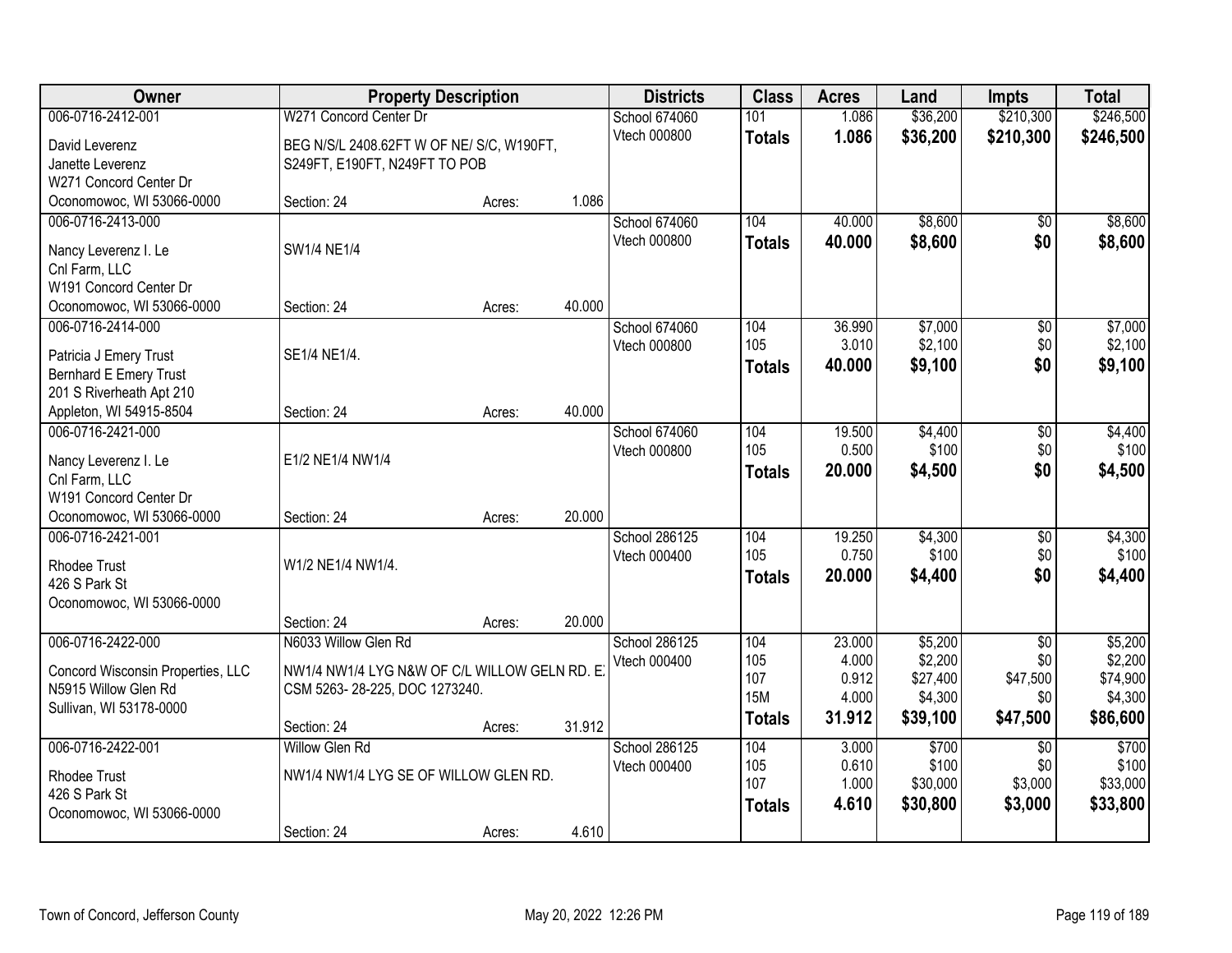| Owner                                                                                                             |                                                                              | <b>Property Description</b> |        | <b>Districts</b>              | <b>Class</b>                       | <b>Acres</b>               | Land                            | <b>Impts</b>                          | <b>Total</b>                    |
|-------------------------------------------------------------------------------------------------------------------|------------------------------------------------------------------------------|-----------------------------|--------|-------------------------------|------------------------------------|----------------------------|---------------------------------|---------------------------------------|---------------------------------|
| 006-0716-2422-002                                                                                                 | N6031 Willow Glen Rd                                                         |                             |        | School 286125                 | 101                                | 1.288                      | \$41,200                        | \$217,500                             | \$258,700                       |
| Concord Wisconsin Properties, LLC<br>N5915 Willow Glen Rd<br>Sullivan, WI 53178-0000                              | LOT 1, CSM 5263-28-225, DOC 1273240.                                         |                             |        | Vtech 000400                  | 104<br><b>Totals</b>               | 1.000<br>2.288             | \$200<br>\$41,400               | \$0<br>\$217,500                      | \$200<br>\$258,900              |
|                                                                                                                   | Section: 24                                                                  | Acres:                      | 2.288  |                               |                                    |                            |                                 |                                       |                                 |
| 006-0716-2422-003<br>Concord Wisconsin Properties, LLC<br>N5915 Willow Glen Rd<br>Sullivan, WI 53178-0000         | LOT 2, CSM 5263-28-225, DOC 1273240.                                         |                             |        | School 286125<br>Vtech 000400 | 105<br><b>Totals</b>               | 1.190<br>1.190             | \$900<br>\$900                  | \$0<br>\$0                            | \$900<br>\$900                  |
|                                                                                                                   | Section: 24                                                                  | Acres:                      | 1.190  |                               |                                    |                            |                                 |                                       |                                 |
| 006-0716-2423-000<br><b>Richard G Reinders Trust</b><br>N5915 Willow Glen Rd<br>Sullivan, WI 53178-0000           | SW1/4 NW1/4. EX LOT 1, CSM 2088-7-44. EX CSM<br>5255-28-204, DOC 1271374.    |                             |        | School 286125<br>Vtech 000400 | 104<br>105<br><b>Totals</b>        | 21.706<br>8.000<br>29.706  | \$4,300<br>\$4,600<br>\$8,900   | $\overline{50}$<br>\$0<br>\$0         | \$4,300<br>\$4,600<br>\$8,900   |
|                                                                                                                   | Section: 24                                                                  | Acres:                      | 29.706 |                               |                                    |                            |                                 |                                       |                                 |
| 006-0716-2423-001<br>Paul R. Rajkovic<br>Lynn Rajkovic                                                            | N6003 Willow Glen Rd<br>LOT 1, CSM 2088-7-44.                                |                             |        | School 286125<br>Vtech 000400 | 101<br><b>Totals</b>               | 5.000<br>5.000             | \$63,200<br>\$63,200            | \$140,200<br>\$140,200                | \$203,400<br>\$203,400          |
| N6003 Willow Glen Rd<br>Sullivan, WI 53178-0000                                                                   | Section: 24                                                                  | Acres:                      | 5.000  |                               |                                    |                            |                                 |                                       |                                 |
| 006-0716-2423-002<br>Tyler T. Goralski<br>Sarah A. Goralski<br>W607 Concord Center Dr<br>Sullivan, WI 53178-0000  | <b>Willow Glen Rd</b><br>LOT 1, CSM 5255-28-204, DOC 1271374.<br>Section: 24 | Acres:                      | 5.294  | School 286125<br>Vtech 000400 | 104<br>107<br><b>Totals</b>        | 4.294<br>1.000<br>5.294    | \$1,000<br>\$30,000<br>\$31,000 | $\overline{30}$<br>\$4,800<br>\$4,800 | \$1,000<br>\$34,800<br>\$35,800 |
| 006-0716-2424-000<br>Nancy Leverenz I. Le<br>Cnl Farm, LLC<br>W191 Concord Center Dr<br>Oconomowoc, WI 53066-0000 | E1/2 SE1/4 NW1/4<br>Section: 24                                              | Acres:                      | 20.000 | School 674060<br>Vtech 000800 | 104<br><b>15M</b><br><b>Totals</b> | 10.000<br>10.000<br>20.000 | \$2,300<br>\$10,800<br>\$13,100 | $\sqrt{6}$<br>\$0<br>\$0              | \$2,300<br>\$10,800<br>\$13,100 |
| 006-0716-2424-001                                                                                                 |                                                                              |                             |        | School 286125                 | 104                                | 20.000                     | \$4,500                         | $\overline{50}$                       | \$4,500                         |
| <b>Rhodee Trust</b><br>426 S Park St<br>Oconomowoc, WI 53066-0000                                                 | W1/2 SE1/4 NW1/4.                                                            |                             |        | Vtech 000400                  | <b>Totals</b>                      | 20.000                     | \$4,500                         | \$0                                   | \$4,500                         |
|                                                                                                                   | Section: 24                                                                  | Acres:                      | 20.000 |                               |                                    |                            |                                 |                                       |                                 |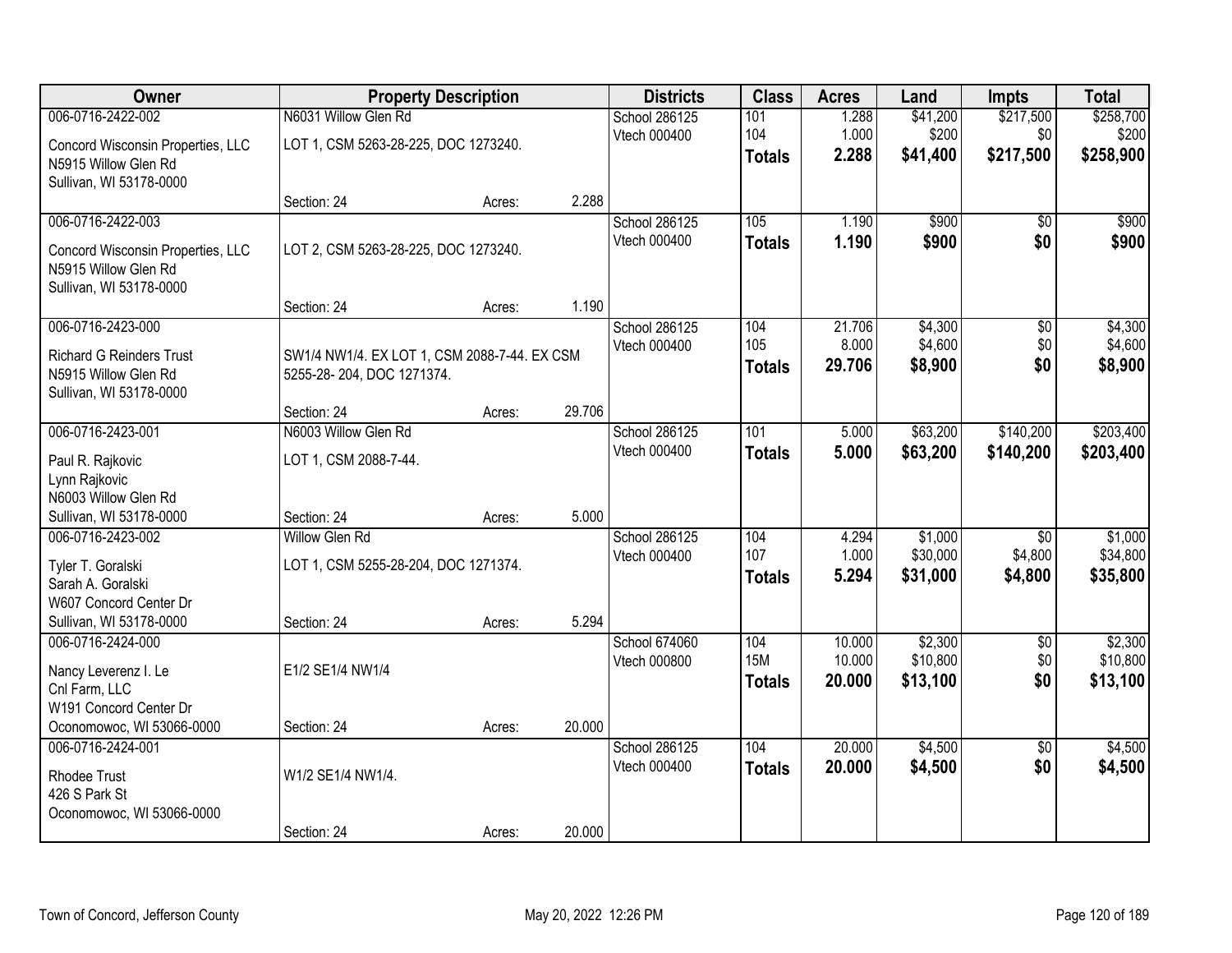| Owner                       | <b>Property Description</b>                      |        | <b>Districts</b> | <b>Class</b>  | <b>Acres</b> | Land     | <b>Impts</b>    | <b>Total</b> |
|-----------------------------|--------------------------------------------------|--------|------------------|---------------|--------------|----------|-----------------|--------------|
| 006-0716-2431-000           |                                                  |        | School 674060    | 104           | 18.500       | \$4,200  | $\sqrt{$0}$     | \$4,200      |
| Koch Trust                  | E1/2 NE1/4 SW1/4                                 |        | Vtech 000800     | <b>15M</b>    | 1.500        | \$1,600  | \$0             | \$1,600      |
| W210 Cedar Grove Rd         |                                                  |        |                  | <b>Totals</b> | 20.000       | \$5,800  | \$0             | \$5,800      |
| Oconomowoc, WI 53066-0000   |                                                  |        |                  |               |              |          |                 |              |
|                             | Section: 24<br>Acres:                            | 20.000 |                  |               |              |          |                 |              |
| 006-0716-2432-000           | N5884 Willow Glen Rd                             |        | School 286125    | 104           | 36.260       | \$6,700  | $\overline{50}$ | \$6,700      |
| Thomas Goodell(Le et al     | COM W1/4/C, E82.81FT TO POB, E1910.19FT,         |        | Vtech 000400     | 105           | 0.500        | \$100    | \$0             | \$100        |
| N5884 Willow Glen Rd        | S1311.25FT, W1263.43FT, N11DG52'W 608.42FT, W    |        |                  | 107           | 2.000        | \$53,000 | \$456,300       | \$509,300    |
| Sullivan, WI 53178-0000     | TO W/S/L,N TO C/L WILLOW GLEN RD, NWLY ON SD     |        |                  | <b>15M</b>    | 12.000       | \$12,900 | \$0             | \$12,900     |
|                             | Section: 24<br>Acres:                            | 50.760 |                  | <b>Totals</b> | 50.760       | \$72,700 | \$456,300       | \$529,000    |
| 006-0716-2432-002           |                                                  |        | School 286125    | 104           | 4.000        | \$800    | $\sqrt[6]{3}$   | \$800        |
| Thomas Goodell(Le et al     | COM W1/4/C, S721FT TO POB, E                     |        | Vtech 000400     | 105           | 4.389        | \$3,100  | \$0             | \$3,100      |
| N5884 Willow Glen Rd        | 601.61FT, S11DG52'E608.42FT, W TO SW/C NW1/4     |        |                  | <b>Totals</b> | 8.389        | \$3,900  | \$0             | \$3,900      |
| Sullivan, WI 53178-0000     | SW1/4,N TO POB ALSO ROW EASMT WTD 549-296        |        |                  |               |              |          |                 |              |
|                             | Section: 24<br>Acres:                            | 8.389  |                  |               |              |          |                 |              |
| 006-0716-2433-000           |                                                  |        | School 286125    | 104           | 8.400        | \$1,600  | $\sqrt[6]{3}$   | \$1,600      |
| Margaret Anne Goodell et al | SW1/4 SW1/4                                      |        | Vtech 000400     | 105           | 19.600       | \$13,700 | \$0             | \$13,700     |
| N5884 Willow Glen Rd        |                                                  |        |                  | <b>15M</b>    | 12.000       | \$12,900 | \$0             | \$12,900     |
| Sullivan, WI 53178-0000     |                                                  |        |                  | <b>Totals</b> | 40.000       | \$28,200 | \$0             | \$28,200     |
|                             | Section: 24<br>Acres:                            | 40.000 |                  |               |              |          |                 |              |
| 006-0716-2434-000           | W372 Cedar Grove Rd                              |        | School 674060    | 101           | 2.000        | \$59,000 | \$349,700       | \$408,700    |
| Robert A. Puza              | SE1/4 SW1/4. EX PT IN CSM 1423-4-458 AS FOL: COM |        | Vtech 000800     | 104           | 22.388       | \$4,300  | \$0             | \$4,300      |
| Joyce C. Puza               | NW/C SD CSM, E251. 64FT, S307.72FT, S89DG44'W    |        |                  | 105           | 8.639        | \$5,600  | \$0             | \$5,600      |
| W372 Cedar Grove Rd         | 120FT, N80DGW 62.10FT, N21DG 07'W 195.62FT,      |        |                  | <b>15M</b>    | 5.000        | \$5,400  | \$0             | \$5,400      |
| Oconomowoc, WI 53066-0000   | Section: 24<br>Acres:                            | 38.027 |                  | <b>Totals</b> | 38.027       | \$74,300 | \$349,700       | \$424,000    |
| 006-0716-2434-001           | W370 Cedar Grove Rd                              |        | School 674060    | 101           | 2.507        | \$65,300 | \$350,100       | \$415,400    |
| Adam Gross                  | LOT 1, CSM 1423-4-458, DOC 769409. ALSO COM      |        | Vtech 000800     | <b>Totals</b> | 2.507        | \$65,300 | \$350,100       | \$415,400    |
| Miranda Overland            | SE/C SD LOT W428.26FT TO POB, S76DG36'W          |        |                  |               |              |          |                 |              |
| W370 Cedar Grove Rd         | 33.31FT, S89DG44'W 120FT, N80DGW 62.10FT,        |        |                  |               |              |          |                 |              |
| Oconomowoc, WI 53066-0000   | Section: 24<br>Acres:                            | 2.507  |                  |               |              |          |                 |              |
| 006-0716-2441-000           |                                                  |        | School 674060    | 104           | 40.000       | \$5,700  | $\overline{50}$ | \$5,700      |
| Koch Trust                  | <b>NE1/4 SE1/4</b>                               |        | Vtech 000800     | <b>Totals</b> | 40.000       | \$5,700  | \$0             | \$5,700      |
| W210 Cedar Grove Rd         |                                                  |        |                  |               |              |          |                 |              |
| Oconomowoc, WI 53066-0000   |                                                  |        |                  |               |              |          |                 |              |
|                             | Section: 24<br>Acres:                            | 40.000 |                  |               |              |          |                 |              |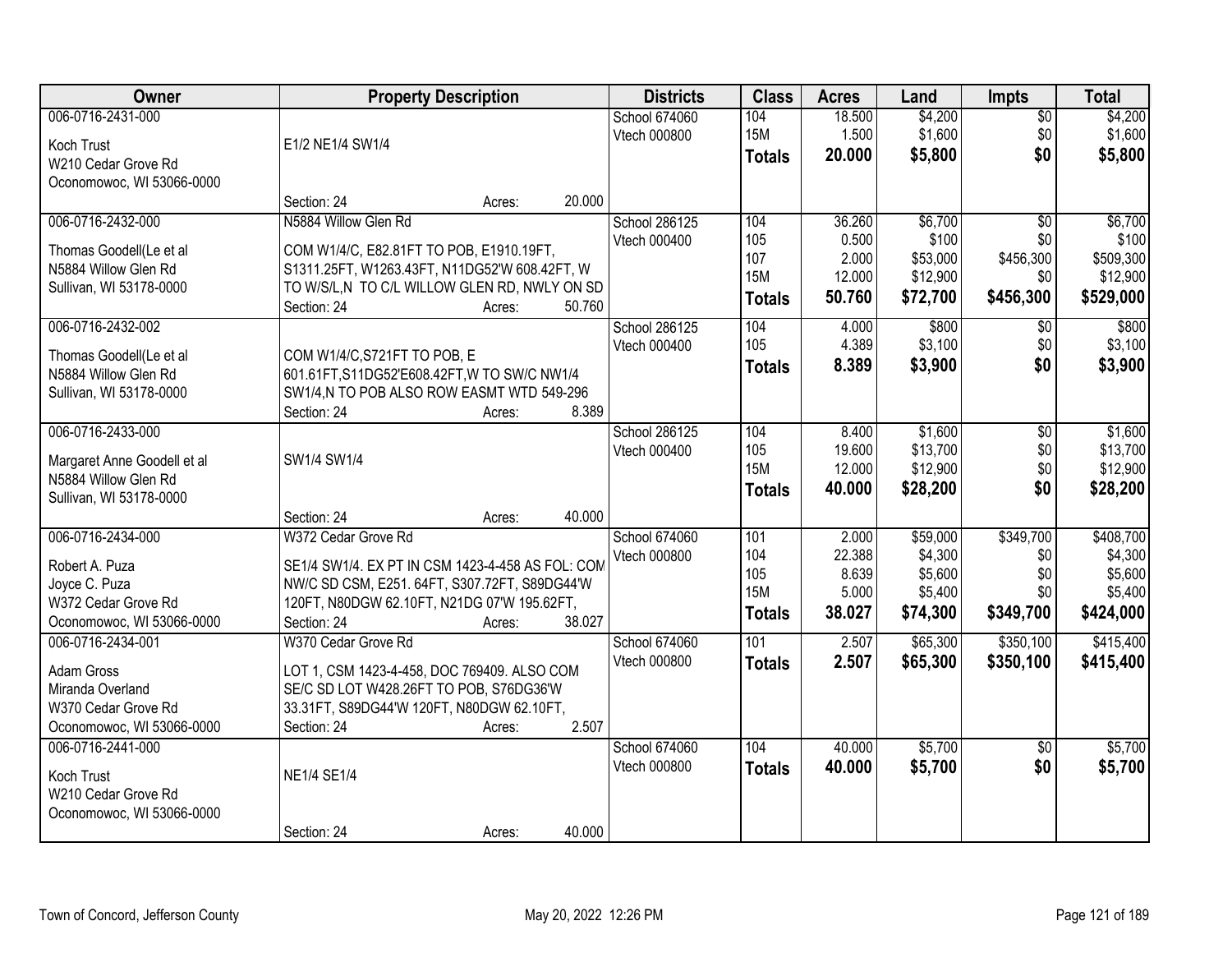| Owner                     | <b>Property Description</b>                     |        |        | <b>Districts</b>     | <b>Class</b>  | <b>Acres</b> | Land     | <b>Impts</b>    | <b>Total</b> |
|---------------------------|-------------------------------------------------|--------|--------|----------------------|---------------|--------------|----------|-----------------|--------------|
| 006-0716-2442-000         |                                                 |        |        | <b>School 674060</b> | 104           | 40.000       | \$8,200  | $\overline{50}$ | \$8,200      |
| Koch Trust                | <b>NW1/4 SE1/4</b>                              |        |        | Vtech 000800         | <b>Totals</b> | 40.000       | \$8,200  | \$0             | \$8,200      |
| W210 Cedar Grove Rd       |                                                 |        |        |                      |               |              |          |                 |              |
| Oconomowoc, WI 53066-0000 |                                                 |        |        |                      |               |              |          |                 |              |
|                           | Section: 24                                     | Acres: | 40.000 |                      |               |              |          |                 |              |
| 006-0716-2443-000         | W210 Cedar Grove Rd                             |        |        | School 674060        | 104           | 37.000       | \$7,700  | $\overline{50}$ | \$7,700      |
| Koch Trust                | SW1/4 SE1/4                                     |        |        | Vtech 000800         | 105           | 1.000        | \$100    | \$0             | \$100        |
| W210 Cedar Grove Rd       |                                                 |        |        |                      | 107           | 2.000        | \$53,000 | \$173,000       | \$226,000    |
| Oconomowoc, WI 53066-0000 |                                                 |        |        |                      | <b>Totals</b> | 40.000       | \$60,800 | \$173,000       | \$233,800    |
|                           | Section: 24                                     | Acres: | 40.000 |                      |               |              |          |                 |              |
| 006-0716-2444-000         | N5685 Golden Lake Park Rd                       |        |        | School 674060        | 104           | 37.200       | \$6,200  | $\sqrt{6}$      | \$6,200      |
| Koch Trust                | SE1/4 SE1/4                                     |        |        | Vtech 000800         | 105           | 0.800        | \$100    | \$0             | \$100        |
| W210 Cedar Grove Rd       |                                                 |        |        |                      | 107           | 2.000        | \$53,000 | \$233,700       | \$286,700    |
| Oconomowoc, WI 53066-0000 |                                                 |        |        |                      | <b>Totals</b> | 40.000       | \$59,300 | \$233,700       | \$293,000    |
|                           | Section: 24                                     | Acres: | 40.000 |                      |               |              |          |                 |              |
| 006-0716-2511-000         |                                                 |        |        | School 674060        | 104           | 33.400       | \$7,500  | $\sqrt[6]{3}$   | \$7,500      |
| Koch Trust                | GOVT LOT 1                                      |        |        | Vtech 000800         | 105           | 2.000        | \$200    | \$0             | \$200        |
| W210 Cedar Grove Rd       |                                                 |        |        |                      | <b>Totals</b> | 35.400       | \$7,700  | \$0             | \$7,700      |
| Oconomowoc, WI 53066-0000 |                                                 |        |        |                      |               |              |          |                 |              |
|                           | Section: 25                                     | Acres: | 35.400 |                      |               |              |          |                 |              |
| 006-0716-2512-000         |                                                 |        |        | School 674060        | 104           | 22.617       | \$5,100  | \$0             | \$5,100      |
| Wayne L. Zuehlke          | E30A NW1/4 NE1/4                                |        |        | Vtech 000800         | 105           | 7.383        | \$4,200  | \$0             | \$4,200      |
| Lee Ann Zuehlke           |                                                 |        |        |                      | <b>Totals</b> | 30.000       | \$9,300  | \$0             | \$9,300      |
| N5507 Golden Lake Park R  |                                                 |        |        |                      |               |              |          |                 |              |
| Oconomowoc, WI 53066-0000 | Section: 25                                     | Acres: | 30.000 |                      |               |              |          |                 |              |
| 006-0716-2512-001         | W275 Cedar Grove Rd                             |        |        | School 674060        | 101           | 3.000        | \$71,500 | \$280,400       | \$351,900    |
| Lange Trust               | CSM 133-1-170                                   |        |        | Vtech 000800         | <b>Totals</b> | 3.000        | \$71,500 | \$280,400       | \$351,900    |
| W275 Cedar Grove Rd       |                                                 |        |        |                      |               |              |          |                 |              |
| Oconomowoc, WI 53066-0000 |                                                 |        |        |                      |               |              |          |                 |              |
|                           | Section: 25                                     | Acres: | 3.000  |                      |               |              |          |                 |              |
| 006-0716-2512-002         |                                                 |        |        | School 674060        | 104           | 3.416        | \$800    | $\overline{60}$ | \$800        |
| Robert A. Puza            | W9.33A NW1/4 NE1/4, N24.75FT NW1/4 NE1/4. EX 3A |        |        | Vtech 000800         | 105           | 3.584        | \$2,500  | \$0             | \$2,500      |
| Joyce C. Puza             | IN NW/C                                         |        |        |                      | <b>Totals</b> | 7.000        | \$3,300  | \$0             | \$3,300      |
| W372 Cedar Grove Rd       |                                                 |        |        |                      |               |              |          |                 |              |
| Oconomowoc, WI 53066-0000 | Section: 25                                     | Acres: | 7.000  |                      |               |              |          |                 |              |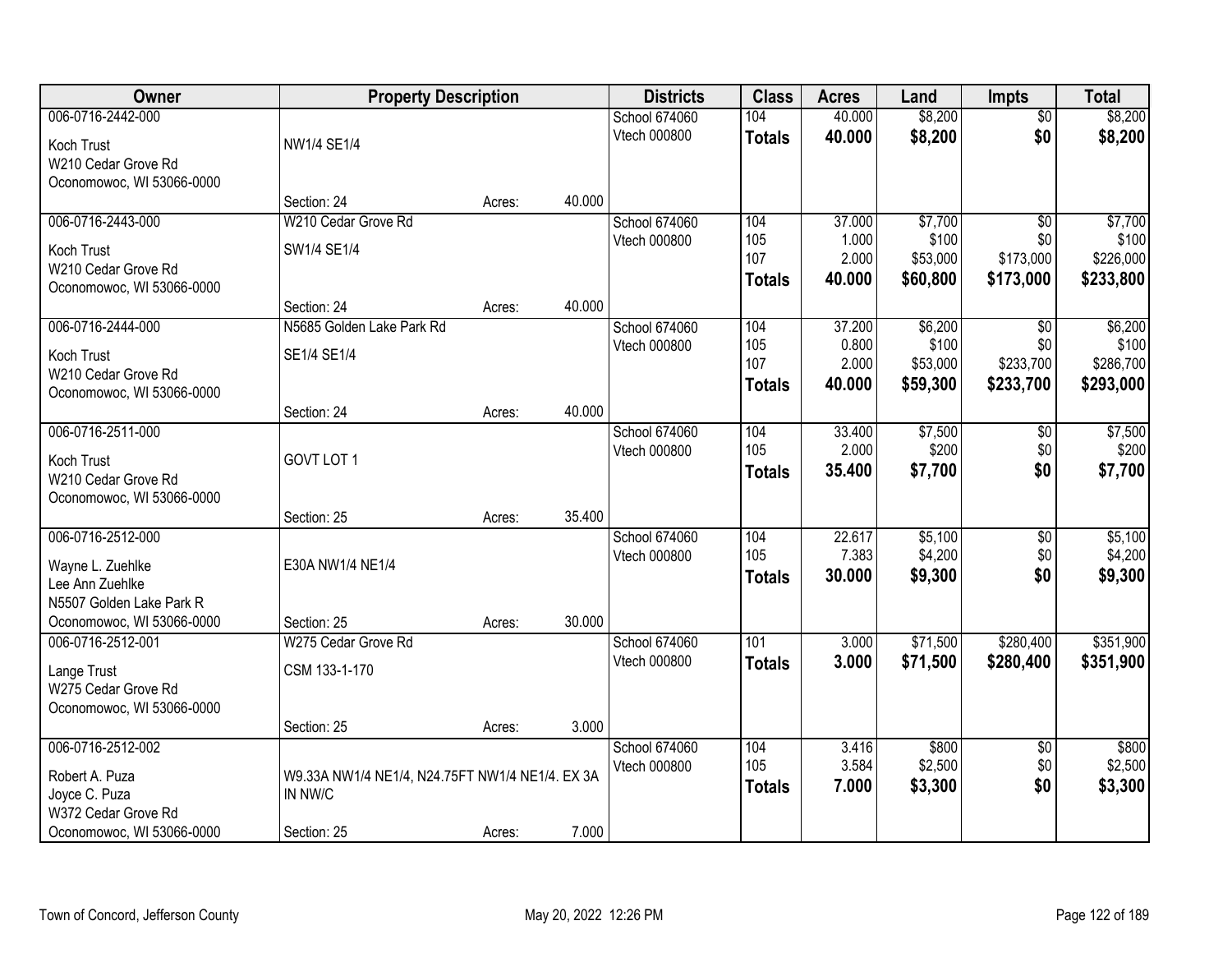| Owner                           | <b>Property Description</b>                      |        |        | <b>Districts</b>     | <b>Class</b>  | <b>Acres</b>     | Land                | Impts           | <b>Total</b>        |
|---------------------------------|--------------------------------------------------|--------|--------|----------------------|---------------|------------------|---------------------|-----------------|---------------------|
| 006-0716-2513-000               | N5507 Golden Lake Park Rd                        |        |        | <b>School 674060</b> | 104           | 0.976            | \$100               | $\overline{50}$ | \$100               |
| Wayne L. Zuehlke                | LOT 1, CSM 4460-22-229.                          |        |        | Vtech 000800         | 107           | 2.000            | \$53,000            | \$261,900       | \$314,900           |
| Lee Ann Zuehlke                 |                                                  |        |        |                      | <b>Totals</b> | 2.976            | \$53,100            | \$261,900       | \$315,000           |
| N5507 Golden Lake Park R        |                                                  |        |        |                      |               |                  |                     |                 |                     |
| Oconomowoc, WI 53066-0000       | Section: 25                                      | Acres: | 2.976  |                      |               |                  |                     |                 |                     |
| 006-0716-2513-001               |                                                  |        |        | <b>School 674060</b> | 105           | 9.000            | \$8,500             | \$0             | \$8,500             |
| Barbara L Thurow Trust          | THAT PT OF GOVT LOT 2 W OF GOLDEN LAKE & NE      |        |        | Vtech 000800         | <b>Totals</b> | 9.000            | \$8,500             | \$0             | \$8,500             |
| PO Box 546                      | OF DITCH                                         |        |        |                      |               |                  |                     |                 |                     |
| Boulder Junction, WI 54512-0000 |                                                  |        |        |                      |               |                  |                     |                 |                     |
|                                 | Section: 25                                      | Acres: | 9.000  |                      |               |                  |                     |                 |                     |
| 006-0716-2513-002               |                                                  |        |        | School 674060        | 104           | 15.792           | \$1,500             | $\overline{50}$ | \$1,500             |
|                                 |                                                  |        |        | Vtech 000800         | 105           | 13.500           | \$8,600             | \$0             | \$8,600             |
| Wayne L. Zuehlke                | THAT PT OF GOVT LOT 2 S OF DITCH. SUBJ TO        |        |        |                      | <b>Totals</b> | 29.292           | \$10,100            | \$0             | \$10,100            |
| Lee Ann Zuehlke                 | EASMT 546-353 EX ADJ PT OF FOL: COM NE/C         |        |        |                      |               |                  |                     |                 |                     |
| N5507 Golden Lake Park R        | S1159.30FT, S00DG28'W 1489.44FT, S89DG41'W       |        |        |                      |               |                  |                     |                 |                     |
| Oconomowoc, WI 53066-0000       | Section: 25                                      | Acres: | 29.292 |                      |               |                  |                     |                 |                     |
| 006-0716-2521-000               |                                                  |        |        | School 674060        | 104<br>105    | 13.966<br>25.000 | \$3,100<br>\$17,300 | \$0<br>\$0      | \$3,100<br>\$17,300 |
| Robert A. Puza                  | NE1/4 NW1/4 EX PT IN CSM 1423-4-458. ALSO BEG    |        |        | Vtech 000800         | 107           | 0.500            | \$15,000            | \$16,100        | \$31,100            |
| Joyce C. Puza                   | SE/C CSM 1423-4-458 W428.26FT, N76DG36'E         |        |        |                      |               | 39.466           | \$35,400            | \$16,100        | \$51,500            |
| W372 Cedar Grove Rd             | 127.03FT S88DG50'E 304.74FT, S23.25FT TO POB. EX |        |        |                      | <b>Totals</b> |                  |                     |                 |                     |
| Oconomowoc, WI 53066-0000       | Section: 25                                      | Acres: | 39.466 |                      |               |                  |                     |                 |                     |
| 006-0716-2522-000               |                                                  |        |        | School 286125        | 105           | 20.000           | \$14,000            | $\overline{50}$ | \$14,000            |
| Margaret Anne Goodell et al     | N1/2 NW1/4 NW1/4                                 |        |        | Vtech 000400         | <b>Totals</b> | 20.000           | \$14,000            | \$0             | \$14,000            |
| N5884 Willow Glen Rd            |                                                  |        |        |                      |               |                  |                     |                 |                     |
| Sullivan, WI 53178-0000         |                                                  |        |        |                      |               |                  |                     |                 |                     |
|                                 | Section: 25                                      | Acres: | 20.000 |                      |               |                  |                     |                 |                     |
| 006-0716-2522-001               |                                                  |        |        | School 286125        | 105           | 20.930           | \$14,700            | $\sqrt{6}$      | \$14,700            |
| Louis Chudy                     | S1/2 NW1/4 NW1/4                                 |        |        | Vtech 000400         | <b>Totals</b> | 20.930           | \$14,700            | \$0             | \$14,700            |
| Victoria Chudy                  |                                                  |        |        |                      |               |                  |                     |                 |                     |
| 2304 N Grandview Blvd           |                                                  |        |        |                      |               |                  |                     |                 |                     |
| Waukesha, WI 53188-0000         | Section: 25                                      | Acres: | 20.930 |                      |               |                  |                     |                 |                     |
| 006-0716-2523-000               |                                                  |        |        | School 286125        | 105           | 20.000           | \$14,000            | $\overline{50}$ | \$14,000            |
|                                 |                                                  |        |        | Vtech 000400         | <b>Totals</b> | 20.000           | \$14,000            | \$0             | \$14,000            |
| David A. Pagel                  | N1/2 SW1/4 NW1/4                                 |        |        |                      |               |                  |                     |                 |                     |
| Brenda J. Pagel                 |                                                  |        |        |                      |               |                  |                     |                 |                     |
| N71 W39527 Lang Rd              |                                                  |        |        |                      |               |                  |                     |                 |                     |
| Oconomowoc, WI 53066-0000       | Section: 25                                      | Acres: | 20.000 |                      |               |                  |                     |                 |                     |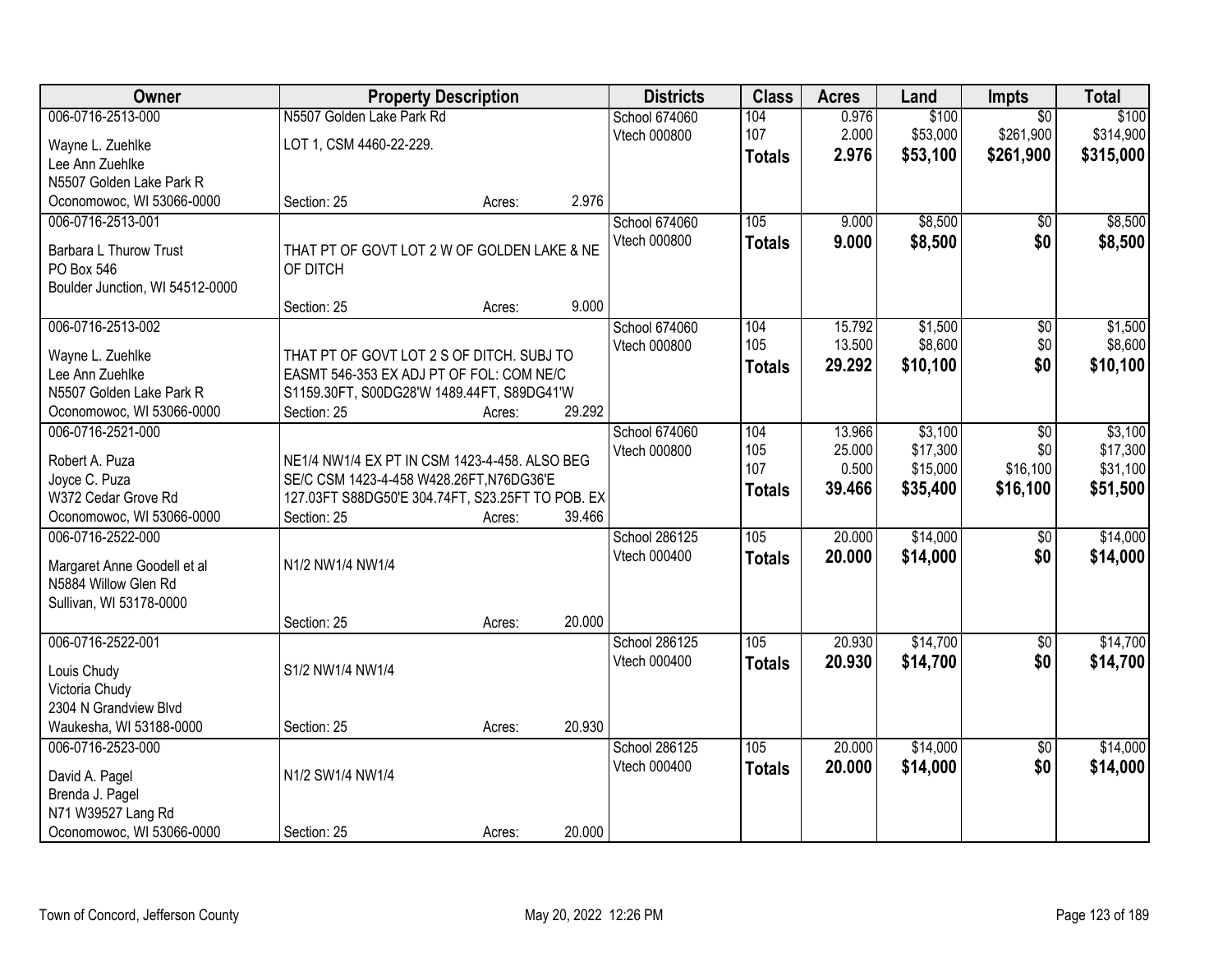| Owner                                                                                                               |                                                                                                                                                  | <b>Property Description</b> |                  | <b>Districts</b>                     | <b>Class</b>                              | <b>Acres</b>                        | Land                                       | <b>Impts</b>                         | <b>Total</b>                               |
|---------------------------------------------------------------------------------------------------------------------|--------------------------------------------------------------------------------------------------------------------------------------------------|-----------------------------|------------------|--------------------------------------|-------------------------------------------|-------------------------------------|--------------------------------------------|--------------------------------------|--------------------------------------------|
| 006-0716-2523-001<br>Craig A. Reimer<br>N2639 County Road Z G175                                                    | S1/2 SW1/4 NW1/4. ALSO EASMT 546-353                                                                                                             |                             |                  | <b>School 674060</b><br>Vtech 000800 | 105<br><b>Totals</b>                      | 20.000<br>20.000                    | \$14,000<br>\$14,000                       | $\overline{50}$<br>\$0               | \$14,000<br>\$14,000                       |
| Dousman, WI 53118-0000                                                                                              | Section: 25                                                                                                                                      | Acres:                      | 20.000           |                                      |                                           |                                     |                                            |                                      |                                            |
| 006-0716-2524-000<br>Wayne L. Zuehlke<br>Lee Ann Zuehlke<br>N5507 Golden Lake Park R<br>Oconomowoc, WI 53066-0000   | SE1/4 NW1/4 SUBJ TO EASMT 546-353. EX ADJ PT<br>OF FOL: COM NE/C S1159.30FT, S00DG28'W<br>1489.44FT, S89DG41'W 1913.41FT TO POB,<br>Section: 25  | Acres:                      | 39.590           | School 674060<br>Vtech 000800        | 104<br>105<br><b>15M</b><br><b>Totals</b> | 13.590<br>20.000<br>6.000<br>39.590 | \$3,100<br>\$14,000<br>\$6,500<br>\$23,600 | $\overline{50}$<br>\$0<br>\$0<br>\$0 | \$3,100<br>\$14,000<br>\$6,500<br>\$23,600 |
| 006-0716-2531-000<br>David C. Meyer et al<br>PO Box 37<br>Sullivan, WI 53178-0000                                   | NE1/4 SW1/4. ALSO ADJ PT OF FOL: COM NE/C<br>S1159.30FT, S00DG28'W 1489.44FT, S89DG41'W<br>1913.41FT TO POB, S89DG41'W 2072.46FT,<br>Section: 25 | Acres:                      | 40.410           | School 674060<br>Vtech 000800        | 104<br><b>15M</b><br><b>Totals</b>        | 32.410<br>8.000<br>40.410           | \$5,600<br>\$8,600<br>\$14,200             | \$0<br>\$0<br>\$0                    | \$5,600<br>\$8,600<br>\$14,200             |
| 006-0716-2532-000<br>Craig A. Reimer<br>N2639 County Road Z G175<br>Dousman, WI 53118-0000                          | N1/2 NW1/4 SW1/4                                                                                                                                 |                             |                  | <b>School 286125</b><br>Vtech 000400 | 105<br><b>Totals</b>                      | 20.000<br>20.000                    | \$14,000<br>\$14,000                       | \$0<br>\$0                           | \$14,000<br>\$14,000                       |
| 006-0716-2532-001<br>David C. Meyer et al<br>PO Box 37<br>Sullivan, WI 53178-0000                                   | Section: 25<br>S1/2 NW1/4 SW1/4.<br>Section: 25                                                                                                  | Acres:<br>Acres:            | 20.000<br>20.000 | School 674060<br>Vtech 000800        | $\overline{105}$<br><b>Totals</b>         | 20.000<br>20.000                    | \$21,000<br>\$21,000                       | $\overline{50}$<br>\$0               | \$21,000<br>\$21,000                       |
| 006-0716-2533-000<br>Haf Golden Acres, LLC<br>N9416 Tamarack Rd<br>Whitewater, WI 53190-0000                        | SW1/4 SW1/4                                                                                                                                      |                             |                  | School 674060<br>Vtech 000800        | 105<br><b>Totals</b>                      | 40.646<br>40.646                    | \$28,500<br>\$28,500                       | $\overline{50}$<br>\$0               | \$28,500<br>\$28,500                       |
| 006-0716-2534-000<br>Michael L Herro Trust<br>Kim V Herro Trust<br>156 E Wisconsin Ave<br>Oconomowoc, WI 53066-0000 | Section: 25<br>SE1/4 SW1/4<br>Section: 25                                                                                                        | Acres:<br>Acres:            | 40.646<br>40.000 | School 674060<br>Vtech 000800        | 104<br>105<br><b>Totals</b>               | 14.000<br>26.000<br>40.000          | \$3,200<br>\$18,200<br>\$21,400            | $\overline{50}$<br>\$0<br>\$0        | \$3,200<br>\$18,200<br>\$21,400            |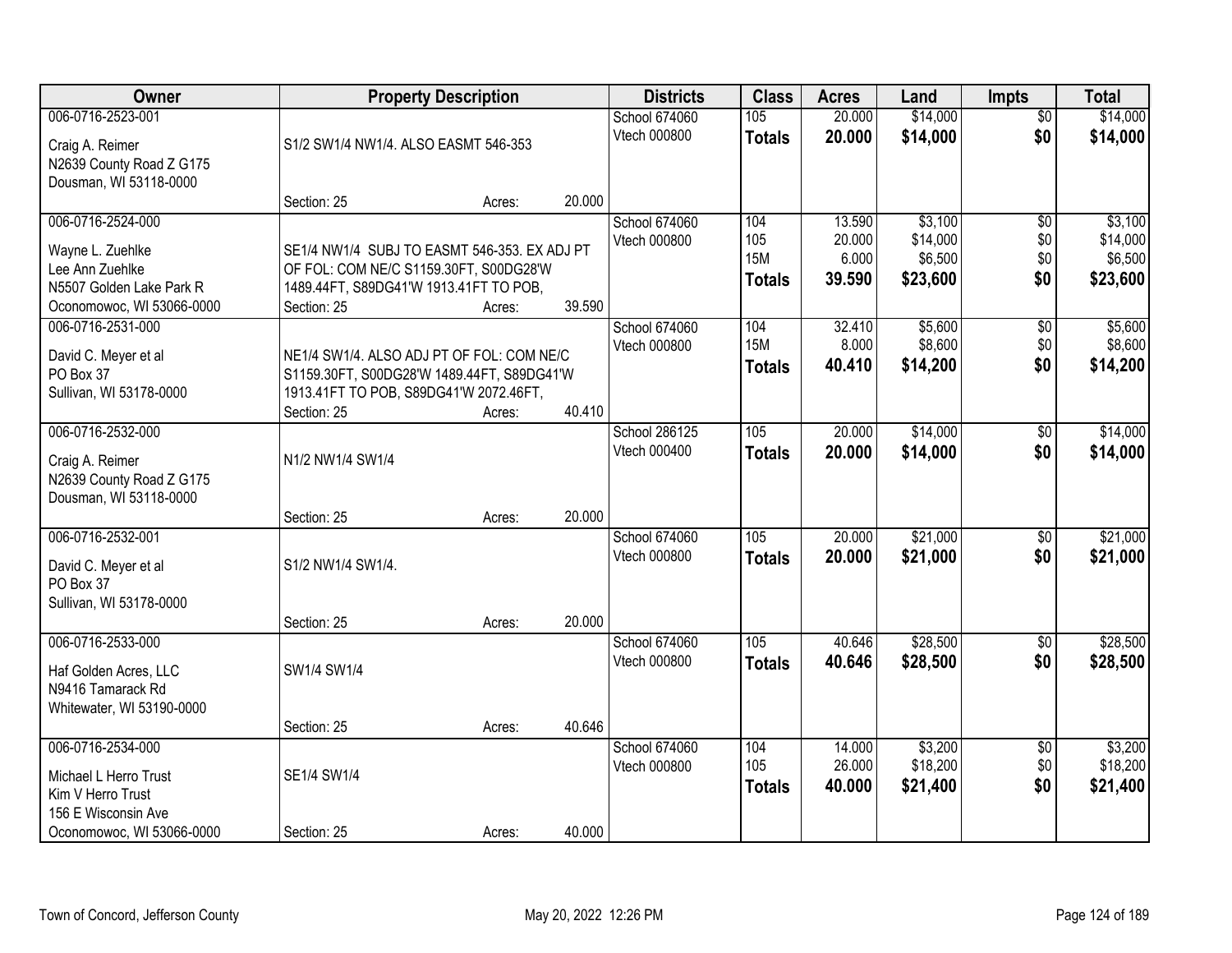| <b>Owner</b>                      | <b>Property Description</b>                        | <b>Districts</b>    | <b>Class</b>     | <b>Acres</b> | Land        | Impts           | <b>Total</b>    |
|-----------------------------------|----------------------------------------------------|---------------------|------------------|--------------|-------------|-----------------|-----------------|
| 006-0716-2541-000                 | N5435 Golden Lake Park Rd                          | School 674060       | 104              | 11.000       | \$2,500     | $\overline{50}$ | \$2,500         |
| David C. Meyer et al              | GOVT LOT 3, EX S 2.6A E OF GOLDEN LAKE PARK        | Vtech 000800        | 105              | 0.700        | \$100       | \$0             | \$100           |
| PO Box 37                         | RD. EX COM S1/4/C, N89DG24'E                       |                     | <b>15M</b>       | 16.432       | \$17,700    | \$0             | \$17,700        |
| Sullivan, WI 53178-0000           | 1201.31FT, N0DG35'W 1499.19FT TO POB, N20DG44'W    |                     | <b>Totals</b>    | 28.132       | \$20,300    | \$0             | \$20,300        |
|                                   | 28.132<br>Section: 25<br>Acres:                    |                     |                  |              |             |                 |                 |
| 006-0716-2541-001                 | N5470 Golden Lake Park Rd                          | School 674060       | 101              | 10.000       | \$123,500   | $\overline{50}$ | \$123,500       |
| Bernard A. Jaske                  | COM S1/4/C, N89DG24'E 1201.31FT, N0DG35'W          | Vtech 000800        | 105              | 5.100        | \$3,600     | \$0             | \$3,600         |
| Pauline Jaske                     | 1499.19FT TO POB, N20DG44'W 767.06FT,              |                     | <b>Totals</b>    | 15.100       | \$127,100   | \$0             | \$127,100       |
| 3275 S Johnson Rd                 | N25DG29'W 403.09FT, ALG CUR TO RT, RAD             |                     |                  |              |             |                 |                 |
| New Berlin, WI 53146              | 15.100<br>Section: 25<br>Acres:                    |                     |                  |              |             |                 |                 |
| 006-0716-2543-000                 | N5375 Golden Lake Park Rd                          | School 674060       | 104              | 34.000       | \$7,000     | $\overline{50}$ | \$7,000         |
|                                   |                                                    | Vtech 000800        | 105              | 0.687        | \$100       | \$0             | \$100           |
| Michael L Herro Trust             | SW1/4 SE1/4, EX CSM 1038-3-552, DOC 745961. EX     |                     | 107              | 2.000        | \$53,000    | \$241,400       | \$294,400       |
| Kim V Herro Trust                 | CSM 1311-4-269, DOC 761991. SUBJ TO DRWY ESMT      |                     | <b>Totals</b>    | 36.687       | \$60,100    | \$241,400       | \$301,500       |
| 156 E Wisconsin Ave               | IN DOC 1362637.                                    |                     |                  |              |             |                 |                 |
| Oconomowoc, WI 53066-0000         | 36.687<br>Section: 25<br>Acres:                    |                     |                  |              |             |                 |                 |
| 006-0716-2543-001                 | N5301 Golden Lake Park Rd                          | School 674060       | 101              | 2.133        | \$54,600    | \$100,600       | \$155,200       |
| Prima Pronto, LLC                 | LOT 1, CSM 1038-3-552, DOC 745961.                 | Vtech 000800        | <b>Totals</b>    | 2.133        | \$54,600    | \$100,600       | \$155,200       |
| 156 E Wisconsin Ave               |                                                    |                     |                  |              |             |                 |                 |
| Oconomowoc, WI 53066-0000         |                                                    |                     |                  |              |             |                 |                 |
|                                   | 2.133<br>Section: 25<br>Acres:                     |                     |                  |              |             |                 |                 |
| 006-0716-2543-002                 | N5391 Golden Lake Park Rd                          | School 674060       | $\overline{101}$ | 1.140        | \$37,500    | \$437,300       | \$474,800       |
|                                   |                                                    | <b>Vtech 000800</b> | <b>Totals</b>    | 1.140        | \$37,500    | \$437,300       | \$474,800       |
| Michael L Herro Trust             | LOT 1,CSM 1311-4-269, DOC 761991. ALSO DRWY        |                     |                  |              |             |                 |                 |
| Kim V Herro Trust                 | AGREE IN DOC 1362637.                              |                     |                  |              |             |                 |                 |
| 156 E Wisconsin Ave               |                                                    |                     |                  |              |             |                 |                 |
| Oconomowoc, WI 53066-0000         | 1.140<br>Section: 25<br>Acres:                     |                     |                  |              |             |                 |                 |
| 006-0716-2544-000                 | N5326 Golden Lake Park Rd                          | School 674060       | $\overline{302}$ | 23.380       | $\sqrt{50}$ | $\overline{50}$ | $\overline{30}$ |
| Dept Natural Resources            | BEG ON W SHORE OF GOLDEN LKE ON S/L OF SEC         | Vtech 000800        | <b>Totals</b>    | 23.380       | \$0         | \$0             | \$0             |
| State Of Wisconsin                | 25, W TO GOLDEN LAKE PARK RD, N ON SD RD           |                     |                  |              |             |                 |                 |
| PO Box 7921                       | 1499.19FT, E TO LAKE, S ON LKE TO POB. EX 8.22A IN |                     |                  |              |             |                 |                 |
| Madison, WI 53707-0000            | 23.380<br>Section: 25<br>Acres:                    |                     |                  |              |             |                 |                 |
| 006-0716-2544-001                 |                                                    | School 674060       | 101              | 1.777        | \$53,400    | $\overline{50}$ | \$53,400        |
|                                   | BEG 143.49FT S OF SE/SEC/C,                        | Vtech 000800        | 105              | 1.776        | \$1,300     | \$0             | \$1,300         |
| David C. Meyer et al<br>PO Box 37 | S80DG30'W461.90FT,N777.03FT, N78DG15'E465.35FT     |                     | <b>Totals</b>    | 3.553        | \$54,700    | \$0             | \$54,700        |
|                                   | TO E/S/L, S TO POB. ALSO 20FT ROW TO HGY. EX       |                     |                  |              |             |                 |                 |
| Sullivan, WI 53178-0000           |                                                    |                     |                  |              |             |                 |                 |
|                                   | 3.553<br>Section: 25<br>Acres:                     |                     |                  |              |             |                 |                 |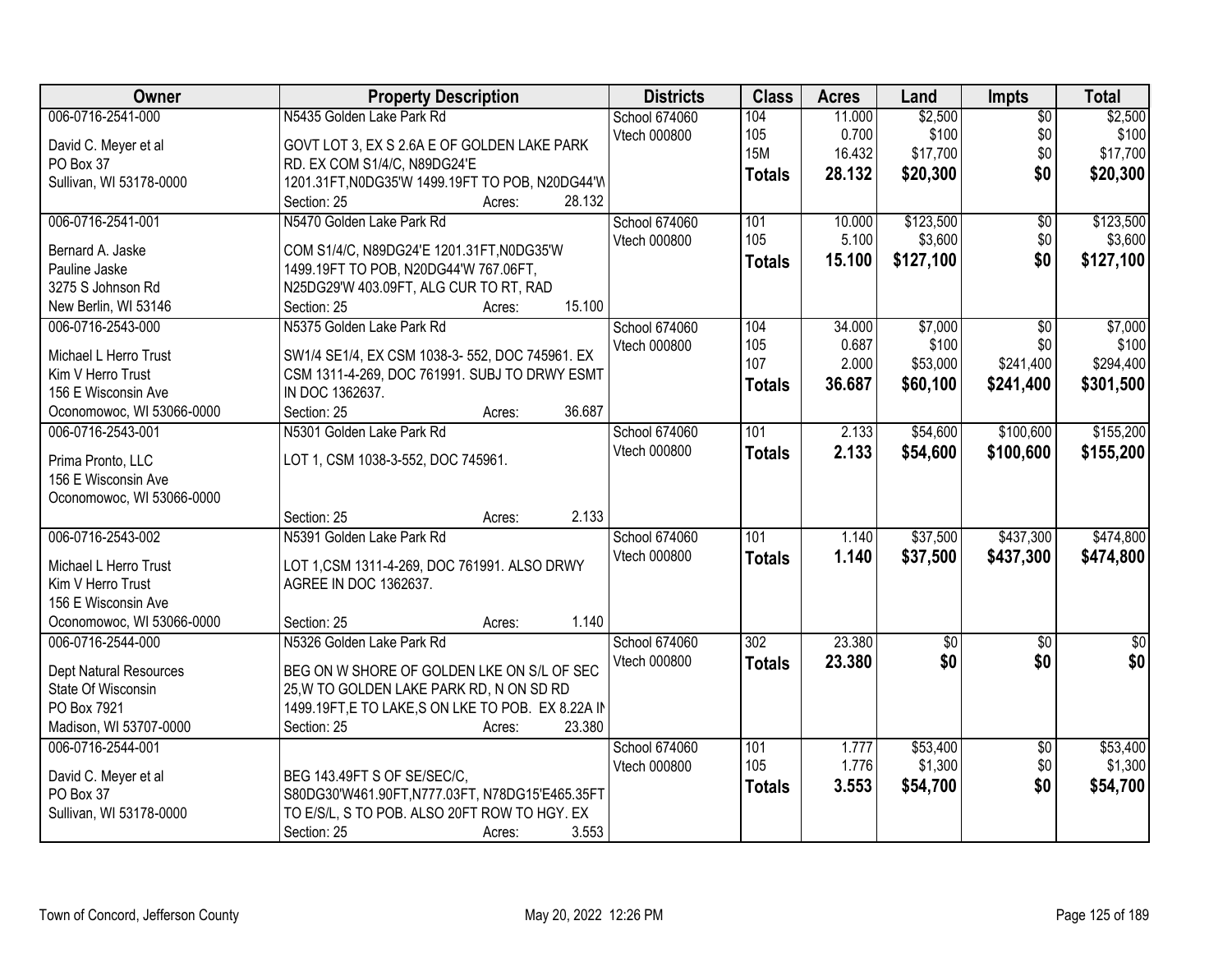| Owner                                                                                                                     |                                                                                                      | <b>Property Description</b> |                | <b>Districts</b>              | <b>Class</b>                | <b>Acres</b>            | Land                            | <b>Impts</b>                  | <b>Total</b>                      |
|---------------------------------------------------------------------------------------------------------------------------|------------------------------------------------------------------------------------------------------|-----------------------------|----------------|-------------------------------|-----------------------------|-------------------------|---------------------------------|-------------------------------|-----------------------------------|
| 006-0716-2544-002<br>Daniel S. Bleil<br>108 N Park Dr<br>Oconomowoc, WI 53066-0000                                        | LOT 3, CSM 107-1-138. EX PT IN WAUKESHA CO.                                                          |                             |                | School 674060<br>Vtech 000800 | 101<br><b>Totals</b>        | 0.001<br>0.001          | \$100<br>\$100                  | $\overline{50}$<br>\$0        | \$100<br>\$100                    |
|                                                                                                                           | Section: 25                                                                                          | Acres:                      | 0.001          |                               |                             |                         |                                 |                               |                                   |
| 006-0716-2544-003<br>Martin O. Binn<br>Holly L. Binn<br>114 N Park Dr                                                     | LOT 4, CSM 107-1-138, DOC 700787. EX PT IN<br><b>WAUKESHA CO</b>                                     |                             | 0.060          | School 674060<br>Vtech 000800 | 101<br>Totals               | 0.060<br>0.060          | \$200<br>\$200                  | $\overline{50}$<br>\$0        | \$200<br>\$200                    |
| Oconomowoc, WI 53066-0000<br>006-0716-2544-004<br>Bernard J. Mitchell<br><b>Richard B Mitchell Trust</b><br>204 N Park Dr | Section: 25<br>LOT 5, CSM 108-1-141. EX PT IN WAUKESHA CO.                                           | Acres:                      |                | School 674060<br>Vtech 000800 | 101<br><b>Totals</b>        | 0.115<br>0.115          | \$200<br>\$200                  | \$0<br>\$0                    | \$200<br>\$200                    |
| Oconomowoc, WI 53066-0000<br>006-0716-2544-005<br>Edna M Matzelle Trust<br>138 N Park Dr<br>Oconomowoc, WI 53066-0000     | Section: 25<br>LOT 6, CSM 108-1-141, DOC 700788. EX PT IN<br><b>WAUKESHA CO</b>                      | Acres:                      | 0.115          | School 674060<br>Vtech 000800 | 101<br><b>Totals</b>        | 0.171<br>0.171          | \$200<br>\$200                  | \$0<br>\$0                    | \$200<br>\$200                    |
| 006-0716-2544-006<br>David C. Meyer et al<br>PO Box 37<br>Sullivan, WI 53178-0000                                         | Section: 25<br>LOT 7, CSM 108-1-141. EX PT IN WAUKESHA CO.<br>Section: 25                            | Acres:<br>Acres:            | 0.171<br>0.002 | School 674060<br>Vtech 000800 | 101<br><b>Totals</b>        | 0.002<br>0.002          | \$200<br>\$200                  | \$0<br>\$0                    | \$200<br>\$200                    |
| 006-0716-2544-007<br>Town of Concord<br>W1185 Concord Center Dr<br>Sullivan, WI 53178-0000                                | 50FT RD DEDICATION, CUL DU SAC & PUBLIC ROW<br>AS SHOWN ON CSM 107-1-138 & 108-1-141.<br>Section: 25 | Acres:                      | 1.486          | School 674060<br>Vtech 000800 | 304<br><b>Totals</b>        | 1.486<br>1.486          | \$0<br>\$0                      | \$0<br>\$0                    | $\overline{\$0}$<br>\$0           |
| 006-0716-2544-008<br>Christopher Reese<br>Jennifer Reese<br>W102 Park Dr<br>Oconomowoc, WI 53066-0000                     | W102 Park Dr<br>LOT 1, CSM 1471-4-535, DOC 772671.<br>Section: 25                                    | Acres:                      | 4.372          | School 674060<br>Vtech 000800 | 101<br>105<br><b>Totals</b> | 2.000<br>2.372<br>4.372 | \$59,000<br>\$1,700<br>\$60,700 | \$287,400<br>\$0<br>\$287,400 | \$346,400<br>\$1,700<br>\$348,100 |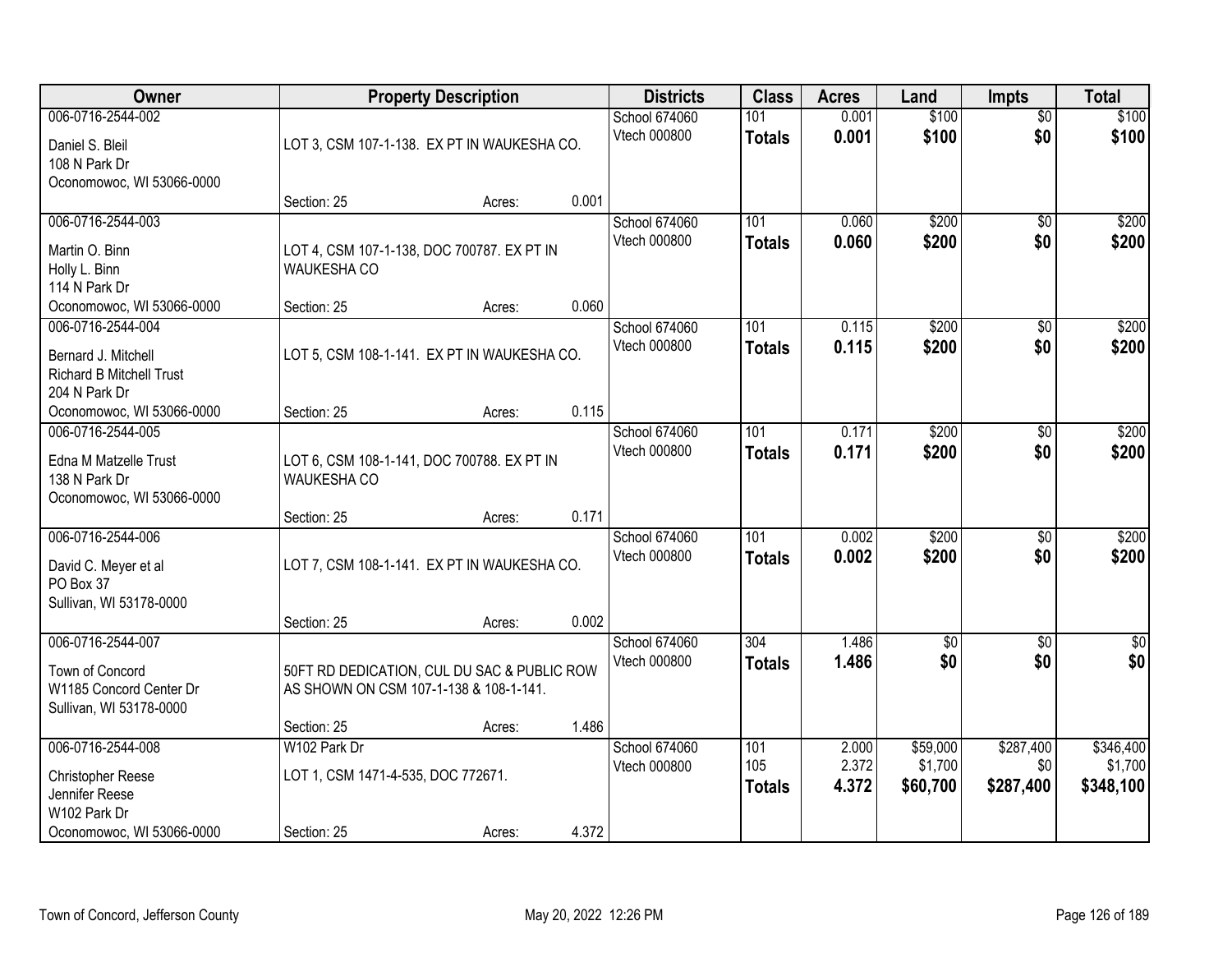| Owner                                               |                                                 | <b>Property Description</b> |        | <b>Districts</b>              | <b>Class</b>  | <b>Acres</b>   | Land                | <b>Impts</b>     | <b>Total</b>         |
|-----------------------------------------------------|-------------------------------------------------|-----------------------------|--------|-------------------------------|---------------|----------------|---------------------|------------------|----------------------|
| 006-0716-2611-000                                   |                                                 |                             |        | School 286125                 | 105           | 39.280         | \$48,100            | $\overline{50}$  | \$48,100             |
| Louis Chudy                                         | NE1/4 NE1/4.                                    |                             |        | Vtech 000400                  | <b>Totals</b> | 39.280         | \$48,100            | \$0              | \$48,100             |
| Victoria Chudy                                      |                                                 |                             |        |                               |               |                |                     |                  |                      |
| 2304 N Grandview Blvd                               |                                                 |                             |        |                               |               |                |                     |                  |                      |
| Waukesha, WI 53188-0000                             | Section: 26                                     | Acres:                      | 39.280 |                               |               |                |                     |                  |                      |
| 006-0716-2612-000                                   |                                                 |                             |        | School 286125                 | 104           | 20.000         | \$4,500             | $\overline{50}$  | \$4,500              |
|                                                     | NW1/4 NE1/4 SE OF WILLOW GLEN RD                |                             |        | Vtech 000400                  | 105           | 7.000          | \$4,300             | \$0              | \$4,300              |
| Eugene R. Pagel<br>N5597 Meadow Ln                  |                                                 |                             |        |                               | <b>15M</b>    | 7.000          | \$7,500             | \$0              | \$7,500              |
| Sullivan, WI 53178-0000                             |                                                 |                             |        |                               | <b>Totals</b> | 34.000         | \$16,300            | \$0              | \$16,300             |
|                                                     | Section: 26                                     | Acres:                      | 34.000 |                               |               |                |                     |                  |                      |
| 006-0716-2612-001                                   |                                                 |                             |        | School 286125                 | 105           | 5.212          | \$3,700             | \$0              | \$3,700              |
|                                                     | LOT 1 & OUTLOT 1, CSM 5268-28-237, DOC 1273691. |                             |        | Vtech 000400                  | <b>Totals</b> | 5.212          | \$3,700             | \$0              | \$3,700              |
| Willow Glen Properties, LLC<br>N5915 Willow Glen Rd |                                                 |                             |        |                               |               |                |                     |                  |                      |
| Sullivan, WI 53178-0000                             |                                                 |                             |        |                               |               |                |                     |                  |                      |
|                                                     | Section: 26                                     | Acres:                      | 5.212  |                               |               |                |                     |                  |                      |
| 006-0716-2613-000                                   | N5597 Meadow Ln                                 |                             |        | School 286125                 | 104           | 30.700         | \$5,300             | $\sqrt[6]{3}$    | \$5,300              |
|                                                     |                                                 |                             |        | Vtech 000400                  | 105           | 8.000          | \$5,600             | \$0              | \$5,600              |
| Eugene R. Pagel<br>N5597 Meadow Ln                  | SW1/4 NE1/4                                     |                             |        |                               | 107           | 1.300          | \$36,900            | \$91,200         | \$128,100            |
| Sullivan, WI 53178-0000                             |                                                 |                             |        |                               | <b>Totals</b> | 40.000         | \$47,800            | \$91,200         | \$139,000            |
|                                                     | Section: 26                                     | Acres:                      | 40.000 |                               |               |                |                     |                  |                      |
| 006-0716-2614-000                                   | N5515 Meadow Ln                                 |                             |        | School 286125                 | 104           | 12.000         | \$2,700             | $\overline{50}$  | \$2,700              |
|                                                     |                                                 |                             |        | Vtech 000400                  | 105           | 26.000         | \$18,200            | \$0              | \$18,200             |
| John K. Pagel                                       | SE1/4 NE1/4                                     |                             |        |                               | 107           | 2.000          | \$53,000            | \$163,400        | \$216,400            |
| Marsha D. Pagel<br>N5515 Meadow Ln                  |                                                 |                             |        |                               | <b>Totals</b> | 40.000         | \$73,900            | \$163,400        | \$237,300            |
| Sullivan, WI 53178-0000                             | Section: 26                                     | Acres:                      | 40.000 |                               |               |                |                     |                  |                      |
| 006-0716-2621-000                                   |                                                 |                             |        | School 286125                 | 104           | 7.000          | \$1,600             | $\overline{50}$  | \$1,600              |
|                                                     |                                                 |                             |        | Vtech 000400                  | 105           | 17.124         | \$13,100            | \$0              | \$13,100             |
| Willow Glen Properties, LLC                         | NE1/4 NW1/4 & NW1/4 NE1/4 LYG NW OF WILLOW      |                             |        |                               | <b>Totals</b> | 24.124         | \$14,700            | \$0              | \$14,700             |
| N5915 Willow Glen Rd                                | GLEN RD. EX CSM 4667-24-059. EX CSM             |                             |        |                               |               |                |                     |                  |                      |
| Sullivan, WI 53178-0000                             | 5268-28-237, DOC 1273691.                       |                             |        |                               |               |                |                     |                  |                      |
|                                                     | Section: 26                                     | Acres:                      | 24.124 |                               |               |                |                     |                  |                      |
| 006-0716-2621-001                                   | N5647 Willow Glen Rd                            |                             |        | School 286125<br>Vtech 000400 | 101<br>105    | 1.000<br>2.198 | \$50,000<br>\$1,700 | \$249,300<br>\$0 | \$299,300<br>\$1,700 |
| <b>Brandon Ernst</b>                                | LOT 1 & OUTLOT 1, CSM 4667-24-059, DOC 1161431. |                             |        |                               |               | 3.198          | \$51,700            | \$249,300        | \$301,000            |
| Alysson Ernst                                       |                                                 |                             |        |                               | <b>Totals</b> |                |                     |                  |                      |
| N5647 Willow Glen Rd                                |                                                 |                             |        |                               |               |                |                     |                  |                      |
| Sullivan, WI 53178-0000                             | Section: 26                                     | Acres:                      | 3.198  |                               |               |                |                     |                  |                      |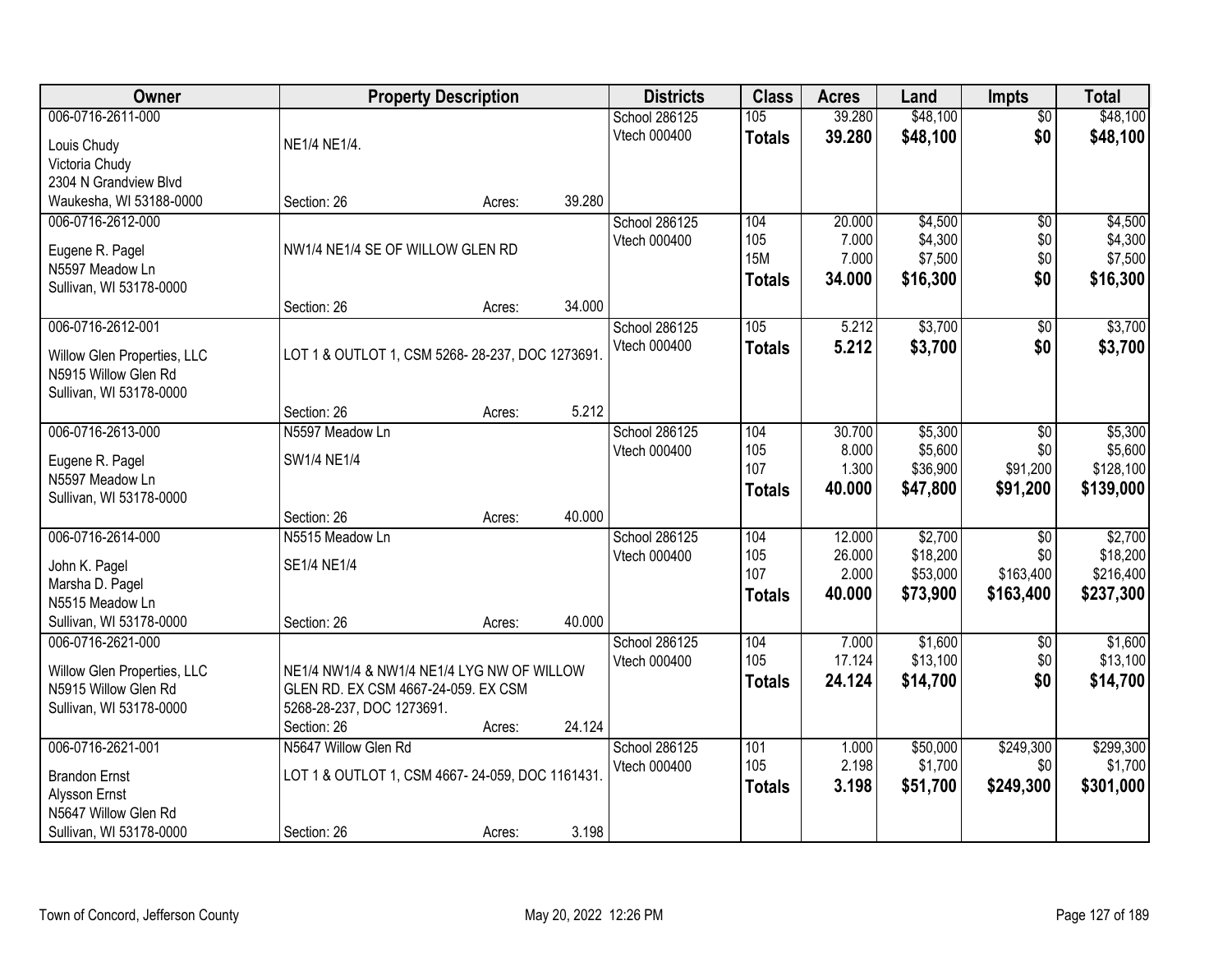| Owner                                           |                                                                                      | <b>Property Description</b> |        | <b>Districts</b>              | <b>Class</b>     | <b>Acres</b>    | Land                | <b>Impts</b> | <b>Total</b>         |
|-------------------------------------------------|--------------------------------------------------------------------------------------|-----------------------------|--------|-------------------------------|------------------|-----------------|---------------------|--------------|----------------------|
| 006-0716-2621-002                               | N5661 Willow Glen Rd                                                                 |                             |        | School 286125                 | 101              | 1.000           | \$47,600            | \$294,100    | \$341,700            |
| Amanda C. Gleaser                               | LOT 2 & OUTLOT 2, CSM 4667-24-059.                                                   |                             |        | Vtech 000400                  | 105              | 5.801           | \$4,100             | \$0          | \$4,100              |
| Cory A. Schellinger                             |                                                                                      |                             |        |                               | <b>Totals</b>    | 6.801           | \$51,700            | \$294,100    | \$345,800            |
| N5661 Willow Glen Rd                            |                                                                                      |                             |        |                               |                  |                 |                     |              |                      |
| Sullivan, WI 53178-0000                         | Section: 26                                                                          | Acres:                      | 6.801  |                               |                  |                 |                     |              |                      |
| 006-0716-2621-003                               | N5614 Willow Glen Rd                                                                 |                             |        | School 286125                 | 101              | 1.304           | \$41,600            | \$192,200    | \$233,800            |
| Brian M. Mclees                                 | LOT 1, CSM 4817-25-074.                                                              |                             |        | Vtech 000400                  | <b>Totals</b>    | 1.304           | \$41,600            | \$192,200    | \$233,800            |
| Sandra J. Mclees                                |                                                                                      |                             |        |                               |                  |                 |                     |              |                      |
| N5614 Willow Glen Rd                            |                                                                                      |                             |        |                               |                  |                 |                     |              |                      |
| Sullivan, WI 53178-0000                         | Section: 26                                                                          | Acres:                      | 1.304  |                               |                  |                 |                     |              |                      |
| 006-0716-2621-004                               | N5650 Willow Glen Rd                                                                 |                             |        | School 286125                 | 105              | 5.584           | \$12,600            | \$0          | \$12,600             |
| Brian M. Mclees                                 |                                                                                      |                             |        | Vtech 000400                  | <b>Totals</b>    | 5.584           | \$12,600            | \$0          | \$12,600             |
| Sandra J. Mclees                                | COM NE/C NW1/4, S01DG06'W 711.11FT TO POB,<br>S01DG06'W 624.77FT, N89DG40'W 595.87FT |                             |        |                               |                  |                 |                     |              |                      |
| N5614 Willow Glen Rd                            | N57DG26'E 140.33FT, N32DG33' W 200FT, N57DG26'E                                      |                             |        |                               |                  |                 |                     |              |                      |
| Sullivan, WI 53178-0000                         | Section: 26                                                                          | Acres:                      | 5.584  |                               |                  |                 |                     |              |                      |
| 006-0716-2622-000                               | N5613 Willow Glen Rd                                                                 |                             |        | School 282702                 | 101              | 2.000           | \$59,000            | \$182,200    | \$241,200            |
|                                                 |                                                                                      |                             |        | Vtech 000400                  | 104              | 43.000          | \$8,900             | \$0          | \$8,900              |
| Willow Glen Properties, LLC                     | GOVT LOT 1. EX CSM 4663-24-050.                                                      |                             |        |                               | 105              | 9.400           | \$5,700             | \$0          | \$5,700              |
| N5915 Willow Glen Rd<br>Sullivan, WI 53178-0000 |                                                                                      |                             |        |                               | <b>Totals</b>    | 54.400          | \$73,600            | \$182,200    | \$255,800            |
|                                                 | Section: 26                                                                          | Acres:                      | 54.400 |                               |                  |                 |                     |              |                      |
| 006-0716-2623-000                               | N5517 Willow Glen Rd                                                                 |                             |        | School 282702                 | $\overline{101}$ | 2.000           | \$59,000            | \$148,500    | \$207,500            |
|                                                 |                                                                                      |                             |        | Vtech 000400                  | <b>Totals</b>    | 2.000           | \$59,000            | \$148,500    | \$207,500            |
| John F. Jennings                                | LOT 1, CSM 4663-24-050.                                                              |                             |        |                               |                  |                 |                     |              |                      |
| Donna Beth Jennings                             |                                                                                      |                             |        |                               |                  |                 |                     |              |                      |
| N5517 Willow Glen Rd                            |                                                                                      |                             |        |                               |                  |                 |                     |              |                      |
| Sullivan, WI 53178-0000<br>006-0716-2624-000    | Section: 26<br>N5598 Willow Glen Rd                                                  | Acres:                      | 2.000  |                               |                  |                 |                     | \$137,100    |                      |
|                                                 |                                                                                      |                             |        | School 286125<br>Vtech 000400 | 101<br>104       | 2.000<br>26.632 | \$59,000<br>\$6,000 | \$0          | \$196,100<br>\$6,000 |
| Michael H. Flath                                | SE1/4 NW1/4 EX CSM 1239-4-154. ALSO COM NE/C                                         |                             |        |                               | 105              | 7.750           | \$5,500             | \$0          | \$5,500              |
| Donna J. Flath                                  | NW1/4, S01DG06'W 1335.88FT, S89DG11'W 955.26FT,                                      |                             |        |                               | <b>Totals</b>    | 36.382          | \$70,500            | \$137,100    | \$207,600            |
| N5598 Willow Glen Rd                            | N51DG12' E 29.93FT, S89DG40'E 931.85 FT TO POB.                                      |                             |        |                               |                  |                 |                     |              |                      |
| Sullivan, WI 53178-0000                         | Section: 26                                                                          | Acres:                      | 36.382 |                               |                  |                 |                     |              |                      |
| 006-0716-2624-001                               | N5571 Willow Glen Rd                                                                 |                             |        | School 286125                 | $\overline{101}$ | 3.820           | \$78,100            | \$127,400    | \$205,500            |
| Mark C. Gray                                    | LOT 1, CSM 1239-4-154                                                                |                             |        | Vtech 000400                  | <b>Totals</b>    | 3.820           | \$78,100            | \$127,400    | \$205,500            |
| Suzanne R. Gray                                 |                                                                                      |                             |        |                               |                  |                 |                     |              |                      |
| N5571 Willow Glen Rd                            |                                                                                      |                             |        |                               |                  |                 |                     |              |                      |
| Sullivan, WI 53178-0000                         | Section: 26                                                                          | Acres:                      | 3.820  |                               |                  |                 |                     |              |                      |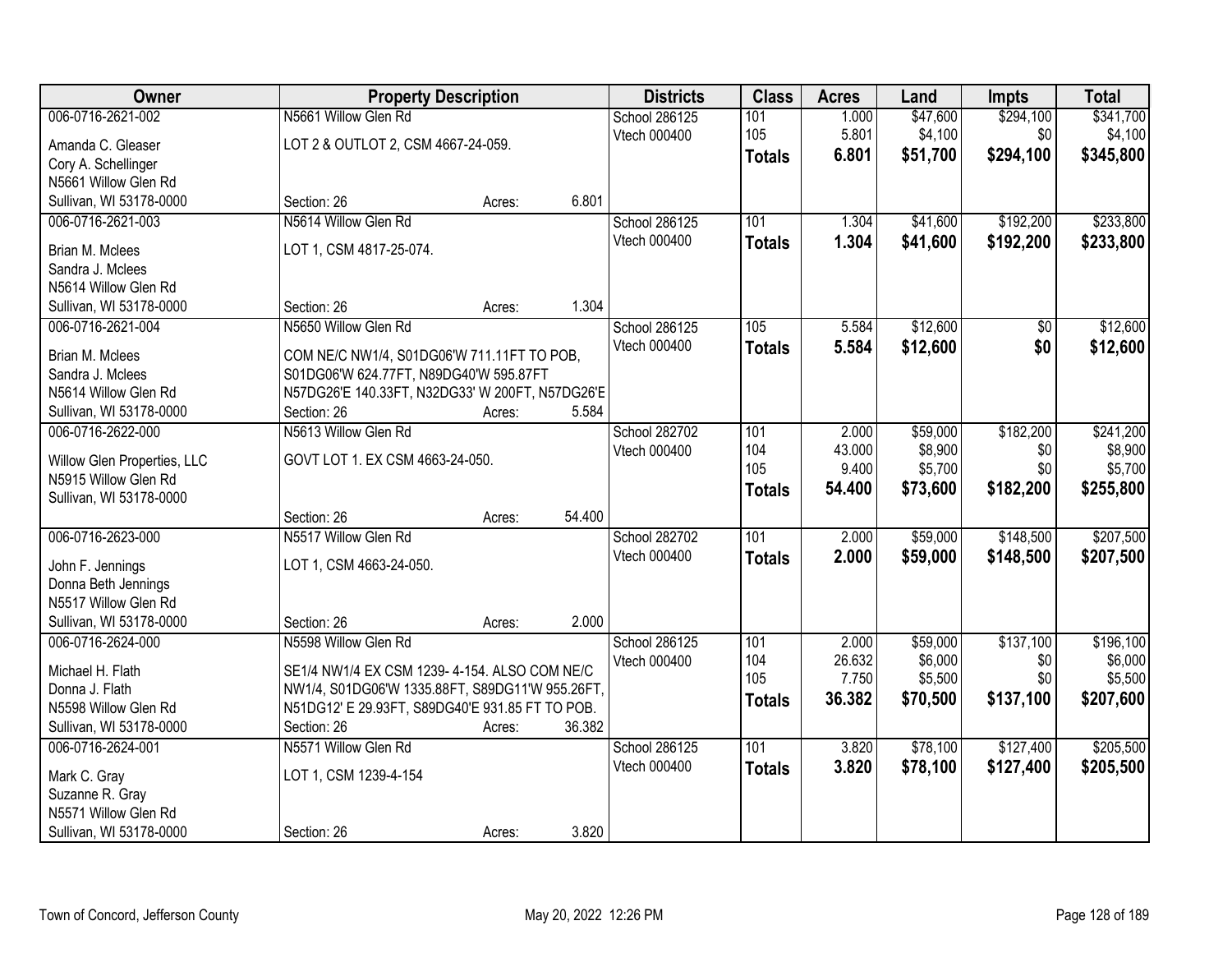| Owner                       | <b>Property Description</b>                        | <b>Districts</b> | <b>Class</b>  | <b>Acres</b> | Land      | <b>Impts</b>    | <b>Total</b> |
|-----------------------------|----------------------------------------------------|------------------|---------------|--------------|-----------|-----------------|--------------|
| 006-0716-2631-000           |                                                    | School 282702    | 104           | 10.000       | \$1,900   | $\overline{50}$ | \$1,900      |
| James A. Wleczyk            | PT OF N1/2 SW1/4 E OF WILLOW GLEN RD N OF A L      | Vtech 000400     | 105           | 15.257       | \$10,700  | \$0             | \$10,700     |
| Cathleen M. Wleczyk         | BEG 2054.39 FT, N0DG05'E OF S1/4/C, S88 DG49'W     |                  | <b>Totals</b> | 25.257       | \$12,600  | \$0             | \$12,600     |
| N5472 Willow Glen Rd        | 1776.47FT, N01DG10'W 328.93FT, N80DG50'W 392FT     |                  |               |              |           |                 |              |
| Sullivan, WI 53178-0000     | 25.257<br>Section: 26<br>Acres:                    |                  |               |              |           |                 |              |
| 006-0716-2631-001           |                                                    | School 282702    | 105           | 15.760       | \$20,000  | $\overline{50}$ | \$20,000     |
|                             |                                                    | Vtech 000400     | 106           | 6.000        | \$12,900  | \$0             | \$12,900     |
| James A. Wleczyk            | BEG 1336.31FT N0DG05'E OF S1/4/C, N0DG05'E         |                  | <b>Totals</b> | 21.760       | \$32,900  | \$0             | \$32,900     |
| Cathleen M. Wleczyk         | 718.08FT, S88DG49'W TO W/L OF NE1/4 SW1/4, S TO    |                  |               |              |           |                 |              |
| N5472 Willow Glen Rd        | SW/C SD 1/4 1/4, E TO POB.                         |                  |               |              |           |                 |              |
| Sullivan, WI 53178-0000     | 21.760<br>Section: 26<br>Acres:                    |                  |               |              |           |                 |              |
| 006-0716-2632-000           | N5472 Willow Glen Rd                               | School 282702    | 101           | 3.000        | \$71,500  | \$264,000       | \$335,500    |
| James A. Wleczyk            | COM SE/C NW1/4 SW1/4, N35FT TO                     | Vtech 000400     | 104           | 8.000        | \$1,500   | \$0             | \$1,500      |
| Cathleen M. Wleczyk         | POB, W657.83FT, N447.06FT, W393.98FT, N438.27FT    |                  | 105           | 5.240        | \$3,700   | \$0             | \$3,700      |
| N5472 Willow Glen Rd        | TO C/L WILLOW GLEN RD, N36DG14'E 250FT,            |                  | <b>Totals</b> | 16.240       | \$76,700  | \$264,000       | \$340,700    |
| Sullivan, WI 53178-0000     | 16.240<br>Section: 26<br>Acres:                    |                  |               |              |           |                 |              |
| 006-0716-2632-001           |                                                    | School 282702    | 104           | 9.000        | \$2,000   | $\sqrt[6]{3}$   | \$2,000      |
|                             |                                                    | Vtech 000400     | 105           | 0.630        | \$100     | \$0             | \$100        |
| Lenn M. Scholz              | BEG W1/4/P, S1344.42FT, E288. 42FT, N908.82FT,     |                  | <b>Totals</b> | 9.630        | \$2,100   | \$0             | \$2,100      |
| Vikki R. Scholz             | NELY ON WILLOW GLEN RD 544.50FT, W 627FT TO        |                  |               |              |           |                 |              |
| 231 Hamlet Trace            | POB. EX .37A IN CTH F IN 714-297.                  |                  |               |              |           |                 |              |
| Ormond Beach, FL 32174-0000 | 9.630<br>Section: 26<br>Acres:                     |                  |               |              |           |                 |              |
| 006-0716-2632-002           |                                                    | School 282702    | 101           | 3.743        | \$77,400  | $\overline{50}$ | \$77,400     |
| Looney Lake, LLC            | BEG SE/C NW1/4 SW1/4, W1079. 16FT, N895.96FT TO    | Vtech 000400     | 105           | 3.000        | \$2,100   | \$0             | \$2,100      |
| 7350 E Ellsworth Ave        | C/L WILLOW GLEN RD, NELY ON C/L 45.63FT,           |                  | <b>Totals</b> | 6.743        | \$79,500  | \$0             | \$79,500     |
| Denver, CO 80230-0000       | S438.27FT, E393.98FT, S447.06 FT, E657.83FT, S35FT |                  |               |              |           |                 |              |
|                             | 6.743<br>Section: 26<br>Acres:                     |                  |               |              |           |                 |              |
| 006-0716-2633-000           |                                                    | School 282702    | 104           | 34.650       | \$6,500   | \$0             | \$6,500      |
|                             |                                                    | Vtech 000400     | 105           | 4.000        | \$2,800   | \$0             | \$2,800      |
| David E Mueller Trust       | SW1/4 SW1/4. EX 1.35A IN CTH F IN 705-401.         |                  | <b>Totals</b> | 38.650       | \$9,300   | \$0             | \$9,300      |
| Beverly a Mueller Trust     |                                                    |                  |               |              |           |                 |              |
| N5116 Knoll Dr              |                                                    |                  |               |              |           |                 |              |
| Sullivan, WI 53178-0000     | 38.650<br>Section: 26<br>Acres:                    |                  |               |              |           |                 |              |
| 006-0716-2634-000           | N5460 Willow Glen Rd                               | School 282702    | 101           | 3.000        | \$83,700  | \$384,500       | \$468,200    |
| Looney Lake, LLC            | SE1/4 SW1/4                                        | Vtech 000400     | 105           | 37.000       | \$25,900  | \$0             | \$25,900     |
| 7350 E Ellsworth Ave        |                                                    |                  | <b>Totals</b> | 40.000       | \$109,600 | \$384,500       | \$494,100    |
| Denver, CO 80230-0000       |                                                    |                  |               |              |           |                 |              |
|                             | 40.000<br>Section: 26<br>Acres:                    |                  |               |              |           |                 |              |
|                             |                                                    |                  |               |              |           |                 |              |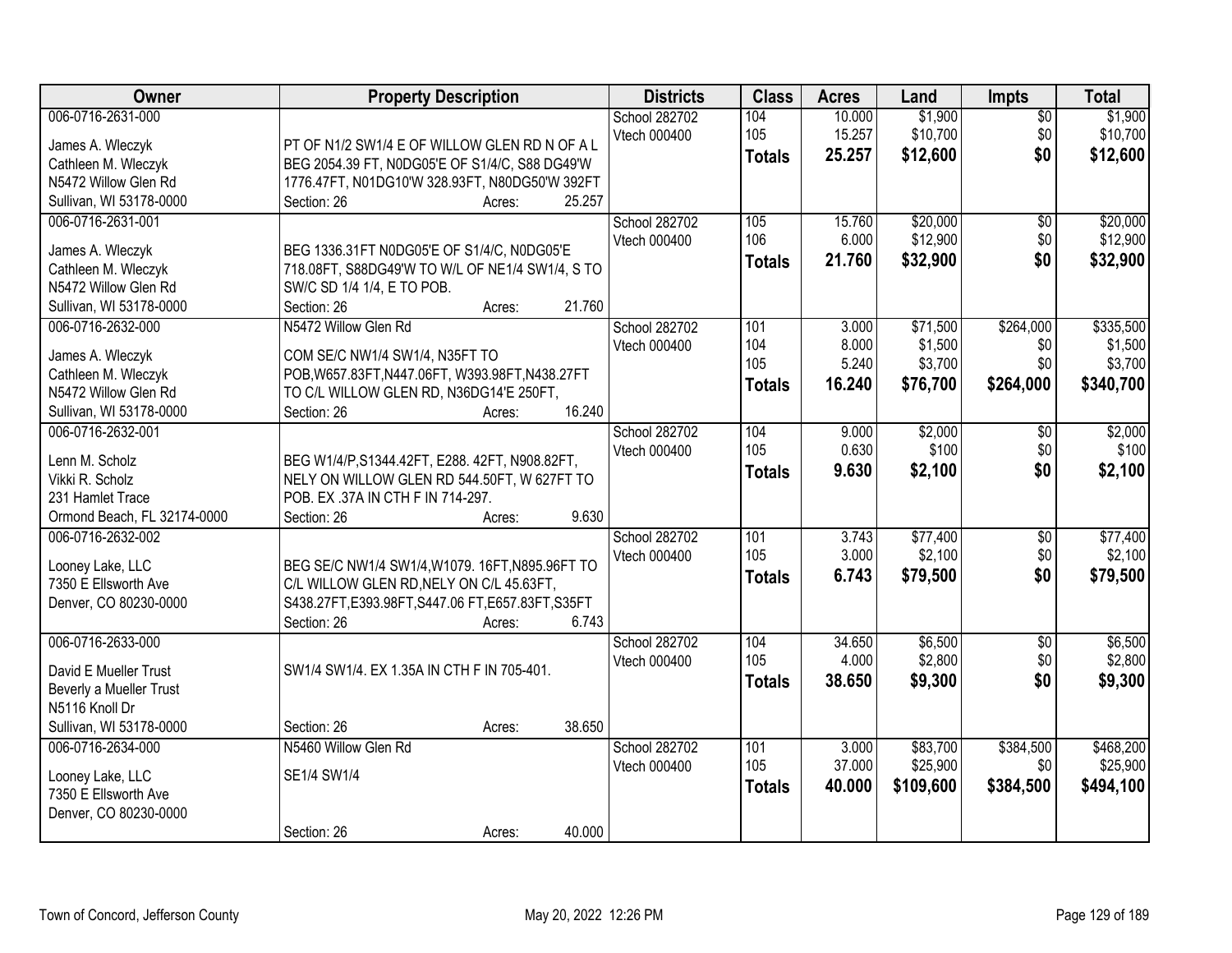| Owner                                               | <b>Property Description</b>                |        |        | <b>Districts</b> | <b>Class</b>     | <b>Acres</b> | Land            | <b>Impts</b>    | <b>Total</b>     |
|-----------------------------------------------------|--------------------------------------------|--------|--------|------------------|------------------|--------------|-----------------|-----------------|------------------|
| 006-0716-2641-000                                   | <b>Willow Glen Rd</b>                      |        |        | School 286125    | 104              | 19.000       | \$3,100         | $\overline{50}$ | \$3,100          |
| John K. Pagel                                       | <b>NE1/4 SE1/4</b>                         |        |        | Vtech 000400     | 105              | 21.000       | \$14,700        | \$0             | \$14,700         |
| Marsha D. Pagel                                     |                                            |        |        |                  | <b>Totals</b>    | 40.000       | \$17,800        | \$0             | \$17,800         |
| N5515 Meadow Ln                                     |                                            |        |        |                  |                  |              |                 |                 |                  |
| Sullivan, WI 53178-0000                             | Section: 26                                | Acres: | 40.000 |                  |                  |              |                 |                 |                  |
| 006-0716-2642-000                                   |                                            |        |        | School 286125    | 104              | 20.000       | \$3,700         | $\overline{50}$ | \$3,700          |
| Eugene R. Pagel                                     | NW1/4 SE1/4                                |        |        | Vtech 000400     | 105              | 20.000       | \$14,000        | \$0             | \$14,000         |
| N5597 Meadow Ln                                     |                                            |        |        |                  | <b>Totals</b>    | 40.000       | \$17,700        | \$0             | \$17,700         |
| Sullivan, WI 53178-0000                             |                                            |        |        |                  |                  |              |                 |                 |                  |
|                                                     | Section: 26                                | Acres: | 40.000 |                  |                  |              |                 |                 |                  |
| 006-0716-2643-000                                   |                                            |        |        | School 286125    | 302              | 40.000       | $\overline{50}$ | \$0             | $\overline{\$0}$ |
|                                                     | SW1/4 SE1/4                                |        |        | Vtech 000400     | <b>Totals</b>    | 40.000       | \$0             | \$0             | \$0              |
| <b>Dept Natural Resources</b><br>State Of Wisconsin |                                            |        |        |                  |                  |              |                 |                 |                  |
| PO Box 7921                                         |                                            |        |        |                  |                  |              |                 |                 |                  |
| Madison, WI 53707-0000                              | Section: 26                                | Acres: | 40.000 |                  |                  |              |                 |                 |                  |
| 006-0716-2644-000                                   |                                            |        |        | School 286125    | $\overline{302}$ | 40.000       | $\overline{60}$ | \$0             | $\overline{50}$  |
|                                                     |                                            |        |        | Vtech 000400     | <b>Totals</b>    | 40.000       | \$0             | \$0             | \$0              |
| <b>Dept Natural Resources</b>                       | SE1/4 SE1/4                                |        |        |                  |                  |              |                 |                 |                  |
| State Of Wisconsin<br>PO Box 7921                   |                                            |        |        |                  |                  |              |                 |                 |                  |
| Madison, WI 53707-0000                              | Section: 26                                | Acres: | 40.000 |                  |                  |              |                 |                 |                  |
| 006-0716-2711-000                                   |                                            |        |        | School 282702    | 105              | 45.300       | \$31,700        | \$0             | \$31,700         |
|                                                     |                                            |        |        | Vtech 000400     | <b>Totals</b>    | 45.300       | \$31,700        | \$0             | \$31,700         |
| Lenn M. Scholz                                      | GOVT LOT 1, EX W120FT                      |        |        |                  |                  |              |                 |                 |                  |
| Vikki R. Scholz                                     |                                            |        |        |                  |                  |              |                 |                 |                  |
| 231 Hamlet Trace                                    |                                            |        |        |                  |                  |              |                 |                 |                  |
| Ormond Beach, FL 32174-0000                         | Section: 27                                | Acres: | 45.300 |                  |                  |              |                 |                 |                  |
| 006-0716-2711-001                                   |                                            |        |        | School 282702    | 105              | 3.280        | \$10,600        | \$0             | \$10,600         |
| Shawn Pagel                                         | W120FT GOVT LOT 1. EX .22A IN CTH F IN DOC |        |        | Vtech 000400     | <b>Totals</b>    | 3.280        | \$10,600        | \$0             | \$10,600         |
| W1310 Marietta Ave                                  | 835560.                                    |        |        |                  |                  |              |                 |                 |                  |
| Ixonia, WI 53036-0000                               |                                            |        |        |                  |                  |              |                 |                 |                  |
|                                                     | Section: 27                                | Acres: | 3.280  |                  |                  |              |                 |                 |                  |
| 006-0716-2712-000                                   | N5614 County Rd F                          |        |        | School 286125    | 101              | 2.000        | \$59,000        | \$241,700       | \$300,700        |
| <b>Andrew Walker</b>                                | LOT 2, CSM 5398-29-242, DOC 1305403.       |        |        | Vtech 000400     | <b>Totals</b>    | 2.000        | \$59,000        | \$241,700       | \$300,700        |
| N5614 County Rd F                                   |                                            |        |        |                  |                  |              |                 |                 |                  |
| Sullivan, WI 53178-0000                             |                                            |        |        |                  |                  |              |                 |                 |                  |
|                                                     | Section: 27                                | Acres: | 2.000  |                  |                  |              |                 |                 |                  |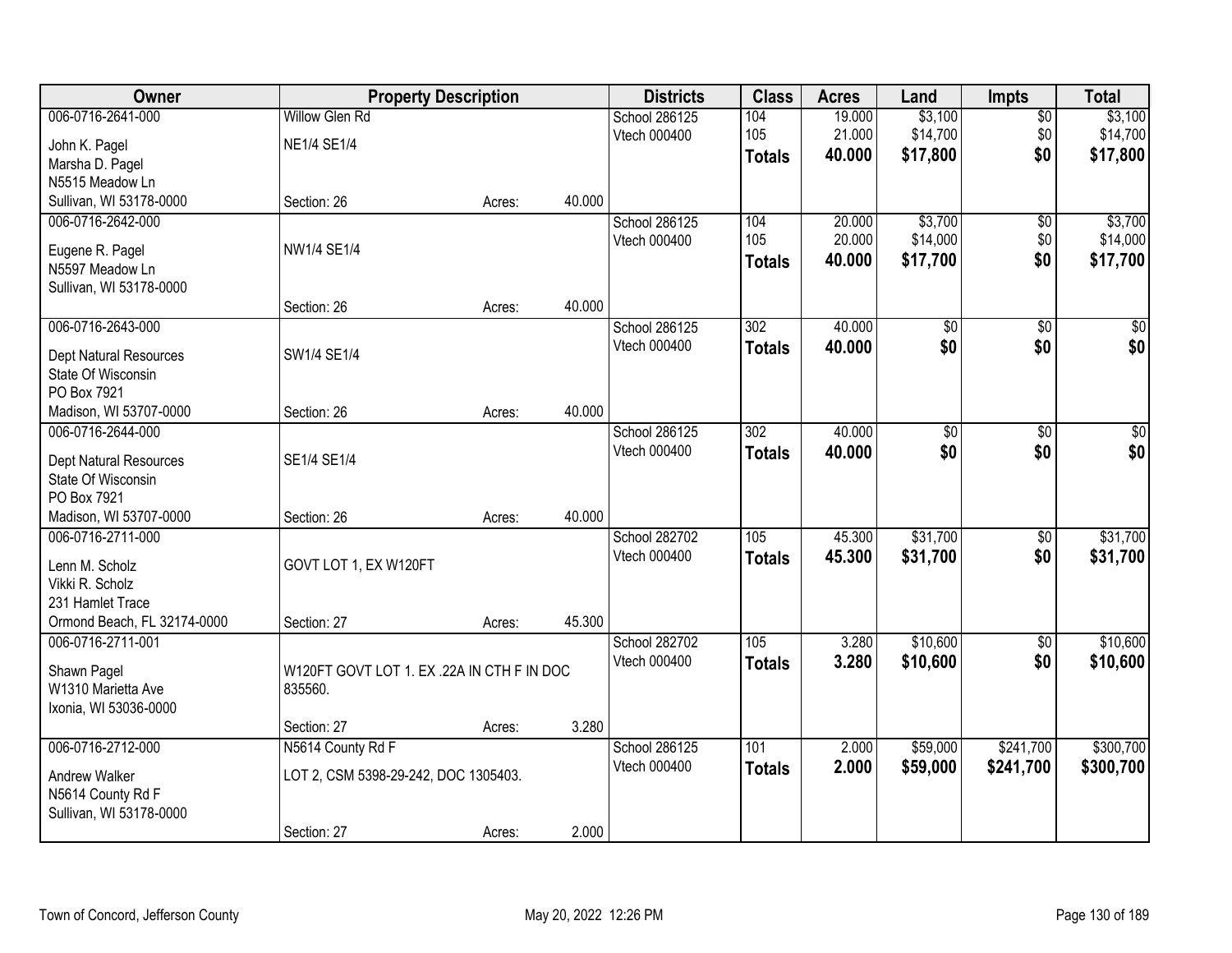| <b>Owner</b>                   |                                                     | <b>Property Description</b> |        | <b>Districts</b> | <b>Class</b>  | <b>Acres</b> | Land              | <b>Impts</b>    | <b>Total</b>      |
|--------------------------------|-----------------------------------------------------|-----------------------------|--------|------------------|---------------|--------------|-------------------|-----------------|-------------------|
| 006-0716-2712-001              | N5598 County Rd F                                   |                             |        | School 286125    | 101           | 2.000        | \$59,000          | \$211,300       | \$270,300         |
| Mark D. Schellinger            | LOT 1, CSM 5398-29-242, DOC 1305403.                |                             |        | Vtech 000400     | <b>Totals</b> | 2.000        | \$59,000          | \$211,300       | \$270,300         |
| Jennifer A. Schellinger        |                                                     |                             |        |                  |               |              |                   |                 |                   |
| N5598 County Rd F              |                                                     |                             |        |                  |               |              |                   |                 |                   |
| Sullivan, WI 53178-0000        | Section: 27                                         | Acres:                      | 2.000  |                  |               |              |                   |                 |                   |
| 006-0716-2712-002              |                                                     |                             |        | School 286125    | 104           | 16.000       | \$2,700           | $\overline{50}$ | \$2,700           |
|                                |                                                     |                             |        | Vtech 000400     | 105           | 29.010       | \$30,500          | \$0             | \$30,500          |
| Md Ja Schellinger              | PT OF GOVT LOT 2 & S1/2 NW1/4 LYG NELY OF STH       |                             |        |                  | <b>Totals</b> | 45.010       | \$33,200          | \$0             | \$33,200          |
| Scott D. Schellinger           | 135. EX CSM 1095-3-642. EX 1.49A IN CTH F IN        |                             |        |                  |               |              |                   |                 |                   |
| N5833 County Rd F              | 708-847. EX CSM 5398-29-242, DOC 1305403.           |                             | 45.010 |                  |               |              |                   |                 |                   |
| Sullivan, WI 53178-0000        | Section: 27                                         | Acres:                      |        |                  | 104           |              |                   |                 |                   |
| 006-0716-2713-000              |                                                     |                             |        | School 286125    | 105           | 1.280        | \$200<br>\$12,600 | \$0             | \$200<br>\$12,600 |
| Great Lakes Communities et al  | COM S/C, W691.8FT TO C/L SUNNY SIDE RD, NELY        |                             |        | Vtech 000400     |               | 18.000       |                   | \$0             |                   |
| Attn: Asset Development Group  | ON SD C/L 400FTTO POB, E996FT, S500FT, E 500FT      |                             |        |                  | <b>Totals</b> | 19,280       | \$12,800          | \$0             | \$12,800          |
| N86 W14041 Beacon St           | TO C/L DUCK CR, SLY ON SD CR TO N&S1/8/L, N TO      |                             |        |                  |               |              |                   |                 |                   |
| Menomonee Falls, WI 53051-3246 | Section: 27                                         | Acres:                      | 19.280 |                  |               |              |                   |                 |                   |
| 006-0716-2713-001              | N5536 County Rd F                                   |                             |        | School 286125    | 102           | 1.500        | \$34,900          | \$40,000        | \$74,900          |
| <b>Kamber Trust</b>            | LOT 1, CSM 1095-3-642. EX .23A IN CTH F IN 715-574. |                             |        | Vtech 000400     | 105           | 6.890        | \$4,800           | \$0             | \$4,800           |
| 1008 Ann Marie Way             |                                                     |                             |        |                  | <b>Totals</b> | 8.390        | \$39,700          | \$40,000        | \$79,700          |
| Oconomowoc, WI 53066-0000      |                                                     |                             |        |                  |               |              |                   |                 |                   |
|                                | Section: 27                                         | Acres:                      | 8.390  |                  |               |              |                   |                 |                   |
| 006-0716-2721-000              | N5674 County Rd F                                   |                             |        | School 286125    | 101           | 4.254        | \$81,500          | \$238,500       | \$320,000         |
|                                |                                                     |                             |        | Vtech 000400     | <b>Totals</b> | 4.254        | \$81,500          | \$238,500       | \$320,000         |
| Renee K. Mchale                | LOT 1, CSM 3055-12-227. ALSO DRVWY ESMT IN          |                             |        |                  |               |              |                   |                 |                   |
| Niles R. Jacobs                | 912-557.                                            |                             |        |                  |               |              |                   |                 |                   |
| N5674 County Rd F              |                                                     |                             |        |                  |               |              |                   |                 |                   |
| Sullivan, WI 53178-0000        | Section: 27                                         | Acres:                      | 4.254  |                  |               |              |                   |                 |                   |
| 006-0716-2721-001              | N5683 County Rd F                                   |                             |        | School 286125    | 104           | 14.741       | \$2,400           | \$0             | \$2,400           |
| Scott W. Klumb                 | NE1/4 NW1/4 LYG W OF CTH F. EX 2.06A IN CTH F IN    |                             |        | Vtech 000400     | 107           | 2.000        | \$53,000          | \$124,700       | \$177,700         |
| N5683 County Rd F              | 709-234 EX CSM 4025-19-246.                         |                             |        |                  | <b>Totals</b> | 16.741       | \$55,400          | \$124,700       | \$180,100         |
| Sullivan, WI 53178-0000        |                                                     |                             |        |                  |               |              |                   |                 |                   |
|                                | Section: 27                                         | Acres:                      | 16.741 |                  |               |              |                   |                 |                   |
| 006-0716-2721-002              | N5682 County Rd F                                   |                             |        | School 286125    | 101           | 3.700        | \$77,100          | \$198,700       | \$275,800         |
|                                |                                                     |                             |        | Vtech 000400     | <b>Totals</b> | 3.700        | \$77,100          | \$198,700       | \$275,800         |
| Wilma J Todd Trust             | LOT 1, CSM 2235-7-304. ALSO OL 1, CSM               |                             |        |                  |               |              |                   |                 |                   |
| N5682 County Rd F              | 3055-12-227. ALSO DRVWY ESMT IN 912-557.            |                             |        |                  |               |              |                   |                 |                   |
| Sullivan, WI 53178-0000        |                                                     |                             |        |                  |               |              |                   |                 |                   |
|                                | Section: 27                                         | Acres:                      | 3.700  |                  |               |              |                   |                 |                   |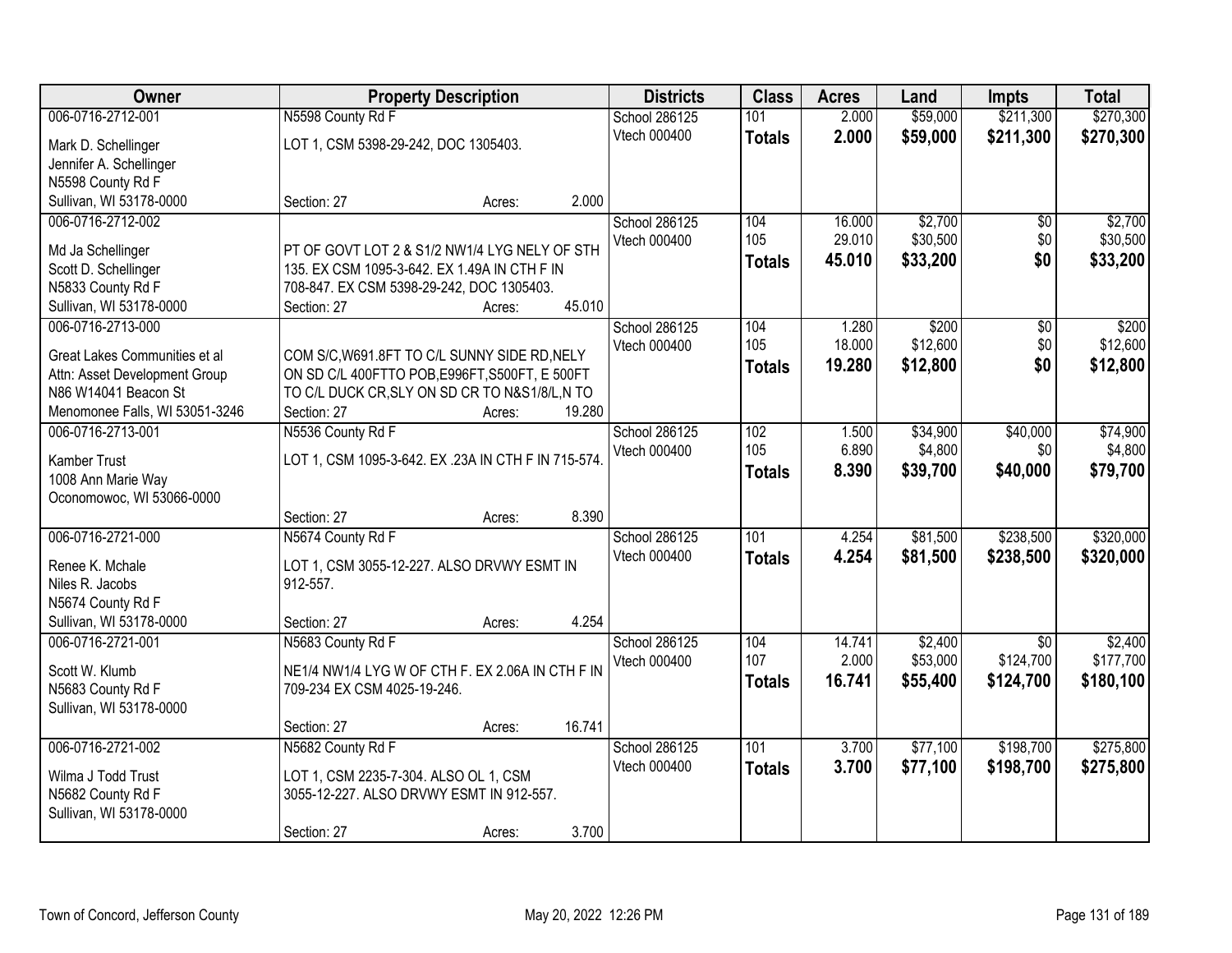| Owner                                        | <b>Property Description</b>                   |        | <b>Districts</b>    | <b>Class</b>     | <b>Acres</b> | Land        | <b>Impts</b>    | <b>Total</b>    |
|----------------------------------------------|-----------------------------------------------|--------|---------------------|------------------|--------------|-------------|-----------------|-----------------|
| 006-0716-2721-003                            | N5654 County Rd F                             |        | School 286125       | 101              | 4.254        | \$81,500    | \$302,900       | \$384,400       |
| David Schmocker                              | LOT 2, CSM 3055-12-227.                       |        | Vtech 000400        | <b>Totals</b>    | 4.254        | \$81,500    | \$302,900       | \$384,400       |
| Annette Schmocker                            |                                               |        |                     |                  |              |             |                 |                 |
| N5654 County Rd F                            |                                               |        |                     |                  |              |             |                 |                 |
| Sullivan, WI 53178-0000                      | Section: 27<br>Acres:                         | 4.254  |                     |                  |              |             |                 |                 |
| 006-0716-2721-004                            | N5650 County Rd F                             |        | School 286125       | 101              | 4.185        | \$77,700    | \$325,600       | \$403,300       |
| Robert E. Peplinski                          | LOT 3, CSM 3055-12-227.                       |        | Vtech 000400        | <b>Totals</b>    | 4.185        | \$77,700    | \$325,600       | \$403,300       |
| Victoria A. Peplinski                        |                                               |        |                     |                  |              |             |                 |                 |
| N5650 County Rd F                            |                                               |        |                     |                  |              |             |                 |                 |
| Sullivan, WI 53178-0000                      | Section: 27<br>Acres:                         | 4.185  |                     |                  |              |             |                 |                 |
| 006-0716-2721-005                            | N5687 County Rd F                             |        | School 286125       | 101              | 1.199        | \$39,000    | \$123,700       | \$162,700       |
|                                              |                                               |        | Vtech 000400        | <b>Totals</b>    | 1.199        | \$39,000    | \$123,700       | \$162,700       |
| William A. Klumb<br>Donna M. Klumb           | LOT 1, CSM 4025-19-246.                       |        |                     |                  |              |             |                 |                 |
| N5687 County Rd F                            |                                               |        |                     |                  |              |             |                 |                 |
| Sullivan, WI 53178-0000                      | Section: 27<br>Acres:                         | 1.199  |                     |                  |              |             |                 |                 |
| 006-0716-2722-000                            | W1219 Lakeview Ln                             |        | School 286125       | 104              | 39.000       | \$8,800     | \$0             | \$8,800         |
|                                              |                                               |        | <b>Vtech 000400</b> | 107              | 1.000        | \$30,000    | \$111,700       | \$141,700       |
| Lbk Farm Trust                               | NW1/4 NW1/4                                   |        |                     | <b>Totals</b>    | 40.000       | \$38,800    | \$111,700       | \$150,500       |
| W1219 Lakeview Ln<br>Sullivan, WI 53178-0000 |                                               |        |                     |                  |              |             |                 |                 |
|                                              | Section: 27<br>Acres:                         | 40.000 |                     |                  |              |             |                 |                 |
| 006-0716-2723-000                            | W1140 Sunnyside Dr                            |        | School 286125       | 101              | 3.000        | \$71,500    | \$334,100       | \$405,600       |
|                                              |                                               |        | Vtech 000400        | 105              | 28.579       | \$27,800    | \$0             | \$27,800        |
| Mike Sheehan                                 | LOT 2 CSM 2225-7-279. ALSO COM SW/C NW1/4,    |        |                     | <b>Totals</b>    | 31.579       | \$99,300    | \$334,100       | \$433,400       |
| Valerie L. Sheehan                           | N00DG26'E 708.5FT, N89DG44'E 1853.7FT TO POB, |        |                     |                  |              |             |                 |                 |
| W1142 Sunnyside Dr                           | N00DG15'W 90FT, N89DG44'E 100FT, S55DG33'E    |        |                     |                  |              |             |                 |                 |
| Sullivan, WI 53178-0000<br>006-0716-2724-000 | Section: 27<br>Acres:<br>W1136 Sunnyside Dr   | 31.579 | School 286125       | $\overline{101}$ | 3.541        | \$75,800    | \$141,600       | \$217,400       |
|                                              |                                               |        | Vtech 000400        | 105              | 30.000       | \$52,000    | \$0             | \$52,000        |
| Mark T. Stiemke                              | LOT 1, CSM 2225-7-279 ALSO COM SW/C NW1/4,    |        |                     | <b>Totals</b>    | 33.541       | \$127,800   | \$141,600       | \$269,400       |
| Beverly A. Stiemke                           | N00DG26'E 658.5FT TO POB, N00DG26'E 50FT,     |        |                     |                  |              |             |                 |                 |
| W1136 Sunnyside Dr                           | N89DG44'E 1853.7FT, S84DG45'W 672.45FT        |        |                     |                  |              |             |                 |                 |
| Sullivan, WI 53178-0000                      | Section: 27<br>Acres:                         | 33.541 |                     |                  |              |             |                 |                 |
| 006-0716-2724-001                            | County Rd F                                   |        | School 286125       | 304              | 2.700        | $\sqrt{50}$ | $\overline{50}$ | $\overline{50}$ |
| Town of Concord                              | A 49.50FT HGY EXT FR STH 135 IN SW1/4 NE1/4,  |        | Vtech 000400        | <b>Totals</b>    | 2.700        | \$0         | \$0             | \$0             |
| Sunnyside Dr                                 | S42DG36'W 2445.20FT & HAVING 2.70A            |        |                     |                  |              |             |                 |                 |
| W1185 Concord Center Dr                      |                                               |        |                     |                  |              |             |                 |                 |
| Sullivan, WI 53178-0000                      | Section: 27<br>Acres:                         | 2.700  |                     |                  |              |             |                 |                 |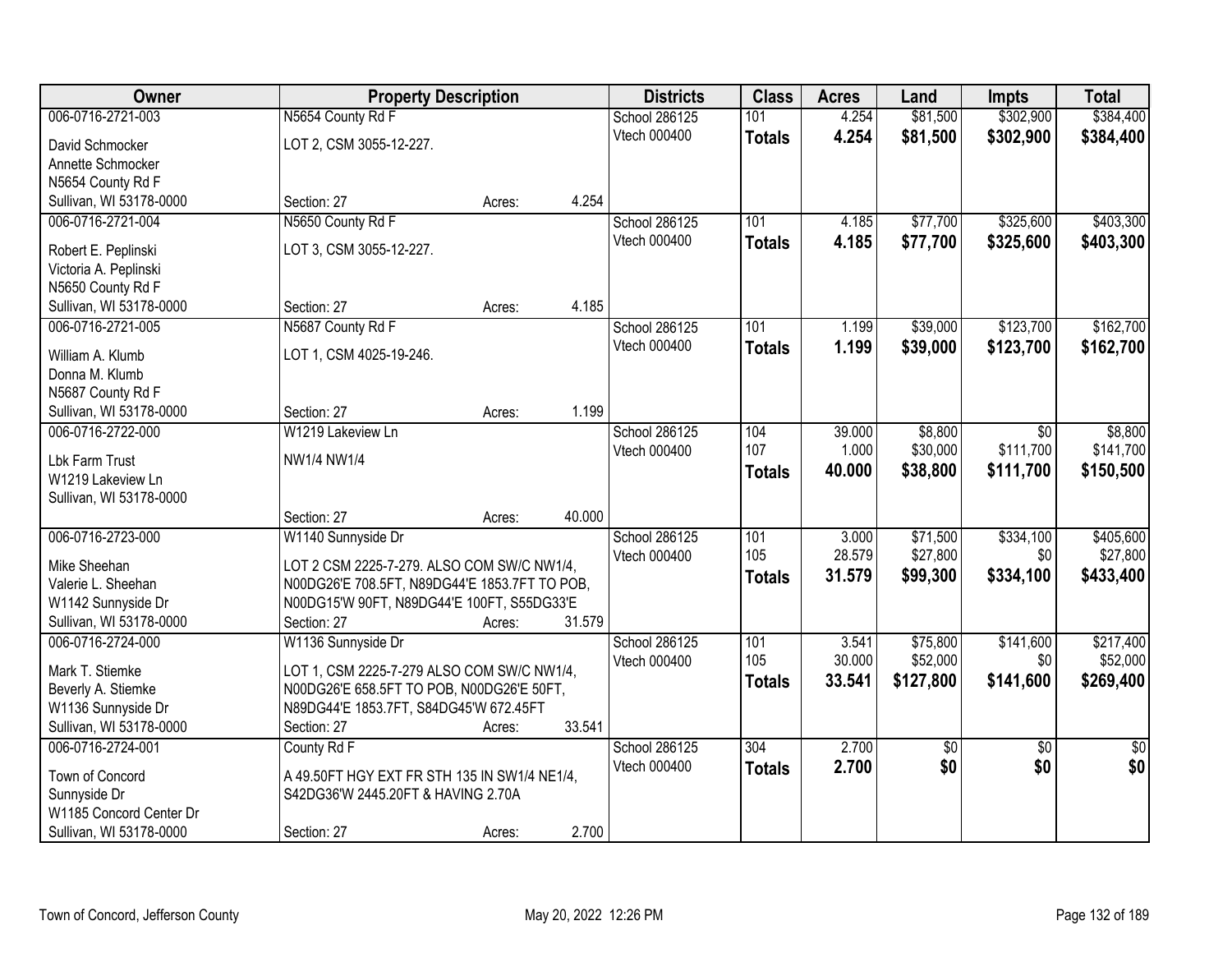| Owner                                 | <b>Property Description</b>                      | <b>Districts</b> | <b>Class</b>  | <b>Acres</b> | Land                            | <b>Impts</b>    | <b>Total</b> |
|---------------------------------------|--------------------------------------------------|------------------|---------------|--------------|---------------------------------|-----------------|--------------|
| 006-0716-2724-002                     | N5615 County Rd F                                | School 286125    | 101           | 2.500        | \$65,300                        | \$113,500       | \$178,800    |
| Jo Ann M. Stiemke                     | LOT 3, CSM 2225-7-279, DOC 849443.               | Vtech 000400     | 104           | 3.500        | \$700                           | \$0             | \$700        |
| Kenneth M. Stiemke                    |                                                  |                  | 105           | 4.550        | \$3,200                         | \$0             | \$3,200      |
| N5615 County Rd F                     |                                                  |                  | <b>Totals</b> | 10.550       | \$69,200                        | \$113,500       | \$182,700    |
| Sullivan, WI 53178-0000               | 10.550<br>Section: 27<br>Acres:                  |                  |               |              |                                 |                 |              |
| 006-0716-2724-003                     | W1211 Hillview Dr Unit 97                        | School 286125    |               |              | Assessed with 006-0716-2742-000 |                 |              |
|                                       |                                                  | Vtech 000400     |               |              |                                 |                 |              |
| Great Lakes Communities-Sconsin et al | PT OF FOL LYG IN SE1/4 NW1/4 BEG E&W/L 691.80FT  |                  |               |              |                                 |                 |              |
| Attn: Asset Development Group         | W OF S/C N47DG18'E400FT, E996FT, S500FT E500FT   |                  |               |              |                                 |                 |              |
| N86 W14041 Beacon St                  | TO C/L DUCK CR, S ON SD C/L TO N&S1/8/L, S395FT, |                  |               |              |                                 |                 |              |
| Menomonee Falls, WI 53051-3246        | 0.000<br>Section: 27<br>Acres:                   |                  |               |              |                                 |                 |              |
| 006-0716-2731-000                     | Sunnyside Dr                                     | School 286125    | 104           | 11.457       | \$2,200                         | \$0             | \$2,200      |
| <b>B &amp; B Trust</b>                | NE1/4 SW1/4 S OF FOLLOWING LINE: BEG SE/C NE1/4  | Vtech 000400     | <b>Totals</b> | 11.457       | \$2,200                         | \$0             | \$2,200      |
| c/o W & K Ingersoll                   | SW1/4, N304.49FT, N78DG20'W 503.93FT S84DG54'W   |                  |               |              |                                 |                 |              |
| W1281 Sunnyside Dr                    | 597.15FT, N25DG17'W 437.64FT TO C/L SUNNYSIDE    |                  |               |              |                                 |                 |              |
| Sullivan, WI 53178-0000               | Section: 27<br>11.457<br>Acres:                  |                  |               |              |                                 |                 |              |
| 006-0716-2731-001                     | Sunnyside Dr                                     | School 286125    | 105           | 1.542        | \$1,100                         | \$0             | \$1,100      |
|                                       |                                                  | Vtech 000400     | <b>Totals</b> | 1.542        | \$1,100                         | \$0             | \$1,100      |
| Brad A. Ingersoll                     | PT OF CSM 4984-26-160, DOC 1207499 LYG IN N1/2   |                  |               |              |                                 |                 |              |
| Elizabeth N. Ingersoll                | SW1/4.                                           |                  |               |              |                                 |                 |              |
| W1219 Sunnyside Dr                    |                                                  |                  |               |              |                                 |                 |              |
| Sullivan, WI 53178-0000               | 1.542<br>Section: 27<br>Acres:                   |                  |               |              |                                 |                 |              |
| 006-0716-2731-002                     | W1211 Sunnyside Dr                               | School 286125    |               |              | Assessed with 006-0716-2742-000 |                 |              |
| Great Lakes Communities-Sconsin et al | PT OF FOL LYG IN NE1/4 SW1/4 BEG E&W/L 691.80FT  | Vtech 000400     |               |              |                                 |                 |              |
| Attn: Asset Development Group         | W OF S/C N47DG18'E400FT, E996FT, S500FT E500FT   |                  |               |              |                                 |                 |              |
| N86 W14041 Beacon St                  | TO C/L DUCK CR, S ON SD C/L TO N&S1/8/L, S395FT, |                  |               |              |                                 |                 |              |
| Menomonee Falls, WI 53051-3246        | 0.000<br>Section: 27<br>Acres:                   |                  |               |              |                                 |                 |              |
| 006-0716-2732-000                     |                                                  | School 286125    | 104           | 34.300       | \$5,100                         | $\overline{60}$ | \$5,100      |
| Haf Golden Acres, LLC                 | NW1/4 SW1/4 & NE1/4 SW1/4 N OF SUNNYSIDE DR.     | Vtech 000400     | 105           | 0.887        | \$100                           | \$0             | \$100        |
| N9416 Tamarack Rd                     | EX PT IN CSM 4094-20-065, DOC 1056044.           |                  | <b>Totals</b> | 35.187       | \$5,200                         | \$0             | \$5,200      |
| Whitewater, WI 53190-0000             |                                                  |                  |               |              |                                 |                 |              |
|                                       | 35.187<br>Section: 27<br>Acres:                  |                  |               |              |                                 |                 |              |
| 006-0716-2733-000                     | W1281 Sunnyside Dr                               | School 286125    | 104           | 43.802       | \$7,700                         | $\overline{50}$ | \$7,700      |
|                                       |                                                  | Vtech 000400     | 107           | 2.000        | \$53,000                        | \$173,200       | \$226,200    |
| <b>B &amp; B Trust</b>                | SW1/4 SW1/4 & PT OF NW1/4 SW1/4 S OF SUNNYSID    |                  | <b>Totals</b> | 45.802       | \$60,700                        | \$173,200       | \$233,900    |
| c/o W & K Ingersoll                   | DR. EX CSM 4984-26-160, DOC 1207499 EX CSM       |                  |               |              |                                 |                 |              |
| W1281 Sunnyside Dr                    | 5415-29-292, DOC 1309520.                        |                  |               |              |                                 |                 |              |
| Sullivan, WI 53178-0000               | 45.802<br>Section: 27<br>Acres:                  |                  |               |              |                                 |                 |              |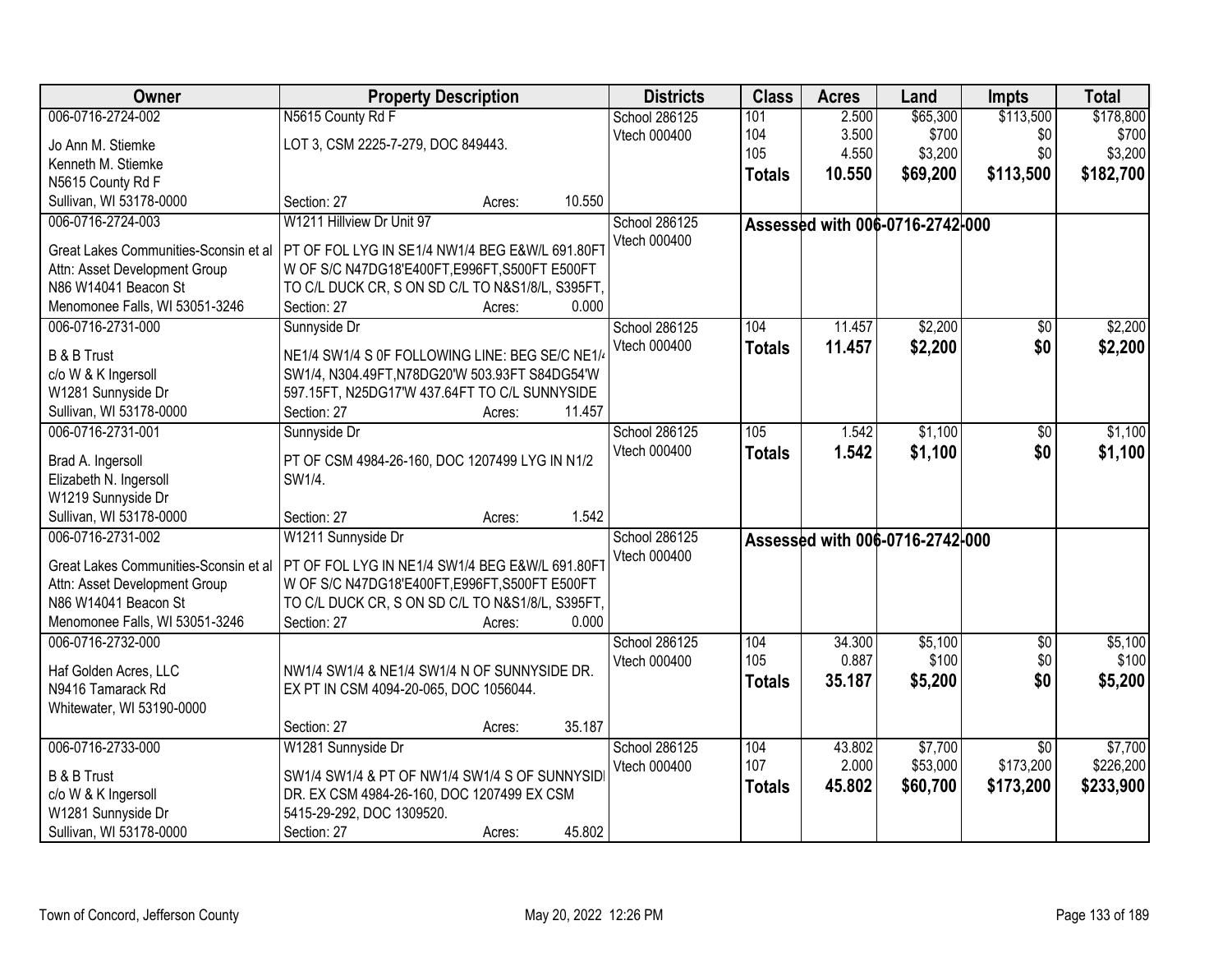| Owner                                        |                                                  | <b>Property Description</b> |        |               | <b>Class</b>  | <b>Acres</b> | Land               | <b>Impts</b>    | <b>Total</b> |
|----------------------------------------------|--------------------------------------------------|-----------------------------|--------|---------------|---------------|--------------|--------------------|-----------------|--------------|
| 006-0716-2733-001                            | W1291 Sunnyside Dr                               |                             |        | School 286125 | 101           | 1.646        | \$50,200           | \$272,200       | \$322,400    |
| <b>B &amp; B Trust</b>                       | LOT 1, CSM 5415-29-292, DOC 1309520.             |                             |        | Vtech 000400  | <b>Totals</b> | 1.646        | \$50,200           | \$272,200       | \$322,400    |
| c/o W & K Ingersoll                          |                                                  |                             |        |               |               |              |                    |                 |              |
| W1281 Sunnyside Dr                           |                                                  |                             |        |               |               |              |                    |                 |              |
| Sullivan, WI 53178-0000                      | Section: 27                                      | Acres:                      | 1.646  |               |               |              |                    |                 |              |
| 006-0716-2734-000                            |                                                  |                             |        | School 282702 | 104           | 29.805       | \$5,000            | \$0             | \$5,000      |
| <b>B &amp; B Trust</b>                       | SE1/4 SW1/4. EX SEWAGE DISPOSAL AREA. ALSO &     |                             |        | Vtech 000400  | 105           | 6.000        | \$4,200            | \$0             | \$4,200      |
| c/o W & K Ingersoll                          | SUBJ TO ESMT IN 800-500 & 627-179 EX CSM         |                             |        |               | <b>Totals</b> | 35.805       | \$9,200            | \$0             | \$9,200      |
| W1281 Sunnyside Dr                           | 4984-26-160, DOC 1207499.                        |                             |        |               |               |              |                    |                 |              |
| Sullivan, WI 53178-0000                      | Section: 27                                      | Acres:                      | 35.805 |               |               |              |                    |                 |              |
| 006-0716-2734-001                            | W1219 Sunnyside Dr                               |                             |        | School 282702 | 104           | 0.510        | \$100              | \$0             | \$100        |
|                                              |                                                  |                             |        | Vtech 000400  | 107           | 1.000        | \$30,000           | \$125,900       | \$155,900    |
| Brad A. Ingersoll                            | PT OF CSM 4984-26-160, DOC 1207499 LYG IN S1/2   |                             |        |               | <b>Totals</b> | 1.510        | \$30,100           | \$125,900       | \$156,000    |
| Elizabeth N. Ingersoll                       | SW1/4.                                           |                             |        |               |               |              |                    |                 |              |
| W1219 Sunnyside Dr                           |                                                  |                             | 1.510  |               |               |              |                    |                 |              |
| Sullivan, WI 53178-0000<br>006-0716-2741-000 | Section: 27<br>N5423 County Rd F                 | Acres:                      |        | School 282702 | 101           | 2.000        | \$59,000           | \$5,300         | \$64,300     |
|                                              |                                                  |                             |        | Vtech 000400  | 104           | 4.300        | \$600              | \$0             | \$600        |
| Lenn Scholz                                  | NE1/4 SE1/4 LYG S OF CTH F. EX 5.04A IN CTH F IN |                             |        |               | 105           | 14.707       | \$14,500           | \$0             | \$14,500     |
| 231 Hamlet Ter                               | 714-297                                          |                             |        |               | <b>15M</b>    | 5.000        | \$5,400            | \$0             | \$5,400      |
| Ormond Beach, FL 32174-0000                  |                                                  |                             |        |               | <b>Totals</b> | 26.007       | \$79,500           | \$5,300         | \$84,800     |
|                                              | Section: 27                                      | Acres:                      | 26.007 |               |               |              |                    |                 |              |
| 006-0716-2741-001                            |                                                  |                             |        | School 282702 | 104           | 7.000        | \$1,300            | $\overline{50}$ | \$1,300      |
| Lenn M. Scholz                               | NE1/4 SE1/4 LYG N OF CTH F. EX 5.04A IN CTH F IN |                             |        | Vtech 000400  | 105           | 1.953        | \$1,400            | \$0             | \$1,400      |
| Vikki R. Scholz                              | 714-297                                          |                             |        |               | <b>Totals</b> | 8.953        | \$2,700            | \$0             | \$2,700      |
| 231 Hamlet Trace                             |                                                  |                             |        |               |               |              |                    |                 |              |
| Ormond Beach, FL 32174-0000                  | Section: 27                                      | Acres:                      | 8.953  |               |               |              |                    |                 |              |
| 006-0716-2742-000                            | W1211 Sunnyside Dr                               |                             |        | School 286125 | 102           | 66.296       | \$1,450,000        | \$1,365,900     | \$2,815,900  |
| Great Lake Communities, Wisconsin, LL        | PT OF FOL LYG IN E1/2 SEC 27 BEG E&W/L 691.80FT  |                             |        | Vtech 000400  | <b>Totals</b> |              | 66.296 \$1,450,000 | \$1,365,900     | \$2,815,900  |
| et al                                        | W OF S/C N47DG18'E400FT, E996FT, S500FT E500FT   |                             |        |               |               |              |                    |                 |              |
| Attn: Asset Development Group                | TO C/L DUCK CR, S ON SD C/L TO N&S1/8/L, S395FT, |                             |        |               |               |              |                    |                 |              |
| N86 W14041 Beacon St                         | Section: 27                                      | Acres:                      | 66.296 |               |               |              |                    |                 |              |
| Menomonee Falls, WI 53051-3246               |                                                  |                             |        |               |               |              |                    |                 |              |
| 006-0716-2743-000                            | N5301 County Rd F                                |                             |        | School 282702 | 101           | 2.000        | \$59,000           | \$48,200        | \$107,200    |
| Daniel P. Revolinski                         | SW1/4 SE1/4.ALSO 16.50FT OFF S/SIDE OF SE1/4     |                             |        | Vtech 000400  | 105           | 16.480       | \$11,600           | \$0             | \$11,600     |
| N5301 County Rd F                            | SE1/4 EX .02A IN CTH F IN 707-008.               |                             |        |               | 106           | 22.000       | \$47,300           | \$0             | \$47,300     |
| PO Box 475                                   |                                                  |                             |        |               | <b>Totals</b> | 40.480       | \$117,900          | \$48,200        | \$166,100    |
| Sullivan, WI 53178-0000                      | Section: 27                                      | Acres:                      | 40.480 |               |               |              |                    |                 |              |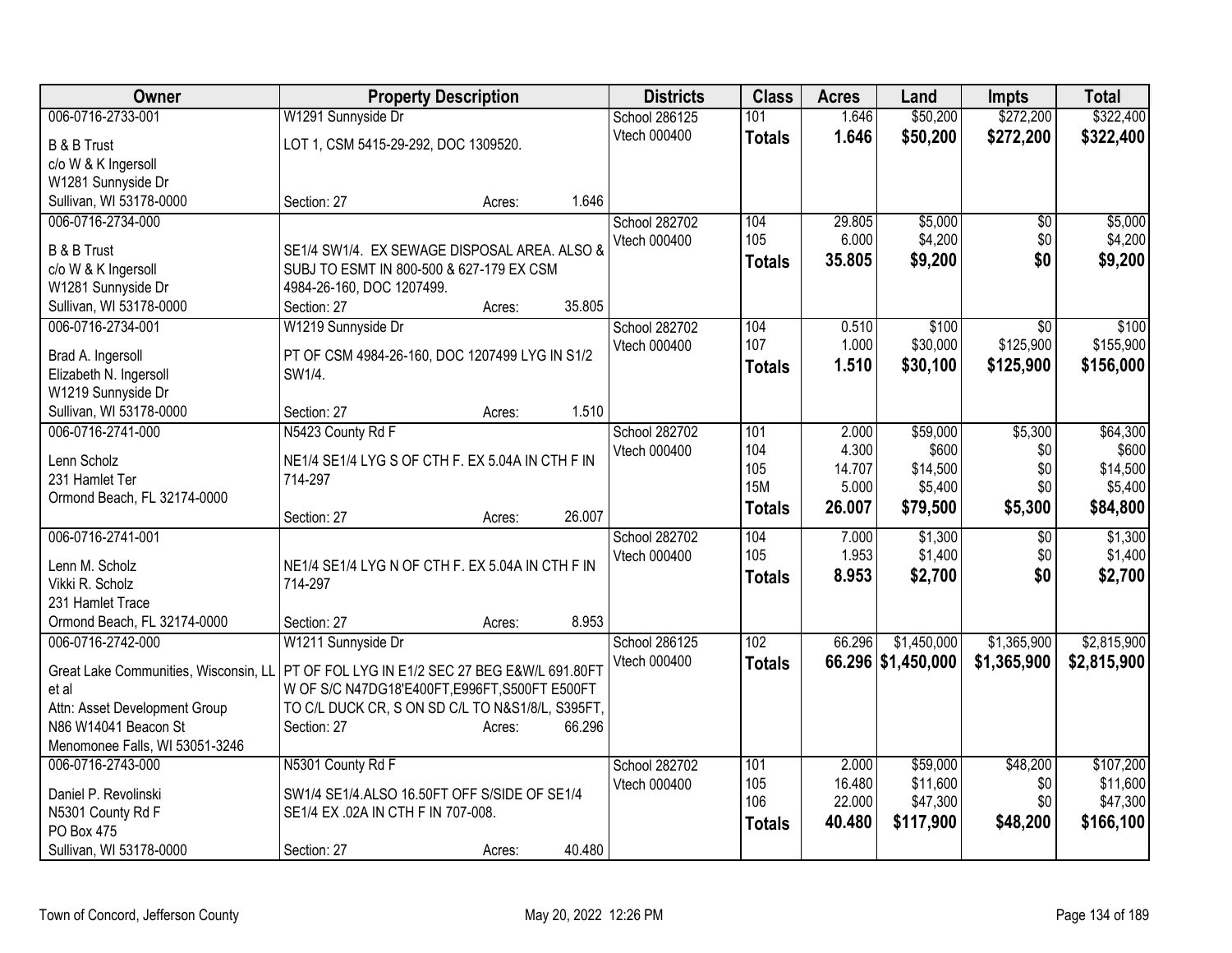| Owner                                                                                         |                                                                                                       | <b>Property Description</b> |        |                               | <b>Class</b>                                     | <b>Acres</b>                                 | Land                                                   | <b>Impts</b>                                            | <b>Total</b>                                             |
|-----------------------------------------------------------------------------------------------|-------------------------------------------------------------------------------------------------------|-----------------------------|--------|-------------------------------|--------------------------------------------------|----------------------------------------------|--------------------------------------------------------|---------------------------------------------------------|----------------------------------------------------------|
| 006-0716-2744-000<br>Jeffrey A. Thuot<br>Ann H. Thuot<br>N5391 County Rd F                    | N5391 County Rd F<br>SE1/4 SE1/4. EX S16.50FT ROW EX 1.02A IN CTH F IN<br>705-403 EX CSM 4153-20-197. |                             |        | School 282702<br>Vtech 000400 | 101<br>104<br>105<br><b>Totals</b>               | 0.500<br>18.000<br>15.999<br>34.499          | \$17,000<br>\$2,500<br>\$21,300<br>\$40,800            | \$43,200<br>\$0<br>\$0<br>\$43,200                      | \$60,200<br>\$2,500<br>\$21,300<br>\$84,000              |
| Sullivan, WI 53178-0000                                                                       | Section: 27                                                                                           | Acres:                      | 34.499 |                               |                                                  |                                              |                                                        |                                                         |                                                          |
| 006-0716-2744-001<br>Terry L. Schlais<br>Cynthia A. Schlais<br>N5395 County Rd F              | N5395 County Rd F<br>LOT 1, CSM 4153-20-197.                                                          |                             |        | School 282702<br>Vtech 000400 | 101<br><b>Totals</b>                             | 1.991<br>1.991                               | \$58,800<br>\$58,800                                   | \$145,200<br>\$145,200                                  | \$204,000<br>\$204,000                                   |
| Sullivan, WI 53178-0000                                                                       | Section: 27                                                                                           | Acres:                      | 1.991  |                               |                                                  |                                              |                                                        |                                                         |                                                          |
| 006-0716-2744-002<br>Jeffery A. Thuot<br>Ann H. Thuot<br>N5391 County Rd F                    | N5391 County Rd F<br>LOT 2, CSM 4153-20-197.                                                          |                             |        | School 282702<br>Vtech 000400 | 101<br><b>Totals</b>                             | 1.990<br>1.990                               | \$58,800<br>\$58,800                                   | \$306,000<br>\$306,000                                  | \$364,800<br>\$364,800                                   |
| Sullivan, WI 53178-0000                                                                       | Section: 27                                                                                           | Acres:                      | 1.990  |                               |                                                  |                                              |                                                        |                                                         |                                                          |
| 006-0716-2811-000<br>Robert Vallier et al<br>N5680 Hickory Hill Ln<br>Sullivan, WI 53178-0000 | N5680 Hickory Hill Ln<br>E25A NE1/4 NE1/4.                                                            |                             |        | School 286125<br>Vtech 000400 | 101<br>104<br>105<br><b>Totals</b>               | 2.000<br>22.400<br>0.600<br>25.000           | \$59,000<br>\$4,100<br>\$400<br>\$63,500               | \$325,300<br>\$0<br>\$0<br>\$325,300                    | \$384,300<br>\$4,100<br>\$400<br>\$388,800               |
|                                                                                               | Section: 28                                                                                           | Acres:                      | 25.000 |                               |                                                  |                                              |                                                        |                                                         |                                                          |
| 006-0716-2811-001<br>Jack P. Kramer<br>N5601 Mill Rd<br>Sullivan, WI 53178-0000               | W15A NE1/4 NE1/4                                                                                      |                             |        | School 286125<br>Vtech 000400 | 104<br><b>15M</b><br><b>Totals</b>               | 11.000<br>4.000<br>15.000                    | \$2,500<br>\$4,300<br>\$6,800                          | $\overline{50}$<br>\$0<br>\$0                           | \$2,500<br>\$4,300<br>\$6,800                            |
|                                                                                               | Section: 28                                                                                           | Acres:                      | 15.000 |                               |                                                  |                                              |                                                        |                                                         |                                                          |
| 006-0716-2812-000<br>Jack P. Kramer<br>N5601 Mill Rd<br>Sullivan, WI 53178-0000               | N5601 Mill Rd<br><b>NW1/4 NE1/4</b><br>Section: 28                                                    | Acres:                      | 40.000 | School 286125<br>Vtech 000400 | 104<br>105<br>107<br><b>15M</b><br><b>Totals</b> | 19.000<br>4.000<br>1.000<br>16.000<br>40.000 | \$2,600<br>\$1,600<br>\$30,000<br>\$17,200<br>\$51,400 | $\overline{50}$<br>\$0<br>\$266,800<br>\$0<br>\$266,800 | \$2,600<br>\$1,600<br>\$296,800<br>\$17,200<br>\$318,200 |
| 006-0716-2813-000                                                                             |                                                                                                       |                             |        | School 286125                 | 104                                              | 37.000                                       | \$7,200                                                | $\overline{50}$                                         | \$7,200                                                  |
| Jack P. Kramer<br>N5601 Mill Rd<br>Sullivan, WI 53178-0000                                    | SW1/4 NE1/4                                                                                           |                             |        | Vtech 000400                  | 105<br>107<br><b>Totals</b>                      | 2.000<br>1.000<br>40.000                     | \$200<br>\$30,000<br>\$37,400                          | \$0<br>\$9,300<br>\$9,300                               | \$200<br>\$39,300<br>\$46,700                            |
|                                                                                               | Section: 28                                                                                           | Acres:                      | 40.000 |                               |                                                  |                                              |                                                        |                                                         |                                                          |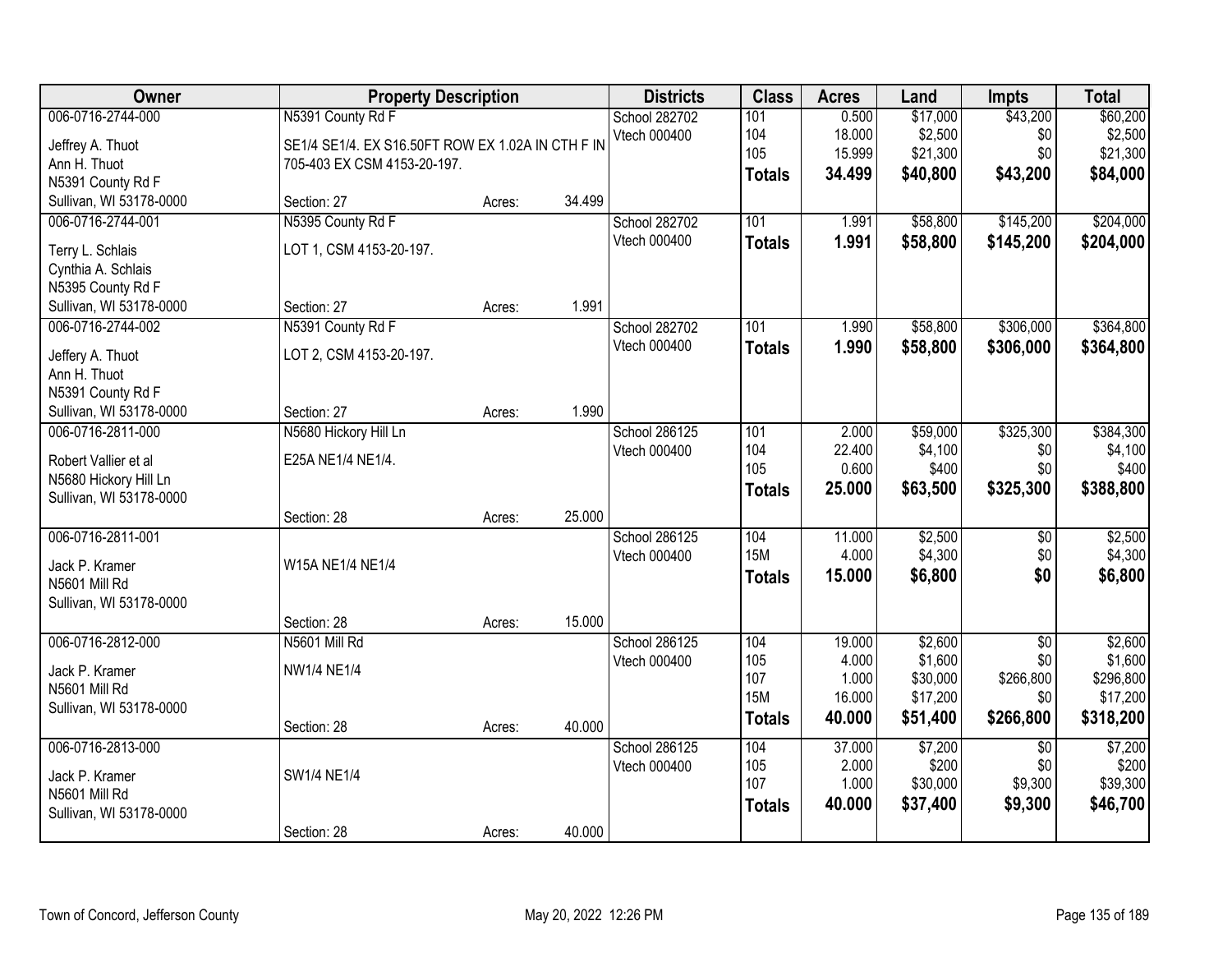| Owner                   |                                               | <b>Property Description</b> |        | <b>Districts</b> | <b>Class</b>     | <b>Acres</b> | Land     | <b>Impts</b>    | <b>Total</b> |
|-------------------------|-----------------------------------------------|-----------------------------|--------|------------------|------------------|--------------|----------|-----------------|--------------|
| 006-0716-2814-000       |                                               |                             |        | School 286125    | 104              | 21.000       | \$4,500  | $\overline{50}$ | \$4,500      |
| Robert Vallier et al    | E25A SE1/4 NE1/4.                             |                             |        | Vtech 000400     | <b>15M</b>       | 4.000        | \$4,300  | \$0             | \$4,300      |
| N5680 Hickory Hill Ln   |                                               |                             |        |                  | <b>Totals</b>    | 25.000       | \$8,800  | \$0             | \$8,800      |
| Sullivan, WI 53178-0000 |                                               |                             |        |                  |                  |              |          |                 |              |
|                         | Section: 28                                   | Acres:                      | 25.000 |                  |                  |              |          |                 |              |
| 006-0716-2814-001       |                                               |                             |        | School 286125    | 104              | 15.000       | \$3,400  | $\overline{50}$ | \$3,400      |
| Jack P. Kramer          | W15A SE1/4 NE1/4                              |                             |        | Vtech 000400     | <b>Totals</b>    | 15.000       | \$3,400  | \$0             | \$3,400      |
| N5601 Mill Rd           |                                               |                             |        |                  |                  |              |          |                 |              |
| Sullivan, WI 53178-0000 |                                               |                             |        |                  |                  |              |          |                 |              |
|                         | Section: 28                                   | Acres:                      | 15.000 |                  |                  |              |          |                 |              |
| 006-0716-2821-000       |                                               |                             |        | School 286125    | 104              | 7.000        | \$1,000  | \$0             | \$1,000      |
| Jack P. Kramer          | <b>NE1/4 NW1/4</b>                            |                             |        | Vtech 000400     | 105              | 19.000       | \$13,300 | \$0             | \$13,300     |
| N5601 Mill Rd           |                                               |                             |        |                  | <b>15M</b>       | 14.000       | \$15,100 | \$0             | \$15,100     |
| Sullivan, WI 53178-0000 |                                               |                             |        |                  | <b>Totals</b>    | 40.000       | \$29,400 | \$0             | \$29,400     |
|                         | Section: 28                                   | Acres:                      | 40.000 |                  |                  |              |          |                 |              |
| 006-0716-2822-000       |                                               |                             |        | School 286125    | 104              | 13.000       | \$2,500  | \$0             | \$2,500      |
| Eugene R Krohn Trust    | NW1/4 NW1/4                                   |                             |        | Vtech 000400     | 105              | 17.000       | \$11,900 | \$0             | \$11,900     |
| Loretta B Krohn Trust   |                                               |                             |        |                  | <b>15M</b>       | 10.000       | \$10,800 | \$0             | \$10,800     |
| W1440 County Rd F       |                                               |                             |        |                  | <b>Totals</b>    | 40.000       | \$25,200 | \$0             | \$25,200     |
| Sullivan, WI 53178-0000 | Section: 28                                   | Acres:                      | 40.000 |                  |                  |              |          |                 |              |
| 006-0716-2823-000       | W1670 Bakertown Dr                            |                             |        | School 286125    | 104              | 18.097       | \$3,400  | $\overline{30}$ | \$3,400      |
| Eugene R Krohn Trust    | SW1/4 NW1/4. EX CSM 5120-27-183, DOC 1233349. |                             |        | Vtech 000400     | 105              | 10.750       | \$7,100  | \$0             | \$7,100      |
| Loretta B Krohn Trust   |                                               |                             |        |                  | 107              | 2.000        | \$53,000 | \$118,400       | \$171,400    |
| W1440 County Rd F       |                                               |                             |        |                  | <b>15M</b>       | 7.000        | \$7,500  | \$0             | \$7,500      |
| Sullivan, WI 53178-0000 | Section: 28                                   | Acres:                      | 37.847 |                  | <b>Totals</b>    | 37.847       | \$71,000 | \$118,400       | \$189,400    |
| 006-0716-2823-001       | W1608 Bakertown Dr                            |                             |        | School 286125    | $\overline{101}$ | 2.153        | \$60,900 | \$289,900       | \$350,800    |
| Jodi L. Krohn           | LOT 1, CSM 5120-27-183, DOC 1233349.          |                             |        | Vtech 000400     | <b>Totals</b>    | 2.153        | \$60,900 | \$289,900       | \$350,800    |
| W1608 Bakertown Dr      |                                               |                             |        |                  |                  |              |          |                 |              |
| Sullivan, WI 53178-0000 |                                               |                             |        |                  |                  |              |          |                 |              |
|                         | Section: 28                                   | Acres:                      | 2.153  |                  |                  |              |          |                 |              |
| 006-0716-2824-000       | W1578 Bakertown Dr                            |                             |        | School 286125    | 101              | 2.750        | \$68,400 | \$148,200       | \$216,600    |
| Steven A. Mewis         | SE1/4 NW1/4                                   |                             |        | Vtech 000400     | 104              | 16.584       | \$2,900  | \$0             | \$2,900      |
| W1578 Bakertown Dr      |                                               |                             |        |                  | 105              | 20.666       | \$14,500 | \$0             | \$14,500     |
| Sullivan, WI 53178-0000 |                                               |                             |        |                  | <b>Totals</b>    | 40.000       | \$85,800 | \$148,200       | \$234,000    |
|                         | Section: 28                                   | Acres:                      | 40.000 |                  |                  |              |          |                 |              |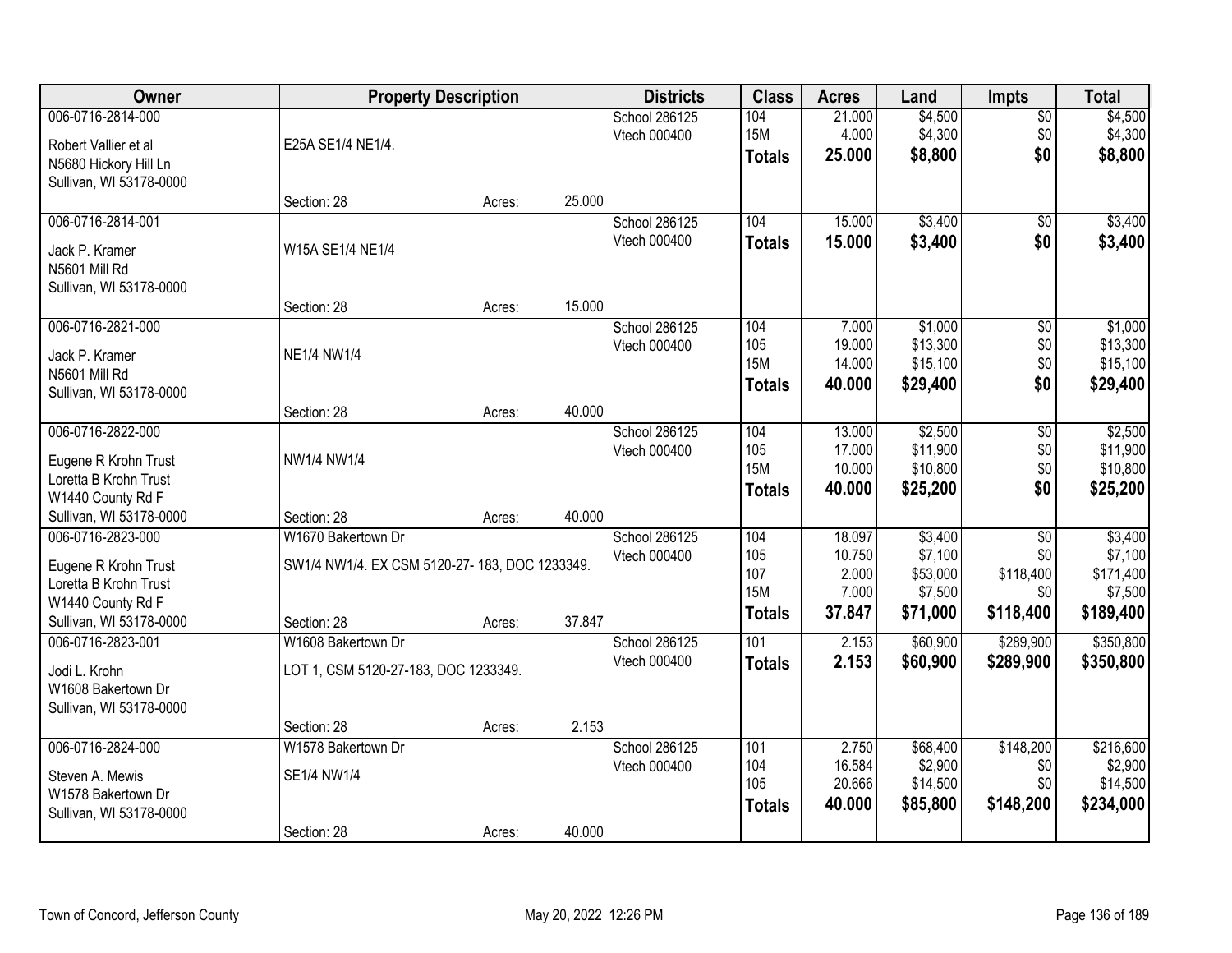| Owner                     |                                                    | <b>Property Description</b> |        | <b>Districts</b> | <b>Class</b>  | <b>Acres</b> | Land     | <b>Impts</b>    | <b>Total</b> |
|---------------------------|----------------------------------------------------|-----------------------------|--------|------------------|---------------|--------------|----------|-----------------|--------------|
| 006-0716-2831-000         |                                                    |                             |        | School 286125    | 104           | 21.000       | \$3,600  | $\overline{50}$ | \$3,600      |
| Donald H Stendel Trust    | <b>NE1/4 SW1/4</b>                                 |                             |        | Vtech 000400     | 105           | 4.000        | \$1,000  | \$0             | \$1,000      |
| Marilyn J Stendel Trust   |                                                    |                             |        |                  | <b>15M</b>    | 15.000       | \$13,700 | \$0             | \$13,700     |
| N5428 Bakertown Dr        |                                                    |                             |        |                  | <b>Totals</b> | 40.000       | \$18,300 | \$0             | \$18,300     |
|                           | Section: 28                                        |                             | 40.000 |                  |               |              |          |                 |              |
| Sullivan, WI 53178-0000   |                                                    | Acres:                      |        |                  |               |              |          |                 |              |
| 006-0716-2832-000         | W1609 Bakertown Dr                                 |                             |        | School 286125    | 101           | 2.000        | \$59,000 | \$147,700       | \$206,700    |
| Roy A. Zimmerman          | NW1/4 SW1/4. EX CSM 2575-9-221.                    |                             |        | Vtech 000400     | 105           | 8.155        | \$18,400 | \$0             | \$18,400     |
| Barbara A. Zimmerman      |                                                    |                             |        |                  | <b>Totals</b> | 10.155       | \$77,400 | \$147,700       | \$225,100    |
| W1609 Bakertown Dr        |                                                    |                             |        |                  |               |              |          |                 |              |
| Sullivan, WI 53178-0000   | Section: 28                                        | Acres:                      | 10.155 |                  |               |              |          |                 |              |
| 006-0716-2832-001         | W1655 Bakertown Dr                                 |                             |        | School 286125    | 101           | 3.618        | \$76,400 | \$258,100       | \$334,500    |
|                           |                                                    |                             |        | Vtech 000400     | 104           | 27.300       | \$6,100  | \$0             | \$6,100      |
| Mark P. Meinhardt         | LOT 1, CSM 2575-9-221.                             |                             |        |                  | 105           | 8.580        | \$6,000  | \$0             | \$6,000      |
| Cheryl A. Meinhardt       |                                                    |                             |        |                  | <b>Totals</b> | 39.498       | \$88,500 | \$258,100       | \$346,600    |
| W1655 Bakertown Dr        |                                                    |                             |        |                  |               |              |          |                 |              |
| Sullivan, WI 53178-0000   | Section: 28                                        | Acres:                      | 39.498 |                  |               |              |          |                 |              |
| 006-0716-2833-000         | <b>Bakertown Dr</b>                                |                             |        | School 286125    | 104           | 20.347       | \$3,900  | \$0             | \$3,900      |
| Roy A. Zimmerman          | SW1/4 SW1/4. EX CSM 2575-9-221.                    |                             |        | Vtech 000400     | 105           | 10.000       | \$7,000  | \$0             | \$7,000      |
| Barbara A. Zimmerman      |                                                    |                             |        |                  | <b>Totals</b> | 30.347       | \$10,900 | \$0             | \$10,900     |
| W1609 Bakertown Dr        |                                                    |                             |        |                  |               |              |          |                 |              |
| Sullivan, WI 53178-0000   | Section: 28                                        | Acres:                      | 30.347 |                  |               |              |          |                 |              |
| 006-0716-2834-000         |                                                    |                             |        | School 286125    | 104           | 6.000        | \$800    | $\overline{30}$ | \$800        |
|                           |                                                    |                             |        |                  | 105           | 1.000        | \$700    | \$0             | \$700        |
| Donald H Stendel Trust    | SE1/4 SW1/4 EX PT IN CSM 3731-17-172.              |                             |        | Vtech 000400     | <b>15M</b>    | 4.981        | \$5,400  | \$0             | \$5,400      |
| Marilyn J Stendel Trust   |                                                    |                             |        |                  |               |              |          |                 |              |
| N5428 Bakertown Dr        |                                                    |                             |        |                  | <b>Totals</b> | 11.981       | \$6,900  | \$0             | \$6,900      |
| Sullivan, WI 53178-0000   | Section: 28                                        | Acres:                      | 11.981 |                  |               |              |          |                 |              |
| 006-0716-2834-001         | <b>Bakertown Dr</b>                                |                             |        | School 286125    | 106           | 28.019       | \$60,200 | $\sqrt{6}$      | \$60,200     |
|                           |                                                    |                             |        | Vtech 000400     | <b>Totals</b> | 28.019       | \$60,200 | \$0             | \$60,200     |
| Warren D. Stendel         | THAT PT LOT 1, CSM 3731-17-172, DOC 1003726 IN     |                             |        |                  |               |              |          |                 |              |
| W1554 Rocky Ln            | <b>SEC 28.</b>                                     |                             |        |                  |               |              |          |                 |              |
| Sullivan, WI 53178-0000   |                                                    |                             |        |                  |               |              |          |                 |              |
|                           | Section: 28                                        | Acres:                      | 28.019 |                  |               |              |          |                 |              |
| 006-0716-2841-000         |                                                    |                             |        | School 286125    | 104           | 23.288       | \$4,500  | $\overline{50}$ | \$4,500      |
| Haf Golden Acres, LLC     | NE1/4 SE1/4 LYG NLY OF SUNNYSIDE DR. EX CSM        |                             |        | Vtech 000400     | 105           | 0.850        | \$100    | \$0             | \$100        |
| N9416 Tamarack Rd         | 2204-07 -240, DOC 847902. EX PT IN CSM 4094-20-65, |                             |        |                  | <b>Totals</b> | 24.138       | \$4,600  | \$0             | \$4,600      |
| Whitewater, WI 53190-0000 | DOC 1056044.                                       |                             |        |                  |               |              |          |                 |              |
|                           | Section: 28                                        | Acres:                      | 24.138 |                  |               |              |          |                 |              |
|                           |                                                    |                             |        |                  |               |              |          |                 |              |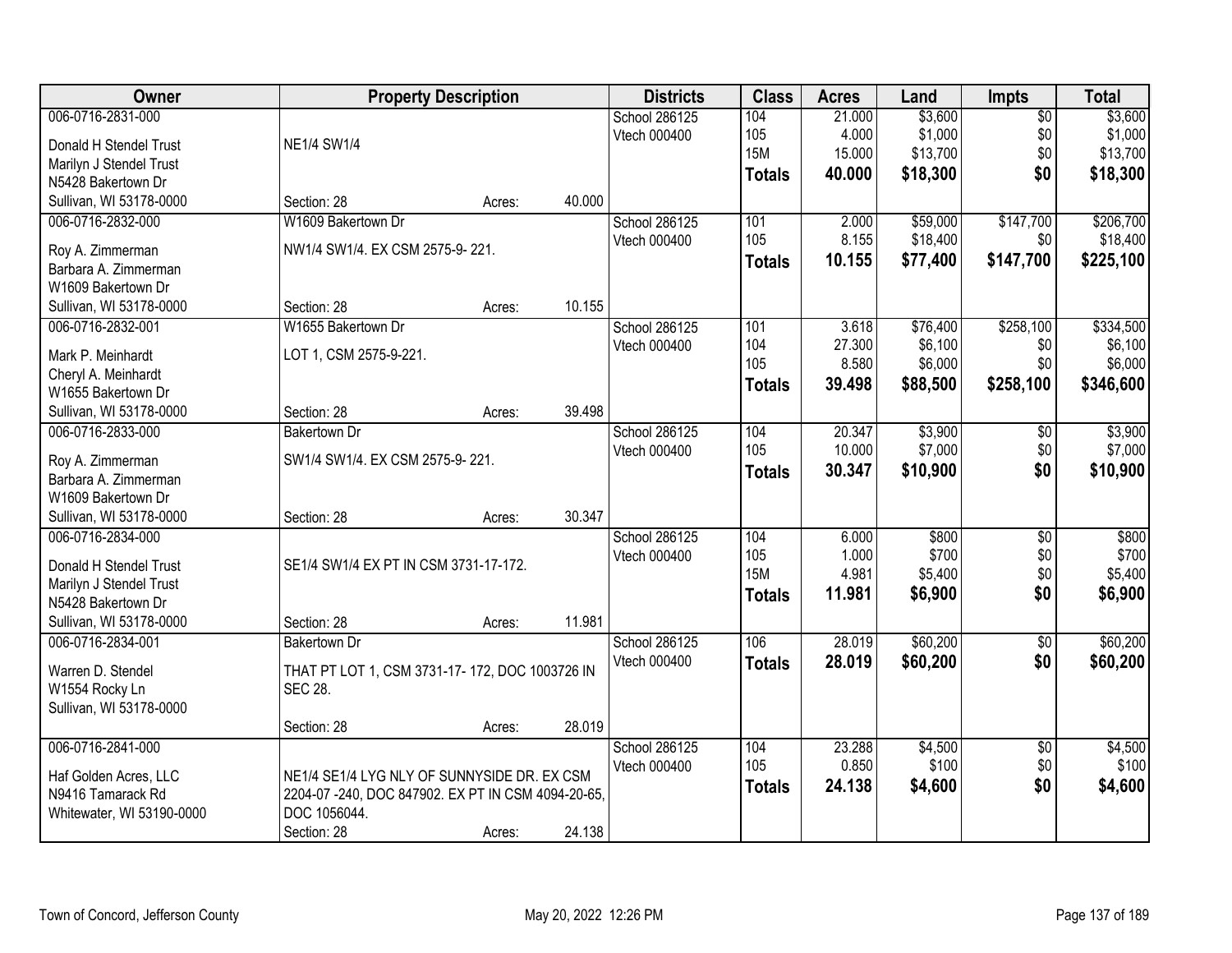| Owner                                     | <b>Property Description</b>                                          | <b>Districts</b> | <b>Class</b>  | <b>Acres</b> | Land     | Impts           | <b>Total</b> |
|-------------------------------------------|----------------------------------------------------------------------|------------------|---------------|--------------|----------|-----------------|--------------|
| 006-0716-2841-001                         | W1398 Sunnyside Dr                                                   | School 286125    | 101           | 2.000        | \$59,000 | \$229,300       | \$288,300    |
| David J. Smith                            | LOT 1, CSM 2204-7-240. EX CSM 2955-12-49. EX COM                     | Vtech 000400     | 106           | 7.573        | \$16,300 | \$0             | \$16,300     |
| Catherine D. Smith                        | E1/4/C, S1171.72FT, S90DGW 702.69FT TO POB,                          |                  | <b>Totals</b> | 9.573        | \$75,300 | \$229,300       | \$304,600    |
| W1398 Sunnyside Dr                        | N19DG04'E 202.15FT, N8D4G06'E 240FT, N304.97FT,                      |                  |               |              |          |                 |              |
| Sullivan, WI 53178-0000                   | 9.573<br>Section: 28<br>Acres:                                       |                  |               |              |          |                 |              |
| 006-0716-2841-002                         | W1338 Sunnyside Dr                                                   | School 286125    | 101           | 2.215        | \$61,700 | \$240,800       | \$302,500    |
|                                           |                                                                      | Vtech 000400     | 104           | 2.000        | \$300    | \$0             | \$300        |
| John W. Puttre                            | LOT 1, CSM 2955-12-49. ALSO COM E1/4/C,                              |                  | 106           | 0.362        | \$800    | \$0             | \$800        |
| Tracy M. Puttre                           | S1171.72FT, S90 DGW 702.69FT, N19DG04'E 202.                         |                  | <b>Totals</b> | 4.577        | \$62,800 | \$240,800       | \$303,600    |
| W1338 Sunnyside Dr                        | 15FT, N84DG06'E 240FT, N304. 97FT, S88DG49'W                         |                  |               |              |          |                 |              |
| Sullivan, WI 53178-0000                   | 4.577<br>Section: 28<br>Acres:                                       |                  |               |              |          |                 |              |
| 006-0716-2841-003                         | W1316 Sunnyside Dr                                                   | School 286125    | 101           | 1.825        | \$54,600 | \$273,300       | \$327,900    |
| Gary A. Sobotik                           | LOT 1, CSM 4094-20-65.                                               | Vtech 000400     | <b>Totals</b> | 1.825        | \$54,600 | \$273,300       | \$327,900    |
| W1316 Sunnyside Dr                        |                                                                      |                  |               |              |          |                 |              |
| Sullivan, WI 53178-0000                   |                                                                      |                  |               |              |          |                 |              |
|                                           | 1.825<br>Section: 28<br>Acres:                                       |                  |               |              |          |                 |              |
| 006-0716-2842-000                         | N5428 Bakertown Dr                                                   | School 286125    | 104           | 34.500       | \$4,800  | \$0             | \$4,800      |
| Donald H Stendel Trust                    | NW1/4 SE1/4                                                          | Vtech 000400     | 105           | 3.500        | \$1,600  | \$0             | \$1,600      |
| Marilyn J Stendel Trust                   |                                                                      |                  | 107           | 2.000        | \$53,000 | \$129,000       | \$182,000    |
| N5428 Bakertown Dr                        |                                                                      |                  | <b>Totals</b> | 40.000       | \$59,400 | \$129,000       | \$188,400    |
| Sullivan, WI 53178-0000                   | 40.000<br>Section: 28<br>Acres:                                      |                  |               |              |          |                 |              |
| 006-0716-2843-000                         |                                                                      | School 286125    | 104           | 15.000       | \$2,900  | $\overline{50}$ | \$2,900      |
|                                           |                                                                      | Vtech 000400     | 105           | 2.000        | \$1,400  | \$0             | \$1,400      |
| Donald H Stendel Trust                    | THAT PT SW1/4 SE1/4 W OF BAKERTOWN DR.                               |                  | <b>15M</b>    | 9.983        | \$10,700 | \$0             | \$10,700     |
| Marilyn J Stendel Trust                   |                                                                      |                  | <b>Totals</b> | 26.983       | \$15,000 | \$0             | \$15,000     |
| N5428 Bakertown Dr                        |                                                                      |                  |               |              |          |                 |              |
| Sullivan, WI 53178-0000                   | 26.983<br>Section: 28<br>Acres:                                      |                  |               |              |          |                 |              |
| 006-0716-2843-001                         | N5306 Bakertown Dr                                                   | School 282702    | 101           | 2.100        | \$60,300 | \$123,600       | \$183,900    |
| George C. Jones                           | LOT 1, CSM 1340-4-323.                                               | Vtech 000400     | <b>Totals</b> | 2.100        | \$60,300 | \$123,600       | \$183,900    |
| Carol J. Jones                            |                                                                      |                  |               |              |          |                 |              |
| N5306 Bakertown Dr                        |                                                                      |                  |               |              |          |                 |              |
| Sullivan, WI 53178-0000                   | 2.100<br>Section: 28<br>Acres:                                       |                  |               |              |          |                 |              |
| 006-0716-2843-002                         | N5340 Bakertown Dr                                                   | School 286125    | 101           | 1.847        | \$55,200 | \$144,200       | \$199,400    |
|                                           |                                                                      | Vtech 000400     | <b>Totals</b> | 1.847        | \$55,200 | \$144,200       | \$199,400    |
| Brian L. Krueger                          | LOT 1, CSM 388-2-158. BEG SE C SD                                    |                  |               |              |          |                 |              |
| Kristeen L. Krueger<br>N5340 Bakertown Dr | CSM,N82DG32'E85FT,N15DG                                              |                  |               |              |          |                 |              |
| Sullivan, WI 53178-0000                   | 22'W313.17FT, S73DG32'W100FT, S18DG23'E300FT<br>1.847<br>Section: 28 |                  |               |              |          |                 |              |
|                                           | Acres:                                                               |                  |               |              |          |                 |              |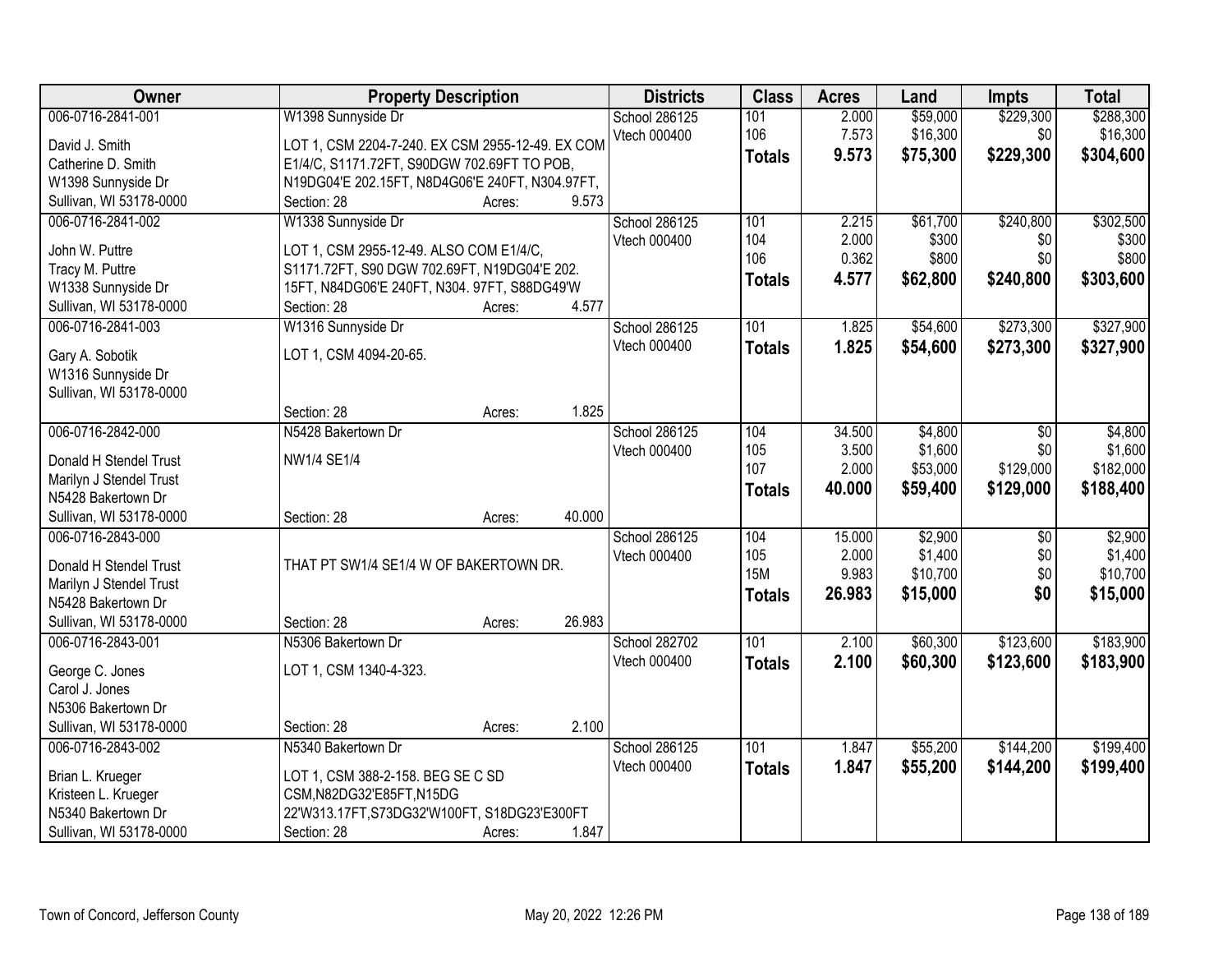| Owner                                                                                     | <b>Property Description</b>                                                                                                                                   |        |        | <b>Districts</b>              | <b>Class</b>         | <b>Acres</b>   | Land                 | Impts                  | <b>Total</b>           |
|-------------------------------------------------------------------------------------------|---------------------------------------------------------------------------------------------------------------------------------------------------------------|--------|--------|-------------------------------|----------------------|----------------|----------------------|------------------------|------------------------|
| 006-0716-2843-003                                                                         | N5360 Bakertown Dr                                                                                                                                            |        |        | School 286125                 | 101                  | 1.060          | \$35,500             | \$117,200              | \$152,700              |
| Kevin T. Emmer<br>N5360 Bakertown Dr<br>Sullivan, WI 53178-0000                           | CSM 159-1-205, DOC 703258. ALSO AFFIDAVIT IN<br>DOC 722022                                                                                                    |        |        | Vtech 000400                  | <b>Totals</b>        | 1.060          | \$35,500             | \$117,200              | \$152,700              |
|                                                                                           | Section: 28                                                                                                                                                   | Acres: | 1.060  |                               |                      |                |                      |                        |                        |
| 006-0716-2843-004                                                                         | N5326 Bakertown Dr                                                                                                                                            |        |        | School 286125                 | 101                  | 1.635          | \$49,900             | \$190,800              | \$240,700              |
| Keith N. Brunner<br>N5326 Bakertown Dr<br>Sullivan, WI 53178-0000                         | LOT 1, CSM 1479-4-551.                                                                                                                                        |        |        | Vtech 000400                  | <b>Totals</b>        | 1.635          | \$49,900             | \$190,800              | \$240,700              |
|                                                                                           | Section: 28                                                                                                                                                   | Acres: | 1.635  |                               |                      |                |                      |                        |                        |
| 006-0716-2844-000                                                                         |                                                                                                                                                               |        |        | School 286125                 | 105                  | 32.071         | \$22,500             | \$0                    | \$22,500               |
| Michael W. Humcke<br>W278 N2968 Rocky Pt Rd<br>Pewaukee, WI 53072-0000                    | LOT 1, CSM 1339-4-320, DOC 763813. EX LOT 1, CSM<br>1479-4-551, DOC 773210.                                                                                   |        |        | Vtech 000400                  | <b>Totals</b>        | 32.071         | \$22,500             | \$0                    | \$22,500               |
|                                                                                           | Section: 28                                                                                                                                                   | Acres: | 32.071 |                               |                      |                |                      |                        |                        |
| 006-0716-2844-001                                                                         | W1379 Sunnyside Dr                                                                                                                                            |        |        | School 286125                 | 101                  | 2.000          | \$59,000             | \$148,100              | \$207,100              |
| Jerald D. Neubert<br>Linda F. Neubert<br>W1379 Sunnyside Dr                               | LOT 1, CSM 242-1-300, DOC 707815. ALSO 66.02FT<br>ROW ON SD CSM.                                                                                              |        |        | Vtech 000400                  | <b>Totals</b>        | 2.000          | \$59,000             | \$148,100              | \$207,100              |
| Sullivan, WI 53178-0000                                                                   | Section: 28                                                                                                                                                   | Acres: | 2.000  |                               |                      |                |                      |                        |                        |
| 006-0716-2844-002<br>John T. Woythal<br>Jennifer J. Woythal<br>W1341 Sunnyside Dr         | W1341 Sunnyside Dr<br>LOT 2, CSM 242-1-300, DOC 707815. ALSO 66.02FT<br>ROW ON SD CSM.                                                                        |        |        | School 286125<br>Vtech 000400 | 101<br><b>Totals</b> | 1.000<br>1.000 | \$34,000<br>\$34,000 | \$123,000<br>\$123,000 | \$157,000<br>\$157,000 |
| Sullivan, WI 53178-0000                                                                   | Section: 28                                                                                                                                                   | Acres: | 1.000  |                               |                      |                |                      |                        |                        |
| 006-0716-2844-003<br>Michael J. Hamilton<br>W1361 Sunnyside Dr<br>Sullivan, WI 53178-0000 | W1361 Sunnyside Dr<br>LOT 3, CSM 242-1-300, DOC 707815. ALSO 66.02FT<br>ROW ON SD CSM.                                                                        |        |        | School 286125<br>Vtech 000400 | 101<br><b>Totals</b> | 1.000<br>1.000 | \$34,000<br>\$34,000 | \$128,000<br>\$128,000 | \$162,000<br>\$162,000 |
|                                                                                           | Section: 28                                                                                                                                                   | Acres: | 1.000  |                               |                      |                |                      |                        |                        |
| 006-0716-2844-004                                                                         | W1357 Sunnyside Dr                                                                                                                                            |        |        | School 286125                 | 101                  | 1.441          | \$45,000             | \$103,400              | \$148,400              |
| Donn R. Buck<br>Gertrude R. Buck<br>W1357 Sunnyside Dr<br>Sullivan, WI 53178-0000         | LOT 4, CSM 242-1-300, DOC 707815. ALSO COM<br>E1/4/C, S1265FT, S84DG06'W 400FT, S33.17FT, SLY<br>290.41FT, S84 DG28'W 11.02FT TO POB, S291 FT,<br>Section: 28 | Acres: | 1.441  | Vtech 000400                  | <b>Totals</b>        | 1.441          | \$45,000             | \$103,400              | \$148,400              |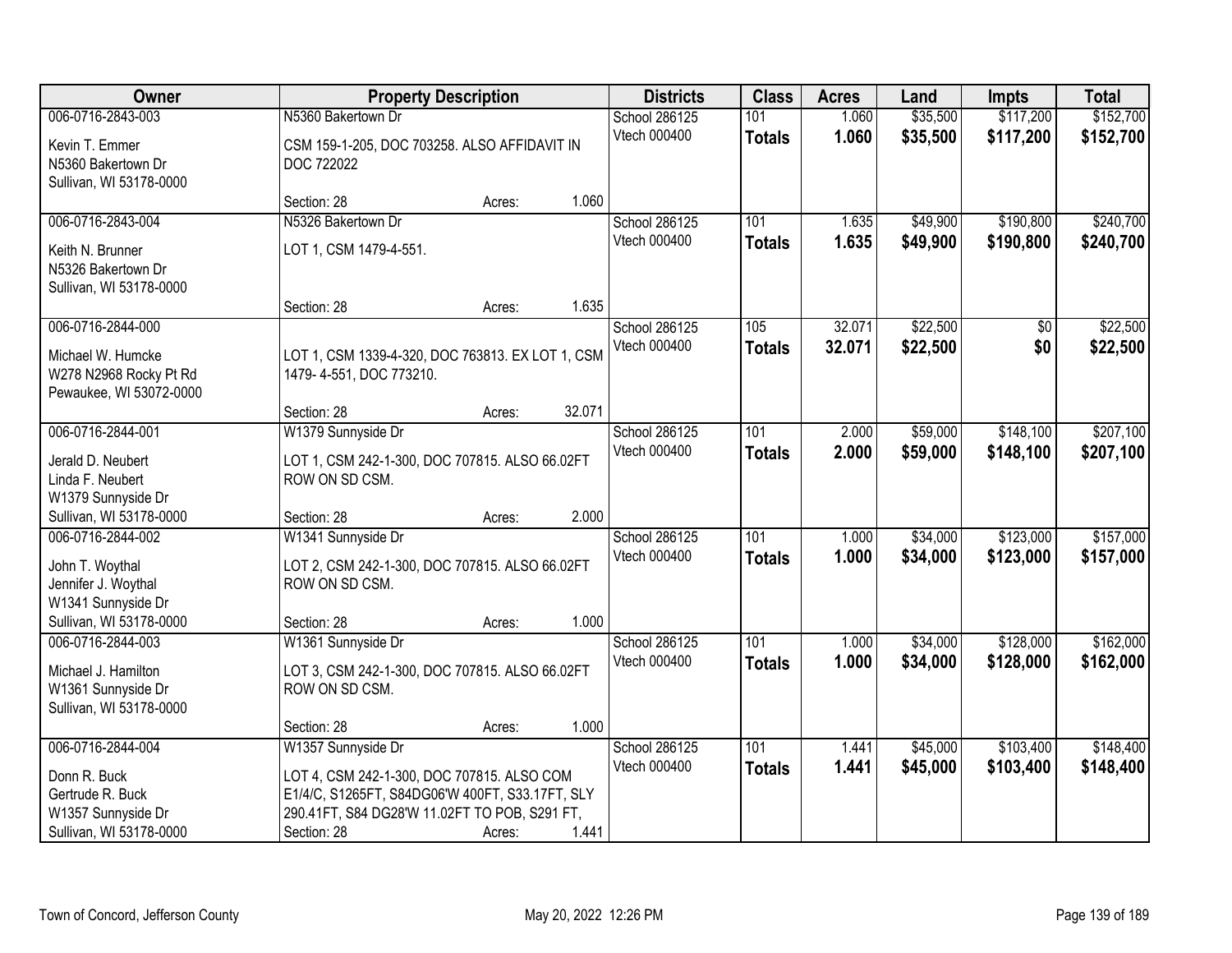| Owner                                                                                                               | <b>Property Description</b>                                                                                                                                                                 |        |                                      |                                           | <b>Acres</b>                                | Land                                                 | <b>Impts</b>                                     | <b>Total</b>                                           |
|---------------------------------------------------------------------------------------------------------------------|---------------------------------------------------------------------------------------------------------------------------------------------------------------------------------------------|--------|--------------------------------------|-------------------------------------------|---------------------------------------------|------------------------------------------------------|--------------------------------------------------|--------------------------------------------------------|
| 006-0716-2844-005<br>Kim Kelly Todd<br>W1303 Sunnyside Dr<br>Sullivan, WI 53178-0000                                | LOT 1, CSM 861-3-293, DOC 736803.                                                                                                                                                           |        | <b>School 286125</b><br>Vtech 000400 | 101<br>105<br>106<br><b>Totals</b>        | 0.100<br>1.800<br>0.600<br>2.500            | \$3,400<br>\$1,300<br>\$1,300<br>\$6,000             | \$1,500<br>\$0<br>\$0<br>\$1,500                 | \$4,900<br>\$1,300<br>\$1,300<br>\$7,500               |
|                                                                                                                     | Section: 28<br>Acres:                                                                                                                                                                       | 2.500  |                                      |                                           |                                             |                                                      |                                                  |                                                        |
| 006-0716-2844-006<br>Kim Kelly Todd<br>W1303 Sunnyside Dr<br>Sullivan, WI 53178-0000                                | W1303 Sunnyside Dr<br>CSM 270-1-334, 709102.                                                                                                                                                |        | <b>School 286125</b><br>Vtech 000400 | 101<br><b>Totals</b>                      | 1.534<br>1.534                              | \$47,400<br>\$47,400                                 | \$73,000<br>\$73,000                             | \$120,400<br>\$120,400                                 |
|                                                                                                                     | Section: 28<br>Acres:                                                                                                                                                                       | 1.534  |                                      |                                           |                                             |                                                      |                                                  |                                                        |
| 006-0716-2844-007<br>Benjamin Curtis<br>S23 W35521 Parry Rd<br>Oconomowoc, WI 53066-0000                            | W1327 Sunnyside Dr<br>LOT 1, CSM 1318-4-278, DOC 762255. SUBJ TO DRWY<br>ESMT IN DOC 1382868.                                                                                               |        | School 286125<br>Vtech 000400        | 105<br><b>Totals</b>                      | 9.105<br>9.105                              | \$6,400<br>\$6,400                                   | \$0<br>\$0                                       | \$6,400<br>\$6,400                                     |
|                                                                                                                     | Section: 28<br>Acres:                                                                                                                                                                       | 9.105  |                                      |                                           |                                             |                                                      |                                                  |                                                        |
| 006-0716-2911-000<br>Brian S. Tyre<br>N5664 Pioneer Dr<br>Sullivan, WI 53178-0000                                   | N5664 Pioneer Dr<br>LOT 1, CSM 3095-13-53.                                                                                                                                                  |        | <b>School 286125</b><br>Vtech 000400 | 101<br><b>Totals</b>                      | 4.035<br>4.035                              | \$79,800<br>\$79,800                                 | \$80,200<br>\$80,200                             | \$160,000<br>\$160,000                                 |
|                                                                                                                     | Section: 29<br>Acres:                                                                                                                                                                       | 4.035  |                                      |                                           |                                             |                                                      |                                                  |                                                        |
| 006-0716-2911-001<br>Rebecca L Sprague Trust<br>N5646 Pioneer Dr<br>Sullivan, WI 53178-0000                         | N5646 Pioneer Dr<br>NE1/4 NE1/4 EX CSM 3094-13-53.<br>Section: 29<br>Acres:                                                                                                                 | 35.965 | School 286125<br>Vtech 000400        | 101<br>104<br>105<br>106<br><b>Totals</b> | 3.000<br>23.708<br>0.500<br>8.757<br>35.965 | \$64,400<br>\$5,200<br>\$100<br>\$18,800<br>\$88,500 | \$280,900<br>\$0<br>\$0<br>\$0<br>\$280,900      | \$345,300<br>\$5,200<br>\$100<br>\$18,800<br>\$369,400 |
| 006-0716-2912-000<br>James H Stern Trust<br>Susan Ethier Stern Trust<br>N5683 Pioneer Dr<br>Sullivan, WI 53178-0000 | N5683 Pioneer Dr<br>LOT 1, CSM 2791-11-29, DOC 910131. ALSO COM<br>N1/4/C, S89 DG33'E 597.10FT TO POB, S89 DG33'E<br>255FT, S01DGE 84.73FT S89DGW 254.92FT, N01DGW<br>Section: 29<br>Acres: | 38.696 | School 286125<br>Vtech 000400        | 104<br>105<br>107<br><b>Totals</b>        | 35.946<br>0.750<br>2.000<br>38.696          | \$3,700<br>\$100<br>\$53,000<br>\$56,800             | $\overline{50}$<br>\$0<br>\$264,900<br>\$264,900 | \$3,700<br>\$100<br>\$317,900<br>\$321,700             |
| 006-0716-2912-001<br>James E. Gilbert<br>Carol J. Gilbert<br>N5607 Pioneer Dr<br>Sullivan, WI 53178-0000            | N5607 Pioneer Dr<br>LOT 1, CSM 574-2-390. OL 1, CSM 2495-9-81.<br>Section: 29<br>Acres:                                                                                                     | 3.039  | School 286125<br>Vtech 000400        | 101<br><b>Totals</b>                      | 3.039<br>3.039                              | \$71,800<br>\$71,800                                 | \$113,300<br>\$113,300                           | \$185,100<br>\$185,100                                 |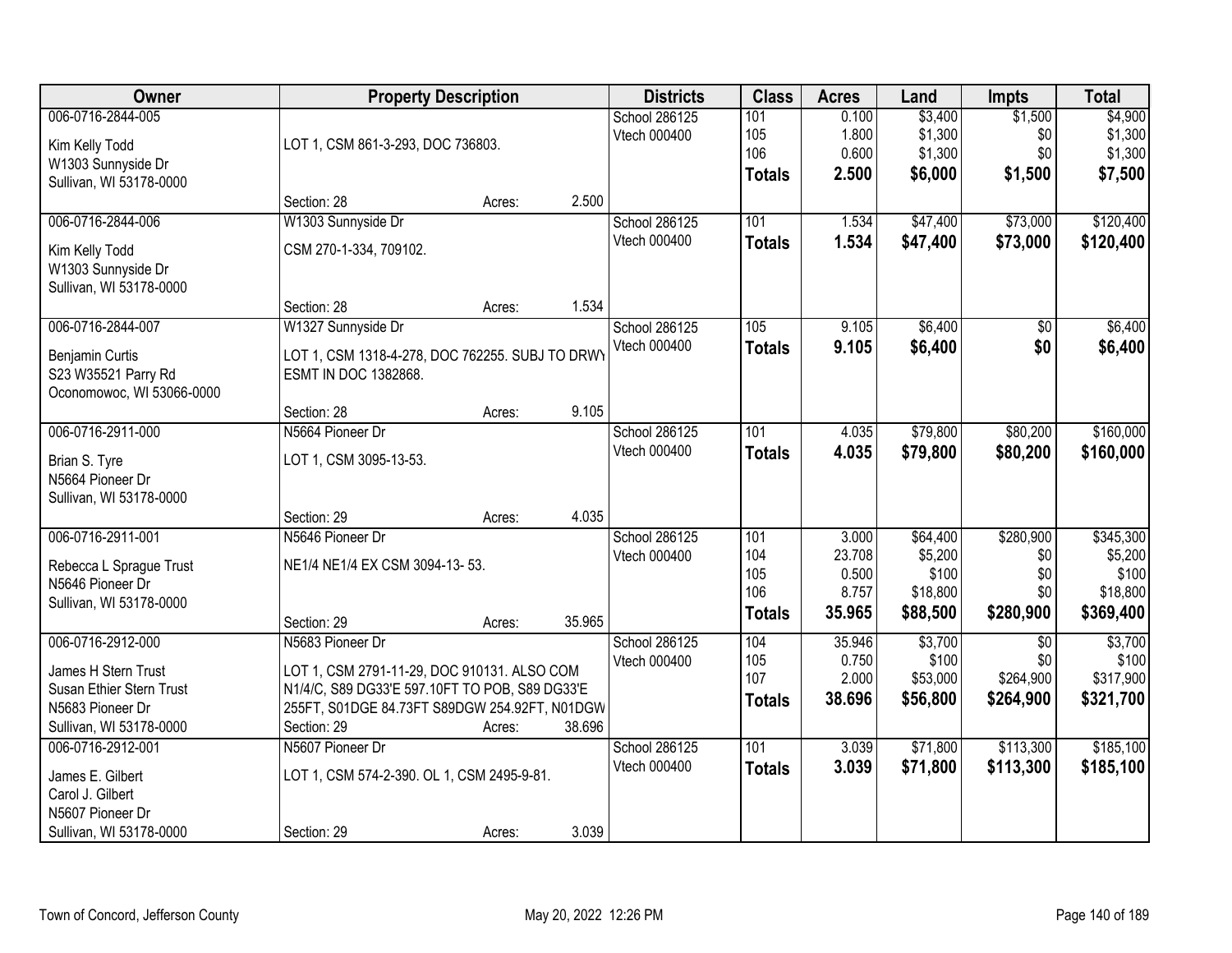| Owner                                    | <b>Property Description</b>                    |        |        | <b>Districts</b> | <b>Class</b>  | <b>Acres</b> | Land            | <b>Impts</b>    | <b>Total</b>    |
|------------------------------------------|------------------------------------------------|--------|--------|------------------|---------------|--------------|-----------------|-----------------|-----------------|
| 006-0716-2913-000                        | N5581 Pioneer Dr                               |        |        | School 286125    | 101           | 1.920        | \$57,000        | \$222,700       | \$279,700       |
| <b>Robert Ornst Trust</b>                | SW1/4 NE1/4, EX COM 297FT W OF SE/C, 300.30FT  |        |        | Vtech 000400     | 104           | 15.700       | \$3,000         | \$0             | \$3,000         |
| Mary Ornst Trust                         | N&S BY 156.75FT E&W. EX CSM 1482-4-555, DOC    |        |        |                  | 105           | 15.499       | \$10,900        | \$0             | \$10,900        |
| N5581 Pioneer Dr                         | 773479.                                        |        |        |                  | <b>Totals</b> | 33.119       | \$70,900        | \$222,700       | \$293,600       |
| Sullivan, WI 53178-0000                  | Section: 29                                    | Acres: | 33.119 |                  |               |              |                 |                 |                 |
| 006-0716-2913-001                        |                                                |        |        | School 286125    | 304           | 1.080        | $\overline{50}$ | $\overline{50}$ | $\overline{50}$ |
|                                          |                                                |        |        | Vtech 000400     | <b>Totals</b> | 1.080        | \$0             | \$0             | \$0             |
| Cemetery Association                     | BEG 297FT W OF SE/C OF W1/2 NE 1/4, N300.30FT, |        |        |                  |               |              |                 |                 |                 |
| RT <sub>1</sub>                          | W156.75FT S300.30FT, E TO POB                  |        |        |                  |               |              |                 |                 |                 |
| Sullivan, WI 53178-0000                  |                                                |        |        |                  |               |              |                 |                 |                 |
|                                          | Section: 29                                    | Acres: | 1.080  |                  |               |              |                 |                 |                 |
| 006-0716-2913-002                        | N5517 Pioneer Dr                               |        |        | School 286125    | 101           | 3.000        | \$71,500        | \$55,500        | \$127,000       |
| Benajmin P. Kacheris                     | LOT 1, CSM 1482-4-555, DOC 773479.             |        |        | Vtech 000400     | 104           | 3.000        | \$200           | \$0             | \$200           |
| Karen A. Kacheris                        |                                                |        |        |                  | <b>Totals</b> | 6.000        | \$71,700        | \$55,500        | \$127,200       |
| N5517 Pioneer Dr                         |                                                |        |        |                  |               |              |                 |                 |                 |
| Sullivan, WI 53178-0000                  | Section: 29                                    | Acres: | 6.000  |                  |               |              |                 |                 |                 |
| 006-0716-2914-000                        | W1736 Bakertown Dr                             |        |        | School 286125    | 104           | 37.000       | \$8,300         | \$0             | \$8,300         |
|                                          |                                                |        |        | Vtech 000400     | 105           | 1.906        | \$200           | \$0             | \$200           |
| Marc R. Fredrick                         | SE1/4 NE1/4, EX 1/4A IN SW/C                   |        |        |                  | 107           | 1.000        | \$30,000        | \$236,600       | \$266,600       |
| Sheryl A. Fredrick<br>W1736 Bakertown Dr |                                                |        |        |                  | <b>Totals</b> | 39.906       | \$38,500        | \$236,600       | \$275,100       |
| Sullivan, WI 53178-0000                  | Section: 29                                    | Acres: | 39.906 |                  |               |              |                 |                 |                 |
| 006-0716-2914-001                        |                                                |        |        | School 286125    | 101           | 0.250        | \$800           | \$1,300         | \$2,100         |
|                                          |                                                |        |        | Vtech 000400     |               | 0.250        | \$800           | \$1,300         |                 |
| Sheryl A. Fredrick                       | 1/4A IN SW/C SE1/4 NE1/4                       |        |        |                  | <b>Totals</b> |              |                 |                 | \$2,100         |
| W1736 Bakertown Rd                       |                                                |        |        |                  |               |              |                 |                 |                 |
| Sullivan, WI 53178-0000                  |                                                |        |        |                  |               |              |                 |                 |                 |
|                                          | Section: 29                                    | Acres: | 0.250  |                  |               |              |                 |                 |                 |
| 006-0716-2921-000                        |                                                |        |        | School 286125    | 104           | 42.012       | \$7,800         | $\overline{50}$ | \$7,800         |
| Eugene H Kramer Trust (Le)               | NE1/4 NW1/4 ALSO OL2, CSM 2892-11-199.         |        |        | Vtech 000400     | <b>Totals</b> | 42.012       | \$7,800         | \$0             | \$7,800         |
| Patricia A Kramer Trust (Le)             |                                                |        |        |                  |               |              |                 |                 |                 |
| N8271 County Rd E                        |                                                |        |        |                  |               |              |                 |                 |                 |
| Watertown, WI 53094-0000                 | Section: 29                                    | Acres: | 42.012 |                  |               |              |                 |                 |                 |
| 006-0716-2922-000                        | N5640 Hillside Dr                              |        |        | School 286125    | 104           | 28,000       | \$5,800         | $\overline{30}$ | \$5,800         |
|                                          |                                                |        |        | Vtech 000400     | 107           | 2.000        | \$53,000        | \$205,400       | \$258,400       |
| Jill Strieter                            | S30A NW1/4 NW1/4                               |        |        |                  | <b>Totals</b> | 30.000       | \$58,800        | \$205,400       | \$264,200       |
| N5640 Hillside Dr                        |                                                |        |        |                  |               |              |                 |                 |                 |
| Sullivan, WI 53178-0000                  |                                                |        |        |                  |               |              |                 |                 |                 |
|                                          | Section: 29                                    | Acres: | 30.000 |                  |               |              |                 |                 |                 |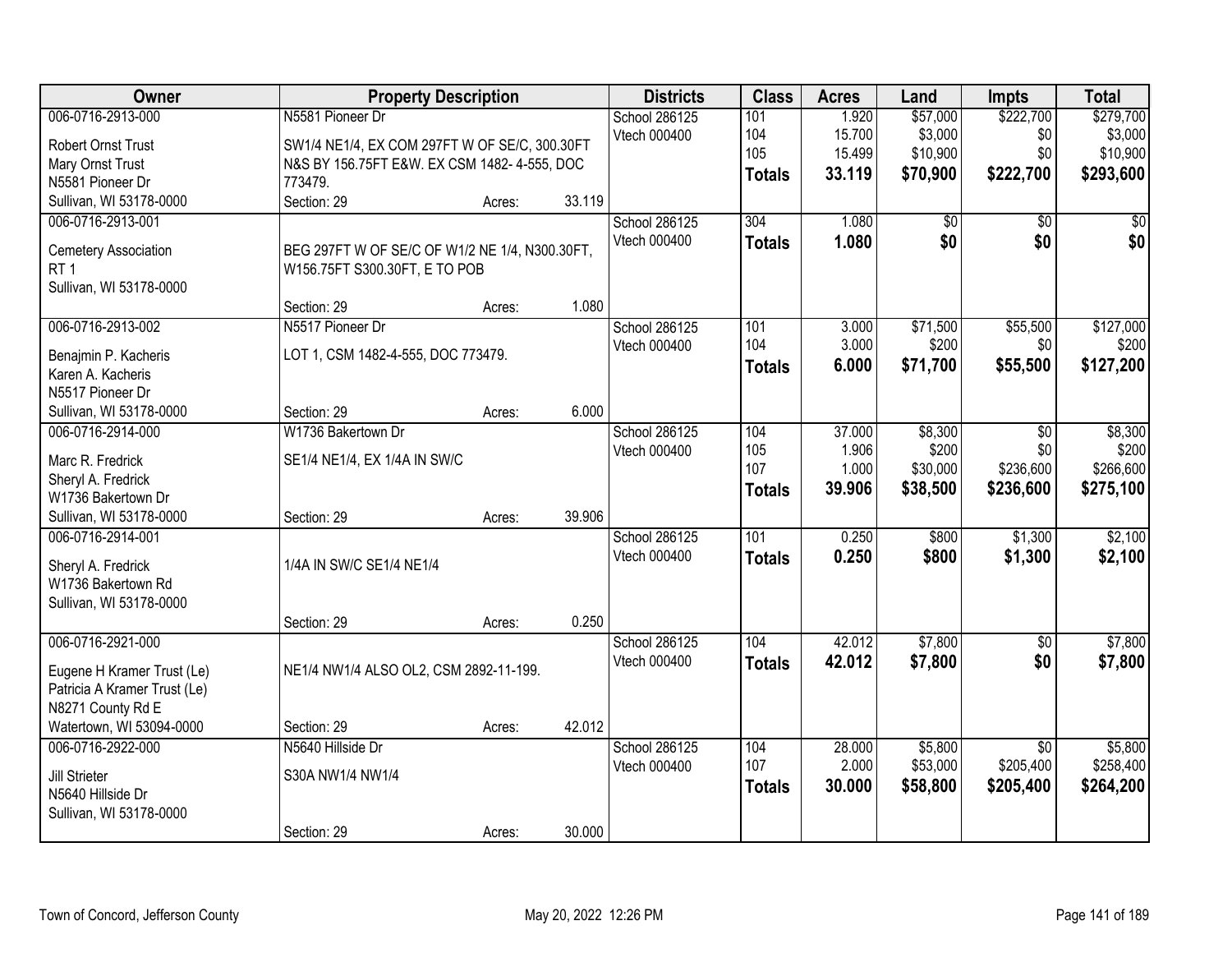| 006-0716-2922-001<br>School 286125<br>\$1,000<br>$\overline{60}$<br>104<br>5.275<br>0.600<br><b>15M</b><br>\$700<br>\$0<br>Vtech 000400<br>Jill Strieter<br>N1/2 N1/2 NW1/4 NW1/4 EX CSM 2892-11-199.<br>5.875<br>\$0<br>\$1,700<br><b>Totals</b><br>N5640 Hillside Dr<br>Sullivan, WI 53178-0000<br>5.875<br>Section: 29 | Acres:<br>School 286125<br>Vtech 000400<br>N1/2 SW1/4 NW1/4 | 104 |  | \$1,000<br>\$700<br>\$1,700 |
|---------------------------------------------------------------------------------------------------------------------------------------------------------------------------------------------------------------------------------------------------------------------------------------------------------------------------|-------------------------------------------------------------|-----|--|-----------------------------|
|                                                                                                                                                                                                                                                                                                                           |                                                             |     |  |                             |
|                                                                                                                                                                                                                                                                                                                           |                                                             |     |  |                             |
|                                                                                                                                                                                                                                                                                                                           |                                                             |     |  |                             |
|                                                                                                                                                                                                                                                                                                                           |                                                             |     |  |                             |
|                                                                                                                                                                                                                                                                                                                           |                                                             |     |  |                             |
| \$3,600<br>006-0716-2923-000<br>19.500<br>\$0                                                                                                                                                                                                                                                                             |                                                             |     |  | \$3,600                     |
| 105<br>0.500<br>\$100<br>\$0<br>Jill Strieter                                                                                                                                                                                                                                                                             |                                                             |     |  | \$100                       |
| \$3,700<br>\$0<br>20.000<br><b>Totals</b><br>N5640 Hillside Dr                                                                                                                                                                                                                                                            |                                                             |     |  | \$3,700                     |
| Sullivan, WI 53178-0000                                                                                                                                                                                                                                                                                                   |                                                             |     |  |                             |
| 20.000<br>Section: 29<br>Acres:                                                                                                                                                                                                                                                                                           |                                                             |     |  |                             |
| 006-0716-2923-001<br>104<br>\$3,000<br>N5532 Hillside Dr<br>School 286125<br>16.000<br>\$0                                                                                                                                                                                                                                |                                                             |     |  | \$3,000                     |
| 105<br>1.000<br>\$100<br>\$0<br>Vtech 000400<br>Derek Kramer<br>S1/2 SW1/4 NW1/4. EX CSM 3260-14-105, DOC                                                                                                                                                                                                                 |                                                             |     |  | \$100                       |
| 107<br>2.000<br>\$53,000<br>\$224,000<br>955288.<br>Lindsay Kramer                                                                                                                                                                                                                                                        |                                                             |     |  | \$277,000                   |
| 19.000<br>\$56,100<br>\$224,000<br><b>Totals</b><br>N5532 Hillside Dr                                                                                                                                                                                                                                                     |                                                             |     |  | \$280,100                   |
| 19.000<br>Sullivan, WI 53178-0000<br>Section: 29<br>Acres:                                                                                                                                                                                                                                                                |                                                             |     |  |                             |
| \$34,000<br>\$227,900<br>006-0716-2923-002<br>N5512 Hillside Dr<br>School 286125<br>101<br>1.000                                                                                                                                                                                                                          |                                                             |     |  | \$261,900                   |
| Vtech 000400<br>1.000<br>\$34,000<br>\$227,900<br><b>Totals</b><br>LOT 1, CSM 3260-14-105.<br>James M. Mcfarland                                                                                                                                                                                                          |                                                             |     |  | \$261,900                   |
| Patricia A. Mcfarland                                                                                                                                                                                                                                                                                                     |                                                             |     |  |                             |
| N5512 Hillside Dr                                                                                                                                                                                                                                                                                                         |                                                             |     |  |                             |
| 1.000<br>Sullivan, WI 53178-0000<br>Section: 29<br>Acres:                                                                                                                                                                                                                                                                 |                                                             |     |  |                             |
| \$6,800<br>006-0716-2924-000<br>W1958 Bakertown Dr<br>31.495<br>$\overline{30}$<br>School 286125<br>104                                                                                                                                                                                                                   |                                                             |     |  | \$6,800                     |
| 105<br>6.391<br>\$3,900<br>\$0<br>Vtech 000400<br>SE1/4 NW1/4. EX CSM 4888-25-229.<br>Juan Salazar Trust                                                                                                                                                                                                                  |                                                             |     |  | \$3,900                     |
| 107<br>\$30,000<br>\$4,300<br>1.000<br>Aurora Salazar Trust                                                                                                                                                                                                                                                               |                                                             |     |  | \$34,300                    |
| 38.886<br>\$40,700<br>\$4,300<br><b>Totals</b><br>4765 S Forest Ave                                                                                                                                                                                                                                                       |                                                             |     |  | \$45,000                    |
| 38.886<br>New Berlin, WI 53151-0000<br>Section: 29<br>Acres:                                                                                                                                                                                                                                                              |                                                             |     |  |                             |
| \$200<br>006-0716-2924-001<br>104<br>1.114<br>School 286125<br>$\sqrt{6}$<br><b>Bakertown Dr</b>                                                                                                                                                                                                                          |                                                             |     |  | \$200                       |
| Vtech 000400<br>1.114<br>\$200<br>\$0<br><b>Totals</b>                                                                                                                                                                                                                                                                    |                                                             |     |  | \$200                       |
| LOT 1, CSM 4888-25-229.<br>Juan Salazar Trust<br>Aurora Salazar Trust                                                                                                                                                                                                                                                     |                                                             |     |  |                             |
| 4765 S Forest Ave                                                                                                                                                                                                                                                                                                         |                                                             |     |  |                             |
| New Berlin, WI 53151-0000<br>1.114<br>Section: 29<br>Acres:                                                                                                                                                                                                                                                               |                                                             |     |  |                             |
| \$189,000<br>006-0716-2931-000<br>W1957 Bakertown Dr<br>School 282702<br>101<br>\$57,400<br>1.935                                                                                                                                                                                                                         |                                                             |     |  | \$246,400                   |
| 1.935<br>Vtech 000400<br>\$57,400<br>\$189,000<br><b>Totals</b>                                                                                                                                                                                                                                                           |                                                             |     |  | \$246,400                   |
| LOT 1, CSM 3434-15-171.<br>Joel P. Froemming                                                                                                                                                                                                                                                                              |                                                             |     |  |                             |
| Maureen C. Froemming<br>W1957 Bakertown Dr                                                                                                                                                                                                                                                                                |                                                             |     |  |                             |
| 1.935<br>Sullivan, WI 53178-0000<br>Section: 29<br>Acres:                                                                                                                                                                                                                                                                 |                                                             |     |  |                             |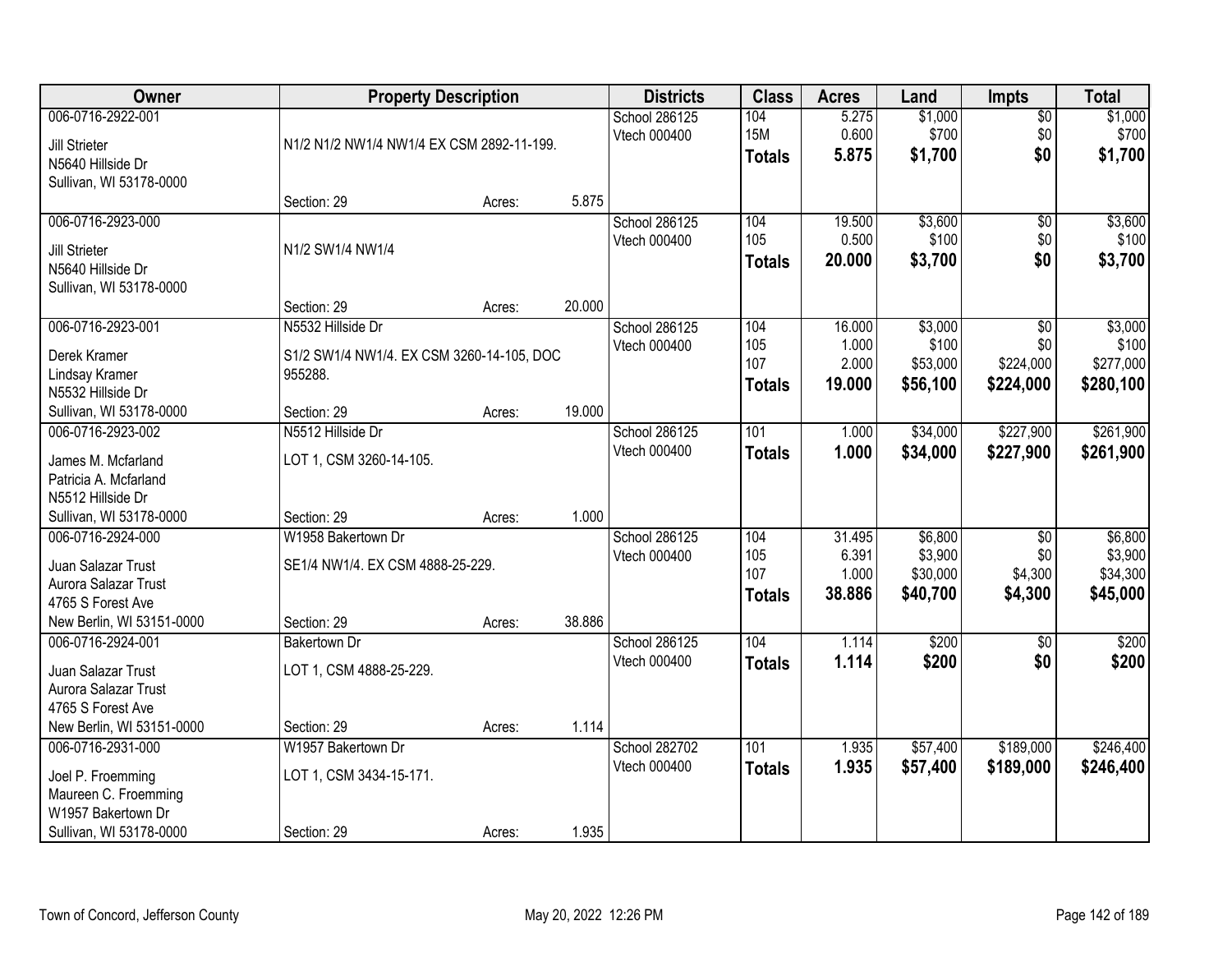| Owner                                                                                                              |                                                                                          | <b>Property Description</b> |        |                               | <b>Class</b>                | <b>Acres</b>              | Land                            | <b>Impts</b>                              | <b>Total</b>                    |
|--------------------------------------------------------------------------------------------------------------------|------------------------------------------------------------------------------------------|-----------------------------|--------|-------------------------------|-----------------------------|---------------------------|---------------------------------|-------------------------------------------|---------------------------------|
| 006-0716-2932-000<br>Derek W. Kramer<br>W3382 Sunshine Rd                                                          | N5438 Hillside Dr<br>NW1/4 SW1/4, EX 0.71A IN 341-102. EX CSM<br>2608-10-23, DOC 888289. |                             |        | School 286125<br>Vtech 000400 | 101<br>104<br><b>Totals</b> | 1.500<br>34.310<br>35.810 | \$46,500<br>\$6,900<br>\$53,400 | \$6,600<br>\$0<br>\$6,600                 | \$53,100<br>\$6,900<br>\$60,000 |
| Helenville, WI 53137-0000                                                                                          | Section: 29                                                                              | Acres:                      | 35.810 |                               |                             |                           |                                 |                                           |                                 |
| 006-0716-2932-001<br>David N. Warner II<br>Rhonda M. Warner<br>N5468 Hillside Dr                                   | N5468 Hillside Dr<br>LOT 1, CSM 2608-10-23.                                              |                             |        | School 286125<br>Vtech 000400 | 101<br>104<br><b>Totals</b> | 0.750<br>2.240<br>2.990   | \$25,500<br>\$400<br>\$25,900   | \$106,800<br>\$0<br>\$106,800             | \$132,300<br>\$400<br>\$132,700 |
| Sullivan, WI 53178-0000                                                                                            | Section: 29                                                                              | Acres:                      | 2.990  |                               |                             |                           |                                 |                                           |                                 |
| 006-0716-2932-002<br>Jean L. Sommers<br>Gary G. Sampson Jr<br>N5456 Hillside Dr                                    | N5456 Hillside Dr<br>LOT 2, CSM 2608-10-23.                                              |                             |        | School 286125<br>Vtech 000400 | 101<br><b>Totals</b>        | 1.191<br>1.191            | \$38,800<br>\$38,800            | \$169,800<br>\$169,800                    | \$208,600<br>\$208,600          |
| Sullivan, WI 53178-0000                                                                                            | Section: 29                                                                              | Acres:                      | 1.191  |                               |                             |                           |                                 |                                           |                                 |
| 006-0716-2933-000<br>Derek W. Kramer<br>W3382 Sunshine Rd<br>Helenville, WI 53137-0000                             | N1/2 SW1/4 SW1/4. EX LOT 1, CSM 2529-9-139, DOC<br>878821.                               |                             |        | School 286125<br>Vtech 000400 | 104<br>105<br><b>Totals</b> | 12.000<br>0.894<br>12.894 | \$2,500<br>\$100<br>\$2,600     | \$0<br>\$0<br>\$0                         | \$2,500<br>\$100<br>\$2,600     |
|                                                                                                                    | Section: 29                                                                              | Acres:                      | 12.894 |                               |                             |                           |                                 |                                           |                                 |
| 006-0716-2933-001<br>Debra J. Keller<br>N5345 Hillside Dr<br>Sullivan, WI 53178-0000                               | N5345 Hillside Dr<br>LOT 1, CSM 5923-34-145, DOC 1402759.                                |                             | 1.156  | School 286125<br>Vtech 000400 | 104<br>107<br><b>Totals</b> | 0.400<br>0.756<br>1.156   | \$100<br>\$22,700<br>\$22,800   | $\overline{50}$<br>\$144,900<br>\$144,900 | \$100<br>\$167,600<br>\$167,700 |
| 006-0716-2933-002                                                                                                  | Section: 29<br>N5306 Hillside Dr                                                         | Acres:                      |        | School 286125                 | 101                         | 2.000                     | \$59,000                        | \$105,500                                 | \$164,500                       |
| June J. Fox<br>Jay B. Fox<br>N5306 Hillside Dr                                                                     | LOT 1, CSM 2529-9-139.                                                                   |                             |        | Vtech 000400                  | 104<br><b>Totals</b>        | 5.106<br>7.106            | \$1,000<br>\$60,000             | \$0<br>\$105,500                          | \$1,000<br>\$165,500            |
| Sullivan, WI 53178-0000                                                                                            | Section: 29                                                                              | Acres:                      | 7.106  |                               |                             |                           |                                 |                                           |                                 |
| 006-0716-2933-003<br>Gregory T Keller Trust<br>Dawn R Keller Trust<br>N5303 Hillside Dr<br>Sullivan, WI 53178-0000 | N5303 Hillside Dr<br>LOT 1, CSM 2783-11-12, DOC 909268.<br>Section: 29                   | Acres:                      | 1.000  | School 286125<br>Vtech 000400 | 101<br><b>Totals</b>        | 1.000<br>1.000            | \$34,000<br>\$34,000            | \$156,100<br>\$156,100                    | \$190,100<br>\$190,100          |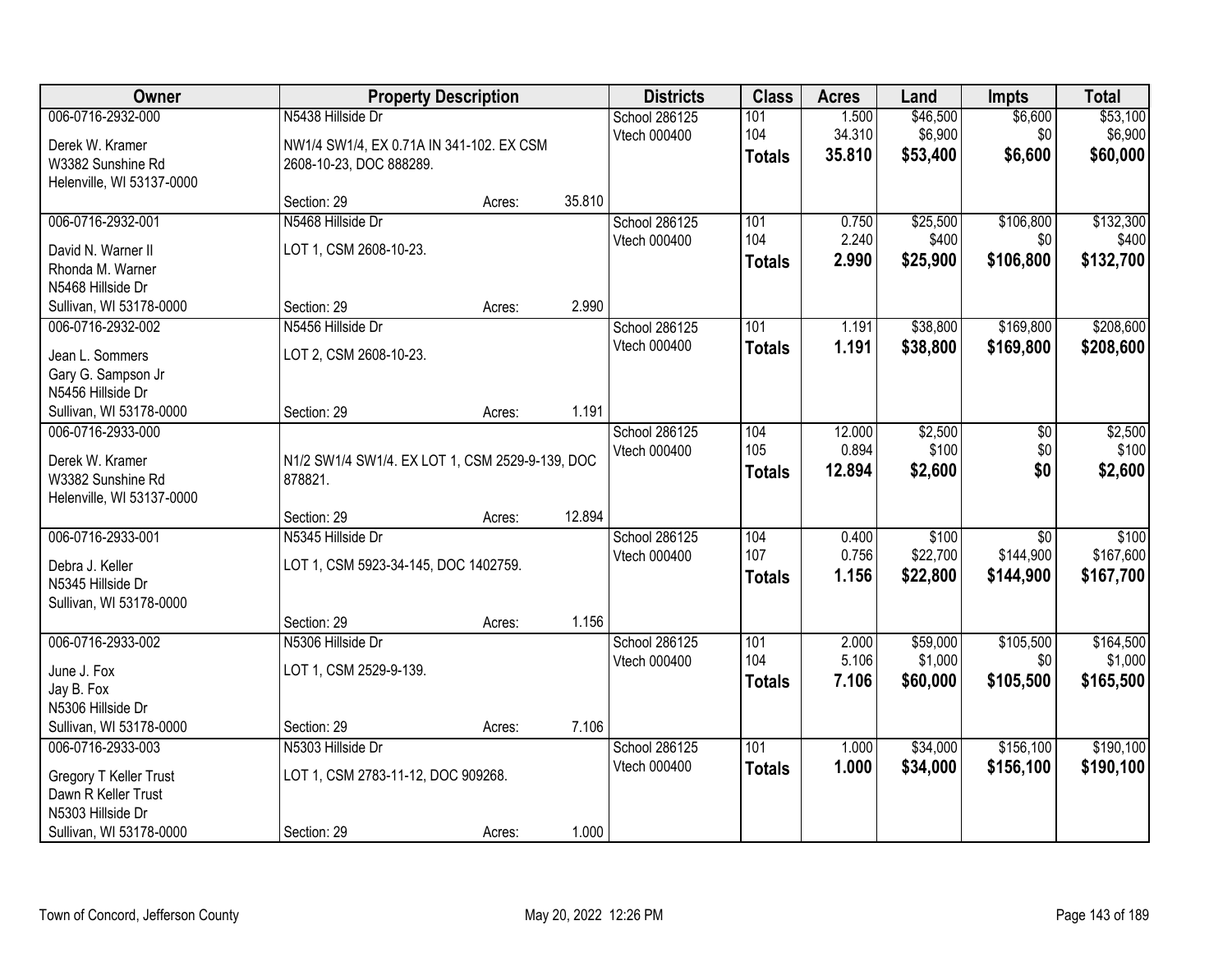| Owner                   | <b>Property Description</b>                      | <b>Districts</b> | <b>Class</b>  | <b>Acres</b> | Land     | <b>Impts</b>    | <b>Total</b> |
|-------------------------|--------------------------------------------------|------------------|---------------|--------------|----------|-----------------|--------------|
| 006-0716-2933-004       | <b>Hillside Dr</b>                               | School 286125    | 104           | 16.700       | \$2,800  | $\overline{50}$ | \$2,800      |
| Gregory T Keller Trust  | S1/2 SW1/4 SW1/4. ALSO BEG 397FT N OF SE/S/C,    | Vtech 000400     | 105           | 0.500        | \$100    | \$0             | \$100        |
| Dawn R Keller Trust     | N21DG09'W 167.20FT, N11DG29'E 82FT, E44FT,       |                  | 107           | 0.844        | \$25,300 | \$62,400        | \$87,700     |
| N5303 Hillside Dr       | S236.30FT TO POB. EX CSM 2783-11-12, DOC         |                  | <b>Totals</b> | 18.044       | \$28,200 | \$62,400        | \$90,600     |
| Sullivan, WI 53178-0000 | 18.044<br>Section: 29<br>Acres:                  |                  |               |              |          |                 |              |
| 006-0716-2934-000       | W1975 Bakertown Dr                               | School 282702    | 101           | 2.000        | \$59,000 | \$400,300       | \$459,300    |
|                         |                                                  | Vtech 000400     | 104           | 25.550       | \$4,900  | \$0             | \$4,900      |
| Joseph T. Schaefer      | LOT 2, CSM 3434-15-171, DOC 972047.              |                  | 105           | 10.449       | \$7,300  | \$0             | \$7,300      |
| Carrie L. Schaefer      |                                                  |                  | <b>Totals</b> | 37.999       | \$71,200 | \$400,300       | \$471,500    |
| W1975 Bakertown Dr      |                                                  |                  |               |              |          |                 |              |
| Sullivan, WI 53178-0000 | 37.999<br>Section: 29<br>Acres:                  |                  |               |              |          |                 |              |
| 006-0716-2941-000       | W1733 Bakertown Dr                               | School 286125    | 101           | 3.000        | \$71,500 | \$308,500       | \$380,000    |
| Gary E. Miller          | NE1/4 SE1/4, EX 1/2A IN NW/C 148.5FT SQ. ALSO EX | Vtech 000400     | 104           | 22.066       | \$5,000  | \$0             | \$5,000      |
| Jaclyn M. Miller        | BEG E1/4 P, W225.90FT, S1DG14'W335.40FT          |                  | 105           | 6.677        | \$4,200  | \$0             | \$4,200      |
| W1733 Bakertown Dr      | E225.90FT, N1DG18'E335.40FT TO POB. EX CSM       |                  | <b>Totals</b> | 31.743       | \$80,700 | \$308,500       | \$389,200    |
| Sullivan, WI 53178-0000 | Section: 29<br>31.743<br>Acres:                  |                  |               |              |          |                 |              |
| 006-0716-2941-001       | W1711 Bakertown Dr                               | School 286125    | 101           | 1.740        | \$52,500 | \$158,900       | \$211,400    |
|                         |                                                  | Vtech 000400     | <b>Totals</b> | 1.740        | \$52,500 | \$158,900       | \$211,400    |
| Daniel Wollenzien       | BEG E1/4/P, W225.90FT, S1DG14'                   |                  |               |              |          |                 |              |
| W1711 Bakertown Dr      | W335.40FT, E225.90FT, N1DG18'E 335.40FT TO POB   |                  |               |              |          |                 |              |
| Sullivan, WI 53178-0000 | 1.740                                            |                  |               |              |          |                 |              |
|                         | Section: 29<br>Acres:                            |                  |               |              |          |                 |              |
| 006-0716-2941-002       | N5496 Pioneer Dr                                 | School 286125    | 101           | 0.705        | \$24,000 | \$65,900        | \$89,900     |
| James D. Harenda        | A PCL OF LD 148.5FT SQ IN NW/C NE1/4 SE1/4. ALSC | Vtech 000400     | Totals        | 0.705        | \$24,000 | \$65,900        | \$89,900     |
| Anna M. Harenda         | COM E1/4/C, S89DG55'W 1176.74FT, S0DG58'W        |                  |               |              |          |                 |              |
| N5496 Pioneer Dr        | 148.5FT TO POB, S0DG58'W 60FT, S89DG55'W         |                  |               |              |          |                 |              |
| Sullivan, WI 53178-0000 | 0.705<br>Section: 29<br>Acres:                   |                  |               |              |          |                 |              |
| 006-0716-2941-003       | N5408 Pioneer Dr                                 | School 286125    | 101           | 3.009        | \$71,600 | \$252,200       | \$323,800    |
| Robert A. Reimer        | LOT 1, CSM 4055-19-306.                          | Vtech 000400     | <b>Totals</b> | 3.009        | \$71,600 | \$252,200       | \$323,800    |
| Debra M. Reimer         |                                                  |                  |               |              |          |                 |              |
| N5408 Pioneer Dr        |                                                  |                  |               |              |          |                 |              |
| Sullivan, WI 53178-0000 | 3.009<br>Section: 29<br>Acres:                   |                  |               |              |          |                 |              |
| 006-0716-2941-004       | N5434 Pioneer Dr                                 | School 286125    | 101           | 3.001        | \$71,500 | \$258,400       | \$329,900    |
|                         |                                                  | Vtech 000400     |               |              |          |                 |              |
| Benjamin M. Wright      | LOT 2, CSM 4055-19-306.                          |                  | <b>Totals</b> | 3.001        | \$71,500 | \$258,400       | \$329,900    |
| Tina L. Wright          |                                                  |                  |               |              |          |                 |              |
| N5434 Pioneer Dr        |                                                  |                  |               |              |          |                 |              |
| Sullivan, WI 53178-0000 | 3.001<br>Section: 29<br>Acres:                   |                  |               |              |          |                 |              |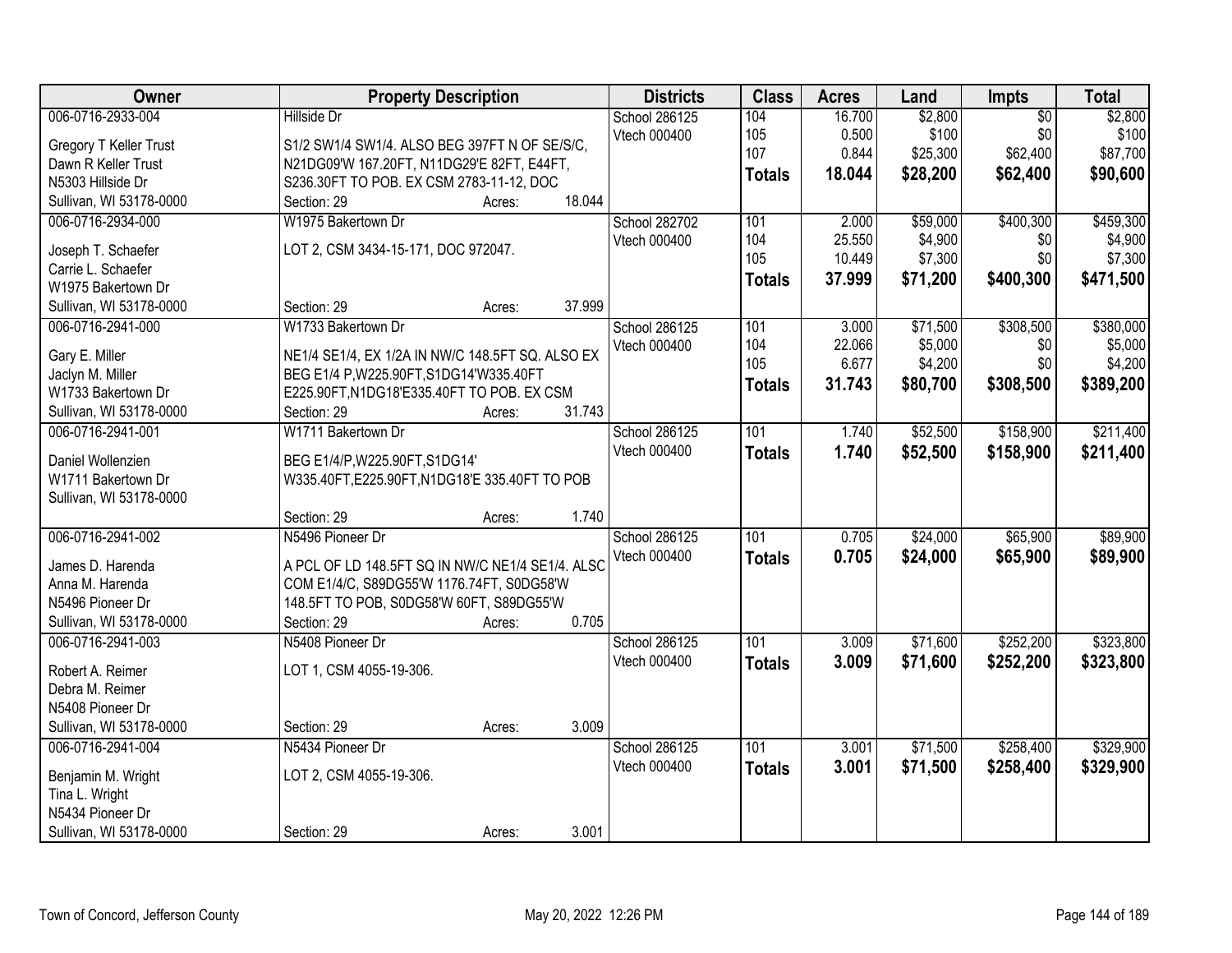| Owner                                   | <b>Property Description</b>                          | <b>Districts</b>     | <b>Class</b>  | <b>Acres</b> | Land     | Impts           | <b>Total</b> |
|-----------------------------------------|------------------------------------------------------|----------------------|---------------|--------------|----------|-----------------|--------------|
| 006-0716-2942-000                       | N5441 Pioneer Dr                                     | School 286125        | 104           | 29.203       | \$5,200  | $\overline{50}$ | \$5,200      |
| Gilside Farms, Inc.                     | BEG NE/C NW1/4 SE1/4, S896.28                        | Vtech 000400         | 105           | 10.000       | \$5,800  | \$0             | \$5,800      |
| N5354 Pioneer Dr                        | FT, W1980FT, N896.28FT, E - POB EX BEG 166FT S OF    |                      | 107           | 1.500        | \$41,500 | \$82,200        | \$123,700    |
| Sullivan, WI 53178-0000                 | NW/C S1/2 E1/2 SW1/4, S0DG3'W 100FT, S 89DG56'E      |                      | <b>Totals</b> | 40.703       | \$52,500 | \$82,200        | \$134,700    |
|                                         | 40.703<br>Section: 29<br>Acres:                      |                      |               |              |          |                 |              |
| 006-0716-2943-000                       |                                                      | <b>School 286125</b> | 104           | 42.000       | \$8,500  | \$0             | \$8,500      |
| Gilside Farms, Inc                      | BEG 896.28FT S OF NE/C W1/2                          | Vtech 000400         | 105           | 5.750        | \$3,600  | \$0             | \$3,600      |
| N5354 Pioneer Dr                        | SE1/4, S1051.50FT, W1980FT, N1051.50FT, E1980FT      |                      | <b>Totals</b> | 47.750       | \$12,100 | \$0             | \$12,100     |
| Sullivan, WI 53178-0000                 | TO POB                                               |                      |               |              |          |                 |              |
|                                         | Section: 29<br>47.750<br>Acres:                      |                      |               |              |          |                 |              |
| 006-0716-2943-001                       |                                                      | School 286125        | 104           | 29.500       | \$5,700  | $\overline{50}$ | \$5,700      |
| Gilside Farms, Inc                      | BEG 1947FT S OF NE/C OF W1/2 SE1/4, S690.36FT,       | Vtech 000400         | 105           | 2.000        | \$1,200  | \$0             | \$1,200      |
| N5354 Pioneer Dr                        | W1980FT, N690.36FT, E1980FT TO POB                   |                      | <b>Totals</b> | 31.500       | \$6,900  | \$0             | \$6,900      |
| Sullivan, WI 53178-0000                 |                                                      |                      |               |              |          |                 |              |
|                                         | 31.500<br>Section: 29<br>Acres:                      |                      |               |              |          |                 |              |
| 006-0716-2944-000                       | N5354 Pioneer Dr                                     | School 286125        | 101           | 1.600        | \$49,000 | \$152,900       | \$201,900    |
|                                         |                                                      | Vtech 000400         | 104           | 36.400       | \$7,400  | \$0             | \$7,400      |
| Patricia E. Gilbert<br>N5354 Pioneer Dr | SE1/4 SE1/4                                          |                      | 105           | 2.000        | \$1,400  | \$0             | \$1,400      |
| Sullivan, WI 53178-0000                 |                                                      |                      | <b>Totals</b> | 40.000       | \$57,800 | \$152,900       | \$210,700    |
|                                         | 40.000<br>Section: 29<br>Acres:                      |                      |               |              |          |                 |              |
| 006-0716-3011-000                       | N5619 Hillside Dr                                    | School 282702        | 104           | 36.200       | \$6,400  | $\overline{50}$ | \$6,400      |
|                                         |                                                      | Vtech 000400         | 105           | 0.800        | \$100    | \$0             | \$100        |
| Erich H Heinichen Trust                 | NE1/4 NE1/4. EX CSM 4979-26-149, DOC 1206548.        |                      | 107           | 2.000        | \$53,000 | \$162,000       | \$215,000    |
| N5619 Hillside Dr                       |                                                      |                      | <b>Totals</b> | 39.000       | \$59,500 | \$162,000       | \$221,500    |
| Sullivan, WI 53178-0000                 |                                                      |                      |               |              |          |                 |              |
| 006-0716-3011-001                       | 39.000<br>Section: 30<br>Acres:<br>N5633 Hillside Dr | School 282702        | 101           | 1.000        | \$34,000 | \$235,600       | \$269,600    |
|                                         |                                                      | Vtech 000400         | <b>Totals</b> | 1.000        | \$34,000 | \$235,600       | \$269,600    |
| Duwayne W. Hunt Jr                      | LOT 1, CSM 4979-26-149, DOC 1206548.                 |                      |               |              |          |                 |              |
| Rebecca L. Hunt                         |                                                      |                      |               |              |          |                 |              |
| N5633 Hillside Dr                       |                                                      |                      |               |              |          |                 |              |
| Sullivan, WI 53178-0000                 | 1.000<br>Section: 30<br>Acres:                       |                      |               |              |          |                 |              |
| 006-0716-3012-000                       |                                                      | School 282702        | 104           | 28.000       | \$5,700  | $\overline{50}$ | \$5,700      |
| Erich H Heinichen Trust                 | NW1/4 NE1/4.                                         | Vtech 000400         | <b>15M</b>    | 12.000       | \$12,900 | \$0             | \$12,900     |
| N5619 Hillside Dr                       |                                                      |                      | <b>Totals</b> | 40.000       | \$18,600 | \$0             | \$18,600     |
| Sullivan, WI 53178-0000                 |                                                      |                      |               |              |          |                 |              |
|                                         | 40.000<br>Section: 30<br>Acres:                      |                      |               |              |          |                 |              |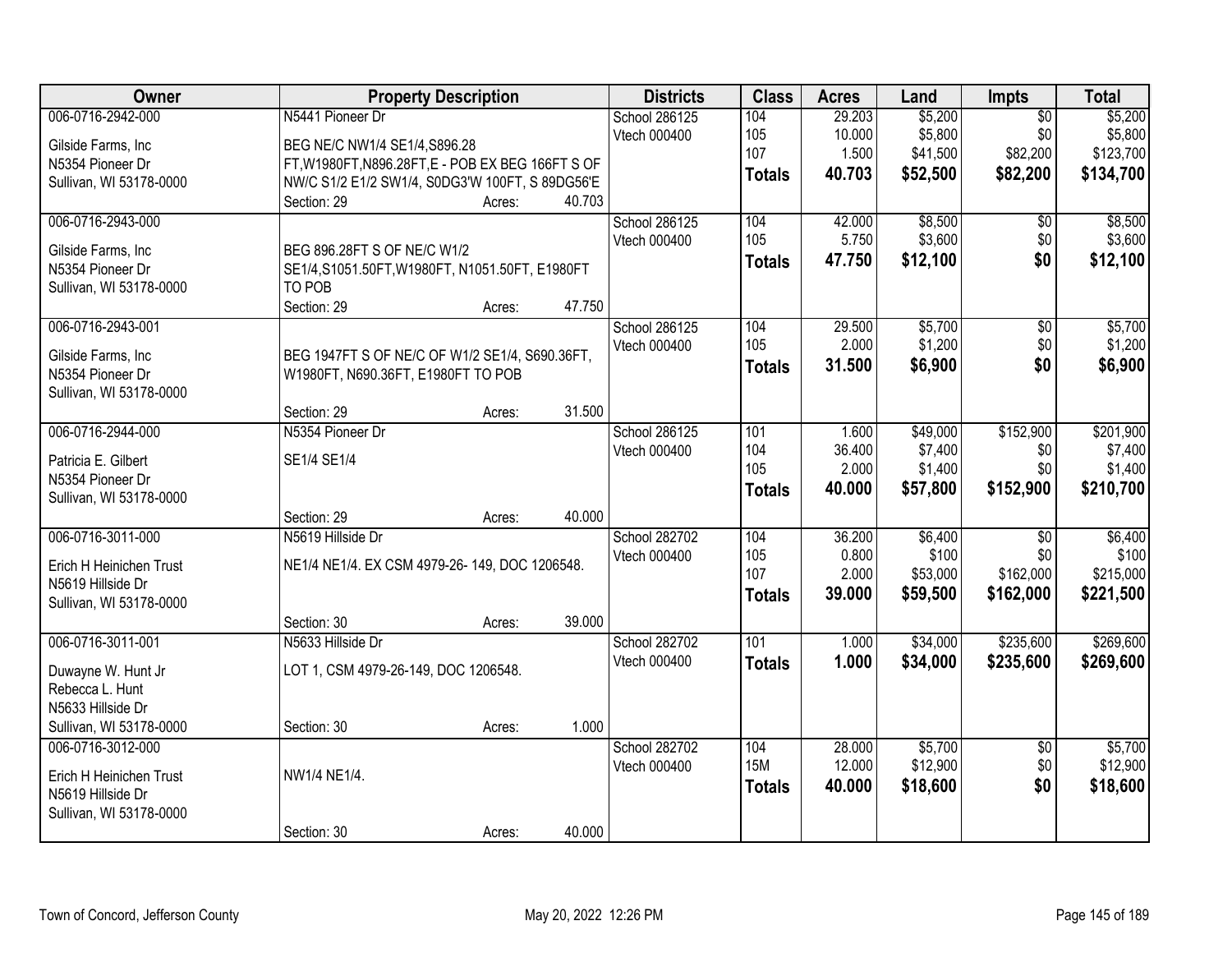| Owner                                  | <b>Property Description</b>                                                                         |        |        | <b>Districts</b>     | <b>Class</b>  | <b>Acres</b> | Land     | <b>Impts</b>    | <b>Total</b> |
|----------------------------------------|-----------------------------------------------------------------------------------------------------|--------|--------|----------------------|---------------|--------------|----------|-----------------|--------------|
| 006-0716-3013-000                      |                                                                                                     |        |        | School 282702        | 104           | 27.500       | \$5,000  | $\overline{$0}$ | \$5,000      |
| Debbie L. Kramer                       | SW1/4 NE1/4, EX SW1/4 SW1/4 NE1/4                                                                   |        |        | Vtech 000400         | 105           | 2.500        | \$1,500  | \$0             | \$1,500      |
| William L. Kramer                      |                                                                                                     |        |        |                      | <b>Totals</b> | 30.000       | \$6,500  | \$0             | \$6,500      |
| N5532 Hillside Dr                      |                                                                                                     |        |        |                      |               |              |          |                 |              |
| Sullivan, WI 53178-0000                | Section: 30                                                                                         | Acres: | 30.000 |                      |               |              |          |                 |              |
| 006-0716-3013-001                      | W2277 Bakertown Dr                                                                                  |        |        | School 282702        | 104           | 7.000        | \$1,300  | $\overline{50}$ | \$1,300      |
| Dennis A Stair                         | SW1/4 SW1/4 NE1/4                                                                                   |        |        | Vtech 000400         | 105           | 1.000        | \$100    | \$0             | \$100        |
| Sharon R. Stair                        |                                                                                                     |        |        |                      | 107           | 2.000        | \$53,000 | \$198,700       | \$251,700    |
| W2277 Bakertown Dr                     |                                                                                                     |        |        |                      | <b>Totals</b> | 10.000       | \$54,400 | \$198,700       | \$253,100    |
| Sullivan, WI 53178-0000                | Section: 30                                                                                         | Acres: | 10.000 |                      |               |              |          |                 |              |
| 006-0716-3014-000                      |                                                                                                     |        |        | School 282702        | 104           | 38.000       | \$7,200  | \$0             | \$7,200      |
|                                        |                                                                                                     |        |        | Vtech 000400         | 107           | 2.000        | \$53,000 | \$13,200        | \$66,200     |
| Debbie L. Kramer                       | SE1/4 NE1/4                                                                                         |        |        |                      | Totals        | 40.000       | \$60,200 | \$13,200        | \$73,400     |
| William L. Kramer<br>N5532 Hillside Dr |                                                                                                     |        |        |                      |               |              |          |                 |              |
| Sullivan, WI 53178-0000                | Section: 30                                                                                         | Acres: | 40.000 |                      |               |              |          |                 |              |
| 006-0716-3021-000                      |                                                                                                     |        |        | School 282702        | 104           | 12.000       | \$1,900  | \$0             | \$1,900      |
|                                        |                                                                                                     |        |        | Vtech 000400         | <b>15M</b>    | 8.000        | \$8,600  | \$0             | \$8,600      |
| Dennis B. Stair                        | E1/2 NE1/4 NWFRL1/4                                                                                 |        |        |                      | <b>Totals</b> | 20.000       | \$10,500 | \$0             | \$10,500     |
| W2336 Bakertown Dr                     |                                                                                                     |        |        |                      |               |              |          |                 |              |
| Sullivan, WI 53178-0000                |                                                                                                     |        |        |                      |               |              |          |                 |              |
|                                        | Section: 30                                                                                         | Acres: | 20.000 |                      |               |              |          |                 |              |
| 006-0716-3021-001                      |                                                                                                     |        |        | School 282702        | 104           | 10.000       | \$1,800  | $\overline{50}$ | \$1,800      |
| Linda R. Lorier                        | W1/2 NE1/4 NWFRL1/4                                                                                 |        |        | Vtech 000400         | 105           | 5.000        | \$3,500  | \$0             | \$3,500      |
| Robert G. Lorier                       |                                                                                                     |        |        |                      | <b>15M</b>    | 5.000        | \$5,400  | \$0             | \$5,400      |
| W273 N875 Robby Ln                     |                                                                                                     |        |        |                      | <b>Totals</b> | 20.000       | \$10,700 | \$0             | \$10,700     |
| Waukesha, WI 53186-0000                | Section: 30                                                                                         | Acres: | 20.000 |                      |               |              |          |                 |              |
| 006-0716-3022-000                      |                                                                                                     |        |        | <b>School 282702</b> | 104           | 9.680        | \$1,600  | $\overline{60}$ | \$1,600      |
| Dean C Schildbach Trust                | N1/2 WFRL1/2 NWFRL1/4                                                                               |        |        | Vtech 000400         | 105           | 10.000       | \$7,000  | \$0             | \$7,000      |
| Margaret A Schildbach Trust            |                                                                                                     |        |        |                      | <b>15M</b>    | 10.000       | \$10,800 | \$0             | \$10,800     |
| N5869 County Rd P                      |                                                                                                     |        |        |                      | <b>Totals</b> | 29.680       | \$19,400 | \$0             | \$19,400     |
| Helenville, WI 53137-0000              | Section: 30                                                                                         | Acres: | 29.680 |                      |               |              |          |                 |              |
| 006-0716-3023-000                      |                                                                                                     |        |        | School 282702        | 104           | 18.700       | \$4,200  | $\overline{60}$ | \$4,200      |
|                                        |                                                                                                     |        |        | Vtech 000400         | 105           | 6.230        | \$4,400  | \$0             | \$4,400      |
| Dean C Schildbach Trust                | S1/2 WFRL1/2 NWFRL1/4.EX BEG SE/C SD LD,                                                            |        |        |                      | <b>Totals</b> | 24.930       | \$8,600  | \$0             | \$8,600      |
| Margaret A Schildbach Trust            | N247.5FT, SWLY TO W 1/4/C, E TO POB. EX 0.5 A S &<br>W CTH P. EX 1A FOR CEM ALSO EX 1/4A NE OF INTR |        |        |                      |               |              |          |                 |              |
| N5869 County Rd P                      |                                                                                                     |        | 24.930 |                      |               |              |          |                 |              |
| Helenville, WI 53137-0000              | Section: 30                                                                                         | Acres: |        |                      |               |              |          |                 |              |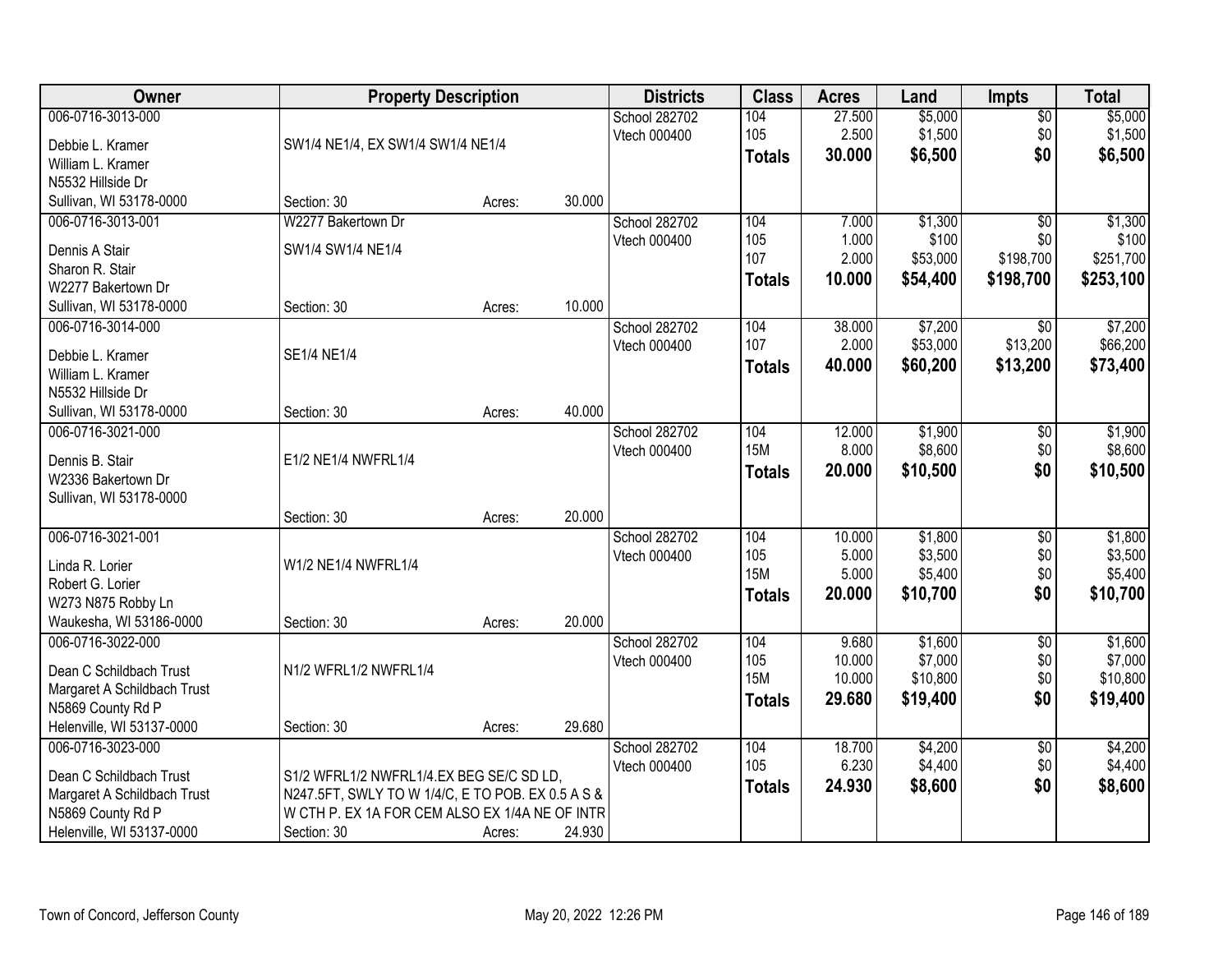| Owner                                 |                                                 | <b>Property Description</b> |        | <b>Districts</b>              | <b>Class</b>  | <b>Acres</b>   | Land                   | <b>Impts</b>           | <b>Total</b>    |
|---------------------------------------|-------------------------------------------------|-----------------------------|--------|-------------------------------|---------------|----------------|------------------------|------------------------|-----------------|
| 006-0716-3023-001                     |                                                 |                             |        | School 282702<br>Vtech 000400 | 303           | 0.500<br>0.500 | $\overline{50}$<br>\$0 | $\overline{50}$<br>\$0 | \$0<br>\$0      |
| Jefferson County                      | BEG ON CTH P ON W/S/L, S213FT TO                |                             |        |                               | <b>Totals</b> |                |                        |                        |                 |
| Land in Cth P                         | W1/4/P,E166FT,NW OF HGY 222FT TO POB            |                             |        |                               |               |                |                        |                        |                 |
| 311 S Center Ave                      |                                                 |                             |        |                               |               |                |                        |                        |                 |
| Jefferson, WI 53549-0000              | Section: 30                                     | Acres:                      | 0.500  |                               |               |                |                        |                        |                 |
| 006-0716-3023-002                     |                                                 |                             |        | School 282702                 | 105           | 0.250          | \$200                  | $\overline{50}$        | \$200           |
| Guy A. Yuker                          | BEG 222.75FT NE OF SW/C NW 1/4 IN CEN HGY, NW   |                             |        | Vtech 000400                  | <b>Totals</b> | 0.250          | \$200                  | \$0                    | \$200           |
| N9098 Hustisford Rd                   | 115.5FT, NE74.25FT, SE 140.25FT TO CEN OF HGY,  |                             |        |                               |               |                |                        |                        |                 |
| Watertown, WI 53094-0000              | SW TO POB                                       |                             |        |                               |               |                |                        |                        |                 |
|                                       | Section: 30                                     | Acres:                      | 0.250  |                               |               |                |                        |                        |                 |
| 006-0716-3023-003                     | W2428 Bakertown Dr                              |                             |        | School 282702                 | 304           | 1.000          | $\overline{50}$        | \$0                    | $\overline{50}$ |
| <b>Bakertown Baptist Cemetery</b>     | BEG ON BAKERTOWN DR 165FT W OF E/L W1/2         |                             |        | Vtech 000400                  | <b>Totals</b> | 1.000          | \$0                    | \$0                    | \$0             |
| W1185 Concord Center Dr               | NW1/4, W181.50FT N240FT, ELY 181.50FT, S TO POB |                             |        |                               |               |                |                        |                        |                 |
| Sullivan, WI 53178-0000               |                                                 |                             |        |                               |               |                |                        |                        |                 |
|                                       | Section: 30                                     | Acres:                      | 1.000  |                               |               |                |                        |                        |                 |
| 006-0716-3024-000                     | W2336 Bakertown Dr                              |                             |        | School 282702                 | 101           | 2.000          | \$53,100               | \$181,500              | \$234,600       |
|                                       |                                                 |                             |        | Vtech 000400                  | 104           | 1.000          | \$200                  | \$0                    | \$200           |
| Derek Schoeberle<br>Janece Schoeberle | LOT 1, CSM 6167-36-111, DOC 1444780.            |                             |        |                               | 105           | 0.292          | \$100                  | \$0                    | \$100           |
| W2336 Bakertown Dr                    |                                                 |                             |        |                               | <b>Totals</b> | 3.292          | \$53,400               | \$181,500              | \$234,900       |
| Sullivan, WI 53178-0000               | Section: 30                                     | Acres:                      | 3.292  |                               |               |                |                        |                        |                 |
| 006-0716-3024-001                     | W2376 Bakertown Dr                              |                             |        | School 282702                 | 104           | 15.000         | \$2,100                | \$0                    | \$2,100         |
|                                       |                                                 |                             |        | Vtech 000400                  | 107           | 1.000          | \$30,000               | \$14,800               | \$44,800        |
| Linda R. Lorier                       | W1/2 SE1/4 NW1/4, EX THAT PT LYG S OF           |                             |        |                               | <b>Totals</b> | 16.000         | \$32,100               | \$14,800               | \$46,900        |
| Robert G. Lorier                      | <b>BAKERTOWN DR</b>                             |                             |        |                               |               |                |                        |                        |                 |
| W273 N875 Robby Ln                    |                                                 |                             |        |                               |               |                |                        |                        |                 |
| Waukesha, WI 53186-0000               | Section: 30                                     | Acres:                      | 16.000 |                               |               |                |                        |                        |                 |
| 006-0716-3024-002                     | <b>Bakertown Dr</b>                             |                             |        | School 282702                 | 104           | 6.600          | \$1,300                | \$0                    | \$1,300         |
| Dennis B. Stair                       | E1/2 SE1/4 NW1/4 & THAT PT W1/2 SE1/4 NW1/4 LYG |                             |        | Vtech 000400                  | 105           | 12.956         | \$8,500                | \$0                    | \$8,500         |
| W2336 Bakertown Dr                    | S OF BAKERTOWN DR. EX CSM 6167-36-111, DOC      |                             |        |                               | <b>Totals</b> | 19.556         | \$9,800                | \$0                    | \$9,800         |
| Sullivan, WI 53178-0000               | 1444780. EX CSM 6168-36-114, DOC 1444781.       |                             |        |                               |               |                |                        |                        |                 |
|                                       | Section: 30                                     | Acres:                      | 19.556 |                               |               |                |                        |                        |                 |
| 006-0716-3024-003                     | W2371 Bakertown Dr                              |                             |        | School 282702                 | 104           | 1.152          | \$200                  | $\overline{50}$        | \$200           |
| Dennis B. Stair                       | LOT 1, CSM 6168-36-114, DOC 1444781.            |                             |        | Vtech 000400                  | <b>Totals</b> | 1.152          | \$200                  | \$0                    | \$200           |
| W2336 Bakertown Dr                    |                                                 |                             |        |                               |               |                |                        |                        |                 |
| Sullivan, WI 53178-0000               |                                                 |                             |        |                               |               |                |                        |                        |                 |
|                                       | Section: 30                                     | Acres:                      | 1.152  |                               |               |                |                        |                        |                 |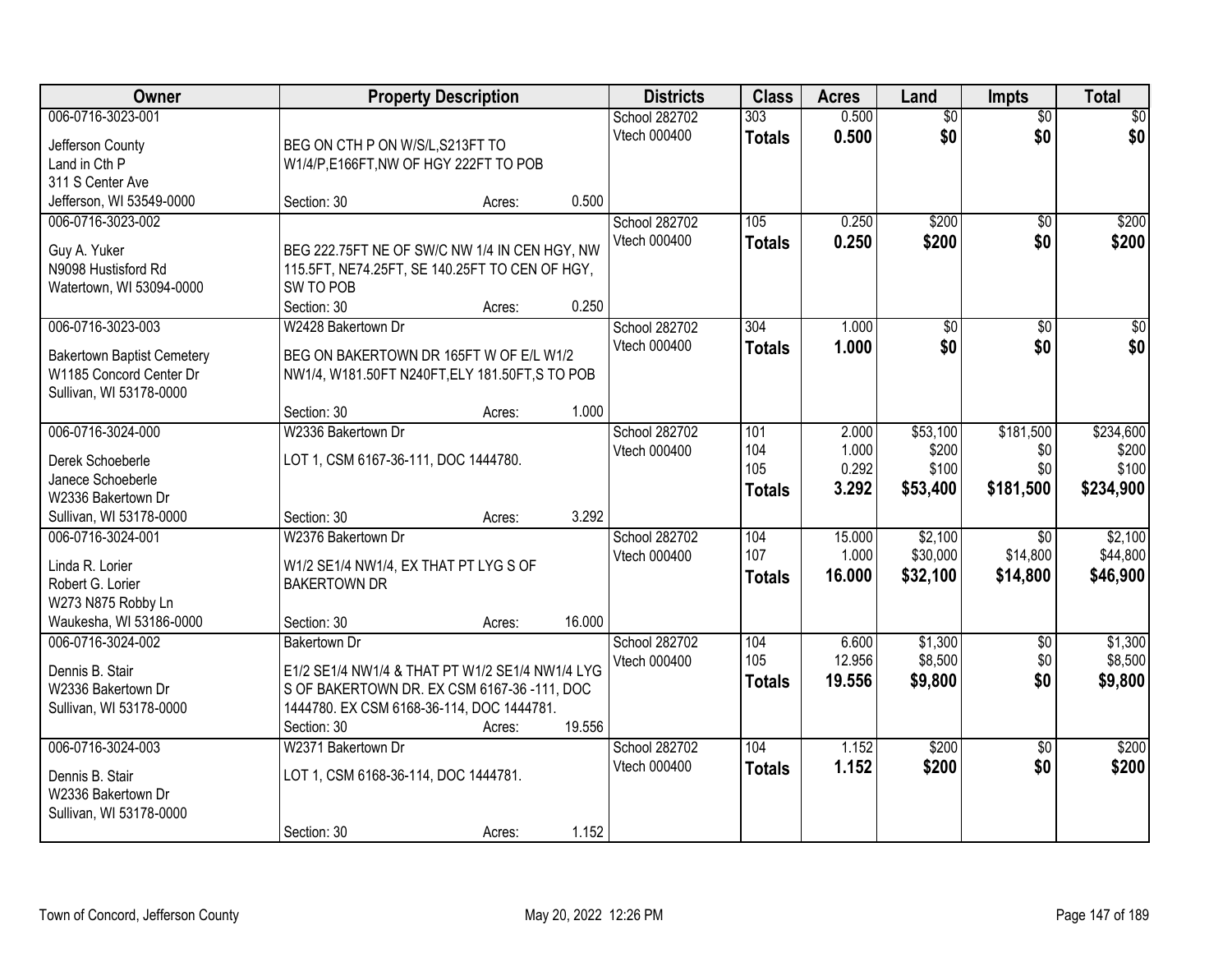| Owner                     |                                                | <b>Property Description</b> |        | <b>Districts</b> | <b>Class</b>  | <b>Acres</b> | Land     | <b>Impts</b>    | <b>Total</b> |
|---------------------------|------------------------------------------------|-----------------------------|--------|------------------|---------------|--------------|----------|-----------------|--------------|
| 006-0716-3031-000         |                                                |                             |        | School 282702    | 104           | 9.800        | \$2,200  | $\overline{50}$ | \$2,200      |
| Dennis A Stair            | E1/2 NE1/4 SW1/4                               |                             |        | Vtech 000400     | 105           | 10.200       | \$7,100  | \$0             | \$7,100      |
| Sharon R. Stair           |                                                |                             |        |                  | <b>Totals</b> | 20.000       | \$9,300  | \$0             | \$9,300      |
| W2277 Bakertown Dr        |                                                |                             |        |                  |               |              |          |                 |              |
| Sullivan, WI 53178-0000   | Section: 30                                    | Acres:                      | 20.000 |                  |               |              |          |                 |              |
| 006-0716-3031-001         |                                                |                             |        | School 282702    | 104           | 1.500        | \$300    | $\overline{50}$ | \$300        |
|                           |                                                |                             |        | Vtech 000400     | 105           | 19.332       | \$13,600 | \$0             | \$13,600     |
| Louis J. Mirek            | W1/2 NE1/4 SW1/4. ALSO PT NW1/4 SW1/4 LYG E OF |                             |        |                  | <b>Totals</b> | 20.832       | \$13,900 | \$0             | \$13,900     |
| Donna M. Mirek            | CTH P. EX CSM 2658-10-100. ALSO WETLAND        |                             |        |                  |               |              |          |                 |              |
| PO Box 674                | RESERVE ESMT IN DOC 1126800.                   |                             |        |                  |               |              |          |                 |              |
| St Germain, WI 54558-0000 | Section: 30                                    | Acres:                      | 20.832 |                  |               |              |          |                 |              |
| 006-0716-3032-000         | W2427 Bakertown Dr                             |                             |        | School 282702    | 101           | 2.700        | \$67,800 | \$251,300       | \$319,100    |
| Alan C. Hay               | LOT 1, CSM 1237-4-15, DOC 757694.              |                             |        | Vtech 000400     | 104           | 6.500        | \$1,500  | \$0             | \$1,500      |
| W2427 Bakertown Dr        |                                                |                             |        |                  | 105           | 4.000        | \$2,800  | \$0             | \$2,800      |
| Sullivan, WI 53178-0000   |                                                |                             |        |                  | <b>Totals</b> | 13.200       | \$72,100 | \$251,300       | \$323,400    |
|                           | Section: 30                                    | Acres:                      | 13.200 |                  |               |              |          |                 |              |
| 006-0716-3032-001         | N5405 County Rd P                              |                             |        | School 282702    | 101           | 1.998        | \$59,000 | \$334,300       | \$393,300    |
|                           |                                                |                             |        | Vtech 000400     | 104           | 6.500        | \$1,300  | \$0             | \$1,300      |
| Richard L Loof Trust      | LOT 1 CSM 2637-10-69.                          |                             |        |                  | <b>15M</b>    | 4.000        | \$4,300  | \$0             | \$4,300      |
| Susan M Loof Trust        |                                                |                             |        |                  |               | 12.498       | \$64,600 | \$334,300       | \$398,900    |
| N5405 County Rd P         |                                                |                             |        |                  | <b>Totals</b> |              |          |                 |              |
| Helenville, WI 53137-0000 | Section: 30                                    | Acres:                      | 12.498 |                  |               |              |          |                 |              |
| 006-0716-3032-002         | W2483 Bakertown Dr                             |                             |        | School 282702    | 101           | 4.480        | \$83,300 | \$395,200       | \$478,500    |
| Steven C. Cass            | THAT PT OF N 19.68A OF WFRL1/2 SWFRL1/4 LYG W  |                             |        | Vtech 000400     | 105           | 5.000        | \$3,500  | \$0             | \$3,500      |
| Christina M. Cass         | OF CTH P & S OF BAKERTOWN DR.                  |                             |        |                  | <b>Totals</b> | 9.480        | \$86,800 | \$395,200       | \$482,000    |
| W2483 Bakertown Dr        |                                                |                             |        |                  |               |              |          |                 |              |
| Helenville, WI 53137-9641 | Section: 30                                    | Acres:                      | 9.480  |                  |               |              |          |                 |              |
| 006-0716-3032-003         | N5396 County Rd P                              |                             |        | School 282702    | 101           | 1.500        | \$46,500 | \$212,400       | \$258,900    |
|                           |                                                |                             |        | Vtech 000400     | 104           | 1.500        | \$300    | \$0             | \$300        |
| Hal M. Geiger             | LOT 1, CSM 2658-10-100.                        |                             |        |                  |               |              |          |                 |              |
| Scarlet E. Geiger         |                                                |                             |        |                  | <b>Totals</b> | 3.000        | \$46,800 | \$212,400       | \$259,200    |
| N5396 County Rd P         |                                                |                             |        |                  |               |              |          |                 |              |
| Helenville, WI 53137-0000 | Section: 30                                    | Acres:                      | 3.000  |                  |               |              |          |                 |              |
| 006-0716-3033-000         | N5303 County Rd P                              |                             |        | School 282702    | 101           | 2.500        | \$65,300 | \$162,200       | \$227,500    |
| <b>Robert Powell</b>      | LOT 1, CSM 2638-10-70.                         |                             |        | Vtech 000400     | 105           | 7.729        | \$17,400 | \$0             | \$17,400     |
| N5303 County Rd P         |                                                |                             |        |                  | <b>Totals</b> | 10.229       | \$82,700 | \$162,200       | \$244,900    |
| Helenville, WI 53137-0000 |                                                |                             |        |                  |               |              |          |                 |              |
|                           | Section: 30                                    | Acres:                      | 10.229 |                  |               |              |          |                 |              |
|                           |                                                |                             |        |                  |               |              |          |                 |              |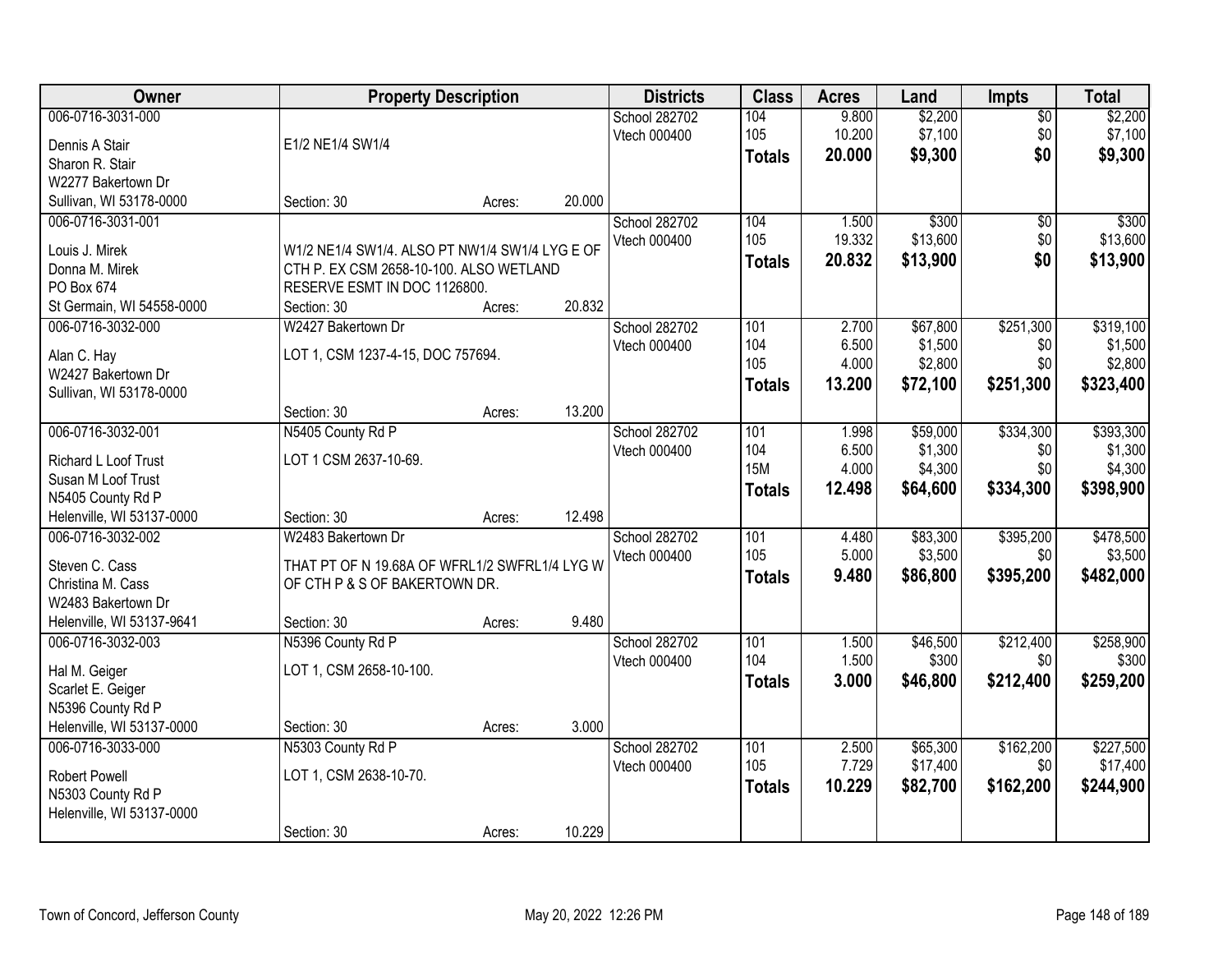| 006-0716-3033-001<br>N5337 County Rd P<br>\$230,100<br>School 282702<br>101<br>3.000<br>\$71,500<br>9.498<br>\$1,600<br>104<br>\$0<br>\$1,600<br>Vtech 000400<br>LOT 2, CSM 2637-10-69.<br>Clyde W. Kreutter III<br>\$158,600<br>12.498<br>\$73,100<br>\$231,700<br><b>Totals</b><br>N5337 County Rd P<br>Helenville, WI 53137-0000<br>12.498<br>Section: 30<br>Acres:<br>006-0716-3034-000<br>\$1,900<br>School 282702<br>104<br>13.500<br>\$0<br>\$1,100<br>105<br>1.500<br>\$0<br>Vtech 000400<br>E1/2 SE1/4 SW1/4, EX S5A.<br>James S. Keller<br>\$0<br>15.000<br>\$3,000<br><b>Totals</b><br>Kory A. Keller<br>N5365 Hillside Dr<br>15.000<br>Sullivan, WI 53178-0000<br>Section: 30<br>Acres:<br>\$1,700<br>006-0716-3034-001<br>School 282702<br>104<br>12.172<br>\$0<br>105<br>\$2,800<br>\$0<br>4.000<br>Vtech 000400<br>Louis J. Mirek<br>W1/2 SE1/4 SW1/4, EX S5A ALSO THAT PT SW1/4<br>16.172<br>\$4,500<br>\$0<br><b>Totals</b><br>SW1/4 LYG E OF CTH P. EX CSM 2658-10-100. ALSO<br>Donna M. Mirek<br>WETLAND RESERVE ESMT IN DOC 1126800.<br>PO Box 674<br>16.172<br>St Germain, WI 54558-0000<br>Section: 30<br>Acres:<br>\$2,200<br>104<br>9.771<br>006-0716-3034-002<br>School 282702<br>\$0<br>Vtech 000400<br>9.771<br>\$2,200<br>\$0<br><b>Totals</b><br>Louis J. Mirek<br>S9.771A SE1/4 SWFRL1/4. ALSO WETLAND RESERVE<br>Donna M. Mirek<br>ESMT IN DOC 1126800.<br>PO Box 674<br>9.771<br>St Germain, WI 54558-0000<br>Section: 30<br>Acres:<br>\$6,000<br>006-0716-3041-000<br>N5455 Hillside Dr<br>34.400<br>$\overline{50}$<br>School 282702<br>104<br>\$100<br>105<br>1.286<br>\$0<br>Vtech 000400<br>Troy R. Kaiser<br>COM E1/4/C, S1314.55FT TO POB, S86DG22'W<br>107<br>\$63,800<br>2.000<br>\$53,000<br>N5455 Hillside Dr<br>205.13FT, NODG 13'W 304.62FT, S87DG34'W<br>37.686<br>\$59,100<br>\$63,800<br><b>Totals</b><br>1418.91FT, S502.82FT, S86DG 38'W 283.08FT,<br>Sullivan, WI 53178-0000<br>Section: 30<br>37.686<br>Acres:<br>\$50,000<br>\$123,900<br>006-0716-3041-001<br>N5493 Hillside Dr<br>School 282702<br>101<br>1.000<br>104<br>8.800<br>\$1,900<br>\$0<br>Vtech 000400<br>PT OF SE1/4 LYG N OF BAKERTOWN DRIVE.<br>John M. Killips<br>\$123,900<br>9.800<br>\$51,900<br><b>Totals</b><br>Kristine M. Dahms<br>N5493 Hillside Dr<br>9.800<br>Sullivan, WI 53178-0000<br>Section: 30<br>Acres:<br>104<br>26,000<br>\$4,600<br>006-0716-3042-001<br>School 282702<br>$\overline{50}$<br>\$0<br>Vtech 000400<br>26.000<br>\$4,600<br><b>Totals</b><br>N45A W1/2 SE1/4, EX E19A<br>Dennis A Stair<br>Sharon R. Stair<br>W2277 Bakertown Dr | Owner | <b>Property Description</b> | <b>Districts</b> | <b>Class</b> | <b>Acres</b> | Land | <b>Impts</b> | <b>Total</b> |
|-----------------------------------------------------------------------------------------------------------------------------------------------------------------------------------------------------------------------------------------------------------------------------------------------------------------------------------------------------------------------------------------------------------------------------------------------------------------------------------------------------------------------------------------------------------------------------------------------------------------------------------------------------------------------------------------------------------------------------------------------------------------------------------------------------------------------------------------------------------------------------------------------------------------------------------------------------------------------------------------------------------------------------------------------------------------------------------------------------------------------------------------------------------------------------------------------------------------------------------------------------------------------------------------------------------------------------------------------------------------------------------------------------------------------------------------------------------------------------------------------------------------------------------------------------------------------------------------------------------------------------------------------------------------------------------------------------------------------------------------------------------------------------------------------------------------------------------------------------------------------------------------------------------------------------------------------------------------------------------------------------------------------------------------------------------------------------------------------------------------------------------------------------------------------------------------------------------------------------------------------------------------------------------------------------------------------------------------------------------------------------------------------------------------------------------------------------------------------------------------------------------------------------------------------------------------------------------------|-------|-----------------------------|------------------|--------------|--------------|------|--------------|--------------|
|                                                                                                                                                                                                                                                                                                                                                                                                                                                                                                                                                                                                                                                                                                                                                                                                                                                                                                                                                                                                                                                                                                                                                                                                                                                                                                                                                                                                                                                                                                                                                                                                                                                                                                                                                                                                                                                                                                                                                                                                                                                                                                                                                                                                                                                                                                                                                                                                                                                                                                                                                                                         |       |                             |                  |              |              |      | \$158,600    |              |
|                                                                                                                                                                                                                                                                                                                                                                                                                                                                                                                                                                                                                                                                                                                                                                                                                                                                                                                                                                                                                                                                                                                                                                                                                                                                                                                                                                                                                                                                                                                                                                                                                                                                                                                                                                                                                                                                                                                                                                                                                                                                                                                                                                                                                                                                                                                                                                                                                                                                                                                                                                                         |       |                             |                  |              |              |      |              |              |
| \$1,900<br>\$1,100<br>\$3,000<br>\$1,700<br>\$2,800<br>\$4,500<br>\$2,200<br>\$2,200<br>\$6,000<br>\$122,900<br>\$175,800<br>\$4,600                                                                                                                                                                                                                                                                                                                                                                                                                                                                                                                                                                                                                                                                                                                                                                                                                                                                                                                                                                                                                                                                                                                                                                                                                                                                                                                                                                                                                                                                                                                                                                                                                                                                                                                                                                                                                                                                                                                                                                                                                                                                                                                                                                                                                                                                                                                                                                                                                                                    |       |                             |                  |              |              |      |              |              |
|                                                                                                                                                                                                                                                                                                                                                                                                                                                                                                                                                                                                                                                                                                                                                                                                                                                                                                                                                                                                                                                                                                                                                                                                                                                                                                                                                                                                                                                                                                                                                                                                                                                                                                                                                                                                                                                                                                                                                                                                                                                                                                                                                                                                                                                                                                                                                                                                                                                                                                                                                                                         |       |                             |                  |              |              |      |              |              |
|                                                                                                                                                                                                                                                                                                                                                                                                                                                                                                                                                                                                                                                                                                                                                                                                                                                                                                                                                                                                                                                                                                                                                                                                                                                                                                                                                                                                                                                                                                                                                                                                                                                                                                                                                                                                                                                                                                                                                                                                                                                                                                                                                                                                                                                                                                                                                                                                                                                                                                                                                                                         |       |                             |                  |              |              |      |              |              |
|                                                                                                                                                                                                                                                                                                                                                                                                                                                                                                                                                                                                                                                                                                                                                                                                                                                                                                                                                                                                                                                                                                                                                                                                                                                                                                                                                                                                                                                                                                                                                                                                                                                                                                                                                                                                                                                                                                                                                                                                                                                                                                                                                                                                                                                                                                                                                                                                                                                                                                                                                                                         |       |                             |                  |              |              |      |              |              |
|                                                                                                                                                                                                                                                                                                                                                                                                                                                                                                                                                                                                                                                                                                                                                                                                                                                                                                                                                                                                                                                                                                                                                                                                                                                                                                                                                                                                                                                                                                                                                                                                                                                                                                                                                                                                                                                                                                                                                                                                                                                                                                                                                                                                                                                                                                                                                                                                                                                                                                                                                                                         |       |                             |                  |              |              |      |              |              |
|                                                                                                                                                                                                                                                                                                                                                                                                                                                                                                                                                                                                                                                                                                                                                                                                                                                                                                                                                                                                                                                                                                                                                                                                                                                                                                                                                                                                                                                                                                                                                                                                                                                                                                                                                                                                                                                                                                                                                                                                                                                                                                                                                                                                                                                                                                                                                                                                                                                                                                                                                                                         |       |                             |                  |              |              |      |              |              |
|                                                                                                                                                                                                                                                                                                                                                                                                                                                                                                                                                                                                                                                                                                                                                                                                                                                                                                                                                                                                                                                                                                                                                                                                                                                                                                                                                                                                                                                                                                                                                                                                                                                                                                                                                                                                                                                                                                                                                                                                                                                                                                                                                                                                                                                                                                                                                                                                                                                                                                                                                                                         |       |                             |                  |              |              |      |              |              |
|                                                                                                                                                                                                                                                                                                                                                                                                                                                                                                                                                                                                                                                                                                                                                                                                                                                                                                                                                                                                                                                                                                                                                                                                                                                                                                                                                                                                                                                                                                                                                                                                                                                                                                                                                                                                                                                                                                                                                                                                                                                                                                                                                                                                                                                                                                                                                                                                                                                                                                                                                                                         |       |                             |                  |              |              |      |              |              |
|                                                                                                                                                                                                                                                                                                                                                                                                                                                                                                                                                                                                                                                                                                                                                                                                                                                                                                                                                                                                                                                                                                                                                                                                                                                                                                                                                                                                                                                                                                                                                                                                                                                                                                                                                                                                                                                                                                                                                                                                                                                                                                                                                                                                                                                                                                                                                                                                                                                                                                                                                                                         |       |                             |                  |              |              |      |              |              |
|                                                                                                                                                                                                                                                                                                                                                                                                                                                                                                                                                                                                                                                                                                                                                                                                                                                                                                                                                                                                                                                                                                                                                                                                                                                                                                                                                                                                                                                                                                                                                                                                                                                                                                                                                                                                                                                                                                                                                                                                                                                                                                                                                                                                                                                                                                                                                                                                                                                                                                                                                                                         |       |                             |                  |              |              |      |              |              |
|                                                                                                                                                                                                                                                                                                                                                                                                                                                                                                                                                                                                                                                                                                                                                                                                                                                                                                                                                                                                                                                                                                                                                                                                                                                                                                                                                                                                                                                                                                                                                                                                                                                                                                                                                                                                                                                                                                                                                                                                                                                                                                                                                                                                                                                                                                                                                                                                                                                                                                                                                                                         |       |                             |                  |              |              |      |              |              |
|                                                                                                                                                                                                                                                                                                                                                                                                                                                                                                                                                                                                                                                                                                                                                                                                                                                                                                                                                                                                                                                                                                                                                                                                                                                                                                                                                                                                                                                                                                                                                                                                                                                                                                                                                                                                                                                                                                                                                                                                                                                                                                                                                                                                                                                                                                                                                                                                                                                                                                                                                                                         |       |                             |                  |              |              |      |              |              |
|                                                                                                                                                                                                                                                                                                                                                                                                                                                                                                                                                                                                                                                                                                                                                                                                                                                                                                                                                                                                                                                                                                                                                                                                                                                                                                                                                                                                                                                                                                                                                                                                                                                                                                                                                                                                                                                                                                                                                                                                                                                                                                                                                                                                                                                                                                                                                                                                                                                                                                                                                                                         |       |                             |                  |              |              |      |              |              |
| \$100<br>\$116,800<br>\$173,900<br>\$1,900<br>\$4,600                                                                                                                                                                                                                                                                                                                                                                                                                                                                                                                                                                                                                                                                                                                                                                                                                                                                                                                                                                                                                                                                                                                                                                                                                                                                                                                                                                                                                                                                                                                                                                                                                                                                                                                                                                                                                                                                                                                                                                                                                                                                                                                                                                                                                                                                                                                                                                                                                                                                                                                                   |       |                             |                  |              |              |      |              |              |
|                                                                                                                                                                                                                                                                                                                                                                                                                                                                                                                                                                                                                                                                                                                                                                                                                                                                                                                                                                                                                                                                                                                                                                                                                                                                                                                                                                                                                                                                                                                                                                                                                                                                                                                                                                                                                                                                                                                                                                                                                                                                                                                                                                                                                                                                                                                                                                                                                                                                                                                                                                                         |       |                             |                  |              |              |      |              |              |
|                                                                                                                                                                                                                                                                                                                                                                                                                                                                                                                                                                                                                                                                                                                                                                                                                                                                                                                                                                                                                                                                                                                                                                                                                                                                                                                                                                                                                                                                                                                                                                                                                                                                                                                                                                                                                                                                                                                                                                                                                                                                                                                                                                                                                                                                                                                                                                                                                                                                                                                                                                                         |       |                             |                  |              |              |      |              |              |
|                                                                                                                                                                                                                                                                                                                                                                                                                                                                                                                                                                                                                                                                                                                                                                                                                                                                                                                                                                                                                                                                                                                                                                                                                                                                                                                                                                                                                                                                                                                                                                                                                                                                                                                                                                                                                                                                                                                                                                                                                                                                                                                                                                                                                                                                                                                                                                                                                                                                                                                                                                                         |       |                             |                  |              |              |      |              |              |
|                                                                                                                                                                                                                                                                                                                                                                                                                                                                                                                                                                                                                                                                                                                                                                                                                                                                                                                                                                                                                                                                                                                                                                                                                                                                                                                                                                                                                                                                                                                                                                                                                                                                                                                                                                                                                                                                                                                                                                                                                                                                                                                                                                                                                                                                                                                                                                                                                                                                                                                                                                                         |       |                             |                  |              |              |      |              |              |
|                                                                                                                                                                                                                                                                                                                                                                                                                                                                                                                                                                                                                                                                                                                                                                                                                                                                                                                                                                                                                                                                                                                                                                                                                                                                                                                                                                                                                                                                                                                                                                                                                                                                                                                                                                                                                                                                                                                                                                                                                                                                                                                                                                                                                                                                                                                                                                                                                                                                                                                                                                                         |       |                             |                  |              |              |      |              |              |
|                                                                                                                                                                                                                                                                                                                                                                                                                                                                                                                                                                                                                                                                                                                                                                                                                                                                                                                                                                                                                                                                                                                                                                                                                                                                                                                                                                                                                                                                                                                                                                                                                                                                                                                                                                                                                                                                                                                                                                                                                                                                                                                                                                                                                                                                                                                                                                                                                                                                                                                                                                                         |       |                             |                  |              |              |      |              |              |
|                                                                                                                                                                                                                                                                                                                                                                                                                                                                                                                                                                                                                                                                                                                                                                                                                                                                                                                                                                                                                                                                                                                                                                                                                                                                                                                                                                                                                                                                                                                                                                                                                                                                                                                                                                                                                                                                                                                                                                                                                                                                                                                                                                                                                                                                                                                                                                                                                                                                                                                                                                                         |       |                             |                  |              |              |      |              |              |
|                                                                                                                                                                                                                                                                                                                                                                                                                                                                                                                                                                                                                                                                                                                                                                                                                                                                                                                                                                                                                                                                                                                                                                                                                                                                                                                                                                                                                                                                                                                                                                                                                                                                                                                                                                                                                                                                                                                                                                                                                                                                                                                                                                                                                                                                                                                                                                                                                                                                                                                                                                                         |       |                             |                  |              |              |      |              |              |
|                                                                                                                                                                                                                                                                                                                                                                                                                                                                                                                                                                                                                                                                                                                                                                                                                                                                                                                                                                                                                                                                                                                                                                                                                                                                                                                                                                                                                                                                                                                                                                                                                                                                                                                                                                                                                                                                                                                                                                                                                                                                                                                                                                                                                                                                                                                                                                                                                                                                                                                                                                                         |       |                             |                  |              |              |      |              |              |
|                                                                                                                                                                                                                                                                                                                                                                                                                                                                                                                                                                                                                                                                                                                                                                                                                                                                                                                                                                                                                                                                                                                                                                                                                                                                                                                                                                                                                                                                                                                                                                                                                                                                                                                                                                                                                                                                                                                                                                                                                                                                                                                                                                                                                                                                                                                                                                                                                                                                                                                                                                                         |       |                             |                  |              |              |      |              |              |
|                                                                                                                                                                                                                                                                                                                                                                                                                                                                                                                                                                                                                                                                                                                                                                                                                                                                                                                                                                                                                                                                                                                                                                                                                                                                                                                                                                                                                                                                                                                                                                                                                                                                                                                                                                                                                                                                                                                                                                                                                                                                                                                                                                                                                                                                                                                                                                                                                                                                                                                                                                                         |       |                             |                  |              |              |      |              |              |
|                                                                                                                                                                                                                                                                                                                                                                                                                                                                                                                                                                                                                                                                                                                                                                                                                                                                                                                                                                                                                                                                                                                                                                                                                                                                                                                                                                                                                                                                                                                                                                                                                                                                                                                                                                                                                                                                                                                                                                                                                                                                                                                                                                                                                                                                                                                                                                                                                                                                                                                                                                                         |       |                             |                  |              |              |      |              |              |
|                                                                                                                                                                                                                                                                                                                                                                                                                                                                                                                                                                                                                                                                                                                                                                                                                                                                                                                                                                                                                                                                                                                                                                                                                                                                                                                                                                                                                                                                                                                                                                                                                                                                                                                                                                                                                                                                                                                                                                                                                                                                                                                                                                                                                                                                                                                                                                                                                                                                                                                                                                                         |       |                             |                  |              |              |      |              |              |
|                                                                                                                                                                                                                                                                                                                                                                                                                                                                                                                                                                                                                                                                                                                                                                                                                                                                                                                                                                                                                                                                                                                                                                                                                                                                                                                                                                                                                                                                                                                                                                                                                                                                                                                                                                                                                                                                                                                                                                                                                                                                                                                                                                                                                                                                                                                                                                                                                                                                                                                                                                                         |       |                             |                  |              |              |      |              |              |
|                                                                                                                                                                                                                                                                                                                                                                                                                                                                                                                                                                                                                                                                                                                                                                                                                                                                                                                                                                                                                                                                                                                                                                                                                                                                                                                                                                                                                                                                                                                                                                                                                                                                                                                                                                                                                                                                                                                                                                                                                                                                                                                                                                                                                                                                                                                                                                                                                                                                                                                                                                                         |       |                             |                  |              |              |      |              |              |
|                                                                                                                                                                                                                                                                                                                                                                                                                                                                                                                                                                                                                                                                                                                                                                                                                                                                                                                                                                                                                                                                                                                                                                                                                                                                                                                                                                                                                                                                                                                                                                                                                                                                                                                                                                                                                                                                                                                                                                                                                                                                                                                                                                                                                                                                                                                                                                                                                                                                                                                                                                                         |       |                             |                  |              |              |      |              |              |
|                                                                                                                                                                                                                                                                                                                                                                                                                                                                                                                                                                                                                                                                                                                                                                                                                                                                                                                                                                                                                                                                                                                                                                                                                                                                                                                                                                                                                                                                                                                                                                                                                                                                                                                                                                                                                                                                                                                                                                                                                                                                                                                                                                                                                                                                                                                                                                                                                                                                                                                                                                                         |       |                             |                  |              |              |      |              |              |
|                                                                                                                                                                                                                                                                                                                                                                                                                                                                                                                                                                                                                                                                                                                                                                                                                                                                                                                                                                                                                                                                                                                                                                                                                                                                                                                                                                                                                                                                                                                                                                                                                                                                                                                                                                                                                                                                                                                                                                                                                                                                                                                                                                                                                                                                                                                                                                                                                                                                                                                                                                                         |       |                             |                  |              |              |      |              |              |
| 26.000<br>Sullivan, WI 53178-0000<br>Section: 30<br>Acres:                                                                                                                                                                                                                                                                                                                                                                                                                                                                                                                                                                                                                                                                                                                                                                                                                                                                                                                                                                                                                                                                                                                                                                                                                                                                                                                                                                                                                                                                                                                                                                                                                                                                                                                                                                                                                                                                                                                                                                                                                                                                                                                                                                                                                                                                                                                                                                                                                                                                                                                              |       |                             |                  |              |              |      |              |              |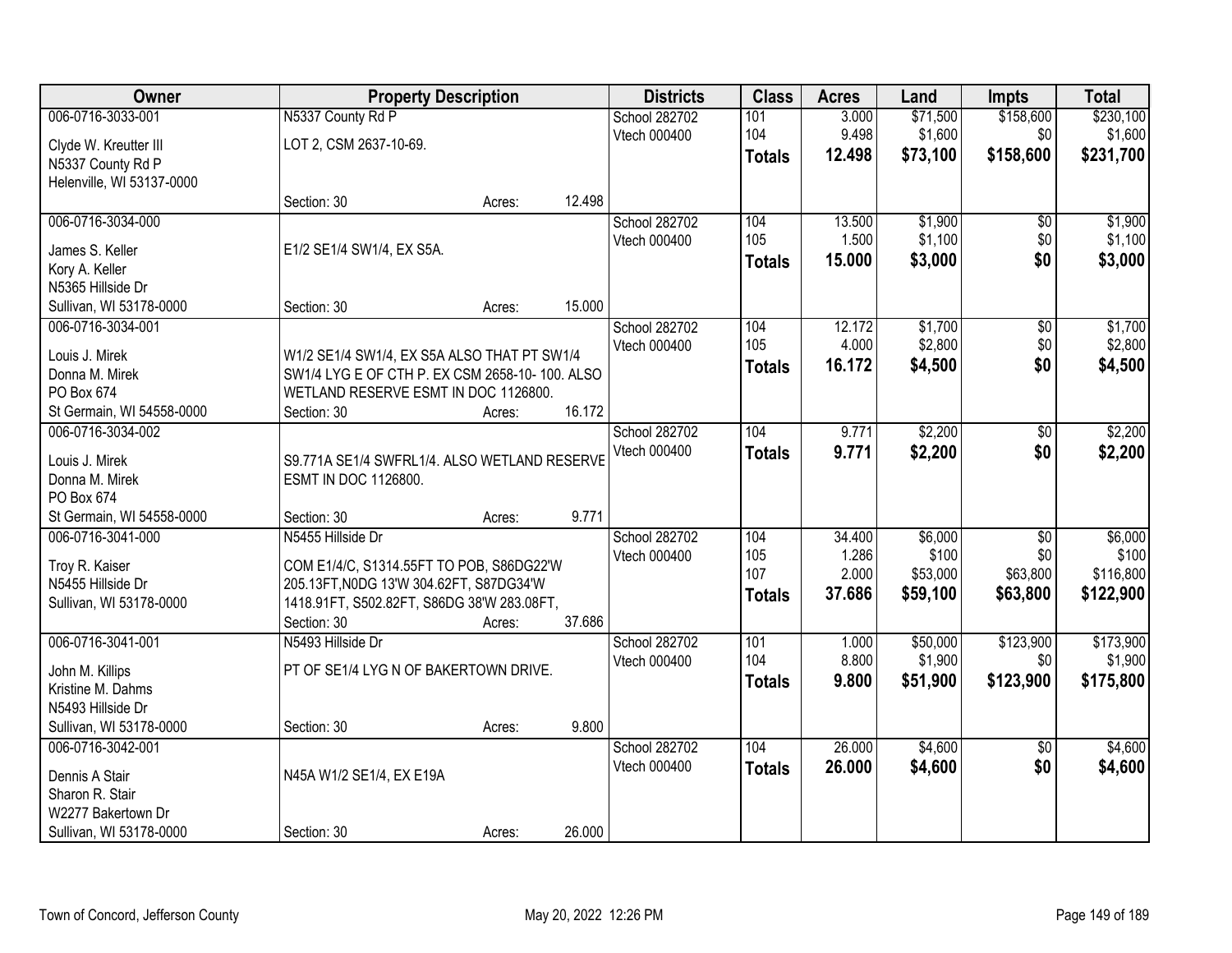| Owner                     | <b>Property Description</b>                      |                  | <b>Districts</b> | <b>Class</b>  | <b>Acres</b> | Land     | <b>Impts</b>    | <b>Total</b> |
|---------------------------|--------------------------------------------------|------------------|------------------|---------------|--------------|----------|-----------------|--------------|
| 006-0716-3043-000         |                                                  |                  | School 282702    | 104           | 30.500       | \$4,200  | $\overline{50}$ | \$4,200      |
| James S. Keller           | S35A SW1/4 SE1/4, EX BEG SW C SE1/4, N198FT TO   |                  | Vtech 000400     | 105           | 1.500        | \$1,100  | \$0             | \$1,100      |
| Kory A. Keller            | E&W DRG DIT,E ON SD DIT 660FT TO MAIN DRG        |                  |                  | <b>Totals</b> | 32.000       | \$5,300  | \$0             | \$5,300      |
| N5365 Hillside Dr         | DIT, S ON SD DIT TO S/L, W TO POB.               |                  |                  |               |              |          |                 |              |
| Sullivan, WI 53178-0000   | Section: 30                                      | 32.000<br>Acres: |                  |               |              |          |                 |              |
| 006-0716-3043-001         |                                                  |                  | School 282702    | 105           | 3.000        | \$2,100  | $\overline{50}$ | \$2,100      |
|                           |                                                  |                  | Vtech 000400     | <b>Totals</b> | 3.000        | \$2,100  | \$0             | \$2,100      |
| Louis J. Mirek            | BEG SW/C SE1/4, N198FT TO E&W DRG DIT, E ON SD   |                  |                  |               |              |          |                 |              |
| Donna M. Mirek            | DIT 660FT TO MAIN DRG DIT, S ON SD DIT TO S/L, W |                  |                  |               |              |          |                 |              |
| PO Box 674                | TO POB                                           |                  |                  |               |              |          |                 |              |
| St Germain, WI 54558-0000 | Section: 30                                      | 3.000<br>Acres:  |                  |               |              |          |                 |              |
| 006-0716-3044-000         | <b>Hillside Dr</b>                               |                  | School 282702    | 104           | 45.842       | \$6,800  | \$0             | \$6,800      |
| James S. Keller           | SE1/4 SE1/4. EX CSM 2008-6-285, DOC 829535. EX   |                  | Vtech 000400     | 105           | 2.844        | \$1,500  | \$0             | \$1,500      |
| Kory A. Keller            | LD E OF CSM 2008-6-285, DOC 829535. ALSO COM     |                  |                  | <b>Totals</b> | 48.686       | \$8,300  | \$0             | \$8,300      |
| N5365 Hillside Dr         | SE/C N1314.55FT, S86DG22'W 205.13FT TO POB,      |                  |                  |               |              |          |                 |              |
| Sullivan, WI 53178-0000   | Section: 30                                      | 48.686<br>Acres: |                  |               |              |          |                 |              |
| 006-0716-3044-001         | N5365 Hillside Dr                                |                  | School 282702    | 101           | 1.470        | \$45,800 | \$164,400       | \$210,200    |
|                           |                                                  |                  | Vtech 000400     | <b>Totals</b> | 1.470        | \$45,800 | \$164,400       | \$210,200    |
| Greg Lewis Wesson         | LOT 1, CSM 2008-6-285, DOC 829535.               |                  |                  |               |              |          |                 |              |
| Jessica Ann Wesson        |                                                  |                  |                  |               |              |          |                 |              |
| N5365 Hillside Dr         |                                                  |                  |                  |               |              |          |                 |              |
| Sullivan, WI 53178-0000   | Section: 30                                      | 1.470<br>Acres:  |                  |               |              |          |                 |              |
| 006-0716-3044-002         | N5381 Hillside Dr                                |                  | School 282702    | 101           | 1.158        | \$38,000 | \$222,100       | \$260,100    |
| James S. Keller           | LOT 1, CSM 5994-35-016, DOC 1410681.             |                  | Vtech 000400     | <b>Totals</b> | 1.158        | \$38,000 | \$222,100       | \$260,100    |
| Kory A. Keller            |                                                  |                  |                  |               |              |          |                 |              |
| N5365 Hillside Dr         |                                                  |                  |                  |               |              |          |                 |              |
| Sullivan, WI 53178-0000   | Section: 30                                      | 1.158<br>Acres:  |                  |               |              |          |                 |              |
| 006-0716-3111-000         |                                                  |                  | School 282702    | 104           | 40.000       | \$5,500  | $\sqrt{$0}$     | \$5,500      |
|                           |                                                  |                  | Vtech 000400     | <b>Totals</b> | 40.000       | \$5,500  | \$0             | \$5,500      |
| Robert Lesch Trust        | NE1/4 NE1/4. ALSO WETLAND RESERVE ESMT IN        |                  |                  |               |              |          |                 |              |
| Karen Lesch Trust         | DOC 1126800.                                     |                  |                  |               |              |          |                 |              |
| 2509 Nagawicka Rd         |                                                  |                  |                  |               |              |          |                 |              |
| Hartland, WI 53029-0000   | Section: 31                                      | 40.000<br>Acres: |                  |               |              |          |                 |              |
| 006-0716-3112-000         |                                                  |                  | School 282702    | 104           | 30.000       | \$4,200  | $\overline{50}$ | \$4,200      |
| Robert Lesch Trust        | NW1/4 NE1/4, EX SW1/4 NW1/4 NE1/4. ALSO          |                  | Vtech 000400     | <b>Totals</b> | 30.000       | \$4,200  | \$0             | \$4,200      |
| Karen Lesch Trust         | WETLAND RESERVE ESMT IN DOC 1126800.             |                  |                  |               |              |          |                 |              |
| 2509 Nagawicka Rd         |                                                  |                  |                  |               |              |          |                 |              |
| Hartland, WI 53029-0000   | Section: 31                                      | 30.000<br>Acres: |                  |               |              |          |                 |              |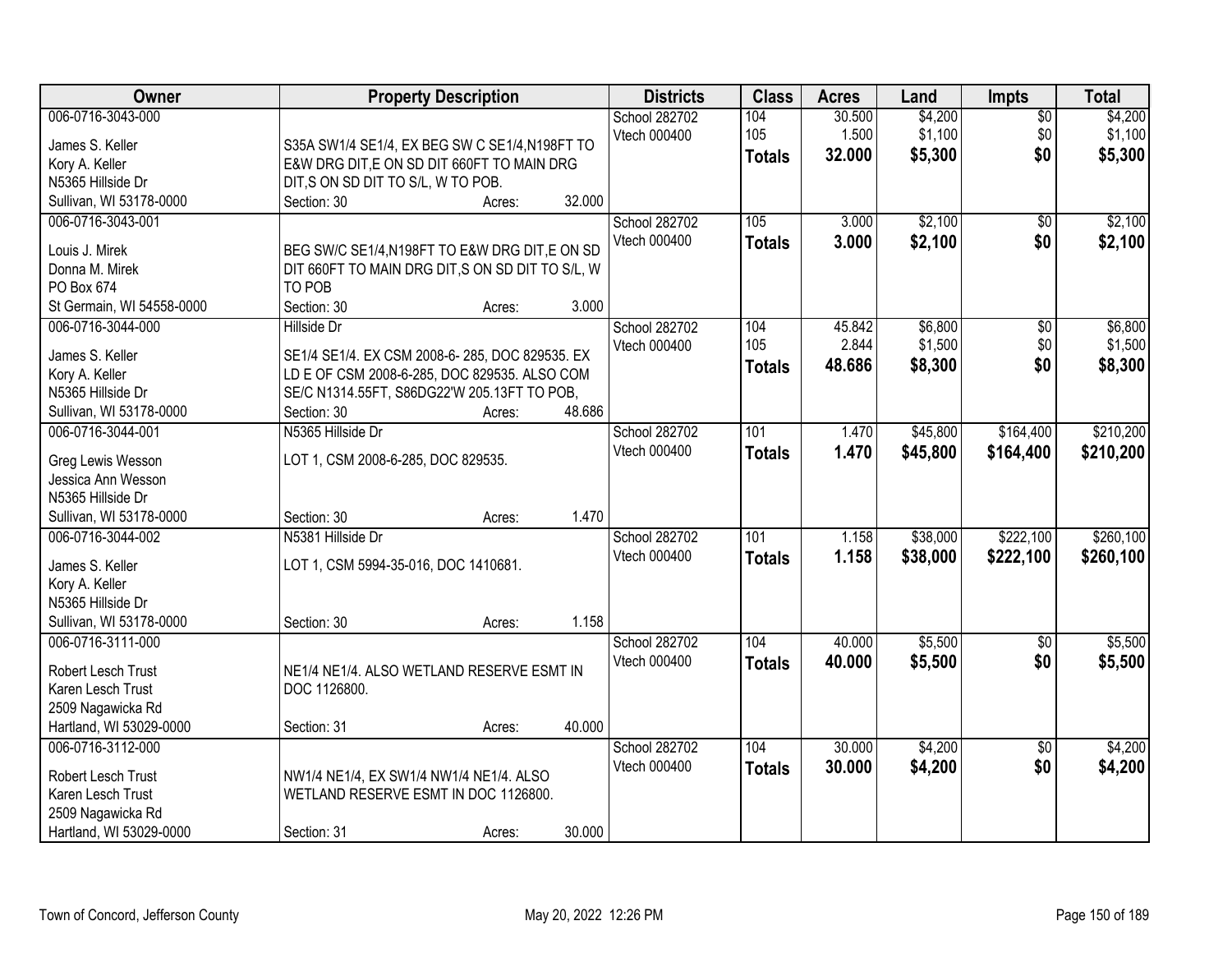| Owner                                              |                                                                          | <b>Property Description</b> |        | <b>Districts</b> | <b>Class</b>  | <b>Acres</b> | Land     | <b>Impts</b>    | <b>Total</b> |
|----------------------------------------------------|--------------------------------------------------------------------------|-----------------------------|--------|------------------|---------------|--------------|----------|-----------------|--------------|
| 006-0716-3112-001                                  |                                                                          |                             |        | School 282702    | 104           | 9.400        | \$1,300  | $\sqrt{$0}$     | \$1,300      |
| Kolodzne Trust                                     | SW1/4 NW1/4 NE1/4                                                        |                             |        | Vtech 000400     | 105           | 0.600        | \$400    | \$0             | \$400        |
| N5185 County Rd P                                  |                                                                          |                             |        |                  | <b>Totals</b> | 10.000       | \$1,700  | \$0             | \$1,700      |
| Helenville, WI 53137-0000                          |                                                                          |                             |        |                  |               |              |          |                 |              |
|                                                    | Section: 31                                                              | Acres:                      | 10.000 |                  |               |              |          |                 |              |
| 006-0716-3113-000                                  |                                                                          |                             |        | School 282702    | 104           | 27.150       | \$4,900  | $\overline{50}$ | \$4,900      |
| Kolodzne Trust                                     | SW1/4 NE1/4                                                              |                             |        | Vtech 000400     | 105           | 2.000        | \$1,400  | \$0             | \$1,400      |
| N5185 County Rd P                                  |                                                                          |                             |        |                  | <b>15M</b>    | 10.850       | \$11,700 | \$0             | \$11,700     |
| Helenville, WI 53137-0000                          |                                                                          |                             |        |                  | <b>Totals</b> | 40.000       | \$18,000 | \$0             | \$18,000     |
|                                                    | Section: 31                                                              | Acres:                      | 40.000 |                  |               |              |          |                 |              |
| 006-0716-3114-000                                  |                                                                          |                             |        | School 282702    | 104           | 32.000       | \$4,900  | $\overline{60}$ | \$4,900      |
| Robert Lesch Trust                                 | SE1/4 NE1/4. ALSO WETLAND RESERVE ESMT IN                                |                             |        | Vtech 000400     | 105           | 8.000        | \$5,600  | \$0             | \$5,600      |
| Karen Lesch Trust                                  | DOC 1126800.                                                             |                             |        |                  | <b>Totals</b> | 40.000       | \$10,500 | \$0             | \$10,500     |
| 2509 Nagawicka Rd                                  |                                                                          |                             |        |                  |               |              |          |                 |              |
| Hartland, WI 53029-0000                            | Section: 31                                                              | Acres:                      | 40.000 |                  |               |              |          |                 |              |
| 006-0716-3121-000                                  | County Rd P                                                              |                             |        | School 282702    | 104           | 21.800       | \$4,900  | \$0             | \$4,900      |
|                                                    |                                                                          |                             |        | Vtech 000400     | 105           | 8.485        | \$6,000  | \$0             | \$6,000      |
| Robert Lesch Trust                                 | NE1/4 NWFRL1/4 LYG E OF CTH P. ALSO WETLAND                              |                             |        |                  | <b>Totals</b> | 30.285       | \$10,900 | \$0             | \$10,900     |
| Karen Lesch Trust                                  | RESERVE ESMT IN DOC 1126800. EX CSM 6137-                                |                             |        |                  |               |              |          |                 |              |
| 2509 Nagawicka Rd                                  | 36-015, DOC 1438255.                                                     |                             |        |                  |               |              |          |                 |              |
| Hartland, WI 53029-0000                            | Section: 31                                                              | Acres:                      | 30.285 |                  |               |              |          |                 |              |
| 006-0716-3121-001                                  | County Rd P                                                              |                             |        | School 282702    | 104           | 2.264        | \$500    | $\overline{50}$ | \$500        |
| Robert Lesch Trust                                 | LOT 1, CSM 6137-36-015, DOC 1438255.                                     |                             |        | Vtech 000400     | <b>Totals</b> | 2.264        | \$500    | \$0             | \$500        |
| Karen Lesch Trust                                  |                                                                          |                             |        |                  |               |              |          |                 |              |
| 2509 Nagawicka Rd                                  |                                                                          |                             |        |                  |               |              |          |                 |              |
| Hartland, WI 53029-0000                            | Section: 31                                                              | Acres:                      | 2.264  |                  |               |              |          |                 |              |
| 006-0716-3121-002                                  | County Rd P                                                              |                             |        | School 282702    | 104           | 2.251        | \$500    | $\overline{50}$ | \$500        |
| Robert Lesch Trust                                 | LOT 2, CSM 6137-36-015, DOC 1438255.                                     |                             |        | Vtech 000400     | <b>Totals</b> | 2.251        | \$500    | \$0             | \$500        |
| Karen Lesch Trust                                  |                                                                          |                             |        |                  |               |              |          |                 |              |
| 2509 Nagawicka Rd                                  |                                                                          |                             |        |                  |               |              |          |                 |              |
| Hartland, WI 53029-0000                            | Section: 31                                                              | Acres:                      | 2.251  |                  |               |              |          |                 |              |
| 006-0716-3122-000                                  |                                                                          |                             |        | School 282702    | 104           | 14.000       | \$1,900  | $\overline{50}$ | \$1,900      |
|                                                    |                                                                          |                             |        | Vtech 000400     | 105           | 0.985        | \$100    | \$0             | \$100        |
| Steven J Knoebel Trust                             | COM NW/S/C, E364.32FT, S05DG 49'W 600.48FT TO                            |                             |        |                  | <b>Totals</b> | 14.985       | \$2,000  | \$0             | \$2,000      |
| Jody L Knoebel Trust                               | POB, S05DG 49'W 725.17FT, ELY TO C/L CTH P<br>743.7FT, W804.16FT TO POB. |                             |        |                  |               |              |          |                 |              |
| N5648 S Farmington Rd<br>Helenville, WI 53137-0000 | Section: 31                                                              |                             | 14.985 |                  |               |              |          |                 |              |
|                                                    |                                                                          | Acres:                      |        |                  |               |              |          |                 |              |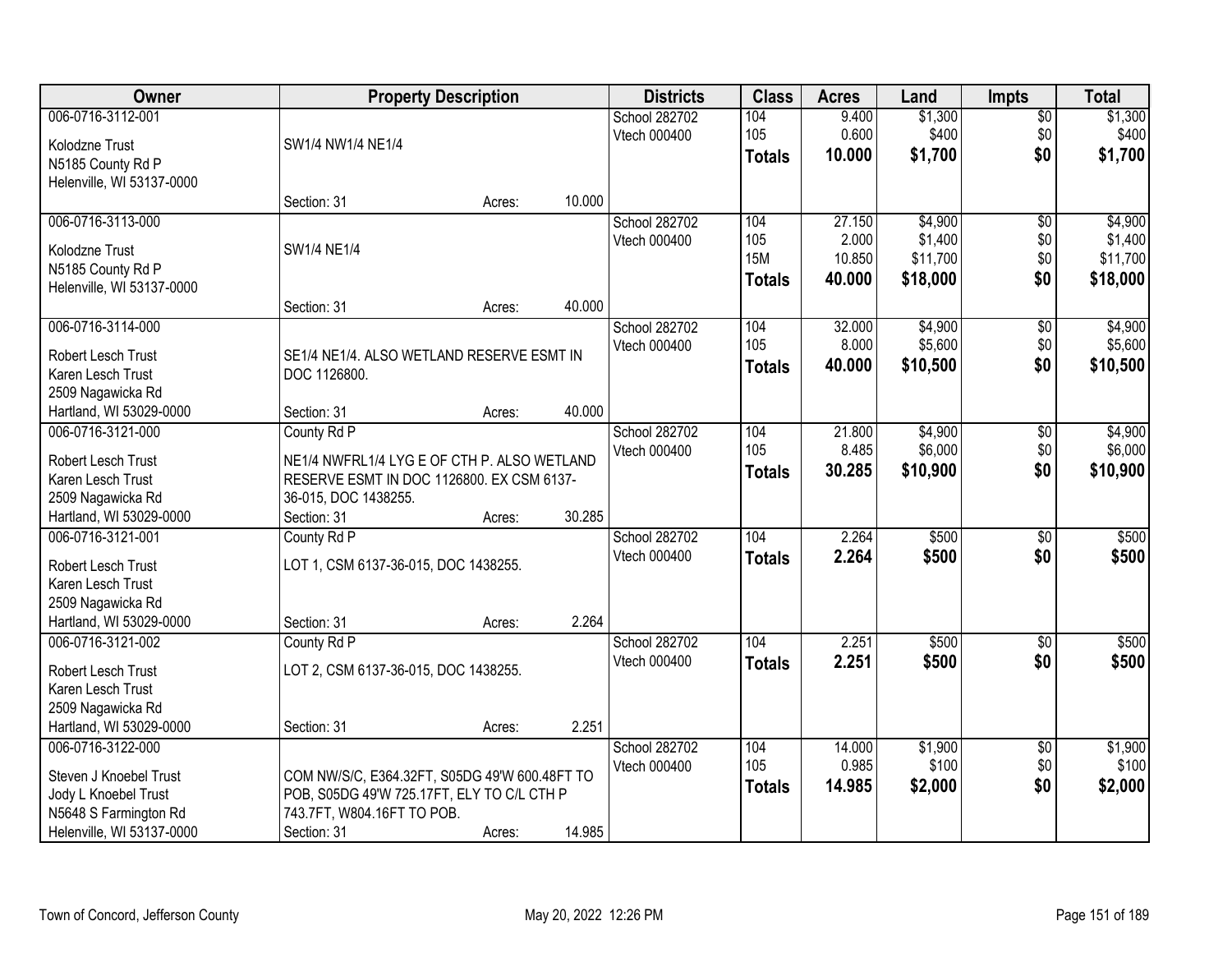| Owner                                                                                                                     | <b>Property Description</b>                                                                            |                  |                | <b>Districts</b>              | <b>Class</b>                       | <b>Acres</b>                       | Land                                       | <b>Impts</b>                                   | <b>Total</b>                                 |
|---------------------------------------------------------------------------------------------------------------------------|--------------------------------------------------------------------------------------------------------|------------------|----------------|-------------------------------|------------------------------------|------------------------------------|--------------------------------------------|------------------------------------------------|----------------------------------------------|
| 006-0716-3122-001<br>Donna Herbert B. Le<br><b>Herbert Marshall</b><br>W2507 Evergreen Dr                                 | BEG NW/S/C, S1320FT, E363FT, N1320FT, W363FT<br>TO POB                                                 |                  |                | School 282702<br>Vtech 000400 | 104<br>105<br><b>Totals</b>        | 10.500<br>0.500<br>11.000          | \$1,500<br>\$100<br>\$1,600                | \$0<br>\$0<br>\$0                              | \$1,500<br>\$100<br>\$1,600                  |
| Helenville, WI 53137-0000                                                                                                 | Section: 31                                                                                            | Acres:           | 11.000         |                               |                                    |                                    |                                            |                                                |                                              |
| 006-0716-3122-002<br>Kyle C. Webb<br>N5271 County Rd P<br>Helenville, WI 53137-0000                                       | N5271 County Rd P<br>LOT 1, CSM 1972-6-224.                                                            |                  |                | School 282702<br>Vtech 000400 | 101<br><b>Totals</b>               | 3.000<br>3.000                     | \$71,500<br>\$71,500                       | \$120,200<br>\$120,200                         | \$191,700<br>\$191,700                       |
| 006-0716-3122-003<br>James F. Singer<br>Jane D. Singer<br>N5297 County Rd P<br>Helenville, WI 53137-0000                  | Section: 31<br>N5297 County Rd P<br>LOT 2, CSM 2638-10-70.<br>Section: 31                              | Acres:<br>Acres: | 3.000<br>7.215 | School 282702<br>Vtech 000400 | 101<br>104<br><b>Totals</b>        | 4.051<br>3.164<br>7.215            | \$71,900<br>\$600<br>\$72,500              | \$206,300<br>\$0<br>\$206,300                  | \$278,200<br>\$600<br>\$278,800              |
| 006-0716-3123-000<br>Robert A. Strauss<br>Jerri L. Strauss<br>W2459 Evergreen Dr<br>Helenville, WI 53137-0000             | W2459 Evergreen Dr<br>LOT 1 & OUTLOT 1, CSM 4709-24-147.<br>Section: 31                                | Acres:           | 37.165         | School 282702<br>Vtech 000400 | 101<br>104<br>105<br><b>Totals</b> | 2.500<br>25.665<br>9.000<br>37.165 | \$65,300<br>\$4,600<br>\$6,300<br>\$76,200 | \$404,000<br>\$0<br>\$0<br>\$404,000           | \$469,300<br>\$4,600<br>\$6,300<br>\$480,200 |
| 006-0716-3123-001<br>Robert A. Strauss<br>Jerri L. Strauss<br>W2459 Evergreen Dr<br>Helenville, WI 53137-0000             | W2423 Evergreen Dr<br>BEG NE/C SW1/4 NWFRL1/4, S252FT, W133FT,<br>N252FT, E133FT TO POB<br>Section: 31 | Acres:           | 0.770          | School 282702<br>Vtech 000400 | 101<br><b>Totals</b>               | 0.770<br>0.770                     | \$26,200<br>\$26,200                       | \$2,600<br>\$2,600                             | \$28,800<br>\$28,800                         |
| 006-0716-3124-000<br>Kolodzne Trust<br>N5185 County Rd P<br>Helenville, WI 53137-0000                                     | N5185 County Rd P<br>SE1/4 NWFRL1/4<br>Section: 31                                                     | Acres:           | 40.000         | School 282702<br>Vtech 000400 | 104<br>105<br>107<br><b>Totals</b> | 37.500<br>0.500<br>2.000<br>40.000 | \$5,500<br>\$100<br>\$53,000<br>\$58,600   | $\overline{50}$<br>\$0<br>\$75,400<br>\$75,400 | \$5,500<br>\$100<br>\$128,400<br>\$134,000   |
| 006-0716-3131-000<br>Steven J Knoebel Trust<br>Jody L Knoebel Trust<br>N5648 S Farmington Rd<br>Helenville, WI 53137-0000 | N5091 County Rd P<br>N 15A NE1/4 SWFRL1/4, EX PT LYG W OF CTH P<br>Section: 31                         | Acres:           | 10.500         | School 282702<br>Vtech 000400 | 104<br><b>Totals</b>               | 10.500<br>10.500                   | \$2,000<br>\$2,000                         | $\overline{50}$<br>\$0                         | \$2,000<br>\$2,000                           |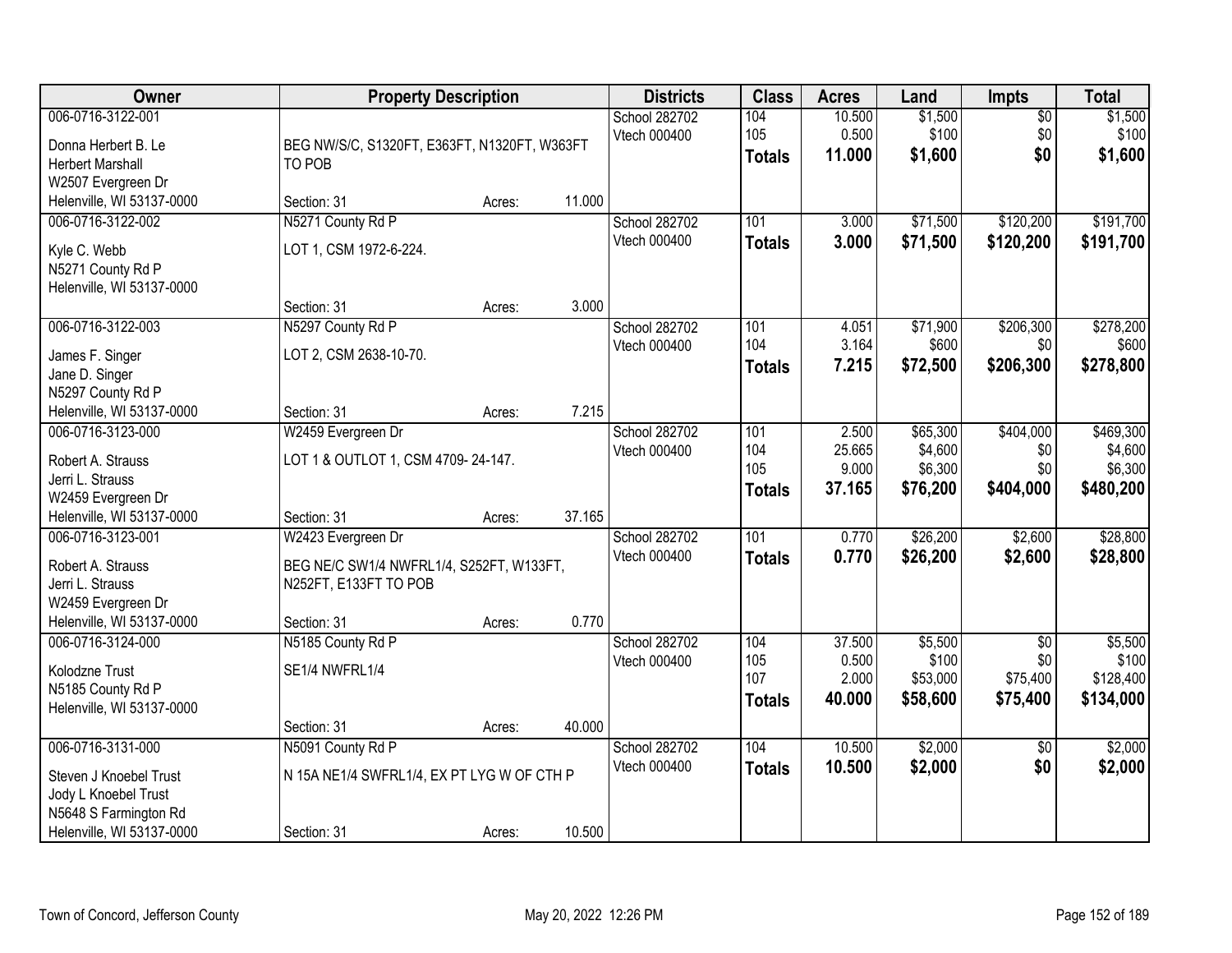| Owner                     | <b>Property Description</b>                     | <b>Districts</b> | <b>Class</b>  | <b>Acres</b> | Land     | <b>Impts</b>    | <b>Total</b> |
|---------------------------|-------------------------------------------------|------------------|---------------|--------------|----------|-----------------|--------------|
| 006-0716-3131-001         | N5086 County Rd P                               | School 282702    | 101           | 2.330        | \$63,100 | \$216,300       | \$279,400    |
| Walter C. Huebner         | LOT 1, CSM 445-2-230, DOC 715474. ALSO BEG SE/C | Vtech 000400     | 104           | 2.538        | \$400    | \$0             | \$400        |
| Theresa A. Huebner        | CSM 445, N16DG17'W 316.68FT, N80 DG44'E         |                  | 105           | 5.277        | \$3,700  | \$0             | \$3,700      |
| N5086 County Rd P         | 202.29FT, S87DGE 205 FT, S5DG53'W 312FT, S86DG  |                  | <b>15M</b>    | 5.082        | \$5,500  | \$0             | \$5,500      |
| Helenville, WI 53137-0000 | 15.227<br>Section: 31<br>Acres:                 |                  | <b>Totals</b> | 15.227       | \$72,700 | \$216,300       | \$289,000    |
| 006-0716-3131-002         | N5098 County Rd P                               | School 282702    | 101           | 1.550        | \$47,800 | \$100,000       | \$147,800    |
|                           |                                                 | Vtech 000400     | 105           | 2.723        | \$1,900  | \$0             | \$1,900      |
| Deborah Schutten          | N15A NW1/4 SE1/4. ALSO N15A NE1/4 SW1/4 LYG E   |                  | <b>Totals</b> | 4.273        | \$49,700 | \$100,000       | \$149,700    |
| James Schutten            | OF CTH P, EX CSM 445-2-230, DOC 715747 EX BEG   |                  |               |              |          |                 |              |
| N5098 County Rd P         | SE/C CSM 445, N16DG17 'W 316.68FT, N80DG44'E    |                  |               |              |          |                 |              |
| Helenville, WI 53137-0000 | 4.273<br>Section: 31<br>Acres:                  |                  |               |              |          |                 |              |
| 006-0716-3131-003         |                                                 | School 282702    | 104           | 24.000       | \$5,300  | \$0             | \$5,300      |
| Steven J Knoebel Trust    | S25A NE1/4 SWFRL1/4                             | Vtech 000400     | 105           | 1.000        | \$100    | \$0             | \$100        |
| Jody L Knoebel Trust      |                                                 |                  | <b>Totals</b> | 25.000       | \$5,400  | \$0             | \$5,400      |
| N5648 S Farmington Rd     |                                                 |                  |               |              |          |                 |              |
| Helenville, WI 53137-0000 | 25.000<br>Section: 31                           |                  |               |              |          |                 |              |
|                           | Acres:                                          |                  |               |              |          |                 |              |
| 006-0716-3132-000         |                                                 | School 282702    | 105           | 3.000        | \$3,700  | \$0             | \$3,700      |
| Robert A. Strauss         | NWFRL1/4 SWFRL1/4 & SWFRL1/4 NWFRL1/4. EX       | Vtech 000400     | 106           | 4.535        | \$9,800  | \$0             | \$9,800      |
| Jerri L. Strauss          | THAT PT E OF A LINE COM SW/C SEC 31, S86DG48'E  |                  | <b>Totals</b> | 7.535        | \$13,500 | \$0             | \$13,500     |
| W2459 Evergreen Dr        | 1173.59FT, N3DG52'E 662.71FT TO POB, N86DG07'W  |                  |               |              |          |                 |              |
| Helenville, WI 53137-0000 | 7.535<br>Section: 31<br>Acres:                  |                  |               |              |          |                 |              |
| 006-0716-3132-001         |                                                 | School 282702    | 104           | 22.953       | \$5,200  | $\overline{50}$ | \$5,200      |
|                           |                                                 | Vtech 000400     | <b>Totals</b> | 22.953       | \$5,200  | \$0             | \$5,200      |
| Robert A. Strauss         | COM AT SW/S/C S86DG48'E 1173.59FT, N03DG52'E    |                  |               |              |          |                 |              |
| Jerri L. Strauss          | 662.71 FT TO POB, N03DG52'E 3084.16 FT,         |                  |               |              |          |                 |              |
| W2459 Evergreen Dr        | N88DG50'W 133FT, N03DG52'E 252FT, N88DG50'W     |                  |               |              |          |                 |              |
| Helenville, WI 53137-0000 | Section: 31<br>22.953<br>Acres:                 |                  |               |              |          |                 |              |
| 006-0716-3133-000         |                                                 | School 282702    | 104           | 6.587        | \$1,300  | $\overline{50}$ | \$1,300      |
| Robert A. Strauss         | SWFRL1/4 SWFRL1/4 EX THAT PT E OF A LINE COM    | Vtech 000400     | 105           | 18.000       | \$12,600 | \$0             | \$12,600     |
| Jerri L. Strauss          | AT SW/C SEC 31, S86DG48'E 1173.59FT, N3DG52'E   |                  | <b>15M</b>    | 6.000        | \$6,500  | \$0             | \$6,500      |
| W2459 Evergreen Dr        | 662.71FT TO POB, N86DG7'E 3FT, N03DG52'E        |                  | <b>Totals</b> | 30.587       | \$20,400 | \$0             | \$20,400     |
| Helenville, WI 53137-0000 | 30.587<br>Section: 31<br>Acres:                 |                  |               |              |          |                 |              |
| 006-0716-3134-000         |                                                 | School 282702    | 104           | 9.000        | \$1,700  | $\overline{50}$ | \$1,700      |
|                           |                                                 |                  | <b>15M</b>    | 11.000       | \$11,800 | \$0             | \$11,800     |
| Steven J Knoebel Trust    | N1/2 SE1/4 SWFRL1/4                             | Vtech 000400     |               |              |          |                 |              |
| Jody L Knoebel Trust      |                                                 |                  | <b>Totals</b> | 20.000       | \$13,500 | \$0             | \$13,500     |
| N5648 S Farmington Rd     |                                                 |                  |               |              |          |                 |              |
| Helenville, WI 53137-0000 | 20.000<br>Section: 31<br>Acres:                 |                  |               |              |          |                 |              |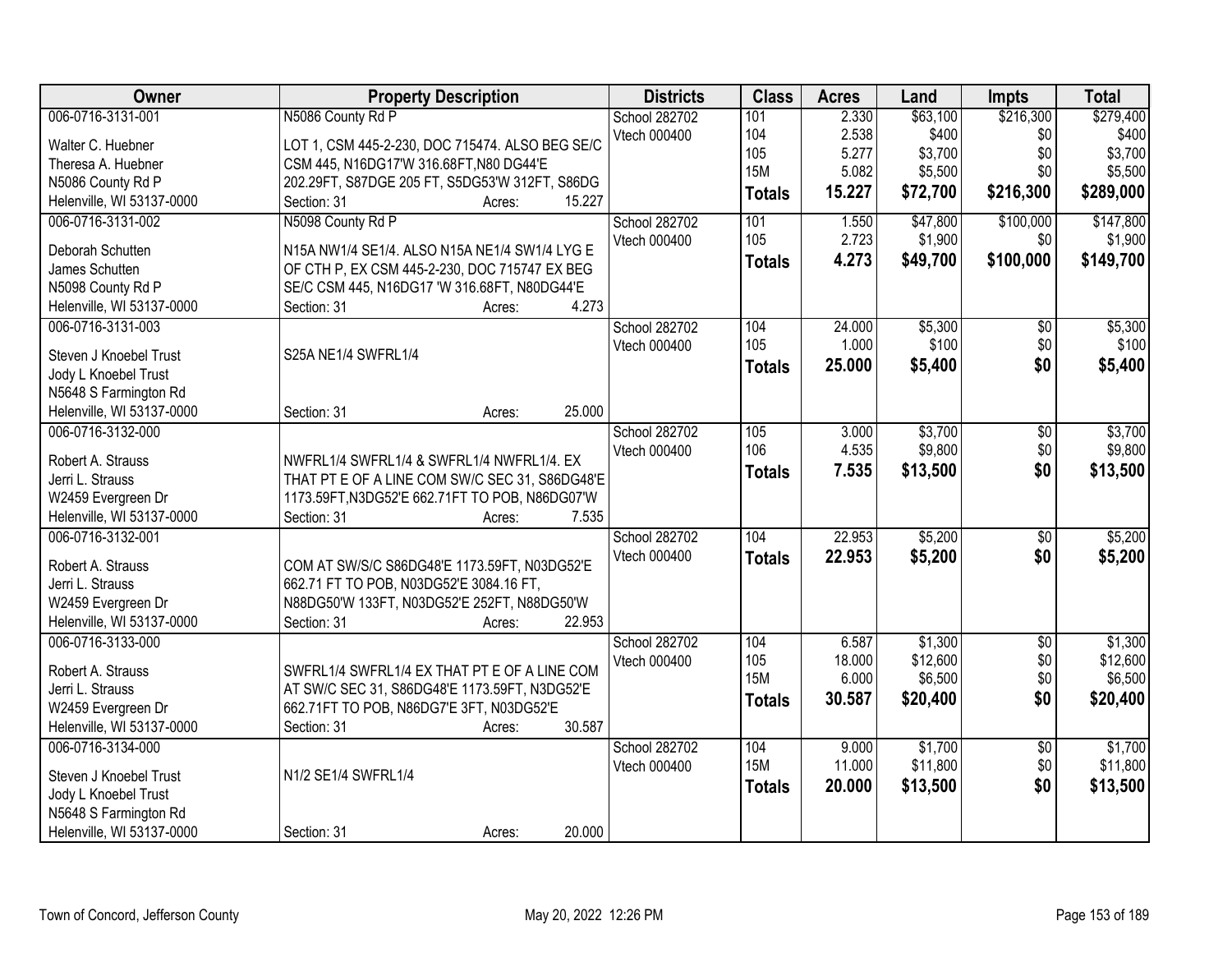| Owner                                             | <b>Property Description</b>               |        |        | <b>Districts</b>     | <b>Class</b>  | <b>Acres</b> | Land               | Impts           | <b>Total</b>       |
|---------------------------------------------------|-------------------------------------------|--------|--------|----------------------|---------------|--------------|--------------------|-----------------|--------------------|
| 006-0716-3134-001                                 |                                           |        |        | School 282702        | 104           | 7.546        | \$1,400            | $\overline{50}$ | \$1,400            |
| <b>Tracey Milbrath</b>                            | PART LOT 2, CSM 4181-20-253.              |        |        | Vtech 000400         | 105           | 2.000        | \$1,400            | \$0             | \$1,400            |
| Debra J. Milbrath                                 |                                           |        |        |                      | <b>15M</b>    | 6.742        | \$7,300            | \$0             | \$7,300            |
| 226 S Highland Ave                                |                                           |        |        |                      | <b>Totals</b> | 16.288       | \$10,100           | \$0             | \$10,100           |
| Jefferson, WI 53549-0000                          | Section: 31                               | Acres: | 16.288 |                      |               |              |                    |                 |                    |
| 006-0716-3134-002                                 | W2306 Gruennert Ln                        |        |        | School 282702        | 104           | 4.074        | \$800              | $\overline{30}$ | \$800              |
| <b>Tracey Milbrath</b>                            | LOT 1, CSM 4181-20-253.                   |        |        | Vtech 000400         | <b>Totals</b> | 4.074        | \$800              | \$0             | \$800              |
| Debra J. Milbrath                                 |                                           |        |        |                      |               |              |                    |                 |                    |
| 226 S Highland Ave                                |                                           |        |        |                      |               |              |                    |                 |                    |
| Jefferson, WI 53549-0000                          | Section: 31                               | Acres: | 4.074  |                      |               |              |                    |                 |                    |
| 006-0716-3141-000                                 |                                           |        |        | School 282702        | 104           | 20.000       | \$3,800            | \$0             | \$3,800            |
|                                                   |                                           |        |        | Vtech 000400         | 105           | 20.000       | \$14,000           | \$0             | \$14,000           |
| David J. Wolf                                     | NE1/4 SE1/4. ALSO WETLAND RESERVE ESMT IN |        |        |                      | <b>Totals</b> | 40.000       | \$17,800           | \$0             | \$17,800           |
| Kerrie L. Wolf                                    | DOC 1126800.                              |        |        |                      |               |              |                    |                 |                    |
| N6248 Christberg Rd                               |                                           |        | 40.000 |                      |               |              |                    |                 |                    |
| Johnson Creek, WI 53038-0000<br>006-0716-3142-001 | Section: 31                               | Acres: |        |                      | 104           | 16.000       |                    |                 |                    |
|                                                   |                                           |        |        | <b>School 282702</b> | 105           | 9.000        | \$2,400<br>\$6,300 | \$0<br>\$0      | \$2,400<br>\$6,300 |
| Steven J Knoebel Trust                            | S25A NW1/4 SE1/4                          |        |        | Vtech 000400         |               | 25.000       |                    | \$0             |                    |
| Jody L Knoebel Trust                              |                                           |        |        |                      | <b>Totals</b> |              | \$8,700            |                 | \$8,700            |
| N5648 S Farmington Rd                             |                                           |        |        |                      |               |              |                    |                 |                    |
| Helenville, WI 53137-0000                         | Section: 31                               | Acres: | 25.000 |                      |               |              |                    |                 |                    |
| 006-0716-3143-000                                 | N4982 County Rd P                         |        |        | School 282702        | 107           | 1.133        | \$33,100           | \$152,100       | \$185,200          |
| Jessica R. Wellsandt                              | LOT 1, CSM 5479-30-135, DOC 1327805.      |        |        | Vtech 000400         | <b>Totals</b> | 1.133        | \$33,100           | \$152,100       | \$185,200          |
| Tyler L. Wellsandt                                |                                           |        |        |                      |               |              |                    |                 |                    |
| N4982 County Rd P                                 |                                           |        |        |                      |               |              |                    |                 |                    |
| Helenville, WI 53137-0000                         | Section: 31                               | Acres: | 1.133  |                      |               |              |                    |                 |                    |
| 006-0716-3143-001                                 |                                           |        |        | School 282702        | 104           | 9.000        | \$1,700            | $\overline{50}$ | \$1,700            |
| Donna L. Hoffman                                  | S1/2 SW1/4 SE1/4 W OF CTH P               |        |        | Vtech 000400         | <b>Totals</b> | 9.000        | \$1,700            | \$0             | \$1,700            |
| Randall E. Hoffman                                |                                           |        |        |                      |               |              |                    |                 |                    |
| 100 Main St                                       |                                           |        |        |                      |               |              |                    |                 |                    |
| Sullivan, WI 53178-0000                           | Section: 31                               | Acres: | 9.000  |                      |               |              |                    |                 |                    |
| 006-0716-3143-002                                 | N4932 County Rd P                         |        |        | School 282702        | 107           | 4.936        | \$82,400           | \$188,800       | \$271,200          |
|                                                   |                                           |        |        | Vtech 000400         | <b>Totals</b> | 4.936        | \$82,400           | \$188,800       | \$271,200          |
| Haf Golden Acres, LLC                             | LOT 1, CSM 6010-35-055, DOC 1413118.      |        |        |                      |               |              |                    |                 |                    |
| N9416 Tamarack Rd                                 |                                           |        |        |                      |               |              |                    |                 |                    |
| Whitewater, WI 53190-0000                         |                                           |        |        |                      |               |              |                    |                 |                    |
|                                                   | Section: 31                               | Acres: | 4.936  |                      |               |              |                    |                 |                    |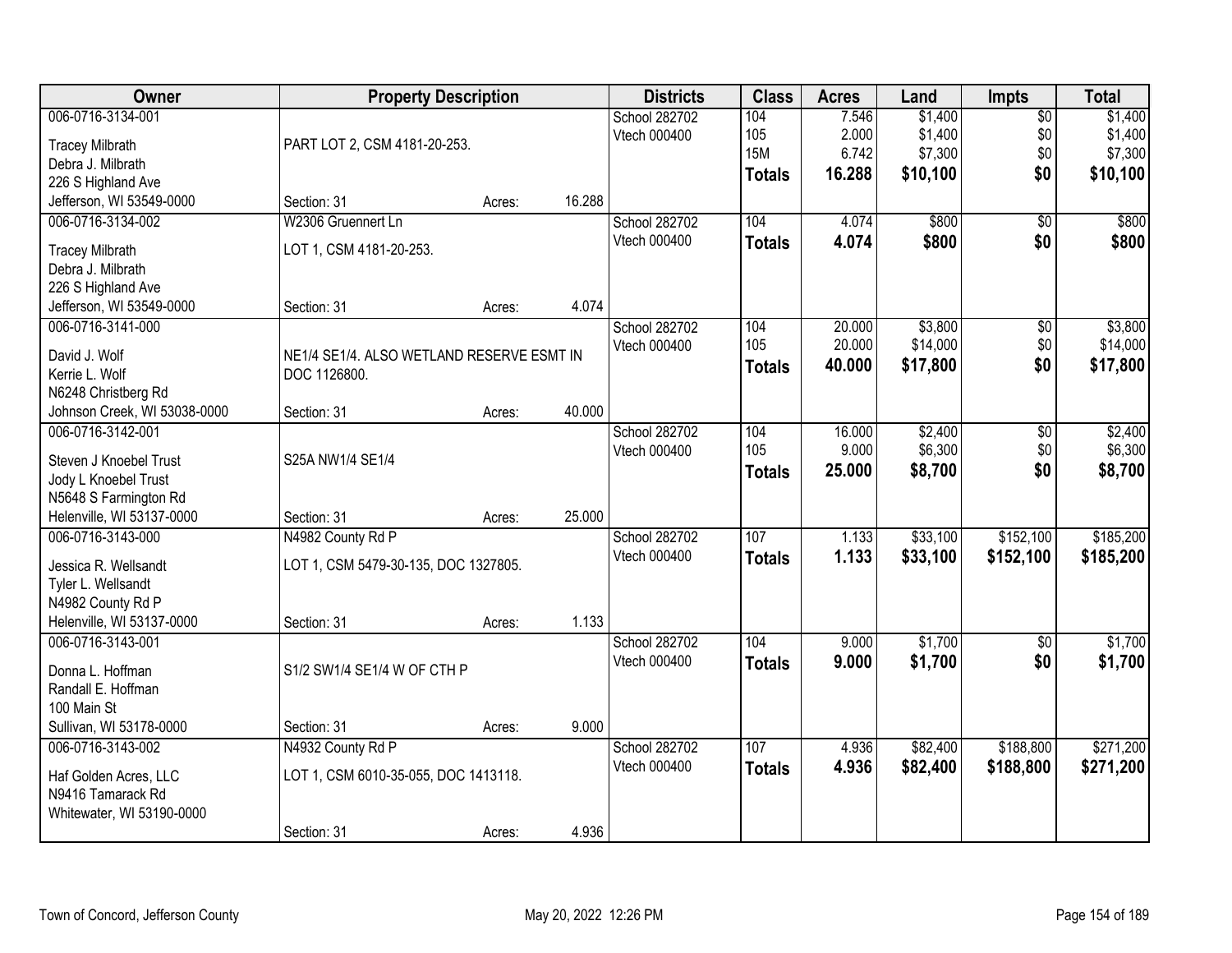| Owner                        |                                                 | <b>Property Description</b> |        | <b>Districts</b> | <b>Class</b>  | <b>Acres</b> | Land     | <b>Impts</b>    | <b>Total</b> |
|------------------------------|-------------------------------------------------|-----------------------------|--------|------------------|---------------|--------------|----------|-----------------|--------------|
| 006-0716-3143-003            | N4912 County Rd P                               |                             |        | School 282702    | 101           | 2.000        | \$59,000 | \$151,000       | \$210,000    |
| Oscar Devant                 | LOT 1, CSM 1800-5-467, DOC 802033.              |                             |        | Vtech 000400     | <b>Totals</b> | 2.000        | \$59,000 | \$151,000       | \$210,000    |
| <b>Shelly Devant</b>         |                                                 |                             |        |                  |               |              |          |                 |              |
| N7096 County Rd P            |                                                 |                             |        |                  |               |              |          |                 |              |
| Helenville, WI 53137-0000    | Section: 31                                     | Acres:                      | 2.000  |                  |               |              |          |                 |              |
| 006-0716-3143-004            |                                                 |                             |        | School 282702    | 104           | 10.000       | \$1,400  | $\overline{50}$ | \$1,400      |
|                              |                                                 |                             |        | Vtech 000400     | 105           | 8.867        | \$6,200  | \$0             | \$6,200      |
| Steven J Knoebel Trust       | N1/2 SW1/4 SE1/4. EX CSM 5479-30-135, DOC       |                             |        |                  | <b>Totals</b> | 18.867       | \$7,600  | \$0             | \$7,600      |
| Jody L Knoebel Trust         | 1327805.                                        |                             |        |                  |               |              |          |                 |              |
| N5648 S Farmington Rd        |                                                 |                             | 18.867 |                  |               |              |          |                 |              |
| Helenville, WI 53137-0000    | Section: 31                                     | Acres:                      |        |                  |               |              | \$800    |                 | \$800        |
| 006-0716-3143-005            |                                                 |                             |        | School 282702    | 104           | 4.064        |          | \$0             |              |
| David J. Wolf                | S1/2 SW1/4 SE1/4 E OF CTH P. EX CSM 1800-5-467, |                             |        | Vtech 000400     | <b>Totals</b> | 4.064        | \$800    | \$0             | \$800        |
| Kerrie L. Wolf               | DOC 802033. EX CSM 6010-35-055, DOC 1413118.    |                             |        |                  |               |              |          |                 |              |
| N6248 Christberg Rd          |                                                 |                             |        |                  |               |              |          |                 |              |
| Johnson Creek, WI 53038-0000 | Section: 31                                     | Acres:                      | 4.064  |                  |               |              |          |                 |              |
| 006-0716-3144-000            |                                                 |                             |        | School 282702    | 104           | 40.000       | \$5,500  | \$0             | \$5,500      |
| David J. Wolf                | SE1/4 SE1/4. ALSO WETLAND RESERVE ESMT IN       |                             |        | Vtech 000400     | <b>Totals</b> | 40.000       | \$5,500  | \$0             | \$5,500      |
| Kerrie L. Wolf               | DOC 1126800.                                    |                             |        |                  |               |              |          |                 |              |
| N6248 Christberg Rd          |                                                 |                             |        |                  |               |              |          |                 |              |
| Johnson Creek, WI 53038-0000 | Section: 31                                     | Acres:                      | 40.000 |                  |               |              |          |                 |              |
| 006-0716-3211-000            | N5290 Pioneer Dr                                |                             |        | School 286125    | 104           | 12.000       | \$2,000  | $\overline{30}$ | \$2,000      |
|                              |                                                 |                             |        | Vtech 000400     | 105           | 3.000        | \$2,100  | \$0             | \$2,100      |
| Robert L Lippert Trust       | N1/2 NE1/4 NE1/4                                |                             |        |                  | 107           | 2.000        | \$53,000 | \$25,000        | \$78,000     |
| Wendy K Lippert Trust        |                                                 |                             |        |                  | <b>15M</b>    | 3.000        | \$3,200  | \$0             | \$3,200      |
| 5 Parkview Ln                |                                                 |                             |        |                  | <b>Totals</b> | 20.000       | \$60,300 | \$25,000        | \$85,300     |
| Watertown, WI 53094-0000     | Section: 32                                     | Acres:                      | 20.000 |                  |               |              |          |                 |              |
| 006-0716-3211-001            |                                                 |                             |        | School 282702    | 104           | 12.417       | \$1,700  | \$0             | \$1,700      |
| Thomas A. Anfang             | S1/2 NE1/4 NE1/4. EX CSM 5870-33-345, DOC       |                             |        | Vtech 000400     | <b>Totals</b> | 12.417       | \$1,700  | \$0             | \$1,700      |
| Rochelle Rae Anfang          | 1395729.                                        |                             |        |                  |               |              |          |                 |              |
| N4589 Pioneer Dr             |                                                 |                             |        |                  |               |              |          |                 |              |
| Sullivan, WI 53178-0000      | Section: 32                                     | Acres:                      | 12.417 |                  |               |              |          |                 |              |
| 006-0716-3211-002            |                                                 |                             |        | School 282702    | 104           | 2.122        | \$500    | $\overline{30}$ | \$500        |
|                              |                                                 |                             |        | Vtech 000400     | <b>Totals</b> | 2.122        | \$500    | \$0             | \$500        |
| Thomas A. Anfang             | LOT 1, CSM 5870-33-345, DOC 1395729.            |                             |        |                  |               |              |          |                 |              |
| Rochelle Rae Anfang          |                                                 |                             |        |                  |               |              |          |                 |              |
| N4589 Pioneer Dr             |                                                 |                             |        |                  |               |              |          |                 |              |
| Sullivan, WI 53178-0000      | Section: 32                                     | Acres:                      | 2.122  |                  |               |              |          |                 |              |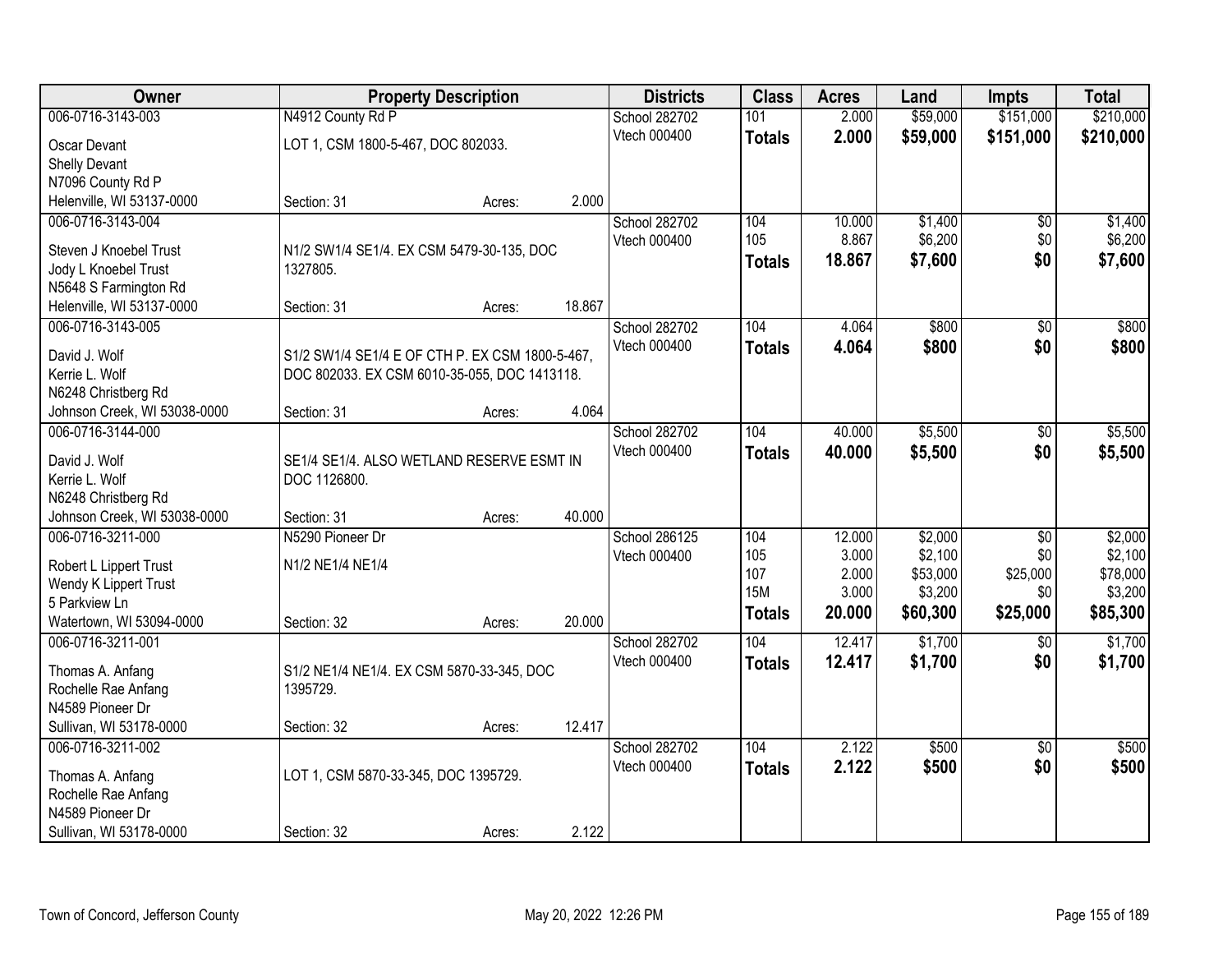| Owner                   |                                               | <b>Property Description</b> |        | <b>Districts</b> | <b>Class</b>  | <b>Acres</b> | Land     | <b>Impts</b>    | <b>Total</b> |
|-------------------------|-----------------------------------------------|-----------------------------|--------|------------------|---------------|--------------|----------|-----------------|--------------|
| 006-0716-3211-003       |                                               |                             |        | School 282702    | 104           | 2.122        | \$300    | $\overline{60}$ | \$300        |
| Thomas A. Anfang        | LOT 2, CSM 5870-33-345, DOC 1395729.          |                             |        | Vtech 000400     | <b>Totals</b> | 2.122        | \$300    | \$0             | \$300        |
| Rochelle Rae Anfang     |                                               |                             |        |                  |               |              |          |                 |              |
| N4589 Pioneer Dr        |                                               |                             |        |                  |               |              |          |                 |              |
| Sullivan, WI 53178-0000 | Section: 32                                   | Acres:                      | 2.122  |                  |               |              |          |                 |              |
| 006-0716-3211-004       |                                               |                             |        | School 282702    | 104           | 2.122        | \$300    | $\overline{50}$ | \$300        |
| Thomas A. Anfang        | LOT 3, CSM 5870-33-345, DOC 1395729.          |                             |        | Vtech 000400     | <b>Totals</b> | 2.122        | \$300    | \$0             | \$300        |
| Rochelle Rae Anfang     |                                               |                             |        |                  |               |              |          |                 |              |
| N4589 Pioneer Dr        |                                               |                             |        |                  |               |              |          |                 |              |
| Sullivan, WI 53178-0000 | Section: 32                                   | Acres:                      | 2.122  |                  |               |              |          |                 |              |
| 006-0716-3211-005       |                                               |                             |        | School 282702    | 104           | 2.433        | \$400    | \$0             | \$400        |
| Thomas A. Anfang        | LOT 4, CSM 5870-33-345, DOC 1395729.          |                             |        | Vtech 000400     | <b>Totals</b> | 2.433        | \$400    | \$0             | \$400        |
| Rochelle Rae Anfang     |                                               |                             |        |                  |               |              |          |                 |              |
| N4589 Pioneer Dr        |                                               |                             |        |                  |               |              |          |                 |              |
| Sullivan, WI 53178-0000 | Section: 32                                   | Acres:                      | 2.433  |                  |               |              |          |                 |              |
| 006-0716-3212-000       |                                               |                             |        | School 286125    | 104           | 19.500       | \$3,200  | \$0             | \$3,200      |
| Thomas A. Anfang        | N1/2 NW1/4 NE1/4                              |                             |        | Vtech 000400     | 105           | 0.500        | \$100    | \$0             | \$100        |
| Rochelle Rae Anfang     |                                               |                             |        |                  | <b>Totals</b> | 20.000       | \$3,300  | \$0             | \$3,300      |
| N4589 Pioneer Dr        |                                               |                             |        |                  |               |              |          |                 |              |
| Sullivan, WI 53178-0000 | Section: 32                                   | Acres:                      | 20.000 |                  |               |              |          |                 |              |
| 006-0716-3212-001       | Pioneer Dr                                    |                             |        | School 282702    | 104           | 17.928       | \$3,000  | $\overline{50}$ | \$3,000      |
| Thomas A. Anfang        | S1/2 NW1/4 NE1/4. EX CSM 5871-33-347, DOC     |                             |        | Vtech 000400     | 105           | 0.500        | \$100    | \$0             | \$100        |
| Rochelle Rae Anfang     | 1395730.                                      |                             |        |                  | <b>Totals</b> | 18.428       | \$3,100  | \$0             | \$3,100      |
| N4589 Pioneer Dr        |                                               |                             |        |                  |               |              |          |                 |              |
| Sullivan, WI 53178-0000 | Section: 32                                   | Acres:                      | 18.428 |                  |               |              |          |                 |              |
| 006-0716-3213-000       | N5207 Pioneer Dr                              |                             |        | School 282702    | 105           | 0.842        | \$100    | $\overline{50}$ | \$100        |
| Thomas A. Anfang        | LOT 5, CSM 5871-33-347, DOC 1395730.          |                             |        | Vtech 000400     | 107           | 2.500        | \$58,000 | \$12,200        | \$70,200     |
| Rochelle Rae Anfang     |                                               |                             |        |                  | <b>Totals</b> | 3.342        | \$58,100 | \$12,200        | \$70,300     |
| N4589 Pioneer Dr        |                                               |                             |        |                  |               |              |          |                 |              |
| Sullivan, WI 53178-0000 | Section: 32                                   | Acres:                      | 3.342  |                  |               |              |          |                 |              |
| 006-0716-3213-001       | Pioneer Dr                                    |                             |        | School 282702    | 104           | 38.072       | \$6,400  | $\overline{50}$ | \$6,400      |
| Thomas A. Anfang        | SW1/4 NE1/4. EX CSM 5871-33-347, DOC 1395730. |                             |        | Vtech 000400     | 105           | 0.158        | \$0      | \$0             | \$0          |
| Rochelle Rae Anfang     |                                               |                             |        |                  | <b>Totals</b> | 38.230       | \$6,400  | \$0             | \$6,400      |
| N4589 Pioneer Dr        |                                               |                             |        |                  |               |              |          |                 |              |
| Sullivan, WI 53178-0000 | Section: 32                                   | Acres:                      | 38.230 |                  |               |              |          |                 |              |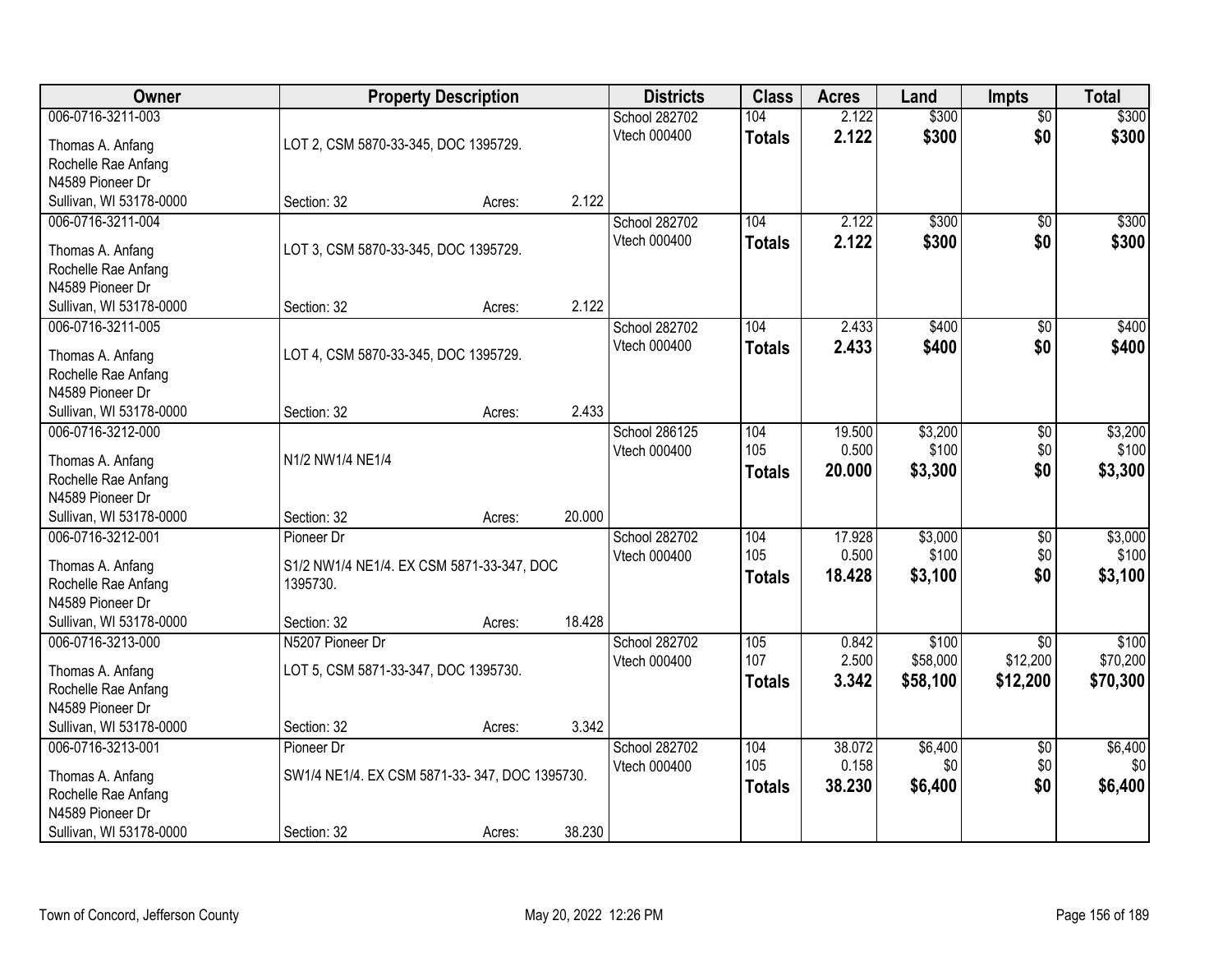| Owner                                         |                                                  | <b>Property Description</b> |        | <b>Districts</b> | <b>Class</b>  | <b>Acres</b> | Land     | <b>Impts</b>           | <b>Total</b> |
|-----------------------------------------------|--------------------------------------------------|-----------------------------|--------|------------------|---------------|--------------|----------|------------------------|--------------|
| 006-0716-3214-000                             | Rocky Ln                                         |                             |        | School 282702    | 104           | 20.451       | \$3,300  | \$0                    | \$3,300      |
| Thomas A. Anfang                              | SE1/4 NE1/4. EX CSM 5679-32-057, DOC 1364961. EX |                             |        | Vtech 000400     | 105           | 1.250        | \$200    | \$0                    | \$200        |
| Rochelle Rae Anfang                           | CSM 5870-33-345, DOC 1395729.                    |                             |        |                  | <b>Totals</b> | 21.701       | \$3,500  | \$0                    | \$3,500      |
| N4589 Pioneer Dr                              |                                                  |                             |        |                  |               |              |          |                        |              |
| Sullivan, WI 53178-0000                       | Section: 32                                      | Acres:                      | 21.701 |                  |               |              |          |                        |              |
| 006-0716-3214-001                             | Rocky Ln                                         |                             |        | School 282702    | 101           | 1.000        | \$34,000 | \$20,900               | \$54,900     |
| Eugene R. Kohl                                | LOT 6, CSM 5679-32-057, DOC 1364961.             |                             |        | Vtech 000400     | 106           | 5.233        | \$11,300 | \$0                    | \$11,300     |
| Susan R. Kohl                                 |                                                  |                             |        |                  | <b>Totals</b> | 6.233        | \$45,300 | \$20,900               | \$66,200     |
| 5453 S 46th St                                |                                                  |                             |        |                  |               |              |          |                        |              |
| Greenfield, WI 53220-0000                     | Section: 32                                      | Acres:                      | 6.233  |                  |               |              |          |                        |              |
| 006-0716-3214-002                             | W1703 Rocky Ln                                   |                             |        | School 282702    | 104           | 1.000        | \$200    | \$0                    | \$200        |
| Eugene R. Kohl                                | LOT 7, CSM 5679-32-057, DOC 1364961.             |                             |        | Vtech 000400     | 105           | 0.500        | \$100    | \$0                    | \$100        |
| Susan R. Kohl                                 |                                                  |                             |        |                  | <b>15M</b>    | 9.350        | \$10,100 | \$0                    | \$10,100     |
| 5453 S 46th St                                |                                                  |                             |        |                  | <b>Totals</b> | 10.850       | \$10,400 | \$0                    | \$10,400     |
| Greenfield, WI 53220-0000                     | Section: 32                                      | Acres:                      | 10.850 |                  |               |              |          |                        |              |
| 006-0716-3221-000                             |                                                  |                             |        | School 286125    | 104           | 38.000       | \$6,300  | \$0                    | \$6,300      |
|                                               | <b>NE1/4 NW1/4</b>                               |                             |        | Vtech 000400     | 105           | 2.000        | \$1,400  | \$0                    | \$1,400      |
| Gregory T Keller Trust<br>Dawn R Keller Trust |                                                  |                             |        |                  | <b>Totals</b> | 40.000       | \$7,700  | \$0                    | \$7,700      |
| N5303 Hillside Dr                             |                                                  |                             |        |                  |               |              |          |                        |              |
| Sullivan, WI 53178-0000                       | Section: 32                                      | Acres:                      | 40.000 |                  |               |              |          |                        |              |
| 006-0716-3222-000                             |                                                  |                             |        | School 286125    | 104           | 39.000       | \$6,700  | $\overline{50}$        | \$6,700      |
|                                               |                                                  |                             |        | Vtech 000400     | 105           | 1.000        | \$700    | \$0                    | \$700        |
| Gregory T Keller Trust                        | NW1/4 NW1/4                                      |                             |        |                  | <b>Totals</b> | 40.000       | \$7,400  | \$0                    | \$7,400      |
| Dawn R Keller Trust<br>N5303 Hillside Dr      |                                                  |                             |        |                  |               |              |          |                        |              |
| Sullivan, WI 53178-0000                       | Section: 32                                      | Acres:                      | 40.000 |                  |               |              |          |                        |              |
| 006-0716-3223-000                             |                                                  |                             |        | School 286125    | 104           | 27.000       | \$4,100  | $\sqrt{6}$             | \$4,100      |
|                                               |                                                  |                             |        | Vtech 000400     | 105           | 5.000        | \$3,500  | \$0                    | \$3,500      |
| Gregory T Keller Trust                        | SW1/4 NW1/4                                      |                             |        |                  | <b>15M</b>    | 8.000        | \$8,600  | \$0                    | \$8,600      |
| Dawn R Keller Trust                           |                                                  |                             |        |                  | <b>Totals</b> | 40.000       | \$16,200 | \$0                    | \$16,200     |
| N5303 Hillside Dr                             |                                                  |                             |        |                  |               |              |          |                        |              |
| Sullivan, WI 53178-0000<br>006-0716-3224-000  | Section: 32                                      | Acres:                      | 40.000 | School 286125    | 104           | 23.000       | \$3,200  |                        | \$3,200      |
|                                               |                                                  |                             |        | Vtech 000400     | 105           | 3.000        | \$2,100  | $\overline{50}$<br>\$0 | \$2,100      |
| Gregory T Keller Trust                        | SE1/4 NW1/4, EX 960FT E&W BY 363FT N&S IN SE/C   |                             |        |                  | <b>15M</b>    | 6.000        | \$6,500  | \$0                    | \$6,500      |
| Dawn R Keller Trust                           |                                                  |                             |        |                  | <b>Totals</b> | 32.000       | \$11,800 | \$0                    | \$11,800     |
| N5303 Hillside Dr                             |                                                  |                             |        |                  |               |              |          |                        |              |
| Sullivan, WI 53178-0000                       | Section: 32                                      | Acres:                      | 32.000 |                  |               |              |          |                        |              |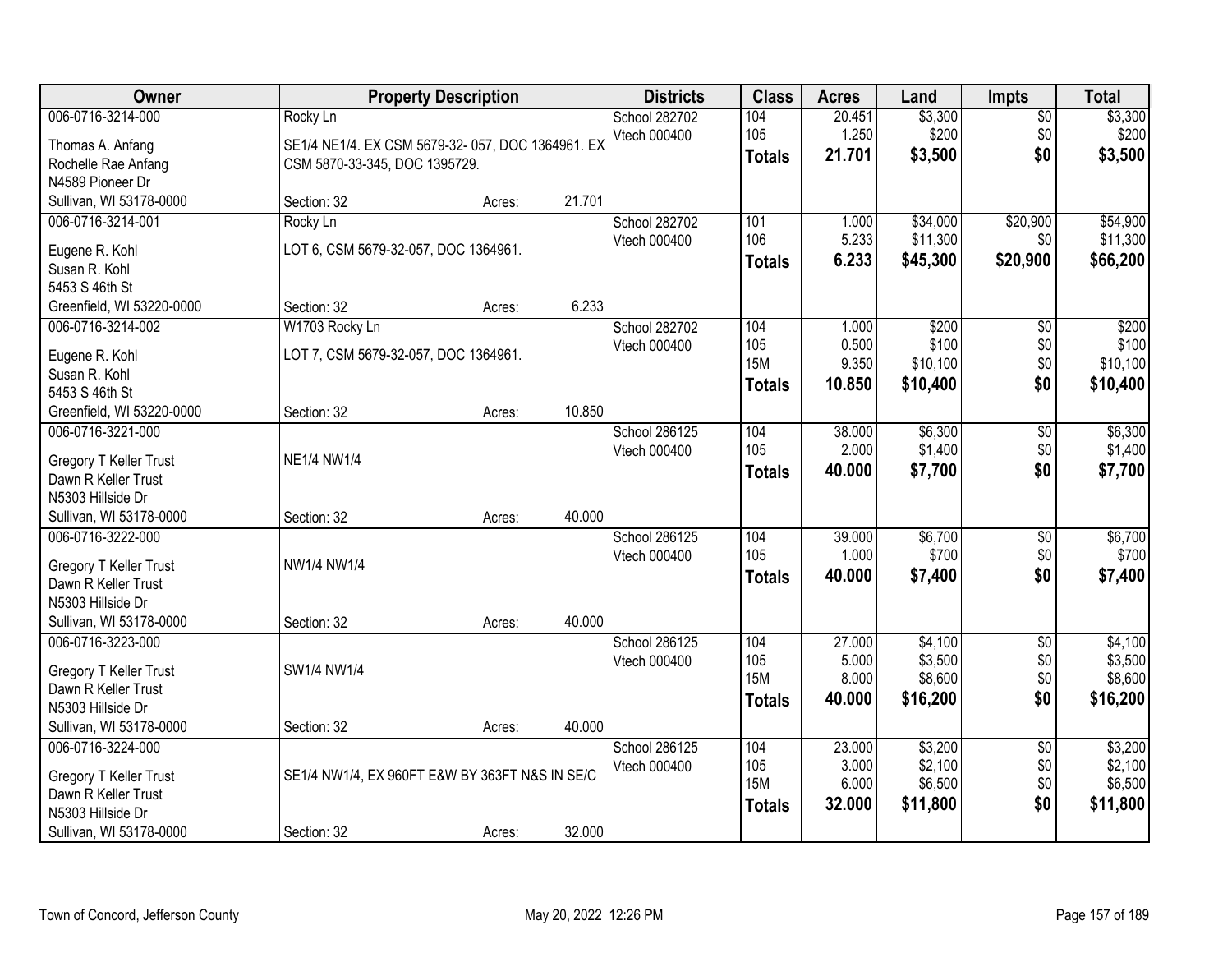| <b>Owner</b>                                                                                                |                                                                                                  | <b>Property Description</b> |        | <b>Districts</b>                     | <b>Class</b>                              | <b>Acres</b>                       | Land                                      | <b>Impts</b>                         | <b>Total</b>                              |
|-------------------------------------------------------------------------------------------------------------|--------------------------------------------------------------------------------------------------|-----------------------------|--------|--------------------------------------|-------------------------------------------|------------------------------------|-------------------------------------------|--------------------------------------|-------------------------------------------|
| 006-0716-3224-001<br>Patricia E. Gilbert<br>N5354 Pioneer Dr<br>Sullivan, WI 53178-0000                     | BEG SEC/CEN, W960FT, N363FT, E960FT, S363FT TO<br>POB                                            |                             |        | <b>School 282702</b><br>Vtech 000400 | 104<br>105<br><b>15M</b><br><b>Totals</b> | 4.000<br>2.000<br>2.000<br>8.000   | \$800<br>\$1,400<br>\$2,200<br>\$4,400    | $\overline{50}$<br>\$0<br>\$0<br>\$0 | \$800<br>\$1,400<br>\$2,200<br>\$4,400    |
|                                                                                                             | Section: 32                                                                                      | Acres:                      | 8.000  |                                      |                                           |                                    |                                           |                                      |                                           |
| 006-0716-3231-000                                                                                           | W1940 Elder Dr                                                                                   |                             |        | School 282702                        | 101                                       | 2.876                              | \$52,500                                  | \$84,000                             | \$136,500                                 |
| Emily Sturm<br>Samson De Franco<br>W1940 Elder Dr                                                           | LOT 1, CSM 3138-13-142, DOC 943813.                                                              |                             |        | Vtech 000400                         | <b>Totals</b>                             | 2.876                              | \$52,500                                  | \$84,000                             | \$136,500                                 |
| Sullivan, WI 53178-0000                                                                                     | Section: 32                                                                                      | Acres:                      | 2.876  |                                      |                                           |                                    |                                           |                                      |                                           |
| 006-0716-3231-001<br>Patricia E. Gilbert<br>N5354 Pioneer Dr<br>Sullivan, WI 53178-0000                     | NE1/4 SW1/4 EX CSM 3138-13-142.                                                                  |                             |        | School 282702<br>Vtech 000400        | 104<br>105<br><b>15M</b><br><b>Totals</b> | 26.215<br>6.800<br>4.000<br>37.015 | \$5,000<br>\$4,800<br>\$4,300<br>\$14,100 | \$0<br>\$0<br>\$0<br>\$0             | \$5,000<br>\$4,800<br>\$4,300<br>\$14,100 |
|                                                                                                             | Section: 32                                                                                      | Acres:                      | 37.015 |                                      |                                           |                                    |                                           |                                      |                                           |
| 006-0716-3232-000<br>Patric E. Gilbert<br>N5354 Pioneer Dr                                                  | NW1/4 SW1/4, EX W18A. ALSO WETLAND RESERVE<br>ESMT IN DOC 1143215.                               |                             |        | School 282702<br>Vtech 000400        | 104<br><b>Totals</b>                      | 22.000<br>22.000                   | \$3,600<br>\$3,600                        | \$0<br>\$0                           | \$3,600<br>\$3,600                        |
| Sullivan, WI 53178-0000                                                                                     | Section: 32                                                                                      | Acres:                      | 22.000 |                                      |                                           |                                    |                                           |                                      |                                           |
| 006-0716-3232-001<br>David J. Wolf<br>Kerrie L. Wolf<br>N6248 Christberg Rd<br>Johnson Creek, WI 53038-0000 | W18A OF NW1/4 SW1/4. ALSO WETLAND RESERVE<br>ESMT IN DOC 1126800.<br>Section: 32                 | Acres:                      | 18.000 | School 286125<br>Vtech 000400        | 104<br><b>Totals</b>                      | 18.000<br>18.000                   | \$2,500<br>\$2,500                        | $\overline{50}$<br>\$0               | \$2,500<br>\$2,500                        |
| 006-0716-3233-000                                                                                           |                                                                                                  |                             |        | School 286125                        | 104                                       | 40.000                             | \$7,800                                   | $\overline{50}$                      | \$7,800                                   |
| David J. Wolf<br>Kerrie L. Wolf<br>N6248 Christberg Rd                                                      | SW1/4 SW1/4. ALSO WETLAND RESERVE ESMT IN<br>DOC 1126800.                                        |                             |        | Vtech 000400                         | <b>Totals</b>                             | 40.000                             | \$7,800                                   | \$0                                  | \$7,800                                   |
| Johnson Creek, WI 53038-0000                                                                                | Section: 32                                                                                      | Acres:                      | 40.000 |                                      |                                           |                                    |                                           |                                      |                                           |
| 006-0716-3234-000<br>Christopher D. Wolf<br>W1945 Elder Dr<br>Sullivan, WI 53178-0000                       | W1945 Elder Dr<br>LOT 1, CSM 2978-12-90, DOC 930208. ALSO ESMT IN<br>DOC 1306941.<br>Section: 32 | Acres:                      | 3.000  | School 282702<br>Vtech 000400        | 101<br><b>Totals</b>                      | 3.000<br>3.000                     | \$53,600<br>\$53,600                      | \$197,900<br>\$197,900               | \$251,500<br>\$251,500                    |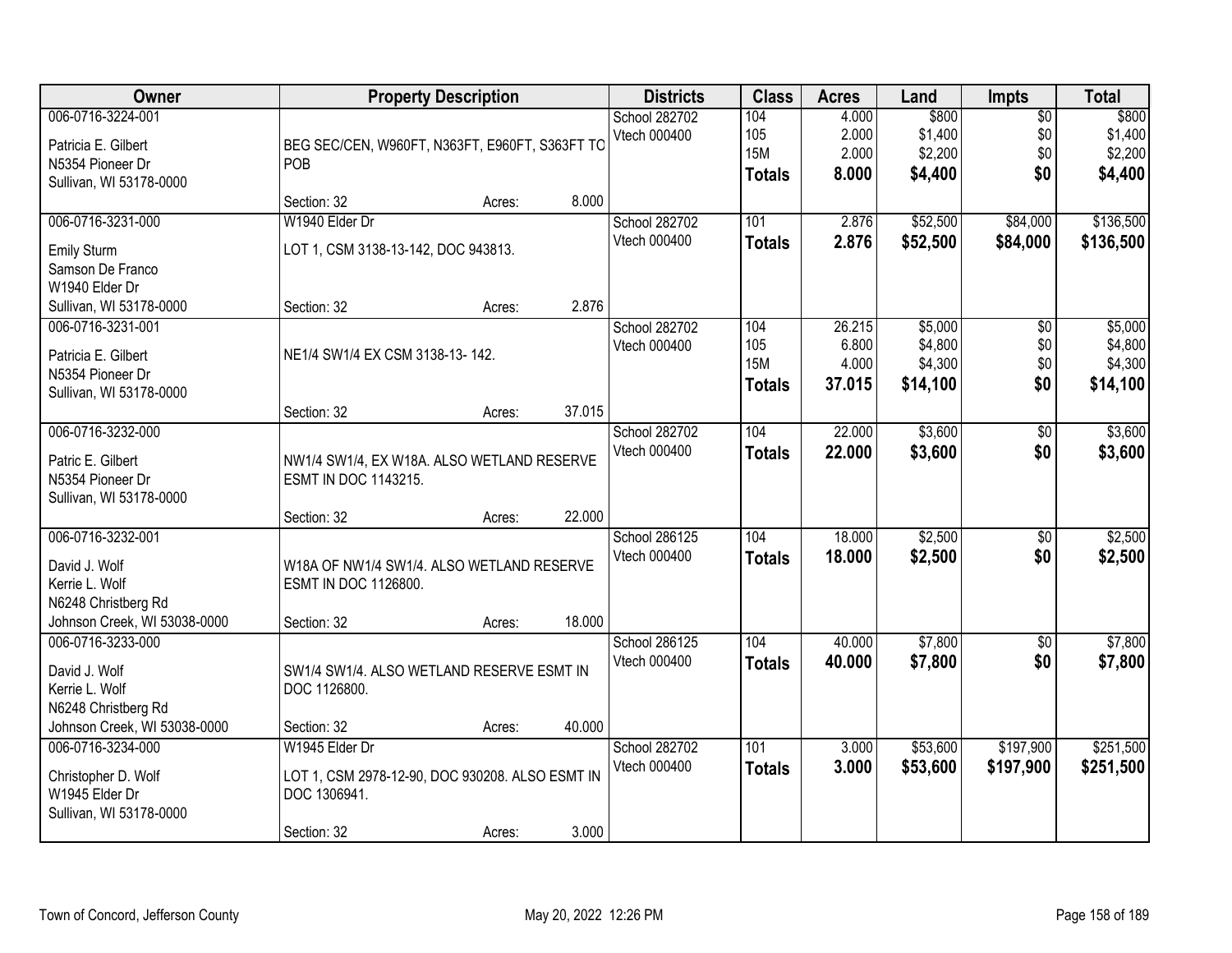| Owner                        | <b>Property Description</b>                       | <b>Districts</b> | <b>Class</b>  | <b>Acres</b> | Land     | Impts           | <b>Total</b> |
|------------------------------|---------------------------------------------------|------------------|---------------|--------------|----------|-----------------|--------------|
| 006-0716-3234-001            | W1934 Elder Dr                                    | School 282702    | 104           | 17.420       | \$2,400  | $\overline{50}$ | \$2,400      |
| David J. Wolf                | SE1/4 SW1/4 EX PT IN CSM 2978-12-90. ALSO         | Vtech 000400     | 105           | 15.000       | \$10,500 | \$0             | \$10,500     |
| Kerrie L. Wolf               | WETLAND RESERVE ESMT IN DOC 1291313. ALSO         |                  | 107           | 1.000        | \$30,000 | \$80,800        | \$110,800    |
| N6248 Christberg Rd          | ESMT IN DOC 1306941.                              |                  | <b>15M</b>    | 4.000        | \$4,300  | \$0             | \$4,300      |
| Johnson Creek, WI 53038-0000 | 37.420<br>Section: 32<br>Acres:                   |                  | <b>Totals</b> | 37.420       | \$47,200 | \$80,800        | \$128,000    |
| 006-0716-3241-000            |                                                   | School 282702    | 104           | 28.618       | \$4,800  | $\overline{30}$ | \$4,800      |
|                              |                                                   | Vtech 000400     | 105           | 7.000        | \$3,700  | \$0             | \$3,700      |
| Ronald L Duesterbeck Trust   | NE1/4 SE1/4 & N1/2 SE1/4 SE1/4, EX COM INTR C/L   |                  | <b>Totals</b> | 35.618       | \$8,500  | \$0             | \$8,500      |
| N4941 Bakertown Dr           | PIONEER RD & S/L N1/2 SE1/4 SE1/4, N ON SD C/L    |                  |               |              |          |                 |              |
| Sullivan, WI 53178-0000      | 1059.8FT, E728.75FT, S32DG06'E 753.7FT S428.3FT,  |                  |               |              |          |                 |              |
|                              | Section: 32<br>35.618<br>Acres:                   |                  |               |              |          |                 |              |
| 006-0716-3241-001            | N5010 Pioneer Dr                                  | School 286125    | 101           | 2.400        | \$64,000 | \$144,200       | \$208,200    |
| Dale M. Hrbacek              | COM INTR C/L PIONEER RD & S L N1/2 SE1/4 SE1/4,N  | Vtech 000400     | 104           | 4.300        | \$800    | \$0             | \$800        |
| Karen L. Hrbacek             | ON SD C/L 1059.8FT, E728.75FT, S32DG06'E 753.7FT, |                  | 105           | 6.200        | \$4,400  | \$0             | \$4,400      |
| N5010 Pioneer Dr             | S428.3FT, W1124.2FT TO POB. EX CSM                |                  | <b>15M</b>    | 5.482        | \$5,900  | \$0             | \$5,900      |
| Sullivan, WI 53178-0000      | 18.382<br>Section: 32<br>Acres:                   |                  | <b>Totals</b> | 18.382       | \$75,100 | \$144,200       | \$219,300    |
| 006-0716-3241-002            | N5018 Pioneer Dr                                  | School 286125    | 101           | 2.000        | \$59,000 | \$169,000       | \$228,000    |
|                              |                                                   | Vtech 000400     | <b>Totals</b> | 2.000        | \$59,000 | \$169,000       | \$228,000    |
| Kevin M. Hrbacek             | LOT 1, CSM 2790-11-28                             |                  |               |              |          |                 |              |
| Carrie J. Hrbacek            |                                                   |                  |               |              |          |                 |              |
| N5018 Pioneer Rd             |                                                   |                  |               |              |          |                 |              |
| Sullivan, WI 53178-0000      | 2.000<br>Section: 32<br>Acres:                    |                  |               |              |          |                 |              |
| 006-0716-3241-003            | N4954 Pioneer Dr                                  | School 286125    | 101           | 1.000        | \$34,000 | \$70,500        | \$104,500    |
| David D Bachmann Trust       | LOT 1, CSM 4219-21-21, DOC 1079460.               | Vtech 000400     | 104           | 1.000        | \$200    | \$0             | \$200        |
| Kim P Bachmann Trust         |                                                   |                  | 105           | 2.000        | \$1,400  | \$0             | \$1,400      |
| 1601 S 168th St              |                                                   |                  | <b>Totals</b> | 4.000        | \$35,600 | \$70,500        | \$106,100    |
| New Berlin, WI 53151-0000    | 4.000<br>Section: 32<br>Acres:                    |                  |               |              |          |                 |              |
| 006-0716-3242-000            |                                                   | School 286125    | 104           | 31.800       | \$5,200  | $\sqrt{6}$      | \$5,200      |
|                              |                                                   | Vtech 000400     | 105           | 2.250        | \$1,500  | \$0             | \$1,500      |
| Helen E Stollfuss Trust      | NW1/4 SE1/4. EX 3.45A IN NE/C. EX 2.5A IN SW/C    |                  | <b>Totals</b> | 34.050       | \$6,700  | \$0             | \$6,700      |
| W1878 Elder Dr               |                                                   |                  |               |              |          |                 |              |
| Sullivan, WI 53178-0000      |                                                   |                  |               |              |          |                 |              |
|                              | 34.050<br>Section: 32<br>Acres:                   |                  |               |              |          |                 |              |
| 006-0716-3242-001            | N5093 Pioneer Dr                                  | School 282702    | 101           | 3.450        | \$75,100 | \$130,400       | \$205,500    |
| <b>Richard Vincent Uspel</b> | BEG NE/C NW1/4 SE1/4, S417FT S87DG43'W280.75FT    | Vtech 000400     | <b>Totals</b> | 3.450        | \$75,100 | \$130,400       | \$205,500    |
| Stephen Paul Thompson        | N21DG43'W 449.90FT, N88DG42'E447.05FT TO POB.     |                  |               |              |          |                 |              |
| N5093 Pioneer Dr             |                                                   |                  |               |              |          |                 |              |
| Sullivan, WI 53178-0000      | 3.450<br>Section: 32<br>Acres:                    |                  |               |              |          |                 |              |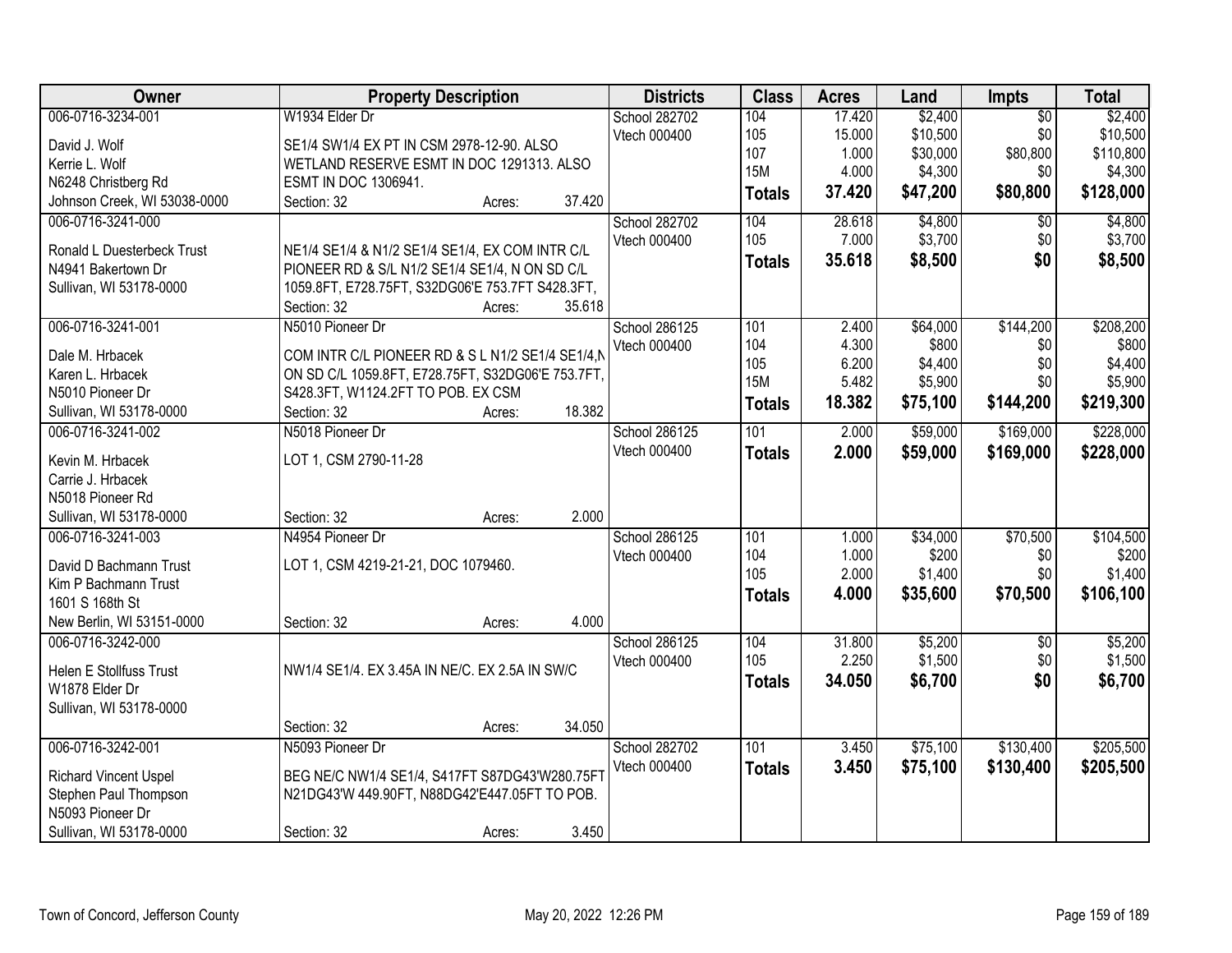| Owner                                     | <b>Property Description</b>                      |        | <b>Districts</b> | <b>Class</b>  | <b>Acres</b> | Land     | <b>Impts</b>    | <b>Total</b> |
|-------------------------------------------|--------------------------------------------------|--------|------------------|---------------|--------------|----------|-----------------|--------------|
| 006-0716-3242-002                         | W1892 Elder Dr                                   |        | School 282702    | 101           | 2.500        | \$65,300 | \$104,800       | \$170,100    |
| Virginia M. Hughes                        | BEG N&S1/4/L 808FT S OF S/C, S295.24FT,          |        | Vtech 000400     | <b>Totals</b> | 2.500        | \$65,300 | \$104,800       | \$170,100    |
| W1892 Elder Dr                            | S74DG64'E337.98FT N295.24FT, N74DG64'W337.98FT   |        |                  |               |              |          |                 |              |
| Sullivan, WI 53178-0000                   | TO POB                                           |        |                  |               |              |          |                 |              |
|                                           | Section: 32<br>Acres:                            | 2.500  |                  |               |              |          |                 |              |
| 006-0716-3243-000                         | W1878 Elder Dr                                   |        | School 286125    | 101           | 1.500        | \$46,500 | \$74,800        | \$121,300    |
|                                           |                                                  |        | Vtech 000400     | 104           | 15.000       | \$2,900  | \$0             | \$2,900      |
| <b>Helen E Stollfuss Trust</b>            | N1/2 SW1/4 SE1/4. SUBJ TO 24.75FT ROW FROM       |        |                  | 105           | 3.500        | \$2,500  | \$0             | \$2,500      |
| W1878 Elder Dr<br>Sullivan, WI 53178-0000 | PIONEER RD TO E/L                                |        |                  | <b>Totals</b> | 20.000       | \$51,900 | \$74,800        | \$126,700    |
|                                           | Section: 32<br>Acres:                            | 20.000 |                  |               |              |          |                 |              |
| 006-0716-3243-001                         |                                                  |        | School 282702    | 104           | 17.000       | \$3,100  | \$0             | \$3,100      |
|                                           |                                                  |        | Vtech 000400     | 105           | 2.580        | \$1,500  | \$0             | \$1,500      |
| Christopher D. Wolf                       | S1/2 SW1/4 SE1/4. EX CSM 2978-12-90, DOC 930208. |        |                  | <b>Totals</b> | 19.580       | \$4,600  | \$0             | \$4,600      |
| W1945 Elder Dr                            |                                                  |        |                  |               |              |          |                 |              |
| Sullivan, WI 53178-0000                   |                                                  | 19.580 |                  |               |              |          |                 |              |
| 006-0716-3244-000                         | Section: 32<br>Acres:                            |        | School 282702    | 104           | 11.528       | \$1,700  |                 | \$1,700      |
|                                           |                                                  |        | Vtech 000400     | 105           | 0.500        | \$100    | \$0<br>\$0      | \$100        |
| Steven P. Pease                           | S1/2 SE1/4 SE1/4 LYG E OF PIONEER RD. EX CSM     |        |                  |               | 12.028       | \$1,800  | \$0             | \$1,800      |
| Roxanne Pease                             | 1639-5-209.                                      |        |                  | <b>Totals</b> |              |          |                 |              |
| N4858 Pioneer Rd                          |                                                  |        |                  |               |              |          |                 |              |
| Sullivan, WI 53178-0000                   | Section: 32<br>Acres:                            | 12.028 |                  |               |              |          |                 |              |
| 006-0716-3244-001                         |                                                  |        | School 286125    | 104           | 0.795        | \$200    | $\overline{30}$ | \$200        |
| Anfang Properties,, LLC                   | S1/2 SE1/4 LYG W OF PIONEER RD                   |        | Vtech 000400     | <b>Totals</b> | 0.795        | \$200    | \$0             | \$200        |
| N4589 Pioneer Rd                          |                                                  |        |                  |               |              |          |                 |              |
| Sullivan, WI 53178                        |                                                  |        |                  |               |              |          |                 |              |
|                                           | Section: 32<br>Acres:                            | 0.795  |                  |               |              |          |                 |              |
| 006-0716-3244-002                         | N4948 Pioneer Dr                                 |        | School 282702    | 101           | 3.860        | \$78,400 | \$138,700       | \$217,100    |
| William E. Beilke                         | LOT 1, CSM 1639-5-209.                           |        | Vtech 000400     | 106           | 4.000        | \$8,600  | \$0             | \$8,600      |
| Patricia E. Beilke                        |                                                  |        |                  | <b>Totals</b> | 7.860        | \$87,000 | \$138,700       | \$225,700    |
| N4948 Pioneer Rd                          |                                                  |        |                  |               |              |          |                 |              |
| Sullivan, WI 53178-0000                   | Section: 32<br>Acres:                            | 7.860  |                  |               |              |          |                 |              |
| 006-0716-3311-000                         |                                                  |        | School 282702    | 105           | 15.000       | \$10,500 | $\overline{30}$ | \$10,500     |
| Howard L. Loeb                            | BEG NE/S/C, S973.5FT, W660FT N973.5FT, E660FT TO |        | Vtech 000400     | <b>Totals</b> | 15.000       | \$10,500 | \$0             | \$10,500     |
| Richard A. Loeb                           | POB. ALSO 16.50FT ROW TO S/L NE1/4 NE1/4 &       |        |                  |               |              |          |                 |              |
| 9300 N Broadmoor Rd                       | 16.50FT ROW ON S/L NE1/4 NE1/4.                  |        |                  |               |              |          |                 |              |
| Bayside, WI 53217                         | Section: 33<br>Acres:                            | 15.000 |                  |               |              |          |                 |              |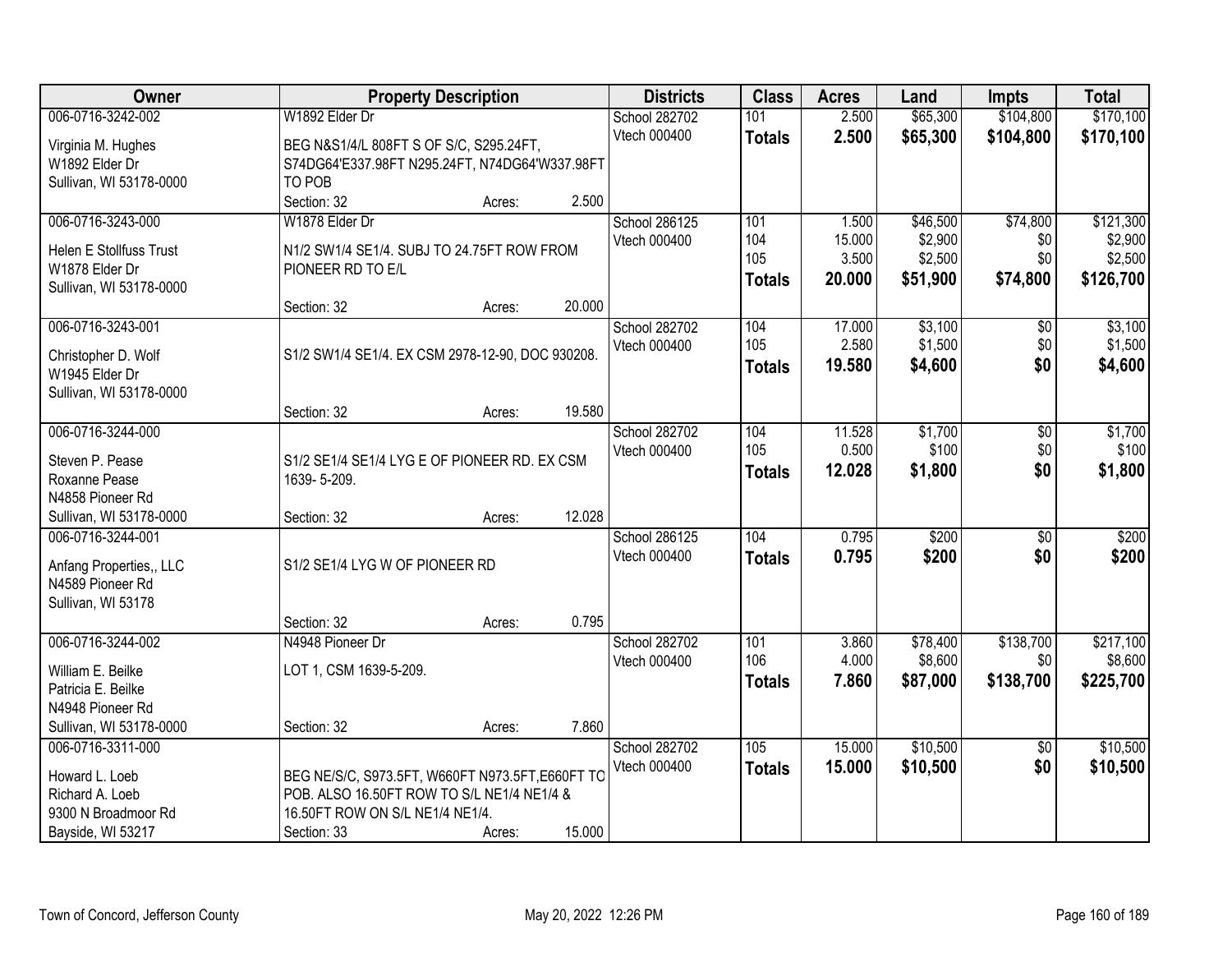| Owner                             | <b>Property Description</b>                                                    |        |        | <b>Districts</b> | <b>Class</b>  | <b>Acres</b> | Land     | <b>Impts</b>    | <b>Total</b> |
|-----------------------------------|--------------------------------------------------------------------------------|--------|--------|------------------|---------------|--------------|----------|-----------------|--------------|
| 006-0716-3311-001                 |                                                                                |        |        | School 282702    | 105           | 20.110       | \$14,100 | $\overline{50}$ | \$14,100     |
| William S. Jones                  | W1/2 NE1/4 NE1/4, ALSO S33FT OF NW1/4 NE1/4 E OI                               |        |        | Vtech 000400     | <b>Totals</b> | 20.110       | \$14,100 | \$0             | \$14,100     |
| Susan B. Jones                    | BAKERTOWN RD. EX ROW 16.5FT WIDE ALONG S/L.                                    |        |        |                  |               |              |          |                 |              |
| N5198 Bakertown Dr                |                                                                                |        |        |                  |               |              |          |                 |              |
| Sullivan, WI 53178-0000           | Section: 33                                                                    | Acres: | 20.110 |                  |               |              |          |                 |              |
| 006-0716-3311-002                 |                                                                                |        |        | School 282702    | 105           | 5.000        | \$3,500  | $\overline{50}$ | \$3,500      |
|                                   |                                                                                |        |        | Vtech 000400     | <b>Totals</b> | 5.000        | \$3,500  | \$0             | \$3,500      |
| Howard L. Loeb<br>Richard A. Loeb | BEG SE/C NE1/4 NE1/4, N346.50<br>FT, W643.5FT, S346.5FT, E643.50 FT TO POB. EX |        |        |                  |               |              |          |                 |              |
| 9300 N Broadmoor Rd               | 16.5FT ROW ON E&S LINES.                                                       |        |        |                  |               |              |          |                 |              |
| Bayside, WI 53217                 | Section: 33                                                                    | Acres: | 5.000  |                  |               |              |          |                 |              |
| 006-0716-3312-000                 |                                                                                |        |        | School 282702    | 104           | 35.000       | \$5,500  | \$0             | \$5,500      |
|                                   |                                                                                |        |        | Vtech 000400     | 105           | 4.887        | \$1,700  | \$0             | \$1,700      |
| Donald H Stendel Trust            | NW1/4 NE1/4. EX S33FT E OF BAKERTOWN RD. EX                                    |        |        |                  | <b>Totals</b> | 39.887       | \$7,200  | \$0             | \$7,200      |
| Marilyn J Stendel Trust           | PT IN CSM 3731-17-172                                                          |        |        |                  |               |              |          |                 |              |
| N5428 Bakertown Dr                |                                                                                |        |        |                  |               |              |          |                 |              |
| Sullivan, WI 53178-0000           | Section: 33                                                                    | Acres: | 39.887 |                  |               |              |          |                 |              |
| 006-0716-3313-000                 |                                                                                |        |        | School 282702    | 104           | 24.040       | \$4,400  | \$0             | \$4,400      |
| Ronald L Duesterbeck Trust        | W862FT OF SW1/4 NE1/4. ALSO 16.50FT ROW ALG                                    |        |        | Vtech 000400     | 105           | 2.000        | \$1,400  | \$0             | \$1,400      |
| N4941 Bakertown Dr                | S/L NE1/4 TO BAKERTOWN DRIVE                                                   |        |        |                  | <b>Totals</b> | 26.040       | \$5,800  | \$0             | \$5,800      |
| Sullivan, WI 53178-0000           |                                                                                |        |        |                  |               |              |          |                 |              |
|                                   | Section: 33                                                                    | Acres: | 26.040 |                  |               |              |          |                 |              |
| 006-0716-3313-001                 |                                                                                |        |        | School 282702    | 104           | 11.960       | \$1,700  | \$0             | \$1,700      |
| Patrick A. Pelikan                | SW1/4 NE1/4 & SE1/4 NE1/4 W OF BAKERTOWN DR.                                   |        |        | Vtech 000400     | <b>15M</b>    | 2.000        | \$2,200  | \$0             | \$2,200      |
| Susan B. Pelikan                  | EX W862FT. EX 16.50FT ROW ALG S/L NE1/4 TO                                     |        |        |                  | <b>Totals</b> | 13.960       | \$3,900  | \$0             | \$3,900      |
| N5118 Bakertown Dr                | <b>BAKERTOWN DR</b>                                                            |        |        |                  |               |              |          |                 |              |
| Sullivan, WI 53178-0000           | Section: 33                                                                    | Acres: | 13.960 |                  |               |              |          |                 |              |
| 006-0716-3314-000                 | N5118 Bakertown Dr                                                             |        |        | School 282702    | 101           | 2.000        | \$59,000 | \$64,400        | \$123,400    |
|                                   |                                                                                |        |        | Vtech 000400     | 102           | 0.250        | \$8,500  | \$0             | \$8,500      |
| Patrick A. Pelikan                | SE1/4 NE1/4 & THAT PT SW1/4 NE1/4 E OF                                         |        |        |                  | 104           | 17.500       | \$2,400  | \$0             | \$2,400      |
| Susan B. Pelikan                  | BAKERTOWN RD. EX 2A IN NW/C. EX CSM 877-3-316                                  |        |        |                  | 105           | 13.210       | \$9,300  | \$0             | \$9,300      |
| N5118 Bakertown Dr                | EX 16.50FT ROW ALG S/L OF SE1/4 NE1/4                                          |        |        |                  | <b>15M</b>    | 3.000        | \$3,300  | \$0             | \$3,300      |
| Sullivan, WI 53178-0000           | Section: 33                                                                    | Acres: | 35.960 |                  | <b>Totals</b> | 35.960       | \$82,500 | \$64,400        | \$146,900    |
| 006-0716-3314-001                 | N5198 Bakertown Dr                                                             |        |        | School 282702    | 101           | 2.000        | \$59,000 | \$163,700       | \$222,700    |
|                                   |                                                                                |        |        | Vtech 000400     | <b>Totals</b> | 2.000        | \$59,000 | \$163,700       | \$222,700    |
| William S. Jones                  | LOT 1, CSM 877-3-316                                                           |        |        |                  |               |              |          |                 |              |
| Susan B. Jones                    |                                                                                |        |        |                  |               |              |          |                 |              |
| N5198 Bakertown Dr                |                                                                                |        |        |                  |               |              |          |                 |              |
| Sullivan, WI 53178-0000           | Section: 33                                                                    | Acres: | 2.000  |                  |               |              |          |                 |              |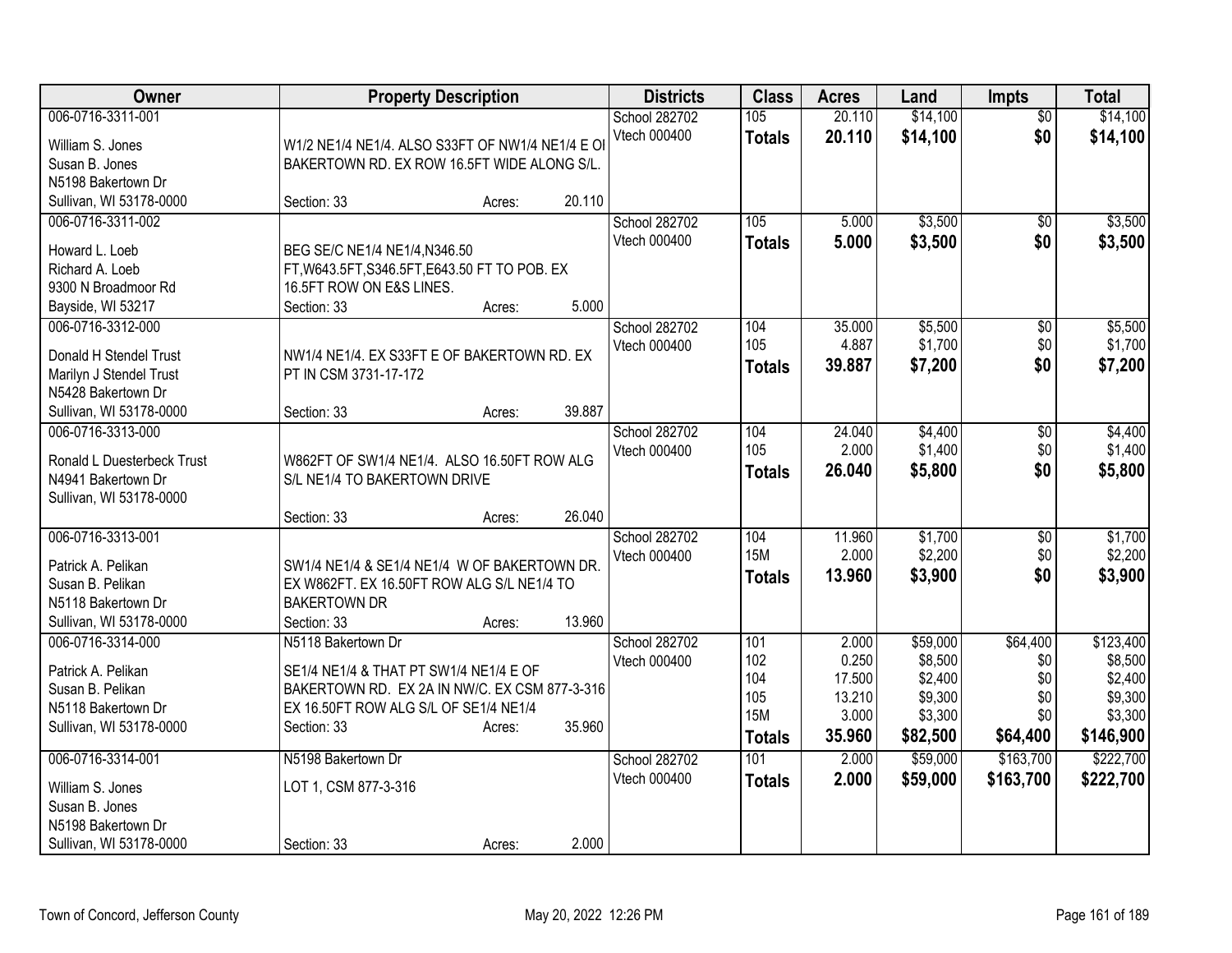| Owner                                     | <b>Property Description</b>                      | <b>Districts</b> | <b>Class</b>      | <b>Acres</b>   | Land     | <b>Impts</b>    | <b>Total</b>     |
|-------------------------------------------|--------------------------------------------------|------------------|-------------------|----------------|----------|-----------------|------------------|
| 006-0716-3314-002                         | N5190 Bakertown Dr                               | School 282702    | 101               | 1.000          | \$34,000 | \$135,200       | \$169,200        |
| Robert McCartan                           | BEG 1009.78FT S89DG20'W & 1049.97FT N20DG36'W    | Vtech 000400     | <b>Totals</b>     | 1.000          | \$34,000 | \$135,200       | \$169,200        |
| Jane Mccartan                             | OF E1/4/ P, N16DG35'W208.70FT, N73DG25'          |                  |                   |                |          |                 |                  |
| N5190 Bakertown Dr                        | E208.70FT,S16DG35'E208.70FT, S73DG25'W208.70FT   |                  |                   |                |          |                 |                  |
| Sullivan, WI 53178-0000                   | 1.000<br>Section: 33<br>Acres:                   |                  |                   |                |          |                 |                  |
| 006-0716-3314-003                         |                                                  | School 282702    | 101               | 1.000          | \$34,000 | $\overline{50}$ | \$34,000         |
|                                           |                                                  | Vtech 000400     | <b>Totals</b>     | 1.000          | \$34,000 | \$0             | \$34,000         |
| <b>Robert McCartan</b>                    | BEG C/L BAKERTOWN RD 1009.78 FT, S89DG20'W &     |                  |                   |                |          |                 |                  |
| Jane Mccartan                             | 841.68FT, N 20DG36'W OF E1/4/P, N ON SD C/L      |                  |                   |                |          |                 |                  |
| N5190 Bakertown Dr                        | 208.70FT, N73DG25'E208.70 FT, S17DG16'E208.70FT, |                  |                   |                |          |                 |                  |
| Sullivan, WI 53178-0000                   | 1.000<br>Section: 33<br>Acres:                   |                  |                   |                |          |                 |                  |
| 006-0716-3321-000                         |                                                  | School 282702    | 104               | 19.422         | \$4,400  | $\overline{50}$ | \$4,400          |
| Donald H Stendel Trust                    | NE1/4 NW1/4. EX PT IN CSM 3731-17-172.           | Vtech 000400     | 105<br><b>15M</b> | 1.500<br>9.100 | \$200    | \$0<br>\$0      | \$200<br>\$9,800 |
| Marilyn J Stendel Trust                   |                                                  |                  |                   |                | \$9,800  |                 |                  |
| N5428 Bakertown Dr                        |                                                  |                  | <b>Totals</b>     | 30.022         | \$14,400 | \$0             | \$14,400         |
| Sullivan, WI 53178-0000                   | 30.022<br>Section: 33<br>Acres:                  |                  |                   |                |          |                 |                  |
| 006-0716-3321-001                         | W1492 Rocky Ln                                   | School 282702    | 101               | 3.000          | \$71,500 | \$97,500        | \$169,000        |
|                                           |                                                  | Vtech 000400     | <b>Totals</b>     | 3.000          | \$71,500 | \$97,500        | \$169,000        |
| lan Westermann                            | LOT 2, CSM 3731-17-172, DOC 1003726.             |                  |                   |                |          |                 |                  |
| Alison Westermann                         |                                                  |                  |                   |                |          |                 |                  |
| W1492 Rocky Ln<br>Sullivan, WI 53178-0000 | 3.000<br>Section: 33                             |                  |                   |                |          |                 |                  |
| 006-0716-3321-002                         | Acres:<br>W1554 Rocky Ln                         | School 282702    | 101               | 2.000          | \$59,000 | \$154,500       | \$213,500        |
|                                           |                                                  | Vtech 000400     | 104               | 4.981          | \$300    | \$0             | \$300            |
| Warren D. Stendel                         | THAT PT LOT 1, CSM 3731-17-172, DOC 1003726 IN   |                  |                   |                |          |                 |                  |
| W1554 Rocky Ln                            | SEC 33.                                          |                  | <b>Totals</b>     | 6.981          | \$59,300 | \$154,500       | \$213,800        |
| Sullivan, WI 53178-0000                   |                                                  |                  |                   |                |          |                 |                  |
|                                           | 6.981<br>Section: 33<br>Acres:                   |                  |                   |                |          |                 |                  |
| 006-0716-3322-000                         | W1618 Rocky Ln                                   | School 282702    | 104               | 24.000         | \$5,400  | $\overline{50}$ | \$5,400          |
| <b>Herbert G Windl Trust</b>              | W1/2 NW1/4 LYG N OF ROCKY LN EX E 3A N OF        | Vtech 000400     | 105               | 1.583          | \$200    | \$0             | \$200            |
| 415 W Cramer St                           | ROCKY LN EX PT IN CSM 3372-15-52.                |                  | 107               | 3.000          | \$63,000 | \$149,800       | \$212,800        |
| Fort Atkinson, WI 53538-0000              |                                                  |                  | <b>15M</b>        | 7.000          | \$7,600  | \$0             | \$7,600          |
|                                           | 35.583<br>Section: 33<br>Acres:                  |                  | <b>Totals</b>     | 35.583         | \$76,200 | \$149,800       | \$226,000        |
| 006-0716-3322-001                         | W1590 Rocky Ln                                   | School 282702    | 101               | 1.500          | \$46,500 | \$159,400       | \$205,900        |
|                                           |                                                  | Vtech 000400     | 106               | 1.500          | \$3,200  | \$0             | \$3,200          |
| Stephanie M. Pagenkopf                    | BEG ON N/S/L 1197.48FT E OF NW/S/C, N89DG48'E    |                  | <b>Totals</b>     | 3.000          | \$49,700 | \$159,400       | \$209,100        |
| W1590 Rocky Ln                            | 125.50FT, S0DG36'W 1000.89FT TO C/L ROCKY LN,    |                  |                   |                |          |                 |                  |
| Sullivan, WI 53178-0000                   | S57DG26'W 149.90FT N0DG36'E 1081.15FT TO POB.    |                  |                   |                |          |                 |                  |
|                                           | 3.000<br>Section: 33<br>Acres:                   |                  |                   |                |          |                 |                  |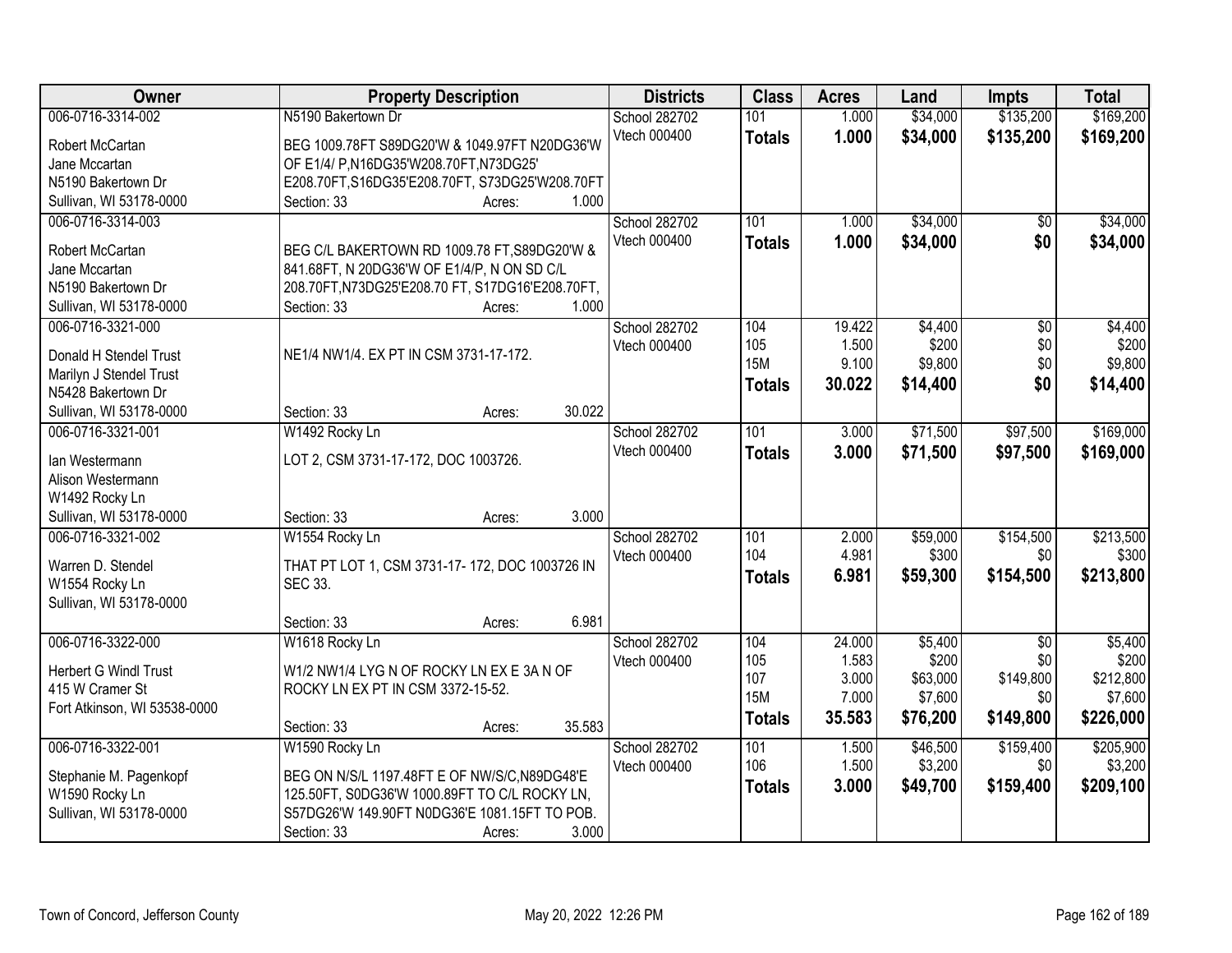| Owner                            | <b>Property Description</b>                  |        | <b>Districts</b> | <b>Class</b>  | <b>Acres</b>      | Land   | <b>Impts</b> | <b>Total</b>    |           |
|----------------------------------|----------------------------------------------|--------|------------------|---------------|-------------------|--------|--------------|-----------------|-----------|
| 006-0716-3323-000                | W1654 Rocky Ln                               |        |                  | School 282702 | 101               | 1.357  | \$42,900     | \$113,500       | \$156,400 |
| James R. Schulz                  | LOT 1, CSM 3372-15-52.                       |        |                  | Vtech 000400  | <b>Totals</b>     | 1.357  | \$42,900     | \$113,500       | \$156,400 |
| W1654 Rocky Ln                   |                                              |        |                  |               |                   |        |              |                 |           |
| Sullivan, WI 53178-0000          |                                              |        |                  |               |                   |        |              |                 |           |
|                                  | Section: 33                                  | Acres: | 1.357            |               |                   |        |              |                 |           |
| 006-0716-3323-001                | W1665 Rocky Ln                               |        |                  | School 282702 | 101               | 2.700  | \$67,800     | \$253,000       | \$320,800 |
| Kurt A. Rathkamp                 | LOT 1, CSM 3450-15-197.                      |        |                  | Vtech 000400  | <b>Totals</b>     | 2.700  | \$67,800     | \$253,000       | \$320,800 |
| Mia L. Rathkamp                  |                                              |        |                  |               |                   |        |              |                 |           |
| W1665 Rocky Ln                   |                                              |        |                  |               |                   |        |              |                 |           |
| Sullivan, WI 53178-0000          | Section: 33                                  | Acres: | 2.700            |               |                   |        |              |                 |           |
| 006-0716-3323-002                | Rocky Ln                                     |        |                  | School 282702 | 104               | 34.689 | \$7,600      | \$0             | \$7,600   |
| Ronald L Duesterbeck Trust       | W1/2 NW1/4 LYG S OF ROCKY LN SUBJ TO ROW. EX |        |                  | Vtech 000400  | 105               | 0.860  | \$100        | \$0             | \$100     |
| N4941 Bakertown Dr               | CSM 3450-15-197. EX CSM 4636-23-306.         |        |                  |               | <b>Totals</b>     | 35.549 | \$7,700      | \$0             | \$7,700   |
| Sullivan, WI 53178-0000          |                                              |        |                  |               |                   |        |              |                 |           |
|                                  | Section: 33                                  | Acres: | 35.549           |               |                   |        |              |                 |           |
| 006-0716-3323-003                |                                              |        |                  | School 282702 | 105               | 1.811  | \$4,100      | $\sqrt{6}$      | \$4,100   |
| Kurt A. Rathkamp                 | LOT 1, CSM 4636-23-306.                      |        |                  | Vtech 000400  | <b>Totals</b>     | 1.811  | \$4,100      | \$0             | \$4,100   |
| Mia L. Rathkamp                  |                                              |        |                  |               |                   |        |              |                 |           |
| W1665 Rocky Ln                   |                                              |        |                  |               |                   |        |              |                 |           |
| Sullivan, WI 53178-0000          | Section: 33                                  | Acres: | 1.811            |               |                   |        |              |                 |           |
| 006-0716-3324-000                |                                              |        |                  | School 282702 | 104               | 40.000 | \$7,700      | $\overline{30}$ | \$7,700   |
| Ronald L Duesterbeck Trust       | SE1/4 NW1/4                                  |        |                  | Vtech 000400  | <b>Totals</b>     | 40.000 | \$7,700      | \$0             | \$7,700   |
| N4941 Bakertown Dr               |                                              |        |                  |               |                   |        |              |                 |           |
| Sullivan, WI 53178-0000          |                                              |        |                  |               |                   |        |              |                 |           |
|                                  | Section: 33                                  | Acres: | 40.000           |               |                   |        |              |                 |           |
| 006-0716-3331-000                |                                              |        |                  | School 282702 | 104               | 29.000 | \$5,000      | $\overline{50}$ | \$5,000   |
| Ronald L Duesterbeck Trust       | NE1/4 SW1/4, EX NE1/4 NE1/4 SW1/4.           |        |                  | Vtech 000400  | <b>15M</b>        | 1.000  | \$1,100      | \$0             | \$1,100   |
| N4941 Bakertown Dr               |                                              |        |                  |               | <b>Totals</b>     | 30.000 | \$6,100      | \$0             | \$6,100   |
| Sullivan, WI 53178-0000          |                                              |        |                  |               |                   |        |              |                 |           |
|                                  | Section: 33                                  | Acres: | 30.000           |               |                   |        |              |                 |           |
| 006-0716-3331-001                |                                              |        |                  | School 282702 | 104<br><b>15M</b> | 8.000  | \$1,500      | $\overline{50}$ | \$1,500   |
| Michael J Klingler Trust         | NE1/4 NE1/4 SW1/4                            |        |                  | Vtech 000400  |                   | 2.000  | \$2,200      | \$0             | \$2,200   |
| Peter A & Tamie S Klingler Trust |                                              |        |                  |               | <b>Totals</b>     | 10.000 | \$3,700      | \$0             | \$3,700   |
| Charles A Berkholtz Trust        |                                              |        |                  |               |                   |        |              |                 |           |
| N3717 County Rd E                | Section: 33                                  | Acres: | 10.000           |               |                   |        |              |                 |           |
| Sullivan, WI 53178-0000          |                                              |        |                  |               |                   |        |              |                 |           |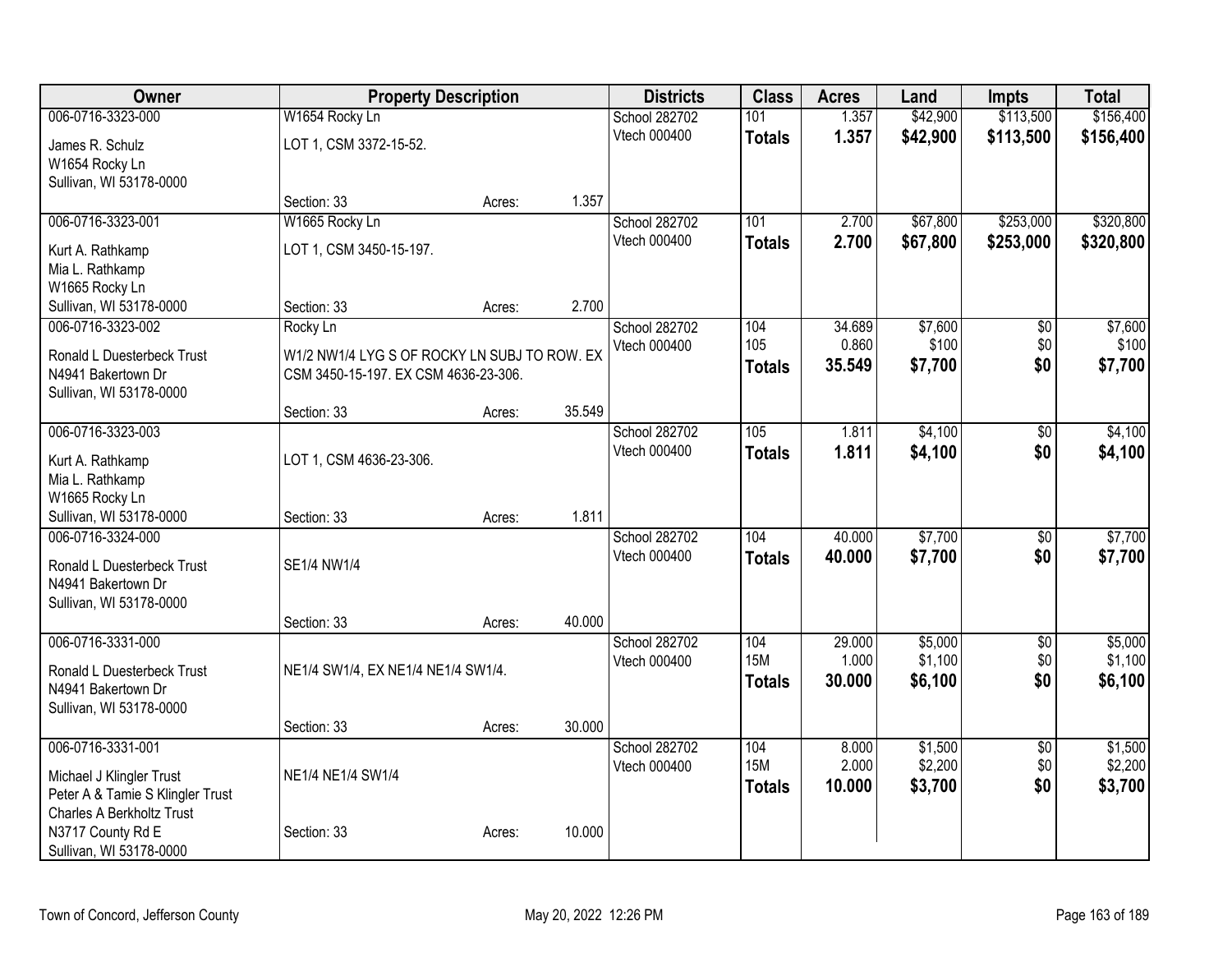| Owner                            |                                                | <b>Property Description</b> |        | <b>Districts</b> | <b>Class</b>  | <b>Acres</b> | Land     | <b>Impts</b>    | <b>Total</b> |
|----------------------------------|------------------------------------------------|-----------------------------|--------|------------------|---------------|--------------|----------|-----------------|--------------|
| 006-0716-3332-000                | W1625 Rocky Ln                                 |                             |        | School 282702    | 104           | 22.000       | \$3,600  | $\overline{30}$ | \$3,600      |
| Ronald L Duesterbeck Trust       | NW1/4 SW1/4. ALSO ROW COM AT PT IN ROCKY LN    |                             |        | Vtech 000400     | 107           | 1.000        | \$30,000 | \$5,800         | \$35,800     |
| N4941 Bakertown Dr               | 264FT W OF NW/C SE1/4 NW1/4, SELY TO PT 82.5FT |                             |        |                  | <b>15M</b>    | 17.000       | \$18,300 | \$0             | \$18,300     |
| Sullivan, WI 53178-0000          | W OF NE/C NW1/4 SW1/4                          |                             |        |                  | <b>Totals</b> | 40.000       | \$51,900 | \$5,800         | \$57,700     |
|                                  | Section: 33                                    | Acres:                      | 40.000 |                  |               |              |          |                 |              |
| 006-0716-3333-000                |                                                |                             |        | School 282702    | 104           | 38.000       | \$6,100  | $\overline{50}$ | \$6,100      |
| Ronald L Duesterbeck Trust       | SW1/4 SW1/4.                                   |                             |        | Vtech 000400     | <b>15M</b>    | 2.000        | \$2,200  | \$0             | \$2,200      |
| N4941 Bakertown Dr               |                                                |                             |        |                  | <b>Totals</b> | 40.000       | \$8,300  | \$0             | \$8,300      |
| Sullivan, WI 53178-0000          |                                                |                             |        |                  |               |              |          |                 |              |
|                                  | Section: 33                                    | Acres:                      | 40.000 |                  |               |              |          |                 |              |
| 006-0716-3334-000                |                                                |                             |        | School 282702    | 104           | 35.000       | \$6,100  | $\overline{50}$ | \$6,100      |
|                                  |                                                |                             |        | Vtech 000400     | 107           | 5.000        | \$49,800 | \$20,900        | \$70,700     |
| Ronald L Duesterbeck Trust       | SE1/4 SW1/4                                    |                             |        |                  | <b>Totals</b> | 40.000       | \$55,900 | \$20,900        | \$76,800     |
| N4941 Bakertown Dr               |                                                |                             |        |                  |               |              |          |                 |              |
| Sullivan, WI 53178-0000          | Section: 33                                    | Acres:                      | 40.000 |                  |               |              |          |                 |              |
| 006-0716-3341-000                | N5035 Bakertown Dr                             |                             |        | School 282702    | 104           | 35.500       | \$6,500  | \$0             | \$6,500      |
|                                  |                                                |                             |        | Vtech 000400     | 105           | 2.500        | \$600    | \$0             | \$600        |
| Michael J Klingler Trust         | <b>NE1/4 SE1/4</b>                             |                             |        |                  | 107           | 2.000        | \$53,000 | \$63,900        | \$116,900    |
| Peter A & Tamie S Klingler Trust |                                                |                             |        |                  | <b>Totals</b> | 40.000       | \$60,100 | \$63,900        | \$124,000    |
| <b>Charles A Berkholtz Trust</b> |                                                |                             |        |                  |               |              |          |                 |              |
| N3717 County Rd E                | Section: 33                                    | Acres:                      | 40.000 |                  |               |              |          |                 |              |
| Sullivan, WI 53178-0000          |                                                |                             |        |                  |               |              |          |                 |              |
| 006-0716-3342-000                |                                                |                             |        | School 282702    | 104           | 39.000       | \$7,800  | \$0             | \$7,800      |
| Michael J Klingler Trust         | NW1/4 SE1/4                                    |                             |        | Vtech 000400     | <b>15M</b>    | 1.000        | \$1,100  | \$0             | \$1,100      |
| Peter A & Tamie S Klingler Trust |                                                |                             |        |                  | <b>Totals</b> | 40.000       | \$8,900  | \$0             | \$8,900      |
| <b>Charles A Berkholtz Trust</b> |                                                |                             |        |                  |               |              |          |                 |              |
| N3717 County Rd E                | Section: 33                                    | Acres:                      | 40.000 |                  |               |              |          |                 |              |
| Sullivan, WI 53178-0000          |                                                |                             |        |                  |               |              |          |                 |              |
| 006-0716-3343-000                |                                                |                             |        | School 282702    | 104           | 38.000       | \$6,200  | $\overline{50}$ | \$6,200      |
| Michael J Klingler Trust         | SW1/4 SE1/4                                    |                             |        | Vtech 000400     | 105           | 2.000        | \$1,400  | \$0             | \$1,400      |
| Peter A & Tamie S Klingler Trust |                                                |                             |        |                  | <b>Totals</b> | 40.000       | \$7,600  | \$0             | \$7,600      |
| <b>Charles A Berkholtz Trust</b> |                                                |                             |        |                  |               |              |          |                 |              |
| N3717 County Rd E                | Section: 33                                    | Acres:                      | 40.000 |                  |               |              |          |                 |              |
| Sullivan, WI 53178-0000          |                                                |                             |        |                  |               |              |          |                 |              |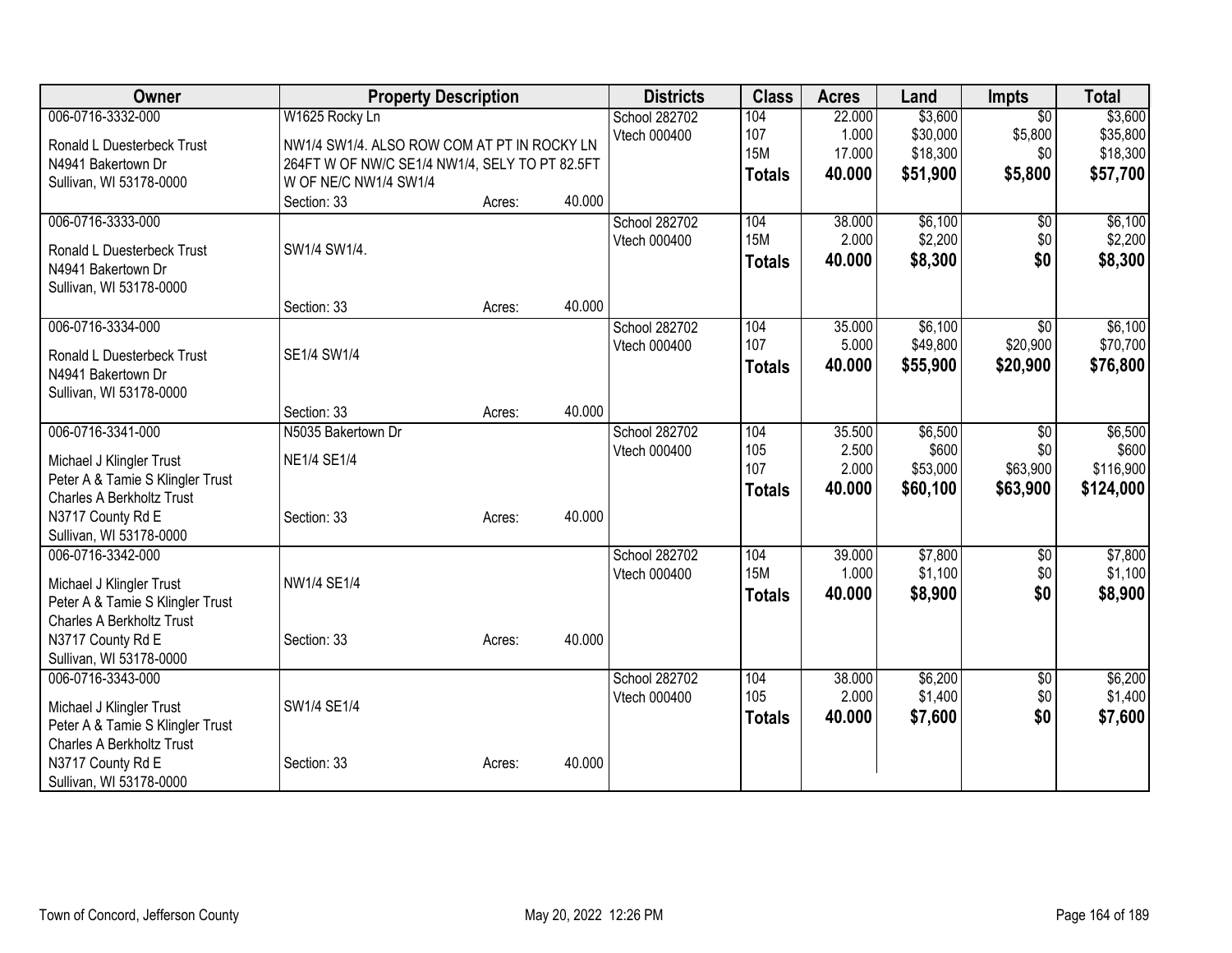| Owner                             | <b>Property Description</b>                |        |        | <b>Districts</b>                     | <b>Class</b>  | <b>Acres</b> | Land     | <b>Impts</b>    | <b>Total</b> |
|-----------------------------------|--------------------------------------------|--------|--------|--------------------------------------|---------------|--------------|----------|-----------------|--------------|
| 006-0716-3344-000                 | N4993 Bakertown Dr                         |        |        | School 282702                        | 101           | 1.918        | \$57,000 | \$118,100       | \$175,100    |
| John F. Waldschmidt               | SE1/4 SE1/4 LYG SWLY OF BAKERTOWN RD. EX   |        |        | Vtech 000400                         | 104           | 22.600       | \$3,600  | \$0             | \$3,600      |
| N4993 Bakertown Dr                | 148.5FT OFF E/SIDE. EX S33FT. ALSO ROW     |        |        |                                      | <b>15M</b>    | 9.423        | \$10,200 | \$0             | \$10,200     |
| Sullivan, WI 53178-0000           |                                            |        |        |                                      | <b>Totals</b> | 33.941       | \$70,800 | \$118,100       | \$188,900    |
|                                   | Section: 33                                | Acres: | 33.941 |                                      |               |              |          |                 |              |
| 006-0716-3344-002                 | N4988 Bakertown Dr                         |        |        | School 282702                        | 101           | 1.713        | \$51,800 | \$255,000       | \$306,800    |
| Steven W. Pelikan                 | SE1/4 SE1/4 LYG N OF BAKERTOWN RD.         |        |        | Vtech 000400                         | <b>Totals</b> | 1.713        | \$51,800 | \$255,000       | \$306,800    |
| Terri L. Pelikan                  |                                            |        |        |                                      |               |              |          |                 |              |
| PO Box 41                         |                                            |        |        |                                      |               |              |          |                 |              |
| Sullivan, WI 53178-0000           | Section: 33                                | Acres: | 1.713  |                                      |               |              |          |                 |              |
| 006-0716-3344-003                 |                                            |        |        | School 282702                        | 104           | 1.050        | \$100    | \$0             | \$100        |
| Ronald L. Duesterbeck             | THAT PRT OF LOT 1, CSM 2255- 8-22 IN SEC   |        |        | Vtech 000400                         | <b>Totals</b> | 1.050        | \$100    | \$0             | \$100        |
| Deborah S. Duesterbeck            | 33-07-16. ALSO ESMT IN 742-556.            |        |        |                                      |               |              |          |                 |              |
| N4941 Bakertown Dr                |                                            |        |        |                                      |               |              |          |                 |              |
| Sullivan, WI 53178-0000           | Section: 33                                | Acres: | 1.050  |                                      |               |              |          |                 |              |
| 006-0716-3344-004                 | N4975 Bakertown Dr                         |        |        | School 282702                        | 101           | 1.449        | \$45,200 | \$202,900       | \$248,100    |
|                                   |                                            |        |        | Vtech 000400                         | <b>Totals</b> | 1.449        | \$45,200 | \$202,900       | \$248,100    |
| Dennis M. Linse<br>Laura R. Linse | LOT 1, CSM 1431-4-470                      |        |        |                                      |               |              |          |                 |              |
| N4975 Bakertown Dr                |                                            |        |        |                                      |               |              |          |                 |              |
| Sullivan, WI 53178-0000           | Section: 33                                | Acres: | 1.449  |                                      |               |              |          |                 |              |
| 006-0716-3411-000                 | N5259 County Rd F                          |        |        | School 282702                        | 104           | 23.403       | \$3,900  | $\overline{50}$ | \$3,900      |
|                                   |                                            |        |        | Vtech 000400                         | 105           | 14.000       | \$9,800  | \$0             | \$9,800      |
| Donald G Andruscavage Trust       | NE1/4 NE1/4. EX 1.50A IN CTH F IN 705-401. |        |        |                                      | 107           | 2.000        | \$53,000 | \$222,000       | \$275,000    |
| Laurie J Andruscavage Trust       |                                            |        |        |                                      | <b>Totals</b> | 39.403       | \$66,700 | \$222,000       | \$288,700    |
| N5259 County Rd F                 |                                            |        |        |                                      |               |              |          |                 |              |
| Sullivan, WI 53178-0000           | Section: 34                                | Acres: | 39.403 |                                      |               |              |          |                 |              |
| 006-0716-3412-000                 |                                            |        |        | <b>School 282702</b><br>Vtech 000400 | 105           | 20.000       | \$14,000 | $\overline{50}$ | \$14,000     |
| Sally L. Koch et al               | E1/2 NW1/4 NE1/4                           |        |        |                                      | <b>Totals</b> | 20.000       | \$14,000 | \$0             | \$14,000     |
| N5179 County Rd F                 |                                            |        |        |                                      |               |              |          |                 |              |
| Sullivan, WI 53178-0000           |                                            |        |        |                                      |               |              |          |                 |              |
|                                   | Section: 34                                | Acres: | 20.000 |                                      |               |              |          |                 |              |
| 006-0716-3412-001                 |                                            |        |        | School 282702                        | 105           | 20.000       | \$14,000 | $\overline{50}$ | \$14,000     |
| Helen Aleta Lococo                | W1/2 NW1/4 NE1/4                           |        |        | Vtech 000400                         | <b>Totals</b> | 20.000       | \$14,000 | \$0             | \$14,000     |
| 1108 N Milwaukee St Unit 245      |                                            |        |        |                                      |               |              |          |                 |              |
| Milwaukee, WI 53202-0000          |                                            |        |        |                                      |               |              |          |                 |              |
|                                   | Section: 34                                | Acres: | 20.000 |                                      |               |              |          |                 |              |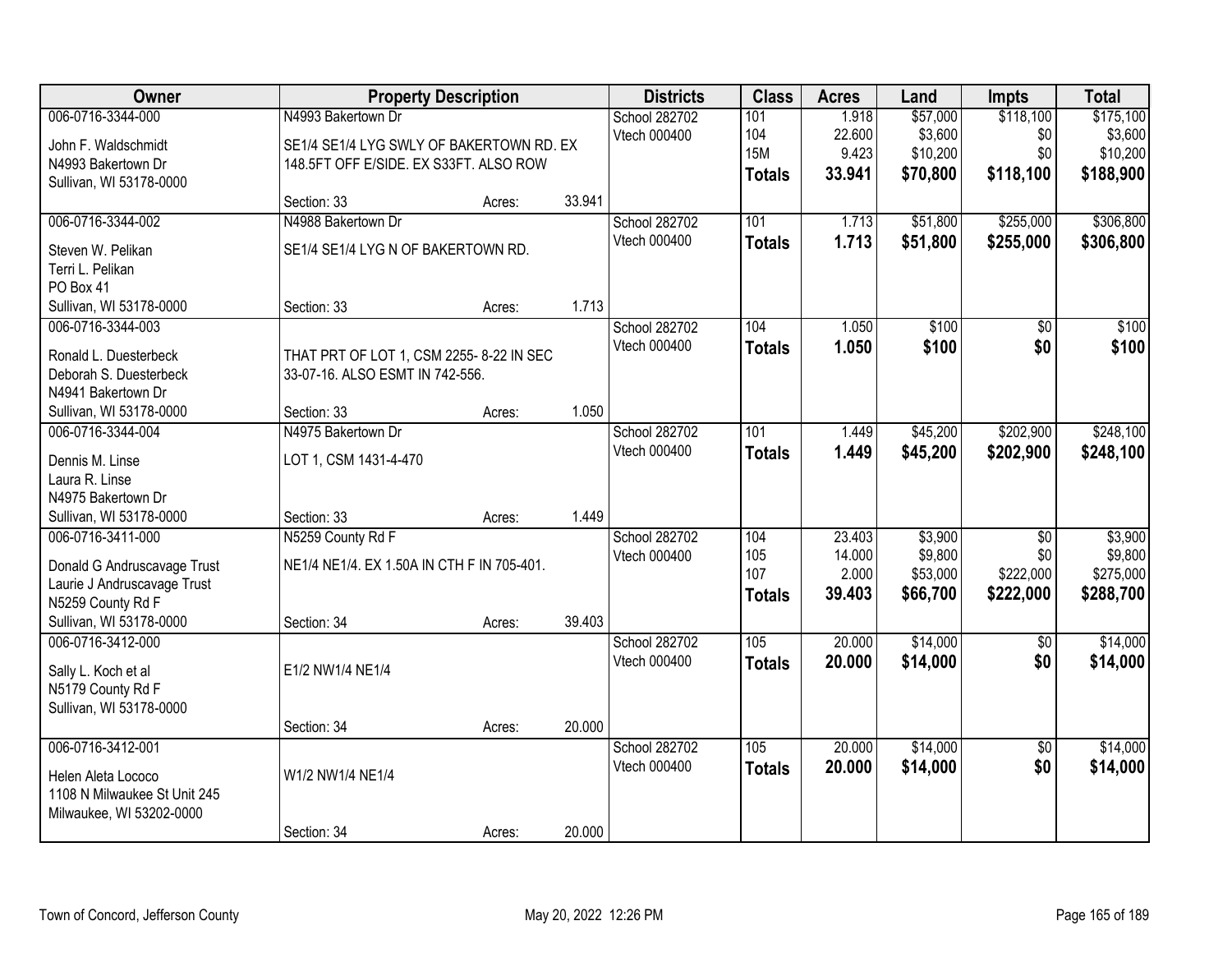| Owner                        | <b>Property Description</b>                 |        |        | <b>Districts</b>     | <b>Class</b>  | <b>Acres</b> | Land     | <b>Impts</b>    | <b>Total</b> |
|------------------------------|---------------------------------------------|--------|--------|----------------------|---------------|--------------|----------|-----------------|--------------|
| 006-0716-3413-000            |                                             |        |        | <b>School 282702</b> | 105           | 20.000       | \$14,000 | $\overline{50}$ | \$14,000     |
| Sally L. Koch et al          | E1/2 SW1/4 NE1/4                            |        |        | Vtech 000400         | <b>Totals</b> | 20.000       | \$14,000 | \$0             | \$14,000     |
| N5179 County Rd F            |                                             |        |        |                      |               |              |          |                 |              |
| Sullivan, WI 53178-0000      |                                             |        |        |                      |               |              |          |                 |              |
|                              | Section: 34                                 | Acres: | 20.000 |                      |               |              |          |                 |              |
| 006-0716-3413-001            |                                             |        |        | School 282702        | 105           | 20.000       | \$14,000 | \$0             | \$14,000     |
| Helen Aleta Lococo           | W1/2 SW1/4 NE1/4                            |        |        | Vtech 000400         | <b>Totals</b> | 20.000       | \$14,000 | \$0             | \$14,000     |
| 1108 N Milwaukee St Unit 245 |                                             |        |        |                      |               |              |          |                 |              |
| Milwaukee, WI 53202-0000     |                                             |        |        |                      |               |              |          |                 |              |
|                              | Section: 34                                 | Acres: | 20.000 |                      |               |              |          |                 |              |
| 006-0716-3414-000            | N5179 County Rd F                           |        |        | School 282702        | 101           | 1.500        | \$46,500 | \$113,500       | \$160,000    |
| Sally L. Koch et al          | N16A SE1/4 NE1/4. EX CSM 2118-7-97.         |        |        | Vtech 000400         | 104           | 2.000        | \$100    | \$0             | \$100        |
| N5179 County Rd F            |                                             |        |        |                      | 105           | 11.295       | \$7,900  | \$0             | \$7,900      |
| Sullivan, WI 53178-0000      |                                             |        |        |                      | <b>Totals</b> | 14.795       | \$54,500 | \$113,500       | \$168,000    |
|                              | Section: 34                                 | Acres: | 14.795 |                      |               |              |          |                 |              |
| 006-0716-3414-001            | N5111 County Rd F                           |        |        | School 282702        | 101           | 2.600        | \$66,500 | \$128,000       | \$194,500    |
| Robert D. Nelson             | S24A SE1/4 NE1/4                            |        |        | Vtech 000400         | 104           | 8.000        | \$1,100  | \$0             | \$1,100      |
| Arleen F. Nelson             |                                             |        |        |                      | 105           | 3.400        | \$2,400  | \$0             | \$2,400      |
| N5111 County Rd F            |                                             |        |        |                      | <b>15M</b>    | 10.000       | \$10,800 | \$0             | \$10,800     |
| Sullivan, WI 53178-0000      | Section: 34                                 | Acres: | 24.000 |                      | <b>Totals</b> | 24.000       | \$80,800 | \$128,000       | \$208,800    |
| 006-0716-3414-002            | N5195 County Rd F                           |        |        | School 282702        | 101           | 1.205        | \$39,100 | \$185,500       | \$224,600    |
| <b>Richard Geib</b>          | LOT 1, CSM 2118-7-97.                       |        |        | Vtech 000400         | <b>Totals</b> | 1.205        | \$39,100 | \$185,500       | \$224,600    |
| Carol Geib                   |                                             |        |        |                      |               |              |          |                 |              |
| N5195 County Rd F            |                                             |        |        |                      |               |              |          |                 |              |
| Sullivan, WI 53178-0000      | Section: 34                                 | Acres: | 1.205  |                      |               |              |          |                 |              |
| 006-0716-3421-000            |                                             |        |        | School 282702        | 105           | 10.000       | \$10,900 | $\sqrt{$0}$     | \$10,900     |
| Tom Ingersoll                | E1/2 E1/2 NE1/4 NW1/4                       |        |        | Vtech 000400         | <b>Totals</b> | 10.000       | \$10,900 | \$0             | \$10,900     |
| N4872 Pioneer Dr             |                                             |        |        |                      |               |              |          |                 |              |
| Sullivan, WI 53178-0000      |                                             |        |        |                      |               |              |          |                 |              |
|                              | Section: 34                                 | Acres: | 10.000 |                      |               |              |          |                 |              |
| 006-0716-3421-001            |                                             |        |        | School 282702        | 105           | 25,000       | \$17,500 | $\overline{30}$ | \$17,500     |
| Sharon A Peot Trust          | E15A W1/2 NE1/4 NW1/4 W1/2 E1/2 NE1/4 NW1/4 |        |        | Vtech 000400         | <b>Totals</b> | 25.000       | \$17,500 | \$0             | \$17,500     |
| Robert H Peot Sr Trust       |                                             |        |        |                      |               |              |          |                 |              |
| W701 Froelich Rd             |                                             |        |        |                      |               |              |          |                 |              |
| Sullivan, WI 53178-9609      | Section: 34                                 | Acres: | 25.000 |                      |               |              |          |                 |              |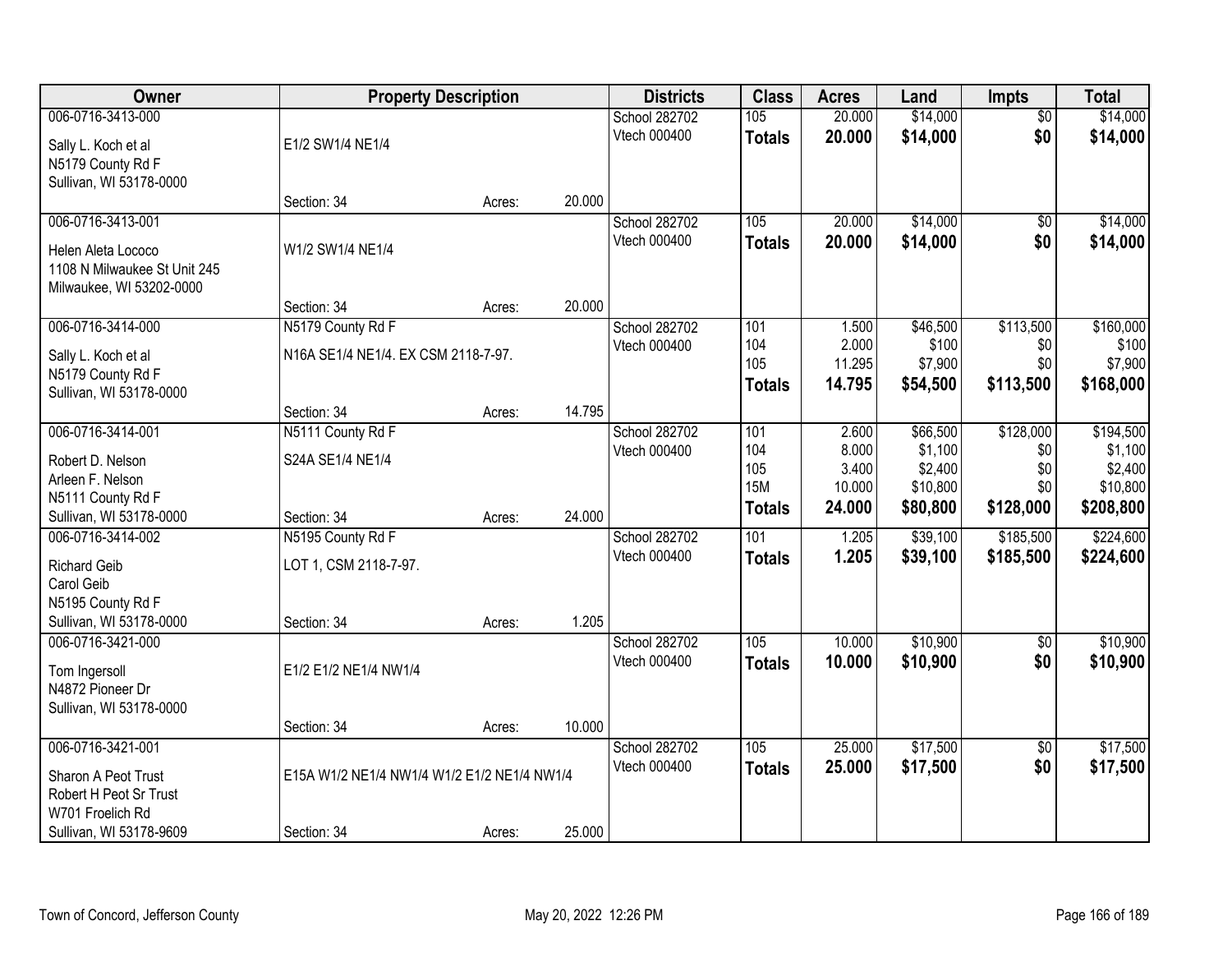| Owner                                                                                                             |                                                                                        | <b>Property Description</b> |        | <b>Districts</b>              | <b>Class</b>                              | <b>Acres</b>                        | Land                                       | <b>Impts</b>                         | <b>Total</b>                               |
|-------------------------------------------------------------------------------------------------------------------|----------------------------------------------------------------------------------------|-----------------------------|--------|-------------------------------|-------------------------------------------|-------------------------------------|--------------------------------------------|--------------------------------------|--------------------------------------------|
| 006-0716-3421-002<br>Robert H Peot Sr Trust<br>Sharon A Peot Trust<br>W701 Froelich Rd                            | W10A W1/2 E1/2 NW1/4. SUBJ TO 16.5FT ESMT IN<br>808-844.                               |                             |        | School 282702<br>Vtech 000400 | 105<br><b>Totals</b>                      | 10.000<br>10.000                    | \$7,000<br>\$7,000                         | $\overline{50}$<br>\$0               | \$7,000<br>\$7,000                         |
| Sullivan, WI 53178-9609                                                                                           | Section: 34                                                                            | Acres:                      | 10.000 |                               |                                           |                                     |                                            |                                      |                                            |
| 006-0716-3422-000<br>Ronald L Duesterbeck Trust<br>N4941 Bakertown Dr<br>Sullivan, WI 53178-0000                  | NW1/4 NW1/4. ALSO 16.5FT ROW ON S/L NE1/4 NE1/4<br>SEC 33.<br>Section: 34              | Acres:                      | 40.000 | School 282702<br>Vtech 000400 | 104<br>105<br><b>Totals</b>               | 30.000<br>10.000<br>40.000          | \$4,200<br>\$7,000<br>\$11,200             | \$0<br>\$0<br>\$0                    | \$4,200<br>\$7,000<br>\$11,200             |
| 006-0716-3423-000<br>Ronald L Duesterbeck Trust<br>N4941 Bakertown Dr                                             | E 15A N1/2 SW1/4 NW1/4 & S1/2 SW1/4 NW1/4. ALSO<br>16.5 FT ROW ON S/SD NE1/4 SEC 33 TO |                             |        | School 282702<br>Vtech 000400 | 104<br><b>Totals</b>                      | 35.000<br>35.000                    | \$4,900<br>\$4,900                         | $\sqrt[6]{3}$<br>\$0                 | \$4,900<br>\$4,900                         |
| Sullivan, WI 53178-0000<br>006-0716-3423-001                                                                      | BAKERTOWN RD. SUBJ TO 16.5FT ESMT IN 808-844.<br>Section: 34                           | Acres:                      | 35.000 | School 282702                 | 104                                       | 3.400                               | \$500                                      | $\sqrt[6]{3}$                        | \$500                                      |
| Ronald L Duesterbeck Trust<br>N4941 Bakertown Rd<br>Sullivan, WI 53178-0000                                       | W1/2 NW1/4 SW1/4 NW1/4. ALSO ROW 16.5FT SQ IN<br>SW/C OF NW1/4 NW1/4.                  |                             |        | Vtech 000400                  | 105<br><b>Totals</b>                      | 1.600<br>5.000                      | \$1,700<br>\$2,200                         | \$0<br>\$0                           | \$1,700<br>\$2,200                         |
|                                                                                                                   | Section: 34                                                                            | Acres:                      | 5.000  |                               |                                           |                                     |                                            |                                      |                                            |
| 006-0716-3424-000<br>Sharon A Peot Trust<br>Robert H Peot Sr Trust<br>W701 Froelich Rd<br>Sullivan, WI 53178-9609 | SE1/4 NW1/4, EX W5A. SUBJ TO 16.5FT ESMT IN<br>808-844.<br>Section: 34                 | Acres:                      | 35.000 | School 282702<br>Vtech 000400 | 105<br><b>Totals</b>                      | 35.000<br>35.000                    | \$24,500<br>\$24,500                       | \$0<br>\$0                           | \$24,500<br>\$24,500                       |
| 006-0716-3431-000<br>Pelikan and Associates, LLC<br>PO Box 25<br>Sullivan, WI 53178-0025                          | <b>NE1/4 SW1/4</b>                                                                     |                             |        | School 282702<br>Vtech 000400 | 105<br><b>Totals</b>                      | 40.000<br>40.000                    | \$28,000<br>\$28,000                       | \$0<br>\$0                           | \$28,000<br>\$28,000                       |
|                                                                                                                   | Section: 34                                                                            | Acres:                      | 40.000 |                               |                                           |                                     |                                            |                                      |                                            |
| 006-0716-3432-000<br>Pelikan and Associates, LLC<br>PO Box 25<br>Sullivan, WI 53178-0025                          | NW1/4 SW1/4                                                                            |                             |        | School 282702<br>Vtech 000400 | 104<br>105<br><b>15M</b><br><b>Totals</b> | 20.000<br>5.000<br>15.000<br>40.000 | \$3,100<br>\$3,500<br>\$16,200<br>\$22,800 | $\overline{50}$<br>\$0<br>\$0<br>\$0 | \$3,100<br>\$3,500<br>\$16,200<br>\$22,800 |
|                                                                                                                   | Section: 34                                                                            | Acres:                      | 40.000 |                               |                                           |                                     |                                            |                                      |                                            |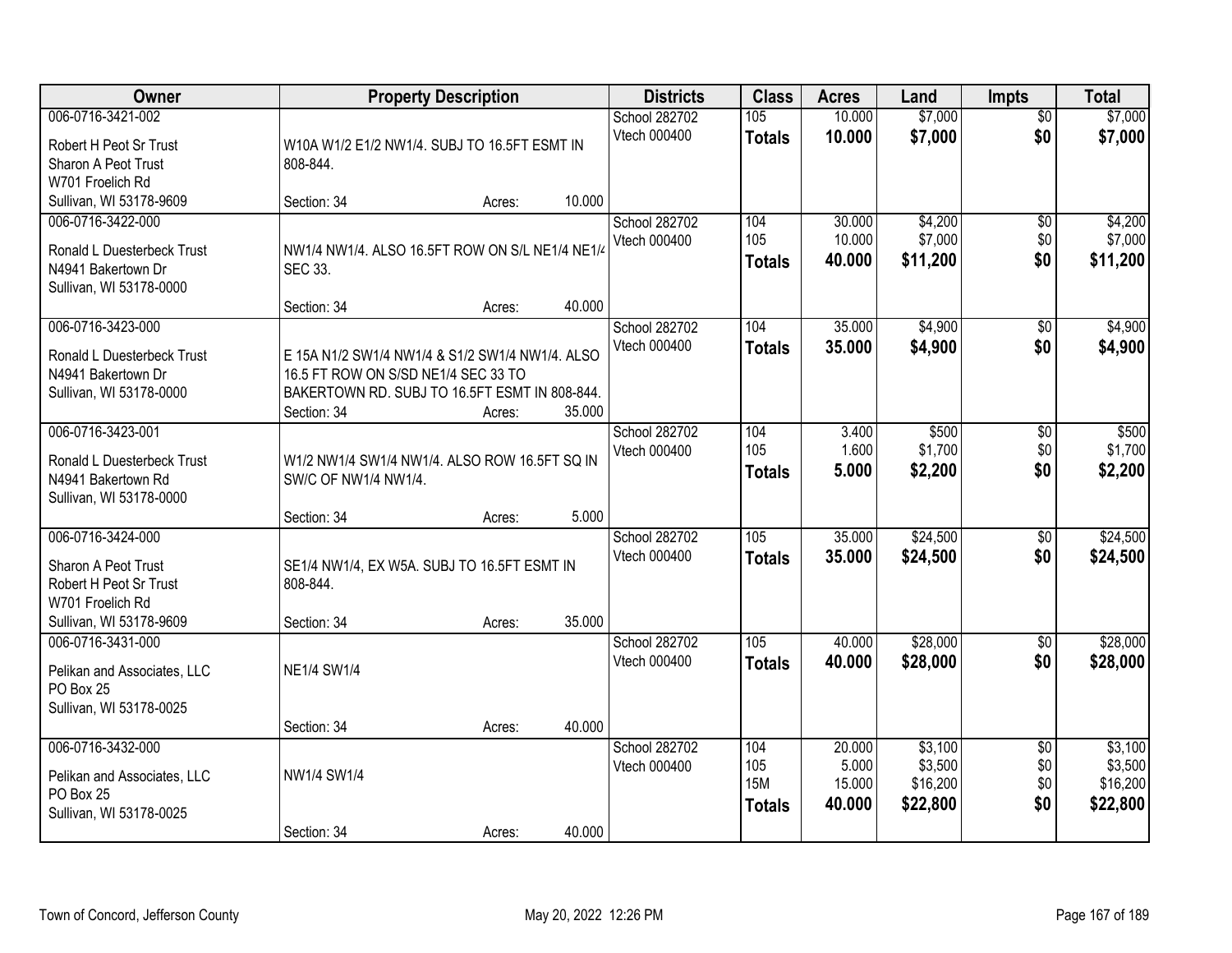| Owner                                        | <b>Property Description</b>                       | <b>Districts</b>              | <b>Class</b>  | <b>Acres</b>    | Land              | <b>Impts</b>           | <b>Total</b>      |
|----------------------------------------------|---------------------------------------------------|-------------------------------|---------------|-----------------|-------------------|------------------------|-------------------|
| 006-0716-3433-000                            |                                                   | School 282702<br>Vtech 000400 | 104<br>105    | 2.000<br>16.833 | \$400<br>\$17,700 | $\overline{50}$<br>\$0 | \$400<br>\$17,700 |
| Pelikan and Associates, LLC                  | PT SW1/4 SW1/4 E OF BAKER-TOWN DR. EX CSM         |                               | <b>Totals</b> | 18.833          | \$18,100          | \$0                    | \$18,100          |
| PO Box 25                                    | 684-3-42. EX 66FT PRIVATE RD 566-567. ALSO PT SW  |                               |               |                 |                   |                        |                   |
| Sullivan, WI 53178-0025                      | OF RD E OF L BEG 592.39FT E OF SW/S/C, N TO RD.   |                               |               |                 |                   |                        |                   |
|                                              | 18.833<br>Section: 34<br>Acres:                   |                               |               |                 |                   |                        |                   |
| 006-0716-3433-001                            | N4978 Bakertown Dr                                | School 282702                 | 304           | 3.290           | $\overline{50}$   | $\overline{50}$        | $\sqrt{50}$       |
| Milwaukee Smsa Tower Holdings                | LOT 1, CSM 684-3-042 & BEG SE/C SD                | <b>Vtech 000400</b>           | <b>Totals</b> | 3.290           | \$0               | \$0                    | \$0               |
| Ameritech Mobile Communication               | LOT, N108.68FT, E67FT,                            |                               |               |                 |                   |                        |                   |
| One Sbc Center Rm36-M-01                     | S173.27FT, N48DG37'W93.77FT TO POB. SUBJ TO SLY   |                               |               |                 |                   |                        |                   |
| St Louis, MO 63101-0000                      | 3.290<br>Section: 34<br>Acres:                    |                               |               |                 |                   |                        |                   |
| 006-0716-3433-002                            |                                                   | School 282702                 | 104           | 1.060           | \$100             | $\overline{50}$        | \$100             |
|                                              |                                                   | Vtech 000400                  | <b>Totals</b> | 1.060           | \$100             | \$0                    | \$100             |
| Ronald L. Duesterbeck                        | THAT PT OF LOT 1, CSM 2255-8 -22 IN SEC 34-07-16. |                               |               |                 |                   |                        |                   |
| Deborah S. Duesterbeck<br>N4941 Bakertown Dr | ALSO ESMT IN 742-556.                             |                               |               |                 |                   |                        |                   |
|                                              | 1.060<br>Section: 34                              |                               |               |                 |                   |                        |                   |
| Sullivan, WI 53178-0000<br>006-0716-3433-003 | Acres:                                            | School 282702                 | 104           | 3.700           | \$500             |                        |                   |
|                                              |                                                   | Vtech 000400                  | 105           | 3.662           | \$2,500           | \$0<br>\$0             | \$500<br>\$2,500  |
| Dennis M. Linse                              | COM W1/4C, S03DG02'E 1774.66 FT, S48DG37'E ON     |                               |               |                 |                   | \$0                    |                   |
| Laura R. Linse                               | C/L OF BAKER TOWN DR 142.14FT TO POB, S48         |                               | <b>Totals</b> | 7.362           | \$3,000           |                        | \$3,000           |
| N4975 Bakertown Dr                           | DG37'E 222.21FT, S53DG41'E 329.27FT, S36DG29'W    |                               |               |                 |                   |                        |                   |
| Sullivan, WI 53178-0000                      | 7.362<br>Section: 34<br>Acres:                    |                               |               |                 |                   |                        |                   |
| 006-0716-3433-004                            |                                                   | School 282702                 | 104           | 2.226           | \$500             | $\overline{30}$        | \$500             |
| Ronald L Duesterbeck Trust                   | BEG N87DG44'E 158.4FT FROM SW/S/C, N87DG44'E      | Vtech 000400                  | <b>Totals</b> | 2.226           | \$500             | \$0                    | \$500             |
| N4941 Bakertown Dr                           | 433.99FT, N02DG27'W 398.35FT, N53DG41' W          |                               |               |                 |                   |                        |                   |
| Sullivan, WI 53178-0000                      | 55.79FT, S36DG29'W 445.18 FT, S54DG35'W           |                               |               |                 |                   |                        |                   |
|                                              | 2.226<br>Section: 34<br>Acres:                    |                               |               |                 |                   |                        |                   |
| 006-0716-3434-000                            |                                                   | School 282702                 | 105           | 17.190          | \$30,100          | $\sqrt{$0}$            | \$30,100          |
|                                              |                                                   | Vtech 000400                  | <b>Totals</b> | 17.190          | \$30,100          | \$0                    | \$30,100          |
| Patrick Pelikan                              | BEG 467FT N S1/4/P, N853FT,                       |                               |               |                 |                   |                        |                   |
| N4504 Pioneer Dr                             | W732FT, S1320FT, E266FT, N467FT E466FT TO POB.    |                               |               |                 |                   |                        |                   |
| Sullivan, WI 53178-0373                      |                                                   |                               |               |                 |                   |                        |                   |
|                                              | 17.190<br>Section: 34<br>Acres:                   |                               |               |                 |                   |                        |                   |
| 006-0716-3434-001                            |                                                   | School 282702                 | 105           | 7.820           | \$8,200           | $\overline{50}$        | \$8,200           |
| Rome-Sullivan Rod and Gun Club               | BEG 330FT E SW/C SE1/4 SW1/4                      | Vtech 000400                  | <b>Totals</b> | 7.820           | \$8,200           | \$0                    | \$8,200           |
| c/o Wm Teuteberg                             | E258FT, N1320FT, W258FT, S1320 FT TO POB, INCL    |                               |               |                 |                   |                        |                   |
| 48 Meadowview Dr                             | ROW TO RD                                         |                               |               |                 |                   |                        |                   |
| Sullivan, WI 53178-0000                      | 7.820<br>Section: 34<br>Acres:                    |                               |               |                 |                   |                        |                   |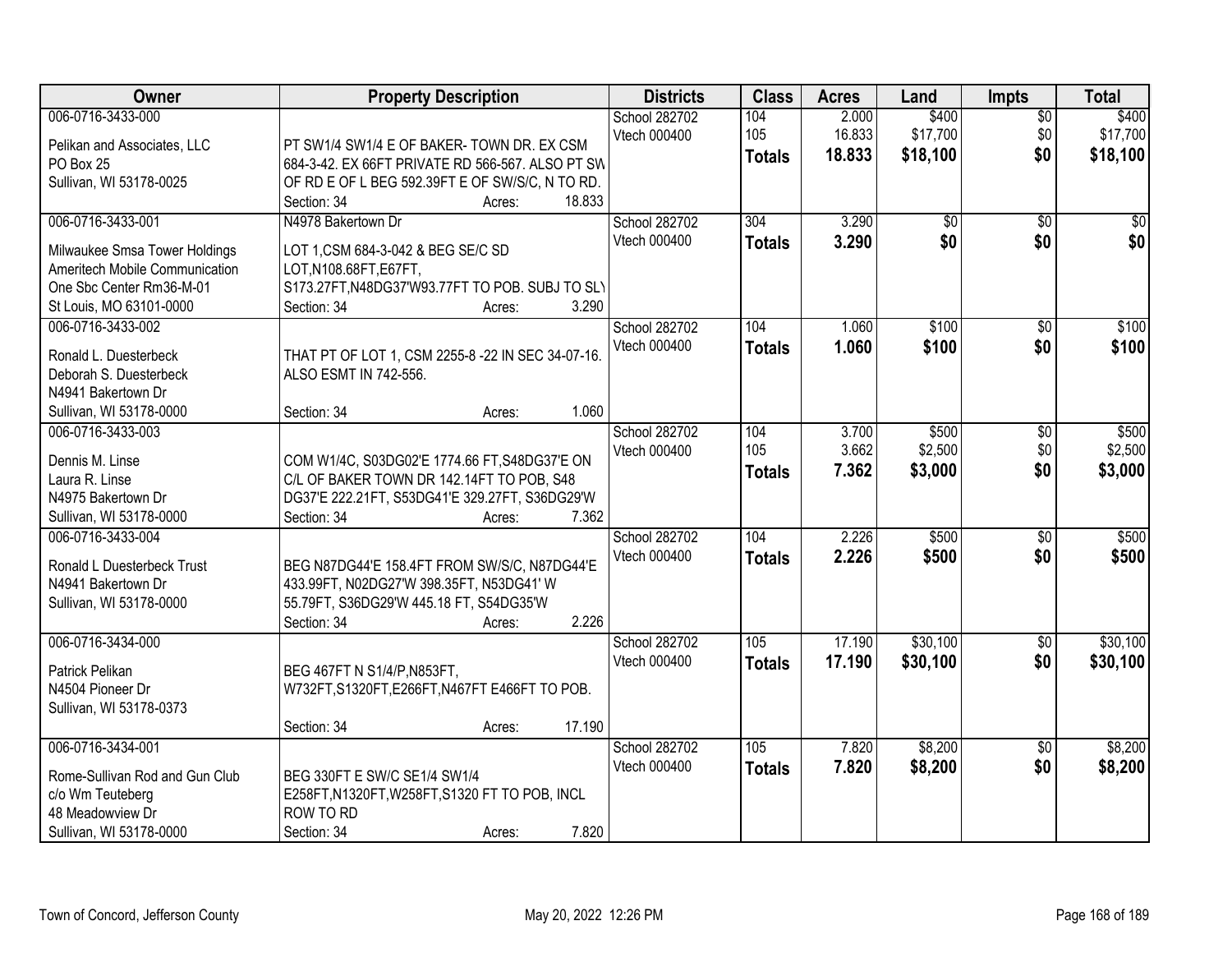| Owner                                                                                                             | <b>Property Description</b>                                                           |        | <b>Districts</b> | <b>Class</b>                                          | <b>Acres</b>                | Land                      | <b>Impts</b>                    | <b>Total</b>                            |                                   |
|-------------------------------------------------------------------------------------------------------------------|---------------------------------------------------------------------------------------|--------|------------------|-------------------------------------------------------|-----------------------------|---------------------------|---------------------------------|-----------------------------------------|-----------------------------------|
| 006-0716-3434-002<br>Pelikan and Associates, LLC<br>PO Box 25<br>Sullivan, WI 53178-0025                          | W 330FT SE1/4 SW1/4. ALSO THAT PT SW1/4 SE OF<br>DUCK CR & NE OF BAKERTOWN DR         |        |                  | School 282702<br>105<br>Vtech 000400<br><b>Totals</b> |                             | 16.000<br>16.000          | \$11,200<br>\$11,200            | $\overline{50}$<br>\$0                  | \$11,200<br>\$11,200              |
|                                                                                                                   | Section: 34                                                                           | Acres: | 16.000           |                                                       |                             |                           |                                 |                                         |                                   |
| 006-0716-3441-000<br>Timothy J. Runyard<br>N5003 County Rd F<br>Sullivan, WI 53178-0000                           | N5003 County Rd F<br>NE1/4 SE1/4 LYG W OF CTH F. EX 1.65A IN CTH F IN<br>DOC 835227.  |        |                  | School 282702<br>Vtech 000400                         | 104<br>107<br><b>Totals</b> | 36.110<br>2.000<br>38.110 | \$5,600<br>\$53,000<br>\$58,600 | $\overline{30}$<br>\$53,200<br>\$53,200 | \$5,600<br>\$106,200<br>\$111,800 |
|                                                                                                                   | Section: 34                                                                           | Acres: | 38.110           |                                                       |                             |                           |                                 |                                         |                                   |
| 006-0716-3442-000<br>Timothy J. Runyard<br>N5003 County Rd F<br>Sullivan, WI 53178-0000                           | BEG NE/C NW1/4 SE1/4, S1386FT<br>W660FT, N1386FT, E660FT TO POB                       |        |                  | School 282702<br>Vtech 000400                         | 105<br><b>Totals</b>        | 21.000<br>21.000          | \$14,700<br>\$14,700            | \$0<br>\$0                              | \$14,700<br>\$14,700              |
|                                                                                                                   | Section: 34                                                                           | Acres: | 21.000           |                                                       |                             |                           |                                 |                                         |                                   |
| 006-0716-3442-001<br>Sharon A Peot Trust<br>Robert H Peot Sr Trust<br>W701 Froelich Rd                            | E1/2 W1/2 NW1/4 SE1/4. SUBJ TO MINERAL RIGHTS<br>IN DOC 1383937.                      |        |                  | School 282702<br>Vtech 000400                         | 106<br><b>Totals</b>        | 10.000<br>10.000          | \$21,500<br>\$21,500            | \$0<br>\$0                              | \$21,500<br>\$21,500              |
| Sullivan, WI 53178-9609                                                                                           | Section: 34                                                                           | Acres: | 10.000           |                                                       |                             |                           |                                 |                                         |                                   |
| 006-0716-3442-002<br>Sharon A Peot Trust<br>Robert H Peot Sr Trust<br>W701 Froelich Rd<br>Sullivan, WI 53178-9609 | W1/2 W1/2 NW1/4 SE1/4<br>Section: 34                                                  | Acres: | 10.000           | School 282702<br>Vtech 000400                         | 105<br><b>Totals</b>        | 10.000<br>10.000          | \$7,000<br>\$7,000              | \$0<br>\$0                              | \$7,000<br>\$7,000                |
| 006-0716-3443-000                                                                                                 |                                                                                       |        |                  | School 282702                                         | 106                         | 30.000                    | \$64,500                        | $\sqrt{$0}$                             | \$64,500                          |
| Sharon A Peot Trust<br>Robert H Peot Sr Trust<br>W701 Froelich Rd                                                 | SW1/4 SE1/4, EX NE1/4 SW1/4 SE1/4. SUBJ TO<br>MINERAL RIGHTS IN DOC 1383937.          |        |                  | Vtech 000400                                          | <b>Totals</b>               | 30.000                    | \$64,500                        | \$0                                     | \$64,500                          |
| Sullivan, WI 53178-9609                                                                                           | Section: 34                                                                           | Acres: | 30.000           |                                                       |                             |                           |                                 |                                         |                                   |
| 006-0716-3443-001<br>Sharon A Peot Trust<br>Robert H Peot Sr Trust<br>W701 Froelich Rd<br>Sullivan, WI 53178-9609 | BEG 660FT N SE/C SW1/4 SE1/4 N534FT, W660FT,<br>S594FT, E 660FT TO POB<br>Section: 34 | Acres: | 9.000            | School 282702<br>Vtech 000400                         | 105<br><b>Totals</b>        | 9.000<br>9.000            | \$6,300<br>\$6,300              | $\overline{50}$<br>\$0                  | \$6,300<br>\$6,300                |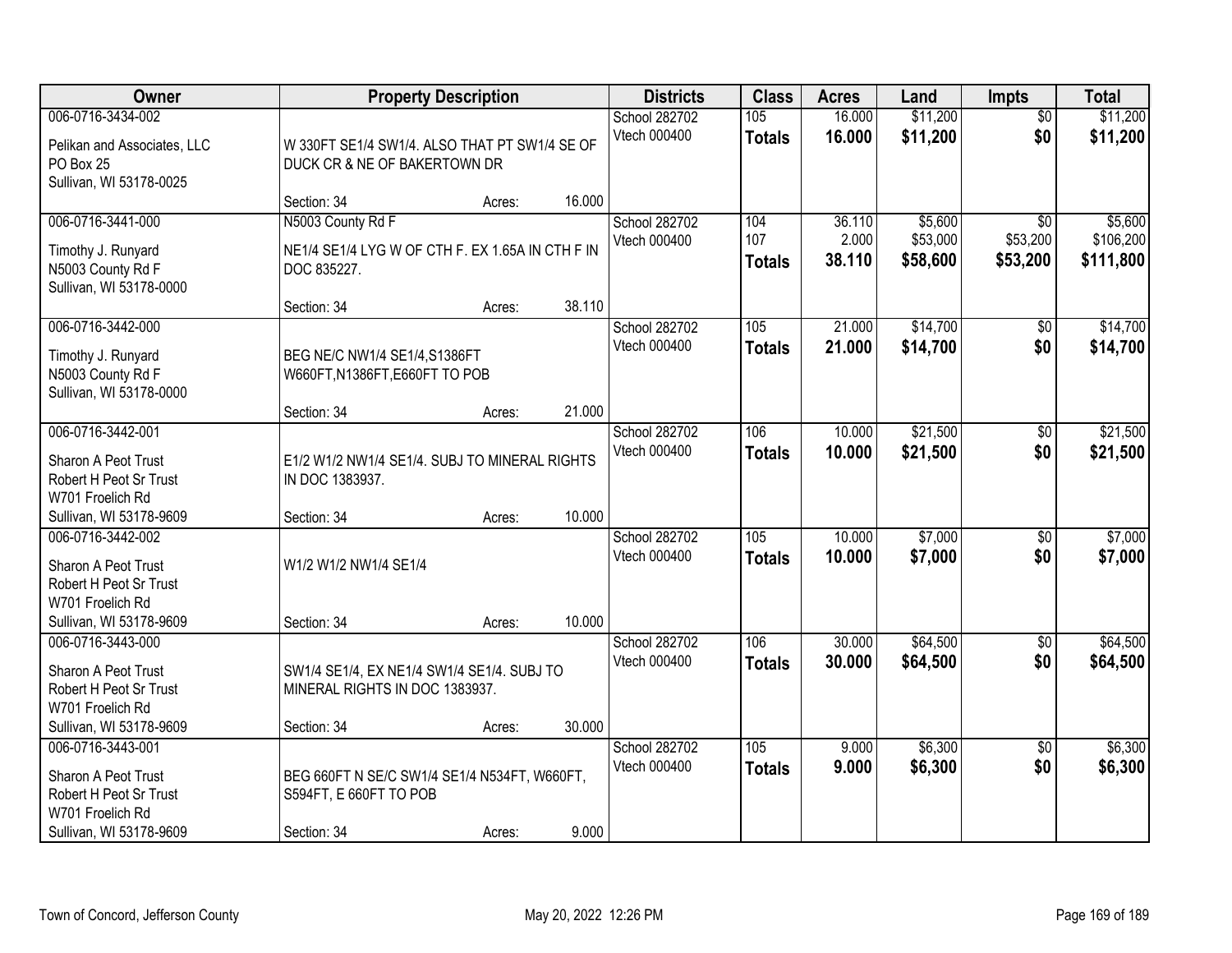| Owner                                 |                                                | <b>Property Description</b> |        | <b>Districts</b>     | <b>Class</b>     | <b>Acres</b>   | Land                | Impts            | <b>Total</b>         |
|---------------------------------------|------------------------------------------------|-----------------------------|--------|----------------------|------------------|----------------|---------------------|------------------|----------------------|
| 006-0716-3444-000                     | N4905 County Rd F                              |                             |        | School 282702        | 104              | 6.000          | \$1,100             | $\overline{50}$  | \$1,100              |
| Mark Schellinger                      | SE1/4 SE1/4 LYG NLY OF SD L: COM SE/C,         |                             |        | Vtech 000400         | 105              | 10.923         | \$7,600             | \$0              | \$7,600              |
| Cory A. Schellinger                   | S89DG05'W 1325.97 FT, N00DG04'W 585.74FT,      |                             |        |                      | <b>Totals</b>    | 16.923         | \$8,700             | \$0              | \$8,700              |
| N5661 Willow Glen Rd                  | N89DG21'E 650FT, N31DG25'E 450.04FT, N89DG21'E |                             |        |                      |                  |                |                     |                  |                      |
| Sullivan, WI 53178-0000               | Section: 34                                    | Acres:                      | 16.923 |                      |                  |                |                     |                  |                      |
| 006-0716-3511-000                     |                                                |                             |        | School 674060        | $\overline{302}$ | 40.000         | $\overline{50}$     | $\overline{50}$  | $\sqrt{50}$          |
|                                       |                                                |                             |        | Vtech 000800         | <b>Totals</b>    | 40.000         | \$0                 | \$0              | \$0                  |
| Dept Natural Resources                | <b>NE1/4 NE1/4</b>                             |                             |        |                      |                  |                |                     |                  |                      |
| State Of Wisconsin                    |                                                |                             |        |                      |                  |                |                     |                  |                      |
| PO Box 7921                           |                                                |                             |        |                      |                  |                |                     |                  |                      |
| Madison, WI 53707-0000                | Section: 35                                    | Acres:                      | 40.000 |                      |                  |                |                     |                  |                      |
| 006-0716-3512-000                     |                                                |                             |        | <b>School 674060</b> | 302              | 40.000         | $\overline{50}$     | \$0              | $\overline{\$0}$     |
| <b>Dept Natural Resources</b>         | <b>NW1/4 NE1/4</b>                             |                             |        | Vtech 000800         | <b>Totals</b>    | 40.000         | \$0                 | \$0              | \$0                  |
| State Of Wisconsin                    |                                                |                             |        |                      |                  |                |                     |                  |                      |
| PO Box 7921                           |                                                |                             |        |                      |                  |                |                     |                  |                      |
| Madison, WI 53707-0000                | Section: 35                                    | Acres:                      | 40.000 |                      |                  |                |                     |                  |                      |
| 006-0716-3513-000                     |                                                |                             |        | School 282702        | 106              | 20.000         | \$43,000            | \$0              | \$43,000             |
|                                       |                                                |                             |        | Vtech 000400         | <b>Totals</b>    | 20.000         | \$43,000            | \$0              | \$43,000             |
| Christopher R. Fountain               | N1/2 SW1/4 NE1/4                               |                             |        |                      |                  |                |                     |                  |                      |
| Danyel M. Fountain                    |                                                |                             |        |                      |                  |                |                     |                  |                      |
| N5149 Inlynd Dr                       |                                                |                             |        |                      |                  |                |                     |                  |                      |
| Sullivan, WI 53178-0000               | Section: 35                                    | Acres:                      | 20.000 |                      |                  |                |                     |                  |                      |
| 006-0716-3513-001                     |                                                |                             |        | School 282702        | 106              | 2.000          | \$4,300             | \$0              | \$4,300              |
| Edward E. Staacke                     | S1/2 SW1/4 NE1/4. MFL DOC 1376053.             |                             |        | Vtech 000400         | 206              | 18.000         | (\$38,700)          | \$0              | \$0                  |
| N5127 Inlynd Dr                       |                                                |                             |        |                      | <b>Totals</b>    | 20.000         | \$4,300             | \$0              | \$4,300              |
| Sullivan, WI 53178-0000               |                                                |                             |        |                      |                  |                |                     |                  |                      |
|                                       | Section: 35                                    | Acres:                      | 20.000 |                      |                  |                |                     |                  |                      |
| 006-0716-3514-000                     | N5149 Inlynd Dr                                |                             |        | School 674060        | 101              | 1.500          | \$46,500            | \$252,500        | \$299,000            |
|                                       | N1/2 SE1/4 NE1/4                               |                             |        | Vtech 000800         | 105              | 7.705          | \$5,400             | \$0              | \$5,400              |
| Christopher R. Fountain               |                                                |                             |        |                      | 106              | 11.500         | \$24,700            | \$0              | \$24,700             |
| Danyel M. Fountain<br>N5149 Inlynd Dr |                                                |                             |        |                      | Totals           | 20.705         | \$76,600            | \$252,500        | \$329,100            |
| Sullivan, WI 53178-0000               | Section: 35                                    |                             | 20.705 |                      |                  |                |                     |                  |                      |
|                                       |                                                | Acres:                      |        |                      |                  |                |                     |                  |                      |
| 006-0716-3514-001                     | N5127 Inlynd Dr                                |                             |        | School 674060        | 101<br>104       | 2.000<br>9.000 | \$59,000<br>\$1,700 | \$219,600<br>\$0 | \$278,600<br>\$1,700 |
| Edward E. Staacke                     | S1/2 SE1/4 NE1/4. MFL DOC 1376053.             |                             |        | Vtech 000800         | 105              | 0.787          | \$100               | \$0              | \$100                |
| N5127 Inlynd Dr                       |                                                |                             |        |                      | 206              | 9.000          | (\$19,400)          | \$0              | \$0                  |
| Sullivan, WI 53178-0000               |                                                |                             |        |                      |                  | 20.787         |                     |                  | \$280,400            |
|                                       | Section: 35                                    | Acres:                      | 20.787 |                      | <b>Totals</b>    |                | \$60,800            | \$219,600        |                      |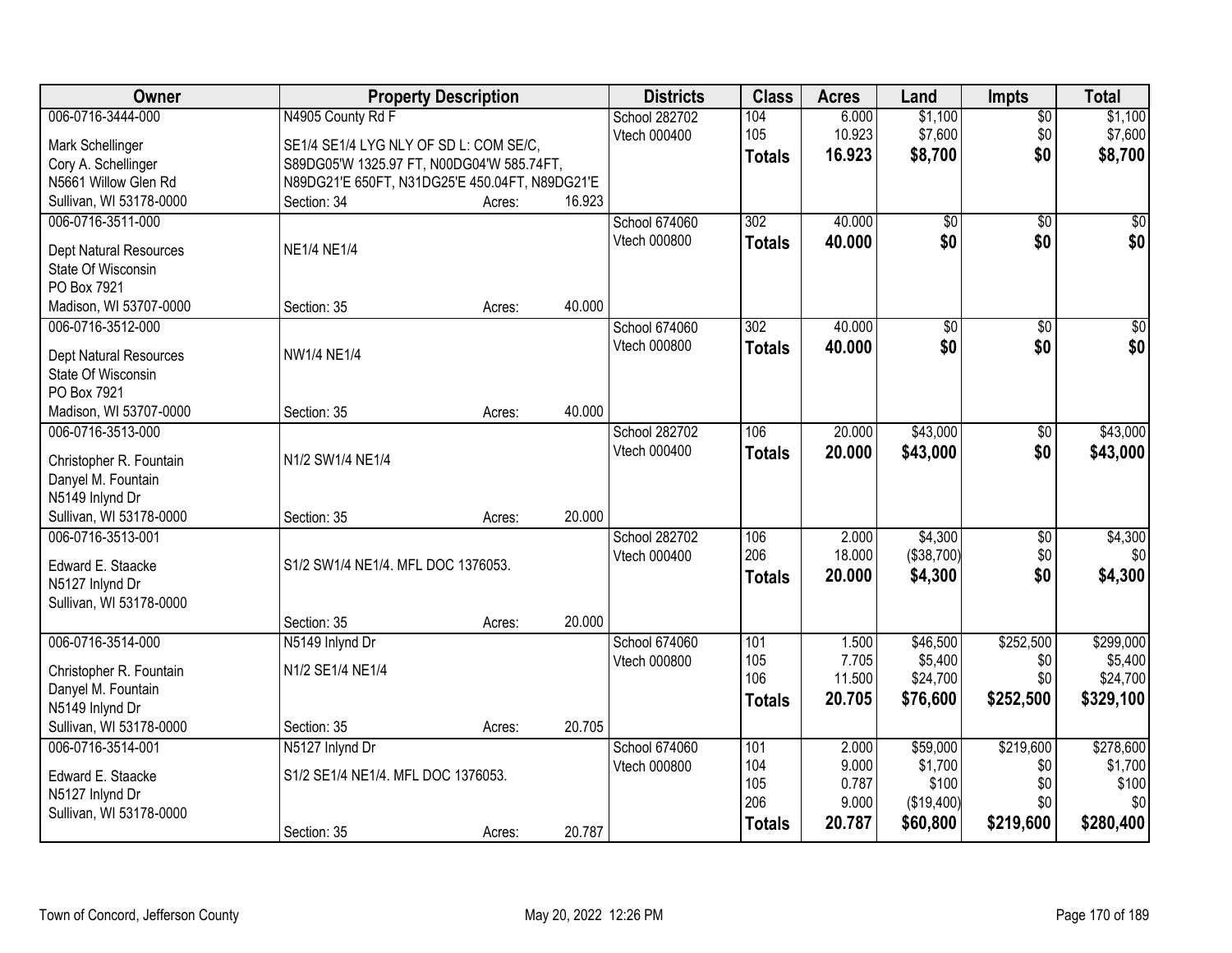| Owner                                 |                                                | <b>Property Description</b> |        | <b>Districts</b>     | <b>Class</b>  | <b>Acres</b> | Land     | Impts           | <b>Total</b> |
|---------------------------------------|------------------------------------------------|-----------------------------|--------|----------------------|---------------|--------------|----------|-----------------|--------------|
| 006-0716-3521-002                     |                                                |                             |        | School 282702        | 105           | 16.000       | \$13,400 | $\overline{50}$ | \$13,400     |
| Dinah Wallace                         | W1/2 E1/2 NW1/4.                               |                             |        | Vtech 000400         | 106           | 24.000       | \$51,600 | \$0             | \$51,600     |
| <b>Wallace Trust</b>                  |                                                |                             |        |                      | <b>Totals</b> | 40.000       | \$65,000 | \$0             | \$65,000     |
| W811 Us Highway 18                    |                                                |                             |        |                      |               |              |          |                 |              |
| Sullivan, WI 53178-0000               | Section: 35                                    | Acres:                      | 40.000 |                      |               |              |          |                 |              |
| 006-0716-3522-000                     | N5184 Knoll Dr                                 |                             |        | <b>School 282702</b> | 101           | 2.000        | \$59,000 | \$158,400       | \$217,400    |
|                                       |                                                |                             |        | Vtech 000400         | 105           | 8.058        | \$5,700  | \$0             | \$5,700      |
| Glenn J. Quast                        | LOT 3, CSM 518-2-318                           |                             |        |                      | <b>Totals</b> | 10.058       | \$64,700 | \$158,400       | \$223,100    |
| Pamela L. Quast                       |                                                |                             |        |                      |               |              |          |                 |              |
| N5184 Knoll Dr                        | Section: 35                                    | Acres:                      | 10.058 |                      |               |              |          |                 |              |
| Sullivan, WI 53178-0000               |                                                |                             |        |                      | 104           | 28.322       | \$6,400  |                 |              |
| 006-0716-3522-001                     |                                                |                             |        | School 282702        | 105           |              | \$100    | $\overline{50}$ | \$6,400      |
| David E Mueller Trust                 | W1/2 W1/2 NW1/4, EX 33FT ROW EX 0.3A ALG KNOLL |                             |        | Vtech 000400         |               | 1.000        |          | \$0             | \$100        |
| Beverly a Mueller Trust               | RD & E/L. EX 3.93A IN CTH F IN 705-401 EX CSM  |                             |        |                      | <b>Totals</b> | 29.322       | \$6,500  | \$0             | \$6,500      |
| N5259 County Rd F                     | 3967-19-110. EX CSM 5358-29-138, DOC 1296116.  |                             |        |                      |               |              |          |                 |              |
| Sullivan, WI 53178-0000               | Section: 35                                    | Acres:                      | 29.322 |                      |               |              |          |                 |              |
| 006-0716-3522-002                     | N5179 Knoll Dr                                 |                             |        | <b>School 282702</b> | 101           | 2.000        | \$59,000 | \$261,600       | \$320,600    |
|                                       |                                                |                             |        | Vtech 000400         | <b>Totals</b> | 2.000        | \$59,000 | \$261,600       | \$320,600    |
| Michael F. Mcgurk                     | LOT 1, CSM 5358-29-138, DOC 1296116.           |                             |        |                      |               |              |          |                 |              |
| Katherine A. Mcgurk<br>N5179 Knoll Dr |                                                |                             |        |                      |               |              |          |                 |              |
| Sullivan, WI 53178-0000               | Section: 35                                    | Acres:                      | 2.000  |                      |               |              |          |                 |              |
| 006-0716-3523-000                     | N5126 Knoll Dr                                 |                             |        |                      | 101           | 3.057        | \$72,000 | \$112,800       | \$184,800    |
|                                       |                                                |                             |        | School 282702        | 104           | 18.000       | \$3,200  | \$0             | \$3,200      |
| James Zagrodnik                       | COM SW/C NW1/4, S89DG53'E 660FT TO POB,        |                             |        | Vtech 000400         | 105           | 4.650        | \$3,300  | \$0             | \$3,300      |
| Barbara Zagrodnik                     | N01DG43'E 451. 94FT, S89DG51'E 298.64FT,       |                             |        |                      |               | 25.707       |          | \$112,800       | \$191,300    |
| N5126 Knoll Dr                        | N01DG31'E 2191.42FT, S89DG52 'E 368.59FT,      |                             |        |                      | <b>Totals</b> |              | \$78,500 |                 |              |
| Sullivan, WI 53178-0000               | Section: 35                                    | Acres:                      | 25.707 |                      |               |              |          |                 |              |
| 006-0716-3523-001                     | N5178 Knoll Dr                                 |                             |        | School 282702        | 101           | 1.538        | \$47,500 | \$132,900       | \$180,400    |
| Carol Benjamin                        | LOT 2, CSM 518-2-318, DOC 718640.              |                             |        | Vtech 000400         | <b>Totals</b> | 1.538        | \$47,500 | \$132,900       | \$180,400    |
| John Benjamin                         |                                                |                             |        |                      |               |              |          |                 |              |
| N5178 Knoll Dr                        |                                                |                             |        |                      |               |              |          |                 |              |
| Sullivan, WI 53178-0000               | Section: 35                                    | Acres:                      | 1.538  |                      |               |              |          |                 |              |
| 006-0716-3523-002                     | N5152 Knoll Dr                                 |                             |        | School 282702        | 101           | 2.418        | \$64,200 | \$171,700       | \$235,900    |
|                                       |                                                |                             |        | Vtech 000400         |               | 2.418        |          |                 |              |
| Brent A. Madden                       | LOT 1, CSM 518-2-318                           |                             |        |                      | <b>Totals</b> |              | \$64,200 | \$171,700       | \$235,900    |
| N5152 Knoll Dr                        |                                                |                             |        |                      |               |              |          |                 |              |
| Sullivan, WI 53178-0000               |                                                |                             |        |                      |               |              |          |                 |              |
|                                       | Section: 35                                    | Acres:                      | 2.418  |                      |               |              |          |                 |              |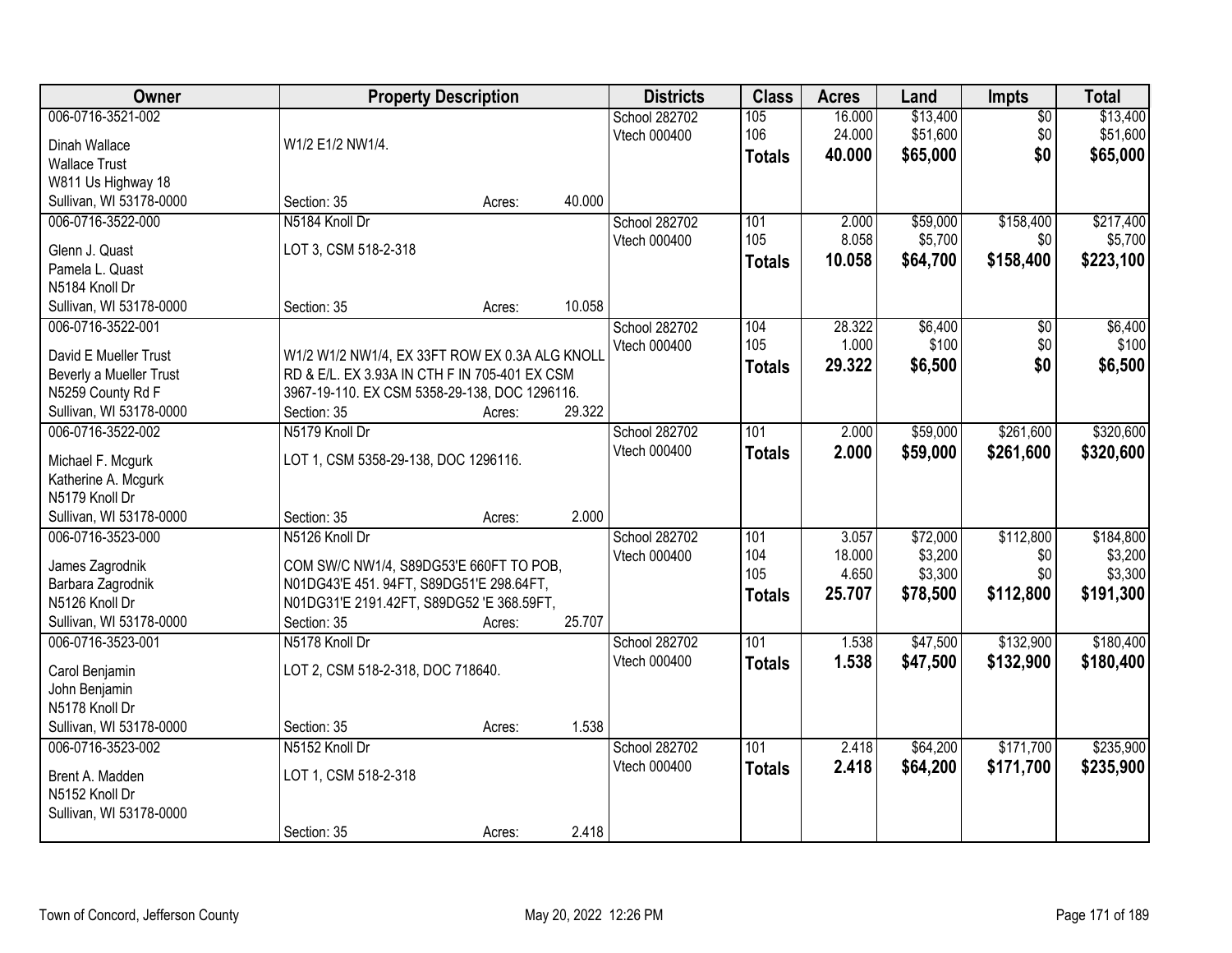| <b>Owner</b>                      | <b>Property Description</b>                        | <b>Districts</b> | <b>Class</b>      | <b>Acres</b>   | Land                   | <b>Impts</b>           | <b>Total</b>         |
|-----------------------------------|----------------------------------------------------|------------------|-------------------|----------------|------------------------|------------------------|----------------------|
| 006-0716-3523-003                 | N5116 Knoll Dr                                     | School 282702    | 101               | 2.143          | \$60,800               | \$260,900              | \$321,700            |
| David E Mueller Trust             | LOT 1, CSM 3967-19-110. EX COM SW/C NW1/4,         | Vtech 000400     | <b>Totals</b>     | 2.143          | \$60,800               | \$260,900              | \$321,700            |
| Beverly a Mueller Trust           | S89DG53'E 660FT TO POB, S89DG53'E 8.46 FT,         |                  |                   |                |                        |                        |                      |
| N5116 Knoll Dr                    | N01DG22'E 334.42FT, S89DG36'W 6.42FT, S01DG43'W    |                  |                   |                |                        |                        |                      |
| Sullivan, WI 53178-0000           | 2.143<br>Section: 35<br>Acres:                     |                  |                   |                |                        |                        |                      |
| 006-0716-3523-004                 | N5108 Knoll Dr                                     | School 282702    | 101               | 2.248          | \$62,100               | \$295,000              | \$357,100            |
|                                   |                                                    | Vtech 000400     | <b>Totals</b>     | 2.248          | \$62,100               | \$295,000              | \$357,100            |
| James W. Burns                    | LOT 2, CSM 3967-19-110.                            |                  |                   |                |                        |                        |                      |
| Parsla K. Burns<br>N5108 Knoll Dr |                                                    |                  |                   |                |                        |                        |                      |
| Sullivan, WI 53178-0000           | 2.248<br>Section: 35<br>Acres:                     |                  |                   |                |                        |                        |                      |
| 006-0716-3531-000                 | W750 US Highway 18                                 | School 282702    | 104               | 26.300         | \$4,400                | \$0                    | \$4,400              |
|                                   |                                                    | Vtech 000400     | 105               | 20.010         | \$14,000               | \$0                    | \$14,000             |
| Jacob A. Goplin                   | LOT 2, CSM 5914-34-118, DOC 1402050. ALSO & SUB.   |                  | 107               | 1.500          | \$41,500               | \$106,400              | \$147,900            |
| Leah S. Goplin                    | TO SEPTIC ESMT IN DOC 1410936.                     |                  | <b>15M</b>        | 15.000         | \$16,200               | \$0                    | \$16,200             |
| W750 Us Highway 18                |                                                    |                  | <b>Totals</b>     | 62.810         | \$76,100               | \$106,400              | \$182,500            |
| Sullivan, WI 53178-0000           | 62.810<br>Section: 35<br>Acres:                    |                  |                   |                |                        |                        |                      |
| 006-0716-3531-001                 | W778 US Highway 18                                 | School 282702    | 104               | 28.639         | \$5,100                | $\sqrt[6]{3}$          | \$5,100              |
| Howard L. Loeb                    | LOT 1, CSM 5914-34-118, DOC 1402050. ALSO & SUB.   | Vtech 000400     | 105               | 20.000         | \$14,000               | \$0                    | \$14,000             |
| Richard A. Loeb                   | TO SEPTIC ESMT IN DOC 1410936.                     |                  | 107<br><b>15M</b> | 1.000<br>4.000 | \$30,000               | \$72,200<br>\$0        | \$102,200<br>\$4,300 |
| 9300 N Broadmoor Rd               |                                                    |                  |                   |                | \$4,300                |                        |                      |
| Bayside, WI 53217                 | 53.639<br>Section: 35<br>Acres:                    |                  | <b>Totals</b>     | 53.639         | \$53,400               | \$72,200               | \$125,600            |
| 006-0716-3532-000                 |                                                    | School 282702    | 104               | 37.340         | \$6,500                | $\overline{50}$        | \$6,500              |
| Dinah Wallace                     | E1/2 W1/2 SW1/4. ALSO 16.5FT SQ IN NW/C OF E1/2    | Vtech 000400     | <b>Totals</b>     | 37,340         | \$6,500                | \$0                    | \$6,500              |
| <b>Wallace Trust</b>              | SW1/4. EX LOT 1, CSM 2224-7-277. EX .53A IN USH 18 |                  |                   |                |                        |                        |                      |
| W811 Us Highway 18                | IN 949-855 EX BEG NE/C CSM 2224, N88DG56'E         |                  |                   |                |                        |                        |                      |
| Sullivan, WI 53178-0000           | 37.340<br>Section: 35<br>Acres:                    |                  |                   |                |                        |                        |                      |
| 006-0716-3532-001                 |                                                    | School 282702    | 102               | 1.760          | \$18,600               | $\overline{50}$        | \$18,600             |
|                                   |                                                    | Vtech 000400     | 104               | 15.790         | \$3,000                | \$0                    | \$3,000              |
| <b>Wallace Trust</b>              | CSM 1230-4-137. EX 2.45A IN CTH F IN 714-944.      |                  | 105               | 1.240          | \$900                  | \$0                    | \$900                |
| W811 Us Highway 18                |                                                    |                  | <b>Totals</b>     | 18.790         | \$22,500               | \$0                    | \$22,500             |
| Sullivan, WI 53178-0000           | 18.790                                             |                  |                   |                |                        |                        |                      |
| 006-0716-3533-000                 | Section: 35<br>Acres:                              | School 282702    | 304               | 15.097         |                        |                        | $\overline{30}$      |
|                                   |                                                    | Vtech 000400     |                   |                | $\overline{60}$<br>\$0 | $\overline{50}$<br>\$0 | \$0                  |
| St Marys Help of Christians       | W1/2 SW1/4 SW1/4, EX BEG 146. 20FT E OF            |                  | <b>Totals</b>     | 15.097         |                        |                        |                      |
| Congregation                      | SW/S/C,N17DG45'W 174FT,N84DG50'E573.47FT,S TO      |                  |                   |                |                        |                        |                      |
| W856 Us Highway 18                | S/S/L, W TO POB. EX 1.78A IN CTH F IN 706-349. EX  |                  |                   |                |                        |                        |                      |
| Sullivan, WI 53178-0000           | 15.097<br>Section: 35<br>Acres:                    |                  |                   |                |                        |                        |                      |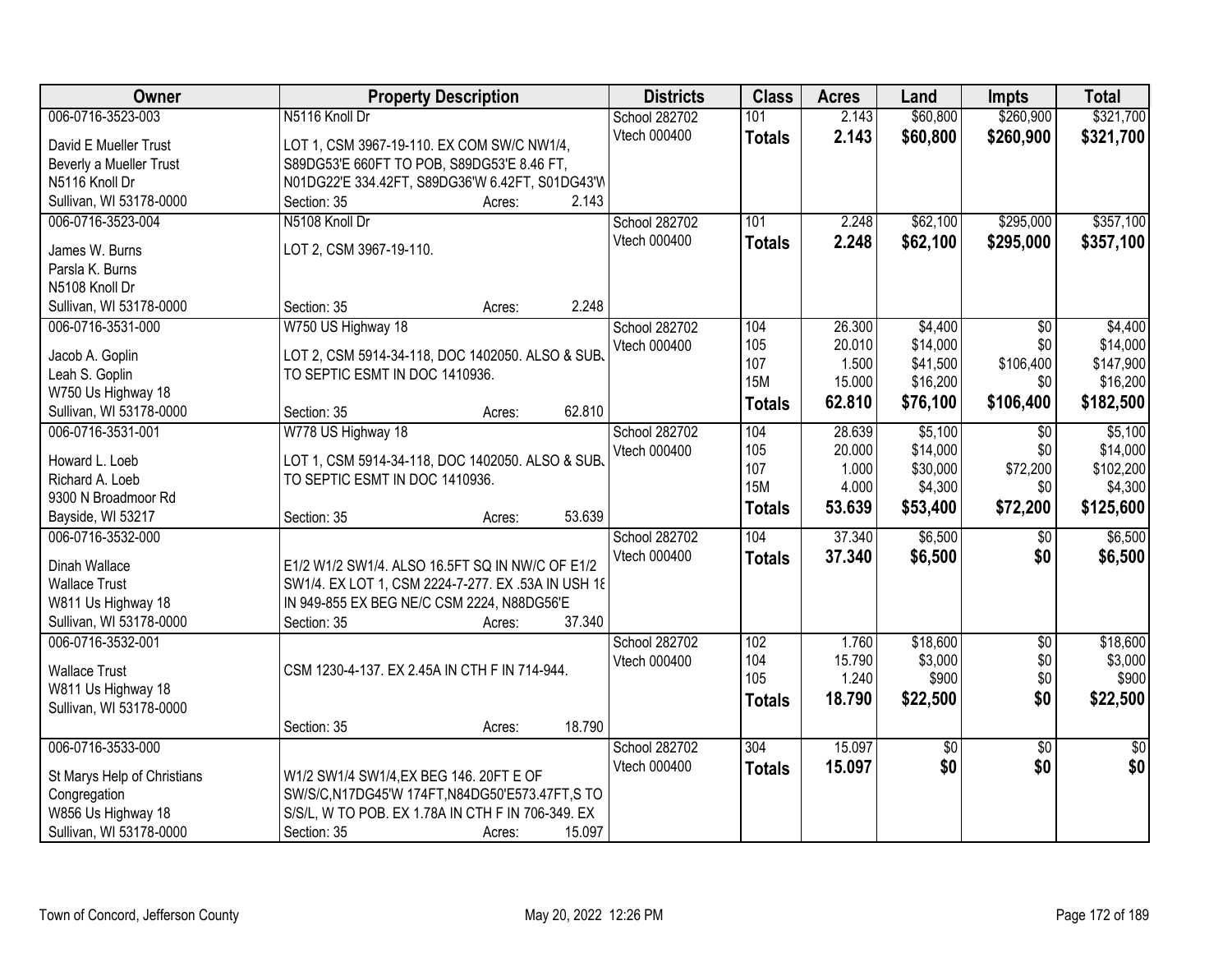| Owner                        | <b>Property Description</b>                      | <b>Districts</b>    | <b>Class</b>  | <b>Acres</b> | Land            | Impts           | <b>Total</b>    |
|------------------------------|--------------------------------------------------|---------------------|---------------|--------------|-----------------|-----------------|-----------------|
| 006-0716-3533-001            | W856 US Highway 18                               | School 282702       | 304           | 2.710        | $\overline{60}$ | $\overline{50}$ | $\overline{50}$ |
| St Marys Help of Christians  | BEG C/L STH 135 146.20FT E OF SW/S/C, N17DG45'W  | Vtech 000400        | <b>Totals</b> | 2.710        | \$0             | \$0             | \$0             |
| Congregation                 | 174FT, N84DG50'E 573.47FT, S TO S/S/L W TO POB   |                     |               |              |                 |                 |                 |
| W856 Us Highway 18           |                                                  |                     |               |              |                 |                 |                 |
| Sullivan, WI 53178-0000      | Section: 35<br>Acres:                            | 2.710               |               |              |                 |                 |                 |
| 006-0716-3533-002            | W834 US Highway 18                               | School 282702       | 101           | 2.116        | \$60,500        | \$202,500       | \$263,000       |
| Mark D. Rollefson            | PT OF LOT 1, CSM 2224-7-227 IN SEC 35-7-16. ALSO | Vtech 000400        | <b>Totals</b> | 2.116        | \$60,500        | \$202,500       | \$263,000       |
| Ann M. Rollefson             | BEG NE/C SD CSM, N88DG56'E 16.5FT, S1DG18'E      |                     |               |              |                 |                 |                 |
| W834 Us Highway 18           | 232.45FT, N23DG20'W 45.56FT, N1DG03'W 190.44FT   |                     |               |              |                 |                 |                 |
| Sullivan, WI 53178-0000      | Section: 35<br>Acres:                            | 2.116               |               |              |                 |                 |                 |
| 006-0716-3534-000            | W718 US Highway 18                               | School 282702       | 101           | 0.887        | \$30,200        | \$118,100       | \$148,300       |
|                              |                                                  | Vtech 000400        | <b>Totals</b> | 0.887        | \$30,200        | \$118,100       | \$148,300       |
| <b>Matthew Kerwin</b>        | BEG 114FT W OF S1/4/C, N03DG52'W 167.1FT,        |                     |               |              |                 |                 |                 |
| Susan Kerwin                 | N11DG44'E 89.90FT, N158FT, W114FT, S475FT,       |                     |               |              |                 |                 |                 |
| W718 Us Highway 18           | E106FT TO POB. EX .13A IN USH 18 IN 963-421      |                     |               |              |                 |                 |                 |
| Sullivan, WI 53178-0000      | Section: 35<br>Acres:                            | 0.887               |               |              |                 |                 |                 |
| 006-0716-3534-001            | W708 US Highway 18                               | School 282702       | 101           | 2.353        | \$63,400        | \$135,100       | \$198,500       |
| Jonathan Shepherd            | BEG S1/4/P, W114FT, N03DG52'W 167.1FT, N11DG44'E | Vtech 000400        | <b>Totals</b> | 2.353        | \$63,400        | \$135,100       | \$198,500       |
| Sirina Shepherd              | 89.90FT, N158FT, W114FT, N251FT, E220 FT, S726FT |                     |               |              |                 |                 |                 |
| W708 Us Highway 18           | TO POB. EX .13A IN USH 18 IN DOC 957673.         |                     |               |              |                 |                 |                 |
| Sullivan, WI 53178-0000      | Section: 35<br>Acres:                            | 2.353               |               |              |                 |                 |                 |
| 006-0716-3541-000            | N5049 Inlynd Dr                                  | School 282702       | 101           | 2.000        | \$59,000        | \$152,600       | \$211,600       |
| Gary E Goldbeck Trust        | E1/2 E1/2 SE1/4 EX .11A IN USH 18 IN 952-150     | <b>Vtech 000400</b> | 104           | 15.000       | \$2,900         | \$0             | \$2,900         |
| N5049 Inlynd Dr              |                                                  |                     | 105           | 20.434       | \$14,300        | \$0             | \$14,300        |
| Sullivan, WI 53178-0000      |                                                  |                     | 106           | 3.000        | \$6,500         | \$0             | \$6,500         |
|                              | Section: 35<br>Acres:                            | 40.434              | <b>Totals</b> | 40.434       | \$82,700        | \$152,600       | \$235,300       |
| 006-0716-3541-001            |                                                  | School 674060       | 105           | 20.000       | \$14,000        | $\overline{50}$ | \$14,000        |
|                              |                                                  | Vtech 000800        | <b>Totals</b> | 20.000       | \$14,000        | \$0             | \$14,000        |
| Joel Bilau                   | E1/2 W1/2 E1/2 SE1/4                             |                     |               |              |                 |                 |                 |
| W5954 Aspen Dr               |                                                  |                     |               |              |                 |                 |                 |
| Fort Atkinson, WI 53538-0000 |                                                  |                     |               |              |                 |                 |                 |
|                              | Section: 35<br>Acres:                            | 20.000              |               |              |                 |                 |                 |
| 006-0716-3541-002            |                                                  | School 674060       | 105           | 20.000       | \$21,500        | $\overline{50}$ | \$21,500        |
| Lucy Angang                  | W1/2 W1/2 E1/2 SE1/4. SUBJ TO MINERAL RIGHTS IN  | Vtech 000800        | <b>Totals</b> | 20.000       | \$21,500        | \$0             | \$21,500        |
| Michael J. Anfang            | DOC 1385524.                                     |                     |               |              |                 |                 |                 |
| W648 Us Highway 18           |                                                  |                     |               |              |                 |                 |                 |
| Sullivan, WI 53178-0000      | Section: 35<br>Acres:                            | 20.000              |               |              |                 |                 |                 |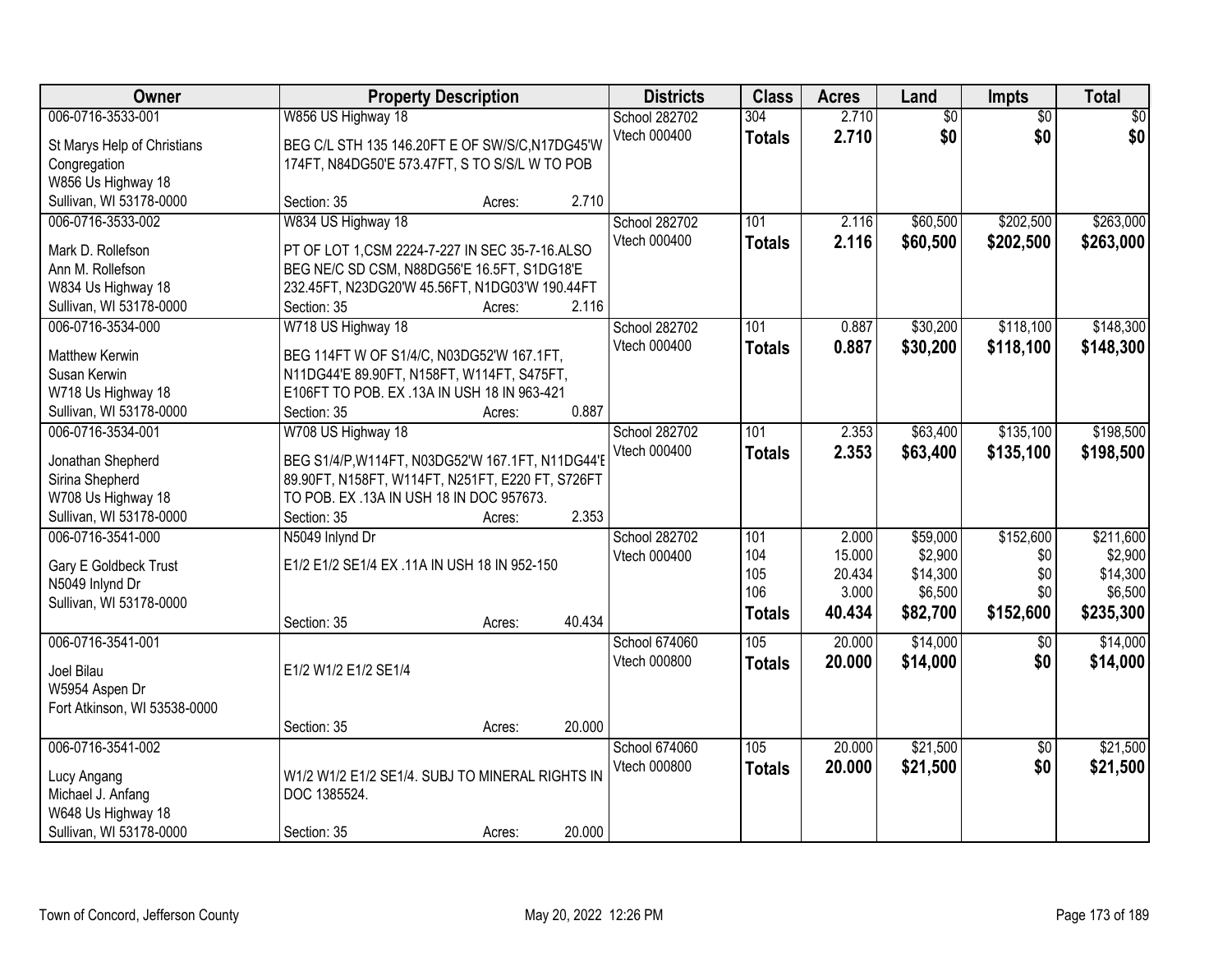| Owner                                                                                                            | <b>Property Description</b>                                                                                                                                              | <b>Districts</b>              | <b>Class</b>                                     | <b>Acres</b>                                | Land                                                | <b>Impts</b>                            | <b>Total</b>                                        |
|------------------------------------------------------------------------------------------------------------------|--------------------------------------------------------------------------------------------------------------------------------------------------------------------------|-------------------------------|--------------------------------------------------|---------------------------------------------|-----------------------------------------------------|-----------------------------------------|-----------------------------------------------------|
| 006-0716-3542-000<br>Edward L. Anfang<br>Karen A. Anfang                                                         | W652 US Highway 18<br>LOT 2, CSM 2393-8-243. ALSO ESMT OVER 4.75A IN<br>PCL <sub>43</sub>                                                                                | School 282702<br>Vtech 000400 | 101<br>105<br><b>Totals</b>                      | 2.500<br>33.660<br>36.160                   | \$65,300<br>\$23,600<br>\$88,900                    | \$185,500<br>\$0<br>\$185,500           | \$250,800<br>\$23,600<br>\$274,400                  |
| W652 Us Highway 18<br>Sullivan, WI 53178-0000                                                                    | 36.160<br>Section: 35<br>Acres:                                                                                                                                          |                               |                                                  |                                             |                                                     |                                         |                                                     |
| 006-0716-3543-000<br>David M. Anfang<br>W694 Us Highway 18<br>Sullivan, WI 53178-0000                            | W694 US Highway 18<br>LOT 1, CSM 2861-11-145. EX .195A OF CSM IN<br>SULLIVAN EX .02A IN USH 18 IN 970-609                                                                | School 282702<br>Vtech 000400 | 101<br><b>Totals</b>                             | 1.023<br>1.023                              | \$34,600<br>\$34,600                                | \$127,500<br>\$127,500                  | \$162,100<br>\$162,100                              |
| 006-0716-3543-001<br>Robert M. Saeger<br><b>Winifred Saeger</b><br>W640 Us Highway 18<br>Sullivan, WI 53178-0000 | 1.023<br>Section: 35<br>Acres:<br>US Highway 18<br>LOT 1, CSM 1350-4-339<br>3.003<br>Section: 35<br>Acres:                                                               | School 282702<br>Vtech 000400 | 101<br>105<br><b>Totals</b>                      | 1.003<br>2.000<br>3.003                     | \$34,100<br>\$4,500<br>\$38,600                     | \$5,100<br>\$0<br>\$5,100               | \$39,200<br>\$4,500<br>\$43,700                     |
| 006-0716-3543-002<br>Michael J. Anfang<br>Lucy Anfang<br>W648 Us Highway 18<br>Sullivan, WI 53178-0000           | W648 US Highway 18<br>LOT 1, CSM 1409-4-435 & EAST PRT OLD CUL DE<br>SAC SD CSM.<br>1.972<br>Section: 35<br>Acres:                                                       | School 282702<br>Vtech 000400 | 101<br><b>Totals</b>                             | 1.972<br>1.972                              | \$58,300<br>\$58,300                                | \$190,900<br>\$190,900                  | \$249,200<br>\$249,200                              |
| 006-0716-3543-003<br>Edward L. Anfang<br>Karen A. Anfang<br>W652 Us Highway 18<br>Sullivan, WI 53178-0000        | LOT 1, CSM 2393-8-243.<br>3.051<br>Section: 35<br>Acres:                                                                                                                 | School 282702<br>Vtech 000400 | 101<br><b>Totals</b>                             | 3.051<br>3.051                              | \$71,900<br>\$71,900                                | $\overline{50}$<br>\$0                  | \$71,900<br>\$71,900                                |
| 006-0716-3543-004<br>David M. Anfang<br>W694 Us Highway 18<br>Sullivan, WI 53178-0000                            | W1/2 SE1/4. EX CSM 1350-4-339, LOT 1, CSM<br>1409-4-435, EX CSM 2393-8-243. EX CSM<br>2861-11-145. SBJ TO ESMT OVER 4.75A IN NE/C. EX<br>34.187<br>Section: 35<br>Acres: | School 282702<br>Vtech 000400 | 102<br>104<br>105<br><b>15M</b><br><b>Totals</b> | 2.500<br>25.800<br>1.187<br>4.700<br>34.187 | \$65,300<br>\$5,500<br>\$100<br>\$5,100<br>\$76,000 | \$6,700<br>\$0<br>\$0<br>\$0<br>\$6,700 | \$72,000<br>\$5,500<br>\$100<br>\$5,100<br>\$82,700 |
| 006-0716-3611-000<br>David C. Meyer et al<br>PO Box 37<br>Sullivan, WI 53178-0000                                | BEG N/S/L 455.11FT W OF NE/C<br>W248.99FT, S232.25FT, N78DG13'<br>E231.55FT, N186.39FT TO POB<br>1.157<br>Section: 36<br>Acres:                                          | School 674060<br>Vtech 000800 | 101<br><b>Totals</b>                             | 1.157<br>1.157                              | \$37,900<br>\$37,900                                | $\overline{50}$<br>\$0                  | \$37,900<br>\$37,900                                |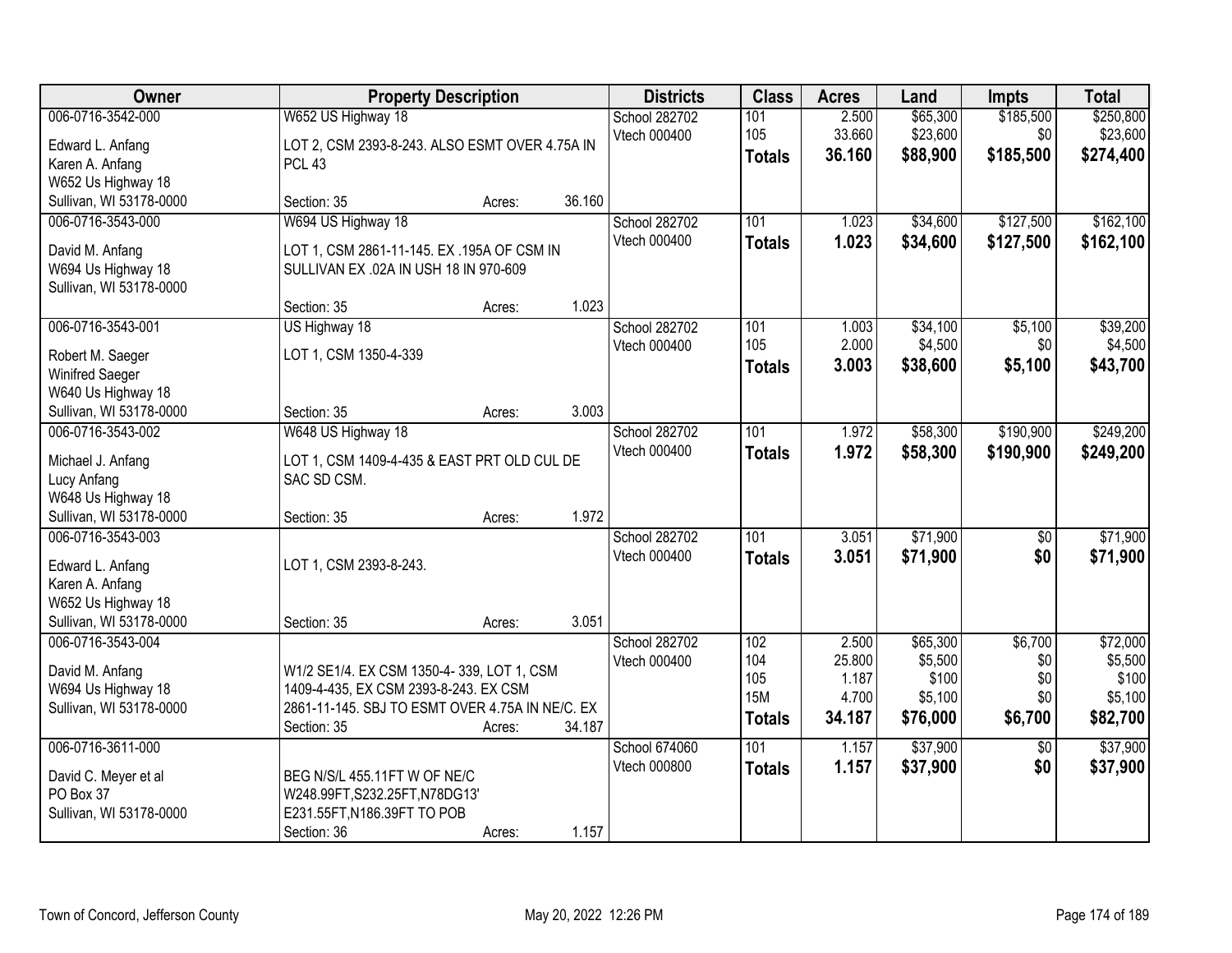| \$169,900<br>006-0716-3611-001<br>W156 Park Dr<br>\$43,600<br><b>School 674060</b><br>101<br>1.034<br>Vtech 000800<br>1.034<br>\$43,600<br>\$169,900<br><b>Totals</b><br>Rexford D. White<br>BEG N/S/L 704.10FT W OF NE/C | \$213,500<br>\$213,500 |
|---------------------------------------------------------------------------------------------------------------------------------------------------------------------------------------------------------------------------|------------------------|
|                                                                                                                                                                                                                           |                        |
|                                                                                                                                                                                                                           |                        |
| Carol M. Klebenow<br>W162.87FT, S293.34FT TO C/L PARK DR, NE ON SD                                                                                                                                                        |                        |
| W156 Park Dr<br>C/L 167.04 FT, N257.54FT TO POB. EX LD IN ROAD                                                                                                                                                            |                        |
| Oconomowoc, WI 53066-0000<br>1.034<br>Section: 36<br>Acres:                                                                                                                                                               |                        |
| 006-0716-3611-002<br>101<br>\$42,200<br>\$156,900<br>W166 Park Dr<br>School 674060<br>1.000                                                                                                                               | \$199,100              |
| Vtech 000800<br>1.000<br>\$42,200<br>\$156,900<br><b>Totals</b>                                                                                                                                                           | \$199,100              |
| Pautz Trust<br>COM NE/S/C, S89DG13'W 866.97 FT, W TO POB,                                                                                                                                                                 |                        |
| W166 Park Dr<br>S89DG13'W 160 FT, S11DG05'E 327.76FT TO C/L RD,                                                                                                                                                           |                        |
| Oconomowoc, WI 53066-0000<br>N75DG35'E 125FT, N4DG42'W 293.71FT TO POB<br>1.000                                                                                                                                           |                        |
| Section: 36<br>Acres:                                                                                                                                                                                                     |                        |
| 006-0716-3611-004<br>\$164,200<br>W119 Park Dr<br>School 674060<br>101<br>\$42,500<br>1.000                                                                                                                               | \$206,700              |
| Vtech 000800<br>\$164,200<br>1.000<br>\$42,500<br><b>Totals</b><br>CSM 122-1-159, DOC 701494.<br>Andrew Meyer                                                                                                             | \$206,700              |
| <b>Emily Meyer</b>                                                                                                                                                                                                        |                        |
| W119 Park Dr                                                                                                                                                                                                              |                        |
| 1.000<br>Oconomowoc, WI 53066-0000<br>Section: 36<br>Acres:                                                                                                                                                               |                        |
| 006-0716-3611-005<br>\$200<br>School 674060<br>101<br>0.007<br>\$0                                                                                                                                                        | \$200                  |
| 0.007<br>Vtech 000800<br>\$200<br>\$0<br><b>Totals</b><br>Steve Adkinson et al<br>E2FT OF N143.49FT NE1/4 2FT STRIP ON S/SIDE                                                                                             | \$200                  |
| W390 N7113 Pennsylvania St<br>PARK DR. CSM 107-1-138                                                                                                                                                                      |                        |
| Oconomowoc, WI 53066-0000                                                                                                                                                                                                 |                        |
| 0.007<br>Section: 36<br>Acres:                                                                                                                                                                                            |                        |
| \$21,400<br>006-0716-3611-006<br>105<br>2.172<br>$\overline{50}$<br>School 674060                                                                                                                                         | \$21,400               |
| 2.172<br>Vtech 000800<br>\$21,400<br>\$0<br><b>Totals</b>                                                                                                                                                                 | \$21,400               |
| OUTLOT 1, RUDER'S SUB<br>Leon J Ruder Sr Trust                                                                                                                                                                            |                        |
| Jeaninne a Ruder Trust                                                                                                                                                                                                    |                        |
| W183 Park Dr                                                                                                                                                                                                              |                        |
| 2.172<br>Oconomowoc, WI 53066-0000<br>Section: 36<br>Acres:                                                                                                                                                               |                        |
| $\overline{101}$<br>\$42,500<br>\$144,900<br>006-0716-3611-007<br>School 674060<br>1.000<br>W193 Park Dr                                                                                                                  | \$187,400              |
| Vtech 000800<br>1.000<br>\$42,500<br>\$144,900<br><b>Totals</b><br>LOT 4, BLK 1, RUDER'S SUB<br>Kajen Roehl                                                                                                               | \$187,400              |
| Mary Nelezen                                                                                                                                                                                                              |                        |
| W193 Park Dr                                                                                                                                                                                                              |                        |
| Oconomowoc, WI 53066-0000<br>1.000<br>Section: 36<br>Acres:                                                                                                                                                               |                        |
| 006-0716-3611-008<br>101<br>\$42,500<br>\$239,600<br>N5252 Golden Lake Park Rd<br>School 674060<br>1.000                                                                                                                  | \$282,100              |
| Vtech 000800<br>1.000<br>\$42,500<br>\$239,600<br><b>Totals</b><br>Brian S. Guy<br>LOT 3, BLK 1, RUDER'S SUB                                                                                                              | \$282,100              |
| Suzanne M. Guy                                                                                                                                                                                                            |                        |
| N5252 Golden Lake Park Rd                                                                                                                                                                                                 |                        |
| 1.000<br>Oconomowoc, WI 53066-0000<br>Section: 36<br>Acres:                                                                                                                                                               |                        |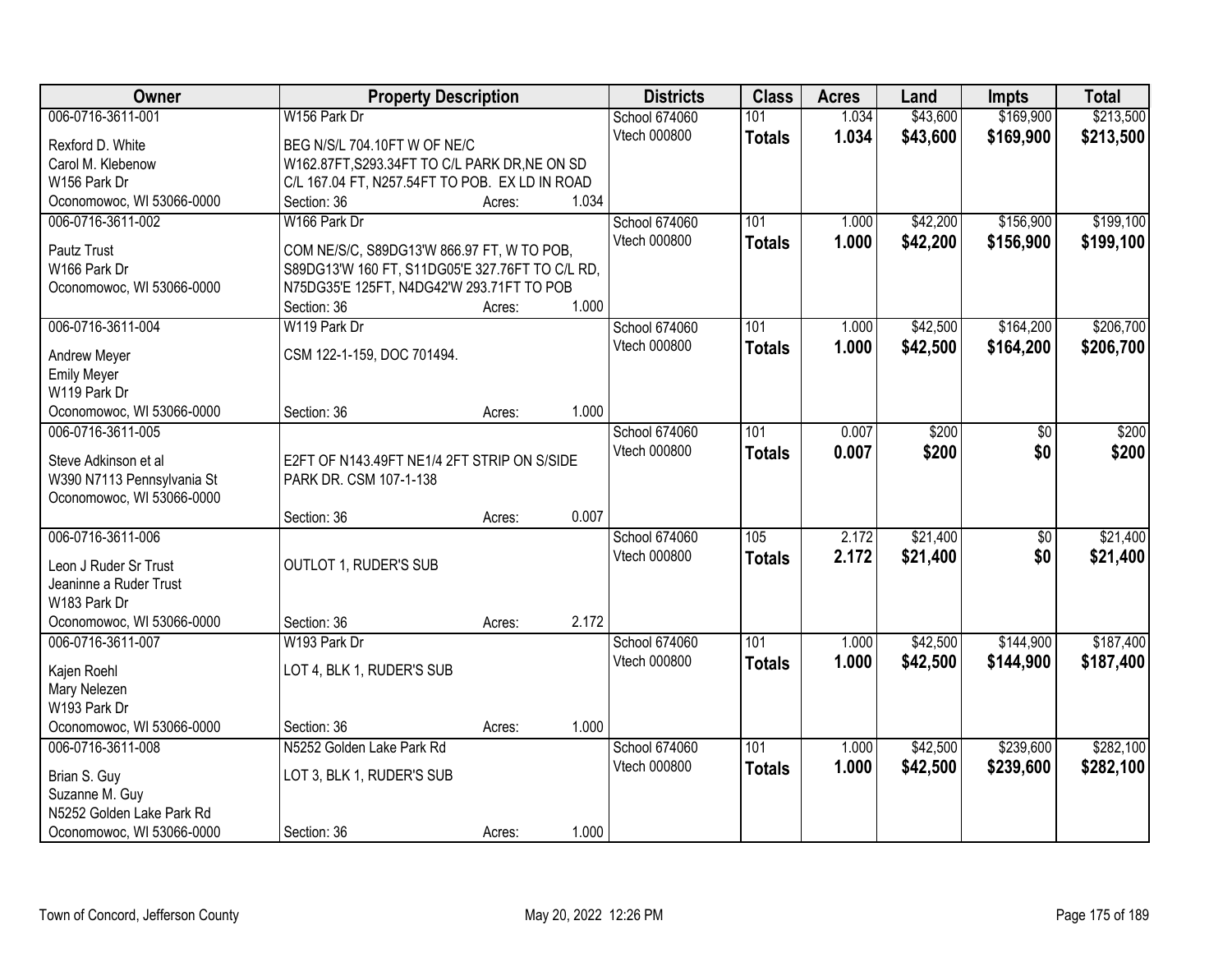| Owner                                              | <b>Property Description</b>            |        |       | <b>Districts</b>              | <b>Class</b>  | <b>Acres</b>   | Land                 | <b>Impts</b> | <b>Total</b> |
|----------------------------------------------------|----------------------------------------|--------|-------|-------------------------------|---------------|----------------|----------------------|--------------|--------------|
| 006-0716-3611-009                                  | N5236 Golden Lake Park Rd              |        |       | <b>School 674060</b>          | 101           | 1.000          | \$42,500             | \$179,000    | \$221,500    |
| <b>Reisdorf Trust</b>                              | LOT 2, BLK 1, RUDER'S SUB              |        |       | Vtech 000800                  | <b>Totals</b> | 1.000          | \$42,500             | \$179,000    | \$221,500    |
| N5236 Golden Lake Park Rd                          |                                        |        |       |                               |               |                |                      |              |              |
| Oconomowoc, WI 53066-0000                          |                                        |        |       |                               |               |                |                      |              |              |
|                                                    | Section: 36                            | Acres: | 1.000 |                               |               |                |                      |              |              |
| 006-0716-3611-010                                  |                                        |        |       | School 674060                 | 101           | 1.000          | \$45,900             | \$0          | \$45,900     |
| <b>Reisdorf Trust</b>                              | LOT 1, BLK 1, RUDER'S SUB              |        |       | Vtech 000800                  | <b>Totals</b> | 1.000          | \$45,900             | \$0          | \$45,900     |
| N5236 Golden Lake Park Rd                          |                                        |        |       |                               |               |                |                      |              |              |
| Oconomowoc, WI 53066-0000                          |                                        |        |       |                               |               |                |                      |              |              |
| 006-0716-3611-011                                  | Section: 36                            | Acres: | 1.000 |                               | 101           |                |                      | \$216,300    | \$258,800    |
|                                                    | N5210 Golden Lake Park Rd              |        |       | School 674060<br>Vtech 000800 |               | 1.000<br>1.000 | \$42,500<br>\$42,500 |              |              |
| Daniel J. Kueht                                    | LOT 1, BLK 3, RUDER'S SUB              |        |       |                               | <b>Totals</b> |                |                      | \$216,300    | \$258,800    |
| N5210 Golden Lake Park Rd                          |                                        |        |       |                               |               |                |                      |              |              |
| Oconomowoc, WI 53066-0000                          | Section: 36                            | Acres: | 1.000 |                               |               |                |                      |              |              |
| 006-0716-3611-012                                  |                                        |        |       | School 674060                 | 304           | 1.155          | \$0                  | \$0          | \$0          |
|                                                    |                                        |        |       | Vtech 000800                  | <b>Totals</b> | 1.155          | \$0                  | \$0          | \$0          |
| Town of Concord                                    | LOT 13, BLK 1, RUDER'S SUB PUBLIC PARK |        |       |                               |               |                |                      |              |              |
| W1185 Concord Center Dr<br>Sullivan, WI 53178-0000 |                                        |        |       |                               |               |                |                      |              |              |
|                                                    | Section: 36                            | Acres: | 1.155 |                               |               |                |                      |              |              |
| 006-0716-3611-013                                  | W183 Park Dr                           |        |       | School 674060                 | 101           | 1.000          | \$42,500             | \$148,100    | \$190,600    |
|                                                    |                                        |        |       | Vtech 000800                  | <b>Totals</b> | 1.000          | \$42,500             | \$148,100    | \$190,600    |
| Leon J Ruder Trust<br>Jeanine a Ruder Trust        | LOT 5, BLK 1, RUDER'S SUB              |        |       |                               |               |                |                      |              |              |
| W183 Park Dr                                       |                                        |        |       |                               |               |                |                      |              |              |
| Oconomowoc, WI 53066-0000                          | Section: 36                            | Acres: | 1.000 |                               |               |                |                      |              |              |
| 006-0716-3611-014                                  | W175 Park Dr                           |        |       | School 674060                 | 101           | 1.000          | \$42,500             | \$251,000    | \$293,500    |
| Peter A Herr Trust                                 | LOT 6, BLK 1, RUDER'S SUB              |        |       | Vtech 000800                  | <b>Totals</b> | 1.000          | \$42,500             | \$251,000    | \$293,500    |
| Joan M Herr Trust                                  |                                        |        |       |                               |               |                |                      |              |              |
| W175 Park Dr                                       |                                        |        |       |                               |               |                |                      |              |              |
| Oconomowoc, WI 53066-0000                          | Section: 36                            | Acres: | 1.000 |                               |               |                |                      |              |              |
| 006-0716-3611-015                                  | W165 Park Dr                           |        |       | School 674060                 | 101           | 1.000          | \$42,500             | \$134,800    | \$177,300    |
| Jamie S. Berner                                    | LOT 7, BLK 1, RUDER'S SUB              |        |       | Vtech 000800                  | <b>Totals</b> | 1.000          | \$42,500             | \$134,800    | \$177,300    |
| Dana D. Berner                                     |                                        |        |       |                               |               |                |                      |              |              |
| W165 Park Dr                                       |                                        |        |       |                               |               |                |                      |              |              |
| Oconomowoc, WI 53066-0000                          | Section: 36                            | Acres: | 1.000 |                               |               |                |                      |              |              |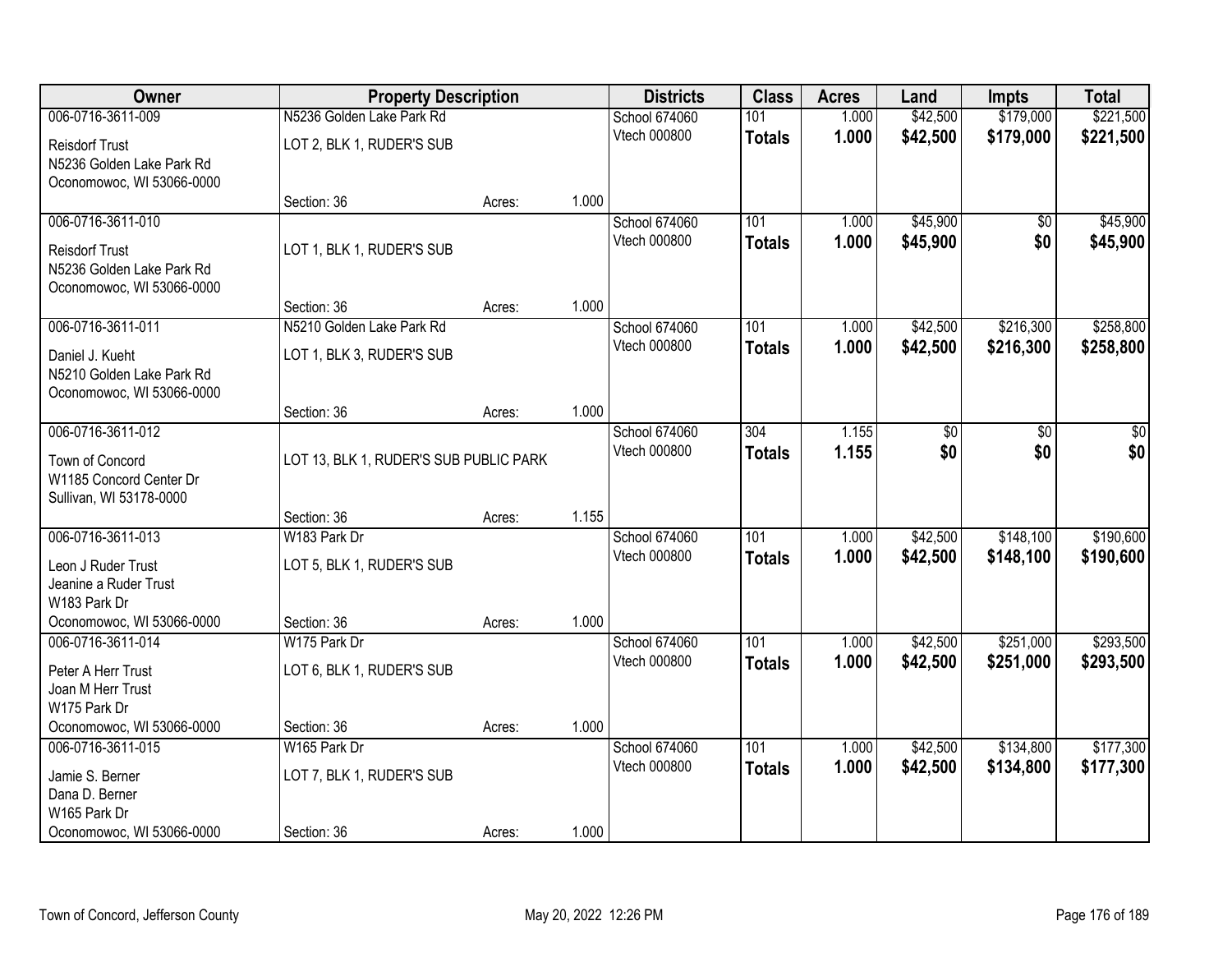| <b>Owner</b>                        | <b>Property Description</b> |        |       | <b>Districts</b> | <b>Class</b>     | <b>Acres</b> | Land     | <b>Impts</b> | <b>Total</b> |
|-------------------------------------|-----------------------------|--------|-------|------------------|------------------|--------------|----------|--------------|--------------|
| 006-0716-3611-016                   | W154 Ruders Cir             |        |       | School 674060    | 101              | 1.000        | \$42,500 | \$153,000    | \$195,500    |
| William R. Blunck                   | LOT 12, BLK 1, RUDER'S SUB  |        |       | Vtech 000800     | <b>Totals</b>    | 1.000        | \$42,500 | \$153,000    | \$195,500    |
| Klaire D. Blunck                    |                             |        |       |                  |                  |              |          |              |              |
| W154 Ruders Cir                     |                             |        |       |                  |                  |              |          |              |              |
| Oconomowoc, WI 53066-0000           | Section: 36                 | Acres: | 1.000 |                  |                  |              |          |              |              |
| 006-0716-3611-017                   | W146 Ruders Cir             |        |       | School 674060    | 101              | 1.000        | \$42,500 | \$125,000    | \$167,500    |
| Scott A. Papke                      | LOT 11, BLK 1, RUDER'S SUB  |        |       | Vtech 000800     | <b>Totals</b>    | 1.000        | \$42,500 | \$125,000    | \$167,500    |
| Debra J. Ryan                       |                             |        |       |                  |                  |              |          |              |              |
| W146 Ruders Cir                     |                             |        |       |                  |                  |              |          |              |              |
| Oconomowoc, WI 53066-0000           | Section: 36                 | Acres: | 1.000 |                  |                  |              |          |              |              |
| 006-0716-3611-018                   | W126 Ruders Cir             |        |       | School 674060    | 101              | 1.000        | \$42,500 | \$151,200    | \$193,700    |
| David Dzomba Trust                  | LOT 10, BLK 1, RUDER'S SUB  |        |       | Vtech 000800     | <b>Totals</b>    | 1.000        | \$42,500 | \$151,200    | \$193,700    |
| Lisa Dzomba Trust                   |                             |        |       |                  |                  |              |          |              |              |
| W126 Ruders Cir                     |                             |        |       |                  |                  |              |          |              |              |
| Oconomowoc, WI 53066-0000           | Section: 36                 | Acres: | 1.000 |                  |                  |              |          |              |              |
| 006-0716-3611-019                   | W116 Ruders Cir             |        |       | School 674060    | 101              | 1.000        | \$42,500 | \$197,400    | \$239,900    |
| Luke W. Pekrul                      | LOT 9, BLK 1, RUDER'S SUB   |        |       | Vtech 000800     | <b>Totals</b>    | 1.000        | \$42,500 | \$197,400    | \$239,900    |
| Crystal M. Pekrul                   |                             |        |       |                  |                  |              |          |              |              |
| W116 Ruders Cir                     |                             |        |       |                  |                  |              |          |              |              |
| Oconomowoc, WI 53066-0000           | Section: 36                 | Acres: | 1.000 |                  |                  |              |          |              |              |
| 006-0716-3611-020                   | W151 Park Dr                |        |       | School 674060    | $\overline{101}$ | 1.000        | \$47,900 | \$143,400    | \$191,300    |
| Richard J. Bronecki                 | LOT 8, BLK 1, RUDER'S SUB   |        |       | Vtech 000800     | <b>Totals</b>    | 1.000        | \$47,900 | \$143,400    | \$191,300    |
| Sandra L. Bronecki                  |                             |        |       |                  |                  |              |          |              |              |
| W151 Park Dr                        |                             |        |       |                  |                  |              |          |              |              |
| Oconomowoc, WI 53066-0000           | Section: 36                 | Acres: | 1.000 |                  |                  |              |          |              |              |
| 006-0716-3611-021                   | W105 Ruders Cir             |        |       | School 674060    | 101              | 1.000        | \$42,500 | \$189,200    | \$231,700    |
|                                     | LOT 1, BLK 2, RUDER'S SUB   |        |       | Vtech 000800     | <b>Totals</b>    | 1.000        | \$42,500 | \$189,200    | \$231,700    |
| Ryan Keena<br>Julie Keena           |                             |        |       |                  |                  |              |          |              |              |
| W105 Ruders Cir                     |                             |        |       |                  |                  |              |          |              |              |
| Oconomowoc, WI 53066-0000           | Section: 36                 | Acres: | 1.000 |                  |                  |              |          |              |              |
| 006-0716-3611-022                   | W121 Ruders Cir             |        |       | School 674060    | 101              | 1.000        | \$42,500 | \$248,200    | \$290,700    |
|                                     |                             |        |       | Vtech 000800     | <b>Totals</b>    | 1.000        | \$42,500 | \$248,200    | \$290,700    |
| Dale E. Tieman<br>Darlene A. Tieman | LOT 2, BLK 2, RUDER'S SUB   |        |       |                  |                  |              |          |              |              |
| W121 Ruders Cir                     |                             |        |       |                  |                  |              |          |              |              |
| Oconomowoc, WI 53066-0000           | Section: 36                 | Acres: | 1.000 |                  |                  |              |          |              |              |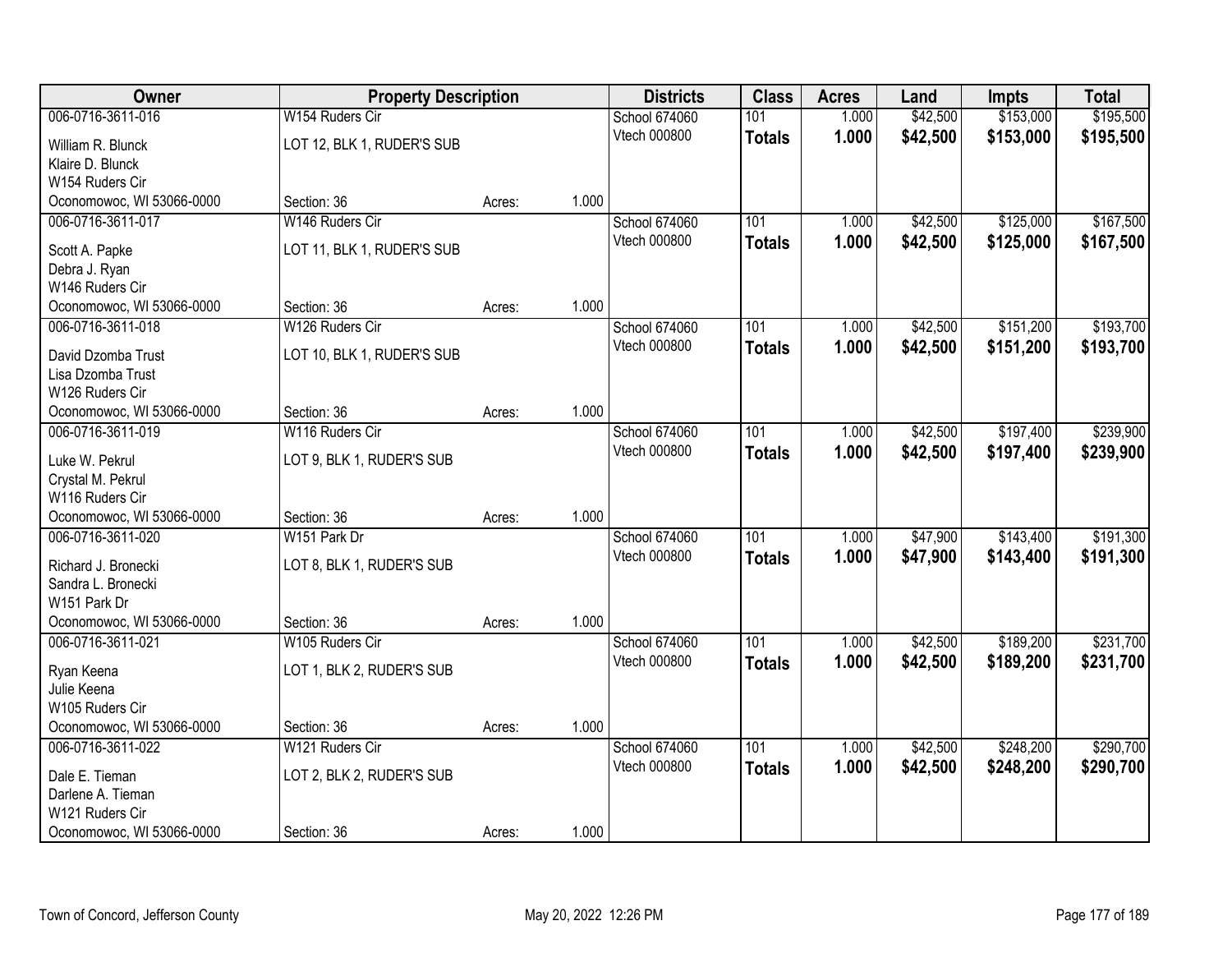| 006-0716-3611-023<br>\$133,200<br>\$179,600<br>W131 Ruders Cir<br>School 674060<br>101<br>1.126<br>\$46,400<br>1.126<br>Vtech 000800<br>\$46,400<br>\$133,200<br>\$179,600<br><b>Totals</b><br>LOT 3, BLK 2, RUDER'S SUB<br>Nathan H. Hibbard<br>W131 Ruders Cir<br>Oconomowoc, WI 53066-0000<br>1.126<br>Section: 36<br>Acres:<br>006-0716-3611-024<br>\$178,600<br>\$221,100<br>W137 Ruders Cir<br>School 674060<br>101<br>\$42,500<br>1.000<br>Vtech 000800<br>1.000<br>\$42,500<br>\$178,600<br>\$221,100<br><b>Totals</b><br>LOT 4, BLK 2, RUDER'S SUB<br>Gary Flanagan<br>Mary Jo Flanagan<br>W137 Ruders Cir<br>1.000<br>Oconomowoc, WI 53066-0000<br>Section: 36<br>Acres:<br>\$173,800<br>\$216,300<br>006-0716-3611-025<br>W143 Ruders Cir<br>School 674060<br>101<br>\$42,500<br>1.000<br>Vtech 000800<br>1.000<br>\$42,500<br>\$173,800<br>\$216,300<br><b>Totals</b><br>LOT 5, BLK 2, RUDER'S SUB<br>Richard C. Pipke<br>W143 Ruders Cir<br>Oconomowoc, WI 53066-0000<br>1.000<br>Section: 36<br>Acres:<br>006-0716-3611-026<br>\$130,000<br>W181 Ruders Cir<br>School 674060<br>101<br>\$42,500<br>1.001<br>Vtech 000800<br>1.001<br>\$42,500<br>\$130,000<br>\$172,500<br><b>Totals</b><br>LOT 1, CSM 1557-5-77.<br>Mark A. Ruder<br>Pamela J. Ruder<br>W181 Ruders Cir<br>1.001<br>Oconomowoc, WI 53066-0000<br>Section: 36<br>Acres:<br>\$224,200<br>\$286,000<br>006-0716-3611-027<br>N5190 Union Hill Rd<br>101<br>\$61,800<br>1.053<br>School 674060<br>Vtech 000800<br>1.053<br>\$286,000<br>\$61,800<br>\$224,200<br><b>Totals</b><br>LOT 1, UNION HILL. 1/15TH INT IN OUTLOT 1, UNION<br>Phillip J. Sipos<br>HILL.<br>Heather S. Puestow<br>N5190 Union Hill Rd<br>1.053<br>Oconomowoc, WI 53066-0000<br>Section: 36<br>Acres:<br>$\overline{101}$<br>\$203,500<br>006-0716-3611-028<br>N5187 Union Hill Rd<br>School 674060<br>\$59,900<br>1.008<br>Vtech 000800<br>1.008<br>\$59,900<br>\$203,500<br><b>Totals</b><br>LOT 14, UNION HILL. 1/15TH INT IN OUTLOT 1,<br>Shawn P. Mcculloch<br>UNION HILL.<br>Tera A. Mcculloch<br>N5187 Union Hill Rd<br>1.008<br>Oconomowoc, WI 53066-0000<br>Section: 36<br>Acres: | Owner             |                 | <b>Property Description</b> | <b>Districts</b> | <b>Class</b> | <b>Acres</b> | Land     | <b>Impts</b> | <b>Total</b> |
|--------------------------------------------------------------------------------------------------------------------------------------------------------------------------------------------------------------------------------------------------------------------------------------------------------------------------------------------------------------------------------------------------------------------------------------------------------------------------------------------------------------------------------------------------------------------------------------------------------------------------------------------------------------------------------------------------------------------------------------------------------------------------------------------------------------------------------------------------------------------------------------------------------------------------------------------------------------------------------------------------------------------------------------------------------------------------------------------------------------------------------------------------------------------------------------------------------------------------------------------------------------------------------------------------------------------------------------------------------------------------------------------------------------------------------------------------------------------------------------------------------------------------------------------------------------------------------------------------------------------------------------------------------------------------------------------------------------------------------------------------------------------------------------------------------------------------------------------------------------------------------------------------------------------------------------------------------------------------------------------------------------------------------------------------------------------------------------------------------------------------------------------|-------------------|-----------------|-----------------------------|------------------|--------------|--------------|----------|--------------|--------------|
|                                                                                                                                                                                                                                                                                                                                                                                                                                                                                                                                                                                                                                                                                                                                                                                                                                                                                                                                                                                                                                                                                                                                                                                                                                                                                                                                                                                                                                                                                                                                                                                                                                                                                                                                                                                                                                                                                                                                                                                                                                                                                                                                            |                   |                 |                             |                  |              |              |          |              |              |
|                                                                                                                                                                                                                                                                                                                                                                                                                                                                                                                                                                                                                                                                                                                                                                                                                                                                                                                                                                                                                                                                                                                                                                                                                                                                                                                                                                                                                                                                                                                                                                                                                                                                                                                                                                                                                                                                                                                                                                                                                                                                                                                                            |                   |                 |                             |                  |              |              |          |              |              |
|                                                                                                                                                                                                                                                                                                                                                                                                                                                                                                                                                                                                                                                                                                                                                                                                                                                                                                                                                                                                                                                                                                                                                                                                                                                                                                                                                                                                                                                                                                                                                                                                                                                                                                                                                                                                                                                                                                                                                                                                                                                                                                                                            |                   |                 |                             |                  |              |              |          |              |              |
|                                                                                                                                                                                                                                                                                                                                                                                                                                                                                                                                                                                                                                                                                                                                                                                                                                                                                                                                                                                                                                                                                                                                                                                                                                                                                                                                                                                                                                                                                                                                                                                                                                                                                                                                                                                                                                                                                                                                                                                                                                                                                                                                            |                   |                 |                             |                  |              |              |          |              |              |
|                                                                                                                                                                                                                                                                                                                                                                                                                                                                                                                                                                                                                                                                                                                                                                                                                                                                                                                                                                                                                                                                                                                                                                                                                                                                                                                                                                                                                                                                                                                                                                                                                                                                                                                                                                                                                                                                                                                                                                                                                                                                                                                                            |                   |                 |                             |                  |              |              |          |              |              |
|                                                                                                                                                                                                                                                                                                                                                                                                                                                                                                                                                                                                                                                                                                                                                                                                                                                                                                                                                                                                                                                                                                                                                                                                                                                                                                                                                                                                                                                                                                                                                                                                                                                                                                                                                                                                                                                                                                                                                                                                                                                                                                                                            |                   |                 |                             |                  |              |              |          |              |              |
|                                                                                                                                                                                                                                                                                                                                                                                                                                                                                                                                                                                                                                                                                                                                                                                                                                                                                                                                                                                                                                                                                                                                                                                                                                                                                                                                                                                                                                                                                                                                                                                                                                                                                                                                                                                                                                                                                                                                                                                                                                                                                                                                            |                   |                 |                             |                  |              |              |          |              |              |
|                                                                                                                                                                                                                                                                                                                                                                                                                                                                                                                                                                                                                                                                                                                                                                                                                                                                                                                                                                                                                                                                                                                                                                                                                                                                                                                                                                                                                                                                                                                                                                                                                                                                                                                                                                                                                                                                                                                                                                                                                                                                                                                                            |                   |                 |                             |                  |              |              |          |              |              |
|                                                                                                                                                                                                                                                                                                                                                                                                                                                                                                                                                                                                                                                                                                                                                                                                                                                                                                                                                                                                                                                                                                                                                                                                                                                                                                                                                                                                                                                                                                                                                                                                                                                                                                                                                                                                                                                                                                                                                                                                                                                                                                                                            |                   |                 |                             |                  |              |              |          |              |              |
|                                                                                                                                                                                                                                                                                                                                                                                                                                                                                                                                                                                                                                                                                                                                                                                                                                                                                                                                                                                                                                                                                                                                                                                                                                                                                                                                                                                                                                                                                                                                                                                                                                                                                                                                                                                                                                                                                                                                                                                                                                                                                                                                            |                   |                 |                             |                  |              |              |          |              |              |
|                                                                                                                                                                                                                                                                                                                                                                                                                                                                                                                                                                                                                                                                                                                                                                                                                                                                                                                                                                                                                                                                                                                                                                                                                                                                                                                                                                                                                                                                                                                                                                                                                                                                                                                                                                                                                                                                                                                                                                                                                                                                                                                                            |                   |                 |                             |                  |              |              |          |              |              |
|                                                                                                                                                                                                                                                                                                                                                                                                                                                                                                                                                                                                                                                                                                                                                                                                                                                                                                                                                                                                                                                                                                                                                                                                                                                                                                                                                                                                                                                                                                                                                                                                                                                                                                                                                                                                                                                                                                                                                                                                                                                                                                                                            |                   |                 |                             |                  |              |              |          |              |              |
|                                                                                                                                                                                                                                                                                                                                                                                                                                                                                                                                                                                                                                                                                                                                                                                                                                                                                                                                                                                                                                                                                                                                                                                                                                                                                                                                                                                                                                                                                                                                                                                                                                                                                                                                                                                                                                                                                                                                                                                                                                                                                                                                            |                   |                 |                             |                  |              |              |          |              |              |
|                                                                                                                                                                                                                                                                                                                                                                                                                                                                                                                                                                                                                                                                                                                                                                                                                                                                                                                                                                                                                                                                                                                                                                                                                                                                                                                                                                                                                                                                                                                                                                                                                                                                                                                                                                                                                                                                                                                                                                                                                                                                                                                                            |                   |                 |                             |                  |              |              |          |              |              |
| \$172,500<br>\$263,400<br>\$263,400                                                                                                                                                                                                                                                                                                                                                                                                                                                                                                                                                                                                                                                                                                                                                                                                                                                                                                                                                                                                                                                                                                                                                                                                                                                                                                                                                                                                                                                                                                                                                                                                                                                                                                                                                                                                                                                                                                                                                                                                                                                                                                        |                   |                 |                             |                  |              |              |          |              |              |
|                                                                                                                                                                                                                                                                                                                                                                                                                                                                                                                                                                                                                                                                                                                                                                                                                                                                                                                                                                                                                                                                                                                                                                                                                                                                                                                                                                                                                                                                                                                                                                                                                                                                                                                                                                                                                                                                                                                                                                                                                                                                                                                                            |                   |                 |                             |                  |              |              |          |              |              |
|                                                                                                                                                                                                                                                                                                                                                                                                                                                                                                                                                                                                                                                                                                                                                                                                                                                                                                                                                                                                                                                                                                                                                                                                                                                                                                                                                                                                                                                                                                                                                                                                                                                                                                                                                                                                                                                                                                                                                                                                                                                                                                                                            |                   |                 |                             |                  |              |              |          |              |              |
|                                                                                                                                                                                                                                                                                                                                                                                                                                                                                                                                                                                                                                                                                                                                                                                                                                                                                                                                                                                                                                                                                                                                                                                                                                                                                                                                                                                                                                                                                                                                                                                                                                                                                                                                                                                                                                                                                                                                                                                                                                                                                                                                            |                   |                 |                             |                  |              |              |          |              |              |
|                                                                                                                                                                                                                                                                                                                                                                                                                                                                                                                                                                                                                                                                                                                                                                                                                                                                                                                                                                                                                                                                                                                                                                                                                                                                                                                                                                                                                                                                                                                                                                                                                                                                                                                                                                                                                                                                                                                                                                                                                                                                                                                                            |                   |                 |                             |                  |              |              |          |              |              |
|                                                                                                                                                                                                                                                                                                                                                                                                                                                                                                                                                                                                                                                                                                                                                                                                                                                                                                                                                                                                                                                                                                                                                                                                                                                                                                                                                                                                                                                                                                                                                                                                                                                                                                                                                                                                                                                                                                                                                                                                                                                                                                                                            |                   |                 |                             |                  |              |              |          |              |              |
|                                                                                                                                                                                                                                                                                                                                                                                                                                                                                                                                                                                                                                                                                                                                                                                                                                                                                                                                                                                                                                                                                                                                                                                                                                                                                                                                                                                                                                                                                                                                                                                                                                                                                                                                                                                                                                                                                                                                                                                                                                                                                                                                            |                   |                 |                             |                  |              |              |          |              |              |
|                                                                                                                                                                                                                                                                                                                                                                                                                                                                                                                                                                                                                                                                                                                                                                                                                                                                                                                                                                                                                                                                                                                                                                                                                                                                                                                                                                                                                                                                                                                                                                                                                                                                                                                                                                                                                                                                                                                                                                                                                                                                                                                                            |                   |                 |                             |                  |              |              |          |              |              |
|                                                                                                                                                                                                                                                                                                                                                                                                                                                                                                                                                                                                                                                                                                                                                                                                                                                                                                                                                                                                                                                                                                                                                                                                                                                                                                                                                                                                                                                                                                                                                                                                                                                                                                                                                                                                                                                                                                                                                                                                                                                                                                                                            |                   |                 |                             |                  |              |              |          |              |              |
|                                                                                                                                                                                                                                                                                                                                                                                                                                                                                                                                                                                                                                                                                                                                                                                                                                                                                                                                                                                                                                                                                                                                                                                                                                                                                                                                                                                                                                                                                                                                                                                                                                                                                                                                                                                                                                                                                                                                                                                                                                                                                                                                            |                   |                 |                             |                  |              |              |          |              |              |
|                                                                                                                                                                                                                                                                                                                                                                                                                                                                                                                                                                                                                                                                                                                                                                                                                                                                                                                                                                                                                                                                                                                                                                                                                                                                                                                                                                                                                                                                                                                                                                                                                                                                                                                                                                                                                                                                                                                                                                                                                                                                                                                                            |                   |                 |                             |                  |              |              |          |              |              |
|                                                                                                                                                                                                                                                                                                                                                                                                                                                                                                                                                                                                                                                                                                                                                                                                                                                                                                                                                                                                                                                                                                                                                                                                                                                                                                                                                                                                                                                                                                                                                                                                                                                                                                                                                                                                                                                                                                                                                                                                                                                                                                                                            |                   |                 |                             |                  |              |              |          |              |              |
|                                                                                                                                                                                                                                                                                                                                                                                                                                                                                                                                                                                                                                                                                                                                                                                                                                                                                                                                                                                                                                                                                                                                                                                                                                                                                                                                                                                                                                                                                                                                                                                                                                                                                                                                                                                                                                                                                                                                                                                                                                                                                                                                            |                   |                 |                             |                  |              |              |          |              |              |
|                                                                                                                                                                                                                                                                                                                                                                                                                                                                                                                                                                                                                                                                                                                                                                                                                                                                                                                                                                                                                                                                                                                                                                                                                                                                                                                                                                                                                                                                                                                                                                                                                                                                                                                                                                                                                                                                                                                                                                                                                                                                                                                                            |                   |                 |                             |                  |              |              |          |              |              |
|                                                                                                                                                                                                                                                                                                                                                                                                                                                                                                                                                                                                                                                                                                                                                                                                                                                                                                                                                                                                                                                                                                                                                                                                                                                                                                                                                                                                                                                                                                                                                                                                                                                                                                                                                                                                                                                                                                                                                                                                                                                                                                                                            |                   |                 |                             |                  |              |              |          |              |              |
|                                                                                                                                                                                                                                                                                                                                                                                                                                                                                                                                                                                                                                                                                                                                                                                                                                                                                                                                                                                                                                                                                                                                                                                                                                                                                                                                                                                                                                                                                                                                                                                                                                                                                                                                                                                                                                                                                                                                                                                                                                                                                                                                            |                   |                 |                             |                  |              |              |          |              |              |
|                                                                                                                                                                                                                                                                                                                                                                                                                                                                                                                                                                                                                                                                                                                                                                                                                                                                                                                                                                                                                                                                                                                                                                                                                                                                                                                                                                                                                                                                                                                                                                                                                                                                                                                                                                                                                                                                                                                                                                                                                                                                                                                                            | 006-0716-3611-029 | W171 Ruders Cir |                             | School 674060    | 101          | 1.008        | \$42,800 | \$285,300    | \$328,100    |
| 1.008<br>\$42,800<br>\$328,100<br>Vtech 000800<br>\$285,300<br><b>Totals</b>                                                                                                                                                                                                                                                                                                                                                                                                                                                                                                                                                                                                                                                                                                                                                                                                                                                                                                                                                                                                                                                                                                                                                                                                                                                                                                                                                                                                                                                                                                                                                                                                                                                                                                                                                                                                                                                                                                                                                                                                                                                               |                   |                 |                             |                  |              |              |          |              |              |
| Todd T. Berg<br>LOT 15, UNION HILL. 1/15TH INT IN OUTLOT 1,                                                                                                                                                                                                                                                                                                                                                                                                                                                                                                                                                                                                                                                                                                                                                                                                                                                                                                                                                                                                                                                                                                                                                                                                                                                                                                                                                                                                                                                                                                                                                                                                                                                                                                                                                                                                                                                                                                                                                                                                                                                                                |                   |                 |                             |                  |              |              |          |              |              |
| UNION HILL.<br>Tina A. Berg<br>W171 Ruders Cir                                                                                                                                                                                                                                                                                                                                                                                                                                                                                                                                                                                                                                                                                                                                                                                                                                                                                                                                                                                                                                                                                                                                                                                                                                                                                                                                                                                                                                                                                                                                                                                                                                                                                                                                                                                                                                                                                                                                                                                                                                                                                             |                   |                 |                             |                  |              |              |          |              |              |
| 1.008<br>Oconomowoc, WI 53066-0000<br>Section: 36<br>Acres:                                                                                                                                                                                                                                                                                                                                                                                                                                                                                                                                                                                                                                                                                                                                                                                                                                                                                                                                                                                                                                                                                                                                                                                                                                                                                                                                                                                                                                                                                                                                                                                                                                                                                                                                                                                                                                                                                                                                                                                                                                                                                |                   |                 |                             |                  |              |              |          |              |              |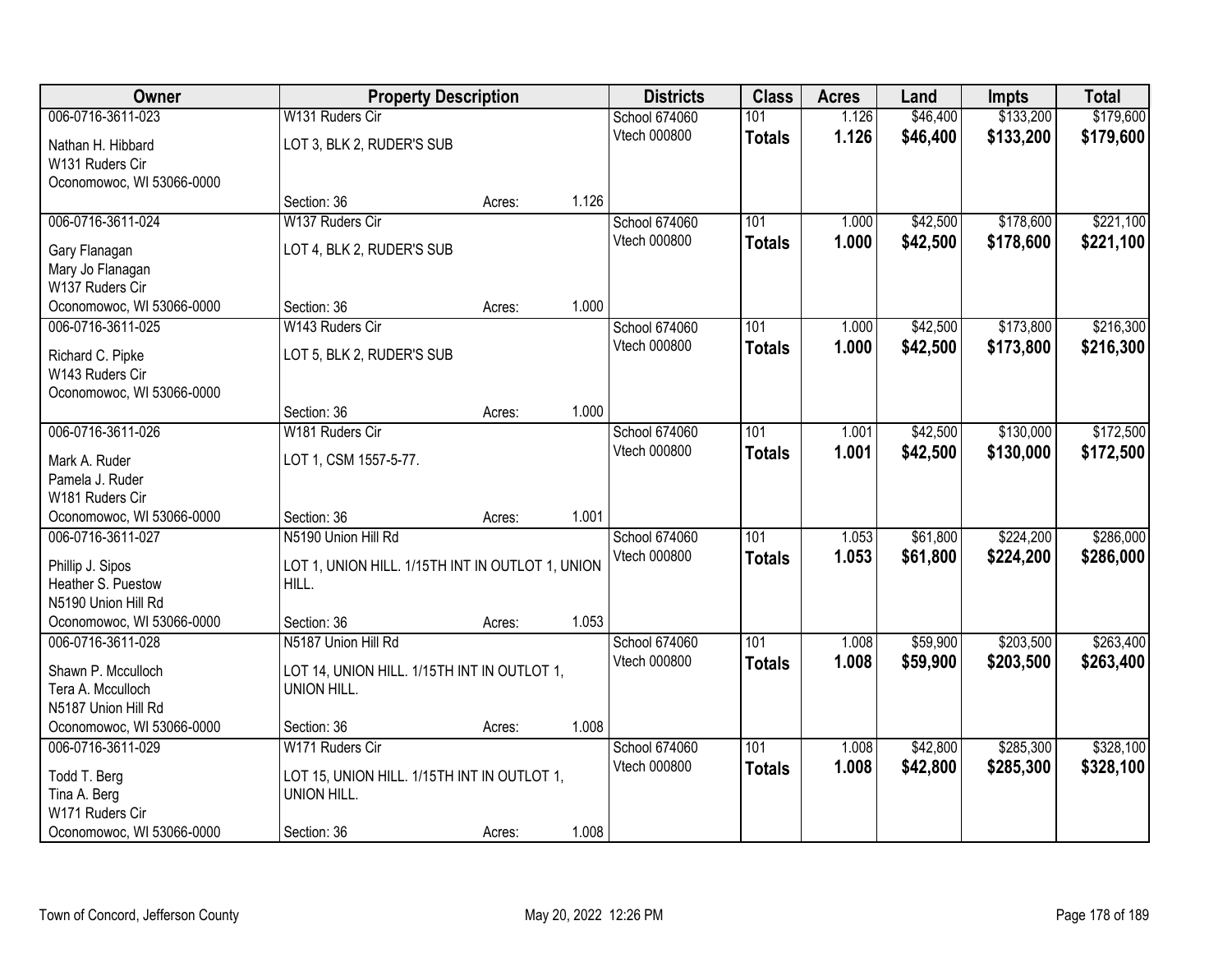| Owner                      |                                                | <b>Property Description</b> |        | <b>Districts</b>     | <b>Class</b>  | <b>Acres</b> | Land      | <b>Impts</b>    | <b>Total</b> |
|----------------------------|------------------------------------------------|-----------------------------|--------|----------------------|---------------|--------------|-----------|-----------------|--------------|
| 006-0716-3612-000          |                                                |                             |        | School 674060        | 104           | 22.693       | \$4,800   | $\overline{50}$ | \$4,800      |
| Sandy Creek, LLC           | COM N1/4/C, N89DG13'E 534.26 FT TO POB,        |                             |        | Vtech 000800         | 105           | 1.000        | \$100     | \$0             | \$100        |
| 156 E Wisconsin Ave        | N89DG13'E 788.60 FT, S00DG24'E 1221.64FT,      |                             |        |                      | <b>Totals</b> | 23.693       | \$4,900   | \$0             | \$4,900      |
| Oconomowoc, WI 53066-0000  | S87DG25'W 786.18FT, N00DG32' W 1246.10FT TO    |                             |        |                      |               |              |           |                 |              |
|                            | Section: 36                                    | Acres:                      | 23.693 |                      |               |              |           |                 |              |
| 006-0716-3612-001          | N5203 Golden Lake Park Rd                      |                             |        | <b>School 674060</b> | 101           | 6.250        | \$97,500  | \$17,300        | \$114,800    |
|                            |                                                |                             |        | Vtech 000800         | 105           | 9.000        | \$6,300   | \$0             | \$6,300      |
| Robert J. Tarantino        | NW1/4 NE1/4, EX COM N1/4/C, N89DG13'E 534.26FT |                             |        |                      | 106           | 2.630        | \$5,700   | \$0             | \$5,700      |
| Colleen M. Tarantino       | TO POB, N89DG13'E 788.60FT, S00DG24' E         |                             |        |                      | <b>Totals</b> | 17.880       | \$109,500 | \$17,300        | \$126,800    |
| W290 N8182 Florencetta Hts | 1221.64FT, S87DG25'W 786. 18FT, N00DG32'W      |                             |        |                      |               |              |           |                 |              |
| Hartland, WI 53029-0000    | Section: 36                                    | Acres:                      | 17.880 |                      |               |              |           |                 |              |
| 006-0716-3613-000          | N5161 Golden Lake Park Rd                      |                             |        | School 674060        | 101           | 1.015        | \$43,000  | \$123,200       | \$166,200    |
| Robert W. Slizewski        | LOT 2, CSM 699-3-62, DOC 726281.               |                             |        | Vtech 000800         | <b>Totals</b> | 1.015        | \$43,000  | \$123,200       | \$166,200    |
| Mary Ellen Slizewski       |                                                |                             |        |                      |               |              |           |                 |              |
| N5161 Golden Lake Park R   |                                                |                             |        |                      |               |              |           |                 |              |
| Oconomowoc, WI 53066-0000  | Section: 36                                    | Acres:                      | 1.015  |                      |               |              |           |                 |              |
| 006-0716-3613-001          |                                                |                             |        | School 674060        | 101           | 1.015        | \$43,000  | \$8,500         | \$51,500     |
|                            |                                                |                             |        | Vtech 000800         | <b>Totals</b> | 1.015        | \$43,000  | \$8,500         | \$51,500     |
| Robert W. Slizewski        | LOT 1, CSM 699-3-62, DOC 726281.               |                             |        |                      |               |              |           |                 |              |
| Mary Ellen Slizewski       |                                                |                             |        |                      |               |              |           |                 |              |
| N5161 Golden Lake Park R   |                                                |                             |        |                      |               |              |           |                 |              |
| Oconomowoc, WI 53066-0000  | Section: 36                                    | Acres:                      | 1.015  |                      |               |              |           |                 |              |
| 006-0716-3613-002          | W216 Golden Lake Park Cir                      |                             |        | School 674060        | 101           | 1.015        | \$43,000  | \$94,200        | \$137,200    |
| Paul J. Lewandowski        | LOT 1, CSM 700-3-63                            |                             |        | Vtech 000800         | <b>Totals</b> | 1.015        | \$43,000  | \$94,200        | \$137,200    |
| Joyce M. Lewandowski       |                                                |                             |        |                      |               |              |           |                 |              |
| W216 Golden Lake Park Ci   |                                                |                             |        |                      |               |              |           |                 |              |
| Oconomowoc, WI 53066-0000  | Section: 36                                    | Acres:                      | 1.015  |                      |               |              |           |                 |              |
| 006-0716-3613-003          | W205 Golden Lake Park Cir                      |                             |        | School 674060        | 101           | 0.888        | \$37,700  | \$109,500       | \$147,200    |
|                            |                                                |                             |        | Vtech 000800         | <b>Totals</b> | 0.888        | \$37,700  | \$109,500       | \$147,200    |
| Steven Hollowell           | LOT 1, CSM 1144-4-006, DOC 751895. EX S27FT.   |                             |        |                      |               |              |           |                 |              |
| Jan Marie Hollowell        |                                                |                             |        |                      |               |              |           |                 |              |
| W205 Golden Lake Park Ci   |                                                |                             |        |                      |               |              |           |                 |              |
| Oconomowoc, WI 53066-0000  | Section: 36                                    | Acres:                      | 0.888  |                      |               |              |           |                 |              |
| 006-0716-3613-004          | W206 Golden Lake Park Cir                      |                             |        | School 674060        | 101           | 1.015        | \$43,000  | \$108,000       | \$151,000    |
| Adam R. Griffith           | LOT 2, CSM 700-3-63, DOC 726282.               |                             |        | Vtech 000800         | <b>Totals</b> | 1.015        | \$43,000  | \$108,000       | \$151,000    |
| W206 Golden Lake Park Ci   |                                                |                             |        |                      |               |              |           |                 |              |
| Oconomowoc, WI 53066-0000  |                                                |                             |        |                      |               |              |           |                 |              |
|                            | Section: 36                                    | Acres:                      | 1.015  |                      |               |              |           |                 |              |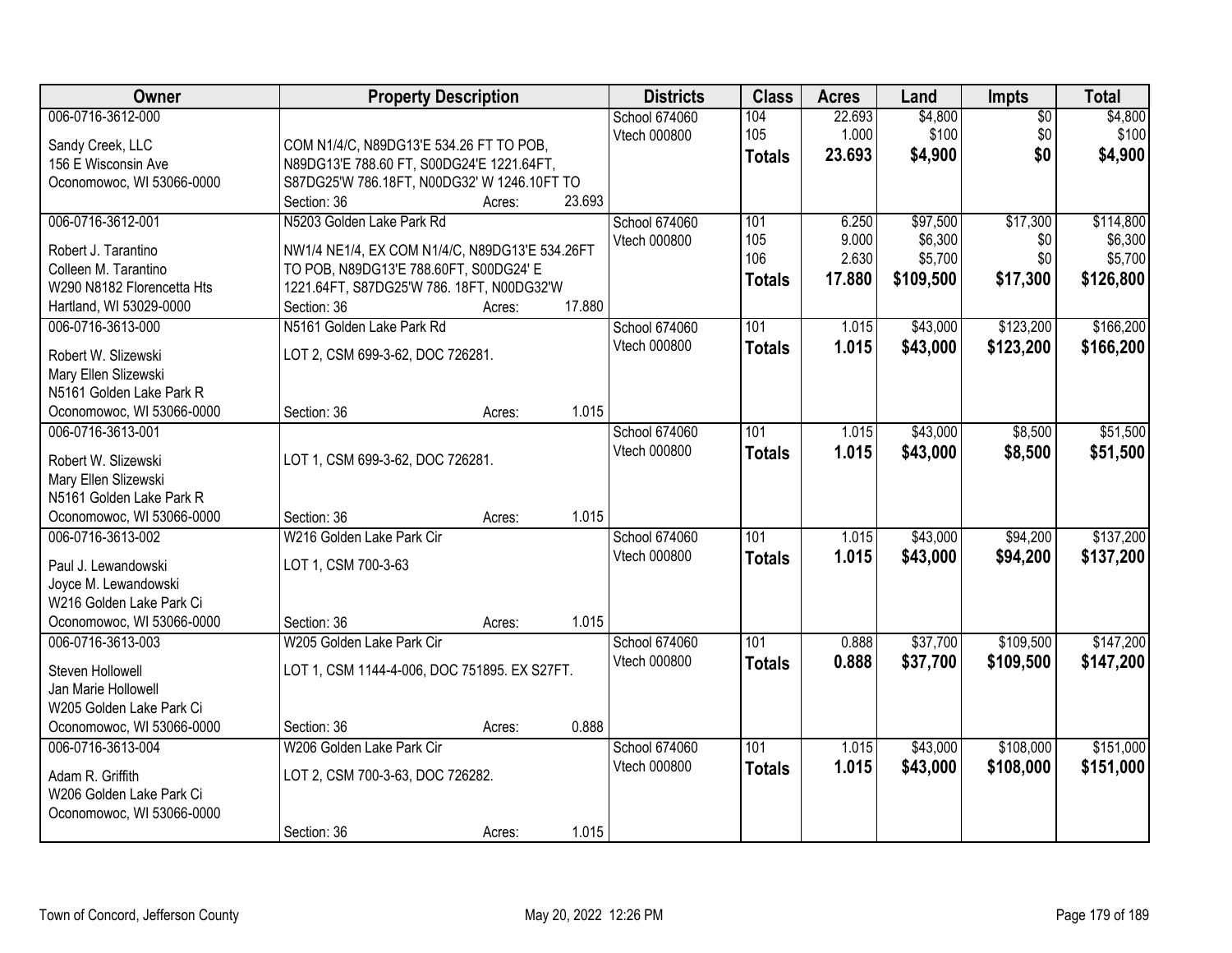| Owner                        |                              | <b>Property Description</b> |       | <b>Districts</b>     | <b>Class</b>     | <b>Acres</b> | Land     | <b>Impts</b> | <b>Total</b> |
|------------------------------|------------------------------|-----------------------------|-------|----------------------|------------------|--------------|----------|--------------|--------------|
| 006-0716-3613-005            | W381 Golden Lake Park Cir    |                             |       | <b>School 674060</b> | 101              | 1.000        | \$42,500 | \$134,700    | \$177,200    |
| James E. Sackett             | LOT 16 GOLDEN LAKE PARK VIEW |                             |       | Vtech 000800         | <b>Totals</b>    | 1.000        | \$42,500 | \$134,700    | \$177,200    |
| Karen R. Roedel              |                              |                             |       |                      |                  |              |          |              |              |
| W381 Golden Lake Park Cir    |                              |                             |       |                      |                  |              |          |              |              |
| Oconomowoc, WI 53066-0000    | Section: 36                  | Acres:                      | 1.000 |                      |                  |              |          |              |              |
| 006-0716-3613-006            | W369 Golden Lake Park Cir    |                             |       | School 674060        | 101              | 1.000        | \$42,500 | \$148,600    | \$191,100    |
| Dean Piskula                 | LOT 15 GOLDEN LAKE PARK VIEW |                             |       | Vtech 000800         | <b>Totals</b>    | 1.000        | \$42,500 | \$148,600    | \$191,100    |
| Brenda Piskula               |                              |                             |       |                      |                  |              |          |              |              |
| N5605 County Rd Y            |                              |                             |       |                      |                  |              |          |              |              |
| Johnson Creek, WI 53038-0000 | Section: 36                  | Acres:                      | 1.000 |                      |                  |              |          |              |              |
| 006-0716-3613-007            | W355 Golden Lake Park Cir    |                             |       | School 674060        | 101              | 1.000        | \$42,500 | \$123,100    | \$165,600    |
| Nancy C. Runyard             | LOT 14 GOLDEN LAKE PARK VIEW |                             |       | Vtech 000800         | <b>Totals</b>    | 1.000        | \$42,500 | \$123,100    | \$165,600    |
| W355 Golden Lake Park Ci     |                              |                             |       |                      |                  |              |          |              |              |
| Oconomowoc, WI 53066-0000    |                              |                             |       |                      |                  |              |          |              |              |
|                              | Section: 36                  | Acres:                      | 1.000 |                      |                  |              |          |              |              |
| 006-0716-3613-008            | W347 Golden Lake Park Cir    |                             |       | School 674060        | 101              | 1.000        | \$42,500 | \$100,700    | \$143,200    |
| Robert K. Katzer             | LOT 13 GOLDEN LAKE PARK VIEW |                             |       | Vtech 000800         | <b>Totals</b>    | 1.000        | \$42,500 | \$100,700    | \$143,200    |
| Georgia E. Katzer            |                              |                             |       |                      |                  |              |          |              |              |
| W347 Golden Lake Park Cir    |                              |                             |       |                      |                  |              |          |              |              |
| Oconomowoc, WI 53066-0000    | Section: 36                  | Acres:                      | 1.000 |                      |                  |              |          |              |              |
| 006-0716-3613-009            | W335 Golden Lake Park Cir    |                             |       | School 674060        | 101              | 1.000        | \$42,500 | \$88,700     | \$131,200    |
| Jean I. Moldenhauer          | LOT 12 GOLDEN LAKE PARK VIEW |                             |       | Vtech 000800         | <b>Totals</b>    | 1.000        | \$42,500 | \$88,700     | \$131,200    |
| W335 Golden Lake Park Ci     |                              |                             |       |                      |                  |              |          |              |              |
| Oconomowoc, WI 53066-0000    |                              |                             |       |                      |                  |              |          |              |              |
|                              | Section: 36                  | Acres:                      | 1.000 |                      |                  |              |          |              |              |
| 006-0716-3613-010            | W325 Golden Lake Park Cir    |                             |       | School 674060        | 101              | 1.000        | \$42,500 | \$164,300    | \$206,800    |
| <b>Austin Shockley</b>       | LOT 11 GOLDEN LAKE PARK VIEW |                             |       | Vtech 000800         | <b>Totals</b>    | 1.000        | \$42,500 | \$164,300    | \$206,800    |
| Kimberly Shockley            |                              |                             |       |                      |                  |              |          |              |              |
| W325 Golden Lake Park Cir    |                              |                             |       |                      |                  |              |          |              |              |
| Oconomowoc, WI 53066-0000    | Section: 36                  | Acres:                      | 1.000 |                      |                  |              |          |              |              |
| 006-0716-3613-011            | W319 Golden Lake Park Cir    |                             |       | School 674060        | $\overline{101}$ | 2.060        | \$59,800 | \$148,500    | \$208,300    |
| Andrew P. Farrow             | LOT 10 GOLDEN LAKE PARK VIEW |                             |       | Vtech 000800         | <b>Totals</b>    | 2.060        | \$59,800 | \$148,500    | \$208,300    |
| Sara J. Farrow               |                              |                             |       |                      |                  |              |          |              |              |
| W319 Golden Lake Park Cir    |                              |                             |       |                      |                  |              |          |              |              |
| Oconomowoc, WI 53066-0000    | Section: 36                  | Acres:                      | 2.060 |                      |                  |              |          |              |              |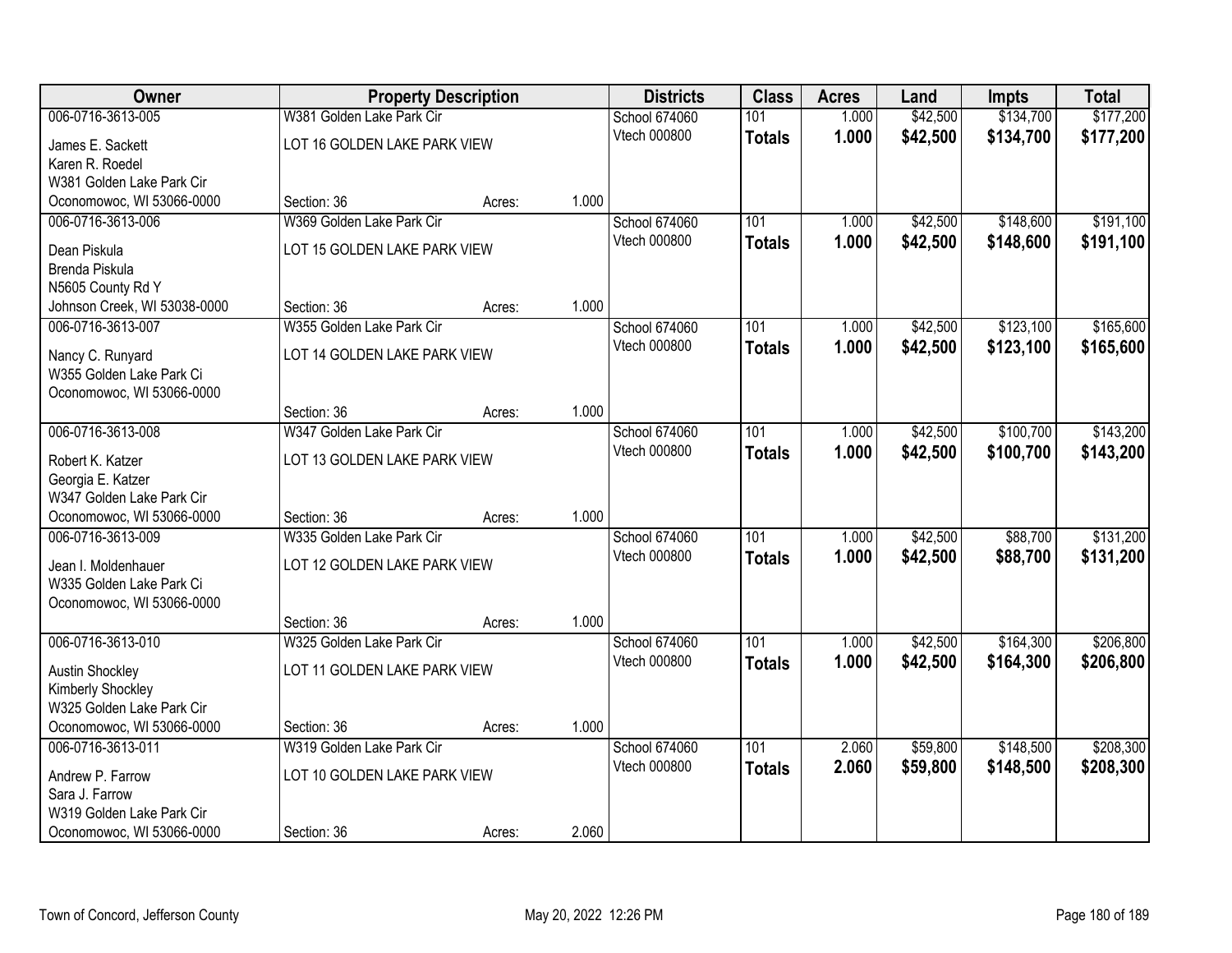| Owner                     |                                              | <b>Property Description</b> |       | <b>Districts</b>    | <b>Class</b>     | <b>Acres</b> | Land            | <b>Impts</b>    | <b>Total</b>    |
|---------------------------|----------------------------------------------|-----------------------------|-------|---------------------|------------------|--------------|-----------------|-----------------|-----------------|
| 006-0716-3613-012         | W315 Golden Lake Park Cir                    |                             |       | School 674060       | 101              | 1.100        | \$45,600        | \$104,600       | \$150,200       |
| Dugan Hettich             | LOT 9, GOLDEN LAKE PARK VIEW                 |                             |       | Vtech 000800        | <b>Totals</b>    | 1.100        | \$45,600        | \$104,600       | \$150,200       |
| Marie Radick              |                                              |                             |       |                     |                  |              |                 |                 |                 |
| W315 Golden Lake Park Ci  |                                              |                             |       |                     |                  |              |                 |                 |                 |
| Oconomowoc, WI 53066-0000 | Section: 36                                  | Acres:                      | 1.100 |                     |                  |              |                 |                 |                 |
| 006-0716-3613-013         | W307 Golden Lake Park Cir                    |                             |       | School 674060       | 101              | 1.000        | \$42,500        | \$163,900       | \$206,400       |
| Brian P. Olson            | LOT 8, GOLDEN LAKE PARK VIEW                 |                             |       | Vtech 000800        | <b>Totals</b>    | 1.000        | \$42,500        | \$163,900       | \$206,400       |
| Jill M. Olson             |                                              |                             |       |                     |                  |              |                 |                 |                 |
| W307 Golden Lake Park Ci  |                                              |                             |       |                     |                  |              |                 |                 |                 |
| Oconomowoc, WI 53066-0000 | Section: 36                                  | Acres:                      | 1.000 |                     |                  |              |                 |                 |                 |
| 006-0716-3613-014         | W299 Golden Lake Park Cir                    |                             |       | School 674060       | 101              | 1.000        | \$42,500        | \$93,400        | \$135,900       |
| Kurt A. Pike              | LOT 7, GOLDEN LAKE PARK VIEW                 |                             |       | Vtech 000800        | <b>Totals</b>    | 1.000        | \$42,500        | \$93,400        | \$135,900       |
| W299 Golden Lake Park Ci  |                                              |                             |       |                     |                  |              |                 |                 |                 |
| Oconomowoc, WI 53066-0000 |                                              |                             |       |                     |                  |              |                 |                 |                 |
|                           | Section: 36                                  | Acres:                      | 1.000 |                     |                  |              |                 |                 |                 |
| 006-0716-3613-015         | W285 Golden Lake Park Cir                    |                             |       | School 674060       | 101              | 1.000        | \$42,500        | \$143,200       | \$185,700       |
| James R. Cassidy          | LOT 6, GOLDEN LAKE PARK VIEW                 |                             |       | <b>Vtech 000800</b> | <b>Totals</b>    | 1.000        | \$42,500        | \$143,200       | \$185,700       |
| Joan F. Cassidy           |                                              |                             |       |                     |                  |              |                 |                 |                 |
| W285 Golden Lake Park Ci  |                                              |                             |       |                     |                  |              |                 |                 |                 |
| Oconomowoc, WI 53066-0000 | Section: 36                                  | Acres:                      | 1.000 |                     |                  |              |                 |                 |                 |
| 006-0716-3613-016         |                                              |                             |       | School 674060       | $\overline{304}$ | 4.050        | $\overline{50}$ | $\overline{50}$ | $\overline{50}$ |
| Town of Concord           | OUTLOT 1, GOLDEN LAKE PARK VIEW. PUBLIC PARK |                             |       | Vtech 000800        | <b>Totals</b>    | 4.050        | \$0             | \$0             | \$0             |
| W1185 Concord Center Dr   |                                              |                             |       |                     |                  |              |                 |                 |                 |
| Sullivan, WI 53178-0000   |                                              |                             |       |                     |                  |              |                 |                 |                 |
|                           | Section: 36                                  | Acres:                      | 4.050 |                     |                  |              |                 |                 |                 |
| 006-0716-3613-017         | W273 Golden Lake Park Cir                    |                             |       | School 674060       | 101              | 1.020        | \$43,100        | \$135,500       | \$178,600       |
| Robert J. Leader          | LOT 1, CSM 698-3-61                          |                             |       | Vtech 000800        | <b>Totals</b>    | 1.020        | \$43,100        | \$135,500       | \$178,600       |
| Rhonda L. Leader          |                                              |                             |       |                     |                  |              |                 |                 |                 |
| W273 Golden Lake Park Ci  |                                              |                             |       |                     |                  |              |                 |                 |                 |
| Oconomowoc, WI 53066-0000 | Section: 36                                  | Acres:                      | 1.020 |                     |                  |              |                 |                 |                 |
| 006-0716-3613-018         | W269 Golden Lake Park Cir                    |                             |       | School 674060       | 101              | 1.020        | \$43,100        | \$132,900       | \$176,000       |
| Kraig Kolar               | LOT 2, CSM 698-3-61, DOC 726280.             |                             |       | Vtech 000800        | <b>Totals</b>    | 1.020        | \$43,100        | \$132,900       | \$176,000       |
| W269 Golden Lake Park Ci  |                                              |                             |       |                     |                  |              |                 |                 |                 |
| Oconomowoc, WI 53066-0000 |                                              |                             |       |                     |                  |              |                 |                 |                 |
|                           | Section: 36                                  | Acres:                      | 1.020 |                     |                  |              |                 |                 |                 |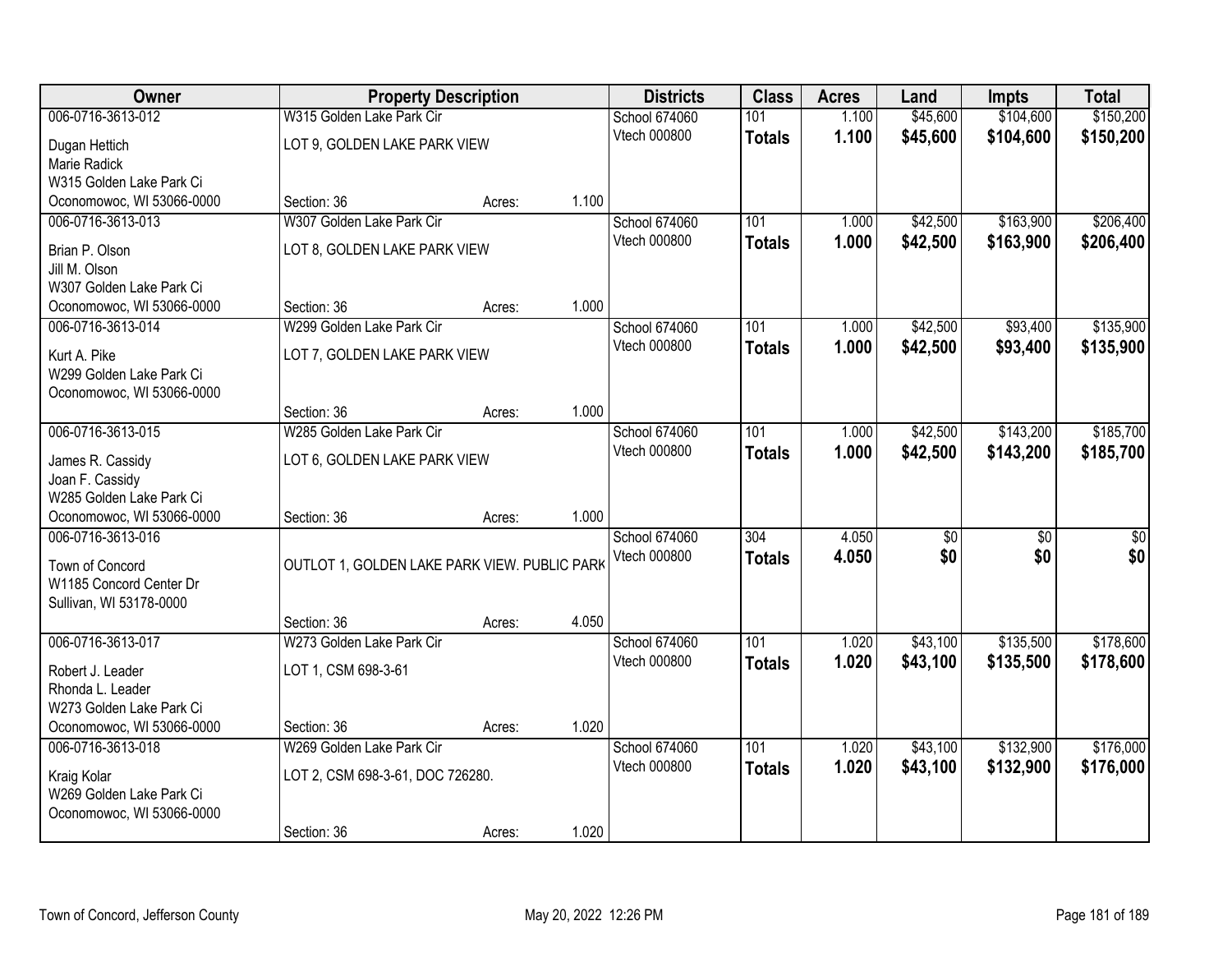| Owner                     |                              | <b>Property Description</b>  |       | <b>Districts</b> | <b>Class</b>     | <b>Acres</b> | Land     | <b>Impts</b> | <b>Total</b> |
|---------------------------|------------------------------|------------------------------|-------|------------------|------------------|--------------|----------|--------------|--------------|
| 006-0716-3613-019         | W265 Golden Lake Park Cir    |                              |       | School 674060    | 101              | 1.000        | \$42,500 | \$126,200    | \$168,700    |
| Arlin L. Carpenter        | LOT 4, GOLDEN LAKE PARK VIEW |                              |       | Vtech 000800     | <b>Totals</b>    | 1.000        | \$42,500 | \$126,200    | \$168,700    |
| Willetta S. Carpenter     |                              |                              |       |                  |                  |              |          |              |              |
| W265 Golden Lake Park Ci  |                              |                              |       |                  |                  |              |          |              |              |
| Oconomowoc, WI 53066-0000 | Section: 36                  | Acres:                       | 1.000 |                  |                  |              |          |              |              |
| 006-0716-3613-020         | W253 Golden Lake Park Cir    |                              |       | School 674060    | 101              | 1.010        | \$42,800 | \$118,000    | \$160,800    |
| David A. Michael          | LOT 3, GOLDEN LAKE PARK VIEW |                              |       | Vtech 000800     | <b>Totals</b>    | 1.010        | \$42,800 | \$118,000    | \$160,800    |
| Diane J. Michael          |                              |                              |       |                  |                  |              |          |              |              |
| W253 Golden Lake Park Ci  |                              |                              |       |                  |                  |              |          |              |              |
| Oconomowoc, WI 53066-0000 | Section: 36                  | Acres:                       | 1.010 |                  |                  |              |          |              |              |
| 006-0716-3613-021         | W243 Golden Lake Park Cir    |                              |       | School 674060    | 101              | 1.000        | \$42,500 | \$131,700    | \$174,200    |
| Keith D. Schears          | LOT 2, GOLDEN LAKE PARK VIEW |                              |       | Vtech 000800     | <b>Totals</b>    | 1.000        | \$42,500 | \$131,700    | \$174,200    |
| W243 Golden Lake Park Ci  |                              |                              |       |                  |                  |              |          |              |              |
| Oconomowoc, WI 53066-0000 |                              |                              |       |                  |                  |              |          |              |              |
|                           | Section: 36                  | Acres:                       | 1.000 |                  |                  |              |          |              |              |
| 006-0716-3613-022         | W229 Golden Lake Park Cir    |                              |       | School 674060    | 101              | 1.010        | \$42,800 | \$140,900    | \$183,700    |
| William Kinnunen          |                              | LOT 1, GOLDEN LAKE PARK VIEW |       | Vtech 000800     | <b>Totals</b>    | 1.010        | \$42,800 | \$140,900    | \$183,700    |
| W229 Golden Lake Park Ci  |                              |                              |       |                  |                  |              |          |              |              |
| Oconomowoc, WI 53066-0000 |                              |                              |       |                  |                  |              |          |              |              |
|                           | Section: 36                  | Acres:                       | 1.010 |                  |                  |              |          |              |              |
| 006-0716-3613-023         | W230 Golden Lake Park Cir    |                              |       | School 674060    | 101              | 1.000        | \$42,500 | \$115,000    | \$157,500    |
| Debra A. Young            | LOT 24 GOLDEN LAKE PARK VIEW |                              |       | Vtech 000800     | <b>Totals</b>    | 1.000        | \$42,500 | \$115,000    | \$157,500    |
| W230 Golden Lake Park Cir |                              |                              |       |                  |                  |              |          |              |              |
| Oconomowoc, WI 53066-0000 |                              |                              |       |                  |                  |              |          |              |              |
|                           | Section: 36                  | Acres:                       | 1.000 |                  |                  |              |          |              |              |
| 006-0716-3613-024         | W240 Golden Lake Park Cir    |                              |       | School 674060    | 101              | 1.020        | \$43,100 | \$126,500    | \$169,600    |
| Michael A. Smith          | LOT 23 GOLDEN LAKE PARK VIEW |                              |       | Vtech 000800     | <b>Totals</b>    | 1.020        | \$43,100 | \$126,500    | \$169,600    |
| W240 Golden Lake Park Ci  |                              |                              |       |                  |                  |              |          |              |              |
| Oconomowoc, WI 53066-0000 |                              |                              |       |                  |                  |              |          |              |              |
|                           | Section: 36                  | Acres:                       | 1.020 |                  |                  |              |          |              |              |
| 006-0716-3613-025         | W252 Golden Lake Park Cir    |                              |       | School 674060    | $\overline{101}$ | 1.000        | \$42,500 | \$156,200    | \$198,700    |
| John Gliszczinski         | LOT 22 GOLDEN LAKE PARK VIEW |                              |       | Vtech 000800     | <b>Totals</b>    | 1.000        | \$42,500 | \$156,200    | \$198,700    |
| W252 Golden Lake Park Ci  |                              |                              |       |                  |                  |              |          |              |              |
| Oconomowoc, WI 53066-0000 |                              |                              |       |                  |                  |              |          |              |              |
|                           | Section: 36                  | Acres:                       | 1.000 |                  |                  |              |          |              |              |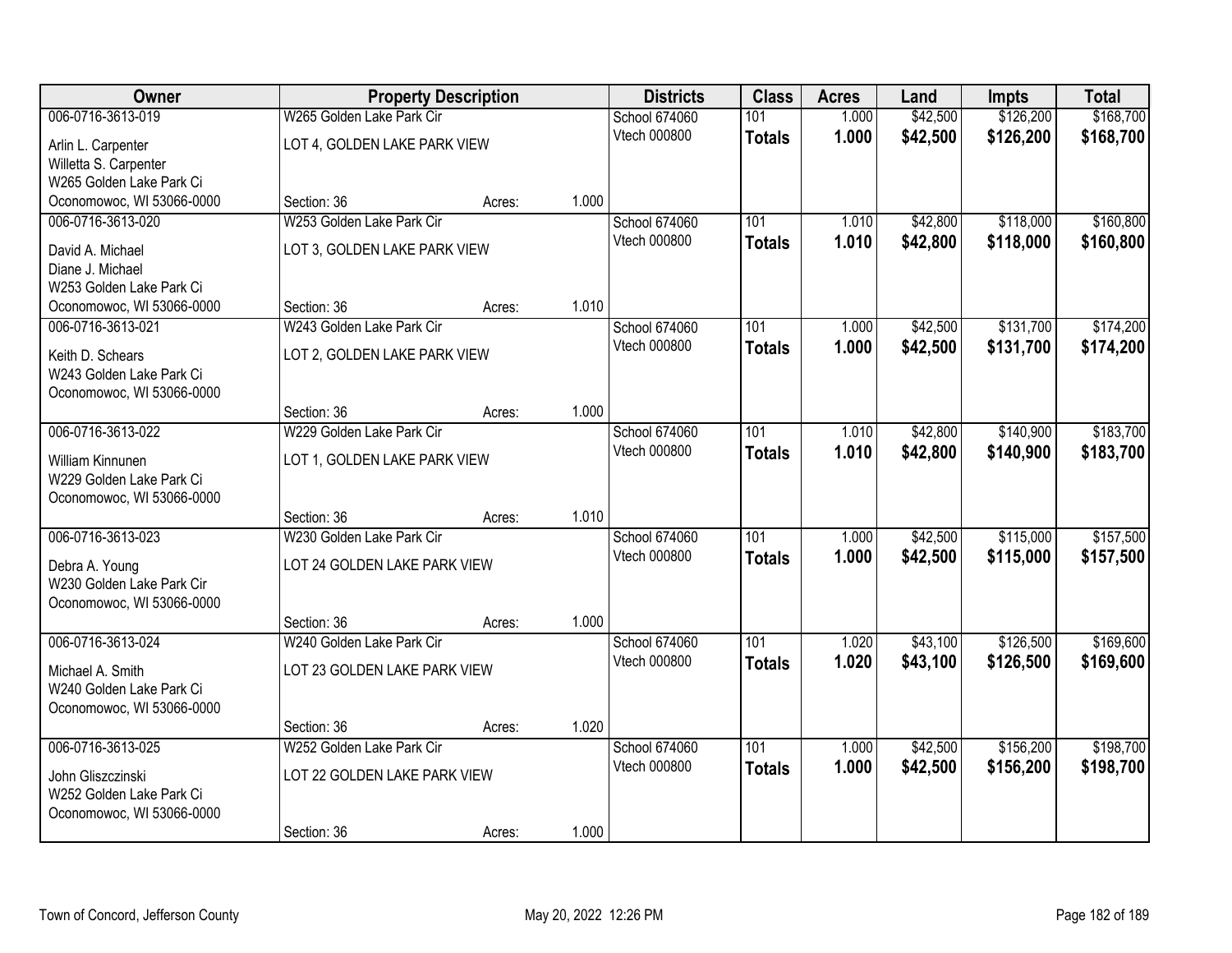| Owner                     |                                            | <b>Property Description</b> |       | <b>Districts</b> | <b>Class</b>  | <b>Acres</b> | Land     | <b>Impts</b> | <b>Total</b> |
|---------------------------|--------------------------------------------|-----------------------------|-------|------------------|---------------|--------------|----------|--------------|--------------|
| 006-0716-3613-026         | W280 Golden Lake Park Cir                  |                             |       | School 674060    | 101           | 1.230        | \$49,700 | \$121,700    | \$171,400    |
| Donald a Rosecky Trust    | LOT 21 GOLDEN LAKE PARK VIEW               |                             |       | Vtech 000800     | <b>Totals</b> | 1.230        | \$49,700 | \$121,700    | \$171,400    |
| Marilyn F Rosecky Trust   |                                            |                             |       |                  |               |              |          |              |              |
| W280 Golden Lake Park Ci  |                                            |                             |       |                  |               |              |          |              |              |
| Oconomowoc, WI 53066-0000 | Section: 36                                | Acres:                      | 1.230 |                  |               |              |          |              |              |
| 006-0716-3613-027         | W322 Golden Lake Park Cir                  |                             |       | School 674060    | 101           | 1.290        | \$51,600 | \$116,900    | \$168,500    |
| Mitchell J. Wagner        | LOT 20 GOLDEN LAKE PARK VIEW               |                             |       | Vtech 000800     | <b>Totals</b> | 1.290        | \$51,600 | \$116,900    | \$168,500    |
| Tara S. Wagner            |                                            |                             |       |                  |               |              |          |              |              |
| W322 Golden Lake Park Ci  |                                            |                             |       |                  |               |              |          |              |              |
| Oconomowoc, WI 53066-0000 | Section: 36                                | Acres:                      | 1.290 |                  |               |              |          |              |              |
| 006-0716-3613-028         | W336 Golden Lake Park Cir                  |                             |       | School 674060    | 101           | 1.050        | \$44,100 | \$114,800    | \$158,900    |
| Cori L. Gastrow           | LOT 19 GOLDEN LAKE PARK VIEW               |                             |       | Vtech 000800     | <b>Totals</b> | 1.050        | \$44,100 | \$114,800    | \$158,900    |
| W336 Golden Lake Park Cir |                                            |                             |       |                  |               |              |          |              |              |
| Oconomowoc, WI 53066-0000 |                                            |                             |       |                  |               |              |          |              |              |
|                           | Section: 36                                | Acres:                      | 1.050 |                  |               |              |          |              |              |
| 006-0716-3613-029         | W344 Golden Lake Park Cir                  |                             |       | School 674060    | 101           | 1.050        | \$44,100 | \$113,200    | \$157,300    |
| Charles R. Gastrow        | LOT 18 GOLDEN LAKE PARK VIEW               |                             |       | Vtech 000800     | <b>Totals</b> | 1.050        | \$44,100 | \$113,200    | \$157,300    |
| Karen K. Gastrow          |                                            |                             |       |                  |               |              |          |              |              |
| W344 Golden Lake Park Ci  |                                            |                             |       |                  |               |              |          |              |              |
| Oconomowoc, WI 53066-0000 | Section: 36                                | Acres:                      | 1.050 |                  |               |              |          |              |              |
| 006-0716-3613-030         | W358 Golden Lake Park Cir                  |                             |       | School 674060    | 101           | 1.050        | \$44,100 | \$83,600     | \$127,700    |
| Patricia C. Olson         | LOT 17 GOLDEN LAKE PARK VIEW               |                             |       | Vtech 000800     | <b>Totals</b> | 1.050        | \$44,100 | \$83,600     | \$127,700    |
| W358 Golden Lake Park Ci  |                                            |                             |       |                  |               |              |          |              |              |
| Oconomowoc, WI 53066-0000 |                                            |                             |       |                  |               |              |          |              |              |
|                           | Section: 36                                | Acres:                      | 1.050 |                  |               |              |          |              |              |
| 006-0716-3613-031         | W217 Golden Lake Park Cir                  |                             |       | School 674060    | 101           | 0.888        | \$37,700 | \$131,800    | \$169,500    |
| Raymond C. Boknevitz      | LOT 2, CSM 1144-4-6, DOC 751895. EX S27FT. |                             |       | Vtech 000800     | <b>Totals</b> | 0.888        | \$37,700 | \$131,800    | \$169,500    |
| Kelly N. Boknevitz        |                                            |                             |       |                  |               |              |          |              |              |
| W217 Golden Lake Park Cir |                                            |                             |       |                  |               |              |          |              |              |
| Oconomowoc, WI 53066-0000 | Section: 36                                | Acres:                      | 0.888 |                  |               |              |          |              |              |
| 006-0716-3614-001         | N5190 Golden Lake Park Rd                  |                             |       | School 674060    | 101           | 0.893        | \$38,000 | \$151,700    | \$189,700    |
| Dennis Hendricks          | LOT 2, CSM 2270-8-45, DOC 853059.          |                             |       | Vtech 000800     | <b>Totals</b> | 0.893        | \$38,000 | \$151,700    | \$189,700    |
| N172 Huber Brooks Dr      |                                            |                             |       |                  |               |              |          |              |              |
| Watertown, WI 53094-0000  |                                            |                             |       |                  |               |              |          |              |              |
|                           | Section: 36                                | Acres:                      | 0.893 |                  |               |              |          |              |              |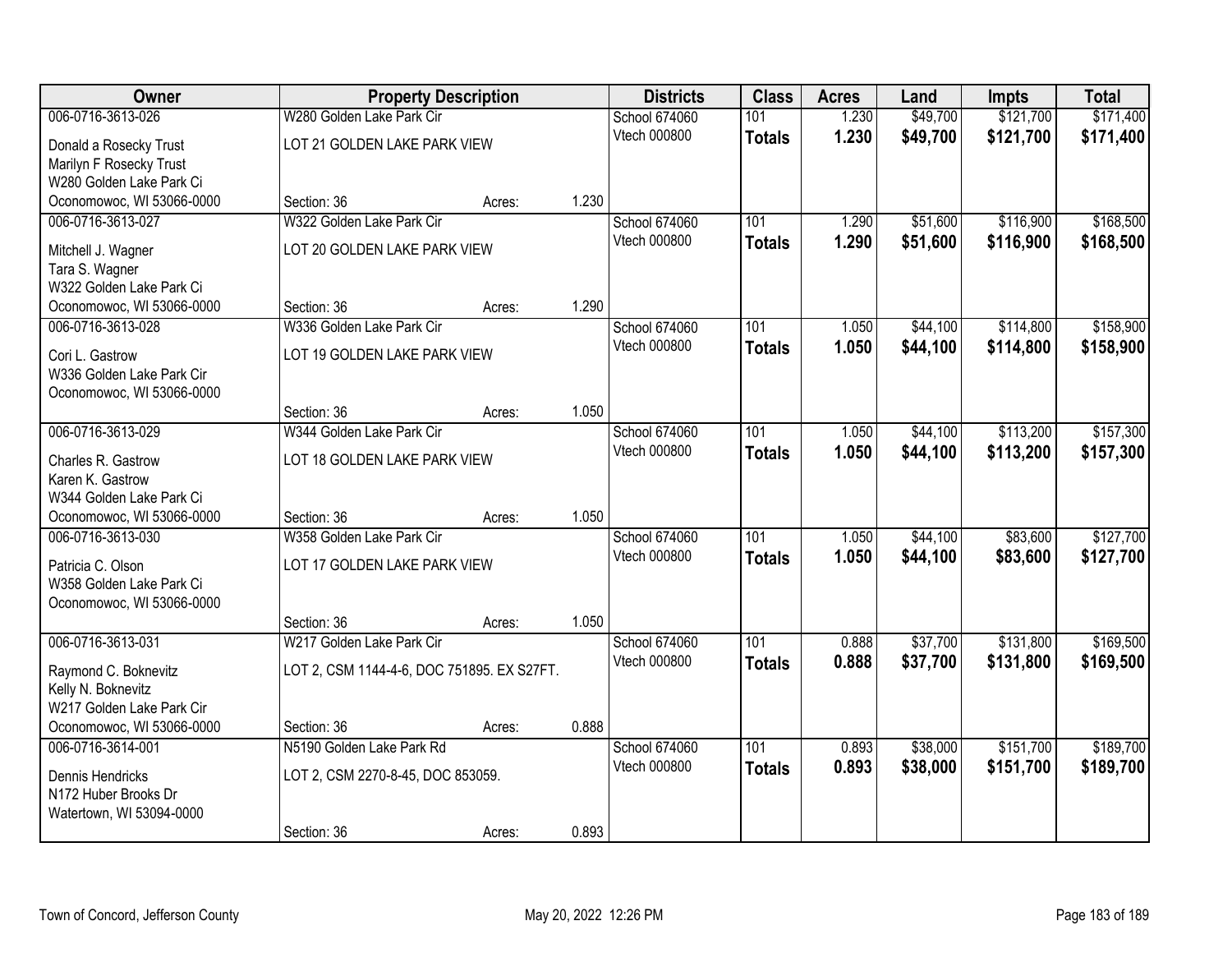| Owner                     | <b>Property Description</b>                                                                 | <b>Districts</b> | <b>Class</b>  | <b>Acres</b> | Land     | <b>Impts</b> | <b>Total</b> |
|---------------------------|---------------------------------------------------------------------------------------------|------------------|---------------|--------------|----------|--------------|--------------|
| 006-0716-3614-002         | N5166 Golden Lake Park Rd                                                                   | School 674060    | 101           | 1.000        | \$42,500 | \$165,600    | \$208,100    |
| Daniel P. Huck            | BEG 1323.33FT W & 1624.91FT S OF NE/S/C,                                                    | Vtech 000800     | <b>Totals</b> | 1.000        | \$42,500 | \$165,600    | \$208,100    |
| Tammy J. Huck             | S161.35FT, S89DG 58'E270FT, N0DG24'W161.35FT,                                               |                  |               |              |          |              |              |
| N5166 Golden Lake Park R  | N89DG24'W270FT TO POB                                                                       |                  |               |              |          |              |              |
| Oconomowoc, WI 53066-0000 | 1.000<br>Section: 36<br>Acres:                                                              |                  |               |              |          |              |              |
| 006-0716-3614-003         |                                                                                             | School 674060    | 104           | 25.002       | \$4,600  | \$0          | \$4,600      |
|                           |                                                                                             | Vtech 000800     | 105           | 0.320        | \$100    | \$0          | \$100        |
| Daniel J. Rollefson       | S25A SE1/4 NE1/4. EX COM SE/C LOT 6, UNION HILL                                             |                  | <b>Totals</b> | 25.322       | \$4,700  | \$0          | \$4,700      |
| 418 S Golden Lake Rd      | S02DG03'W 6.28FT, N87DG44'W 234.31FT, S89DG16'E<br>234.37FT TO POB. ALSO COM SW/C SD LOT 6, |                  |               |              |          |              |              |
| Oconomowoc, WI 53066-0000 | 25.322<br>Section: 36<br>Acres:                                                             |                  |               |              |          |              |              |
| 006-0716-3614-004         | N5182 Golden Lake Park Rd                                                                   | School 674060    | 101           | 1.000        | \$42,500 | \$152,500    | \$195,000    |
|                           |                                                                                             | Vtech 000800     |               |              |          |              |              |
| Allen C. Stuettgen        | LOT 1, CSM 2270-8-45, DOC 853059.                                                           |                  | <b>Totals</b> | 1.000        | \$42,500 | \$152,500    | \$195,000    |
| Heidi M. Stuettgen        |                                                                                             |                  |               |              |          |              |              |
| N5182 Golden Lake Park R  |                                                                                             |                  |               |              |          |              |              |
| Oconomowoc, WI 53066-0000 | 1.000<br>Section: 36<br>Acres:                                                              |                  |               |              |          |              |              |
| 006-0716-3614-005         | N5178 Union Hill Rd                                                                         | School 674060    | 101           | 1.031        | \$66,100 | \$250,100    | \$316,200    |
| Richard M Lembach Trust   | LOT 2, UNION HILL. 1/15TH INT IN OUTLOT 1, UNION                                            | Vtech 000800     | <b>Totals</b> | 1.031        | \$66,100 | \$250,100    | \$316,200    |
| Barbara A Lembach Trust   | HILL.                                                                                       |                  |               |              |          |              |              |
| N5178 Union Hill Rd       |                                                                                             |                  |               |              |          |              |              |
| Oconomowoc, WI 53066-0000 | 1.031<br>Section: 36<br>Acres:                                                              |                  |               |              |          |              |              |
| 006-0716-3614-006         | N5174 Union Hill Rd                                                                         | School 674060    | 101           | 1.015        | \$65,300 | \$293,500    | \$358,800    |
|                           |                                                                                             | Vtech 000800     | <b>Totals</b> | 1.015        | \$65,300 | \$293,500    | \$358,800    |
| David P. Stangel          | LOT 3, UNION HILL. 1/15TH INT IN OUTLOT 1, UNION                                            |                  |               |              |          |              |              |
| Sara M. Stangel           | HILL.                                                                                       |                  |               |              |          |              |              |
| N5174 Union Hill Rd       |                                                                                             |                  |               |              |          |              |              |
| Oconomowoc, WI 53066-0000 | 1.015<br>Section: 36<br>Acres:                                                              |                  |               |              |          |              |              |
| 006-0716-3614-007         | N5182 Union Hill Rd                                                                         | School 674060    | 101           | 1.016        | \$65,400 | \$272,000    | \$337,400    |
| Sally M. Webber           | LOT 4, UNION HILL. 1/15TH INT IN OUTLOT 1, UNION                                            | Vtech 000800     | <b>Totals</b> | 1.016        | \$65,400 | \$272,000    | \$337,400    |
| N5182 Union Hill Ct       | HILL.                                                                                       |                  |               |              |          |              |              |
| Oconomowoc, WI 53066-0000 |                                                                                             |                  |               |              |          |              |              |
|                           | 1.016<br>Section: 36<br>Acres:                                                              |                  |               |              |          |              |              |
| 006-0716-3614-008         | N5176 Union Hill Ct                                                                         | School 674060    | 101           | 1.020        | \$99,000 | \$305,300    | \$404,300    |
| Arthur W. Turke           | LOT 5, UNION HILL. 1/15TH INT IN OUTLOT 1, UNION                                            | Vtech 000800     | <b>Totals</b> | 1.020        | \$99,000 | \$305,300    | \$404,300    |
| Janet L. Turke            | HILL.                                                                                       |                  |               |              |          |              |              |
| N5176 Union Hill Ct       |                                                                                             |                  |               |              |          |              |              |
| Oconomowoc, WI 53066-0000 | 1.020<br>Section: 36<br>Acres:                                                              |                  |               |              |          |              |              |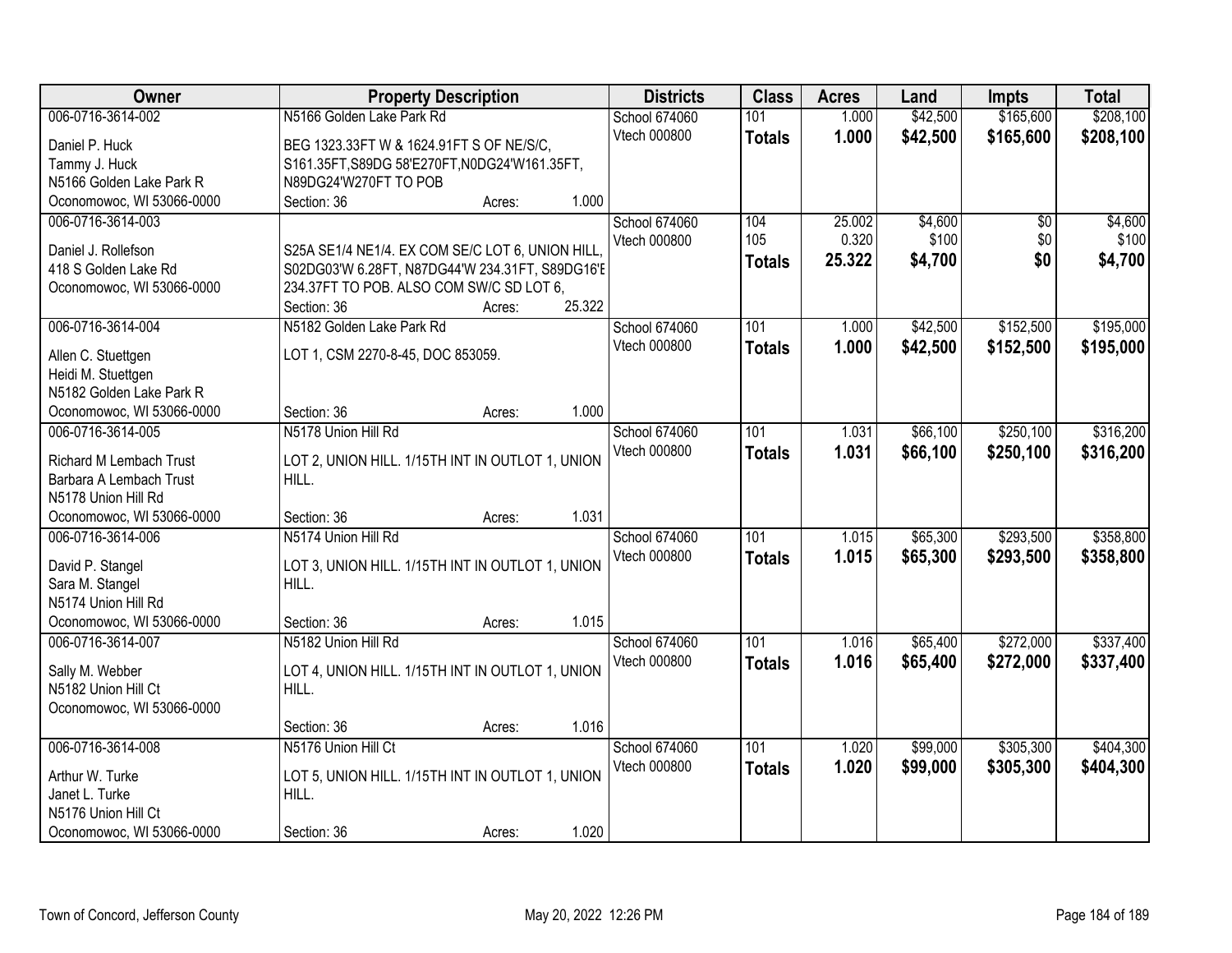| Owner                     | <b>Property Description</b>                       | <b>Districts</b> | <b>Class</b>  | <b>Acres</b> | Land     | <b>Impts</b> | <b>Total</b> |
|---------------------------|---------------------------------------------------|------------------|---------------|--------------|----------|--------------|--------------|
| 006-0716-3614-009         | N5175 Union Hill Ct                               | School 674060    | 101           | 1.047        | \$99,000 | \$453,300    | \$552,300    |
| David C. Eiken            | LOT 6, UNION HILL. 1/15TH INT IN OUTLOT 1, UNION  | Vtech 000800     | <b>Totals</b> | 1.047        | \$99,000 | \$453,300    | \$552,300    |
| Stacey L. Eiken           | HILL. ALSO COM SE/C SD LOT, S02DG03'W 6.28FT,     |                  |               |              |          |              |              |
| N5175 Union Hill Ct       | N87DG44'W 234.31FT, S89DG16'E 234.37FT TO POB.    |                  |               |              |          |              |              |
| Oconomowoc, WI 53066-0000 | 1.047<br>Section: 36<br>Acres:                    |                  |               |              |          |              |              |
| 006-0716-3614-010         | N5172 Union Hill Rd                               | School 674060    | 101           | 1.026        | \$56,000 | \$254,600    | \$310,600    |
|                           |                                                   | Vtech 000800     | <b>Totals</b> | 1.026        | \$56,000 | \$254,600    | \$310,600    |
| Steven M. Ferrell         | LOT 7, UNION HILL. 1/15TH INT IN OUTLOT 1, UNION  |                  |               |              |          |              |              |
| Dawn F. Ferrell           | HILL. EX COM SW/C SD LOT, N14DG47' W 7.14FT,      |                  |               |              |          |              |              |
| N5172 Union Hill Rd       | S87DG44'E 169.74FT S06DG27'E 2.35FT, N89DG16'W    |                  |               |              |          |              |              |
| Oconomowoc, WI 53066-0000 | 1.026<br>Section: 36<br>Acres:                    |                  |               |              |          |              |              |
| 006-0716-3614-011         | N5158 Union Hill Rd                               | School 674060    | 101           | 0.950        | \$61,400 | \$261,600    | \$323,000    |
| John J. Promersberger     | LOT 8, UNION HILL. 1/15TH INT IN OUTLOT 1, UNION  | Vtech 000800     | <b>Totals</b> | 0.950        | \$61,400 | \$261,600    | \$323,000    |
| N5158 Union Hill Rd       | HILL. ALSO COM NE/C LOT 9, S06DG08 'E 165.90FT,   |                  |               |              |          |              |              |
| Oconomowoc, WI 53066-0000 | N87DG44'W 8.35 FT, N04DG00'W 164.83FT,            |                  |               |              |          |              |              |
|                           | 0.950<br>Section: 36<br>Acres:                    |                  |               |              |          |              |              |
| 006-0716-3614-012         | N5154 Union Hill Rd                               | School 674060    | 101           | 0.970        | \$62,700 | \$192,300    | \$255,000    |
|                           |                                                   | Vtech 000800     | <b>Totals</b> | 0.970        | \$62,700 | \$192,300    | \$255,000    |
| Sarah E. Frick            | LOT 9, UNION HILL. 1/15TH INT IN OUTLOT 1, UNION  |                  |               |              |          |              |              |
| N5154 Union Hill Rd       | HILL. ALSO COM SE/C LOT 10, S55DG 03'W 314.69FT   |                  |               |              |          |              |              |
| Oconomowoc, WI 53066-0000 | N01DG53'E 40. 49FT, N60DG45'E 292.10FT,           |                  |               |              |          |              |              |
|                           | 0.970<br>Section: 36<br>Acres:                    |                  |               |              |          |              |              |
| 006-0716-3614-013         | N5152 Union Hill Rd                               | School 674060    | 101           | 0.920        | \$59,400 | \$199,700    | \$259,100    |
| Michael J. Phillips       | LOT 10, UNION HILL. 1/15TH INT IN OUTLOT 1,       | Vtech 000800     | <b>Totals</b> | 0.920        | \$59,400 | \$199,700    | \$259,100    |
| Korin M. Phillips         | UNION HILL. EX COM SE/C LOT 10, S55DG03' W        |                  |               |              |          |              |              |
| N5152 Union Hill Rd       | 314.69FT, N01DG53'E 40.49 FT, N60DG45'E 292.10FT, |                  |               |              |          |              |              |
| Oconomowoc, WI 53066-0000 | Section: 36<br>0.920<br>Acres:                    |                  |               |              |          |              |              |
| 006-0716-3614-014         | N5153 Union Hill Rd                               | School 674060    | 101           | 1.036        | \$66,300 | \$193,200    | \$259,500    |
|                           |                                                   | Vtech 000800     | <b>Totals</b> | 1.036        | \$66,300 | \$193,200    | \$259,500    |
| Alan H. Weiss             | LOT 11, UNION HILL. 1/15TH INT IN OUTLOT 1,       |                  |               |              |          |              |              |
| Terry A. Weiss            | UNION HILL.                                       |                  |               |              |          |              |              |
| N5153 Union Hill Rd       |                                                   |                  |               |              |          |              |              |
| Oconomowoc, WI 53066-0000 | 1.036<br>Section: 36<br>Acres:                    |                  |               |              |          |              |              |
| 006-0716-3614-015         | N5157 Union Hill Rd                               | School 674060    | 101           | 1.016        | \$65,400 | \$223,100    | \$288,500    |
| Ivan Keller               | LOT 12, UNION HILL. 1/15TH INT IN OUTLOT 1,       | Vtech 000800     | <b>Totals</b> | 1.016        | \$65,400 | \$223,100    | \$288,500    |
| N5157 Union Hill Rd       | UNION HILL.                                       |                  |               |              |          |              |              |
| Oconomowoc, WI 53066-0000 |                                                   |                  |               |              |          |              |              |
|                           | 1.016<br>Section: 36<br>Acres:                    |                  |               |              |          |              |              |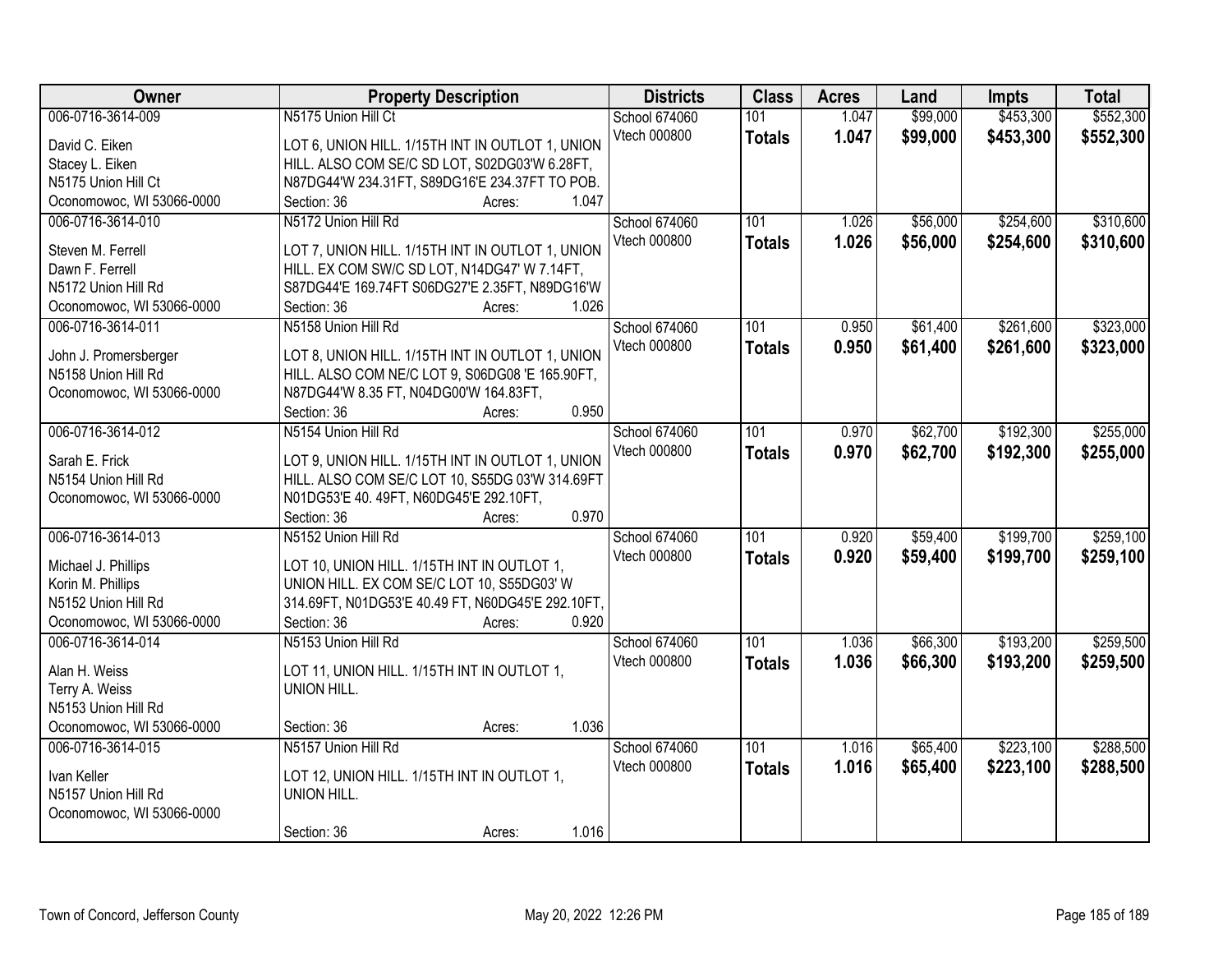| Owner                     | <b>Property Description</b>                    |        |        | <b>Districts</b>              | <b>Class</b>      | <b>Acres</b>    | Land                | <b>Impts</b>           | <b>Total</b>         |
|---------------------------|------------------------------------------------|--------|--------|-------------------------------|-------------------|-----------------|---------------------|------------------------|----------------------|
| 006-0716-3614-016         | N5181 Union Hill Rd                            |        |        | School 674060                 | 101               | 1.043           | \$66,600            | \$264,600              | \$331,200            |
| David S. Moyer            | LOT 13, UNION HILL. 1/15TH INT IN OUTLOT 1,    |        |        | Vtech 000800                  | <b>Totals</b>     | 1.043           | \$66,600            | \$264,600              | \$331,200            |
| Teresa-Marie Moyer        | UNION HILL.                                    |        |        |                               |                   |                 |                     |                        |                      |
| N5181 Union Hill Rd       |                                                |        |        |                               |                   |                 |                     |                        |                      |
| Oconomowoc, WI 53066-0000 | Section: 36                                    | Acres: | 1.043  |                               |                   |                 |                     |                        |                      |
| 006-0716-3621-000         |                                                |        |        | School 674060                 | 104               | 10.719          | \$1,500             | \$0                    | \$1,500              |
| Haf Golden Acres, LLC     | <b>NE1/4 NW1/4</b>                             |        |        | Vtech 000800                  | 105               | 30.000          | \$21,000            | \$0                    | \$21,000             |
| N9416 Tamarack Rd         |                                                |        |        |                               | <b>Totals</b>     | 40.719          | \$22,500            | \$0                    | \$22,500             |
| Whitewater, WI 53190-0000 |                                                |        |        |                               |                   |                 |                     |                        |                      |
|                           | Section: 36                                    | Acres: | 40.719 |                               |                   |                 |                     |                        |                      |
| 006-0716-3622-000         |                                                |        |        | School 674060                 | 302               | 40.000          | \$0                 | \$0                    | \$0                  |
| Dept Natural Resources    | NW1/4 NW1/4                                    |        |        | Vtech 000800                  | <b>Totals</b>     | 40.000          | \$0                 | \$0                    | \$0                  |
| State Of Wisconsin        |                                                |        |        |                               |                   |                 |                     |                        |                      |
| PO Box 7921               |                                                |        |        |                               |                   |                 |                     |                        |                      |
| Madison, WI 53707-0000    | Section: 36                                    | Acres: | 40.000 |                               |                   |                 |                     |                        |                      |
| 006-0716-3623-000         | N5150 Inlynd Dr                                |        |        | School 674060                 | 104               | 30.024          | \$4,300             | \$0                    | \$4,300              |
| Anthony D. Weber          | SW1/4 NW1/4                                    |        |        | Vtech 000800                  | 105<br>107        | 8.500<br>2.000  | \$5,700<br>\$53,000 | \$0<br>\$251,600       | \$5,700<br>\$304,600 |
| Charlene C. Weber         |                                                |        |        |                               | <b>Totals</b>     | 40.524          | \$63,000            | \$251,600              | \$314,600            |
| N5150 Inlynd Dr           |                                                |        |        |                               |                   |                 |                     |                        |                      |
| Sullivan, WI 53178-9518   | Section: 36                                    | Acres: | 40.524 |                               |                   |                 |                     |                        |                      |
| 006-0716-3624-000         |                                                |        |        | School 674060                 | 104<br><b>15M</b> | 32.792<br>7.700 | \$5,800             | \$0                    | \$5,800              |
| Haf Golden Acres, LLC     | SE1/4 NW1/4. ALSO BEG NW/C SW1/4 NE1/4, E2FT,S |        |        | Vtech 000800                  |                   | 40.492          | \$8,300<br>\$14,100 | \$0<br>\$0             | \$8,300<br>\$14,100  |
| N9416 Tamarack Rd         | TO E&W 1/4/L, W8FT, N TO POB                   |        |        |                               | <b>Totals</b>     |                 |                     |                        |                      |
| Whitewater, WI 53190-0000 |                                                |        |        |                               |                   |                 |                     |                        |                      |
|                           | Section: 36                                    | Acres: | 40.492 |                               |                   |                 |                     |                        |                      |
| 006-0716-3631-000         |                                                |        |        | School 674060                 | 104               | 40.114          | \$8,200             | \$0                    | \$8,200              |
| Haf Golden Acres, LLC     | <b>NE1/4 SW1/4</b>                             |        |        | Vtech 000800                  | <b>Totals</b>     | 40.114          | \$8,200             | \$0                    | \$8,200              |
| N9416 Tamarack Rd         |                                                |        |        |                               |                   |                 |                     |                        |                      |
| Whitewater, WI 53190-0000 |                                                |        |        |                               |                   |                 |                     |                        |                      |
|                           | Section: 36                                    | Acres: | 40.114 |                               |                   |                 |                     |                        |                      |
| 006-0716-3632-000         |                                                |        |        | School 674060<br>Vtech 000800 | 104<br>105        | 33.700<br>3.986 | \$6,600<br>\$2,400  | $\overline{50}$<br>\$0 | \$6,600<br>\$2,400   |
| Haf Golden Acres, LLC     | LOT 2, CSM 3335-14-265.                        |        |        |                               | <b>Totals</b>     | 37.686          | \$9,000             | \$0                    | \$9,000              |
| N9416 Tamarack Rd         |                                                |        |        |                               |                   |                 |                     |                        |                      |
| Whitewater, WI 53190-0000 |                                                |        |        |                               |                   |                 |                     |                        |                      |
|                           | Section: 36                                    | Acres: | 37.686 |                               |                   |                 |                     |                        |                      |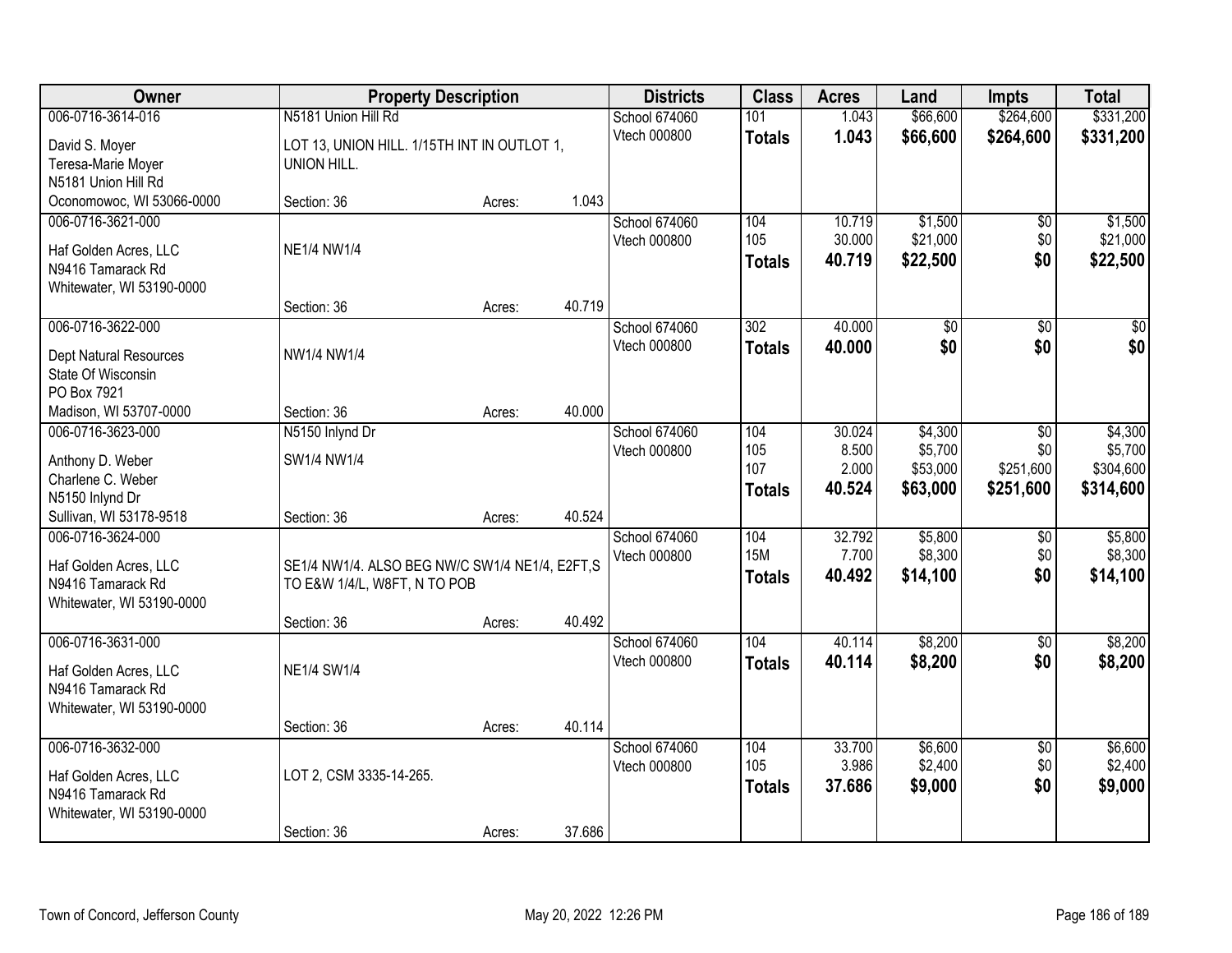| Owner                                         |                                                                                                 | <b>Property Description</b> |        | <b>Districts</b>     | <b>Class</b>  | <b>Acres</b> | Land     | <b>Impts</b>    | <b>Total</b>    |
|-----------------------------------------------|-------------------------------------------------------------------------------------------------|-----------------------------|--------|----------------------|---------------|--------------|----------|-----------------|-----------------|
| 006-0716-3632-001                             | N5054 Inlynd Dr                                                                                 |                             |        | School 674060        | 101           | 1.250        | \$40,300 | \$155,600       | \$195,900       |
| Gary H. Hartling                              | LOT 1, CSM 661-3-12                                                                             |                             |        | Vtech 000800         | <b>Totals</b> | 1.250        | \$40,300 | \$155,600       | \$195,900       |
| Judith Hartling                               |                                                                                                 |                             |        |                      |               |              |          |                 |                 |
| N5054 Inlynd Dr                               |                                                                                                 |                             |        |                      |               |              |          |                 |                 |
| Sullivan, WI 53178-0000                       | Section: 36                                                                                     | Acres:                      | 1.250  |                      |               |              |          |                 |                 |
| 006-0716-3632-002                             |                                                                                                 |                             |        | School 674060        | 101           | 1.250        | \$40,300 | \$6,700         | \$47,000        |
|                                               | LOT 2, CSM 661-3-12                                                                             |                             |        | Vtech 000800         | <b>Totals</b> | 1.250        | \$40,300 | \$6,700         | \$47,000        |
| Gary H. Hartling<br>Judith Hartling           |                                                                                                 |                             |        |                      |               |              |          |                 |                 |
| N5054 Inlynd Dr                               |                                                                                                 |                             |        |                      |               |              |          |                 |                 |
| Sullivan, WI 53178-0000                       | Section: 36                                                                                     | Acres:                      | 1.250  |                      |               |              |          |                 |                 |
| 006-0716-3633-000                             | W420 US Highway 18                                                                              |                             |        | <b>School 674060</b> | 104           | 20.300       | \$3,500  | $\overline{50}$ | \$3,500         |
|                                               |                                                                                                 |                             |        | Vtech 000800         | 105           | 3.573        | \$2,000  | \$0             | \$2,000         |
| John W. Gooch                                 | LOT 1, CSM 3335-14-265, DOC 942296. EX .511A IN                                                 |                             |        |                      | 107           | 2.000        | \$53,000 | \$148,400       | \$201,400       |
| W420 Us Highway 18                            | USH 18 IN DOC 971890.                                                                           |                             |        |                      | <b>Totals</b> | 25.873       | \$58,500 | \$148,400       | \$206,900       |
| Sullivan, WI 53178-0000                       |                                                                                                 |                             |        |                      |               |              |          |                 |                 |
|                                               | Section: 36                                                                                     | Acres:                      | 25.873 |                      |               |              |          |                 |                 |
| 006-0716-3633-001                             | N4910 Inlynd Dr                                                                                 |                             |        | School 674060        | 101           | 1.000        | \$34,000 | \$150,000       | \$184,000       |
| Aaron P. Koch                                 | COM SW/S/C, E 164.45FT, N58 DGE 62.14FT,                                                        |                             |        | Vtech 000800         | <b>Totals</b> | 1.000        | \$34,000 | \$150,000       | \$184,000       |
| N4910 Inlynd Dr                               | N07DG18'W 315.74FT, N87DG56'W 168.30FT,                                                         |                             |        |                      |               |              |          |                 |                 |
| Sullivan, WI 53178-0000                       | S01DG23'W 346.89FT TO POB. EX .19A IN USH 18 IN                                                 |                             |        |                      |               |              |          |                 |                 |
|                                               | Section: 36                                                                                     | Acres:                      | 1.000  |                      |               |              |          |                 |                 |
| 006-0716-3633-002                             | W480 US Highway 18                                                                              |                             |        | School 674060        | 101           | 0.780        | \$26,500 | \$96,200        | \$122,700       |
|                                               |                                                                                                 |                             |        | Vtech 000800         | <b>Totals</b> | 0.780        | \$26,500 | \$96,200        | \$122,700       |
| Catherine a Wenzel Trust                      | CSM 92-1-120 ALSO BEG NW/C CSM                                                                  |                             |        |                      |               |              |          |                 |                 |
| W480 Us Highway 18<br>Sullivan, WI 53178-0000 | 92-1-120, N77DG42'W 25FT, S7DG18'E 151.19FT,<br>N2DG04'E 144.76FT TO POB. EX TRI PCL IN 503-620 |                             |        |                      |               |              |          |                 |                 |
|                                               | Section: 36                                                                                     | Acres:                      | 0.780  |                      |               |              |          |                 |                 |
| 006-0716-3633-003                             | US Highway 18                                                                                   |                             |        | School 674060        | 104           | 2.380        | \$500    | $\overline{50}$ | \$500           |
|                                               |                                                                                                 |                             |        | Vtech 000800         |               | 2.380        | \$500    | \$0             | \$500           |
| James A. Wenzel                               | THAT PT SW1/4 SW1/4 SE OF USH 18. EX E 492.92FT                                                 |                             |        |                      | <b>Totals</b> |              |          |                 |                 |
| Holly A. Wenzel                               | EX .76A IN USH 18 IN 963-302                                                                    |                             |        |                      |               |              |          |                 |                 |
| N4892 Highland Dr                             |                                                                                                 |                             |        |                      |               |              |          |                 |                 |
| Sullivan, WI 53178-0000                       | Section: 36                                                                                     | Acres:                      | 2.380  |                      |               |              |          |                 |                 |
| 006-0716-3633-004                             | W407 US Highway 18                                                                              |                             |        | School 674060        | 304           | 4.780        | \$0      | $\overline{50}$ | $\overline{50}$ |
| St Johns Evangelical Lutheran                 | BEG 109FT E OF SE/C SW1/4 SW1/4, N470FT TO USH                                                  |                             |        | Vtech 000800         | <b>Totals</b> | 4.780        | \$0      | \$0             | \$0             |
| Church                                        | 18, W ON HGY 604.92FT, S TO S/L, E TO POB. EX .56/                                              |                             |        |                      |               |              |          |                 |                 |
| W407 Us Highway 18                            | IN USH 18 IN 973-485                                                                            |                             |        |                      |               |              |          |                 |                 |
| Sullivan, WI 53178-0000                       | Section: 36                                                                                     | Acres:                      | 4.780  |                      |               |              |          |                 |                 |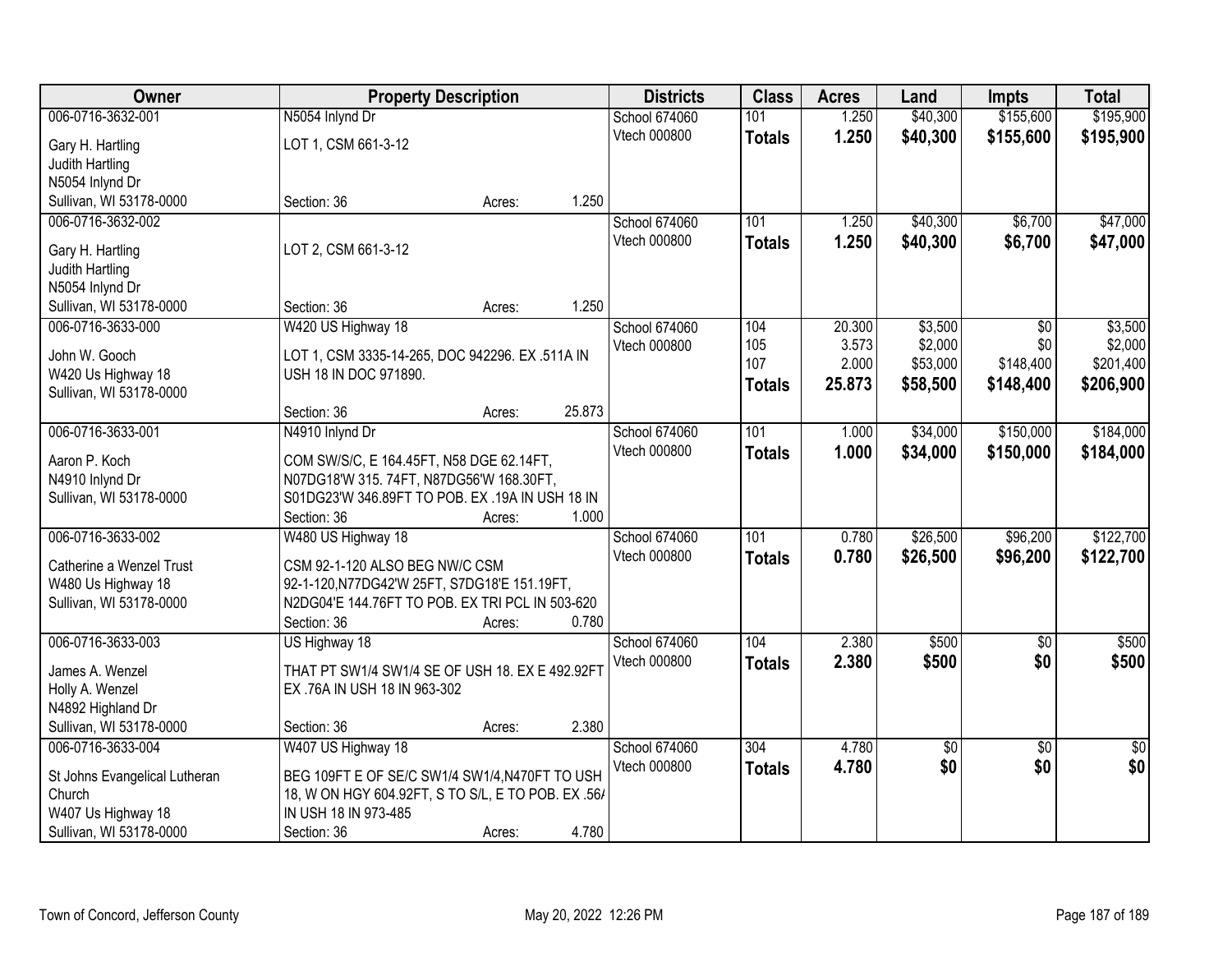| Owner                                             | <b>Property Description</b>                            | <b>Districts</b> | <b>Class</b>  | <b>Acres</b> | Land     | <b>Impts</b>    | <b>Total</b> |
|---------------------------------------------------|--------------------------------------------------------|------------------|---------------|--------------|----------|-----------------|--------------|
| 006-0716-3633-005                                 | W402 US Highway 18                                     | School 674060    | 101           | 2.080        | \$60,000 | \$66,500        | \$126,500    |
| Alexander R. Blersch                              | BEG CEN USH 18 162.87FT E & 1114.99FT NELY OF          | Vtech 000800     | <b>Totals</b> | 2.080        | \$60,000 | \$66,500        | \$126,500    |
| W402 Us Highway 18                                | SW/S/C, N72DG50'E303.05FT, N12DG15'W                   |                  |               |              |          |                 |              |
| Sullivan, WI 53178-0000                           | 158.25FT, S75DG31'W108.82FT, N0DG27'E TO PT            |                  |               |              |          |                 |              |
|                                                   | 2.080<br>Section: 36<br>Acres:                         |                  |               |              |          |                 |              |
| 006-0716-3634-000                                 | US Highway 18                                          | School 674060    | 101           | 0.493        | \$16,800 | $\overline{50}$ | \$16,800     |
| Haf Golden Acres, LLC                             | SE1/4 SW1/4, EX 3.38A IN SW/C. ALSO EX 1.31A ON        | Vtech 000800     | 104           | 21.009       | \$3,900  | \$0             | \$3,900      |
| N9416 Tamarack Rd                                 | E/L N OF USH 18. EX CSM 1360-4-354 EX 1.74A IN         |                  | 105           | 1.800        | \$200    | \$0             | \$200        |
| Whitewater, WI 53190-0000                         | USH 18 IN973-488 EX COM S1/4/C, N02DG45'E              |                  | <b>15M</b>    | 1.800        | \$2,000  | \$0             | \$2,000      |
|                                                   | 25.102<br>Section: 36<br>Acres:                        |                  | <b>Totals</b> | 25.102       | \$22,900 | \$0             | \$22,900     |
| 006-0716-3634-001                                 | W326 US Highway 18                                     | School 674060    | 101           | 0.990        | \$33,700 | \$112,800       | \$146,500    |
| Mark J. Redmond                                   | BEG ON USH 18 ON E/L OF SW1/4, WLY ON HGY              | Vtech 000800     | 104           | 3.038        | \$400    | \$0             | \$400        |
| W326 Us Highway 18                                | 397.20FT, NLY 145.50FT, ELY 431FT, S133.70FT TO        |                  | <b>Totals</b> | 4.028        | \$34,100 | \$112,800       | \$146,900    |
| Sullivan, WI 53178-0000                           | POB. ALSO COM S1/4/C, N02DG45'E 988.66FT, TO           |                  |               |              |          |                 |              |
|                                                   | 4.028<br>Section: 36<br>Acres:                         |                  |               |              |          |                 |              |
| 006-0716-3634-003                                 | Cem                                                    | School 674060    | 304           | 1.755        | \$0      | $\sqrt{6}$      | \$0          |
|                                                   |                                                        | Vtech 000800     | <b>Totals</b> | 1.755        | \$0      | \$0             | \$0          |
| St Johns Lutheran Church                          | LOT 1 & OUTLOT 1 CSM 4404-22-107. SBJ TO ROW           |                  |               |              |          |                 |              |
| W405 Us Highway 18                                | OVER W20 FT.                                           |                  |               |              |          |                 |              |
| Sullivan, WI 53178-0000                           |                                                        |                  |               |              |          |                 |              |
|                                                   | 1.755<br>Section: 36<br>Acres:                         |                  |               |              |          |                 |              |
| 006-0716-3634-004                                 | W344 US Highway 18                                     | School 674060    | 101           | 4.826        | \$86,100 | \$217,400       | \$303,500    |
| Perry L. Brown                                    | LOT 1, CSM 1360-4-354, DOC 765347. EX COM              | Vtech 000800     | <b>Totals</b> | 4.826        | \$86,100 | \$217,400       | \$303,500    |
| Ashley N. Thomas                                  | S1/4/C, N02DG 45'E 1224.46FT, S89DG47'W 499.34FT       |                  |               |              |          |                 |              |
| W767 Rolefson Rd                                  | TO POB, S12DG05'E 86.03FT, S85DG10'W 491.55FT,         |                  |               |              |          |                 |              |
| Rubicon, WI 53078-0000                            | 4.826<br>Section: 36<br>Acres:                         |                  |               |              |          |                 |              |
| 006-0716-3641-000                                 | W140 US Highway 18                                     | School 674060    | 105           | 0.500        | \$100    | $\overline{50}$ | \$100        |
| Amy L. Schultz                                    | LOT 1, CSM 5474-30-122, DOC 1326840. SUBJ TO           | Vtech 000800     | 107           | 1.500        | \$41,500 | \$138,000       | \$179,500    |
| W140 Us Highway 18                                | ESMT IN DOC 1328801.                                   |                  | <b>Totals</b> | 2.000        | \$41,600 | \$138,000       | \$179,600    |
| Oconomowoc, WI 53066-0000                         |                                                        |                  |               |              |          |                 |              |
|                                                   | 2.000<br>Section: 36<br>Acres:                         |                  |               |              |          |                 |              |
| 006-0716-3641-001                                 |                                                        | School 674060    | 104           | 32.200       | \$7,100  | $\overline{30}$ | \$7,100      |
|                                                   |                                                        | Vtech 000800     | 105           | 0.350        | \$100    | \$0             | \$100        |
| Daniel J. Rollefson                               | NE1/4 SE1/4. EX 3.15A IN USH 18 IN 973-493. EX CSM     |                  | 107           | 2.300        | \$56,000 | \$36,400        | \$92,400     |
| 418 S Golden Lake Rd<br>Oconomowoc, WI 53066-0000 | 5474-30-122, DOC 1326840. ALSO ESMT IN DOC<br>1328801. |                  | <b>Totals</b> | 34.850       | \$63,200 | \$36,400        | \$99,600     |
|                                                   | 34.850<br>Section: 36<br>Acres:                        |                  |               |              |          |                 |              |
|                                                   |                                                        |                  |               |              |          |                 |              |